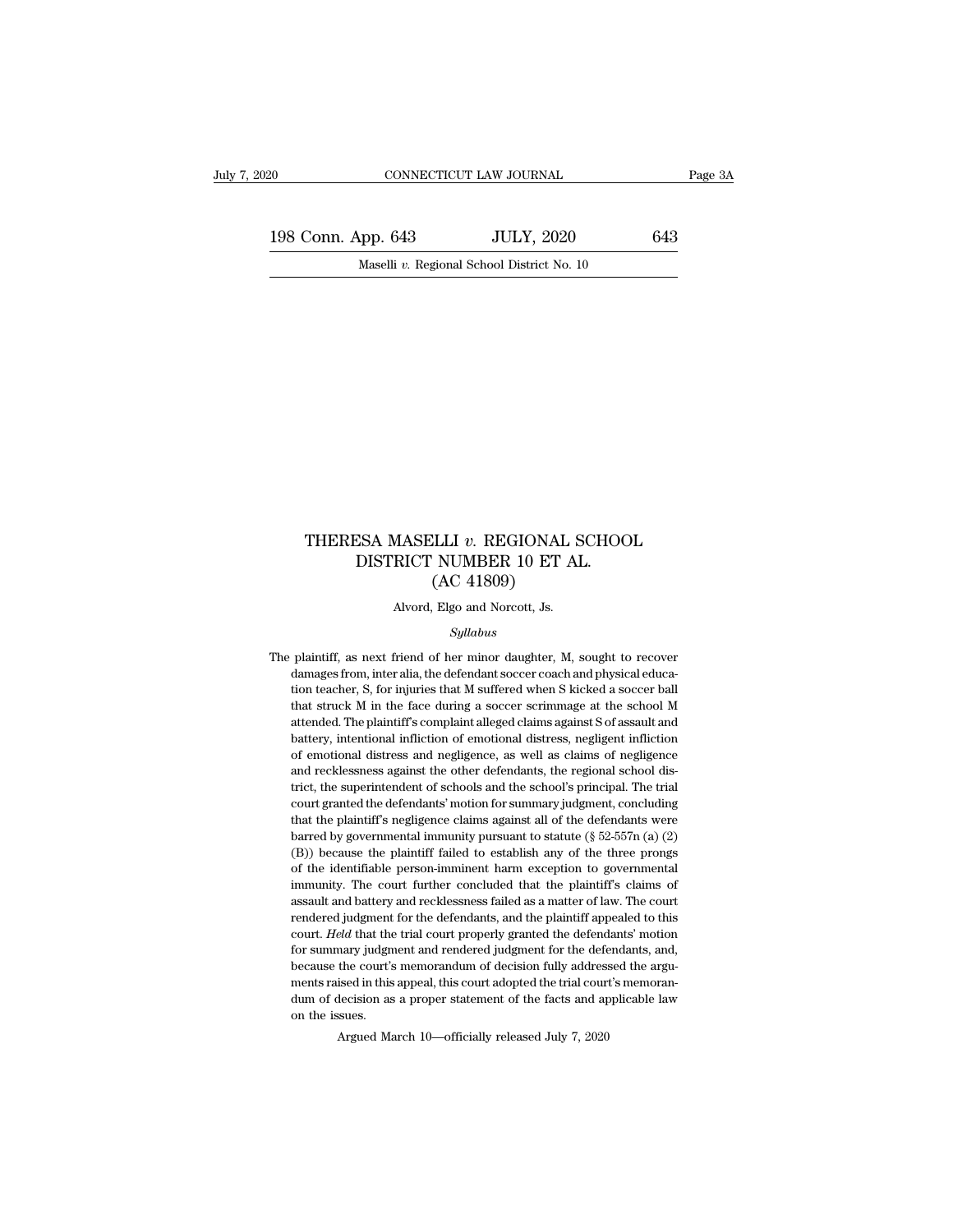|     | CONNECTICUT LAW JOURNAL                    |                                                       | July 7, 2020 |
|-----|--------------------------------------------|-------------------------------------------------------|--------------|
| 644 | <b>JULY, 2020</b>                          | 198 Conn. App. 643                                    |              |
|     | Maselli v. Regional School District No. 10 |                                                       |              |
|     | Procedural History                         |                                                       |              |
|     |                                            | Action to recover damages for inter alia, assault and |              |

Action to recover damages for, inter alia, assault and<br>the very density and for other relief, brought to the Superior<br>purt in the judicial district of Hartford, where the  $\begin{array}{r} \text{644} & \text{JULY, } 2020 & \text{198 Conn. App. 643} \ \text{Maselli } v. \text{ Regional School District No. 10} \ \text{Proceedural History} \ \text{Action to recover damages for, inter alia, assault and battery, and for other relief, brought to the Superior Court in the judicial district of Hartford, where the court, Bohcina, I, granted the default's motion for$ Court in the judicial district of Hartford, where the Maselli v. Regional School District No. 10<br> *Procedural History*<br> **Action to recover damages for, inter alia, assault and battery, and for other relief, brought to the Superior<br>
Court in the judicial district of Hartford,** Frocedural History<br>
Procedural History<br>
Action to recover damages for, inter alia, assault and<br>
battery, and for other relief, brought to the Superior<br>
Court in the judicial district of Hartford, where the<br>
court, *Robaina Frocedural History*<br>Action to recover damages for, inter alia, assault and<br>battery, and for other relief, brought to the Superior<br>Court in the judicial district of Hartford, where the<br>court, *Robaina*, *J.*, granted the d battery, and for other relief,<br>Court in the judicial district<br>court, *Robaina*, *J*., granted th<br>summary judgment and reno<br>from which the plaintiff appeal<br>*Peter C. White*, with whom<br>the appellant (plaintiff).<br>*Ashley A. N Ashley A. Noel,* with whom, on the brief, where the urt, *Robaina*, *J.*, granted the defendants' motion for mmary judgment and rendered judgment thereon, om which the plaintiff appealed to this court. *Affirmed. Peter R. Kratzer*, for the appellees (defendants).<br>*R. Kratzer*, *R. White*, with whom was *A. Paul Spines*<br>*R. Kratzer*, for the appellees (defendants).<br>*R. Kratzer*, for the appellees (defendants).<br>*Opinion* 

## *Opinion*

Peter C. White, with whom was A. Paul Spinella, for<br>
e appellant (plaintiff).<br>
Ashley A. Noel, with whom, on the brief, was Kevin<br>
Kratzer, for the appellees (defendants).<br>
Opinion<br>
PER CURIAM. The plaintiff, Theresa Masel the appellant (plaintiff).<br>
Ashley A. Noel, with whom, on the brief, was Kevin<br>
R. Kratzer, for the appellees (defendants).<br>
Opinion<br>
PER CURIAM. The plaintiff, Theresa Maselli, as next<br>
friend of her minor daughter, Angel *Ashley A. Noel*, with whom, on the brief, was *Kevin*<br> *R. Kratzer*, for the appellees (defendants).<br> *Opinion*<br>
PER CURIAM. The plaintiff, Theresa Maselli, as next<br>
friend of her minor daughter, Angelina Maselli,<sup>1</sup> appe *R. Kratzer*, for the appellees (defendants).<br> *Opinion*<br>
PER CURIAM. The plaintiff, Theresa Maselli, as next<br>
friend of her minor daughter, Angelina Maselli,<sup>1</sup> appeals<br>
from the summary judgment rendered by the trial co  $opinion$ <br>Density, it is appended variable. The plaintiff, Theresa Maselli, as next<br>friend of her minor daughter, Angelina Maselli,<sup>1</sup> appeals<br>from the summary judgment rendered by the trial court<br>in favor of the defendants, R  $\Phi$ <br>
FER CURIAM. The plaintiff, Theresa Maselli, as next<br>
friend of her minor daughter, Angelina Maselli,<sup>1</sup> appeals<br>
from the summary judgment rendered by the trial court<br>
in favor of the defendants, Regional School Dis PER CURIAM. The plaintiff, Theresa Maselli, as next<br>friend of her minor daughter, Angelina Maselli,<sup>1</sup> appeals<br>from the summary judgment rendered by the trial court<br>in favor of the defendants, Regional School District<br>Numb friend of her minor daughter, Angelina Maselli,<sup>1</sup> appeals<br>from the summary judgment rendered by the trial court<br>in favor of the defendants, Regional School District<br>Number 10, which serves the towns of Burlington and<br>Harw from the summary judgment rendered by the trial court<br>in favor of the defendants, Regional School District<br>Number 10, which serves the towns of Burlington and<br>Harwinton; its superintendent, Alan Beitman; the princi-<br>pal of in favor of the defendants, Regional School District<br>Number 10, which serves the towns of Burlington and<br>Harwinton; its superintendent, Alan Beitman; the princi-<br>pal of Har-Bur Middle School (middle school), Kenneth<br>Smith; Number 10, which serves the towns of Burlington and<br>Harwinton; its superintendent, Alan Beitman; the princi-<br>pal of Har-Bur Middle School (middle school), Kenneth<br>Smith; and Robert Samudosky, a physical education<br>teacher a Harwinton; its superintendent, Alan Beitman; the princi-<br>pal of Har-Bur Middle School (middle school), Kenneth<br>Smith; and Robert Samudosky, a physical education<br>teacher at the middle school and the coach of the girls<br>socce pal of Har-Bur Middle School (middle school), Kenneth<br>Smith; and Robert Samudosky, a physical education<br>teacher at the middle school and the coach of the girls<br>soccer team. The plaintiff claims that the court improp-<br>erly Smith; and Robert Samudosky, a physical education<br>teacher at the middle school and the coach of the girls<br>soccer team. The plaintiff claims that the court improp-<br>erly granted the defendants' motion for summary judg-<br>ment teacher at the middle school and the coach of the girls<br>soccer team. The plaintiff claims that the court improp-<br>erly granted the defendants' motion for summary judg-<br>ment because (1) a jury reasonably could have con-<br>clud soccer team. The plaintiff claims that the court improperly granted the defendants' motion for summary judgment because (1) a jury reasonably could have concluded that Samudosky intended to batter Angelina when he kicked a erly granted the defendants' motion for summary judgment because (1) a jury reasonably could have concluded that Samudosky intended to batter Angelina when he kicked a ball during soccer practice that struck her, (2) a jur ment because (1) a jury reasonably could have concluded that Samudosky intended to batter Angelina<br>when he kicked a ball during soccer practice that struck<br>her, (2) a jury reasonably could have concluded that<br>Samudosky is cluded that Samudosky intended to batter Angelina<br>when he kicked a ball during soccer practice that struck<br>her, (2) a jury reasonably could have concluded that<br>Samudosky is liable for battery for acting wantonly or<br>reckle when he kicked a ball during soccer practice that struck<br>her, (2) a jury reasonably could have concluded that<br>Samudosky is liable for battery for acting wantonly or<br>recklessly when he kicked the ball, (3) the court improp her, (2) a jury reasonably could have concluded that<br>Samudosky is liable for battery for acting wantonly or<br>recklessly when he kicked the ball, (3) the court improp-<br>erly concluded that the defendants were entitled to gov erly concluded that the defendants were entitled to governmental immunity pursuant to General Statutes § 52-<br>557n (a) (2) (B)<sup>2</sup> because the defendants had a duty to<br>act and Angelina was an identifiable person to which th ernmental immunity pursuant to General Statutes § 52-<br>557n (a) (2) (B)<sup>2</sup> because the defendants had a duty to<br>act and Angelina was an identifiable person to which the<br><sup>1</sup>We refer in this opinion to Theresa Maselli as the

act and Angelina was an identifiable person to which the<br>
<sup>1</sup>We refer in this opinion to Theresa Maselli as the plaintiff and to her<br>
minor child as Angelina.<br>
<sup>2</sup> General Statutes § 52-557n (a) (2) provides in relevant p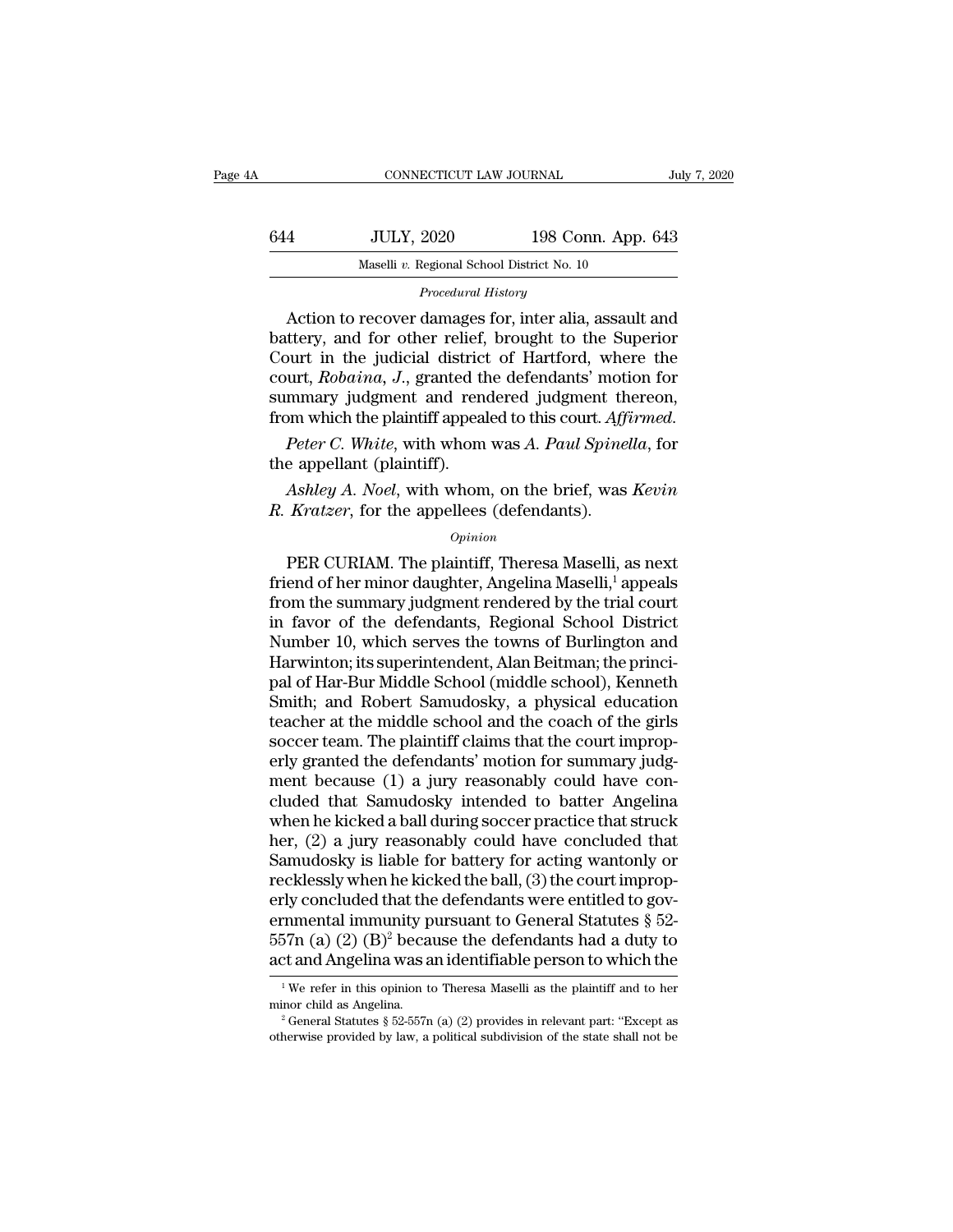| 20                 | CONNECTICUT LAW JOURNAL                          | Page 5A |
|--------------------|--------------------------------------------------|---------|
|                    |                                                  |         |
| 198 Conn. App. 643 | <b>JULY, 2020</b>                                | 645     |
|                    | Maselli v. Regional School District No. 10       |         |
|                    | imminent harm excention to governmental immunity |         |

EXECUTE EXECUTE LAW JOURNAL Page 5A<br>
198 Conn. App. 643 JULY, 2020 645<br>
Maselli v. Regional School District No. 10<br>
imminent harm exception to governmental immunity<br>
applied, and (4) the court improperly applied the govern 198 Conn. App. 643 JULY, 2020 645<br>Maselli v. Regional School District No. 10<br>imminent harm exception to governmental immunity<br>applied, and (4) the court improperly applied the gov-<br>ernmental immunity analysis by consideri 198 Conn. App. 643 JULY, 2020 645<br>
Maselli v. Regional School District No. 10<br>
imminent harm exception to governmental immunity<br>
applied, and (4) the court improperly applied the governmental immunity analysis by consider 198 Conn. App. 643 JULY, 2020 645<br>
Maselli v. Regional School District No. 10<br>
imminent harm exception to governmental immunity<br>
applied, and (4) the court improperly applied the governmental immunity analysis by consider Maselli v. Regional School District No. 10<br>
imminent harm exception to governmental immunity<br>
applied, and (4) the court improperly applied the governmental immunity analysis by considering whether<br>
Angelina was a member Maselli v. Regional School I<br>imminent harm exception to go<br>applied, and (4) the court impro<br>ernmental immunity analysis by<br>Angelina was a member of an ider<br>tial victims.<sup>3</sup> We disagree and, a<br>judgment of the trial court.<br> minent harm exception to governmental immunity<br>plied, and (4) the court improperly applied the gov-<br>nmental immunity analysis by considering whether<br>gelina was a member of an identifiable class of poten-<br>l victims.<sup>3</sup> We d applied, and (4) the court improperly applied the governmental immunity analysis by considering whether<br>Angelina was a member of an identifiable class of potential victims.<sup>3</sup> We disagree and, accordingly, affirm the<br>judgm

ernmental immunity analysis by considering whether<br>Angelina was a member of an identifiable class of potential victims.<sup>3</sup> We disagree and, accordingly, affirm the<br>judgment of the trial court.<br>The court's memorandum of dec Angelina was a member of an identifiable class of potential victims.<sup>3</sup> We disagree and, accordingly, affirm the judgment of the trial court.<br>The court's memorandum of decision and the record<br>reveal the following relevant tial victims.<sup>3</sup> We disagree and, accordingly, affirm the<br>judgment of the trial court.<br>The court's memorandum of decision and the record<br>reveal the following relevant facts and procedural his-<br>tory. On October 28, 2013, An judgment of the trial court.<br>
The court's memorandum of decision and the record<br>
reveal the following relevant facts and procedural his-<br>
tory. On October 28, 2013, Angelina, who was twelve<br>
years of age and in the seventh The court's memorandum of decision and the record<br>reveal the following relevant facts and procedural his-<br>tory. On October 28, 2013, Angelina, who was twelve<br>years of age and in the seventh grade, was participating<br>in a gi reveal the following relevant facts and procedural history. On October 28, 2013, Angelina, who was twelve years of age and in the seventh grade, was participating in a girls soccer practice that was coached by Samudosky at tory. On October 28, 2013, Angelina, who was twelve<br>years of age and in the seventh grade, was participating<br>in a girls soccer practice that was coached by Samu-<br>dosky at the middle school. During the practice, the<br>team, w years of age and in the seventh grade, was participating<br>in a girls soccer practice that was coached by Samu-<br>dosky at the middle school. During the practice, the<br>team, which consisted of twenty-four middle school-<br>aged gi in a girls soccer practice that was coached by Samudosky at the middle school. During the practice, the team, which consisted of twenty-four middle school-aged girls, was split into four smaller teams, each consisting of s school. am, which consisted of twenty-four middle school-<br>ed girls, was split into four smaller teams, each con-<br>sting of six players. Samudosky participated as a mem-<br>r of one of the teams. Thereafter, the teams engaged<br>scrimmage aged girls, was split into four smaller teams, each consisting of six players. Samudosky participated as a member of one of the teams. Thereafter, the teams engaged in scrimmages inside the gymnasium of the middle school.<br>

sisting of six players. Samudosky participated as a member of one of the teams. Thereafter, the teams engaged<br>in scrimmages inside the gymnasium of the middle<br>school.<br>At some point during the practice, Angelina and<br>Samudos ber of one of the teams. Thereafter, the teams engaged<br>in scrimmages inside the gymnasium of the middle<br>school.<br>At some point during the practice, Angelina and<br>Samudosky were on opposing teams. Angelina was an<br>offensive pl in scrimmages inside the gymnasium of the middle<br>school.<br>At some point during the practice, Angelina and<br>Samudosky were on opposing teams. Angelina was an<br>offensive player, and Samudosky was playing defense.<br>During the scr school.<br>At some point during the practice, Angelina and<br>Samudosky were on opposing teams. Angelina was an<br>offensive player, and Samudosky was playing defense.<br>During the scrimmage, Samudosky had the ball in his<br>defensive e At some point during the practice, Angelina and<br>Samudosky were on opposing teams. Angelina was an<br>offensive player, and Samudosky was playing defense.<br>During the scrimmage, Samudosky had the ball in his<br>defensive end, whil Samudosky were on opposing teams. Angelina was an<br>offensive player, and Samudosky was playing defense.<br>During the scrimmage, Samudosky had the ball in his<br>defensive end while Angelina and her teammates<br>approached to challe offensive player, and Samudosky was playing defense.<br>During the scrimmage, Samudosky had the ball in his<br>defensive end while Angelina and her teammates<br>approached to challenge him from about six feet away.<br>In an effort to During the scrimmage, Samudosky had the ball in his<br>defensive end while Angelina and her teammates<br>approached to challenge him from about six feet away.<br>In an effort to clear the ball from his defensive end,<br>Samudosky loo defensive end while Angelina and her teammates<br>approached to challenge him from about six feet away.<br>In an effort to clear the ball from his defensive end,<br>Samudosky looked down and kicked the dodge ball<br>that the team was approached to challenge him from about six feet away.<br>In an effort to clear the ball from his defensive end,<br>Samudosky looked down and kicked the dodge ball<br>that the team was using to play. The ball hit Angelina<br>in the fac In an effort to clear the ball from his defensive end,<br>Samudosky looked down and kicked the dodge ball<br>that the team was using to play. The ball hit Angelina<br>in the face, causing her to become "tingly  $\dots$  dizzy<br> $\dots$  and Samudosky looked down and kicked the dodge ball<br>that the team was using to play. The ball hit Angelina<br>in the face, causing her to become "tingly  $\dots$  dizzy<br> $\dots$  and [fall] to the ground." Angelina also suffered<br>from a no . . . and [fall] to the ground." Angelina also suffered<br>from a nosebleed as a result of being hit with the ball.<br>At this time, the scrimmage stopped. Thereafter, Samu-<br>dosky instructed Angelina to go to the girls locker r from a nosebleed as a result of being hit with the ball.<br>At this time, the scrimmage stopped. Thereafter, Samu-<br>dosky instructed Angelina to go to the girls locker room<br>liable for damages to person or property caused by

At this time, the scrimmage stopped. Thereafter, Samu-<br>dosky instructed Angelina to go to the girls locker room<br>liable for danages to person or property caused by  $\dots$  (B) negligent acts<br>or omissions which require the exe

That a reasonable juror could conclude that Samudosky's conduct are liable for damages to person or property caused by  $\ldots$  (B) negligent acts or omissions which require the exercise of judgment or discretion as an offic liable for damages to person or property caused by  $\dots$  (B) negligent acts or omissions which require the exercise of judgment or discretion as an official function of the authority expressly or impliedly granted by law." liable for damages to person or property caused by . . . (B) negligent acts or omissions which require the exercise of judgment or discretion as an official function of the authority expressly or impliedly granted by law.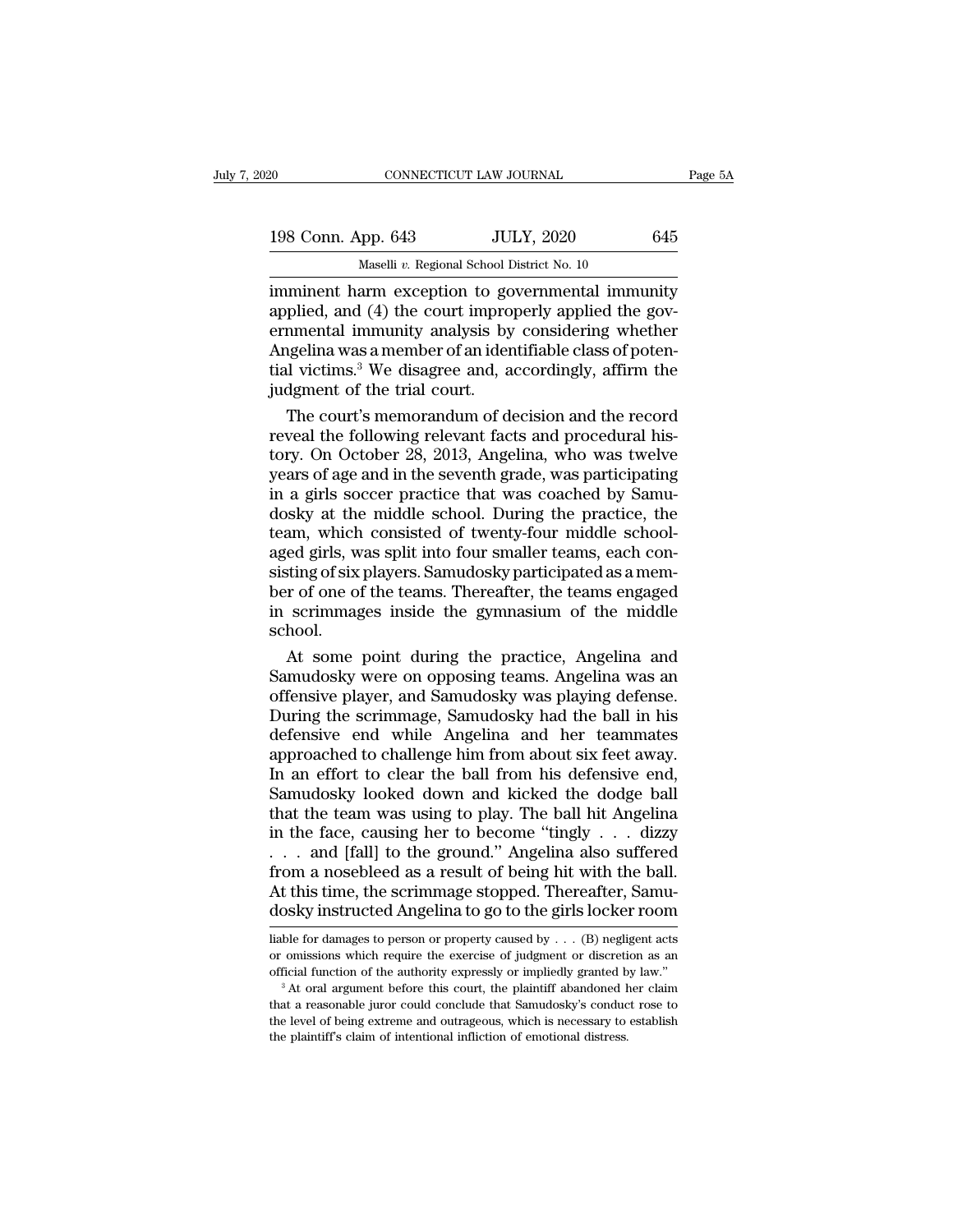| A   | CONNECTICUT LAW JOURNAL                                 |                    | July 7, 2020 |
|-----|---------------------------------------------------------|--------------------|--------------|
|     |                                                         |                    |              |
| 646 | <b>JULY, 2020</b>                                       | 198 Conn. App. 643 |              |
|     | Maselli v. Regional School District No. 10              |                    |              |
|     | to clean her bloody nose Angelina returned and partici- |                    |              |

CONNECTICUT LAW JOURNAL<br>
SOMETRICHT MANUS CONN. App. 643<br>
Maselli v. Regional School District No. 10<br>
to clean her bloody nose. Angelina returned and partici-<br>
pated in the remainder of practice. Samudosky did not<br>
inform  $\begin{tabular}{ll} \bf 646 & \tt JULY, 2020 & \tt 198 Conn. App. 643 \\ \hline \textbf{Maselli } v. Regional School District No. 10 \\ \hline \end{tabular} to clean her bloody nose. Angelina returned and participated in the remainder of practice. Samudosky did not inform the plaintiff of the incident. \end{tabular}$  $\begin{tabular}{c} 646 \hspace{1.5cm} \textcolor{red}{\textbf{JULY, 2020}} \hspace{1.5cm} \textcolor{red}{\textbf{198 C}} \\ \textcolor{red}{\textbf{Maselli }v. \text{ Regional School District No.}} \\ \textbf{to clean her bloody nose. Angelina return pated in the remainder of practice. Samu inform the plaintiff of the incident.} \\ \textbf{At the conclusion of practice, Angeli} \end{tabular}$  $\frac{100 \text{ A}}{200}$  and  $\frac{198 \text{ Conn.} \text{ App. } 643}{200 \text{ clean her bloody nose.} \text{ Angelina returned and particle}}$ <br>
and  $\frac{100 \text{ A}}{200 \text{ A}}$  and  $\frac{100 \text{ A}}{200 \text{ A}}$ <br>
and  $\frac{100 \text{ A}}{200 \text{ A}}$ <br>
form the plaintiff of the incident.<br>
At the conclusion of practice

Maselli v. Regional School District No. 10<br>to clean her bloody nose. Angelina returned and partici-<br>pated in the remainder of practice. Samudosky did not<br>inform the plaintiff of the incident.<br>At the conclusion of practice to clean her bloody nose. Angelina returned and partici-<br>pated in the remainder of practice. Samudosky did not<br>inform the plaintiff of the incident.<br>At the conclusion of practice, Angelina was taken<br>home by a friend. Befor to clean ner bloody nose. Angelina returned and particl-<br>pated in the remainder of practice. Samudosky did not<br>inform the plaintiff of the incident.<br>At the conclusion of practice, Angelina was taken<br>home by a friend. Befor pated in the remainder of practice. Samudosky did not<br>inform the plaintiff of the incident.<br>At the conclusion of practice, Angelina was taken<br>home by a friend. Before Angelina could tell the plaintiff<br>what happened, the pl morm the plaintiff of the incident.<br>At the conclusion of practice, Angelina was taken<br>home by a friend. Before Angelina could tell the plaintiff<br>what happened, the plaintiff "took one look at her and<br>asked her  $\ldots$  '[w]h At the conclusion of practice, Angelina was taken<br>home by a friend. Before Angelina could tell the plaintiff<br>what happened, the plaintiff "took one look at her and<br>asked her . . . '[w]hat the hell happened to you?'"<br>Therea home by a friend. Before Angelina could tell the plaintiff<br>what happened, the plaintiff "took one look at her and<br>asked her . . . . '[w]hat the hell happened to you?' "<br>Thereafter, Angelina informed the plaintiff of the ev what happened, the plaintiff "took one look at her and asked her  $\ldots$  "[w]hat the hell happened to you?" "Thereafter, Angelina informed the plaintiff of the events that had occurred at practice that day. Two days later, asked her . . . . '[w]hat the hell happened to you?' "<br>Thereafter, Angelina informed the plaintiff of the events<br>that had occurred at practice that day. Two days later,<br>the plaintiff took Angelina to Unionville Pediatrics, Thereafter, Angelina informed the plaintiff of the events<br>that had occurred at practice that day. Two days later,<br>the plaintiff took Angelina to Unionville Pediatrics,<br>which referred Angelina to Elite Sports Medicine, wher that had occurred at practice that day. To<br>the plaintiff took Angelina to Unionvill<br>which referred Angelina to Elite Sports Me<br>she saw a physician. Subsequently, Angel<br>nosed with a concussion. Due to the se<br>symptoms relate e plaintiff took Angelina to Unionville Pediatrics,<br>nich referred Angelina to Elite Sports Medicine, where<br>e saw a physician. Subsequently, Angelina was diag-<br>sed with a concussion. Due to the severity of her<br>mptoms relate which referred Angelina to Elite Sports Medicine, where<br>she saw a physician. Subsequently, Angelina was diag-<br>nosed with a concussion. Due to the severity of her<br>symptoms related to the concussion, she did not attend<br>schoo

she saw a physician. Subsequently, Angelina was diagnosed with a concussion. Due to the severity of her symptoms related to the concussion, she did not attend school full-time until January, 2014.<br>On November 8, 2013, the nosed with a concussion. Due to the severity of her<br>symptoms related to the concussion, she did not attend<br>school full-time until January, 2014.<br>On November 8, 2013, the plaintiff called the middle<br>school, spoke to the pri symptoms related to the concussion, she did not attend<br>school full-time until January, 2014.<br>On November 8, 2013, the plaintiff called the middle<br>school, spoke to the principal, Smith, and requested<br>that Smith investigate school run-ume until January, 2014.<br>
On November 8, 2013, the plaintiff called the middle<br>
school, spoke to the principal, Smith, and requested<br>
that Smith investigate the cause of Angelina's injury.<br>
On November 15, 2013, On November 8, 2013, the plaintiff called the middle<br>school, spoke to the principal, Smith, and requested<br>that Smith investigate the cause of Angelina's injury.<br>On November 15, 2013, when no investigation had been<br>conducte school, spoke to the principal, Smith, and requested<br>that Smith investigate the cause of Angelina's injury.<br>On November 15, 2013, when no investigation had been<br>conducted, the plaintiff called Beitman, the superinten-<br>dent that Smith investigate the cause of Angelina's injury.<br>On November 15, 2013, when no investigation had been<br>conducted, the plaintiff called Beitman, the superinten-<br>dent of schools. Beitman, along with Smith, interviewed<br>e On November 15, 2013, when no investigation had been<br>conducted, the plaintiff called Beitman, the superinten-<br>dent of schools. Beitman, along with Smith, interviewed<br>each member of the girls soccer team and confirmed<br>the e conducted, the plaintiff called Beitman, the superinten-<br>dent of schools. Beitman, along with Smith, interviewed<br>each member of the girls soccer team and confirmed<br>the events of the incident. As a result of this incident,<br> dent of schools. Beitman, along with Smith, interviewed<br>each member of the girls soccer team and confirmed<br>the events of the incident. As a result of this incident,<br>Angelina transferred to Kingswood Oxford School in<br>West H each member of the girls soccer team and confirm<br>the events of the incident. As a result of this incide<br>Angelina transferred to Kingswood Oxford Schoo<br>West Hartford at the start of the next school year, wh<br>she repeated the e events of the incident. As a result of this incident,<br>igelina transferred to Kingswood Oxford School in<br>est Hartford at the start of the next school year, where<br>e repeated the seventh grade. Angelina continues to<br>we nose Angelina transferred to Kingswood Oxford School in<br>West Hartford at the start of the next school year, where<br>she repeated the seventh grade. Angelina continues to<br>have nosebleeds and headaches on a regular basis,<br>which the

west Hartiord at the start of the next school year, where<br>she repeated the seventh grade. Angelina continues to<br>have nosebleeds and headaches on a regular basis,<br>which the plaintiff described as "humiliating."<br>The plaintif sne repeated the seventh grade. Angelma continues to<br>have nosebleeds and headaches on a regular basis,<br>which the plaintiff described as "humiliating."<br>The plaintiff commenced this action by way of a writ<br>of summons and com rawe nosepleeds and neadaches on a regular basis,<br>which the plaintiff described as "humiliating."<br>The plaintiff commenced this action by way of a writ<br>of summons and complaint on September 8, 2015. On<br>July 13, 2016, the pl which the plaintiff commenced this action by way of a writ<br>of summons and complaint on September 8, 2015. On<br>July 13, 2016, the plaintiff filed an amended complaint,<br>asserting six claims against the defendants. Counts one<br> The plaintiff commenced this action by way of a writ<br>of summons and complaint on September 8, 2015. On<br>July 13, 2016, the plaintiff filed an amended complaint,<br>asserting six claims against the defendants. Counts one<br>throug of summons and complaint on September 8, 2015. On<br>July 13, 2016, the plaintiff filed an amended complaint,<br>asserting six claims against the defendants. Counts one<br>through four, alleging assault and battery, intentional<br>inf July 13, 2016, the plaintiff filed an amended complaint, asserting six claims against the defendants. Counts one through four, alleging assault and battery, intentional infliction of emotional distress, negligence, are aga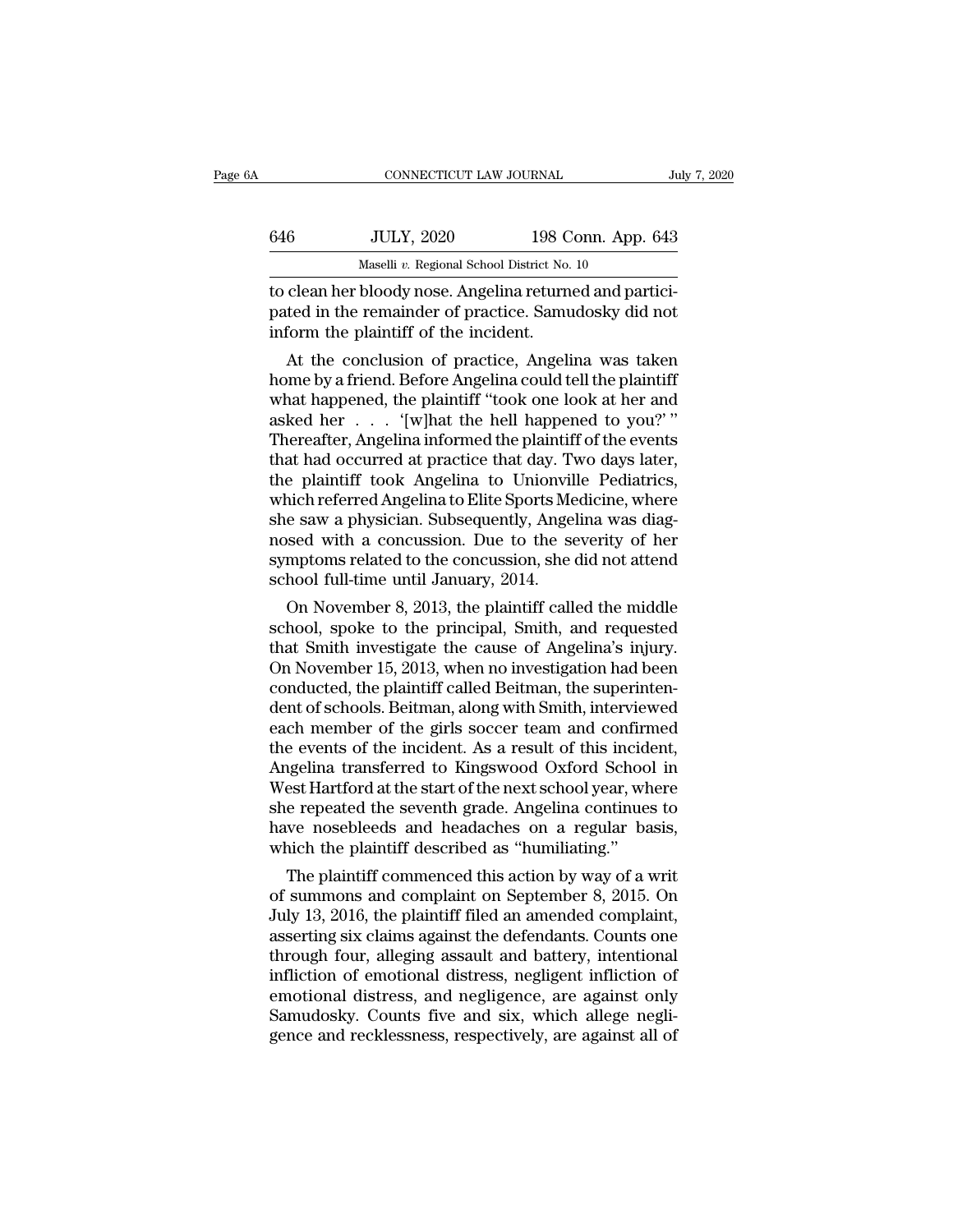| 20                                                   | CONNECTICUT LAW JOURNAL                    | Page 7A |
|------------------------------------------------------|--------------------------------------------|---------|
| 198 Conn. App. 643                                   | <b>JULY, 2020</b>                          | 647     |
|                                                      | Maselli v. Regional School District No. 10 |         |
| the defendants The plaintiff sought monetary damages |                                            |         |

CONNECTICUT LAW JOURNAL Page<br>
198 Conn. App. 643 JULY, 2020 647<br>
Maselli v. Regional School District No. 10<br>
the defendants. The plaintiff sought monetary damages,<br>
punitive damages, attorney's fees and costs, and such<br>
ot 198 Conn. App. 643 JULY, 2020 647<br>Maselli v. Regional School District No. 10<br>the defendants. The plaintiff sought monetary damages,<br>punitive damages, attorney's fees and costs, and such<br>other legal and equitable relief as 198 Conn. App. 643 JULY, 2020 647<br>Maselli v. Regional School District No. 10<br>the defendants. The plaintiff sought monetary damages,<br>punitive damages, attorney's fees and costs, and such<br>other legal and equitable relief as  $\begin{tabular}{r|c} \multicolumn{1}{r}{198}\,\textbf{Conn.} & \multicolumn{1}{r}{\textbf{App.}} & \multicolumn{1}{r}{\textbf{Maselli}}\\ \hline \multicolumn{1}{r}{the defendants.} \textbf{T} & \multicolumn{1}{r}{\textbf{The defendants.} \textbf{T} & \multicolumn{1}{r}{\textbf{p} } \textbf{unitive damage:} \\ \multicolumn{1}{r}{\textbf{of her legal and ec}} \\ \multicolumn{1}{r}{\textbf{and proper.}} & \multicolumn{1}{r}{\textbf{On August 25,}} \end{tabular}$ Maselli  $v$ . Regional School District No. 10<br>
e defendants. The plaintiff sought monetary damages,<br>
unitive damages, attorney's fees and costs, and such<br>
her legal and equitable relief as the court deemed just<br>
d proper.<br> the defendants. The plaintiff sought monetary damages,<br>punitive damages, attorney's fees and costs, and such<br>other legal and equitable relief as the court deemed just<br>and proper.<br>On August 25, 2017, the defendants moved fo

the defendants. The plaintiff sought monetary damages,<br>punitive damages, attorney's fees and costs, and such<br>other legal and equitable relief as the court deemed just<br>and proper.<br>On August 25, 2017, the defendants moved fo punitive damages, attorney's rees and costs, and such<br>other legal and equitable relief as the court deemed just<br>and proper.<br>On August 25, 2017, the defendants moved for sum-<br>mary judgment as to all counts of the plaintiff' other legal and equitable relief as the court deemed just<br>and proper.<br>On August 25, 2017, the defendants moved for sum-<br>mary judgment as to all counts of the plaintiff's com-<br>plaint. The memorandum of law in support of the and proper.<br>
On August 25, 2017, the defendants moved for sum-<br>
mary judgment as to all counts of the plaintiff's com-<br>
plaint. The memorandum of law in support of the defen-<br>
dants' motion sets forth that (1) the plaintif On August 25, 2017, the defendants moved for sum-<br>mary judgment as to all counts of the plaintiff's com-<br>plaint. The memorandum of law in support of the defen-<br>dants' motion sets forth that (1) the plaintiff's claims<br>of ne mary judgment as to all counts of the plaintiff's complaint. The memorandum of law in support of the defendants' motion sets forth that (1) the plaintiff's claims of negligent assault and battery, negligent infliction of e plaint. The memorandum of law in support of the defendants' motion sets forth that (1) the plaintiff's claims<br>of negligent assault and battery, negligent infliction<br>of emotional distress, and negligence are barred by<br>the d dants' motion sets forth that (1) the plaintiff's claims<br>of negligent assault and battery, negligent infliction<br>of emotional distress, and negligence are barred by<br>the doctrine of governmental qualified<br>immunity did not ap of negligent assault and battery, negligent infliction<br>of emotional distress, and negligence are barred by<br>the doctrine of governmental qualified immunity, (2) to<br>the extent that the doctrine of governmental qualified<br>immu of emotional distress, and negligence are barred by<br>the doctrine of governmental qualified immunity, (2) to<br>the extent that the doctrine of governmental qualified<br>immunity did not apply to Samudosky, the claims of<br>negligen the doctrine of governmental qualified immunity, (2) to<br>the extent that the doctrine of governmental qualified<br>immunity did not apply to Samudosky, the claims of<br>negligent assault and battery, negligent infliction of<br>emoti the extent that the doctrine of governmental qualified<br>immunity did not apply to Samudosky, the claims of<br>negligent assault and battery, negligent infliction of<br>emotional distress, and negligence fail as a matter of<br>law, ( immunity did not apply to Samudosky, the claims of<br>negligent assault and battery, negligent infliction of<br>emotional distress, and negligence fail as a matter of<br>law, (3) Samudosky's conduct was not extreme and<br>outrageous, negligent assault and battery, negligent infliction of<br>emotional distress, and negligence fail as a matter of<br>law, (3) Samudosky's conduct was not extreme and<br>outrageous, (4) the claim as to assault and battery fails<br>as a emotional distress,<br>law, (3) Samudosk<br>outrageous, (4) the<br>as a matter of law,<br>lessness fails as a<br>allegedly reckless c<br>lina's injuries.<br>On January 29, 2 w, (3) Samudosky's conduct was not extreme and<br>trageous, (4) the claim as to assault and battery fails<br>a matter of law, and (5) the plaintiff's claim of reck-<br>ssness fails as a matter of law, and the defendants'<br>egedly rec outrageous, (4) the claim as to assault and battery ralis<br>as a matter of law, and (5) the plaintiff's claim of reck-<br>lessness fails as a matter of law, and the defendants'<br>allegedly reckless conduct was not the cause of An

as a matter of law, and (5) the plaintiff sclaim of reck-<br>lessness fails as a matter of law, and the defendants'<br>allegedly reckless conduct was not the cause of Ange-<br>lina's injuries.<br>On January 29, 2018, the court, *Roba* ressness rails as a matter or law, and the defendants<br>allegedly reckless conduct was not the cause of Ange-<br>lina's injuries.<br>On January 29, 2018, the court, *Robaina*, J., heard<br>oral argument concerning the defendants' mot allegealy reckless conduct was not the cause of Angelina's injuries.<br>
On January 29, 2018, the court, *Robaina*, *J*., heard<br>
oral argument concerning the defendants' motion. On<br>
June 11, 2018, the court issued a memorandu ima's injuries.<br>
On January 29, 2018, the court, *Robaina*, J., heard<br>
oral argument concerning the defendants' motion. On<br>
June 11, 2018, the court issued a memorandum of deci-<br>
sion granting the defendants' motion for su On January 29, 2018, the court, *Robaina*, *J.*, heard<br>oral argument concerning the defendants' motion. On<br>June 11, 2018, the court issued a memorandum of deci-<br>sion granting the defendants' motion for summary judg-<br>ment. oral argument concerning the defendants' motion. On<br>June 11, 2018, the court issued a memorandum of deci-<br>sion granting the defendants' motion for summary judg-<br>ment. The court held that the plaintiff's negligence<br>claims June 11, 2018, the court issued a memorandum of decision granting the defendants' motion for summary judgment. The court held that the plaintiff's negligence claims against all the defendants are barred by governmental imm ment. The court held that the plaintiff's negligence<br>claims against all the defendants are barred by govern-<br>mental immunity because the plaintiff failed to establish<br>any of the three prongs of the identifiable person-immi claims against all the defendants are barred by govern-<br>mental immunity because the plaintiff failed to establish<br>any of the three prongs of the identifiable person-immi-<br>nent harm exception set forth in *St. Pierre* v. *P* mental immunity beca<br>any of the three prong<br>nent harm exception s<br>326 Conn. 420, 435, 16<br>held that the plaintiff<br>battery and recklessn<br>appeal followed.<br>Our examination o y or the three prongs or the identifiable person-immi-<br>nt harm exception set forth in *St. Pierre* v. *Plainfield*,<br>6 Conn. 420, 435, 165 A.3d 148 (2017). The court also<br>ld that the plaintiff's claims of negligent assault hent narm exception set forth in *st. Pierre* v. *Piampiela*, 326 Conn. 420, 435, 165 A.3d 148 (2017). The court also held that the plaintiff's claims of negligent assault and battery and recklessness fail as a matter of l  $326$  Conn.  $420$ ,  $435$ ,  $105$  A. $3d$   $148$  ( $2017$ ). The court also held that the plaintiff's claims of negligent assault and battery and recklessness fail as a matter of law. This appeal followed.<br>Our examination of th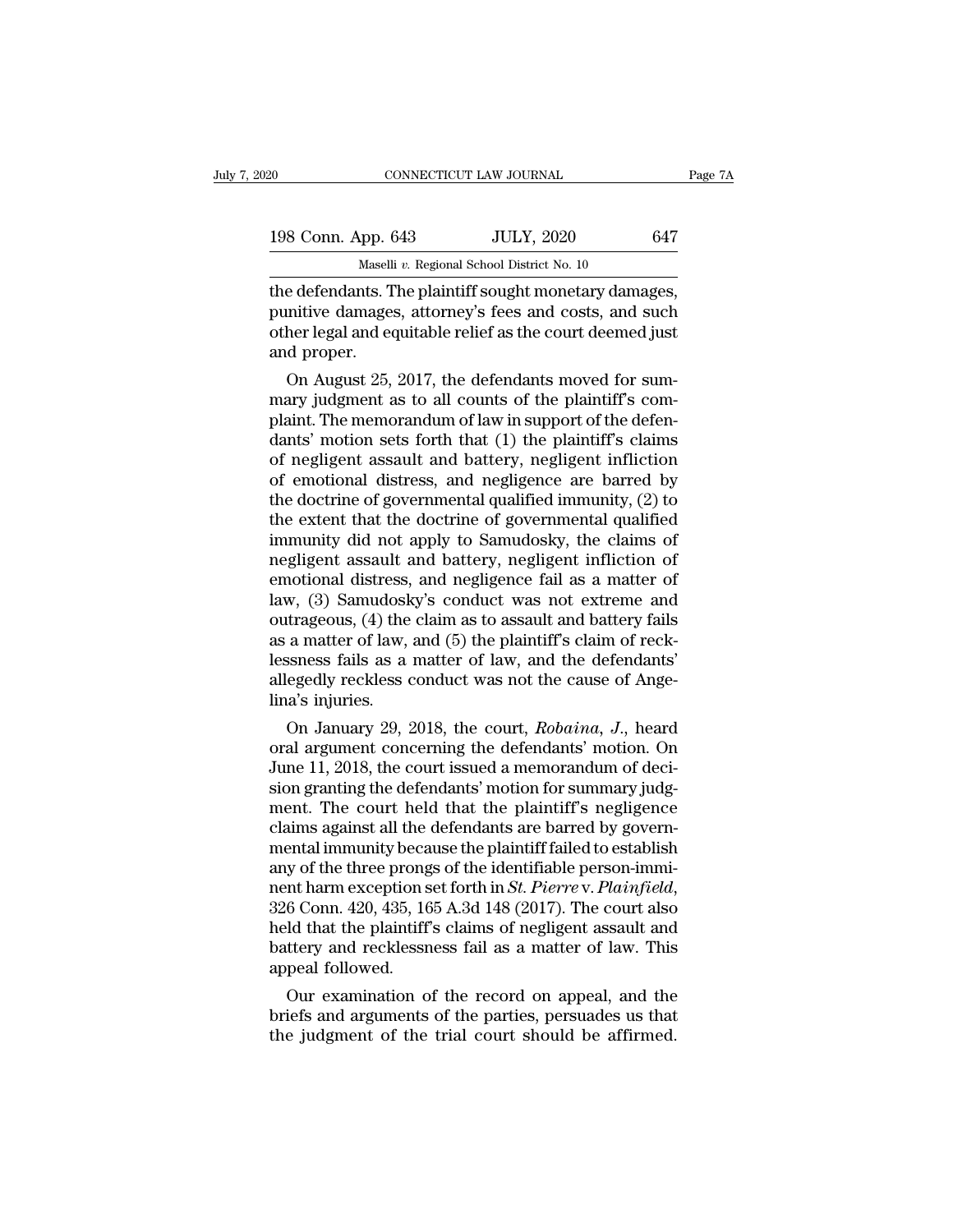|     | CONNECTICUT LAW JOURNAL                                         |                    | July 7, 2020 |
|-----|-----------------------------------------------------------------|--------------------|--------------|
| 648 |                                                                 |                    |              |
|     | <b>JULY, 2020</b><br>Maselli v. Regional School District No. 10 | 198 Conn. App. 643 |              |
|     | Because the court's memorandum of decision fully                |                    |              |

CONNECTICUT LAW JOURNAL July 7, 2020<br>
648 JULY, 2020 198 Conn. App. 643<br>
Maselli v. Regional School District No. 10<br>
Because the court's memorandum of decision fully<br>
addresses the arguments raised in the present appeal,  $\begin{array}{r} \text{JULY, 2020} \\ \text{Maselli } v. \text{ Regional School District No. 10} \\ \text{Because the court's memorandum of decision fully addresses the arguments raised in the present appeal, we adopt its thorough and well reasoned decision as a pronor statement of the facts and amplitude law on the other.} \end{array}$ 648 JULY, 2020 198 Conn. App. 643<br>
Maselli v. Regional School District No. 10<br>
Because the court's memorandum of decision fully<br>
addresses the arguments raised in the present appeal,<br>
we adopt its thorough and well reason For a small school District No. 10<br>
Maselli v. Regional School District No. 10<br>
Because the court's memorandum of decision fully<br>
addresses the arguments raised in the present appeal,<br>
we adopt its thorough and well reaso Maselli *v.* Regional School District No. 10<br>
Because the court's memorandum of decision fully<br>
addresses the arguments raised in the present appeal,<br>
we adopt its thorough and well reasoned decision as a<br>
proper statement *Masem v.* Regional school bisinct No. 10<br>
Because the court's memorandum of decision fully<br>
addresses the arguments raised in the present appeal,<br>
we adopt its thorough and well reasoned decision as a<br>
proper statement o Because the court's memorandum of decision fully<br>addresses the arguments raised in the present appeal,<br>we adopt its thorough and well reasoned decision as a<br>proper statement of the facts and applicable law on<br>these issues. addresses the arguments raised in the present appeal,<br>we adopt its thorough and well reasoned decision as a<br>proper statement of the facts and applicable law on<br>these issues. See *Maselli* v. *Regional School District No.*<br> we adopt its thorough and well reasoned decision as a<br>proper statement of the facts and applicable law on<br>these issues. See *Maselli* v. *Regional School District No.*<br> $10$ , Superior Court, judicial district of Hartford, proper statement of the facts and applicable law on<br>these issues. See *Maselli* v. *Regional School District No.*<br>10, Superior Court, judicial district of Hartford, Docket<br>No. CV-15-6062402-S (June 11, 2018) (reprinted at these issues. See *Maselli* v. *Regional School District No.*<br>10, Superior Court, judicial district of Hartford, Docket<br>No. CV-15-6062402-S (June 11, 2018) (reprinted at 198<br>Conn. App. 648, A.3d ). It would serve no useful *To*, Superior Court, judicial district of Hartford, Docket<br>
No. CV-15-6062402-S (June 11, 2018) (reprinted at 198<br>
Conn. App. 648, A.3d ). It would serve no useful<br>
purpose for us to repeat the discussion contained<br>
there No. CV-15-6062402-S (June 11, 2018) (reprinted at 198<br>Conn. App. 648, A.3d ). It would serve no useful<br>purpose for us to repeat the discussion contained<br>therein. See, e.g., *Woodruff v. Hemingway*, 297 Conn.<br>317, 321, 2 A. Conn. App. 648, A.3d ). It would serve no useful<br>purpose for us to repeat the discussion contained<br>therein. See, e.g., *Woodruff v. Hemingway*, 297 Conn.<br>317, 321, 2 A.3d 857 (2010); *Royal Indemnity Co. v.<br>Terra Firma, In* purpose for us therein. See, e.g.,<br>317, 321, 2 A.3d<br>*Terra Firma, In.*<br>(2008); *Lachowic.*<br>989 A.2d 651, ce<br>1287 (2010).<br>The judgment i 7, 321, 2 A.3d 857 (2010); Roy<br> *Tra Firma, Inc.*, 287 Conn. 18<br>
1008); *Lachowicz* v. Rugens, 119<br>
9 A.2d 651, cert. denied, 297<br>
87 (2010).<br>
The judgment is affirmed.

## APPENDIX

## (2010).<br>
e judgment is affirmed.<br>
APPENDIX<br>
THERESA MASELLI *v*. REGIONAL SCHOOL<br>
DISTRICT NUMBER 10 ET AL.\* ment is affirmed.<br>
APPENDIX<br>
ESA MASELLI v. REGIONAL SCHOOL<br>
DISTRICT NUMBER 10 ET AL.\*<br>
Superior Court, Indicial District of Hartford  $\begin{split} \end{split}$  APPENDIA<br>ESA MASELLI  $v$ . REGIONAL SCHOOL<br>DISTRICT NUMBER 10 ET AL.\*<br>Superior Court, Judicial District of Hartford<br>File No. CV-15-6062402-S ASELLI *v*. REGIONAL SCH<br>CT NUMBER 10 ET AL.\*<br>Court, Judicial District of Hartford<br>File No. CV-15-6062402-S

DISTRICT NUMBER 10 ET AL.\*<br>Superior Court, Judicial District of Hartford<br>File No. CV-15-6062402-S<br>Memorandum filed June 11, 2018

*Proceedings*

Superior Court, Judicial District of Hartford<br>File No. CV-15-6062402-S<br>Memorandum filed June 11, 2018<br>Proceedings<br>Memorandum of decision on defendants' motion to<br>smiss. *Motion granted*. File No. CV-15-6062402-S<br>Memorandum filed June 11, 2018<br>*Proceedings*<br>Memorandum of decision on defendan<br>dismiss. *Motion granted*.<br>*A. Paul Spinella*, for the plaintiff.<br>*Kevin R. Kratzer* and *Ashley A. Noel*, 1 *Proceedings*<br>*Memorandum of decision on defendants' motion to*<br>smiss. *Motion granted*.<br>*A. Paul Spinella*, for the plaintiff.<br>*Kevin R. Kratzer* and *Ashley A. Noel*, for the defen-<br>nts.

dants. A. *Paul Spinella*, for the plaintiff.<br> *Kevin R. Kratzer* and *Ashley A. Noel*, for the defenants.<br>
<sup>\*</sup> Affirmed. *Maselli* v. *Regional School District No. 10*, 198 Conn. App.<br>
<sup>3</sup>, A.3d (2020). Kevin R. Kratze<br>dants.<br>\* Affirmed. Maselli v. .<br>643, A.3d (2020).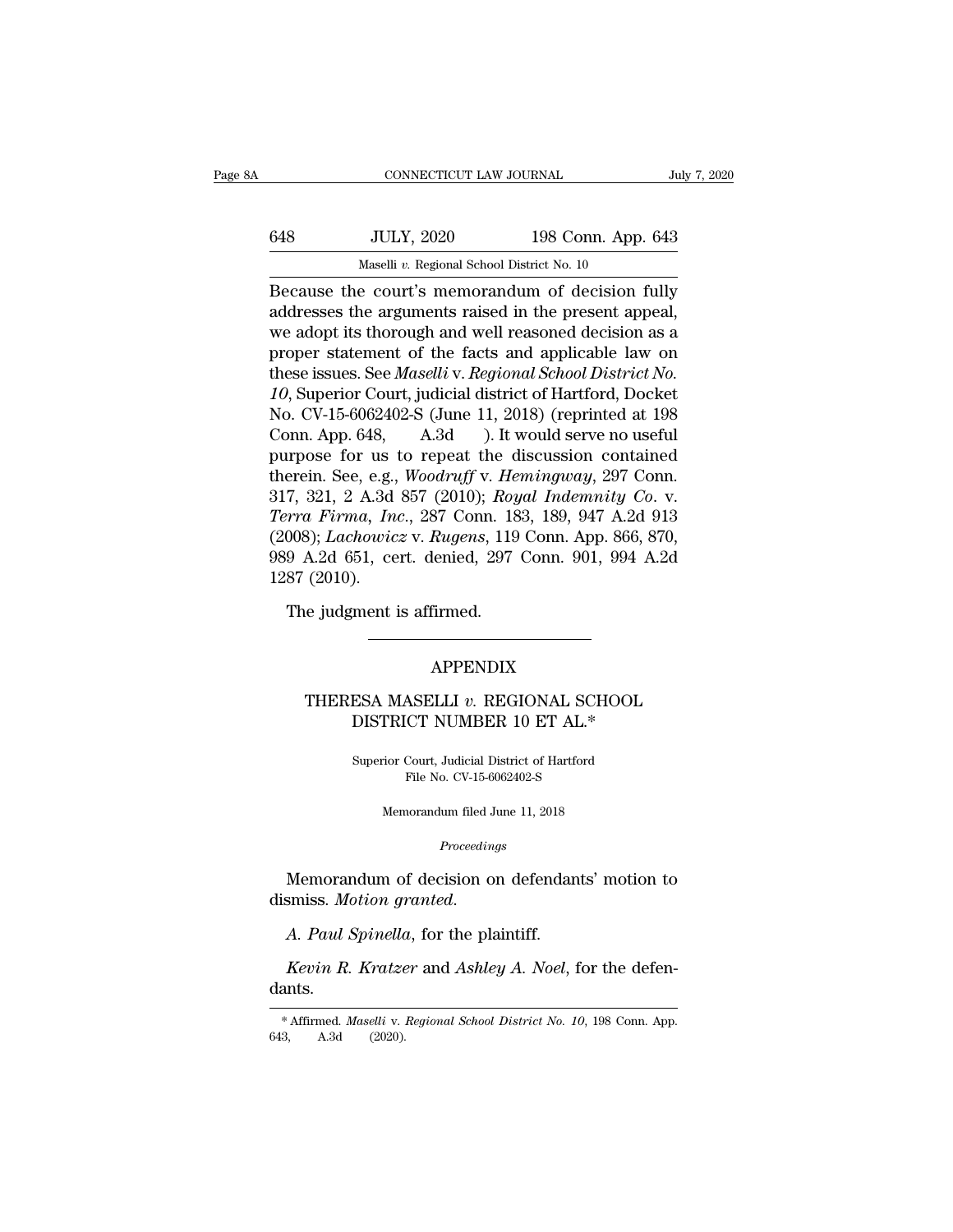EXECUTE CONNECTICUT LAW JOURNAL Page 9A<br>198 Conn. App. 643 JULY, 2020 649<br>Maselli v. Regional School District No. 10 CONNECTICUT LAW JOURNAL<br>
<u>Maselli v. Regional School District No. 10</u><br> *Onivian* 

*Opinion*

8 Conn. App. 643<br>Maselli v. R<br>ROBAINA, J.

## FACTS

Maselli v. Regional School District No. 10<br>
Opinion<br>
ROBAINA, J.<br>
FACTS<br>
This action was brought on behalf of Angelina Maselli,<br>
minor, through her mother and next friend, Theresa<br>
aselli, socking, damages, for injuries, A opinion<br>
a minor, through her mother and next friend, Theresa<br>
Maselli, seeking damages for injuries Angelina sus-<br>
tained when she was hit in the face with a hall during ROBAINA, J.<br>FACTS<br>This action was brought on behalf of Angelina Maselli,<br>a minor, through her mother and next friend, Theresa<br>Maselli, seeking damages for injuries Angelina sus-<br>tained when she was hit in the face with a b ROBAINA, J.<br>FACTS<br>This action was brought on behalf of Angelina Maselli,<br>a minor, through her mother and next friend, Theresa<br>Maselli, seeking damages for injuries Angelina sus-<br>tained when she was hit in the face with a b FACTS<br>This action was brought on behalf of Angelina Maselli,<br>a minor, through her mother and next friend, Theresa<br>Maselli, seeking damages for injuries Angelina sus-<br>tained when she was hit in the face with a ball during<br>s This action was brought on behalf of Angelina Maselli,<br>a minor, through her mother and next friend, Theresa<br>Maselli, seeking damages for injuries Angelina sus-<br>tained when she was hit in the face with a ball during<br>soccer This action was brought on behalf of Angelina Maselli,<br>a minor, through her mother and next friend, Theresa<br>Maselli, seeking damages for injuries Angelina sus-<br>tained when she was hit in the face with a ball during<br>soccer a minor, through her mother and next friend, Theresa<br>Maselli, seeking damages for injuries Angelina sus-<br>tained when she was hit in the face with a ball during<br>soccer practice.<sup>1</sup> The incident took place at Har-Bur<br>Middle Maselli, seeking damages for injuries Angelina sus-<br>tained when she was hit in the face with a ball during<br>soccer practice.<sup>1</sup> The incident took place at Har-Bur<br>Middle School (middle school) in Burlington, where<br>Angelina tained when she was hit in the face with a ball during<br>soccer practice.<sup>1</sup> The incident took place at Har-Bur<br>Middle School (middle school) in Burlington, where<br>Angelina was a member of the school's soccer team.<br>During the soccer practice.<sup>1</sup> The incident took place at Har-Bur<br>Middle School (middle school) in Burlington, where<br>Angelina was a member of the school's soccer team.<br>During the practice, the team engaged in a scrimmage<br>inside the g Middle School (middle school) in Burlington, where<br>Angelina was a member of the school's soccer team.<br>During the practice, the team engaged in a scrimmage<br>inside the gymnasium, and its coach, Robert Samu-<br>dosky, participat Somat was a member of and schools soccer ceam.<br>
uring the practice, the team engaged in a scrimmage<br>
side the gymnasium, and its coach, Robert Samu-<br>
sky, participated as a member of one of the teams.<br>
some point during th planting and protective, and team originate in a somitingle<br>inside the gymnasium, and its coach, Robert Samu-<br>dosky, participated as a member of one of the teams.<br>At some point during the scrimmage, Samudosky<br>kicked the ba

Regional School District Number 10, which serves the server served dosky, participated as a member of one of the teams.<br>At some point during the scrimmage, Samudosky<br>kicked the ball, which then hit Angelina in the face.<br>On At some point during the scrimmage, Samudosky<br>At some point during the scrimmage, Samudosky<br>kicked the ball, which then hit Angelina in the face.<br>On July 13, 2016, the plaintiff filed an amended com-<br>plaint asserting six c Excessive point data and securitingly, summarily,<br>kicked the ball, which then hit Angelina in the face.<br>On July 13, 2016, the plaintiff filed an amended com-<br>plaint asserting six claims against the defendants:<br>Regional Sch Samudosky, a gym teacher for the middle complaint asserting six claims against the defendants:<br>Regional School District Number 10, which serves the<br>towns of Burlington and Harwinton; its superintendent,<br>Alan Beitman; the m On July 13, 2016, the plaintiff filed an amended complaint asserting six claims against the defendants:<br>Regional School District Number 10, which serves the<br>towns of Burlington and Harwinton; its superintendent,<br>Alan Beitm plaint asserting six claims against the defendants:<br>Regional School District Number 10, which serves the<br>towns of Burlington and Harwinton; its superintendent,<br>Alan Beitman; the middle school's principal, Kenneth<br>Smith; an Regional School District Number 10, which serves the<br>towns of Burlington and Harwinton; its superintendent,<br>Alan Beitman; the middle school's principal, Kenneth<br>Smith; and Samudosky, a gym teacher for the middle<br>school as towns of Burlington and Harwinton; its superintendent,<br>Alan Beitman; the middle school's principal, Kenneth<br>Smith; and Samudosky, a gym teacher for the middle<br>school as well as the girls' team soccer coach. Counts<br>one thro Alan Beitman; the middle school's principal, Kenneth<br>Smith; and Samudosky, a gym teacher for the middle<br>school as well as the girls' team soccer coach. Counts<br>one through four are against Samudosky only, and<br>counts five an Smith; and Samudosky, a gym teacher for the middle<br>school as well as the girls' team soccer coach. Counts<br>one through four are against Samudosky only, and<br>counts five and six are against all defendants. In her<br>amended comp school as well as the girls' team soccer coach. Counts<br>one through four are against Samudosky only, and<br>counts five and six are against all defendants. In her<br>amended complaint, the plaintiff alleges the following<br>facts. O one through four are against Samudosky only, and<br>counts five and six are against all defendants. In her<br>amended complaint, the plaintiff alleges the following<br>facts. On October 28, 2013, Angelina was participating in<br>a man counts five and six are against all defendants. In her<br>amended complaint, the plaintiff alleges the following<br>facts. On October 28, 2013, Angelina was participating in<br>a mandatory soccer practice supervised by Samudosky,<br>a amended complaint, the plaintiff alleges the following<br>facts. On October 28, 2013, Angelina was participating in<br>a mandatory soccer practice supervised by Samudosky,<br>and, during the practice, Samudosky violently kicked<br>a s facts. On October 28, 2013, Angelina was participating in<br>a mandatory soccer practice supervised by Samudosky,<br>and, during the practice, Samudosky violently kicked<br>a soccer ball into Angelina's face. Samudosky did not<br>noti a mandatory soccer practice supervised by Samudosky,<br>and, during the practice, Samudosky violently kicked<br>a soccer ball into Angelina's face. Samudosky did not<br>notify a school nurse, paramedics, or Angelina's parents<br>and, notify a school nurse, paramedics, or Angelina's parents<br>and, despite the fact that he is not a doctor, conducted<br>an assessment of Angelina and determined that she had<br>not suffered a concussion and allowed her to continue<br> an assessment of Angelina and determined that she had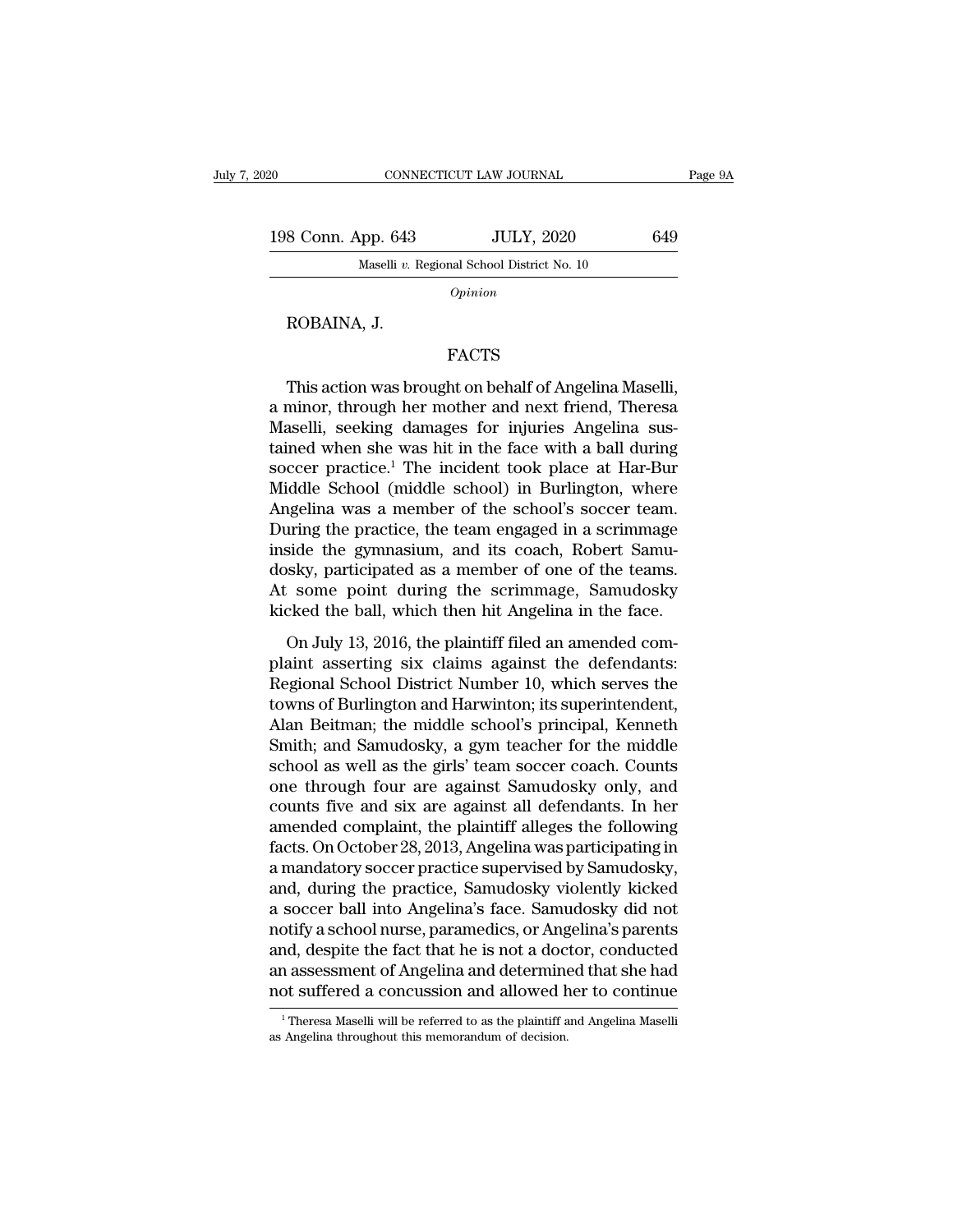| )A  | CONNECTICUT LAW JOURNAL                              |                    | July 7, 2020 |
|-----|------------------------------------------------------|--------------------|--------------|
| 650 | <b>JULY, 2020</b>                                    | 198 Conn. App. 643 |              |
|     | Maselli v. Regional School District No. 10           |                    |              |
|     | to play Angelina, however, had suffered a concussion |                    |              |

CONNECTICUT LAW JOURNAL July 7, 2<br>
650 JULY, 2020 198 Conn. App. 643<br>
Maselli v. Regional School District No. 10<br>
to play. Angelina, however, had suffered a concussion.<br>
The defendants failed to inform the plaintiff of Ang THE defendants failed to inform the plaintiff of Angelian School District No. 10<br>The defendants failed to inform the plaintiff of Ange-<br>Dina's injury, which delayed her medical diagnosis and<br>The defendants failed to inform  $\begin{tabular}{ c c c c} \multicolumn{1}{c}{{\textbf{50}}}&{\textbf{JULY, 2020}}&{\textbf{198 Conn. App. 643}}\\ \hline &\textbf{Maselli $v$. Regional School District No. 10} \\ \hline \end{tabular} \end{tabular} \begin{tabular}{ c } {\textbf{198 Conn. App. 643}}\\ \hline {\textbf{10} by. Angelina, however, had suffered a conclusion.} \\ \hline The defendants failed to inform the plaintiff of Angelina's injury, which delayed her medical diagnosis and treatment.} \end{tabular}$ treatment. Maselli v. Regional School District No. 10<br>play. Angelina, however, had suffered a concussion.<br>lee defendants failed to inform the plaintiff of Ange-<br>a's injury, which delayed her medical diagnosis and<br>eatment.<br>On August to play. Angelina, however, had suffered a concussion.<br>The defendants failed to inform the plaintiff of Angelina's injury, which delayed her medical diagnosis and<br>treatment.<br>On August 25, 2017, the defendants moved for sum

to play. Angelma, however, had surfered a concussion.<br>The defendants failed to inform the plaintiff of Angelina's injury, which delayed her medical diagnosis and<br>treatment.<br>On August 25, 2017, the defendants moved for sum-The detendants ratio to mform the plaintiff or Angelina's injury, which delayed her medical diagnosis and<br>treatment.<br>On August 25, 2017, the defendants moved for sum-<br>mary judgment as to all counts of the plaintiff's comima s injury, which delayed ner medical diagnosis and<br>treatment.<br>On August 25, 2017, the defendants moved for sum-<br>mary judgment as to all counts of the plaintiff's com-<br>plaint on the grounds that (1) the plaintiff's negli Freatment.<br>
On August 25, 2017, the defendants moved for summary judgment as to all counts of the plaintiff's complaint on the grounds that (1) the plaintiff's negligence<br>
claims are barred by governmental immunity, (2) to On August 25, 2017, the defendants moved for sum-<br>mary judgment as to all counts of the plaintiff's com-<br>plaint on the grounds that (1) the plaintiff's negligence<br>claims are barred by governmental immunity, (2) to<br>the ext mary judgment as to all counts of the plaintiff's complaint on the grounds that (1) the plaintiff's negligence<br>claims are barred by governmental immunity, (2) to<br>the extent governmental immunity does not apply, the<br>plainti plaint on the grounds that (1) the plaintiff's negligence<br>claims are barred by governmental immunity, (2) to<br>the extent governmental immunity does not apply, the<br>plaintiff's negligence claims fail as a matter of law, (3)<br>S claims are barred by governmental immunity, (2) to<br>the extent governmental immunity does not apply, the<br>plaintiff's negligence claims fail as a matter of law, (3)<br>Samudosky's conduct was not extreme and outrageous,<br>(4) the the extent governmental immunity does not apply, the plaintiff's negligence claims fail as a matter of law, (3) Samudosky's conduct was not extreme and outrageous, (4) the claim of assault and battery fails as a matter of plaintiff's negligence claims fail as a matter of law, (3)<br>Samudosky's conduct was not extreme and outrageous,<br>(4) the claim of assault and battery fails as a matter of<br>law, and (5) the recklessness claim fails as a matter Samudosky's conduct was not extreme and outrageour (4) the claim of assault and battery fails as a matter law, and (5) the recklessness claim fails as a matter law, and the defendants' conduct did not cause Anglina's injur w, and the defendants' conduct did not cause Ange-<br>a's injuries. Along with each party's memorandum of<br>w, the court has also received a number of exhibits,<br>cluding deposition transcripts and affidavits.<br>DISCUSSION<br>Practice

## DISCUSSION

lina's injuries. Along with each party's memorandum of<br>law, the court has also received a number of exhibits,<br>including deposition transcripts and affidavits.<br>DISCUSSION<br>Practice Book  $\S 17-49$  provides that summary judgdaw, the court has also received a number of exhibits,<br>including deposition transcripts and affidavits.<br>DISCUSSION<br>Practice Book § 17-49 provides that summary judg-<br>ment "shall be rendered forthwith if the pleadings, affi including deposition transcripts and affidavits.<br>DISCUSSION<br>Practice Book § 17-49 provides that summary judg-<br>ment "shall be rendered forthwith if the pleadings, affi-<br>davits and any other proof submitted show that there<br>i DISCUSSION<br>Practice Book § 17-49 provides that summary judg-<br>ment "shall be rendered forthwith if the pleadings, affi-<br>davits and any other proof submitted show that there<br>is no genuine issue as to any material fact and th DISCUSSION<br>
Practice Book § 17-49 provides that summary judg-<br>
ment "shall be rendered forthwith if the pleadings, affi-<br>
davits and any other proof submitted show that there<br>
is no genuine issue as to any material fact an Practice Book § 17-49 provides that summary judgment "shall be rendered forthwith if the pleadings, affi-<br>davits and any other proof submitted show that there<br>is no genuine issue as to any material fact and that the<br>movin ment "shall be rendered forthwith if the pleadings, affi-<br>davits and any other proof submitted show that there<br>is no genuine issue as to any material fact and that the<br>moving party is entitled to judgment as a matter of l davits and any other proof submitted show that there<br>is no genuine issue as to any material fact and that the<br>moving party is entitled to judgment as a matter of law."<br>"In deciding a motion for summary judgment, the trial<br> is no genuine issue as to any material fact and that the<br>moving party is entitled to judgment as a matter of law."<br>"In deciding a motion for summary judgment, the trial<br>court must view the evidence in the light most favora moving party is entitled to judgment as a matter of law."<br>
"In deciding a motion for summary judgment, the trial<br>
court must view the evidence in the light most favorable<br>
to the nonmoving party." (Internal quotation marks "In deciding a motion for summary judgment, the trial court must view the evidence in the light most favorable to the nonmoving party." (Internal quotation marks omitted.) *Stuart v. Freiberg*, 316 Conn. 809, 820–21, 116 court must view the evidence in the light most favorable<br>to the nonmoving party." (Internal quotation marks<br>omitted.) *Stuart* v. *Freiberg*, 316 Conn. 809, 820–21, 116<br>A.3d 1195 (2015). "The party seeking summary judg-<br>m to the nonmoving party." (Internal quotation marks<br>omitted.) *Stuart* v. *Freiberg*, 316 Conn. 809, 820–21, 116<br>A.3d 1195 (2015). "The party seeking summary judg-<br>ment has the burden of showing the absence of any<br>genuine omitted.) *Stuart* v. *Freiberg*, 316 Conn. 809, 820–21, 116<br>A.3d 1195 (2015). "The party seeking summary judg-<br>ment has the burden of showing the absence of any<br>genuine issue [of] material facts which, under applica-<br>ble A.3d 1195 (2015). "The party seeking summary judgment has the burden of showing the absence of any genuine issue [of] material facts which, under applicable principles of substantive law, entitle him to a judgment as a ma ment has the burden of showing the absence of any<br>genuine issue [of] material facts which, under applica-<br>ble principles of substantive law, entitle him to a judg-<br>ment as a matter of law  $\ldots$  and the party opposing<br>such genuine issue [of] material facts which, under applica-<br>ble principles of substantive law, entitle him to a judg-<br>ment as a matter of law  $\ldots$  and the party opposing<br>such a motion must provide an evidentiary foundation<br>t ble principles of substantive law, ement as a matter of law  $\dots$  and such a motion must provide an evito demonstrate the existence of a ge rial fact  $\dots$ . A material fact  $\dots$  [make a difference in the result of quotation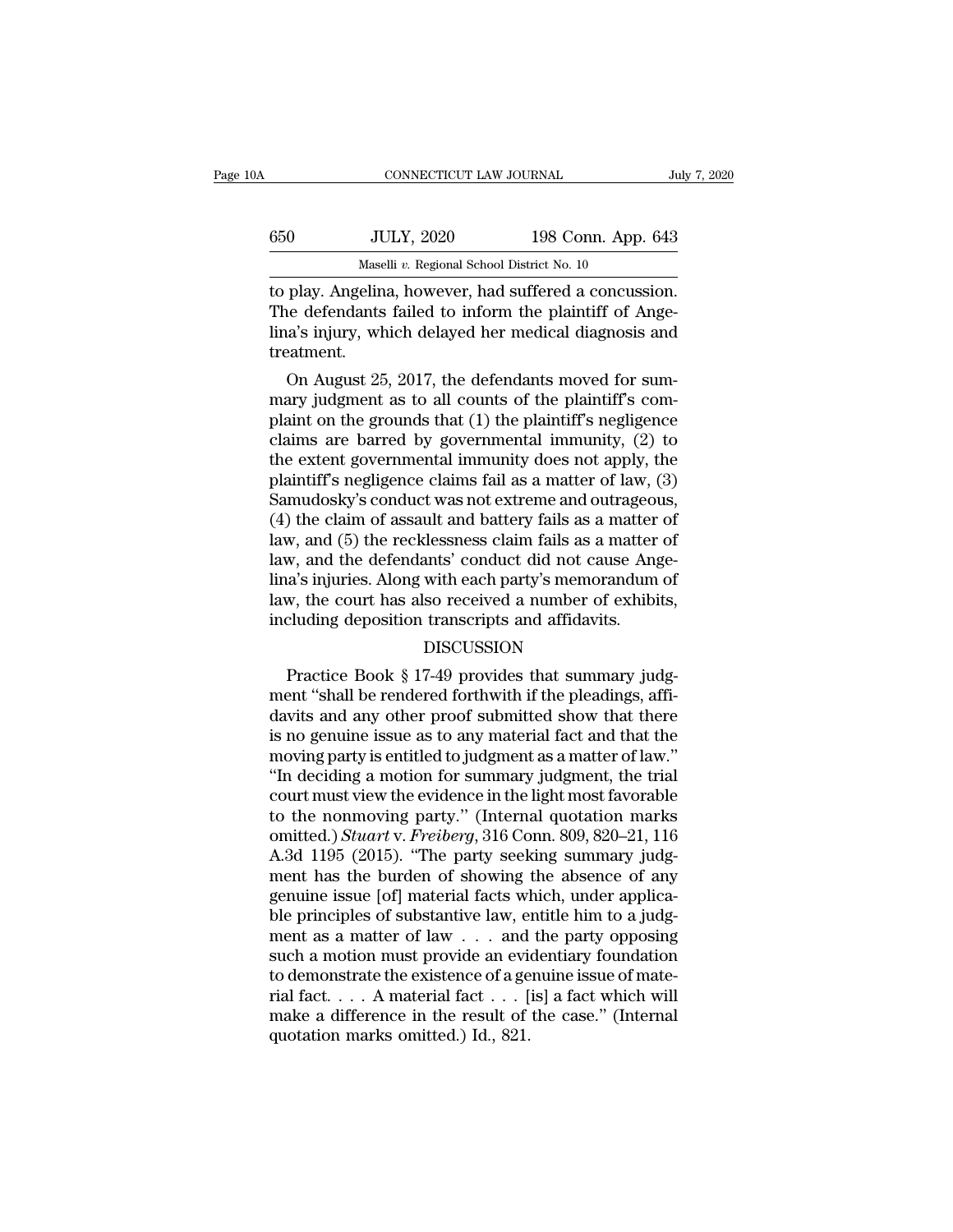EXECUTE CONNECTICUT LAW JOURNAL Page 11A<br>198 Conn. App. 643 JULY, 2020 651<br>Maselli v. Regional School District No. 10 Maselli *v.* Regional School District No. 10

CONNECTICUT LAW JOURNAL<br>
8 Conn. App. 643 JULY, 2020 651<br>
Maselli v. Regional School District No. 10<br>
"To satisfy his burden the movant must make a show-<br>
g that it is quite clear what the truth is, and that<br>
celudes any r 198 Conn. App. 643 JULY, 2020 651<br>
Maselli v. Regional School District No. 10<br>
"To satisfy his burden the movant must make a show-<br>
ing that it is quite clear what the truth is, and that<br>
excludes any real doubt as to the 198 Conn. App. 643 JULY, 2020 651<br>
Maselli v. Regional School District No. 10<br>
"To satisfy his burden the movant must make a show-<br>
ing that it is quite clear what the truth is, and that<br>
excludes any real doubt as to the 198 Conn. App. 643 JULY, 2020 651<br>
Maselli v. Regional School District No. 10<br>
"To satisfy his burden the movant must make a show-<br>
ing that it is quite clear what the truth is, and that<br>
excludes any real doubt as to the Maselli v. Regional School District No. 10<br>
"To satisfy his burden the movant must make a show-<br>
ing that it is quite clear what the truth is, and that<br>
excludes any real doubt as to the existence of any<br>
genuine issue of Maselli v. Regional School District No. 10<br>
"To satisfy his burden the movant must make a show-<br>
ing that it is quite clear what the truth is, and that<br>
excludes any real doubt as to the existence of any<br>
genuine issue of "To satisfy his burden the movant must make a show-<br>ing that it is quite clear what the truth is, and that<br>excludes any real doubt as to the existence of any<br>genuine issue of material fact.... When documents<br>submitted in ing that it is quite clear what the truth is, and that excludes any real doubt as to the existence of any genuine issue of material fact. . . . When documents submitted in support of a motion for summary judgment fail to e excludes any real doubt as to the existence of any<br>genuine issue of material fact. . . . When documents<br>submitted in support of a motion for summary judgment<br>fail to establish that there is no genuine issue of material<br>fa genuine issue of material fact. . . . When documents<br>submitted in support of a motion for summary judgment<br>fail to establish that there is no genuine issue of material<br>fact, the nonmoving party has no obligation to submit submitted in support of a motion for summary judgment<br>fail to establish that there is no genuine issue of material<br>fact, the nonmoving party has no obligation to submit<br>documents establishing the existence of such an issu fail to establish that there is no genuine issue of material<br>fact, the nonmoving party has no obligation to submit<br>documents establishing the existence of such an issue.<br> $\ldots$  Once the moving party has met its burden, how fact, the nonmoving party has no obligation to submit<br>documents establishing the existence of such an issue.<br> $\ldots$  Once the moving party has met its burden, how-<br>ever, the opposing party must present evidence that<br>demonst documents establishing the existence of such an issue.<br>
. . . Once the moving party has met its burden, how-<br>
ever, the opposing party must present evidence that<br>
demonstrates the existence of some disputed factual<br>
issue. ... Once the moving party has met its burden, how-<br>ever, the opposing party must present evidence that<br>demonstrates the existence of some disputed factual<br>issue.... It is not enough, however, for the opposing<br>party merely ever, the opposing party must present evidence that<br>demonstrates the existence of some disputed factual<br>issue. . . . It is not enough, however, for the opposing<br>party merely to assert the existence of such a disputed<br>issu demonstrates the existence of some disputed factual<br>issue. . . . It is not enough, however, for the opposing<br>party merely to assert the existence of such a disputed<br>issue. Mere assertions of fact . . . are insufficient to issue. . . . It is not enough, however, for the opposing<br>party merely to assert the existence of such a disputed<br>issue. Mere assertions of fact . . . are insufficient to<br>establish the existence of a material fact and, ther party merely to assert the exis<br>issue. Mere assertions of fact<br>establish the existence of a mat<br>cannot refute evidence proper<br>under Practice Book § [17-4]<br>marks omitted.) *Ferri v. Powe*<br>228, 116 A.3d 297 (2015).<br>"[S]ummar sue. Mere assertions of fact  $\ldots$  are insufficient to<br>tablish the existence of a material fact and, therefore,<br>mot refute evidence properly presented to the court<br>der Practice Book § [17-45]." (Internal quotation<br>arks om establish the existence of a material fact and, therefore,<br>cannot refute evidence properly presented to the court<br>under Practice Book § [17-45]." (Internal quotation<br>marks omitted.) *Ferri* v. *Powell-Ferri*, 317 Conn. 22

cannot retute evidence properly presented to the court<br>under Practice Book § [17-45]." (Internal quotation<br>marks omitted.) *Ferri* v. *Powell-Ferri*, 317 Conn. 223,<br>228, 116 A.3d 297 (2015).<br>"[S]ummary judgment is appropr under Practice Book § [17-45]." (Internal quotation<br>marks omitted.) *Ferri* v. *Powell-Ferri*, 317 Conn. 223,<br>228, 116 A.3d 297 (2015).<br>"[S]ummary judgment is appropriate only if a fair and<br>reasonable person could conclud marks omitted.) *Ferry* v. *Powell-Ferry*, 317 Conn. 223,<br>228, 116 A.3d 297 (2015).<br>
"[S]ummary judgment is appropriate only if a fair and<br>reasonable person could conclude only one way....<br>
[A] summary disposition ... sho 228, 116 A.3d 297 (2015).<br>
"[S]ummary judgment is appropriate only if a fair and<br>
reasonable person could conclude only one way....<br>
[A] summary disposition ... should be on evidence<br>
which a jury would not be at liberty "[S]ummary judgment is appropriate only if a fair and<br>reasonable person could conclude only one way. . . . .<br>[A] summary disposition . . . should be on evidence<br>which a jury would not be at liberty to disbelieve and<br>which reasonable person could conclude only one way.  $\ldots$  [A] summary disposition  $\ldots$  should be on evidence which a jury would not be at liberty to disbelieve and which would require a directed verdict for the moving party. [A] summary disposition . . . should be on evidence<br>which a jury would not be at liberty to disbelieve and<br>which would require a directed verdict for the moving<br>party. . . . [A] directed verdict may be rendered only<br>where which a jury would not be at liberty to disbelieve and<br>which would require a directed verdict for the moving<br>party. . . . [A] directed verdict may be rendered only<br>where, on the evidence *viewed in the light most favor-*<br> which would require a directed verdict for the moving<br>party. . . . [A] directed verdict may be rendered only<br>where, on the evidence *viewed in the light most favor-*<br>*able to the nonmovant*, the trier of fact could not re party. . . . . [A] directed verdict may be rendered only where, on the evidence *viewed in the light most favorable to the nonmovant*, the trier of fact could not reasonably reach any other conclusion than that embodied in where, on the evidence *viewed in the light most favorable to the nonmovant*, the trier of fact could not reasonably reach any other conclusion than that embodied in the verdict as directed." (Citations omitted; emphasis able to the nonmovant, the trier of fact could not reasonably reach any other conclusion than that embodied in<br>the verdict as directed." (Citations omitted; emphasis<br>in original; internal quotation marks omitted.) *Dugan*<br> ably reach any other conclusion than that embodied in<br>the verdict as directed." (Citations omitted; emphasis<br>in original; internal quotation marks omitted.) *Dugan*<br>v. Mobile Medical Testing Services, Inc., 265 Conn. 791,<br> the verdict as directed." (Citations omitted; emphasis<br>in original; internal quotation marks omitted.) *Dugan*<br>v. Mobile Medical Testing Services, Inc., 265 Conn. 791,<br>815, 830 A.2d 752 (2003). "While [a party's] depositi in original; internal quotation marks omitted.) *Dugan*<br>v. Mobile Medical Testing Services, Inc., 265 Conn. 791,<br>815, 830 A.2d 752 (2003). "While [a party's] deposition<br>testimony is not conclusive as a judicial admission; v. *Mobile Medical Testing Services, Inc.*, 265 Conn. 791, 815, 830 A.2d 752 (2003). "While [a party's] deposition testimony is not conclusive as a judicial admission; General Statutes § 52-200; it is sufficient to support 815, 830 A.2d 752 (2003). "While [a testimony is not conclusive as a General Statutes  $\S$  52-200; it is su entry of summary judgment in the a tory competent affidavits that estak as to a material fact." *Collum v. Ch* 449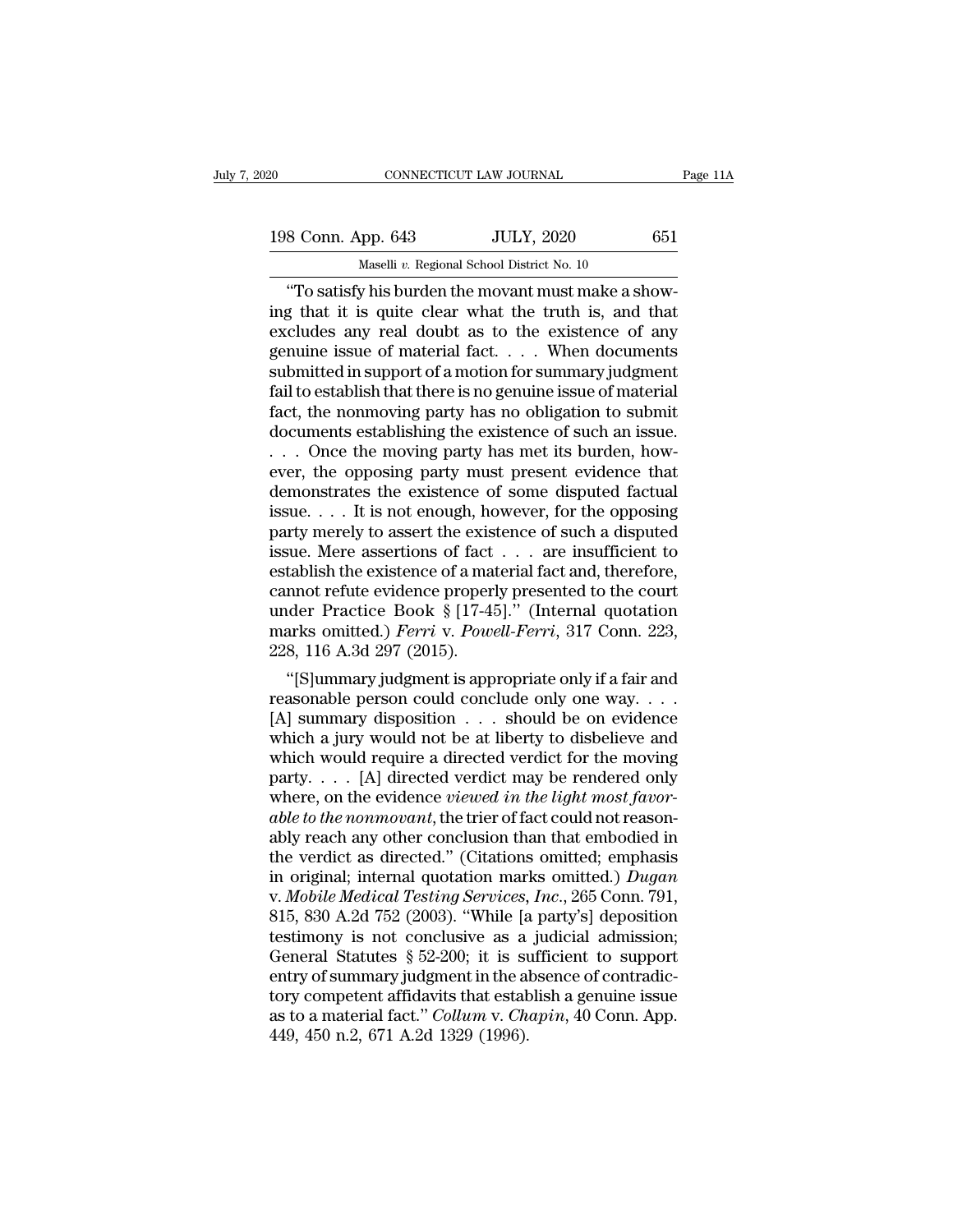| 2A  | CONNECTICUT LAW JOURNAL                            |                    | July 7, 2020 |
|-----|----------------------------------------------------|--------------------|--------------|
| 652 | <b>JULY, 2020</b>                                  | 198 Conn. App. 643 |              |
|     | Maselli v. Regional School District No. 10         |                    |              |
|     |                                                    |                    |              |
|     | GOVERNMENTAL IMMUNITY                              |                    |              |
|     | Under the common law, a municipality was generally |                    |              |

ULY, 2020 198 Conn. App. 643<br>
Maselli v. Regional School District No. 10<br>
I<br>
GOVERNMENTAL IMMUNITY<br>
Under the common law, a municipality was generally<br>
mune from liability for its tortious acts. *Martel* v. Maselli v. Regional School District No. 10<br> **I**<br>
GOVERNMENTAL IMMUNITY<br>
Under the common law, a municipality was generally<br>
immune from liability for its tortious acts. *Martel* v.<br> *Metropolitan District Commission*, 275 Maselli v. Regional School District No. 10<br>
I<br>
GOVERNMENTAL IMMUNITY<br>
Under the common law, a municipality was generally<br>
immune from liability for its tortious acts. *Martel* v.<br> *Metropolitan District Commission*, 275 Co I<br>
SOVERNMENTAL IMMUNITY<br>
Under the common law, a municipality was generally<br>
immune from liability for its tortious acts. *Martel* v.<br> *Metropolitan District Commission*, 275 Conn. 38, 47,<br>
881 A.2d 194 (2005). Our Suprem GOVERNMENTAL IMMUNITY<br>Under the common law, a municipality was generally<br>immune from liability for its tortious acts. *Martel* v.<br>*Metropolitan District Commission*, 275 Conn. 38, 47,<br>881 A.2d 194 (2005). Our Supreme Cour GOVERNMENTAL IMMUNITY<br>
Under the common law, a municipality was generally<br>
immune from liability for its tortious acts. *Martel v.*<br> *Metropolitan District Commission*, 275 Conn. 38, 47,<br>
881 A.2d 194 (2005). Our Supreme Under the common law, a municipality was generally<br>immune from liability for its tortious acts. *Martel v.*<br>*Metropolitan District Commission*, 275 Conn. 38, 47,<br>881 A.2d 194 (2005). Our Supreme Court has "recog-<br>nized, ho immune from liability for its tortious acts. *Martel v.*<br> *Metropolitan District Commission*, 275 Conn. 38, 47, 881 A.2d 194 (2005). Our Supreme Court has "recognized, however, that governmental immunity may be abrogated Metropolitan District Commission, 275 Conn. 38, 47, 881 A.2d 194 (2005). Our Supreme Court has "recognized, however, that governmental immunity may be abrogated by statute." (Internal quotation marks omitted.) Id. General 881 A.2d 194 (2005). Our Supreme Court has "recognized, however, that governmental immunity may be abrogated by statute." (Internal quotation marks omitted.) Id. General Statutes § 52-557n (a) (1) provides in relevant par nized, however, that governmental immunity may be<br>abrogated by statute." (Internal quotation marks omit-<br>ted.) Id. General Statutes § 52-557n (a) (1) provides in<br>relevant part: "Except as otherwise provided by law,<br>a polit abrogated by statute." (Internal quotation marks omit-<br>ted.) Id. General Statutes § 52-557n (a) (1) provides in<br>relevant part: "Except as otherwise provided by law,<br>a political subdivision of the state shall be liable for ted.) Id. General Statutes  $\S$  52-557n (a) (1) provides in<br>relevant part: "Except as otherwise provided by law,<br>a political subdivision of the state shall be liable for<br>damages to person or property caused by: (A) The neg relevant part: "Except as otherwise provided by law,<br>a political subdivision of the state shall be liable for<br>damages to person or property caused by: (A) The neg-<br>ligent acts or omissions of such political subdivision<br>or a political subdivision of the state shall be liable for<br>damages to person or property caused by: (A) The neg-<br>ligent acts or omissions of such political subdivision<br>or any employee, officer or agent thereof acting within damages to person or property caused by: (A) The neg-<br>ligent acts or omissions of such political subdivision<br>or any employee, officer or agent thereof acting within<br>the scope of his employment or official duties  $\dots$ ."<br>"[ ligent acts or omissions of such political subdivision<br>or any employee, officer or agent thereof acting within<br>the scope of his employment or official duties  $\dots$ ."<br>"[Section] 52-557n (a) (2) (B), however, explicitly<br>shie or any employee, officer or agent thereof acting within<br>the scope of his employment or official duties . . . ."<br>"[Section] 52-557n (a) (2) (B), however, explicitly<br>shields a municipality from liability for damages to perthe scope of his employment or official duties . . . ."<br>"[Section] 52-557n (a) (2) (B), however, explicitly<br>shields a municipality from liability for damages to per-<br>son or property caused by the negligent acts or omis-<br>s "[Section] 52-557n (a) (2) (B), however, explicitly<br>shields a municipality from liability for damages to per-<br>son or property caused by the negligent acts or omis-<br>sions which require the exercise of judgment or discre-<br>ti shields a municipality from<br>son or property caused b<br>sions which require the ex<br>tion as an official function<br>or impliedly granted by lav<br>omitted.) Haynes v. Midu<br>101 A.3d 249 (2014).<br>There are three exception In or property caused by the negligent acts or omis-<br>ons which require the exercise of judgment or discre-<br>on as an official function of the authority expressly<br>impliedly granted by law." (Internal quotation marks<br>aitted. sions which require the exercise or judgment or discretion as an official function of the authority expressly<br>or impliedly granted by law." (Internal quotation marks<br>omitted.) *Haynes v. Middletown*, 314 Conn. 303, 312,<br>1

tion as an official function of the authority expressly<br>or impliedly granted by law." (Internal quotation marks<br>omitted.) Haynes v. Middletown, 314 Conn. 303, 312,<br>101 A.3d 249 (2014).<br>There are three exceptions to discre or impliedly granted by law. (internal quotation marks<br>omitted.) Haynes v. Middletown, 314 Conn. 303, 312,<br>101 A.3d 249 (2014).<br>There are three exceptions to discretionary act immu-<br>nity: "(1) the alleged conduct involves for ends of ends of the public officer that his or her failure to enforce for the public officer that his or failure to enforce certain laws; or (3) the circumstances make it apparent to the public officer that his or her Tor A.3d 249 (2014).<br>
There are three exceptions to discretionary act immunity: "(1) the alleged conduct involves malice, wanton-<br>
ness or intent to injure; (2) a statute provides for a cause<br>
of action against a municipa There are three exceptions to discretionary act immu-<br>nity: "(1) the alleged conduct involves malice, wanton-<br>ness or intent to injure; (2) a statute provides for a cause<br>of action against a municipality or municipal offi mity: "(1) the alleged conduct involves malice, wanton-<br>ness or intent to injure; (2) a statute provides for a cause<br>of action against a municipality or municipal official for<br>failure to enforce certain laws; or (3) the c ness or intent to injure; (2) a statute provides for a cause<br>of action against a municipality or municipal official for<br>failure to enforce certain laws; or (3) the circumstances<br>make it apparent to the public officer that of action against a municipality or municipal official for<br>failure to enforce certain laws; or (3) the circumstances<br>make it apparent to the public officer that his or her<br>failure to act would be likely to subject an iden failure to enforce certain laws; or (3) the circumstances<br>make it apparent to the public officer that his or her<br>failure to act would be likely to subject an identifiable<br>person to imminent harm . . . . ." (Internal quota make it apparent to the public officer that his or her failure to act would be likely to subject an identifiable person to imminent harm  $\ldots$  ." (Internal quotation marks omitted.) *St. Pierre* v. *Plainfield*, 326 Conn. failure to act would be likely to subject an identifiable<br>person to imminent harm . . . . " (Internal quotation<br>marks omitted.) *St. Pierre* v. *Plainfield*, 326 Conn. 420,<br>434 n.13, 165 A.3d 148 (2017). The identifiable person to imminent harm  $\ldots$  ." (Internal quotation marks omitted.) *St. Pierre* v. *Plainfield*, 326 Conn. 420, 434 n.13, 165 A.3d 148 (2017). The identifiable person-imminent harm exception has three elements: "(1) an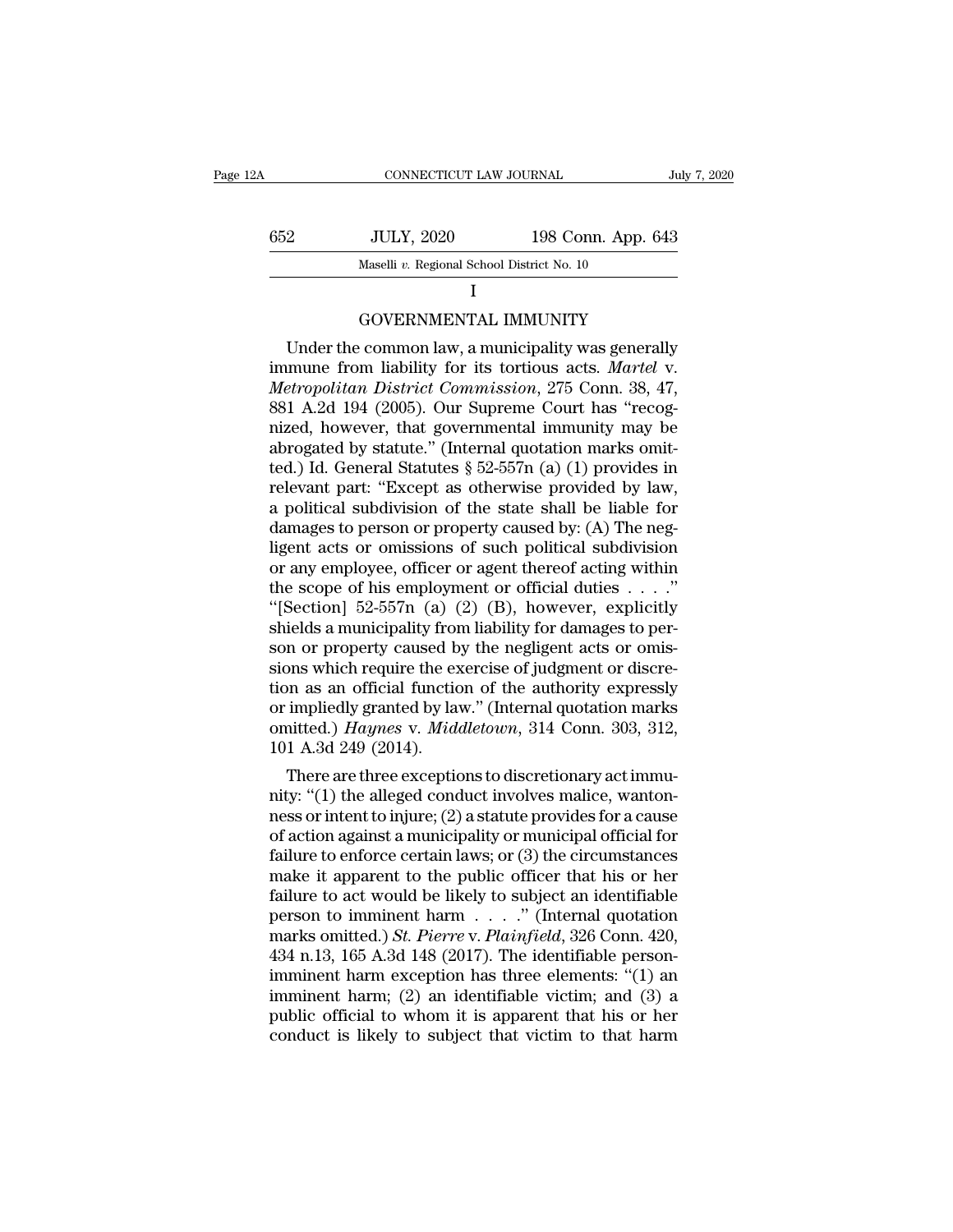| 20                 | CONNECTICUT LAW JOURNAL                        | Page 13A |
|--------------------|------------------------------------------------|----------|
| 198 Conn. App. 643 | <b>JULY, 2020</b>                              | 653      |
|                    | Maselli v. Regional School District No. 10     |          |
|                    | [Our Supreme Court has] stated previously that |          |

CONNECTICUT LAW JOURNAL Page 13.<br>
198 Conn. App. 643 JULY, 2020 653<br>
Maselli v. Regional School District No. 10<br>
.... [Our Supreme Court has] stated previously that<br>
this exception to the general rule of governmental<br>
immu 198 Conn. App. 643 JULY, 2020 653<br>Maselli v. Regional School District No. 10<br>.... [Our Supreme Court has] stated previously that<br>this exception to the general rule of governmental<br>immunity for employees engaged in discreti 198 Conn. App. 643 JULY, 2020 653<br>
Maselli v. Regional School District No. 10<br>  $\ldots$  [Our Supreme Court has] stated previously that<br>
this exception to the general rule of governmental<br>
immunity for employees engaged in di 198 Conn. App. 643 JULY, 2020 653<br>
Maselli v. Regional School District No. 10<br>  $\ldots$  [Our Supreme Court has] stated previously that<br>
this exception to the general rule of governmental<br>
immunity for employees engaged in di Maselli v. Regional School District No. 10<br>
.... [Our Supreme Court has] stated previously that<br>
this exception to the general rule of governmental<br>
immunity for employees engaged in discretionary activi-<br>
ties has receiv Maselli v. Regional School District No. 10<br>
. . . . . [Our Supreme Court has] stated previously that<br>
this exception to the general rule of governmental<br>
immunity for employees engaged in discretionary activi-<br>
ties has r .... [Our Supreme Court has] stated previously that<br>this exception to the general rule of governmental<br>immunity for employees engaged in discretionary activi-<br>ties has received very limited recognition in this state.<br>... I this exception to the general rule of governmental<br>immunity for employees engaged in discretionary activi-<br>ties has received very limited recognition in this state.<br> $\dots$  If the [plaintiff fails] to establish any one of th munity for employees engaged in discretionary activises has received very limited recognition in this state.<br>
. If the [plaintiff fails] to establish any one of the ree prongs, this failure will be fatal to [the] claim<br>
at ties has received very limited recognition in this state.<br>
. . . If the [plaintiff fails] to establish any one of the<br>
three prongs, this failure will be fatal to [the] claim<br>
that [the plaintiff comes] within the imminent

. . . . If the [plaintiff fails] to establish any one of the<br>three prongs, this failure will be fatal to [the] claim<br>that [the plaintiff comes] within the imminent harm<br>exception." (Internal quotation marks omitted.) Id., three prongs, this failure will be fatal to [the] claim<br>that [the plaintiff comes] within the imminent harm<br>exception." (Internal quotation marks omitted.) Id., 435.<br>Our Supreme Court has "held that a party is an identi-<br>f that [the plaintiff comes] within the imminent harm<br>exception." (Internal quotation marks omitted.) Id., 435.<br>Our Supreme Court has "held that a party is an identi-<br>fiable person when he or she is compelled to be some-<br>whe exception." (Internal quotation marks omitted.) Id., 435.<br>
Our Supreme Court has "held that a party is an identi-<br>
fiable person when he or she is compelled to be somewhere.... Accordingly, [t]he only identifiable class<br>
o Our Supreme Court has "held that a party is an identifiable person when he or she is compelled to be somewhere.... Accordingly, [t]he only identifiable class<br>of foreseeable victims that [the court has] recognized<br>... is t fiable person when he or she is compelled to be somewhere. . . . Accordingly, [t]he only identifiable class<br>of foreseeable victims that [the court has] recognized<br> $\ldots$  is that of schoolchildren attending public schools<br>d where. . . . . Accordingly, [t]he only identifiable class<br>of foreseeable victims that [the court has] recognized<br>. . . is that of schoolchildren attending public schools<br>during school hours because: they were intended to of foreseeable victims that [the court has] recognized<br>
... is that of schoolchildren attending public schools<br>
during school hours because: they were intended to be<br>
the beneficiaries of particular duties of care imposed<br> ... is that of schoolchildren attending public schools<br>during school hours because: they were intended to be<br>the beneficiaries of particular duties of care imposed<br>by law on school officials; they [are] legally required<br>to during school hours because: they were intended to be<br>the beneficiaries of particular duties of care imposed<br>by law on school officials; they [are] legally required<br>to attend school rather than being there voluntarily;<br>the the beneficiaries of particular duties of care imposed<br>by law on school officials; they [are] legally required<br>to attend school rather than being there voluntarily;<br>their parents [are] thus statutorily required to relinqui by law on school officials; they [are] legally required<br>to attend school rather than being there voluntarily;<br>their parents [are] thus statutorily required to relinquish<br>their custody to those officials during those hours; to attend school rather than being there voluntarily;<br>their parents [are] thus statutorily required to relinquish<br>their custody to those officials during those hours; and,<br>as a matter of policy, they traditionally require their parents [are] thus statutorily required to relinquish<br>their custody to those officials during those hours; and,<br>as a matter of policy, they traditionally require special<br>consideration in the face of dangerous conditi their custody to those officials during those hours; and,<br>as a matter of policy, they traditionally require special<br>consideration in the face of dangerous conditions."<br>(Citation omitted; internal quotation marks omitted.)<br> as a matter of policy, they traditionally require special consideration in the face of dangerous conditions."<br>(Citation omitted; internal quotation marks omitted.)<br>Id., 436; see also *Strycharz* v. *Cady*, 323 Conn. 548,<br> consideration in the face of dangerous conditions."<br>(Citation omitted; internal quotation marks omitted.)<br>Id., 436; see also *Strycharz* v. *Cady*, 323 Conn. 548,<br>575–76, 148 A.3d 1011 (2016) ("[o]ur decisions under-<br>scor (Citation omitted; internal quotation marks omitted.)<br>Id., 436; see also *Strycharz* v. *Cady*, 323 Conn. 548,<br>575–76, 148 A.3d 1011 (2016) ("[o]ur decisions under-<br>score . . . that whether the plaintiff was compelled to<br> Id., 436; see also *Strycharz* v. *Cady*, 323 Conn. 548, 575–76, 148 A.3d 1011 (2016) ("[o]ur decisions underscore . . . that whether the plaintiff was compelled to be at the location where the injury occurred remains a p omitted)). ore . . . that whether the plaintiff was compelled to<br>
at the location where the injury occurred remains<br>
paramount consideration in determining whether the<br>
aintiff was an identifiable person or member of a<br>
reseeable cla be at the location where the injury occurred remains<br>a paramount consideration in determining whether the<br>plaintiff was an identifiable person or member of a<br>foreseeable class of victims" (internal quotation marks<br>omitted)

a paramount consideration in determining whether the<br>plaintiff was an identifiable person or member of a<br>foreseeable class of victims" (internal quotation marks<br>omitted)).<br>This rule has been narrowly applied outside of the plaintiff was an identifiable person or member of a<br>foreseeable class of victims" (internal quotation marks<br>omitted)).<br>This rule has been narrowly applied outside of the<br>schoolchildren context, and, in fact, our Supreme Co foreseeable class of victims" (internal quotation marks<br>omitted)).<br>This rule has been narrowly applied outside of the<br>schoolchildren context, and, in fact, our Supreme Court<br>has recognized an identifiable person under this omitted)).<br>This rule has been narrowly applied outside of the<br>schoolchildren context, and, in fact, our Supreme Court<br>has recognized an identifiable person under this excep-<br>tion only once, in *Sestito* v. *Groton*, 178 Co This rule has been narrowly applied outside of the<br>schoolchildren context, and, in fact, our Supreme Court<br>has recognized an identifiable person under this excep-<br>tion only once, in *Sestito* v. *Groton*, 178 Conn. 520, 42 schoolchildren context, and, in fact, our Supreme Court<br>has recognized an identifiable person under this excep-<br>tion only once, in *Sestito* v. *Groton*, 178 Conn. 520, 423<br>A.2d 165 (1979), and this case has since been lim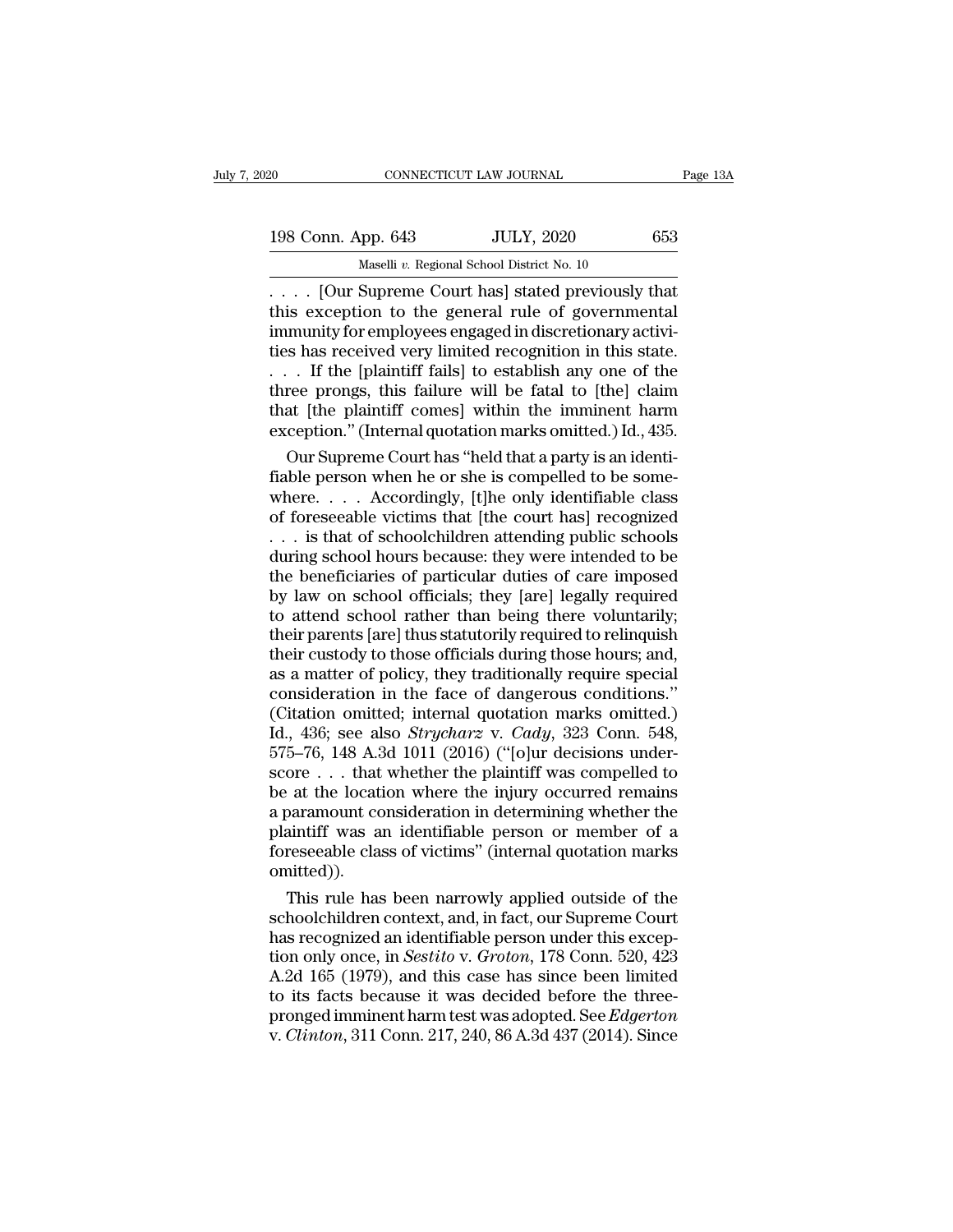| А   | CONNECTICUT LAW JOURNAL                           |                    | July 7, 2020 |
|-----|---------------------------------------------------|--------------------|--------------|
| 654 | <b>JULY, 2020</b>                                 | 198 Conn. App. 643 |              |
|     | Maselli v. Regional School District No. 10        |                    |              |
|     | then although our appellate courts have addressed |                    |              |

CONNECTICUT LAW JOURNAL July 7, 2020<br>
564 JULY, 2020 198 Conn. App. 643<br>
5654 Maselli v. Regional School District No. 10<br>
5654 Maselli v. Regional School District No. 10<br>
561 Maselli v. Regional School District No. 10<br>
561  $\begin{array}{lll}\n 654 & \text{JULY, } 2020 & \text{198 Conn. App. 643}\n \hline\n & \text{Maselli } v. \text{ Regional School District No. 10}\n \end{array}$ <br>
then, although our appellate courts have addressed<br>
claims that a plaintiff is an identifiable person or mem-<br>
ber of an identifiable class of  $\frac{654}{\text{Maselli } v. \text{ Regional School District No. 10}}$ <br>Maselli v. Regional School District No. 10<br>then, although our appellate courts have addressed<br>claims that a plaintiff is an identifiable person or mem-<br>ber of an identifiable class of forese  $t = \frac{100 \text{ JULY}, 2020}{\text{Maselli } v. \text{ Regional School District No. 10}}$ <br>
then, although our appellate courts have addressed<br>
claims that a plaintiff is an identifiable person or mem-<br>
ber of an identifiable class of foreseeable victims, nei-<br>
ther broadened the definition. See, e.g., *Grady* v. *Somers*, and then, although our appellate courts have addressed claims that a plaintiff is an identifiable person or member of an identifiable class of foreseeable victims, then, although our appellate courts have addressed<br>claims that a plaintiff is an identifiable person or mem-<br>ber of an identifiable class of foreseeable victims, nei-<br>ther the Supreme Court nor the Appellate Court has<br>broa claims that a plaintiff is an identifiable person or member of an identifiable class of foreseeable victims, nei-<br>ther the Supreme Court nor the Appellate Court has<br>broadened the definition. See, e.g., *Grady* v. *Somers*, ber of an identifiable class of foreseeable victims, nei-<br>ther the Supreme Court nor the Appellate Court has<br>broadened the definition. See, e.g., *Grady* v. *Somers*,<br>294 Conn. 324, 356, 984 A.2d 684 (2009) (permit holder<br> ther the Supreme Court nor the Appellate Court has<br>broadened the definition. See, e.g., *Grady* v. *Somers*,<br>294 Conn. 324, 356, 984 A.2d 684 (2009) (permit holder<br>injured at refuse transfer station owned by town was<br>not m broadened the definition. See, e.g., *Grady* v. *Somers*, 294 Conn. 324, 356, 984 A.2d 684 (2009) (permit holder injured at refuse transfer station owned by town was not member of class of identifiable persons despite bein 294 Conn. 324, 356, 984 A.2d 684 (2009) (permit holder<br>injured at refuse transfer station owned by town was<br>not member of class of identifiable persons despite<br>being paid permit holder and resident of town); *Cotto*<br>v. *Bo* injured at refuse transfer station owned by town was<br>not member of class of identifiable persons despite<br>being paid permit holder and resident of town); *Cotto*<br>v. *Board of Education*, 294 Conn. 265, 279, 984 A.2d 58<br>(200 not member of class of identifiable persons despite<br>being paid permit holder and resident of town); *Cotto*<br>v. *Board of Education*, 294 Conn. 265, 279, 984 A.2d 58<br>(2009) (youth director injured in school bathroom was<br>not being paid permit holder and resident of town); *Cotto*<br>v. *Board of Education*, 294 Conn. 265, 279, 984 A.2d 58<br>(2009) (youth director injured in school bathroom was<br>not identifiable person subject to imminent harm<br>becaus v. *Board of Education*, 294 Conn. 265, 279, 984 A.2d 58 (2009) (youth director injured in school bathroom was not identifiable person subject to imminent harm because, if he "was identifiable as a potential victim of a sp (2009) (youth director injured in school bathroom was<br>not identifiable person subject to imminent harm<br>because, if he "was identifiable as a potential victim of<br>a specific imminent harm, then so was every participant<br>and not identifiable person subject to imminent harm<br>because, if he "was identifiable as a potential victim of<br>a specific imminent harm, then so was every participant<br>and supervisor in the [summer youth] program who<br>used the b because, if he "was identifiable as a potential victim of<br>a specific imminent harm, then so was every participant<br>and supervisor in the [summer youth] program who<br>used the bathroom"); *Thivierge* v. Witham, 150 Conn.<br>App. a specific imminent harm, then so was every participant<br>and supervisor in the [summer youth] program who<br>used the bathroom"); *Thivierge* v. Witham, 150 Conn.<br>App. 769, 780, 93 A.3d 608 (2014) (visitor to dog owner's<br>prope and supervisor in the [summer youth] program who<br>used the bathroom"); *Thivierge* v. Witham, 150 Conn.<br>App. 769, 780, 93 A.3d 608 (2014) (visitor to dog owner's<br>property who was bitten by dog after municipal officer's<br>alle used the bathroom"); *Thivierge* v. Witham, 150 Conn.<br>App. 769, 780, 93 A.3d 608 (2014) (visitor to dog owner's<br>property who was bitten by dog after municipal officer's<br>alleged failure to enforce restraint order was not id App. 769, 780, 93 A.3d 608 (2014) (visitor to dog owner's property who was bitten by dog after municipal officer's alleged failure to enforce restraint order was not identifiable victim because "any number of potential vic 437–38. ave come into contact with the dog following<br>unicipal officer's] issuance of the restraint<br>cf. *St. Pierre* v. *Plainfield*, supra, 326 Conn.<br>A<br>Negligence Claims Against Samudosky<br>unts three and four, the plaintiff asserts In counting the municipal officer's] issuance of the restraint<br>
In counts the plaintifield, supra, 326 Conn.<br>
T-38.<br>
A<br>
Negligence Claims Against Samudosky<br>
In counts three and four, the plaintiff asserts claims<br>
negligent

A

order"); cf. *St. Pierre* v. *Plainfield*, supra, 326 Conn.<br>437–38.<br>A<br>Negligence Claims Against Samudosky<br>In counts three and four, the plaintiff asserts claims<br>of negligent infliction of emotional distress and negli-<br>genc A<br>A<br>Negligence Claims Against Samudosky<br>In counts three and four, the plaintiff asserts claims<br>of negligent infliction of emotional distress and negli-<br>gence, respectively, against Samudosky. The defen-<br>dants move for summ dependent of a material and tour setter the plaintiff asserts claims<br>of negligent infliction of emotional distress and negli-<br>gence, respectively, against Samudosky. The defen-<br>dants move for summary judgment as to these n Negligence Claims Against Samudosky<br>In counts three and four, the plaintiff asserts claims<br>of negligent infliction of emotional distress and negli-<br>gence, respectively, against Samudosky. The defen-<br>dants move for summary Negligence Claims Against Samudosky<br>In counts three and four, the plaintiff asserts claims<br>of negligent infliction of emotional distress and negli-<br>gence, respectively, against Samudosky. The defen-<br>dants move for summary In counts three and four, the plaintiff asserts claims<br>of negligent infliction of emotional distress and negli-<br>gence, respectively, against Samudosky. The defen-<br>dants move for summary judgment as to these negli-<br>gence cl of negligent infliction of emotional distress and negligence, respectively, against Samudosky. The defendants move for summary judgment as to these negligence claims on the ground that they are barred by governmental immun gence, respectively, against Samudosky. The defendants move for summary judgment as to these negligence claims on the ground that they are barred by governmental immunity and that no exception applies. The plaintiff argues dants move for summary judgment as to these negli-<br>gence claims on the ground that they are barred by<br>governmental immunity and that no exception applies.<br>The plaintiff argues that Angelina was an identifiable<br>individual b gence claims on the ground that they are barred by<br>governmental immunity and that no exception applies.<br>The plaintiff argues that Angelina was an identifiable<br>individual because she was attending a soccer practice<br>supervis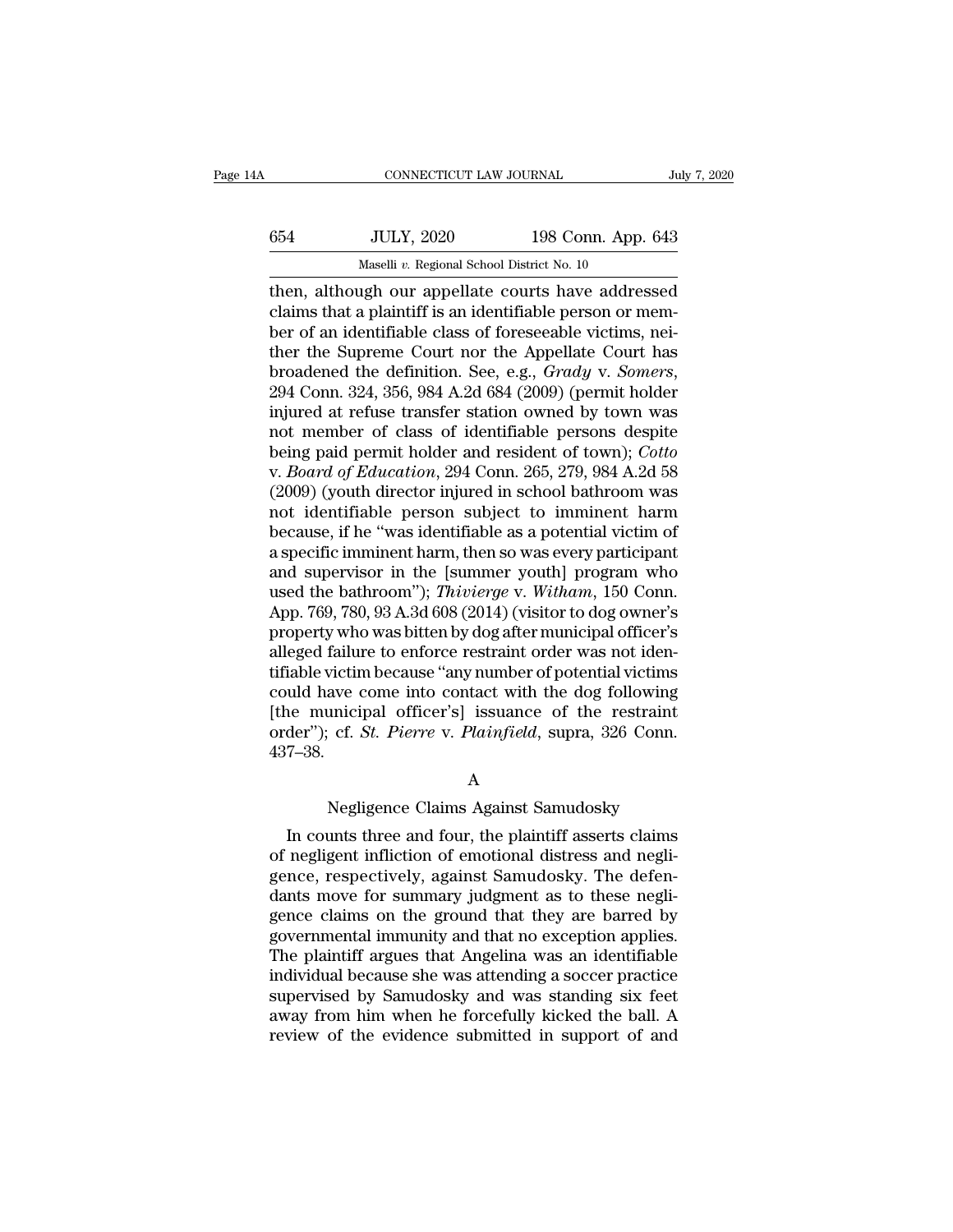| 20 |                    | CONNECTICUT LAW JOURNAL                          | Page 15A |
|----|--------------------|--------------------------------------------------|----------|
|    |                    |                                                  |          |
|    | 198 Conn. App. 643 | <b>JULY, 2020</b>                                | 655      |
|    |                    | Maselli v. Regional School District No. 10       |          |
|    |                    | in opposition to the motion for summary judgment |          |

CONNECTICUT LAW JOURNAL Page 1<br>
198 Conn. App. 643 JULY, 2020 655<br>
Maselli v. Regional School District No. 10<br>
in opposition to the motion for summary judgment,<br>
viewed in a light most favorable to the plaintiff, along<br>
wi 198 Conn. App. 643 JULY, 2020 655<br>Maselli v. Regional School District No. 10<br>in opposition to the motion for summary judgment,<br>viewed in a light most favorable to the plaintiff, along<br>with established case law, demonstrate 198 Conn. App. 643 JULY, 2020 655<br>
Maselli v. Regional School District No. 10<br>
in opposition to the motion for summary judgment,<br>
viewed in a light most favorable to the plaintiff, along<br>
with established case law, demons 198 Conn. App. 643 JULY, 2020 655<br>
Maselli v. Regional School District No. 10<br>
in opposition to the motion for summary judgment,<br>
viewed in a light most favorable to the plaintiff, along<br>
with established case law, demons Maselli v. Regional School D<br>
In opposition to the motion for<br>
viewed in a light most favorable<br>
with established case law, demot<br>
of any genuine issue of material f<br>
not an identified individual.<br>
In a signed and sworn af In a signal school business is<br>opposition to the motion for summary judgment,<br>ewed in a light most favorable to the plaintiff, along<br>the established case law, demonstrates the absence<br>any genuine issue of material fact tha in opposition to the motion for summary judgment,<br>viewed in a light most favorable to the plaintiff, along<br>with established case law, demonstrates the absence<br>of any genuine issue of material fact that Angelina was<br>not an

viewed in a light most favorable to the plaintiff, along<br>with established case law, demonstrates the absence<br>of any genuine issue of material fact that Angelina was<br>not an identified individual.<br>In a signed and sworn affid with established case law, demonstrates the absence<br>of any genuine issue of material fact that Angelina was<br>not an identified individual.<br>In a signed and sworn affidavit, Beitman attests that<br>the girls' soccer team is a vo of any genuine issue of material fact that Angelina was<br>not an identified individual.<br>In a signed and sworn affidavit, Beitman attests that<br>the girls' soccer team is a voluntary extracurricular<br>activity and that practices not an identified individual.<br>
In a signed and sworn affidavit, Beitman attests that<br>
the girls' soccer team is a voluntary extracurricular<br>
activity and that practices are held after the mandatory<br>
school hours have concl In a signed and sworn affidavit, Beitman attests that<br>the girls' soccer team is a voluntary extracurricular<br>activity and that practices are held after the mandatory<br>school hours have concluded. Samudosky testified at<br>his d the girls' soccer team is a voluntary extracurricular<br>activity and that practices are held after the mandatory<br>school hours have concluded. Samudosky testified at<br>his deposition that practices run between 3 and 5 p.m.<br>and activity and that practices are held after the mandatory<br>school hours have concluded. Samudosky testified at<br>his deposition that practices run between 3 and 5 p.m.<br>and that school academic courses never go past 3 p.m.<br>Ange school hours have concluded. Samudosky testified at<br>his deposition that practices run between 3 and 5 p.m.<br>and that school academic courses never go past 3 p.m.<br>Angelina testified at her deposition that you have to<br>try ou his deposition that practices run between 3 and 5 p.m.<br>and that school academic courses never go past 3 p.m.<br>Angelina testified at her deposition that you have to<br>try out to be on the girls' soccer team, that you are not<br>r and that school academic courses never go past 3 p.m.<br>Angelina testified at her deposition that you have to<br>try out to be on the girls' soccer team, that you are not<br>required to be on the team and that she chose to be<br>on t Angelina testified at her deposition that you have to<br>try out to be on the girls' soccer team, that you are not<br>required to be on the team and that she chose to be<br>on the soccer team. She further testified that soccer<br>prac try out to be on the girls' soccer team, that you are not<br>required to be on the team and that she chose to be<br>on the soccer team. She further testified that soccer<br>practice began once your last academic class finished,<br>bet required to be on the team and that she chose to be<br>on the soccer team. She further testified that soccer<br>practice began once your last academic class finished,<br>between 2:45 p.m. and 3 p.m. The plaintiff attempts to<br>frame on the soccer team. She further testified that soccer<br>practice began once your last academic class finished,<br>between 2:45 p.m. and 3 p.m. The plaintiff attempts to<br>frame Angelina's participation as involuntary by<br>describin practice began once your last academic class finished,<br>between 2:45 p.m. and 3 p.m. The plaintiff attempts to<br>frame Angelina's participation as involuntary by<br>describing the practices as mandatory. The plaintiff<br>attests in between 2:45 p.m. and 3 p.m. The plaintiff attempts to<br>frame Angelina's participation as involuntary by<br>describing the practices as mandatory. The plaintiff<br>attests in a signed and sworn affidavit that practices<br>were a man frame Angelina's participation as involuntary by<br>describing the practices as mandatory. The plaintiff<br>attests in a signed and sworn affidavit that practices<br>were a mandatory event and that players were told:<br>"If you don't describing the practices as mandatory. The plaintiff<br>attests in a signed and sworn affidavit that practices<br>were a mandatory event and that players were told:<br>"If you don't come to practice, you don't play." This<br>argument attests in a signed and sworn affidavi<br>were a mandatory event and that pla<br>"If you don't come to practice, you do<br>argument fails to comprehend the k<br>schoolchildren were found to be a fore<br>because they are statutorily requi It is a mandatory event and that players were told:<br>
It you don't come to practice, you don't play." This<br>
gument fails to comprehend the key reason why<br>
hoolchildren were found to be a foreseeable class—<br>
cause they are s "If you don't come to practice, you don't play." This<br>argument fails to comprehend the key reason why<br>schoolchildren were found to be a foreseeable class—<br>because they are statutorily required to attend school—<br>and has pr

argument fails to comprehend the key reason why<br>schoolchildren were found to be a foreseeable class—<br>because they are statutorily required to attend school—<br>and has previously been rejected.<br>In *Jahn* v. *Board of Educatio* schoolchildren were found to be a foreseeable class—<br>because they are statutorily required to attend school—<br>and has previously been rejected.<br>In *Jahn* v. *Board of Education*, 152 Conn. App. 652,<br>99 A.3d 1230 (2014), th because they are statutorily required to attend school—<br>and has previously been rejected.<br>In *Jahn* v. *Board of Education*, 152 Conn. App. 652,<br>99 A.3d 1230 (2014), the plaintiff high school student<br>argued that there was and has previously been rejected.<br>
In *Jahn* v. *Board of Education*, 152 Conn. App. 652,<br>
99 A.3d 1230 (2014), the plaintiff high school student<br>
argued that there was an issue of fact as to whether<br>
his participation in In *Jahn* v. *Board of Education*, 152 Conn. App. 652, 99 A.3d 1230 (2014), the plaintiff high school student argued that there was an issue of fact as to whether his participation in the swim team was voluntary because h 99 A.3d 1230 (2014), the plaintiff high school student argued that there was an issue of fact as to whether his participation in the swim team was voluntary because he attested in his affidavit that the warm-up drill was argued that there was an issue of fact as to whether<br>his participation in the swim team was voluntary<br>because he attested in his affidavit that the warm-up<br>drill was mandatory. Id., 667. The court rejected this<br>argument, s his participation in the swim team was voluntary<br>because he attested in his affidavit that the warm-up<br>drill was mandatory. Id., 667. The court rejected this<br>argument, stating: "[W]hile it may be true that the plain-<br>tiff because he attested in his affidavit that the warm-up<br>drill was mandatory. Id., 667. The court rejected this<br>argument, stating: "[W]hile it may be true that the plain-<br>tiff was 'required' to participate in the warm-up dril drill was mandatory. Id., 667. The court rejected this argument, stating: "[W]hile it may be true that the plaintiff was 'required' to participate in the warm-up drill if he also desired to participate in the swim meet, th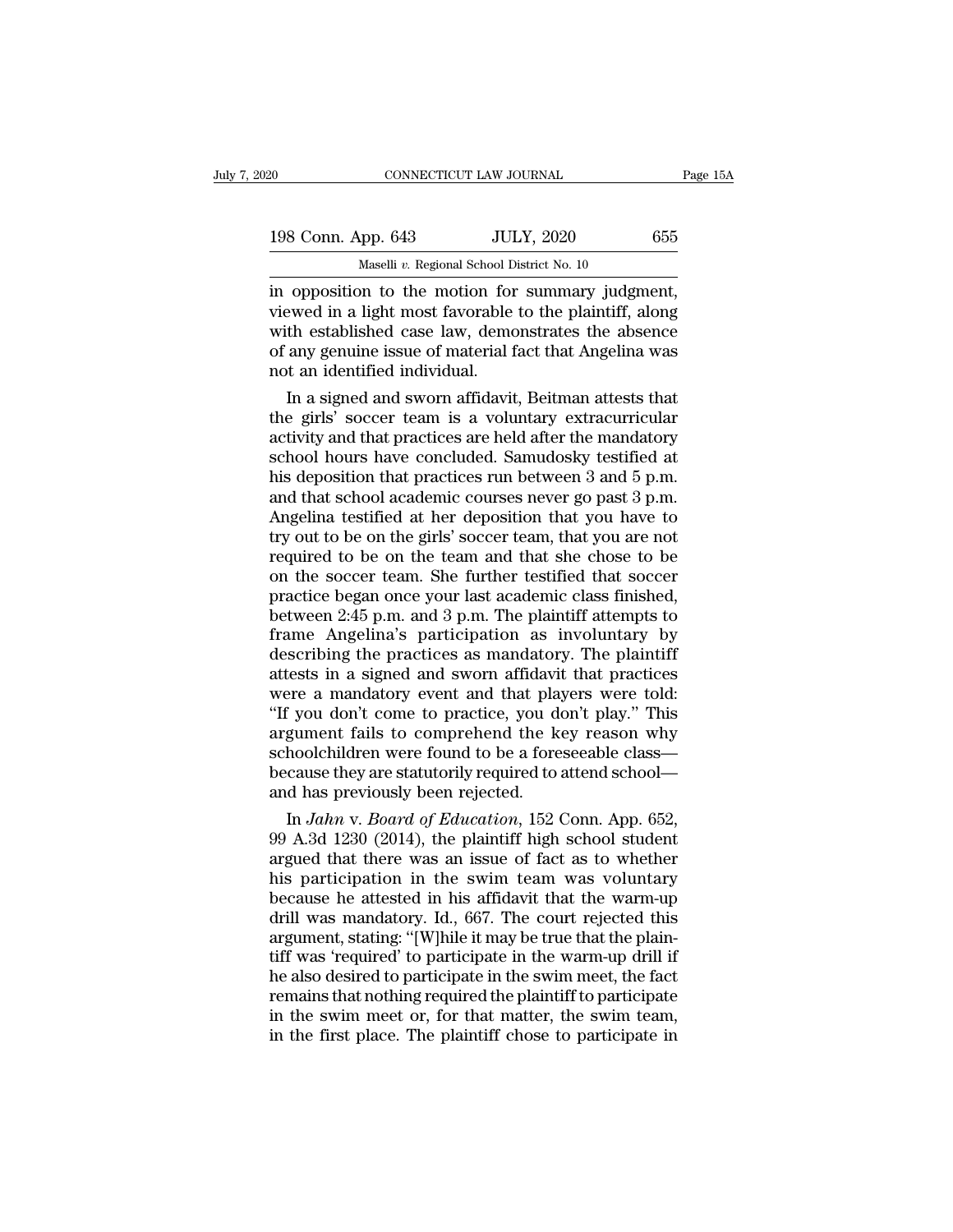| 16A | CONNECTICUT LAW JOURNAL                                                                                     |                                                           | July 7, 2020 |
|-----|-------------------------------------------------------------------------------------------------------------|-----------------------------------------------------------|--------------|
| 656 | <b>JULY, 2020</b>                                                                                           | 198 Conn. App. 643                                        |              |
|     | Maselli v. Regional School District No. 10                                                                  |                                                           |              |
|     | the swim team when he joined it. He has not argued<br>that any statute or other source of law compelled him | to join the town or to participate in the warm up drill." |              |

 $t = \frac{1}{2}$ <br>  $\frac{1}{2}$ <br>  $\frac{1}{2}$ <br>  $\frac{1}{2}$ <br>  $\frac{1}{2}$ <br>  $\frac{1}{2}$ <br>  $\frac{1}{2}$ <br>  $\frac{1}{2}$ <br>  $\frac{1}{2}$ <br>  $\frac{1}{2}$ <br>  $\frac{1}{2}$ <br>  $\frac{1}{2}$ <br>  $\frac{1}{2}$ <br>  $\frac{1}{2}$ <br>  $\frac{1}{2}$ <br>  $\frac{1}{2}$ <br>  $\frac{1}{2}$ <br>  $\frac{1}{2}$ <br>  $\frac{1}{2}$ <br>  $\frac{1}{2}$ <br> to fit is joint the swim team when the joined it. He has not argued that any statute or other source of law compelled him<br>to join the team or to participate in the warm-up drill.''<br>Id. The Appellate Court thus found that  $\frac{1000 \text{ JULY, } 2020}{\text{Maselli } v. \text{ Regional School District No. 10}}$ <br>
the swim team when he joined it. He has not argued<br>
that any statute or other source of law compelled him<br>
to join the team or to participate in the warm-up drill."<br>
Id. The A Maselli v. Regional School District No. 10<br>the swim team when he joined it. He has not argued<br>that any statute or other source of law compelled him<br>to join the team or to participate in the warm-up drill."<br>Id. The Appella Maselli v. Regional School 1<br>the swim team when he joined<br>that any statute or other source<br>to join the team or to participate<br>Id. The Appellate Court thus fo<br>did not qualify as a member of a<br>schoolchildren. Id., 667–68.<br>S E swint team when he joined it. He has not argued<br>at any statute or other source of law compelled him<br>join the team or to participate in the warm-up drill."<br>The Appellate Court thus found that the plaintiff<br>d not qualify a filar any statute of other source of law compened film<br>to join the team or to participate in the warm-up drill."<br>Id. The Appellate Court thus found that the plaintiff<br>did not qualify as a member of an identifiable class o

identifiable person. See *Costa* v. *Board of Education*, 175 Conn. 961, 172 A.3d 801 (2017). In *Costa*, the court ethed,  $\frac{327}{3}$  Conn. 961, 172 A.3d 801 (2017). In *Costa*, the court ethod. "Hore, it is undiscuted th 327 Conn. 961, 172 A.3d 801 (2017). In *Costa*, the court stated: "Here, it is undisputed that [the plaintiff] was not required to strength of the court of *Falucation*, 175 Conn. App. 402, 408–409, 167 A.3d 1152, cert. de sthootchildren. Id., 007–06.<br>
Similarly, a student playing in a pickup basketball<br>
game during a senior class picnic did not qualify as an<br>
identifiable person. See *Costa v. Board of Education*,<br>
175 Conn. App. 402, 408– Similarly, a student playing in a pickup basketball<br>game during a senior class picnic did not qualify as an<br>identifiable person. See *Costa* v. *Board of Education*,<br>175 Conn. App. 402, 408–409, 167 A.3d 1152, cert. denied game during a senior class picnic did not qualify as an<br>identifiable person. See *Costa* v. *Board of Education*,<br>175 Conn. App. 402, 408–409, 167 A.3d 1152, cert. denied,<br>327 Conn. 961, 172 A.3d 801 (2017). In *Costa*, th identifiable person. See *Costa v. Board of Education*,<br>175 Conn. App. 402, 408–409, 167 A.3d 1152, cert. denied,<br>327 Conn. 961, 172 A.3d 801 (2017). In *Costa*, the court<br>stated: "Here, it is undisputed that [the plaintif 175 Conn. App. 402, 408–409, 167 A.3d 1152, cert. denied, 327 Conn. 961, 172 A.3d 801 (2017). In *Costa*, the court stated: "Here, it is undisputed that [the plaintiff] was not required to attend the senior picnic, but di 327 Conn. 961, 172 A.3d 801 (2017). In *Costa*, the court stated: "Here, it is undisputed that [the plaintiff] was not required to attend the senior picnic, but did so voluntarily. He also voluntarily participated in the stated: "Here, it is undisputed that [the plaintiff] was<br>not required to attend the senior picnic, but did so vol-<br>untarily. He also voluntarily participated in the pickup<br>basketball game in which he was injured. We agree not required to attend the senior picnic, but did so voluntarily. He also voluntarily participated in the pickup<br>basketball game in which he was injured. We agree with<br>the trial court that [the plaintiff's] voluntary parti untarily. He also voluntarily participated in the pickup<br>basketball game in which he was injured. We agree with<br>the trial court that [the plaintiff's] voluntary participa-<br>tion did not grant him the status of an identifiab basketball game in which he was injured. We agree with<br>the trial court that [the plaintiff's] voluntary participa-<br>tion did not grant him the status of an identifiable per-<br>son entitled to protection by school authorities the trial court that [the plaintiff's] voluntary participation did not grant him the status of an identifiable person entitled to protection by school authorities." Id., 409. In a case outside the school context, our Supre tion did not grant him the status of an identifiable per-<br>son entitled to protection by school authorities." Id.,<br>409. In a case outside the school context, our Supreme<br>Court has also recently reaffirmed the principle that son entitled to protection by school authorities." Id., 409. In a case outside the school context, our Supreme Court has also recently reaffirmed the principle that one whose presence and/or participation is voluntary and 409. In a case outside the school context, our Supreme<br>Court has also recently reaffirmed the principle that<br>one whose presence and/or participation is voluntary<br>and not compelled by statute or other law, is not an<br>identi Court has also recently reaffirmed the principle that<br>one whose presence and/or participation is voluntary<br>and not compelled by statute or other law, is not an<br>identifiable person. See *St. Pierre* v. *Plainfield*, supra,<br> one whose presence and/or participation is voluntary<br>and not compelled by statute or other law, is not an<br>identifiable person. See *St. Pierre* v. *Plainfield*, supra,<br>326 Conn. 424, 432, 438. "In the present case, the pla and not compelled by statute or other law, is not and identifiable person. See *St. Pierre* v. *Plainfield*, supra, 326 Conn. 424, 432, 438. "In the present case, the plaintiff was in no way compelled to attend the aqua th identifiable person. See *St. Pierre* v. *Plainfield*, supra, 326 Conn. 424, 432, 438. "In the present case, the plaintiff was in no way compelled to attend the aqua therapy sessions provided by (the rehabilitation center) 326 Conn. 424, 432, 438. "In the present case, the plaintiff was in no way compelled to attend the aqua therapy sessions provided by (the rehabilitation center). Instead, he voluntarily decided to use (the center's) servic was in no way consessions provide<br>Instead, he volun<br>services. Under es<br>cludes us from hol<br>able person or a<br>persons." Id.<br>Just like the pl ssions provided by (the renabilitation center).<br>Stead, he voluntarily decided to use (the center's)<br>rvices. Under established case law, this choice pre-<br>ides us from holding that the plaintiff was an identifi-<br>le person or mstead, he voluntarily decided to use (the center s)<br>services. Under established case law, this choice pre-<br>cludes us from holding that the plaintiff was an identifi-<br>able person or a member of an identifiable class of<br>per

services. Onder established case raw, this choice pre-<br>cludes us from holding that the plaintiff was an identifi-<br>able person or a member of an identifiable class of<br>persons." Id.<br>Just like the plaintiffs in the previously cludes us from notding that the plaintiff was an identifiable class of<br>persons." Id.<br>Just like the plaintiffs in the previously discussed<br>cases, Angelina voluntarily chose to participate in the<br>soccer team. She was not re able person of a filember of an identifiable class of<br>persons." Id.<br>Just like the plaintiffs in the previously discussed<br>cases, Angelina voluntarily chose to participate in the<br>soccer team. She was not required to be on th Just like the plaintiffs in the previously discussed cases, Angelina voluntarily chose to participate in the soccer team. She was not required to be on the team and, in fact, students had to try out in order to make the t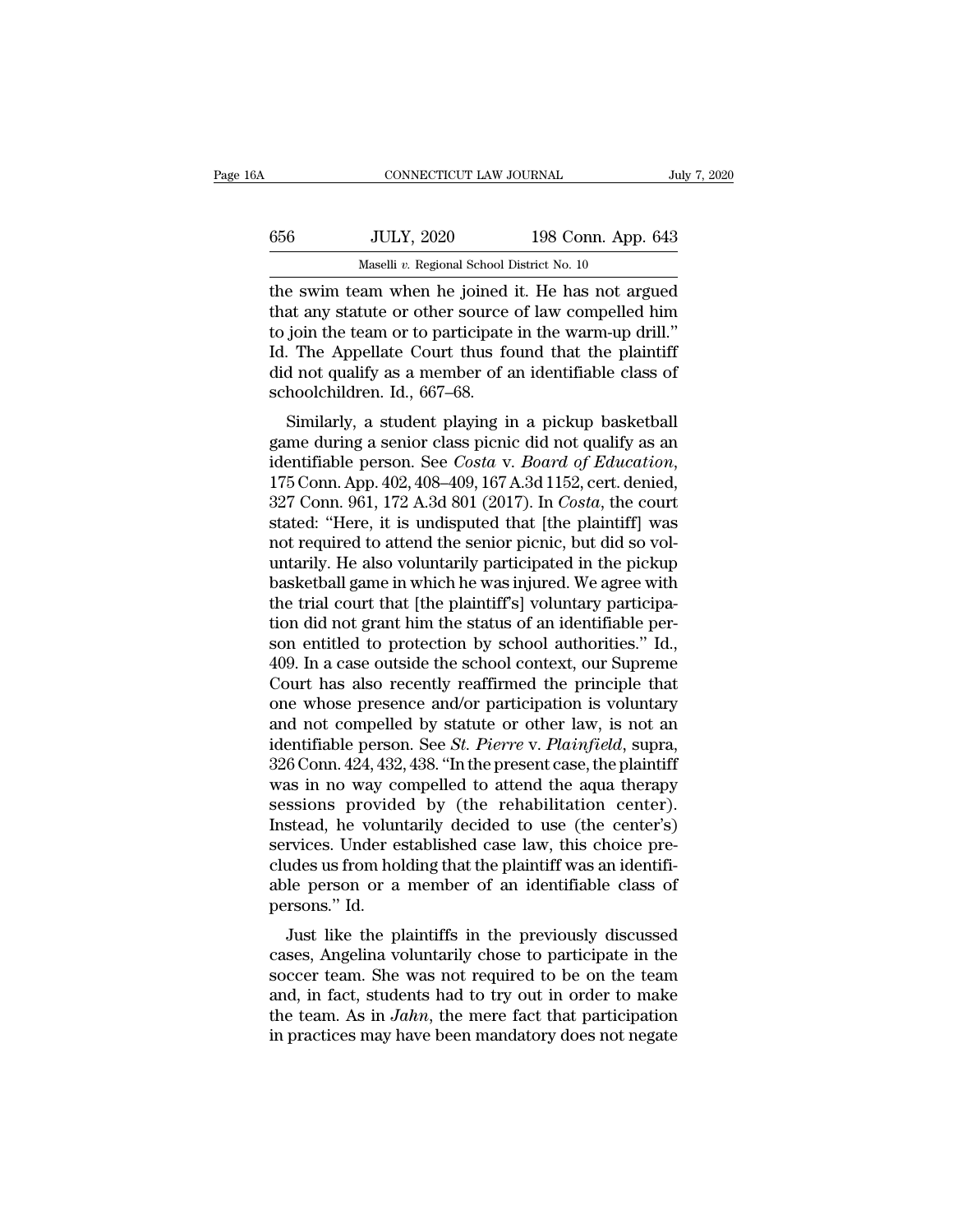CONNECTICUT LAW JOURNAL<br>
198 Conn. App. 643 JULY, 2020 657<br>
Maselli v. Regional School District No. 10<br>
that, overall, participation in the soccer team was volun-<br>
tary. See Jahn v. Board of Education, supra, 152 Conn.<br>
Ap 198 Conn. App. 643 JULY, 2020 657<br>Maselli v. Regional School District No. 10<br>that, overall, participation in the soccer team was volun-<br>tary. See *Jahn* v. *Board of Education*, supra, 152 Conn.<br>App. 667. Angelina chose to 198 Conn. App. 643 JULY, 2020 657<br>Maselli v. Regional School District No. 10<br>that, overall, participation in the soccer team was volun-<br>tary. See Jahn v. Board of Education, supra, 152 Conn.<br>App. 667. Angelina chose to pa 198 Conn. App. 643 JULY, 2020 657<br>
Maselli v. Regional School District No. 10<br>
that, overall, participation in the soccer team was volun-<br>
tary. See *Jahn* v. *Board of Education*, supra, 152 Conn.<br>
App. 667. Angelina chos Maselli v. Regional School District No. 10<br>
that, overall, participation in the soccer team was volun-<br>
tary. See *Jahn* v. *Board of Education*, supra, 152 Conn.<br>
App. 667. Angelina chose to participate in the soccer<br>
tea Maselli v. Regional School District No. 10<br>that, overall, participation in the soccer team was volun-<br>tary. See *Jahn* v. *Board of Education*, supra, 152 Conn.<br>App. 667. Angelina chose to participate in the soccer<br>team, that, overall, participation in the soccer team was voluntary. See *Jahn v. Board of Education*, supra, 152 Conn.<br>App. 667. Angelina chose to participate in the soccer<br>team, just like the plaintiff in *Jahn* chose to parti tary. See *Jahn* v. *Board of Education*, supra, 152 Conn.<br>App. 667. Angelina chose to participate in the soccer<br>team, just like the plaintiff in *Jahn* chose to participate<br>in the swim team and [the plaintiff in *Costa*] App. 667. Angelina chose to participate in the soccer<br>team, just like the plaintiff in *Jahn* chose to participate<br>in the swim team and [the plaintiff in *Costa*] chose to<br>attend the senior picnic and participate in the pi team, just like the plaintiff in *Jahn* chose to participate<br>in the swim team and [the plaintiff in *Costa*] chose to<br>attend the senior picnic and participate in the pickup<br>basketball game. Accordingly, Angelina is not an in the swim team and [the plaintiff in *Costa*] chose to<br>attend the senior picnic and participate in the pickup<br>basketball game. Accordingly, Angelina is not an identi-<br>fied person for purposes of the exception. Further, e attend the senior picnic and participate in the pickup<br>basketball game. Accordingly, Angelina is not an identi-<br>fied person for purposes of the exception. Further, even<br>if Angelina was considered identifiable in the sense basketball game. Accordingly, Angelina is not an identified person for purposes of the exception. Further, even<br>if Angelina was considered identifiable in the sense that<br>Samudosky knew her identity and of her presence at<br>p fied person for purposes of the exception. Further, even<br>if Angelina was considered identifiable in the sense that<br>Samudosky knew her identity and of her presence at<br>practice, she would still not be an identifiable person<br> if Angelina was considered identifiable in the sense that<br>Samudosky knew her identity and of her presence at<br>practice, she would still not be an identifiable person<br>for purposes of the exception. The evidence establishes<br>t Samudosky knew her identity and of her presence at<br>practice, she would still not be an identifiable person<br>for purposes of the exception. The evidence establishes<br>that Samudosky was looking down at the ball when he<br>kicked practice, she would still not be an identifiable person<br>for purposes of the exception. The evidence establishes<br>that Samudosky was looking down at the ball when he<br>kicked it, and, therefore, any girl on the opposing team<br>c for purposes of the exception. The evidence establishes<br>that Samudosky was looking down at the ball when he<br>kicked it, and, therefore, any girl on the opposing team<br>could have been hit by the ball. See, e.g., *Cotto* v. *B* that Samudosky was looking down at the ball when he<br>kicked it, and, therefore, any girl on the opposing team<br>could have been hit by the ball. See, e.g., *Cotto* v. *Board*<br>of Education, supra, 294 Conn. 279 (determining th kicked it, and, therefore, any girl on the opposing team<br>could have been hit by the ball. See, e.g., *Cotto* v. *Board*<br>of Education, supra, 294 Conn. 279 (determining that<br>director of youth program was not identifiable vi could have been hit by the ball. See, e.g., *Cotto* v. *Board*<br>of Education, supra, 294 Conn. 279 (determining that<br>director of youth program was not identifiable victim<br>when he slipped in wet bathroom because "any person<br> of Education, supra, 294 Conn. 279 (determining that<br>director of youth program was not identifiable victim<br>when he slipped in wet bathroom because "any person<br>using the bathroom could have slipped at any time"<br>(emphasis om director of youth program was not identifiable victim<br>when he slipped in wet bathroom because "any person<br>using the bathroom could have slipped at any time"<br>(emphasis omitted)). Because the failure to establish<br>any one of when he slipped in<br>using the bathroo:<br>(emphasis omitted<br>any one of the proplaintiff's claim th<br>claims against Sar<br>tal immunity. of the prongs for the exception is fatal to a<br>claim that they fall within it, the negligence<br>ainst Samudosky are barred by governmen<br>ity.<br>B<br>Negligence Against All Defendants<br>t five, the plaintiff alleges negligence agains

## B

In a start of the plaintiff alleges negligence against<br>
In count five, the plaintiff alleges negligence against<br>
In count five, the plaintiff alleges negligence against<br>
In count five, the plaintiff alleges negligence agai Example 18 and the defendants<br>
all of the defendants, based on the response to the<br>
defendants, based on the response to the<br>
defendants, based on the response to the<br>
defendants, based on the response to the<br>
defendants, B<br>
B<br>
Negligence Against All Defendants<br>
In count five, the plaintiff alleges negligence against<br>
all of the defendants, based on the response to the<br>
incident, such as their failure to immediately inform<br>
her of Angelina' Here of Angelian and Defendants<br>In count five, the plaintiff alleges negligence against<br>all of the defendants, based on the response to the<br>incident, such as their failure to immediately inform<br>her of Angelina's injury and Negligence Against All Defendants<br>In count five, the plaintiff alleges negligence against<br>all of the defendants, based on the response to the<br>incident, such as their failure to immediately inform<br>her of Angelina's injury a In count five, the plaintiff alleges negligence against<br>all of the defendants, based on the response to the<br>incident, such as their failure to immediately inform<br>her of Angelina's injury and their failure to adequately<br>add In count five, the plaintiff alleges negligence against<br>all of the defendants, based on the response to the<br>incident, such as their failure to immediately inform<br>her of Angelina's injury and their failure to adequately<br>add all of the defendants, based on the response to the<br>incident, such as their failure to immediately inform<br>her of Angelina's injury and their failure to adequately<br>address Angelina's educational needs. The plaintiff<br>again d incident, such as their failure to immediately inform<br>her of Angelina's injury and their failure to adequately<br>address Angelina's educational needs. The plaintiff<br>again does not contest the discretionary nature of the<br>defe her of Angelina's injury and their failure to adequately<br>address Angelina's educational needs. The plaintiff<br>again does not contest the discretionary nature of the<br>defendants' duties but argues that Angelina falls within<br>t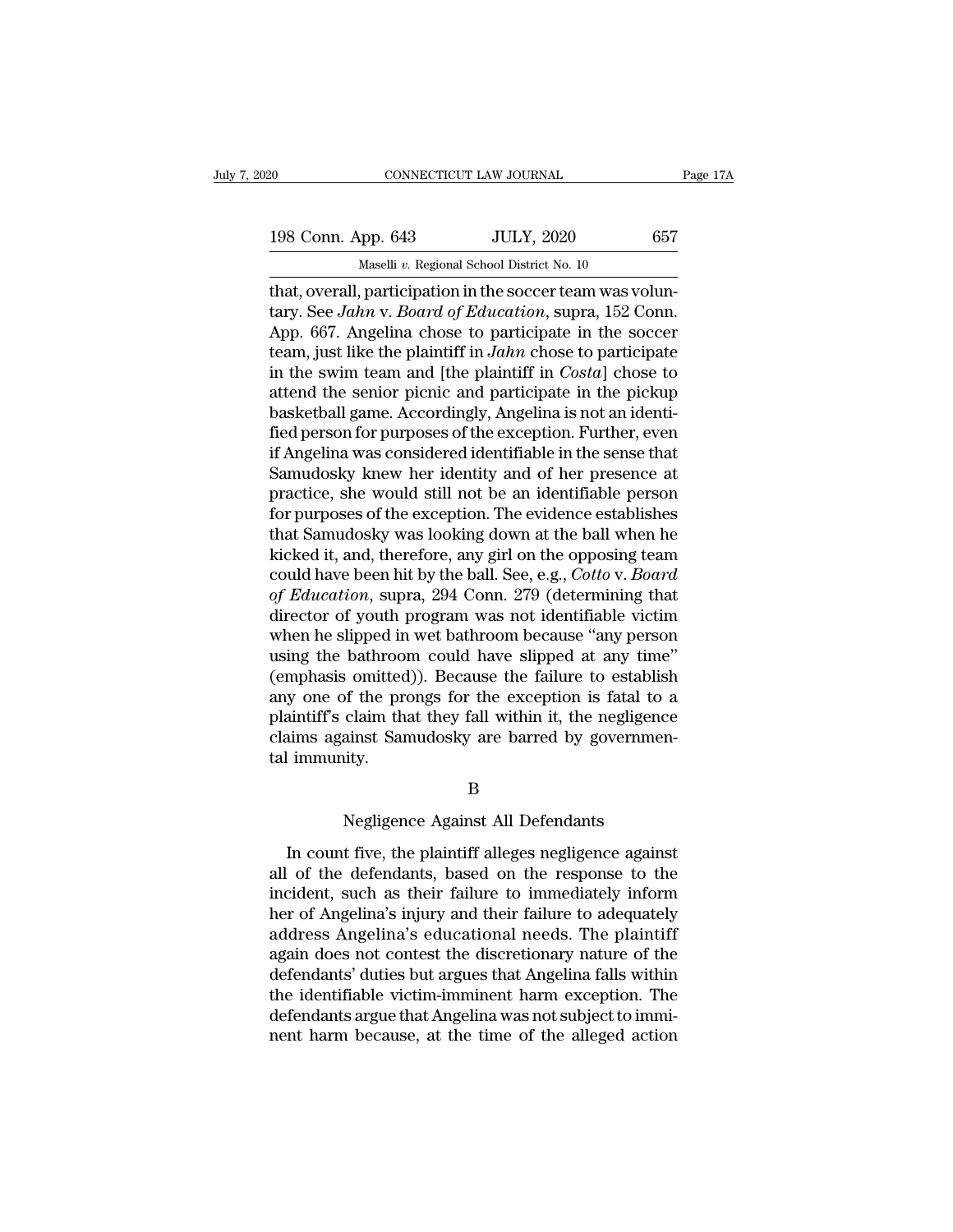CONNECTICUT LAW JOURNAL July 7, 2<br>
658 JULY, 2020 198 Conn. App. 643<br>
Maselli v. Regional School District No. 10<br>
and/or inaction, harm to Angelina had already occurred.<br>
Additionally, as the injury occurred during a routi Additionally, as the injury occurred during a routine<br>Additionally, as the injury occurred during a routine<br>and/or inaction, harm to Angelina had already occurred.<br>Additionally, as the injury occurred during a routine<br>socc  $\begin{tabular}{ll} \hline 658 & \multicolumn{1}{l}{} \text{JULY, 2020} & \multicolumn{1}{l}{} \text{198 Conn. App. 643} \\ \hline \text{Maselli } v. \text{ Regional School District No. 10} \\ \hline \text{and/or inaction, harm to Angelina had already occurred.} \\ \hline \text{Additionally, as the injury occurred during a routine soccer practice and was one that is an inherent consequence, it was not apparent to the defendants that a failure to immediately ascertain what had occurred.} \end{tabular}$ quence, it was not apparent to the defendants that a Maselli v. Regional School District No. 10<br>and/or inaction, harm to Angelina had already occurred.<br>Additionally, as the injury occurred during a routine<br>soccer practice and was one that is an inherent consequence, it was Maselli v. Regional School District No. 10<br>and/or inaction, harm to Angelina had already occurred.<br>Additionally, as the injury occurred during a routine<br>soccer practice and was one that is an inherent consequence, it was and/or inaction, harm to Angelina had already occurred.<br>Additionally, as the injury occurred during a routine<br>soccer practice and was one that is an inherent conse-<br>quence, it was not apparent to the defendants that a<br>fail Additionally, as the injury occurred during a routine<br>soccer practice and was one that is an inherent conse-<br>quence, it was not apparent to the defendants that a<br>failure to immediately ascertain what had occurred<br>would sub soccer practice and was one that is an inherent consequence, it was not apparent to the defendants that a failure to immediately ascertain what had occurred would subject Angelina to imminent harm. The plaintiff frames the quence, it was not a<br>failure to immediate<br>would subject Angeli<br>frames the dangerous<br>injury and that Angel<br>failure to diagnose,<br>her concussion.<br>"[T]he proper star Find the commission of minimum in that had occurred<br>ould subject Angelina to imminent harm. The plaintiff<br>imes the dangerous condition as an undiagnosed head<br>iury and that Angelina faced the imminent harm of a<br>lure to diag would subject Aligeliha to miniment harm. The plantificant<br>frames the dangerous condition as an undiagnosed head<br>injury and that Angelina faced the imminent harm of a<br>failure to diagnose, treat, and mitigate the effects of

mailes the dangerous condition as an undagnosed head<br>injury and that Angelina faced the imminent harm of a<br>failure to diagnose, treat, and mitigate the effects of<br>her concussion.<br>"[T]he proper standard for determining whet injury and that Angelma faced the inhument harm of a<br>failure to diagnose, treat, and mitigate the effects of<br>her concussion.<br>"[T]he proper standard for determining whether a<br>harm was imminent is whether it was apparent to Figure 1.1 and the during the enects of<br>the concussion.<br>"[T]he proper standard for determining whether a<br>harm was imminent is whether it was apparent to the<br>municipal defendant that the dangerous condition was<br>so likely t "[T]he proper standard for determining whether a<br>harm was imminent is whether it was apparent to the<br>municipal defendant that the dangerous condition was<br>so likely to cause harm that the defendant had a clear<br>and unequivoc "[T]he proper standard for determining whether a<br>harm was imminent is whether it was apparent to the<br>municipal defendant that the dangerous condition was<br>so likely to cause harm that the defendant had a clear<br>and unequivoc harm was imminent is whether it was apparent to the<br>municipal defendant that the dangerous condition was<br>so likely to cause harm that the defendant had a clear<br>and unequivocal duty to act immediately to prevent the<br>harm." municipal defendant that the dangerous condition was<br>so likely to cause harm that the defendant had a clear<br>and unequivocal duty to act immediately to prevent the<br>harm." (Internal quotation marks omitted.) *Martinez* v.<br>*N* and unequivocal duty to act immediately to prevent the harm." (Internal quotation marks omitted.) *Martinez v. New Haven*, 328 Conn. 1, 9, 176 A.3d 531 (2018). The focus is on "the *magnitude of the risk* that the condi harm." (Internal quotation marks omitted.) *Martinez v.*<br> *New Haven*, 328 Conn. 1, 9, 176 A.3d 531 (2018). The<br>
focus is on "the *magnitude of the risk* that the condition<br>
created"; (emphasis in original) *Haynes v. Midd* New Haven, 328 Conn. 1, 9, 176 A.3d 531 (2018). The<br>focus is on "the *magnitude of the risk* that the condition<br>created"; (emphasis in original) Haynes v. Middletown,<br>supra, 314 Conn. 322; rather than "the *duration* of t focus is on "the *magnitude of the risk* that the condition<br>created"; (emphasis in original) *Haynes* v. *Middletown*,<br>supra, 314 Conn. 322; rather than "the *duration* of the<br>alleged dangerous condition  $\ldots$ ." (Emphasis created"; (emphasis in original) *Haynes* v. *Middletown*,<br>supra, 314 Conn. 322; rather than "the *duration* of the<br>alleged dangerous condition . . . . " (Emphasis in original.) Id. As for the apparentness prong, "to meet supra, 314 Conn. 322; rather than "the *duration* of the alleged dangerous condition  $\ldots$ ." (Emphasis in original.) Id. As for the apparentness prong, "to meet the apparentness requirement, the plaintiff must show that t alleged dangerous condition  $\ldots$ ." (Emphasis in original.) Id. As for the apparentness prong, "to meet the apparentness requirement, the plaintiff must show that the circumstances would have made the government agent awa nal.) Id. As for the apparentness prong, "to meet the<br>apparentness requirement, the plaintiff must show that<br>the circumstances would have made the government<br>agent aware that his or her acts or omissions would<br>likely have apparentness requirement, the plaintiff must show that<br>the circumstances would have made the government<br>agent aware that his or her acts or omissions would<br>likely have subjected the victim to imminent harm....<br>This is an the circumstances would have made the government<br>agent aware that his or her acts or omissions would<br>likely have subjected the victim to imminent harm....<br>This is an objective test pursuant to which [courts]<br>consider the i agent aware that<br>likely have subje<br>This is an obje<br>consider the int<br>agent at the time<br>(Citation omitt<br>Conn. 231.<br>On the basis o Ery have subjected the victim to infinitent name...<br>
is is an objective test pursuant to which [courts]<br>
msider the information available to the government<br>
ent at the time of her discretionary act or omission."<br>
itation lins is an objective test pursuant to which [courts]<br>consider the information available to the government<br>agent at the time of her discretionary act or omission."<br>(Citation omitted.) *Edgerton* v. *Clinton*, supra, 311<br>Co

Example 11 and the time of her discretionary act or omission."<br>
(Citation omitted.) *Edgerton* v. *Clinton*, supra, 311<br>
Conn. 231.<br>
On the basis of the summary judgment record, Angelina cannot be said to have been subjec agent at the time of her discretionary act of omission.<br>
(Citation omitted.) *Edgerton* v. *Clinton*, supra, 311<br>
Conn. 231.<br>
On the basis of the summary judgment record, Angelina cannot be said to have been subject to an Collistion of the contract of the summary judgment record, Angelina cannot be said to have been subject to an imminent harm that was apparent to the defendants. Soccer is a contact sport; see Jaworski v. Kiernan, 241 Conn Conni. 251.<br>
On the basis of the summary judgment record, Angelina cannot be said to have been subject to an imminent<br>
harm that was apparent to the defendants. Soccer is a<br>
contact sport; see *Jaworski* v. *Kiernan*, 241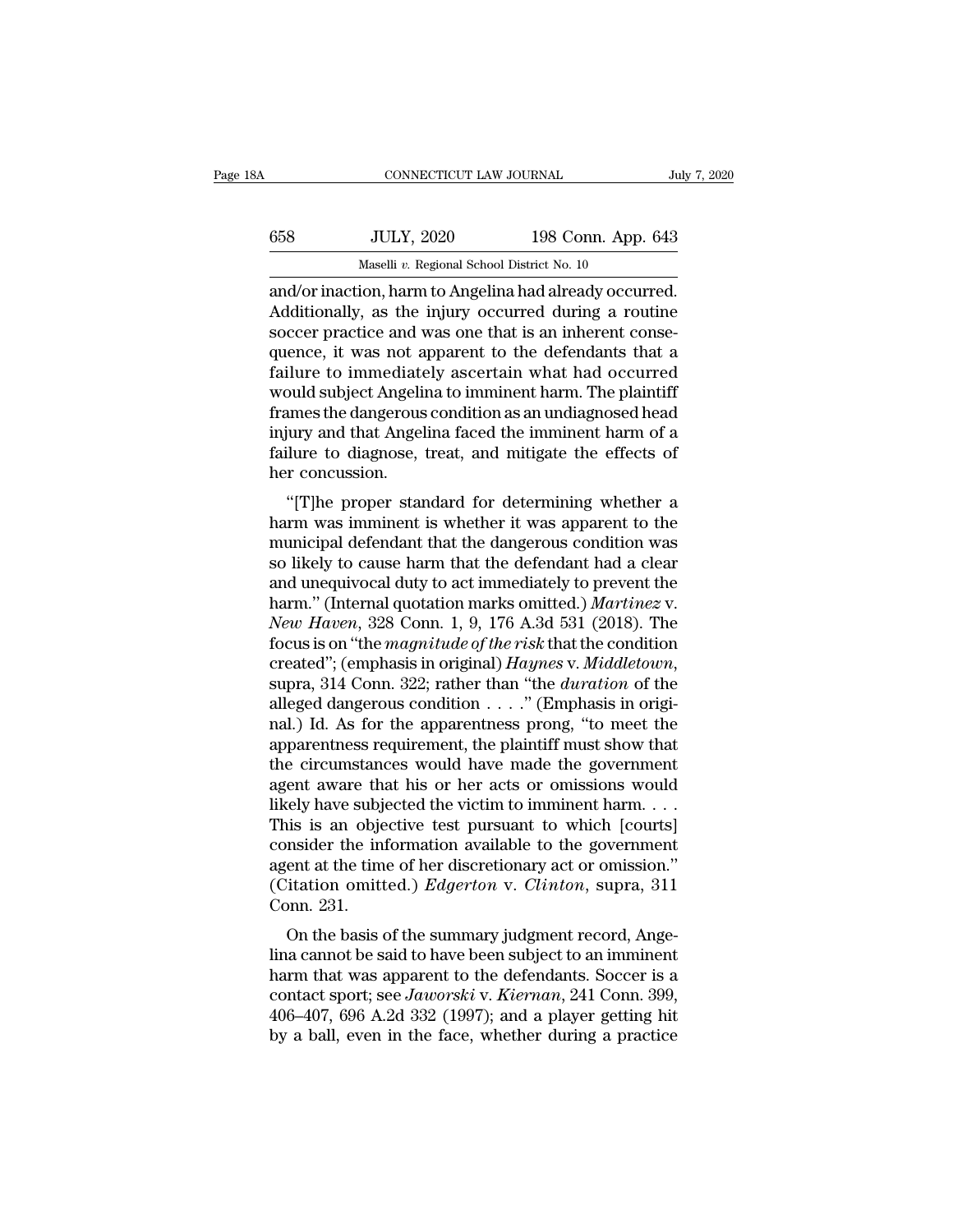| 20                                                                                                                                                                   | CONNECTICUT LAW JOURNAL |                                            |     | Page 19A |
|----------------------------------------------------------------------------------------------------------------------------------------------------------------------|-------------------------|--------------------------------------------|-----|----------|
| 198 Conn. App. 643                                                                                                                                                   |                         | <b>JULY, 2020</b>                          | 659 |          |
|                                                                                                                                                                      |                         | Maselli v. Regional School District No. 10 |     |          |
| scrimmage or an actual game, is a not so uncommon<br>of a risk. In the present case, Angelina briefly had a<br>bloody nose and felt dizzy. She had a headache, about |                         |                                            |     |          |

198 Conn. App. 643 JULY, 2020 659<br>Maselli v. Regional School District No. 10<br>Scrimmage or an actual game, is a not so uncommon<br>of a risk. In the present case, Angelina briefly had a<br>bloody nose and felt dizzy. She had a he 198 Conn. App. 643 JULY, 2020 659<br>
Maselli v. Regional School District No. 10<br>
scrimmage or an actual game, is a not so uncommon<br>
of a risk. In the present case, Angelina briefly had a<br>
bloody nose and felt dizzy. She had 198 Conn. App. 643 JULY, 2020 659<br>
Maselli v. Regional School District No. 10<br>
scrimmage or an actual game, is a not so uncommon<br>
of a risk. In the present case, Angelina briefly had a<br>
bloody nose and felt dizzy. She had Maselli v. Regional School District No. 10<br>
scrimmage or an actual game, is a not so uncommon<br>
of a risk. In the present case, Angelina briefly had a<br>
bloody nose and felt dizzy. She had a headache, about<br>
which she told Maselli v. Regional School District No. 10<br>scrimmage or an actual game, is a not so uncommon<br>of a risk. In the present case, Angelina briefly had a<br>bloody nose and felt dizzy. She had a headache, about<br>which she told Samu scrimmage or an actual game, is a not so uncommon<br>of a risk. In the present case, Angelina briefly had a<br>bloody nose and felt dizzy. She had a headache, about<br>which she told Samudosky; however, she did not ask<br>to sit out t of a risk. In the present case, Angelina briefly had a bloody nose and felt dizzy. She had a headache, about which she told Samudosky; however, she did not ask to sit out the rest of practice and was able to walk from the bloody nose and felt dizzy. She had a headache, about<br>which she told Samudosky; however, she did not ask<br>to sit out the rest of practice and was able to walk<br>from the indoor gym to the field outside. Under these<br>circumstan which she told Samudosky; however, she did not ask<br>to sit out the rest of practice and was able to walk<br>from the indoor gym to the field outside. Under these<br>circumstances, it could not have been apparent to the<br>defendants to sit out the rest of practice :<br>from the indoor gym to the field<br>circumstances, it could not have<br>defendants that Angelina had su<br>that a failure to immediately con<br>subject Angelina to the imminen<br>postconcussion symptoms. Fin the maoor gynt to the held outside. Chider these<br>coumstances, it could not have been apparent to the<br>fendants that Angelina had suffered a concussion or<br>at a failure to immediately contact the plaintiff would<br>bject Ang encumstances, it could not have been apparent to the<br>defendants that Angelina had suffered a concussion or<br>that a failure to immediately contact the plaintiff would<br>subject Angelina to the imminent harm of exacerbated<br>post

defendants that Angelina had suffered a conclussion of<br>that a failure to immediately contact the plaintiff would<br>subject Angelina to the imminent harm of exacerbated<br>postconcussion symptoms.<br>As to the plaintiff's allegatio subject Angelina to the imminent harm of exacerbated<br>postconcussion symptoms.<br>As to the plaintiff's allegations regarding Angelina's<br>exacerbated postconcussion symptoms and diminished<br>academic performance, Angelina's havin subject Angelina to the inhibited transformation<br>postconcussion symptoms.<br>As to the plaintiff's allegations regarding Angelina's<br>exacerbated postconcussion symptoms and diminished<br>academic performance, Angelina's having to imminent. As to the plaintiff's allegations regarding Angelina's<br>exacerbated postconcussion symptoms and diminished<br>academic performance, Angelina's having to repeat the<br>seventh grade was far too attenuated from the incide As to the plaintiff's allegations regarding Angelina's<br>exacerbated postconcussion symptoms and diminished<br>academic performance, Angelina's having to repeat the<br>seventh grade was far too attenuated from the incident<br>and the exacerbated postconcussion symptoms and diminished<br>academic performance, Angelina's having to repeat the<br>seventh grade was far too attenuated from the incident<br>and the defendants' alleged conduct to be considered<br>imminent. academic performance, Angelina's having to repeat the<br>seventh grade was far too attenuated from the incident<br>and the defendants' alleged conduct to be considered<br>imminent. See *Brooks* v. *Powers*, 328 Conn. 256, 274,<br>178 seventh grade was far too attenuated from the incident<br>and the defendants' alleged conduct to be considered<br>imminent. See *Brooks* v. *Powers*, 328 Conn. 256, 274,<br>178 A.3d 366 (2018) ("[decedent's] drowning was too<br>attenu and the defendants' alleged conduct to be considered<br>imminent. See *Brooks* v. Powers, 328 Conn. 256, 274,<br>178 A.3d 366 (2018) ("[decedent's] drowning was too<br>attenuated from the risk of harm created by the defen-<br>dants' c imminent. See *Brooks* v. *Powers*, 328 Conn. 256, 274, 178 A.3d 366 (2018) ("[decedent's] drowning was too attenuated from the risk of harm created by the defendants' conduct for a jury reasonably to conclude that it was 178 A.3d 366 (2018) ("[decedent's] drowning was too<br>attenuated from the risk of harm created by the defen-<br>dants' conduct for a jury reasonably to conclude that<br>it was imminent"). A jury could not reasonably conclude<br>that attenuated from the risk of harm created by the defendants' conduct for a jury reasonably to conclude that<br>it was imminent"). A jury could not reasonably conclude<br>that the defendants, in failing to inform the plaintiff of<br> dants' conduct for a jury reasonably to conclude that<br>it was imminent"). A jury could not reasonably conclude<br>that the defendants, in failing to inform the plaintiff of<br>Angelina's being hit with a ball or to investigate th it was imminent"). A jury could not reasonably conclude<br>that the defendants, in failing to inform the plaintiff of<br>Angelina's being hit with a ball or to investigate the<br>incident, ignored a risk that Angelina would have to that the defendants, in failing to inform the plaintiff of Angelina's being hit with a ball or to investigate the incident, ignored a risk that Angelina would have to repeat an entire year of schooling. As neither the immi Angelina's being hit with a ball or to investig<br>incident, ignored a risk that Angelina would<br>repeat an entire year of schooling. As neither th<br>nent nor apparentness prong can be met, Angeli<br>not fall within the identifiable ntness prong can be met, Angelina<br>
the identifiable victim-imminent h<br>
herefore, the negligence claim in compressions<br>
in the governmental immunity.<br>
II<br>
INTENTIONAL TORTS<br>
A

## II

## A

governmental immunity.<br>
II<br>
VTENTIONAL TORTS<br>
A<br>
Assault and Battery<br>
is the intentional causing of im II<br>
INTENTIONAL TORTS<br>
A<br>
Assault and Battery<br>
"A civil assault is the intentional causing of imminent<br>
prehension of harmful or offensive contact in another. INTENTIONAL TORTS<br>A<br>Assault and Battery<br>"A civil assault is the intentional causing of imminent<br>apprehension of harmful or offensive contact in another.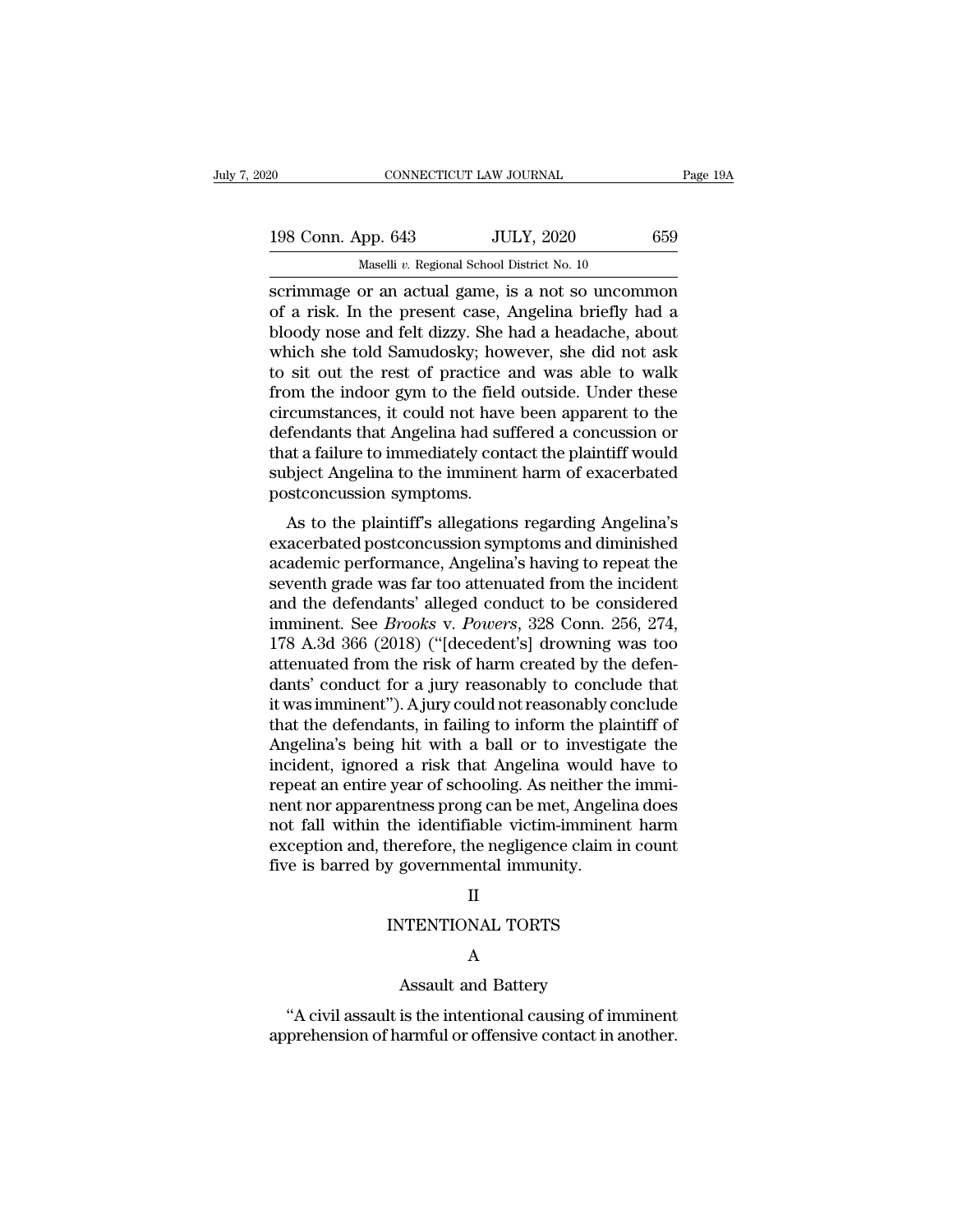|     | CONNECTICUT LAW JOURNAL                                |                    | July 7, 2020 |
|-----|--------------------------------------------------------|--------------------|--------------|
| 660 | <b>JULY, 2020</b>                                      | 198 Conn. App. 643 |              |
|     | Maselli v. Regional School District No. 10             |                    |              |
|     | 1 Restatement (Second) Torts $[8 21 11965]$ " DeWitt v |                    |              |

CONNECTICUT LAW JOURNAL<br>
1 Restatement (Second), Torts [§ 21 [1965]." *DeWitt* v.<br>
1 Restatement (Second), Torts [§ 21 [1965]." *DeWitt* v.<br>
1 Restatement (Second), Torts [§ 21 [1965]." *DeWitt* v.<br>
1 John Hancock Mutual L *JOHN*, 2020 198 Conn. App. 643<br> *Maselli v. Regional School District No. 10*<br> **1 Restatement (Second), Torts [§ 21 [1965]."** *DeWitt v.***<br>** *John Hancock Mutual Life Ins. Co.***, 5 Conn. App. 590,<br>
594, 501 A.2d 768 (1985). "[** 560 JULY, 2020 198 Conn. App. 643<br>
Maselli v. Regional School District No. 10<br>
1 Restatement (Second), Torts [§ 21 [1965]." *DeWitt* v.<br>
John Hancock Mutual Life Ins. Co., 5 Conn. App. 590,<br>
594, 501 A.2d 768 (1985). "[A]c (660  $JULY$ , 2020  $198$  Conn. App. 643<br>
Maselli v. Regional School District No. 10<br>
1 Restatement (Second), Torts [§ 21 [1965]." *DeWitt v.*<br>
John Hancock Mutual Life Ins. Co., 5 Conn. App. 590,<br>
594, 501 A.2d 768 (1985). Maselli v. Regional School District No. 10<br>
1 Restatement (Second), Torts [§ 21 [1965]." *DeWitt v.*<br>
John Hancock Mutual Life Ins. Co., 5 Conn. App. 590,<br>
594, 501 A.2d 768 (1985). "[A]ctual, physical contact<br>
(technicall *LTDREE 10. Respond School District No. 10*<br> *LTDREE 1965]." DeWitt v.*<br> *John Hancock Mutual Life Ins. Co.*, 5 Conn. App. 590,<br>
594, 501 A.2d 768 (1985). "[A]ctual, physical contact<br>
(technically defined as 'battery') is 1 Restatement (Second), Torts [§ 21 [1965]." *DeWitt v.*<br>John Hancock Mutual Life Ins. Co., 5 Conn. App. 590,<br>594, 501 A.2d 768 (1985). "[A]ctual, physical contact<br>(technically defined as 'battery') is not necessary to<br>pro *John Hancock Mutual Life Ins. Co.*, 5 Conn. App. 590,<br>594, 501 A.2d 768 (1985). "[A]ctual, physical contact<br>(technically defined as 'battery') is not necessary to<br>prove civil assault"; *McInerney* v. *Polymer Resources*,<br> 594, 501 A.2d 768 (1985). "[A]ctual, physical contact<br>(technically defined as 'battery') is not necessary to<br>prove civil assault"; *McInerney* v. *Polymer Resources*,<br>*LTD*, Superior Court, judicial district of New Britain (technically defined as 'battery') is not necessary to<br>prove civil assault"; *McInerney* v. *Polymer Resources*,<br>*LTD*, Superior Court, judicial district of New Britain,<br>Docket No. CV-11-6012308-S (October 22, 2012) (*Swi* prove civil assault"; *McInerney* v. *Polymer Resources, LTD*, Superior Court, judicial district of New Britain, Docket No. CV-11-6012308-S (October 22, 2012) (Swienton, J.) (54 Conn. L. Rptr. 873, 874); and, thus, "[i] LTD, Superior Court, judicial district of New Britain,<br>Docket No. CV-11-6012308-S (October 22, 2012) (*Swien-*<br>ton, J.) (54 Conn. L. Rptr. 873, 874); and, thus, "[i]t is<br>more technically correct in Connecticut civil tort l Docket No. CV-11-6012308-S (October 22, 2012) (Swienton, J.) (54 Conn. L. Rptr. 873, 874); and, thus, "[i]t is more technically correct in Connecticut civil tort law to refer to what is commonly called an 'assault' as a 'b ton, J.) (54 Conn. L. R<sub>]</sub><br>more technically corre<br>to refer to what is cor<br>'battery.' However, the<br>tion.'' *Carragher* v. *DiP*<br>S, 2012 WL 6743563, \*<br>2012) (*Wahla*, J.).<br>''An actor is subject t refer to what is commonly called an 'assault' as a<br>
refer to what is commonly called an 'assault' as a<br>
attery.' However, the cases rarely make that distinc-<br>
m." *Carragher* v. *DiPace*, Docket No. CV-10-6014357-<br>
2012 WL folderly. However, the cases rarely make that distinction." *Carragher v. DiPace*, Docket No. CV-10-6014357-<br>S, 2012 WL 6743563, \*4 (Conn. Super. November 30,<br>2012) (*Wahla, J.*).<br>"An actor is subject to liability to anot

catter, However, the cases rately make that distinction." Carragher v. DiPace, Docket No. CV-10-6014357-<br>S, 2012 WL 6743563, \*4 (Conn. Super. November 30,<br>2012) (Wahla, J.).<br>"An actor is subject to liability to another fo S, 2012 WL 6743563, \*4 (Conn. Super. November 30,<br>
2012) (*Wahla, J.*).<br>
"An actor is subject to liability to another for battery<br>
if (a) he acts intending to cause a harmful or offensive<br>
contact with the person of the o (b) a harmful contact with the person of the other for battery<br>if (a) he acts intending to cause a harmful or offensive<br>contact with the person of the other or a third person,<br>or an imminent apprehension of such a contact "An actor is subject to liability to another for battery<br>
if (a) he acts intending to cause a harmful or offensive<br>
contact with the person of the other or a third person,<br>
or an imminent apprehension of such a contact, a "An actor is subject to liability to another for battery<br>if (a) he acts intending to cause a harmful or offensive<br>contact with the person of the other or a third person,<br>or an imminent apprehension of such a contact, and<br>( if (a) he acts intending to cause a harmful or offensive<br>contact with the person of the other or a third person,<br>or an imminent apprehension of such a contact, and<br>(b) a harmful contact with the person of the other<br>directl contact with the person of the other or a third person,<br>or an imminent apprehension of such a contact, and<br>(b) a harmful contact with the person of the other<br>directly or indirectly results." (Internal quotation marks<br>omitt or an imminent apprehension of such a contact, and<br>(b) a harmful contact with the person of the other<br>directly or indirectly results." (Internal quotation marks<br>omitted.) Alteiri v. Colasso, 168 Conn. 329, 334 n.3, 362<br>A.2 (b) a harmful contact with the person of the other<br>directly or indirectly results." (Internal quotation marks<br>omitted.) Alteiri v. Colasso, 168 Conn. 329, 334 n.3, 362<br>A.2d 798 (1975), quoting 1 Restatement (Second), supr directly or indirectly results." (Internal quotation marks<br>omitted.) *Alteiri* v. *Colasso*, 168 Conn. 329, 334 n.3, 362<br>A.2d 798 (1975), quoting 1 Restatement (Second), supra,<br>§ 13. "[A]n actionable assault and battery ma omitted.) *Alteiri* v. *Colasso*, 168 Conn. 329, 334 n.3, 362<br>A.2d 798 (1975), quoting 1 Restatement (Second), supra,<br>§ 13. "[A]n actionable assault and battery may be one<br>committed wilfully or voluntarily, and therefore i A.2d 798 (1975), quoting 1 Restatement (Second), supra,<br>§ 13. "[A]n actionable assault and battery may be one<br>committed wilfully or voluntarily, and therefore inten-<br>tionally; one done under circumstances showing a reck-<br>l § 13. "[A]n actionable assault and battery may be one<br>committed wilfully or voluntarily, and therefore inten-<br>tionally; one done under circumstances showing a reck-<br>less disregard of consequences; or one committed negli-<br> committed wilfully or voluntarily, and therefore intentionally; one done under circumstances showing a reckless disregard of consequences; or one committed negligently." (Internal quotation marks omitted.) *Markey* v. *San* tionally; one done under circumstances showing a reck-<br>less disregard of consequences; or one committed negli-<br>gently." (Internal quotation marks omitted.) *Markey* v.<br>*Santangelo*, 195 Conn. 76, 78, 485 A.2d 1305 (1985).<br> less disregard of consequences; or one committed negli-<br>gently." (Internal quotation marks omitted.) *Markey* v.<br>*Santangelo*, 195 Conn. 76, 78, 485 A.2d 1305 (1985).<br>Intentional conduct is, therefore, not always required<br> gently." (Internal quotation marks omitted.) *Markey* v.<br> *Santangelo*, 195 Conn. 76, 78, 485 A.2d 1305 (1985).<br>
Intentional conduct is, therefore, not always required<br>
for assault and battery; see *Clinch* v. *Generali-U.* Santangelo, 195 Conn. 76, 78, 485 A.2d 1305 (1985).<br>Intentional conduct is, therefore, not always required<br>for assault and battery; see *Clinch v. Generali-U.S.*<br>Branch, 110 Conn. App. 29, 40, 954 A.2d 223 (2008),<br>aff'd, 2 Intentional conduct is, therefore, not always required<br>for assault and battery; see *Clinch* v. *Generali-U.S.*<br>*Branch*, 110 Conn. App. 29, 40, 954 A.2d 223 (2008),<br>aff'd, 293 Conn. 774, 980 A.2d 313 (2009); nevertheless, for assault and battery; see *Clinch* v. *Generali-U.S.*<br>Branch, 110 Conn. App. 29, 40, 954 A.2d 223 (2008),<br>aff'd, 293 Conn. 774, 980 A.2d 313 (2009); nevertheless,<br>on the basis of the allegations in the plaintiff's amend *Branch*, 110 Conn. App. 29, 40, 954 A.2d 223 (20 aff'd, 293 Conn. 774, 980 A.2d 313 (2009); neverthel on the basis of the allegations in the plaintiff's amen complaint, count one is properly construed as a cl of intention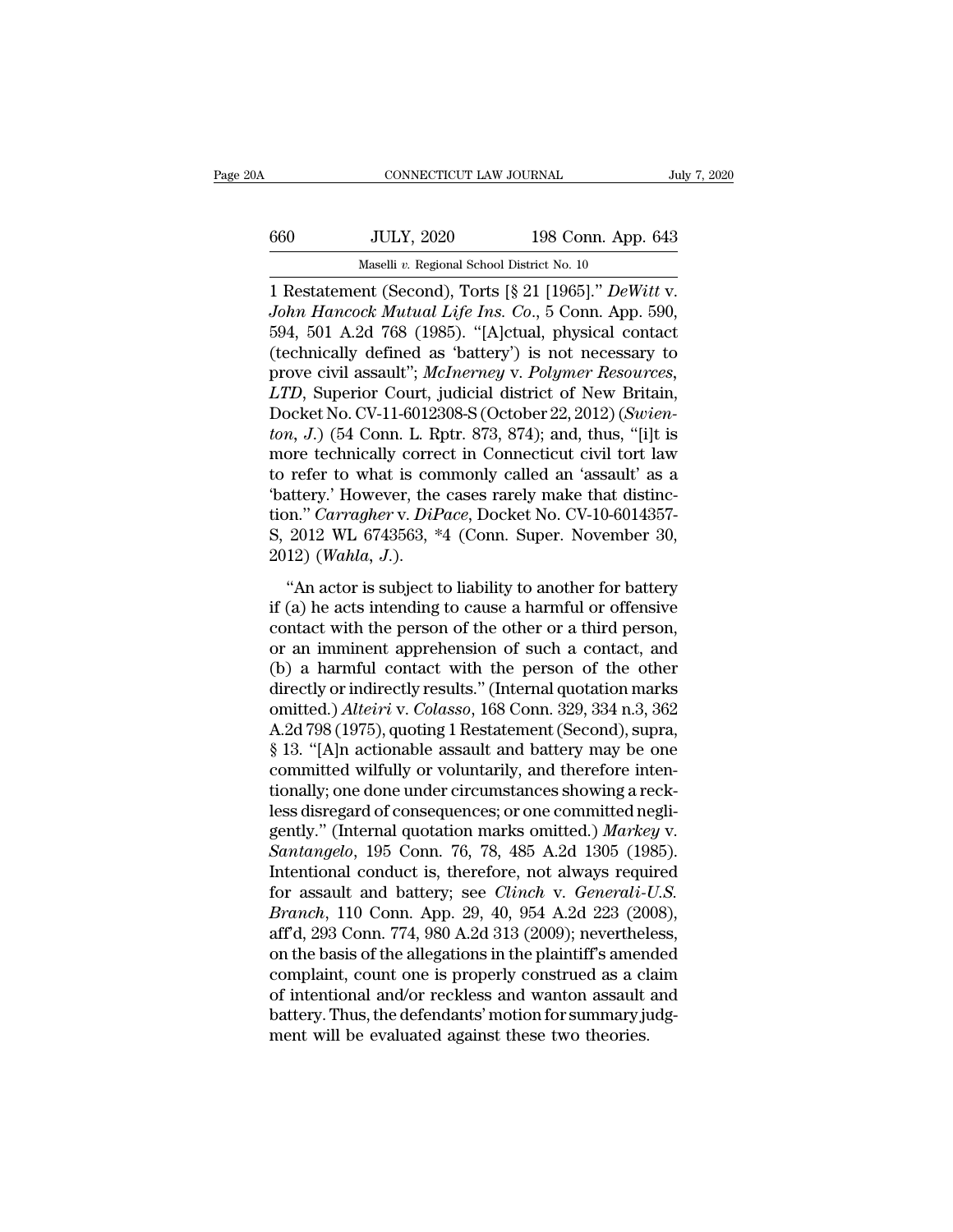| 20                                                        | CONNECTICUT LAW JOURNAL                                                                                         | Page 21A |
|-----------------------------------------------------------|-----------------------------------------------------------------------------------------------------------------|----------|
|                                                           |                                                                                                                 |          |
| 198 Conn. App. 643                                        | <b>JULY, 2020</b>                                                                                               | 661      |
|                                                           | Maselli v. Regional School District No. 10                                                                      |          |
|                                                           |                                                                                                                 |          |
|                                                           | Intentional                                                                                                     |          |
| Wilfulness and malice alike import intent. $\ldots$ [Its] | "A wilful or malicious injury is one caused by design.<br>characteristic element is the design to injure either |          |

## 1

## Intentional

Maselli v. Regional School District No. 10<br>
Maselli v. Regional School District No. 10<br>
1<br>
Thentional<br>
"A wilful or malicious injury is one caused by design.<br>
Wilfulness and malice alike import intent. . . . . [Its]<br>
chara Maselli v. Regional School District No. 10<br>
1<br>
Intentional<br>
"A wilful or malicious injury is one caused by design.<br>
Wilfulness and malice alike import intent. . . . . [Its]<br>
characteristic element is the design to injure 1<br>
actional<br>
actually or malicious injury is one caused by design.<br>
Wilfulness and malice alike import intent. . . . . [Its]<br>
characteristic element is the design to injure either<br>
actually entertained or to be implied fr Intentional<br>
"A wilful or malicious injury is one caused by design.<br>
Wilfulness and malice alike import intent. . . . . [Its]<br>
characteristic element is the design to injure either<br>
actually entertained or to be implied f " A wilful or malicious injury is one caused by design.<br>
Wilfulness and malice alike import intent. . . . [Its]<br>
characteristic element is the design to injure either<br>
actually entertained or to be implied from the conduct "A wilful or malicious injury is one caused by design.<br>Wilfulness and malice alike import intent. . . . [Its]<br>characteristic element is the design to injure either<br>actually entertained or to be implied from the conduct<br>an Wilfulness and malice alike import intent. . . . [Its]<br>characteristic element is the design to injure either<br>actually entertained or to be implied from the conduct<br>and circumstances." (Internal quotation marks omit-<br>ted.) characteristic element is the design to injure either<br>actually entertained or to be implied from the conduct<br>and circumstances." (Internal quotation marks omit-<br>ted.) *Markey* v. *Santangelo*, supra, 195 Conn. 78. "[T]<br>hat actually entertained or to be implied from the conduct<br>and circumstances." (Internal quotation marks omit-<br>ted.) *Markey* v. *Santangelo*, supra, 195 Conn. 78. "[T]hat<br>the act resulting in the injury was intentional in the and circumstances." (Internal quotation marks omit-<br>ted.) *Markey* v. *Santangelo*, supra, 195 Conn. 78. "[T]hat<br>the act resulting in the injury was intentional in the<br>sense that it was the voluntary action of the person<br>i ted.) *Markey* v. *Santangelo*, supra, 195 Conn. 78. "[T]hat<br>the act resulting in the injury was intentional in the<br>sense that it was the voluntary action of the person<br>involved" is insufficient to constitute a wilful or m sense that it was the voluntary action of the person<br>involved" is insufficient to constitute a wilful or mali-<br>cious injury; instead, "[n]ot only the action producing<br>the injury but the resulting injury must be intentiona involved" is insufficient to constitute a wilful or malicious injury; instead, "[n]ot only the action producing<br>the injury but the resulting injury must be intentional."<br>(Internal quotation marks omitted.) *Alteiri* v. *C* cious injury; instead, "[n]ot only the action producing<br>the injury but the resulting injury must be intentional."<br>(Internal quotation marks omitted.) *Alteiri* v. *Colasso*,<br>supra, 168 Conn. 333. "It is not necessary that ternar quotation marks onlitted.) Attern v. Colusso,<br>pra, 168 Conn. 333. "It is not necessary that the pre-<br>se injury that occurred be the one intended, so long<br>the injury was the direct and natural consequences<br>the inten supra, 106 Colul. 353. It is not necessary that the pre-<br>cise injury that occurred be the one intended, so long<br>as the injury was the direct and natural consequences<br>of the intended act." American National Fire Ins. Co.<br>v.

cise injury that occurred be the one intended, so long<br>as the injury was the direct and natural consequences<br>of the intended act." American National Fire Ins. Co.<br>v. Schuss, 221 Conn. 768, 779, 607 A.2d 418 (1992).<sup>2</sup><br>The as the highly was the direct and hatural consequences<br>of the intended act." American National Fire Ins. Co.<br>v. Schuss, 221 Conn. 768, 779, 607 A.2d 418 (1992).<sup>2</sup><br>The defendants argue that there is no genuine issue<br>of mate Schuss, 221 Conn. 768, 779, 607 A.2d 418 (1992).<sup>2</sup><br>The defendants argue that there is no genuine issue<br>material fact that Samudosky did not intend to injure<br>gelina and, therefore, the plaintiff's claim of inten-<br>place du The defendants argue that there is no genuine issue<br>of material fact that Samudosky did not intend to injure<br>Angelina and, therefore, the plaintiff's claim of inten-<br>tional assault and battery fails as a matter of law.<br>It

The defendants argue that there is no genuine issue<br>of material fact that Samudosky did not intend to injure<br>Angelina and, therefore, the plaintiff's claim of inten-<br>tional assault and battery fails as a matter of law.<br>It or materiar ract that samudosky und not intend to flytne<br>Angelina and, therefore, the plaintiff's claim of inten-<br>tional assault and battery fails as a matter of law.<br>It is undisputed that Angelina's injury took place dur-Angelina and, therefore, the plaintin's claim of inter-<br>tional assault and battery fails as a matter of law.<br>It is undisputed that Angelina's injury took place dur-<br>ing a scrimmage, or a simulated game; see Merriam-<br>Webste It is undisputed that Angelina's injury took place during a scrimmage, or a simulated game; see Merriam-Webster's Collegiate Dictionary (11th Ed. 2003); where she and Samudosky were on opposing teams. Angelina Deposition, It is undisputed that Angelina's injury took place during a scrimmage, or a simulated game; see Merriam-Webster's Collegiate Dictionary (11th Ed. 2003); where she and Samudosky were on opposing teams. Angelina Deposition, e and Samudosky were on opposing teams. Angelina<br>
position, p. 35, ll. 5–13. Prior to Angelina's being hit<br>
th the ball, Samudosky had the ball and was defend-<br>
g his end, while Angelina and her team moved up to<br>
"The only Deposition, p. 35, ll. 5–13. Prior to Angelina's being hit with the ball, Samudosky had the ball and was defending his end, while Angelina and her team moved up to  $\frac{2}{\pi}$  "The only rational conclusion is that the defe

 $2 \omega$ with the ball, Samudosky had the ball and was defending his end, while Angelina and her team moved up to  $\frac{2}{3}$  "The only rational conclusion is that the defendant intended . . . . to bring about a result, namely, some . The may not have specifically intended that the building in the may not have specifically intended the mass about a result, namely, some burning of that building or its contents, that invaded the interests of the synago Ing fils end, while Aligelina and fier team inoved up to  $\frac{1}{2}$  "The only rational conclusion is that the defendant intended . . . to bring about a result, namely, some burning of that building or its contents, that in <sup>2</sup> "The only rational conclusion is that the defendant intended  $\ldots$  to bring about a result, namely, some burning of that building or its contents, that invaded the interests of the synagogue in a way that the law forb bring about a result, namely, some burning of that building or its contents, that invaded the interests of the synagogue in a way that the law forbids. . . . It is of no moment that he may not have specifically intended th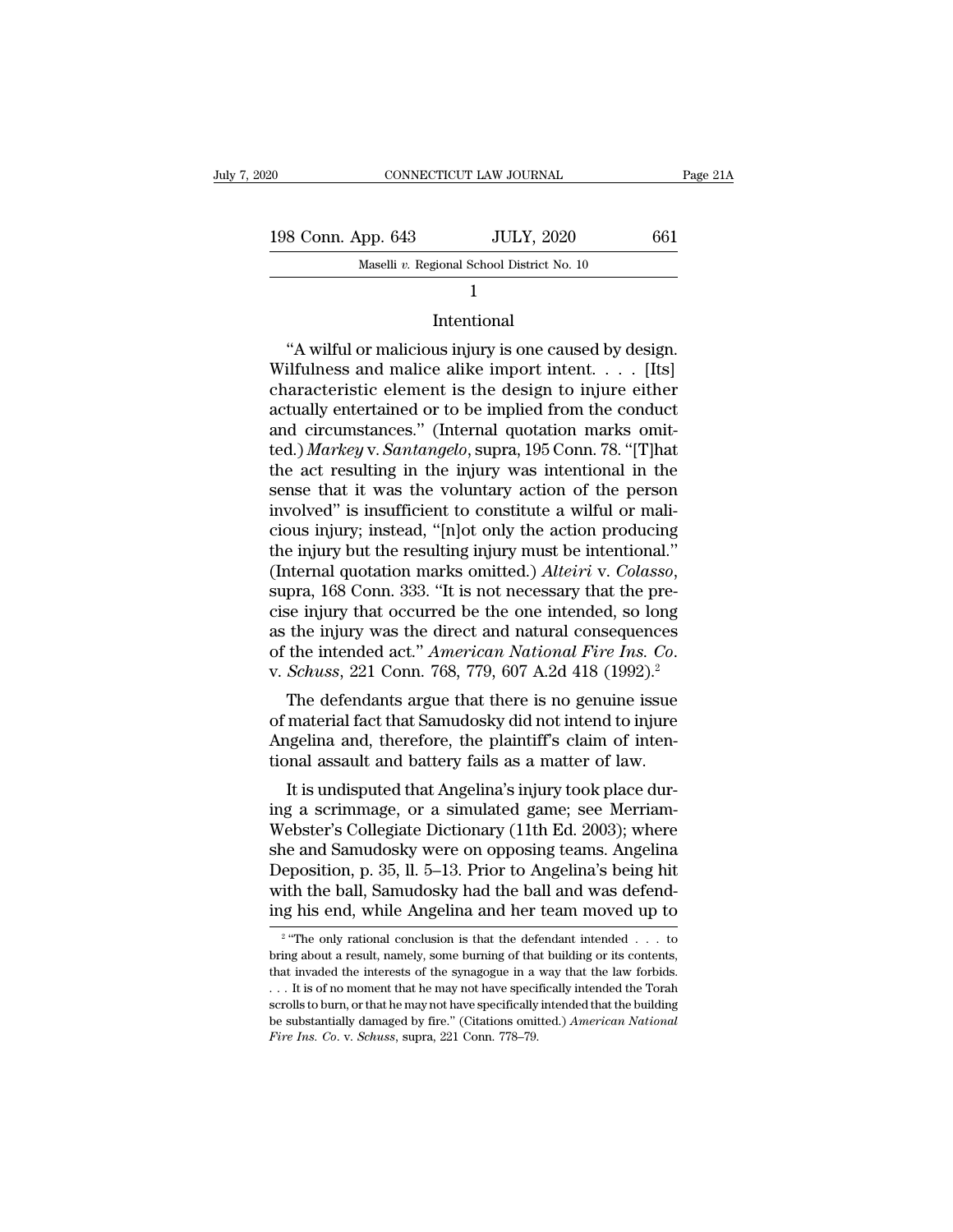| 2А  | CONNECTICUT LAW JOURNAL                                |                    | July 7, 2020 |
|-----|--------------------------------------------------------|--------------------|--------------|
| 662 | <b>JULY, 2020</b>                                      | 198 Conn. App. 643 |              |
|     | Maselli v. Regional School District No. 10             |                    |              |
|     | challenge, with her in the lead. She and her teammates |                    |              |

CONNECTICUT LAW JOURNAL July 7, 2020<br>
662 JULY, 2020 198 Conn. App. 643<br>
Maselli v. Regional School District No. 10<br>
challenge, with her in the lead. She and her teammates<br>
were about six feet away and, although she was fa WEY, 2020 198 Conn. App. 643<br>
Maselli v. Regional School District No. 10<br>
Challenge, with her in the lead. She and her teammates<br>
were about six feet away and, although she was facing<br>
him, he was looking down when he kick  $\frac{198 \text{ Conn. App. 643}}{\text{Maselli } v. \text{ Regional School District No. 10}}$ <br>
Maselli v. Regional School District No. 10<br>
challenge, with her in the lead. She and her teammates<br>
were about six feet away and, although she was facing<br>
him, he was looking down  $\frac{\text{Maselli } v. \text{ Regional School District No. 10}}{\text{Challenge, with her in the lead. She and her teammates} \text{were about six feet away and, although she was facing him, he was looking down when he kicked the ball, which then hit her in the face. The plaintiff asserts that there is an issue of fact as to intent because Samudosky and Angolina were facing each other when he kicked the$ Maselli v. Regional School District No. 10<br>
challenge, with her in the lead. She and her teammates<br>
were about six feet away and, although she was facing<br>
him, he was looking down when he kicked the ball,<br>
which then hit Maselli v. Regional School District No. 10<br>
challenge, with her in the lead. She and her teammates<br>
were about six feet away and, although she was facing<br>
him, he was looking down when he kicked the ball,<br>
which then hit challenge, with her in the lead. She and her teammates<br>were about six feet away and, although she was facing<br>him, he was looking down when he kicked the ball,<br>which then hit her in the face. The plaintiff asserts that<br>ther were about six feet away and, although she was facing<br>him, he was looking down when he kicked the ball,<br>which then hit her in the face. The plaintiff asserts that<br>there is an issue of fact as to intent because Samudosky<br>an him, he was looking down when he kicked the ball,<br>which then hit her in the face. The plaintiff asserts that<br>there is an issue of fact as to intent because Samudosky<br>and Angelina were facing each other when he kicked the<br>b which then hit her in the face. The plaintiff asserts that<br>there is an issue of fact as to intent because Samudosky<br>and Angelina were facing each other when he kicked the<br>ball as hard as he could. Angelina, however, repeat there is an issue of fact as to intent because Samudosky<br>and Angelina were facing each other when he kicked the<br>ball as hard as he could. Angelina, however, repeatedly<br>testified that Samudosky was looking down at the ball<br> and Angelina were facing each other when he kicked the<br>ball as hard as he could. Angelina, however, repeatedly<br>testified that Samudosky was looking down at the ball<br>when he kicked it and that he kicked it with a lot of<br>for ball as hard as he could. Angelina, however, repeatedly<br>testified that Samudosky was looking down at the ball<br>when he kicked it and that he kicked it with a lot of<br>force because he was trying to clear it. She stated that,<br> testified that Samudosky was looking down at the ball<br>when he kicked it and that he kicked it with a lot of<br>force because he was trying to clear it. She stated that,<br>because he was in a defensive position, he would have<br>wa when he kicked it and that he kicked it with a lot of<br>force because he was trying to clear it. She stated that,<br>because he was in a defensive position, he would have<br>wanted to get the ball away from his goal, upon which<br>An force because he v<br>because he was in<br>wanted to get the l<br>Angelina and the c<br>ing. Finally, she t<br>kicked the ball at l<br>with the ball.<br>On the basis of t cause ne was in a derensive position, ne would nave<br>anted to get the ball away from his goal, upon which<br>igelina and the other girls on her team were advanc-<br>g. Finally, she testified that she did not believe he<br>cked the b wanted to get the ball away from his goal, upon which<br>Angelina and the other girls on her team were advancing. Finally, she testified that she did not believe he<br>kicked the ball at her on purpose or intended to hit her<br>wit

Angelina and the other girls on her team were advancing. Finally, she testified that she did not believe he<br>kicked the ball at her on purpose or intended to hit her<br>with the ball.<br>On the basis of the foregoing, no fair and ing. Finally, she testified that she did not believe he<br>kicked the ball at her on purpose or intended to hit her<br>with the ball.<br>On the basis of the foregoing, no fair and reasonable<br>jury could find that in kicking the ball Kicked the ball at her on purpose or intended to hit her<br>with the ball.<br>On the basis of the foregoing, no fair and reasonable<br>jury could find that in kicking the ball, Samudosky<br>intended to hit Angelina with the ball or in with the ball.<br>
On the basis of the foregoing, no fair and reasonable<br>
jury could find that in kicking the ball, Samudosky<br>
intended to hit Angelina with the ball or injure her. The<br>
plaintiff asserts that there is a factu On the basis of the foregoing, no fair and reasonable<br>jury could find that in kicking the ball, Samudosky<br>intended to hit Angelina with the ball or injure her. The<br>plaintiff asserts that there is a factual dispute because<br> jury could find that in kicking the ball, Samudosky<br>intended to hit Angelina with the ball or injure her. The<br>plaintiff asserts that there is a factual dispute because<br>Samudosky testified at his deposition that he does not intended to hit Angelina with the ball or injure her. The plaintiff asserts that there is a factual dispute because Samudosky testified at his deposition that he does not recall who kicked the ball that hit Angelina. This plaintiff asserts that there is a factual dispute because<br>Samudosky testified at his deposition that he does not<br>recall who kicked the ball that hit Angelina. This does<br>not raise a genuine issue of material fact because no Samudosky testified at his deposition that he does not recall who kicked the ball that hit Angelina. This does not raise a genuine issue of material fact because not only the act producing the injury but the injury itself recall who kicked the ball that hit Angelina. This does<br>not raise a genuine issue of material fact because not<br>only the act producing the injury but the injury itself<br>must be intentional. See *Markey* v. *Santangelo*, supr not raise a genuine issue of material fact because not<br>only the act producing the injury but the injury itself<br>must be intentional. See *Markey* v. *Santangelo*, supra,<br>195 Conn. 77; *Alteiri* v. *Colasso*, supra, 168 Conn only the act producing the injury but the injury itself<br>must be intentional. See *Markey* v. *Santangelo*, supra,<br>195 Conn. 77; *Alteiri* v. *Colasso*, supra, 168 Conn. 333.<br>Thus, even viewing the evidence in a light most must be intentional. See *Markey* v. *Santangelo*, supra, 195 Conn. 77; *Alteiri* v. *Colasso*, supra, 168 Conn. 333. Thus, even viewing the evidence in a light most favorable to the plaintiff and taking as true that Samud 195 Conn. 77; *Alteiri* v. *Colasso*, supra, 168 Conn. 333.<br>Thus, even viewing the evidence in a light most favorable to the plaintiff and taking as true that Samudosky<br>did in fact intentionally kick the ball, the record Thus, even viewing the evidence in a light most favorable to the plaintiff and taking as true that Samudosky did in fact intentionally kick the ball, the record does not support a conclusion that his purpose in kicking the able to the plaintiff and taking as true that Samudosky<br>did in fact intentionally kick the ball, the record does<br>not support a conclusion that his purpose in kicking<br>the ball was to hit and injure Angelina. In the midst of did in fact intentionally kick the ball, the record does<br>not support a conclusion that his purpose in kicking<br>the ball was to hit and injure Angelina. In the midst of<br>a scrimmage, Samudosky kicked the ball hard, away<br>from not support a conclusion that his purpose in kicking<br>the ball was to hit and injure Angelina. In the midst of<br>a scrimmage, Samudosky kicked the ball hard, away<br>from his team's goal, as players on the opposing team,<br>includi the ball was to hit and injure Angelina. In the midst of<br>a scrimmage, Samudosky kicked the ball hard, away<br>from his team's goal, as players on the opposing team,<br>including Angelina, were moving up to challenge. He<br>looked d a scrimmage, Samudosky kicked the ball hard, away<br>from his team's goal, as players on the opposing team,<br>including Angelina, were moving up to challenge. He<br>looked down at the ball to kick it, while those players,<br>includin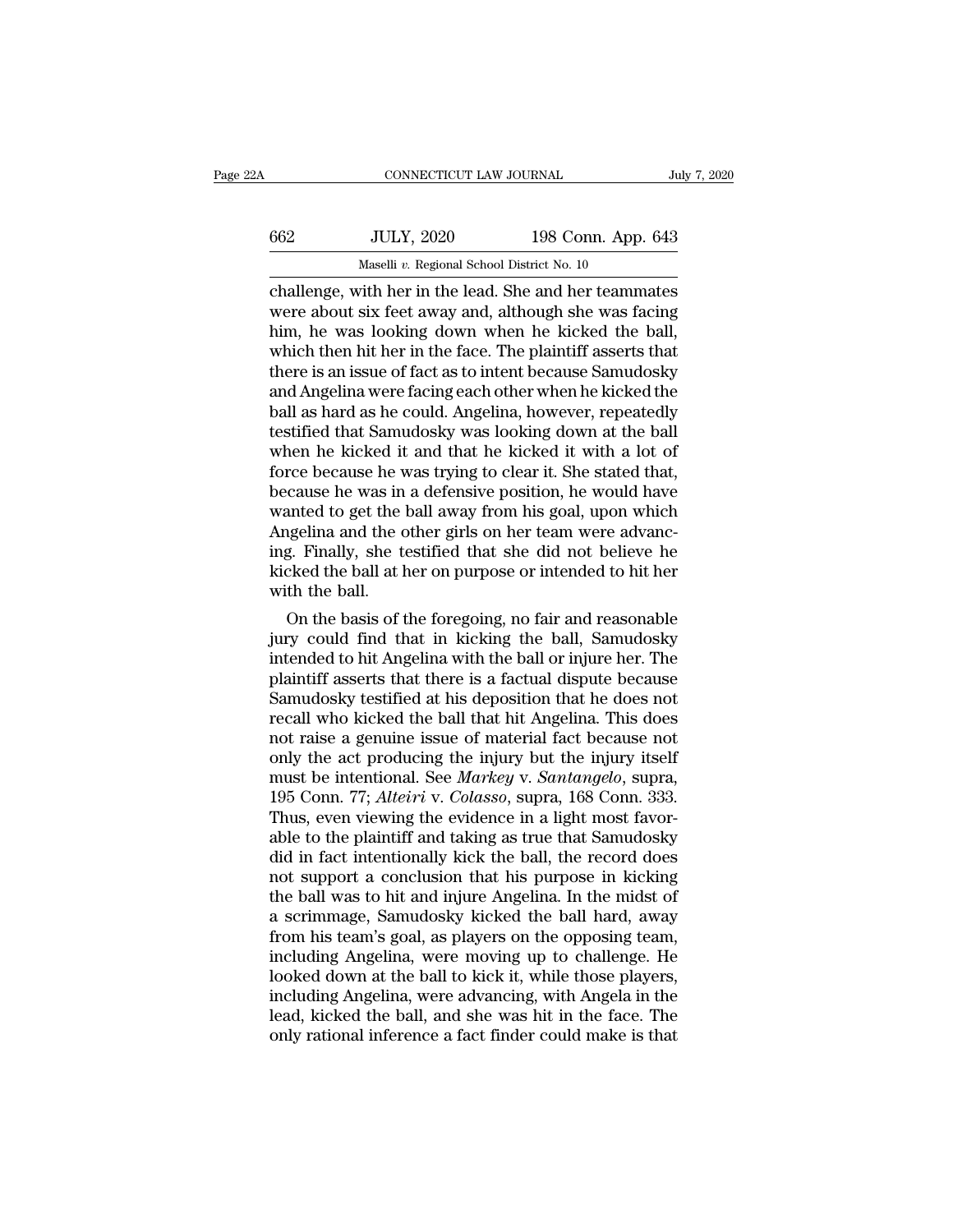| 20                 | CONNECTICUT LAW JOURNAL                                  | Page 23A |
|--------------------|----------------------------------------------------------|----------|
|                    |                                                          |          |
| 198 Conn. App. 643 | <b>JULY, 2020</b>                                        | 663      |
|                    | Maselli v. Regional School District No. 10               |          |
|                    | which Angelina herself made: that he was trying to clear |          |

CONNECTICUT LAW JOURNAL Page 23A<br>
198 Conn. App. 643 JULY, 2020 663<br>
Maselli v. Regional School District No. 10<br>
which Angelina herself made: that he was trying to clear<br>
the ball, i.e., get the ball away from the goal and 198 Conn. App. 643 JULY, 2020 663<br>Maselli v. Regional School District No. 10<br>which Angelina herself made: that he was trying to clear<br>the ball, i.e., get the ball away from the goal and from<br>the members of the opposing tea 198 Conn. App. 643 JULY, 2020 663<br>
Maselli v. Regional School District No. 10<br>
which Angelina herself made: that he was trying to clear<br>
the ball, i.e., get the ball away from the goal and from<br>
the members of the opposin 198 Conn. App. 643 JULY, 2020 663<br>
Maselli v. Regional School District No. 10<br>
which Angelina herself made: that he was trying to clear<br>
the ball, i.e., get the ball away from the goal and from<br>
the members of the opposin Maselli v. Regional School District No. 10<br>
which Angelina herself made: that he was trying to clear<br>
the ball, i.e., get the ball away from the goal and from<br>
the members of the opposing team, including Angelina.<br>
The in Maselli v. Regional School District No. 10<br>which Angelina herself made: that he was trying to clear<br>the ball, i.e., get the ball away from the goal and from<br>the members of the opposing team, including Angelina.<br>The injury which Angelina herself made: that he was trying to clear<br>the ball, i.e., get the ball away from the goal and from<br>the members of the opposing team, including Angelina.<br>The injury suffered by Angelina was not by intentional the ball, i.e., get the ball away from the goal and from<br>the members of the opposing team, including Angelina.<br>The injury suffered by Angelina was not by intentional<br>design; the only reasonable and logical conclusion that<br> the members of the opposing team, including Angelina.<br>The injury suffered by Angelina was not by intentional<br>design; the only reasonable and logical conclusion that<br>a jury could reach is that this was a simple accident,<br>an The injury suffered by Angelina was not by intentional design; the only reasonable and logical conclusion that a jury could reach is that this was a simple accident, an inherent part of a contact sport. See Jaworski v. Ki The injury suffered by Angelina was not by intentional<br>design; the only reasonable and logical conclusion that<br>a jury could reach is that this was a simple accident,<br>an inherent part of a contact sport. See *Jaworski* v.<br> For a contact sport. See *Jawors*<br>241 Conn. 406–407. Accordingly, since of material fact that Samudan intentional assault and battery<br> $\frac{2}{3}$ <br>Reckless and Wanton onduct is reckless misconduct. no genuine issue of material fact that Samudosky<br>
d not commit an intentional assault and battery as a<br>
atter of law.<br>
<sup>2</sup><br>
Reckless and Wanton<br>
"Wanton misconduct is reckless misconduct. . . . It<br>
such conduct as indicate

2

did not commit an intentional assault and battery as a<br>matter of law.<br> $\frac{2}{2}$ <br>Reckless and Wanton<br>"Wanton misconduct is reckless misconduct.... It<br>is such conduct as indicates a reckless disregard of the<br>just rights or s matter of law.<br>  $2$ <br>
Reckless and Wanton<br>
"Wanton misconduct is reckless misconduct.... It<br>
is such conduct as indicates a reckless disregard of the<br>
just rights or safety of others or of the consequences of<br>
the action."  $\begin{array}{c} \text{2} \\ \text{Weakless and Wanton} \end{array}$  "Wanton misconduct is reckless misconduct. . . . It<br>is such conduct as indicates a reckless disregard of the<br>just rights or safety of others or of the consequences of<br>the action.'' (Citation Reckless and Wanton<br>
"Wanton misconduct is reckless misconduct.... It<br>
is such conduct as indicates a reckless disregard of the<br>
just rights or safety of others or of the consequences of<br>
the action." (Citation omitted; in Reckless and Wanton<br>
"Wanton misconduct is reckless misconduct.... It<br>
is such conduct as indicates a reckless disregard of the<br>
just rights or safety of others or of the consequences of<br>
the action." (Citation omitted; i "Wanton misconduct is reckless misconduct.... It<br>is such conduct as indicates a reckless disregard of the<br>just rights or safety of others or of the consequences of<br>the action." (Citation omitted; internal quotation marks<br> is such conduct as indicates a reckless disregard of the<br>just rights or safety of others or of the consequences of<br>the action." (Citation omitted; internal quotation marks<br>omitted.) *Markey* v. *Santangelo*, supra, 195 Con the action." (Citation omitted; internal quotation marks omitted.) *Markey* v. *Santangelo*, supra, 195 Conn. 78.<br>Thus, "[a] wanton assault and battery is one that under circumstances, evinces a reckless disregard of the omitted.) *Markey* v. *Santangelo*, supra, 195 Conn. 78.<br>Thus, "[a] wanton assault and battery is one that under<br>circumstances, evinces a reckless disregard of the con-<br>sequence of the assaultive act." *Carragher* v. *DiPa* Thus, "[a] wanton assault and battery is one that under<br>circumstances, evinces a reckless disregard of the con-<br>sequence of the assaultive act." *Carragher* v. *DiPace*,<br>supra, 2012 WL 6743563, \*5. "[Reckless] conduct ten circumstances, evinces a reckless disregard of the con-<br>sequence of the assaultive act." *Carragher* v. *DiPace*,<br>supra, 2012 WL 6743563, \*5. "[Reckless] conduct tends<br>to take on the aspect of highly unreasonable conduct,<br> sequence of the assaultive act." *Carragher* v. *DiPace*,<br>supra, 2012 WL 6743563, \*5. "[Reckless] conduct tends<br>to take on the aspect of highly unreasonable conduct,<br>involving an extreme departure from ordinary care, in<br>a supra, 2012 WL 6743563, \*5. "[Reckless] conduct tends<br>to take on the aspect of highly unreasonable conduct,<br>involving an extreme departure from ordinary care, in<br>a situation where a high degree of danger is apparent."<br>(Int to take on the a<br>involving an ext<br>a situation wher<br>(Internal quotati<br>kowski, 175 Con<br>granted on othe<br>392 (2017).<br>In the present volving an extreme departure from ordinary care, in<br>situation where a high degree of danger is apparent."<br>thermal quotation marks omitted.) Northrup v. Wit-<br>wski, 175 Conn. App. 223, 248, 167 A.3d 443, cert.<br>anted on othe a situation where a high degree of danger is apparent."<br>(Internal quotation marks omitted.) *Northrup* v. Witkowski, 175 Conn. App. 223, 248, 167 A.3d 443, cert.<br>granted on other grounds, 327 Conn. 971, 173 A.3d<br>392 (2017

(Internal quotation marks omitted.) *Northrup* v. Wit-<br>kowski, 175 Conn. App. 223, 248, 167 A.3d 443, cert.<br>granted on other grounds, 327 Conn. 971, 173 A.3d<br>392 (2017).<br>In the present case, a fair and reasonable jury cou kowski, 175 Conn. App. 223, 248, 167 A.3d 443, cert.<br>granted on other grounds, 327 Conn. 971, 173 A.3d<br>392 (2017).<br>In the present case, a fair and reasonable jury could<br>not conclude that a middle school soccer coach par-<br>t granted on other grounds, 327 Conn. 971, 173 A.3d<br>392 (2017).<br>In the present case, a fair and reasonable jury could<br>not conclude that a middle school soccer coach par-<br>ticipating in a scrimmage with his players involved a<br> 392 (2017).<br>In the present case, a fair and reasonable jury could<br>not conclude that a middle school soccer coach par-<br>ticipating in a scrimmage with his players involved a<br>situation of such a high degree of danger, such th In the present case, a fair and reasonable jury could<br>not conclude that a middle school soccer coach par-<br>ticipating in a scrimmage with his players involved a<br>situation of such a high degree of danger, such that the<br>decis not conclude that a middle school soccer coach participating in a scrimmage with his players involved a situation of such a high degree of danger, such that the decision to participate would constitute highly unreasonable ticipating in a scrimmage with his players involved a situation of such a high degree of danger, such that the decision to participate would constitute highly unreasonable conduct. See id., 250. The possibility of being hi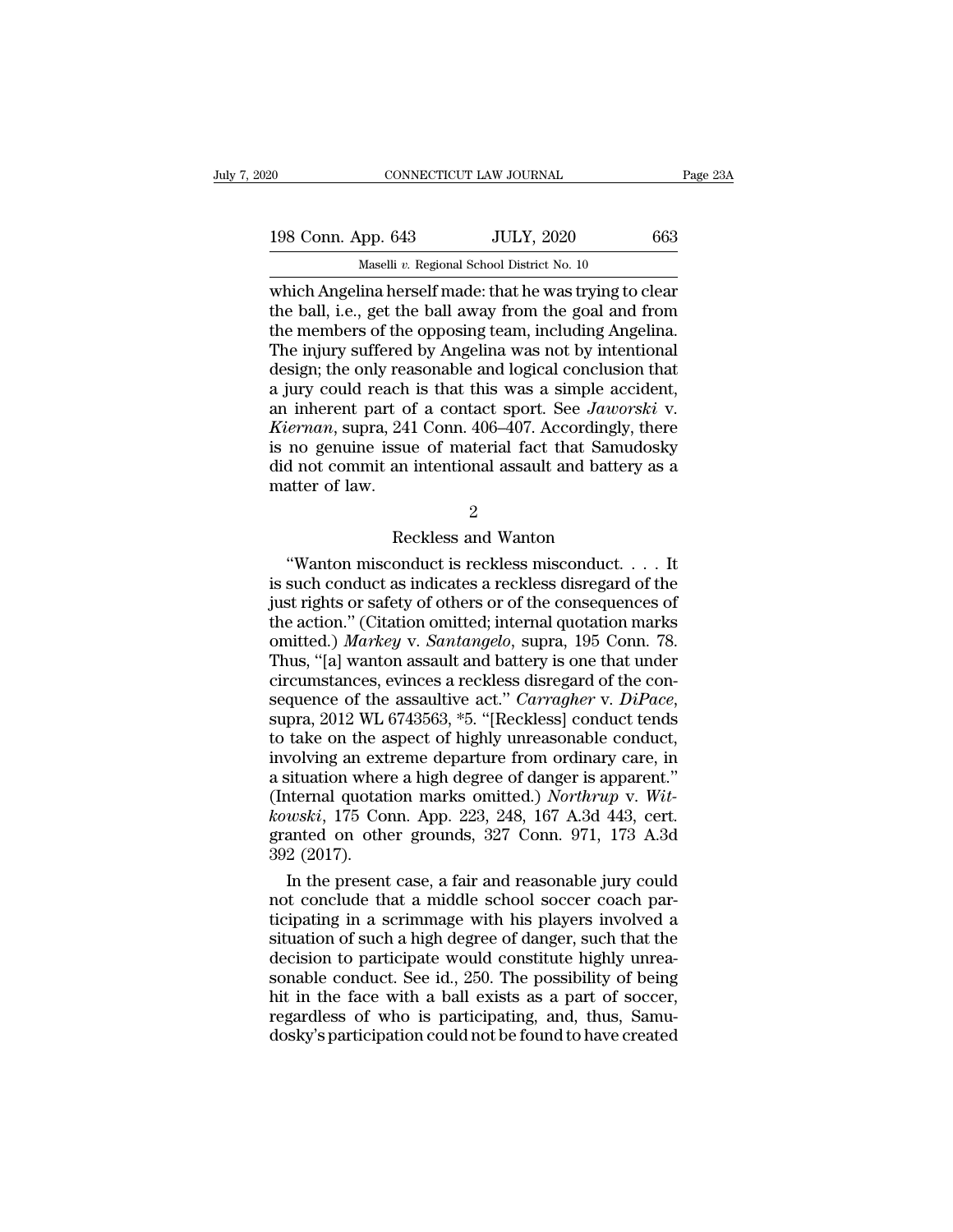| 4Α  | CONNECTICUT LAW JOURNAL                                                                                                     |                                                    | July 7, 2020 |
|-----|-----------------------------------------------------------------------------------------------------------------------------|----------------------------------------------------|--------------|
| 664 | <b>JULY, 2020</b>                                                                                                           | 198 Conn. App. 643                                 |              |
|     | Maselli v. Regional School District No. 10                                                                                  |                                                    |              |
|     | an unreasonable risk of bodily harm. See <i>Carragher</i> v.<br>$DiPace$ , supra, 2012 WL 6743563, $*8$ . Finally, the fact | that Samudosky kicked the hall with a lot of nower |              |

*Bola Dipace, 2020 Dipace, 2012 WL 6743563, \*8. Finally, the fact that Samudosky kicked the ball with a lot of power, possibly too hard cannot reasonably be characterized* that Samudosky kicked the ball with a lot of power,<br>that Samudosky kicked the ball with a lot of power,<br>possibly too hard, cannot reasonably be characterized<br>as anything more than more thought lossness or inclusion  $\frac{1000}{200}$  198 Conn. App. 643<br>
Maselli v. Regional School District No. 10<br>
an unreasonable risk of bodily harm. See *Carragher* v.<br> *DiPace*, supra, 2012 WL 6743563, \*8. Finally, the fact<br>
that Samudosky kicked the ba Maselli v. Regional School District No. 10<br>an unreasonable risk of bodily harm. See *Carragher* v.<br>*DiPace*, supra, 2012 WL 6743563, \*8. Finally, the fact<br>that Samudosky kicked the ball with a lot of power,<br>possibly too h Maselli v. Regional School District No. 10<br>an unreasonable risk of bodily harm. See *Carragher* v.<br>*DiPace*, supra, 2012 WL 6743563, \*8. Finally, the fact<br>that Samudosky kicked the ball with a lot of power,<br>possibly too h an unreasonable risk of bodily harm. See *Carragher* v.<br> *DiPace*, supra, 2012 WL 6743563, \*8. Finally, the fact<br>
that Samudosky kicked the ball with a lot of power,<br>
possibly too hard, cannot reasonably be characterized<br> DiPace, supra, 2012 WL 6743563, \*8. Finally, the fact<br>that Samudosky kicked the ball with a lot of power,<br>possibly too hard, cannot reasonably be characterized<br>as anything more than mere thoughtlessness or inadver-<br>tence, that Samudosky kicked the ball with a lot of power,<br>possibly too hard, cannot reasonably be characterized<br>as anything more than mere thoughtlessness or inadver-<br>tence, which, as a matter of law, is not reckless conduct.<br>Se possibly too hard, canno<br>as anything more than me<br>tence, which, as a matter of<br>See *Northrup* v. Witkows<br>Accordingly, there is no<br>that Samudosky did not c<br>assault and battery.<br>Samudosky is therefo anything more than mere thoughtlessness or madver-<br>nce, which, as a matter of law, is not reckless conduct.<br>e *Northrup* v. *Witkowski*, supra, 175 Conn. App. 248.<br>coordingly, there is no genuine issue of material fact<br>at tence, which, as a matter of law, is not reckless conduct.<br>See *Northrup* v. Witkowski, supra, 175 Conn. App. 248.<br>Accordingly, there is no genuine issue of material fact<br>that Samudosky did not commit a wanton and reckles See *Northrup* v.<br>Accordingly, the<br>that Samudosky<br>assault and batt<br>Samudosky is<br>matter of law a<br>count one.

It and battery.<br>
It and battery claim as a<br>
It of law as to the assault and battery claim in<br>
Dione.<br>
B<br>
Intentional Infliction of Emotional Distress<br>
order for the plaintiff to prevail in a case for Samudosky is therefore entitled to judgment as a<br>atter of law as to the assault and battery claim in<br>unt one.<br>B<br>functional Infliction of Emotional Distress<br>"In order for the plaintiff to prevail in a case for<br>bility under

B

matter of law as to the assault and battery claim in<br>
count one.<br>
B<br>
Intentional Infliction of Emotional Distress<br>
"In order for the plaintiff to prevail in a case for<br>
liability under . . . [intentional infliction of emot B<br>
B<br>
Intentional Infliction of Emotional Distress<br>
"In order for the plaintiff to prevail in a case for<br>
liability under . . . [intentional infliction of emotional<br>
distress], four elements must be established. It must be B<br>
Intentional Infliction of Emotional Distress<br>
"In order for the plaintiff to prevail in a case for<br>
liability under . . . [intentional infliction of emotional<br>
distress], four elements must be established. It must be<br>
s Intentional Infliction of Emotional Distress<br>
"In order for the plaintiff to prevail in a case for<br>
liability under . . . [intentional infliction of emotional<br>
distress], four elements must be established. It must be<br>
sho Intentional Infliction of Emotional Distress<br>
"In order for the plaintiff to prevail in a case for<br>
liability under . . . [intentional infliction of emotional<br>
distress], four elements must be established. It must be<br>
sho "In order for the plaintiff to prevail in a case for liability under . . . [intentional infliction of emotional distress], four elements must be established. It must be shown: (1) that the actor intended to inflict emotio liability under  $\ldots$  [intentional infliction of emotional<br>distress], four elements must be established. It must be<br>shown: (1) that the actor intended to inflict emotional<br>distress or that he knew or should have known tha distress], four elements must be established. It must be shown: (1) that the actor intended to inflict emotional distress or that he knew or should have known that emotional distress was the likely result of his conduct; ( shown: (1) that the actor intended to inflict emotional<br>distress or that he knew or should have known that<br>emotional distress was the likely result of his conduct;<br>(2) that the conduct was extreme and outrageous; (3)<br>that distress or that he knew or should have known that<br>emotional distress was the likely result of his conduct;<br>(2) that the conduct was extreme and outrageous; (3)<br>that the defendant's conduct was the cause of the plain-<br>tif emotional distress was the likely result of his conduct;<br>
(2) that the conduct was extreme and outrageous; (3)<br>
that the defendant's conduct was the cause of the plain-<br>
tiff's distress; and (4) that the emotional distres (2) that the conduct was extreme and outrageous; (3) that the defendant's conduct was the cause of the plain-<br>tiff's distress; and (4) that the emotional distress sus-<br>tained by the plaintiff was severe. . . . . Whether a that the defendant's conduct was the cause of the plain-<br>tiff's distress; and (4) that the emotional distress sus-<br>tained by the plaintiff was severe. . . . Whether a<br>defendant's conduct is sufficient to satisfy the requi tiff's distress; and (4) that the emotional distress sus-<br>tained by the plaintiff was severe. . . . . Whether a<br>defendant's conduct is sufficient to satisfy the require-<br>ment that it be extreme and outrageous is initially tained by the plaintiff was severe. . . . . Whether a defendant's conduct is sufficient to satisfy the requirement that it be extreme and outrageous is initially a question for the court to determine. . . . Only where reas defendant's conduct is sufficient to satisfy the requirement that it be extreme and outrageous is initially a question for the court to determine. . . . Only where reasonable minds disagree does it become an issue for the ment that it be extreme and outrageous is initially a<br>question for the court to determine. . . . Only where<br>reasonable minds disagree does it become an issue for<br>the jury." (Citations omitted; internal quotation marks<br>omi question for the court to determine. . . . Only where<br>reasonable minds disagree does it become an issue for<br>the jury." (Citations omitted; internal quotation marks<br>omitted.) Appleton v. Board of Education, 254 Conn.<br>205, reasonable minds disagree does it become an issue for<br>the jury." (Citations omitted; internal quotation marks<br>omitted.) *Appleton* v. *Board of Education*, 254 Conn.<br>205, 210, 757 A.2d 1059 (2000). "Liability for intention the jury." (Citations omitted; internal quotation marks<br>omitted.) Appleton v. Board of Education, 254 Conn.<br>205, 210, 757 A.2d 1059 (2000). "Liability for intentional<br>infliction of emotional distress requires conduct that omitted.) Appleton v. Board of Education, 254 Conn.<br>205, 210, 757 A.2d 1059 (2000). "Liability for intentional<br>infliction of emotional distress requires conduct that<br>exceeds all bounds usually tolerated by decent soci-<br>et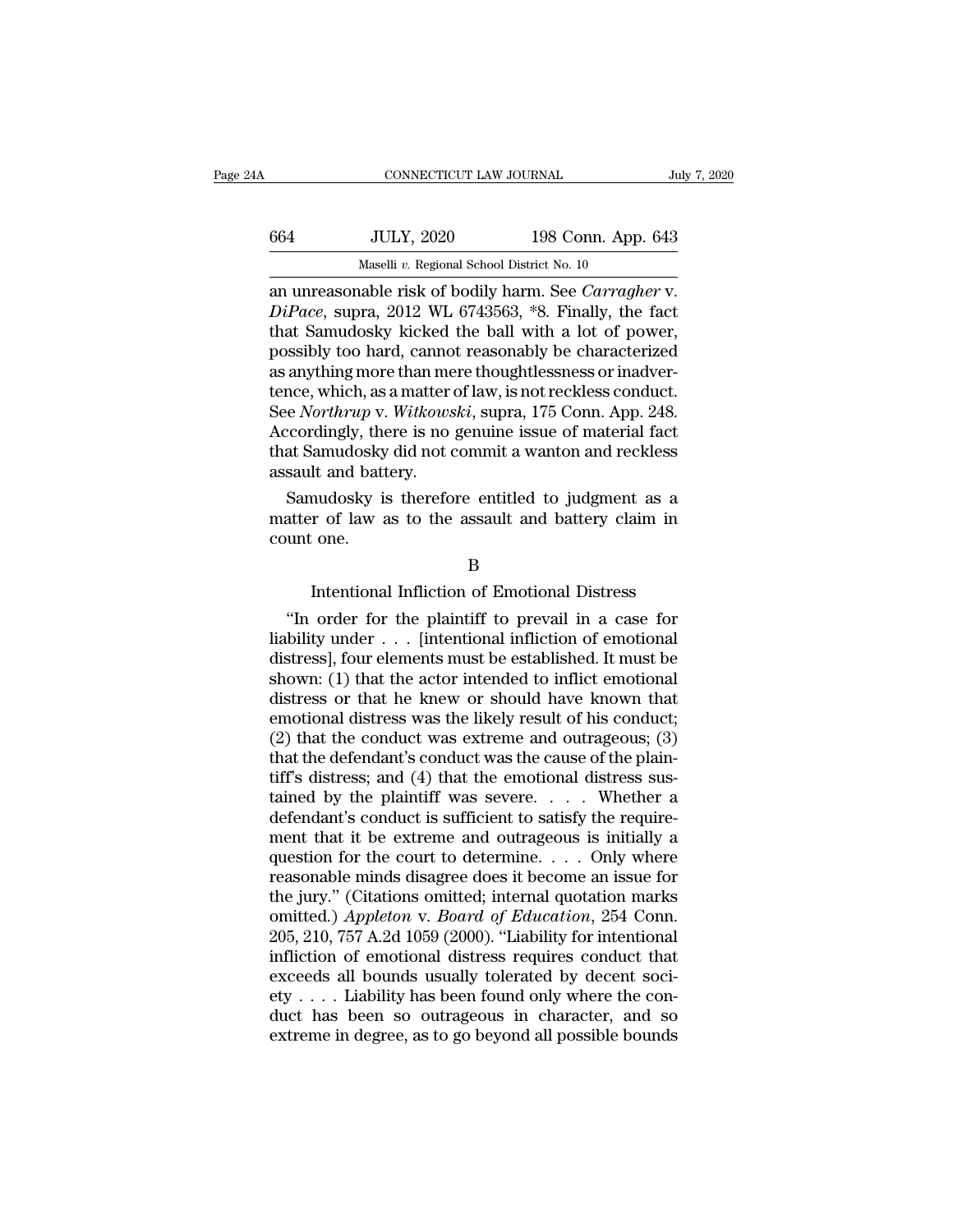| 20                 | CONNECTICUT LAW JOURNAL                                  | Page 25A |
|--------------------|----------------------------------------------------------|----------|
| 198 Conn. App. 643 | <b>JULY, 2020</b>                                        | 665      |
|                    | Maselli v. Regional School District No. 10               |          |
|                    | of decency, and to be regarded as atrocious, and utterly |          |

connectricut LAW JOURNAL Page 25A<br>
198 Conn. App. 643 JULY, 2020 665<br>
Maselli v. Regional School District No. 10<br>
of decency, and to be regarded as atrocious, and utterly<br>
intolerable in a civilized community. Generally, t 198 Conn. App. 643 JULY, 2020 665<br>Maselli v. Regional School District No. 10<br>of decency, and to be regarded as atrocious, and utterly<br>intolerable in a civilized community. Generally, the case<br>is one in which the recitation 198 Conn. App. 643 JULY, 2020 665<br>
Maselli v. Regional School District No. 10<br>
of decency, and to be regarded as atrocious, and utterly<br>
intolerable in a civilized community. Generally, the case<br>
is one in which the recit 198 Conn. App. 643 JULY, 2020 665<br>Maselli v. Regional School District No. 10<br>of decency, and to be regarded as atrocious, and utterly<br>intolerable in a civilized community. Generally, the case<br>is one in which the recitatio Maselli v. Regional School District No. 10<br>
of decency, and to be regarded as atrocious, and utterly<br>
intolerable in a civilized community. Generally, the case<br>
is one in which the recitation of the facts to an average<br>
m Maselli *v.* Regional School District No. 10<br>
of decency, and to be regarded as atrocious, and utterly<br>
intolerable in a civilized community. Generally, the case<br>
is one in which the recitation of the facts to an average<br> of decency, and to be regarded as atrocious, and utterly<br>intolerable in a civilized community. Generally, the case<br>is one in which the recitation of the facts to an average<br>member of the community would arouse his resentme intolerable in a civilized community. Generally, the case<br>is one in which the recitation of the facts to an average<br>member of the community would arouse his resentment<br>against the actor, and lead him to exclaim, Outrageou is one in which the recitation of the facts to an average<br>member of the community would arouse his resentment<br>against the actor, and lead him to exclaim, Outrageous!<br>. . . ." (Internal quotation marks omitted.) *Geiger* v. member of the community would arouse his resen<br>against the actor, and lead him to exclaim, Outra<br>..." (Internal quotation marks omitted.) *Gecarey*, Superior Court, judicial district of Lite<br>Docket No. CV-11-5007327-S (Feb amst the actor, and lead nim to exclaim, Outrageous!<br>
. ." (Internal quotation marks omitted.) *Geiger v.*<br> *irey*, Superior Court, judicial district of Litchfield,<br>
beket No. CV-11-5007327-S (February 25, 2015)<br>
eprinted emotional district of Litchfield,<br>Carey, Superior Court, judicial district of Litchfield,<br>Docket No. CV-11-5007327-S (February 25, 2015)<br>(reprinted at 170 Conn. App. 462, 497, 154 A.3d 1119),<br>aff'd, 170 Conn. 459, 154 A.3

Carey, Superior Court, juancial aistrict of Litchneid,<br>Docket No. CV-11-5007327-S (February 25, 2015)<br>(reprinted at 170 Conn. App. 462, 497, 154 A.3d 1119),<br>aff'd, 170 Conn. 459, 154 A.3d 1093 (2017).<br>"[I]n assessing a cla Docket No.  $CV-11-5007327-5$  (February 25, 2015)<br>(reprinted at 170 Conn. App. 462, 497, 154 A.3d 1119),<br>aff'd, 170 Conn. 459, 154 A.3d 1093 (2017).<br>"[I]n assessing a claim for intentional infliction of<br>emotional distress, (reprinted at 170 Conn. App. 462, 497, 154 A.3d 1119),<br>aff'd, 170 Conn. 459, 154 A.3d 1093 (2017).<br>"[I]n assessing a claim for intentional infliction of<br>emotional distress, the court performs a gatekeeping<br>function. In th and at the Connectional infliction of<br>
"[I]n assessing a claim for intentional infliction of<br>
emotional distress, the court performs a gatekeeping<br>
function. In this capacity, the role of the court is to<br>
determine whethe "[I]n assessing a claim for intentional infliction of emotional distress, the court performs a gatekeeping function. In this capacity, the role of the court is to determine whether the allegations of a complaint, counterc emotional distress, the court performs a gatekeeping<br>function. In this capacity, the role of the court is to<br>determine whether the allegations of a complaint, coun-<br>terclaim or cross complaint set forth behaviors that<br>a re function. In this capacity, the role of the court is to<br>determine whether the allegations of a complaint, coun-<br>terclaim or cross complaint set forth behaviors that<br>a reasonable fact finder could find to be extreme or<br>outr determine whether the allegations of a complaint, counterclaim or cross complaint set forth behaviors that<br>a reasonable fact finder could find to be extreme or<br>outrageous. In exercising this responsibility, the court is<br>no terclaim or cross complaint set forth behaviors that<br>a reasonable fact finder could find to be extreme or<br>outrageous. In exercising this responsibility, the court is<br>not [fact-finding], but rather it is making an assessmen a reasonable fact finder could find to be extreme or<br>outrageous. In exercising this responsibility, the court is<br>not [fact-finding], but rather it is making an assessment<br>whether, as a matter of law, the alleged behavior f outrageous. In exercising this responsibility, the court is<br>not [fact-finding], but rather it is making an assessment<br>whether, as a matter of law, the alleged behavior fits<br>the criteria required to establish a claim premis not [fact-finding], but rather it in whether, as a matter of law, the criteria required to establis intentional infliction of emotiquotation marks omitted.) Gagener V row District Commiss 847, 888 A.2d 104 (2006). The defe nether, as a matter of law, the alleged behavior fits<br>e criteria required to establish a claim premised on<br>tentional infliction of emotional distress." (Internal<br>otation marks omitted.) *Gagnon* v. *Housatonic Val-*<br> $J$  *T* the criteria required to establish a claim premised on<br>intentional infliction of emotional distress." (Internal<br>quotation marks omitted.) *Gagnon v. Housatonic Val-<br>ley Tourism District Commission*, 92 Conn. App. 835,<br>847,

intentional infliction of emotional distress." (internal<br>quotation marks omitted.) *Gagnon v. Housatonic Val-*<br>ley Tourism District Commission, 92 Conn. App. 835,<br>847, 888 A.2d 104 (2006).<br>The defendants move for summary j quotation marks omitted.) Gagnon v. Housdionic val-<br>ley Tourism District Commission, 92 Conn. App. 835,<br>847, 888 A.2d 104 (2006).<br>The defendants move for summary judgment as to<br>the third count of the complaint alleging int they Tourism District Commission, 92 Conn. App. 835, 847, 888 A.2d 104 (2006).<br>The defendants move for summary judgment as to the third count of the complaint alleging intentional infliction of emotional distress on the gr  $847$ ,  $888$  A.2d 104 (2006).<br>The defendants move for summary judgment as to<br>the third count of the complaint alleging intentional<br>infliction of emotional distress on the grounds that (1)<br>Samudosky's conduct was not extre The defendants move for summary judgment as to<br>the third count of the complaint alleging intentional<br>infliction of emotional distress on the grounds that (1)<br>Samudosky's conduct was not extreme and outrageous,<br>and (2) Ange the third count of the compl<br>infliction of emotional distress<br>Samudosky's conduct was not<br>and (2) Angelina did not suff<br>tress. The plaintiff contends<br>issue of material fact as to w<br>extreme and outrageous.<br>In the present ca Inction of emotional distress on the grounds that (1)<br>mudosky's conduct was not extreme and outrageous,<br>d (2) Angelina did not suffer severe emotional dis-<br>sss. The plaintiff contends that there is a genuine<br>sue of materia Samudosky s conduct was not extreme and outrageous,<br>and (2) Angelina did not suffer severe emotional dis-<br>tress. The plaintiff contends that there is a genuine<br>issue of material fact as to whether his conduct was<br>extreme

and  $(2)$  Angelma did not surfer severe emotional dis-<br>tress. The plaintiff contends that there is a genuine<br>issue of material fact as to whether his conduct was<br>extreme and outrageous.<br>In the present case, the plaintiff' tress. The plaintiff contends that there is a genuine<br>issue of material fact as to whether his conduct was<br>extreme and outrageous.<br>In the present case, the plaintiff's allegations do not,<br>as a matter of law, rise to the le issue of material fact as to whether his conduct was<br>extreme and outrageous.<br>In the present case, the plaintiff's allegations do not,<br>as a matter of law, rise to the level of outrageousness<br>required to sustain a claim of i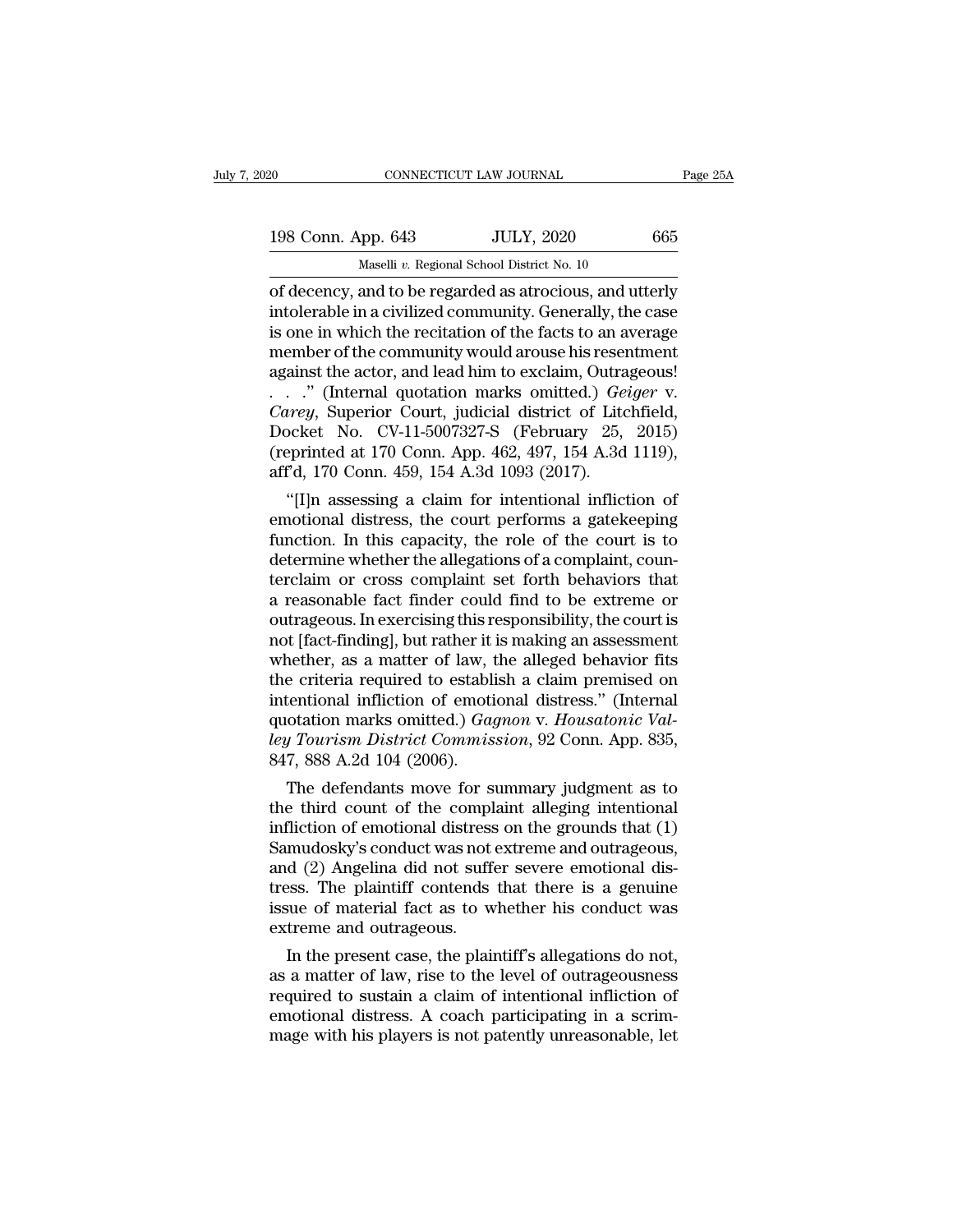| A   | CONNECTICUT LAW JOURNAL                    |                    | July 7, 2020 |
|-----|--------------------------------------------|--------------------|--------------|
|     |                                            |                    |              |
| 666 | <b>JULY, 2020</b>                          | 198 Conn. App. 643 |              |
|     | Maselli v. Regional School District No. 10 |                    |              |

CONNECTICUT LAW JOURNAL July 7, 2020<br>
666 JULY, 2020 198 Conn. App. 643<br>
Maselli v. Regional School District No. 10<br>
alone so atrocious as to go beyond all bounds usually<br>
tolerated by a society. See *Appleton* v. *Board o* THE SERVIE SERVIE 2020<br>
THE SERVIE 2020<br>
Maselli v. Regional School District No. 10<br>
alone so atrocious as to go beyond all bounds usually<br>
tolerated by a society. See *Appleton* v. *Board of Edu-*<br>
cation, supra, 254 Conn *Cation*, *Conn. 2020 cation. App. 643*<br>*Conn. App. 643*<br>*Conne* so atrocious as to go beyond all bounds usually<br>tolerated by a society. See *Appleton* v. *Board of Education*, supra, 254 Conn. 211. Samudosky's act of ki **666** JULY, 2020 198 Conn. App. 643<br>
Maselli v. Regional School District No. 10<br>
alone so atrocious as to go beyond all bounds usually<br>
tolerated by a society. See *Appleton* v. *Board of Edu-*<br>
cation, supra, 254 Conn. 2 Maselli v. Regional School District No. 10<br>alone so atrocious as to go beyond all bounds usually<br>tolerated by a society. See *Appleton* v. *Board of Edu-*<br>cation, supra, 254 Conn. 211. Samudosky's act of kick-<br>ing the bal Maselli v. Regional School District No. 10<br>alone so atrocious as to go beyond all bounds usually<br>tolerated by a society. See *Appleton* v. *Board of Edu-*<br>cation, supra, 254 Conn. 211. Samudosky's act of kick-<br>ing the bal alone so atrocious as to go beyond all bounds usually<br>tolerated by a society. See *Appleton* v. *Board of Edu-*<br>*cation*, supra, 254 Conn. 211. Samudosky's act of kick-<br>ing the ball, even if too hard given the size discre tolerated by a society. See *Appleton* v. *Board of Education*, supra, 254 Conn. 211. Samudosky's act of kicking the ball, even if too hard given the size discrepancy between him and his players, cannot be deemed so extrem *cation*, supra, 254 Conn. 211. Samudosky's act of kicking the ball, even if too hard given the size discrepancy between him and his players, cannot be deemed so extreme in degree as to render it intolerable. "The standard ing the ball, even if too hard given the size discrepancy<br>between him and his players, cannot be deemed so<br>extreme in degree as to render it intolerable. "The stan-<br>dard for extreme and outrageous behavior has histori-<br>cal between him and his players, cannot be deemed so<br>extreme in degree as to render it intolerable. "The stan-<br>dard for extreme and outrageous behavior has histori-<br>cally been construed very strictly"; *Marquez* v. *Housing*<br>A extreme in degree as to render it intolerable. "The standard for extreme and outrageous behavior has historically been construed very strictly"; *Marquez v. Housing Authority*, Docket No. CV-12-5014008-S, 2013 WL<br>6916760 dard for extreme and outrageous behavior has historically been construed very strictly"; *Marquez v. Housing Authority*, Docket No. CV-12-5014008-S, 2013 WL<br>6916760, \*5 (Conn. Super. December 3, 2013) (*Hon.*<br>*Alfred J.* cally been construed very strictly"; *Marquez v. Housing*<br>Authority, Docket No. CV-12-5014008-S, 2013 WL<br>6916760, \*5 (Conn. Super. December 3, 2013) (*Hon.*<br>Alfred J. Jennings, Jr., judge trial referee); and it has<br>been s Authority, Docket No. CV-12-5014008-S, 2013 WL<br>6916760, \*5 (Conn. Super. December 3, 2013) (*Hon.*<br>Alfred J. Jennings, Jr., judge trial referee); and it has<br>been said that "[t]his tort must be strictly policed to<br>avoid tur *formal 40 1. Jennings, Jr.*, judge trial referee); and it has<br>*head J. Jennings, Jr.*, judge trial referee); and it has<br>been said that "[t]his tort must be strictly policed to<br>avoid turning ordinary life and its insults a Alfred J. Jennings, Jr., judge trial referee); and it has<br>been said that "[t]his tort must be strictly policed to<br>avoid turning ordinary life and its insults and ignorant<br>behavior into an endless and uncontrollable pool f been said that "[t]his tort must be strictly policed to<br>avoid turning ordinary life and its insults and ignorant<br>behavior into an endless and uncontrollable pool for<br>litigation." (Internal quotation marks omitted.) *Brem-<br>* avoid turning ordinary life and its insults and ignorant<br>behavior into an endless and uncontrollable pool for<br>litigation." (Internal quotation marks omitted.) *Brem-<br>mer-McLain v. New London*, Docket No. CV-11-<br>5014142-S, behavior into an endless and uncontrollable pool for<br>litigation." (Internal quotation marks omitted.) *Brem-*<br>mer-McLain v. New London, Docket No. CV-11-<br>5014142-S, 2012 WL 2477921, \*12 (Conn. Super. June 1,<br>2012) (*Devine* litigation." (Internal quotation marks omitted.) *Brem-*<br>mer-McLain v. New London, Docket No. CV-11-<br>5014142-S, 2012 WL 2477921, \*12 (Conn. Super. June 1,<br>2012) (Devine, J.), aff'd, 143 Conn. App. 904, 69 A.3d<br>351 (2013). mer-McLain v. New London,<br>5014142-S, 2012 WL 2477921, \*12 (2012) (Devine, J.), aff'd, 143 Con<br>351 (2013). To deem the conduct and outrageous, the standard wo<br>strued much more broadly than (appellate courts, have done.<br>Simi 14142-S, 2012 WL 2477921,  $*12$  (Conn. Super. June 1, 12) (*Devine, J.*), aff'd, 143 Conn. App. 904, 69 A.3d 1 (2013). To deem the conduct alleged to be extremed outrageous, the standard would have to be con-<br>rued much mo 2012) (*Devine, J.*), afra, 143 Conn. App. 904, 69 A.3d<br>351 (2013). To deem the conduct alleged to be extreme<br>and outrageous, the standard would have to be con-<br>strued much more broadly than our courts, including<br>appellat

351 (2013). To deem the conduct alleged to be extreme<br>and outrageous, the standard would have to be con-<br>strued much more broadly than our courts, including<br>appellate courts, have done.<br>Similarly, the allegation regarding and outrageous, the standard would have to be construed much more broadly than our courts, including<br>appellate courts, have done.<br>Similarly, the allegation regarding Samudosky evalu-<br>ating Angelina despite not being a medi strued much more broadly than our courts, including<br>appellate courts, have done.<br>Similarly, the allegation regarding Samudosky evalu-<br>ating Angelina despite not being a medical professional<br>and allowing her to continue to appellate courts, nave done.<br>
Similarly, the allegation regarding Samudosky evalu-<br>
ating Angelina despite not being a medical professional<br>
and allowing her to continue to play cannot be said to<br>
be extreme and outrageous Similarly, the allegation regarding Samudosky evaluating Angelina despite not being a medical professional<br>and allowing her to continue to play cannot be said to<br>be extreme and outrageous. This was not an exceptional<br>incid ating Angelina despite not being a medical professional<br>and allowing her to continue to play cannot be said to<br>be extreme and outrageous. This was not an exceptional<br>incident; as soccer is a contact sport, being hit with t and allowing her to continue to play cannot be said to<br>be extreme and outrageous. This was not an exceptional<br>incident; as soccer is a contact sport, being hit with the<br>ball is a risk every time soccer is played. See Jawor be extreme and outrageous. This was not an exceptional<br>incident; as soccer is a contact sport, being hit with the<br>ball is a risk every time soccer is played. See Jaworski<br>v. Kiernan, supra, 241 Conn. 406–407. Additionally, incident; as soccer is a contact sport, being hit with the<br>ball is a risk every time soccer is played. See Jaworski<br>v. Kiernan, supra, 241 Conn. 406–407. Additionally, it<br>was not unreasonable of Samudosky to determine that ball is a risk every time soccer is played. See *Jaworski* v. *Kiernan*, supra, 241 Conn. 406–407. Additionally, it was not unreasonable of Samudosky to determine that Angelina was fine and okay to keep playing; although s v. *Kiernan*, supra, 241 Conn. 406–407. Additionally, it<br>was not unreasonable of Samudosky to determine that<br>Angelina was fine and okay to keep playing; although<br>she had a bloody nose, it lasted only about five to ten<br>minu was not unreasonable of Samudosky to determine that<br>Angelina was fine and okay to keep playing; although<br>she had a bloody nose, it lasted only about five to ten<br>minutes; when asked how she felt and if she thought<br>she could Angelina was fine and okay to keep playing; although<br>she had a bloody nose, it lasted only about five to ten<br>minutes; when asked how she felt and if she thought<br>she could play, she told Samudosky that she had a<br>headache bu she had a bloody nose, it lasted only about five to ten<br>minutes; when asked how she felt and if she thought<br>she could play, she told Samudosky that she had a<br>headache but thought she could play; she was able to<br>walk from t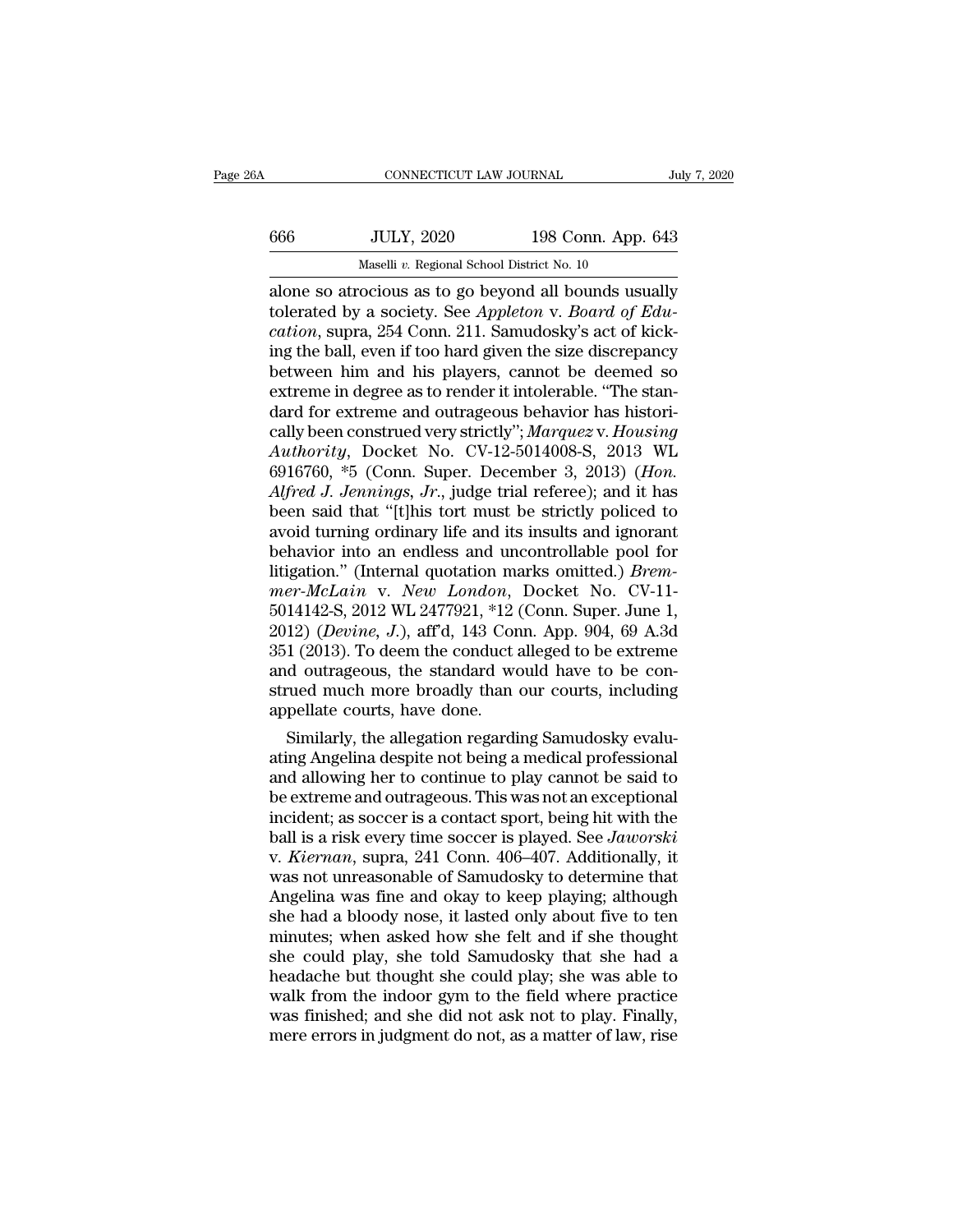| 20                 | CONNECTICUT LAW JOURNAL                             | Page 27A |
|--------------------|-----------------------------------------------------|----------|
|                    |                                                     |          |
| 198 Conn. App. 643 | <b>JULY, 2020</b>                                   | 667      |
|                    | Maselli v. Regional School District No. 10          |          |
|                    | to the level of extreme and outrageous conduct. See |          |

CONNECTICUT LAW JOURNAL Page 27A<br>
198 Conn. App. 643 JULY, 2020 667<br>
Maselli v. Regional School District No. 10<br>
to the level of extreme and outrageous conduct. See<br>
Appleton v. Board of Education, supra, 254 Conn. 210.<br>
S *App.* 643 *JULY, 2020* 667<br>*Maselli v. Regional School District No. 10*<br>*Appleton v. Board of Education*, supra, 254 Conn. 210.<br>Samudosky is thus entitled to summary judgment on<br>this count on the ground that his conduct w 198 Conn. App. 643 JULY, 2020 667<br>
Maselli v. Regional School District No. 10<br>
to the level of extreme and outrageous conduct. See<br>
Appleton v. Board of Education, supra, 254 Conn. 210.<br>
Samudosky is thus entitled to summ 198 Conn. App. 643 JULY, 2020 667<br>
Maselli v. Regional School District No. 10<br>
to the level of extreme and outrageous conduct. See<br>
Appleton v. Board of Education, supra, 254 Conn. 210.<br>
Samudosky is thus entitled to summa  $\begin{tabular}{l} \hline \textbf{Maselli } v. \textbf{ Regional School} \\ \hline \textbf{to the level of extreme and c} \\ \hline \textbf{Appleton v. Board of Education} \\ \textbf{Samudosky is thus entitled to this count on the ground that extreme and outrageous.} \\ \hline \end{tabular}$ Furthermore, the claim of intentional infliction of emotional influence and outrageous conduct. See ppleton v. Board of Education, supra, 254 Conn. 210. mudosky is thus entitled to summary judgment on is count on the grou to the level of extreme and outrageous conduct. See<br>Appleton v. Board of Education, supra, 254 Conn. 210.<br>Samudosky is thus entitled to summary judgment on<br>this count on the ground that his conduct was not<br>extreme and outr

Appleton v. Board of Education, supra, 254 Conn. 210.<br>Samudosky is thus entitled to summary judgment on<br>this count on the ground that his conduct was not<br>extreme and outrageous.<br>Furthermore, the claim of intentional inflic Samudosky is thus entitled to summary judgment on<br>this count on the ground that his conduct was not<br>extreme and outrageous.<br>Furthermore, the claim of intentional infliction of emo-<br>tional distress also fails because there this count on the ground that his conduct was not<br>extreme and outrageous.<br>Furthermore, the claim of intentional infliction of emo-<br>tional distress also fails because there is no genuine<br>issue of material fact that Angelina extreme and outrageous.<br>Furthermore, the claim of intentional infliction of emo-<br>tional distress also fails because there is no genuine<br>issue of material fact that Angelina did not suffer severe<br>emotional distress. The dis Furthermore, the claim of intentional infliction of emotional distress also fails because there is no genuine<br>issue of material fact that Angelina did not suffer severe<br>emotional distress. The distress necessary to sustain tional distress also fails because there is no genuine<br>issue of material fact that Angelina did not suffer severe<br>emotional distress. The distress necessary to sustain a<br>claim of intentional infliction of emotional distres Existe of material fact that Angelina did not suffer severe<br>
emotional distress. The distress necessary to sustain a<br>
claim of intentional infliction of emotional distress has<br>
been defined simply, but clearly, as "mental Exact of intertain and a metallical courts<br>emotional distress. The distress necessary to sustain a<br>claim of intentional infliction of emotional distress has<br>been defined simply, but clearly, as "mental distress of<br>a very s claim of intentional infliction of emotional distress has<br>been defined simply, but clearly, as "mental distress of<br>a very serious kind." (Internal quotation marks omit-<br>ted.) *Gillians* v. *Vivanco-Small*, 128 Conn. App. 2 been defined simply, but clearly, as "mental distress of<br>a very serious kind." (Internal quotation marks omit-<br>ted.) *Gillians v. Vivanco-Small*, 128 Conn. App. 207,<br>212, 15 A.3d 1200, cert. denied, 301 Conn. 933, 23 A.3d<br> a very serious kind." (Internal quotation marks omit-<br>ted.) *Gillians* v. *Vivanco-Small*, 128 Conn. App. 207,<br>212, 15 A.3d 1200, cert. denied, 301 Conn. 933, 23 A.3d<br>726 (2011). Our appellate courts, however, have never<br> and *Gillians v. Vivanco-Small*, 128 Conn. App. 207, 212, 15 A.3d 1200, cert. denied, 301 Conn. 933, 23 A.3d 726 (2011). Our appellate courts, however, have never adopted a bright-line test for determining what kinds of me 212, 15 A.3d 1200, cert. denied, 301 Conn. 933, 23 A.3d<br>726 (2011). Our appellate courts, however, have never<br>adopted a bright-line test for determining what kinds<br>of mental distress are sufficiently serious to sustain a<br>c 212, 15 A.3d 1200, cert. denied, 301 Conn. 933, 23 A.3d 726 (2011). Our appellate courts, however, have never adopted a bright-line test for determining what kinds of mental distress are sufficiently serious to sustain a c Moreover, the estable a bright-line test for determining what kinds<br>of mental distress are sufficiently serious to sustain a<br>claim of intentional infliction of emotional distress, but<br>our trial courts have consistently us detailed a stright life vest of determining what this<br>of mental distress are sufficiently serious to sustain a<br>claim of intentional infliction of emotional distress, but<br>our trial courts have consistently used the standard *Stapleton* v. *Monro Muffler, Inc.*, Docket No. CV-98-0580365-S, 2003 WL 462566, \*5 (Conn. Super. February 3. 2003) (Sheldon J) our trial courts have consistently used the standard set<br>forth in the Restatement. See *Civitella v. Pop Warner*<br>Football, Superior Court, judicial district of Ansonia-<br>Milford, Docket No. CV-09-5010392-S (September 5,<br>201 out that could have considered forth in the Restatement. S<br>Football, Superior Court, j<br>Milford, Docket No. CV-0<br>2012) (*Matasavage, J.*) (5*4*<br>Stapleton v. Monro Muffle<br>0580365-S, 2003 WL 462566<br>3, 2003) (*Sheldon, J.*).<br>C ootball, Superior Court, judicial district of Ansonia-<br>ilford, Docket No. CV-09-5010392-S (September 5,<br>12) (*Matasavage*, J.) (54 Conn. L. Rptr. 641, 643);<br>*apleton v. Monro Muffler*, *Inc.*, Docket No. CV-98-<br>80365-S, 20 Milford, Docket No. CV-09-5010392-S (September 5,<br>2012) (*Matasavage, J.*) (54 Conn. L. Rptr. 641, 643);<br>*Stapleton v. Monro Muffler, Inc.*, Docket No. CV-98-<br>0580365-S, 2003 WL 462566, \*5 (Conn. Super. February<br>3, 2003) (

2012) (*Matasavage, J.*) (54 Conn. L. Rptr. 641, 643);<br> *Stapleton v. Monro Muffler, Inc.*, Docket No. CV-98-<br>
0580365-S, 2003 WL 462566, \*5 (Conn. Super. February<br>
3, 2003) (*Sheldon, J.*).<br>
Comment (j) to the Restatemen Stapleton v. Monro Muffler, Inc., Docket No. CV-98-0580365-S, 2003 WL 462566, \*5 (Conn. Super. February<br>3, 2003) (*Sheldon, J.*).<br>Comment (j) to the Restatement (Second) of Torts,<br>§ 46, provides in relevant part: "The law 0580365-S, 2003 WL 462566, \*5 (Conn. Super. February<br>3, 2003) (*Sheldon, J.*).<br>Comment (j) to the Restatement (Second) of Torts,<br>§ 46, provides in relevant part: "The law intervenes only<br>where the distress inflicted is so 3, 2003) (*Sheldon, J.*).<br>Comment (j) to the Restatement (Second) of Torts,<br>§ 46, provides in relevant part: "The law intervenes only<br>where the distress inflicted is so severe that no reason-<br>able [person] could be expect Comment (j) to the Restatement (Second) of Torts,  $§$  46, provides in relevant part: "The law intervenes only where the distress inflicted is so severe that no reasonable [person] could be expected to endure it. The inten \$46, provides in relevant part: "The law intervenes only<br>where the distress inflicted is so severe that no reason-<br>able [person] could be expected to endure it. The inten-<br>sity and the duration of the distress are factors where the distress inflicted is so severe that no reasonable [person] could be expected to endure it. The intensity and the duration of the distress are factors to be considered in determining its severity." 1 Restatement original person] could be expected to endure it. The intensity and the duration of the distress are factors to be considered in determining its severity." 1 Restatement (Second), supra, § 46, comment (j), pp. 77–78. Emotio *Musical different* in determining its severity." 1 Restatement (Second), supra, § 46, comment (j), pp. 77–78. Emotional distress is unlikely to be considered severe in the absence of treatment, medical, psychological, or (Second), supra, § 46, comment (j), pp. 77–78. Emotional distress is unlikely to be considered severe in the absence of treatment, medical, psychological, or otherwise. See, e.g., *Civitella v. Pop Warner Football*, supra,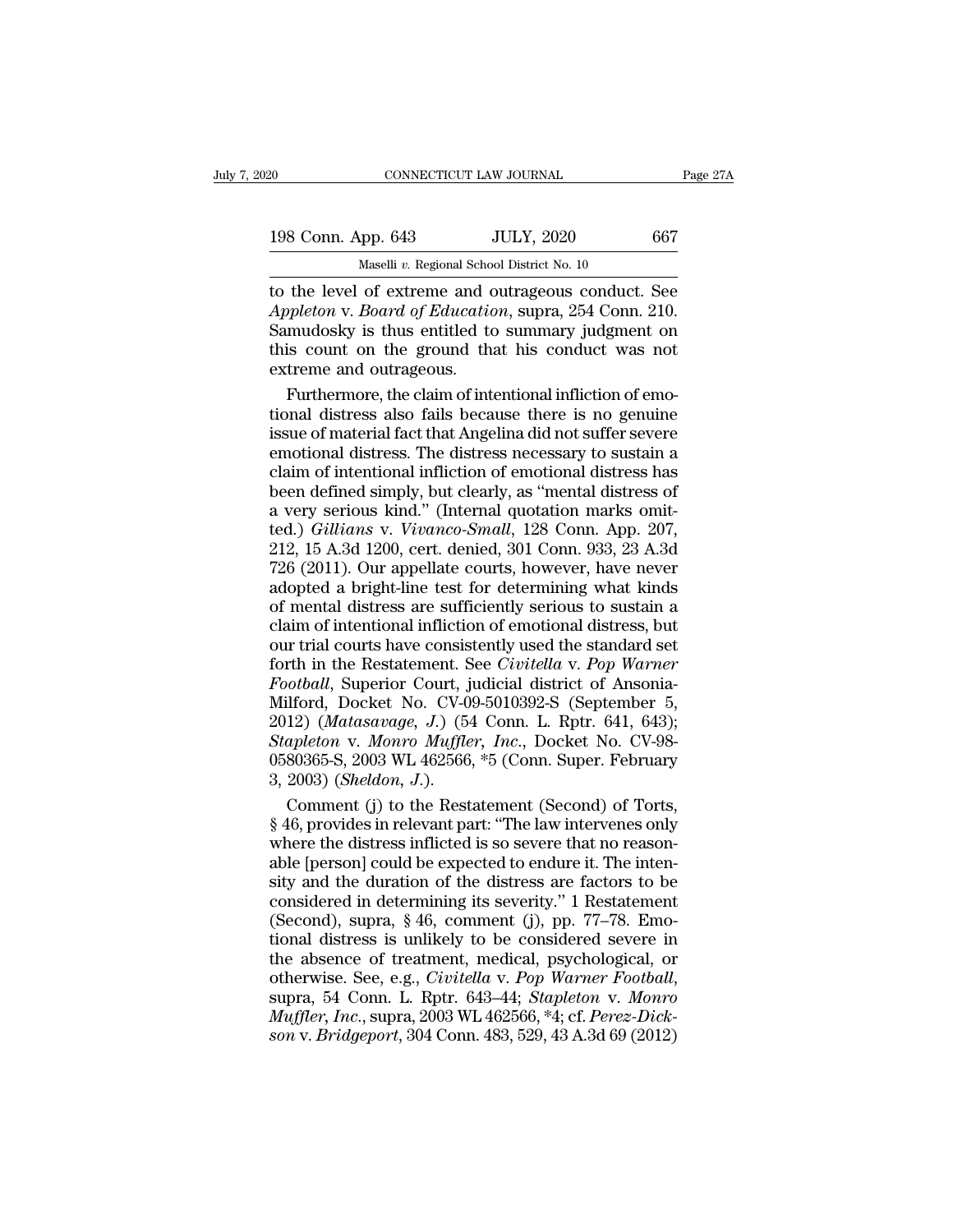| ЗA  | CONNECTICUT LAW JOURNAL                               |                    | July 7, 2020 |
|-----|-------------------------------------------------------|--------------------|--------------|
| 668 | <b>JULY, 2020</b>                                     | 198 Conn. App. 643 |              |
|     | Maselli v. Regional School District No. 10            |                    |              |
|     | "The only evidence of severe emotional distress that" |                    |              |

 $\begin{array}{r} \text{CONRECTICUT LAW JOURNAL} \qquad \text{July 7, 2020} \ \end{array}$ <br>
('668  $\begin{array}{r} \text{JULY, 2020} \qquad \text{198 Conn. App. 643} \ \end{array}$ <br>
Maselli v. Regional School District No. 10<br>
(''[T]he only evidence of severe emotional distress that<br>
the plaintiff pres the plantiff presented with respect to this conduct is<br>the plaintiff presented with respect to this conduct is<br>that she became frightened and choked up upon being<br>the plaintiff presented and choked up upon being<br>that has c  $\begin{array}{lll}\n 668 & \text{JULY, } 2020 & \text{198 Conn. App. 643} \\
 \hline\n & \text{Maselli } v. \text{ Regional School District No. 10} \\
 \hline\n & \text{("T]he only evidence of severe emotional digtress that the plaintiff presented with respect to this conduct is that she became frightened and choked up upon being told that her career might be in jeopardy. There was no evidence that the plaintiff was in digtress for an object.} \n\end{array}$ 668 JULY, 2020 198 Conn. App. 643<br>Maselli v. Regional School District No. 10<br>("[T]he only evidence of severe emotional distress that<br>the plaintiff presented with respect to this conduct is<br>that she became frightened and c Maselli v. Regional School District No. 10<br>
("[T]he only evidence of severe emotional distress that<br>
the plaintiff presented with respect to this conduct is<br>
that she became frightened and choked up upon being<br>
told that mase the  $v$ . Regional School District No. 10<br>
("[T]he only evidence of severe emotional distress that<br>
the plaintiff presented with respect to this conduct is<br>
that she became frightened and choked up upon being<br>
told th ("[T]he only evidence of severe emotional distress that<br>the plaintiff presented with respect to this conduct is<br>that she became frightened and choked up upon being<br>told that her career might be in jeopardy. There was<br>no e the plaintiff presented with respect to this conduct is<br>that she became frightened and choked up upon being<br>told that her career might be in jeopardy. There was<br>no evidence that the plaintiff was in distress for an<br>extende *Posi-Seal International, Inc*., 36 Conn. App. 1, 20 n.17, told that her career might be in jeopardy. There was<br>no evidence that the plaintiff was in distress for an<br>extended period or that she sought medical treatment.").<br>Mere embarrassment, humiliation and hurt feelings do<br>not no evidence that the plaintiff was in distress for an extended period or that she sought medical treatment.").<br>Mere embarrassment, humiliation and hurt feelings do<br>not constitute severe emotional distress. See *Barry v.*<br>P extended period or that she sought medical treatment.").<br> *Mere embarrassment, humiliation and hurt feelings do*<br>
not constitute severe emotional distress. See *Barry v.*<br> *Posi-Seal International, Inc.*, 36 Conn. App. 1, Mere embarrassment, humiliation and hurt feelings do<br>not constitute severe emotional distress. See *Barry* v.<br>*Posi-Seal International, Inc.*, 36 Conn. App. 1, 20 n.17,<br>647 A.2d 1031 (1994), remanded for further consideranot constitute severe emotional distress. See *Barry* v.<br>Posi-Seal International, Inc., 36 Conn. App. 1, 20 n.17,<br>647 A.2d 1031 (1994), remanded for further considera-<br>tion, 235 Conn. 901, 664 A.2d 1124 (1995); *Stapleton* Posi-Seal International, Inc., 36 Conn. App. 1, 20 n.17, 647 A.2d 1031 (1994), remanded for further consideration, 235 Conn. 901, 664 A.2d 1124 (1995); *Stapleton v. Monro Muffler*, Inc., supra, \*6 ("common feelings and em In the 1851 (1884), remainded for ratance consideration, 235 Conn. 901, 664 A.2d 1124 (1995); *Stapleton v.* onro *Muffler*, *Inc.*, supra,  $*6$  ("common feelings and notions, such as hurt feelings, embarrassment and mili strates that Angelia did not suffer severe emotions, such as hurt feelings, embarrassment and humiliation, are things we all experience in our daily lives, and thus things we must learn to live with").<br>In the present case,

distributed in the main of the consequence in the multilation, are things we all experience in our daily lives, and thus things we must learn to live with").<br>In the present case, the evidence submitted demonstrates that An desired, the missing school, having the missing school.<br>
In the present case, the evidence submitted demonstrates that Angelina did not suffer severe emotional<br>
distress. Initially, it is noted that the consequences<br>
descr nonimation, are antigo we an experience in our dairy<br>lives, and thus things we must learn to live with").<br>In the present case, the evidence submitted demon-<br>strates that Angelina did not suffer severe emotional<br>distress. I In the present case, the evidence submitted demonstrates that Angelina did not suffer severe emotional<br>distress. Initially, it is noted that the consequences<br>described—missing school, having to repeat a grade,<br>not being ab In the present case, the evidence submitted demonstrates that Angelina did not suffer severe emotional distress. Initially, it is noted that the consequences described—missing school, having to repeat a grade, not being ab strates that Angelina did not suffer severe emotional<br>distress. Initially, it is noted that the consequences<br>described—missing school, having to repeat a grade,<br>not being able to participate with friends and family<br>because distress. Initially, it is noted that the consequences<br>described—missing school, having to repeat a grade,<br>not being able to participate with friends and family<br>because of headaches, or not being able to finish the<br>soccer described—missing school, having to repeat a grade,<br>not being able to participate with friends and family<br>because of headaches, or not being able to finish the<br>soccer season or try out for basketball the year the<br>incident not being able to participate with friends and family<br>because of headaches, or not being able to finish the<br>soccer season or try out for basketball the year the<br>incident took place—are a result of her concussion<br>rather tha because of headaches, or not being able to finish the<br>soccer season or try out for basketball the year the<br>incident took place—are a result of her concussion<br>rather than emotional distress. Nevertheless, Angelina<br>testified soccer season or try out for basketball the year the<br>incident took place—are a result of her concussion<br>rather than emotional distress. Nevertheless, Angelina<br>testified that she suffered emotional distress from hav-<br>ing to incident took place—are a result of her concussion<br>rather than emotional distress. Nevertheless, Angelina<br>testified that she suffered emotional distress from hav-<br>ing to repeat the seventh grade, suffering embarrass-<br>ment rather than emotional distress. Nevertheless, Angelina<br>testified that she suffered emotional distress from hav-<br>ing to repeat the seventh grade, suffering embarrass-<br>ment from being one year behind her friends and older<br>th testified that she suffered emotional distress from having to repeat the seventh grade, suffering embarrassment from being one year behind her friends and older than the other students in her grade. She testified that she ing to repeat the seventh grade, suffering embarrassment from being one year behind her friends and older than the other students in her grade. She testified that she does not like talking about her situation and is uncomf ment from being one year behind her friends and older<br>than the other students in her grade. She testified that<br>she does not like talking about her situation and is<br>uncomfortable with it. The plaintiff similarly attested in than the other students in her grade. She testified that<br>she does not like talking about her situation and is<br>uncomfortable with it. The plaintiff similarly attested in<br>her affidavit that Angelina has suffered embarrassmen she does not like talking about her situation and is<br>uncomfortable with it. The plaintiff similarly attested in<br>her affidavit that Angelina has suffered embarrassment<br>and humiliation at having to repeat the seventh grade.<br> uncomfortable with it. The plaintiff similarly attested in<br>her affidavit that Angelina has suffered embarrassment<br>and humiliation at having to repeat the seventh grade.<br>Notably, Angelina testified that she has not sought a her affidavit that Angelina has suffered embarrassment<br>and humiliation at having to repeat the seventh grade.<br>Notably, Angelina testified that she has not sought any<br>treatment for her emotional distress and does not plan<br>t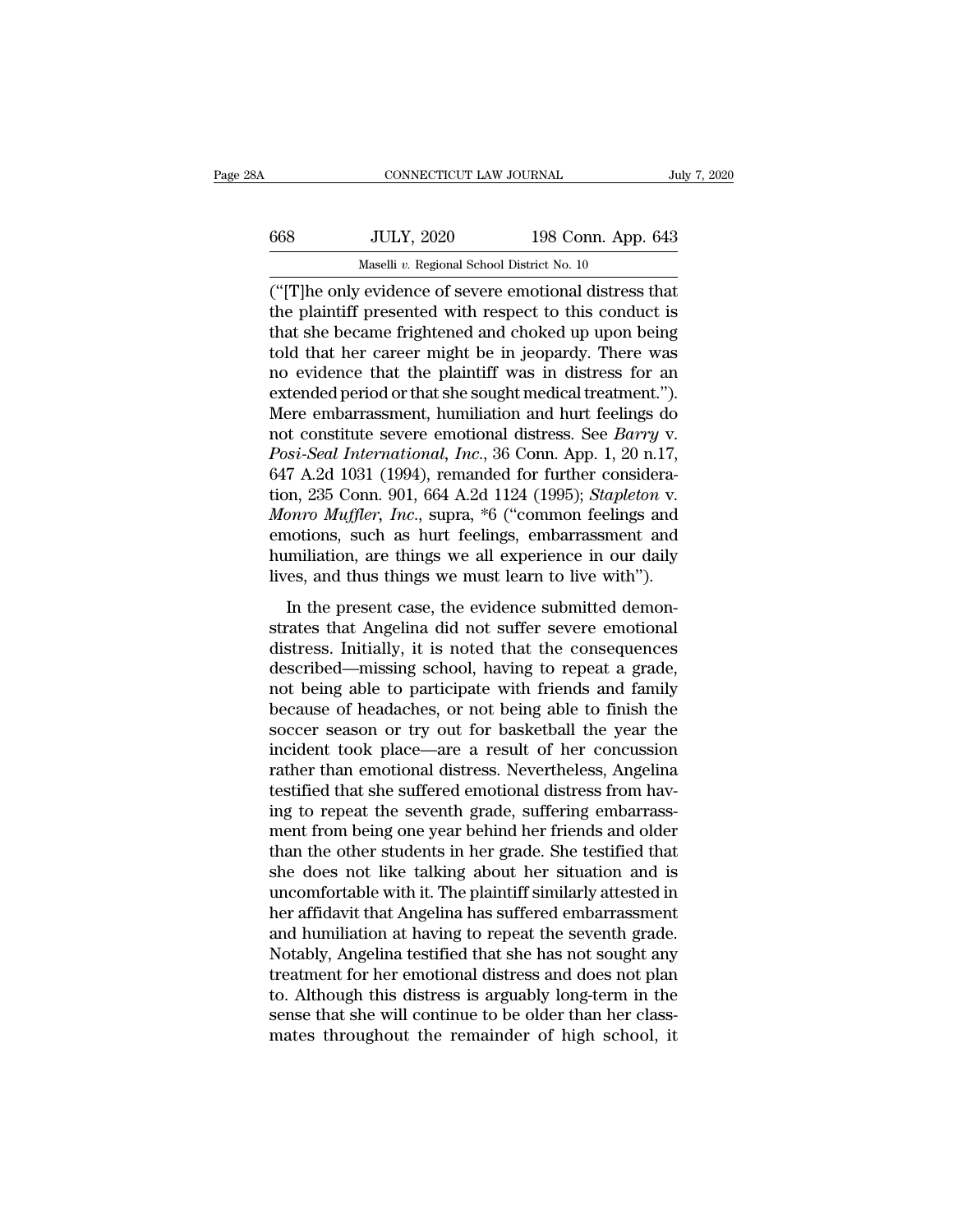| 20                 | CONNECTICUT LAW JOURNAL                                 | Page 29A |
|--------------------|---------------------------------------------------------|----------|
|                    |                                                         |          |
| 198 Conn. App. 643 | <b>JULY, 2020</b>                                       | 669      |
|                    | Maselli v. Regional School District No. 10              |          |
|                    | cannot he said to he of the type that is so intolerable |          |

connectricut LAW JOURNAL Page 29A<br>
198 Conn. App. 643 JULY, 2020 669<br>
Maselli v. Regional School District No. 10<br>
cannot be said to be of the type that is so intolerable<br>
or unbearable that no reasonable person could be<br>
e 198 Conn. App. 643 JULY, 2020 669<br>Maselli v. Regional School District No. 10<br>Cannot be said to be of the type that is so intolerable<br>or unbearable that no reasonable person could be<br>expected to endure. To the contrary, Ang 198 Conn. App. 643 JULY, 2020 669<br>
Maselli v. Regional School District No. 10<br>
cannot be said to be of the type that is so intolerable<br>
or unbearable that no reasonable person could be<br>
expected to endure. To the contrary 198 Conn. App. 643 JULY, 2020 669<br>
Maselli v. Regional School District No. 10<br>
cannot be said to be of the type that is so intolerable<br>
or unbearable that no reasonable person could be<br>
expected to endure. To the contrary Maselli v. Regional School District No. 10<br>
cannot be said to be of the type that is so intolerable<br>
or unbearable that no reasonable person could be<br>
expected to endure. To the contrary, Angelina's embar-<br>
rassment is no Maselli v. Regional School District No. 10<br>
cannot be said to be of the type that is so intolerable<br>
or unbearable that no reasonable person could be<br>
expected to endure. To the contrary, Angelina's embar-<br>
rassment is no cannot be said to be of the type that is so intolerable<br>or unbearable that no reasonable person could be<br>expected to endure. To the contrary, Angelina's embar-<br>rassment is nothing more than a "degree of transient<br>and trivi or unbearable that no reasonable person could be<br>expected to endure. To the contrary, Angelina's embar-<br>rassment is nothing more than a "degree of transient<br>and trivial emotional distress, which is a part of the<br>price of l expected to endure. To the contrary, Angelina's embarrassment is nothing more than a "degree of transient and trivial emotional distress, which is a part of the price of living among people." (Internal quotation marks omit rassment is nothing more than a "degree of transient<br>and trivial emotional distress, which is a part of the<br>price of living among people." (Internal quotation marks<br>omitted.) *Civitella v. Pop Warner Football*, supra, 54<br> or L. Rptr. 644. Samudosky is thus entitled to sum-<br>
ary judgment on this count on the ground that<br>
ingelina did not suffer severe emotional distress.<br>
C<br>
Recklessness requires a conscious choice of a<br>
urse of action eithe

## C<sub>c</sub>

## Recklessness

mary judgment on this count on the ground that<br>Angelina did not suffer severe emotional distress.<br>C<br>Recklessness requires a conscious choice of a<br>course of action either with knowledge of the serious<br>danger to others invol Angelina did not suffer severe emotional distress.<br>
C<br>
Recklessness requires a conscious choice of a<br>
course of action either with knowledge of the serious<br>
danger to others involved in it or with knowledge of<br>
facts which Fact Recklessness<br>
"Recklessness requires a conscious choice of a<br>
course of action either with knowledge of the serious<br>
danger to others involved in it or with knowledge of<br>
facts which would disclose this danger to any Recklessness<br>
"Recklessness requires a conscious choice of a<br>
course of action either with knowledge of the serious<br>
danger to others involved in it or with knowledge of<br>
facts which would disclose this danger to any reaso Recklessness<br>
"Recklessness requires a conscious choice of a<br>
course of action either with knowledge of the serious<br>
danger to others involved in it or with knowledge of<br>
facts which would disclose this danger to any reaso "Recklessness requires a conscious choice of a<br>course of action either with knowledge of the serious<br>danger to others involved in it or with knowledge of<br>facts which would disclose this danger to any reason-<br>able man, and course of action either with knowledge of the serious<br>danger to others involved in it or with knowledge of<br>facts which would disclose this danger to any reason-<br>able man, and the actor must recognize that his conduct<br>invo danger to others involved in it or with knowledge of<br>facts which would disclose this danger to any reason-<br>able man, and the actor must recognize that his conduct<br>involves a risk substantially greater  $\ldots$  than that<br>whic facts which would disclose this danger to any reasonable man, and the actor must recognize that his conduct<br>involves a risk substantially greater  $\dots$  than that<br>which is necessary to make his conduct negligent.  $\dots$ <br>More able man, and the actor must recognize that his conduct<br>involves a risk substantially greater . . . than that<br>which is necessary to make his conduct negligent. . . .<br>More recently, we have described recklessness as a<br>stat involves a risk substantially greater . . . than that<br>which is necessary to make his conduct negligent. . . .<br>More recently, we have described recklessness as a<br>state of consciousness with reference to the conse-<br>quences which is necessary to make his conduct negligent. . . . More recently, we have described recklessness as a state of consciousness with reference to the consequences of one's acts. . . . It is more than negligence, more th More recently, we have described recklessness as a<br>state of consciousness with reference to the conse-<br>quences of one's acts. . . . It is more than negligence,<br>more than gross negligence. . . . The state of mind<br>amounting state of consciousness with reference to the consequences of one's acts. . . . It is more than negligence,<br>more than gross negligence. . . . . The state of mind<br>amounting to recklessness may be inferred from con-<br>duct. Bu quences of one's acts. . . . It is more than negligence,<br>more than gross negligence. . . . The state of mind<br>amounting to recklessness may be inferred from con-<br>duct. But, in order to infer it, there must be something<br>mor more than gross negligence. . . . . The state of mind<br>amounting to recklessness may be inferred from con-<br>duct. But, in order to infer it, there must be something<br>more than a failure to exercise a reasonable degree<br>of wat amounting to recklessness may be inferred from conduct. But, in order to infer it, there must be something<br>more than a failure to exercise a reasonable degree<br>of watchfulness to avoid danger to others or to take<br>reasonabl duct. But, in order to infer it, there must be something<br>more than a failure to exercise a reasonable degree<br>of watchfulness to avoid danger to others or to take<br>reasonable precautions to avoid injury to them....<br>Wanton m more than a failure to exercise a reasonable degree<br>of watchfulness to avoid danger to others or to take<br>reasonable precautions to avoid injury to them....<br>Wanton misconduct is reckless misconduct.... It is<br>such conduct as of watchfulness to avoid danger to others or to take<br>reasonable precautions to avoid injury to them. . . . .<br>Wanton misconduct is reckless misconduct. . . . It is<br>such conduct as indicates a reckless disregard of the<br>just reasonable precautions to avoid injury to them. . . . . Wanton misconduct is reckless misconduct. . . . It is<br>such conduct as indicates a reckless disregard of the<br>just rights or safety of others or of the consequences<br>of Wanton misconduct is reckless misconduct.... It is<br>such conduct as indicates a reckless disregard of the<br>just rights or safety of others or of the consequences<br>of the action." (Internal quotation marks omitted.) *Doe*<br>v. such conduct as indicates a reckless disregard of the<br>just rights or safety of others or of the consequences<br>of the action." (Internal quotation marks omitted.) *Doe*<br>v. *Boy Scouts of America Corp.*, 323 Conn. 303, 330,<br> just rights or safety of others or of the consequences<br>of the action." (Internal quotation marks omitted.) *Doe*<br>v. *Boy Scouts of America Corp.*, 323 Conn. 303, 330,<br>147 A.3d 104 (2016). "Reckless conduct must be more<br>th of the action." (Internal quotation marks omitted.) *Doe* v. *Boy Scouts of America Corp.*, 323 Conn. 303, 330, 147 A.3d 104 (2016). "Reckless conduct must be more than any mere mistake resulting from inexperience, excitem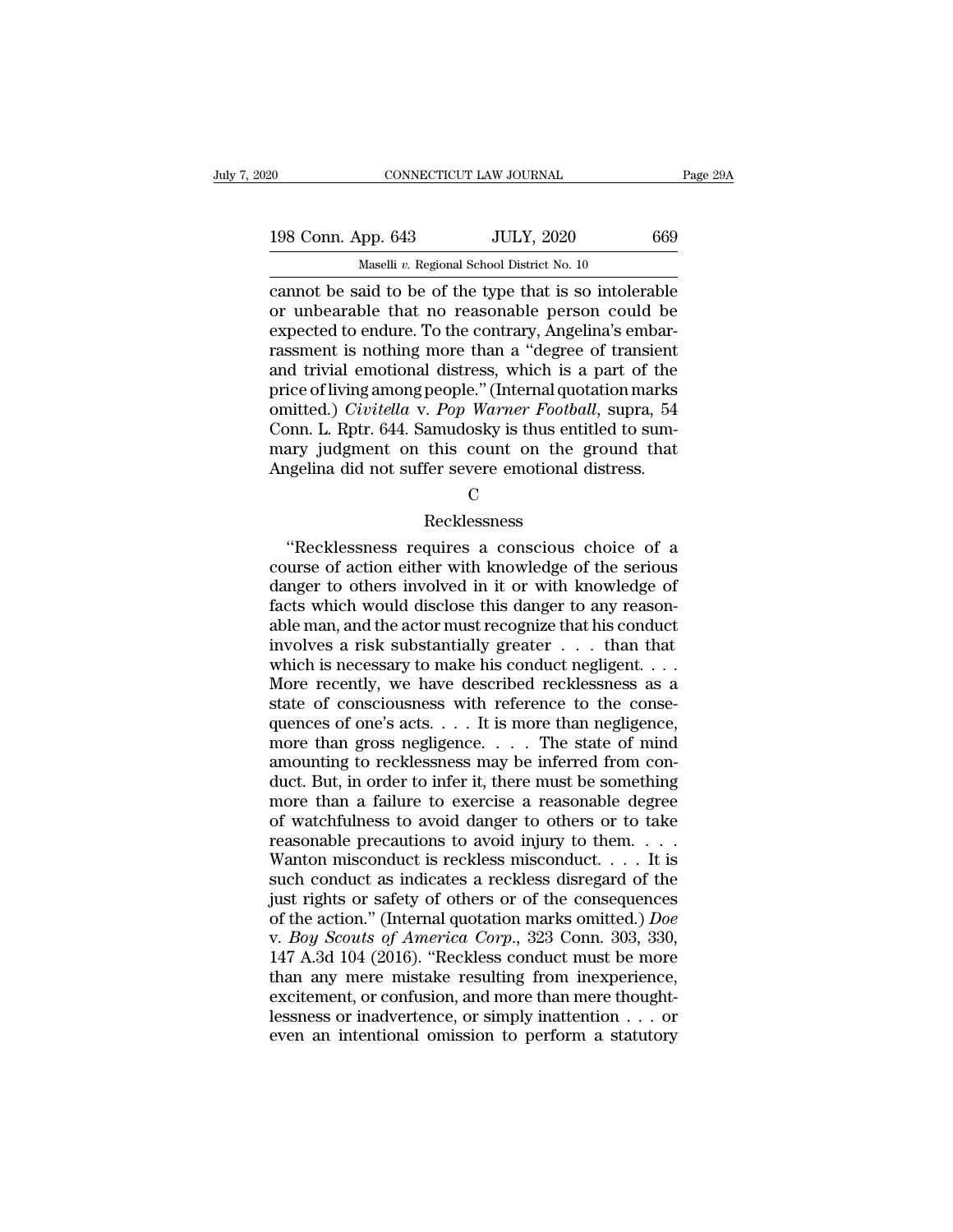| 0A   | CONNECTICUT LAW JOURNAL                    |                    | July 7, 2020 |  |
|------|--------------------------------------------|--------------------|--------------|--|
| 670  | <b>JULY, 2020</b>                          | 198 Conn. App. 643 |              |  |
|      | Maselli v. Regional School District No. 10 |                    |              |  |
| duty | lln sum recklessl conduct tends to take    |                    |              |  |

CONNECTICUT LAW JOURNAL July 7, 2020<br>
670 JULY, 2020 198 Conn. App. 643<br>
Maselli v. Regional School District No. 10<br>
duty . . . . . [In sum, reckless] conduct tends to take<br>
on the aspect of highly unreasonable conduct, in on the aspect of danger is approached where a high degree of danger is approached where a high degree of danger is apparent " (Citation 670 JULY, 2020 198 Conn. App. 643<br>
Maselli v. Regional School District No. 10<br>
duty . . . . . [In sum, reckless] conduct tends to take<br>
on the aspect of highly unreasonable conduct, involving<br>
an extreme departure from or  $U_L$ , 2020 198 Conn. App. 643<br>
Maselli v. Regional School District No. 10<br>
duty . . . . . [In sum, reckless] conduct tends to take<br>
on the aspect of highly unreasonable conduct, involving<br>
an extreme departure from ordina Maselli v. Regional School District No. 10<br>duty . . . . . [In sum, reckless] conduct tends to take<br>on the aspect of highly unreasonable conduct, involving<br>an extreme departure from ordinary care, in a situation<br>where a hig Maselli v. Regional School District No. 10<br>duty . . . . [In sum, reckless] conduct tends<br>on the aspect of highly unreasonable conduct, in<br>an extreme departure from ordinary care, in a s<br>where a high degree of danger is app In sum, reckless] conduct tends to take<br>the aspect of highly unreasonable conduct, involving<br>extreme departure from ordinary care, in a situation<br>nere a high degree of danger is apparent." (Citation<br>nitted; internal quota on the aspect of highly unreasonable conduct, involving<br>an extreme departure from ordinary care, in a situation<br>where a high degree of danger is apparent." (Citation<br>omitted; internal quotation marks omitted.) *Northrup*<br>v

an extreme departure from ordinary care, in a situation<br>where a high degree of danger is apparent." (Citation<br>omitted; internal quotation marks omitted.) *Northrup*<br>v. Witkowski, supra, 175 Conn. App. 248.<br>In count six, th where a high degree of danger is apparent." (Citation<br>omitted; internal quotation marks omitted.) *Northrup*<br>v. Witkowski, supra, 175 Conn. App. 248.<br>In count six, the plaintiff asserts a claim of reckless-<br>ness against al omitted; internal quotation marks omitted.) *Northrup*<br>v. Witkowski, supra, 175 Conn. App. 248.<br>In count six, the plaintiff asserts a claim of reckless-<br>ness against all of the defendants for their alleged con-<br>duct relati v. *Witkowski*, supra,  $1/5$  Conn. App. 2<br>In count six, the plaintiff asserts a cl<br>ness against all of the defendants for th<br>duct relating to the incident and Angel<br>defendants argue that the recklessness<br>matter of law and In count six, the plaintiff asserts a claim of reckless-<br>ss against all of the defendants for their alleged con-<br>cct relating to the incident and Angelina's injury. The<br>fendants argue that the recklessness claim fails as a reas against all of the defendants for their alleged conduct relating to the incident and Angelina's injury. The defendants argue that the recklessness claim fails as a matter of law and that their allegedly reckless condu

duct relating to the incident and Angelina's injury. The<br>defendants argue that the recklessness claim fails as a<br>matter of law and that their allegedly reckless conduct<br>did not cause Angelina's injuries.<br>In the present cas defendants argue that the recklessness claim fails as a<br>matter of law and that their allegedly reckless conduct<br>did not cause Angelina's injuries.<br>In the present case, the plaintiff has simply incorpo-<br>rated her allegation matter of law and that their allegedly reckless conduct<br>did not cause Angelina's injuries.<br>In the present case, the plaintiff has simply incorpo-<br>rated her allegations of negligence in count five into the<br>recklessness coun did not cause Angelina's injuries.<br>
In the present case, the plaintiff has simply incorpo-<br>
rated her allegations of negligence in count five into the<br>
recklessness counts and then adds the legal conclusion<br>
that the defen In the present case, the plaintiff has simply incorporated her allegations of negligence in count five into the recklessness counts and then adds the legal conclusion that the defendants wantonly, wilfully, or recklessly rated her allegations of negligence in count five into the<br>recklessness counts and then adds the legal conclusion<br>that the defendants wantonly, wilfully, or recklessly<br>failed to inform the plaintiff of Angelina's injuries recklessness counts and then adds the legal conclusion<br>that the defendants wantonly, wilfully, or recklessly<br>failed to inform the plaintiff of Angelina's injuries in<br>disregard for her safety, health and well-being. It has<br> that the defendants wantonly, wilfully, or recklessly failed to inform the plaintiff of Angelina's injuries in disregard for her safety, health and well-being. It has been said that "[m]erely using the term 'recklessness' failed to inform the plaintiff of Angelina's injuries in<br>disregard for her safety, health and well-being. It has<br>been said that "[m]erely using the term 'recklessness'<br>to describe conduct previously alleged as negligence i disregard for her safety, health and well-being. It has<br>been said that "[m]erely using the term 'recklessness'<br>to describe conduct previously alleged as negligence is<br>insufficient as a matter of law." Angiolillo v. Buck-<br>m been said that "[m]erely using the term 'recklessness'<br>to describe conduct previously alleged as negligence is<br>insufficient as a matter of law." Angiolillo v. Buck-<br>miller, 102 Conn. App. 697, 705, 927 A.2d 312, cert.<br>deni to describe conduct previously alleged as negligence is<br>insufficient as a matter of law." Angiolillo v. Buck-<br>miller, 102 Conn. App. 697, 705, 927 A.2d 312, cert.<br>denied, 284 Conn. 927, 934 A.2d 243 (2007); see id.<br>(affirm insufficient as a matter of law." *Angiolillo v. Buck-<br>miller*, 102 Conn. App. 697, 705, 927 A.2d 312, cert.<br>denied, 284 Conn. 927, 934 A.2d 243 (2007); see id.<br>(affirming summary judgment where plaintiffs' "simply<br>incorpo miller, 102 Conn. App. 697, 705, 927 A.2d 312, cert.<br>denied, 284 Conn. 927, 934 A.2d 243 (2007); see id.<br>(affirming summary judgment where plaintiffs' "simply<br>incorporated their allegations of negligence and labeled<br>the co denied, 284 Conn. 927, 934 A.2d 243 (2007); see id.<br>(affirming summary judgment where plaintiffs' "simply<br>incorporated their allegations of negligence and labeled<br>the conduct recklessness"). Furthermore, the plaintiff's<br>al (affirming summary judgment where plaintiffs' "simply<br>incorporated their allegations of negligence and labeled<br>the conduct recklessness"). Furthermore, the plaintiff's<br>allegations, when viewed in light of the evidence on<br>t incorporated their allegations of negligence and labeled<br>the conduct recklessness"). Furthermore, the plaintiff's<br>allegations, when viewed in light of the evidence on<br>the record, even when taken in a light most favorable<br>t the conduct recklessness"). Furthermore, the plaintiff's<br>allegations, when viewed in light of the evidence on<br>the record, even when taken in a light most favorable<br>to her, cannot be characterized as rising above mere<br>negli allegations, when viewed in light of the evidence on<br>the record, even when taken in a light most favorable<br>to her, cannot be characterized as rising above mere<br>negligence. The evidence does not demonstrate that the<br>inciden the record, even when taken in a light most favorable<br>to her, cannot be characterized as rising above mere<br>negligence. The evidence does not demonstrate that the<br>incident of Angelina's being hit with the ball involved<br>a si to her, cannot be characterized as rising above mere<br>negligence. The evidence does not demonstrate that the<br>incident of Angelina's being hit with the ball involved<br>a situation of such a high degree of danger that allowing<br> megligence. The evidence does not demonstrate that the<br>incident of Angelina's being hit with the ball involved<br>a situation of such a high degree of danger that allowing<br>Angelina to continue practice or failing to immediate a situation of such a high degree of danger that allowing<br>Angelina to continue practice or failing to immediately<br>contact her parents constituted the sort of highly unrea-<br>sonable conduct or "wanton disregard that is the h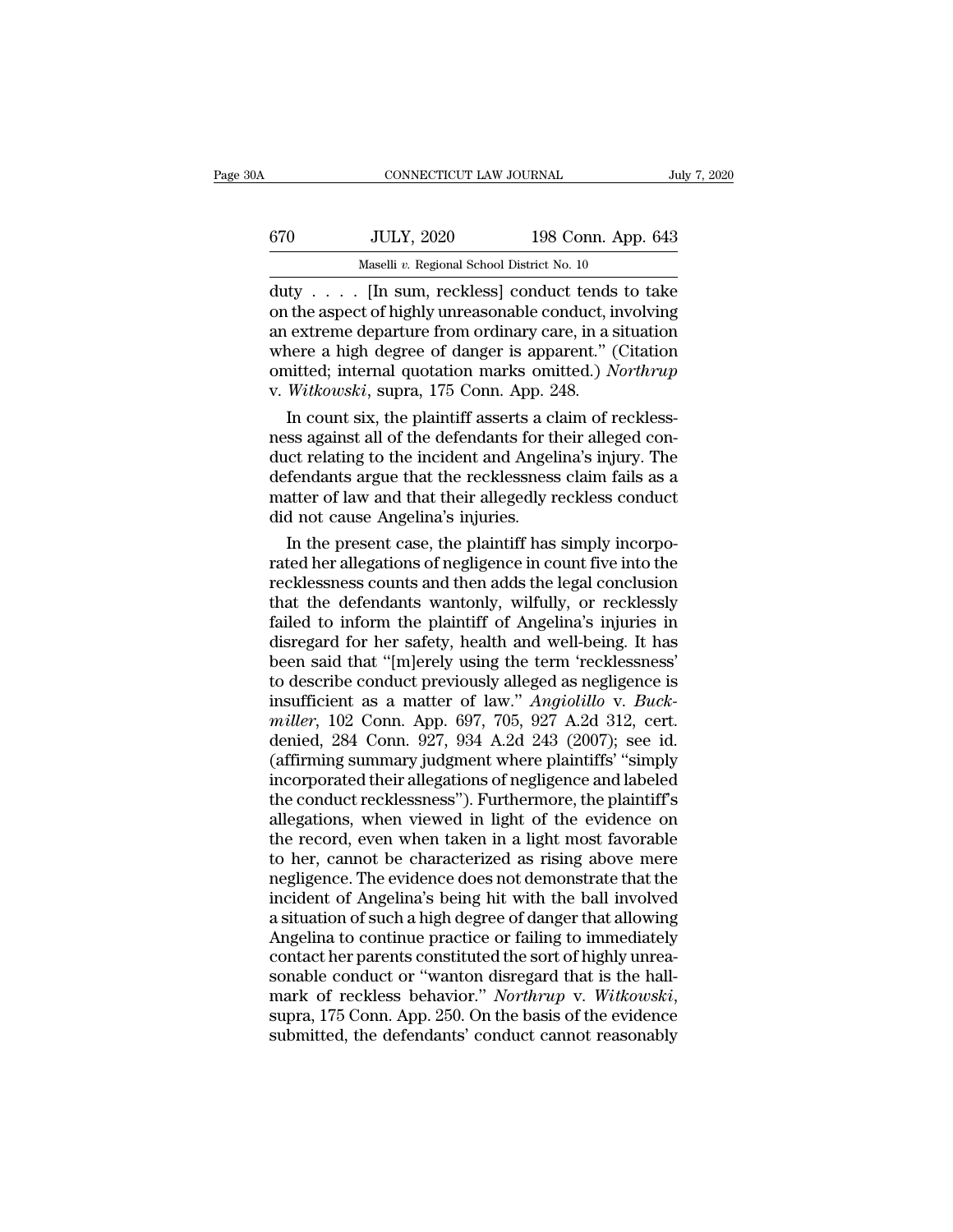198 Conn. App. 671 JULY, 2020 671<br>Alpha Beta Capital Partners, L.P. v. Pursuit Investment Management, LLC Fage 31A<br>
Alpha Beta Capital Partners, L.P. *v.* Pursuit Investment Management, LLC<br>
De characterized as anything more than mere thought-

connecticut LAW JOURNAL<br>
198 Conn. App. 671 JULY, 2020 671<br>
Alpha Beta Capital Partners, L.P. v. Pursuit Investment Management, LLC<br>
be characterized as anything more than mere thought-<br>
lessness or inadvertence, which, as 198 Conn. App. 671 JULY, 2020 671<br>
Alpha Beta Capital Partners, L.P. v. Pursuit Investment Management, LLC<br>
be characterized as anything more than mere thought-<br>
lessness or inadvertence, which, as a matter of law,<br>
is not 198 Conn. App. 671 JULY, 2020 671<br>Alpha Beta Capital Partners, L.P. v. Pursuit Investment Management, LLC<br>be characterized as anything more than mere thought-<br>lessness or inadvertence, which, as a matter of law,<br>is not re 198 Conn. App. 671 JULY, 2020 671<br>
Alpha Beta Capital Partners, L.P. v. Pursuit Investment Management, LLC<br>
be characterized as anything more than mere thought-<br>
lessness or inadvertence, which, as a matter of law,<br>
is no Alpha Beta Capital Partners, L.P. v. Pursuit Inves<br>be characterized as anything more tllessness or inadvertence, which, as<br>is not reckless conduct. See id., 248<br>defendants are entitled to summary j<br>plaintiff's recklessness ssness or inadvertence, which, as a matter of law,<br>not reckless conduct. See id., 248. Accordingly, the<br>fendants are entitled to summary judgment as to the<br>aintiff's recklessness claim.<sup>3</sup><br>CONCLUSION<br>For the foregoing reas is not reckless conduct. See id., 248. Accordingly, the<br>defendants are entitled to summary judgment as to the<br>plaintiff's recklessness claim.<sup>3</sup><br>CONCLUSION<br>For the foregoing reasons, the court grants the defen-<br>dants' moti

## **CONCLUSION**

defendants are entitled to summary plaintiff's recklessness claim.<sup>3</sup><br>CONCLUSIC<br>For the foregoing reasons, the dants' motion for summary judge of the plaintiff's complaint. For the foregoing reasons, the court grants the defendants' motion for summary judgment as to all counts of the plaintiff's complaint.<br>
ALPHA BETA CAPITAL PARTNERS, L.P.  $v$ . PURSUIT INVESTMENT pregoing reasons, the court grants the defen-<br>on for summary judgment as to all counts<br>tiff's complaint.<br>PHA BETA CAPITAL PARTNERS,<br>L.P. *v.* PURSUIT INVESTMENT<br>MANAGEMENT, LLC, ET AL.

## % on for summary judgment as to all<br>iff's complaint.<br>HA BETA CAPITAL PARTNERS,<br>P.P. v. PURSUIT INVESTMENT<br>MANAGEMENT, LLC, ET AL.<br>(AC 41986) plaint.<br>A CAPITAL PARTN<br>RSUIT INVESTMEN<br>IMENT, LLC, ET Al<br>(AC 41986)<br>Pevlin and D'Addabbo, Js. MANAGEMENT, LLC, ET AL.<br>(AC 41986)<br>Prescott, Devlin and D'Addabbo, Js.

### *Syllabus*

 $(AC 41986)$ <br>Prescott, Devlin and D'Addabbo, Js.<br> $Syllabus$ <br>The plaintiff, following the defendants' appeal from the trial court's judgment<br>in the plaintiff's favor, sought sanctions from the defendants for their (AC 41980)<br>
Prescott, Devlin and D'Addabbo, Js.<br>
Syllabus<br>
plaintiff, following the defendants' appeal from the trial court's judgment<br>
in the plaintiff's favor, sought sanctions from the defendants for their<br>
failure to c Frescott, Devlin and D'Addabbo, Js.<br>Syllabus<br>plaintiff, following the defendants' appeal from the trial court's judgment<br>in the plaintiff's favor, sought sanctions from the defendants for their<br>failure to comply with postj  $Syllabus$  plaintiff, following the defendants' appeal from the trial court's judgment<br>in the plaintiff's favor, sought sanctions from the defendants for their<br>failure to comply with postjudgment discovery orders. The court ha *Syllabus*<br>plaintiff, following the defendants' appeal from the trial court's judgment<br>in the plaintiff's favor, sought sanctions from the defendants for their<br>failure to comply with postjudgment discovery orders. The cour plaintiff, following the defendants' appeal from the trial court's judgment<br>in the plaintiff's favor, sought sanctions from the defendants for their<br>failure to comply with postjudgment discovery orders. The court had<br>previ paramonial amount of the plaintiff's favor, sought sanctions from the defendants for their failure to comply with postjudgment discovery orders. The court had previously granted the plaintiff's application for a prejudgmen failure to comply with postjudgment discovery orders. The court had previously granted the plaintiff's application for a prejudgment remedy, and, thereafter, granted the plaintiff's postjudgment motions to increase the jud previously granted the plaintiff's application for a prejudgment remedy, and, thereafter, granted the plaintiff's postjudgment motions to increase the judgment amount and for disclosure of assets to assist it with securing provides the paintiff's postjudgment motions to increase<br>the judgment amount and for disclosure of assets to assist it with secur-<br>ing the additional amount of the judgment. The court ordered the defen-<br>dants to provide th the judgment amount and for disclosure of assets to assist it with securing the additional amount of the judgment. The court ordered the defendants to provide the plaintiff with additional documents, stating that if the de ing the additional amount of the judgment. The court ordered the defendants to provide the plaintiff with additional documents, stating that if the defendants failed to substantially comply with its order, S and C, the ind dants to provide the plaintiff with additional documents, stating that if the defendants failed to substantially comply with its order, S and C, the individual defendants who operated the defendant companies, would each be the defendants failed to substantially comply with its order, S and C, the individual defendants who operated the defendant companies, would each be required to appear for an examination of judgment debtor. Thereafter, aft the individual defendants who operated the defendant companies, would each be required to appear for an examination of judgment debtor.<br>Thereafter, after failing to produce many of the documents they were required to discl each be required to appear for an examination of judgment debtor.<br>Thereafter, after failing to produce many of the documents they were<br>required to disclose, S and C were ordered by the court to appear for<br>an examination of Thereafter, after failing to produce many of the documents they were required to disclose, S and C were ordered by the court to appear for an examination of judgment debtor and, subsequently, the defendants were ordered to monetary sanctions comprised of attorney's fees and court to appear for an examination of judgment debtor and, subsequently, the defendants were ordered to provide the plaintiff with supplemental disclosures. The court the were ordered to provide the plaintiff with supplemental disclosures.<br>The court thereafter issued an order of sanctions against the defendants<br>for their failure to comply with the court's discovery orders, ordering<br>monetary

The court thereatter issued an order of sanctions against the detendants<br>for their failure to comply with the court's discovery orders, ordering<br>monetary sanctions comprised of attorney's fees and litigation costs,<br> $\frac{1}{3$ for their failure to comply with the court's discovery orders, ordering<br>monetary sanctions comprised of attorney's fees and litigation costs,<br><sup>3</sup> Because the court finds that the negligence claims are barred by govern-<br>men monetary si<br>
<sup>3</sup> Because the<br>
mental immunit<br>
infliction of em<br>
law, the court<br>
mary judgment.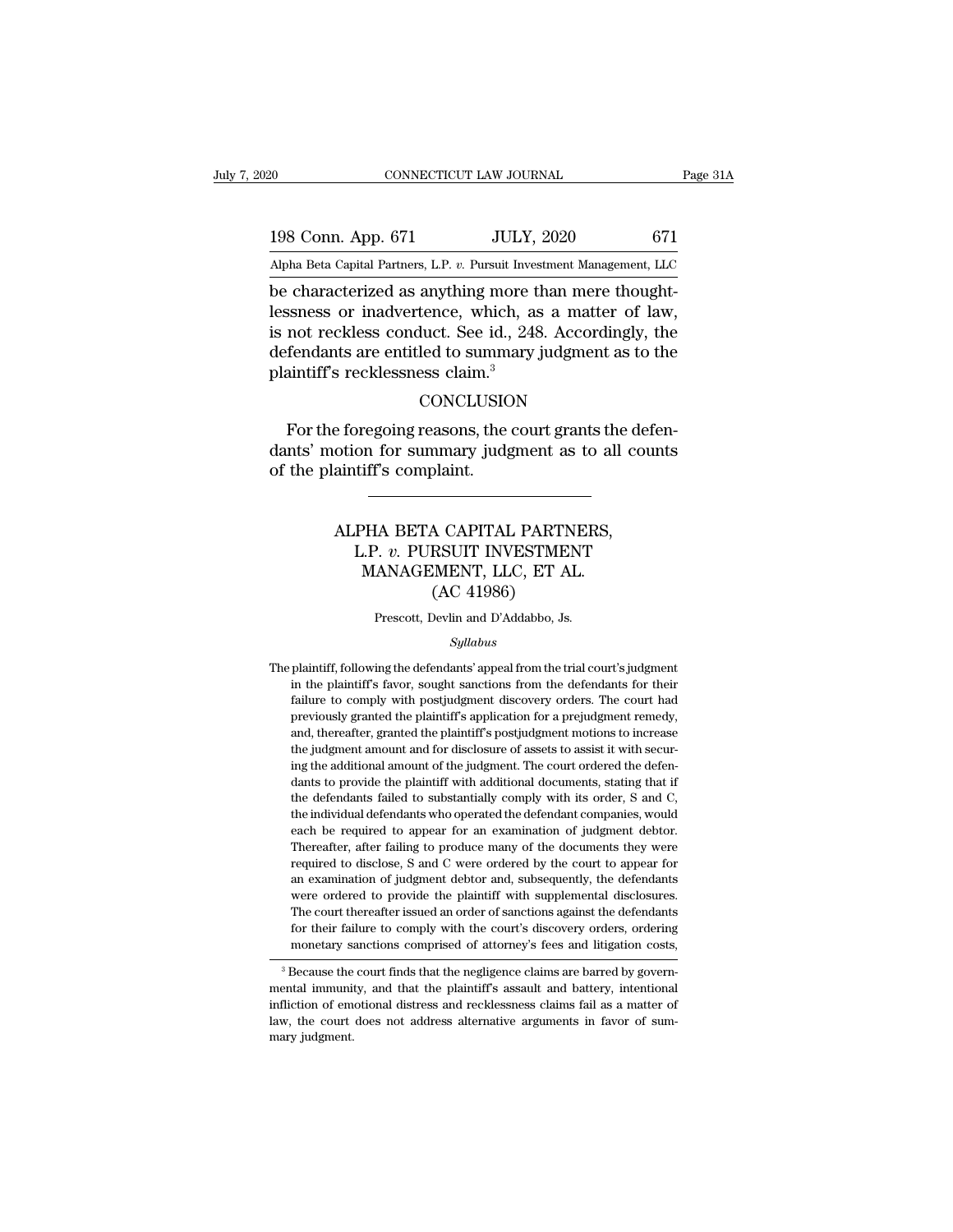# EN CONNECTICUT LAW JOURNAL July 7, 2020<br>672 JULY, 2020 198 Conn. App. 671<br>Alpha Beta Capital Partners, L.P. v. Pursuit Investment Management, LLC CONNECTICUT LAW JOURNAL July 7, 2020<br>  $\text{JULY, 2020}$  198 Conn. App. 671<br>
Alpha Beta Capital Partners, L.P. *v.* Pursuit Investment Management, LLC<br>
and the defendants amended their appeal and this court severed this

2<br> **and the defendants amended their appeal and this court severed this**<br> **and the defendants amended their appeal and this court severed this**<br>
claim from the appeal. *Held* that the court's order of sanctions met the **Claim from the appeal. Held** that the court's order of sanctions met the appeal. *Held* that the court's order of sanctions met the requirements that a trial court must deem satisfied before imposing JULY, 2020 198 Conn. App. 671<br>ha Beta Capital Partners, L.P. v. Pursuit Investment Management, LLC<br>and the defendants amended their appeal and this court severed this<br>claim from the appeal. *Held* that the court's order of Franch Management, LLC<br>and the defendants amended their appeal and this court severed this<br>claim from the appeal. *Held* that the court's order of sanctions met the<br>requirements that a trial court must deem satisfied befor ha Beta Capital Partners, L.P.  $v$ . Pursuit Investment Management, LLC and the defendants amended their appeal and this court severed this claim from the appeal.  $Held$  that the court's order of sanctions met the requiremen and the defendants amended their appeal and this court severed this claim from the appeal. *Held* that the court's order of sanctions met the requirements that a trial court must deem satisfied before imposing sanctions, a and the determinion and reflected their upped that the court's order of sanctions met the requirements that a trial court must deem satisfied before imposing sanctions, and, therefore, the court's order did not constitute examination of independent debtor, and the vertex of such a statement of the requirements that a trial court must deem satisfied before imposing sanctions, and, therefore, the court's order was reasonably clear, notwithsta Equations, and, therefore, the court's order did not constitute an abuse<br>of discretion: the court's order was reasonably clear, notwithstanding<br>the defendants' claim that there was neither a clear order nor a violation<br>of during the court's order was reasonably clear, notwithstanding of discretion: the court's order was reasonably clear, notwithstanding the defendants' claim that there was neither a clear order nor a violation of any such o defendants claims of the court of the court of the defendants the defendants' claim that there was neither a clear order nor a violation of any such order, S and C were under oath when testifying during the examination of of any such order, S and C were under oath when testifying during the examination of judgment debtor, and, having sworn to provide truthful testimony, understood that they were required to provide such testimony during the or any sach order, b and C were under oant when essaying daring are<br>examination of judgment debtor, and, having sworn to provide truthful<br>testimony, understood that they were required to provide such testimony<br>during the p from which the trial court reasonably could have inferred to provide such testimony during the proceeding; moreover, the trial court properly found that the defendants violated the court's discovery order, as there was amp during the proceeding; moreover, the trial court properly found that the defendants violated the court's discovery order, as there was ample evidence in the record, which purportedly contradicted the testimony that S and C daring are proceeding, inorcover, the trial court property found that the defendants violated the court's discovery order, as there was ample evidence in the record, which purportedly contradicted the testimony that S and determinis violated are courts discovery order, as after the aftermally evidence in the record, which purportedly contradicted the testimony from which the trial court reasonably could have inferred that S and C conducted evidence in the record, which purportedly contradicted the testimony<br>that S and C had provided at the examination of judgment debtor,<br>from which the trial court reasonably could have inferred that S and C<br>conducted themsel and 5 and 6 had provided at the examination or judgment debtor, from which the trial court reasonably could have inferred that S and C conducted themselves with obvious dishonesty; furthermore, the court's order of sanctio suffered themselves with obvious dishonesty; furthermore, the court's order of sanctions was proportionate to the defendants' violation of the court's discovery orders that occurred after the examination of judgment debtor order of sanctions was proportionate to the defendants' violation of the court's discovery orders that occurred after the examination of judgment debtor, because the court found that the defendants engaged in a continuous order or statelons was proportionate to the defendants violation or the<br>court's discovery orders that occurred after the examination of judgment<br>debtor, because the court found that the defendants engaged in a continu-<br>ous debtor, because the court found that the defendants engaged in a continuous practice of disobeying the court's discovery orders, the plaintiff suffered harm, including attorney's fees and litigation costs, as a result of t debtor, because the contributed that the defendants engaged in a contributed our positions practice of disobeying the court's discovery orders, the plaintiff suffered harm, including attorney's fees and litigation costs, a ous practice of usoologing are courts usedwery orders, are partial<br>suffered harm, including attorney's fees and litigation costs, as a result<br>of the defendants' failure to provide documents that the court had<br>ordered them suncted nami, including adolincy is ices and ingulator costs, as a result of the defendants' failure to provide documents that the court had ordered them to disclose that were pertinent to the plaintiff's ability to identi or are detendants rande to provide documents that the court had<br>ordered them to disclose that were pertinent to the plaintiff's ability to<br>identify assets that could be used to satisfy the judgment, and the<br>defendants' fai bidentify assets that could be used to satisfy the judgment, and the defendants' failure to disclose the documents deprived the plaintiff of information that it needed to collect on the judgment, part of which was not secu defendants' failure to disclose the documents deprived the plaintiff of information that it needed to collect on the judgment, part of which was not secured by a prejudgment remedy, and the court's order of sanctions was a determinis Transit to disclose the documents depityed the plaintiff or information that it needed to collect on the judgment, part of which was not secured by a prejudgment remedy, and the court's order of sanctions was ap all momination that it included to conceed on the judgment, part of which was not secured by a prejudgment remedy, and the court's order of sanctions was appropriate because it reimbursed the plaintiff for the attorney's f was not secured by a prejudgment reincuy, and are courts order of sanctions was appropriate because it reimbursed the plaintiff for the attorney's fees and other litigation costs that it incurred in order to compel the def % sanctions was appropriate because it reimbursed the plaintiff for the attorney's fees and other litigation costs that it incurred in order to compel the defendants to provide it with certain documents that the court had % court had ordered they disclose, and that the plaintiff needed, to obtain<br>a remedy to which it was entitled, and, in the absence of the court's<br>order of sanctions, the plaintiff unfairly would have borne this cost.<br>Argue compel the defendants to provide it with certain documents that the<br>court had ordered they disclose, and that the plaintiff needed, to obtain<br>a remedy to which it was entitled, and, in the absence of the court's<br>order of s

court had ordered they disclose, and that the plaintiff needed, to obtain<br>a remedy to which it was entitled, and, in the absence of the court's<br>order of sanctions, the plaintiff unfairly would have borne this cost.<br>Argued a remedy to which it was entitled, and, in the absence of the court's<br>order of sanctions, the plaintiff unfairly would have borne this cost.<br>Argued January 13—officially released July 7, 2020<br>*Procedural History*<br>Action to Argued January 13—officially released July 7, 2020<br>
Argued January 13—officially released July 7, 2020<br>
Procedural History<br>
Action to recover damages for, inter alia, breach of<br>
contract, and for other relief, brought to t *Procedural History*<br>*Procedural History*<br>Action to recover damages for, inter alia, breach of<br>contract, and for other relief, brought to the Superior<br>Court in the judicial district of Stamford-Norwalk and<br>transferred to t *Procedural History*<br>
Action to recover damages for, inter alia, breach of<br>
contract, and for other relief, brought to the Superior<br>
Court in the judicial district of Stamford-Norwalk and<br>
transferred to the Complex Litiga Action to recover damages for, inter alia, breach of<br>contract, and for other relief, brought to the Superior<br>Court in the judicial district of Stamford-Norwalk and<br>transferred to the Complex Litigation Docket, where the<br>de contract, and for other relief, brought to the Superior<br>Court in the judicial district of Stamford-Norwalk and<br>transferred to the Complex Litigation Docket, where the<br>defendants filed a counterclaim; thereafter, the court, Court in the judicial district of Stamford-Norwalk and<br>transferred to the Complex Litigation Docket, where the<br>defendants filed a counterclaim; thereafter, the court,<br>*Genuario*, J., granted the plaintiff's application for transferred to the Complex Litigation Docket, where the defendants filed a counterclaim; thereafter, the court, *Genuario*, *J.*, granted the plaintiff's application for a prejudgment remedy; subsequently, the matter was t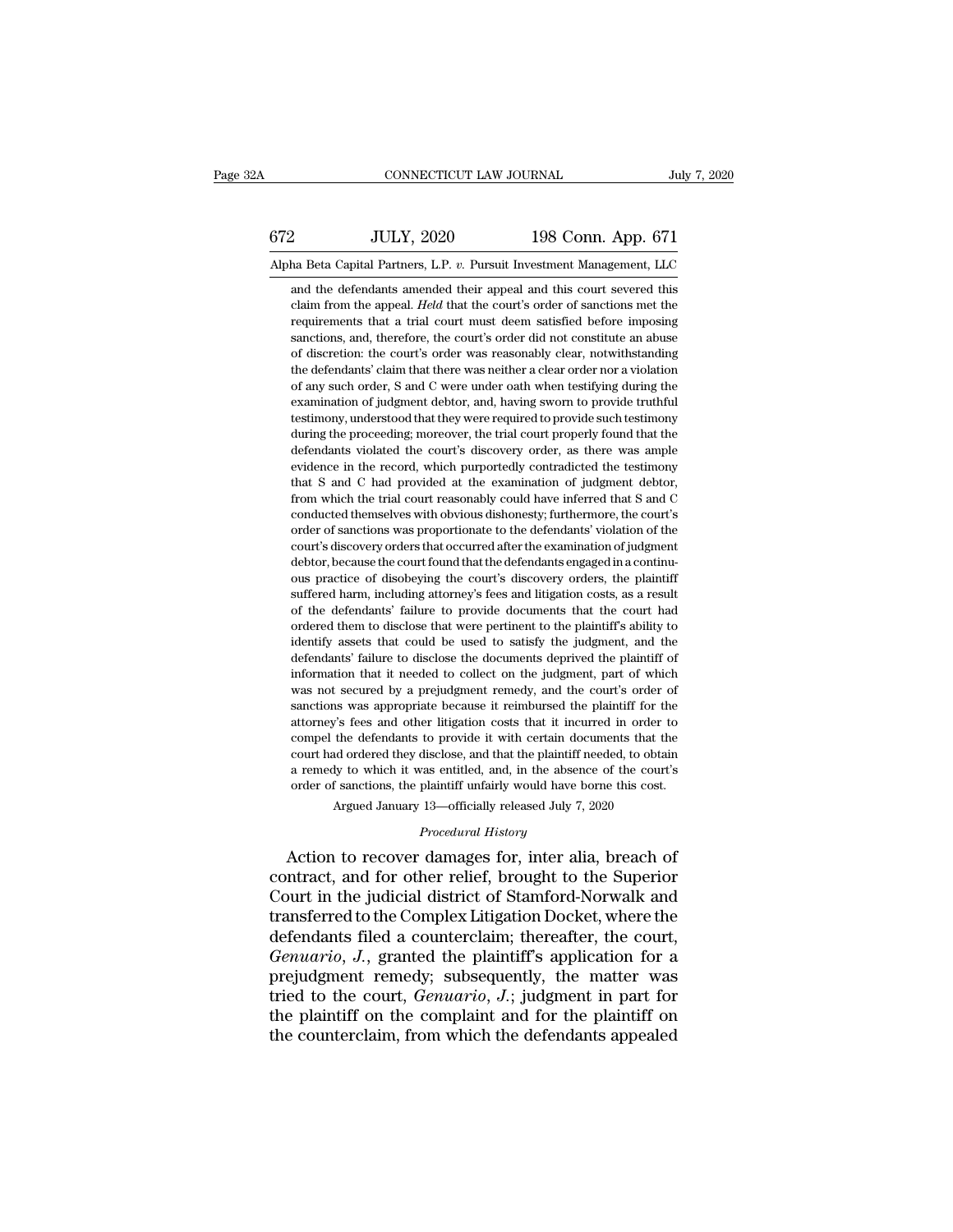| 198 Conn. App. 671 |  | <b>JULY, 2020</b> | 673 |
|--------------------|--|-------------------|-----|
|                    |  |                   |     |

198 Conn. App. 671 JULY, 2020 673<br>Alpha Beta Capital Partners, L.P. v. Pursuit Investment Management, LLC Valy 7, 2020 CONNECTICUT LAW JOURNAL Page 33A<br>
198 Conn. App. 671 JULY, 2020 673<br>
Alpha Beta Capital Partners, L.P. *v.* Pursuit Investment Management, LLC<br>
to this court; thereafter, the court, *Genuario*, J., granted

to this court; thereafter, the court, *Genuario*, *J.*, granted<br>the plaintiff's motion for sanctions, and the defendants<br>amonded their amond Affirmed 198 Conn. App. 671 JULY, 2020 673<br>
Alpha Beta Capital Partners, L.P. v. Pursuit Investment Management, LLC<br>
to this court; thereafter, the court, *Genuario*, *J*., granted<br>
the plaintiff's motion for sanctions, and the def alpha Beta Capital Partners, L.P. *v.* Pursuit Investment Management, LLC<br>to this court; thereafter, the court, *Genuario*, *J.*, granted<br>the plaintiff's motion for sanctions, and the defendants<br>amended their appeal. *Affi Alpha Beta Capital Partners, L.P. v. Pursuit Investment Marto this court; thereafter, the court, <i>Genuario*, the plaintiff's motion for sanctions, and the camended their appeal. *Affirmed.*<br>*Michael S. Taylor*, with whom this court; thereafter, the court, *Genuario*, *J*., granted<br>e plaintiff's motion for sanctions, and the defendants<br>nended their appeal. *Affirmed.*<br>*Michael S. Taylor*, with whom was *Brendon P. Lev-*<br>*gue*, for the appel *ne* plaintiff's motion for sanctions, and amended their appeal. *Affirmed.*<br>*Michael S. Taylor*, with whom was *esque*, for the appellants (defendants)<br>*James C. Graham*, with whom was *nelli*, for the appellee (plaintiff

### *Opinion*

Michael S. Taylor, with whom was *Brendon P. Lev-*<br>que, for the appellants (defendants).<br>James C. Graham, with whom was *Dennis M. Car-*<br> $lli$ , for the appellee (plaintiff).<br> $opinion$ <br>PRESCOTT, J. This appeal involves a challen esque, for the appellants (defendants).<br>
James C. Graham, with whom was Dennis M. Car-<br>
nelli, for the appellee (plaintiff).<br>
Opinion<br>
PRESCOTT, J. This appeal involves a challenge to<br>
sanctions imposed by the trial court *James C. Graham*, with whom was *Dennis M. Car-*<br> *opinion*<br>  $\frac{1}{2}$ <br> **PRESCOTT**, J. This appeal involves a challenge to<br>
sanctions imposed by the trial court to remedy extensive discovery abuses by the defendants that *nelli*, for the appellee (plaintiff).<br>  $\omega_{pinion}$ <br>
PRESCOTT, J. This appeal involves a challenge to<br>
sanctions imposed by the trial court to remedy exten-<br>
sive discovery abuses by the defendants that frustrated<br>
the plain opinion<br>
opinion<br>
PRESCOTT, J. This appeal involves a challenge to<br>
sanctions imposed by the trial court to remedy exten-<br>
sive discovery abuses by the defendants that frustrated<br>
the plaintiff's attempt to collect on a si *Opmion*<br>
PRESCOTT, J. This appeal involves a challenge to<br>
sanctions imposed by the trial court to remedy exten-<br>
sive discovery abuses by the defendants that frustrated<br>
the plaintiff's attempt to collect on a significan PRESCOTT, J. This appeal involves a challenge to<br>sanctions imposed by the trial court to remedy exten-<br>sive discovery abuses by the defendants that frustrated<br>the plaintiff's attempt to collect on a significant mone-<br>tary sanctions imposed by the trial court to remedy extensive discovery abuses by the defendants that frustrated<br>the plaintiff's attempt to collect on a significant mone-<br>tary judgment. The defendants, Pursuit Opportunity<br>Fund sive discovery abuses by the defendants that frustrated<br>the plaintiff's attempt to collect on a significant mone-<br>tary judgment. The defendants, Pursuit Opportunity<br>Fund I, L.P. (POF), Pursuit Opportunity Fund I Master<br>Ltd the plaintiff's attempt to collect on a significant mone-<br>tary judgment. The defendants, Pursuit Opportunity<br>Fund I, L.P. (POF), Pursuit Opportunity Fund I Master<br>Ltd. (POF Master), Pursuit Capital Management Fund<br>I, L.P. tary judgment. The defendants, Pursuit Opportunity<br>Fund I, L.P. (POF), Pursuit Opportunity Fund I Master<br>Ltd. (POF Master), Pursuit Capital Management Fund<br>I, L.P. (PCM), Pursuit Capital Master (Cayman) Ltd.<br>(PCM Master), Fund I, L.P. (POF), Pursuit Opportunity Fund I Master<br>Ltd. (POF Master), Pursuit Capital Management Fund<br>I, L.P. (PCM), Pursuit Capital Master (Cayman) Ltd.<br>(PCM Master), Pursuit Investment Management, LLC<br>(PIM), Northeast Ltd. (POF Master), Pursuit Capital Management Fund<br>I, L.P. (PCM), Pursuit Capital Master (Cayman) Ltd.<br>(PCM Master), Pursuit Investment Management, LLC<br>(PIM), Northeast Capital Management, LLC (Northeast), Anthony Schepis, I, L.P. (PCM), Pursuit Capital Master (Cayman) Ltd. (PCM Master), Pursuit Investment Management, LLC (Northeast), Anthony Schepis, and Frank Canelas, Jr.,<sup>1</sup> appeal from the trial court's order of sanctions, in which the c (PCM Master), Pursuit Investment Management, LLC<br>(PIM), Northeast Capital Management, LLC (Northeast), Anthony Schepis, and Frank Canelas, Jr.,<sup>1</sup> appeal<br>from the trial court's order of sanctions, in which the<br>court awarde (PIM), Northeast Capital Management, LLC (Northeast), Anthony Schepis, and Frank Canelas, Jr.,<sup>1</sup> appeal<br>from the trial court's order of sanctions, in which the<br>court awarded the plaintiff, Alpha Beta Capital Partners,<br>L.P east), Anthony Schepis, and Frank Canelas, Jr.,<sup>1</sup> appeal<br>from the trial court's order of sanctions, in which the<br>court awarded the plaintiff, Alpha Beta Capital Partners,<br>L.P., attorney's fees and litigation costs for the from the trial court's order of sanctions, in which the<br>court awarded the plaintiff, Alpha Beta Capital Partners,<br>L.P., attorney's fees and litigation costs for the defen-<br>dants' discovery abuses. On appeal, the defendants court awarded the plaintiff, Alpha Beta Capital Partners,<br>L.P., attorney's fees and litigation costs for the defen-<br>dants' discovery abuses. On appeal, the defendants<br>claim that the court's order of sanctions constituted<br>a L.P., attorney's fees and litigation costs for the defendants' discovery abuses. On appeal, the defendants<br>claim that the court's order of sanctions constituted<br>an abuse of discretion because the order failed to meet<br>the dants' discovery abuses. On appeal, the defendants<br>claim that the court's order of sanctions constituted<br>an abuse of discretion because the order failed to meet<br>the three requirements that a trial court must deem<br>satisfied claim that the court's order of sanctions constituted<br>an abuse of discretion because the order failed to meet<br>the three requirements that a trial court must deem<br>satisfied before imposing sanctions and that this court<br>must an abuse of discretion because the order failed to meet<br>the three requirements that a trial court must deem<br>satisfied before imposing sanctions and that this court<br>must analyze to determine whether the trial court's<br>order ust analyze to determine whether the trial court's<br>
der constituted an abuse of discretion. See *Ridgaway*<br> *Mount Vernon Fire Ins. Co.*, 328 Conn. 60, 70–71,<br>
6 A.3d 1167 (2018) (citing *Millbrook Owners Assn.*,<br>
"Schepis order constituted an abuse of discretion. See *Ridgaway*<br>v. *Mount Vernon Fire Ins. Co.*, 328 Conn. 60, 70–71,<br>176 A.3d 1167 (2018) (citing *Millbrook Owners Assn.*,<br><sup>1</sup> "Schepis and Canelas are individuals who reside in G

<sup>&</sup>lt;sup>1</sup> "Schepis and Canelas are individuals who reside in Greenwich . . . and v. Mount Vernon Fire Ins. Co., 328 Conn. 60, 70–71, 176 A.3d 1167 (2018) (citing Millbrook Owners Assn.,<br> $\frac{1}{1}$  "Schepis and Canelas are individuals who reside in Greenwich ... and who, together, formed, operated, and 176 A.3d 1167 (2018) (citing *Millbrook Owners Assn.*,<br>
<sup>1</sup> "Schepis and Canelas are individuals who reside in Greenwich . . . and<br>
who, together, formed, operated, and controlled all of the other defendants.<br>
At one point *Management, LLC, 193 Conn. App. 381, 390–91, 219 A.3d 801 (2019), ert.* denied, 334 Conn. 911, 221 A.3d 446 (2020) (*Alpha Beta D.4. D.4. Management, LLC, 193 Conn. App. 381, 390–91, 219 A.3d 801 (2019), cert.* denied who, together, formed, operated, and controlled all of the other defendants.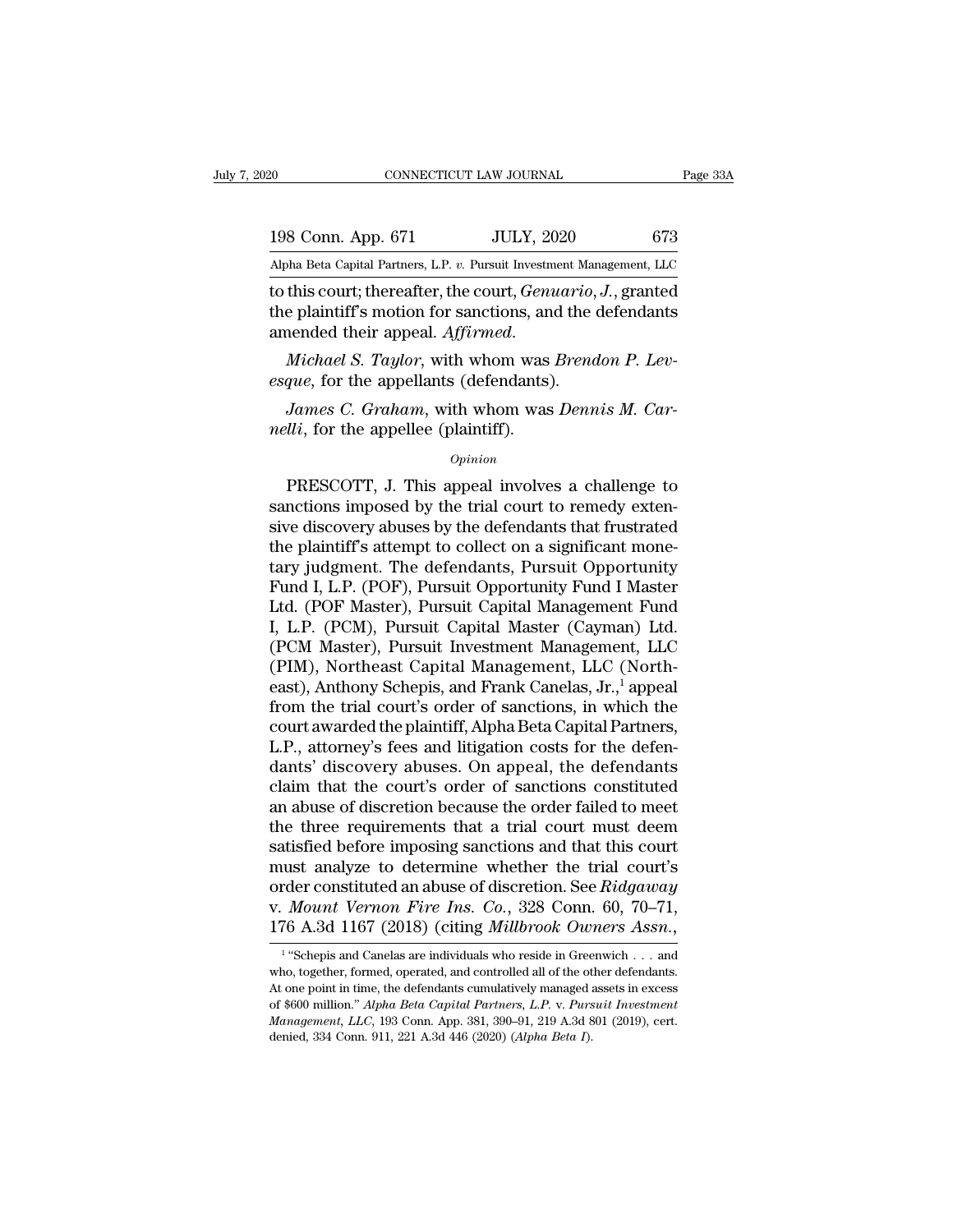# EN CONNECTICUT LAW JOURNAL July 7, 2020<br>198 Conn. App. 671<br>Alpha Beta Capital Partners, L.P. v. Pursuit Investment Management, LLC EXECTIVE LAW JOURNAL July 7, 2020<br>
Alpha Beta Capital Partners, L.P. *v.* Pursuit Investment Management, LLC<br>
Alpha Beta Capital Partners, L.P. *v.* Pursuit Investment Management, LLC<br>
Inc. v. Hamilton, Standard, 257 Conn.

|  |  |  |  | Alpha Beta Capital Partners, L.P. v. Pursuit Investment Management, LLO |  |
|--|--|--|--|-------------------------------------------------------------------------|--|

*Inc. Inc. Inc. Inc. Inc. IIIIY*, 2020<br> *IPS. IP. IP. V.* Pursuit Investment Management, LLC<br> *Inc. v. Hamilton Standard*, 257 Conn. 1, 17–18, 776<br> *A.2d* 1115 (2001).<sup>2</sup> We disagree with the defendants 674 JULY, 2020 198 Conn. App. 671<br>Alpha Beta Capital Partners, L.P. v. Pursuit Investment Management, LLC<br>*Inc.* v. *Hamilton Standard*, 257 Conn. 1, 17–18, 776<br>A.2d 1115 (2001)).<sup>2</sup> We disagree with the defendants'<br>claim 674 JULY, 2020 198 Conn. App. 671<br>
Alpha Beta Capital Partners, L.P. v. Pursuit Investment Management, LLC<br> *Inc.* v. *Hamilton Standard*, 257 Conn. 1, 17–18, 776<br>
A.2d 1115 (2001)).<sup>2</sup> We disagree with the defendants'<br>
c 674 JU<br>
Alpha Beta Capital Pa<br> *Inc.* v. *Hamilto*<br>
A.2d 1115 (2001<br>
claim and, accurrial court.<br>
The following bha Beta Capital Partners, L.P. v. Pursuit Investment Management, LLC<br>
c. v. Hamilton Standard, 257 Conn. 1, 17–18, 776<br>
2d 1115 (2001)).<sup>2</sup> We disagree with the defendants'<br>
aim and, accordingly, affirm the judgment of t *Inc.* v. *Hamilton Standard*, 257 Conn. 1, 17–18, 776<br>A.2d 1115 (2001)).<sup>2</sup> We disagree with the defendants'<br>claim and, accordingly, affirm the judgment of the<br>trial court.<br>The following facts and procedural history are

A.2d 1115  $(2001)$ .<sup>2</sup> We disagree with the defendants' claim and, accordingly, affirm the judgment of the trial court.<br>The following facts and procedural history are relevant to the defendants' claims on appeal. In Septe A.2d 1115 (2001)).<sup>2</sup> We disagree with the defendants'<br>claim and, accordingly, affirm the judgment of the<br>trial court.<br>The following facts and procedural history are rele-<br>vant to the defendants' claims on appeal. In Sept claim and, accordingly, affirm the judgment of the<br>trial court.<br>The following facts and procedural history are rele-<br>vant to the defendants' claims on appeal. In September,<br>2015, the plaintiff "filed an application for a p ant to the defendants' claims on appeal. In September,<br>
15, the plaintiff "filed an application for a prejudgent<br>
remedy and a proposed summons and complaint<br>
gainst the defendants."<sup>3</sup> Alpha Beta Capital Partners,<br>  $\frac{1$ 2015, the plaintiff "filed an application for a prejudgment remedy and a proposed summons and complaint against the defendants."<sup>3</sup> Alpha Beta Capital Partners,<br><sup>2</sup> In its appellate brief, the plaintiff claims that the de

appeal, however, was filed as an amendment to an existing appeal in accordance with Practice Book § 61-9. Subsequently, this court severed the claim in the present amended appeal from those brought and decided by this cou dance with Practice Book § 61-9. Subsequently, this court severed the claim<br>in the present amended appeal from those brought and decided by this<br>court in *Alpha Beta I*.<br>If an appeal from a final judgment already exists o in the present amended appeal from those brought and decided by this<br>court in *Alpha Beta I*.<br>If an appeal from a final judgment already exists over which this court<br>properly has jurisdiction, any subsequent rulings by the court in *Alpha Beta I*.<br>
If an appeal from a final judgment already exists over which this court<br>
properly has jurisdiction, any subsequent rulings by the trial court in the<br>
underlying matter typically are reviewable by If an appeal from a final judgment already exists over which this court<br>properly has jurisdiction, any subsequent rulings by the trial court in the<br>underlying matter typically are reviewable by way of an amended appeal;<br>s properly has jurisdiction, any subsequent rulings by the trial court in the underlying matter typically are reviewable by way of an amended appeal; see Practice Book § 61-9; and need not be final judgments themselves. See *Zounderlying matter typically are reviewable by way of an amended appeal;*<br>see Practice Book § 61-9; and need not be final judgments themselves. See<br>*RAL Management, Inc. v. Valley View Associates*, 278 Conn. 672, 687, 89 see Practice Book § 61-9; and need not be final judgments themselves. See RAL Management, Inc. v. Valley View Associates, 278 Conn. 672, 687, 899 A.2d 586 (2006) ("[a]s a general rule, jurisdiction once acquired is not lo RAL Management, Inc. v. Valley View Associates, 278 Conn. 672, 687, 899<br>A.2d 586 (2006) ("[a]s a general rule, jurisdiction once acquired is not lost<br>or divested by subsequent events" (internal quotation marks omitted)); s A.2d 586 (2006) ("[a]s a general rule, jurisdiction once acquired is not lost<br>or divested by subsequent events" (internal quotation marks omitted)); see<br>also *Friedlander* v. *Friedlander*, 191 Conn. 81, 84, 463 A.2d 587 or divested by subsequent events" (internal quotation marks omitted)); see<br>also *Friedlander* v. *Friedlander*, 191 Conn. 81, 84, 463 A.2d 587 (1983);<br>*Young* v. *Polish Loan & Industrial Corp.*, 126 Conn. 714, 715, 11 A. also *Friedlander* v. *Friedlander*, 191 Conn. 81, 84, 463 A.2d 587 (1983); *Young v. Polish Loan & Industrial Corp.*, 126 Conn. 714, 715, 11 A.2d 395 (1940). Therefore, because this court had subject matter jurisdiction o *Foung v. Polish Loan & Industrial Corp.*, 126 Conn. 714, 715, 11 A.2d 395 (1940). Therefore, because this court had subject matter jurisdiction over the defendants' claims concerning the merits of the underlying judgment (1940). Therefore, because this court had subject matter jurisdiction over the defendants' claims concerning the merits of the underlying judgment of the trial court, it follows that this court maintains jurisdiction over the defendants' claims concerning the merits of the underlying judgment of the trial court, it follows that this court maintains jurisdiction over the defendants' claim in the present amended appeal, even after severing t the trial court, it follows that this court maintains jurisdiction over the defendants' claim in the present amended appeal, even after severing this claim from those brought and decided by this court in *Alpha Beta I*. T claim from those brought and decided by this court in *Alpha Beta I*. The plaintiff acknowledged the soundness of this reasoning at oral argument, indicating that it no longer sought to pursue its jurisdictional argument

*L.P. T.P. The migrand is a member of this reasoning at oral argument,* indicating that it no longer sought to pursue its jurisdictional argument on appeal. In sum, we conclude that this court has subject matter jurisdicti indicating that it no longer sought to pursue its jurisdictional argument on appeal. In sum, we conclude that this court has subject matter jurisdiction to address the defendants' claims.<br>
<sup>3</sup> In the underlying dispute wit appeal. In sum, we conclude that this court has subject matter jurisdiction<br>to address the defendants' claims.<br><sup>3</sup> In the underlying dispute with the plaintiff, Pursuit Partners, LLC (Pursuit Partners,  $L.P. v. Pursuit Investment Management, LLC, 193$ for address the defendants' claims.<br>
<sup>3</sup> In the underlying dispute with the plaintiff, Pursuit Partners, LLC (Pursuit Partners) was also a named defendant. See *Alpha Beta Capital Partners*,<br> *L.P. v. Pursuit Investment Ma* <sup>3</sup> In the underlying dispute with the plaintiff, Pursuit Partners, LLC (Pursuit Partners) was also a named defendant. See *Alpha Beta Capital Partners*, *L.P. v. Pursuit Investment Management, LLC*, 193 Conn. App. 381, 3 Partners) was also a named defendant. See Alpha Beta Capital Partners, L.P. v. Pursuit Investment Management, LLC, 193 Conn. App. 381, 389, 219 A.3d 801 (2019) (Alpha Beta I), cert. denied, 334 Conn. 911, 221 A.3d 446 (20

<sup>2013,</sup> the plaintiff indeed and application for a prejudgement remedy and a proposed summons and complaint against the defendants."<sup>3</sup> *Alpha Beta Capital Partners,*<br> $\frac{1}{2}$  In its appellate brief, the plaintiff claims t ment remedy and a proposed summons and complaint<br>against the defendants."<sup>3</sup> Alpha Beta Capital Partners,<br><sup>2</sup> In its appellate brief, the plaintiff claims that the defendants' appeal<br>should be dismissed for lack of subjec gainst the defendants."<sup>3</sup> Alpha Beta Capital Partners,<br><sup>2</sup> In its appellate brief, the plaintiff claims that the defendants' appeal<br>ould be dismissed for lack of subject matter jurisdiction. In making this<br>gument, the pl a party's failure to complete the plaintiff claims that the defendants' appeal<br>should be dismissed for lack of subject matter jurisdiction. In making this<br>argument, the plaintiff asserted that the trial court's order of s

<sup>&</sup>lt;sup>2</sup> In its appellate brief, the plaintiff claims that the defendants' appeal should be dismissed for lack of subject matter jurisdiction. In making this argument, the plaintiff asserted that the trial court's order of san should be dismissed for lack of subject matter jurisdiction. In making this argument, the plaintiff asserted that the trial court's order of sanctions was an interlocutory order that did not constitute a final judgment. W argument, the plaintiff asserted that the trial court's order of sanctions was<br>an interlocutory order that did not constitute a final judgment. We disagree.<br>Generally, discovery orders, which include orders of sanctions ba an interlocutory order that did not constitute a final judgment. We disagree.<br>
Generally, discovery orders, which include orders of sanctions based on<br>
a party's failure to comply with discovery, are not appealable final an interlocutory order that did not constitute a final judgment. We disagree. Generally, discovery orders, which include orders of sanctions based on a party's failure to comply with discovery, are not appealable final ju a party's failure to comply with discovery, are not appealable final judgments.<br>See, e.g., *Incardona* v. *Roer*, 309 Conn. 754, 760, 73 A.3d 686 (2013) ("prior<br>to final judgment, we have jurisdiction to hear a challenge t See, e.g., *Incardona* v. *Roer*, 309 Conn. 754, 760, 73 A.3d 686 (2013) ("prior to final judgment, we have jurisdiction to hear a challenge to an interlocutory order sanctioning a party for failure to comply with a disco to final judgment, we have jurisdiction to hear a challenge to an interlocutory<br>order sanctioning a party for failure to comply with a discovery order only<br>upon a finding of contempt for failure to comply with the order"). upon a finding of contempt for failure to comply with the order"). This<br>appeal, however, was filed as an amendment to an existing appeal in accor-<br>dance with Practice Book § 61-9. Subsequently, this court severed the clai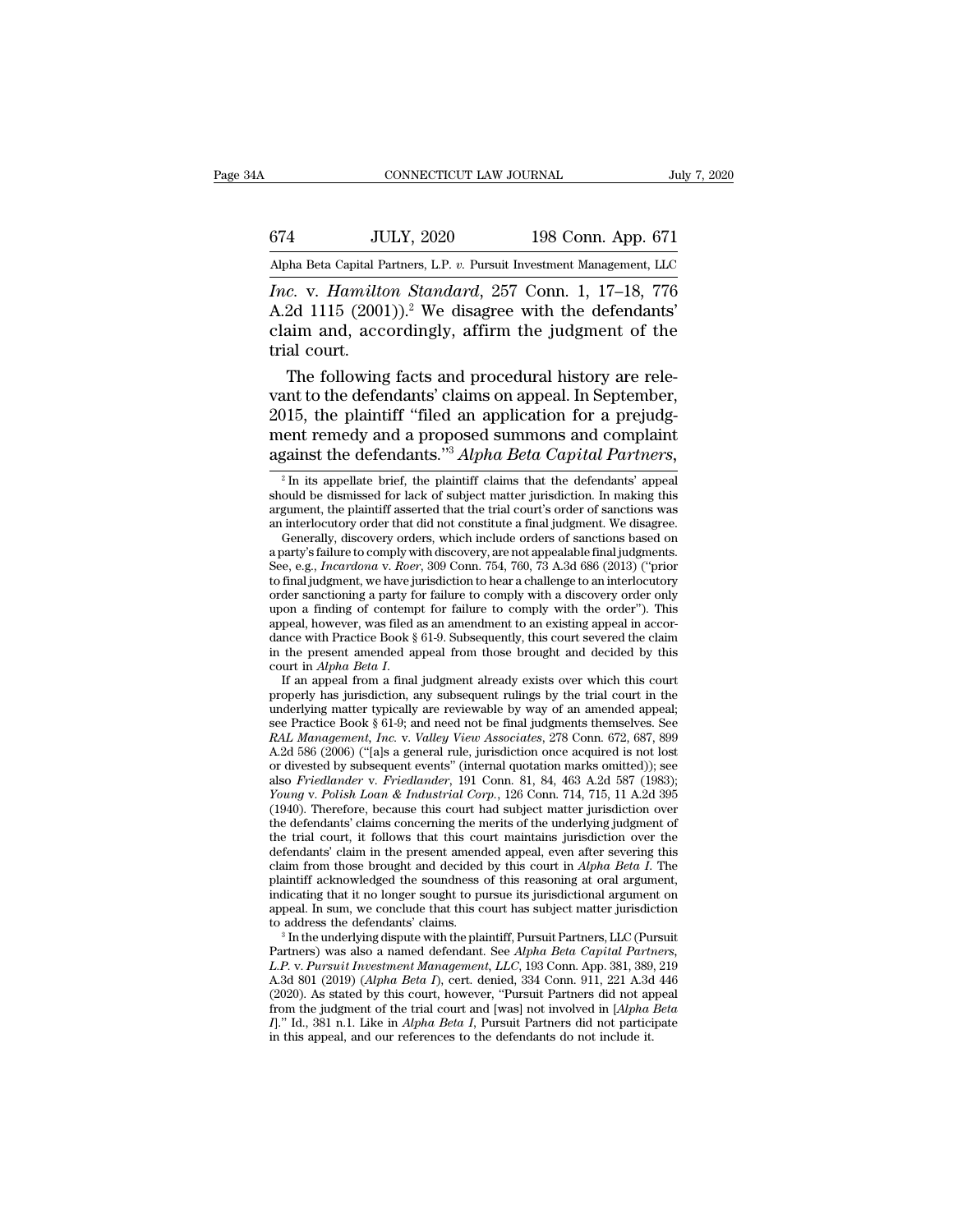| 20                 | CONNECTICUT LAW JOURNAL |                                                                         | Page 35A |
|--------------------|-------------------------|-------------------------------------------------------------------------|----------|
| 198 Conn. App. 671 |                         | <b>JULY, 2020</b>                                                       | 675      |
|                    |                         | Alpha Beta Capital Partners, L.P. v. Pursuit Investment Management, LLC |          |
|                    |                         | L.P y Pursuit Investment Management LLC 193                             |          |

<sup>20</sup> CONNECTICUT LAW JOURNAL Page 35A<br> **L.P.** v. *Pursuit Investment Management, LLC*<br> *L.P.* v. *Pursuit Investment Management, LLC*, 193<br>
Conn. App. 381, 398, 219 A.3d 801 (2019) (*Alpha Beta*<br> *P.* cert denied 334 Conn. 198 Conn. App. 671 JULY, 2020 675<br>
Alpha Beta Capital Partners, L.P. v. Pursuit Investment Management, LLC<br>
L.P. v. *Pursuit Investment Management*, LLC, 193<br>
Conn. App. 381, 398, 219 A.3d 801 (2019) (*Alpha Beta*<br> *I*), c 198 Conn. App. 671 JULY, 2020 675<br> *Alpha Beta Capital Partners, L.P. v. Pursuit Investment Management, LLC*<br> *L.P. v. Pursuit Investment Management, LLC*, 193<br>
Conn. App. 381, 398, 219 A.3d 801 (2019) (*Alpha Beta*<br> *I*), 198 Conn. App. 671 JULY, 2020 675<br>
Alpha Beta Capital Partners, L.P. v. Pursuit Investment Management, LLC<br>
L.P. v. *Pursuit Investment Management*, LLC, 193<br>
Conn. App. 381, 398, 219 A.3d 801 (2019) (*Alpha Beta*<br> *I*), Alpha Beta Capital Partners, L.P. v. Pursuit Investment Management, LLC<br>
L.P. v. Pursuit Investment Management, LLC, 193<br>
Conn. App. 381, 398, 219 A.3d 801 (2019) (Alpha Beta<br>
I), cert. denied, 334 Conn. 911, 221 A.3d 446 Alpha Beta Capital Partners, L.P. v. Pursuit Investment Management, LLC<br>
L.P. v. Pursuit Investment Management, LLC, 193<br>
Conn. App. 381, 398, 219 A.3d 801 (2019) (Alpha Beta<br>
I), cert. denied, 334 Conn. 911, 221 A.3d 446 L.P. v. Pursuit Investment Management, LLC, 193<br>Conn. App. 381, 398, 219 A.3d 801 (2019) (Alpha Beta<br>I), cert. denied, 334 Conn. 911, 221 A.3d 446 (2020). The<br>plaintiff then filed a seven count amended substitute<br>complaint Conn. App. 381, 398, 219 A.3d 801 (2019) (*Alpha Beta I*), cert. denied, 334 Conn. 911, 221 A.3d 446 (2020). The plaintiff then filed a seven count amended substitute complaint against the defendants, alleging "(1) brea *I*), cert. denied, 334 Conn. 911, 221 A.3d 446 (2020). The plaintiff then filed a seven count amended substitute complaint against the defendants, alleging "(1) breach of contract, (2) breach of the covenant of good fait plaintiff then filed a seven count amended substitute<br>complaint against the defendants, alleging "(1) breach<br>of contract, (2) breach of the covenant of good faith and<br>fair dealing, (3) unjust enrichment, (4) conversion, (5 complaint against the def<br>of contract, (2) breach of t<br>fair dealing, (3) unjust enstatutory theft under Gene<br>lation of the Connecticut<br>(CUTPA), General Statute<br>civil conspiracy.'' Id.<br>In June, 2016, the trial contract, (2) breach of the covenant of good faith and<br>ir dealing, (3) unjust enrichment, (4) conversion, (5)<br>atutory theft under General Statutes § 52-564, (6) vio-<br>ion of the Connecticut Unfair Trade Practices Act<br>UTPA) fair dealing, (3) unjust enrichment, (4) conversion, (5)<br>statutory theft under General Statutes § 52-564, (6) vio-<br>lation of the Connecticut Unfair Trade Practices Act<br>(CUTPA), General Statutes § 42-110a et seq., and (7)<br>

statutory theft under General Statutes § 52-564, (6) violation of the Connecticut Unfair Trade Practices Act (CUTPA), General Statutes § 42-110a et seq., and (7) civil conspiracy." Id.<br>In June, 2016, the trial court grante lation of the Connecticut Unfair Trade Practices Act<br>(CUTPA), General Statutes § 42-110a et seq., and (7)<br>civil conspiracy." Id.<br>In June, 2016, the trial court granted the plaintiff's<br>application for a prejudgment remedy i (CUTPA), General Statutes § 42-110a et seq., and (7)<br>civil conspiracy." Id.<br>In June, 2016, the trial court granted the plaintiff's<br>application for a prejudgment remedy in the amount<br>of \$5,421,582. Id., 399. After a bench civil conspiracy." Id.<br>
In June, 2016, the trial court granted the plaintiff's<br>
application for a prejudgment remedy in the amount<br>
of \$5,421,582. Id., 399. After a bench trial held later<br>
that year, "the court rendered j In June, 2016, the trial court granted the plaintiff's<br>application for a prejudgment remedy in the amount<br>of \$5,421,582. Id., 399. After a bench trial held later<br>that year, "the court rendered judgment [partially] in<br>favo application for a prejudgment remedy in the amount<br>of \$5,421,582. Id., 399. After a bench trial held later<br>that year, "the court rendered judgment [partially] in<br>favor of the plaintiff against PCM, POF, PIM, Schepis,<br>Cane of \$5,421,582. Id., 399. After a bench trial held later<br>that year, "the court rendered judgment [partially] in<br>favor of the plaintiff against PCM, POF, PIM, Schepis,<br>Canelas, and Northeast in the total amount of . . .<br>\$5, that year, "the court rendered judgment [partially] in<br>favor of the plaintiff against PCM, POF, PIM, Schepis,<br>Canelas, and Northeast in the total amount of . . .<br> $$5,422,540."$  (Internal quotation marks omitted.) Id.,<br> $401$ favor of the plaintiff against PCM, POF, PIM, Schepis,<br>Canelas, and Northeast in the total amount of . . . \$5,422,540." (Internal quotation marks omitted.) Id.,<br>401. Then, "[o]n January 4, 2017 . . . the court granted<br>the Canelas, and Northeast in the total amount of . . . . . \$5,422,540." (Internal quotation marks omitted.) Id., 401. Then, "[o]n January 4, 2017 . . . the court granted the plaintiff's motion to increase the [judgment] amou  $$5,422,540."$  (Internal quotation marks 401. Then, "[o]n January 4, 2017 . . . the the plaintiff's motion to increase the [judg by  $$947,731$  to a total of  $$6,369,313$  . . . . date, the court granted the plaintiff's mot 1. Then, "[o]n January 4, 2017 . . . the court granted<br>e plaintiff's motion to increase the [judgment] amount<br> $$947,731$  to a total of  $$6,369,313$  . . . . On the same<br>te, the court granted the plaintiff's motion for disc the plaintiff's motion to increase the [judgment] amount<br>by \$947,731 to a total of \$6,369,313 . . . . On the same<br>date, the court granted the plaintiff's motion for disclo-<br>sure of assets to assist with . . . securing . .

by \$947,731 to a total of \$6,369,313 . . . . On the same<br>date, the court granted the plaintiff's motion for disclo-<br>sure of assets to assist with . . . securing . . . the<br>additional [\$947,731]." Id., 401–402.<br>Ultimately, date, the court granted the plaintiff's motion for disclosure of assets to assist with . . . securing . . . the<br>additional [\$947,731]." Id., 401–402.<br>Ultimately, "[t]he defendants appeal[ed], and the<br>plaintiff cross appea sure of assets to assist with . . . securing . . . the<br>additional [\$947,731]." Id., 401–402.<br>Ultimately, "[t]he defendants appeal[ed], and the<br>plaintiff cross appeal[ed], from the judgment of the<br>trial court . . . [In this additional [\$947,731]." Id., 401–402.<br>
Ultimately, "[t]he defendants appeal[ed], and the<br>
plaintiff' cross appeal[ed], from the judgment of the<br>
trial court . . . [In this appeal], the defendants also<br>
[challenged] the [or Ultimately, "[t]he defendants appeal[ed], and the<br>plaintiff cross appeal[ed], from the judgment of the<br>trial court . . . . [In this appeal], the defendants also<br>[challenged] the [order] of the trial court granting the<br>pla plaintiff cross appeal[ed], from the judgment of the<br>trial court . . . [In this appeal], the defendants also<br>[challenged] the [order] of the trial court granting the<br>plaintiff's postjudgment motion to increase the amount<br> Firal court . . . . [In this appeal], the defendants also<br>[challenged] the [order] of the trial court granting the<br>plaintiff's postjudgment motion to increase the amount<br>of [the judgment] and [the order] granting the plain [challenged] the [order] of the trial court granting the<br>plaintiff's postjudgment motion to increase the amount<br>of [the judgment] and [the order] granting the plaintiff's<br>motion" to discover assets that could be used to sa plaintiff's postjudgment motion to i<br>of [the judgment] and [the order] gr<br>motion" to discover assets that cou<br>the judgment, \$947,731 of which ha<br>by a prejudgment remedy. Alpha<br>Conn. App. 389. This court dispose<br>Alpha Beta [the judgment] and [the order] granting the plaintiff's<br>otion" to discover assets that could be used to satisfy<br>e judgment, \$947,731 of which had not been secured<br>'a prejudgment remedy. Alpha Beta I, supra, 193<br>pha. App. motion" to discover assets that could be used to satisfy<br>the judgment, \$947,731 of which had not been secured<br>by a prejudgment remedy. Alpha Beta I, supra, 193<br>Conn. App. 389. This court disposed of that appeal in<br>Alpha B the judgment, \$947,731 of which had not been secured<br>by a prejudgment remedy. Alpha Beta I, supra, 193<br>Conn. App. 389. This court disposed of that appeal in<br>Alpha Beta I. See id., 389–90.<br>At a hearing before the trial cour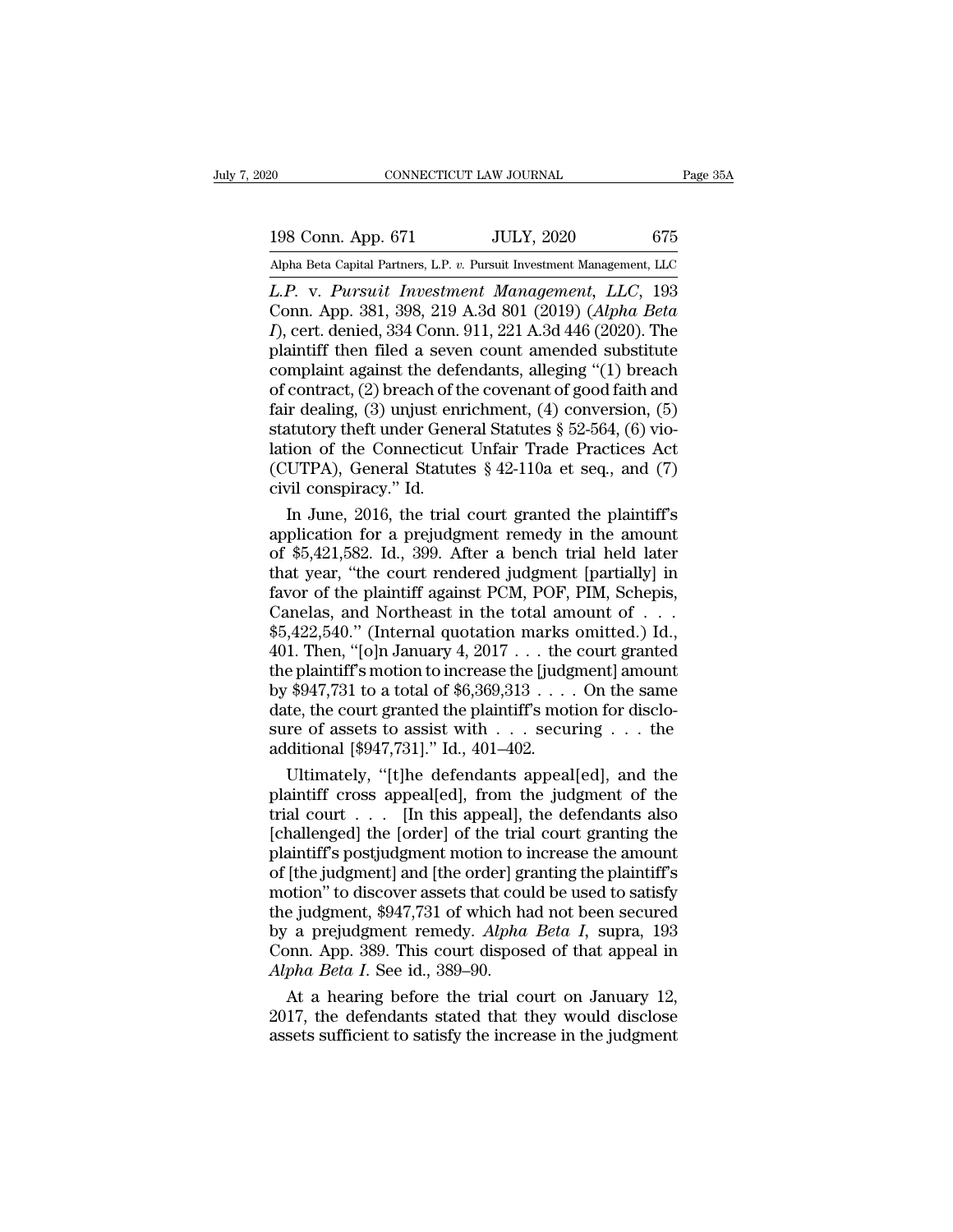|                                                                         |                   | CONNECTICUT LAW JOURNAL |  |  |  |  |
|-------------------------------------------------------------------------|-------------------|-------------------------|--|--|--|--|
|                                                                         |                   |                         |  |  |  |  |
| 676                                                                     | <b>JULY, 2020</b> | 198 Conn. App. 671      |  |  |  |  |
| Alpha Beta Capital Partners, L.P. v. Pursuit Investment Management, LLC |                   |                         |  |  |  |  |

CONNECTICUT LAW JOURNAL July 7, 2020<br>
Alpha Beta Capital Partners, L.P. *v.* Pursuit Investment Management, LLC<br>
amount within thirty days. Accordingly, the court CONNECTICUT LAW JOURNAL July 7, 2020<br>
676 JULY, 2020 198 Conn. App. 671<br>
Alpha Beta Capital Partners, L.P. v. Pursuit Investment Management, LLC<br>
amount within thirty days. Accordingly, the court<br>
ordered the defendants to ordered the defendants to make these disclosures by<br>February 14, 2017.<br>The defendants to make these disclosures by<br>February 14, 2017. 676 JULY, 202<br>Alpha Beta Capital Partners, L.F<br>amount within thirty<br>ordered the defendants<br>February 14, 2017.<br>On March 31, 2017, th  $U_L$  JULY, 2020 198 Conn. App. 671<br>
oha Beta Capital Partners, L.P. v. Pursuit Investment Management, LLC<br>
nount within thirty days. Accordingly, the court<br>
dered the defendants to make these disclosures by<br>
bruary 14, 20

Alpha Beta Capital Partners, L.P.  $v$ . Pursuit Investment Management, LLC<br>amount within thirty days. Accordingly, the court<br>ordered the defendants to make these disclosures by<br>February 14, 2017.<br>On March 31, 2017, the pla amount within thirty days. Accordingly, the court<br>ordered the defendants to make these disclosures by<br>February 14, 2017.<br>On March 31, 2017, the plaintiff moved the court for<br>an order requiring the defendants to comply with amount within thirty days. Accordingly, the court<br>ordered the defendants to make these disclosures by<br>February 14, 2017.<br>On March 31, 2017, the plaintiff moved the court for<br>an order requiring the defendants to comply with ordered the defendants to make these disclosures by<br>February 14, 2017.<br>On March 31, 2017, the plaintiff moved the court for<br>an order requiring the defendants to comply with its<br>January 12, 2017 order and to impose sanction February 14, 2017.<br>
On March 31, 2017, the plaintiff moved the court for<br>
an order requiring the defendants to comply with its<br>
January 12, 2017 order and to impose sanctions against<br>
the defendants because they had failed On March 31, 2017, the plaintiff moved the court for<br>an order requiring the defendants to comply with its<br>January 12, 2017 order and to impose sanctions against<br>the defendants because they had failed to make the<br>disclosure an order requiring the defendants to comply with its<br>January 12, 2017 order and to impose sanctions against<br>the defendants because they had failed to make the<br>disclosures that the court had ordered them to make<br>by February January 12, 2017 order and to impose sanctions against<br>the defendants because they had failed to make the<br>disclosures that the court had ordered them to make<br>by February 14, 2017. In light of the defendants' failure<br>to com the defendants because they had failed to make the<br>disclosures that the court had ordered them to make<br>by February 14, 2017. In light of the defendants' failure<br>to comply with its previous order, the court, on April<br>12, 20 disclosures that the court had ordered them to make<br>by February 14, 2017. In light of the defendants' failure<br>to comply with its previous order, the court, on April<br>12, 2017, ordered the defendants to provide the plaintiff by February 14, 2017. In light of the defendants' failure<br>to comply with its previous order, the court, on April<br>12, 2017, ordered the defendants to provide the plaintiff<br>with documents spanning sixty-six categories. The<br>c to comply with its previous order, the court, on April 12, 2017, ordered the defendants to provide the plaintiff<br>with documents spanning sixty-six categories. The<br>court required them to provide these documents by<br>May 3, 20 12, 2017, ordered the defendants to provide the plaintiff<br>with documents spanning sixty-six categories. The<br>court required them to provide these documents by<br>May 3, 2017. The defendants agreed that they would<br>provide these with documents spanning sixty-six categories. The<br>court required them to provide these documents by<br>May 3, 2017. The defendants agreed that they would<br>provide these documents to the plaintiff by this date.<br>Moreover, the co court required them to provide these documents by<br>May 3, 2017. The defendants agreed that they would<br>provide these documents to the plaintiff by this date.<br>Moreover, the court stated that, if the defendants failed<br>substant May 3, 2017. The defendants agreed that they would<br>provide these documents to the plaintiff by this date.<br>Moreover, the court stated that, if the defendants failed<br>substantially to comply with its order by May 3, 2017,<br>the provide these documents to the plaintiff by this date.<br>Moreover, the court stated that, if the defendants failed<br>substantially to comply with its order by May 3, 2017,<br>then Schepis and Canelas would be required to appear<br>f Moreover, the court stated that, if the defendants failed<br>substantially to comply with its order by May 3, 2017,<br>then Schepis and Canelas would be required to appear<br>for an examination. Instead of complying with this<br>order substantially to comply with its order by May<br>then Schepis and Canelas would be required to<br>for an examination. Instead of complying v<br>order, however, the defendants, on May 3, 2017<br>for a protective order in which they cha en Schepis and Canelas would be required to appear<br>
r an examination. Instead of complying with this<br>
der, however, the defendants, on May 3, 2017, moved<br>
r a protective order in which they challenged, inter<br>
a, the court' for an examination. Instead of complying with this<br>order, however, the defendants, on May 3, 2017, moved<br>for a protective order in which they challenged, inter<br>alia, the court's authority to order postjudgment asset<br>disco

order, however, the defendants, on May 3, 2017, moved<br>for a protective order in which they challenged, inter<br>alia, the court's authority to order postjudgment asset<br>discovery. The court denied this motion.<br>On that same dat responses were due to the plaintiff moved the court of the plaintiff or the plaintiff served postjudgment interrogatories on the defendants, in accordance with General Statutes § 52-351b (a). The defendants' responses were alla, the court's authority to order postjudgment asset<br>discovery. The court denied this motion.<br>On that same date, the plaintiff served postjudg-<br>ment interrogatories on the defendants, in accordance<br>with General Statute discovery. The court denied this motion.<br>
On that same date, the plaintiff served postjudg-<br>
ment interrogatories on the defendants, in accordance<br>
with General Statutes  $\S 52-351b$  (a). The defendants'<br>
responses were du On that same date, the plaintiff served postjudgment interrogatories on the defendants, in accordance with General Statutes  $\S 52-351b$  (a). The defendants' responses were due to the plaintiff on June 2, 2017. After the d ment interrogatories on the defendants, in accordance<br>with General Statutes  $\S$  52-351b (a). The defendants'<br>responses were due to the plaintiff on June 2, 2017.<br>After the defendants failed to respond by this date,<br>the pl with General Statutes  $\S$  52-351b (a). The defendants'<br>responses were due to the plaintiff on June 2, 2017.<br>After the defendants failed to respond by this date,<br>the plaintiff moved the court to order supplemental<br>discover responses were due to the plaintiff<br>After the defendants failed to respote<br>the plaintiff moved the court to ord<br>discovery and to compel Schepis and (in person before the court for an exa<br>ment debtor (EJD), in accordance w is<br>covery and to compel Schepis and Canelas to appear person before the court for an examination of judgent<br>debtor (EJD), in accordance with § 52-351b (c)<br>and General Statutes § 52-397.<sup>4</sup><br><sup>4</sup>General Statutes § 52-397 pro in person before the court for an examination of judgment debtor (EJD), in accordance with § 52-351b (c) and General Statutes § 52-397.<sup>4</sup><br><sup>4</sup> General Statutes § 52-397 provides in relevant part: "Any judgment debtor, an

ment debtor (EJD), in accordance with § 52-351b (c)<br>and General Statutes § 52-397.<sup>4</sup><br><sup>4</sup>General Statutes § 52-397 provides in relevant part: "Any judgment<br>debtor, an execution against whom has been returned unsatisfied i and General Statutes § 52-397.<sup>4</sup><br>
<sup>4</sup> General Statutes § 52-397 provides in relevant part: "Any judgment<br>
debtor, an execution against whom has been returned unsatisfied in whole<br>
or in part or who has failed to respond and General Statutes § 52-397.<sup>4</sup><br>
<sup>4</sup> General Statutes § 52-397 provides in relevant part: "Any judgment debtor, an execution against whom has been returned unsatisfied in whole or in part or who has failed to respond wi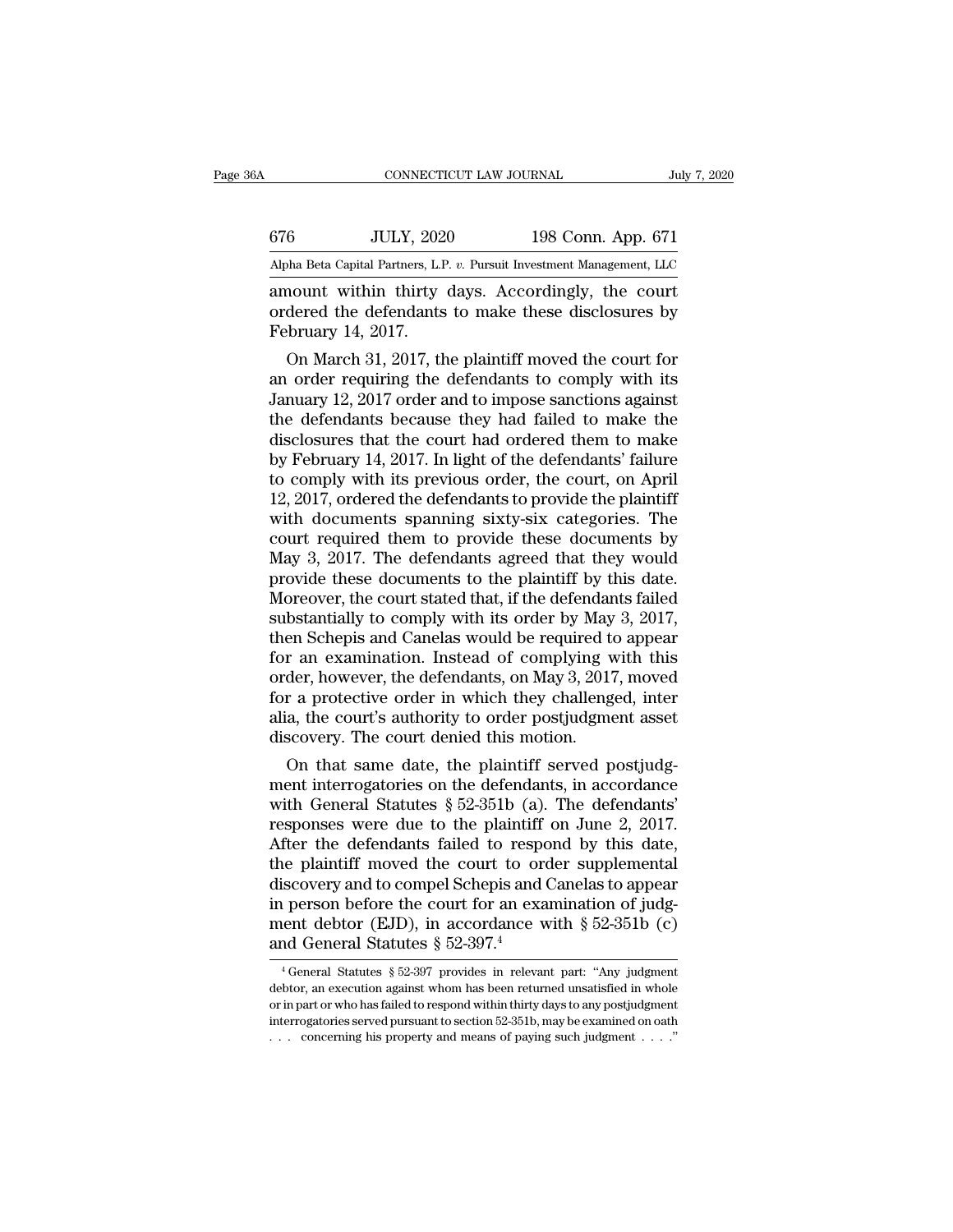# 198 Conn. App. 671 JULY, 2020 677<br>Alpha Beta Capital Partners, L.P. v. Pursuit Investment Management, LLC Valy 7, 2020 CONNECTICUT LAW JOURNAL Page 37A<br>
198 Conn. App. 671 JULY, 2020 677<br>
Alpha Beta Capital Partners, L.P. *v.* Pursuit Investment Management, LLC<br>
On August 21, 2017, the court granted this motion.

CONNECTICUT LAW JOURNAL Page 3<br>
8 Conn. App. 671 JULY, 2020 677<br>
July, 2020 677<br>
Dha Beta Capital Partners, L.P. v. Pursuit Investment Management, LLC<br>
On August 21, 2017, the court granted this motion.<br>
He court also reit 198 Conn. App. 671 JULY, 2020 677<br>
Alpha Beta Capital Partners, L.P. v. Pursuit Investment Management, LLC<br>
On August 21, 2017, the court granted this motion.<br>
The court also reiterated that the defendants were obli-<br>
gate 198 Conn. App. 671 JULY, 2020 677<br>Alpha Beta Capital Partners, L.P. v. Pursuit Investment Management, LLC<br>On August 21, 2017, the court granted this motion.<br>The court also reiterated that the defendants were obligated to 198 Conn. App. 671 JULY, 2020 677<br>
Alpha Beta Capital Partners, L.P. v. Pursuit Investment Management, LLC<br>
On August 21, 2017, the court granted this motion.<br>
The court also reiterated that the defendants were obligated Alpha Beta Capital Partners, L.P. v. Pursuit Investment Management, LLC<br>
On August 21, 2017, the court granted this motion.<br>
The court also reiterated that the defendants were obli-<br>
gated to provide the plaintiff with the Alpha Beta Capital Partners, L.P. v. Pursuit Investment Management, LLC<br>
On August 21, 2017, the court granted this motion.<br>
The court also reiterated that the defendants were obli-<br>
gated to provide the plaintiff with th On August 21, 2017, the court granted this motion.<br>The court also reiterated that the defendants were obligated to provide the plaintiff with the disclosures that<br>the court previously had ordered them to make in its<br>Janua The court also reiterated that the defendants were obligated to provide the plaintiff with the disclosures that<br>the court previously had ordered them to make in its<br>January 12 and April 12, 2017 orders. The court ordered<br>c gated to provide the plaintiff with the disclosures that<br>the court previously had ordered them to make in its<br>January 12 and April 12, 2017 orders. The court ordered<br>compliance by October 6, 2017. The court also advised<br>th the court previously had ordered them to make in its<br>January 12 and April 12, 2017 orders. The court ordered<br>compliance by October 6, 2017. The court also advised<br>the defendants that they should begin gathering these<br>docum January 12 and April 12, 2017 orders. The court ordered<br>compliance by October 6, 2017. The court also advised<br>the defendants that they should begin gathering these<br>documents and responding "*immediately*" and that<br>they sho compliance by October 6, 20<br>the defendants that they sho<br>documents and responding<br>they should not return to c<br>claiming that they had insuff<br>the court's orders.<sup>5</sup> (Emphas<br>again failed to comply.<br>On October 20, 2017, the p e derendants that they should begin gathering these<br>cuments and responding "*immediately*" and that<br>ey should not return to court on October 6, 2017,<br>aiming that they had insufficient time to comply with<br>e court's orders.<sup></sup> documents and responding "*immediately*" and that<br>they should not return to court on October 6, 2017,<br>claiming that they had insufficient time to comply with<br>the court's orders.<sup>5</sup> (Emphasis added.) The defendants<br>again f

they should not return to court on October 6, 2017,<br>claiming that they had insufficient time to comply with<br>the court's orders.<sup>5</sup> (Emphasis added.) The defendants<br>again failed to comply.<br>On October 20, 2017, the plaintiff claiming that they had insufficient time to comply with<br>the court's orders.<sup>5</sup> (Emphasis added.) The defendants<br>again failed to comply.<br>On October 20, 2017, the plaintiff moved for the court<br>to order the defendants to prod the court's orders." (Emphasis added.) The defendants<br>again failed to comply.<br>On October 20, 2017, the plaintiff moved for the court<br>to order the defendants to produce the required docu-<br>ments and to appear for an EJD, and again failed to comply.<br>
On October 20, 2017, the plaintiff moved for the court<br>
to order the defendants to produce the required docu-<br>
ments and to appear for an EJD, and requested that<br>
the court impose sanctions against On October 20, 2017, the plaintiff moved for the court<br>to order the defendants to produce the required docu-<br>ments and to appear for an EJD, and requested that<br>the court impose sanctions against the defendants for<br>failing to order the defendants to produce the required documents and to appear for an EJD, and requested that<br>the court impose sanctions against the defendants for<br>failing to comply with the court's discovery orders. On<br>November ments and to appear for an EJD, and requested that<br>the court impose sanctions against the defendants for<br>failing to comply with the court's discovery orders. On<br>November 6, 2017, the court ordered the defendants to<br>provide the court impose sanctions against the defendants for<br>failing to comply with the court's discovery orders. On<br>November 6, 2017, the court ordered the defendants to<br>provide the plaintiff with the disclosures that the court<br> failing to comply with the court's discovery orders. On<br>November 6, 2017, the court ordered the defendants to<br>provide the plaintiff with the disclosures that the court<br>had ordered them to make in its January 12, April 12,<br> November 6, 2017, the court ordered the defendants to<br>provide the plaintiff with the disclosures that the court<br>had ordered them to make in its January 12, April 12,<br>and August 21, 2017 orders. The court ordered the<br>defen provide the plaintiff with the disclosures that the court<br>had ordered them to make in its January 12, April 12,<br>and August 21, 2017 orders. The court ordered the<br>defendants to comply with this order by November 16,<br>2017, o had ordered them to make in its January 12, April 12,<br>and August 21, 2017 orders. The court ordered the<br>defendants to comply with this order by November 16,<br>2017, or risk being held in contempt of court. The court<br>also agr 017, or risk being held in contempt of court. The court<br>so agreed to sanction the defendants and ordered<br>tem to reimburse the plaintiff for the cost of preparing<br>the plaintiff's October 20, 2017 motion.<sup>6</sup> As for further<br> also agreed to sanction the defendants and ordered<br>them to reimburse the plaintiff for the cost of preparing<br>the plaintiff's October 20, 2017 motion.<sup>6</sup> As for further<br><sup>5</sup> Specifically, the court stated in relevant part: "

them to reimburse the plaintiff for the cost of preparing<br>the plaintiff's October 20, 2017 motion.<sup>6</sup> As for further<br><sup>5</sup> Specifically, the court stated in relevant part: "[I]t is the court's intent<br>that the defendant[s] w the plaintiff's October 20, 2017 motion.<sup>6</sup> As for further  $\frac{1}{15}$  specifically, the court stated in relevant part: "[I]t is the court's intent that the defendant[s] work on [the] responses *immediately*. And the court Their responses now, but they don't have to actually disclose the information to the [paintiff] work on [the] responses *immediately*. And the court states that, so that there is no claim that come September [29, 2017], t <sup>5</sup> Specifically, the court stated in relevant part: "[I]t is the court's intent that the defendant[s] work on [the] responses *immediately*. And the court states that, so that there is no claim that come September [29, 2 *not* that the defendant[s] work on [the] responses *immediately*. And the court states that, so that there is no claim that come September [29, 2017], they only had a week to respond. So [the defendants] are to begin prep atates that, so that there is no claim that come September [29, 2017], they only had a week to respond. So [the defendants] are to begin preparing their responses now, but they don't have to actually disclose the informati only had a week to respond. So [the defendants] are to begin preparing<br>their responses now, but they don't have to actually disclose the information<br>to the [plaintiff] . . . until October [6, 2017]. *But [the defendants]* their responses now, but they don't have to actually disclose the information<br>to the [plaintiff] . . . until October [6, 2017]. But [the defendants] should<br>not come into the court on October [6, 2017], and say [that] they the [plaintiff] . . . . until October [6, 2017]. *But [the defendants] should* that come into the court on October [6, 2017], and say [that] they need more me, because they only had a week to prepare the responses. They h not come into the court on October [6, 2017], and say [that] they need more time, because they only had a week to prepare the responses. They have over a month to prepare the responses, about seven or eight weeks." (Empha time, because they only had a week to prepare the responses. They have over a month to prepare the responses, about seven or eight weeks." (Empha-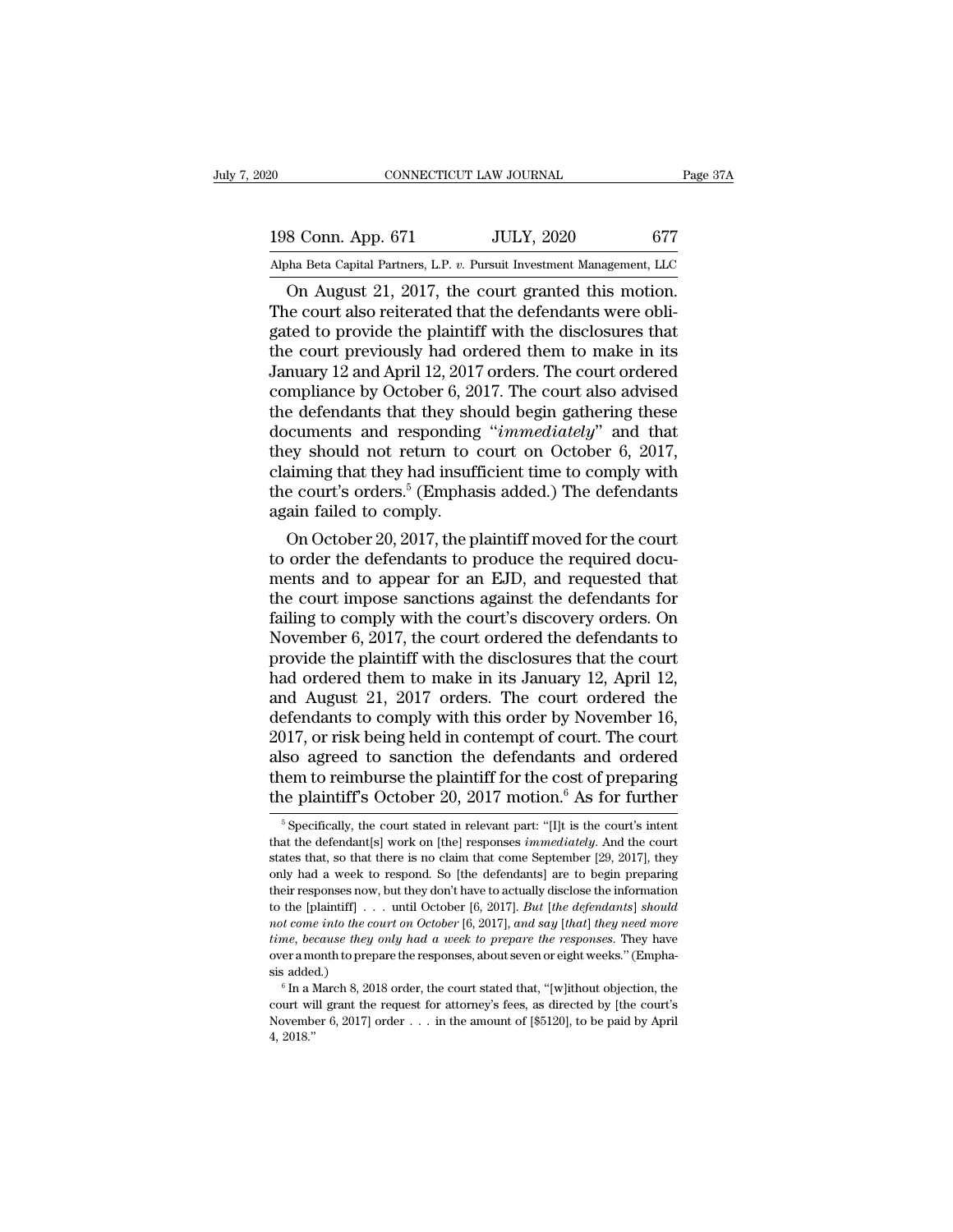CONNECTICUT LAW JOURNAL July 7, 2020<br>  $\frac{4}{\text{J}}$  JULY, 2020 198 Conn. App. 671<br>
Alpha Beta Capital Partners, L.P. *v.* Pursuit Investment Management, LLC<br>
sanctions, the court stated that it would "reserve decisanctions, the court stated that it would ''reserve deci-Since Market and Since 2020<br>Since 2020 198 Conn. App. 671<br>Alpha Beta Capital Partners, L.P. v. Pursuit Investment Management, LLC<br>Sanctions, the court stated that it would "reserve deci-<br>Since on the need for [them] depend  $\frac{1000 \text{ JULY}}{\text{Alpha Beta Capital Partners, L.P. } v. \text{ Pursuit Investment Management, LLC}}$ <br>
sanctions, the court stated that it would "reserve decision on the need for [them] depending on the defendants' compliance with this order." The court also ordered "Schepis and  $\frac{1000}{\text{Alpha Beta Capital Patterns, L.P. } v. \text{ Pursuit Investment Management, LLC}}$ <br>
sanctions, the court stated that it would "reserve decision on the need for [them] depending on the defendants' compliance with this order." The court also ordered "Schepis and . . Alpha Beta Capital Partners, L.P. v. Pursuit Investment Management, LLC<br>sanctions, the court stated that it would "reserve deci-<br>sion on the need for [them] depending on the defen-<br>dants' compliance with this order." The Alpha Beta Capital Partners, L.P.  $v$ . Pursuit Investment Management, LLC<br>sanctions, the court stated that it would "reserve deci-<br>sion on the need for [them] depending on the defen-<br>dants' compliance with this order." Th sanctions, the court stated that it would "reserve decision on the need for [them] depending on the defendants' compliance with this order." The court also ordered "Schepis and  $\dots$  Canelas  $\dots$  to appear on November 22, sion on the need for [them] depending on the defen-<br>dants' compliance with this order." The court also<br>ordered "Schepis and . . . Canelas . . . to appear on<br>November 22, 2017 . . . to be examined as [j]udgment<br>debtors." T dants' compliance with this order<br>ordered "Schepis and . . . Canelas<br>November 22, 2017 . . . to be exami<br>debtors." The court later granted a m<br>dants asking the court to move the q<br>ment disclosures to December 8, 201<br>the EJ by the time that the EJDs commenced on December<br>
22, 2017 . . . to be examined as [j]udgment<br>
btors." The court later granted a motion by the defen-<br>
nts asking the court to move the deadline for docu-<br>
ent disclosures to November 22, 2017,  $\ldots$  to be examined as [J]udgment<br>debtors." The court later granted a motion by the defen-<br>dants asking the court to move the deadline for docu-<br>ment disclosures to December 8, 2017, and the date of<br>th

debtors. The court later granted a motion by the defermed<br>ants asking the court to move the deadline for docu-<br>ment disclosures to December 8, 2017, and the date of<br>the EJD to December 13, 2017.<br>By the time that the EJDs c dants asking the court to move the deadline for document disclosures to December 8, 2017, and the date of the EJD to December 13, 2017.<br>By the time that the EJDs commenced on December 13, 2017, the defendants had provided the EJD to December 13, 2017, and the date of<br>the EJD to December 13, 2017.<br>By the time that the EJDs commenced on December<br>13, 2017, the defendants had provided the plaintiff with<br>only a small fraction of the sixty-six c By the time that the EJDs commenced on December 13, 2017.<br>
By the time that the EJDs commenced on December 13, 2017, the defendants had provided the plaintiff with<br>
only a small fraction of the sixty-six categories of doc By the time that the EJDs commenced on December<br>13, 2017, the defendants had provided the plaintiff with<br>only a small fraction of the sixty-six categories of docu-<br>ments that they had agreed to make available pursuant<br>to 13, 2017, the defendants had provided the plaintiff with<br>only a small fraction of the sixty-six categories of docu-<br>ments that they had agreed to make available pursuant<br>to the April 12, 2017 agreement and that the court only a small fraction of the sixty-six categories of documents that they had agreed to make available pursuant to the April 12, 2017 agreement and that the court most recently ordered them to produce in its November 6, 201 ments that they had agreed to :<br>to the April 12, 2017 agreement<br>recently ordered them to proc<br>2017 order.<sup>7</sup> The defendants t<br>had not produced many of th<br>were required to disclose bec<br>them in their possession.<br>Both Schepis the April 12, 2017 agreement and that the court most<br>cently ordered them to produce in its November 6,<br>17 order.<sup>7</sup> The defendants told the court that they<br>d not produced many of the documents that they<br>ere required to dis recently ordered them to produce in its November 6,<br>2017 order.<sup>7</sup> The defendants told the court that they<br>had not produced many of the documents that they<br>were required to disclose because they did not have<br>them in their

2017 order." The detendants told the court that they<br>had not produced many of the documents that they<br>were required to disclose because they did not have<br>them in their possession.<br>Both Schepis and Canelas testified under o that they were required to disclose because they did not have<br>them in their possession.<br>Both Schepis and Canelas testified under oath during<br>the EJD. Despite being sophisticated investors with sig-<br>nificant assets, however were required to disclose because they did not have<br>them in their possession.<br>Both Schepis and Canelas testified under oath during<br>the EJD. Despite being sophisticated investors with sig-<br>nificant assets, however, Schepis them in their possession.<br>Both Schepis and Canelas testified under oath during<br>the EJD. Despite being sophisticated investors with sig-<br>nificant assets, however, Schepis and Canelas claimed<br>that they were able to recall li Both Schepis and Canelas testified under oath during<br>the EJD. Despite being sophisticated investors with sig-<br>nificant assets, however, Schepis and Canelas claimed<br>that they were able to recall little information about<br>the the EJD. Despite being sophisticated investors with significant assets, however, Schepis and Canelas claimed<br>that they were able to recall little information about<br>their finances. For example, when asked which accoun-<br>tant mificant assets, however, Schepis and Canelas claimed<br>that they were able to recall little information about<br>their finances. For example, when asked which accoun-<br>tant prepared his personal tax returns, Schepis repre-<br>sent that they were able to recall little information about<br>their finances. For example, when asked which accoun-<br>tant prepared his personal tax returns, Schepis repre-<br>sented that he could not remember who prepared them.<br>Canel their finances. For example, when asked which accountant prepared his personal tax returns, Schepis represented that he could not remember who prepared them.<br>Canelas provided similar answers concerning the tax returns abou tant prepared his personal tax resented that he could not remembe<br>Canelas provided similar answe<br>returns about which he was as<br>asserted that he did not know v<br>2016 tax return for one of the enti<br>and operated with Schepis. iturns about which he was asked. For example, he<br>sserted that he did not know who had prepared the<br>016 tax return for one of the entities that he controlled<br>ad operated with Schepis.<br><sup>7</sup>The court noted the lack of producti asserted that l<br>2016 tax return<br>and operated<br> $\frac{1}{100}$ <br> $\frac{1}{100}$  as follows:<br>"The Court: What )16 tax return for one of the entities that he controlled<br>
and operated with Schepis.<br>
<sup>7</sup> The court noted the lack of production on the record at the EJD, indicate<br>
g as follows:<br>
"The Court: What I understand [the plain

and operated with Schepis.<br>
<sup>7</sup> The court noted the lack of production on the record at the EJD, indicating as follows:<br>
"The Court: What I understand [the plaintiff's counsel] is saying is that all that has been produced <sup>7</sup> The court noted the lack of production on the record at g as follows:<br><sup>7</sup> The Court: What I understand [the plaintiff's counsel] that has been produced are the redacted income tax return "[The Defendants' Counsel]: *Th* <sup>7</sup> The court noted the lack of production on the record at the EJD, indicated as follows:<br>"The Court: What I understand [the plaintiff's counsel] is saying is that<br>that has been produced are the redacted income tax retur ing as follows:<br>
"The Court: What I understand [the plaintiff's counsel] is saying is that<br>
all that has been produced are the redacted income tax returns. Is that right?<br>
"[The Defendants' Counsel]: *That is, Your Honor.*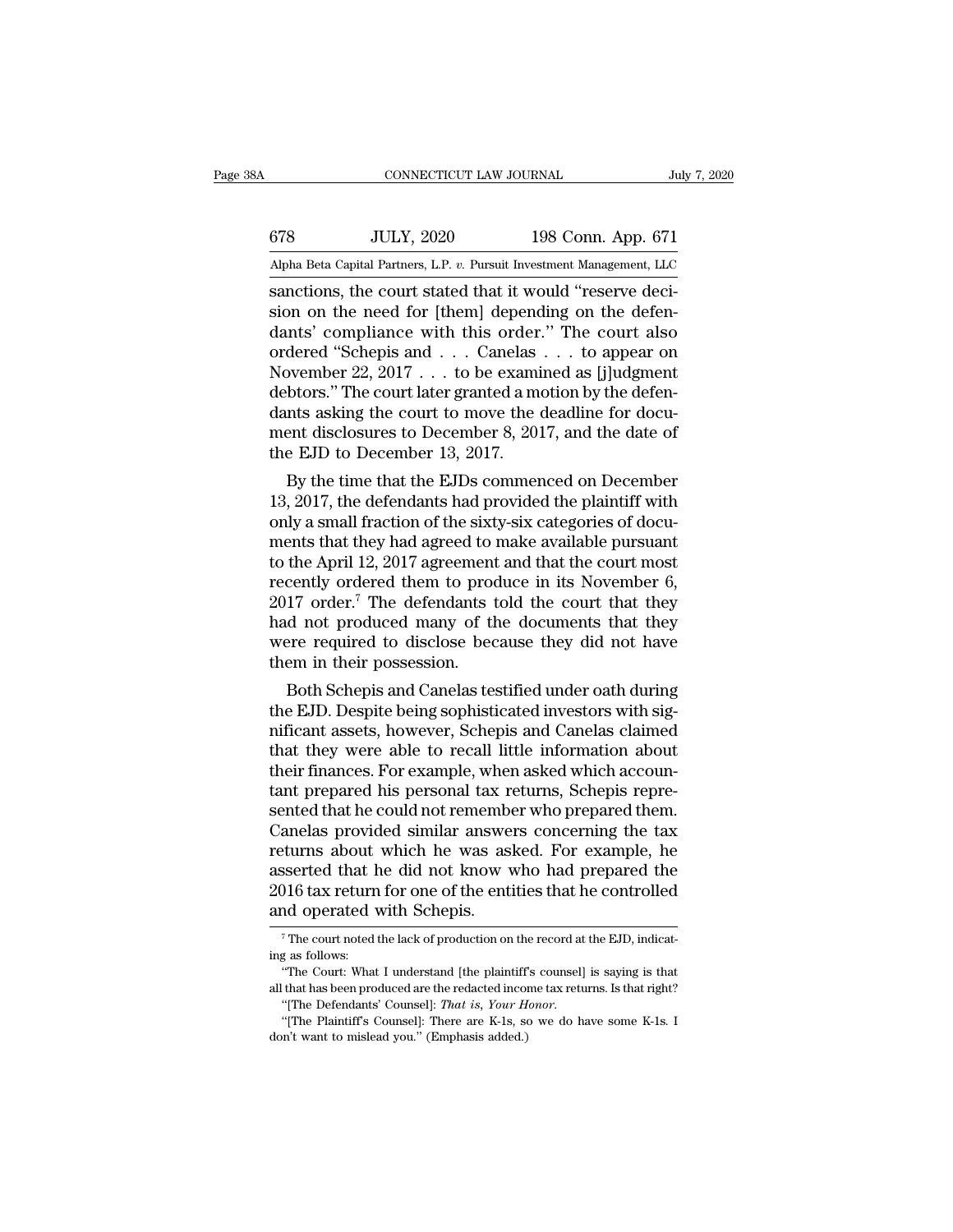## 198 Conn. App. 671 JULY, 2020 679<br>Alpha Beta Capital Partners, L.P. v. Pursuit Investment Management, LLC Valy 7, 2020 CONNECTICUT LAW JOURNAL Page 39A<br>
Alpha Beta Capital Partners, L.P. *v.* Pursuit Investment Management, LLC<br>
Schepis and Canelas were also asked about their

CONNECTICUT LAW JOURNAL Page 39A<br>
SC ONN. App. 671 JULY, 2020 679<br>
July, 2020 679<br>
Schepis and Canelas were also asked about their<br>
Schepis and Canelas were also asked about their<br>
urces of income and where they deposit th 198 Conn. App. 671 JULY, 2020 679<br>Alpha Beta Capital Partners, L.P. v. Pursuit Investment Management, LLC<br>Schepis and Canelas were also asked about their<br>sources of income and where they deposit their earn-<br>ings. During hi 198 Conn. App. 671 JULY, 2020 679<br>
Alpha Beta Capital Partners, L.P. v. Pursuit Investment Management, LLC<br>
Schepis and Canelas were also asked about their<br>
sources of income and where they deposit their earnings. During 198 Conn. App. 671 JULY, 2020 679<br>
Alpha Beta Capital Partners, L.P. v. Pursuit Investment Management, LLC<br>
Schepis and Canelas were also asked about their<br>
sources of income and where they deposit their earn-<br>
ings. Durin Alpha Beta Capital Partners, L.P. v. Pursuit Investment Management, LLC<br>Schepis and Canelas were also asked about their<br>sources of income and where they deposit their earn-<br>ings. During his testimony, Schepis was presented Alpha Beta Capital Partners, L.P. v. Pursuit Investment Management, LLC<br>
Schepis and Canelas were also asked about their<br>
sources of income and where they deposit their earn-<br>
ings. During his testimony, Schepis was presen Schepis and Canelas were also asked about their<br>sources of income and where they deposit their earn-<br>ings. During his testimony, Schepis was presented with<br>a document purporting to show that he received a dis-<br>bursement of sources of income and where they deposit their earnings. During his testimony, Schepis was presented with<br>a document purporting to show that he received a dis-<br>bursement of \$931,383 from his former attorney in<br>September, 2 ings. During his testimony, Schepis was presented with<br>a document purporting to show that he received a dis-<br>bursement of \$931,383 from his former attorney in<br>September, 2015. Schepis claimed, however, that he<br>could not re a document purporting to show that he received a dis-<br>bursement of \$931,383 from his former attorney in<br>September, 2015. Schepis claimed, however, that he<br>could not recall receiving this large sum of money, even<br>though he bursement of \$931,383 from his former attorney in<br>September, 2015. Schepis claimed, however, that he<br>could not recall receiving this large sum of money, even<br>though he received it only two years prior. Schepis also<br>represe September, 2015. Schepis claimed, however, that he could not recall receiving this large sum of money, even though he received it only two years prior. Schepis also represented that he could not remember receiving cash dis could not recall receiving this large sum of money, even<br>though he received it only two years prior. Schepis also<br>represented that he could not remember receiving cash<br>distributions in the past three or four years from the though he received it only two years prior. Schepis also<br>represented that he could not remember receiving cash<br>distributions in the past three or four years from the<br>entities that he controlled and operated and claimed<br>tha represented that he could not remember receiving cash<br>distributions in the past three or four years from the<br>entities that he controlled and operated and claimed<br>that he had not received a distribution from Pursuit<br>Partner distributions in the past three or four years from the<br>entities that he controlled and operated and claimed<br>that he had not received a distribution from Pursuit<br>Partners, LLC, "in quite a while." Moreover, he asserted<br>that entities that he controlled and operated and claimed<br>that he had not received a distribution from Pursuit<br>Partners, LLC, "in quite a while." Moreover, he asserted<br>that he did not know where he deposited earnings from<br>these that he had not received a distribution from Pursuit Partners, LLC, "in quite a while." Moreover, he asserted that he did not know where he deposited earnings from these distributions when he was receiving them. Indeed, Sc Partners, LLC, "in c<br>that he did not know<br>these distributions<br>Schepis claimed tha<br>and could not ren<br>Moreover, Schepis<br>thing in cash.<br>Canelas provided at he did not know where he deposited earnings from<br>ese distributions when he was receiving them. Indeed,<br>hepis claimed that he did not have a checking account<br>d could not remember the last time he had one.<sup>8</sup><br>oreover, Sch these distributions when he was receiving them. Indeed,<br>Schepis claimed that he did not have a checking account<br>and could not remember the last time he had one.<sup>8</sup><br>Moreover, Schepis represented that he paid for every-<br>thin

Schepis claimed that he did not have a checking account<br>and could not remember the last time he had one.<sup>8</sup><br>Moreover, Schepis represented that he paid for every-<br>thing in cash.<br>Canelas provided similarly evasive answers to and could not remember the last time he had one.<sup>8</sup><br>Moreover, Schepis represented that he paid for every-<br>thing in cash.<br>Canelas provided similarly evasive answers to ques-<br>tions about his personal finances. He claimed tha Moreover, Schepis represented that he paid for every-<br>thing in cash.<br>Canelas provided similarly evasive answers to ques-<br>tions about his personal finances. He claimed that he<br>could not recall receiving a \$776,000 disbursem thing in cash.<br>
Canelas provided similarly evasive answers to questions about his personal finances. He claimed that he<br>
could not recall receiving a \$776,000 disbursement from<br>
his former attorney and could not recall whe Canelas provided similarly evasive answers to questions about his personal finances. He claimed that he could not recall receiving a \$776,000 disbursement from his former attorney and could not recall whether he received d tions about his personal finances. He claimed that he could not recall receiving a \$776,000 disbursement from<br>his former attorney and could not recall whether he<br>received disbursements from entities that he controlled<br>and eceived disbursements from entities that he controlled<br>nd operated. Asked whether he had an account into<br>hich he could deposit money, Canelas asserted that<br>e could not recall. He also represented that he did not<br><sup>8</sup>The fol and operated. Asked whether he had an account into<br>which he could deposit money, Canelas asserted that<br>he could not recall. He also represented that he did not<br><sup>8</sup>The following exchange between the plaintiff's counsel and

which he could deposit money, Canelas asserted that<br>he could not recall. He also represented that he did not<br><sup>8</sup>The following exchange between the plaintiff's counsel and Schepis that<br>occurred during the EJD exemplifies th

he could not recall. He also represented that he did not  $\frac{1}{100}$  in The following exchange between the plaintiff's counsel and Schepis that occurred during the EJD exemplifies the absurdity of Schepis' claim that he d The COUID HOU FECAIL FIE ALSO FEPTESEITIED UTAL THE UID TOUT THE COUID INTERNATION COUNTER THE POLITY OF SCHED AROUND A SCHED AROUND A THE MUNITY OF SCHED AND WOULD THE PLAINTIF'S COUISEL]: Well, I mean . . . is it fair to <sup>8</sup> The following exchange bet<br>occurred during the EJD exemplid not know where he would d<br>"[The Plaintiff's Counsel]: W<br>wouldn't be walking around wi<br>in your pocket, right?<br>"[Schepis]: Possibly not. curred during the EJD exempt<br>
d not know where he would de<br>
"[The Plaintiff's Counsel]: Wouldn't be walking around wit<br>
your pocket, right?<br>"[Schepis]: Possibly not.<br>"[The Plaintiff's Counsel]: We of the Mondrigontal and the would deposit large sums of money that he received:<br>
"[The Plaintiff's Counsel]: Well, I mean . . . is it fair to say that you<br>
buldn't be walking around with hundreds of thousands of dollars of The Plaintiff's Counsel]: Well, I mean<br>
"[The Plaintiff's Counsel]: Well, I mean . . . is<br>
wouldn't be walking around with hundreds of thou<br>
in your pocket, right?<br>
"[Schepis]: Possibly not.<br>
"[The Plaintiff's Counsel]: We '' Hundridge The Walking around with hur<br>''[Schepis]: Possibly not.<br>''[Schepis]: Possibly not.<br>''[The Plaintiff's Counsel]: Well, if y<br>e cash in your pocket, where did it<br>''[Schepis]: I don't remember.<br>''[The Plaintiff's C

<sup>&</sup>quot;Your pocket, right?<br>
"[Schepis]: Possibly not.<br>
"[The Plaintiff's Counsel]: Well, if you weren't going to walk around with<br>
e cash in your pocket, where did it go?<br>
"[Schepis]: I don't remember.<br>
"[The Plaintiff's Counsel refrequency results. The Plaintiff's Counsel]: Well, if you weren't going to walk<br>
"[The Plaintiff's Counsel]: Well, if you weren't going to walk<br>
the cash in your pocket, where did it go?<br>
"[Schepis]: I don't remember.<br>
" "|The Plaintiff's<br>
e cash in your p<br>
e cash in your p<br>
"|Schepis]: I don'<br>
"|The Plaintiff's<br>
fresh your recol<br>
"|Schepis]: No."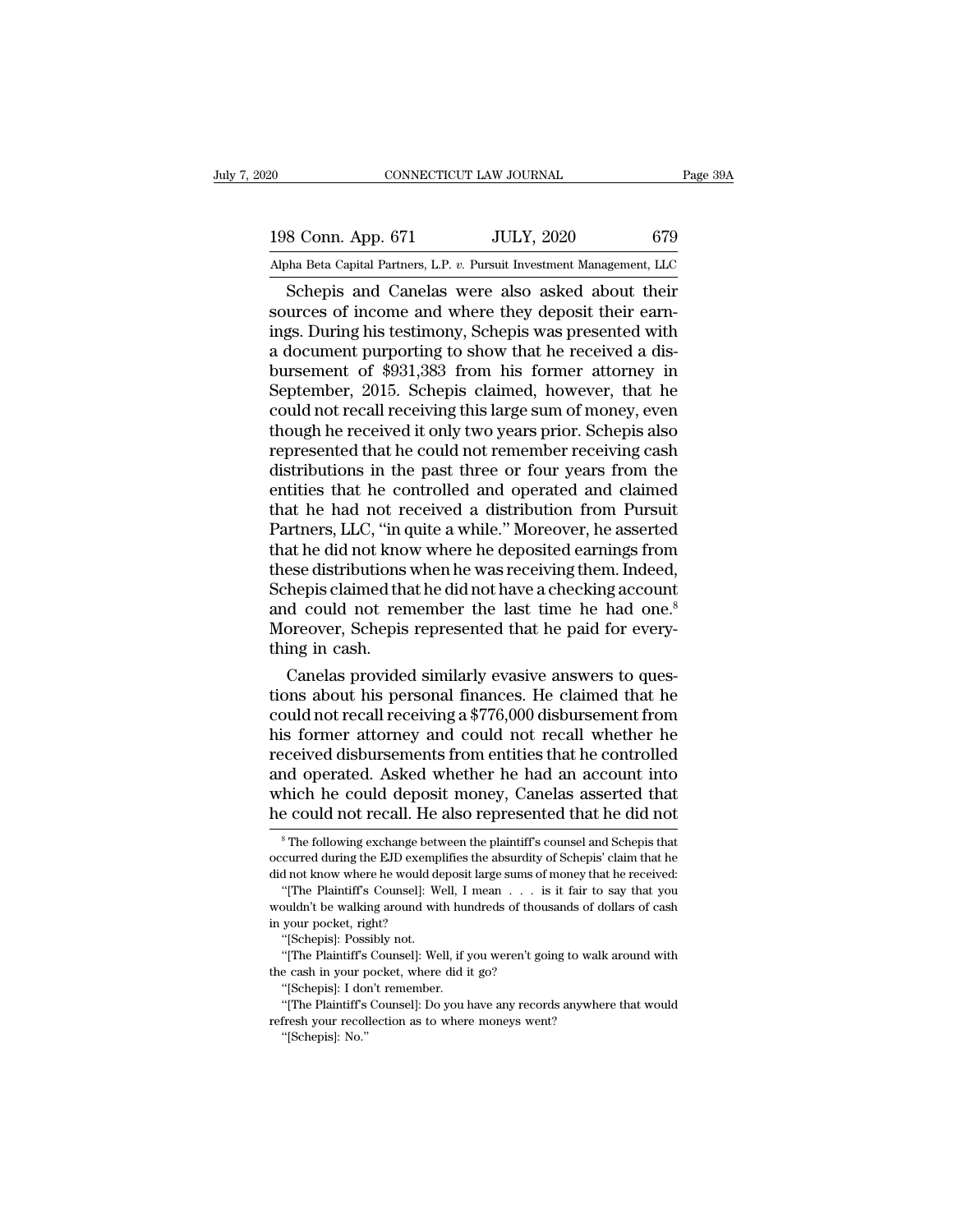## EN CONNECTICUT LAW JOURNAL July 7, 2020<br>680 JULY, 2020 198 Conn. App. 671<br>Alpha Beta Capital Partners, L.P. v. Pursuit Investment Management, LLC CONNECTICUT LAW JOURNAL July 7, 2020<br>
Alpha Beta Capital Partners, L.P. *v.* Pursuit Investment Management, LLC<br>
Alpha Beta Capital Partners, L.P. *v.* Pursuit Investment Management, LLC<br>
have a checking account and could

CONNECTICUT LAW JOURNAL July 7, 2020<br>
680 JULY, 2020 198 Conn. App. 671<br>
Alpha Beta Capital Partners, L.P. v. Pursuit Investment Management, LLC<br>
have a checking account and could not recall the last<br>
time that he had a ba the Sea Capital Partners, L.P. v. Pursuit Investment Management, LLC<br>Alpha Beta Capital Partners, L.P. v. Pursuit Investment Management, LLC<br>have a checking account and could not recall the last<br>time that he had a bank acc  $\begin{array}{lll} \text{380} & \text{JULY, 2020} & \text{198 Conn. App. 671} \\ \text{Alpha Beta Capital Partners, L.P. } & \text{Pursuit Investment Management, LLC} \\ \text{have a checking account and could not recall the last time that he had a bank account. In light of this representation, the plaintiff's course, less than how he retrieves cash when he needs it, to which he responded that he asks his wife for it, when he described as being.} \end{array}$  $\frac{3680}{\text{Alpha Beta Capital Patterns, L.P. } v. \text{ Pursuit Investment Management, LLC}}$ <br>have a checking account and could not recall the last<br>time that he had a bank account. In light of this repre-<br>sentation, the plaintiff's counsel asked him how he<br>retrieves cash when h Alpha Beta Capital Partners, L.P. v. Pursuit Investment Management, LLC<br>have a checking account and could not recall the last<br>time that he had a bank account. In light of this repre-<br>sentation, the plaintiff's counsel aske Alpha Beta Capital Partners, L.P. v. Pursuit Investment Management, LLC<br>have a checking account and could not recall the last<br>time that he had a bank account. In light of this repre-<br>sentation, the plaintiff's counsel aske have a checking account and could not recall the last<br>time that he had a bank account. In light of this repre-<br>sentation, the plaintiff's counsel asked him how he<br>retrieves cash when he needs it, to which he responded<br>that time that he had a bank account. In light of the sentation, the plaintiff's counsel asked him retrieves cash when he needs it, to which he re that he asks his wife for it, whom he described a stay-at-home mother who does c ntation, the plaintiff s counser asked film now he<br>trieves cash when he needs it, to which he responded<br>at he asks his wife for it, whom he described as being<br>stay-at-home mother who does charity work and is<br>"sole source o retrieves cash when he needs it, to which he responded<br>that he asks his wife for it, whom he described as being<br>a stay-at-home mother who does charity work and is<br>his "sole source of money." He also asserted that his<br>wife

that he asks his wife for it, whom he described as being<br>a stay-at-home mother who does charity work and is<br>his "sole source of money." He also asserted that his<br>wife pays his bills and that he does not.<br>On the same date a a stay-at-nome mother who does charity work and is<br>his "sole source of money." He also asserted that his<br>wife pays his bills and that he does not.<br>On the same date as the EJD, the court, in light of<br>the defendants' evasiv ms sole source of money. He also asserted that his<br>wife pays his bills and that he does not.<br>On the same date as the EJD, the court, in light of<br>the defendants' evasive and incredible responses during<br>the EJD and their fa wire pays nis bills and that he does not.<br>
On the same date as the EJD, the court, in light of<br>
the defendants' evasive and incredible responses during<br>
the EJD and their failure to provide the plaintiff with<br>
the documen On the same date as the EJD, the court, in light of<br>the defendants' evasive and incredible responses during<br>the EJD and their failure to provide the plaintiff with<br>the documents that the court, in previous discovery<br>order the defendants' evasive and incredible responses during<br>the EJD and their failure to provide the plaintiff with<br>the documents that the court, in previous discovery<br>orders, had required them to disclose, entered new<br>orders rders, had required them to disclose, entered new<br>rders to address these issues.<sup>9</sup> First, the court contin-<br>ed the EJD until February 6, 2018.<sup>10</sup> The court also<br>rdered that, by December 22, 2017, Schepis and<br><sup>9</sup> After th orders to address these issues.<sup>9</sup> First, the court continued the EJD until February 6, 2018.<sup>10</sup> The court also ordered that, by December 22, 2017, Schepis and  $\frac{9}{4}$  After the plaintiff's counsel examined Schepis, th ued the EJD until February 6, 2018.<sup>10</sup> The court also ordered that, by December 22, 2017, Schepis and  $\overline{\phantom{a}}^{\circ}$  After the plaintiff's counsel examined Schepis, the court reprimanded him for his evasive responses du

So let's—so, Mr. Schepis, I assume your lawyer has explained to you what's<br>going on here and what the rules are and why you're sitting here under<br>oath and people are asking these questions that are uncomfortable questions<br> % oath and people are asking these questions that are uncomfortable questions<br>and they are.<br>"But it's a situation where, you know, there are these judgments and<br>these orders and the laws of Connecticut allow for this. I m th and people are asking these<br>
d they are.<br>
"But it's a situation where, y<br>
see orders and the laws of Cor<br>
ing anything they're not permi<br>
answer questions.<br>
"[Schepis]: I understand.<br>
"The Court: And if it appears d they are.<br>
"But it's a situation where, you know, there are these judgments and<br>
see orders and the laws of Connecticut allow for this. I mean, they're not<br>
ing anything they're not permitted to do. And it is—and you are "But it's a situation where, you know, there are these judgments and<br>these orders and the laws of Connecticut allow for this. I mean, they're not<br>doing anything they're not permitted to do. And it is—and you are required<br>t

credible. ing anything they're not permitted to do. And it is—and you are required<br>
answer questions.<br>
"[Schepis]: I understand.<br>
"The Court: And if it appears that you're not answering truthfully, you<br>
ow, just saying I don't recal

to answer questions.<br>
"[Schepis]: I understand.<br>
"The Court: And if it appears that you're not answering truthfully, you<br>
know, just saying I don't recall doesn't end it because that may not seem<br>
credible.<br>
"And you know "[Schepis]: I understand.<br>
"The Court: And if it appears that you're not answering truthfully, you<br>
know, just saying I don't recall doesn't end it because that may not seem<br>
credible.<br>
"And you know you don't want to [be] "The Court: And if it appears that you're not answering truthfully, you know, just saying I don't recall doesn't end it because that may not seem credible.<br>"And you know you don't want to [be] found in contempt. I mean, I know, just saying I don't recall doesn't end it because is<br>credible.<br>"And you know you don't want to [be] found in conte<br>want to say—and I'm not saying that's what's going to<br>General Statutes § 52-399 is called commitment edible.<br>
"And you know you don't want to [be] found in contempt. I mean, I just<br>
ant to say—and I'm not saying that's what's going to happen today. But<br>
ineral Statutes § 52-399 is called commitment of debtor. Commitment<br> "And you know you don't want to [be] found in contempt. I mean, I just<br>want to say—and I'm not saying that's what's going to happen today. But<br>General Statutes § 52-399 is called commitment of debtor. Commitment<br>means you

want to say—and I'm not saying that's what's going to happen today. But<br>General Statutes § 52-399 is called commitment of debtor. Commitment<br>means you're going into a cell until you purge yourself of the contempt.<br>Now, ple General Statutes § 52-399 is called commitment of debtor. Commitment means you're going into a cell until you purge yourself of the contempt.<br>Now, please, life's too short for that kind of thing.<br>"So it is somehow importa Now, please, life's too short for that kind of thing.<br>
"So it is somehow important to get through this and you know—let me<br>
put it this way, if you can't remember, you better find out, okay. That's what<br>
I'm saying. It re

"So it is somehow important to get through this and you know—let me<br>put it this way, if you can't remember, you better find out, okay. That's what<br>I'm saying. It really—you're under a big obligation here and there is an<br>o put it this way, if you can't remember, you bettee<br>I'm saying. It really—you're under a big oblig<br>obligation to find out. Okay."<br><sup>10</sup> On January 31, 2018, the plaintiff moved<br>sometime after February 6, 2018, to which the<br>u

The court also ordered that, by December 22, 2015.<sup>33</sup> The court also ordered that, by December 22, 2017, Schepis and  $\frac{1}{\pi}$  After the plaintiff's counsel examined Schepis, the court reprimanded him for his evasive re ordered that, by December 22, 2017, Schepis and<br>
<sup>9</sup> After the plaintiff's counsel examined Schepis, the court reprimanded<br>
him for his evasive responses during the EJD in the following exchange:<br>
"The Court: I think that <sup>9</sup> After the plaintiff's counsel examined Schepis, the court reprimanded him for his evasive responses during the EJD in the following exchange: "The Court: I think that would help us focus the inquiry a little bit here. After the plain<br>him for his evasive<br>"The Court: I th<br>So let's—so, Mr. So<br>going on here and<br>oath and people are<br>and they are.<br>"But it's a situa m for his evasive responses during the EJD in the following exchange:<br>
"The Court: I think that would help us focus the inquiry a little bit here.<br>
let's—so, Mr. Schepis, I assume your lawyer has explained to you what's<br>
i "The Court: I think that would help us focus the inquiry a little bit here.<br>So let's—so, Mr. Schepis, I assume your lawyer has explained to you what's<br>going on here and what the rules are and why you're sitting here under<br>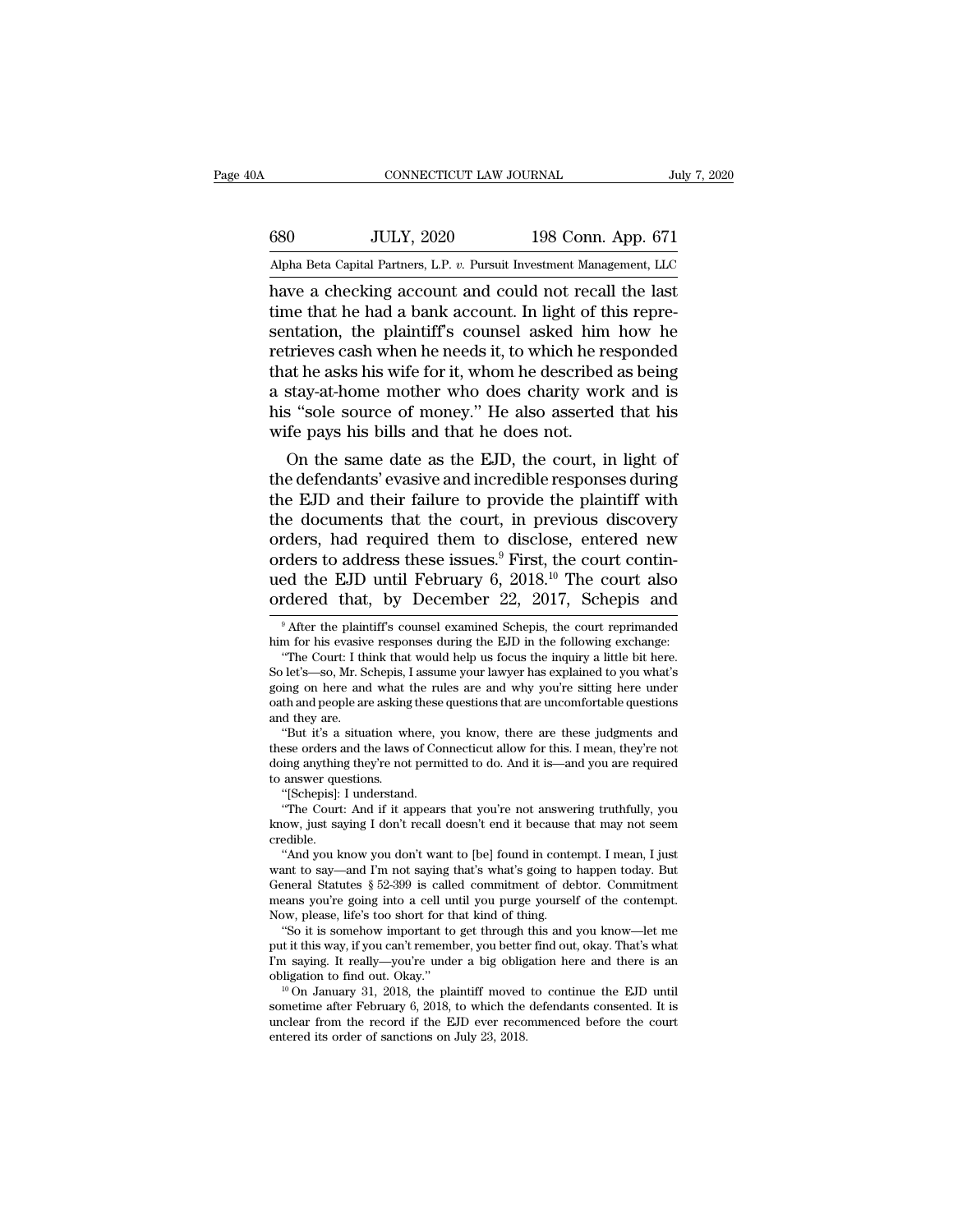| Alpha Beta Capital Partners, L.P. v. Pursuit Investment Management, LLC |  |  |  |
|-------------------------------------------------------------------------|--|--|--|

CONNECTICUT LAW JOURNAL Page 4<br>
198 Conn. App. 671 JULY, 2020 681<br>
Alpha Beta Capital Partners, L.P. v. Pursuit Investment Management, LLC<br>
Canelas were to produce the following: "1. [f]ederal<br>
and state income tax returns 198 Conn. App. 671 JULY, 2020 681<br>
Alpha Beta Capital Partners, L.P. v. Pursuit Investment Management, LLC<br>
Canelas were to produce the following: "1. [f]ederal<br>
and state income tax returns for each of tax years 2015<br>
and 198 Conn. App. 671 JULY, 2020 681<br>
Alpha Beta Capital Partners, L.P. v. Pursuit Investment Management, LLC<br>
Canelas were to produce the following: "1. [f]ederal<br>
and state income tax returns for each of tax years 2015<br>
an 198 Conn. App. 671 JULY, 2020 681<br>
Alpha Beta Capital Partners, L.P. v. Pursuit Investment Management, LLC<br>
Canelas were to produce the following: "1. [f]ederal<br>
and state income tax returns for each of tax years 2015<br>
an 198 Conn. App. 671 JULY, 2020 681<br>
Alpha Beta Capital Partners, L.P. v. Pursuit Investment Management, LLC<br>
Canelas were to produce the following: "1. [f]ederal<br>
and state income tax returns for each of tax years 2015<br>
an Alpha Beta Capital Partners, L.P. v. Pursuit Investment Management, LLC<br>
Canelas were to produce the following: "1. [f]ederal<br>
and state income tax returns for each of tax years 2015<br>
and 2016 identifying the preparer(s)' Canelas were to produce the following: "1. [f]ederal<br>and state income tax returns for each of tax years 2015<br>and 2016 identifying the preparer(s)' name(s); 2. [a]n<br>unredacted copy of [a document containing financial<br>inform and state income tax returns for each of tax years 2015<br>and 2016 identifying the preparer(s)' name(s); 2. [a]n<br>unredacted copy of [a document containing financial<br>information from the defendants' prior counsel]; 3.<br>[f]eder and 2016 identifying the preparer(s)' name(s); 2. [a]n<br>unredacted copy of [a document containing financial<br>information from the defendants' prior counsel]; 3.<br>[f]ederal and state income tax returns for the tax years<br>2015 a unredacted copy of [a document containing financial<br>information from the defendants' prior counsel]; 3.<br>[f]ederal and state income tax returns for the tax years<br>2015 and 2016, identifying the preparer's name, for (a)<br>[POF] information from the defendants' prior counsel]; 3.<br>[f]ederal and state income tax returns for the tax years<br>2015 and 2016, identifying the preparer's name, for (a)<br>[POF], (b) [PCM], (c) [PIM], (d) Pursuit Partners, LLC,<br>a [f]ederal and state income tax returns for the tax years 2015 and 2016, identifying the preparer's name, for (a) [POF], (b) [PCM], (c) [PIM], (d) Pursuit Partners, LLC, and (e) [Northeast]." Indeed, the court had, in three 2015 and 2016, identifying the preparer's name, for (a) [POF], (b) [PCM], (c) [PIM], (d) Pursuit Partners, LLC, and (e) [Northeast]." Indeed, the court had, in three prior orders, commanded that the defendants produce the [POF], (b) [PCM], (c) [PIM], (d) Pursuit Partners, LLC,<br>and (e) [Northeast]." Indeed, the court had, in three<br>prior orders, commanded that the defendants produce<br>the tax returns listed in its December 13, 2017 order.<br>Addit and (e) [Northeast]." Indeed, the court had, in three<br>prior orders, commanded that the defendants produce<br>the tax returns listed in its December 13, 2017 order.<br>Additionally, the court ordered the defendants' counsel<br>to "s prior orders, commanded that the defendants produce<br>the tax returns listed in its December 13, 2017 order.<br>Additionally, the court ordered the defendants' counsel<br>to "submit a responsive pleading" to the court's Novem-<br>ber the tax returns listed in its December 13, 2017 order.<br>Additionally, the court ordered the defendants' counsel<br>to "submit a responsive pleading" to the court's Novem-<br>ber 6, 2017 order requiring the defendants to provide<br>t Additionally, the court ordered the defendants' counsel<br>to "submit a responsive pleading" to the court's Novem-<br>ber 6, 2017 order requiring the defendants to provide<br>the plaintiff with the documents that, on April 12, 2017 to "submit a responsive pleading" to the course of 6, 2017 order requiring the defendants the plaintiff with the documents that, on Ap they agreed to make available to the plaint been ordered to disclose several times. The r 6, 2017 order requiring the defendants to provide<br>e plaintiff with the documents that, on April 12, 2017,<br>ey agreed to make available to the plaintiff and had<br>en ordered to disclose several times. The defendants<br>reed to the plaintiff with the documents that, on April 12, 2017,<br>they agreed to make available to the plaintiff and had<br>been ordered to disclose several times. The defendants<br>agreed to comply with this order by the December 22,<br>2

they agreed to make available to the plaintiff and had<br>been ordered to disclose several times. The defendants<br>agreed to comply with this order by the December 22,<br>2017 deadline that the court imposed.<br>On January 2, 2018, t been ordered to disclose several times. The defendants<br>agreed to comply with this order by the December 22,<br>2017 deadline that the court imposed.<br>On January 2, 2018, the plaintiff moved for the court's<br>to order the defenda agreed to comply with this order by the December 22,<br>2017 deadline that the court imposed.<br>On January 2, 2018, the plaintiff moved for the court<br>to order the defendants to comply with the court's<br>December 13, 2017 order. I 2017 deadline that the court imposed.<br>
On January 2, 2018, the plaintiff moved for the court<br>
to order the defendants to comply with the court's<br>
December 13, 2017 order. In this motion, the plaintiff<br>
stated that the def On January 2, 2018, the plaintiff moved for the court<br>to order the defendants to comply with the court's<br>December 13, 2017 order. In this motion, the plaintiff<br>stated that the defendants had provided some, but not<br>all, of to order the defendants to comply with the court's<br>December 13, 2017 order. In this motion, the plaintiff<br>stated that the defendants had provided some, but not<br>all, of the documents that the court's December 13,<br>2017 order December 13, 2017 order. In this motion, the plain stated that the defendants had provided some, but i<br>all, of the documents that the court's December<br>2017 order required them to produce and that they h<br>failed to submit a ated that the defendants had provided some, but not<br>
, of the documents that the court's December 13,<br>
17 order required them to produce and that they had<br>
lled to submit a responsive pleading to the court's<br>
ovember 6, 20 all, of the documents that the court's December 13,<br>2017 order required them to produce and that they had<br>failed to submit a responsive pleading to the court's<br>November 6, 2017 order, despite being required to pro-<br>duce al

2017 order required them to produce and that they had<br>failed to submit a responsive pleading to the court's<br>November 6, 2017 order, despite being required to pro-<br>duce all of these items by December 22, 2017.<br>The plaintiff failed to submit a responsive pleading to the court's<br>November 6, 2017 order, despite being required to pro-<br>duce all of these items by December 22, 2017.<br>The plaintiff then filed a second motion on February<br>13, 2018, in w November 6, 2017 order, despite being required to pro-<br>duce all of these items by December 22, 2017.<br>The plaintiff then filed a second motion on February<br>13, 2018, in which it requested that the court order<br>Schepis and Can duce all of these items by December 22, 2017.<br>
The plaintiff then filed a second motion on February<br>
13, 2018, in which it requested that the court order<br>
Schepis and Canelas to provide the information that<br>
they claimed t The plaintiff then filed a second motion on February<br>13, 2018, in which it requested that the court order<br>Schepis and Canelas to provide the information that<br>they claimed that they could not recall during the EJD<br>and impos 13, 2018, in which it requested that the court order<br>Schepis and Canelas to provide the information that<br>they claimed that they could not recall during the EJD<br>and impose sanctions for Schepis' and Canelas' conduct<br>during Schepis and Canelas to provide the information that<br>they claimed that they could not recall during the EJD<br>and impose sanctions for Schepis' and Canelas' conduct<br>during the EJD. In addition, the plaintiff requested that,<br>i they claimed that they could not recall during the EJD and impose sanctions for Schepis' and Canelas' conduct<br>during the EJD. In addition, the plaintiff requested that,<br>in light of the testimony that Schepis and Canelas di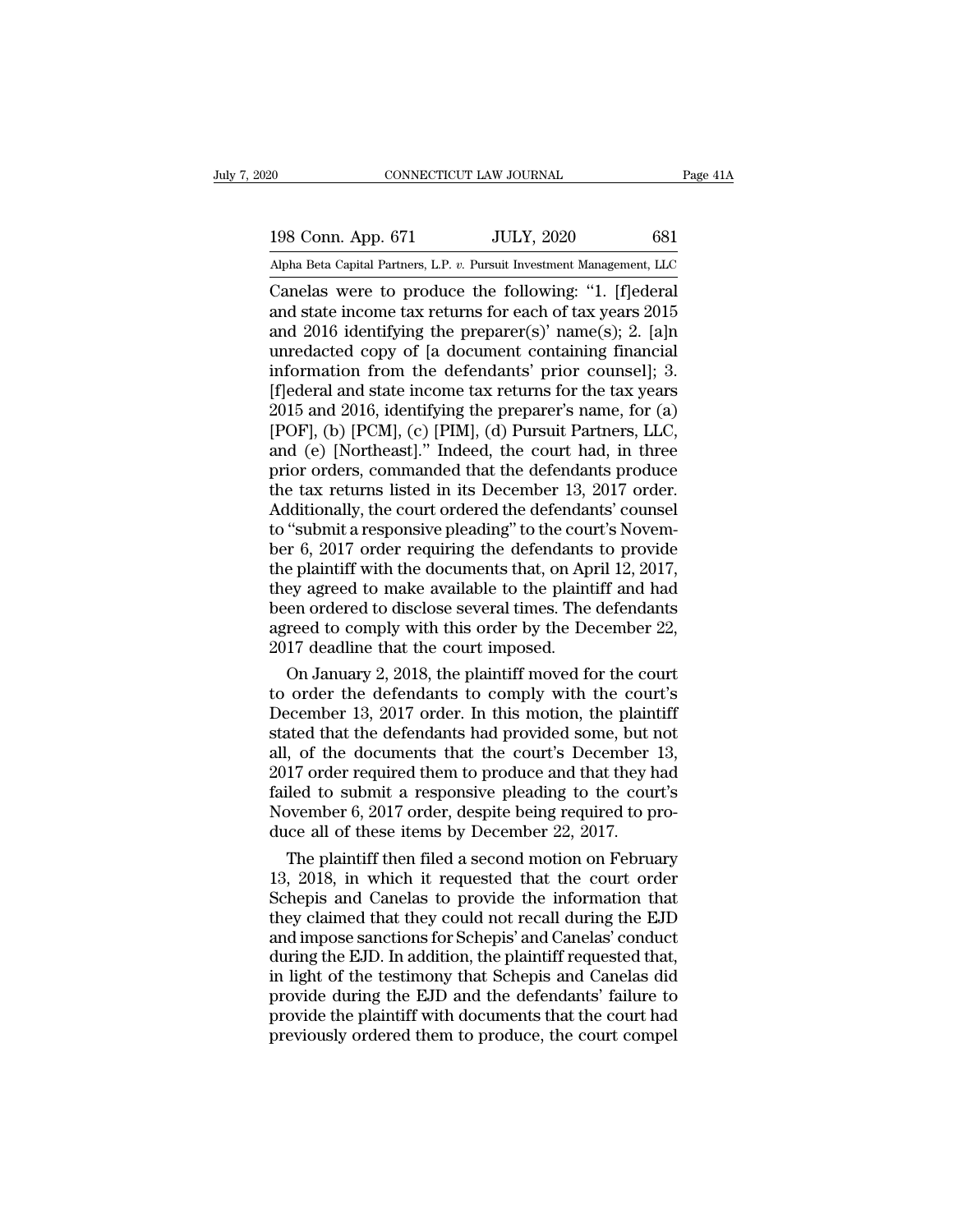# EN CONNECTICUT LAW JOURNAL July 7, 2020<br>682 JULY, 2020 198 Conn. App. 671<br>Alpha Beta Capital Partners, L.P. v. Pursuit Investment Management, LLC

CONNECTICUT LAW JOURNAL July 7, 2020<br>
Alpha Beta Capital Partners, L.P. *v.* Pursuit Investment Management, LLC<br>
the defendants to provide the plaintiff with supplemen-CONNECTICUT LAW JOURNAL<br>
<u>the defendants to provide the plaintiff</u> with supplemental disclosures covering ten categories of information.<br>
Some of the categories of documents requested in this tal disclosures covering ten categories of information of the categories of information.<br>
Some of the categories of documents requested in this motion pertained to documents that the court already  $\frac{1082}{\text{Alpha Beta Capital Patterns, L.P. } v. \text{ Pursuit Investment Management, LLC}}$ <br>the defendants to provide the plaintiff with supplemental disclosures covering ten categories of information.<br>Some of the categories of documents requested in this<br>motion pertained to  $\frac{1082}{\text{Alpha Beta Capital Patterns, L.P. } v.}$  Pursuit Investment Management, LLC<br>the defendants to provide the plaintiff with supplemental disclosures covering ten categories of information.<br>Some of the categories of documents requested in t Alpha Beta Capital Partners, L.P.  $v$ . Pursuit Investment Management, LLC<br>the defendants to provide the plaintiff with supplemen-<br>tal disclosures covering ten categories of information.<br>Some of the categories of documents Alpha Beta Capital Partners, L.P. v. Pursuit Investment Management, LLC<br>the defendants to provide the plaintiff with supplemen-<br>tal disclosures covering ten categories of information.<br>Some of the categories of documents re the defendants to provide the plaintiff with supplemental disclosures covering ten categories of information.<br>Some of the categories of documents requested in this motion pertained to documents that the court already<br>had o tal disclosures covering ten categories of information.<br>Some of the categories of documents requested in this<br>motion pertained to documents that the court already<br>had ordered the defendants to produce in prior orders,<br>such Some of the categories of documents requested in the motion pertained to documents that the court alreaded had ordered the defendants to produce in prior orders such as statements for securities accounts that eith Schepis otion pertained to documents that the court already<br>d ordered the defendants to produce in prior orders,<br>ch as statements for securities accounts that either<br>hepis or Canelas owned, but the motion also con-<br>ined requests f had ordered the defendants to produce in prior orders,<br>such as statements for securities accounts that either<br>Schepis or Canelas owned, but the motion also con-<br>tained requests for the defendants to produce docu-<br>ments co

such as statements for securities accounts that either<br>Schepis or Canelas owned, but the motion also con-<br>tained requests for the defendants to produce docu-<br>ments covering new categories of information.<br>On March 8, 2018, Schepis or Canelas owned, but the motion also contained requests for the defendants to produce documents covering new categories of information.<br>On March 8, 2018, the court ordered the defendants to "to identify . . . the tained requests for the defendants to produce documents covering new categories of information.<br>
On March 8, 2018, the court ordered the defendants<br>
to "to identify . . . the preparer's name of the state<br>
income tax return ments covering new categories of information.<br>
On March 8, 2018, the court ordered the defendants<br>
to "to identify . . . the preparer's name of the state<br>
income tax returns for the tax years 2015 and 2016, for<br>
(a) [POF], On March 8, 2018, the court ordered the defendants<br>to "to identify  $\ldots$  the preparer's name of the state<br>income tax returns for the tax years 2015 and 2016, for<br>(a) [POF], (b) [PCM], (c) [PIM], (d) Pursuit Partners,<br>LLC, to "to identify . . . the preparer's name of the state<br>income tax returns for the tax years 2015 and 2016, for<br>(a) [POF], (b) [PCM], (c) [PIM], (d) Pursuit Partners,<br>LLC, and (e) [Northeast], an[d] the preparer for the<br>fed income tax returns for the tax years 2015 and 2016, for<br>
(a) [POF], (b) [PCM], (c) [PIM], (d) Pursuit Partners,<br>
LLC, and (e) [Northeast], an[d] the preparer for the<br>
federal tax returns of Pursuit Partners, LLC." With<br>
re (a) [POF], (b) [PCM], (c) [PIM], (d) Pursuit Partners,<br>LLC, and (e) [Northeast], an[d] the preparer for the<br>federal tax returns of Pursuit Partners, LLC." With<br>respect to the ten categories of documents that the<br>plaintiff LLC, and (e) [Northeast], an[d] the preparer for the federal tax returns of Pursuit Partners, LLC." With respect to the ten categories of documents that the plaintiff asked the court to order the defendants to provide, the federal tax returns of Pursuit Partners, LLC." With<br>respect to the ten categories of documents that the<br>plaintiff asked the court to order the defendants to<br>provide, the court ordered the parties to conference<br>to attempt t respect to the ten categories of documents that the plaintiff asked the court to order the defendants to provide, the court ordered the parties to conference to attempt to resolve any issues with respect to the defendants' plaintiff asked the court to order the defendants to<br>provide, the court ordered the parties to conference<br>to attempt to resolve any issues with respect to the<br>defendants' providing these documents. If, however,<br>the parties provide, the court ordered the parties to conference<br>to attempt to resolve any issues with respect to the<br>defendants' providing these documents. If, however,<br>the parties were unable to resolve the issues, the court<br>instruc to attempt to resolve any issues with respect to the defendants' providing these documents. If, however, the parties were unable to resolve the issues, the court instructed the plaintiff's counsel to submit an affidavit de fendants' providing these documents. If, however,<br>e parties were unable to resolve the issues, the court<br>structed the plaintiff's counsel to submit an affidavit<br>scribing the categories of documents that remained<br>dispute by the parties were unable to resolve the issues, the court<br>instructed the plaintiff's counsel to submit an affidavit<br>describing the categories of documents that remained<br>in dispute by March 22, 2018. The court also reserved

instructed the plaintiff's counsel to submit an affidavit<br>describing the categories of documents that remained<br>in dispute by March 22, 2018. The court also reserved its<br>decision on the other orders requested by the plaint describing the categories of documents that remained<br>in dispute by March 22, 2018. The court also reserved its<br>decision on the other orders requested by the plaintiff.<br>On March 22, 2018, the plaintiff's counsel submitted<br>a in dispute by March 22, 2018. The court also reserved its<br>decision on the other orders requested by the plaintiff.<br>On March 22, 2018, the plaintiff's counsel submitted<br>an affidavit to the court in which he averred that the decision on the other orders requested by the plaintiff.<br>
On March 22, 2018, the plaintiff's counsel submitted<br>
an affidavit to the court in which he averred that the<br>
defendants agreed to produce some, but not all, of the On March 22, 2018, the plaintiff's counsel submitted<br>an affidavit to the court in which he averred that the<br>defendants agreed to produce some, but not all, of the<br>ten categories of documents that the plaintiff had<br>requeste an affidavit to the court in which he averred that the defendants agreed to produce some, but not all, of the ten categories of documents that the plaintiff had requested in its February 12, 2018 motion. On April 4, 2018, defendants agreed to produce some, but not all, of the<br>ten categories of documents that the plaintiff had<br>requested in its February 12, 2018 motion. On April 4,<br>2018, the court, having reviewed the affidavit, ordered<br>the d ten categories of documents that the plaintiff had<br>requested in its February 12, 2018 motion. On April 4,<br>2018, the court, having reviewed the affidavit, ordered<br>the defendants to provide the plaintiff with supplemen-<br>tal 11 Indeed, the order, in relevant part, provided: ''The court of the order, in relevant part, provided: ''The court has reviewed the order, in relevant part, provided: ''The court has reviewed the fidavit of [the] plaintif tal disclosures within the categories of documents that<br>the defendants' counsel agreed to produce during the<br>conference with plaintiff's counsel by April 20, 2018.<sup>11</sup><br> $\frac{11}{11}$  Indeed, the order, in relevant part, prov

the defendants' counsel agreed to produce during the conference with plaintiff's counsel by April 20, 2018.<sup>11</sup>  $\frac{1}{1}$  Indeed, the order, in relevant part, provided: "The court has reviewed the affidavit of [the] plain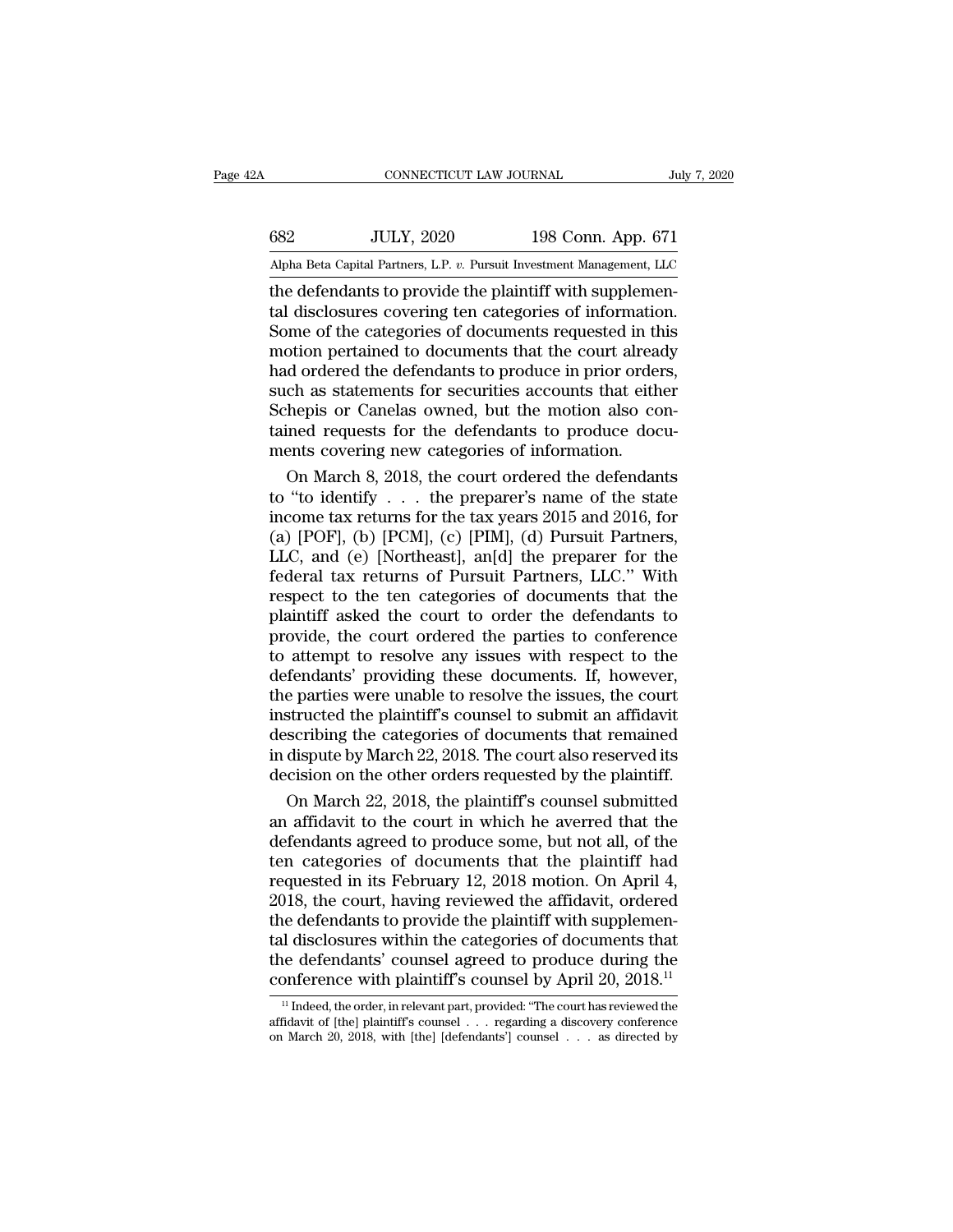## 20 CONNECTICUT LAW JOURNAL Page 43A<br>198 Conn. App. 671 JULY, 2020 683<br>Alpha Beta Capital Partners, L.P. v. Pursuit Investment Management, LLC Valy 7, 2020 CONNECTICUT LAW JOURNAL Page 43A<br>
198 Conn. App. 671 JULY, 2020 683<br>
Alpha Beta Capital Partners, L.P. *v.* Pursuit Investment Management, LLC<br>
On April 24, 2018, the plaintiff's counsel filed an affi-

CONNECTICUT LAW JOURNAL<br>
8 Conn. App. 671 JULY, 2020 683<br>
TULY, 2020 683<br>
Tha Beta Capital Partners, L.P. v. Pursuit Investment Management, LLC<br>
On April 24, 2018, the plaintiff's counsel filed an affi-<br>
with the court in 198 Conn. App. 671 JULY, 2020 683<br>
Alpha Beta Capital Partners, L.P. v. Pursuit Investment Management, LLC<br>
On April 24, 2018, the plaintiff's counsel filed an affi-<br>
davit with the court in which he averred that the defen 198 Conn. App. 671 JULY, 2020 683<br>
Alpha Beta Capital Partners, L.P. v. Pursuit Investment Management, LLC<br>
On April 24, 2018, the plaintiff's counsel filed an affi-<br>
davit with the court in which he averred that the defe 198 Conn. App. 671 JULY, 2020 683<br>
Alpha Beta Capital Partners, L.P. v. Pursuit Investment Management, LLC<br>
On April 24, 2018, the plaintiff's counsel filed an affi-<br>
davit with the court in which he averred that the defe Alpha Beta Capital Partners, L.P. v. Pursuit Investment Management, LLC<br>
On April 24, 2018, the plaintiff's counsel filed an affi-<br>
davit with the court in which he averred that the defen-<br>
dants had provided nothing in t supplemental filing identifying the distanding discovery by June 14, 2018, [and that the defendants had provided nothing in the way of compliance with the court's April 4, 2018 order. The court, on June 6, 2018, then orde On April 24, 2018, the plaintiff's counsel filed an affi-<br>davit with the court in which he averred that the defen-<br>dants had provided nothing in the way of compliance<br>with the court's April 4, 2018 order. The court, on Ju davit with the court in which he averred that the defen-<br>dants had provided nothing in the way of compliance<br>with the court's April 4, 2018 order. The court, on June<br>6, 2018, then ordered the "[p]laintiff . . . . to submit dants had provided nothing in the way of compliance<br>with the court's April 4, 2018 order. The court, on June<br>6, 2018, then ordered the "[p]laintiff . . . . to submit a<br>supplemental filing identifying the outstanding disco with the court's April 4, 2018 order. The court, on June 6, 2018, then ordered the "[p]laintiff . . . to submit a supplemental filing identifying the outstanding discovery by June 14, 2018, [and that the defendants] respo 6, 2018, then ordered the "[p][aintiff  $\ldots$  to submit a<br>supplemental filing identifying the outstanding discov-<br>ery by June 14, 2018, [and that the defendants] respon[d]<br>to th[is] [supplemental] filing  $\ldots$  by July 2, 2 supplemental filing identifying the outstanding discovery by June 14, 2018, [and that the defendants] respon[d]<br>to th[is] [supplemental] filing . . . by July 2, 2018. The<br>court also ordered that "[a] hearing [be held] to c ery by June 14, 2018, [and that the defendants] respon[d]<br>to th[is] [supplemental] filing  $\ldots$  by July 2, 2018. The<br>court also ordered that "[a] hearing [be held] to consider<br>an order for fees and [p]enalties  $\ldots$ ." On to th[is] [supplemental] filing  $\ldots$  by July 2, 2018. The<br>court also ordered that "[a] hearing [be held] to consider<br>an order for fees and [p]enalties  $\ldots$ ." On June 14,<br>2018, the plaintiff submitted two affidavits in r court also ordered that "[a] hearing [be held] to consider<br>an order for fees and [p]enalties  $\dots$ ." On June 14,<br>2018, the plaintiff submitted two affidavits in response<br>to the court's June 6, 2018 order. In the first affi an order for fees and [p]enalties  $\ldots$  ... ..." On June 14,<br>2018, the plaintiff submitted two affidavits in response<br>to the court's June 6, 2018 order. In the first affidavit,<br>the plaintiff's counsel averred that the def 2018, the plaintiff submitted two affidavits in response<br>to the court's June 6, 2018 order. In the first affidavit,<br>the plaintiff's counsel averred that the defendants had<br>only partially complied with the court's April 4, to the court's June 6, 2018 order. In the first affidavit,<br>the plaintiff's counsel averred that the defendants had<br>only partially complied with the court's April 4, 2018<br>order, in which it ordered them to make supplementa the plaintiff's counsel averred that the defendants had<br>only partially complied with the court's April 4, 2018<br>order, in which it ordered them to make supplemental<br>disclosures to the plaintiff. In the second affidavit, the only partially complied with the court's April 4, 2018<br>order, in which it ordered them to make supplemental<br>disclosures to the plaintiff. In the second affidavit, the<br>plaintiff's counsel sought an award of attorney's fees, order, in which it ordered them to make supplemental<br>disclosures to the plaintiff. In the second affidavit, the<br>plaintiff's counsel sought an award of attorney's fees,<br>averring that the plaintiff had incurred \$31,610 in at disclosures to the plaintiff. In the<br>plaintiff's counsel sought an awar<br>averring that the plaintiff had incu<br>ney's fees and \$1258.05 in other liti<br>paring for and taking the Decemb<br>attempting to obtain the defendar<br>the cour erring that the plaintiff had incurred \$31,610 in attor-<br>y's fees and \$1258.05 in other litigation expenses pre-<br>ring for and taking the December 13, 2017 EJD and<br>tempting to obtain the defendants' compliance with<br>e court' ney's fees and \$1258.05 in other litigation expenses pre-<br>paring for and taking the December 13, 2017 EJD and<br>attempting to obtain the defendants' compliance with<br>the court's discovery orders.<br>In support of the requested a

paring for and taking the December 13, 2017 EJD and<br>attempting to obtain the defendants' compliance with<br>the court's discovery orders.<br>In support of the requested attorney's fees, the plain-<br>tiff's counsel averred that he attempting to obtain the defendants' compliance with<br>the court's discovery orders.<br>In support of the requested attorney's fees, the plain-<br>tiff's counsel averred that he bills at an hourly rate of<br>\$400. He stated that he s the court's discovery orders.<br>
In support of the requested attorney's fees, the plaintiff's counsel averred that he bills at an hourly rate of<br>
\$400. He stated that he spent fourteen hours preparing<br>
for the December 13, 2 In support of the requested attorney's fees, the plaintiff's counsel averred that he bills at an hourly rate of \$400. He stated that he spent fourteen hours preparing for the December 13, 2017 EJD; 3.7 hours taking the Dec In support of the requested attorney's fees, the plain-<br>tiff's counsel averred that he bills at an hourly rate of<br>\$400. He stated that he spent fourteen hours preparing<br>for the December 13, 2017 EJD; 3.7 hours taking the<br> tiff's counsel averred that he bills at an hourly rate of \$400. He stated that he spent fourteen hours preparing for the December 13, 2017 EJD; 3.7 hours taking the December 13, 2017 EJD; 2.8 hours preparing the plaintiff' \$400. He stated that he spent fourteen hours pro<br>for the December 13, 2017 EJD; 3.7 hours tal<br>December 13, 2017 EJD; 2.8 hours preparing th<br>tiff's January 2, 2018 motion; 35.2 hours prepa<br>plaintiff's February 13, 2018 moti the court. The affidavit describes several undertakings by [the defendants' noncompliance at a June 6, 2018 status conference.<br>The court. The affidavit describes several undertakings by [the defendants' noncompliance at a plaintiff's February 13, 2018 motion; and 1.5 hours<br>arguing motions related to the defendants' noncompli-<br>ance at a June 6, 2018 status conference.<br>the court. The affidavit describes several undertakings by [the defendants

arguing motions related to the defendants' noncompli-<br>ance at a June 6, 2018 status conference.<br>the court The affidavit describes several undertakings by [the defendants'<br>counsel] on behalf of his clients to comply with so arguing motions related to the defendants honcompi-<br>ance at a June 6, 2018 status conference.<br>the court. The affidavit describes several undertakings by [the defendants'<br>counsel] on behalf of his clients to comply with som ance at a June 6, 2018 status conference.<br>
the court. The affidavit describes several undertakings by [the defendants'<br>
counsel] on behalf of his clients to comply with some, but not all, of [the]<br>
plaintiff's discovery r the court. The affidavit describes several undertakings by [the defendants' counsel] on behalf of his clients to comply with some, but not all, of [the] plaintiff's discovery requests. The court directs [the defendants' co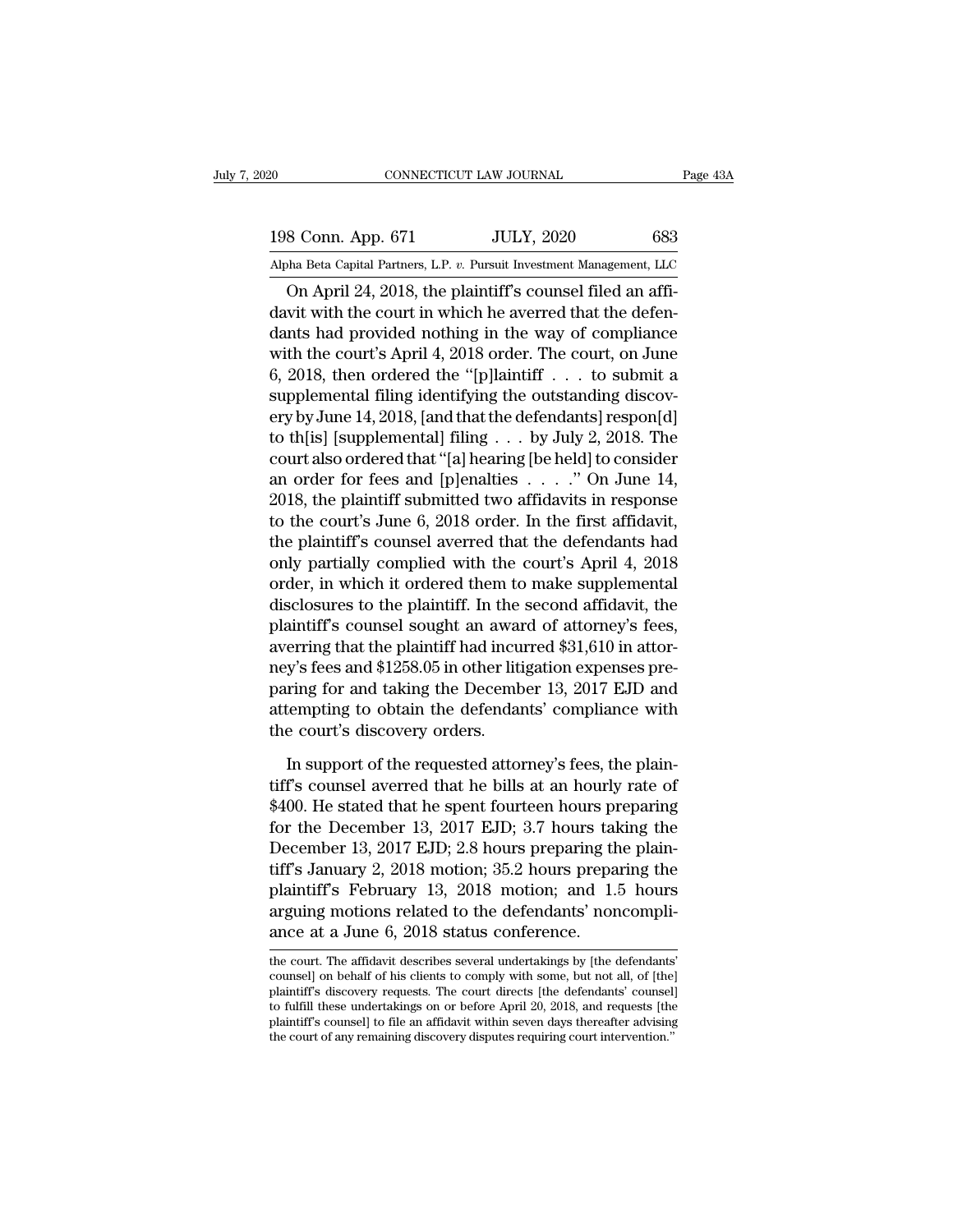|     | CONNECTICUT LAW JOURNAL                                                 |                    | July 7, 2020 |
|-----|-------------------------------------------------------------------------|--------------------|--------------|
| 684 | <b>JULY, 2020</b>                                                       | 198 Conn. App. 671 |              |
|     | Alpha Beta Capital Partners, L.P. v. Pursuit Investment Management, LLC |                    |              |
|     | In addition, the plaintiff's counsel requested that the                 |                    |              |

CONNECTICUT LAW JOURNAL July 7, 2020<br>
198 Conn. App. 671<br>
In addition, the plaintiff's counsel requested that the<br>
limitiff be awarded \$8730 for the services of an attor-<br>
Express from Bood Smith LLP (Bood Smith), who serv For the avarded \$8730 for the services of an attor-<br>plaintiff be awarded \$8730 for the services of an attor-<br>plaintiff be awarded \$8730 for the services of an attor-<br>the plaintiff's cocounsel. The plaintiff's counsel furth  $198$  Conn. App. 671<br>
Alpha Beta Capital Partners, L.P. v. Pursuit Investment Management, LLC<br>
In addition, the plaintiff's counsel requested that the<br>
plaintiff be awarded \$8730 for the services of an attor-<br>
ney from Re  $t_{\rm 5}$  JULY, 2020 198 Conn. App. 671<br>  $t_{\rm 4}$  Alpha Beta Capital Partners, L.P. v. Pursuit Investment Management, LLC<br>
In addition, the plaintiff's counsel requested that the<br>
plaintiff be awarded \$8730 for the servi State Cocounting and South Pays and South Pays and Alpha Beta Capital Partners, L.P. v. Pursuit Investment Management, LLC<br>
In addition, the plaintiff's counsel requested that the<br>
plaintiff be awarded \$8730 for the servic Alpha Beta Capital Partners, L.P. v. Pursuit Investment Management, LLC<br>
In addition, the plaintiff's counsel requested that the<br>
plaintiff be awarded \$8730 for the services of an attor-<br>
ney from Reed Smith LLP (Reed Smit In addition, the plaintiff's counsel requester plaintiff be awarded \$8730 for the services of ney from Reed Smith LLP (Reed Smith), who the plaintiff's cocounsel. The plaintiff's counstated that cocounsel from Reed Smith b in the awarded \$8730 for the services of an attor-<br>y from Reed Smith LLP (Reed Smith), who served as<br>e plaintiff's cocounsel. The plaintiff's counsel further<br>tated that cocounsel from Reed Smith bills at an hourly<br>te rangi ney from Reed Smith LLP (Reed Smith), who served as<br>the plaintiff's cocounsel. The plaintiff's counsel further<br>stated that cocounsel from Reed Smith bills at an hourly<br>rate ranging from \$450 to \$800 and engaged in 14.4<br>hou

the plaintiff's cocounsel. The plaintiff's counsel further<br>stated that cocounsel from Reed Smith bills at an hourly<br>rate ranging from \$450 to \$800 and engaged in 14.4<br>hours of work on the plaintiff's behalf.<br>Thereafter, th stated that cocounsel from Reed Smith bills at an hourly<br>rate ranging from \$450 to \$800 and engaged in 14.4<br>hours of work on the plaintiff's behalf.<br>Thereafter, the defendants filed their response to the<br>plaintiff's affida rate ranging from \$450 to \$800 and engaged in 14.4<br>hours of work on the plaintiff's behalf.<br>Thereafter, the defendants filed their response to the<br>plaintiff's affidavits. Notably, the defendants filed this<br>response on July hours of work on the plaintiff's behalf.<br>
Thereafter, the defendants filed their response to the<br>
plaintiff's affidavits. Notably, the defendants filed this<br>
response on July 19, 2018, even though the court<br>
ordered them Thereafter, the defendants filed their response to the plaintiff's affidavits. Notably, the defendants filed this response on July 19, 2018, even though the court ordered them to file it by July 2, 2018.<sup>12</sup> The defendants plaintiff's affidavits. Notably, the defendants filed this<br>response on July 19, 2018, even though the court<br>ordered them to file it by July 2, 2018.<sup>12</sup> The defendants<br>essentially made three arguments in their response.<br>Fi response on July 19, 2018, even though the court<br>ordered them to file it by July 2, 2018.<sup>12</sup> The defendants<br>essentially made three arguments in their response.<br>First, they argued that the award of attorney's fees<br>that th ordered them to file it by July 2, 2018.<sup>12</sup> The defendants<br>essentially made three arguments in their response.<br>First, they argued that the award of attorney's fees<br>that the plaintiff requested for preparing, attending, a essentially made three arguments in their response.<br>First, they argued that the award of attorney's fees<br>that the plaintiff requested for preparing, attending, and<br>taking the December 13, 2017 EJD was excessive. The<br>defend First, they argued that the award of attorney's fees<br>that the plaintiff requested for preparing, attending, and<br>taking the December 13, 2017 EJD was excessive. The<br>defendants did, however, concede that the plaintiff<br>should that the plaintiff requested for preparing, attending, and<br>taking the December 13, 2017 EJD was excessive. The<br>defendants did, however, concede that the plaintiff<br>should receive an award for some of the fees incurred<br>for t taking the December 13, 2017 EJD was excessive. The<br>defendants did, however, concede that the plaintiff<br>should receive an award for some of the fees incurred<br>for the EJD, stating that "a reasonable award of attor-<br>ney's f defendants did, however, concede that the plaintiff<br>should receive an award for some of the fees incurred<br>for the EJD, stating that "a *reasonable award of attor-<br>ney's fees related to the December 13, 2017 EJDs should<br>be* should receive an award for some of the fees incurred<br>for the EJD, stating that "*a reasonable award of attor-*<br>*ney's fees related to the December 13, 2017 EJDs should*<br>*be in an amount significantly less.*" (Emphasis add for the EJD, stating that "a reasonable award of attor-<br>mey's fees related to the December 13, 2017 EJDs should<br>be in an amount significantly less." (Emphasis added.)<br>Second, the defendants argued that the plaintiff shoul mey's fees related to the December 13, 2017 EJDs should<br>be in an amount significantly less." (Emphasis added.)<br>Second, the defendants argued that the plaintiff should<br>not be awarded attorney's fees for work performed after be in an amount significantly less." (Emphasis added.)<br>Second, the defendants argued that the plaintiff should<br>not be awarded attorney's fees for work performed after<br>January 5, 2018, because the defendants filed several<br>m Second, the defendants argued that the plaintiff should<br>not be awarded attorney's fees for work performed after<br>January 5, 2018, because the defendants filed several<br>motions opposing the plaintiff's discovery requests.<br>Thi not be awarded attorney's fees for work performed after<br>January 5, 2018, because the defendants filed several<br>motions opposing the plaintiff's discovery requests.<br>Third, the defendants argued that the plaintiff should<br>not January 5, 2018, because the defendants filed several<br>motions opposing the plaintiff's discovery requests.<br>Third, the defendants argued that the plaintiff should<br>not receive the award of fees requested for the work<br>of coco motions opposing the plaintiff's discovery requests.<br>Third, the defendants argued that the plaintiff should<br>not receive the award of fees requested for the work<br>of cocounsel from Reed Smith because this request<br>of fees was Third, the defendants argued that the plaintiff should<br>not receive the award of fees requested for the work<br>of cocounsel from Reed Smith because this request<br>of fees was "unreasonably excessive and duplicative."<br>Importantl not receive the award of fees requested for of cocounsel from Reed Smith because tof fees was "unreasonably excessive and delingtor in the metally in their response, the defendancent that they had failed to comply full cou cocounsel from Reed Smith because this request<br>fees was "unreasonably excessive and duplicative."<br>portantly, in their response, the defendants *did not*<br>*ntest* that they had failed to comply fully with the<br>urt's discovery of fees was "unreasonably excessive and duplicative."<br>Importantly, in their response, the defendants *did not*<br>contest that they had failed to comply fully with the<br>court's discovery orders, as the plaintiff's counsel had<br>

Importantly, in their response, the defendants *did not*<br>contest that they had failed to comply fully with the<br>court's discovery orders, as the plaintiff's counsel had<br>averred in his June 14, 2018 affidavit.<br>On July 23, 20 contest that they had failed to comply fully with the court's discovery orders, as the plaintiff's counsel had averred in his June 14, 2018 affidavit.<br>On July 23, 2018, the court issued the order of sanctions that is the On July 23, 2018, the court issued the order of sanc-<br>ons that is the subject of the present appeal. The<br>ourt's decision to sanction the defendants was predi-<br>ated on two factual findings. First, "[t]he court [found]<br> $\frac{$ tions that is the subject of the present appeal. The court's decision to sanction the defendants was predicated on two factual findings. First, "[t]he court [found]  $\frac{12 \text{ On June 19, 2018}}{2018 \text{ to respond to the June 14, 2018 affidavits of the plaintiff's course}}$ .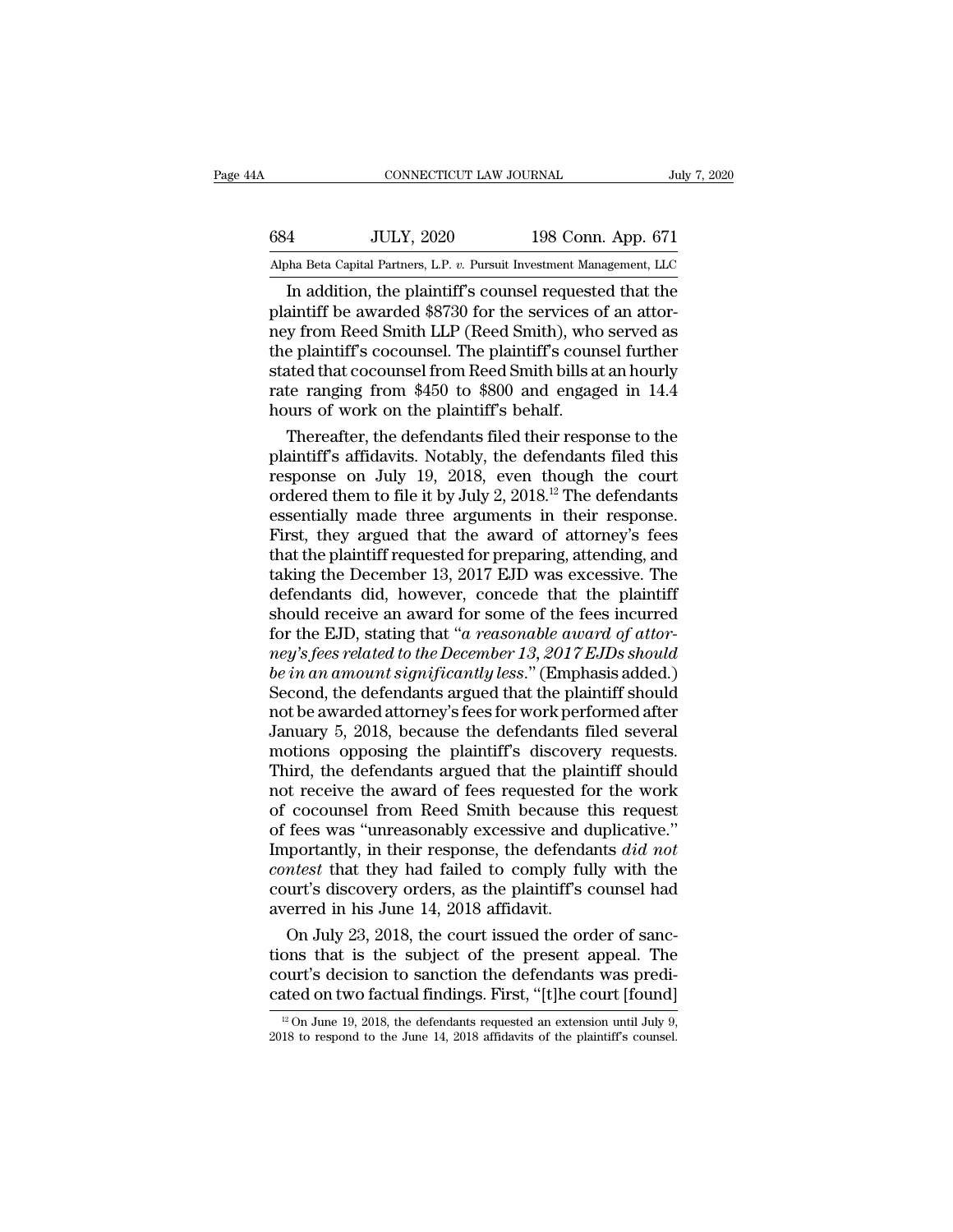20 CONNECTICUT LAW JOURNAL Page 45A<br>198 Conn. App. 671 JULY, 2020 685<br>Alpha Beta Capital Partners, L.P. v. Pursuit Investment Management, LLC

Valy 7, 2020 CONNECTICUT LAW JOURNAL Page 45A<br>
198 Conn. App. 671 JULY, 2020 685<br>
Alpha Beta Capital Partners, L.P. *v.* Pursuit Investment Management, LLC<br>
that an award of [attorney's] fees and costs [was] appro-EXECUTE AN JOURNAL<br>
198 Conn. App. 671 JULY, 2020 685<br>
Alpha Beta Capital Partners, L.P. v. Pursuit Investment Management, LLC<br>
that an award of [attorney's] fees and costs [was] appro-<br>
priate because [Schepis and Canelas 198 Conn. App. 671 JULY, 2020 685<br>
Alpha Beta Capital Partners, L.P. v. Pursuit Investment Management, LLC<br>
that an award of [attorney's] fees and costs [was] appro-<br>
priate because [Schepis and Canelas] conducted them-<br>
s 198 Conn. App. 671 JULY, 2020 685<br>Alpha Beta Capital Partners, L.P. v. Pursuit Investment Management, LLC<br>that an award of [attorney's] fees and costs [was] appro-<br>priate because [Schepis and Canelas] conducted them-<br>selv 198 Conn. App. 671 JULY, 2020 685<br>
Alpha Beta Capital Partners, L.P. v. Pursuit Investment Management, LLC<br>
that an award of [attorney's] fees and costs [was] appro-<br>
priate because [Schepis and Canelas] conducted them-<br>
s Alpha Beta Capital Partners, L.P. v. Pursuit Investment Management, LLC<br>that an award of [attorney's] fees and costs [was] appro-<br>priate because [Schepis and Canelas] conducted them-<br>selves at the [EJD] on December 13, 201 Alpha Beta Capital Partners, L.P. v. Pursuit Investment Management, LLC<br>
that an award of [attorney's] fees and costs [was] appro-<br>
priate because [Schepis and Canelas] conducted them-<br>
selves at the [EJD] on December 13, that an award of [attorney's] fees and costs [was] appro-<br>priate because [Schepis and Canelas] conducted them-<br>selves at the [EJD] on December 13, 2017, before the<br>court with obvious dishonesty . . . . . " Second, the<br>cour priate because [Schepis and Canelas] conducted themselves at the [EJD] on December 13, 2017, before the court with obvious dishonesty  $\ldots$ ." Second, the court found that, after conducting themselves with "obvious dishone Having made these findings and determined to \$16.704 in point of a plaintiff \$17.962.05 which and determined that an algorithm of sanctions was appropriate, the court awarded a plaintiff \$17.962.05 which anounted to \$16.7 court with obvious dishonesty  $\ldots$  Second, the<br>court found that, after conducting themselves with<br>"obvious dishonesty" at the EJD on December 13, 2017,<br>the defendants "then  $\ldots$  engaged in a continuous<br>practice of disob

court round that, arter conducting themselves with<br>
"obvious dishonesty" at the EJD on December 13, 2017,<br>
the defendants "then  $\ldots$  engaged in a continuous<br>
practice of disobeying the court's discovery orders."<br>
Having "obvious dishonesty" at the EJD on December 13, 2017,<br>the defendants "then  $\dots$  engaged in a continuous<br>practice of disobeying the court's discovery orders."<br>Having made these findings and determined that an<br>order of sanc the detendants "then  $\ldots$  engaged in a continuous<br>practice of disobeying the court's discovery orders."<br>Having made these findings and determined that an<br>order of sanctions was appropriate, the court awarded<br>the plaintif practice of disobeying the court's discovery orders."<br>Having made these findings and determined that an<br>order of sanctions was appropriate, the court awarded<br>the plaintiff \$17,962.05, which amounted to \$16,704 in<br>attorney' Having made these findings and determined that an<br>order of sanctions was appropriate, the court awarded<br>the plaintiff \$17,962.05, which amounted to \$16,704 in<br>attorney's fees and \$1258.05 in litigation costs. The<br>court cal order of sanctions was appropriate, the court awarded<br>the plaintiff \$17,962.05, which amounted to \$16,704 in<br>attorney's fees and \$1258.05 in litigation costs. The<br>court calculated the attorney's fee portion of the award<br>us the plaintiff \$17,962.05, which amounted to \$16,704 in attorney's fees and \$1258.05 in litigation costs. The court calculated the attorney's fee portion of the award using an hourly rate of \$360 for the hours that both the attorney's fees and \$1258.05 in litigation costs. The<br>court calculated the attorney's fee portion of the award<br>using an hourly rate of \$360 for the hours that both<br>the plaintiff's counsel and cocounsel from Reed Smith<br>bill court calculated the attorney's fee portion of the award<br>using an hourly rate of \$360 for the hours that both<br>the plaintiff's counsel and cocounsel from Reed Smith<br>billed. Specifically, the court awarded: 3.7 hours, as<br>req using an hourly rate of \$360 for the hours that both<br>the plaintiff's counsel and cocounsel from Reed Smith<br>billed. Specifically, the court awarded: 3.7 hours, as<br>requested, for attending and taking the December 13,<br>2017 EJ the plaintiff's counsel and cocounsel from Reed Smith<br>billed. Specifically, the court awarded: 3.7 hours, as<br>requested, for attending and taking the December 13,<br>2017 EJD, stating that "[t]he court awards the fees<br>requeste billed. Specifically, the court awarded: 3.7 hours, as<br>requested, for attending and taking the December 13,<br>2017 EJD, stating that "[t]he court awards the fees<br>requested because of the egregious duplicity displayed<br>by the requested, for attending and taking the December 13,<br>2017 EJD, stating that "[t]he court awards the fees<br>requested because of the egregious duplicity displayed<br>by the individual defendants at the EJD before the<br>court"; 2.8 2017 EJD, stating that "[t]he court awards the fees<br>requested because of the egregious duplicity displayed<br>by the individual defendants at the EJD before the<br>court"; 2.8 hours, as requested, for preparing its Janu-<br>ary 2, requested because of the egregious duplicity displayed<br>by the individual defendants at the EJD before the<br>court"; 2.8 hours, as requested, for preparing its Janu-<br>ary 2, 2018 motion because "it represent[ed] an effort<br>to a by the individual defendants at the EJD before the<br>court"; 2.8 hours, as requested, for preparing its Janu-<br>ary 2, 2018 motion because "it represent[ed] an effort<br>to assure compliance with a court order"; 30.2 hours<br>of fee court"; 2.8 hours, as requested, for preparing its January 2, 2018 motion because "it represent[ed] an effort<br>to assure compliance with a court order"; 30.2 hours<br>of fees for the plaintiff's February 12, 2018 motion,<br>deduc ary 2, 2018 motion because "it represent[ed] an effort<br>to assure compliance with a court order"; 30.2 hours<br>of fees for the plaintiff's February 12, 2018 motion,<br>deducting five hours from the 35.2 hours of fees that<br>the pl to assure compliance with a court order"; 30.2 hours<br>of fees for the plaintiff's February 12, 2018 motion,<br>deducting five hours from the 35.2 hours of fees that<br>the plaintiff requested because these five hours were<br>"spent of fees for the plaintiff's February 12, 2018 motion,<br>deducting five hours from the 35.2 hours of fees that<br>the plaintiff requested because these five hours were<br>"spent on matters not caused by [the] defendants' inap-<br>prop deducting five hours from the 35.2 hours of fees that<br>the plaintiff requested because these five hours were<br>"spent on matters not caused by [the] defendants' inap-<br>propriate conduct"; and 1.5 hours, as requested, for<br>the p the plaintiff requested because these five hours were<br>"spent on matters not caused by [the] defendants' inap-<br>propriate conduct"; and 1.5 hours, as requested, for<br>the plaintiff's counsel's appearance at the June 6, 2018<br>s "spent on matters not caused by [the] defendants' inappropriate conduct"; and 1.5 hours, as requested, for the plaintiff's counsel's appearance at the June 6, 2018 status conference because "[t]he motions argued [at that propriate conduct"; and 1.5 hours, as requested, for<br>the plaintiff's counsel's appearance at the June 6, 2018<br>status conference because "[t]he motions argued [at<br>that conference] related to discovery and were necessi-<br>tate the plaintiff's counsel's appearance at the June 6, 2018<br>status conference because "[t]he motions argued [at<br>that conference] related to discovery and were necessi-<br>tated by [the] defendants' [noncompliance] with court<br>ord status conference because "[t]he motions argued [at that conference] related to discovery and were necessitated by [the] defendants' [noncompliance] with court orders . . . . " Moreover, the court awarded the plaintiff att orders . . . ." Moreover, the court awarded the plaintiff attorney's fees for 8.2 hours of work by cocounsel from Reed Smith, an amount less than the plaintiff had requested. The court also did not award the plaintiff for tiff attorn<br>from Ree<br>requestee<br>There is no i<br>this motion.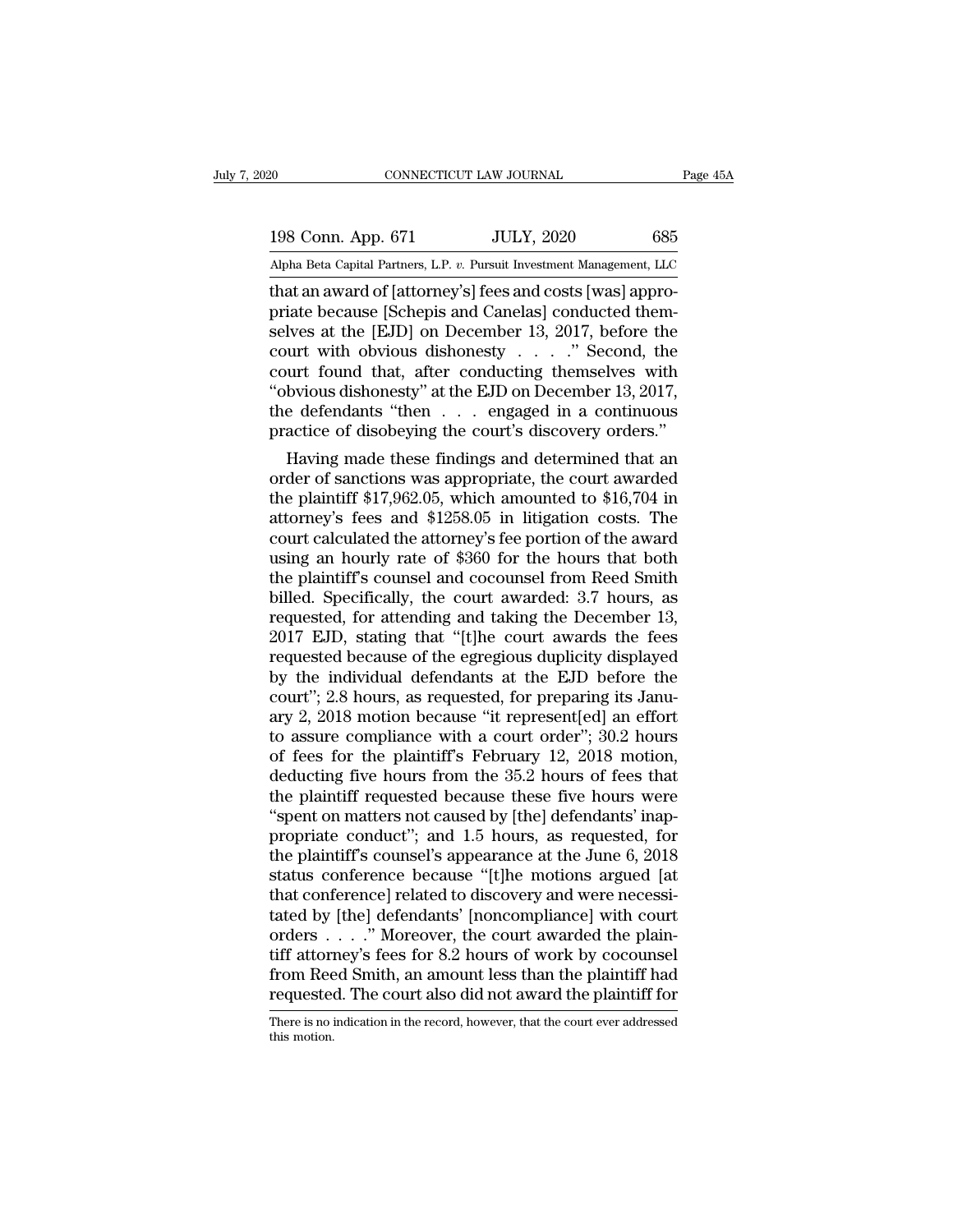|     | CONNECTICUT LAW JOURNAL                                                 |                    | July 7, 2020 |
|-----|-------------------------------------------------------------------------|--------------------|--------------|
| 686 | <b>JULY, 2020</b>                                                       | 198 Conn. App. 671 |              |
|     | Alpha Beta Capital Partners, L.P. v. Pursuit Investment Management, LLC |                    |              |
|     | the fourteen hours of work that the plaintiff's counsel                 |                    |              |

the fourteen hours of work that the plaintiff's counsel of the fourteen hours of work that the plaintiff's counsel<br>the fourteen hours of work that the plaintiff's counsel<br>claimed to have spent preparing for the December 13 Claimed to have spent preparition for the [EJD] was<br>claimed to have spent preparing for the December 13,<br>2017 EJD "because preparation for the [EJD] was<br>convined regardless of [the] defendants' subsequent con  $\frac{300}{\text{A}pha \text{ Beta Capital Partners, L.P. } v. \text{ Pursuit Investment Management, LLC}}$ <br>
the fourteen hours of work that the plaintiff's counsel<br>
claimed to have spent preparing for the December 13,<br>
2017 EJD "because preparation for the [EJD] was<br>
required regardle Fightandorum 198 Conn. App. 671<br>Alpha Beta Capital Partners, L.P. v. Pursuit Investment Management, LLC<br>the fourteen hours of work that the plaintiff's counsel<br>claimed to have spent preparing for the December 13,<br>2017 EJD Alpha Beta Capital Partners, L.P. v. Pursuit In<br>the fourteen hours of work that t<br>claimed to have spent preparing 1<br>2017 EJD "because preparation<br>required regardless of [the] defend<br>duct." This appeal followed.<br>The defenda The defendants of work that the plaintiff's counsel<br>aimed to have spent preparing for the December 13,<br>17 EJD "because preparation for the [EJD] was<br>quired regardless of [the] defendants' subsequent con-<br>nct." This appeal the fourteen hours of work that the plaintin's counser<br>claimed to have spent preparing for the December 13,<br>2017 EJD "because preparation for the [EJD] was<br>required regardless of [the] defendants' subsequent con-<br>duct." Th

claimed to have spent preparing for the December 13,<br>2017 EJD "because preparation for the [EJD] was<br>required regardless of [the] defendants' subsequent con-<br>duct." This appeal followed.<br>The defendants thereafter filed a m 2017 EJD because preparation for the [EJD] was<br>required regardless of [the] defendants' subsequent con-<br>duct." This appeal followed.<br>The defendants thereafter filed a motion for articula-<br>tion. Specifically, the defendants required regardiess of [the] defendants subsequent con-<br>duct." This appeal followed.<br>The defendants thereafter filed a motion for articula-<br>tion. Specifically, the defendants asked the court to<br>articulate which discovery o duct. This appear ionowed.<br>The defendants thereafter filed a motion for articula-<br>tion. Specifically, the defendants asked the court to<br>articulate which discovery orders formed the bases of<br>the court's finding in its July The defendants thereafter filed a motion for articulation. Specifically, the defendants asked the court to articulate which discovery orders formed the bases of the court's finding in its July 23, 2018 order that the defen tion. Specifically, the defendants asked the court to articulate which discovery orders formed the bases of the court's finding in its July 23, 2018 order that the defendants had "engaged in a continuous practice of disobe omitted.) Example 18 and the court's infinity and the fendants had "engaged in a continuous practice of sobeying the court's discovery orders" and whether y of these orders were the bases for the court's March 2018 order of sanction defendants had engaged in a continuous practice of<br>disobeying the court's discovery orders" and whether<br>any of these orders were the bases for the court's March<br>8, 2018 order of sanctions.<sup>13</sup> (Internal quotation marks<br>omi

disobeying the court's discovery orders and whether<br>any of these orders were the bases for the court's March<br>8, 2018 order of sanctions.<sup>13</sup> (Internal quotation marks<br>omitted.)<br>In its articulation, the court reiterated tha any of these orders were the bases for the court s March<br>8, 2018 order of sanctions.<sup>13</sup> (Internal quotation marks<br>omitted.)<br>In its articulation, the court reiterated that it based<br>its award of attorney's fees and costs in be plantiff's counsel and cocounsel and cocounsel and conduct that it based<br>its award of attorney's fees and costs in its July 23,<br>2018 order of sanctions on the number of hours and<br>hourly rate that it deemed reasonable f In its articulation, the court reiterated that it based<br>its award of attorney's fees and costs in its July 23,<br>2018 order of sanctions on the number of hours and<br>hourly rate that it deemed reasonable for the time that<br>the In its articulation, the court reiterated that it based<br>its award of attorney's fees and costs in its July 23,<br>2018 order of sanctions on the number of hours and<br>hourly rate that it deemed reasonable for the time that<br>the its award of attorney's fees and costs in its July 23,<br>2018 order of sanctions on the number of hours and<br>hourly rate that it deemed reasonable for the time that<br>the plaintiff's counsel and cocounsel from Reed Smith<br>had sp 2018 order of sanctions on the number of hours<br>hourly rate that it deemed reasonable for the time<br>the plaintiff's counsel and cocounsel from Reed S:<br>had spent taking the testimony of Schepis and Car<br>at the December 13, 201 e plaintiff's counsel and cocounsel from Reed Smith<br>d spent taking the testimony of Schepis and Canelas<br>the December 13, 2017 EJD, preparing the plaintiff's<br>nuary 2 and February 12, 2018 motions, and partici-<br>ting in the J the plaintiff s courser and cocounser from Reed Shifth<br>had spent taking the testimony of Schepis and Canelas<br>at the December 13, 2017 EJD, preparing the plaintiff's<br>January 2 and February 12, 2018 motions, and partici-<br>pat

rad spent taking the testimony of Schepis and Canelas<br>at the December 13, 2017 EJD, preparing the plaintiff's<br>January 2 and February 12, 2018 motions, and partici-<br>pating in the June 6, 2018 status conference.<br>With respect at the December 13, 2017 EJD, preparing the plaintin's<br>January 2 and February 12, 2018 motions, and partici-<br>pating in the June 6, 2018 status conference.<br>With respect to the March 8, 2018 order of sanctions,<br>the court sta January 2 and February 12, 2018 motions, and participating in the June 6, 2018 status conference.<br>With respect to the March 8, 2018 order of sanctions, the court stated that the amount that it awarded the plaintiff in tha pating in the June 6, 2018 status conference.<br>
With respect to the March 8, 2018 order of sanctions,<br>
the court stated that the amount that it awarded the<br>
plaintiff in that order reflected the cost of preparing its<br>
Octob With respect to the March 8, 2018 order of sanctions,<br>the court stated that the amount that it awarded the<br>plaintiff in that order reflected the cost of preparing its<br>October 20, 2017 motion, as stated in its November 6,<br>2 the court stated that the amount that it awarded the plaintiff in that order reflected the cost of preparing its October 20, 2017 motion, as stated in its November 6, 2017 order. The court also noted that its November 6, 017 order. The court also noted that its November 6, 017 order "was directed to the defendants' failure to omply with [the discovery] orders previously entered a 2017 and restated what was outstanding, so that the  $\frac{13}{$ 2017 order "was directed to the defendants' failure to comply with [the discovery] orders previously entered in 2017 and restated what was outstanding, so that the  $\frac{13}{13}$  As stated previously, the court, in its Novem

comply with [the discovery] orders previously entered<br>in 2017 and restated what was outstanding, so that the<br> $\frac{1}{100}$   $\frac{1}{100}$  and restated what was outstanding, so that the<br>that it would sanction the defendants and comply with [the discovery] orders previously entered<br>in 2017 and restated what was outstanding, so that the<br> $\frac{13}{13}$  As stated previously, the court, in its November 6, 2017 order, stated<br>that it would sanction the de in 2017 and restated what was outstanding, so that the  $\frac{13}{18}$  As stated previously, the court, in its November 6, 2017 order, stated that it would sanction the defendants and would award the plaintiff the amount that <sup>13</sup> As stated previously, the court, in its November 6, 2017 order, stated that it would sanction the defendants and would award the plaintiff the amount that it cost the plaintiff to prepare its October 20, 2017 motion. that it would sanction the defendants and would award the plaintiff the amount that it cost the plaintiff to prepare its October 20, 2017 motion. The court ultimately imposed this sanction by awarding the plaintiff attorn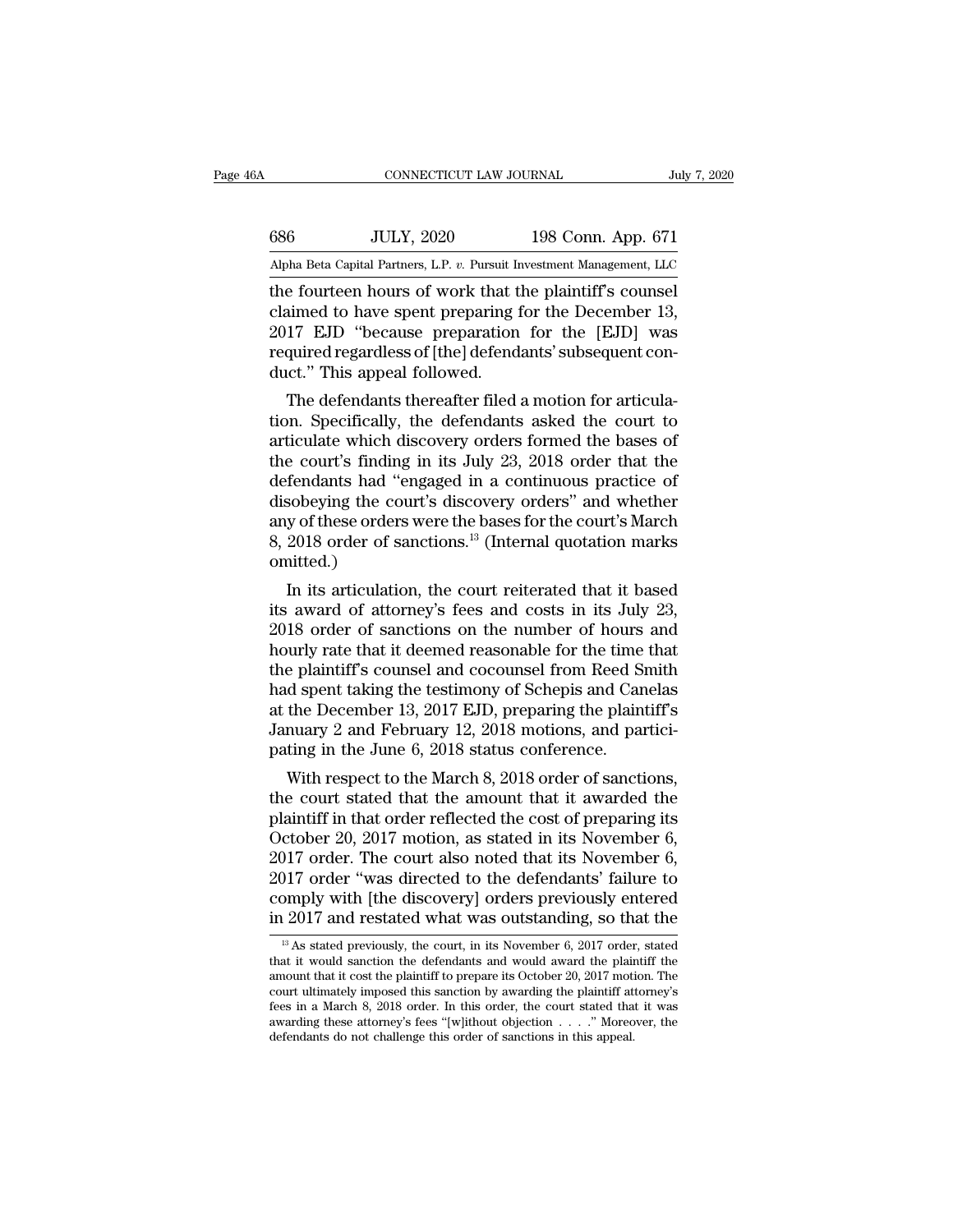| 198 Conn. App. 671 |  | <b>JULY, 2020</b> | 68 |
|--------------------|--|-------------------|----|
|                    |  |                   |    |

20 CONNECTICUT LAW JOURNAL Page 47A<br>198 Conn. App. 671 JULY, 2020 687<br>Alpha Beta Capital Partners, L.P. v. Pursuit Investment Management, LLC Valy 7, 2020 CONNECTICUT LAW JOURNAL Page 47A<br>
198 Conn. App. 671 JULY, 2020 687<br>
Alpha Beta Capital Partners, L.P. *v.* Pursuit Investment Management, LLC<br>
[EJD] . . . would be productive." Additional facts will

EXECUTE EXECUTE LAW JOURNAL Page 4'<br>
198 Conn. App. 671 JULY, 2020 687<br>
Alpha Beta Capital Partners, L.P. v. Pursuit Investment Management, LLC<br>
[EJD] . . . would be productive.'' Additional facts will<br>
be set forth as nec 198 Conn. App. 671 J<br>
Alpha Beta Capital Partners, L.P. v. Pursu<br>
[EJD] . . . would be productiv<br>
be set forth as necessary.<br>
The defendants claim that the

 $\frac{1}{2}$  8 Conn. App. 671 JULY, 2020 687<br>  $\frac{1}{2}$ <br>  $\frac{1}{2}$ <br>  $\frac{1}{2}$ <br>  $\frac{1}{2}$ <br>  $\frac{1}{2}$ <br>  $\frac{1}{2}$ <br>  $\frac{1}{2}$ <br>  $\frac{1}{2}$ <br>  $\frac{1}{2}$ <br>  $\frac{1}{2}$ <br>  $\frac{1}{2}$ <br>  $\frac{1}{2}$ <br>  $\frac{1}{2}$ <br>  $\frac{1}{2}$ <br>  $\frac{1}{2}$ <br>  $\frac{1}{2}$ <br>  $\$ 198 Conn. App. 671 JULY, 2020 687<br>
Alpha Beta Capital Partners, L.P. v. Pursuit Investment Management, LLC<br>
[EJD] . . . would be productive." Additional facts will<br>
be set forth as necessary.<br>
The defendants claim that th Alpha Beta Capital Partners, L.P.  $v$ . Pursuit Investment Management, LLC<br>
[EJD]  $\ldots$  would be productive." Additional facts will<br>
be set forth as necessary.<br>
The defendants claim that the trial court's July 23,<br>
2018 or The defendants are productive." Additional facts will<br>the set forth as necessary.<br>The defendants claim that the trial court's July 23,<br>2018 order of sanctions was improper because it consti-<br>tuted an abuse of discretion. [EJD] . . . would be productive." Additional facts will<br>be set forth as necessary.<br>The defendants claim that the trial court's July 23,<br>2018 order of sanctions was improper because it consti-<br>tuted an abuse of discretion. be set forth as necessary.<br>The defendants claim that the trial court's July 23,<br>2018 order of sanctions was improper because it consti-<br>tuted an abuse of discretion. In support of this claim,<br>the defendants argue that the The defendants claim that the trial court's July 23,<br>2018 order of sanctions was improper because it constituted an abuse of discretion. In support of this claim,<br>the defendants argue that the order of sanctions failed<br>to 2018 order of sanctions was improper because it constituted an abuse of discretion. In support of this claim,<br>the defendants argue that the order of sanctions failed<br>to meet the three requirements that a trial court must<br> tuted an abuse of discretion. In support of this claim,<br>the defendants argue that the order of sanctions failed<br>to meet the three requirements that a trial court must<br>deem satisfied before imposing sanctions and that this<br> the defendants argue that the order of sanctions failed<br>to meet the three requirements that a trial court must<br>deem satisfied before imposing sanctions and that this<br>court must analyze to determine whether the trial<br>court' to meet the three requirements that a trial court must<br>deem satisfied before imposing sanctions and that this<br>court must analyze to determine whether the trial<br>court's order constituted an abuse of discretion. See<br>Ridgaway deem satisfied before imp<br>court must analyze to do<br>court's order constituted<br>Ridgaway v. Mount Vern<br>Conn. 71 (citing Millbrook<br>ton Standard, supra, 257<br>with the defendants.<br>We begin our analysis urt must analyze to determine whether the trial<br>urt's order constituted an abuse of discretion. See<br>dgaway v. Mount Vernon Fire Ins. Co., supra, 328<br>pnn. 71 (citing Millbrook Owners Assn., Inc. v. Hamil-<br>n Standard, supra, court's order constituted an abuse of discretion. See<br> *Ridgaway* v. *Mount Vernon Fire Ins. Co.*, supra, 328<br>
Conn. 71 (citing *Millbrook Owners Assn., Inc.* v. *Hamilton Standard*, supra, 257 Conn. 17–18). We disagree<br>
w

Ridgaway v. Mount Vernon Fire Ins. Co., supra, 328<br>Conn. 71 (citing Millbrook Owners Assn., Inc. v. Hamilton Standard, supra, 257 Conn. 17–18). We disagree<br>with the defendants.<br>We begin our analysis of the defendant's clai Conn. 71 (citing *Millbrook Owners Assn., Inc. v. Hamilton Standard*, supra, 257 Conn. 17–18). We disagree with the defendants.<br>We begin our analysis of the defendant's claim by setting forth our standard review of a court ton *Standard*, supra, 257 Conn. 17–18). We disagree<br>with the defendants.<br>We begin our analysis of the defendant's claim by<br>setting forth our standard review of a court's order of<br>sanctions for a party's failure to comply with the defendants.<br>We begin our analysis of the defendant's claim by<br>setting forth our standard review of a court's order of<br>sanctions for a party's failure to comply with that court's<br>discovery order. Our Supreme Court We begin our analysis of the defendant's claim by<br>setting forth our standard review of a court's order of<br>sanctions for a party's failure to comply with that court's<br>discovery order. Our Supreme Court has stated that, "a<br> setting forth our standard review of a court's order of<br>sanctions for a party's failure to comply with that court's<br>discovery order. Our Supreme Court has stated that, "a<br>court may, either under its inherent power to impos sanctions for a party's failure to comply with that court's<br>discovery order. Our Supreme Court has stated that, "a<br>court may, either under its inherent power to impose<br>sanctions in order to compel observance of its rules<br>a discovery order. Our Supreme Court has stated that, "a<br>court may, either under its inherent power to impose<br>sanctions in order to compel observance of its rules<br>and orders, or under the provisions of [Practice Book]<br>§ 13court may, either under its inherent power to impose<br>sanctions in order to compel observance of its rules<br>and orders, or under the provisions of [Practice Book]<br>§ 13-14, impose sanctions . . . . The decision to enter<br>sanc sanctions in order to compel observance of its rules<br>and orders, or under the provisions of [Practice Book]<br>§ 13-14, impose sanctions  $\dots$  The decision to enter<br>sanctions  $\dots$  and, if so, what sanction or sanctions<br>to imp and orders, or under the provisions of [Practice Book]<br>
§ 13-14, impose sanctions  $\dots$  The decision to enter<br>
sanctions  $\dots$  and, if so, what sanction or sanctions<br>
to impose, is a matter within the sound discretion of<br>
t § 13-14, impose sanctions . . . . The decision to enter sanctions . . . . and, if so, what sanction or sanctions to impose, is a matter within the sound discretion of the trial court. . . . In reviewing a claim that this sanctions . . . and, if so, what sanction or sanctions<br>to impose, is a matter within the sound discretion of<br>the trial court. . . . In reviewing a claim that this dis-<br>cretion has been abused the unquestioned rule is that to impose, is a matter within the sound discretion of<br>the trial court.... In reviewing a claim that this dis-<br>cretion has been abused the unquestioned rule is that<br>great weight is due to the action of the trial court and<br> the trial court.... In reviewing a claim that this discretion has been abused the unquestioned rule is that great weight is due to the action of the trial court and every reasonable presumption should be given in favor of cretion has been abused the unquestioned rule is that<br>great weight is due to the action of the trial court and<br>every reasonable presumption should be given in favor<br>of its correctness. . . . [T]he ultimate issue is whether great weight is due to the action of the trial court and<br>every reasonable presumption should be given in favor<br>of its correctness. . . . [T]he ultimate issue is whether<br>the court could reasonably conclude as it did." (Cit 14 Practice Book § 13-14 provides in relevant part: ''(a) If any party has we field.) Evants v. General Motors Corp., 277 Conn.<br>
14 Practice Book § 13-14 provides in relevant part: ''(a) If any party has lied to answer in omitted; footnote omitted; internal quotation marks<br>omitted.) Evans v. General Motors Corp., 277 Conn.<br>496, 522–23, 893 A.2d 371 (2006).<sup>14</sup> Our Supreme Court<br><sup>14</sup> Practice Book § 13-14 provides in relevant part: "(a) If

omitted.) *Evans* v. *General Motors Corp.*, 277 Conn.<br>496, 522–23, 893 A.2d 371 (2006).<sup>14</sup> Our Supreme Court<br><sup>14</sup> Practice Book § 13-14 provides in relevant part: "(a) If any party has<br>failed to answer interrogatories o 496, 522–23, 893 A.2d 371 (2006).<sup>14</sup> Our Supreme Court<br>
<sup>14</sup> Practice Book § 13-14 provides in relevant part: "(a) If any party has<br>
failed to answer interrogatories or to answer them fairly, or has intentionally<br>
answer  $496, 522-23, 893$  A.2d 371 (2006).<sup>14</sup> Our Supreme Court<br><sup>14</sup> Practice Book § 13-14 provides in relevant part: "(a) If any party has<br>failed to answer interrogatories or to answer them fairly, or has intentionally<br>answere failed to answer interrogatories or to answer them fairly, or has intentionally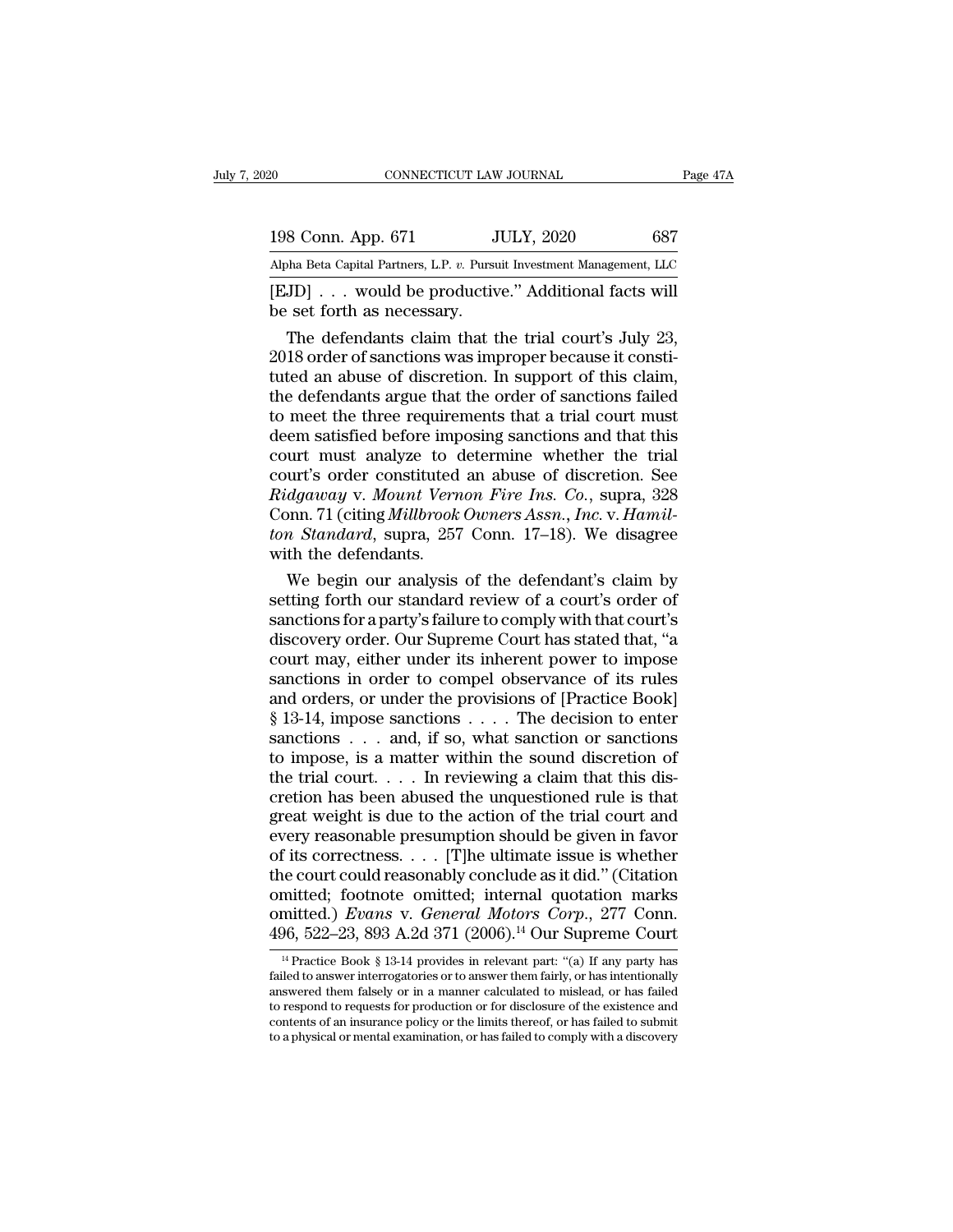EN CONNECTICUT LAW JOURNAL July 7, 2020<br>688 JULY, 2020 198 Conn. App. 671<br>Alpha Beta Capital Partners, L.P. v. Pursuit Investment Management, LLC

CONNECTICUT LAW JOURNAL July 7, 2020<br>
Alpha Beta Capital Partners, L.P. *v.* Pursuit Investment Management, LLC<br>
has described three criteria for evaluating whether a CONNECTICUT LAW JOURNAL July 7, 2020<br>
688 JULY, 2020 198 Conn. App. 671<br>
Alpha Beta Capital Partners, L.P. v. Pursuit Investment Management, LLC<br>
has described three criteria for evaluating whether a<br>
court's order of sanc Court is a capital Partners, L.P. v. Pursuit Investment Management, LLC<br>
Alpha Beta Capital Partners, L.P. v. Pursuit Investment Management, LLC<br>
has described three criteria for evaluating whether a<br>
court's order of sanc Fightangle 198 Conn. App. 671<br>
Alpha Beta Capital Partners, L.P. v. Pursuit Investment Management, LLC<br>
has described three criteria for evaluating whether a<br>
court's order of sanctions constitutes an abuse of dis-<br>
cretio *ISO COMI. Tipp.* 371<br> *ISO COMI. Tipp.* 371<br> *ISO COMI. Tipp.* 371<br> *ISO COMI. Tipp.* 371<br> *ISO COMI. Tipp.* 371<br> *ISO COMI. Tipp.* 371<br> *COMI* COMIC and *ISO COMITAER*<br> *ISO COMITA Standard J. Mount Vernon Fire Ins.* Alpha Beta Capital Partners, L.P. v. Pursuit Investment Management, LLC<br>has described three criteria for evaluating whether a<br>court's order of sanctions constitutes an abuse of dis-<br>cretion. See *Ridgaway* v. Mount Vernon has described three criteria for evaluating whether a<br>court's order of sanctions constitutes an abuse of dis-<br>cretion. See *Ridgaway* v. Mount Vernon Fire Ins. Co.,<br>supra, 328 Conn. 71, citing Millbrook Owners Assn.,<br>Inc. court's order of sanctions constitutes an abuse of discretion. See *Ridgaway* v. *Mount Vernon Fire Ins. Co.*, supra, 328 Conn. 71, citing *Millbrook Owners Assn.*, *Inc.* v. *Hamilton Standard*, supra, 257 Conn. 17–18. Sp cretion. See *Ridgaway* v. *Mount Vernon Fire Ins. Co.*,<br>supra, 328 Conn. 71, citing *Millbrook Owners Assn.*,<br>*Inc.* v. *Hamilton Standard*, supra, 257 Conn. 17–18.<br>Specifically, the court has stated that "a trial court p supra, 328 Conn. 71, citing *Millbrook Owners Assn.*, *Inc.* v. *Hamilton Standard*, supra, 257 Conn. 17–18.<br>Specifically, the court has stated that "a trial court properly exercises its discretion in imposing a sanction f Inc. v. Hamilton Standard, supra, 257 Conn. 17–18.<br>Specifically, the court has stated that "a trial court prop-<br>erly exercises its discretion in imposing a sanction for<br>a violation of a [court's discovery] order when (1) t Specifically, the court has stated that "a trial court properly exercises its discretion in imposing a sanction for<br>a violation of a [court's discovery] order when (1) the<br>order to be complied with is reasonably clear, (2) a violation of a [court's discovery] order when (1) the order to be complied with is reasonably clear, (2) the record establishes that the order was in fact violated, and (3) the sanction imposed is proportionate to the vi order to be complied with is reasonably clear, (2) the record establishes that the order was in fact violated, and (3) the sanction imposed is proportionate to the violation." *Ridgaway* v. *Mount Vernon Fire Ins. Co.*, su record establishes that the order was in fact violated,<br>and (3) the sanction imposed is proportionate to the<br>violation." *Ridgaway* v. *Mount Vernon Fire Ins. Co.*,<br>supra, 71. To be upheld on appeal, the order of sanctions and (3) the sanction imposed is proportionate to the violation." *Ridgaway* v. *Mount Vernon Fire Ins. Co.*, supra, 71. To be upheld on appeal, the order of sanctions must satisfy each of these three requirements. See *Mil* violation." *Ridgaway* v. *Mount Vernon Fire Ins. Co.*, supra, 71. To be upheld on appeal, the order of sanctions must satisfy each of these three requirements. See *Mill-brook Owners Assn., Inc.* v. *Hamilton Standard*, s ments. Expression, The V. Hammon Bandara, sapparation of the court's order of sanctions,<br>the basis of our review of the record, we conclude<br>e order satisfies each of these three require-<br>I<br>CLARITY OF THE DISCOVERY ORDER<br>defendant d on the basis of our review of the record, we conclude<br>at the order satisfies each of these three require-<br>ents.<br>I<br>CLARITY OF THE DISCOVERY ORDER<br>The defendants first argue that the court's order of<br>nctions constituted an

I

that the order satisfies each of these three requirements.<br>
I<br>
CLARITY OF THE DISCOVERY ORDER<br>
The defendants first argue that the court's order of<br>
sanctions constituted an abuse of discretion because<br>
"there [was] neithe I<br>
CLARITY OF THE DISCOVERY ORDER<br>
The defendants first argue that the court's order of<br>
sanctions constituted an abuse of discretion because<br>
"there [was] neither a clear order nor [did the defen-<br>
dants violate] any such I<br>CLARITY OF THE DISCOVERY ORDER<br>The defendants first argue that the court's order of<br>sanctions constituted an abuse of discretion because<br>"there [was] neither a clear order nor [did the defen-<br>dants violate] any such orde CLARITY OF THE DISCOVERY ORDER<br>The defendants first argue that the court's order of<br>sanctions constituted an abuse of discretion because<br>"there [was] neither a clear order nor [did the defen-<br>dants violate] any such order. CLARITY OF THE DISCOVERY ORDER<br>The defendants first argue that the court's order of<br>sanctions constituted an abuse of discretion because<br>"there [was] neither a clear order nor [did the defen-<br>dants violate] any such order "there [was] neither a clear order nor [did the defendants violate] any such order." Specifically, the defendants assert that the court's order, which stated, in relevant part, that "Schepis and  $\ldots$  Canelas  $\ldots$  are or dants violate] any such order." Specifically, the defendants assert that the court's order, which stated, in relevant part, that "Schepis and . . . Canelas . . . are order made pursuant to Section 13-13, or has failed to

Figure 13-11, the judicial authority may, on motion, make such order as<br>
e ends of justice require.<br>
"(b) Such orders may include the following . . .<br>
"(2) The award to the discovering party of the costs of the motion, in the ends of justice require.<br>
"(b) Such orders may include the following . . .<br>
"(2) The award to the discovering party of the costs of the motion, includ-<br>
ing a reasonable attorney's fee . . . .<br>
"(c) The failure to com "(b) Such orders may include the following . . .<br>
"(2) The award to the discovering party of the costs of the motion, including a reasonable attorney's fee . . . .<br>
\*\*\*<br>
"(c) The failure to comply as described in this sec

dualist violate jury steriff order. Specifically, the defect<br>dants assert that the court's order, which stated, in<br>relevant part, that "Schepis and  $\ldots$  Canelas  $\ldots$  are<br>order made pursuant to Section 13-13, or has fail The complement value of the COUTLS Order, which stated, in relevant part, that "Schepis and  $\ldots$  Canelas  $\ldots$  are order made pursuant to Section 13-13, or has failed to comply with the provisions of Section 13-15, or ha relevant part, that "Schepis and  $\ldots$  Canelas  $\ldots$  are<br>order made pursuant to Section 13-13, or has failed to comply with the<br>provisions of Section 13-15, or has failed to appear and testify at a deposition<br>duly noticed order made pursuant to Section<br>provisions of Section 13-15, or ha<br>duly noticed pursuant to this ch<br>to comply with any other discover<br>through 13-11, the judicial auther<br>the ends of justice require.<br>"(b) Such orders may incl der made pursuant to Section 13-13, or has failed to<br>ovisions of Section 13-15, or has failed to appear and tes<br>ly noticed pursuant to this chapter, or has failed other<br>comply with any other discovery order made pursua<br>rou ovisions of Section 13-15, or has failed to appear and testify at a deposition<br>ly noticed pursuant to this chapter, or has failed otherwise substantially<br>comply with any other discovery order made pursuant to Sections 13-6 duly noticed pursuant to this chapter, or has fail<br>to comply with any other discovery order made<br>through 13-11, the judicial authority may, on mo<br>the ends of justice require.<br>"(b) Such orders may include the following<br>."(2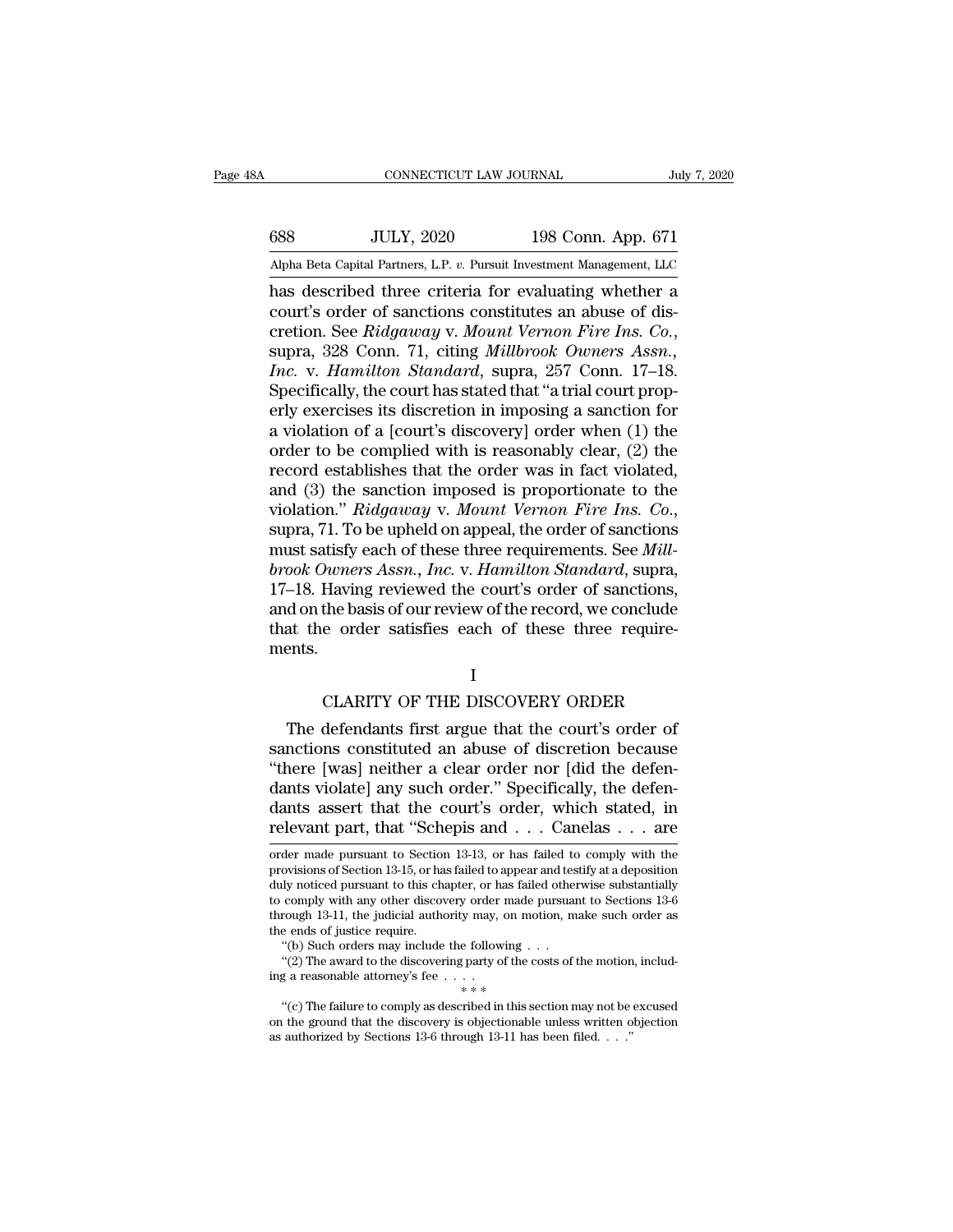20 CONNECTICUT LAW JOURNAL Page 49A<br>198 Conn. App. 671 JULY, 2020 689<br>Alpha Beta Capital Partners, L.P. v. Pursuit Investment Management, LLC

Valy 7, 2020 CONNECTICUT LAW JOURNAL Page 49A<br>
198 Conn. App. 671 JULY, 2020 689<br>
Alpha Beta Capital Partners, L.P. *v.* Pursuit Investment Management, LLC<br>
to appear . . . to be examined as [j]udgment debtors" to appear ... . to be examined as [j]udgment debtors''<br>
dipha Beta Capital Partners, L.P. v. Pursuit Investment Management, LLC<br>
to appear ... . to be examined as [j]udgment debtors''<br>
did not expressly "requir[e] [Schepis 198 Conn. App. 671 JULY, 2020 689<br>
Alpha Beta Capital Partners, L.P. v. Pursuit Investment Management, LLC<br>
to appear . . . to be examined as [j]udgment debtors"<br>
did not expressly "requir[e] [Schepis and Canelas] to<br>
answ 198 Conn. App. 671 JULY, 2020 689<br>Alpha Beta Capital Partners, L.P. v. Pursuit Investment Management, LLC<br>to appear . . . to be examined as [j]udgment debtors"<br>did not expressly "requir[e] [Schepis and Canelas] to<br>answer 198 Conn. App. 671 JULY, 2020 689<br>
Alpha Beta Capital Partners, L.P. v. Pursuit Investment Management, LLC<br>
to appear . . . to be examined as [j]udgment debtors"<br>
did not expressly "requir[e] [Schepis and Canelas] to<br>
answ Alpha Beta Capital Partners, L.P. v. Pursuit Investment Management, LLC<br>to appear . . . to be examined as [j]udgment debtors"<br>did not expressly "requir[e] [Schepis and Canelas] to<br>answer any of the EJD questions differentl Alpha Beta Capital Partners, L.P.  $v$ . Pursuit Investment Management, LLC<br>to appear . . . to be examined as [j]udgment debtors"<br>did not expressly "requir[e] [Schepis and Canelas] to<br>answer any of the EJD questions differe to appear . . . to be examined as [j]udgment debtors"<br>did not expressly "requir[e] [Schepis and Canelas] to<br>answer any of the EJD questions differently than they<br>had answered them." In essence, the defendants con-<br>tend tha did not expressly "requir[e] [Schepis and Canelas] to<br>answer any of the EJD questions differently than they<br>had answered them." In essence, the defendants con-<br>tend that the court's ultimate finding that Schepis and<br>Canela answer any of the EJD questions differently than they<br>had answered them." In essence, the defendants con-<br>tend that the court's ultimate finding that Schepis and<br>Canelas "conducted themselves  $\dots$  with obvious dis-<br>honest had answered them." In essence, the defendants contend that the court's ultimate finding that Schepis and Canelas "conducted themselves  $\dots$  with obvious dishonesty" during the EJD could not serve as the basis for imposin tend that the court's ultimate finding that Schepis and Canelas "conducted themselves . . . with obvious dishonesty" during the EJD could not serve as the basis for imposing sanctions, because the court's order compelling Canelas "conducted th<br>honesty" during the E<br>for imposing sanctions<br>pelling Schepis and Car<br>debtors was unclear a:<br>to provide truthful tes<br>not persuaded.<sup>15</sup><br>In order for a court r imposing sanctions, because the court's order com-<br>Iling Schepis and Canelas to be examined as judgment<br>btors was unclear as to whether they were required<br>provide truthful testimony during the EJD. We are<br>t persuaded.<sup>15</sup> pelling Schepis and Canelas to be examined as judgment<br>debtors was unclear as to whether they were required<br>to provide truthful testimony during the EJD. We are<br>not persuaded.<sup>15</sup><br>In order for a court to impose sanctions

debtors was unclear as to whether they were required<br>to provide truthful testimony during the EJD. We are<br>not persuaded.<sup>15</sup><br>In order for a court to impose sanctions based on a<br>party's failure to comply with the court's d be required to provide truthful testimony during the EJD. We are<br>not persuaded.<sup>15</sup><br>In order for a court to impose sanctions based on a<br>party's failure to comply with the court's discovery<br>order, "the [discovery] order to *Hamilton Standard*, suppresses and the court is the connect provided.<sup>15</sup><br>
In order for a court to impose sanctions based on a<br>
party's failure to comply with the court's discovery<br>
order, "the [discovery] order to be com In order for a court to impose sanctions based on a<br>party's failure to comply with the court's discovery<br>order, "the [discovery] order to be complied with must<br>be reasonably clear." *Millbrook Owners Assn., Inc.* v.<br>*Hamil* In order for a court to impose sanctions based on a<br>party's failure to comply with the court's discovery<br>order, "the [discovery] order to be complied with must<br>be reasonably clear." *Millbrook Owners Assn., Inc.* v.<br>*Hamil* party's failure to comply with the court's discovery<br>order, "the [discovery] order to be complied with must<br>be reasonably clear." *Millbrook Owners Assn., Inc.* v.<br>*Hamilton Standard*, supra, 257 Conn. 17. Moreover,<br>"even order, "the [discovery] order to be complied with must<br>be reasonably clear." *Millbrook Owners Assn., Inc.* v.<br>*Hamilton Standard*, supra, 257 Conn. 17. Moreover,<br>"even an order that does not meet this standard may<br>form th be reasonably clear." *Millbrook Owners Assn., Inc.* v.<br>*Hamilton Standard*, supra, 257 Conn. 17. Moreover, "even an order that does not meet this standard may<br>form the basis of a sanction if the record establishes<br>that, *Hamilton Standard*, supra, 257 C<br>
"even an order that does not mee<br>
form the basis of a sanction if the<br>
that, notwithstanding the lack of su<br>
sanctioned in fact understood the t<br>
meaning. This requirement poses a<br>
we .. For an eract due above the these chased and they<br>from the basis of a sanction if the record establishes<br>at, notwithstanding the lack of such clarity, the party<br>nctioned in fact understood the trial court's intended<br>eaning From the state of a statebold in and become that, notwithstanding the lack of such clarity, the party<br>sanctioned in fact understood the trial court's intended<br>meaning. This requirement poses a legal question that<br>we . . .

sanctioned in fact understood the trial court's intended<br>meaning. This requirement poses a legal question that<br>we  $\dots$  review de novo." Id.<br>A requirement that a person give truthful testimony<br>is so patently implicit in an meaning. This requirement poses a legal question that<br>we  $\ldots$  review de novo." Id.<br>A requirement that a person give truthful testimony<br>is so patently implicit in any order compelling a person<br>to testify that the defendan trustancy Trust Foydram ( $\mu$  is a regard question trust we . . . review de novo." Id.<br>A requirement that a person give truthful testimony<br>is so patently implicit in any order compelling a person<br>to testify that the defen A requirement that a person give truthful testimony<br>is so patently implicit in any order compelling a person<br>to testify that the defendants' argument does not war-<br>rant much discussion. Indeed, witnesses providing<br>truthfu A requirement that a person give truthful testimony<br>is so patently implicit in any order compelling a person<br>to testify that the defendants' argument does not war-<br>rant much discussion. Indeed, witnesses providing<br>truthful is so patently implicit in any order compelling a person<br>to testify that the defendants' argument does not war-<br>rant much discussion. Indeed, witnesses providing<br>truthful testimony in judicial proceedings is critically<br>imp (2019). mportant to the court's ability to uncover the truth and<br>nsure that justice is properly administered. See *State*<br> $Simmons$ , 188 Conn. App. 813, 831–32, 205 A.3d 569<br> $(019)$ .<br><sup>15</sup> On appeal, the defendants argue only that the c ensure that justice is properly administered. See *State*<br>v. *Simmons*, 188 Conn. App. 813, 831–32, 205 A.3d 569<br>(2019).<br><sup>15</sup> On appeal, the defendants argue only that the court's order compelling<br>Schepis and Canelas to te

v. Simmons, 188 Conn. App. 813, 831–32, 205 A.3d 569 (2019).<br>  $\frac{15}{15}$  On appeal, the defendants argue only that the court's order compelling Schepis and Canelas to testify at the EJD was not reasonably clear. In doing (2019).<br>  $(2019)$ .<br>  $^{15}$  On appeal, the defendants argue only that the court's order compelling<br>
Schepis and Canelas to testify at the EJD was not reasonably clear. In doing<br>
so, the defendants do not claim that any of ( $2019$ ).<br><sup>15</sup> On appeal, the defendants argue only that the court's order compelling Schepis and Canelas to testify at the EJD was not reasonably clear. In doing so, the defendants do not claim that any of the court's or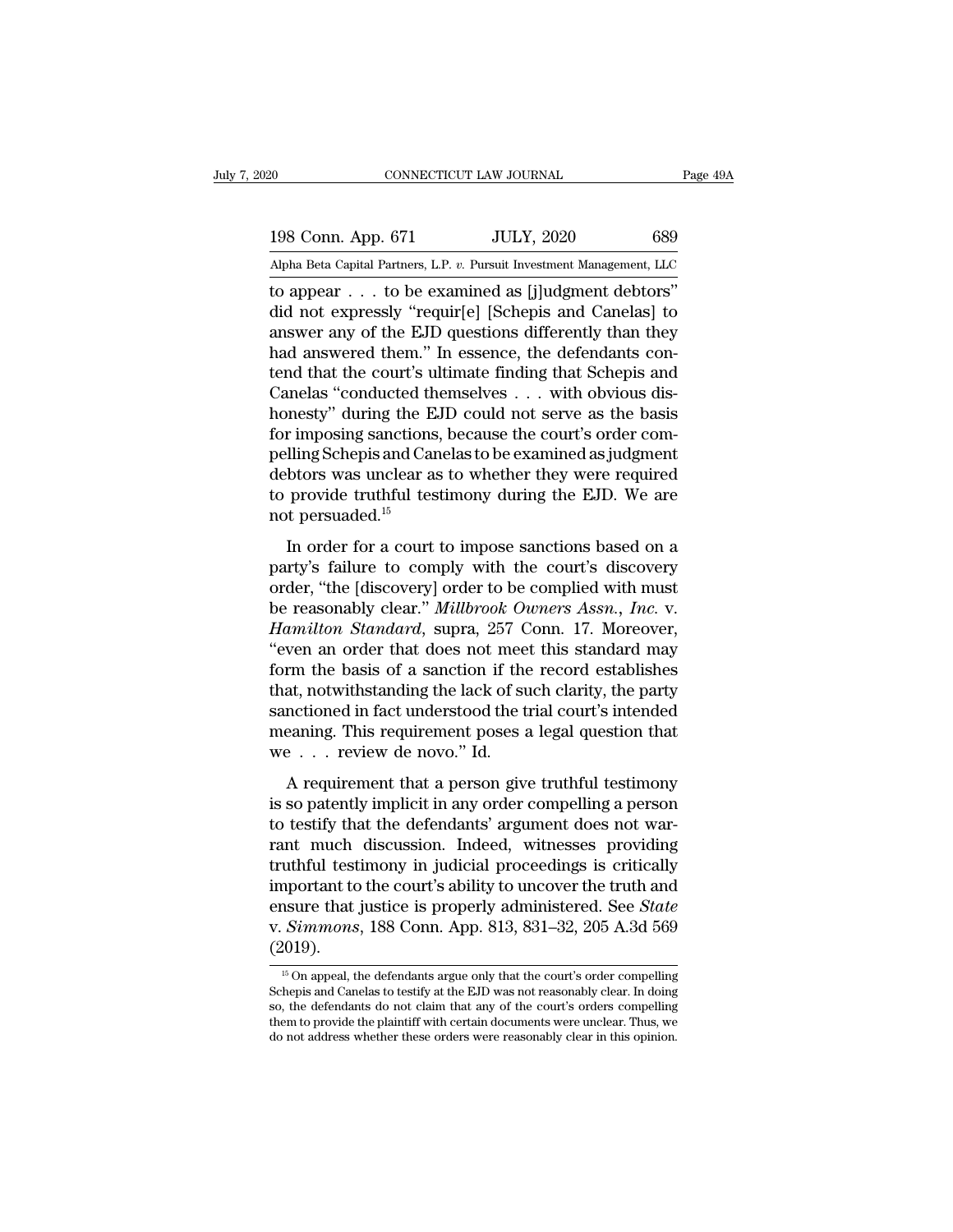|     | CONNECTICUT LAW JOURNAL                                                 |                    | July 7, 2020 |
|-----|-------------------------------------------------------------------------|--------------------|--------------|
| 690 | <b>JULY, 2020</b>                                                       | 198 Conn. App. 671 |              |
|     | Alpha Beta Capital Partners, L.P. v. Pursuit Investment Management, LLC |                    |              |
|     | Here, Schenis and Canelas were under oath when                          |                    |              |

CONNECTICUT LAW JOURNAL July 7, 2020<br>
O JULY, 2020 198 Conn. App. 671<br>
Tha Beta Capital Partners, L.P. v. Pursuit Investment Management, LLC<br>
Here, Schepis and Canelas were under oath when<br>
stifying during the EJD, as requ testifying during the EJD, as required by § 52-397.<sup>16</sup><br>Thus, before testifying during the EJD, as required by § 52-397.<sup>16</sup><br>Thus, before testifying, Schepis and Canelas, swore to<br>provide truthful testimony under the penal  $590$  JULY, 2020 198 Conn. App. 671<br>Alpha Beta Capital Partners, L.P. v. Pursuit Investment Management, LLC<br>Here, Schepis and Canelas, were under oath when<br>testifying during the EJD, as required by § 52-397.<sup>16</sup><br>Thus, bef  $\frac{690}{\text{Alpha Beta Capital Patterns, L.P. } v. \text{ Pursuit Investment Management, LLC}}$ <br>
Here, Schepis and Canelas were under oath when<br>
testifying during the EJD, as required by § 52-397.<sup>16</sup><br>
Thus, before testifying, Schepis and Canelas, swore to<br>
provide truthful testim Alpha Beta Capital Partners, L.P. v. Pursuit Investment Management, LLC<br>
Here, Schepis and Canelas were under oath when<br>
testifying during the EJD, as required by § 52-397.<sup>16</sup><br>
Thus, before testifying, Schepis and Canela Alpha Beta Capital Partners, L.P. v. Pursuit Investment Management, LLC<br>
Here, Schepis and Canelas were under oath when<br>
testifying during the EJD, as required by § 52-397.<sup>16</sup><br>
Thus, before testifying, Schepis and Canela Here, Schepis and Canelas were under oath when<br>testifying during the EJD, as required by § 52-397.<sup>16</sup><br>Thus, before testifying, Schepis and Canelas, swore to<br>provide truthful testimony under the penalty of perjury.<br>See Ge testifying during the EJD, as required by  $\S$  52-397.<sup>16</sup><br>Thus, before testifying, Schepis and Canelas, swore to<br>provide truthful testimony under the penalty of perjury.<br>See General Statutes  $\S$  1-25.<sup>17</sup> Therefore, there From a diality of persons, the persons, the persons, the control of the set of the diality of persons.<br>See General Statutes § 1-25.<sup>17</sup> Therefore, there is no doubt that Schepis and Canelas, having sworn to provide truthfu bis and Canelas, having sworn to p<br>bis and Canelas, having sworn to p<br>stimony, understood that they wide such testimony during their EJ<br>II<br>THE DEFENDANTS VIOLATED T<br>DISCOVERY ORDER<br>s next argue that, even if the cour

II

de truthful testimony, understood that they were<br>quired to provide such testimony during their EJD.<br>II<br>NDING THAT THE DEFENDANTS VIOLATED THE<br>DISCOVERY ORDER<br>The defendants next argue that, even if the court's<br>der compelli required to provide such testimony during their EJD.<br>
II<br>
FINDING THAT THE DEFENDANTS VIOLATED THE<br>
DISCOVERY ORDER<br>
The defendants next argue that, even if the court's<br>
order compelling Schepis and Canelas to be examined<br> II<br>
FINDING THAT THE DEFENDANTS VIOLATED THE<br>
DISCOVERY ORDER<br>
The defendants next argue that, even if the court's<br>
order compelling Schepis and Canelas to be examined<br>
as judgment debtors required them to provide truthful FINDING THAT THE DEFENDANTS VIOLATED THE<br>DISCOVERY ORDER<br>The defendants next argue that, even if the court's<br>order compelling Schepis and Canelas to be examined<br>as judgment debtors required them to provide truthful<br>testimo FINDING THAT THE DEFENDANTS VIOLATED THE<br>DISCOVERY ORDER<br>The defendants next argue that, even if the court's<br>order compelling Schepis and Canelas to be examined<br>as judgment debtors required them to provide truthful<br>testimo DISCOVERY ORDER<br>The defendants next argue that, even if the court's<br>order compelling Schepis and Canelas to be examined<br>as judgment debtors required them to provide truthful<br>testimony during the EJD, the order of sanctions The defendants next argue that, even if the court's<br>order compelling Schepis and Canelas to be examined<br>as judgment debtors required them to provide truthful<br>testimony during the EJD, the order of sanctions never-<br>theless order compelling Schepis and Canelas to be examined<br>as judgment debtors required them to provide truthful<br>testimony during the EJD, the order of sanctions never-<br>theless constituted an abuse of discretion because the<br>trial as judgment debtors required them to provide truthful<br>testimony during the EJD, the order of sanctions never-<br>theless constituted an abuse of discretion because the<br>trial court improperly found that Schepis and Canelas<br>had testimony during the EJD, the order of sanctions never-<br>theless constituted an abuse of discretion because the<br>trial court improperly found that Schepis and Canelas<br>had violated this order. In support of their argument<br>tha theless constituted an abuse of discretion because the<br>trial court improperly found that Schepis and Canelas<br>had violated this order. In support of their argument<br>that this finding was improper, the defendants assert<br>that trial court improperly found that Schepis and Canelas<br>had violated this order. In support of their argument<br>that this finding was improper, the defendants assert<br>that the court's underlying factual finding—that Schepis<br>and had violated this order. In support of their argument<br>that this finding was improper, the defendants assert<br>that the court's underlying factual finding—that Schepis<br>and Canelas "conducted themselves . . . with obvious<br>dish that this finding was improper, the defendants assert<br>that the court's underlying factual finding—that Schepis<br>and Canelas "conducted themselves . . . with obvious<br>dishonesty" during the EJD—was clearly erroneous.<br>The defe that the court's underlying factual finding—that Schepis<br>and Canelas "conducted themselves . . . with obvious<br>dishonesty" during the EJD—was clearly erroneous.<br>The defendants assert that "while the trial court cer-<br>tainly and Canelas "conducted themselves .<br>
dishonesty" during the EJD—was cl<br>
The defendants assert that "while the<br>
tainly was within its discretion to dis<br>
lieve the defendants' EJD testimony,<br>
that disbelief to conclude that tainly was within its discretion to discredit and disbelieve the defendants' EJD testimony, it could not use that disbelief to conclude that the opposite of their testimony had been established."<br> $\frac{16}{16}$  General Statu lieve the defendants' EJD testimony, it could not use<br>that disbelief to conclude that the opposite of their<br>testimony had been established."<br> $\frac{16}{16}$  General Statutes § 52-397 provides in relevant part: "Any judgment<br>d

that disbelief to conclude that the opposite of their<br>testimony had been established."<br> $\frac{16}{16}$  General Statutes § 52-397 provides in relevant part: "Any judgment<br>debtor, an execution against whom has been returned uns that disoener to conclude that the opposite of their<br>testimony had been established."<br> $\frac{16}{16}$  General Statutes § 52-397 provides in relevant part: "Any judgment<br>debtor, an execution against whom has been returned unsa **testimony had been established."**<br>
<sup>16</sup> General Statutes § 52-397 provides in relevant part: "Any judgment debtor, an execution against whom has been returned unsatisfied in whole or in part or who has failed to respond w <sup>16</sup> General Statutes § 52-397 provides in relevant part: "Any judgment debtor, an execution against whom has been returned unsatisfied in whole or in part or who has failed to respond within thirty days to any postjudgme <sup>10</sup> General Statutes § 52-397 provides in relevant part: "Any judgment debtor, an execution against whom has been returned unsatisfied in whole or in part or who has failed to respond within thirty days to any postjudgme debtor, an execution again<br>or in part or who has failed i<br>interrogatories served purs<br>oath, in the court location<br>his property and means of<br>Superior Court or before<br>(Emphasis added.)<br><sup>17</sup> Indeed, the oath admin in part or who has failed to respond within thirty days to any postjudgment<br>terrogatories served pursuant to section 52-351b, *may be examined on*<br>*th*, in the court location where the judgment was rendered, concerning<br>s interrogatories served pursuant to section 52-351b, *may be examined on*<br>oath, in the court location where the judgment was rendered, concerning<br>his property and means of paying such judgment, before any judge of the<br>Super

*gouth*, in the court location where the judgment was rendered, concerning this property and means of paying such judgment, before any judge of the Superior Court or before a committee appointed by such judge. . . ."<br>(Emph *nothing but the truth*; so help you God or upon penalty of the Superior Court or before a committee appointed by such judge. . . . ."<br>*I* (Emphasis added.)<br><sup>17</sup> Indeed, the oath administered to witnesses is as follows: "Y Superior Court or before a comm<br>(Emphasis added.)<br><sup>17</sup> Indeed, the oath administered to<br>swear or solemnly and sincerely affi<br>*you shall give concerning this case*<br>*nothing but the truth*; so help you G<br>sis added.) General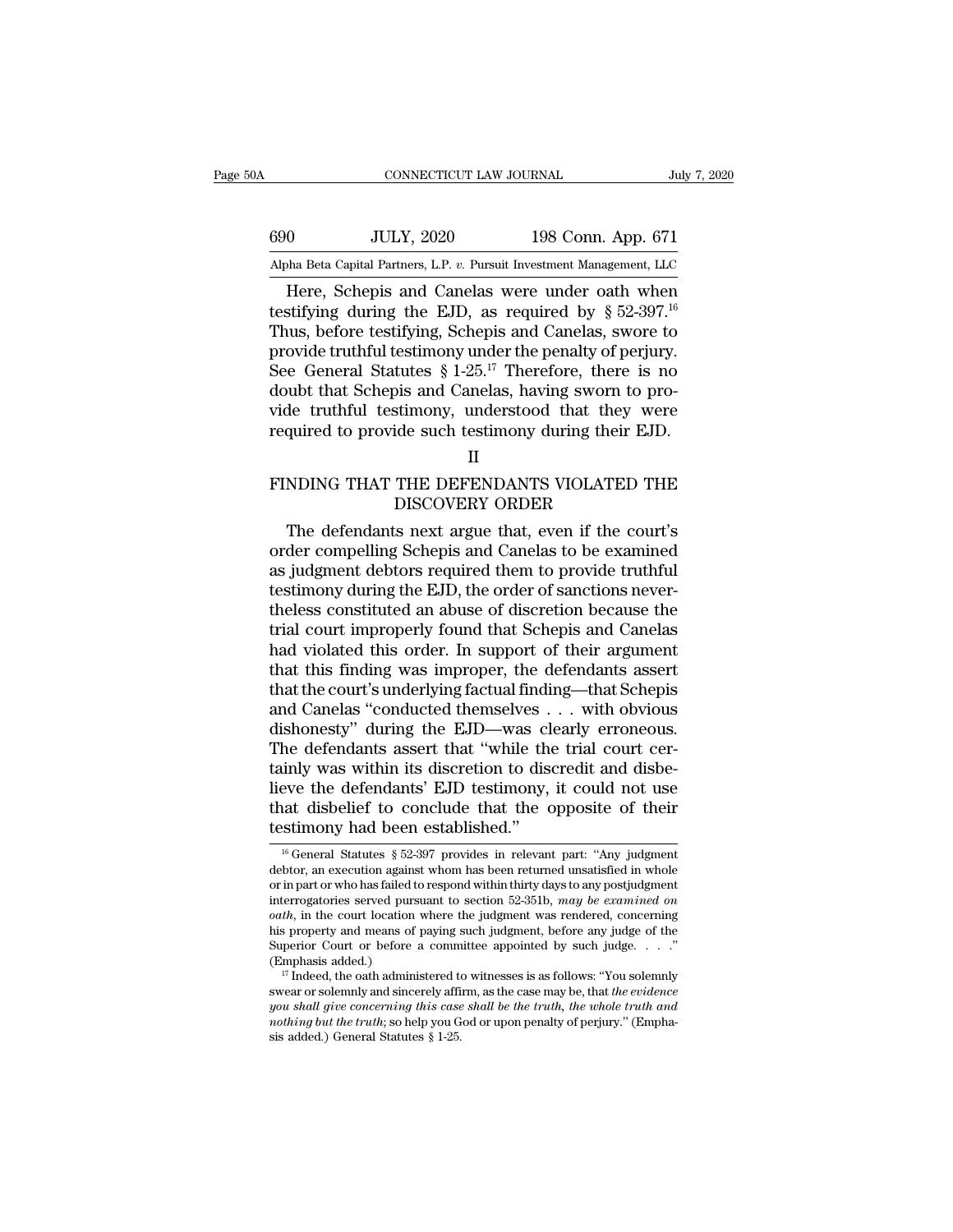## 198 Conn. App. 671 JULY, 2020 691<br>Alpha Beta Capital Partners, L.P. v. Pursuit Investment Management, LLC Fage 51A<br>
Alpha Beta Capital Partners, L.P. *v.* Pursuit Investment Management, LLC<br>
In so asserting, the defendants cite to cases in which

CONNECTICUT LAW JOURNAL Page 51A<br>
8 Conn. App. 671 JULY, 2020 691<br>
bha Beta Capital Partners, L.P. v. Pursuit Investment Management, LLC<br>
In so asserting, the defendants cite to cases in which<br>
ur courts have stated that a 198 Conn. App. 671 JULY, 2020 691<br>
Alpha Beta Capital Partners, L.P. v. Pursuit Investment Management, LLC<br>
In so asserting, the defendants cite to cases in which<br>
our courts have stated that a finder of fact may not<br>
make 198 Conn. App. 671 JULY, 2020 691<br>
Alpha Beta Capital Partners, L.P. v. Pursuit Investment Management, LLC<br>
In so asserting, the defendants cite to cases in which<br>
our courts have stated that a finder of fact may not<br>
mak 198 Conn. App. 671 JULY, 2020 691<br>
Alpha Beta Capital Partners, L.P. v. Pursuit Investment Management, LLC<br>
In so asserting, the defendants cite to cases in which<br>
our courts have stated that a finder of fact may not<br>
make For Collic Tipp. 011 **Collice 1980** 6011, 2020 6011<br>Alpha Beta Capital Partners, L.P. v. Pursuit Investment Management, LLC<br>In so asserting, the defendants cite to cases in which<br>our courts have stated that a finder of fac *Alpha Beta Capital Partners, L.P. v. Pursuit Investment Management, LLC*<br>In so asserting, the defendants cite to cases in which<br>our courts have stated that a finder of fact may not<br>make a finding that is the opposite of w In so asserting, the defendants cite to cases in which<br>our courts have stated that a finder of fact may not<br>make a finding that is the opposite of what is stated in<br>one's testimony if that finding is based *solely* on the<br> our courts have stated that a finder of fact may not<br>make a finding that is the opposite of what is stated in<br>one's testimony if that finding is based *solely* on the<br>fact finder's disbelief of that testimony. See, e.g., make a finding that is the opposite of what is stated in<br>one's testimony if that finding is based *solely* on the<br>fact finder's disbelief of that testimony. See, e.g., *Essex*<br>*Ins. Co.* v. *William Kramer & Associates, L* one's testimony if that finding is based *solely* on the<br>fact finder's disbelief of that testimony. See, e.g., *Essex*<br>*Ins. Co. v. William Kramer & Associates, LLC*, 331<br>Conn. 493, 519–20, 205 A.3d 534 (2019) ("the jury w fact finder's disbelief of that testimony. See, e.g., *Essex*<br>*Ins. Co. v. William Kramer & Associates, LLC*, 331<br>Conn. 493, 519–20, 205 A.3d 534 (2019) ("the jury was<br>not free to conclude from [the] rejection [of the test Ins. Co. v. William Kramer & Associates, LLC, 331<br>Conn. 493, 519–20, 205 A.3d 534 (2019) ("the jury was<br>not free to conclude from [the] rejection [of the testi-<br>mony] that the opposite of the testimony [was] true"<br>in absen Conn. 493, 519–20, 205 A.3d 534 (2019) ("the jury was<br>not free to conclude from [the] rejection [of the testi-<br>mony] that the opposite of the testimony [was] true"<br>in absence of evidentiary basis in record for arriving at not free to conclude from [the] rejection [of the testi-<br>mony] that the opposite of the testimony [was] true"<br>in absence of evidentiary basis in record for arriving at<br>such conclusion); *State* v. Alfonso, 195 Conn. 624, mony] that the opposite of the testimony [was] true"<br>in absence of evidentiary basis in record for arriving at<br>such conclusion); *State* v. *Alfonso*, 195 Conn. 624, 634–<br>35, 490 A.2d 75 (1985) (jury could not conclude tha in absence of evidentiary basis in record for arriving at<br>such conclusion); *State* v. *Alfonso*, 195 Conn. 624, 634–<br>35, 490 A.2d 75 (1985) (jury could not conclude that<br>defendant possessed marijuana from his denial of p such conclusion); *State* v. *Alfonso*, 195 Conn. 624, 634–35, 490 A.2d 75 (1985) (jury could not conclude that defendant possessed marijuana from his denial of possessing it "without . . . evidence supporting . . . a con 35, 490 A.2d 75 (1985) (jury could not conclude that<br>defendant possessed marijuana from his denial of pos-<br>sessing it "without . . . evidence supporting . . . a<br>conclusion" that he possessed it); *State* v. *Coleman*, 14<br> defendant possessed marijuana from his denial of possessing it "without . . . evidence supporting . . . a<br>conclusion" that he possessed it); *State* v. *Coleman*, 14<br>Conn. App. 657, 671, 544 A.2d 194 ("the jury is barred<br>f sessing it "without . . . evidence supporting . . . a<br>conclusion" that he possessed it); *State* v. *Coleman*, 14<br>Conn. App. 657, 671, 544 A.2d 194 ("the jury is barred<br>from directly inferring that a defendant was present conclusion" that he possessed it);  $State$  v.  $Coleman$ , 14<br>Conn. App. 657, 671, 544 A.2d 194 ("the jury is barred<br>from directly inferring that a defendant was present at<br>the scene of a crime from its finding that he was lying<br>whe Conn. App. 657, 671, 544 A.2d 194 ("the jury is barred<br>from directly inferring that a defendant was present at<br>the scene of a crime from its finding that he was lying<br>when he denied his presence there"), cert. denied, 208<br> from directly inferring that a defendant was present at<br>the scene of a crime from its finding that he was lying<br>when he denied his presence there''), cert. denied, 208<br>Conn. 815, 546 A.2d 283 (1988). In light of these case the scene of a crime from its finding that he was lying<br>when he denied his presence there"), cert. denied, 208<br>Conn. 815, 546 A.2d 283 (1988). In light of these cases,<br>the defendants assert that the court's underlying fact when he denied his presence there"), cert. denied, 208<br>Conn. 815, 546 A.2d 283 (1988). In light of these cases,<br>the defendants assert that the court's underlying factual<br>finding was clearly erroneous because there was no<br>b Conn. 815, 546 A.2d 283 (1988). In light of<br>the defendants assert that the court's unde<br>finding was clearly erroneous because t<br>basis in the record to support the court<br>that Schepis and Canelas provided dishone<br>during the e defendants assert that the court's underlying factual<br>Inding was clearly erroneous because there was no<br>sis in the record to support the court's conclusion<br>at Schepis and Canelas provided dishonest testimony<br>Iring the EJ finding was clearly erroneous because there was no<br>basis in the record to support the court's conclusion<br>that Schepis and Canelas provided dishonest testimony<br>during the EJD other than the court's disbelief of their<br>testi

basis in the record to support the court's conclusion<br>that Schepis and Canelas provided dishonest testimony<br>during the EJD other than the court's disbelief of their<br>testimony. We are not persuaded.<sup>18</sup><br>In order for a cour that Schepis and Canelas provided dishonest testimony<br>during the EJD other than the court's disbelief of their<br>testimony. We are not persuaded.<sup>18</sup><br>In order for a court to impose sanctions based on a<br>party's failure to com during the EJD other than the court's disbelief of their<br>testimony. We are not persuaded.<sup>18</sup><br>In order for a court to impose sanctions based on a<br>party's failure to comply with the court's discovery<br>order, "the record must arty's failure to comply with the court's discovery<br>rder, "the record must establish that the [discovery]<br>rder was in fact violated." *Millbrook Owners Assn.*,<br>*uc.* v. *Hamilton Standard*, supra, 257 Conn. 17. Our<br><sup>18</sup> On order, "the record must establish that the [discovery]<br>order was in fact violated." *Millbrook Owners Assn.*,<br>*Inc.* v. *Hamilton Standard*, supra, 257 Conn. 17. Our<br><sup>18</sup> On appeal, the defendants do not contest the court'

order, the record mast establish that the [discovery]<br>order was in fact violated." Millbrook Owners Assn.,<br> $Inc$ . v. Hamilton Standard, supra, 257 Conn. 17. Our<br> $\frac{1}{100}$  appeal, the defendants do not contest the court's order was in fact violated. *Mutorook Owners Assn.*, *Inc.* v. *Hamilton Standard*, supra, 257 Conn. 17. Our  $\frac{1}{18}$  On appeal, the defendants do not contest the court's other underlying factual finding—that, after the Inc. v. Hamilton Standard, supra, 257 Conn. 17. Our  $\frac{1}{18}$  on appeal, the defendants do not contest the court's other underlying factual finding—that, after the December 13, 2017 EJD, the defendants "then  $\ldots$  engage <sup>18</sup> On appeal, the defendants do not contest the court's other underlying factual finding—that, after the December 13, 2017 EJD, the defendants "then  $\ldots$  engaged in a continuous practice of disobeying the court's disco <sup>16</sup> On appeal, the defendants do not contest the court's other underlying factual finding—that, after the December 13, 2017 EJD, the defendants "then  $\ldots$  engaged in a continuous practice of disobeying the court's disco factual finding—that, after the December 13, 2017 EJD, the defendants "then  $\ldots$  engaged in a continuous practice of disobeying the court's discovery orders." Moreover, the defendants concede that, in June, 2018, when th ... engaged in a continuous practice of disobeying the court's discovery orders." Moreover, the defendants concede that, in June, 2018, when the court ordered that a hearing on sanctions be held, the defendants had not pr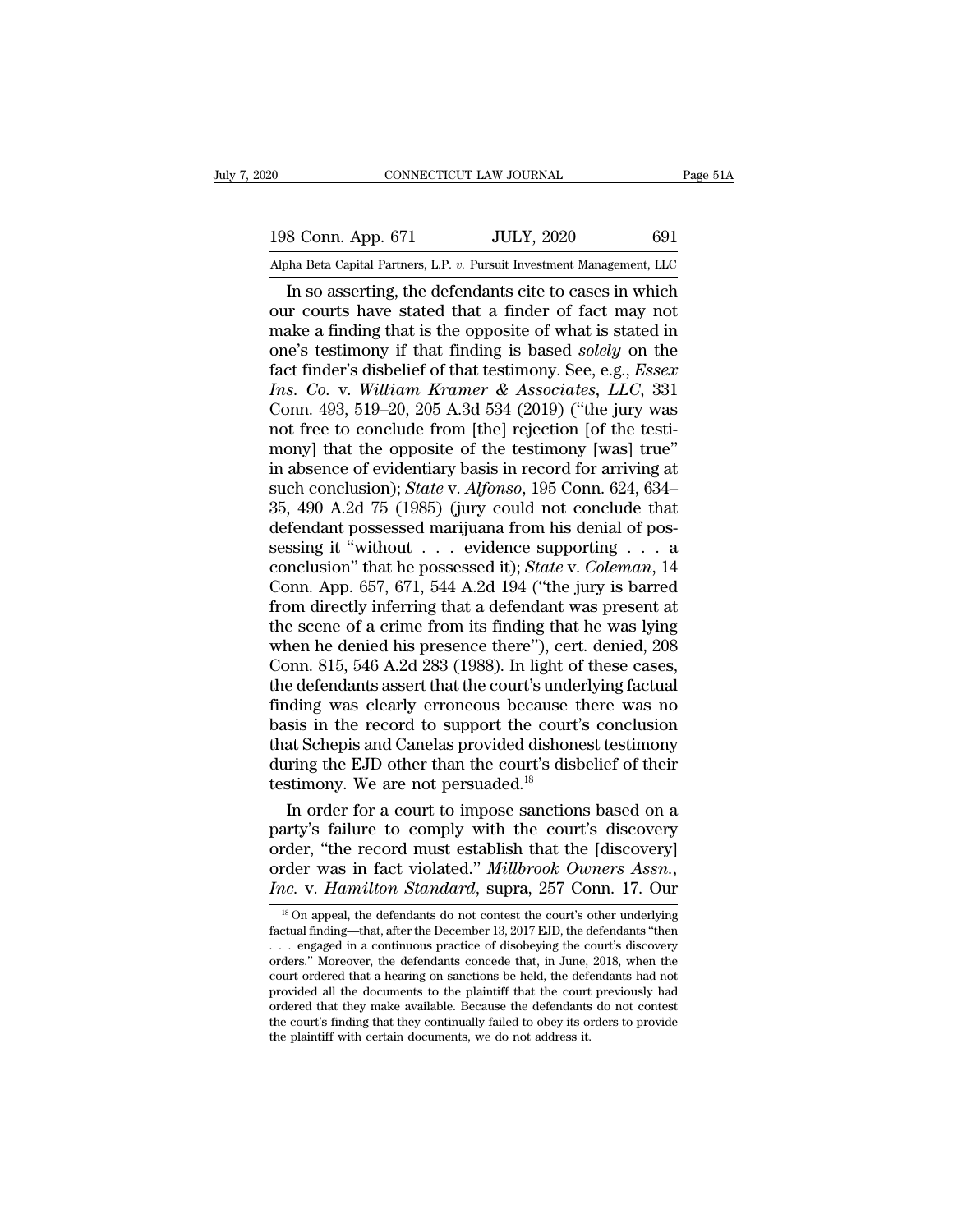## EN CONNECTICUT LAW JOURNAL July 7, 2020<br>692 JULY, 2020 198 Conn. App. 671<br>Alpha Beta Capital Partners, L.P. v. Pursuit Investment Management, LLC CONNECTICUT LAW JOURNAL July 7, 2020<br>
Alpha Beta Capital Partners, L.P. *v.* Pursuit Investment Management, LLC<br>
determination of whether an order for sanctions satis-

CONNECTICUT LAW JOURNAL<br>
<u>determination of whether an order for sanctions satis-</u><br>
determination of whether an order for sanctions satis-<br>
determination of whether an order for sanctions satis-<br>
determination of whether an  $f_{\text{Alpha Beta Capital Partners, L.P. } v.}$  Pursuit Investment Management, LLC<br>
determination of whether an order for sanctions satis-<br>
fies "[t]his requirement poses a question of fact . . . ."<br>
Id., 17–18. Thus, to determine whether an order  $\frac{198}{\text{Apha Beta Capital Partners, L.P. } v. \text{ Pursuit Investment Management, LLC}}$ <br>determination of whether an order for sanctions satisfies "[t]his requirement poses a question of fact . . . ."<br>Id., 17–18. Thus, to determine whether an order for sanctions satisfie  $\frac{1092}{\text{Alpha Beta Capital Patterns, LP. } v.}$  Pursuit Investment Management, LLC<br>determination of whether an order for sanctions satis-<br>fies "[t]his requirement poses a question of fact . . . ."<br>Id., 17–18. Thus, to determine whether an order Alpha Beta Capital Partners, L.P. v. Pursuit Investment Management, LLC<br>determination of whether an order for sanctions satis-<br>fies "[t]his requirement poses a question of fact . . . ."<br>Id., 17–18. Thus, to determine wheth Alpha Beta Capital Paradon<br>determination of<br>fies "[t]his required<br>Id., 17–18. Thus,<br>sanctions satisfic<br>court's finding to<br>ous. Id., 18.<br>"A finding of f termination of whether an order for sanctions satis-<br>  $\text{S}$  "[t]his requirement poses a question of fact  $\dots$ ",<br>  $\ldots$ ", 17–18. Thus, to determine whether an order for<br>
notions satisfies this requirement, we review the<br> Thes "[t] his requirement poses a question of fact  $\dots$ ."<br>Id., 17–18. Thus, to determine whether an order for<br>sanctions satisfies this requirement, we review the<br>court's finding to determine whether it is clearly errone-<br>

1d.,  $17-18$ . Thus, to determine whether an order for<br>sanctions satisfies this requirement, we review the<br>court's finding to determine whether it is clearly errone-<br>ous. Id., 18.<br>"A finding of fact is clearly erroneous wh sanctions satisfies this requirement, we review the<br>court's finding to determine whether it is clearly errone-<br>ous. Id., 18.<br>"A finding of fact is clearly erroneous when there is<br>no evidence in the record to support it . court's finding to determine whether it is clearly errone-<br>ous. Id., 18.<br>"A finding of fact is clearly erroneous when there is<br>no evidence in the record to support it . . . or when<br>although there is evidence to support it (Internal quotation marks omitted.) **Computer Contains omitted.**<br>
The evidence in the record to support it . . . . or when although there is evidence to support it, the reviewing court on the entire evidence is left with t "A finding of fact is clearly erroneous when there is<br>no evidence in the record to support it  $\ldots$  or when<br>although there is evidence to support it, the reviewing<br>court on the entire evidence is left with the definite an no evidence in the record to support it . . . or when<br>although there is evidence to support it, the reviewing<br>court on the entire evidence is left with the definite and<br>firm conviction that a mistake has been committed."<br> although there is evidence to support it, the reviewing<br>court on the entire evidence is left with the definite and<br>firm conviction that a mistake has been committed."<br>(Internal quotation marks omitted.) *Powell-Ferri* v.<br> court on the entire evidence is left with the definite and<br>firm conviction that a mistake has been committed."<br>(Internal quotation marks omitted.) *Powell-Ferri* v.<br>*Ferri*, 326 Conn. 457, 464, 165 A.3d 1124 (2017). In<br>ap firm conviction that a mistake has been committed."<br>
(Internal quotation marks omitted.) *Powell-Ferri* v.<br> *Ferri*, 326 Conn. 457, 464, 165 A.3d 1124 (2017). In<br>
applying the clearly erroneous standard of review, we<br>
als (Internal quotation marks omitted.) *Powell-Ferri* v.<br> *Ferri*, 326 Conn. 457, 464, 165 A.3d 1124 (2017). In<br>
applying the clearly erroneous standard of review, we<br>
also are mindful that, "[b]ecause factual findings . . . Ferri, 326 Conn. 457, 464, 165 A.3d 1124 (2017). In applying the clearly erroneous standard of review, we also are mindful that, "[b]ecause factual findings . . . are squarely within the trial court's purview, [they are] applying the clearly erroneous standard of review, we<br>also are mindful that, "[b]ecause factual findings . . .<br>are squarely within the trial court's purview, [they are]<br>afford[ed] . . . great deference. . . . In short, th also are mindful that, "[b]ecause factual findings . . . .<br>are squarely within the trial court's purview, [they are]<br>afford[ed] . . . great deference. . . . In short, the<br>court, as fact finder, may draw whatever inferences are squarely within the trial court's purview, [t]<br>afford[ed] . . . great deference. . . . . In sl<br>court, as fact finder, may draw whatever in<br>from the evidence or facts established by the ev<br>deems to be reasonable and lo ford[ed] . . . . great deference. . . . . In short, the<br>urt, as fact finder, may draw whatever inferences<br>bm the evidence or facts established by the evidence it<br>eems to be reasonable and logical." (Citation omitted;<br>tern court, as fact finder, may draw whatever inferences<br>from the evidence or facts established by the evidence it<br>deems to be reasonable and logical." (Citation omitted;<br>internal quotation marks omitted.) *Keeley v. Ayala*, 3

from the evidence or facts established by the evidence it<br>deems to be reasonable and logical." (Citation omitted;<br>internal quotation marks omitted.) *Keeley v. Ayala*, 328<br>Conn. 393, 419–20, 179 A.3d 1249 (2018).<br>First, w deems to be reasonable and logical." (Citation omitted;<br>internal quotation marks omitted.) *Keeley v. Ayala*, 328<br>Conn. 393, 419–20, 179 A.3d 1249 (2018).<br>First, we note that the defendants failed to preserve<br>this portion internal quotation marks omitted.) *Keeley v. Ayala*, 328<br>Conn. 393, 419–20, 179 A.3d 1249 (2018).<br>First, we note that the defendants failed to preserve<br>this portion of their claim for appellate review. See<br>Practice Book § Conn. 393, 419–20, 179 A.3d 1249 (2018).<br>First, we note that the defendants failed to preserve<br>this portion of their claim for appellate review. See<br>Practice Book § 60-5.<sup>19</sup> Indeed, the defendants failed to<br>assert in the First, we note that the defendants failed to preserve<br>this portion of their claim for appellate review. See<br>Practice Book  $\S 60{\text -}5.^{19}$  Indeed, the defendants failed to<br>assert in their objection to the plaintiff's appl this portion of their claim for appellate review. S<br>Practice Book  $\S 60-5.^{19}$  Indeed, the defendants failed<br>assert in their objection to the plaintiff's application f<br>attorney's fees that the defendants' conduct at the actice Book § 60-5.<sup>19</sup> Indeed, the defendants failed to<br>sert in their objection to the plaintiff's application for<br>torney's fees that the defendants' conduct at the EJD<br>uld not form the basis of the court's award of attor assert in their objection to the plaintiff's application for<br>attorney's fees that the defendants' conduct at the EJD<br>could not form the basis of the court's award of attor-<br>ney's fees and litigation costs to the plaintiff

attorney's fees that the defendants' conduct at the EJD<br>could not form the basis of the court's award of attor-<br>ney's fees and litigation costs to the plaintiff because<br>such conduct did not violate the court's order.<br>Never could not form the basis of the court's award of attor-<br>ney's fees and litigation costs to the plaintiff because<br>such conduct did not violate the court's order.<br>Nevertheless, even if we assume that the defendants<br>properly Nevertheless, even if we assume that the defendants<br>roperly preserved this portion of their claim for appel-<br>te review, we conclude that it is meritless. Indeed,<br>ontrary to the defendants' assertion, there was ample<br> $\frac{1$ properly preserved this portion of their claim for appel-<br>late review, we conclude that it is meritless. Indeed,<br>contrary to the defendants' assertion, there was ample<br> $\frac{19}{2}$  Practice Book § 60-5 provides in relevant

Let review, we conclude that it is meritless. Indeed, contrary to the defendants' assertion, there was ample  $\frac{10}{10}$  Practice Book § 60-5 provides in relevant part: "The court shall not be bound to consider a claim un Example 12 and the defendants' assertion, there is practice Book § 60-5 provides in relevant part: "The cound to consider a claim unless it was distinctly raised at subsequent to the trial. The court may in the interests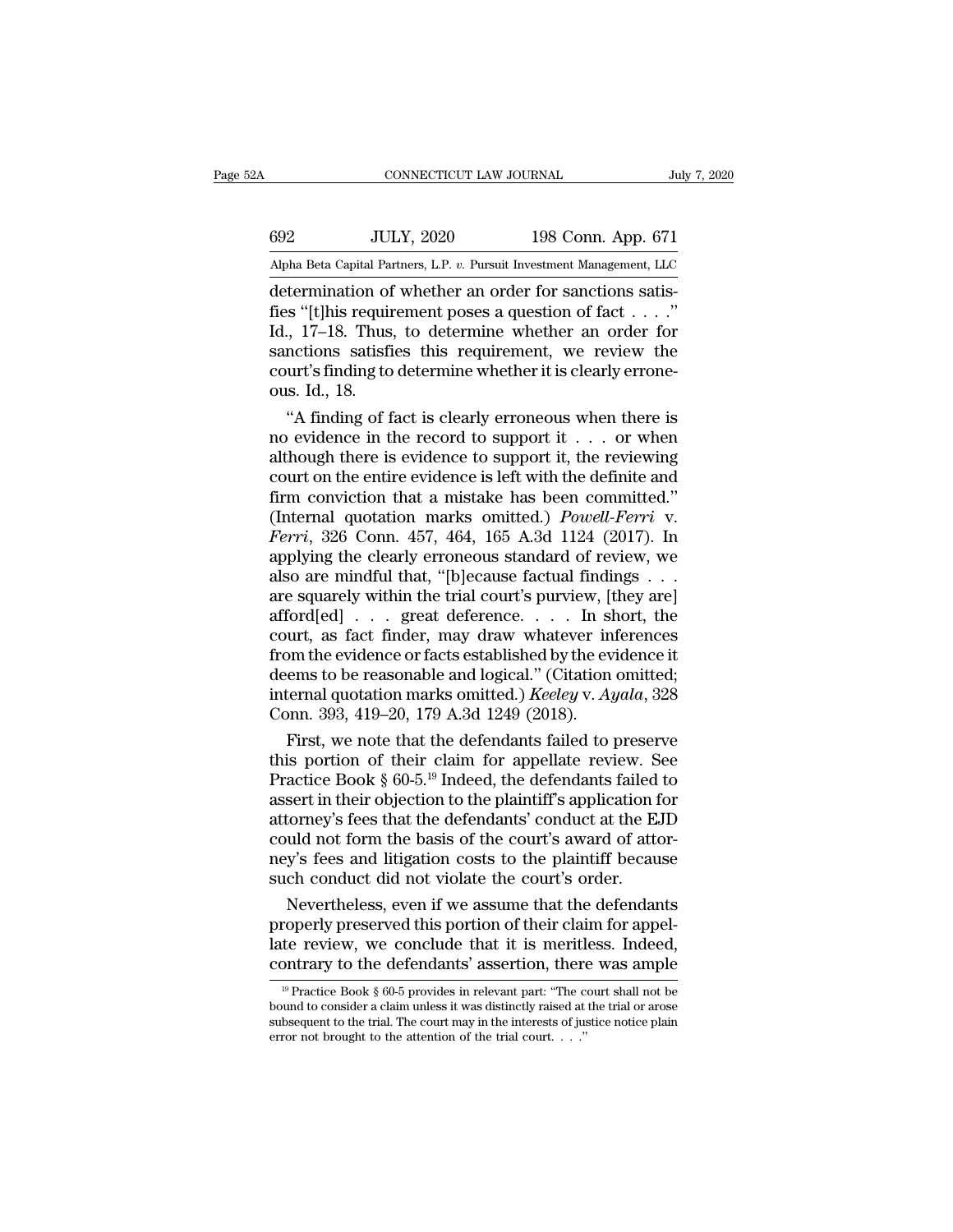| 20                 | CONNECTICUT LAW JOURNAL                                                 | Page 53A |
|--------------------|-------------------------------------------------------------------------|----------|
| 198 Conn. App. 671 | <b>JULY, 2020</b>                                                       | 693      |
|                    | Alpha Beta Capital Partners, L.P. v. Pursuit Investment Management, LLC |          |

Valy 7, 2020 CONNECTICUT LAW JOURNAL Page 53A<br>
198 Conn. App. 671 JULY, 2020 693<br>
Alpha Beta Capital Partners, L.P. *v.* Pursuit Investment Management, LLC<br>
evidence in the record from which the trial court could Equals 2020 CONNECTICUT LAW JOURNAL Page 53A<br>
198 Conn. App. 671 JULY, 2020 693<br>
Alpha Beta Capital Partners, L.P. v. Pursuit Investment Management, LLC<br>
evidence in the record from which the trial court could<br>
reasonably 198 Conn. App. 671 JULY, 2020 693<br>Alpha Beta Capital Partners, L.P. v. Pursuit Investment Management, LLC<br>evidence in the record from which the trial court could<br>reasonably have inferred that Schepis and Canelas "con-<br>duct 198 Conn. App. 671 JULY, 2020 693<br>
Alpha Beta Capital Partners, L.P. v. Pursuit Investment Management, LLC<br>
evidence in the record from which the trial court could<br>
reasonably have inferred that Schepis and Canelas "con-<br>  $\frac{198 \text{ Conn. App. } 6'}{\text{Alpha Beta Capital Part}}$ <br>
evidence in the re<br>
reasonably have in ducted themselve<br>
ing the EJD.<br>
The following bha Beta Capital Partners, L.P.  $v$ . Pursuit Investment Management, LLC<br>idence in the record from which the trial court could<br>asonably have inferred that Schepis and Canelas "con-<br>icted themselves  $\dots$  with obvious dishon evidence in the record from which the trial court could<br>reasonably have inferred that Schepis and Canelas "con-<br>ducted themselves  $\dots$  with obvious dishonesty" dur-<br>ing the EJD.<br>The following additional facts are relevant

evidence in the record from which the trial court could<br>reasonably have inferred that Schepis and Canelas "con-<br>ducted themselves . . . with obvious dishonesty" dur-<br>ing the EJD.<br>The following additional facts are relevant reasonably have inferred that Schepis and Canelas "conducted themselves  $\dots$  with obvious dishonesty" during the EJD.<br>The following additional facts are relevant to this portion of the defendants' claim. During the EJD, S ducted themselves . . . with obvious dishonesty" during the EJD.<br>
The following additional facts are relevant to this<br>
portion of the defendants' claim. During the EJD,<br>
Schepis and Canelas made representations, the veraci ing the EJD.<br>The following additional facts are relevant to this<br>portion of the defendants' claim. During the EJD,<br>Schepis and Canelas made representations, the veracity<br>of which were undermined by exhibits that the plaint The following additional facts are relevant to this<br>portion of the defendants' claim. During the EJD,<br>Schepis and Canelas made representations, the veracity<br>of which were undermined by exhibits that the plaintiff<br>attached portion of the defendants' claim. During the EJD,<br>Schepis and Canelas made representations, the veracity<br>of which were undermined by exhibits that the plaintiff<br>attached to its February 12, 2018 motion and that its<br>counsel Schepis and Canelas made representations, the veracity<br>of which were undermined by exhibits that the plaintiff<br>attached to its February 12, 2018 motion and that its<br>counsel attached to his June 14, 2018 affidavits. For<br>exa of which were undermined by exhibits that the plaintiff<br>attached to its February 12, 2018 motion and that its<br>counsel attached to his June 14, 2018 affidavits. For<br>example, during their EJD testimony, both Schepis and<br>Cane attached to its February 12, 2018 motion and that its<br>counsel attached to his June 14, 2018 affidavits. For<br>example, during their EJD testimony, both Schepis and<br>Canelas claimed that they did not have an IRA account.<br>Postj counsel attached to his June 14, 2018 affidavits. For<br>example, during their EJD testimony, both Schepis and<br>Canelas claimed that they did not have an IRA account.<br>Postjudgment interrogatory responses from Fidelity<br>Manageme example, during their EJD testimony, both Schepis and<br>Canelas claimed that they did not have an IRA account.<br>Postjudgment interrogatory responses from Fidelity<br>Management Trust Company purported to show, how-<br>ever, that bo Canelas claimed that they did not have an IRA account.<br>Postjudgment interrogatory responses from Fidelity<br>Management Trust Company purported to show, how-<br>ever, that both Schepis and Canelas maintained IRA<br>accounts. Moreov Postjudgment interrogatory responses from Fidelity<br>Management Trust Company purported to show, how-<br>ever, that both Schepis and Canelas maintained IRA<br>accounts. Moreover, both Schepis and Canelas asserted<br>that they each ha Management Trust Company purported to show, how-<br>ever, that both Schepis and Canelas maintained IRA<br>accounts. Moreover, both Schepis and Canelas asserted<br>that they each had one motor vehicle in their house-<br>holds and that ever, that both Schepis and Canelas maintained IRA accounts. Moreover, both Schepis and Canelas asserted that they each had one motor vehicle in their house-<br>holds and that the vehicles were owned by their wives.<br>Municipal counts. Moreover, both Schepis and Canelas asserted<br>at they each had one motor vehicle in their house-<br>lds and that the vehicles were owned by their wives.<br>unicipal tax records updated as of June 14, 2018,<br>reported to show that they each had one motor vehicle in their house-<br>holds and that the vehicles were owned by their wives.<br>Municipal tax records updated as of June 14, 2018,<br>purported to show, however, that Schepis and Canelas<br>were the s

holds and that the vehicles were owned by their wives.<br>Municipal tax records updated as of June 14, 2018,<br>purported to show, however, that Schepis and Canelas<br>were the sole taxpayers listed for several vehicles.<br>In additio Municipal tax records updated as of June 14, 2018,<br>purported to show, however, that Schepis and Canelas<br>were the sole taxpayers listed for several vehicles.<br>In addition, the plaintiff's counsel attached exhibits<br>to his Jun purported to show, however, that Schepis and Canelas<br>were the sole taxpayers listed for several vehicles.<br>In addition, the plaintiff's counsel attached exhibits<br>to his June 14, 2018 affidavit that undermined the verac-<br>ity were the sole taxpayers listed for several vehicles.<br>
In addition, the plaintiff's counsel attached exhibits<br>
to his June 14, 2018 affidavit that undermined the verac-<br>
ity of Schepis' representation that he did not know<br> In addition, the plaintiff's counsel attached exhibits<br>to his June 14, 2018 affidavit that undermined the verac-<br>ity of Schepis' representation that he did not know<br>which accountant he used to prepare his tax returns.<br>Firs to his June 14, 2018 affidavit that undermined the veracity of Schepis' representation that he did not know which accountant he used to prepare his tax returns.<br>First, the plaintiff's counsel submitted the deposition of Ri ity of Schepis' representation that he did not know<br>which accountant he used to prepare his tax returns.<br>First, the plaintiff's counsel submitted the deposition<br>of Richard Bangs, who stated that the accounting firm<br>with wh which accountant he used to prepare his tax returns.<br>First, the plaintiff's counsel submitted the deposition<br>of Richard Bangs, who stated that the accounting firm<br>with which he was employed had performed Schepis'<br>accountin First, the plaintiff's counsel submitted the deposition<br>of Richard Bangs, who stated that the accounting firm<br>with which he was employed had performed Schepis'<br>accounting and tax preparation work for at least fifteen<br>or si of Richard Bangs, who stated that the accounting firm<br>
with which he was employed had performed Schepis'<br>
accounting and tax preparation work for at least fifteen<br>
or sixteen years. Second, the plaintiff's counsel attached with which he was employed had performed Schepis'<br>accounting and tax preparation work for at least fifteen<br>or sixteen years. Second, the plaintiff's counsel attached<br>an e-mail exchange between Bangs and Schepis that<br>occurr accounting and tax preparation work for at least fifteen<br>or sixteen years. Second, the plaintiff's counsel attached<br>an e-mail exchange between Bangs and Schepis that<br>occurred two months before the EJD and contained<br>"Pursui or sixteen years. Second, the plaintiff's counsel attached<br>an e-mail exchange between Bangs and Schepis that<br>occurred two months before the EJD and contained<br>"Pursuit Partners" as the subject heading. In one e-mail,<br>Schepi an e-mail exchange between Bangs and Schepis that<br>occurred two months before the EJD and contained<br>"Pursuit Partners" as the subject heading. In one e-mail,<br>Schepis sent Bangs the K-1 form for Pursuit Partners,<br>LLC. Then, occurred two months before the EJD and contained<br>"Pursuit Partners" as the subject heading. In one e-mail,<br>Schepis sent Bangs the K-1 form for Pursuit Partners,<br>LLC. Then, in a subsequent e-mail, Schepis asked Bangs,<br>"we w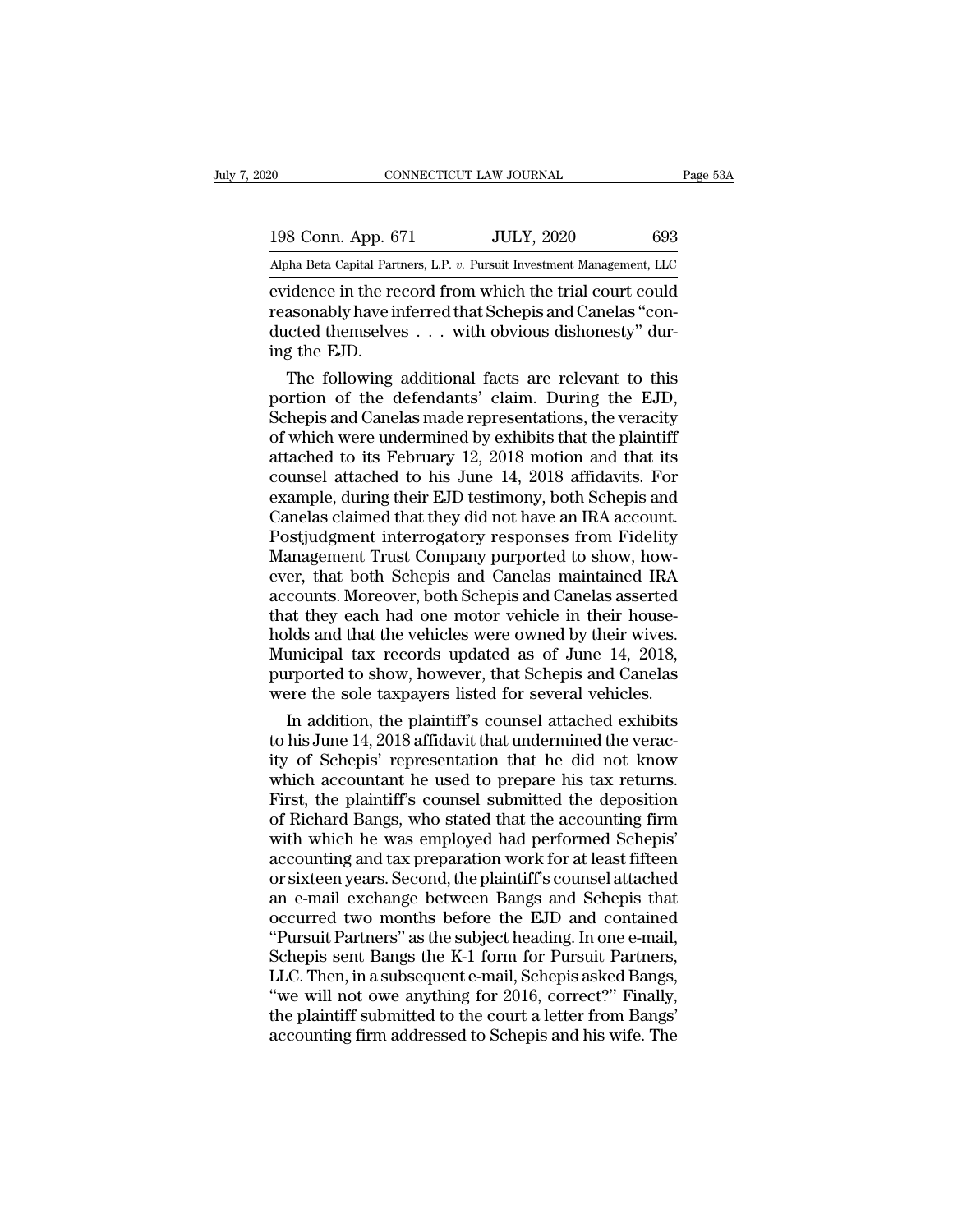# EN CONNECTICUT LAW JOURNAL July 7, 2020<br>694 JULY, 2020 198 Conn. App. 671<br>Alpha Beta Capital Partners, L.P. v. Pursuit Investment Management, LLC

CONNECTICUT LAW JOURNAL July 7, 2020<br>
Alpha Beta Capital Partners, L.P. *v.* Pursuit Investment Management, LLC<br>
Letter stated that their 2016 Connecticut income tax CONNECTICUT LAW JOURNAL July 7, 2020<br>
694 JULY, 2020 198 Conn. App. 671<br>
Alpha Beta Capital Partners, L.P. v. Pursuit Investment Management, LLC<br>
Letter stated that their 2016 Connecticut income tax<br>
return was attached to Fernando Beta Capital Partners, L.P. v. Pursuit Investment Management, LLC<br>
Ripha Beta Capital Partners, L.P. v. Pursuit Investment Management, LLC<br>
Letter stated that their 2016 Connecticut income tax<br>
return was attached *pared the return* from the information [Schepis and his  $\frac{694}{\text{Alpha Beta Capital Patterns, L.P. } v. \text{ Pursuit Investment Management, LLC}}$ <br>
letter stated that their 2016 Connecticut income tax<br>
return was attached to the letter and that the firm "*pre-*<br> *pared the return* from the information [Schepis and his<br>
wife] furni Mpha Beta Capital Partners, L.P. v.<br>
letter stated that their 20.<br>
return was attached to the l<br>
pared the return from the i<br>
wife] furnished [to the a<br>
(Emphasis added.)<br>
In light of these exhibits In the stated that their 2016 Connecticut income tax<br>turn was attached to the letter and that the firm "*pre-*<br>red the return from the information [Schepis and his<br>fe] furnished [to the accounting firm]  $\ldots$  ."<br>mphasis a letter stated that their 2016 Connecticut income tax<br>return was attached to the letter and that the firm "*pre-*<br>pared the return from the information [Schepis and his<br>wife] furnished [to the accounting firm]  $\ldots$ ."<br>(Emp

return was attached to the letter and that the firm "*pre-*<br>pared the return from the information [Schepis and his<br>wife] furnished [to the accounting firm]  $\ldots$ ."<br>(Emphasis added.)<br>In light of these exhibits, the content pared the return from the information [Schepis and his<br>wife] furnished [to the accounting firm]  $\ldots$ ."<br>(Emphasis added.)<br>In light of these exhibits, the contents of which pur-<br>portedly contradict the testimony that Schep wife] furnished [to the accounting firm]  $\ldots$   $\ldots$  "<br>(Emphasis added.)<br>In light of these exhibits, the contents of which pur-<br>portedly contradict the testimony that Schepis and<br>Canelas provided during the EJD, we conclu (Emphasis added.)<br>In light of these exhibits, the contents of which pur-<br>portedly contradict the testimony that Schepis and<br>Canelas provided during the EJD, we conclude that the<br>principle in our case law relied on by the d In light of these exhibits, the contents of which pur-<br>portedly contradict the testimony that Schepis and<br>Canelas provided during the EJD, we conclude that the<br>principle in our case law relied on by the defendants<br>that a f portedly contradict the testimony that Schepis and<br>Canelas provided during the EJD, we conclude that the<br>principle in our case law relied on by the defendants<br>that a finding of fact cannot be based solely on the<br>disbelief Canelas provided during the EJD, we conclude that the principle in our case law relied on by the defendants that a finding of fact cannot be based solely on the disbelief of testimony is inapplicable to the present case. principle in our case law relied on by the defendants<br>that a finding of fact cannot be based solely on the<br>disbelief of testimony is inapplicable to the present<br>case. Indeed, there was ample evidence in the record<br>from whi that a finding of fact cannot be based solely on the disbelief of testimony is inapplicable to the present case. Indeed, there was ample evidence in the record from which the court could reasonably have inferred that Sche disbelief of testimony is inapplicable to<br>case. Indeed, there was ample evidence<br>from which the court could reasonably l<br>that Schepis and Canelas "conducted the<br>with obvious dishonesty" during the EJD.<br>we conclude that the From which the court collar reasonably have interfed<br>hat Schepis and Canelas "conducted themselves . . .<br>with obvious dishonesty" during the EJD. Accordingly,<br>we conclude that the court's finding that they violated<br>as orde

### III

### VIOLATIONS

Exercise that the court's finding that they violated<br>
For der was not clearly erroneous.<br>
III<br>
The defendants' of THE SANCTIONS TO THE<br>
VIOLATIONS<br>
The defendants' final argument in support of their<br>
tim is that the trial its order was not clearly erroneous.<br>
III<br>
PROPORTIONALITY OF THE SANCTIONS TO THE<br>
VIOLATIONS<br>
The defendants' final argument in support of their<br>
claim is that the trial court's order of sanctions was<br>
disproportionate t FROPORTIONALITY OF THE SANCTIONS TO THE<br>VIOLATIONS<br>The defendants' final argument in support of their<br>claim is that the trial court's order of sanctions was<br>disproportionate to the defendants' violations of the<br>court's dis m<br>PROPORTIONALITY OF THE SANCTIONS TO THE<br>VIOLATIONS<br>The defendants' final argument in support of their<br>claim is that the trial court's order of sanctions was<br>disproportionate to the defendants' violations of the<br>court's d PROPORTIONALITY OF THE SANCTIONS TO THE<br>VIOLATIONS<br>The defendants' final argument in support of their<br>claim is that the trial court's order of sanctions was<br>disproportionate to the defendants' violations of the<br>court's dis VIOLATIONS<br>The defendants' final argument in support of their<br>claim is that the trial court's order of sanctions was<br>disproportionate to the defendants' violations of the<br>court's discovery orders that occurred after the De The defendants' final argument in support of their<br>claim is that the trial court's order of sanctions was<br>disproportionate to the defendants' violations of the<br>court's discovery orders that occurred after the Decem-<br>ber 13 claim is that the trial court's order of sanctions was<br>disproportionate to the defendants' violations of the<br>court's discovery orders that occurred after the Decem-<br>ber 13, 2017 EJD. In support of this argument, the defendisproportionate to the defendants' violations of the<br>court's discovery orders that occurred after the Decem-<br>ber 13, 2017 EJD. In support of this argument, the defen-<br>dants assert that the three factors used by our Suprem court's discovery orders that occurred after the December 13, 2017 EJD. In support of this argument, the defendants assert that the three factors used by our Supreme Court in *Yeager v. Alvarez*, 302 Conn. 772, 787, 31 A.3 ber 13, 2017 EJD. In support of this argument, the defendants assert that the three factors used by our Supreme<br>Court in *Yeager v. Alvarez*, 302 Conn. 772, 787, 31 A.3d<br>794 (2011), to determine whether an order of sancti dants assert that the three factors used by our Supreme<br>Court in *Yeager v. Alvarez*, 302 Conn. 772, 787, 31 A.3d<br>794 (2011), to determine whether an order of sanctions<br>is proportionate to a party's violation of a court's Court in *Yeager v. Alvarez*, 302 Conn. 772, 787, 31 A.3d 794 (2011), to determine whether an order of sanctions is proportionate to a party's violation of a court's discovery order weigh against concluding that the court 2018 order weigh against concluding that the court's July<br>
3, 2018 order of sanctions was proportionate to the<br>
efendants' failure to comply with the court's December<br>
3, 2017 discovery order. We are not persuaded.<sup>20</sup><br>
2 23, 2018 order of sanctions was proportionate to the defendants' failure to comply with the court's December 13, 2017 discovery order. We are not persuaded.<sup>20</sup>  $\frac{20}{100}$  appeal, the defendants do not address the award

defendants' failure to comply with the court's December 13, 2017 discovery order. We are not persuaded.<sup>20</sup><br><sup>20</sup> On appeal, the defendants do not address the award of attorney's fees for the 3.7 hours the plaintiff's coun defendants Tallure to comply with the court's December<br>13, 2017 discovery order. We are not persuaded.<sup>20</sup><br><sup>20</sup> On appeal, the defendants do not address the award of attorney's fees<br>for the 3.7 hours the plaintiff's couns 13, 2017 discovery order. We are not persuaded.<sup>20</sup><br><sup>20</sup> On appeal, the defendants do not address the award of attorney's fees<br>for the 3.7 hours the plaintiff's counsel spent attending and taking the<br>December 13, 2017 EJD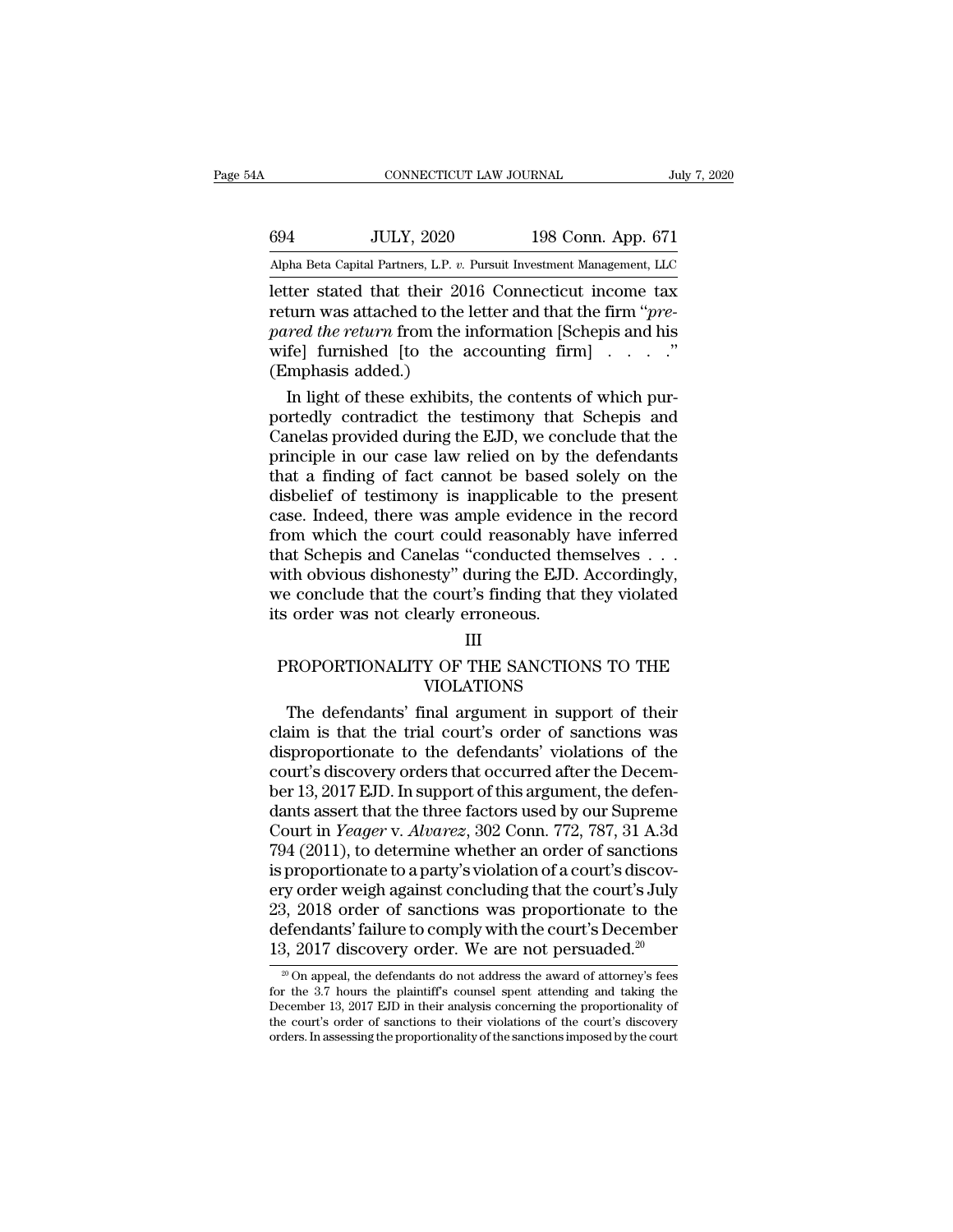| 20                 | CONNECTICUT LAW JOURNAL                                                 | Page 55A |
|--------------------|-------------------------------------------------------------------------|----------|
|                    |                                                                         |          |
| 198 Conn. App. 671 | <b>JULY, 2020</b>                                                       | 695      |
|                    | Alpha Beta Capital Partners, L.P. v. Pursuit Investment Management, LLC |          |
|                    | Our Supreme Court has stated that "the sanction"                        |          |

CONNECTICUT LAW JOURNAL Page 55A<br>
8 Conn. App. 671 JULY, 2020 695<br>
bha Beta Capital Partners, L.P. v. Pursuit Investment Management, LLC<br>
Our Supreme Court has stated that "the sanction<br>
posed [for violation of a court's d 198 Conn. App. 671 JULY, 2020 695<br>
Alpha Beta Capital Partners, L.P. v. Pursuit Investment Management, LLC<br>
Our Supreme Court has stated that "the sanction<br>
imposed [for violation of a court's discovery order] must<br>
be pro 198 Conn. App. 671 JULY, 2020 695<br>
Alpha Beta Capital Partners, L.P. v. Pursuit Investment Management, LLC<br>
Our Supreme Court has stated that "the sanction<br>
imposed [for violation of a court's discovery order] must<br>
be pro 198 Conn. App. 671 JULY, 2020 695<br> *Alpha Beta Capital Partners, L.P. v. Pursuit Investment Management, LLC*<br> *Our Supreme Court has stated that "the sanction*<br>
imposed [for violation of a court's discovery order] must<br>
be Alpha Beta Capital Partners, L.P. v. Pursuit Investment Management, LLC<br>
Our Supreme Court has stated that "the sanction<br>
imposed [for violation of a court's discovery order] must<br>
be proportional to the violation." *Millb* Alpha Beta Capital Partners, L.P. v. Pursuit Investment Management, LLC<br>
Our Supreme Court has stated that "the sanction<br>
imposed [for violation of a court's discovery order] must<br>
be proportional to the violation." *Millb* Our Supre<br>imposed [for<br>be proportio<br>Assn., Inc. v<br>18. We review<br>sanctioned p<br>tion. Id.<br>"In review! posed [for violation of a court's discovery order] must<br>
"The proportional to the violation." Millbrook Owners<br>
Inc. v. Hamilton Standard, supra, 257 Conn.<br>
"We review the proportionality of a sanction to the<br>
nectioned pa be proportional to the violation." Millbrook Owners<br>Assn., Inc. v. Hamilton Standard, supra, 257 Conn.<br>18. We review the proportionality of a sanction to the<br>sanctioned party's violation for an abuse of discre-<br>tion. Id.<br>

Assn., Inc. v. Hamilton Standard, supra, 257 Conn.<br>18. We review the proportionality of a sanction to the<br>sanctioned party's violation for an abuse of discre-<br>tion. Id.<br>"In reviewing the proportionality of the trial court 18. We review the proportionality of a sanction to the<br>sanctioned party's violation for an abuse of discre-<br>tion. Id.<br>"In reviewing the proportionality of the trial court's<br>sanction, we focus our analysis on the [sanction sanctioned party's violation for an abuse of discretion. Id.<br>
"In reviewing the proportionality of the trial court's<br>
sanction, we focus our analysis on the [sanctioned party's] violation  $\ldots$ . Our analysis of the [sanct tion. Id.<br>
"In reviewing the proportionality of the trial court's<br>
sanction, we focus our analysis on the [sanctioned par-<br>
ty's] violation  $\ldots$ . Our analysis of the [sanctioned<br>
party's] violation is guided in turn by t "In reviewing the proportionality of the trial court's<br>sanction, we focus our analysis on the [sanctioned par-<br>ty's] violation  $\ldots$ . Our analysis of the [sanctioned<br>party's] violation is guided in turn by the factors we<br> sanction, we focus our analysis on the [sanctioned party's] violation  $\ldots$ . Our analysis of the [sanctioned party's] violation is guided in turn by the factors we previously have employed when reviewing the reasonablenes ty's] violation . . . . Our analysis of the [sanctioned party's] violation is guided in turn by the factors we previously have employed when reviewing the reason-<br>ableness of a trial court's imposition of sanctions: (1) t party's] violation is guided in turn by the factors we<br>previously have employed when reviewing the reason-<br>ableness of a trial court's imposition of sanctions: (1)<br>the cause of the [sanctioned party's] failure to [comply<br> previously have employed when reviewing the reason-<br>ableness of a trial court's imposition of sanctions: (1)<br>the cause of the [sanctioned party's] failure to [comply<br>with the court's discovery order], that is, whether it<br> ableness of a trial court's imposition of sanctions: (1)<br>the cause of the [sanctioned party's] failure to [comply<br>with the court's discovery order], that is, whether it<br>[was] due to inability rather than the [wilfulness], the cause of the [sanctioned party's] failure to [comply<br>with the court's discovery order], that is, whether it<br>[was] due to inability rather than the [wilfulness], bad<br>faith or fault of the [sanctioned party]  $\ldots$  (2) t with the court's discovery order], that is, whether it<br>[was] due to inability rather than the [wilfulness], bad<br>faith or fault of the [sanctioned party]  $\ldots$  (2) the<br>degree of prejudice suffered by the [nonsanctioned]<br>pa [was] due to inability rather than the [wilfulness], bad<br>faith or fault of the [sanctioned party]  $\ldots$  (2) the<br>degree of prejudice suffered by the [nonsanctioned]<br>party, which in turn may depend on the importance of<br>the faith or fault of the [sanctioned party]  $\ldots$  (2) the<br>degree of prejudice suffered by the [nonsanctioned]<br>party, which in turn may depend on the importance of<br>the information requested to that party's case; and (3)<br>which degree of prejudice suffered by the [nonsanctioned]<br>party, which in turn may depend on the importance of<br>the information requested to that party's case; and (3)<br>which of the available sanctions would, under the par-<br>ticula the information requested to that party's case; and (3) which of the available sanctions would, under the particular circumstances, be an appropriate response to the disobedient party's conduct." (Citations omitted; intern which of the available sanctions would, under the par-<br>ticular circumstances, be an appropriate response to<br>the disobedient party's conduct." (Citations omitted;<br>internal quotation marks omitted.) *Yeager v. Alvarez*,<br>supr ticular circumstances, be an appropriate response to<br>the disobedient party's conduct." (Citations omitted;<br>internal quotation marks omitted.) *Yeager v. Alvarez*,<br>supra, 302 Conn. 787; see also *Krahel v. Czoch*, 186<br>Conn. the disobedient party's conduct." (Citations omitted;<br>internal quotation marks omitted.) *Yeager v. Alvarez*,<br>supra, 302 Conn. 787; see also *Krahel v. Czoch*, 186<br>Conn. App. 22, 33–34, 198 A.3d 103, cert. denied, 330<br>Conn internal quotation marks omitted.) Yeager v. Alvarez,<br>supra, 302 Conn. 787; see also Krahel v. Czoch, 186<br>Conn. App. 22, 33–34, 198 A.3d 103, cert. denied, 330<br>Conn. 958, 198 A.3d 584 (2018). Importantly, when<br>weighing the supra, 302 Conn. 787; see also *Krahel* v. *Czoch*, 186<br>Conn. App. 22, 33–34, 198 A.3d 103, cert. denied, 330<br>Conn. 958, 198 A.3d 584 (2018). Importantly, when<br>weighing these factors to determine whether the sanc-<br>tion is Conn. App. 22, 33–34, 198 A.3d 103, cert. denied, 330<br>Conn. 958, 198 A.3d 584 (2018). Importantly, when<br>weighing these factors to determine whether the sanc-<br>tion is proportionate to the violation, "the unquestioned<br>rule Conn. 958, 198 A.3d 584 (2018). Importantly, when<br>weighing these factors to determine whether the sanc-<br>tion is proportionate to the violation, "the unquestioned<br>rule is that great weight is due to the action of the<br>trial weighing these factors to determine whether the sanction is proportionate to the violation, "the unquestioned rule is that great weight is due to the action of the trial court and every reasonable presumption should be giv tion is proportionate to the<br>rule is that great weigh<br>trial court and every realided<br>the given in favor of its contains is whether the court<br>as it did." (Internal quot<br>v. *Czoch*, supra, 34. be given in favor of its correctness. . . . . [T]he ultimate<br>issue is whether the court could reasonably conclude<br>as it did." (Internal quotation marks omitted.) *Krahel*<br>v. *Czoch*, supra, 34.<br>to the defendants' violation as it did." (Internal quotation marks omitted.) Krahel v.  $Czoch$ , supra, 34.

issue is whether the court could reasonably conclude<br>as it did." (Internal quotation marks omitted.) *Krahel*<br>v. Czoch, supra, 34.<br>to the defendants' violations, we note, however, that *all* of the violations that<br>the cou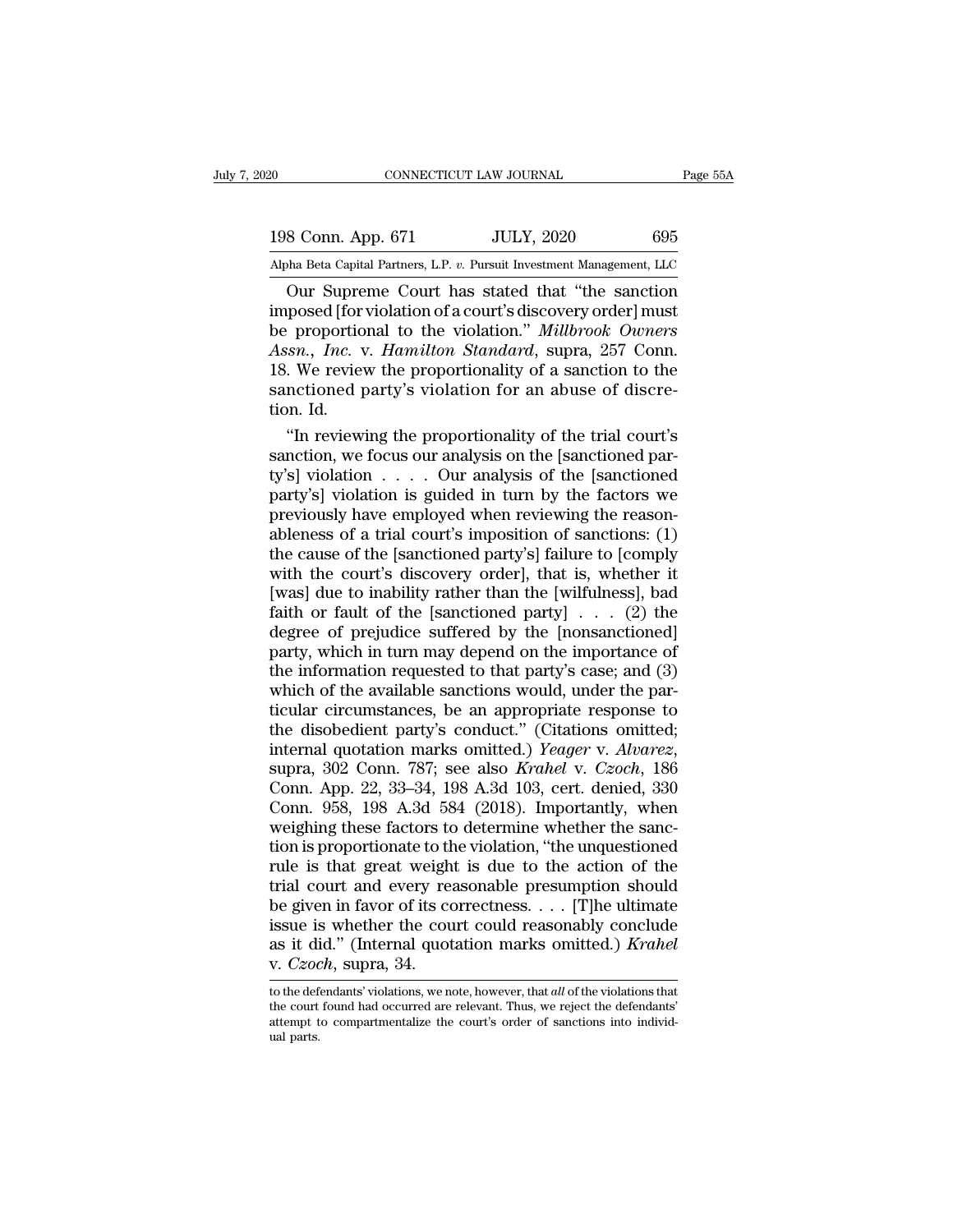|     | CONNECTICUT LAW JOURNAL                                                 |                    | July 7, 2020 |
|-----|-------------------------------------------------------------------------|--------------------|--------------|
|     |                                                                         |                    |              |
| 696 | <b>JULY, 2020</b>                                                       | 198 Conn. App. 671 |              |
|     | Alpha Beta Capital Partners, L.P. v. Pursuit Investment Management, LLC |                    |              |
|     | Before assessing the trial court's order of sanctions                   |                    |              |

CONNECTICUT LAW JOURNAL July 7, 2020<br>
6 JULY, 2020 198 Conn. App. 671<br>
bha Beta Capital Partners, L.P. v. Pursuit Investment Management, LLC<br>
Before assessing the trial court's order of sanctions<br>
ing the factors set forth US G96 JULY, 2020 198 Conn. App. 671<br>
Alpha Beta Capital Partners, L.P. v. Pursuit Investment Management, LLC<br>
Before assessing the trial court's order of sanctions<br>
using the factors set forth by our Supreme Court in<br> *Ye Alpha Beta Capital Partners, L.P. v. Pursuit Investment Management, LLC*<br>*Alpha Beta Capital Partners, L.P. v. Pursuit Investment Management, LLC*<br>*Before assessing the trial court's order of sanctions*<br>using the factors  $t_{\rm 2}$  JULY, 2020 198 Conn. App. 671<br>
Alpha Beta Capital Partners, L.P. v. Pursuit Investment Management, LLC<br>
Before assessing the trial court's order of sanctions<br>
using the factors set forth by our Supreme Court in<br> of sanctions was proportional to the defendants' contains was proportional to Before assessing the trial court's order of sanctions using the factors set forth by our Supreme Court in *Yeager*, we first address the defenda Alpha Beta Capital Partners, L.P.  $v$ . Pursuit Investment Management, LLC<br>
Before assessing the trial court's order of sanctions<br>
using the factors set forth by our Supreme Court in<br> *Yeager*, we first address the defenda Before assessing the trial court's order of sanctions<br>using the factors set forth by our Supreme Court in<br>*Yeager*, we first address the defendants' contention that<br>this court, in assessing whether the July 23, 2018 order<br> using the factors set forth by our Supreme Court in *Yeager*, we first address the defendants' contention that this court, in assessing whether the July 23, 2018 order of sanctions was proportional to the defendants' pract *Yeager*, we first address the defendants' contention that<br>this court, in assessing whether the July 23, 2018 order<br>of sanctions was proportional to the defendants' prac-<br>tice of habitually failing to comply with the cour this court, in assessing whether the July 23, 2018 order<br>of sanctions was proportional to the defendants' prac-<br>tice of habitually failing to comply with the court's<br>discovery orders, must ignore any improper conduct<br>that of sanctions was proportional to the defendants' practice of habitually failing to comply with the court's discovery orders, must ignore any improper conduct that they engaged in prior to December 13, 2017. In asserting th tice of habitually failing to comply with the court's<br>discovery orders, must ignore any improper conduct<br>that they engaged in prior to December 13, 2017. In<br>asserting that this court must cabin its proportionality<br>analysis discovery orders, must ignore any improper conduct<br>that they engaged in prior to December 13, 2017. In<br>asserting that this court must cabin its proportionality<br>analysis to conduct in which the defendants engaged<br>between De tions. serting that this court must cabin its proportionality<br>alysis to conduct in which the defendants engaged<br>tween December 13, 2017, and July 23, 2018, the<br>fendants incorrectly characterize the conduct on<br>nich the court based analysis to conduct in which the defendants engaged<br>between December 13, 2017, and July 23, 2018, the<br>defendants incorrectly characterize the conduct on<br>which the court based its July 23, 2018 order of sanc-<br>tions.<br>Indeed,

between December 13, 2017, and July 23, 2018, the<br>defendants incorrectly characterize the conduct on<br>which the court based its July 23, 2018 order of sanc-<br>tions.<br>Indeed, in its order of sanctions, the trial court found<br>th defendants incorrectly characterize the conduct on<br>which the court based its July 23, 2018 order of sanc-<br>tions.<br>Indeed, in its order of sanctions, the trial court found<br>that, after the December 13, 2017 EJD, the defendant which the court based its July 23, 2018 order of sanctions.<br>
Indeed, in its order of sanctions, the trial court found<br>
that, after the December 13, 2017 EJD, the defendants<br>
"then . . . engaged in a continuous practice of tions.<br>
Indeed, in its order of sanctions, the trial court found<br>
that, after the December 13, 2017 EJD, the defendants<br>
"then . . . engaged in a continuous practice of dis-<br>
obeying the court's discovery orders." In its Indeed, in its order of sanctions, the trial court found<br>that, after the December 13, 2017 EJD, the defendants<br>"then  $\dots$  engaged in a continuous practice of dis-<br>obeying the court's discovery orders." In its articulation that, after the December 13, 2017 EJD, the defendants<br>
"then  $\dots$  engaged in a continuous practice of dis-<br>
obeying the court's discovery orders." In its articulation,<br>
the court stated that its July 23, 2018 order "award "then . . . engaged in a continuous practice of dis-<br>obeying the court's discovery orders." In its articulation,<br>the court stated that its July 23, 2018 order "awarded<br>a fee . . . for the effort of [the] plaintiff's . . . obeying the court's discovery orders." In its articulation,<br>the court stated that its July 23, 2018 order "awarded<br>a fee . . . for the effort of [the] plaintiff's . . . counsel<br>to compel compliance with the *November* 6, the court stated that its July 23, 2018 order "awarded<br>a fee . . . for the effort of [the] plaintiff's . . . counsel<br>to compel compliance with the *November 6*, [2017] and<br>*December 13*, [2017] orders as discussed at the *2017* and *December 13, 2017* orders required extensive effort of [the] plaintiff's . . . counsel to compel compliance with the *November 6, [2017] and December 13, [2017] orders* as discussed at the EJDs . . . . . " (Emp to compel compliance with the *November* 6,  $[2017]$  and *December 13*,  $[2017]$  orders as discussed at the EJDs . . . . ." (Emphasis added.) Importantly, the court also stated in its articulation that "[f]urther complian December 13, [2017] orders as discussed at the EJDs . . . ." (Emphasis added.) Importantly, the court also stated in its articulation that "[f]urther compliance with the document production ordered by the *November 6*, 20 ....." (Emphasis added.) Importantly, the court also<br>stated in its articulation that "[f]urther compliance with<br>the document production ordered by the *November 6,*<br> $2017$  and *December 13, 2017 orders* required extensive stated in its articulation that "[f]urther compliance with<br>the document production ordered by the *November 6*,<br> $2017$  and *December 13*,  $2017$  orders required extensive<br>effort on the part of the plaintiff and the court, the document production ordered by the *November 6,*<br>2017 and December 13, 2017 orders required extensive<br>effort on the part of the plaintiff and the court, with<br>mandated meet and confer sessions and status confer-<br>ences." 2017 and December 13, 2017 orders required extensive<br>effort on the part of the plaintiff and the court, with<br>mandated meet and confer sessions and status confer-<br>ences." Thus, the court acknowledged in its findings<br>that th effort on the part of the plaintiff and the court, with<br>mandated meet and confer sessions and status confer-<br>ences." Thus, the court acknowledged in its findings<br>that the defendants' failure to comply with the court's<br>ord mandated meet and confer sessions and status confer-<br>ences." Thus, the court acknowledged in its findings<br>that the defendants' failure to comply with the court's<br>orders *before* December 13, 2017, required the plaintiff<br>to mandated meet and confer sessions and status conferences." Thus, the court acknowledged in its findings that the defendants' failure to comply with the court's orders *before* December 13, 2017, required the plaintiff to that the defendants' failure to comply with the court's<br>orders *before* December 13, 2017, required the plaintiff<br>to expend resources *after* December 13, 2017, to<br>attempt to compel the defendants' compliance with<br>these or orders *before* December 13, 2017, required the plaintiff<br>to expend resources *after* December 13, 2017, to<br>attempt to compel the defendants' compliance with<br>these orders. Accordingly, the defendants' failure to<br>comply wi to expend resources *after* December 13, 2017, to<br>attempt to compel the defendants' compliance with<br>these orders. Accordingly, the defendants' failure to<br>comply with the court's discovery order before Decem-<br>ber 13, 2017, attempt to compel the defendan<br>these orders. Accordingly, the de<br>comply with the court's discovery<br>ber 13, 2017, is relevant in assessing<br>July 23, 2018 order of sanctions<br>the defendants' practice of habitua<br>with the court'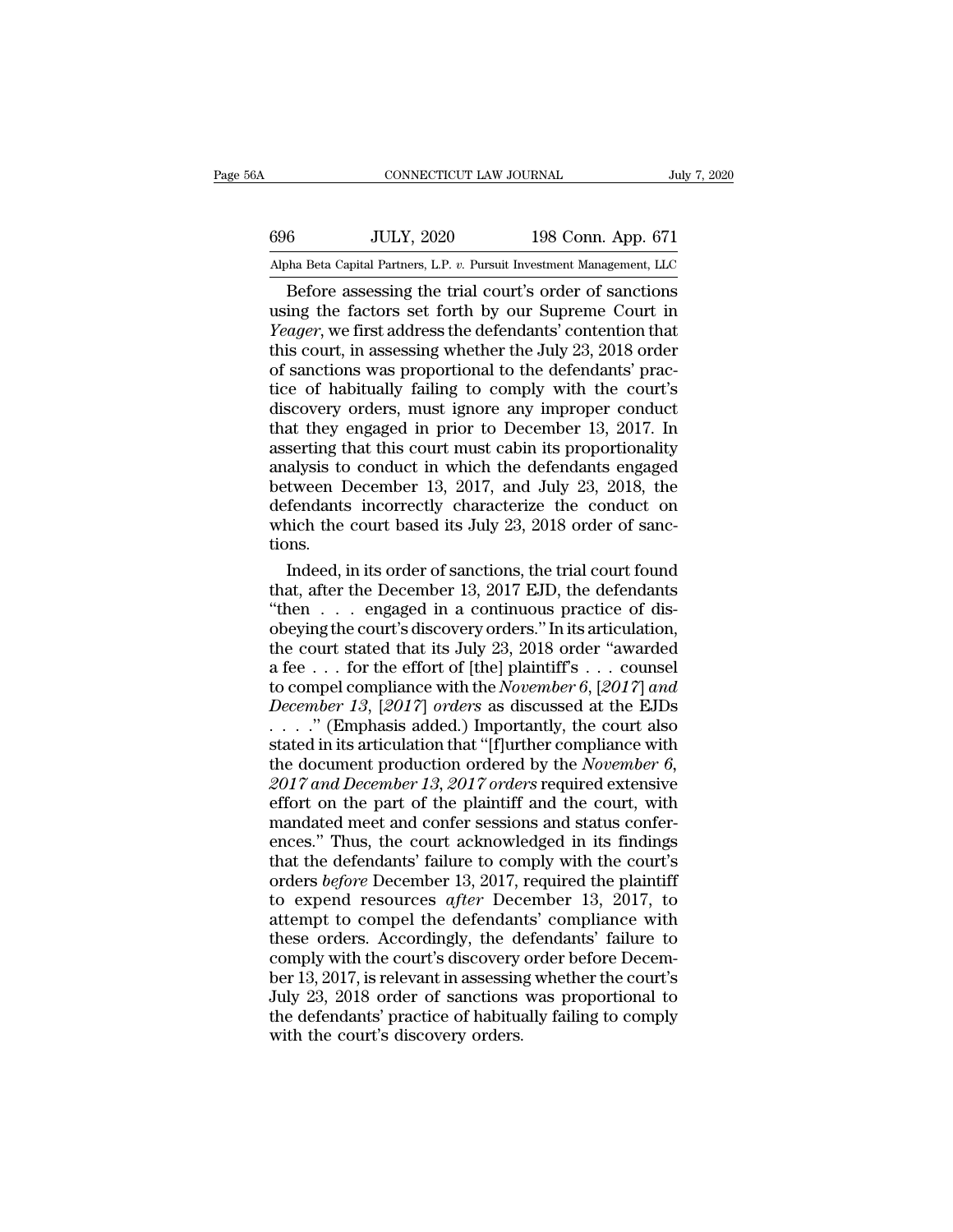| 20 |                    | CONNECTICUT LAW JOURNAL                                                 | Page 57A |
|----|--------------------|-------------------------------------------------------------------------|----------|
|    |                    |                                                                         |          |
|    | 198 Conn. App. 671 | <b>JULY, 2020</b>                                                       | 697      |
|    |                    | Alpha Beta Capital Partners, L.P. v. Pursuit Investment Management, LLC |          |
|    |                    | Having resolved this underlying issue in the defen-                     |          |

CONNECTICUT LAW JOURNAL<br>
8 Conn. App. 671 JULY, 2020 697<br>
Tha Beta Capital Partners, L.P. v. Pursuit Investment Management, LLC<br>
Having resolved this underlying issue in the defen-<br>
Institute argument, we now assess whethe 198 Conn. App. 671 JULY, 2020 697<br>
Alpha Beta Capital Partners, L.P. v. Pursuit Investment Management, LLC<br>
Having resolved this underlying issue in the defendants' argument, we now assess whether the court's<br>
sanctions we 198 Conn. App. 671 JULY, 2020 697<br>
Alpha Beta Capital Partners, L.P. v. Pursuit Investment Management, LLC<br>
Having resolved this underlying issue in the defendants' argument, we now assess whether the court's<br>
sanctions w 198 Conn. App. 671 JULY, 2020 697<br>
Alpha Beta Capital Partners, L.P. v. Pursuit Investment Management, LLC<br>
Having resolved this underlying issue in the defen-<br>
dants' argument, we now assess whether the court's<br>
sanction Alpha Beta Capital Partners, L.P. v. Pursuit Investment Management, LLC<br>Having resolved this underlying issue in the defen-<br>dants' argument, we now assess whether the court's<br>sanctions were proportionate to the defendants' Alpha Beta Capital Partners, L.P.  $v$ . Pursuit Investment Management, LLC<br>
Having resolved this underlying issue in the defen-<br>
dants' argument, we now assess whether the court's<br>
sanctions were proportionate to the defen Having resolved this underlying issue in the defendants' argument, we now assess whether the court's sanctions were proportionate to the defendants' failure to comply with the court's discovery orders in light of the three dants' argument, we now assess whether the court's<br>sanctions were proportionate to the defendants' failure<br>to comply with the court's discovery orders in light<br>of the three *Yeager* factors. Mindful of the significant<br>disc sanctions were proportionate to the defendants' failure<br>to comply with the court's discovery orders in light<br>of the three *Yeager* factors. Mindful of the significant<br>discretion that the trial court is afforded in crafting to comply with the court's discovery orders in light<br>of the three *Yeager* factors. Mindful of the significant<br>discretion that the trial court is afforded in crafting an<br>order of sanctions for a party's violation of its di of the three *Yeager* factors. Mindful of the significant discretion that the trial court is afforded in crafting an order of sanctions for a party's violation of its discovery order, we conclude, for the reasons that foll discretion that the trial court i<br>order of sanctions for a party'<br>ery order, we conclude, for t<br>that the three *Yeager* factors w<br>ing that the court's July 23,<br>was proportionate to the defe<br>court's discovery orders. of the three *Yeager* factors weigh in favor of conclud-<br>g that the court's July 23, 2018 order of sanctions<br>as proportionate to the defendants' violations of the<br>urt's discovery orders.<br>A<br>With respect to the first factor,

A

that the three retuyer racteds weight in favor of concretating that the court's July 23, 2018 order of sanctions<br>was proportionate to the defendants' violations of the court's discovery orders.<br>A<br>With respect to the first responsive to the defendants' violations of the<br>court's discovery orders.<br>A<br>With respect to the first factor, the defendants assert<br>that their "discovery efforts constituted a good faith<br>effort to respond to and confront [ A<br>
was proportionate to the determinants violations of the<br>
court's discovery orders.<br>
A<br>
With respect to the first factor, the defendants assert<br>
that their "discovery efforts constituted a good faith<br>
effort to respond A<br>
With respect to the first factor, the defendants assert<br>
that their "discovery efforts constituted a good faith<br>
effort to respond to and confront [the] [p]laintiff's over-<br>
broad discovery efforts, rather than a wilful A<br>With respect to the first factor, the defendants assert<br>that their "discovery efforts constituted a good faith<br>effort to respond to and confront [the] [p]laintiff's over-<br>broad discovery efforts, rather than a wilful dis With respect to the first factor, the defendants assert<br>that their "discovery efforts constituted a good faith<br>effort to respond to and confront [the] [p]laintiff's over-<br>broad discovery efforts, rather than a wilful disr that their "discovery efforts constituted a good faith<br>effort to respond to and confront [the] [p]laintiff's over-<br>broad discovery efforts, rather than a wilful disregard<br>of the court's orders  $\dots$ ." In support of this as effort to respond to and confront [the] [p]laintiff's over-<br>broad discovery efforts, rather than a wilful disregard<br>of the court's orders  $\dots$ ." In support of this asser-<br>tion, the defendants point to their March 5, 2018 broad discovery efforts, rather than a wilful disregard<br>of the court's orders  $\ldots$ ." In support of this asser-<br>tion, the defendants point to their March 5, 2018 motion<br>for a protective order and contend that they were<br>at % of the court's orders  $\ldots$ ." In support of this assertion, the defendants point to their March 5, 2018 motion for a protective order and contend that they were attempting to prevent certain information from being revea tion, the defendants por a protective or<br>attempting to prever<br>revealed that was covert ordered the defeating to the defeating<br>ber 13, 2017 order.<br>two reasons.<sup>21</sup> evealed that was contained in the documents that the<br>ourt ordered the defendants to disclose in its Decem-<br>er 13, 2017 order. This assertion is unpersuasive for<br>vo reasons.<sup>21</sup><br><sup>21</sup> In addition to the defendants' March 5, court ordered the defendants to disclose in its December 13, 2017 order. This assertion is unpersuasive for two reasons.<sup>21</sup><br> $\frac{2!}{1!}$  In addition to the defendants' March 5, 2018 motion for a protective order, there ar

ber 13, 2017 order. This assertion is unpersuasive for<br>two reasons.<sup>21</sup><br> $\frac{2!}{1!}$  In addition to the defendants' March 5, 2018 motion for a protective<br>order, there are several other motions that the defendants reference two reasons.<sup>21</sup><br>
<sup>21</sup> In addition to the defendants' March 5, 2018 motion for a protective<br>
order, there are several other motions that the defendants reference in<br>
their appellate brief and in their objection to the pla **EXAMPLE 18.18.18.18.18.19.**<br>
<sup>21</sup> In addition to the defendants' March 5, 2018 motion for a protective order, there are several other motions that the defendants reference in their appellate brief and in their objection <sup>21</sup> In addition to the defendants' March 5, 2018 motion for a protective order, there are several other motions that the defendants reference in their appellate brief and in their objection to the plaintiff's application order, there are several other motions that the defendants reference in their appellate brief and in their objection to the plaintiff's application for attorney's fees that they assert support a conclusion that they were " their appellate brief and in their objection to the plaintiff's application for attorney's fees that they assert support a conclusion that they were "litigating bona fide discovery disputes" in response to the court's Dece attorney's fees that they assert support a conclusion that they were "litigating bona fide discovery disputes" in response to the court's December 13, 2017 order. (Emphasis omitted.) These motions, all of which the court d to bona fide discovery disputes" in response to the court's December 13, 2017<br>order. (Emphasis omitted.) These motions, all of which the court denied,<br>include: two motions to quash a subpoena; a May 16, 2018 motion for a<br>p back conder. (Emphasis omitted.) These motions, all of which the court denied, include: two motions to quash a subpoena; a May 16, 2018 motion for a protective order; an April 24, 2018 motion to reconsider the court's Apri court to reconsider its decision to deny in part their March 2018 motion for a protective order; an April 24, 2018 motion to reconsider the court's April 4, 2018 order, in which it granted the plaintiff's motion to permit include: two motions to quash a subpoena; a May 16, 2018 motion for a protective order; an April 24, 2018 motion to reconsider the court's April 4, 2018 order, in which it granted the plaintiff's motion to permit the plai 2018 order, in which it granted the plaintiff's motion to permit the plaintiff to "share and disclose all postjudgment discovery" with Reed Smith; and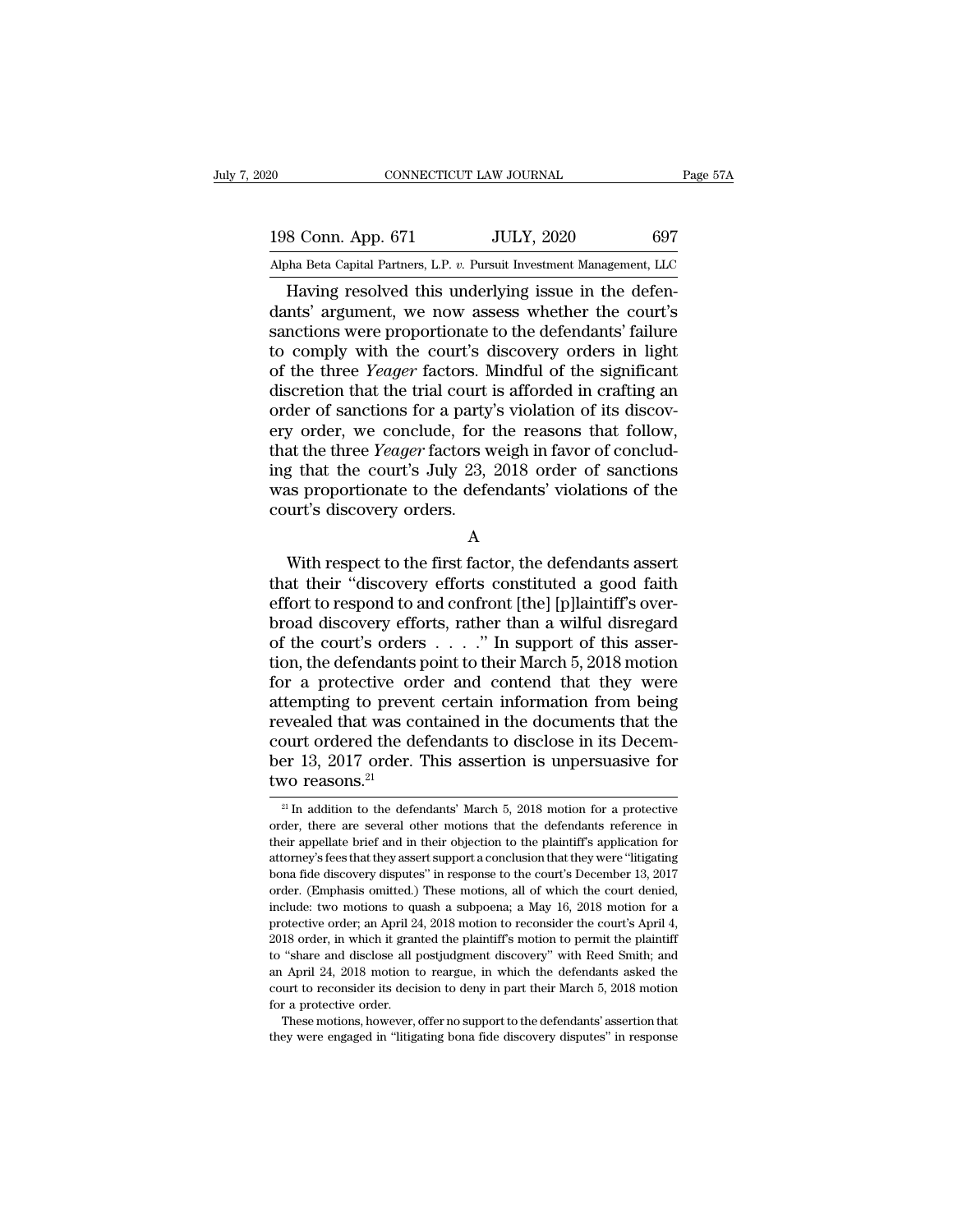|     | CONNECTICUT LAW JOURNAL                                                 |                    | July 7, 2020 |
|-----|-------------------------------------------------------------------------|--------------------|--------------|
| 698 | <b>JULY, 2020</b>                                                       | 198 Conn. App. 671 |              |
|     | Alpha Beta Capital Partners, L.P. v. Pursuit Investment Management, LLC |                    |              |
|     | First at the December 13, 2017 hearing the court                        |                    |              |

First, at the December 13, 2017 hearing, the court<br>dered the defendants to file, no later than January<br>2018 any motion for a protective order social to<br>2018 any motion for a protective order social to ordered the defendants to file, no later than January<br>
198 Conn. App. 671<br>
198 Conn. App. 671<br>
198 Conn. App. 671<br>
198 Conn. App. 671<br>
198 Conn. App. 671<br>
15 Trist, at the December 13, 2017 hearing, the court<br>
15, 2018, an  $198$  Conn. App. 671<br>
Alpha Beta Capital Partners, L.P. v. Pursuit Investment Management, LLC<br>
First, at the December 13, 2017 hearing, the court<br>
ordered the defendants to file, no later than January<br>
15, 2018, any motio  $\frac{1000}{\text{Alpha Beta Capital Partners, L.P. } v.}$  Pursuit Investment Management, LLC<br>First, at the December 13, 2017 hearing, the court<br>ordered the defendants to file, no later than January<br>15, 2018, any motion for a protective order seeking Alpha Beta Capital Partners, L.P. v. Pursuit Investment Management, LLC<br>First, at the December 13, 2017 hearing, the court<br>ordered the defendants to file, no later than January<br>15, 2018, any motion for a protective order Alpha Beta Capital Partners, L.P.  $v$ . Pursuit Investment Management, LLC<br>
First, at the December 13, 2017 hearing, the court<br>
ordered the defendants to file, no later than January<br>
15, 2018, any motion for a protective o First, at the December 13, 2017 hearing, the court<br>ordered the defendants to file, no later than January<br>15, 2018, any motion for a protective order seeking to<br>redact information from the documents that they were<br>ordered t ordered the defendants to file, no later than January<br>15, 2018, any motion for a protective order seeking to<br>redact information from the documents that they were<br>ordered to produce. The defendants, however, did not<br>move fo 15, 2018, any motion for a protective order seeking to<br>redact information from the documents that they were<br>ordered to produce. The defendants, however, did not<br>move for a protective order requesting redactions until<br>Marc redact information from the documents that they were<br>ordered to produce. The defendants, however, did not<br>move for a protective order requesting redactions until<br>March 5, 2018. Thus, the fact that the defendants moved<br>for ordered to produce. The defendants, however, did not<br>move for a protective order requesting redactions until<br>March 5, 2018. Thus, the fact that the defendants moved<br>for a protective order nearly two months after the<br>court' ove for a protective order requesting redactions until<br>arch 5, 2018. Thus, the fact that the defendants moved<br>r a protective order nearly two months after the<br>urt's deadline for filing such a motion contradicts<br>eir asserti march 5, 2018. Thus, the ract that the defendants moved<br>for a protective order nearly two months after the<br>court's deadline for filing such a motion contradicts<br>their assertion that they made a good faith effort to<br>comply

for a protective order nearly two months after the<br>court's deadline for filing such a motion contradicts<br>their assertion that they made a good faith effort to<br>comply with the court's December 13, 2017 order.<br>Second, altho court's deadline for filing such a motion contradicts<br>their assertion that they made a good faith effort to<br>comply with the court's December 13, 2017 order.<br>Second, although the court, on April 4, 2018, denied<br>in part the their assertion that they made a good faith effort to<br>comply with the court's December 13, 2017 order.<br>Second, although the court, on April 4, 2018, denied<br>in part the defendants' March 5, 2018 motion for a pro-<br>tective or comply with the court's December 13, 2017 order.<br>
Second, although the court, on April 4, 2018, denied<br>
in part the defendants' March 5, 2018 motion for a pro-<br>
tective order, it did permit some redactions to the document Second, although the court, on April 4, 2018, denied<br>in part the defendants' March 5, 2018 motion for a pro-<br>tective order, it did permit some redactions to the docu-<br>ments that the defendants were ordered to provide.<sup>22</sup><br> in part the defendants' March 5, 2018 motion for a pro-<br>tective order, it did permit some redactions to the documents that the defendants were ordered to provide.<sup>22</sup><br>Despite the court's *in camera* review of the document tective order, it did permit some redactions to the documents that the defendants were ordered to provide.<sup>22</sup><br>Despite the court's *in camera* review of the documents,<br>and its allowance for some redactions to protect certa ments that the defendants were ordered to provide.<sup>22</sup><br>Despite the court's *in camera* review of the documents,<br>and its allowance for some redactions to protect certain<br>information, the defendants *still* failed to provid Despite the court's *in camera* review of the documents,<br>and its allowance for some redactions to protect certain<br>information, the defendants *still* failed to provide all<br>of the required documents, resulting in the court and its allowance for some redactions to protect certain<br>information, the defendants *still* failed to provide all<br>of the required documents, resulting in the court's deci-<br>sion to schedule a hearing on sanctions on June 6 information, the defendants *still* failed to provide all<br>of the required documents, resulting in the court's deci-<br>sion to schedule a hearing on sanctions on June 6, 2018.<br>The defendants' failure to provide the plaintiff of the required documents, resulting in the court's decision to schedule a hearing on sanctions on June 6, 2018.<br>The defendants' failure to provide the plaintiff with the documents that they were required to disclose, even sion to schedule a hearing on sanctions on June (<br>The defendants' failure to provide the plaintiff w<br>documents that they were required to disclose<br>after the court, per their request, reviewed these<br>ments and permitted some after the court, per their request, reviewed these documents and permitted some redactions, undercuts their assertion that they made a good faith effort to comply with the court's December 13, 2017 order.<br>to the court's De ments and permitted some redactions, undercuts their<br>assertion that they made a good faith effort to comply<br>with the court's December 13, 2017 order.<br>to the court's December 13, 2017 order. (Emphasis omitted.) Indeed, the<br>

assertion that they made a good faith effort to comply<br>with the court's December 13, 2017 order.<br>to the court's December 13, 2017 order. (Emphasis omitted.) Indeed, the<br>motions to quash a subpoena, the April 24, 2018 motio with the court's December 13, 2017 order.<br>
to the court's December 13, 2017 order.<br>
to the court's December 13, 2017 order. (Emphasis omitted.) Indeed, the<br>
motions to quash a subpoena, the April 24, 2018 motion to reconsi with the COUT S December 15, 2017 Order.<br>to the court's December 13, 2017 order. (Emphasis omitted.) Indeed, the<br>motions to quash a subpoena, the April 24, 2018 motion to reconsider con-<br>cerning postjudgment discovery bein to the court's December 13, 2017 order. (Emphasis omitted.) Indeed, the motions to quash a subpoena, the April 24, 2018 motion to reconsider concerning postjudgment discovery being shared with Reed Smith, and the May 16, 2 motions to quash a subpoena, the April 24, 2018 motion to reconsider concerning postjudgment discovery being shared with Reed Smith, and the May 16, 2018 motion for a protective order, unlike the March 5, 2018 motion for a cerning postjudgment discovery being shared with Reed Smith, and the May 16, 2018 motion for a protective order, unlike the March 5, 2018 motion for a protective order, do not challenge the *obligation of Schepis and Canel* 16, 2018 motion for a protective order, unlike the March 5, 2018 motion for a protective order, do not challenge the *obligation of Schepis and Canelas* to produce the three categories of documents that the court describe to protective order, do not challenge the *obligation of Schepis and Canelas* a protective order, do not challenge the *obligation of Schepis and Canelas* to produce the three categories of documents that the court describ to produce the three categories of documents that the court described in its December 13, 2017 order. Moreover, the April 24, 2018 motion to reargue merely asked the court to reconsider its untimely March 5, 2018 motion fo merely asked the court to reconsider its untimely March 5, 2018 motion for a protective order. Thus, we are not persuaded by the defendants' contention that these motions demonstrate that they were, in good faith, challen merely asked the court to reconsider its untimely March 5, 2018 motion for a protective order. Thus, we are not persuaded by the defendants' contention that these motions demonstrate that they were, in good faith, challen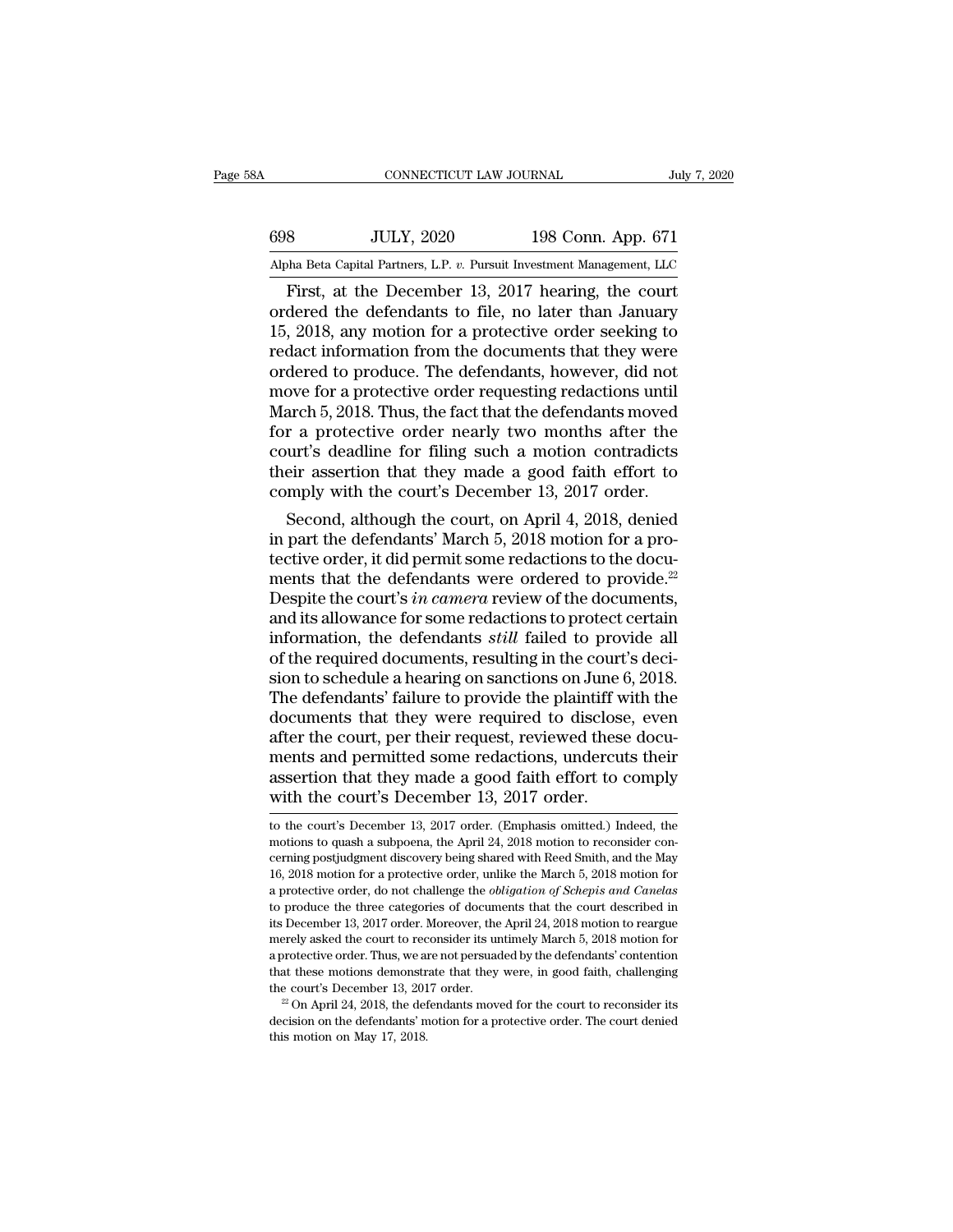## 198 Conn. App. 671 JULY, 2020 699<br>Alpha Beta Capital Partners, L.P. v. Pursuit Investment Management, LLC Valy 7, 2020 CONNECTICUT LAW JOURNAL Page 59A<br>
198 Conn. App. 671 JULY, 2020 699<br>
Alpha Beta Capital Partners, L.P. *v.* Pursuit Investment Management, LLC<br>
Contrary to the defendants' characterization of their

CONNECTICUT LAW JOURNAL Page 59A<br>
8 Conn. App. 671 JULY, 2020 699<br>
Joha Beta Capital Partners, L.P. v. Pursuit Investment Management, LLC<br>
Contrary to the defendants' characterization of their<br>
fort to comply with the cour 198 Conn. App. 671 JULY, 2020 699<br>
Alpha Beta Capital Partners, L.P. v. Pursuit Investment Management, LLC<br>
Contrary to the defendants' characterization of their<br>
effort to comply with the court's discovery orders, the<br>
de 198 Conn. App. 671 JULY, 2020 699<br>
Alpha Beta Capital Partners, L.P. v. Pursuit Investment Management, LLC<br>
Contrary to the defendants' characterization of their<br>
effort to comply with the court's discovery orders, the<br>
d 198 Conn. App. 671 JULY, 2020 699<br>
Alpha Beta Capital Partners, L.P. v. Pursuit Investment Management, LLC<br>
Contrary to the defendants' characterization of their<br>
effort to comply with the court's discovery orders, the<br>
de Alpha Beta Capital Partners, L.P. v. Pursuit Investment Management, LLC<br>
Contrary to the defendants' characterization of their<br>
effort to comply with the court's discovery orders, the<br>
defendants, in fact, habitually fail Alpha Beta Capital Partners, L.P. v. Pursuit Investment Management, LLC<br>
Contrary to the defendants' characterization of their<br>
effort to comply with the court's discovery orders, the<br>
defendants, in fact, habitually fail Contrary to the defendants' characterization of their<br>effort to comply with the court's discovery orders, the<br>defendants, in fact, habitually failed to comply with<br>these orders. In its order of sanctions, the trial court<br> effort to comply with the court's discovery orders, the<br>defendants, in fact, habitually failed to comply with<br>these orders. In its order of sanctions, the trial court<br>found that the defendants' practice of disobeying its<br> defendants, in fact, habitually failed to comply with<br>these orders. In its order of sanctions, the trial court<br>found that the defendants' practice of disobeying its<br>discovery orders was "continuous . . . ." Indeed, the<br>def these orders. In its order of sanctions, the trial court<br>found that the defendants' practice of disobeying its<br>discovery orders was "continuous . . . . ." Indeed, the<br>defendants admit that, despite being ordered to produce found that the defendants' practice of disobeying its<br>discovery orders was "continuous . . . ." Indeed, the<br>defendants admit that, despite being ordered to produce<br>certain tax returns in the court's December 13, 2017<br>orde discovery orders was "continuous . . defendants admit that, despite being order certain tax returns in the court's Decorder and in three prior orders datinered 12, 2017, the defendants, as of June 14 not disclosed all of t Train tax returns in the court's December 13, 2017<br>therefore and in three prior orders dating back to April<br>1, 2017, the defendants, as of June 14, 2018, *still* had<br>1, 2017, the defendants, as of June 14, 2018, *still* h percention in the defendants is becomed to, 251.<br>
order and in three prior orders dating back to April<br>
12, 2017, the defendants, as of June 14, 2018, still had<br>
not disclosed all of the tax returns that the court had<br>
re

12, 2017, the defendants, as of June 14, 2018, *still* had<br>not disclosed all of the tax returns that the court had<br>required them to make available.<br>Moreover, despite the court's April 4, 2018 order com-<br>pelling the defend plantiff's counsel and field the plantiff's counsel and field on the defendants of a plantiff with certain supplemental disclosures by April 20, 2018, the plaintiff's counsel averred on June 14, 2018, that the defendants h required them to make available.<br>Moreover, despite the court's April 4, 2018 order com-<br>pelling the defendants to provide the plaintiff with cer-<br>tain supplemental disclosures by April 20, 2018, the<br>plaintiff's counsel ave Moreover, despite the court's April 4, 2018 order compelling the defendants to provide the plaintiff with certain supplemental disclosures by April 20, 2018, the plaintiff's counsel averred on June 14, 2018, that the defen Moreover, despite the court's April 4, 2018 order compelling the defendants to provide the plaintiff with certain supplemental disclosures by April 20, 2018, the plaintiff's counsel averred on June 14, 2018, that the defen pelling the defendants to provide the plaintiff with certain supplemental disclosures by April 20, 2018, the plaintiff's counsel averred on June 14, 2018, that the defendants had failed to provide any documents to satisfy tain supplemental disclosures by April 20, 2018, the plaintiff's counsel averred on June 14, 2018, that the defendants had failed to provide any documents to satisfy this order. The defendants do not contest this averment plaintiff's counsel averred on June 14, 2018, that the<br>defendants had failed to provide any documents to sat-<br>isfy this order. The defendants do not contest this aver-<br>ment on appeal, nor did they dispute it in their objec defendants had failed to provide any documents to satisfy this order. The defendants do not contest this averment on appeal, nor did they dispute it in their objection to the plaintiff's application for attorney's fees. Ha isfy this order. The defendants do not contest this aver-<br>ment on appeal, nor did they dispute it in their objection<br>to the plaintiff's application for attorney's fees. Having<br>considered the defendants' continuous practice ment on appeal, nor did they dispute it in their objection<br>to the plaintiff's application for attorney's fees. Having<br>considered the defendants' continuous practice of fail-<br>ing to comply with the court's discovery orders, to the plaintiff's application fo<br>considered the defendants' comply with the court<br>conclude that the first factor w<br>ing that the court's July 23,<br>was proportionate to the defe<br>court's discovery orders. nclude that the first factor weighs in favor of concluder<br>g that the court's July 23, 2018 order of sanctions<br>as proportionate to the defendants' violations of the<br>urt's discovery orders.<br>B<br>Regarding the second factor, the

B

ing that the court's July 23, 2018 order of sanctions<br>was proportionate to the defendants' violations of the<br>court's discovery orders.<br>B<br>Regarding the second factor, the defendants assert<br>that the plaintiff suffered minima was proportionate to the defendants' violations of the<br>court's discovery orders.<br>B<br>Regarding the second factor, the defendants assert<br>that the plaintiff suffered minimal harm—if any—from<br>their failure to comply with the co B<br>B<br>Regarding the second factor, the defendants assert<br>that the plaintiff suffered minimal harm—if any—from<br>their failure to comply with the court's discovery orders.<br>In support of this assertion, the defendants point out<br> B<br>
B<br>
Regarding the second factor, the defendants assert<br>
that the plaintiff suffered minimal harm—if any—from<br>
their failure to comply with the court's discovery orders.<br>
In support of this assertion, the defendants point Regarding the second factor, the defendants assert<br>that the plaintiff suffered minimal harm—if any—from<br>their failure to comply with the court's discovery orders.<br>In support of this assertion, the defendants point out<br>tha Regarding the second factor, the defendants assert<br>that the plaintiff suffered minimal harm—if any—from<br>their failure to comply with the court's discovery orders.<br>In support of this assertion, the defendants point out<br>that that the plaintiff suffered minimal harm—if any—from<br>their failure to comply with the court's discovery orders.<br>In support of this assertion, the defendants point out<br>that, by June, 2018, they "had complied in large part"<br> their failure to **c**<br>In support of t<br>that, by June, '<br>with the court's<br>to provide the<br>respond to the<br>not persuaded.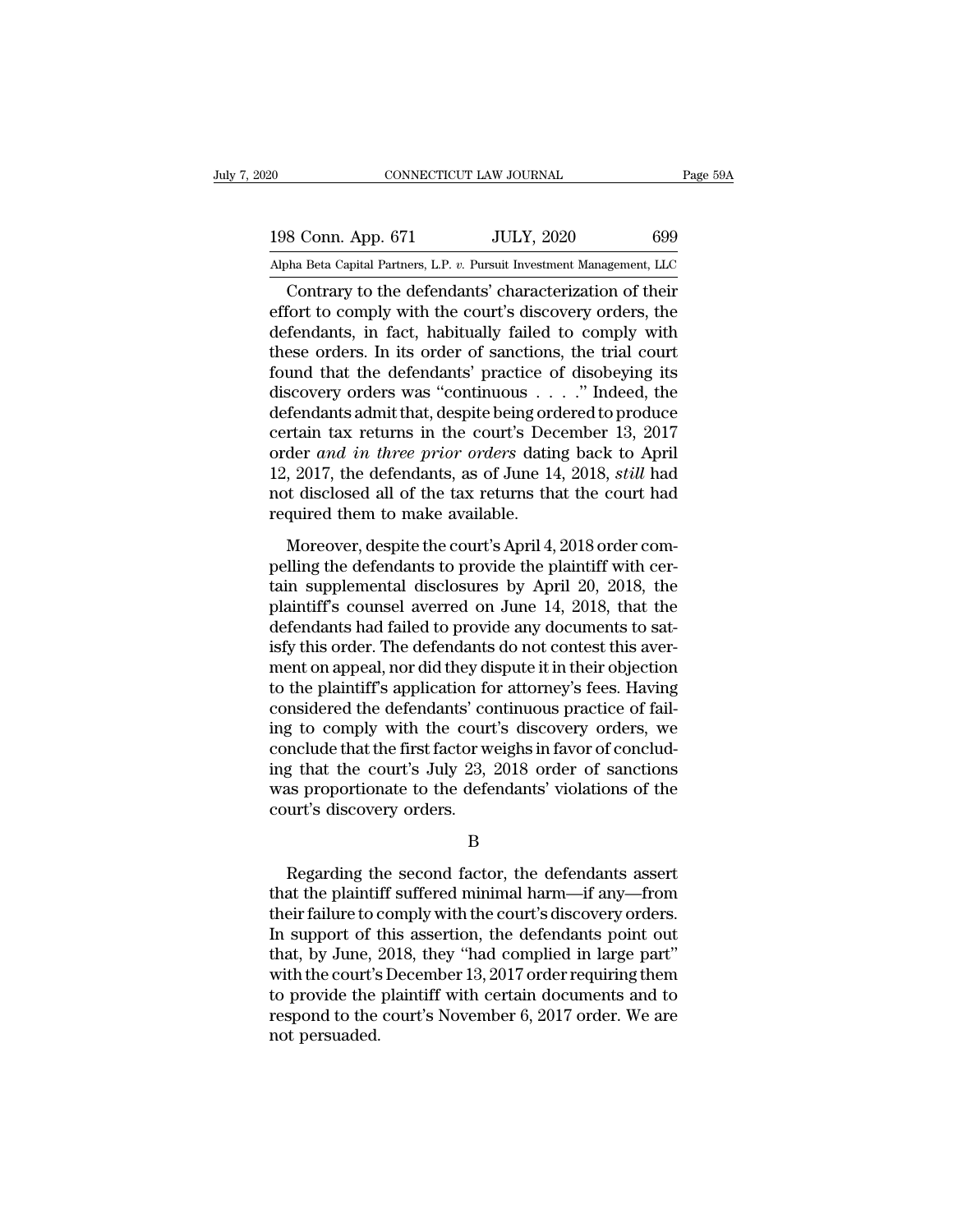## 198 CONNECTICUT LAW JOURNAL July 7, 2020<br>198 Conn. App. 671<br>2014 Alpha Beta Capital Partners, L.P. v. Pursuit Investment Management, LLC CONNECTICUT LAW JOURNAL July 7, 2020<br>  $\begin{array}{r} \text{July 7, 2020} \ \text{Alpha Beta Capital Patterns, L.P. } v. \text{ Pursuit Investment Management, LLC} \ \end{array}$ <br>
Before addressing the harm that the plaintiff suffered

CONNECTICUT LAW JOURNAL July 7, 2020<br>
O JULY, 2020 198 Conn. App. 671<br>
Dha Beta Capital Partners, L.P. v. Pursuit Investment Management, LLC<br>
Before addressing the harm that the plaintiff suffered<br>
a result of the defendan Transfer and the defendants' conduct of the defendants' alpha Beta Capital Partners, L.P. v. Pursuit Investment Management, LLC<br>
Before addressing the harm that the plaintiff suffered<br>
as a result of the defendants' conduc To the defendants' assertion that the plaintiff suffered as a result of the defendants' conduct, we first address<br>the defendants' assertion that they substantially complied with the court's discovery orders. Indeed, in st From Tables 2020 198 Conn. App. 671<br>Alpha Beta Capital Partners, L.P. v. Pursuit Investment Management, LLC<br>Before addressing the harm that the plaintiff suffered<br>as a result of the defendants' conduct, we first address<br>th ISO COME THPP. 011<br>
Alpha Beta Capital Partners, L.P. v. Pursuit Investment Management, LLC<br>
Before addressing the harm that the plaintiff suffered<br>
as a result of the defendants' conduct, we first address<br>
the defendants' Alpha Beta Capital Partners, L.P. v. Pursuit Investment Management, LLC<br>Before addressing the harm that the plaintiff suffered<br>as a result of the defendants' conduct, we first address<br>the defendants' assertion that they su Before addressing the harm that the plaintiff suffered<br>as a result of the defendants' conduct, we first address<br>the defendants' assertion that they substantially com-<br>plied with the court's discovery orders. Indeed, in sta as a result of the defendants' conduct, we first address<br>the defendants' assertion that they substantially com-<br>plied with the court's discovery orders. Indeed, in stat-<br>ing that they "complied in large part with the [cour the defendants' assertion that they substantially complied with the court's discovery orders. Indeed, in stating that they "complied in large part with the [court's discovery] orders," the defendants grossly misstate the e plied with the court's discovery orders. Indeed, in stating that they "complied in large part with the [court's discovery] orders," the defendants grossly misstate the extent to which they, in fact, complied with these ord ing that they "complied in large part with the [court's discovery] orders," the defendants grossly misstate the extent to which they, in fact, complied with these orders. Although the defendants may have provided the plain discovery] orders," the defendants grossly misstate the<br>extent to which they, in fact, complied with these<br>orders. Although the defendants may have provided the<br>plaintiff with most of the documents that the court's<br>Decembe extent to which they, in fact, complied with these<br>orders. Although the defendants may have provided the<br>plaintiff with most of the documents that the court's<br>December 13, 2017 order required them to disclose,<br>the defendan orders. Although the defendants may have provided the plaintiff with most of the documents that the court's December 13, 2017 order required them to disclose, the defendants completely ignore—and, indeed, do not contest—th plaintiff with most of the documents that the court's<br>December 13, 2017 order required them to disclose,<br>the defendants completely ignore—and, indeed, do not<br>contest—that they failed to comply fully with the court's<br>April December 13, 2017 order required them to disclose,<br>the defendants completely ignore—and, indeed, do not<br>contest—that they failed to comply fully with the court's<br>April 4, 2018 order, which required the defendants to<br>provid the defendants completely igno<br>contest—that they failed to con<br>April 4, 2018 order, which rec<br>provide the plaintiff with cert<br>sures by April 20, 2018. Thus, co<br>the defendants did not substa<br>court's discovery orders.<br>Having ntest—that they failed to comply fully with the court's<br>pril 4, 2018 order, which required the defendants to<br>ovide the plaintiff with certain supplemental disclo-<br>res by April 20, 2018. Thus, contrary to their assertion,<br>e April 4, 2018 order, which required the defendants to<br>provide the plaintiff with certain supplemental disclo-<br>sures by April 20, 2018. Thus, contrary to their assertion,<br>the defendants did not substantially comply with the

provide the plaintiff with certain supplemental disclosures by April 20, 2018. Thus, contrary to their assertion, the defendants did not substantially comply with the court's discovery orders.<br>Having addressed the extent t sures by April 20, 2018. Thus, contrary to their assertion,<br>the defendants did not substantially comply with the<br>court's discovery orders.<br>Having addressed the extent to which the defendants<br>complied with the court's disco the defendants did not substantially comply with the court's discovery orders.<br>
Having addressed the extent to which the defendants<br>
complied with the court's discovery orders, we now<br>
assess the harm that the plaintiff su court's discovery orders.<br>'Having addressed the extent to which the defendants<br>complied with the court's discovery orders, we now<br>assess the harm that the plaintiff suffered as a result<br>of the defendants' conduct. Relevant Having addressed the extent to which the defendants<br>complied with the court's discovery orders, we now<br>assess the harm that the plaintiff suffered as a result<br>of the defendants' conduct. Relevant to this assessment<br>is the complied with the court's discovery orders, we now<br>assess the harm that the plaintiff suffered as a result<br>of the defendants' conduct. Relevant to this assessment<br>is the harm that the plaintiff suffered as a result of the<br> assess the harm that the plaintiff suffered as a result<br>of the defendants' conduct. Relevant to this assessment<br>is the harm that the plaintiff suffered as a result of the<br>defendants' failure to comply with the court's disc of the defendants' conduct. Relevant to this assessment<br>is the harm that the plaintiff suffered as a result of the<br>defendants' failure to comply with the court's discovery<br>orders and, in the face of these violations, the c is the harm that the plaintiff suffered as a result of the defendants' failure to comply with the court's discovery orders and, in the face of these violations, the cost that the plaintiff incurred in order to attempt to o defendants' failure to comply with the court's discovery<br>orders and, in the face of these violations, the cost that<br>the plaintiff incurred in order to attempt to obtain the<br>defendants' compliance with these orders. With re orders and, in the face of these violations, the cost that<br>the plaintiff incurred in order to attempt to obtain the<br>defendants' compliance with these orders. With respect<br>to the harm that the plaintiff suffered as a result the plaintiff incurred in order to attempt to obtain the defendants' compliance with these orders. With respect to the harm that the plaintiff suffered as a result of the defendants' failure to provide it with certain docu defendants' compliance with these orders. With respect<br>to the harm that the plaintiff suffered as a result of the<br>defendants' failure to provide it with certain documents<br>that the court had ordered them to disclose, the pl to the harm that the plaintiff suffered as a result of the defendants' failure to provide it with certain documents that the court had ordered them to disclose, the plaintiff's counsel averred in his June 14, 2018 affidavi defendants' failure to provide it with certain documents<br>that the court had ordered them to disclose, the plain-<br>tiff's counsel averred in his June 14, 2018 affidavit that<br>these documents were pertinent to the plaintiff's that the court had ordered them to disclose, the plaintiff's counsel averred in his June 14, 2018 affidavit that these documents were pertinent to the plaintiff's ability to identify assets that could be used to satisfy th tiff's counsel averred in his June 14, 2018 affidavit that<br>these documents were pertinent to the plaintiff's ability<br>to identify assets that could be used to satisfy the judg-<br>ment, \$947,731 of which had not been secured b these documents were pertinent to the plaintiff's ability<br>to identify assets that could be used to satisfy the judg-<br>ment, \$947,731 of which had not been secured by a<br>prejudgment remedy. The defendants do not contest<br>this to identify assets that could be used to satisfy the judgment, \$947,731 of which had not been secured by a prejudgment remedy. The defendants do not contest this averment in their appellate brief. Thus, the defendants' fai ment.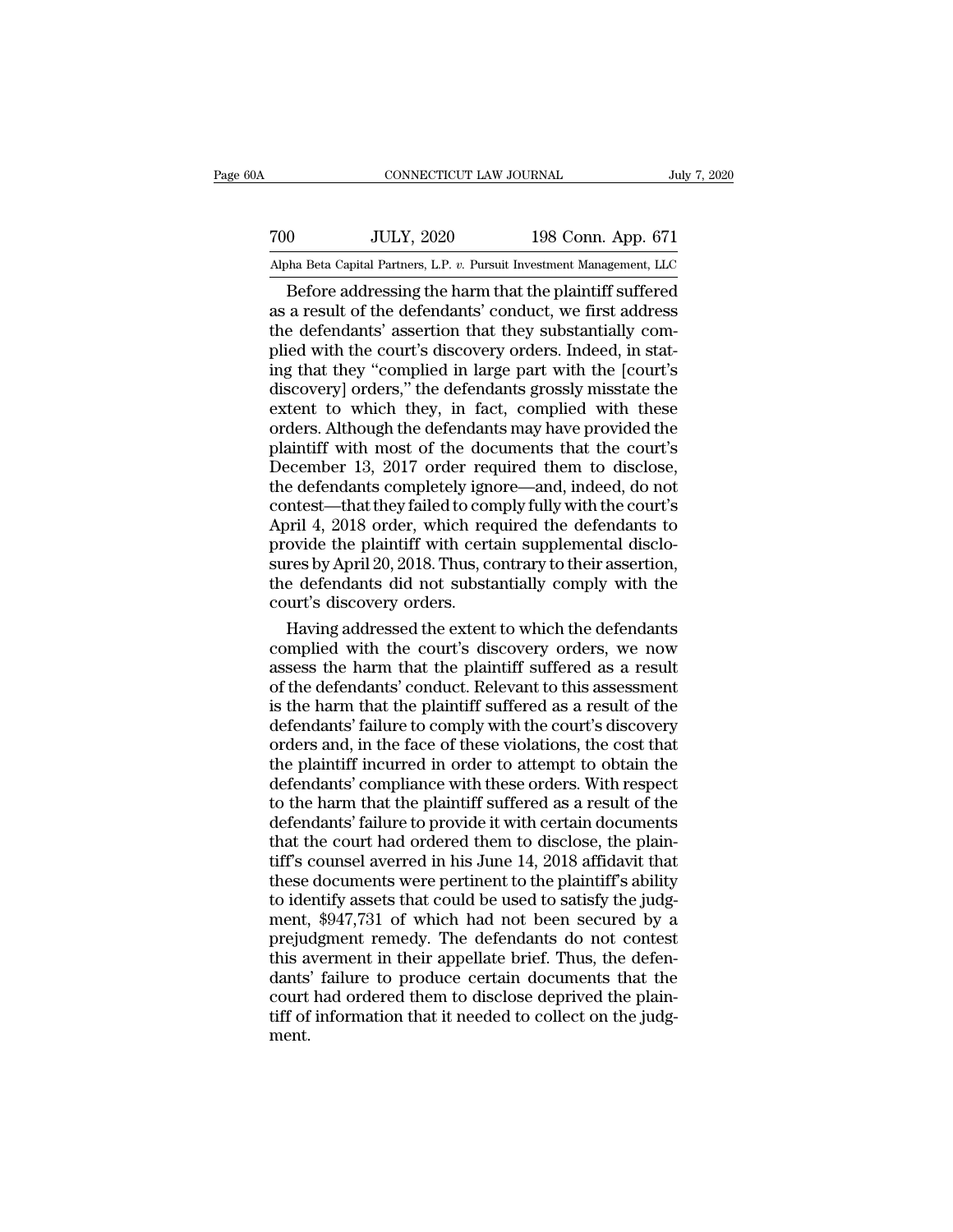| 20                 | CONNECTICUT LAW JOURNAL                                                 | Page 61A |
|--------------------|-------------------------------------------------------------------------|----------|
|                    |                                                                         |          |
| 198 Conn. App. 671 | <b>JULY, 2020</b>                                                       | 701      |
|                    | Alpha Beta Capital Partners, L.P. v. Pursuit Investment Management, LLC |          |
|                    | The defendants' failure to comply with the court's                      |          |

CONNECTICUT LAW JOURNAL Page 61A<br>
8 Conn. App. 671 JULY, 2020 701<br>
July, 2020 701<br>
The defendants' failure to comply with the court's<br>
scovery orders made it necessary for the plaintiff to<br>
pyo for the court to complete de 198 Conn. App. 671 JULY, 2020 701<br>
Alpha Beta Capital Partners, L.P. v. Pursuit Investment Management, LLC<br>
The defendants' failure to comply with the court's<br>
discovery orders made it necessary for the plaintiff to<br>
move 198 Conn. App. 671 JULY, 2020 701<br>Alpha Beta Capital Partners, L.P.  $v$ . Pursuit Investment Management, LLC<br>The defendants' failure to comply with the court's<br>discovery orders made it necessary for the plaintiff to<br>move f 198 Conn. App. 671 JULY, 2020 701<br>
Alpha Beta Capital Partners, L.P. v. Pursuit Investment Management, LLC<br>
The defendants' failure to comply with the court's<br>
discovery orders made it necessary for the plaintiff to<br>
move Alpha Beta Capital Partners, L.P. v. Pursuit Investment Management, LLC<br>The defendants' failure to comply with the court's<br>discovery orders made it necessary for the plaintiff to<br>move for the court to compel the defendants Alpha Beta Capital Partners, L.P. v. Pursuit Investment Management, LLC<br>
The defendants' failure to comply with the court's<br>
discovery orders made it necessary for the plaintiff to<br>
move for the court to compel the defend The defendants' failure to comply with the court's<br>discovery orders made it necessary for the plaintiff to<br>move for the court to compel the defendants to comply<br>with these orders so that the plaintiff could obtain the<br>docu discovery orders made it necessary for the plaintiff to<br>move for the court to compel the defendants to comply<br>with these orders so that the plaintiff could obtain the<br>documents that it needed to identify assets that could<br> move for the court to compel the defendants to comply<br>with these orders so that the plaintiff could obtain the<br>documents that it needed to identify assets that could<br>be used to satisfy the judgment, \$947,731 of which had<br>n with these orders so that the plaintiff could obtain the<br>documents that it needed to identify assets that could<br>be used to satisfy the judgment, \$947,731 of which had<br>not been secured by a prejudgment remedy. Indeed, in<br>it documents that it needed to identify assets that could<br>be used to satisfy the judgment, \$947,731 of which had<br>not been secured by a prejudgment remedy. Indeed, in<br>its order of sanctions, the court found that the defen-<br>dan be used to satisfy the judgment, \$947,731 of which had<br>not been secured by a prejudgment remedy. Indeed, in<br>its order of sanctions, the court found that the defen-<br>dants' noncompliance with the court's discovery orders<br>mad not been secured by a prejudgment remedy. Indeed, in<br>its order of sanctions, the court found that the defen-<br>dants' noncompliance with the court's discovery orders<br>made it necessary for the plaintiff's counsel to prepare<br>t its order of sanctions, the court found that the defendants' noncompliance with the court's discovery orders<br>made it necessary for the plaintiff's counsel to prepare<br>the plaintiff's January 2 and February 12, 2018 motions, dants' noncompliance with the court's discovery orders<br>made it necessary for the plaintiff's counsel to prepare<br>the plaintiff's January 2 and February 12, 2018 motions,<br>in which the plaintiff asked the court to order that made it necessary for the plaintiff's counsel to prepare<br>the plaintiff's January 2 and February 12, 2018 motions,<br>in which the plaintiff asked the court to order that the<br>defendants comply with the court's discovery order the plaintiff's January 2 and February 12, 2<br>in which the plaintiff asked the court to ordefendants comply with the court's disco<br>In addition, the court found that plaintif<br>attendance at a June 6, 2018 status con<br>"necessi which the plaintiff asked the court to order that the<br>fendants comply with the court's discovery orders.<br>addition, the court found that plaintiff's counsel's<br>tendance at a June 6, 2018 status conference was<br>ecessitated by derendants comply with the court's discovery orders.<br>In addition, the court found that plaintiff's counsel's<br>attendance at a June 6, 2018 status conference was<br>"necessitated by [the] defendants' noncompliance with<br>[the cou

In addition, the court found that plaintiff s counsers<br>attendance at a June 6, 2018 status conference was<br>"necessitated by [the] defendants' noncompliance with<br>[the court's discovery] orders  $\dots$ ."<br>To attempt to compel th attendance at a June 6, 2018 status conference was<br>
"necessitated by [the] defendants' noncompliance with<br>
[the court's discovery] orders . . . ."<br>
To attempt to compel the defendants' compliance, the<br>
plaintiff accumulate These interestivated by [the] detendants noncompliance with<br>
[the court's discovery] orders  $\dots$ ."<br>
To attempt to compel the defendants' compliance, the<br>
plaintiff accumulated attorney's fees and other litigation<br>
costs. To attempt to compel the defendants' compliance, the<br>plaintiff accumulated attorney's fees and other litigation<br>costs. Thus, as a result of the defendants' failure to<br>comply with the court's discovery orders, the plaintif To attempt to compel the defendants' compliance, the plaintiff accumulated attorney's fees and other litigation costs. Thus, as a result of the defendants' failure to comply with the court's discovery orders, the plaintiff plaintiff accumulated attorney's fees and other litigation<br>costs. Thus, as a result of the defendants' failure to<br>comply with the court's discovery orders, the plaintiff<br>expended financial resources so that it could obtain costs. Thus, as a result of the defendants' failure to<br>comply with the court's discovery orders, the plaintiff<br>expended financial resources so that it could obtain the<br>documents to which it was entitled and that it needed<br> comply with the court's discovery orders, the plaintiff<br>expended financial resources so that it could obtain the<br>documents to which it was entitled and that it needed<br>to identify assets that could be used to satisfy the ju expended financial resources so that it could obtain the<br>documents to which it was entitled and that it needed<br>to identify assets that could be used to satisfy the judg-<br>ment, \$947,731 of which had not been secured by a<br>pr documents to which it was entitled and that it needed<br>to identify assets that could be used to satisfy the judg-<br>ment, \$947,731 of which had not been secured by a<br>prejudgment remedy. Having weighed the harm that<br>the plaint to identify assets that could be used to satisfy the judgment, \$947,731 of which had not been secured by a prejudgment remedy. Having weighed the harm that the plaintiff suffered due to the defendants' failure to produce c ment, \$947,731 of which had not been secured by a<br>prejudgment remedy. Having weighed the harm that<br>the plaintiff suffered due to the defendants' failure to<br>produce certain documents that they were ordered to<br>disclose and t prejudgment remedy. Having weighed the harm that<br>the plaintiff suffered due to the defendants' failure to<br>produce certain documents that they were ordered to<br>disclose and the financial burden that the plaintiff shoul-<br>dere the plaintiff suffered due to the defendants' failure to<br>produce certain documents that they were ordered to<br>disclose and the financial burden that the plaintiff shoul-<br>dered in order to compel the defendants' compliance,<br> produce certain documents that they were ordered to<br>disclose and the financial burden that the plaintiff shoul-<br>dered in order to compel the defendants' compliance<br>we conclude that the second *Yeager* factor weighs ir<br>favo Finally, with respect to the third factor weighs in<br>Finally, with the court's July 23, 2018 order<br>sanctions was proportionate to the defendants' fail-<br>e to comply with the court's discovery orders.<br>C<br>Finally, with respect favor of concluding that the court's July 23, 2018 order<br>of sanctions was proportionate to the defendants' fail-<br>ure to comply with the court's discovery orders.<br> $C$ <br>Finally, with respect to the third factor—whether the<br>s

C<sub>c</sub>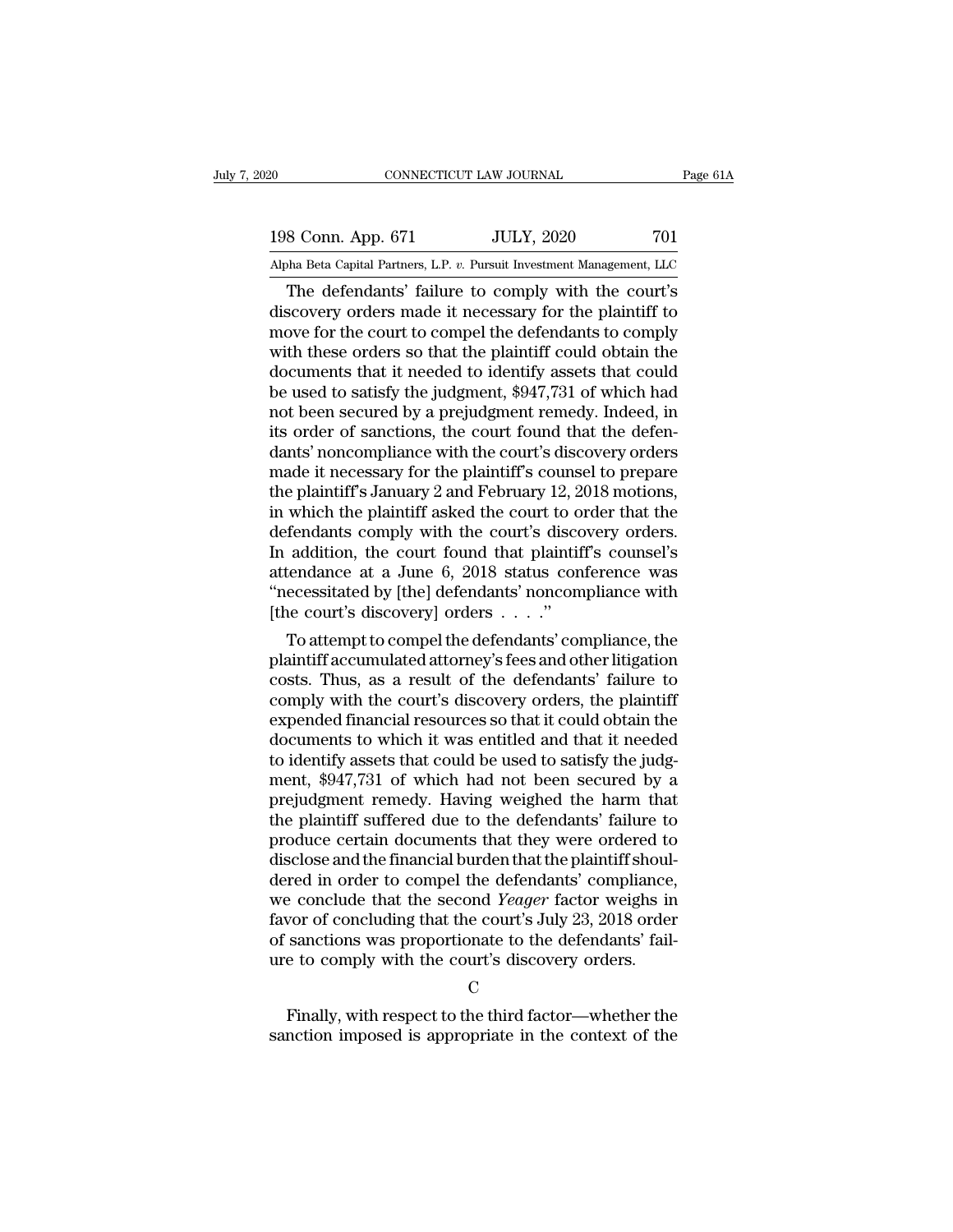## 198 CONNECTICUT LAW JOURNAL July 7, 2020<br>198 Conn. App. 671<br>2014 Alpha Beta Capital Partners, L.P. v. Pursuit Investment Management, LLC CONNECTICUT LAW JOURNAL July 7, 2020<br>
TO2 JULY, 2020 198 Conn. App. 671<br>
Alpha Beta Capital Partners, L.P. *v.* Pursuit Investment Management, LLC<br>
Case—"we bear in mind that [t]he primary purpose of

connecticut LAW JOURNAL July 7, 2020<br>
TO2 JULY, 2020 198 Conn. App. 671<br>
Alpha Beta Capital Partners, L.P. v. Pursuit Investment Management, LLC<br>
Case—''we bear in mind that [t]he primary purpose of<br>
a sanction for violati TO2 JULY, 2020 198 Conn. App. 671<br>Alpha Beta Capital Partners, L.P. v. Pursuit Investment Management, LLC<br>Case—"we bear in mind that [t]he primary purpose of<br>a sanction for violation of a discovery order is to ensure<br>that To<br>  $198$  Conn. App. 671<br>
Alpha Beta Capital Partners, L.P. v. Pursuit Investment Management, LLC<br>  $\case$ —"we bear in mind that [t]he primary purpose of<br>
a sanction for violation of a discovery order is to ensure<br>
that the  $\nonumber 702$  JULY, 2020 198 Conn. App. 671<br>
Alpha Beta Capital Partners, L.P. v. Pursuit Investment Management, LLC<br>
case—"we bear in mind that [t]he primary purpose of<br>
a sanction for violation of a discovery order is to en Alpha Beta Capital Partners, L.P. v. Pursuit Investment Management, LLC<br>
case—"we bear in mind that [t]he primary purpose of<br>
a sanction for violation of a discovery order is to ensure<br>
that the [nonsanctioned party's] ri Alpha Beta Capital Partners, L.P. *v.* Pursuit Investment Management, LLC<br>
case—"we bear in mind that [t]he primary purpose of<br>
a sanction for violation of a discovery order is to ensure<br>
that the [nonsanctioned party's] r case—"we bear in mind that [t]he primary purpose of<br>a sanction for violation of a discovery order is to ensure<br>that the [nonsanctioned party's] rights are protected,<br>not to exact punishment on the [sanctioned party] for<br>it a sanction for violation of a discovery order is to ensure<br>that the [nonsanctioned party's] rights are protected,<br>not to exact punishment on the [sanctioned party] for<br>its allegedly improper conduct." (Internal quotation<br>m that the [nonsanctioned party's] rights are protected,<br>not to exact punishment on the [sanctioned party] for<br>its allegedly improper conduct." (Internal quotation<br>marks omitted.) *Yeager v. Alvarez*, supra, 302 Conn.<br>790. I not to exact punishment on the [sanctioned party] for<br>its allegedly improper conduct." (Internal quotation<br>marks omitted.) *Yeager* v. *Alvarez*, supra, 302 Conn.<br>790. In light of this principle and the financial burden<br>th its allegedly imprope<br>marks omitted.) *Yeag*<br>790. In light of this pr<br>that the plaintiff suffer<br>the defendants' compl<br>orders, we conclude th<br>was appropriate.<br>Indeed, the court's c In the court's order of sanction and the financial burden<br>
0. In light of this principle and the financial burden<br>
at the plaintiff suffered in order to attempt to compel<br>
e defendants' compliance with the court's discover poor. In light of this principle and the imancial burden<br>that the plaintiff suffered in order to attempt to compel<br>the defendants' compliance with the court's discovery<br>orders, we conclude that the court's order of sanctio

that the plaintiff suffered in order to attempt to compet<br>the defendants' compliance with the court's discovery<br>orders, we conclude that the court's order of sanctions<br>was appropriate.<br>Indeed, the court's order of sanction the defendants compliance with the court's discovery<br>orders, we conclude that the court's order of sanctions<br>was appropriate.<br>Indeed, the court's order of sanctions reimbursed the<br>plaintiff for the attorney's fees and othe orders, we conclude that the court's order of sanctions<br>was appropriate.<br>Indeed, the court's order of sanctions reimbursed the<br>plaintiff for the attorney's fees and other litigation costs<br>that it incurred in order to compe was appropriate.<br>
Indeed, the court's order of sanctions reimbursed the<br>
plaintiff for the attorney's fees and other litigation costs<br>
that it incurred in order to compel the defendants to<br>
provide it with certain document Indeed, the court's order of sanctions reimbursed the plaintiff for the attorney's fees and other litigation costs that it incurred in order to compel the defendants to provide it with certain documents that the court had plaintiff for the attorney's fees and other litigation costs<br>that it incurred in order to compel the defendants to<br>provide it with certain documents that the court had<br>ordered they disclose and that the plaintiff needed to that it incurred in order to compel the defendants to<br>provide it with certain documents that the court had<br>ordered they disclose and that the plaintiff needed to<br>obtain a remedy to which it was entitled. In the absence<br>of provide it with certain documents that the court had<br>ordered they disclose and that the plaintiff needed to<br>obtain a remedy to which it was entitled. In the absence<br>of the court's order of sanctions, the plaintiff unfairly ordered they disclose and that the plaintiff needed to obtain a remedy to which it was entitled. In the absence of the court's order of sanctions, the plaintiff unfairly would have borne this cost. Thus, the third *Yeager* r weighs in favor of concluding that the court's July<br>, 2018 order of sanctions was proportional to the<br>fendants' violations of the court's discovery orders.<br>W<br>CONCLUSION<br>Having reviewed the court's order of sanctions and<br>

### IV

### **CONCLUSION**

23, 2018 order of sanctions was proportional to the<br>defendants' violations of the court's discovery orders.<br> $$\rm IV$$ <br> $$\rm CONCLUSION$$ <br>Having reviewed the court's order of sanctions and<br>the record, we conclude that the court's July defendants' violations of the court's discovery orders.<br>
IV<br>
CONCLUSION<br>
Having reviewed the court's order of sanctions and<br>
the record, we conclude that the court's July 23, 2018<br>
order meets the three requirements for su IV<br>CONCLUSION<br>Having reviewed the court's order of sanctions and<br>the record, we conclude that the court's July 23, 2018<br>order meets the three requirements for such orders<br>described by our Supreme Court. See *Ridgaway* v.<br> CONCLUSION<br>
Having reviewed the court's order of sanctions and<br>
the record, we conclude that the court's July 23, 2018<br>
order meets the three requirements for such orders<br>
described by our Supreme Court. See *Ridgaway* v.<br> *Milliprook Owners Assn., Inc.* v. *Hamilton Standard,* suppreme Court's July 23, 2018 order meets the three requirements for such orders described by our Supreme Court. See *Ridgaway* v. *Mount Vernon Fire Ins. Co.*, supr the record, we conclude that the court's July 23, 2018<br>order meets the three requirements for such orders<br>described by our Supreme Court. See *Ridgaway* v.<br>*Mount Vernon Fire Ins. Co.*, supra, 328 Conn. 71, citing<br>*Millbro* order meets the t<br>described by our<br>*Mount Vernon Firm*<br>*Millbrook Owners*<br>supra, 257 Conn.<br>court's order of sa<br>of discretion.<br>The judgment is scribed by our Supreme Countier Vernon Fire Ins. Co., supraill<br>brook Owners Assn., Inc. v.<br>pra, 257 Conn. 17–18. Thus, we unt's order of sanctions did not<br>discretion.<br>The judgment is affirmed.<br>In this opinion the other jud illbrook Owners Assn., Inc. v. Hamilton S<br>pra, 257 Conn. 17–18. Thus, we conclude<br>urt's order of sanctions did not constitute is<br>discretion.<br>The judgment is affirmed.<br>In this opinion the other judges concurred.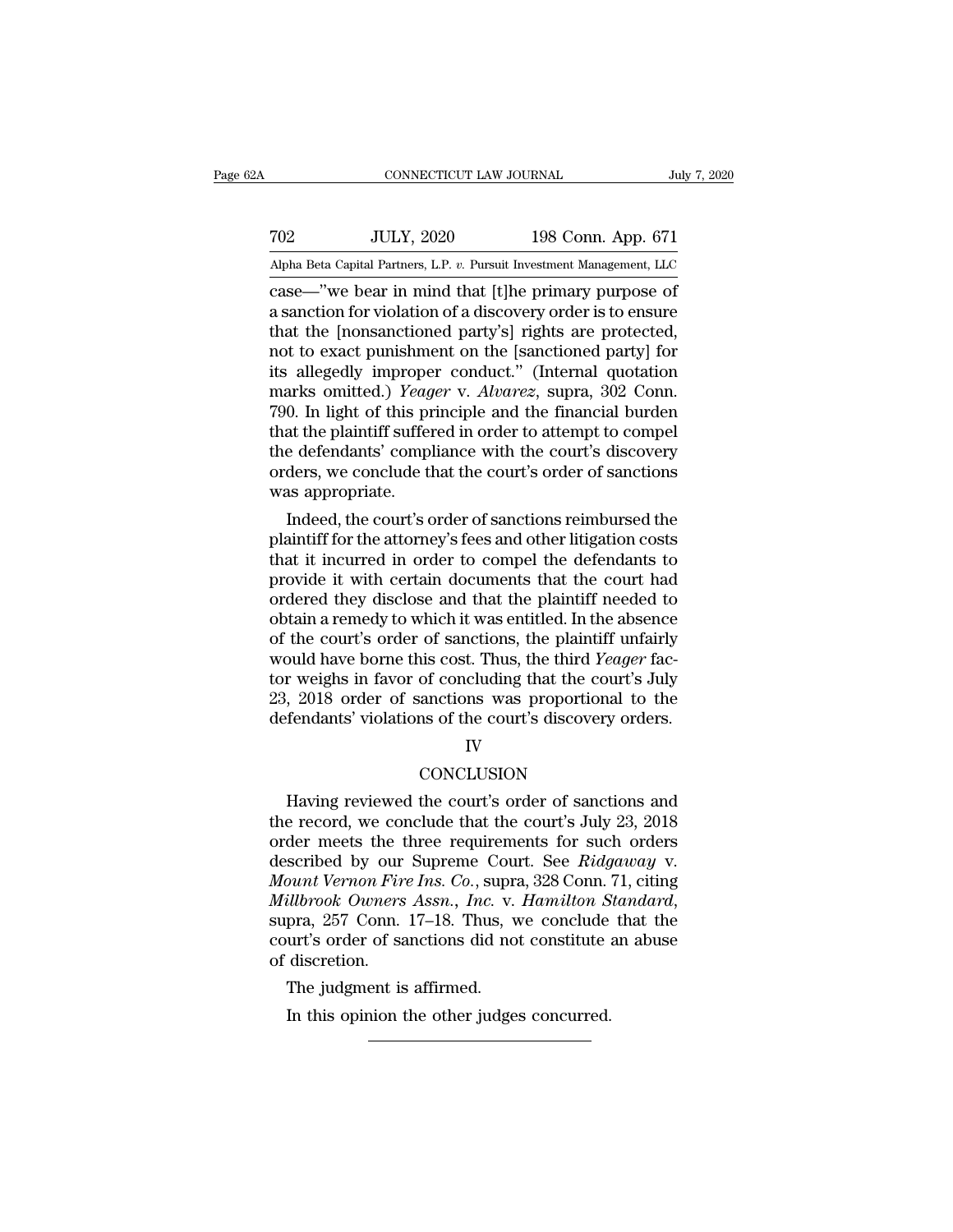### 11. App. 703 JULY, 2020 703<br>
McCullough *v.* Rocky Hill<br>
STEPHEN C. MCCULLOUGH *v.* TOWN<br>
OF ROCKY HILL<br>
(AC 41834)  $\begin{array}{lll} \text{JULY, 2020} \\ \text{IcCulough } v. \text{ Rocky Hill} \\ \text{C. MCCULLOUGH } v. \text{ TOWN} \\ \text{OF ROCKY HILL} \\ \text{(AC 41834)} \end{array}$  $\begin{array}{c} \textrm{JULY, 2020} \\ \textrm{m} \\ \textrm{m} \\ \textrm{MCCULLOUGH}\ v. \\ \textrm{N} \\ \textrm{CCLLLOUGH}\ v. \\ \textrm{R} \\ \textrm{CCHY HILL} \\ \textrm{(AC 41834)} \\ \textrm{Eigo and Sheldon, Js.} \end{array}$ STEPHEN C. MCCULLOUGH  $v$ . TOWN<br>OF ROCKY HILL<br>(AC 41834)<br>Lavine, Elgo and Sheldon, Js.

### *Syllabus*

- ${\rm (AC~41834)}$  Lavine, Elgo and Sheldon, Js.<br> $Syllabus$ <br>The plaintiff sought to recover damages from the defendant town for, inter<br>alia, abuse of process and various other intentional torts. The town, after Lavine, Elgo and Sheldon, Js.<br> *Syllabus*<br>
plaintiff sought to recover damages from the defendant town for, inter<br>
alia, abuse of process and various other intentional torts. The town, after<br>
discussion with the plaintiff Lavine, Elgo and Sheldon, Js.<br>
Syllabus<br>
plaintiff sought to recover damages from the defendant town for, inter<br>
alia, abuse of process and various other intentional torts. The town, after<br>
discussion with the plaintiff an Syllabus<br>plaintiff sought to recover damages from the defendant town for, inter<br>alia, abuse of process and various other intentional torts. The town, after<br>discussion with the plaintiff and without his objection, began mow *Syltabus*<br>
branches plaintiff sought to recover damages from the defendant town for, inter<br>
alia, abuse of process and various other intentional torts. The town, after<br>
discussion with the plaintiff and without his object plaintiff sought to recover damages from the defendant town for, inter<br>alia, abuse of process and various other intentional torts. The town, after<br>discussion with the plaintiff and without his objection, began mowing<br>overg alia, abuse of process and various other intentional torts. The town, after discussion with the plaintiff and without his objection, began mowing overgrown grass, removing shrubbery and cutting and removing certain branche discussion with the plaintiff and without his objection, began mowing<br>overgrown grass, removing shrubbery and cutting and removing certain<br>branches and trees on an area of land located between the plaintiff's<br>property line devergown grass, removing shrubbery and cutting and removing certain<br>branches and trees on an area of land located between the plaintiff's<br>property line and the curb of the adjacent street. One month later,<br>however, the pl branches and trees on an area of land located between the plaintiff's property line and the curb of the adjacent street. One month later, however, the plaintiff, after consulting a tree expert, informed town officials that property line and the curb of the adjacent street. One month later, however, the plaintiff, after consulting a tree expert, informed town officials that he intended to bring an action against the town because he believed t property the plaintiff, after consulting a tree expert, informed town<br>officials that he intended to bring an action against the town because<br>he believed that some of the cut branches and trees had been on his<br>property and noficials that he intended to bring an action against the town because<br>the believed that some of the cut branches and trees had been on his<br>property and that the town had unlawfully cut them. The plaintiff sent<br>a \$400,000 be believed that some of the cut branches and trees had been on his property and that the town had unlawfully cut them. The plaintiff sent a \$400,000 invoice to the town manager for "tree and related damages." Thereafter, ment of his property and that the town had unlawfully cut them. The plaintiff sent a \$400,000 invoice to the town manager for "tree and related damages." Thereafter, the town brought an action against the plaintiff to fore plantiff in the foreclosure action, and, the plaintiff of oreclosure action, as \$400,000 invoice to the town manager for "tree and related damages." Thereafter, the town brought an action against the plaintiff to foreclosu Thereafter, the town brought an action against the plaintiff to foreclose municipal tax liens on his property. While the foreclosure action was pending, the town notified the plaintiff of an increase in the 2013 assessment municipal tax liens on his property. While the foreclosure action was<br>pending, the town notified the plaintiff of an increase in the 2013 assess-<br>ment of his property. The trial court rendered judgment in favor of the<br>plai pending, the town notified the plaintiff of an increase in the 2013 assessment of his property. The trial court rendered judgment in favor of the plaintiff in the foreclosure action, and, the plaintiff commenced the prese ment of his property. The trial court rendered judgment in favor of the plaintiff in the foreclosure action, and, the plaintiff commenced the present action. In a twelve count complaint, the plaintiff alleged, in counts o plaintiff in the foreclosure action, and, the plaintiff commenced the present action. In a twelve count complaint, the plaintiff alleged, in counts one and four, abuse of process in connection with the foreclosure action a persent action. In a twelve count complaint, the plaintiff alleged, in counts one and four, abuse of process in connection with the foreclosure action and the 2013 assessment, respectively, and, in count eight, abuse of p Frocunts one and four, abuse of process in connection with the foreclosure action and the 2013 assessment, respectively, and, in count eight, abuse of process for the town's alleged misuse of the statute (§ 8-12) that sets action and the 2013 assessment, respectively, and, in count eight, abuse<br>of process for the town's alleged misuse of the statute (§ 8-12) that sets<br>forth the procedure to be followed when ordinances are violated. In<br>the o pursuant of process for the town's alleged misuse of the statute (§ 8-12) that sets forth the procedure to be followed when ordinances are violated. In the other counts of the complaint, the plaintiff alleged, inter alia, For the procedure to be followed when ordinances are violated. In the other counts of the complaint, the plaintiff alleged, inter alia, that the town committed multiple intentional torts. In response, the town filed an an the other counts of the complaint, the plaintiff alleged, inter alia, that the town committed multiple intentional torts. In response, the town filed an answer and special defenses, including governmental immunity pursuant filed an answer and special defenses, including governmental immunity<br>pursuant to statute (§ 52-557n (a) (2) (A)) with respect to ten counts.<br>The trial court rendered summary judgment in favor of the town on all<br>counts, f
- pursuant to statute (§ 52-557n (a) (2) (A)) with respect to ten counts.<br>The trial court rendered summary judgment in favor of the town on all<br>counts, from which the plaintiff appealed to this court. *Held*:<br>The trial cour The trial court rendered summary judgment in favor of the town on all counts, from which the plaintiff appealed to this court. *Held*:<br>The trial court properly rendered summary judgment in favor of the town on the plainti The trial court rendered summary judgment in favor of the town on all counts, from which the plaintiff appealed to this court. *Held*:<br>1. The trial court properly rendered summary judgment in favor of the town on the plai The trial court properly rendered summary judgment in favor of the town on the plaintiff's intentional tort claims, as that court correctly determined that the doctrine of governmental immunity barred those claims; it was from on the plaintiff's intentional tort claims, as that court correctly determined that the doctrine of governmental immunity barred those claims; it was undisputed that the town is a political subdivision of the state, determined that the doctrine of governmental immunity barred those claims; it was undisputed that the town is a political subdivision of the state, and, therefore, the protection from liability under  $\S$  52-557n (a) (2) ( claims; it was undisputed that the town is a political subdivision of the state, and, therefore, the protection from liability under  $\S$  52-557n (a) (2) (A) applied to the intentional tort claims, as the plaintiff failed state, and, therefore, the protection from liability under  $\S$  52-557n (a) (2) (A) applied to the intentional tort claims, as the plaintiff failed to identify any statute that abrogated the town's governmental immunity wi (2) (A) applied to the intentional tort claims, as the plaintiff failed to identify any statute that abrogated the town's governmental immunity with respect to the relevant intentional torts.<br>he trial court properly rende
-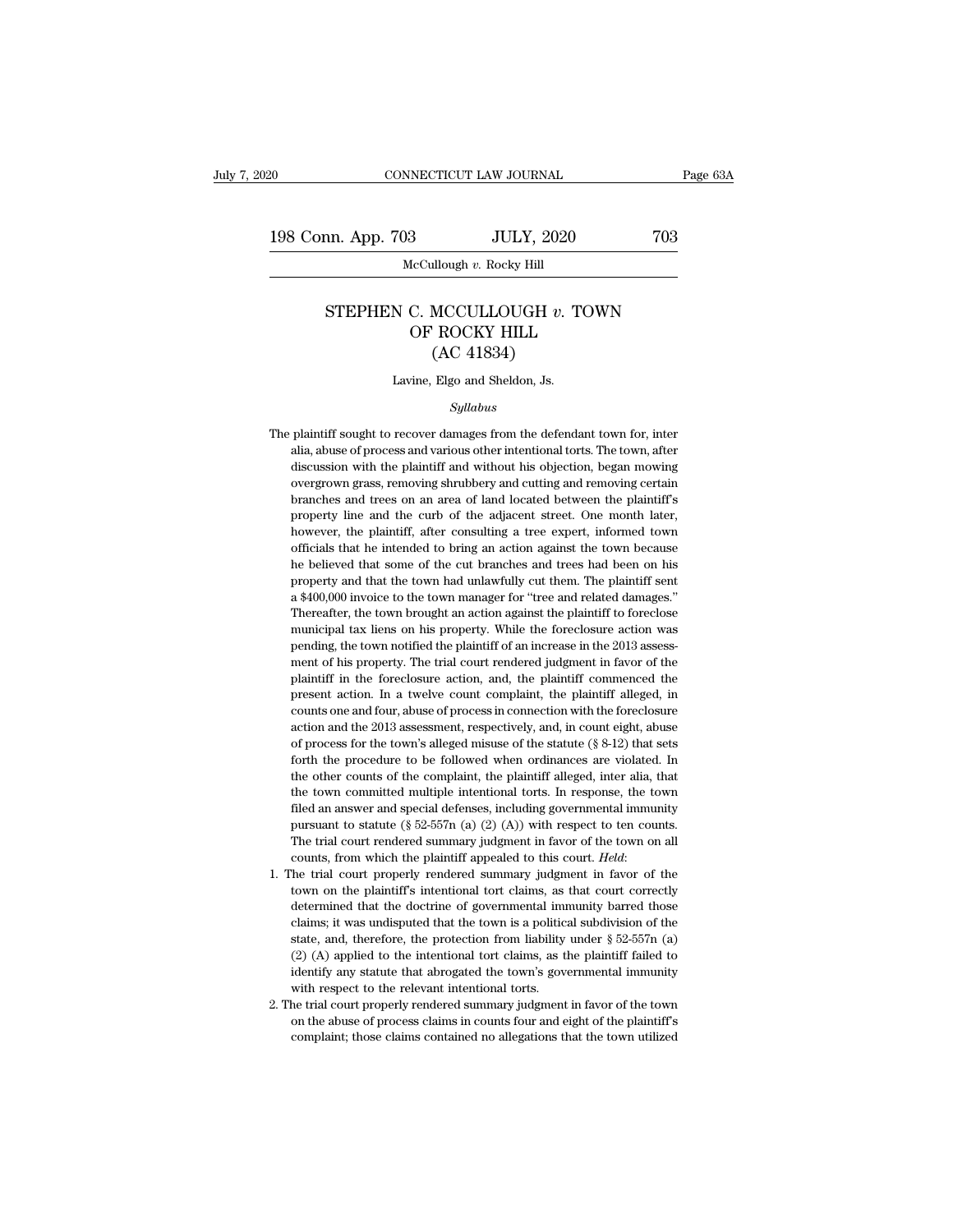### EXECUTE CONNECTICUT LAW JOURNAL July 7, 2020<br>
704 JULY, 2020 198 Conn. App. 703<br>
McCullough v. Rocky Hill CONNECTICUT LAW JOURNAL<br>11 JULY, 2020 198 Conn. App. 703<br>198 Conn. App. 703<br>198 Conn. App. 703<br>11 a judicial process or instituted a legal proceeding against the plaintiff.

1 JULY, 2020 198 Conn. App. 703<br>McCullough v. Rocky Hill<br>a judicial process or instituted a legal proceeding against the plaintiff,<br>but, rather, they pertained to the municipal property revaluation process **but, 1998 Conn. App. 703**<br>
McCullough v. Rocky Hill<br>
a judicial process or instituted a legal proceeding against the plaintiff,<br>
but, rather, they pertained to the municipal property revaluation process<br>
and the authority **and the authority of a zoning enforcement officer to issue orders**, in accordance with municipal enactments, regarding the removal of inoperation or accordance with municipal enactments, regarding the removal of inoperati McCullough v. Rocky Hill<br>a judicial process or instituted a legal proceeding against the plaintiff,<br>but, rather, they pertained to the municipal property revaluation process<br>and the authority of a zoning enforcement office McCullough  $v$ . Rocky Hill<br>a judicial process or instituted a legal proceeding against the plaintiff,<br>but, rather, they pertained to the municipal property revaluation process<br>and the authority of a zoning enforcement off a judicial process or instituted a legal proceeding against the plaint<br>but, rather, they pertained to the municipal property revaluation proce<br>and the authority of a zoning enforcement officer to issue orders,<br>accordance w 3. The trial court properly evaluation process and the authority of a zoning enforcement officer to issue orders, in accordance with municipal enactments, regarding the removal of inoperable vehicles from private property, For the authority of a zoning enforcement officer to issue orders, in accordance with municipal enactments, regarding the removal of inoperable vehicles from private property, and, therefore, the conduct alleged, as a matt

accordance with municipal enactments, regarding the removal of inoperable vehicles from private property, and, therefore, the conduct alleged, as a matter of law, did not support an abuse of process claim.<br>The trial court able vehicles from private property, and, therefore, the conduct alleged, as a matter of law, did not support an abuse of process claim.<br>he trial court properly rendered summary judgment in favor of the town on the abuse o as a matter of law, did not support an abuse of process claim.<br>As a matter of law, did not support an abuse of process claim.<br>The trial court properly rendered summary judgment in favor of the town<br>on the abuse of process he trial court properly rendered summary judgment in favor of the town<br>on the abuse of process claim in count one of the plaintiff's complaint:<br>no genuine issue of material fact existed as to whether the town com-<br>menced t record was bereft of process claim in count one of the plaintiff's complaint:<br>no genuine issue of material fact existed as to whether the town com-<br>menced the tax lien foreclosure action for the primary purpose of escap-<br>i on denotine issue of material fact existed as to whether the town com-<br>menced the tax lien foreclosure action for the primary purpose of escap-<br>ing liability for \$400,000 in damages that allegedly resulted from the<br>overgro menced the tax lien foreclosure action for the primary purpose of escaping liability for \$400,000 in damages that allegedly resulted from the overgrowth remediation activities on the plaintiff's property, as the record was ing liability for \$400,000 in damages that allegedly resulted from the overgrowth remediation activities on the plaintiff's property, as the record was bereft of properly authenticated affidavits, exhibits or other documen ary core with remediation activities on the plaintiff's property, as the record was bereft of properly authenticated affidavits, exhibits or other documentation to substantiate the plaintiff's bald assertion that the town record was bereft of properly authenticated affidavits, exhibits or other documentation to substantiate the plaintiff's bald assertion that the town had done so; moreover, although a genuine issue of material fact existed Follow and Solution to substantiate the plaintiff's bald assertion that the town had done so; moreover, although a genuine issue of material fact existed as to whether the primary purpose of the tax lien foreclosure action and done so; moreover, although a genuine issue of material fact existed as to whether the primary purpose of the tax lien foreclosure action was the collection of delinquent taxes or the remediation of blight on the plai as to whether the primary purpose of the tax lien foreclosure action<br>as to whether the primary purpose of the tax lien foreclosure action<br>was the collection of delinquent taxes or the remediation of blight on<br>the plaintif was the collection of delinquent taxes or the remediation of blight on<br>the plaintiff's property, this court concluded that the protections of § 52-<br>557n (a) (2) (A), nevertheless, afforded the town governmental immunity<br>a From linear terms of the plaintiff's property, this court concline the plaintiff's property, this court concline against the plaintiff's abuse of process intentional tort and, therefore,  $\S$  52-55 plaintiff failed to iden % against the plaintiff's abuse of process claim, as abuse of process is an intentional tort and, therefore, § 52-557n (a) (2) (A) applied, and the plaintiff failed to identify any statute that abrogated the town's immuni differential to recover the state of process chain, as abuse of process is an intentional tort and, therefore,  $\S$  52-557n (a) (2) (A) applied, and the plaintiff failed to identify any statute that abrogated the town's im

Argued January 22—officially released July 7, 2020<br>*Procedural History*<br>Action to recover damages for, inter alia, abuse of plaintiff failed to identify any statute that abrogated the town's immunity<br>from liability to permit his claim.<br>Argued January 22—officially released July 7, 2020<br>*Procedural History*<br>Action to recover damages for, inter a from liability to permit his claim.<br>
Argued January 22—officially released July 7, 2020<br>
Procedural History<br>
Action to recover damages for, inter alia, abuse of<br>
process, and for other relief, brought to the Superior<br>
Cour Argued January 22—officially released July 7, 2020<br>*Procedural History*<br>Action to recover damages for, inter alia, abuse of<br>process, and for other relief, brought to the Superior<br>Court in the judicial district of New Brita Procedural History<br>Action to recover damages for, inter alia, abuse of<br>process, and for other relief, brought to the Superior<br>Court in the judicial district of New Britain, where the<br>court, Wiese, J., granted the defendant Action to recover damages for, inter alia, abuse of process, and for other relief, brought to the Superior Court in the judicial district of New Britain, where the court, *Wiese*, *J*., granted the defendant's motion for s process, and for our<br>Court in the judicial<br>court, *Wiese*, *J*., gran<br>mary judgment and<br>which the plaintiff a<br>*Stephen C. McCuant* (plaintiff).<br>*Melinda A. Power Melinda A. Powell,* for the defendant's motion for sumary judgment and rendered judgment thereon, from<br>inch the plaintiff appealed to this court. Affirmed.<br>*Stephen C. McCullough*, self-represented, the appel-<br>at (plainti

### *Opinion*

Stephen C. McCullough, self-represented, the appel-<br>
it (plaintiff).<br> *Melinda A. Powell*, for the appellee (defendant).<br> *Opinion*<br>
ELGO, J. The self-represented plaintiff, Stephen C.<br>
cCullough, appeals from the summary Melinda A. Powell, for the appellee (defendant).<br> *Opinion*<br>
ELGO, J. The self-represented plaintiff, Stephen C.<br>
McCullough, appeals from the summary judgment ren-<br>
dered by the trial court in favor of the defendant, the<br> Melinda A. Powell, for the appellee (defendant).<br>
Opinion<br>
ELGO, J. The self-represented plaintiff, Stephen C.<br>
McCullough, appeals from the summary judgment ren-<br>
dered by the trial court in favor of the defendant, the<br>
t Melinda A. Powell, for the appellee (defendant).<br>
Opinion<br>
ELGO, J. The self-represented plaintiff, Stephen C.<br>
McCullough, appeals from the summary judgment ren-<br>
dered by the trial court in favor of the defendant, the<br>
t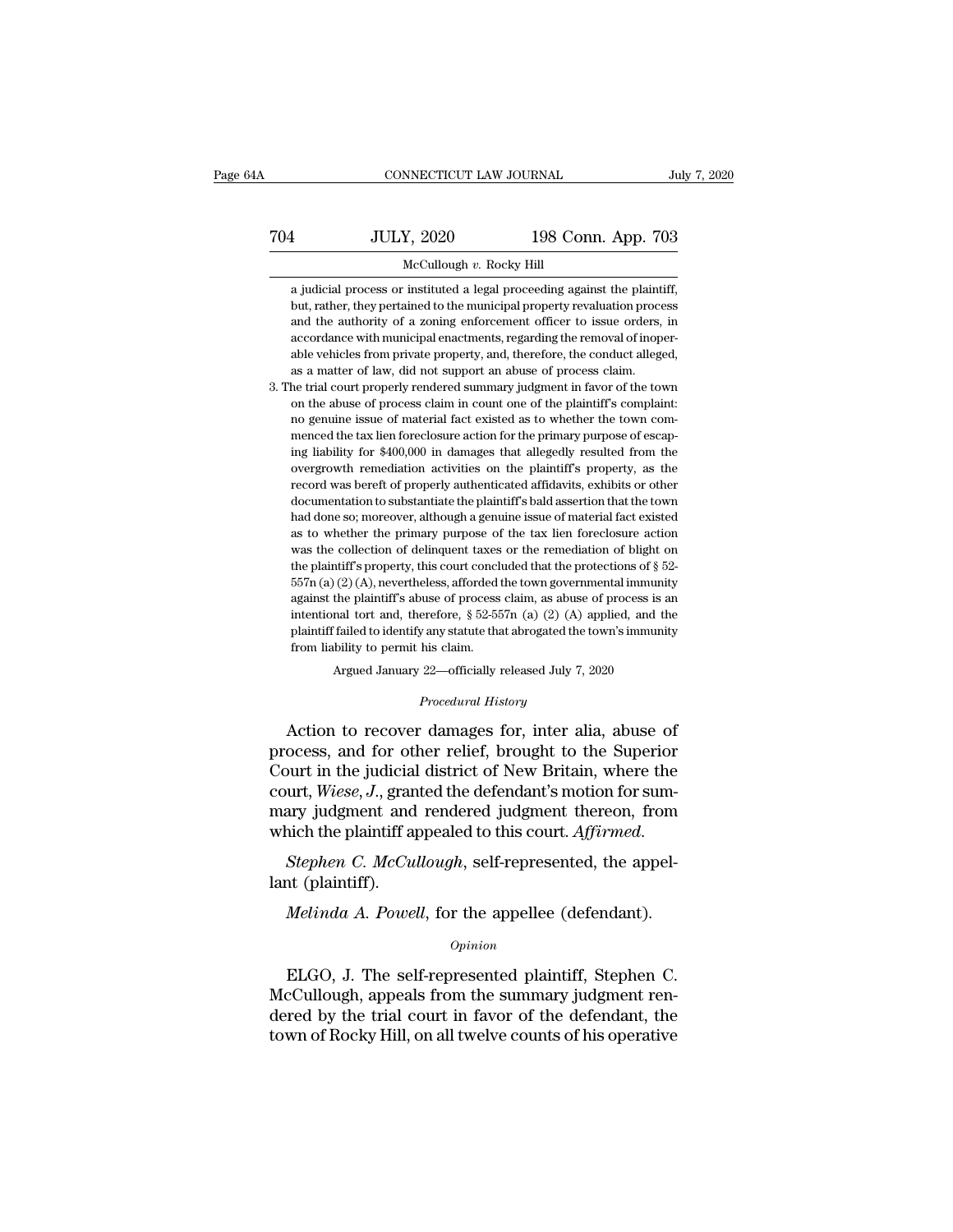| 20                                                                                                                                                                                         | CONNECTICUT LAW JOURNAL     | Page 65A |
|--------------------------------------------------------------------------------------------------------------------------------------------------------------------------------------------|-----------------------------|----------|
| 198 Conn. App. 703                                                                                                                                                                         | <b>JULY, 2020</b>           | 705      |
|                                                                                                                                                                                            | McCullough $v$ . Rocky Hill |          |
| complaint. On appeal, the plaintiff raises several claims<br>that do not merit substantive discussion. <sup>1</sup> The plaintiff<br>further elaims that the court improperly rendered sum |                             |          |

198 Conn. App. 703 JULY, 2020 705<br>
McCullough v. Rocky Hill<br>
complaint. On appeal, the plaintiff raises several claims<br>
that do not merit substantive discussion.<sup>1</sup> The plaintiff<br>
further claims that the court improperly 198 Conn. App. 703 JULY, 2020 705<br>
McCullough v. Rocky Hill<br>
complaint. On appeal, the plaintiff raises several claims<br>
that do not merit substantive discussion.<sup>1</sup> The plaintiff<br>
further claims that the court improperly 198 Conn. App. 703 JULY, 2020 705<br>
McCullough v. Rocky Hill<br>
complaint. On appeal, the plaintiff raises several claims<br>
that do not merit substantive discussion.<sup>1</sup> The plaintiff<br>
further claims that the court improperly McCullough v. Rocky Hill<br>
complaint. On appeal, the plaintiff raises several claims<br>
that do not merit substantive discussion.<sup>1</sup> The plaintiff<br>
further claims that the court improperly rendered sum-<br>
mary judgment in fav metulough v. Rocky Hill<br>complaint. On appeal, the plaintiff raises several claims<br>that do not merit substantive discussion.<sup>1</sup> The plaintiff<br>further claims that the court improperly rendered sum-<br>mary judgment in favor of complaint. On appeal, the plaintiff rainting that do not merit substantive discuss<br>further claims that the court imprope<br>mary judgment in favor of the defection<br>intentional tort claims pleaded in h<br>plaint and (2) his abuse at do not incrit substantive discussion. The plantificant<br>reflect claims that the court improperly rendered sum-<br>ary judgment in favor of the defendant on (1) the<br>tentional tort claims pleaded in his operative com-<br>aint an Further claims that the Court Improperty rendered summary judgment in favor of the defendant on (1) the<br>intentional tort claims pleaded in his operative com-<br>plaint and (2) his abuse of process claims. We affirm<br>the judgme

relative for the differential of  $(1)$  the<br>intentional tort claims pleaded in his operative com-<br>plaint and (2) his abuse of process claims. We affirm<br>the judgment of the trial court.<br>The record, which we view in the ligh michional fort claims preaded in his operative com-<br>plaint and (2) his abuse of process claims. We affirm<br>the judgment of the trial court.<br>The record, which we view in the light most favorable<br>to the plaintiff for purposes plaint and (2) his abase of process elamis. We all the judgment of the trial court.<br>
The record, which we view in the light most favorable<br>
to the plaintiff for purposes of reviewing the trial court's<br>
rendering of summar The record, which we view in the light most favorable<br>to the plaintiff for purposes of reviewing the trial court's<br>rendering of summary judgment, reveals the following<br>facts and procedural history. At all relevant times, The record, which we view in the light most favorable<br>to the plaintiff for purposes of reviewing the trial court's<br>rendering of summary judgment, reveals the following<br>facts and procedural history. At all relevant times, t to the plaintiff for purposes of reviewing the trial court's<br>rendering of summary judgment, reveals the following<br>facts and procedural history. At all relevant times, the<br>plaintiff owned a parcel of real property known as rendering of summary judgment, reveals the following<br>facts and procedural history. At all relevant times, the<br>plaintiff owned a parcel of real property known as 140<br>Hayes Road (property) in the defendant municipality.<br>In e facts and procedural h<br>plaintiff owned a parce<br>Hayes Road (property)<br>In early 2012, the defer<br>ordinance.<sup>2</sup> In the mon<br>cials visited the prope<br>with the plaintiff.<br>On August 27, 2012 minim owned a pareer of real property known as Tro<br>wyes Road (property) in the defendant municipality.<br>early 2012, the defendant enacted a municipal blight<br>dinance.<sup>2</sup> In the months that followed, various offi-<br>als visited rayes noad (property) in the detendant mainterpanty.<br>In early 2012, the defendant enacted a municipal blight<br>ordinance.<sup>2</sup> In the months that followed, various offi-<br>cials visited the property and discussed overgrowth<br>with In carry 2012, are determine that followed, various officials visited the property and discussed overgrowth with the plaintiff.<br>On August 27, 2012, town officials began mowing overgrown grass and removing shrubbery on lan

On August 27, 2012, town officials began mowing<br>overgrown grass and removing shrubbery on land<br>located between the plaintiff's property line and the<br> $\frac{1}{1}$ Specifically, the plaintiff claims that the court (1) abused it On August 27, 2012, town officials began mowing<br>overgrown grass and removing shrubbery on land<br>located between the plaintiff's property line and the<br> $\frac{1}{1}$  Specifically, the plaintiff claims that the court (1) abused i

overgrown grass and removing shrubbery on land<br>located between the plaintiff's property line and the<br><sup>1</sup>Specifically, the plaintiff claims that the court (1) abused its discretion<br>in overruling his objection to the defenda docated between the plaintiff's property line and the  $\frac{1}{1}$  specifically, the plaintiff claims that the court (1) abused its discretion in overruling his objection to the defendant's request to revise with respect to <sup>1</sup> Specifically, the plaintiff claims that the court (1) abused its discretion in overruling his objection to the defendant's request to revise with respect to a particular statement made by the defendant's attorney, (2) <sup>1</sup> Specifically, the plaintiff claims that the court (1) abused its discretion in overruling his objection to the defendant's request to revise with respect to a particular statement made by the defendant's attorney, (2) in overruling his objection to the defendant's request to revise with respect to a particular statement made by the defendant's attorney, (2) abused its discretion in denying his motion to replead, (3) abused its discretio the legality of a municipal ordinance concerning the removal of ice and snow above to a particular statement made by the defendant's attorney, (2) abused its discretion in deferring consideration of his request to file an discretion in denying his motion to replead, (3) abused its discretion in deferring consideration of his request to file an amended substitute complaint until after the defendant's motion for summary judgment had been deci deferring consideration of his request to file an amended substitute com-<br>plaint until after the defendant's motion for summary judgment had been<br>decided, (4) improperly rendered summary judgment on his challenge to<br>the le plaint until after the defendant's motion for summary judgment had been<br>decided, (4) improperly rendered summary judgment on his challenge to<br>the legality of a municipal ordinance concerning the removal of ice and snow<br>fro decided,  $(4)$  improperly rendered summary judgment on his challenge to the legality of a municipal ordinance concerning the removal of ice and snow from public sidewalks, and  $(5)$  improperly rendered summary judgment in the legality of a municipal ordinance concerning the removal of ice and snow<br>from public sidewalks, and (5) improperly rendered summary judgment in<br>favor of the defendant on his illegal search, equal protection, and state<br> Favor of the defendant on his illegal search, equal protection, and state constitutional law claims. We carefully have considered those claims in light of the record before us, including the court's thorough memorandum of

constitutional law claims. We carefully have considered those claims in light<br>of the record before us, including the court's thorough memorandum of<br>decision, and conclude that they are without merit.<br><sup>2</sup> The plaintiff has of the record before us, including the court's thorough memorandum of decision, and conclude that they are without merit.<br>
<sup>2</sup> The plaintiff has not identified that blight ordinance or its contents with any specificity and decision, and conclude that they are without merit.<br>
<sup>2</sup> The plaintiff has not identified that blight ordinance or its contents with<br>
<sup>2</sup> The plaintiff has not identified that blight ordinance or its contents with<br>
any spe <sup>2</sup> The plaintiff has not identified that blight ordinance or its contents with any specificity and did not provide the trial court with a copy of that ordinance in either his pleadings or the materials submitted in conne a be principly and did not provided and provided ordinance in either his pleadings or with the motion for summary judg plaintiff merely alleged that the deference in Kenting and blight ordinance in April of 2012."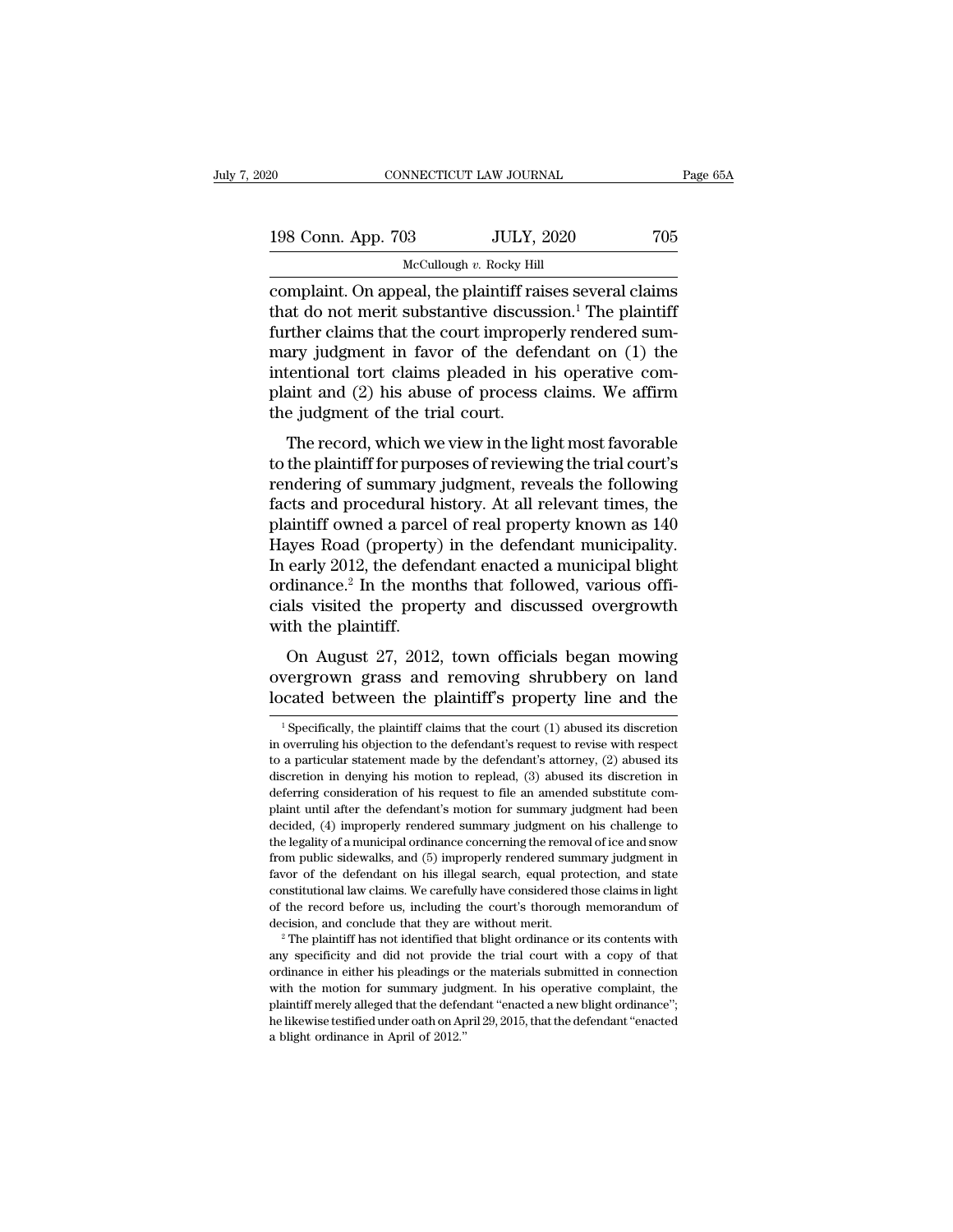| 6A  | CONNECTICUT LAW JOURNAL                                              |                    | July 7, 2020 |
|-----|----------------------------------------------------------------------|--------------------|--------------|
| 706 | <b>JULY, 2020</b>                                                    | 198 Conn. App. 703 |              |
|     | McCullough $v$ . Rocky Hill                                          |                    |              |
|     | curb of the adjacent street. <sup>3</sup> Those efforts continued on |                    |              |

CONNECTICUT LAW JOURNAL July 7, 2020<br>
TO JULY, 2020 198 Conn. App. 703<br>
McCullough v. Rocky Hill<br>
Curb of the adjacent street.<sup>3</sup> Those efforts continued on<br>
August 28, 2012, when certain branches and trees were  $\n T06$   $\n JULY, 2020$   $\n 198 \text{ Conn. App. 703}$ <br>  $\frac{Mc \text{Culough } v. \text{ Rocky Hill}}{\text{curb of the adjacent street.<sup>3</sup> Those efforts continued on} \text{August } 28, 2012, \text{ when certain branches and trees were cut and removed from that area at the direction of Lisa} \n Zorio, the deformation target is undiquuted that.$ To the solution of the adjacent street.<sup>3</sup> Those efforts continued on<br>August 28, 2012, when certain branches and trees were<br>cut and removed from that area at the direction of Lisa<br>Zerio, the defendant's tree warden. It is  $\frac{JULY, 2020}{NcCulough v. Rocky Hill}$ <br>  $\frac{NcCulough v. Rocky Hill}{Curb of the adjacent street.<sup>3</sup> Those efforts continued on August 28, 2012, when certain branches and trees were cut and removed from that area at the direction of Lisa Zeroi, the defendant's tree warden. It is undisputed that the plaintiff did not voice any objection at that time. In his deposition totimony, the plaintiff stated that he$ McCullough  $v$ . Rocky Hill<br>
curb of the adjacent street.<sup>3</sup> Those efforts continued on<br>
August 28, 2012, when certain branches and trees were<br>
cut and removed from that area at the direction of Lisa<br>
Zerio, the defendant' In the adjacent street.<sup>3</sup> Those efforts continued on<br>August 28, 2012, when certain branches and trees were<br>cut and removed from that area at the direction of Lisa<br>Zerio, the defendant's tree warden. It is undisputed that curb of the adjacent street.<sup>3</sup> Those efforts continued on<br>August 28, 2012, when certain branches and trees were<br>cut and removed from that area at the direction of Lisa<br>Zerio, the defendant's tree warden. It is undisputed August 28, 2012, when certain branches and trees were<br>cut and removed from that area at the direction of Lisa<br>Zerio, the defendant's tree warden. It is undisputed that<br>the plaintiff did not voice any objection at that time cut and removed from that area at the direction of Lisa<br>Zerio, the defendant's tree warden. It is undisputed that<br>the plaintiff did not voice any objection at that time.<br>In his deposition testimony, the plaintiff stated t erio, the defermed the plaintiff diamons in this deposition<br>in this deposition<br>in this propert<br>fficials not to  $\cdots$ <br> $\cdots$ <br> $\cdots$ <br>Weeks later. his deposition testimony, the plaintiff stated that he<br>itially assumed that the trees and branches were not<br>in this property and that he had simply asked town<br>ficials not to "cut down any more than you have to<br> $\cdot \cdot \cdot$ ."<br> initially assumed that the trees and branches were not<br>on his property and that he had simply asked town<br>officials not to "cut down any more than you have to<br> $\cdots$ ."<sup>4</sup><br>Weeks later, however, the plaintiff contacted Robert

on his property and that he had simply asked town<br>officials not to "cut down any more than you have to<br> $\cdots$ ."<sup>4</sup><br>Weeks later, however, the plaintiff contacted Robert<br>Ricard, a tree expert at the University of Connecticut officials not to "cut down any more than you have to<br>  $\cdots$ ."<sup>4</sup><br>
Weeks later, however, the plaintiff contacted Robert<br>
Ricard, a tree expert at the University of Connecticut.<br>
As a result of his communications with Ricar weeks later, however, the plaintiff contacted Robert<br>Ricard, a tree expert at the University of Connecticut.<br>As a result of his communications with Ricard, the<br>plaintiff came to believe that some of the cut branches<br>and t Weeks later, however, the plaintiff contacted Robert<br>Ricard, a tree expert at the University of Connecticut.<br>As a result of his communications with Ricard, the<br>plaintiff came to believe that some of the cut branches<br>and tr Weeks later, however, the plaintiff contacted Robert<br>Ricard, a tree expert at the University of Connecticut.<br>As a result of his communications with Ricard, the<br>plaintiff came to believe that some of the cut branches<br>and tr Ricard, a tree expert at the University of Connecticut.<br>As a result of his communications with Ricard, the<br>plaintiff came to believe that some of the cut branches<br>and trees had been located on his property and that<br>the de As a result of his communications with Ricard, the<br>plaintiff came to believe that some of the cut branches<br>and trees had been located on his property and that<br>the defendant, by cutting them, had "disobeyed the tree<br>laws." plaintiff came to believe that some of the cut branches<br>and trees had been located on his property and that<br>the defendant, by cutting them, had "disobeyed the tree<br>laws." The plaintiff met with town officials in Septem-<br>be and trees had been located on his property and that<br>the defendant, by cutting them, had "disobeyed the tree<br>laws." The plaintiff met with town officials in Septem-<br>ber, 2012, to express his displeasure, at which time he<br>in damages.'' ber, 2012, to express his displeasure, at which time he informed them of his intent to sue the defendant. The plaintiff contemporaneously sent a  $$400,000$  invoice to the defendant's town manager for "tree and related dam informed them of his intent to sue the defendant. The<br>plaintiff contemporaneously sent a \$400,000 invoice to<br>the defendant's town manager for "tree and related<br>damages."<br>At that time, the plaintiff had multiple years of ou

plaintiff contemporaneously sent a \$400,000 invoice to<br>the defendant's town manager for "tree and related<br>damages."<br>At that time, the plaintiff had multiple years of out-<br>standing property tax assessments from the defendan the defendant's town manager for "tree and related<br>damages."<br>At that time, the plaintiff had multiple years of out-<br>standing property tax assessments from the defendant<br>that he had not paid. In November, 2012, the defendan standing property tax assessments from the defendant<br>that he had not paid. In November, 2012, the defendant<br>brought an action to foreclose municipal tax liens<br> $\frac{3 \text{ In his deposition testimony, which the defendant submitted in support}}{3 \text{ Ito}}$  of its motion for summary judgme

that he had not paid. In November, 2012, the defendant<br>brought an action to foreclose municipal tax liens<br> $\frac{1}{10}$  in his deposition testimony, which the defendant submitted in support<br>of its motion for summary judgment that he had not paid. In November, 2012, the defendant<br>brought an action to foreclose municipal tax liens<br> $\frac{1}{\pi}$  In his deposition testimony, which the defendant submitted in support<br>of its motion for summary judgment

Support of the defendant of the defendant submitted in support<br>
<sup>3</sup> In his deposition testimony, which the defendant submitted in support<br>
of its motion for summary judgment, the plaintiff indicated that he "didn't<br>
<sup>4</sup> I <sup>3</sup> In his deposition testimony, which the defendant submitted in support of its motion for summary judgment, the plaintiff indicated that he "didn't mind" the grass mowing and the shrubbery removal.  $4$  In her sworn affi of its motion for summary judgment, the plaintiff indicated that he "didn't mind" the grass mowing and the shrubbery removal.<br>
<sup>4</sup> In her sworn affidavit dated June 20, 2017, which was submitted in support of the defendant mind" the grass mowing and the shrubbery removal.<br>
<sup>4</sup> In her sworn affidavit dated June 20, 2017, which was submitted in<br>
support of the defendant's motion for summary judgment, Zerio stated in<br>
relevant part: "In late A <sup>1</sup> In her sworn affidavit dated June 20, 2017, which was submitted in support of the defendant's motion for summary judgment, Zerio stated in relevant part: "In late August, 2012, I was made aware of a complaint concerni support of the defendant's motion for summary judgment, Zerio stated in relevant part: "In late August, 2012, I was made aware of a complaint concerning trees, vines and overgrowth at [the property]. I made a decision tha relevant part: "In late August, 2012, I was made aware of a complaint concern-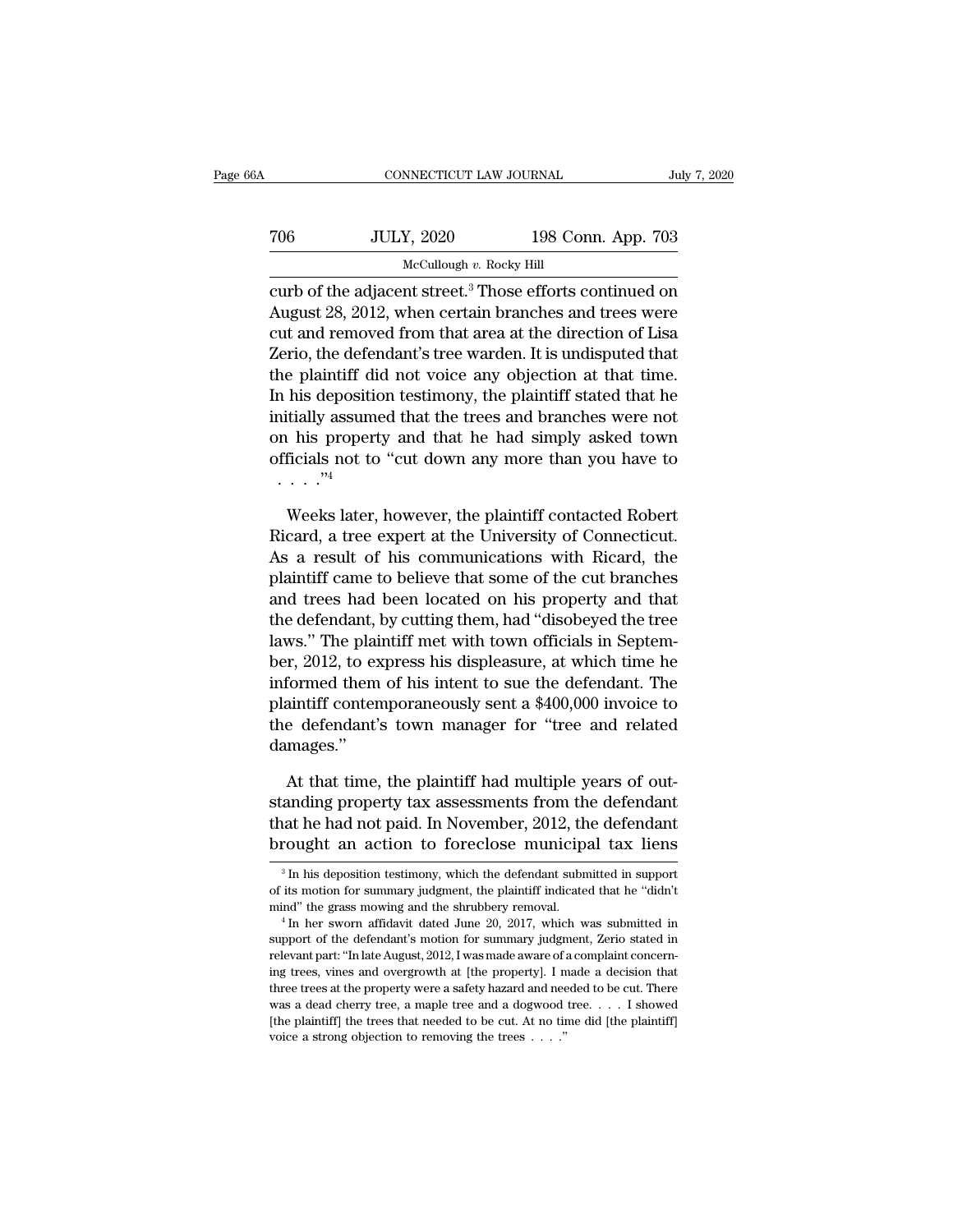EXECUTE CONNECTICUT LAW JOURNAL Page 67A<br>198 Conn. App. 703 JULY, 2020 707<br>McCullough v. Rocky Hill CONNECTICUT LAW JOURNAL<br>
198 Conn. App. 703 JULY, 2020 707<br>
McCullough *v.* Rocky Hill<br>
against the plaintiff (foreclosure action).<sup>5</sup> Following a

connectricut LAW JOURNAL Page 67A<br>
198 Conn. App. 703 JULY, 2020 707<br>
McCullough v. Rocky Hill<br>
against the plaintiff (foreclosure action).<sup>5</sup> Following a<br>
trial, the court found that the plaintiff had "paid no<br>
nortion" o 198 Conn. App. 703 JULY, 2020 707<br>
McCullough v. Rocky Hill<br>
against the plaintiff (foreclosure action).<sup>5</sup> Following a<br>
trial, the court found that the plaintiff had "paid no<br>
portion" of the property taxes duly assessed 198 Conn. App. 703 JULY, 2020 707<br>
McCullough v. Rocky Hill<br>
against the plaintiff (foreclosure action).<sup>5</sup> Following a<br>
trial, the court found that the plaintiff had "paid no<br>
portion" of the property taxes duly assessed <sup>2020</sup> 198 Conn. App. 703 JULY, 2020 707<br>
<sup>McCullough v. Rocky Hill<br> **Example 31** against the plaintiff (foreclosure action).<sup>5</sup> Following a<br>
trial, the court found that the plaintiff had "paid no<br>
portion" of the property</sup> McCullough v. Rocky Hill<br>against the plaintiff (foreclosure action).<sup>5</sup> Following a<br>trial, the court found that the plaintiff had "paid no<br>portion" of the property taxes duly assessed for the<br>2008 through 2013 tax years. against the plaintiff (foreclosure action).<sup>5</sup> Following a trial, the court found that the plaintiff had "paid no portion" of the property taxes duly assessed for the 2008 through 2013 tax years. *Rocky Hill v. McCullough* trial, the court found that the plaintiff had "paid no<br>portion" of the property taxes duly assessed for the<br>2008 through 2013 tax years. *Rocky Hill* v. *McCullough*,<br>Superior Court, judicial district of New Britain, Docke portion" of the property taxes duly assessed for the 2008 through 2013 tax years. *Rocky Hill* v. *McCullough*, Superior Court, judicial district of New Britain, Docket No. CV-12-6018310-S (June 30, 2015). The court nevert 2008 through 2013 tax years. *Rocky Hill v. McCullough*,<br>Superior Court, judicial district of New Britain, Docket<br>No. CV-12-6018310-S (June 30, 2015). The court never-<br>theless found that, although the defendant had pre-<br>se Superior Court, judicial district of New Britain, Docket<br>No. CV-12-6018310-S (June 30, 2015). The court never-<br>theless found that, although the defendant had pre-<br>sented the sworn testimony of its tax collector, it "did<br>no No. CV-12-6018310-S (June 30, 2015). The court never-<br>theless found that, although the defendant had pre-<br>sented the sworn testimony of its tax collector, it "did<br>not produce the original certificates [of liens] nor certi theless found that, although the defendant had presented the sworn testimony of its tax collector, it "did not produce the original certificates [of liens] nor certified copies." Id. Its failure to do so, the court conclud sented the sworn testimony of its tax collector, it "did<br>not produce the original certificates [of liens] nor certi-<br>fied copies." Id. Its failure to do so, the court concluded,<br>was "fatal to the [defendant's] case, as suf not produce the original certificates [of liens] nor cert<br>fied copies." Id. Its failure to do so, the court conclude<br>was "fatal to the [defendant's] case, as sufficient ev<br>dence to support a prima facie case was not offere as "fatal to the [defendant's] case, as sufficient evi-<br>nce to support a prima facie case was not offered<br> $\therefore$  " Id. The court thus rendered judgment in favor<br>the plaintiff in the foreclosure action on June 30,<br>15. No ap was Tatal to the [defendant s] case, as sufficient evidence to support a prima facie case was not offered  $\ldots$  ... " Id. The court thus rendered judgment in favor of the plaintiff in the foreclosure action on June 30, 20

dence to support a prima racie case was not oriered<br>  $\ldots$ ." Id. The court thus rendered judgment in favor<br>
of the plaintiff in the foreclosure action on June 30,<br>
2015. No appeal was taken from that judgment.<br>
The plaint  $R$  is a contribution of the plaintiff in the foreclosure action on June 30, 2015. No appeal was taken from that judgment.<br>The plaintiff commenced the present action approximately two months later by service of process on of the plaintiff and the foreclosure action on June 30,<br>2015. No appeal was taken from that judgment.<br>The plaintiff commenced the present action approxi-<br>mately two months later by service of process on Sep-<br>tember 4, 2015 2015. No appear was taken from that judgment.<br>
The plaintiff commenced the present action approximately two months later by service of process on September 4, 2015. On September 17, 2015, Kimberley A.<br>
Ricci, the defendant The plaintiff commenced the present action approximately two months later by service of process on September 4, 2015. On September 17, 2015, Kimberley A.<br>Ricci, the defendant's zoning enforcement officer, sent the plaintif mately two months later by service of process on September 4, 2015. On September 17, 2015, Kimberley A.<br>Ricci, the defendant's zoning enforcement officer, sent<br>the plaintiff a letter regarding an "unregistered/inopera-<br>ble tember 4, 2015. On September 17, 2015, Kimberley A.<br>Ricci, the defendant's zoning enforcement officer, sent<br>the plaintiff a letter regarding an "unregistered/inopera-<br>ble Mercedes-Benz" located on the property in violation Ricci, the defendant's zoning enforcement officer, sent<br>the plaintiff a letter regarding an "unregistered/inopera-<br>ble Mercedes-Benz" located on the property in violation<br>of chapter 234 of the defendant's code of ordinance the plaintiff a letter regarding an "unregistered/inopera-<br>ble Mercedes-Benz" located on the property in violation<br>of chapter 234 of the defendant's code of ordinances<br>(code). Ricci's letter asked the plaintiff to "rectify ble Mercedes-Benz" located on the property in violation<br>of chapter 234 of the defendant's code of ordinances<br>(code). Ricci's letter asked the plaintiff to "rectify this<br>violation by either registering the vehicle or [stor % of chapter 234 of the defendant's code of ordinances (code). Ricci's letter asked the plaintiff to "rectify this violation by either registering the vehicle or [storing] the vehicle under a covered structure  $\ldots$  ." In (code). Ricci's letter asked the plaintiff to "rectify this violation by either registering the vehicle or [storing] the vehicle under a covered structure  $\ldots$ ." In his deposition testimony, the plaintiff admitted that h eposition testimony, the plaintiff admitted that he ored unregistered vehicles on the property and that the Mercedes-Benz in question was not registered at the time that Ricci sent the violation notice.<sup>6</sup> There is  $\frac{5}{3$ stored unregistered vehicles on the property and that<br>the Mercedes-Benz in question was not registered at<br>the time that Ricci sent the violation notice.<sup>6</sup> There is<br><sup>5</sup> While the foreclosure action was pending, the defenda

the Mercedes-Benz in question was not registered at the time that Ricci sent the violation notice.<sup>6</sup> There is  $\frac{1}{\sqrt{5}}$  while the foreclosure action was pending, the defendant completed its revaluation of all real pro The time that Ricci sent the violation notice.<sup>6</sup> There is<br>
<sup>5</sup> While the foreclosure action was pending, the defendant completed its<br>
revaluation of all real property in the town for the October 1, 2013 grand<br>
list. The d The Unite Unite Contest the VIOIaLIOIT HOLCE. There is<br>
<sup>5</sup> While the foreclosure action was pending, the defendant completed its<br>
revaluation of all real property in the town for the October 1, 2013 grand<br>
list. The defen  $\overline{5}$  While the foreclosure action was pending, the defendant completed its revaluation of all real property in the town for the October 1, 2013 grand list. The defendant's tax assessor notified the plaintiff of an inc  $^5$  While the foreclosure action was pending, the defendant completed its revaluation of all real property in the town for the October 1, 2013 grand list. The defendant's tax assessor notified the plaintiff of an increas First The defendant's tax assessor notified the plaintiff of an increase in the assessment of the property by letter dated November 19, 2013, and apprised him of his ability to contest that assessment before the defendant % of Assessment Appeals. In his complaint, the plaintiff confirms that he brought such an appeal and that the Board of Assessment Appeals thereafter "made the decision to significantly lower [his] assessment  $\ldots$ ."<br>
<sup>6</sup>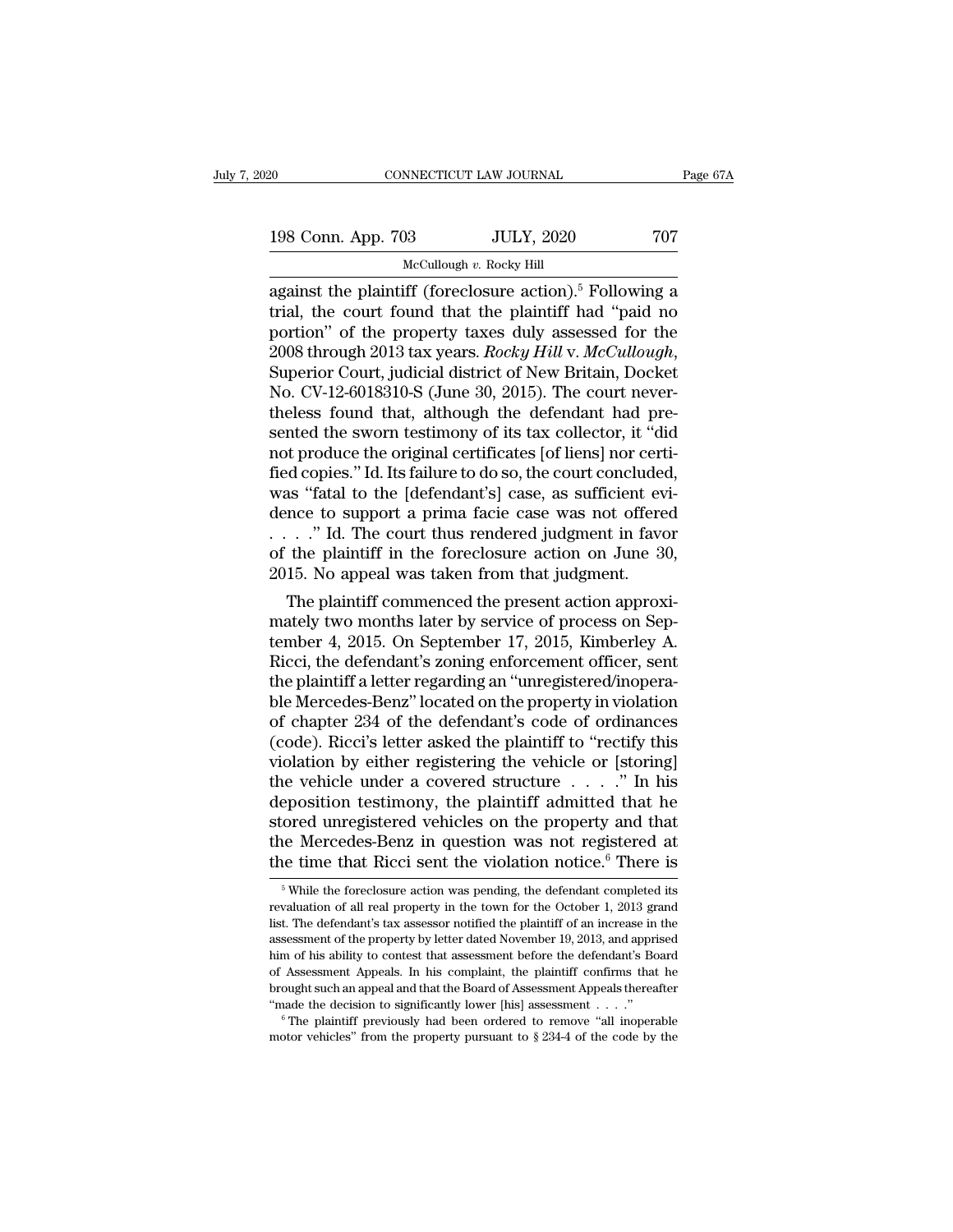CONNECTICUT LAW JOURNAL July 7, 2020<br>
TOS JULY, 2020 198 Conn. App. 703<br>
McCullough v. Rocky Hill<br>
The record before us as to whether the plaintiff complied with that violation notice. TOS JULY, 2020 198 Conn. App<br>
McCullough v. Rocky Hill<br>
no evidence in the record before us as to whethe<br>
plaintiff complied with that violation notice.<br>
Over the next ten months, the plaintiff filed mul

 $\frac{\text{JULY, 2020}}{\text{McCulough } v. \text{ Rocky Hill}}$ <br>
bevidence in the record before us as to whether the aintiff complied with that violation notice.<br>
Over the next ten months, the plaintiff filed multiple nended complaints in response to TOS JULY, 2020 198 Conn. App. 703<br>
McCullough v. Rocky Hill<br>
no evidence in the record before us as to whether the<br>
plaintiff complied with that violation notice.<br>
Over the next ten months, the plaintiff filed multiple<br>
a  $\frac{1}{2}$  McCullough *v*. Rocky Hill<br>no evidence in the record before us as to whether the<br>plaintiff complied with that violation notice.<br>Over the next ten months, the plaintiff filed multiple<br>amended complaints in respon mo evidence in the record before us as to whether the plaintiff complied with that violation notice.<br>Over the next ten months, the plaintiff filed multiple amended complaints in response to the defendant's requests to revi no evidence in the record before us as to whether the<br>plaintiff complied with that violation notice.<br>Over the next ten months, the plaintiff filed multiple<br>amended complaints in response to the defendant's<br>requests to revi plantif complied with that violation houce.<br>
Over the next ten months, the plaintiff filed multiple<br>
amended complaints in response to the defendant's<br>
requests to revise. On August 17, 2016, the defendant<br>
moved to strike Over the next ten months, the plaintiff filed multiple<br>amended complaints in response to the defendant's<br>requests to revise. On August 17, 2016, the defendant<br>moved to strike all twelve counts of the plaintiff's July<br>18, amended complaints in response to the defendant's<br>requests to revise. On August 17, 2016, the defendant<br>moved to strike all twelve counts of the plaintiff's July<br>18, 2016 amended complaint. Following a hearing, the<br>court i requests to revise. On August 17<br>moved to strike all twelve counts<br>18, 2016 amended complaint. Fol<br>court issued a detailed memora<br>January 24, 2017, in which it g<br>strike as to all but the first cou<br>alleging abuse of process by 2016 amended complaint. Following a hearing, the<br>
urt issued a detailed memorandum of decision on<br>
muary 24, 2017, in which it granted the motion to<br>
rike as to all but the first count of the complaint,<br>
eging abuse of replead, the plaintiff filed the operative complaint, contour and January 24, 2017, in which it granted the motion to strike as to all but the first count of the complaint, alleging abuse of process.<sup>7</sup><br>After obtaining mul

France count issued a detailed inemforandum of decision on<br>January 24, 2017, in which it granted the motion to<br>strike as to all but the first count of the complaint,<br>alleging abuse of process.<sup>7</sup><br>After obtaining multiple e Bandary 24, 2017, in which it granted the motion to<br>strike as to all but the first count of the complaint,<br>alleging abuse of process.<sup>7</sup><br>After obtaining multiple extensions of time to<br>replead, the plaintiff filed the oper strike as to an but the first count of the complaint,<br>alleging abuse of process.<sup>7</sup><br>After obtaining multiple extensions of time to<br>replead, the plaintiff filed the operative complaint, his<br>twelve count substitute complain an<br>eging abuse of process.<br>After obtaining multiple extensions of time to<br>replead, the plaintiff filed the operative complaint, his<br>twelve count substitute complaint, on April 24, 2017.<br>Counts one and four of that complain After obtaining multiple extensions of time to<br>replead, the plaintiff filed the operative complaint, his<br>twelve count substitute complaint, on April 24, 2017.<br>Counts one and four of that complaint both alleged<br>abuse of pro replead, the plaintiff filed the operative complaint, his<br>twelve count substitute complaint, on April 24, 2017.<br>Counts one and four of that complaint both alleged<br>abuse of process in connection with the foreclosure<br>action twelve count substitute complaint, on April 24, 2017.<br>Counts one and four of that complaint both alleged<br>abuse of process in connection with the foreclosure<br>action and the 2013 reassessment of the property,<br>respectively. S Counts one and four of that complaint both alleged<br>abuse of process in connection with the foreclosure<br>action and the 2013 reassessment of the property,<br>respectively. See footnote 5 of this opinion. Counts<br>two and nine all abuse of process in connection with the foreclosure<br>action and the 2013 reassessment of the property,<br>respectively. See footnote 5 of this opinion. Counts<br>two and nine alleged intentional infliction of emotional<br>distress. action and the 2013 reassessment of the property,<br>respectively. See footnote 5 of this opinion. Counts<br>two and nine alleged intentional infliction of emotional<br>distress. Count three alleged invasion of privacy on<br>the basis respectively. See footnote 5 of this opinion. Counts<br>two and nine alleged intentional infliction of emotional<br>distress. Count three alleged invasion of privacy on<br>the basis of an illegal search of the property allegedly<br>co two and nine alleged intentional infliction of emotional<br>distress. Count three alleged invasion of privacy on<br>the basis of an illegal search of the property allegedly<br>conducted by a member of the Rocky Hill Police Depart-<br> distress. Count three alleged invasion of privacy on<br>the basis of an illegal search of the property allegedly<br>conducted by a member of the Rocky Hill Police Depart-<br>ment in 2013. Count five alleged inverse condemnation<br>and ment in 2013. Count five alleged inverse condemnation<br>and due process violations under the state and federal<br>constitutions. Count six alleged trespass, and count<br>seven alleged trespass to chattels, as well as an illegal<br>de Superinted in the model of the model of the motion of decision on the motion of strike, the court specifi-<br>12. This memorandum of decision on the motion to strike, the court specifi-<br>11y noted that the plaintiff's July 18,

<sup>2012.</sup>

seven alleged trespass to chattels, as well as an illegal<br>defendant's prior zoning enforcement officer, Frank J. Kelley, in August,<br>2012.<br><sup>7</sup> In its memorandum of decision on the motion to strike, the court specifi-<br>cally Severt anteged trespass to chatters, as wen as an inegar<br>defendant's prior zoning enforcement officer, Frank J. Kelley, in August,<br>2012.<br><sup>7</sup> In its memorandum of decision on the motion to strike, the court specifi-<br>cally n defendant's prior zoning enforcement officer, Frank J. Kelley, in August,<br>2012.<br><sup>7</sup> In its memorandum of decision on the motion to strike, the court specifically noted that the plaintiff's July 18, 2016 amended complaint d nor General Statutes § 52-568, Connecticut's vexatious litigation statutes § 52-568, Connecticuty vexatious litigation statute, appears anywhere therein. The operative complaint likewise does not contain a vexatious litiga The issue of the mean of decision on the motion to strike, the court specifically noted that the plaintiff's July 18, 2016 amended complaint did not include a vexatious litigation count. The operative complaint likewise do cally noted that the plaintiff's July 18, 2016 amended complaint did not<br>include a vexatious litigation count. The operative complaint likewise does<br>not contain a vexatious litigation count, and neither the term "vexatious exations litigation count. The operative complaint likewise does<br>not contain a vexatious litigation count, and neither the term "vexatious"<br>nor General Statutes § 52-568, Connecticut's vexatious litigation statute,<br>appear include a vexatious litigation count. The operative complaint likewise does not contain a vexatious litigation count, and neither the term "vexatious" nor General Statutes § 52-568, Connecticut's vexatious litigation stat nor General Statutes § 52-568, Connecticut's vexatious litigation statute, appears anywhere therein. The plaintiff also has not alleged in the operative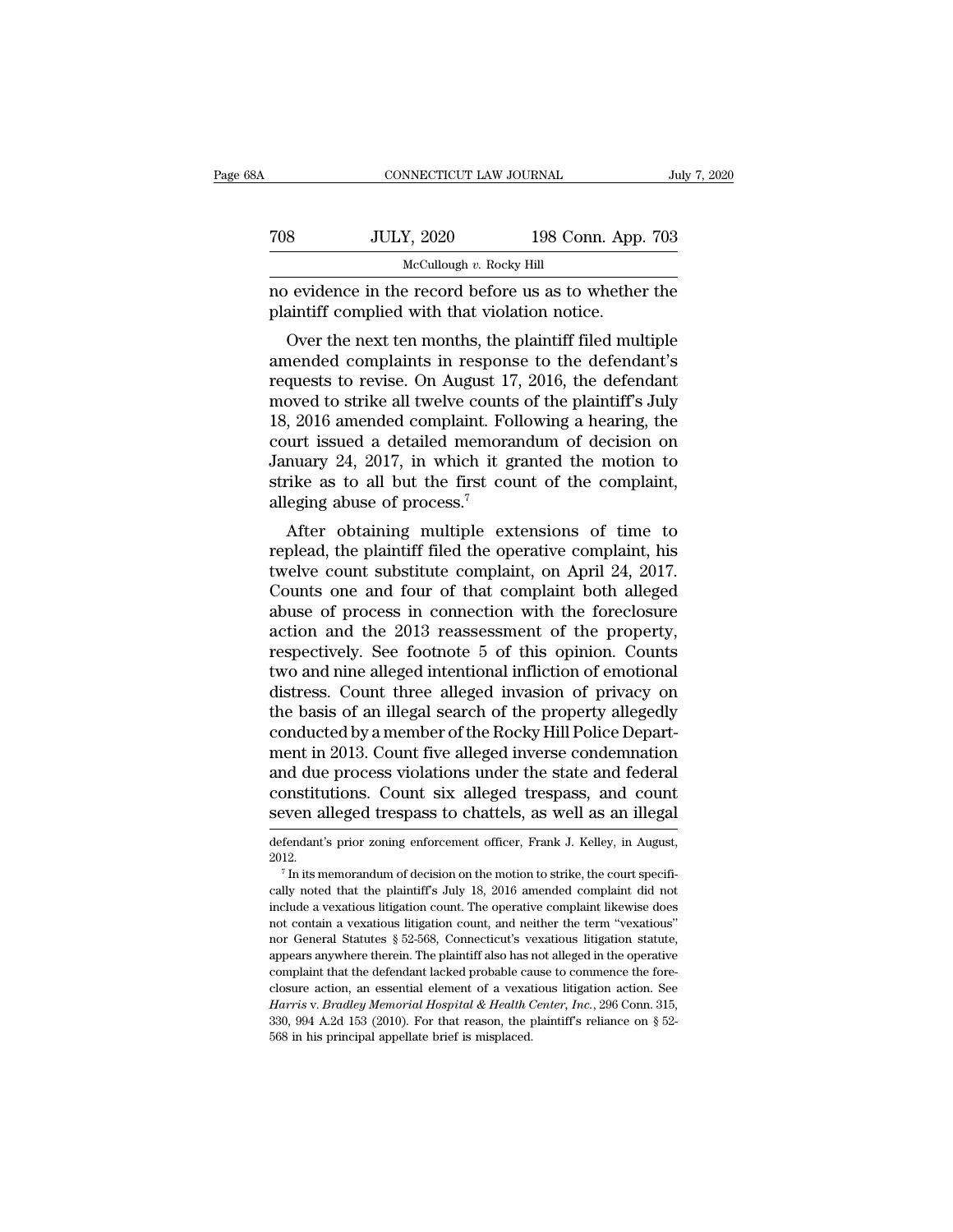| 20                 | CONNECTICUT LAW JOURNAL                                | Page 69A |
|--------------------|--------------------------------------------------------|----------|
| 198 Conn. App. 703 | <b>JULY, 2020</b>                                      | 709      |
|                    | McCullough $v$ . Rocky Hill                            |          |
|                    | search that the defendant's zoning enforcement officer |          |

Fage 69A<br>
Search that the defendant's zoning enforcement officer<br>
allegedly conducted during the defendant's overgrowth<br>
the remodistion activities on the property on August 27 198 Conn. App. 703 JULY, 2020 709<br>
McCullough v. Rocky Hill<br>
search that the defendant's zoning enforcement officer<br>
allegedly conducted during the defendant's overgrowth<br>
remediation activities on the property on August 198 Conn. App. 703 JULY, 2020 709<br>
McCullough v. Rocky Hill<br>
search that the defendant's zoning enforcement officer<br>
allegedly conducted during the defendant's overgrowth<br>
remediation activities on the property on August 198 Conn. App. 703 JULY, 2020 709<br>
McCullough v. Rocky Hill<br>
search that the defendant's zoning enforcement officer<br>
allegedly conducted during the defendant's overgrowth<br>
remediation activities on the property on August McCullough v. Rocky Hill<br>
search that the defendant's zoning enforcement officer<br>
allegedly conducted during the defendant's overgrowth<br>
remediation activities on the property on August 27,<br>
2012. Count eight set forth an Mccullough v. Rocky Hill<br>search that the defendant's zoning enforcement officer<br>allegedly conducted during the defendant's overgrowth<br>remediation activities on the property on August 27,<br>2012. Count eight set forth anothe search that the defendant's zoning enforcement officer<br>allegedly conducted during the defendant's overgrowth<br>remediation activities on the property on August 27,<br>2012. Count eight set forth another abuse of process<br>claim p allegedly conducted during the defendant's overgrowth<br>remediation activities on the property on August 27,<br>2012. Count eight set forth another abuse of process<br>claim predicated on the defendant's alleged "misuse of<br> $\dots$  G remediation activities on the property on August 27,<br>2012. Count eight set forth another abuse of process<br>claim predicated on the defendant's alleged "misuse of<br> $\ldots$  General Statutes § 8-12," and count ten alleged<br>fraudu 2012. Count eight set forth another abuse of process<br>claim predicated on the defendant's alleged "misuse of<br> $\ldots$  General Statutes § 8-12," and count ten alleged<br>fraudulent misrepresentation. Count eleven concerned<br>a muni claim predicated on the defendant's alleged "misuse of<br>
. . . General Statutes § 8-12," and count ten alleged<br>
fraudulent misrepresentation. Count eleven concerned<br>
a municipal ordinance that required property owners<br>
to r ... General Statutes § 8-12," and count ten alleged<br>fraudulent misrepresentation. Count eleven concerned<br>a municipal ordinance that required property owners<br>to remove ice and snow from their sidewalks<sup>8</sup> and<br>alleged that fraudulent misrepresentation. Count eleven concerned<br>a municipal ordinance that required property owners<br>to remove ice and snow from their sidewalks<sup>8</sup> and<br>alleged that the ordinance in question was an illegal<br>enactment. L erty. remove ice and snow from their sidewalks° and<br>eged that the ordinance in question was an illegal<br>actment. Lastly, count twelve alleged an illegal search<br>lated to the September 17, 2015 violation notice<br>garding the unregist alleged that the ordinance in question was an illegal<br>enactment. Lastly, count twelve alleged an illegal search<br>related to the September 17, 2015 violation notice<br>regarding the unregistered Mercedes-Benz on the prop-<br>erty.

enactment. Lastly, count twelve alleged an illegal search<br>related to the September 17, 2015 violation notice<br>regarding the unregistered Mercedes-Benz on the prop-<br>erty.<br>In response, the defendant filed its answer and three related to the September 17, 2015 violation notice<br>regarding the unregistered Mercedes-Benz on the prop-<br>erty.<br>In response, the defendant filed its answer and three<br>special defenses. The first special defense alleged gov-<br> regarding the unregistered Mercedes-Benz on the property.<br>
In response, the defendant filed its answer and three<br>
special defenses. The first special defense alleged gov-<br>
ernmental immunity with respect to counts one thro erty.<br>
In response, the defendant filed its answer and three<br>
special defenses. The first special defense alleged gov-<br>
ernmental immunity with respect to counts one through<br>
ten. In its second special defense, the defenda In response, the defendant filed its answer and three<br>special defenses. The first special defense alleged gov-<br>ernmental immunity with respect to counts one through<br>ten. In its second special defense, the defendant alleged special defenses. The first special defense alleged governmental immunity with respect to counts one through ten. In its second special defense, the defendant alleged that all twelve counts were barred by applicable statut ernmental immunity with respect to counts one through<br>ten. In its second special defense, the defendant alleged<br>that all twelve counts were barred by applicable statutes<br>of limitations set forth in General Statutes §§ 52-5 ten. In its second speci<br>that all twelve counts w<br>of limitations set fort<br>and 52-584. The third<br>plaintiff lacked standin<br>ity of the municipal or<br>of the complaint.<br>On June 2, 2017, the at all twelve counts were barred by applicable statutes<br>limitations set forth in General Statutes §§ 52-577<br>d 52-584. The third special defense alleged that the<br>aintiff lacked standing to challenge the constitutional-<br>of t of limitations set forth in General Statutes §§ 52-577<br>and 52-584. The third special defense alleged that the<br>plaintiff lacked standing to challenge the constitutional-<br>ity of the municipal ordinance at issue in count elev

and 52-584. The third special defense alleged that the<br>plaintiff lacked standing to challenge the constitutional-<br>ity of the municipal ordinance at issue in count eleven<br>of the complaint.<br>On June 2, 2017, the court entere plaintiff lacked standing to challenge the constitutionality of the municipal ordinance at issue in count eleven<br>of the complaint.<br>On June 2, 2017, the court entered a scheduling order<br>that, inter alia, obligated the defen ity of the municipal ordinance at issue in count eleven<br>of the complaint.<br>On June 2, 2017, the court entered a scheduling order<br>that, inter alia, obligated the defendant to file its motion<br>for summary judgment by June 21, of the complaint.<br>
On June 2, 2017, the court entered a scheduling order<br>
that, inter alia, obligated the defendant to file its motion<br>
for summary judgment by June 21, 2017. In accordance<br>
with that order, the defendant or summary judgment by June 21, 2017. In accordance<br>ith that order, the defendant filed a motion for sum-<br>ary judgment on June 21, 2017, which was accompa-<br>ied by a memorandum of law and eight exhibits.<sup>9</sup> On<br><sup>8</sup> In March with that order, the defendant filed a motion for summary judgment on June 21, 2017, which was accompa-<br>nied by a memorandum of law and eight exhibits.<sup>9</sup> On<br><sup>8</sup> In March, 2015, the plaintiff received two citations for fa

mary judgment on June 21, 2017, which was accompa-<br>
nied by a memorandum of law and eight exhibits.<sup>9</sup> On<br>
<sup>8</sup> In March, 2015, the plaintiff received two citations for failing to remove<br>
ice and snow from the public sidew

nied by a memorandum of law and eight exhibits.<sup>9</sup> On<br>
<sup>8</sup> In March, 2015, the plaintiff received two citations for failing to remove<br>
ice and snow from the public sidewalk abutting his property in violation of<br>  $$212-21$ <sup>8</sup> In March, 2015, the plaintiff received two citations for failing to remove<br>ice and snow from the public sidewalk abutting his property in violation of<br>§ 212-21 of the code. Each citation included a fine of \$25.<br><sup>9</sup> Th ice and snow from the public sidewalk abutting his property in violation of  $\S$  212-21 of the code. Each citation included a fine of  $\S$ 25.<br>
<sup>9</sup> The eight exhibits submitted in support of the defendant's motion for summar Section the code. Each citation included a fine of \$25.<br>
<sup>9</sup> The eight exhibits submitted in support of the defendant's motion for summary judgment were (1) the ninety-three page transcript of the April 29, 2015 trial pro <sup>9</sup> The eight exhibits submitted in support of the defendant's motion for summary judgment were (1) the ninety-three page transcript of the April 29, 2015 trial proceeding in the foreclosure action, (2) the sixty-four pag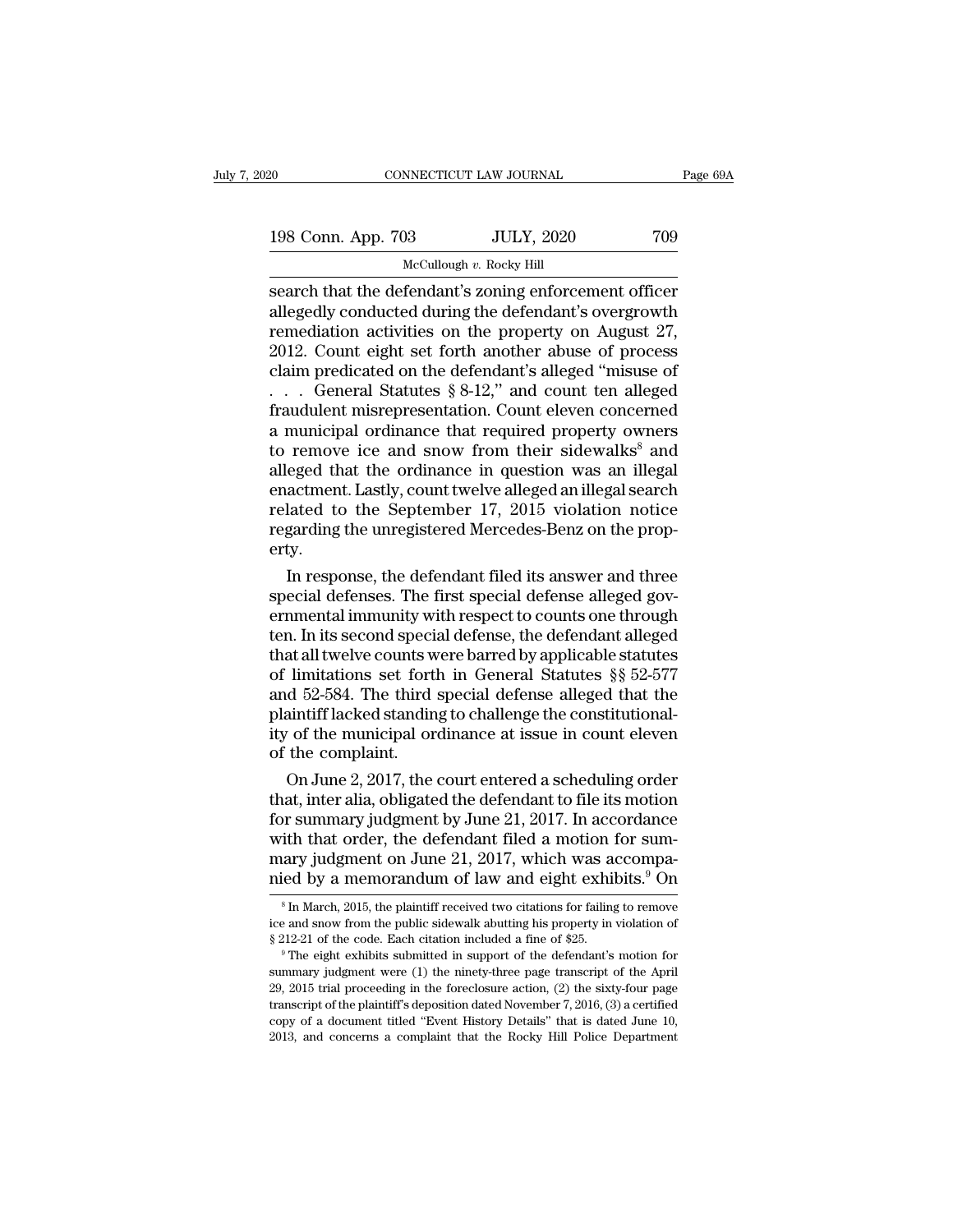| ЭA  | CONNECTICUT LAW JOURNAL                                   |                    | July 7, 2020 |
|-----|-----------------------------------------------------------|--------------------|--------------|
| 710 | <b>JULY, 2020</b>                                         | 198 Conn. App. 703 |              |
|     | McCullough $v$ . Rocky Hill                               |                    |              |
|     | that same date the plaintiff filed a request for leave to |                    |              |

CONNECTICUT LAW JOURNAL July 7, 2020<br>  $\frac{July \ 7, 2020}{NcCullough \ v. \text{ Rocky Hill}}$ <br>
that same date, the plaintiff filed a request for leave to<br>
amend his complaint, to which the defendant objected.<br>
By order dated July 31, 2017, the c T10 JULY, 2020 198 Conn. App. 703<br>
McCullough v. Rocky Hill<br>
that same date, the plaintiff filed a request for leave to<br>
amend his complaint, to which the defendant objected.<br>
By order dated July 31, 2017, the court denie T10 JULY, 2020 198 Conn. App. 703<br>
McCullough v. Rocky Hill<br>
that same date, the plaintiff filed a request for leave to<br>
amend his complaint, to which the defendant objected.<br>
By order dated July 31, 2017, the court denie The Taurus TULY, 2020 198 Conn. App. 703<br>
McCullough v. Rocky Hill<br>
that same date, the plaintiff filed a request for leave to<br>
amend his complaint, to which the defendant objected.<br>
By order dated July 31, 2017, the cour SUCT, 2020<br>
McCullough v. Rocky Hill<br>
that same date, the plaintiff filed a request for leave to<br>
amend his complaint, to which the defendant objected.<br>
By order dated July 31, 2017, the court denied the plain-<br>
tiff's re  $\frac{\text{McCullogah } v. \text{ Rocky Hill}}{\text{that same date, the plaintiff field a request for leave to  
amend his complaint, to which the defendant objected.}$ <br>By order dated July 31, 2017, the court denied the plain-<br>tiff's request "pending the outcome of the motion for<br>summary judgment." The plaintiff then filed memo-<br>randa o that same date, the plaintiff filed a request for leave to<br>amend his complaint, to which the defendant objected.<br>By order dated July 31, 2017, the court denied the plain-<br>tiff's request "pending the outcome of the motion f amend his complaint, to which the defendant objected.<br>By order dated July 31, 2017, the court denied the plain-<br>tiff's request "pending the outcome of the motion for<br>summary judgment." The plaintiff then filed memo-<br>randa The court defined argument of the motion for<br>f's request "pending the outcome of the motion for<br>mmary judgment." The plaintiff then filed memo-<br>nda of law in opposition to summary judgment on<br>ptember 25 and October 11, 20 for summary judgment." The plaintiff then filed memoranda of law in opposition to summary judgment on September 25 and October 11, 2017,<sup>10</sup> together with two documents purporting to be his own affidavits.<sup>11</sup><br>The court h

summary judgment. The plaintif then filed memo-<br>randa of law in opposition to summary judgment on<br>September 25 and October 11, 2017,<sup>10</sup> together with two<br>documents purporting to be his own affidavits.<sup>11</sup><br>The court heard randa of faw in opposition to summary judgment on<br>September 25 and October 11, 2017,<sup>10</sup> together with two<br>documents purporting to be his own affidavits.<sup>11</sup><br>The court heard argument on the defendant's motion<br>for summary The court heard argument on the defendant's motion<br>for summary judgment on October 16, 2017. It there-<br>after rendered summary judgment in favor of the defen-<br>dant on all twelve counts of the operative complaint,<br>received a for summary judgment on October 16, 2017. It there-<br>after rendered summary judgment in favor of the defen-<br>dant on all twelve counts of the operative complaint,<br>received about the property, (4) the sworn affidavit of Dana

Jack Tree Co., LLC, regarding work performed on the property, and (8) a copy of the court's June 30, 2015 memorandum of decision in the foreclosure action.<br>
<sup>10</sup> The plaintiff appended three exhibits to those memoranda: ( copy of the court's June 30, 2015 memorandum of decision in the foreclosure action.<br><sup>10</sup> The plaintiff appended three exhibits to those memoranda: (1) a one page portion of the minutes of the October 15, 2012 meeting of t sure action.<br>
<sup>10</sup> The plaintiff appended three exhibits to those memoranda: (1) a one<br>
page portion of the minutes of the October 15, 2012 meeting of the defen-<br>
dant's public safety committee, (2) an electronic confirma <sup>10</sup> The plaintiff appended three exhibits to those memoranda: (1) a one page portion of the minutes of the October 15, 2012 meeting of the defendant's public safety committee, (2) an electronic confirmation from the Conn page portion of the minutes of the October 15, 2012 meeting of the defendant's public safety committee, (2) an electronic confirmation from the Connecticut Judicial Branch's e-filing service dated April 29, 2015, indicatin dant's public safety committee, (2) an electronic confirmation from the Connecticut Judicial Branch's e-filing service dated April 29, 2015, indicating that the defendant had filed a reply to the plaintiff's special defens that the defendant had filed a reply to the plaintiff's special defense in the foreclosure action, and (3) a copy of a release of a tax lien dated October 15, 2012, that the defendant had filed on the land records with re

a clerk, notary and (3) a copy of a release of a tax lien dated October 15, 2012, that the defendant had filed on the land records with respect to the property.<br><sup>11</sup> Although both documents are titled "Affidavit of Plainti 15, 2012, that the defendant had filed on the land records with respect to the property.<br>
<sup>11</sup> Although both documents are titled "Affidavit of Plaintiff," neither contains any indication that its contents were sworn to b or writing before any proper officer''); see also *Burton* v. *Mottolese, 267*<br>Contains any indication that its contents were sworn to by the plaintiff before<br>a clerk, notary public, or commissioner of the Superior Court. <sup>11</sup> Although both documents are titled "Affidavit of Plaintiff," neither contains any indication that its contents were sworn to by the plaintiff before a clerk, notary public, or commissioner of the Superior Court. See the plaintiff was not in actuality, and affidavit because the contents were sworn to by the plaintiff before a clerk, notary public, or commissioner of the Superior Court. See General Statutes § 1-24a (requiring affiant t a clerk, notary public, or commissioner of the Superior Court. See General Statutes  $\S 1-24a$  (requiring affiant to "swear to the truth of the document or writing before any proper officer"); see also *Burton* v. *Mottole* cert. denied, 541 U.S. 1073, 124 S. Ct. 2422, 158 L. Ed. 2d. 983 (2004); *Stanum*, 224 Conn. 1, 46 n.47, 835 A.2d 998 (2003) (noting that "the document filed by the plaintiff was not, in actuality, an affidavit because the or writing before any proper officer"); see also *Burton* v. *Mottolese*, 267 Conn. 1, 46 n.47, 835 A.2d 998 (2003) (noting that "the document filed by the plaintiff was not, in actuality, an affidavit because the contents Conn. 1, 46 n.47, 835 A.2d 998 (2003) (noting that "the document filed by the plaintiff was not, in actuality, an affidavit because the contents were not sworn to and did not satisfy the requirements of a proper affidavit the plaintiff was not, in actuality, an affidavit because the contents were<br>not sworn to and did not satisfy the requirements of a proper affidavit"),<br>cert. denied, 541 U.S. 1073, 124 S. Ct. 2422, 158 L. Ed. 2d. 983 (2004) not sworn to and did not satisfy the requirements of a proper affidavit"), cert. denied, 541 U.S. 1073, 124 S. Ct. 2422, 158 L. Ed. 2d. 983 (2004); *Scinto* v. *Stamm*, 224 Conn. 524, 533, 620 A.2d 99 ("[u]nsworn assertio cert. denied, 541 U.S. 1073, 124 S. Ct. 2422, 158 L. Ed. 2d. 983 (2004); *Scinto*<br>v. *Stamm*, 224 Conn. 524, 533, 620 A.2d 99 ("[u]nsworn assertions of fact<br>... in an affidavit do not entitle a party to a summary judgment" the with an affidavit do not entitle a party to a summary judgment"), cert.<br>denied, 510 U.S. 861, 114 S. Ct. 176, 126 L. Ed. 2d. 136 (1993); *Viola v. O'Dell*,<br>108 Conn. App. 760, 768, 950 A.2d 539 (2008) (holding that un denied, 510 U.S. 861, 114 S. Ct. 176, 126 L. Ed. 2d. 136 (1993); *Viola v. O'Dell*, 108 Conn. App. 760, 768, 950 A.2d 539 (2008) (holding that unsworn affidavits are "of no evidentiary value" for summary judgment purposes

after rendered summary judgment in favor of the defendant on all twelve counts of the operative complaint,<br>received about the property, (4) the sworn affidavit of Dana McGee, the<br>defendant's director of human resources and dant on all twelve counts of the operative complaint,<br>received about the property, (4) the sworn affidavit of Dana McGee, the<br>defendant's director of human resources and legal compliance, (5) the sworn<br>affidavit of Ricci, received about the property,  $(4)$  the sworn affidavit of Dana McGee, the defendant's director of human resources and legal compliance,  $(5)$  the sworn affidavit of Ricci,  $(6)$  the sworn affidavit of Zerio,  $(7)$  an invo received about the property, (4) the sworn affidavit of Dana McGee, the defendant's director of human resources and legal compliance, (5) the sworn affidavit of Ricci, (6) the sworn affidavit of Zerio, (7) an invoice from affidavit of Ricci, (6) the sworn affidavit of Zerio, (7) an invoice from Timber-<br>Jack Tree Co., LLC, regarding work performed on the property, and (8) a<br>copy of the court's June 30, 2015 memorandum of decision in the for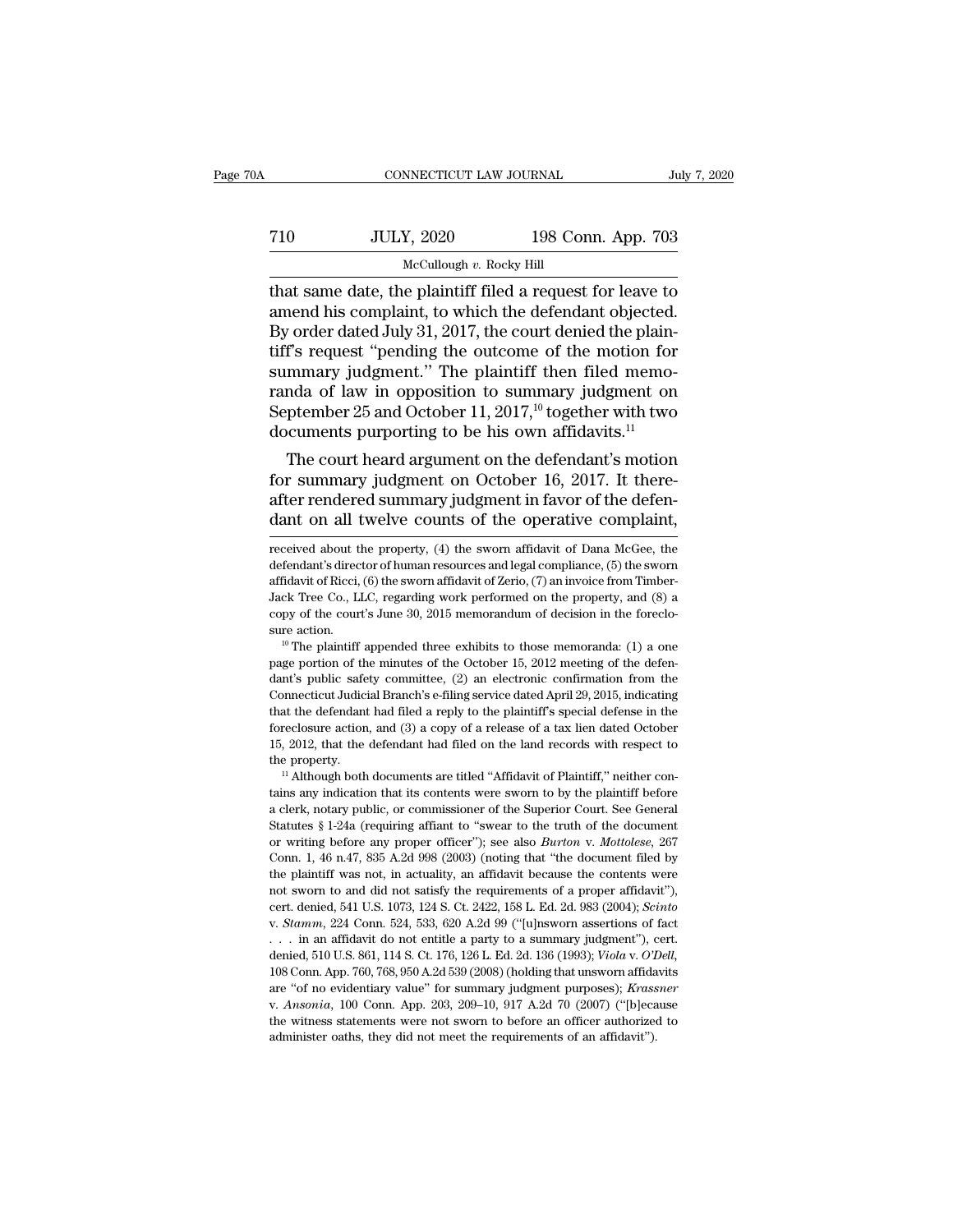| 20                 | CONNECTICUT LAW JOURNAL                               | Page 71A |
|--------------------|-------------------------------------------------------|----------|
|                    |                                                       |          |
| 198 Conn. App. 703 | <b>JULY, 2020</b>                                     | 711      |
|                    | McCullough $v$ . Rocky Hill                           |          |
|                    | as detailed in a memorandum of decision dated January |          |

connecticut LAW JOURNAL Page 71A<br>
198 Conn. App. 703 JULY, 2020 711<br>
McCullough v. Rocky Hill<br>
as detailed in a memorandum of decision dated January<br>
31, 2018. The plaintiff filed a motion seeking reargument<br>
and reconside 198 Conn. App. 703 JULY, 2020 711<br>McCullough v. Rocky Hill<br>as detailed in a memorandum of decision dated January<br>31, 2018. The plaintiff filed a motion seeking reargument<br>and reconsideration, which the court denied, and th 198 Conn. App. 703 JULY, 2020 711<br>
McCullough v. Rocky Hill<br>
as detailed in a memorandum of decision dated January<br>
31, 2018. The plaintiff filed a motion seeking reargument<br>
and reconsideration, which the court denied, a 198 Conn. App. 703<br>MeCu<br>as detailed in a memor<br>31, 2018. The plaintiff for<br>and reconsideration,<br>appeal followed.<br>As a preliminary ma McCullough  $v$ . Rocky Hill<br>detailed in a memorandum of decision dated January<br>, 2018. The plaintiff filed a motion seeking reargument<br>d reconsideration, which the court denied, and this<br>peal followed.<br>As a preliminary mat standard in a memorandum of decision dated January<br>31, 2018. The plaintiff filed a motion seeking reargument<br>and reconsideration, which the court denied, and this<br>appeal followed.<br>As a preliminary matter, we note the well

as detailed in a memorandum of decision dated January<br>31, 2018. The plaintiff filed a motion seeking reargument<br>and reconsideration, which the court denied, and this<br>appeal followed.<br>As a preliminary matter, we note the we 31, 2018. The plaintiff filed a motion seeking reargument<br>and reconsideration, which the court denied, and this<br>appeal followed.<br>As a preliminary matter, we note the well established<br>standard that governs our review of the and reconsideration, which the court denied, and this<br>appeal followed.<br>As a preliminary matter, we note the well established<br>standard that governs our review of the trial court's deci-<br>sion to grant a motion for summary ju appeal followed.<br>As a preliminary matter, we note the well established<br>standard that governs our review of the trial court's deci-<br>sion to grant a motion for summary judgment. "Practice<br>Book § 17-49 provides that summary j As a preliminary matter, we note the well established<br>standard that governs our review of the trial court's deci-<br>sion to grant a motion for summary judgment. "Practice<br>Book § 17-49 provides that summary judgment shall be<br> standard that governs our review of the trial court's decision to grant a motion for summary judgment. "Practice Book § 17-49 provides that summary judgment shall be rendered forthwith if the pleadings, affidavits and any sion to grant a motion for summary judgment. "Practice<br>Book § 17-49 provides that summary judgment shall be<br>rendered forthwith if the pleadings, affidavits and any<br>other proof submitted show that there is no genuine<br>issue Book § 17-49 provides that summary judgment shall be<br>rendered forthwith if the pleadings, affidavits and any<br>other proof submitted show that there is no genuine<br>issue as to any material fact and that the moving party<br>is e rendered forthwith if the pleadings, affidavits and any<br>other proof submitted show that there is no genuine<br>issue as to any material fact and that the moving party<br>is entitled to judgment as a matter of law. In deciding a other proof submitted show that there is no genuine<br>issue as to any material fact and that the moving party<br>is entitled to judgment as a matter of law. In deciding a<br>motion for summary judgment, the trial court must view<br> issue as to any material fact and that the moving party<br>is entitled to judgment as a matter of law. In deciding a<br>motion for summary judgment, the trial court must view<br>the evidence in the light most favorable to the nonm is entitled to judgment as a matter of law. In deciding a<br>motion for summary judgment, the trial court must view<br>the evidence in the light most favorable to the nonmoving<br>party.... [T]he moving party ... has the burden of motion for summary judgment, the trial court must view<br>the evidence in the light most favorable to the nonmoving<br>party.... [T]he moving party ... has the burden of<br>showing the absence of any genuine issue as to all<br>the ma the evidence in the light most favorable to the nonmoving<br>party.  $\dots$  [T]he moving party  $\dots$  has the burden of<br>showing the absence of any genuine issue as to all<br>the material facts  $\dots$ . When documents submitted<br>in suppo party. . . . [T]he moving party . . . has the burden of showing the absence of any genuine issue as to all the material facts . . . . When documents submitted in support of a motion for summary judgment fail to establish showing the absence of any genuine issue as to all<br>the material facts  $\dots$ . When documents submitted<br>in support of a motion for summary judgment fail to<br>establish that there is no genuine issue of material fact,<br>the nonmo the material facts  $\dots$ . When documents submitted<br>in support of a motion for summary judgment fail to<br>establish that there is no genuine issue of material fact,<br>the nonmoving party has no obligation to submit docu-<br>ments in support of a motion for summary judgment fail to<br>establish that there is no genuine issue of material fact,<br>the nonmoving party has no obligation to submit docu-<br>ments establishing the existence of such an issue. . . .<br> establish that there is no genuine issue of material fact,<br>the nonmoving party has no obligation to submit docu-<br>ments establishing the existence of such an issue. . . .<br>Once the moving party has met its burden, however,<br>t the nonmoving party has no obligation to submit documents establishing the existence of such an issue....<br>Once the moving party has met its burden, however,<br>the [nonmoving] party must present evidence that dem-<br>onstrates ments establishing the existence of such an issue. . . . Once the moving party has met its burden, however, the [nonmoving] party must present evidence that demonstrates the existence of some disputed factual issue. . . . Once the moving party has met its burden, however,<br>the [nonmoving] party must present evidence that dem-<br>onstrates the existence of some disputed factual issue.<br>... Our review of the trial court's decision to grant the<br>def the [nonmovir<br>onstrates the<br>... Our reviev<br>defendant's m<br>(Citations om<br>Lucenti v. La<br>1 (2018). . Our review of the trial court s decision to grant the<br>fendant's motion for summary judgment is plenary."<br>itations omitted; internal quotation marks omitted.)<br>*icenti* v. *Laviero*, 327 Conn. 764, 772–73, 176 A.3d<br>(2018)

I

detendant s modori for summary judgment is plenary.<br>
(Citations omitted; internal quotation marks omitted.)<br>
Lucenti v. Laviero, 327 Conn. 764, 772–73, 176 A.3d<br>
1 (2018).<br>
I<br>
We begin with the plaintiff's claims regarding Lucenti v. Laviero, 327 Conn. 764, 772–73, 176 A.3d<br>1 (2018).<br> $I$ <br>We begin with the plaintiff's claims regarding certain<br>intentional torts allegedly committed by the defen-<br>dant.<sup>12</sup> On appeal, the plaintiff claims that t Latenti V. Latend, 527 Coluit. 704, 772-75, 170 A.5d<br>1 (2018).<br>I<br>We begin with the plaintiff's claims regarding certain<br>intentional torts allegedly committed by the defen-<br>dant.<sup>12</sup> On appeal, the plaintiff claims that th We begin with the plaintiff's claims regarding certain<br>tentional torts allegedly committed by the defen-<br>ant.<sup>12</sup> On appeal, the plaintiff claims that the court<br>approperly rendered summary judgment on those<br> $\frac{12}{10}$  In intentional torts allegedly committed by the defen-<br>dant.<sup>12</sup> On appeal, the plaintiff claims that the court<br>improperly rendered summary judgment on those<br> $\frac{12 \text{ In his operative complaint, the plaintiff alleles that the defendant com-  
mitted multiple intentional torts—namely, intentional inflation of emotional  
diffeses, tespass, tespass to chattels, fraudulent misrepresentation, and$ improperly rendered summary judgment on those

dant.<sup>12</sup> On appeal, the plaintiff claims that the court improperly rendered summary judgment on those  $\frac{12 \text{ In his operative complaint, the plaintiff alleles that the defendant committed multiple intentional torts—namely, intentional inflation of emotional distress, trespass, trespass to chattels, fraudulent misrepresentation, and invasion of privacy.$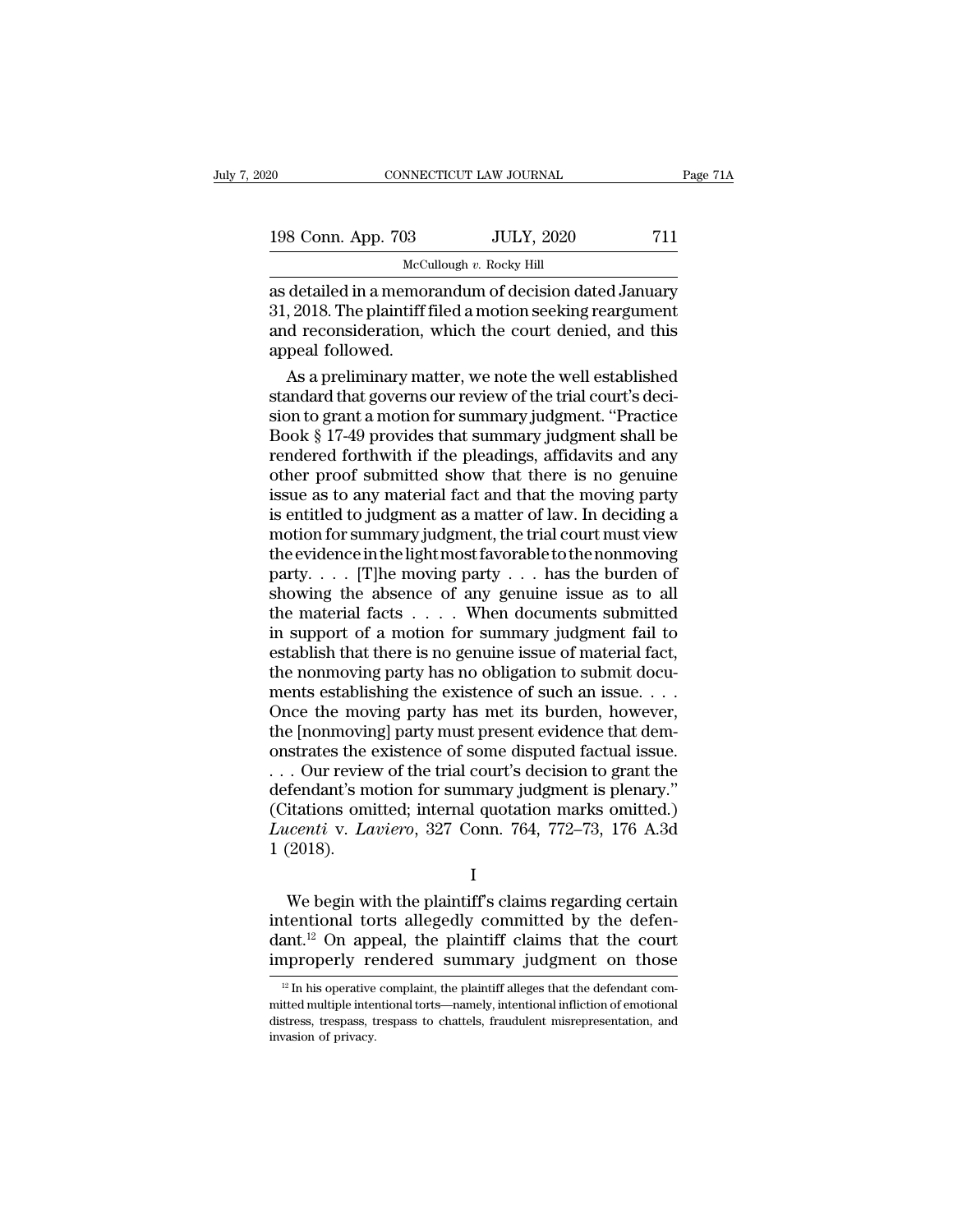| łА  | CONNECTICUT LAW JOURNAL                           |                    | July 7, 2020 |
|-----|---------------------------------------------------|--------------------|--------------|
| 712 | <b>JULY, 2020</b>                                 | 198 Conn. App. 703 |              |
|     | McCullough $v$ . Rocky Hill                       |                    |              |
|     | claims The defendant by contrast submits that the |                    |              |

CONNECTICUT LAW JOURNAL July 7, 2020<br>
T12 JULY, 2020 198 Conn. App. 703<br>
McCullough v. Rocky Hill<br>
Claims. The defendant, by contrast, submits that the<br>
court properly determined that the doctrine of govern-<br>
mental immuni T12 JULY, 2020 198 Conn. App. 703<br>
McCullough v. Rocky Hill<br>
Claims. The defendant, by contrast, submits that the<br>
court properly determined that the doctrine of govern-<br>
mental immunity barred those claims. We agree with<br> T12 JULY, 2020 198 Conn. App. 703<br>
McCullough v. Rocky Hill<br>
claims. The defendant, by contrast, submits that the<br>
court properly determined that the doctrine of govern-<br>
mental immunity barred those claims. We agree with Term TVLV,<br>
THE MARK Claims. The defend<br>
court properly determental immunity bath<br>
the defendant.<br>
The defendant's r McCullough v. Rocky Hill<br>
McCullough v. Rocky Hill<br>
imms. The defendant, by contrast, submits that the<br>
urt properly determined that the doctrine of govern-<br>
ental immunity barred those claims. We agree with<br>
edefendant.<br> predications. The defendant, by contrast, submits that the<br>court properly determined that the doctrine of govern-<br>mental immunity barred those claims. We agree with<br>the defendant.<br>The defendant's motion for summary judgmen

claims. The defendant, by contrast, submits that the<br>court properly determined that the doctrine of govern-<br>mental immunity barred those claims. We agree with<br>the defendant.<br>The defendant's motion for summary judgment was court properly determined that the doctrine of govern-<br>mental immunity barred those claims. We agree with<br>the defendant.<br>The defendant's motion for summary judgment was<br>predicated on General Statutes § 52-557n (a) (2), whi mental immunity barred those claims. We agree with<br>the defendant.<br>The defendant's motion for summary judgment was<br>predicated on General Statutes § 52-557n (a) (2), which<br>provides in relevant part: "Except as otherwise pro the defendant.<br>
The defendant's motion for summary judgment was<br>
predicated on General Statutes § 52-557n (a) (2), which<br>
provides in relevant part: "Except as otherwise pro-<br>
vided by law, a political subdivision of the The defendant's motion for summary judgment was<br>predicated on General Statutes § 52-557n (a) (2), which<br>provides in relevant part: "Except as otherwise pro-<br>vided by law, a political subdivision of the state shall<br>not be predicated on General Statutes § 52-557n (a) (2), which<br>provides in relevant part: "Except as otherwise pro-<br>vided by law, a political subdivision of the state shall<br>not be liable for damages to person or property caused<br>b provides in relevant part: "Except as otherwise provided by law, a political subdivision of the state shall<br>not be liable for damages to person or property caused<br>by . . . (A) Acts or omissions of any employee, officer<br>or vided by law, a political subdivision of the state shall<br>not be liable for damages to person or property caused<br>by  $\ldots$  (A) Acts or omissions of any employee, officer<br>or agent which constitute criminal conduct, fraud,<br>ac not be liable for damages to person or property caused<br>by . . . (A) Acts or omissions of any employee, officer<br>or agent which constitute criminal conduct, fraud,<br>actual malice or wilful misconduct . . . . " In *Pane v.<br>Da* by . . . (A) Acts or omissions of any employee, officer<br>or agent which constitute criminal conduct, fraud,<br>actual malice or wilful misconduct . . . . " In *Pane v.*<br>Danbury, 267 Conn. 669, 685–86, 841 A.2d 684 (2004),<br>ove or agent which constitute criminal conduct, fraud,<br>actual malice or wilful misconduct . . . ." In Pane v.<br>Danbury, 267 Conn. 669, 685–86, 841 A.2d 684 (2004),<br>overruled on other grounds by *Grady* v. *Somers*, 294<br>Conn. 3 actual malice or wilful misconduct . . . ." In *Pane v.*<br> *Danbury*, 267 Conn. 669, 685–86, 841 A.2d 684 (2004),<br>
overruled on other grounds by *Grady v. Somers*, 294<br>
Conn. 324, 349, 984 A.2d 684 (2009), our Supreme Cour Danbury, 267 Conn. 669, 685–86, 841 A.2d 684 (2004),<br>overruled on other grounds by *Grady* v. *Somers*, 294<br>Conn. 324, 349, 984 A.2d 684 (2009), our Supreme Court<br>held that the defendant municipality could not be liable<br>fo overruled on other grounds by *Grady* v. *Somers*, 294<br>Conn. 324, 349, 984 A.2d 684 (2009), our Supreme Court<br>held that the defendant municipality could not be liable<br>for intentional torts committed by its employees under<br> Conn. 324, 349, 984 A.2d 684 (2009), our Supreme Court<br>held that the defendant municipality could not be liable<br>for intentional torts committed by its employees under<br>§ 52-557n (a) (2) (A). This court consistently has<br>adh held that the defendant municipality could not be liable<br>for intentional torts committed by its employees under<br>§ 52-557n (a) (2) (A). This court consistently has<br>adhered to that precedent. See, e.g., *Avoletta v. Torring-*§ 52-557n (a) (2) (A). This court consistently has<br>adhered to that precedent. See, e.g., *Avoletta v. Torring-<br>ton*, 133 Conn. App. 215, 224, 34 A.3d 445 (2012) ("under<br>our case law, a municipality cannot be held liable f adhered to that precedent. See, e.g., *Avoletta v. Torring-*<br>ton, 133 Conn. App. 215, 224, 34 A.3d 445 (2012) ("under<br>our case law, a municipality cannot be held liable for the<br>intentional torts of its employees"); *Martin ton*, 133 Conn. App. 215, 224, 34 A.3d 445 (2012) ("under<br>our case law, a municipality cannot be held liable for the<br>intentional torts of its employees"); *Martin v. Westport*,<br>108 Conn. App. 710, 729, 950 A.2d 19 (2008) our case law, a municipality cannot be held liable for the<br>intentional torts of its employees"); *Martin v. Westport*,<br>108 Conn. App. 710, 729, 950 A.2d 19 (2008) (noting<br>general rule that municipality and its agents are intentional torts of its employees"); *Martin v. Westport*,<br>108 Conn. App. 710, 729, 950 A.2d 19 (2008) (noting<br>general rule that municipality and its agents are immune<br>from liability for acts conducted in performance of 108 Conn. App. 710, 729, 950 A.2d 19 (2008) (noting<br>general rule that municipality and its agents are immune<br>from liability for acts conducted in performance of offi-<br>cial duties); *McCoy v. New Haven*, 92 Conn. App. 558,<br> general rule that municipality and its agents are immune<br>from liability for acts conducted in performance of offi-<br>cial duties); *McCoy v. New Haven*, 92 Conn. App. 558,<br>562, 886 A.2d 489 (2005) (protection afforded to mun from liability for acts conducted in performance of official duties);  $McCoy$  v. New Haven, 92 Conn. App. 558, 562, 886 A.2d 489 (2005) (protection afforded to municipality under § 52-557n (a) (2) (A) bars intentional torts cial duties);  $McCoy$  v. New Haven, 92 Conn. App. 558, 562, 886 A.2d 489 (2005) (protection afforded to munici-<br>pality under § 52-557n (a) (2) (A) bars intentional torts<br>unless otherwise provided by law);  $O'Connor$  v. Board<br>o 562, 886 A.2d 489 (2005) (protection afforded to municipality under § 52-557n (a) (2) (A) bars intentional torts unless otherwise provided by law); O'Connor v. Board of Education, 90 Conn. App. 59, 65, 877 A.2d 860 (expla pality under § 52-557n (a) (2) (A) bars intentional to<br>unless otherwise provided by law); *O'Connor* v. *Boof Education*, 90 Conn. App. 59, 65, 877 A.2d {<br>(explaining that intentional torts fall within purvi<br>of § 52-557n Explaining that intentional torts fall within purview f § 52-557n (a) (2) (A) because "there is no distinction<br>on between 'intentional' and 'wilful' conduct''), cert.<br>enied, 275 Conn. 912, 882 A.2d 675 (2005).<sup>13</sup><br><sup>13</sup> In of § 52-557n (a) (2) (A) because "there is no distinction between 'intentional' and 'wilful' conduct"), cert.<br>denied, 275 Conn. 912, 882 A.2d 675 (2005).<sup>13</sup><br><sup>13</sup> In his reply brief, the plaintiff argues that "*Avoletta*

tion between 'intentional' and 'wilful' conduct''), cert.<br>
denied, 275 Conn. 912, 882 A.2d 675 (2005).<sup>13</sup><br>
<sup>13</sup> In his reply brief, the plaintiff argues that "*Avoletta* . . . should be<br>
overruled" and that "*Pane* . . . denied, 275 Conn. 912, 882 A.2d 675 (2005).<sup>13</sup><br>
<sup>13</sup> In his reply brief, the plaintiff argues that "*Avoletta* . . . should be overruled" and that "*Pane* . . . should . . . be partially overruled in matters where the in overruled" and that " $Pane \ldots$  should  $\ldots$  be partially overruled in mat-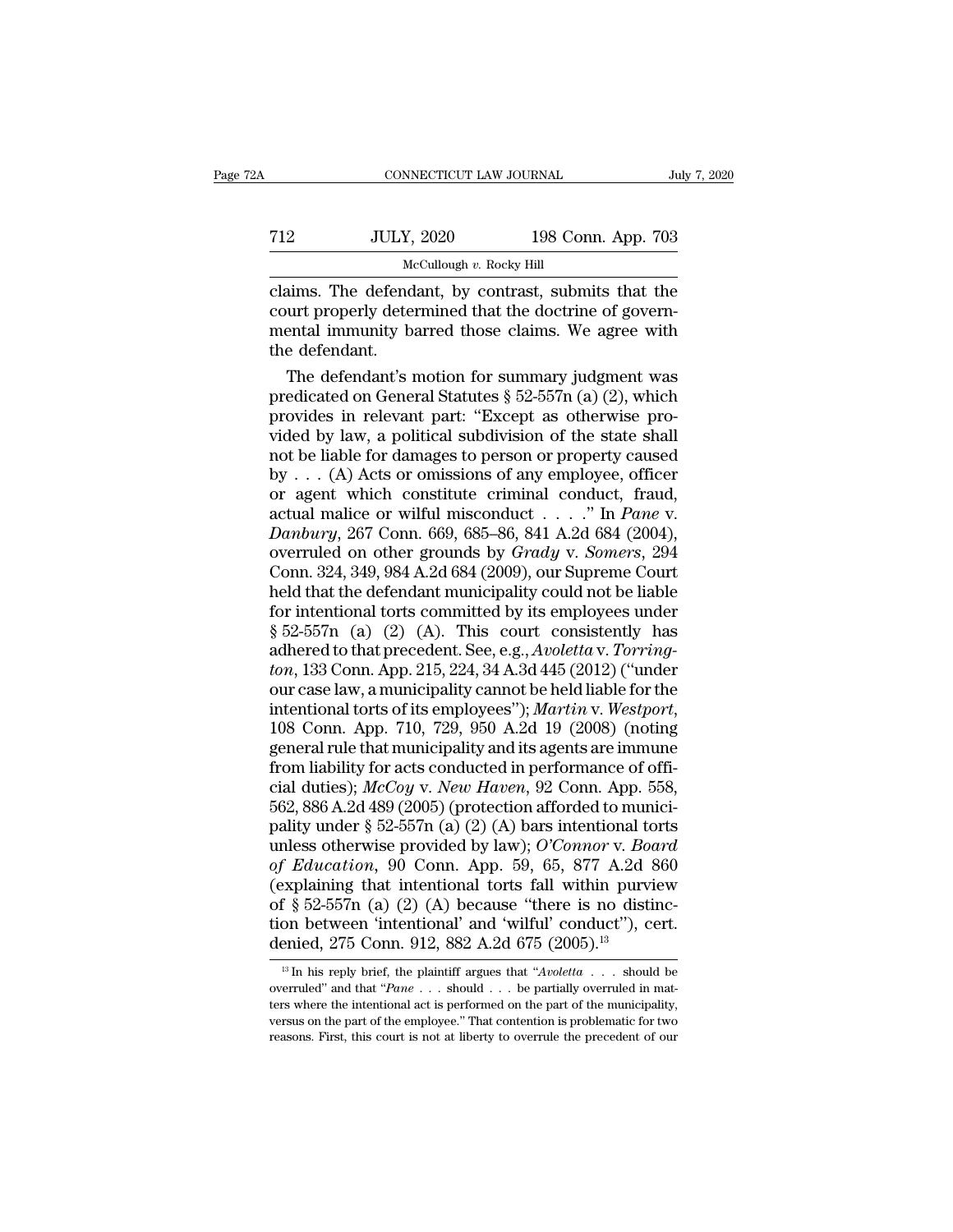| 20                                                      | CONNECTICUT LAW JOURNAL     | Page 73A |
|---------------------------------------------------------|-----------------------------|----------|
| 198 Conn. App. 703                                      | <b>JULY, 2020</b>           | 713      |
|                                                         | McCullough $v$ . Rocky Hill |          |
| In the present case it is undisputed that the defendant |                             |          |

CONNECTICUT LAW JOURNAL Page 73/<br>
8 Conn. App. 703 JULY, 2020 713<br>
McCullough v. Rocky Hill<br>
In the present case, it is undisputed that the defendant<br>
a political subdivision of the state. It also is undis-198 Conn. App. 703 JULY, 2020 713<br>
McCullough v. Rocky Hill<br>
In the present case, it is undisputed that the defendant<br>
is a political subdivision of the state. It also is undis-<br>
puted that the plaintiff has alleged inten 198 Conn. App. 703 JULY, 2020 713<br>
McCullough v. Rocky Hill<br>
In the present case, it is undisputed that the defendant<br>
is a political subdivision of the state. It also is undis-<br>
puted that the plaintiff has alleged inten 198 Conn. App. 703 JULY, 2020 713<br>
McCullough v. Rocky Hill<br>
In the present case, it is undisputed that the defendant<br>
is a political subdivision of the state. It also is undis-<br>
puted that the plaintiff has alleged inten **EXECUTE ACCULUS AND ACCULUS AND ACCULUS ASSET ASSET ASSET ASSET AND IN THE PRESENT CASE, it is undisputed that the defendant** is a political subdivision of the state. It also is undisputed that the plaintiff has alleged McCullough v. Rocky Hill<br>
is a political subdivision of the state. It also is undis-<br>
puted that the plaintiff has alleged intentional torts<br>
against the defendant. As a result, the protection of<br>
§ 52-557n (a) (2) (A) app In the present case, it is undisputed that the defendant<br>is a political subdivision of the state. It also is undis-<br>puted that the plaintiff has alleged intentional torts<br>against the defendant. As a result, the protection is a political subdivision of the state. It also is undis-<br>puted that the plaintiff has alleged intentional torts<br>against the defendant. As a result, the protection of<br>§ 52-557n (a) (2) (A) applies unless that immunity fro puted that the plaintiff has alleged intentional torts<br>against the defendant. As a result, the protection of<br>§ 52-557n (a) (2) (A) applies unless that immunity from<br>liability has been abrogated by statute. See Avoletta v.<br> against the defendant. As a result, the protection of  $\S$  52-557n (a) (2) (A) applies unless that immunity from liability has been abrogated by statute. See *Avoletta v.* Torrington, supra, 133 Conn. App. 221; *Martin v.*  $\S$  52-557n (a) (2) (A) applies unless that immunity from<br>liability has been abrogated by statute. See *Avoletta v.*<br>Torrington, supra, 133 Conn. App. 221; *Martin v. West-*<br>port, supra, 108 Conn. App. 730. The plaintiff liability has been abrogated by statute. See Avoletta v.<br>Torrington, supra, 133 Conn. App. 221; Martin v. West-<br>port, supra, 108 Conn. App. 730. The plaintiff has not<br>identified any statute that abrogates the defendant's<br>g Torrington, supra, 133 Conn. App. 221; *Martin* v. West-<br>port, supra, 108 Conn. App. 730. The plaintiff has not<br>identified any statute that abrogates the defendant's<br>governmental immunity with respect to the intentional<br>to port, supra, 108 Conn. App. 730. The plaid<br>entified any statute that abrogates the governmental immunity with respect to t<br>torts in question. For that reason, the tri-<br>erly determined that no genuine issue of<br>existed and t The plaintiff also claims that the court property determined that no genuine issue of material fact<br>isted and that the defendant was entitled to judgment<br>a matter of law on those claims.<br>II<br>The plaintiff also claims that t rely determined that no genuine issue of material fact<br>existed and that the defendant was entitled to judgment<br>as a matter of law on those claims.<br>II<br>The plaintiff also claims that the court improperly<br>rendered summary jud

II

existed and that the defendant<br>as a matter of law on those cl<br>II<br>The plaintiff also claims the<br>rendered summary judgment<br>claims. We do not agree.<br>Under Connecticut law, "[a] a matter of law on those claims.<br>
II<br>
The plaintiff also claims that the court improperly<br>
indered summary judgment on his abuse of process<br>
aims. We do not agree.<br>
Under Connecticut law, "[a]n action for abuse of pro-<br>
ss

II<br>The plaintiff also claims that the court improperly<br>rendered summary judgment on his abuse of process<br>claims. We do not agree.<br>Under Connecticut law, "[a]n action for abuse of pro-<br>cess lies against any person using a l The plaintiff also claims that the court improperly<br>rendered summary judgment on his abuse of process<br>claims. We do not agree.<br>Under Connecticut law, "[a]n action for abuse of pro-<br>cess lies against any person using a leg The plaintif also claims that the court improperty<br>rendered summary judgment on his abuse of process<br>claims. We do not agree.<br>Under Connecticut law, "[a]n action for abuse of pro-<br>cess lies against any person using a lega rendered summary judgment on his abuse of process<br>claims. We do not agree.<br>Under Connecticut law, "[a]n action for abuse of pro-<br>cess lies against any person using a legal process against<br>another in an improper manner or t claims. We do not agree.<br>
Under Connecticut law, "[a]n action for abuse of process lies against any person using a legal process against<br>
another in an improper manner or to accomplish a pur-<br>
pose for which it was not des Under Connecticut law, "[a]n action for abuse of process lies against any person using a legal process against<br>another in an improper manner or to accomplish a pur-<br>pose for which it was not designed." (Internal quotation<br> cess lies against any person using a legal process against<br>another in an improper manner or to accomplish a pur-<br>pose for which it was not designed." (Internal quotation<br>marks omitted.) *Suffield Development Associates Ltd* another in an improper manner or to accomplish a pur-<br>pose for which it was not designed." (Internal quotation<br>marks omitted.) *Suffield Development Associates Ltd.*<br>Partnership v. *National Loan Investors*, *L.P.*, 260<br>Co pose for which it was not designed." (Internal quotation<br>marks omitted.) Suffield Development Associates Ltd.<br>Partnership v. National Loan Investors, L.P., 260<br>Conn. 766, 772, 802 A.2d 44 (2002); see also MacDermid,<br>Inc. v marks omitted.) Suffield Development Associates Ltd.<br>Partnership v. National Loan Investors, L.P., 260<br>Conn. 766, 772, 802 A.2d 44 (2002); see also MacDermid,<br>Inc. v. Leonetti, 158 Conn. App. 176, 184, 118 A.3d 158<br>(2015) Partnership v. National Loan Investors, L.P., 260<br>Conn. 766, 772, 802 A.2d 44 (2002); see also MacDermid,<br>Inc. v. Leonetti, 158 Conn. App. 176, 184, 118 A.3d 158<br>(2015) ("the tort of abuse of process also provides a<br>cause Conn. 766, 772, 802 A.2d 44 (2002); see also *MacDermid*,<br>*Inc.* v. *Leonetti*, 158 Conn. App. 176, 184, 118 A.3d 158<br>(2015) ("the tort of abuse of process also provides a<br>cause of action against the improper use of the j cause of action against the improper use of the judi-<br>cial system"). As our Supreme Court has explained,<br>"although the definition of process may be broad<br>enough to cover a wide range of judicial procedures,<br>Supreme Court; cial system"). As our Supreme Court has explained,<br>"although the definition of process may be broad<br>enough to cover a wide range of judicial procedures,<br>Supreme Court; see, e.g., *State* v. Corver, 182 Conn. App. 622, 638

"although the definition of process may be broad enough to cover a wide range of judicial procedures, Supreme Court; see, e.g., *State v. Corver*, 182 Conn. App. 622, 638 n.9, 190 A.3d 941, cert. denied, 330 Conn. 916, 19 enough to cover a wide range of judicial procedures,<br>
Supreme Court; see, e.g., *State* v. *Corver*, 182 Conn. App. 622, 638 n.9, 190<br>
A.3d 941, cert. denied, 330 Conn. 916, 193 A.3d 1211 (2018); and we "cannot<br>
overrule a ENOUGH TO COVET a WIGE Tange OI JUGICIAI procedures,<br>Supreme Court; see, e.g., *State v. Corver*, 182 Conn. App. 622, 638 n.9, 190<br>A.3d 941, cert. denied, 330 Conn. 916, 193 A.3d 1211 (2018); and we "cannot<br>overrule a deci Supreme Court; see, e.g., *State v. Corver*, 182 Conn. App. 622, 638 n.9, 190 A.3d 941, cert. denied, 330 Conn. 916, 193 A.3d 1211 (2018); and we "cannot overrule a decision made by another panel of this court absent en b overrule a decision made by another panel of this court absent en banc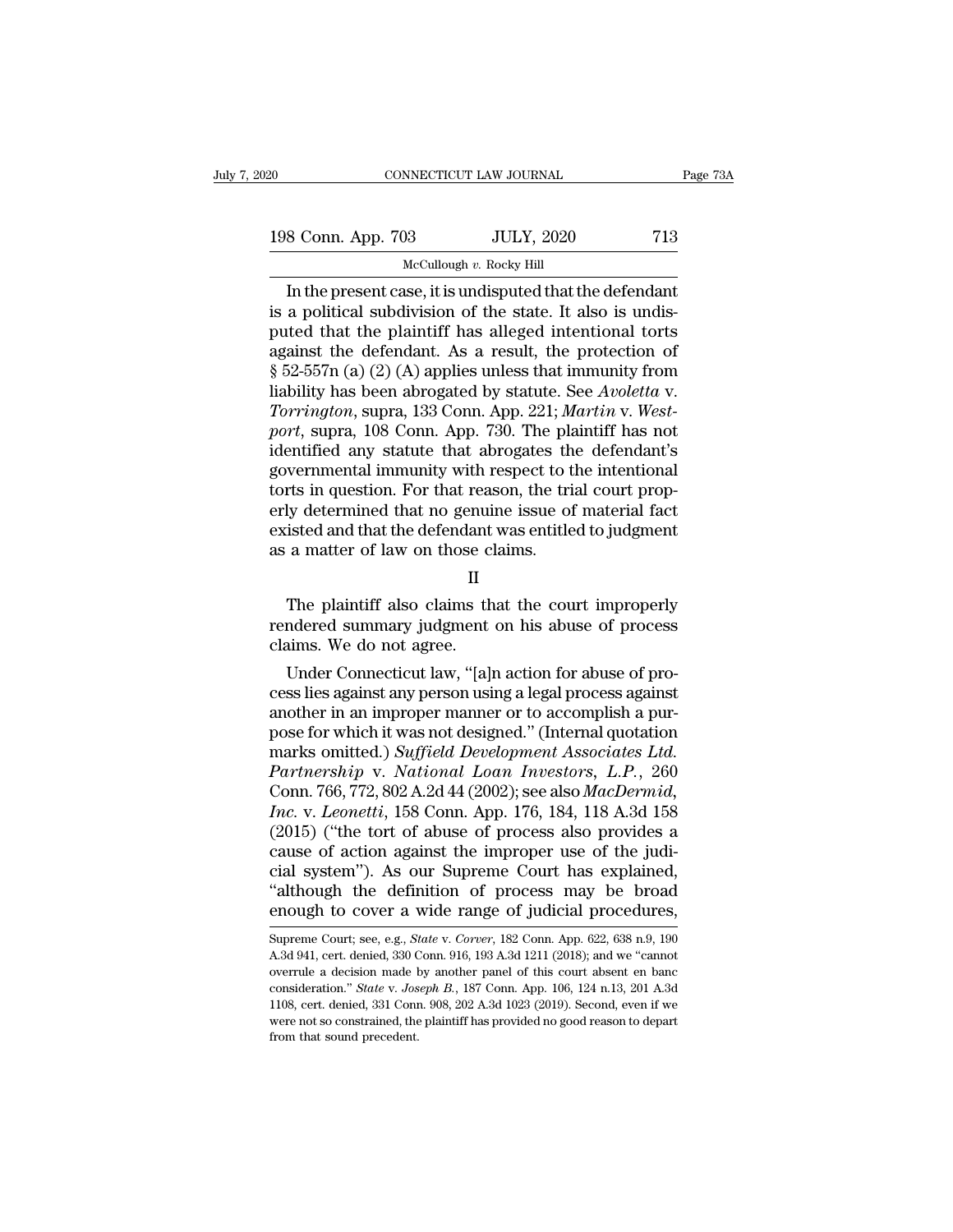| łΑ  | CONNECTICUT LAW JOURNAL                                                                                                                                                     |                    | July 7, 2020 |
|-----|-----------------------------------------------------------------------------------------------------------------------------------------------------------------------------|--------------------|--------------|
| 714 | <b>JULY, 2020</b>                                                                                                                                                           | 198 Conn. App. 703 |              |
|     | McCullough $v$ . Rocky Hill                                                                                                                                                 |                    |              |
|     | to prevail on an abuse of process claim, the plaintiff<br>must establish that the defendant used a judicial pro-<br>$\cos f$ or an improporpurpose " (Emphasis altered) Lar |                    |              |

T14 JULY, 2020 198 Conn. App. 703<br>
McCullough *v*. Rocky Hill<br>
to prevail on an abuse of process claim, the plaintiff<br>
must establish that the defendant *used a judicial pro-*<br>
cess for an improper purpose." (Emphasis alte *ceculough v. Rocky Hill*<br> *ceculough v. Rocky Hill*<br> *co* prevail on an abuse of process claim, the plaintiff<br>
must establish that the defendant used a judicial process for an improper purpose.'' (Emphasis altered.) *Lar-SOBIT 14* JULY, 2020 198 Conn. App. 703<br> *McCullough v. Rocky Hill*<br> **o** prevail on an abuse of process claim, the plaintiff<br>
must establish that the defendant *used a judicial process* for an improper purpose." (Emphasis  $\frac{1}{2}$  McCullough v. Rocky Hill<br>to prevail on an abuse of process claim, the plaintiff<br>must establish that the defendant used a judicial process for an improper purpose." (Emphasis altered.) Lar-<br>obina v. McDonald, 274 McCullough v. Rocky Hill<br>to prevail on an abuse of process claim, the plaintiff<br>must establish that the defendant used a judicial pro-<br>cess for an improper purpose." (Emphasis altered.) Lar-<br>obina v. McDonald, 274 Conn. 3 to prevail on an abuse of process claim, the plaintiff<br>must establish that the defendant used a judicial process for an improper purpose." (Emphasis altered.)  $Lar-  
obina v. McDonald, 274 Conn. 394, 406-407, 876 A.2d  
522 (2005). Accordingly, an essential element of an  
ab$ *ina* v. *McDonald*, 274 Conn. 394, 406–407, 876 A.2d<br>
2 (2005). Accordingly, an essential element of an<br>
use of process claim is the use of a judicial process<br>
the defendant.<br>
A<br>
The abuse of process claims set forth in

 $522$  (2005). Accordingly, an essential element of an<br>abuse of process claim is the use of a judicial process<br>by the defendant.<br>A<br>The abuse of process claims set forth in counts four<br>and eight are patently deficient in th abuse of process claim is the use of a judicial process<br>by the defendant.<br>A<br>The abuse of process claims set forth in counts four<br>and eight are patently deficient in this regard. They<br>contain no allegations that the defenda A<br>
cial process claims set forth in counts four<br>
and eight are patently deficient in this regard. They<br>
contain no allegations that the defendant utilized a judi-<br>
cial process or instituted a legal proceeding against<br>
the A<br>
The abuse of process claims set forth in counts four<br>
and eight are patently deficient in this regard. They<br>
contain no allegations that the defendant utilized a judi-<br>
cial process or instituted a legal proceeding agai revaluation and eight are patently deficient in this regard. They contain no allegations that the defendant utilized a judicial process or instituted a legal proceeding against the plaintiff. Rather, they pertain to the mu The abuse of process claims set forth in counts four<br>and eight are patently deficient in this regard. They<br>contain no allegations that the defendant utilized a judi-<br>cial process or instituted a legal proceeding against<br>t and eight are patently deficient in this regard. They<br>contain no allegations that the defendant utilized a judi-<br>cial process or instituted a legal proceeding against<br>the plaintiff. Rather, they pertain to the municipal pr contain no allegations that the defendant utilized a judicial process or instituted a legal proceeding against<br>the plaintiff. Rather, they pertain to the municipal prop-<br>erty revaluation process and the authority of a zoni relative or instituted a legal proceeding against<br>the plaintiff. Rather, they pertain to the municipal prop-<br>erty revaluation process and the authority of a zoning<br>enforcement officer to issue orders, in accordance with<br>mu the plaintiff. Rather, they pertain to the municipal property revaluation process and the authority of a zoning<br>enforcement officer to issue orders, in accordance with<br>municipal enactments, regarding the removal of inopererty revaluation process and the authority of a zoning<br>enforcement officer to issue orders, in accordance with<br>municipal enactments, regarding the removal of inoper-<br>able vehicles from private property. In *Larobina* v.<br>*M* enforcement officer to issue orders, in accordance with<br>municipal enactments, regarding the removal of inoper-<br>able vehicles from private property. In *Larobina* v.<br>*McDonald*, supra, 274 Conn. 407, our Supreme Court<br>held municipal enactments, regarding the removal of inoperable vehicles from private property. In *Larobina* v.<br>McDonald, supra, 274 Conn. 407, our Supreme Court<br>held that certain "acts alleged by the plaintiff in support<br>of hi able vehicles from private property. In *Larobina* v.<br>McDonald, supra, 274 Conn. 407, our Supreme Court<br>held that certain "acts alleged by the plaintiff in support<br>of his abuse of process claim did not involve a judicial<br>p *McDonald*, supra, 274 Conn. 407, our Supreme Court<br>held that certain "acts alleged by the plaintiff in support<br>of his abuse of process claim did not involve a judicial<br>procedure and, therefore, as a matter of law, do not<br> held that certain "acts alleged by the plaintiff in support<br>of his abuse of process claim did not involve a judicial<br>procedure and, therefore, as a matter of law, do not<br>support an abuse of process claim." That logic appli of his abuse of process claim did not involve a judicial<br>procedure and, therefore, as a matter of law, do not<br>support an abuse of process claim." That logic applies<br>with equal force to the abuse of process claims con-<br>tain procedure and, there<br>support an abuse of p<br>with equal force to tl<br>tained in counts four<br>plaint. We therefore q<br>rendered summary ju<br>on those claims. In the counts four and eight of the operative compaint. We therefore conclude that the court properly<br>Indered summary judgment in favor of the defendant<br>In those claims.<br>B<br>Unlike counts four and eight, count one of the ope

### B

plaint. We therefore conclude that the court properly<br>rendered summary judgment in favor of the defendant<br>on those claims.<br>B<br>Unlike counts four and eight, count one of the opera-<br>tive complaint contains an allegation that rendered summary judgment in favor of the defendant<br>on those claims.<br>B<br>Unlike counts four and eight, count one of the opera-<br>tive complaint contains an allegation that the defendant<br>improperly utilized a judicial process. B<br>B<br>Unlike counts four and eight, count one of the operative complaint contains an allegation that the defendant<br>improperly utilized a judicial process. In that count,<br>the plaintiff alleged that the defendant commenced the B<br>
Unlike counts four and eight, count one of the operative complaint contains an allegation that the defendant<br>
improperly utilized a judicial process. In that count,<br>
the plaintiff alleged that the defendant commenced th Unlike counts four and eight, count one of the operative complaint contains an allegation that the defendant improperly utilized a judicial process. In that count, the plaintiff alleged that the defendant commenced the fo Unlike counts four and eight, count one of the operative complaint contains an allegation that the defendant improperly utilized a judicial process. In that count, the plaintiff alleged that the defendant commenced the fo tive complaint contains an allegation that the defendant<br>improperly utilized a judicial process. In that count,<br>the plaintiff alleged that the defendant commenced the<br>foreclosure action with "extreme malice, wantonness,<br>an

A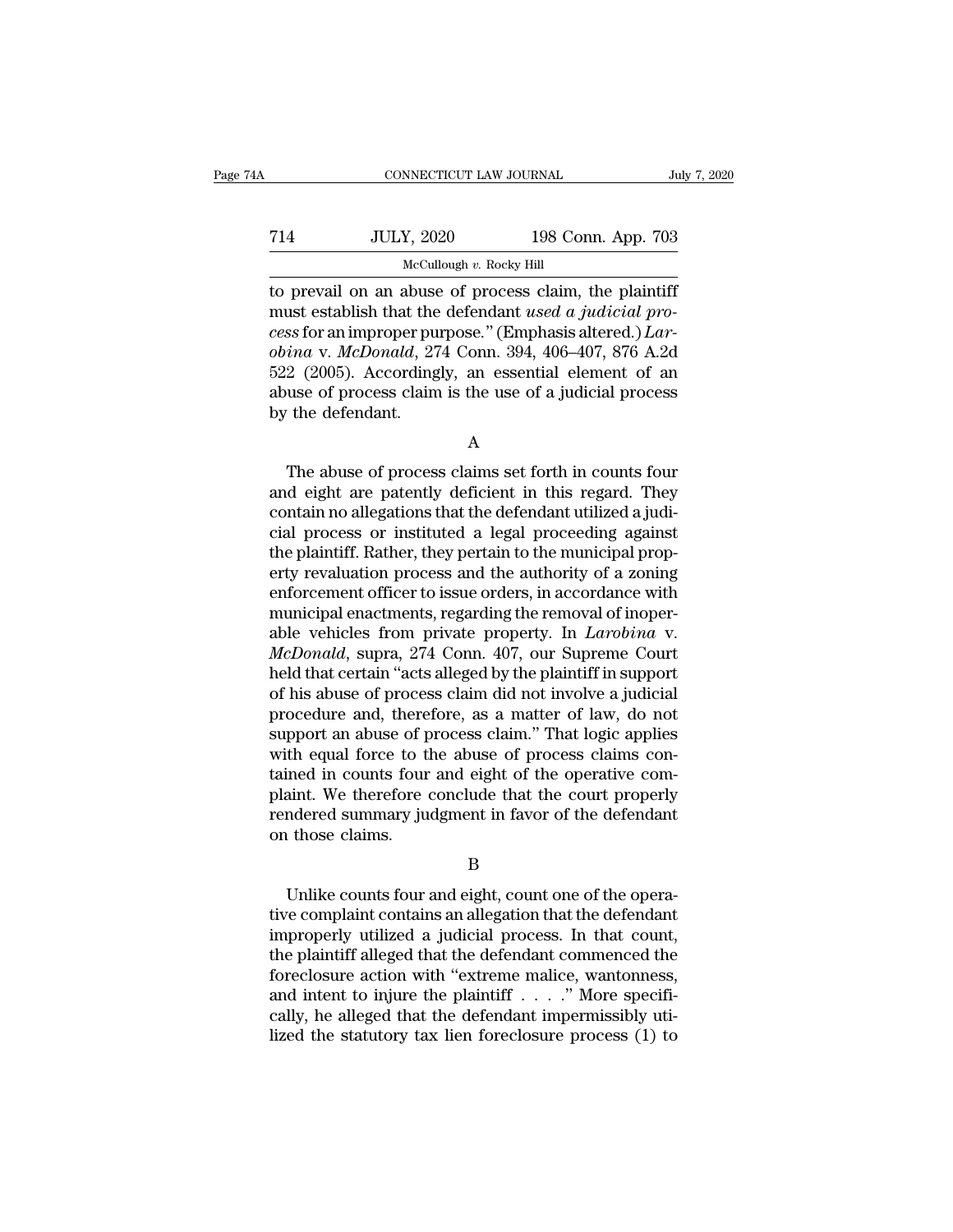| 20                 |                             | CONNECTICUT LAW JOURNAL                                  | Page 75A |
|--------------------|-----------------------------|----------------------------------------------------------|----------|
|                    |                             |                                                          |          |
| 198 Conn. App. 703 |                             | <b>JULY, 2020</b>                                        | 715      |
|                    | McCullough $v$ . Rocky Hill |                                                          |          |
|                    |                             | escape liability "for \$400,000 in tree and related dam- |          |

Espansive CONNECTICUT LAW JOURNAL<br>
198 Conn. App. 703 JULY, 2020 715<br>
McCullough v. Rocky Hill<br>
escape liability "for \$400,000 in tree and related dam-<br>
ages" allegedly incurred as a result of the defendant's<br>
experiency i 198 Conn. App. 703 JULY, 2020 715<br>
McCullough v. Rocky Hill<br>
escape liability "for \$400,000 in tree and related dam-<br>
ages" allegedly incurred as a result of the defendant's<br>
overgrowth remediation activities on the prope 198 Conn. App. 703 JULY, 2020 715<br>
McCullough v. Rocky Hill<br>
escape liability "for \$400,000 in tree and related dam-<br>
ages" allegedly incurred as a result of the defendant's<br>
overgrowth remediation activities on the prope 198 Conn. App. 703 JULY, 2020 715<br>
McCullough v. Rocky Hill<br>
escape liability "for \$400,000 in tree and related dam-<br>
ages" allegedly incurred as a result of the defendant's<br>
overgrowth remediation activities on the prope McCullough v. Rocky Hill<br>escape liability "for \$400,000 in tree and related dam-<br>ages" allegedly incurred as a result of the defendant's<br>overgrowth remediation activities on the property in<br>August, 2012, and (2) to circum Example 10. Reculough v. Rocky Hill<br>escape liability "for \$400,000 in tree and related dam-<br>ages" allegedly incurred as a result of the defendant's<br>overgrowth remediation activities on the property in<br>August, 2012, and (2 escape liability "for \$400,000 in tree and related dam-<br>ages" allegedly incurred as a result of the defendant's<br>overgrowth remediation activities on the property in<br>August, 2012, and (2) to circumvent "blight statutes and<br> of process claims. We disagree. Eigeboral Femeration derivates on the property in<br>gust, 2012, and (2) to circumvent "blight statutes and<br>stead . . . . go after blight through foreclosure<br>. . ." On appeal, the plaintiff claims that the court<br>properly ren Figure, 2012, and (2) to enclusive to high statutes and<br>
instead  $\ldots$  go after blight through foreclosure<br>  $\ldots$ .'' On appeal, the plaintiff claims that the court<br>
improperly rendered summary judgment on those abuse<br>
of

*Bullet Compare in the plaintiff claims that the court* improperly rendered summary judgment on those abuse<br>of process claims. We disagree.<br>Taxes are the lifeblood of a municipality. Their<br>"prompt and certain availability  $\therefore$   $\therefore$  on appear, are plantant claims and are coardinary improperly rendered summary judgment on those abuse<br>of process claims. We disagree.<br>Taxes are the lifeblood of a municipality. Their<br>"prompt and certain availa Traxes claims. We disagree.<br>
Taxes are the lifeblood of a municipality. Their<br>
"prompt and certain availability [is] an imperious need."<br> *Bull v. United States*, 295 U.S. 247, 259, 55 S. Ct. 695,<br>
79 L. Ed. 1421 (1935). Taxes are the lifeblood of a municipality. Their<br>
"prompt and certain availability [is] an imperious need."<br> *Bull v. United States*, 295 U.S. 247, 259, 55 S. Ct. 695,<br>
79 L. Ed. 1421 (1935). For that reason, municipaliti Taxes are the lifeblood of a municipality. Their<br>"prompt and certain availability [is] an imperious need."<br>Bull v. United States, 295 U.S. 247, 259, 55 S. Ct. 695,<br>79 L. Ed. 1421 (1935). For that reason, municipalities<br>in "prompt and certain availability [is] an imperious need."<br> *Bull v. United States*, 295 U.S. 247, 259, 55 S. Ct. 695,<br>
79 L. Ed. 1421 (1935). For that reason, municipalities<br>
in this state are afforded a host of options u Bull v. United States, 295 U.S. 247, 259, 55 S. Ct. 695, 79 L. Ed. 1421 (1935). For that reason, municipalities<br>in this state are afforded a host of options under our<br>General Statutes to collect delinquent taxes.<sup>14</sup> Amon 79 L. Ed. 1421 (1935). For that reason, municipalities<br>in this state are afforded a host of options under our<br>General Statutes to collect delinquent taxes.<sup>14</sup> Among<br>those is the authority to foreclose on outstanding muni in this state are afforded a host of options under our<br>General Statutes to collect delinquent taxes.<sup>14</sup> Among<br>those is the authority to foreclose on outstanding muni-<br>cipal tax liens. See General Statutes  $\S 12$ -181; see General Statutes to collect delinquent tax<br>those is the authority to foreclose on outsta<br>cipal tax liens. See General Statutes  $\S$  12-1<br>Practice Book  $\S$  10-70 (setting forth elemerality must allege and prove in tax lien<br> but a site contently be forced to the solelon and tax liens. See General Statutes § 12-181; see also actice Book § 10-70 (setting forth elements municility must allege and prove in tax lien foreclosure tion). The defendan Fractice Book § 10-70 (setting forth elements municipality must allege and prove in tax lien foreclosure action). The defendant's authority to commence the foreclosure action is unquestionable.<br>The sole question, then, is

pality must allege and prove in tax lien foreclosure<br>action). The defendant's authority to commence the<br>foreclosure action is unquestionable.<br>The sole question, then, is whether a genuine issue<br>of material fact exists as t pure, mass angle and prove in all herr references<br>action). The defendant's authority to commence the<br>foreclosure action is unquestionable.<br>The sole question, then, is whether a genuine issue<br>of material fact exists as to foreclosure action is unquestionable.<br>
The sole question, then, is whether a genuine issue<br>
of material fact exists as to whether the defendant<br>
commenced that action "*primarily* to obtain a wrongful<br>
purpose for which t The sole question, then, is whether a genuine issue<br>of material fact exists as to whether the defendant<br>commenced that action "*primarily* to obtain a wrongful<br>purpose for which the proceedings were not designed."<br>(Emphasi The sole question, then, is whether a genuine issue<br>of material fact exists as to whether the defendant<br>commenced that action "*primarily* to obtain a wrongful<br>purpose for which the proceedings were not designed."<br>(Emphasi of material fact exists as to whether the defendant<br>commenced that action "*primarily* to obtain a wrongful<br>purpose for which the proceedings were not designed."<br>(Emphasis added; internal quotation marks omitted.)<br>*Coppola* commenced that action "*primarily* to obtain a wrongful<br>purpose for which the proceedings were not designed."<br>(Emphasis added; internal quotation marks omitted.)<br>*Coppola Construction Co.* v. *Hoffman Enterprises*<br>Ltd. Par purpose for which the proceedings were not designed."<br>(Emphasis added; internal quotation marks omitted.)<br>Coppola Construction Co. v. Hoffman Enterprises<br>Ltd. Partnership, 157 Conn. App. 139, 191, 117 A.3d<br>876, cert. denie (Emphasis added; internal quotation marks omitted.)<br>Coppola Construction Co. v. Hoffman Enterprises<br>Ltd. Partnership, 157 Conn. App. 139, 191, 117 A.3d<br>876, cert. denied, 318 Conn. 902, 122 A.3d 631 (2015),<br>and cert. deni 876, cert. denied, 318 Conn. 902, 122 A.3d 631 (2015), and cert. denied, 318 Conn. 902, 123 A.3d 882 (2015). A plaintiff cannot prevail if the municipality utilized the judicial process "for the purpose for which it is  $\$ and cert. denied, 318 Conn. 902, 123 A.3d 882 (2015).<br>A plaintiff cannot prevail if the municipality utilized<br>the judicial process "for the purpose for which it is<br> $\frac{14 \text{ See, e.g., General Statistics § 12-146b (authorizing municipality to with-  
hold payments it otherwise would make to delinquent taxpayers); General  
Statistics § 12-$ 

A plaintiff cannot prevail if the municipality utilized<br>the judicial process "for the purpose for which it is<br> $\frac{14}{18}$ See, e.g., General Statutes § 12-146b (authorizing municipality to with-<br>hold payments it otherwise the judicial process "for the purpose for which it is<br> $\frac{14 \text{ See, e.g., General Statistics } 12-146b \text{ (authorizing municipality to with-  
hold payments it otherwise would make to delinquent taxpayers); General  
Statistics § 12-157 (authorizing municipality to sell property in question by  
deed sale); General Statistics § 12-162 (authorizing municipality to issue alias  
tax warrant to seize goods, chattels, and real estate to satisfy delinquent  
tax obligation).$ <sup>14</sup> See, e.g., General Statutes § 12-146b (authorizing municipality to with-<br>hold payments it otherwise would make to delinquent taxpayer); General<br>Statutes § 12-157 (authorizing municipality to sell property in question <sup>14</sup> See, e.g., G<br>hold payments<br>Statutes § 12-18<br>deed sale); Gen<br>tax warrant to<br>tax obligation).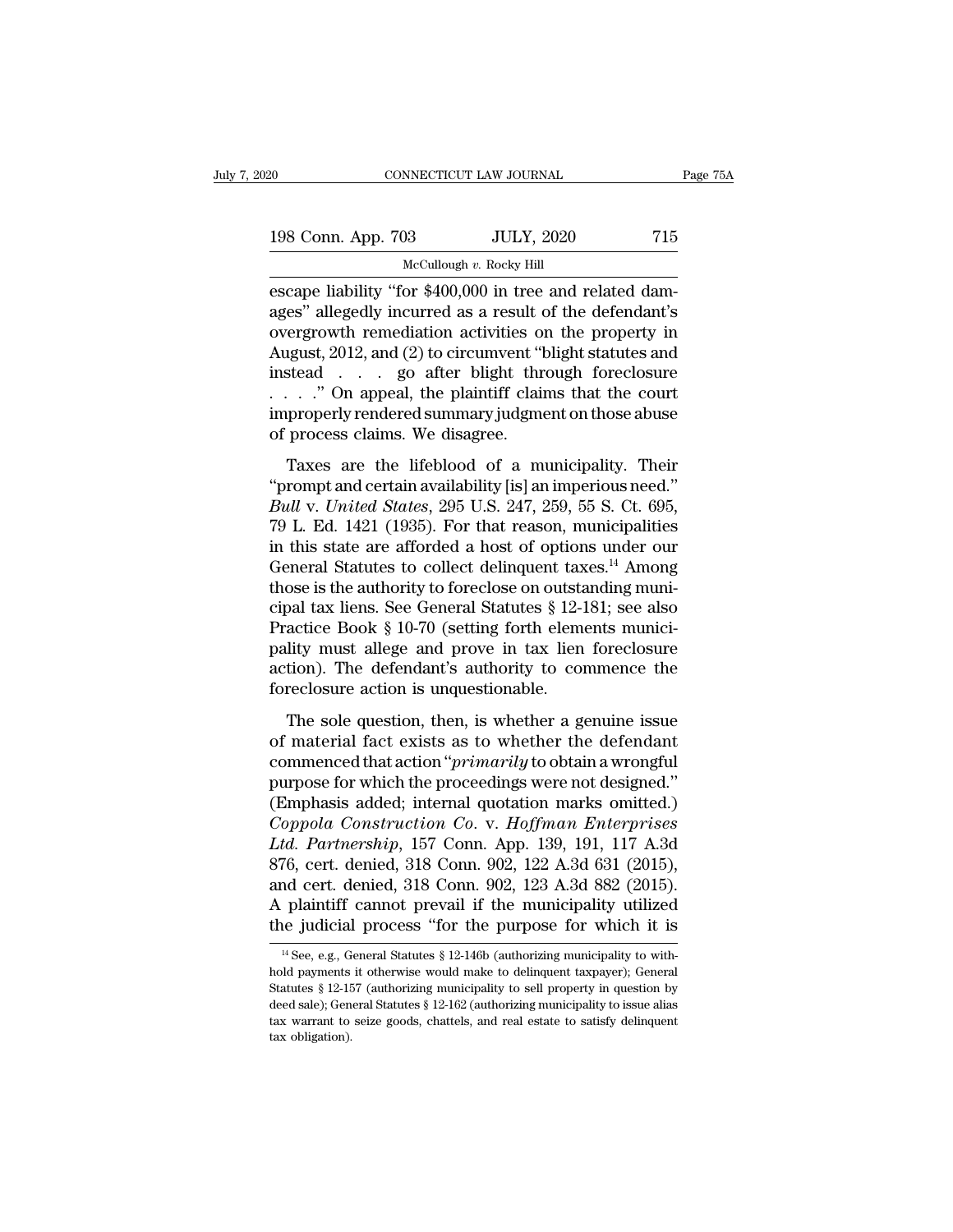CONNECTICUT LAW JOURNAL July 7, 2020<br>
THE JULY, 2020 198 Conn. App. 703<br>
McCullough v. Rocky Hill<br>
intended, but there is an incidental motive of spite or an<br>
ulterior purpose of benefit to the defendant." (Internal<br>
musta T16 JULY, 2020 198 Conn. App. 703<br>
McCullough v. Rocky Hill<br>
intended, but there is an incidental motive of spite or an<br>
ulterior purpose of benefit to the defendant.'' (Internal<br>
quotation marks omitted.) *Mozzochi* v. T16 JULY, 2020 198 Conn. App. 703<br>
McCullough *v*. Rocky Hill<br>
intended, but there is an incidental motive of spite or an<br>
ulterior purpose of benefit to the defendant." (Internal<br>
quotation marks omitted.) *Mozzochi* v.  $\frac{JULY, 2020}{NcCullough v. Rocky Hill}$ <br>
intended, but there is an incidental motive of spite or an<br>
ulterior purpose of benefit to the defendant." (Internal<br>
quotation marks omitted.)  $Mozzochi v. Beck, 204$  Conn.<br>
490, 494, 529 A.2d 171 (19 MeCullough v. Rocky Hill<br>intended, but there is an incidental motive of spite or an<br>ulterior purpose of benefit to the defendant." (Internal<br>quotation marks omitted.) Mozzochi v. Beck, 204 Conn.<br>490, 494, 529 A.2d 171 (19 McCullough v. Rocky Hill<br>intended, but there is an incidental motive of spite or an<br>ulterior purpose of benefit to the defendant." (Internal<br>quotation marks omitted.)  $Mozzochi$  v. Beck, 204 Conn.<br>490, 494, 529 A.2d 171 (198 intended, but there is an incidental motive of spite or an<br>ulterior purpose of benefit to the defendant." (Internal<br>quotation marks omitted.)  $Mozzochi$  v. Beck, 204 Conn.<br>490, 494, 529 A.2d 171 (1987). Accordingly, to preva ulterior purpose of benefit to the defendant." (Internal<br>quotation marks omitted.) *Mozzochi* v. *Beck*, 204 Conn.<br>490, 494, 529 A.2d 171 (1987). Accordingly, to prevail<br>on his abuse of process claim, the plaintiff must pr quotation marks omitted.) *Mozzochi* v. *Beck*, 204 Conn.<br>490, 494, 529 A.2d 171 (1987). Accordingly, to prevail<br>on his abuse of process claim, the plaintiff must prove<br>that the defendant utilized the tax lien foreclosure 490, 494, 529 A.2d 171 (1987). Accordingly, to prevail<br>on his abuse of process claim, the plaintiff must prove<br>that the defendant utilized the tax lien foreclosure pro-<br>cess primarily for a "wrongful and malicious purpose<br> on his abuse of p<br>that the defendan<br>cess primarily for<br>to attain an unjus<br>marks omitted.) F<br>per & Alcorn, Li<br>1019 (2007). attain an unjustifiable end . . . ." (Internal quotation<br>arks omitted.) *Falls Church Group, Ltd.* v. *Tyler, Coor*<br> $r \&$  *Alcorn, LLP,* 281 Conn. 84, 95 n.10, 912 A.2d<br>19 (2007).<br>1<br>We first address the plaintiff's claim

1

marks omitted.) *Falls Church Group*, *Ltd.* v. *Tyler*, *Cooper & Alcorn*, *LLP*, 281 Conn. 84, 95 n.10, 912 A.2d<br>1019 (2007).<br>1<br>We first address the plaintiff's claim that the defen-<br>dant commenced the tax lien foreclos per & Alcorn, LLP, 281 Conn. 84, 95 n.10, 912 A.2d<br>1019 (2007).<br>1<br>We first address the plaintiff's claim that the defen-<br>dant commenced the tax lien foreclosure action for<br>the primary purpose of evading liability for \$400 1019 (2007).<br>  $\frac{1}{1019}$  (2007).<br>  $\frac{1}{1019}$  we first address the plaintiff's claim that the defendant commenced the tax lien foreclosure action for<br>
the primary purpose of evading liability for \$400,000 in<br>
damages s 1<br>We first address the plaintiff's claim that the defen-<br>dant commenced the tax lien foreclosure action for<br>the primary purpose of evading liability for \$400,000 in<br>damages stemming from the August, 2012 remediation<br>activi <sup>1</sup><br>We first address the plaintiff's claim that the defen-<br>dant commenced the tax lien foreclosure action for<br>the primary purpose of evading liability for \$400,000 in<br>damages stemming from the August, 2012 remediation<br>acti We first address the plaintiff's claim that the defendant commenced the tax lien foreclosure action for the primary purpose of evading liability for \$400,000 in damages stemming from the August, 2012 remediation activities Int commenced the tax lien foreclosure action for<br>
e primary purpose of evading liability for \$400,000 in<br>
mages stemming from the August, 2012 remediation<br>
tivities on the property. The record before us is bereft<br>
properl the primary purpose of evading hability for \$400,000 in<br>damages stemming from the August, 2012 remediation<br>activities on the property. The record before us is bereft<br>of properly authenticated affidavits, exhibits, or other

damages stemming from the August, 2012 remediation<br>activities on the property. The record before us is bereft<br>of properly authenticated affidavits, exhibits, or other<br>documentation to substantiate that bald assertion.<br>"It activities on the property. The record before us is bereful of properly authenticated affidavits, exhibits, or other documentation to substantiate that bald assertion.<br>
"It is frequently stated in Connecticut's case law th or properly authenticated amdavits, exhibits, or other<br>documentation to substantiate that bald assertion.<br>"It is frequently stated in Connecticut's case law that<br>... a party opposing a summary judgment motion<br>must provide documentation to substantiate that baid assertion.<br>
"It is frequently stated in Connecticut's case law that<br>
. . . . a party opposing a summary judgment motion<br>
must provide an evidentiary foundation to demonstrate<br>
the ex "It is frequently stated in Connecticut's case law that<br>  $\dots$  a party opposing a summary judgment motion<br>
must provide an evidentiary foundation to demonstrate<br>
the existence of a genuine issue of material fact.<br>  $\Box$ ]<br>
[  $\ldots$  a party opposing a summary judgment motion<br>must provide an evidentiary foundation to demonstrate<br>the existence of a genuine issue of material fact.  $\ldots$ <br>[T]ypically [d]emonstrating a genuine issue requires a<br>showin must provide an evidentiary foundation to demonstrate<br>the existence of a genuine issue of material fact. . . .<br>[T]ypically [d]emonstrating a genuine issue requires a<br>showing of evidentiary facts or substantial evidence<br>out the existence of a genuine issue of material fact. . . . [T]ypically [d]emonstrating a genuine issue requires a showing of evidentiary facts or substantial evidence outside the pleadings from which material facts alleged i [T]ypically [d]emonstrating a genuine issue requires a<br>showing of evidentiary facts or substantial evidence<br>outside the pleadings from which material facts alleged<br>in the pleadings can be warrantably inferred. . . .<br>Moreov showing of evidentiary facts or substantial evidence<br>outside the pleadings from which material facts alleged<br>in the pleadings can be warrantably inferred. . . .<br>Moreover, [t]o establish the existence of a material fact,<br>it outside the pleadings from which material facts alleged<br>in the pleadings can be warrantably inferred. . . .<br>Moreover, [t]o establish the existence of a material fact,<br>it is not enough for the party opposing summary judg-<br> . . . Further, unadmitted allegations in the pleadings Moreover, [t]o establish the existence of a material fact,<br>it is not enough for the party opposing summary judg-<br>ment merely to assert the existence of a disputed issue.<br>. . . . Such assertions are insufficient regardless it is not enough for the party opposing summary judgment merely to assert the existence of a disputed issue.<br>  $\dots$  Such assertions are insufficient regardless of whether they are contained in a complaint or a brief.<br>  $\dots$ ment merely to assert the existence of a disputed issue.<br>
. . . . Such assertions are insufficient regardless of<br>
whether they are contained in a complaint or a brief.<br>
. . . Further, unadmitted allegations in the pleading Conn. App. 588, 594, 960 A.2d 1071 (2008); see also also also also also also and matrice all egations in the pleadings do not constitute proof of the existence of a genuine issue as to any material fact." (Internal quotat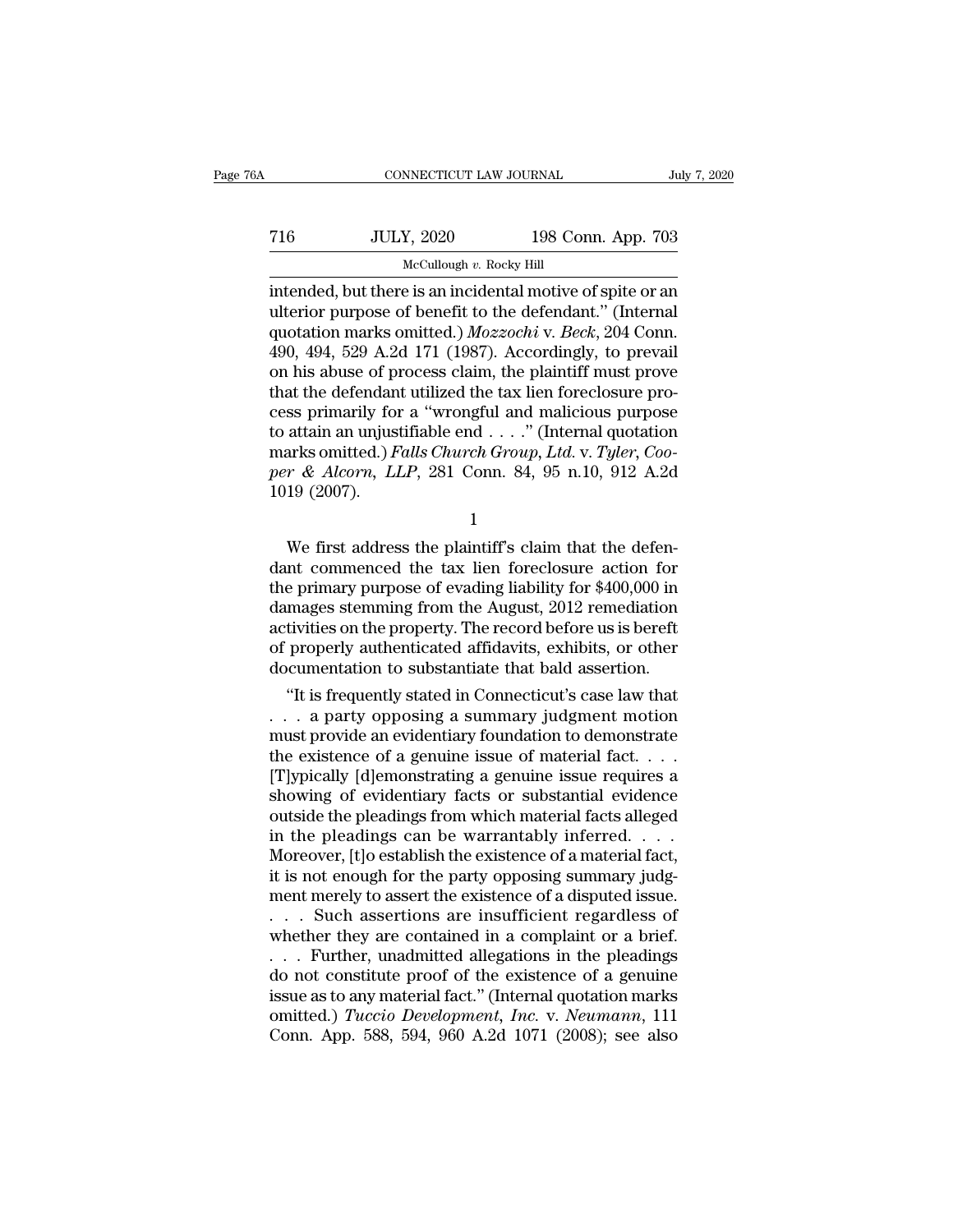| 20                                                        | CONNECTICUT LAW JOURNAL     | Page 77A |
|-----------------------------------------------------------|-----------------------------|----------|
| 198 Conn. App. 703                                        | <b>JULY, 2020</b>           | 717      |
|                                                           | McCullough $v$ . Rocky Hill |          |
| <b>Buell Industries Inc y Greater New York Mutual Ins</b> |                             |          |

<sup>20</sup> CONNECTICUT LAW JOURNAL Page 7<sup>'</sup><br> **Buell Industries, Inc. v. Greater New York Mutual Ins.**<br> *Buell Industries, Inc.* v. *Greater New York Mutual Ins.*<br> *Co.*, 259 Conn. 527, 558, 791 A.2d 489 (2002) (party may not re **Co.**, 259 Conn. 527, 558, 791 A.2d 489 (2002) (party may<br> **Co.**, 259 Conn. 527, 558, 791 A.2d 489 (2002) (party may<br>
not rely on mere speculation or conjecture as to true<br>
nature of facts to evercome motion for summary ju 198 Conn. App. 703 JULY, 2020 717<br>
McCullough v. Rocky Hill<br>
Buell Industries, Inc. v. Greater New York Mutual Ins.<br>
Co., 259 Conn. 527, 558, 791 A.2d 489 (2002) (party may<br>
not rely on mere speculation or conjecture as t 198 Conn. App. 703 JULY, 2020 717<br>
McCullough v. Rocky Hill<br>
Buell Industries, Inc. v. Greater New York Mutual Ins.<br>
Co., 259 Conn. 527, 558, 791 A.2d 489 (2002) (party may<br>
not rely on mere speculation or conjecture as t McCullough v. Rocky Hill<br>
Buell Industries, Inc. v. Greater New York Mutual Ins.<br>
Co., 259 Conn. 527, 558, 791 A.2d 489 (2002) (party may<br>
not rely on mere speculation or conjecture as to true<br>
nature of facts to overcome  $\frac{\text{McCullogh } v. \text{ Rocky Hill}}{\text{Buell } Industries, Inc. v. *Greater New York Mutual Ins. Co.*, 259 Conn. 527, 558, 791 A.2d 489 (2002) (party may not rely on mere speculation or conjecture as to true nature of facts to overcome motion for summary judgment). There is no evidence in the record to substantiate the purported $400,000 in "tree and related damages" that the plaintiff alleged in the operative complaint.<sup>15</sup>$ Buell Industries, Inc. v. Greater New York Mutual Ins.<br>Co., 259 Conn. 527, 558, 791 A.2d 489 (2002) (party may<br>not rely on mere speculation or conjecture as to true<br>nature of facts to overcome motion for summary judg-<br>ment  $\alpha$ , 259 COIII. 527, 558, 791 A.2d 489 (2002) (party may<br>to rely on mere speculation or conjecture as to true<br>ture of facts to overcome motion for summary judg-<br>ent). There is no evidence in the record to substantiate<br>e flot fely on fliere speculation of conjecture as to true<br>nature of facts to overcome motion for summary judg-<br>ment). There is no evidence in the record to substantiate<br>the purported \$400,000 in "tree and related damages"<br>t

rature of facts to overcome inotion for summary judg-<br>ment). There is no evidence in the record to substantiate<br>the purported \$400,000 in "tree and related damages"<br>that the plaintiff alleged in the operative complaint.<sup>15</sup> ment). There is no evidence in the record to substantiate<br>the purported \$400,000 in "tree and related damages"<br>that the plaintiff alleged in the operative complaint.<sup>15</sup><br>There also is no evidence that the plaintiff ever pa that the plaintiff alleged in the operative complaint.<sup>15</sup><br>There also is no evidence that the plaintiff ever paid<br>the delinquent taxes in question, nor does he so claim. In<br>its memorandum of decision in the foreclosure ac There also is no evidence that the plaintiff ever paid<br>the delinquent taxes in question, nor does he so claim. In<br>its memorandum of decision in the foreclosure action,<br>which was submitted in support of the defendant's<br>mot There also is no evidence that the plaintiff ever paid<br>the delinquent taxes in question, nor does he so claim. In<br>its memorandum of decision in the foreclosure action,<br>which was submitted in support of the defendant's<br>mot the delinquent taxes in question, nor does he so claim. In<br>its memorandum of decision in the foreclosure action,<br>which was submitted in support of the defendant's<br>motion for summary judgment, the trial court specifi-<br>cally its memorandum of decision in the foreclosure action,<br>which was submitted in support of the defendant's<br>motion for summary judgment, the trial court specifi-<br>cally found that the plaintiff had "paid no portion" of<br>the prop which was submitted in support of the defendant's<br>motion for summary judgment, the trial court specifi-<br>cally found that the plaintiff had "paid no portion" of<br>the property taxes duly assessed for the 2008 through<br>2013 tax motion for summary judgment, the trial court specifically found that the plaintiff had "paid no portion" of<br>the property taxes duly assessed for the 2008 through<br>2013 tax years. *Rocky Hill v. McCullough*, supra, Supe-<br>rio cally found that the plaintiff had "paid no portion" of<br>the property taxes duly assessed for the 2008 through<br>2013 tax years. *Rocky Hill v. McCullough*, supra, Supe-<br>rior Court, Docket No. CV-12-6018310-S. Accordingly,<br>we the property taxes duly assessed for the 2008 through<br>2013 tax years. *Rocky Hill* v. *McCullough*, supra, Superior Court, Docket No. CV-12-6018310-S. Accordingly,<br>we conclude that no genuine issue of material fact exists<br> 2013 tax years. *Rocky Hill v. McCullough*, supra, Superior Court, Docket No. CV-12-6018310-S. Accordingly, we conclude that no genuine issue of material fact exists as to whether the defendant commenced the foreclosure ac to whether the defendant commenced the foreclore action for the primary purpose of escaping liability  $\frac{1}{8}400,000$  in damages that allegedly resulted from e August, 2012 remediation activities on the property.<br>2<br>In co

2

sure action for the primary purpose of escaping liability<br>for \$400,000 in damages that allegedly resulted from<br>the August, 2012 remediation activities on the property.<br> $\frac{2}{100}$ <br>In count one of his complaint, the plainti for \$400,000 in damages that allegedly resulted from<br>the August,  $2012$  remediation activities on the property.<br> $2$ <br>In count one of his complaint, the plaintiff alter-<br>natively claimed that the defendant abused the tax<br>li the August, 2012 remediation activities on the property.<br>
2<br>
In count one of his complaint, the plaintiff alter-<br>
natively claimed that the defendant abused the tax<br>
lien forcelosure process to bypass established blight<br>
e 2<br>
In count one of his complaint, the plaintiff alter-<br>
natively claimed that the defendant abused the tax<br>
lien foreclosure process to bypass established blight<br>
enforcement protocols. He alleged that the defendant<br>
comm In count one of his complaint, the plaintiff alternatively claimed that the defendant abused the tax<br>lien foreclosure process to bypass established blight<br>enforcement protocols. He alleged that the defendant<br>commenced the In count one of his complaint, the plaintiff alternatively claimed that the defendant abused the tax<br>lien foreclosure process to bypass established blight<br>enforcement protocols. He alleged that the defendant<br>commenced the natively claimed that the defendant abused the tax<br>lien foreclosure process to bypass established blight<br>enforcement protocols. He alleged that the defendant<br>commenced the foreclosure action to circumvent the<br>"blight statu lien foreclosure process to bypass established blight<br>enforcement protocols. He alleged that the defendant<br>commenced the foreclosure action to circumvent the<br>"blight statutes" and, instead, chose to "go after blight<br>throug agree. provided, the plaintiff contends that the court improperly<br>propeal, the plaintiff contends that the court improperly<br>prodered summary judgment on that claim. We do not<br>gree.<br> $\frac{15}{10}$  Indeed, the plaintiff has offered l appeal, the plaintiff contends that the court improperly<br>rendered summary judgment on that claim. We do not<br>agree.<br><sup>15</sup> Indeed, the plaintiff has offered little in the way of documentary evidence<br>to substantiate his opposi

for the discreeniant on that claim. We do not agree.<br>
I<sup>5</sup> Indeed, the plaintiff has offered little in the way of documentary evidence<br>
to substantiate his opposition to the motion for summary judgment; see<br>
footnote 10 of agree.<br>
<sup>15</sup> Indeed, the plaintiff has offered little in the way of documentary evidence<br>
to substantiate his opposition to the motion for summary judgment; see<br>
footnote 10 of this opinion; and his self-styled "affidavits defice.<br>
<sup>15</sup> Indeed, the<br>
to substantiate<br>
footnote 10 of t<br>
requirements for<br>
of this opinion.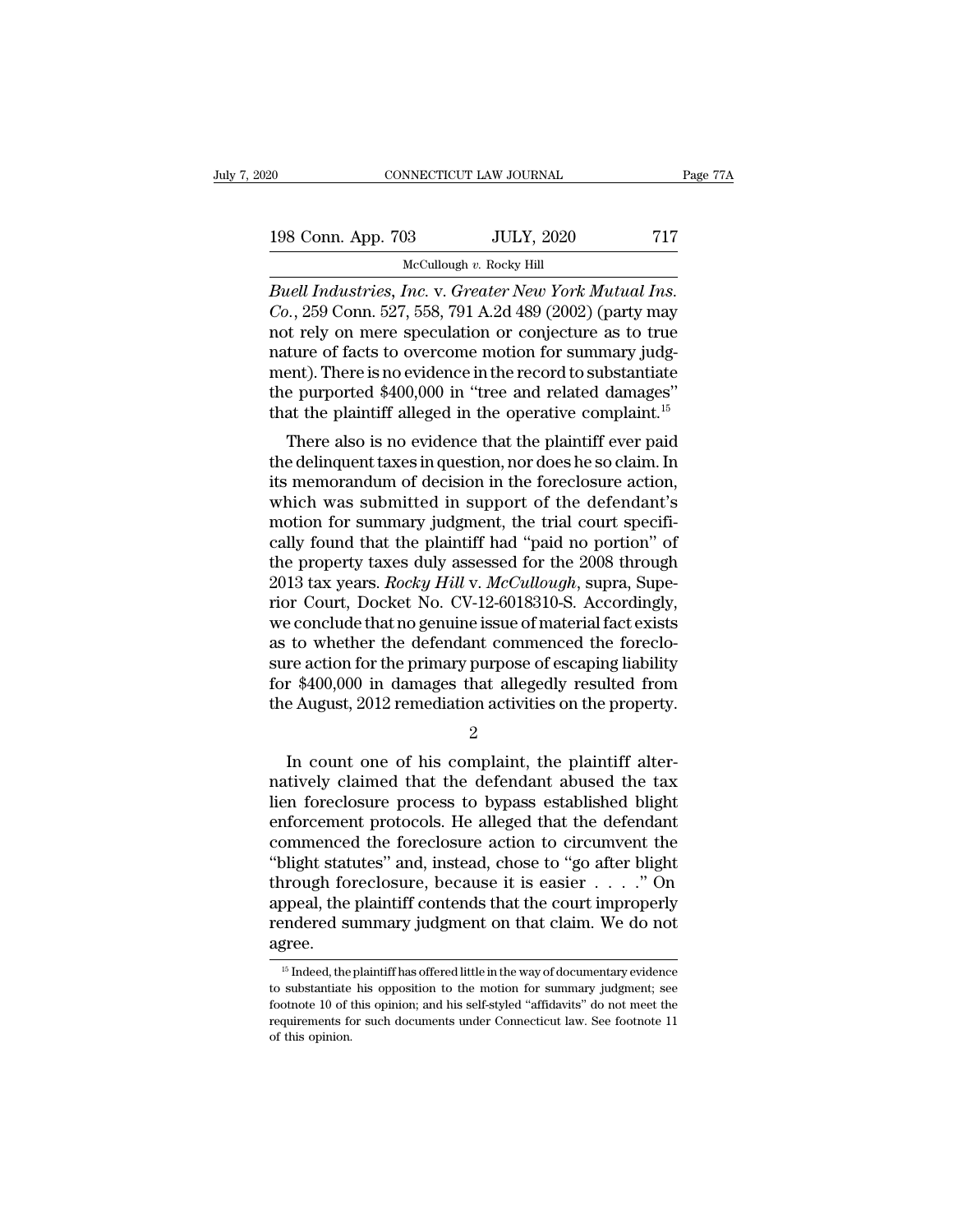| 3A  | CONNECTICUT LAW JOURNAL                             |                    | July 7, 2020 |
|-----|-----------------------------------------------------|--------------------|--------------|
| 718 | <b>JULY, 2020</b>                                   | 198 Conn. App. 703 |              |
|     | McCullough $v$ . Rocky Hill                         |                    |              |
|     | Under Connecticut law municipalities are authorized |                    |              |

CONNECTICUT LAW JOURNAL July 7, 2020<br>
SULLY, 2020 198 Conn. App. 703<br>
McCullough v. Rocky Hill<br>
Under Connecticut law, municipalities are authorized<br>
impose blight liens on real property and, when neces-<br>
to commence legal The Term of the SC and the ULY, 2020<br>
Tectulough v. Rocky Hill<br>
Tectulough v. Rocky Hill<br>
Tectulough v. Rocky Hill<br>
Tectulough v. Rocky Hill<br>
Tectulough v. Rocky Hill<br>
Tectulough v. Rocky Hill<br>
Tectulough v. Rocky Andre a T18 JULY, 2020 198 Conn. App. 703<br>
McCullough v. Rocky Hill<br>
Under Connecticut law, municipalities are authorized<br>
to impose blight liens on real property and, when neces-<br>
sary, to commence legal actions to foreclose on The Term of the prevention of the prevention of  $\frac{198 \text{ Conn.} \text{ App. 703}}{\text{Under Connecticut law, municipalities are authorized to impose a bight liens on real property and, when necessary, to commence legal actions to foreclose on those liens. General Statistics  $\S$  7-148 (c) (7) (H) (xv) provides in relevant part that municipalities are removed to "Inlate and enforce regulations for the prevention and$ For the section of the section of the prevention of housing blight" and to "prescribe civil"<br>
The Connecticut law, municipalities are authorized<br>
to impose blight liens on real property and, when neces-<br>
sary, to commence McCullough v. Rocky Hill<br>
Under Connecticut law, municipalities are authorized<br>
to impose blight liens on real property and, when neces-<br>
sary, to commence legal actions to foreclose on those<br>
liens. General Statutes § 7-Under Connecticut law, municipalities are authorized<br>to impose blight liens on real property and, when neces-<br>sary, to commence legal actions to foreclose on those<br>liens. General Statutes § 7-148 (c) (7) (H) (xv) provides to impose blight liens on real property and, when necessary, to commence legal actions to foreclose on those liens. General Statutes  $\S 7-148$  (c) (7) (H) (xv) provides in relevant part that municipalities are empowered t sary, to commence legal actions to foreclose on those<br>liens. General Statutes § 7-148 (c) (7) (H) (xv) provides<br>in relevant part that municipalities are empowered to<br>"[m]ake and enforce regulations for the prevention and<br> liens. General Statutes § 7-148 (c) (7) (H) (xv) provides<br>in relevant part that municipalities are empowered to<br>"[m]ake and enforce regulations for the prevention and<br>remediation of housing blight" and to "prescribe civil in relevant part that municipalities are empowered to<br>
"[m]ake and enforce regulations for the prevention and<br>
remediation of housing blight" and to "prescribe civil<br>
penalties for the violation of such regulations . . . "[m]ake and enforce regulations for the prevention and<br>remediation of housing blight" and to "prescribe civil<br>penalties for the violation of such regulations  $\dots$ ."<br>General Statutes § 7-148aa likewise provides in relevant remediation of housing blight" and to "prescribe civil<br>penalties for the violation of such regulations  $\dots$ ."<br>General Statutes § 7-148aa likewise provides in relevant<br>part: "Any unpaid penalty imposed by a municipality<br>pu penalties for the violation of such regulations . . . ."<br>General Statutes § 7-148aa likewise provides in relevant<br>part: "Any unpaid penalty imposed by a municipality<br>pursuant to the provisions of an ordinance regulating<br>b General Statutes § 7-148aa likewise provides in relevant<br>part: "Any unpaid penalty imposed by a municipality<br>pursuant to the provisions of an ordinance regulating<br>blight, adopted pursuant to subparagraph (H) (xv) of<br>subdiv part: "Any<br>pursuant<br>blight, ad<br>subdivisic<br>constitute<br>penalty w<br>..."<br>In its m In its memoral in the provisions of an ordinance regulating<br>
In its memoral in the subparagraph (H) (xv) of<br>
In its memorandum of decision, the court stated that,<br>
In its memorandum of decision, the court stated that,<br>
Ver blight, adopted pursuant to subparagraph (H) (xv) of<br>subdivision (7) of subsection (c) of section 7-148, shall<br>constitute a lien upon the real estate against which the<br>penalty was imposed from the date of such penalty.<br> $\$ 

subdivision (7) of subsection (c) of section 7-148, shall<br>constitute a lien upon the real estate against which the<br>penalty was imposed from the date of such penalty.<br> $\cdot \cdot \cdot$ "<br>In its memorandum of decision, the court stat constitute a lien upon the real estate against which the<br>penalty was imposed from the date of such penalty.<br> $\ldots$ "<br>In its memorandum of decision, the court stated that,<br>"even if the defendant had pursued the plaintiff's p penalty was imposed from the date of such penalty.<br>  $\ldots$ "<br>
In its memorandum of decision, the court stated that,<br>
"even if the defendant had pursued the plaintiff's property<br>
pursuant to the blight ordinances, it could h . . ."<br>In its memorandum of decision, the court stated that,<br>"even if the defendant had pursued the plaintiff's prop-<br>erty pursuant to the blight ordinances, it could have<br>sought the same outcome; acquisition of the prope In its memorandum of decision, the court stated that,<br>"even if the defendant had pursued the plaintiff's prop-<br>erty pursuant to the blight ordinances, it could have<br>sought the same outcome; acquisition of the property,<br>thr "even if the defendant had pursued the plaintiff's property pursuant to the blight ordinances, it could have sought the same outcome; acquisition of the property, through the same process: foreclosure." That observation co erty pursuant to the blight ordinances, it could have<br>sought the same outcome; acquisition of the property,<br>through the same process: foreclosure." That observa-<br>tion confuses the availability of a statutory mechanism<br>with erty pursuant to the blight ordinances, it could have<br>sought the same outcome; acquisition of the property,<br>through the same process: foreclosure." That observa-<br>tion confuses the availability of a statutory mechanism<br>with rough the same process: foreclosure." That observa-<br>on confuses the availability of a statutory mechanism<br>th its actual utilization. Significantly, there is no indi-<br>tion in the record before us that the defendant *ever*<br>s tion confuses the availability of a statutory mechanism<br>with its actual utilization. Significantly, there is no indi-<br>cation in the record before us that the defendant *ever*<br>issued any blight citations to the plaintiff or

with its actual utilization. Significantly, there is no indication in the record before us that the defendant *ever* issued any blight citations to the plaintiff or recorded any blight liens on the property.<br>In the operati cation in the record before us that the defendant *ever*<br>issued any blight citations to the plaintiff or recorded<br>any blight liens on the property.<br>In the operative complaint, the plaintiff alleged that<br>the defendant comme issued any blight citations to the plaintiff or recorded<br>any blight liens on the property.<br>In the operative complaint, the plaintiff alleged that<br>the defendant commenced the foreclosure action<br>because the blight foreclosur any blight liens on the property.<br>In the operative complaint, the plaintiff alleged that<br>the defendant commenced the foreclosure action<br>because the blight foreclosure process is a more cum-<br>bersome and time-consuming endea In the operative complaint, the plaintiff alleged that<br>the defendant commenced the foreclosure action<br>because the blight foreclosure process is a more cum-<br>bersome and time-consuming endeavor than a tax lien<br>foreclosure pr the defendant commenced the foreclosure action<br>because the blight foreclosure process is a more cum-<br>bersome and time-consuming endeavor than a tax lien<br>foreclosure proceeding. To substantiate that allega-<br>tion, the plain Free ause the blight foreclosure process is a more cum-<br>because the blight foreclosure process is a more cum-<br>bersome and time-consuming endeavor than a tax lien<br>foreclosure proceeding. To substantiate that allega-<br>tion, t bersome and time-consuming endeavor than a tax lien<br>foreclosure proceeding. To substantiate that allega-<br>tion, the plaintiff provided the court with a copy of<br>the October 15, 2012 minutes of the defendant's public<br>safety 16 A copy of the minutes of the defendant's public<br>the minute minute was included with the problem of blight<br>in the plaintiff's property.<sup>16</sup> The minutes of that meet-<br><sup>16</sup> A copy of those minutes was included with the pl Example 19 committee, in which the defendant's town manager, Barbara Gilbert, discussed the problem of blight<br>on the plaintiff's property.<sup>16</sup> The minutes of that meet-<br><sup>16</sup> A copy of those minutes was included with the p

ager, Barbara Gilbert, discussed the problem of blight<br>on the plaintiff's property.<sup>16</sup> The minutes of that meet-<br> $\frac{16 \text{ A copy of those minutes was included with the plaintiff's September}}{25,2017 opposition to the motion for summary judgment as "Exhibit A." The trial court did not address that exhibit in its memorandum of decision.}$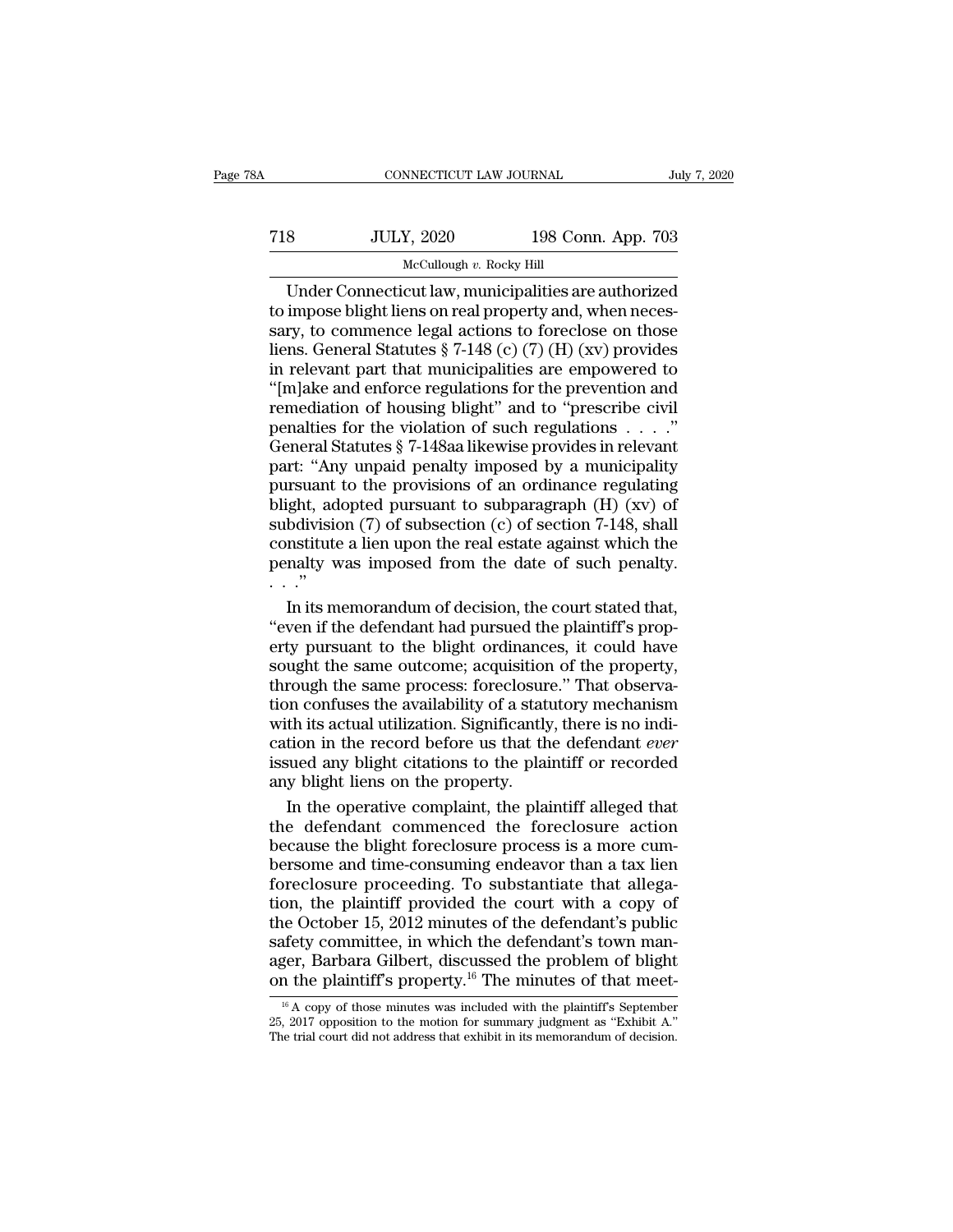| 20                                                                                                                                                                    | CONNECTICUT LAW JOURNAL     | Page 79A |
|-----------------------------------------------------------------------------------------------------------------------------------------------------------------------|-----------------------------|----------|
| 198 Conn. App. 703                                                                                                                                                    | <b>JULY, 2020</b>           | 719      |
|                                                                                                                                                                       | McCullough $v$ . Rocky Hill |          |
| ing state in relevant part: "Chairman Joe Kochanek<br>asked how the [b] light [o] rdinance is coming along.<br>Town Manager Rarbara Cilbert said the [bllight [olgdi] |                             |          |

198 Conn. App. 703 JULY, 2020 719<br>
McCullough v. Rocky Hill<br>
ing state in relevant part: "Chairman Joe Kochanek<br>
asked how the [b]light [o]rdinance is coming along.<br>
Town Manager Barbara Gilbert said the [b]light [o]rdina 198 Conn. App. 703 JULY, 2020 719<br>
McCullough v. Rocky Hill<br>
ing state in relevant part: "Chairman Joe Kochanek<br>
asked how the [b]light [o]rdinance is coming along.<br>
Town Manager Barbara Gilbert said the [b]light [o]rdi-<br> 198 Conn. App. 703 JULY, 2020 719<br>
McCullough v. Rocky Hill<br>
ing state in relevant part: "Chairman Joe Kochanek<br>
asked how the [b]light [o]rdinance is coming along.<br>
Town Manager Barbara Gilbert said the [b]light [o]rdina  $\frac{1}{2}$  McCullough v. Rocky Hill<br>ing state in relevant part: "Chairman Joe Kochanek<br>asked how the [b]light [o]rdinance is coming along.<br>Town Manager Barbara Gilbert said the [b]light [o]rdi-<br>nance is hers. They have bee Meculough v. Rocky Hill<br>ing state in relevant part: "Chairman Joe Kochanek<br>asked how the [b]light [o]rdinance is coming along.<br>Town Manager Barbara Gilbert said the [b]light [o]rdi-<br>nance is hers. They have been working wi ing state in relevant part: "Chairman Joe Kochanek<br>asked how the [b]light [o]rdinance is coming along.<br>Town Manager Barbara Gilbert said the [b]light [o]rdi-<br>nance is hers. They have been working with the [t]own<br>[a]ttorney asked how the [b]light [o]rdinance is coming along.<br>Town Manager Barbara Gilbert said the [b]light [o]rdinance is hers. They have been working with the [t]own<br>[a]ttorney methodically on this by doing one property<br>at a time Town Manager Barbara Gilbert said the [b]light [o]rdinance is hers. They have been working with the [t]own<br>[a]ttorney methodically on this by doing one property<br>at a time. Some properties have been identified and the<br>easi nance is hers. They have been working with the [t]own<br>[a]ttorney methodically on this by doing one property<br>at a time. Some properties have been identified and the<br>easiest way is to go after these through foreclosure due<br> [a]ttorney methodically on this by doing one property<br>at a time. Some properties have been identified and the<br>easiest way is to go after these through foreclosure due<br>to the nonpayment of taxes instead of going after them at a time. Some properties have been identified and the easiest way is to go after these through foreclosure due to the nonpayment of taxes instead of going after them through blight. She explained more."<sup>17</sup> Weeks later, the nonpayment of taxes instead of going after them<br>rough blight. She explained more."<sup>17</sup> Weeks later, the<br>fendant commenced the tax lien foreclosure action<br>ainst the plaintiff to collect approximately \$4600 he<br>en owed i to the nonpayment of takes instead of going after all through blight. She explained more."<sup>17</sup> Weeks later, the defendant commenced the tax lien foreclosure action against the plaintiff to collect approximately \$4600 he t

only and the tax lien foreclosure action<br>against the plaintiff to collect approximately \$4600 he<br>then owed in delinquent property taxes.<sup>18</sup><br>On the record before us, and mindful of our obligation<br>to draw all reasonable inf against the plaintiff to collect approximately \$4600 he<br>then owed in delinquent property taxes.<sup>18</sup><br>On the record before us, and mindful of our obligation<br>to draw all reasonable inferences in favor of the party<br>opposing su different over the probability of 1500 net<br>then owed in delinquent property taxes.<sup>18</sup><br>On the record before us, and mindful of our obligation<br>to draw all reasonable inferences in favor of the party<br>opposing summary judgmen on the record before us, and mindful of our obligation<br>to draw all reasonable inferences in favor of the party<br>opposing summary judgment; see *Buell Industries*, *Inc.*<br>v. *Greater New York Mutual Ins. Co.*, supra, 259 Con On the record before us, and mindful of our obligation<br>to draw all reasonable inferences in favor of the party<br>opposing summary judgment; see *Buell Industries*, *Inc.*<br>v. *Greater New York Mutual Ins. Co.*, supra, 259 Con to draw all reasonable inferences in favor of the party<br>opposing summary judgment; see *Buell Industries*, *Inc.*<br>v. *Greater New York Mutual Ins. Co.*, supra, 259 Conn.<br>558; *Walker v. Housing Authority*, 148 Conn. App. 5 opposing summary judgment; see *Buell Industries, Inc.*<br>v. *Greater New York Mutual Ins. Co.*, supra, 259 Conn.<br>558; *Walker v. Housing Authority*, 148 Conn. App. 591,<br>601, 85 A.3d 1230 (2014); we conclude that a genuine<br>i v. *Greater New York Mutual Ins. Co.*, supra, 259 Conn.<br>558; *Walker v. Housing Authority*, 148 Conn. App. 591,<br>601, 85 A.3d 1230 (2014); we conclude that a genuine<br>issue of material fact exists as to whether the collectio 558; Walker v. Housing Authority, 148 Conn. App. 591, 601, 85 A.3d 1230 (2014); we conclude that a genuine issue of material fact exists as to whether the collection of delinquent taxes was the primary purpose of the tax l 601, 85 A.3d 1230 (2014); we conclude that a genuine<br>issue of material fact exists as to whether the collection<br>of delinquent taxes was the primary purpose of the tax<br>lien foreclosure action. If it credited the substance issue of material fact exists as to whether the collection<br>of delinquent taxes was the primary purpose of the tax<br>lien foreclosure action. If it credited the substance of<br>the October 15, 2012 minutes of the public safety c of delinquent taxes was the primary purpose of the tax<br>lien foreclosure action. If it credited the substance of<br>the October 15, 2012 minutes of the public safety com-<br>mittee and drew reasonable inferences therefrom, the<br>tr lien foreclosure action. If it credited the substance of<br>the October 15, 2012 minutes of the public safety com-<br>mittee and drew reasonable inferences therefrom, the<br>trier of fact could conclude that the primary purpose<br>of the October 15, 2012 minutes of the public safety com-<br>mittee and drew reasonable inferences therefrom, the<br>trier of fact could conclude that the primary purpose<br>of the foreclosure action was not the collection of<br>municip mittee and drew reasonable inferences therefrom, the<br>trier of fact could conclude that the primary purpose<br>of the foreclosure action was not the collection of<br>municipal taxes but, rather, the remediation of blight<br>on the p trier of fact could conclude that the primary purpose<br>of the foreclosure action was not the collection of<br>municipal taxes but, rather, the remediation of blight<br>on the property. Although permitted under other provi-<br>sions of the foreclosure action was not the collection of<br>municipal taxes but, rather, the remediation of blight<br>on the property. Although permitted under other provi-<br>sions of our General Statutes; see General Statutes § 7-<br>148 municipal taxes but, rather, the remediation of blight<br>on the property. Although permitted under other provi-<br>sions of our General Statutes; see General Statutes § 7-<br>148aa; such is not a proper purpose of the tax lien<br>fo 18aa; such is not a proper purpose of the tax lien<br>preclosure procedure established by  $\S$  12-181, particu-<br>rly when no blight citations had been issued to the<br>laintiff. A genuine issue of material fact thus exists in<br> $\frac$ foreclosure procedure established by  $\S$  12-181, particularly when no blight citations had been issued to the plaintiff. A genuine issue of material fact thus exists in  $\frac{17}{17}$  Although the defendant submitted affidav Larly when no blight citations had been issued to the plaintiff. A genuine issue of material fact thus exists in<br> $\frac{1}{10}$  athough the defendant submitted affidavits from several of its municipal<br>officials in support of

 $^{17}$  Although the defendant submitted affidavits from several of its municipal officials in support of the motion for summary judgment, it did not furnish an affidavit from Gilbert.<br>  $^{18}$  In his operative complaint an

plaintiff. A genuine issue of material fact thus exists in<br>  $\frac{17}{17}$  Although the defendant submitted affidavits from several of its municipal<br>
officials in support of the motion for summary judgment, it did not furnis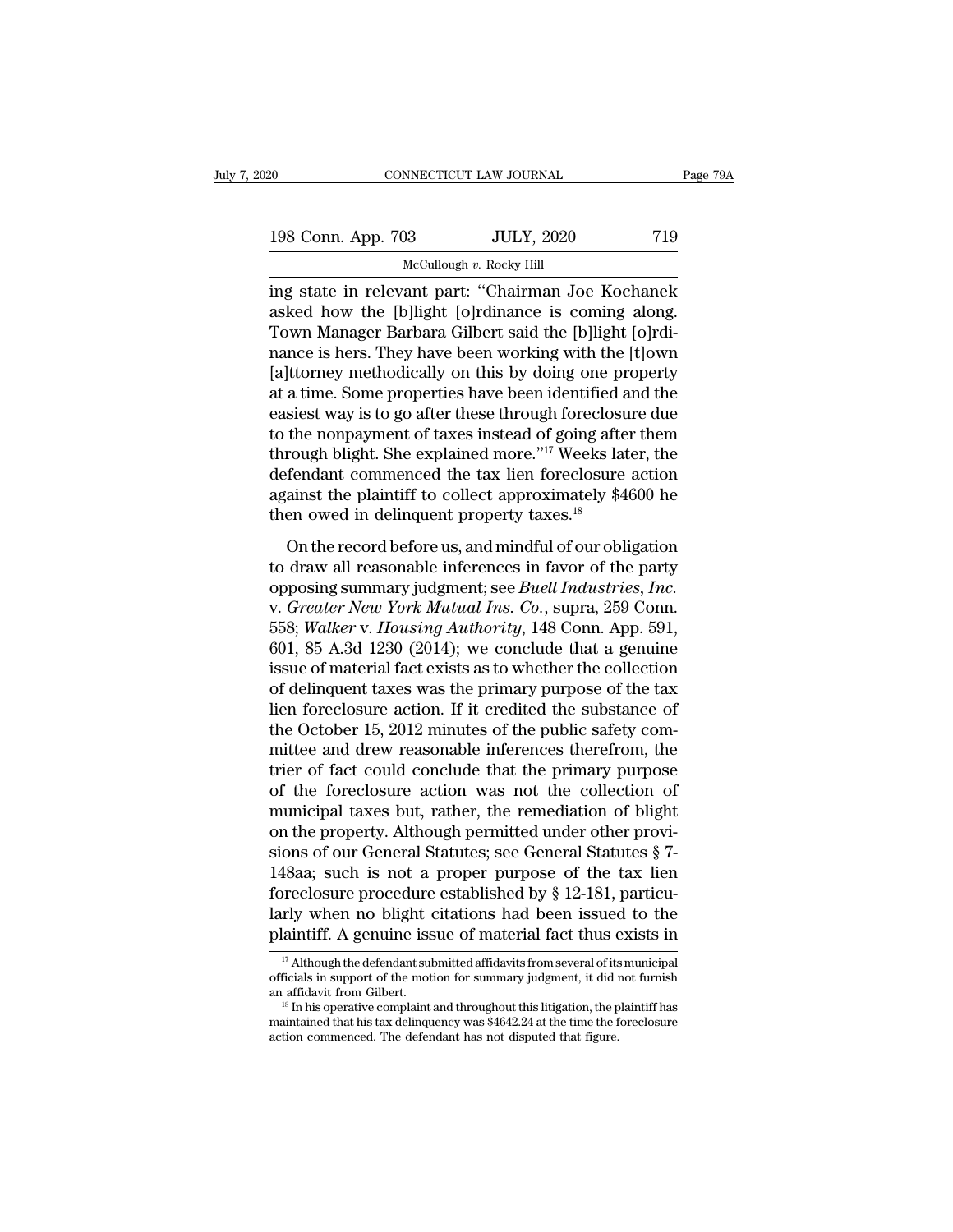| )A  | CONNECTICUT LAW JOURNAL     |                    | July 7, 2020 |
|-----|-----------------------------|--------------------|--------------|
| 720 | <b>JULY, 2020</b>           | 198 Conn. App. 703 |              |
|     | McCullough $v$ . Rocky Hill |                    |              |

 $\frac{\text{JULY, 2020}}{\text{McCullough } v. \text{ Rocky Hill}}$ <br>
e present record, which only a trier of fact can<br>
solve.<sup>19</sup><br>
That determination does not end our inquiry. As this<br>
urt has noted, abuse of process is an intentional tort. T20 JULY, 2020 198 Conn. App. 703<br>
McCullough v. Rocky Hill<br>
the present record, which only a trier of fact can<br>
resolve.<sup>19</sup><br>
That determination does not end our inquiry. As this<br>
court has noted, abuse of process is an *McCullough v. Rocky Hill*<br> *Collough v. Rocky Hill*<br> *Coppola* Construction does not end our inquiry. As this<br>
court has noted, abuse of process is an intentional tort.<br> *Coppola Construction Co.* v. *Hoffman Enterprises Partia* (*Partiace Conduct Apple 190.6)*<br> *Partial determination does not end our inquiry. As this*<br> *Partnership, supra, 157 Conn. App. 190. In count one*<br> *Partnership, supra, 157 Conn. App. 190. In count one*<br> *Partner* the present record, which only a ther of fact can<br>resolve.<sup>19</sup><br>That determination does not end our inquiry. As this<br>court has noted, abuse of process is an intentional tort.<br>*Coppola Construction Co.* v. *Hoffman Enterpris* resolve.<br>
That determination does not end our inquiry. As this<br>
court has noted, abuse of process is an intentional tort.<br>
Coppola Construction Co. v. Hoffman Enterprises Ltd.<br>
Partnership, supra, 157 Conn. App. 190. In co That determination does not end our inquiry. As this<br>court has noted, abuse of process is an intentional tort.<br>Coppola Construction Co. v. Hoffman Enterprises Ltd.<br>Partnership, supra, 157 Conn. App. 190. In count one<br>of hi court has noted, abuse of process is an intentional tort.<br>Coppola Construction Co. v. Hoffman Enterprises Ltd.<br>Partnership, supra, 157 Conn. App. 190. In count one<br>of his operative complaint, the plaintiff alleged that th Coppola Construction Co. v. Hoffman Enterprises Ltd.<br>Partnership, supra, 157 Conn. App. 190. In count one<br>of his operative complaint, the plaintiff alleged that the<br>defendant, "through its [t]own [m]anager and [a]ttor-<br>ne Partnership, supra, 157 Conn. App. 190. In count one<br>of his operative complaint, the plaintiff alleged that the<br>defendant, "through its [t]own [m]anager and [a]ttor-<br>ney," commenced the foreclosure action with "extreme<br>ma of his operative complaint, the plaintiff alleged that the<br>defendant, "through its [t]own [m]anager and [a]ttor-<br>ney," commenced the foreclosure action with "extreme<br>malice, wantonness, and intent to injure the plaintiff<br> defendant, "through its [t]own [m]anager and [a]ttor-<br>ney," commenced the foreclosure action with "extreme<br>malice, wantonness, and intent to injure the plaintiff<br> $\ldots$ ." In responding to that complaint, the defendant<br>rais ney," commenced the foreclosure action with "extreme<br>malice, wantonness, and intent to injure the plaintiff<br>..." In responding to that complaint, the defendant<br>raised, among other things, a governmental immunity<br>defense p ance, wantomess, and ment to injure the plant.<br>  $\therefore$  'In responding to that complaint, the defendant<br>
ised, among other things, a governmental immunity<br>
fense predicated on § 52-557n (a) (2) (A). In moving<br>
r summary jud  $\therefore$  The responding to that complaint, the detendant<br>
raised, among other things, a governmental immunity<br>
defense predicated on § 52-557n (a) (2) (A). In moving<br>
for summary judgment, the defendant renewed its claim<br>
th

raised, among other things, a governmental minimity<br>defense predicated on § 52-557n (a) (2) (A). In moving<br>for summary judgment, the defendant renewed its claim<br>that count one was barred by governmental immunity.<sup>20</sup><br>Sect deferise predicated on § 52-557n (a) (2) (A). In moving<br>for summary judgment, the defendant renewed its claim<br>that count one was barred by governmental immunity.<sup>20</sup><br>Section 52-557n (a) (2) provides in relevant part:<br>"Exc for summary judgment, the detendant renewed its claim<br>that count one was barred by governmental immunity.<sup>20</sup><br>Section 52-557n (a) (2) provides in relevant part:<br>"Except as otherwise provided by law, a political subdi-<br>vis criangle was barred by governmental minimity.<br>Section 52-557n (a) (2) provides in relevant part:<br>"Except as otherwise provided by law, a political subdi-<br>vision of the state shall not be liable for damages to<br>person or pr Section 52-557n (a) (2) provides in relevant part:<br>
"Except as otherwise provided by law, a political subdi-<br>
vision of the state shall not be liable for damages to<br>
person or property caused by . . . (A) Acts or omis-<br>
s erson or property caused by . . . (A) Acts or omis-<br>ons of any employee, officer or agent which constitute<br>riminal conduct, fraud, actual malice or wilful miscon-<br>uct . . . . " As discussed in part I of this opinion, our<br> sions of any employee, officer or agent which constitute<br>criminal conduct, fraud, actual malice or wilful miscon-<br>duct . . . . " As discussed in part I of this opinion, our<br><sup>19</sup> We recognize, of course, that the trier of

criminal conduct, fraud, actual malice or wilful misconduct . . . . " As discussed in part I of this opinion, our  $\frac{19}{10}$  We recognize, of course, that the trier of fact also could conclude that the remediation of bli **duct** . . . . . " As discussed in part I of this opinion, our  $\frac{19}{19}$  We recognize, of course, that the trier of fact also could conclude that the remediation of blight was but an "incidental motive of spite or an ult <sup>19</sup> We recognize, of course, that the trier of fact also could conclude that e remediation of blight was but an "incidental motive of spite or an ulterior arpose of benefit to the defendant." (Internal quotation marks om <sup>19</sup> We recognize, of course, that the trier of fact also could conclude that the remediation of blight was but an "incidental motive of spite or an ulterior purpose of benefit to the defendant." (Internal quotation marks nurpose of benefit to the defendant." (Internal quotation marks omitted.)<br> *Mozzochi* v. *Beck*, supra, 204 Conn. 494. On the evidence submitted by the<br>
parties in connection with the motion for summary judgment, that fact

*Mozzochi v. Beck*, supra, 204 Conn. 494. On the evidence submitted by the parties in connection with the motion for summary judgment, that factual dispute nonetheless remains the province of the trier of fact to resolve.<br> dispute nonetheless remains the province of the trier of fact to resolve.<br><sup>20</sup> Although the court did not address the defendant's governmental immu-<br>nity defense with respect to the abuse of process claim contained in cou <sup>20</sup> Although the court did not address the defendant's governmental immu-<br><sup>20</sup> Although the court did not address the defendant's governmental immu-<br>nity defense with respect to the abuse of process claim contained in cou *ingford*, 103 Conn. App. 188, 219, 928 A.2d 586 (2007) ("[a]lthough the trial count one of the operative complaint, we are free to do so on appeal. See *Skuzinski* v. *Bouchard Fuels*, *Inc.*, 240 Conn. 694, 702, 694 A.2d court did not rule on the same of the operative complaint, we are free to do so on appeal. See *Skuzinski* v. *Bouchard Fuels*, *Inc.*, 240 Conn. 694, 702, 694 A.2d 788 (1997) (appellate court "may affirm the court's judg v. *Bouchard Fuels, Inc.*, 240 Conn. 694, 702, 694 A.2d 788 (1997) (appellate court "may affirm the court's judgment on a dispositive alternat[ive] ground for which there is support in the trial court record"); *Vollemans* Francourt "may affirm the court's judgment on a dispositive alternat[ive] ground<br>for which there is support in the trial court record"); *Vollemans v. Wall-*<br>*ingford*, 103 Conn. App. 188, 219, 928 A.2d 586 (2007) ("[a]lth for which there is support in the trial court record"); *Vollemans* v. *Wall-*<br>ingford, 103 Conn. App. 188, 219, 928 A.2d 586 (2007) ("[a]lthough the trial<br>court did not rule on those alternat[ive] grounds for summary judg for which there is support in the trial court record"); *Vollemans* v. Wall-<br>*ingford*, 103 Conn. App. 188, 219, 928 A.2d 586 (2007) ("[a]lthough the trial<br>court did not rule on those alternat[ive] grounds for summary jud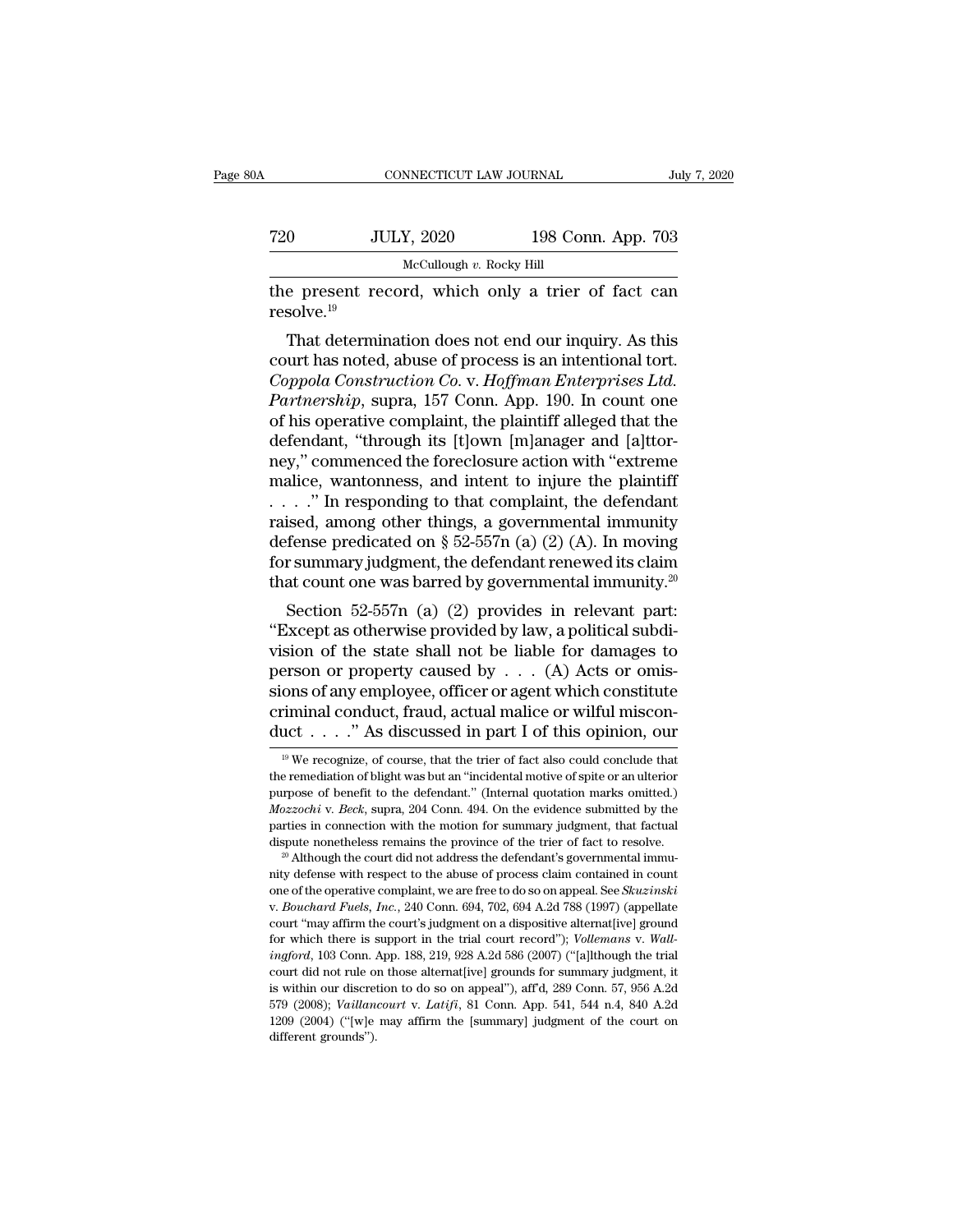EXECUTE CONNECTICUT LAW JOURNAL Page 81A<br>198 Conn. App. 703 JULY, 2020 721<br>McCullough v. Rocky Hill CONNECTICUT LAW JOURNAL<br>
198 Conn. App. 703 JULY, 2020 721<br>
McCullough *v.* Rocky Hill<br>
appellate courts consistently have held that a defendant

consistently have held that a defendant<br>appellate courts consistently have held that a defendant<br>appellate courts consistently have held that a defendant<br>municipality cannot be held liable for intentional torts<br>committed b 198 Conn. App. 703 JULY, 2020 721<br>
McCullough v. Rocky Hill<br>
appellate courts consistently have held that a defendant<br>
municipality cannot be held liable for intentional torts<br>
committed by its employees in the absence of 198 Conn. App. 703 JULY, 2020 721<br>
McCullough v. Rocky Hill<br>
appellate courts consistently have held that a defendant<br>
municipality cannot be held liable for intentional torts<br>
committed by its employees in the absence of 198 Conn. App. 703 JULY, 2020 721<br>
McCullough v. Rocky Hill<br>
appellate courts consistently have held that a defendant<br>
municipality cannot be held liable for intentional torts<br>
committed by its employees in the absence of MeCullough *v.* Rocky Hill<br>
appellate courts consistently have held that a defendant<br>
municipality cannot be held liable for intentional torts<br>
committed by its employees in the absence of a statu-<br>
tory abrogation of gove *rington*, *rington*, *rington*, *rington*, *rington*, and the pelotic municipality cannot be held liable for intentional torts committed by its employees in the absence of a statutory abrogation of governmental immunity. municipality cannot be held liable for intentional torts<br>committed by its employees in the absence of a statu-<br>tory abrogation of governmental immunity. See *Pane*<br>v. Danbury, supra, 267 Conn. 685–86; Avoletta v. Tor-<br>rin committed by its employees in the absence of a statu-<br>tory abrogation of governmental immunity. See *Pane*<br>v. Danbury, supra, 267 Conn. 685–86; Avoletta v. Tor-<br>rington, supra, 133 Conn. App. 224; Martin v. Westport,<br>supr tory abrogation of governmental immunity. See *Pane*<br>v. Danbury, supra, 267 Conn. 685–86; Avoletta v. Tor-<br>rington, supra, 133 Conn. App. 224; Martin v. Westport,<br>supra, 108 Conn. App. 729. The plaintiff has not identi-<br>fi *v. Danbury,* supra, 267 Conn. 685–86; *Avoletta v. Tor-*<br>*rington*, supra, 133 Conn. App. 224; *Martin v. Westport*,<br>supra, 108 Conn. App. 729. The plaintiff has not identi-<br>fied any statutory abrogation of the immunity rington, supra, 133 Conn. App. 224; *Martin* v. *Westport*, supra, 108 Conn. App. 729. The plaintiff has not identified any statutory abrogation of the immunity from liability contained in § 52-557n (a) (2) (A) to permit h supra, 108 Conn. App. 729. The plaintiff has not identi-<br>fied any statutory abrogation of the immunity from lia-<br>bility contained in § 52-557n (a) (2) (A) to permit his<br>abuse of process claim against the defendant. See Av fied any statutory abrogation of the immunity from liability contained in § 52-557n (a) (2) (A) to permit his abuse of process claim against the defendant. See Avoletta v. Torrington, supra, 133 Conn. App. 221; *Martin* v bility contained in § 52-557n (a) (2) (A) to permit his<br>abuse of process claim against the defendant. See Avo-<br>letta v. Torrington, supra, 133 Conn. App. 221; Martin<br>v. Westport, supra, 108 Conn. App. 730. Indeed, § 52-<br>5 abuse of process claim against the defendant. See Avo-<br>letta v. Torrington, supra, 133 Conn. App. 221; Martin<br>v. Westport, supra, 108 Conn. App. 730. Indeed, § 52-<br>557n (b) (5) expressly provides that political subdivi-<br>s letta v. Torrington, supra, 133 Conn. App. 221; *Martin* v. *Westport*, supra, 108 Conn. App. 730. Indeed, § 52-557n (b) (5) expressly provides that political subdivisions of the state such as the defendant shall not be l v. Westport, supra, 108 Conn. App. 730. Indeed, § 52-<br>557n (b) (5) expressly provides that political subdivisions of the state such as the defendant shall not be<br>liable for an action pertaining to "the initiation of a<br>jud 557n (b) (5) expressly provides that political subdivisions of the state such as the defendant shall not be liable for an action pertaining to "the initiation of a judicial proceeding," with the exception of vexatious lit sions of the state such as the defendant shall not be<br>liable for an action pertaining to "the initiation of a<br>judicial proceeding," with the exception of vexatious<br>litigation actions commenced pursuant to General Stat-<br>ut liable for an action pertaining to "the initiation of a<br>judicial proceeding," with the exception of vexatious<br>litigation actions commenced pursuant to General Stat-<br>utes § 52-568.<sup>21</sup> In light of the foregoing, we conclud judicial proceeding," with the exception of vexatious<br>litigation actions commenced pursuant to General Stat-<br>utes  $\S 52{\text -}568$ .<sup>21</sup> In light of the foregoing, we conclude<br>that the protections of  $\S 52{\text -}557n$  (a) (2) (A litigation actions commenced pursuant to General Stat-<br>utes  $\S$  52-568.<sup>21</sup> In light of the foregoing, we conclude<br>that the protections of  $\S$  52-557n (a) (2) (A) afford the<br>defendant governmental immunity against the pla utes § 52-568.<sup>21</sup> In light of the foregoing, w<br>that the protections of § 52-557n (a) (2) (A)<br>defendant governmental immunity against th<br>abuse of process claim. For that reason, the<br>properly rendered summary judgment in f at the protections of y 32-55711<br>fendant governmental immunity<br>use of process claim. For that r<br>operly rendered summary judg<br>fendant on the abuse of proces<br>unt one of the operative compl<br>The judgment is affirmed.<br>In this o In this opinion. For that reason, the trial cooperly rendered summary judgment in favor of fendant on the abuse of process claim contained.<br>The judgment is affirmed.<br>In this opinion the other judges concurred.

In this opinion the other judges concurred.<br>
21 General Statutes § 52-557n (b) provides in relevant part: "Notwithstand-<br>
31 de provisions of subsection (a) of this section, a political subdivision In this opinion the other judges concurred.<br>  $\frac{1}{2}$  General Statutes § 52-557n (b) provides in relevant part: "Notwithstand-<br>
ing the provisions of subsection (a) of this section, a political subdivision<br>
of the state <sup>21</sup> General Statutes § 52-557n (b) provides in relevant part: "Notwithstanding the provisions of subsection (a) of this section, a political subdivision of the state or any employee, officer or agent acting within the sc <sup>21</sup> General Statutes § 52-557n (b) provides in relevant part: "Notwithstanding the provisions of subsection (a) of this section, a political subdivision of the state or any employee, officer or agent acting within the sc <sup>21</sup> General Statutes § 52-557n (b) provides in relevant part: "Notwithstanding the provisions of subsection (a) of this section, a political subdivision of the state or any employee, officer or agent acting within the sc <sup>21</sup> General Statutes § 52-557n (b) provides in relevant part: "Notwithstanding the provisions of subsection (a) of this section, a political subdivision of the state or any employee, officer or agent acting within the sc ment is provisions of subsection (a) of this section, a political subdivision<br>of the state or any employee, officer or agent acting within the scope of<br>his employment or official duties shall not be liable for damages to and the state or any employee, officer or agent acting within the scope of his employment or official duties shall not be liable for damages to person or property resulting from . . . (5) the initiation of a judicial or a of the state or any employee, officer or agent acting within the scope of his employment or official duties shall not be liable for damages to person or property resulting from  $\dots$  (5) the initiation of a judicial or adm property resulting from  $\dots$  (5) the initiation of a judicial or administrative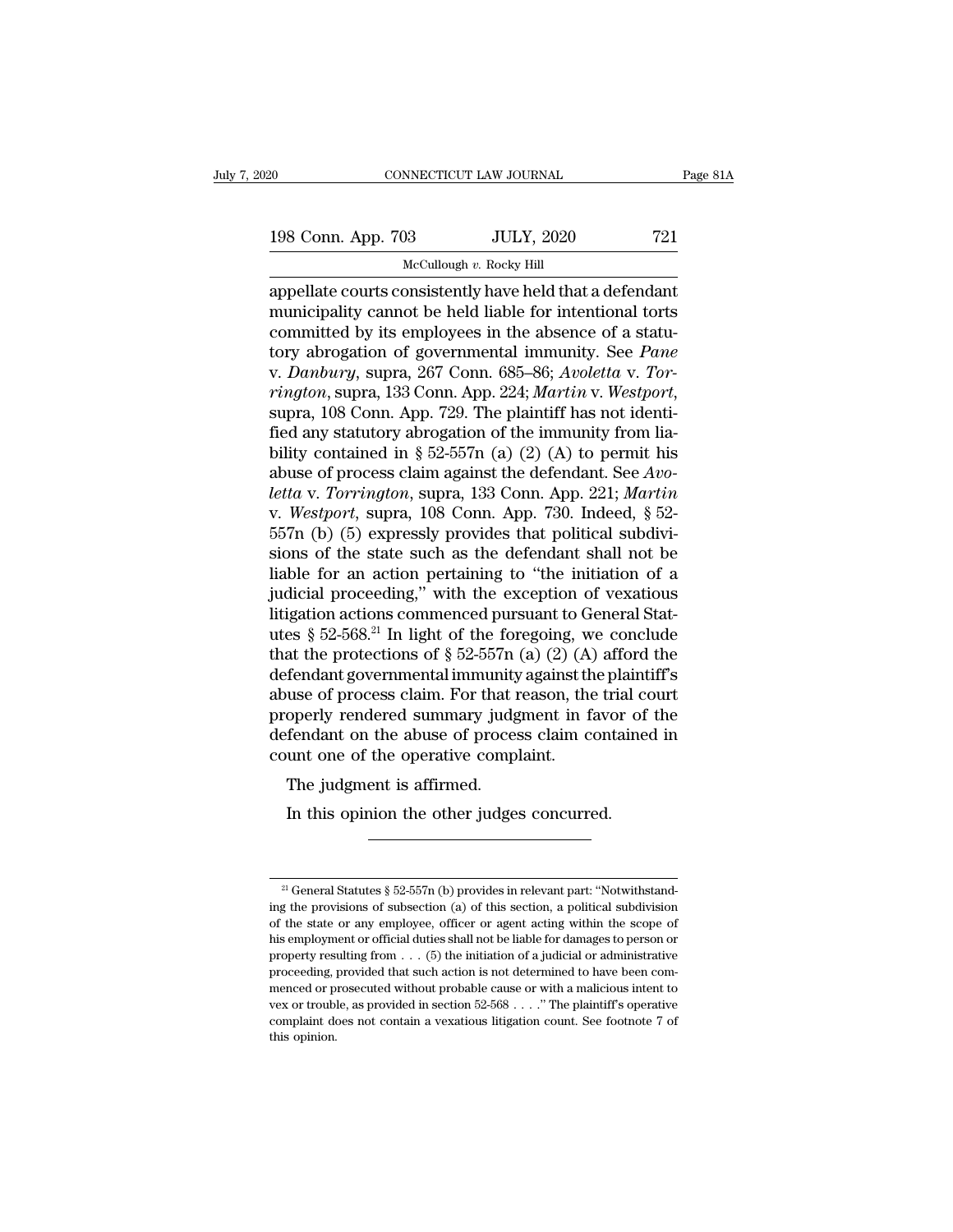# EXECUTE CONNECTICUT LAW JOURNAL July 7, 2020<br>T22 JULY, 2020 198 Conn. App. 722<br>Bank of New York Mellon v. Mangiafico EXECTICUT LAW JOURNAL<br>Bank of New York Mellon *v.* Mangiafico<br>Bank of New York Mellon *v.* Mangiafico

## THE BANK OF NEW YORK MELLON, TRUSTEE *v.*<br>SEBASTIAN MANGIAFICO ET AL. JULY, 2020 198 Conn. App.<br>
Bank of New York Mellon v. Mangiafico<br>
NK OF NEW YORK MELLON, TRUSTEE<br>
SEBASTIAN MANGIAFICO ET AL. (AC 42560) 020 198 C<br>
V York Mellon v. Mangiafic<br>
V YORK MELLON, '<br>
V MANGIAFICO ET<br>
(AC 42560)<br>
, Moll and Devlin, Js. THE BANK OF NEW YORK MELLON, TRUSTEE  $v$ .<br>SEBASTIAN MANGIAFICO ET AL.<br>(AC 42560)<br>Lavine, Moll and Devlin, Js.

### *Syllabus*

- $\rm (AC~42560)$ <br>Lavine, Moll and Devlin, Js.<br> $Syllabus$ <br>The plaintiff bank sought to foreclose a mortgage on certain real property<br>owned by the defendant M, following M's failure to make any payment Lavine, Moll and Devlin, Js.<br>Syllabus<br>plaintiff bank sought to foreclose a mortgage on certain real property<br>owned by the defendant M, following M's failure to make any payment<br>on the note for a period of more than eight y Lavine, Moll and Devlin, Js.<br>
Syllabus<br>
plaintiff bank sought to foreclose a mortgage on certain real property<br>
owned by the defendant M, following M's failure to make any payment<br>
on the note for a period of more than eig  $Syllabus$  plaintiff bank sought to foreclose a mortgage on certain real property<br>owned by the defendant M, following M's failure to make any payment<br>on the note for a period of more than eight years. The trial court granted<br>t *Syltabus*<br>plaintiff bank sought to foreclose a mortgage on certain real property<br>owned by the defendant M, following M's failure to make any payment<br>on the note for a period of more than eight years. The trial court grant plaintiff bank sought to foreclose a mortgage on certain real property<br>owned by the defendant M, following M's failure to make any payment<br>on the note for a period of more than eight years. The trial court granted<br>the plai powned by the defendant M, following M's failure to make any payment<br>on the note for a period of more than eight years. The trial court granted<br>the plaintiff's motion for summary judgment as to liability only and<br>rendered on the note for a period of more than eight years. The trial court granted the plaintiff's motion for summary judgment as to liability only and rendered a judgment of strict foreclosure, from which M appealed. On appeal, the plaintiff's motion for summary judgment as to liability only and rendered a judgment of strict foreclosure, from which M appealed. On appeal, M claimed that the trial court erred in granting the plaintiff's motion for appeal, M claimed that the trial court erred in granting the plaintiff's motion for summary judgment because the action was time barred by statute (§ 42a-3-188) and the court failed to consider his special defense that th
- enforce the underlying dependence the accelerated by statute (§ 42a-3-188) and the court failed to consider his special defense that the plaintiff engaged in inequitable conduct. *Held*: *S* claim that the limitation peri statute (§ 42a-3-188) and the court failed to consider his special defense<br>that the plaintiff engaged in inequitable conduct. *Held*:<br>The claim that the limitation period in § 42a-3-118 barred the foreclosure<br>action was u that the plaintiff engaged in inequitable conduct. *Held*:<br>
"S claim that the limitation period in  $\S$  42a-3-118 barred the foreclosure<br>
action was unavailing; the statute, which required that any action to<br>
enforce the u I's claim that the limitation period in  $\S$  42a-3-118 barred the foreclosure action was unavailing; the statute, which required that any action to enforce the underlying debt represented by a note must be initiated within action was unavailing; the statute, which required that any action to enforce the underlying debt represented by a note must be initiated within six years after the accelerated due date in the note, applies only to the enf enforce the underlying debt represented by a note must be initiated enforce the underlying debt represented by a note must be initiated within six years after the accelerated due date in the note, applies only to the enfor % within six years after the accelerated due date in the note, applies only<br>to the enforcement of a note and did not bar a mortgage foreclosure<br>action on the same debt, and this court declined to overrule precedential<br>cas to the enforcement of a note and did not bar a mortgage foreclosure<br>action on the same debt, and this court declined to overrule precedential<br>case law defining the note and the mortgage as separate instruments<br>and actions action on the same debt, and this court declined to overrule precedential case law defining the note and the mortgage as separate instruments and actions for foreclosure of the mortgage and upon the note as distinct causes
- case law defining the note and the mortgage as separate instruments<br>and actions for foreclosure of the mortgage and upon the note as distinct<br>causes of action.<br>he trial court properly rejected the viability of M's special and actions for foreclosure of the mortgage and upon the note as distinct causes of action.<br>
he trial court properly rejected the viability of M's special defense that<br>
the plaintiff engaged in inequitable conduct: M faile causes of action.<br>
he trial court properly rejected the viability of M's special defense that<br>
the plaintiff engaged in inequitable conduct: M failed to sufficiently<br>
allege a valid defense or otherwise meet his burden of he trial court properly rejected the viability of M's special defense that the plaintiff engaged in inequitable conduct: M failed to sufficiently allege a valid defense or otherwise meet his burden of proving the facts all the plaintiff engaged in inequitable conduct: M failed to sufficiently allege a valid defense or otherwise meet his burden of proving the facts alleged in his special defense, as his support of his defense consisted only o allege a valid defense or otherwise meet his burden of proving the facts alleged in his special defense, as his support of his defense consisted only of an affidavit providing merely conclusory statements that did not go t alleged in his special defense, as his support of his defense consisted only of an affidavit providing merely conclusory statements that did not go to the making, validity or enforcement of the mortgage, and the court prop submitted the report of the report of the mortgage, and the court properly of an affidavit providing merely conclusory statements that did not go to the making, validity or enforcement of the mortgage, and the court proper and yo to the making, validity or enforcement of the mortgage, and the court properly refused to consider M's testimony at the summary judgment hearing; moreover, M's attempted reliance on appeal on findings in the forecl evidence. aring; moreover, M's attempted reliance on appeal on findings in the eclosure mediator's final report was unavailing, as neither party had bomitted the report to the trial court for its consideration in the sum-<br>try judgme mary judgment context and, thus, this court did not consider that<br>evidence.<br>Submitted on briefs March 2—officially released July 7, 2020<br>*Procedural History*<br>Action to foreclose a mortgage on certain real property submitted the report to the trial court for its consideration in the summary judgment context and, thus, this court did not consider that<br>evidence.<br>Submitted on briefs March 2—officially released July 7, 2020<br>*Procedural H*

mary judgment context and, thus, this court did not consider that<br>evidence.<br>Submitted on briefs March 2—officially released July 7, 2020<br> $\emph{Proceedural History}$ <br>Action to foreclose a mortgage on certain real property<br>owned by the named evidence.<br>
Submitted on briefs March 2—officially released July 7, 2020<br> *Procedural History*<br>
Action to foreclose a mortgage on certain real property<br>
owned by the named defendant, and for other relief,<br>
brought to the Su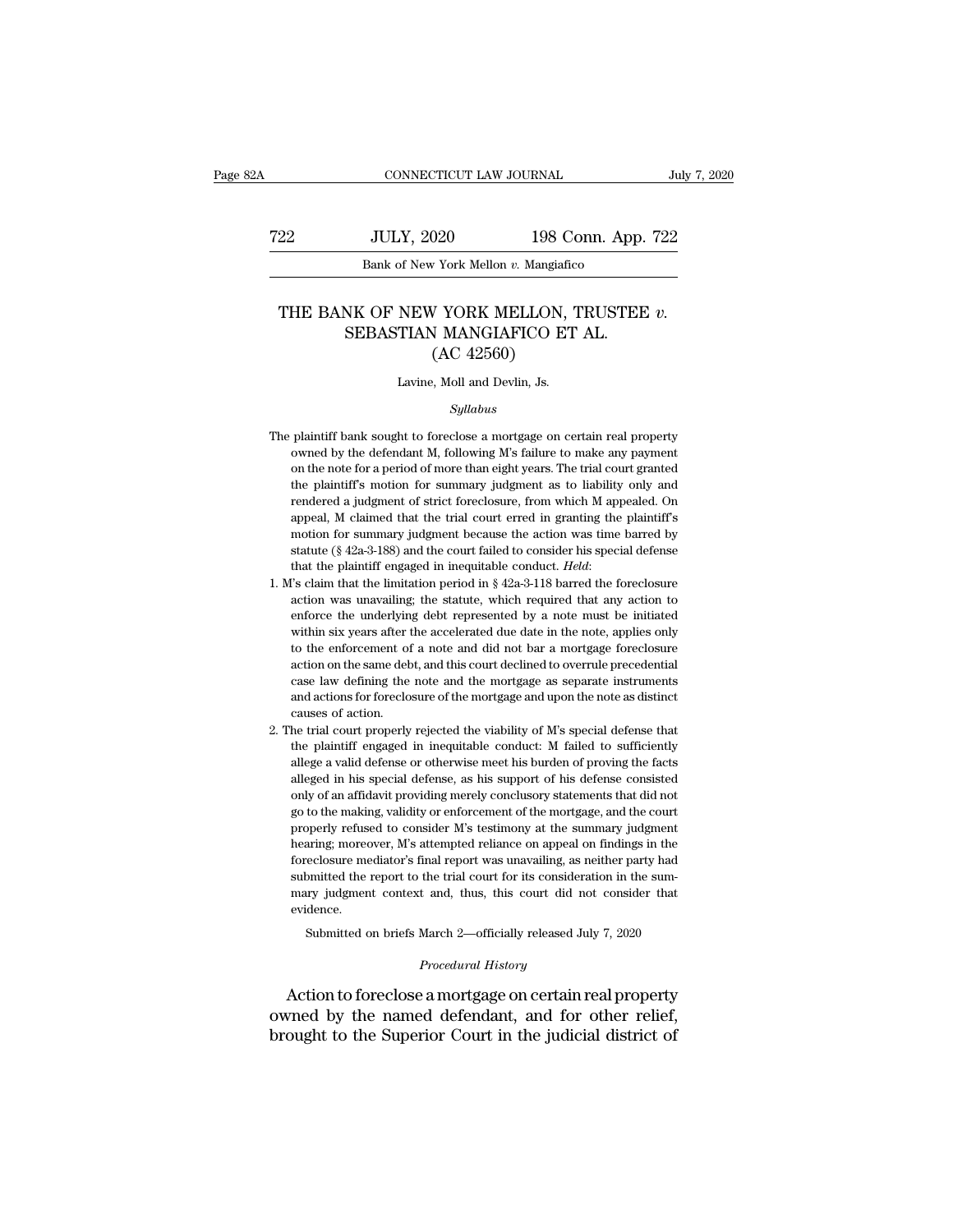| 20                 | CONNECTICUT LAW JOURNAL                                                                                                                                                  | Page 83A |
|--------------------|--------------------------------------------------------------------------------------------------------------------------------------------------------------------------|----------|
| 198 Conn. App. 722 | <b>JULY, 2020</b>                                                                                                                                                        | 723      |
|                    | Bank of New York Mellon v. Mangiafico                                                                                                                                    |          |
|                    | Hartford, where the defendant Stuart Hecht et al. were<br>defaulted for failure to appear; thereafter, the court,<br>Dubay, L graphed the plaintiff's metion for summary |          |

198 Conn. App. 722 JULY, 2020 723<br>
Bank of New York Mellon v. Mangiafico<br>
Hartford, where the defendant Stuart Hecht et al. were<br>
defaulted for failure to appear; thereafter, the court,<br>
Dubay, J., granted the plaintiff's 198 Conn. App. 722 JULY, 2020 723<br> **Bank of New York Mellon v. Mangiafico**<br> **Hartford, where the defendant Stuart Hecht et al. were**<br> **defaulted for failure to appear; thereafter, the court,**<br> *Dubay, J.*, granted the plai 198 Conn. App. 722 JULY, 2020 723<br>
Bank of New York Mellon  $v$ . Mangiafico<br>
Hartford, where the defendant Stuart Hecht et al. were<br>
defaulted for failure to appear; thereafter, the court,<br>  $Dubay$ ,  $J$ ., granted the plainti Bank of New York Mellon v. Mangiafico<br>Hartford, where the defendant Stuart Hecht et al. were<br>defaulted for failure to appear; thereafter, the court,<br> $Dubay$ , J., granted the plaintiff's motion for summary<br>judgment as to lia Bank of New York Mellon v. Mangiafico<br>Hartford, where the defendant Stuart Hecht et al. were<br>defaulted for failure to appear; thereafter, the court,<br> $Dubay$ , J., granted the plaintiff's motion for summary<br>judgment as to liabi Hartford, where the defendant Stuart Hecht et al. were<br>defaulted for failure to appear; thereafter, the court,<br>*Pubay*, *J*., granted the plaintiff's motion for summary<br>judgment as to liability only; subsequently, the cour anted the plaintiff's motion for judgment of strict fore-<br>anted the plaintiff's motion for judgment of strict fore-<br>by summer and rendered judgment thereon, from which the<br>med defendant appealed to this court. *Affirmed.*<br>

defendant).

tiff).

### *Opinion*

Paul G. Ryan, filed a brief for the appellant (named<br>fendant).<br>Adam D. Lewis, filed a brief for the appellee (plain-<br>f).<br>Opinion<br>PER CURIAM. The defendant Sebastian Mangiafico<sup>1</sup><br>peals from the judgment of strict foreclosu defendant).<br>
Adam D. Lewis, filed a brief for the appellee (plain-<br>
tiff).<br>
Opinion<br>
PER CURIAM. The defendant Sebastian Mangiafico<sup>1</sup><br>
appeals from the judgment of strict foreclosure ren-<br>
dered in favor of the plaintiff, *Adam D. Lewis*, filed a brief for the appellee (plain-<br>tiff).<br> $\frac{opinion}{}$ <br>PER CURIAM. The defendant Sebastian Mangiafico<sup>1</sup><br>appeals from the judgment of strict foreclosure ren-<br>dered in favor of the plaintiff, The Bank of Meant D. Leaves, mea a stict for the appence (plant<br>tiff).<br> $opinion$ <br> $PER CURIAM. The defendant Sebastian Mangiafico<sup>1</sup> appears from the judgment of strict foreclosure rendered in favor of the plaintiff, The Bank of New York. Mellon, formerly known as The Bank of New York, as Trustee (CWALT 2007-14T2).<sup>2</sup> On appeal, the defendant claims that the trial court orrod in granting the plaintiff's.$  $\Omega_{\text{spinion}}$ <br>
PER CURIAM. The defendant Sebastian Mangiafico<sup>1</sup><br>
appeals from the judgment of strict foreclosure ren-<br>
dered in favor of the plaintiff, The Bank of New York<br>
Mellon, formerly known as The Bank of New York, **EXAM.** The defendant Sebastian Mangiafico<sup>1</sup><br>appeals from the judgment of strict foreclosure rendered in favor of the plaintiff, The Bank of New York<br>Mellon, formerly known as The Bank of New York, as<br>Trustee (CWALT 2007 PER CURIAM. The defendant Sebastian Mangiafico<sup>1</sup><br>appeals from the judgment of strict foreclosure ren-<br>dered in favor of the plaintiff, The Bank of New York<br>Mellon, formerly known as The Bank of New York, as<br>Trustee (CWAL appeals from the judgment of strict foreclosure rendered in favor of the plaintiff, The Bank of New York Mellon, formerly known as The Bank of New York, as Trustee (CWALT 2007-14T2).<sup>2</sup> On appeal, the defendant claims tha dered in favor of the plaintiff, The Bank of New York<br>Mellon, formerly known as The Bank of New York, as<br>Trustee (CWALT 2007-14T2).<sup>2</sup> On appeal, the defendant<br>claims that the trial court erred in granting the plaintiff's<br> Mellon, formerly known as The Bank of New York, as<br>Trustee (CWALT 2007-14T2).<sup>2</sup> On appeal, the defendant<br>claims that the trial court erred in granting the plaintiff's<br>motion for summary judgment as to liability only<br>beca Trustee (CWALT 2007-14T2).<sup>2</sup> On appeal, the defendant<br>claims that the trial court erred in granting the plaintiff's<br>motion for summary judgment as to liability only<br>because (1) the action is time barred by the statute of claims that the trial court erred in granting the plaintiff's<br>motion for summary judgment as to liability only<br>because (1) the action is time barred by the statute of<br>limitations set forth in General Statutes  $\S$  42a-3-11 motion for sure<br>because (1) the<br>limitations set for<br>(2) the court fa<br>special defense,<br>inequitable con<br>trial court. 2) the court failed to consider the defendant's fifth<br>pecial defense, namely, that the plaintiff engaged in<br>equitable conduct.<sup>3</sup> We affirm the judgment of the<br>ial court.<br><sup>1</sup>The complaint also named several other parties special defense, namely, that the plaintiff engaged in<br>inequitable conduct.<sup>3</sup> We affirm the judgment of the<br>trial court.<br><sup>1</sup>The complaint also named several other parties as defendants: Stuart<br>Hecht; Janice Hecht; Synchro

inequitable conduct.<sup>3</sup> We affirm the judgment of the<br>trial court.<br><sup>1</sup>The complaint also named several other parties as defendants: Stuart<br>Hecht; Janice Hecht; Synchrony Bank, Successor in Interest to GE Capital<br>Retail Ban Irial Court.<br>
<sup>1</sup> The complaint also named several other parties as defendants: Stuart<br>
Hecht; Janice Hecht; Synchrony Bank, Successor in Interest to GE Capital<br>
Retail Bank, formerly known as GE Money Bank; Saint Francis The count.<br>
The complaint also named several other parties as defendants: Stuart<br>
Hecht; Janice Hecht; Synchrony Bank, Successor in Interest to GE Capital<br>
Retail Bank, formerly known as GE Money Bank; Saint Francis Hospit <sup>1</sup> The complaint also named several other parties as defendants: Stuart Hecht; Janice Hecht; Synchrony Bank, Successor in Interest to GE Capital Retail Bank, formerly known as GE Money Bank; Saint Francis Hospital and Me Retail Bank, formerly known as GE Money Bank; Saint Francis Hospital<br>and Medical Center; Mohawk Factoring, Inc.; and Masland Carpets & Rugs.<br>These parties were defaulted for failing to appear and are not participating in<br> and Medical Center; Mohawk Factoring, Inc.; and Masland Carpets & Rugs.<br>These parties were defaulted for failing to appear and are not participating in<br>this appeal. Accordingly, we refer to Sebastian Mangiafico as the defe

this appeal. Accordingly, we refer to Sebastian Mangiafico as the defendant.<br><sup>2</sup> Neither the defendant nor his counsel appeared for oral argument and, therefore, this court considered the appeal on the briefs submitted by therefore, this court considered the appeal on the briefs submitted by the parties. See *State* v. *Cotto*, 111 Conn. App. 818, 819 n.1, 960 A.2d 1113 (2008).<br><sup>3</sup> The defendant also claims that the trial court erred in gr therefore, this court considered the appeal on the briefs submitted by the parties. See *State* v. *Cotto*, 111 Conn. App. 818, 819 n.1, 960 A.2d 1113 (2008). <sup>3</sup> The defendant also claims that the trial court erred in gra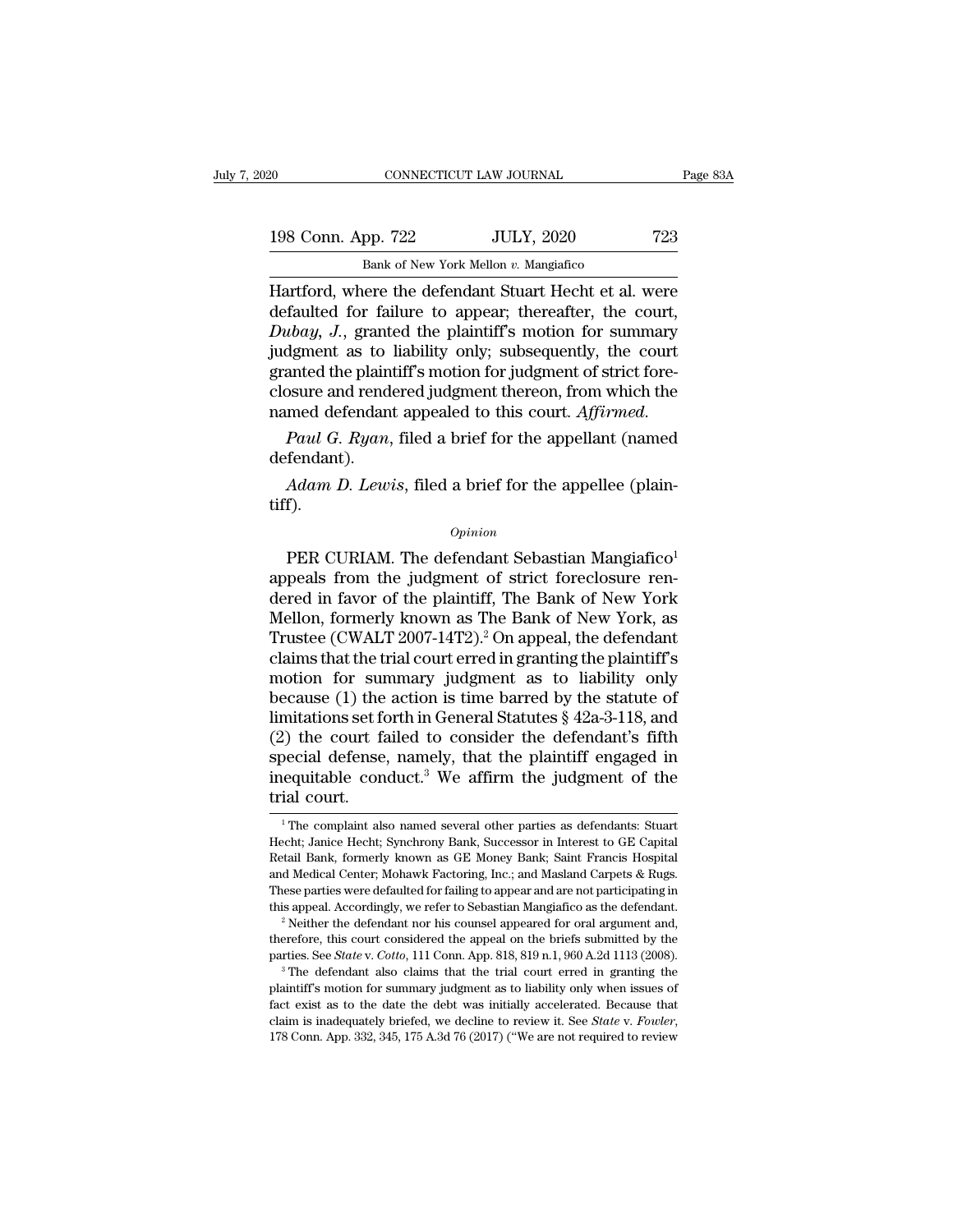| 4Α  | CONNECTICUT LAW JOURNAL                               |                    | July 7, 2020 |
|-----|-------------------------------------------------------|--------------------|--------------|
| 724 | <b>JULY, 2020</b>                                     | 198 Conn. App. 722 |              |
|     | Bank of New York Mellon v. Mangiafico                 |                    |              |
|     | The record reveals the following facts and procedural |                    |              |

CONNECTICUT LAW JOURNAL July 7, 20<br>
4<br>
JULY, 2020 198 Conn. App. 722<br>
Bank of New York Mellon v. Mangiafico<br>
The record reveals the following facts and procedural<br>
story. On February 17, 2007, the defendant executed<br>
promi T24 JULY, 2020 198 Conn. App. 722<br>Bank of New York Mellon v. Mangiafico<br>The record reveals the following facts and procedural<br>history. On February 17, 2007, the defendant executed<br>a promissory note (note) payable to Ascell  $\frac{724}{\text{Bank of New York Melon } v. \text{ Mangiafico}}$ <br>Bank of New York Mellon  $v.$  Mangiafico<br>The record reveals the following facts and procedural<br>history. On February 17, 2007, the defendant executed<br>a promissory note (note) payable to Ascella T24 JULY, 2020 198 Conn. App. 722<br>
Bank of New York Mellon v. Mangiafico<br>
The record reveals the following facts and procedural<br>
history. On February 17, 2007, the defendant executed<br>
a promissory note (note) payable to As Bank of New York Mellon v. Mangiafico<br>
The record reveals the following facts and procedural<br>
history. On February 17, 2007, the defendant executed<br>
a promissory note (note) payable to Ascella Mortgage,<br>
LLC, in the princi Bank of New York Mellon v. Mangiafico<br>The record reveals the following facts and procedural<br>history. On February 17, 2007, the defendant executed<br>a promissory note (note) payable to Ascella Mortgage,<br>LLC, in the principal The record reveals the following facts and procedural<br>history. On February 17, 2007, the defendant executed<br>a promissory note (note) payable to Ascella Mortgage,<br>LLC, in the principal amount of \$672,000. To secure the<br>note history. On February 17, 2007, the defendant executed<br>a promissory note (note) payable to Ascella Mortgage,<br>LLC, in the principal amount of \$672,000. To secure the<br>note, the defendant executed an open-end mortgage<br>deed (mo a promissory note (note) payable to Ascella Mortgage,<br>LLC, in the principal amount of \$672,000. To secure the<br>note, the defendant executed an open-end mortgage<br>deed (mortgage) in favor of Mortgage Electronic Regis-<br>tration LLC, in the principal amount of \$672,000. To secure the<br>note, the defendant executed an open-end mortgage<br>deed (mortgage) in favor of Mortgage Electronic Regis-<br>tration Systems, Inc., as nominee for Ascella Mortgage,<br>LLC, note, the defendant executed an open-end mortgage<br>deed (mortgage) in favor of Mortgage Electronic Registration Systems, Inc., as nominee for Ascella Mortgage,<br>LLC, on real property located at 35 Sullivan Farm Road<br>in Broad deed (mortgage) in favor of Mortgage Electronic Registration Systems, Inc., as nominee for Ascella Mortgage, LLC, on real property located at 35 Sullivan Farm Road in Broad Brook (property). Beginning in February, 2008, an tration Systems, Inc., as nominee for Ascella Mort<br>LLC, on real property located at 35 Sullivan Farm<br>in Broad Brook (property). Beginning in February,<br>and each and every month thereafter, the defer<br>failed to make any payme C, on real property located at 35 Sullivan Farm Road<br>Broad Brook (property). Beginning in February, 2008,<br>d each and every month thereafter, the defendant<br>lied to make any payment on the note. The plaintiff<br>the present hol in Broad Brook (property). Beginning in February, 2008,<br>and each and every month thereafter, the defendant<br>failed to make any payment on the note. The plaintiff<br>is the present holder of the note, and the mortgage was<br>assig

and each and every month thereatter, the detendant<br>failed to make any payment on the note. The plaintiff<br>is the present holder of the note, and the mortgage was<br>assigned to the plaintiff on August 11, 2016.<br>On August 19, 2 failed to make any payment on the note. The plaintiff<br>is the present holder of the note, and the mortgage was<br>assigned to the plaintiff on August 11, 2016.<br>On August 19, 2016, the plaintiff commenced this<br>mortgage foreclos is the present holder of the note, and the mortgage was<br>assigned to the plaintiff on August 11, 2016.<br>On August 19, 2016, the plaintiff commenced this<br>mortgage foreclosure action by way of a one count<br>foreclosure complaint assigned to the plaintiff on August 11, 2016.<br>
On August 19, 2016, the plaintiff commenced this<br>
mortgage foreclosure action by way of a one count<br>
foreclosure complaint. After receiving the summons<br>
and complaint, the def On August 19, 2016, the plaintiff commenced this<br>mortgage foreclosure action by way of a one count<br>foreclosure complaint. After receiving the summons<br>and complaint, the defendant filed a foreclosure media-<br>tion certificate mortgage foreclosure action by way of a one count<br>foreclosure complaint. After receiving the summons<br>and complaint, the defendant filed a foreclosure media-<br>tion certificate. On September 21, 2016, this case was<br>assigned t foreclosure complaint. After receiving the summons<br>and complaint, the defendant filed a foreclosure media-<br>tion certificate. On September 21, 2016, this case was<br>assigned to the foreclosure mediation program. There-<br>after, and complaint, the deferoion certificate. On Sequences<br>assigned to the foreclove after, the plaintiff and<br>several mediation sesproved unsuccessful at<br>February 7, 2018. On February 28, 201 on certificate. On September 21, 2016, this case was<br>signed to the foreclosure mediation program. There-<br>ter, the plaintiff and the defendant participated in<br>veral mediation sessions; however, those sessions<br>oved unsuccess assigned to the foreclosure mediation program. There-<br>after, the plaintiff and the defendant participated in<br>several mediation sessions; however, those sessions<br>proved unsuccessful and, as a result, terminated on<br>February

atter, the plaintiff and the defendant participated in<br>several mediation sessions; however, those sessions<br>proved unsuccessful and, as a result, terminated on<br>February 7, 2018.<br>On February 28, 2018, the defendant filed an several mediation sessions; however, those sessions<br>proved unsuccessful and, as a result, terminated on<br>February 7, 2018.<br>On February 28, 2018, the defendant filed an answer<br>and special defenses. Specifically, the defendan proved unsuccessful and, as a result, terminated on<br>February 7, 2018.<br>On February 28, 2018, the defendant filed an answer<br>and special defenses. Specifically, the defendant alleged<br>the following as special defenses: (1) he February 7, 2018.<br>
On February 28, 2018, the defendant filed an answer<br>
and special defenses. Specifically, the defendant alleged<br>
the following as special defenses: (1) he did not believe<br>
that the amount of the debt sta the following as special defenses: (1) he did not believe<br>that the amount of the debt stated was accurate; (2)<br>he did not believe that the plaintiff was the proper<br>holder of the note and the mortgage; (3) he did not<br>issue that the amount of the debt stated was accurate; (2) he did not believe that the plaintiff was the proper holder of the note and the mortgage; (3) he did not issues that have been improperly presented to this court throug

he did not believe that the plaintiff was the proper holder of the note and the mortgage; (3) he did not issues that have been improperly presented to this court through an inadequate brief.... Analysis, rather than mere a (Internal quotation marks omitted.)), cert. denied, 327 Conn. 999, 176 A.3d 556 (2018). % issues that have been improperly presented to this court through an inade-<br>quate brief.... Analysis, rather than mere abstract assertion, is required<br>in order to avoid abandoning an issue by failure to brief the issue p sues that have been improperly presented to this court through an inade-<br>ate brief. . . . Analysis, rather than mere abstract assertion, is required<br>order to avoid abandoning an issue by failure to brief the issue properl quate brief. . . . Analysis, rather than mere abstract assertion, is required<br>in order to avoid abandoning an issue by failure to brief the issue properly."<br>(Internal quotation marks omitted.)), cert. denied, 327 Conn. 99

in order to avoid abandoning an issue by failure to brief the issue properly."<br>
(Internal quotation marks omitted.)), cert. denied, 327 Conn. 999, 176 A.3d<br>
556 (2018).<br>
Additionally, the defendant argues for the first ti (Internal quotation marks omitted.)), cert. denied, 327 Conn. 999, 176 A.3d 556 (2018).<br>Additionally, the defendant argues for the first time on appeal that the foreclosure action is barred by the doctrine of laches. The d foreclosure action is barred by the doctrine of laches. The defense of laches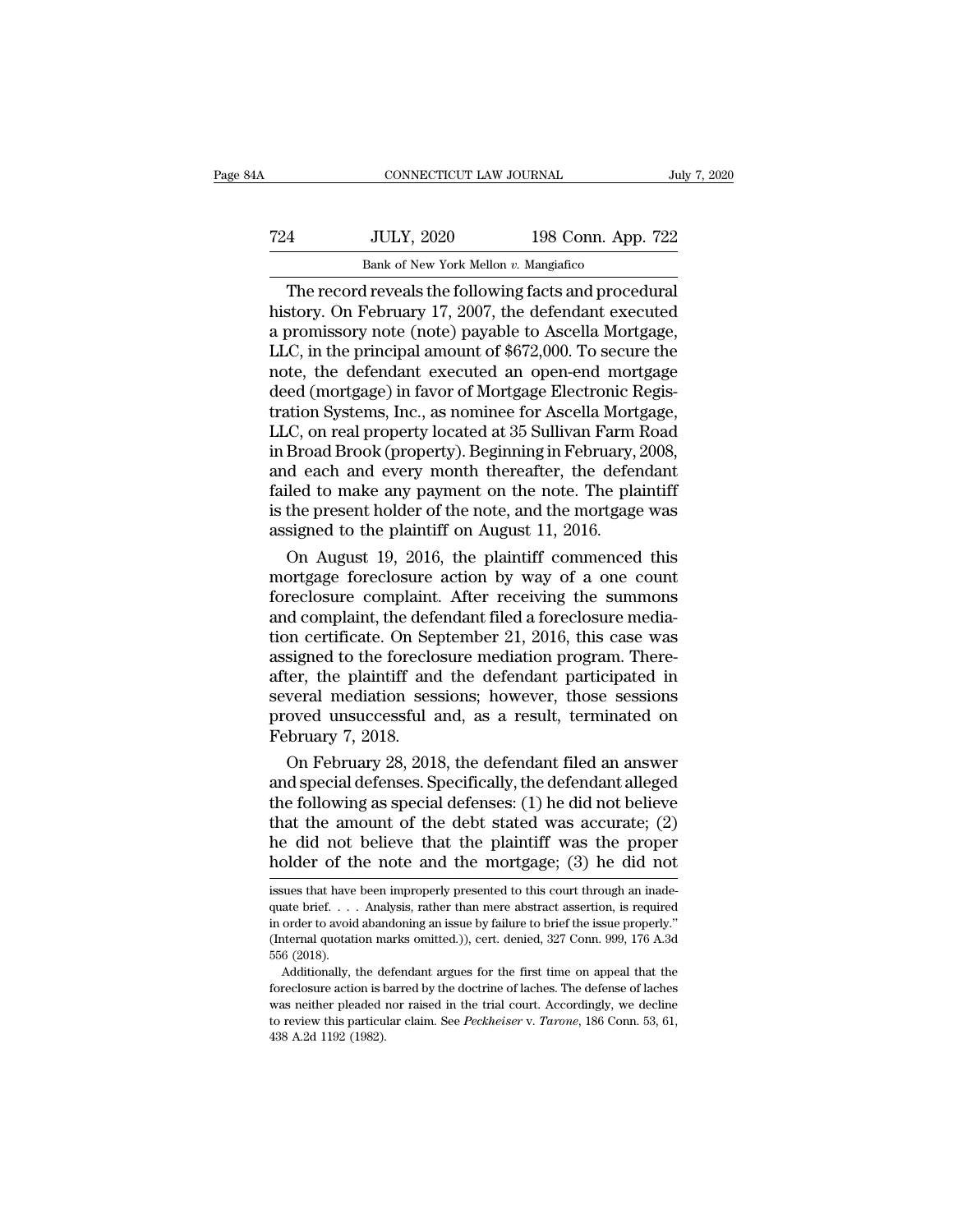EXECUTE CONNECTICUT LAW JOURNAL Page 85A<br>198 Conn. App. 722 JULY, 2020 725<br>Bank of New York Mellon v. Mangiafico EXECTICUT LAW JOURNAL<br>Bank of New York Mellon *v. Mangiafico*<br>Bank of New York Mellon *v. Mangiafico*<br>mortgage was properly recorded: (4)

EXECUTE EXECUTE LAW JOURNAL Page 85A<br>
198 Conn. App. 722 JULY, 2020 725<br>
Bank of New York Mellon v. Mangiafico<br>
Know if the mortgage was properly recorded; (4) the<br>
plaintiff and its predecessors had acted in bad faith by<br> 198 Conn. App. 722 JULY, 2020 725<br>Bank of New York Mellon v. Mangiafico<br>know if the mortgage was properly recorded; (4) the<br>plaintiff and its predecessors had acted in bad faith by<br>not communicating with the defendant and 198 Conn. App. 722 JULY, 2020 725<br>
Bank of New York Mellon v. Mangiafico<br>
know if the mortgage was properly recorded; (4) the<br>
plaintiff and its predecessors had acted in bad faith by<br>
not communicating with the defendant 198 Conn. App. 722 JULY, 2020 725<br>
Bank of New York Mellon v. Mangiafico<br>
know if the mortgage was properly recorded; (4) the<br>
plaintiff and its predecessors had acted in bad faith by<br>
not communicating with the defendant Bank of New York Mellon v. Mangiafico<br>
know if the mortgage was properly recorded; (4) the<br>
plaintiff and its predecessors had acted in bad faith by<br>
not communicating with the defendant and refusing to<br>
make payment arra Bank of New York Mellon v. Mangiafico<br>
know if the mortgage was properly recorded; (4) the<br>
plaintiff and its predecessors had acted in bad faith by<br>
not communicating with the defendant and refusing to<br>
make payment arra know if the mortgage was properly recorded; (4) the<br>plaintiff and its predecessors had acted in bad faith by<br>not communicating with the defendant and refusing to<br>make payment arrangements with him; (5) the plaintiff<br>violat plaintiff and its predecessors had acted in bad faith by<br>not communicating with the defendant and refusing to<br>make payment arrangements with him; (5) the plaintiff<br>violated the mediator's instructions and did not partici-<br> not communicating with the defendant and refusing to<br>make payment arrangements with him; (5) the plaintiff<br>violated the mediator's instructions and did not partici-<br>pate in foreclosure mediation in good faith; (6) the<br>pla make payment arrangements with him; (5) the plaintiff<br>violated the mediator's instructions and did not partici-<br>pate in foreclosure mediation in good faith; (6) the<br>plaintiff failed to bring this action within six years f violated the mediator's instructions and did not partici-<br>pate in foreclosure mediation in good faith; (6) the<br>plaintiff failed to bring this action within six years from<br>the defendant's last payment; (7) the plaintiff kn pate in foreclosure mediation in good faith; (6) the plaintiff failed to bring this action within six years from the defendant's last payment; (7) the plaintiff knew that the defendant had asserted defenses to the enforce plaintiff failed to bring this action within six years from<br>the defendant's last payment; (7) the plaintiff knew that<br>the defendant had asserted defenses to the enforcement<br>of the loan in a previous foreclosure action that the defendant's last payment; (7) the plaintiff knew that<br>the defendant had asserted defenses to the enforcement<br>of the loan in a previous foreclosure action that was<br>"dismissed";<sup>4</sup> and (8) it was unfair for the plaintiff the defendant had asserted defenses to the enforcement<br>of the loan in a previous foreclosure action that was<br>"dismissed";<sup>4</sup> and (8) it was unfair for the plaintiff to<br>prosecute this foreclosure action after a previous for of the loan in a previous foreclosure action that was<br>
"dismissed",<sup>4</sup> and (8) it was unfair for the plaintiff to<br>
prosecute this foreclosure action after a previous fore-<br>
closure action was "dismissed." On October 10, 20 "dismissed";<sup>4</sup> and (8) it was unfair for the plaintiff to<br>prosecute this foreclosure action after a previous fore-<br>closure action was "dismissed." On October 10, 2018,<br>the plaintiff filed a motion for summary judgment as prosecute this foreclosure action after a previous fore-<br>closure action was "dismissed." On October 10, 2018,<br>the plaintiff filed a motion for summary judgment as<br>to liability only, a memorandum of law in support of<br>the mo closure action was "dismissed." On October 10, 2018,<br>the plaintiff filed a motion for summary judgment as<br>to liability only, a memorandum of law in support of<br>the motion, an affidavit of Keli Smith, and appended<br>exhibits. the plaintiff filed a motion for summary judgment as<br>to liability only, a memorandum of law in support of<br>the motion, an affidavit of Keli Smith, and appended<br>exhibits. The defendant filed an objection to the motion<br>"under to liability only, a memorandum of law in suppo<br>the motion, an affidavit of Keli Smith, and apper<br>exhibits. The defendant filed an objection to the me<br>"under oath." Following a hearing on Decembe<br>2018, the court granted su e motion, an amdavit of Kell Smith, and appended<br>hibits. The defendant filed an objection to the motion<br>nder oath." Following a hearing on December 10,<br>18, the court granted summary judgment with respect<br>liability only in exhibits. The defendant filed an objection to the motion<br>"under oath." Following a hearing on December 10,<br>2018, the court granted summary judgment with respect<br>to liability only in favor of the plaintiff. The defendant's<br>

under oath. Following a nearing on December 10,<br>2018, the court granted summary judgment with respect<br>to liability only in favor of the plaintiff. The defendant's<br>motion to reargue that decision was denied.<br>On January 28, 2018, the court granted summary judgment with respect<br>to liability only in favor of the plaintiff. The defendant's<br>motion to reargue that decision was denied.<br>On January 28, 2019, the court rendered a judgment<br>of strict fo to hability only in favor of the plaintiff. The defendant s<br>motion to reargue that decision was denied.<br>On January 28, 2019, the court rendered a judgment<br>of strict foreclosure in favor of the plaintiff. This appeal<br>follow motion to reargue that decision was denied.<br>
On January 28, 2019, the court rendered a judgment<br>
of strict foreclosure in favor of the plaintiff. This appeal<br>
followed. The court subsequently granted in part a<br>
motion for On January 28, 2019, the court rendered a judgment<br>of strict foreclosure in favor of the plaintiff. This appeal<br>followed. The court subsequently granted in part a<br>motion for articulation filed by the defendant and sum-<br>mar of strict foreclosure in favor of the plaintiff. This appeal<br>followed. The court subsequently granted in part a<br>motion for articulation filed by the defendant and sum-<br>marized the court's reasoning for granting summary<br>jud followed. The court subsequently granted in part a<br>motion for articulation filed by the defendant and sum-<br>marized the court's reasoning for granting summary<br>judgment, essentially adopting the analysis of the plain-<br>tiff a motion for articulation filed by the defendant and sum-<br>marized the court's reasoning for granting summary<br>judgment, essentially adopting the analysis of the plain-<br>tiff as set forth in its moving papers. The court further marized the court's reasoning for granting summary<br>judgment, essentially adopting the analysis of the plain-<br>tiff as set forth in its moving papers. The court further<br>stated: "To the extent that [the] defendant's purported judgment, essentially adopting the analysis of the plain-<br>tiff as set forth in its moving papers. The court further<br>stated: "To the extent that [the] defendant's purported<br>special defenses are able to be construed as even tiff as set forth in its moving papers. The court further<br>stated: "To the extent that [the] defendant's purported<br>special defenses are able to be construed as even consti-<br>tuting special defenses, none [goes] to the making tting special defenses, none [goes] to the making, valid-<br>y or enforcement of [the] note and/or [the] mortgage.<br>he 'affidavit' of the defendant provides zero evidence,<br>tther conclusory statements, at best. The defendant<br><sup>4</sup> ity or enforcement of [the] note and/or [the] mortgage.<br>The 'affidavit' of the defendant provides zero evidence,<br>rather conclusory statements, at best. The defendant<br><sup>4</sup> In 2008, a prior foreclosure action was commenced ag

The 'affidavit' of the defendant provides zero evidence,<br>rather conclusory statements, at best. The defendant<br> $\frac{4 \ln 2008}{\ln 2008}$ , a prior foreclosure action was commenced against the defendant<br>with regard to the prope rather conclusory statements, at best. The defendant  $\frac{4 \ln 2008}{\ln 2008}$ , a prior foreclosure action was commenced against the defendant with regard to the property. See *Bank of New York v. Mangiafico*, Superior Court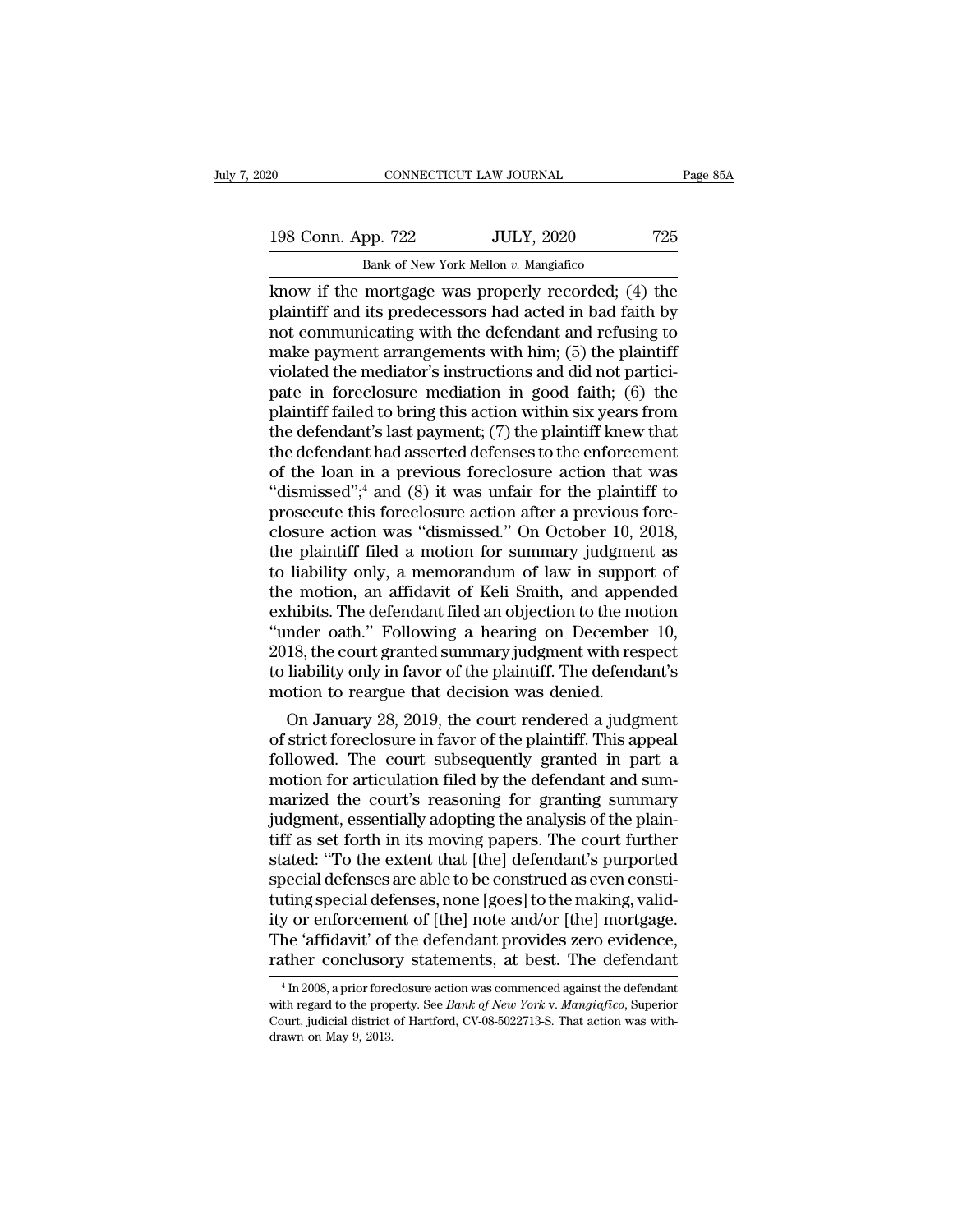| 36A | CONNECTICUT LAW JOURNAL                                    |                    | July 7, 2020 |
|-----|------------------------------------------------------------|--------------------|--------------|
| 726 | <b>JULY, 2020</b>                                          | 198 Conn. App. 722 |              |
|     | Bank of New York Mellon v. Mangiafico                      |                    |              |
|     | proudly asserts that he has been in default of his obliga- |                    |              |

FREE CONNECTICUT LAW JOURNAL<br>
PRODUCED AND THE SERVICE OF THE HARD OF THE HARD OF THE HARD OF THE HARD BEEN IN A SUBJEM<br>
PROUDLY ASSERTS THAT ARE A BOOK TO A SUBJEM OF THE SUBJEM OF THE SUBJEM OF THE SUBJEM OF THE SUBJEM O T26 JULY, 2020 198 Conn. App. 722<br>Bank of New York Mellon v. Mangiafico<br>proudly asserts that he has been in default of his obliga-<br>tions for eight years. Foreclosure is an equitable pro-<br>ceeding." Additional facts will be The Taurest Committee of New York Mellon v. Mangiafico<br>The Shank of New York Mellon v. Mangiafico<br>Through asserts that he has been in default of his obliga-<br>tions for eight years. Foreclosure is an equitable pro-<br>Compared  $U_L$ , 2020  $198$  Conn. App. 722<br>Bank of New York Mellon  $v$ . Mangiafico<br>
oudly asserts that he has been in default of his obliga-<br>
oudly asserts that he has been in default of his obliga-<br>
outing.'' Additional facts will

Bank of New York Mellon  $v$ . Mangiafico<br>proudly asserts that he has been in default of his obliga-<br>tions for eight years. Foreclosure is an equitable pro-<br>ceeding." Additional facts will be set forth as necessary.<br>We begi ment, it is the moval system in default of his obligations for eight years. Foreclosure is an equitable proceeding." Additional facts will be set forth as necessary.<br>We begin by setting forth the relevant standard of revie proudly asserts that he has been in detault of his obliga-<br>tions for eight years. Foreclosure is an equitable pro-<br>ceeding." Additional facts will be set forth as necessary.<br>We begin by setting forth the relevant standard tions for eight years. Foreclosure is an equitable proceeding." Additional facts will be set forth as necessary.<br>
We begin by setting forth the relevant standard of<br>
review and legal principles. "In seeking summary judg-<br> ceeding." Additional facts will be set forth as necessary.<br>
We begin by setting forth the relevant standard of<br>
review and legal principles. "In seeking summary judg-<br>
ment, it is the movant who has the burden of showing<br> We begin by setting forth the relevant standard of<br>review and legal principles. "In seeking summary judgment, it is the movant who has the burden of showing<br>the nonexistence of any issue of fact. . . . . Although<br>the part review and legal principles. "In seeking summary judgment, it is the movant who has the burden of showing<br>the nonexistence of any issue of fact. . . . . Although<br>the party seeking summary judgment has the burden<br>of showin ment, it is the movant who has the burden of showing<br>the nonexistence of any issue of fact. . . . Although<br>the party seeking summary judgment has the burden<br>of showing the nonexistence of any material fact . . .<br>a party o the nonexistence of any issue of fact. . . . Although<br>the party seeking summary judgment has the burden<br>of showing the nonexistence of any material fact . . .<br>a party opposing summary judgment must substantiate<br>its advers the party seeking summary judgment has the burden<br>of showing the nonexistence of any material fact  $\dots$ <br>a party opposing summary judgment must substantiate<br>its adverse claim by showing that there is a genuine<br>issue of mat of showing<br>a party opp<br>its adverse<br>issue of ma<br>ing the exis<br>is one that<br>"Summa" Characterial summary judgment must substantiate<br>
suce of material fact together with the evidence disclosing the existence of such an issue.... A material fact<br>
one that makes a difference in the outcome of a case<br>
...<br>
" its adverse claim by showing that there is a genune<br>issue of material fact together with the evidence disclos-<br>ing the existence of such an issue. . . . A material fact<br>is one that makes a difference in the outcome of a c

issue of material fact together with the evidence disclosing the existence of such an issue.  $\dots$  A material fact is one that makes a difference in the outcome of a case  $\dots$ <br>"Summary judgment shall be granted if the plea mg the existence of such an issue. . . . A material fact<br>is one that makes a difference in the outcome of a case<br> $\cdots$ <br>"Summary judgment shall be granted if the pleadings,<br>affidavits and any other proof submitted show tha is one that makes a difference in the outcome of a case<br>
. . . . .<br>
"Summary judgment shall be granted if the pleadings,<br>
affidavits and any other proof submitted show that there<br>
is no genuine issue as to any material fac "Summary judgment shall be granted if the pleadiaf<br>fidavits and any other proof submitted show that the nonving party is entitled to judgment as a matter of<br> $\dots$  The trial court must view the evidence in the l<br>most favora "Summary judgment shall be granted if the pleadings,<br>fidavits and any other proof submitted show that there<br>no genuine issue as to any material fact and that the<br>oving party is entitled to judgment as a matter of law.<br>. T athdavits and any other proof submitted show that there<br>is no genuine issue as to any material fact and that the<br>moving party is entitled to judgment as a matter of law.<br>. . . . The trial court must view the evidence in th

is no genune issue as to any material fact and that the<br>moving party is entitled to judgment as a matter of law.<br>. . . The trial court must view the evidence in the light<br>most favorable to the nonmoving party. . . .<br>"Appe moving party is entitled to judgment as a matter of law.<br>
. . . The trial court must view the evidence in the light<br>
most favorable to the nonmoving party. . . .<br>
"Appellate review of the trial court's decision to grant<br> ... The trial court must view the evidence most favorable to the nonmoving party. . "Appellate review of the trial court's decord. ... [W] fore] decide whether [the trial court's] con legally and logically correct and fin "Appellate review of the trial court's decision to grant<br>
"Appellate review of the trial court's decision to grant<br>
remary judgment is plenary.... [W]e must [there-<br>
re] decide whether [the trial court's] conclusions are<br> "Appellate review of the trial court's decision to grant<br>summary judgment is plenary.... [W]e must [there-<br>fore] decide whether [the trial court's] conclusions are<br>legally and logically correct and find support in the<br>fac

summary judgment is plenary. . . . . [W]e must [there-<br>fore] decide whether [the trial court's] conclusions are<br>legally and logically correct and find support in the<br>facts that appear in the record. . . .<br>"In order to esta fore] decide whether [the trial court's] conclusions are<br>legally and logically correct and find support in the<br>facts that appear in the record. . . .<br>"In order to establish a prima facie case in a mortgage<br>foreclosure acti degally and logically correct and find support in the facts that appear in the record. . . .<br>
"In order to establish a prima facie case in a mortgage foreclosure action, the plaintiff must prove by a pre-<br>
ponderance of t facts that appear in the record.  $\dots$ <br>"In order to establish a prima facie case in a mortgage<br>foreclosure action, the plaintiff must prove by a pre-<br>ponderance of the evidence that it is the owner of the<br>note and mortgage "In order to establish a prima facie case in a mortgage<br>foreclosure action, the plaintiff must prove by a pre-<br>ponderance of the evidence that it is the owner of the<br>note and mortgage, that the defendant mortgagor has<br>def foreclosure action, the plaintiff must prove by a pre-<br>ponderance of the evidence that it is the owner of the<br>note and mortgage, that the defendant mortgagor has<br>defaulted on the note and that any conditions precedent<br>to f ponderance of the evidence that it is the owner of the<br>note and mortgage, that the defendant mortgagor has<br>defaulted on the note and that any conditions precedent<br>to foreclosure, as established by the note and mortgage,<br>ha note and mortgage, that the defendant mortgagor has<br>defaulted on the note and that any conditions precedent<br>to foreclosure, as established by the note and mortgage,<br>have been satisfied. . . . Thus, a court may properly<br>gra defaulted on the note and that any conditions precedent<br>to foreclosure, as established by the note and mortgage,<br>have been satisfied. . . . . Thus, a court may properly<br>grant summary judgment as to liability in a foreclosu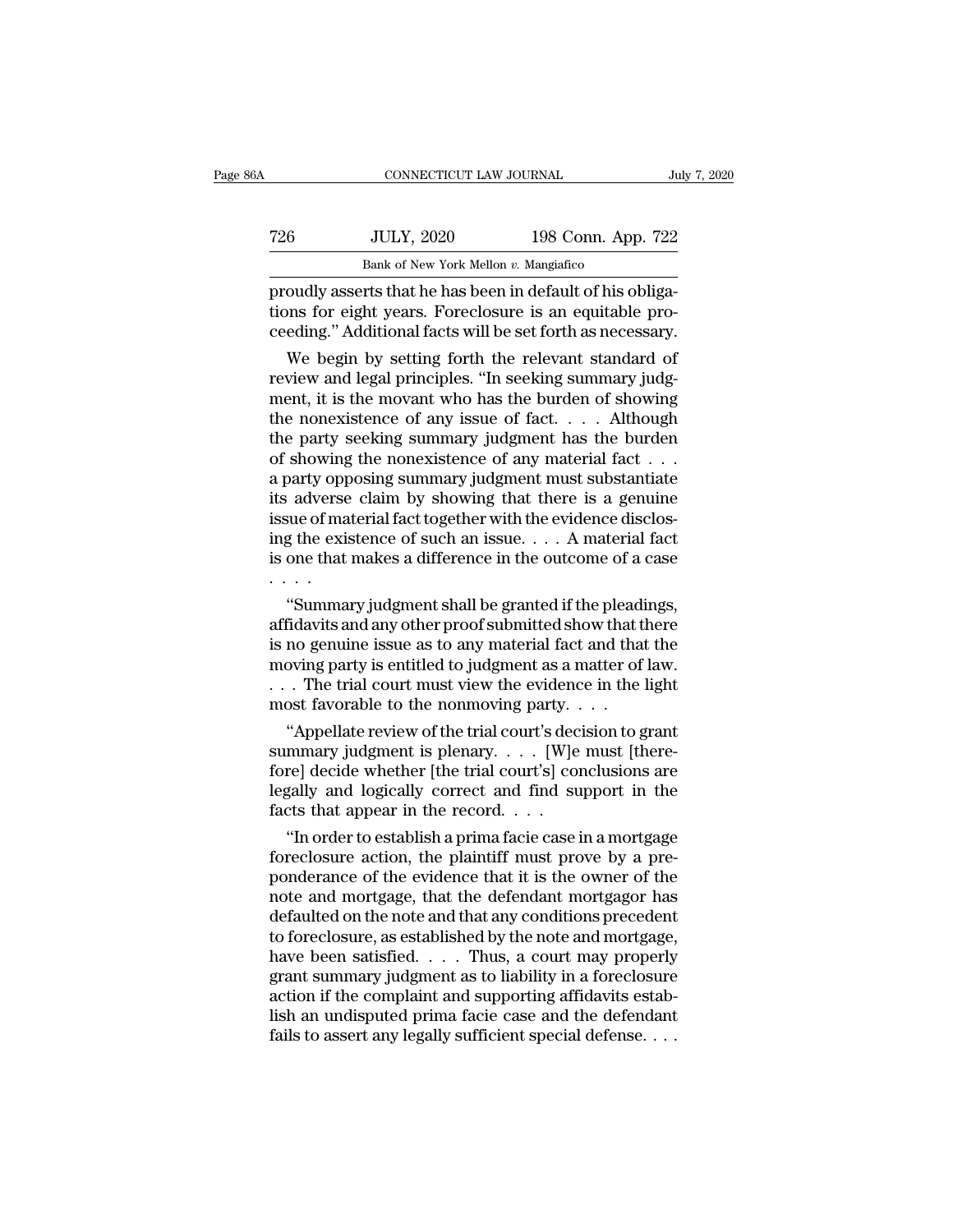| 20                 | CONNECTICUT LAW JOURNAL                              | Page 87A |
|--------------------|------------------------------------------------------|----------|
|                    |                                                      |          |
| 198 Conn. App. 722 | <b>JULY, 2020</b>                                    | 727      |
|                    | Bank of New York Mellon v. Mangiafico                |          |
|                    | "[A] holder of a note is presumed to be the owner of |          |

CONNECTICUT LAW JOURNAL Page 87<br>
8 Conn. App. 722 JULY, 2020 727<br>
Bank of New York Mellon v. Mangiafico<br>
"[A] holder of a note is presumed to be the owner of<br>
e debt, and unless the presumption is rebutted, may<br>
reclose th 198 Conn. App. 722 JULY, 2020 727<br>Bank of New York Mellon v. Mangiafico<br>"[A] holder of a note is presumed to be the owner of<br>the debt, and unless the presumption is rebutted, may<br>foreclose the mortgage under [General Statu 198 Conn. App. 722 JULY, 2020 727<br>
Bank of New York Mellon v. Mangiafico<br>
"[A] holder of a note is presumed to be the owner of<br>
the debt, and unless the presumption is rebutted, may<br>
foreclose the mortgage under [General 198 Conn. App. 722 JULY, 2020 727<br>
Bank of New York Mellon v. Mangiafico<br>
"[A] holder of a note is presumed to be the owner of<br>
the debt, and unless the presumption is rebutted, may<br>
foreclose the mortgage under [General For Coldit. Tipp. 122 **Books** 121, 2020<br>
Bank of New York Mellon v. Mangiafico<br>
"[A] holder of a note is presumed to be the owner of<br>
the debt, and unless the presumption is rebutted, may<br>
foreclose the mortgage under [Ge "[A] holder of a note is presumed to be the owner of<br>
e debt, and unless the presumption is rebutted, may<br>
reclose the mortgage under [General Statutes § 49-<br>
].... It [is] for the defendant to set up and prove the<br>
cts w "[A] holder of a note is presumed to be the owner of<br>the debt, and unless the presumption is rebutted, may<br>foreclose the mortgage under [General Statutes § 49-<br>17].... It [is] for the defendant to set up and prove the<br>fac

the debt, and unless the presumption is rebutted, may<br>foreclose the mortgage under [General Statutes  $\S$  49-<br>17].... It [is] for the defendant to set up and prove the<br>facts which limit or change the plaintiff's rights.... foreclose the mortgage under [General Statutes  $\S$  49-<br>17].... It [is] for the defendant to set up and prove the<br>facts which limit or change the plaintiff's rights....<br>"[T]he party raising a special defense has the burden 17].... It [is] for the defendant to set up and prove the<br>facts which limit or change the plaintiff's rights....<br>"[T]he party raising a special defense has the burden<br>of proving the facts alleged therein.... If the plaint facts which limit or change the plaintiff's rights. . . .<br>"[T]he party raising a special defense has the burden<br>of proving the facts alleged therein. . . . If the plaintiff<br>in a foreclosure action has shown that it is ent "[T]he party raising a special defense has the burden<br>of proving the facts alleged therein. . . . If the plaintiff<br>in a foreclosure action has shown that it is entitled to<br>foreclose, then the burden is on the defendant to of proving the facts alleged therein.  $\dots$  If the plaintiff<br>in a foreclosure action has shown that it is entitled to<br>foreclose, then the burden is on the defendant to pro-<br>duce evidence supporting its special defenses in in a foreclosure action has shown that it is entitled to<br>foreclose, then the burden is on the defendant to pro-<br>duce evidence supporting its special defenses in order<br>to create a genuine issue of material fact  $\dots$ . Legal foreclose, then the burden is on the defendant to produce evidence supporting its special defenses in order<br>to create a genuine issue of material fact  $\dots$ . Legally<br>sufficient special defenses alone do not meet the defenduce evidence supporting its special defenses in order<br>to create a genuine issue of material fact . . . . Legally<br>sufficient special defenses alone do not meet the defen-<br>dant's burden. The purpose of a special defense is to create a genuine issue of material fact . . . . Legally<br>sufficient special defenses alone do not meet the defen-<br>dant's burden. The purpose of a special defense is to<br>plead facts that are consistent with the allegation sufficient special defenses alone do not meet the defendant's burden. The purpose of a special defense is to plead facts that are consistent with the allegations of the complaint but demonstrate, nonetheless, that the plai dant's burden. The purpose of a special defense is to<br>plead facts that are consistent with the allegations of<br>the complaint but demonstrate, nonetheless, that the<br>plaintiff has no cause of action. . . . . Further . . .<br>[t] plead facts that are consistent with the allegations of<br>the complaint but demonstrate, nonetheless, that the<br>plaintiff has no cause of action. . . . . Further . . .<br>[t]he applicable rule regarding the material facts to be the complaint but demonstrate, nonetheless, that the plaintiff has no cause of action. . . . . Further . . . . [t]he applicable rule regarding the material facts to be considered on a motion for summary judgment is that t plaintiff has no cause of action. . . . . Further . . . .<br>[t]he applicable rule regarding the material facts to be considered on a motion for summary judgment is that<br>the facts at issue are those alleged in the pleadings.<br> If the applicable rule regarding the material facts to be considered on a motion for summary judgment is that the facts at issue are those alleged in the pleadings.<br>  $\ldots$  [B]ecause any valid special defense raised by the presented on a motion for summary judgment is that<br>the facts at issue are those alleged in the pleadings.<br>... [B]ecause any valid special defense raised by the<br>defendant ultimately would prevent the court from ren-<br>dering the facts at issue are those alleged in the pleadings.<br>  $\ldots$  [B]ecause any valid special defense raised by the<br>
defendant ultimately would prevent the court from ren-<br>
dering judgment for the plaintiff, a motion for summ *U.S.* Because any valid special defense raised by the defendant ultimately would prevent the court from rendering judgment for the plaintiff, a motion for summary judgment should be denied when any [special] defense prese defendant ultimately would prevent the<br>dering judgment for the plaintiff, a moti<br>judgment should be denied when any [<br>presents significant fact issues that si<br>(Citations omitted; internal quotation<br>U.S. Bank National Assn. Example in Should be defined when any [spectal] defense<br>esents significant fact issues that should be tried."<br>itations omitted; internal quotation marks omitted.)<br>S. Bank National Assn. v. Eichten, 184 Conn. App.<br>7, 743–4

I

presents significant fact issues that should be tried.<br>
(Citations omitted; internal quotation marks omitted.)<br>
U.S. Bank National Assn. v. Eichten, 184 Conn. App.<br>
727, 743–45, 196 A.3d 328 (2018).<br>
I<br>
The defendant claim U.S. *Bank National Assn.* v. *Eichten*, 184 Conn. App.<br>727, 743–45, 196 A.3d 328 (2018).<br>1<br>The defendant claims that this foreclosure action is<br>barred by the statute of limitations set forth in § 42a-<br>3-118 and, therefor U.S. Bank National Assn. V. Etchien, 184 Conn. App.<br>
727, 743–45, 196 A.3d 328 (2018).<br>
I<br>
The defendant claims that this foreclosure action is<br>
barred by the statute of limitations set forth in § 42a-<br>
3-118 and, therefo The defendant claims that this foreclosure action is<br>
barred by the statute of limitations set forth in § 42a-<br>
3-118 and, therefore, the trial court improperly rendered<br>
summary judgment on the issue of liability in favo I<br>
The defendant claims that this foreclosure action is<br>
barred by the statute of limitations set forth in § 42a-<br>
3-118 and, therefore, the trial court improperly rendered<br>
summary judgment on the issue of liability in f 118 and, therefore, the trial court improperly rendered<br>ummary judgment on the issue of liability in favor of<br>the plaintiff.<sup>5</sup> Specifically, he argues that any action to<br>force the underlying debt represented by the note<br> summary judgment on the issue of liability in favor of<br>the plaintiff.<sup>5</sup> Specifically, he argues that any action to<br>enforce the underlying debt represented by the note<br><sup>5</sup> General Statutes § 42a-3-118 provides in relevant

Suntinary judgment on the issue of hability in favor of<br>the plaintiff.<sup>5</sup> Specifically, he argues that any action to<br>enforce the underlying debt represented by the note<br> $\frac{1}{2}$ <br> $\frac{1}{2}$ <br> $\frac{1}{2}$ <br> $\frac{1}{2}$  General Stat the plaintiff.<sup>5</sup> Specifically, he argues that any action to enforce the underlying debt represented by the note  $\frac{1}{\sqrt{5}}$  General Statutes § 42a-3-118 provides in relevant part: "[A]n action to enforce the obligation **enforce** the  $\frac{1}{6}$  General Sta enforce the oble must be commented the note or, if a due date....."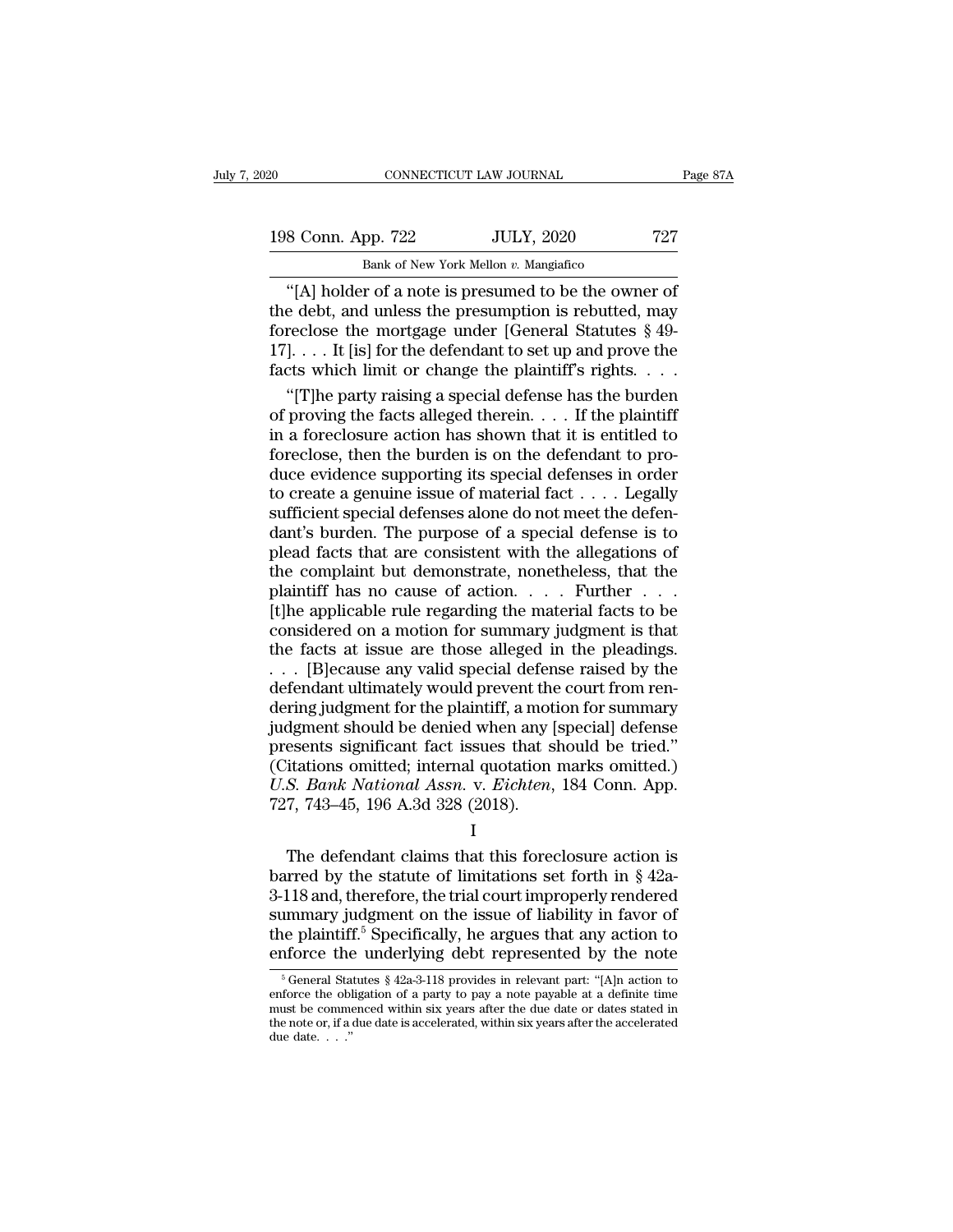| 8A  | CONNECTICUT LAW JOURNAL                                    |                    | July 7, 2020 |
|-----|------------------------------------------------------------|--------------------|--------------|
| 728 | <b>JULY, 2020</b>                                          | 198 Conn. App. 722 |              |
|     | Bank of New York Mellon v. Mangiafico                      |                    |              |
|     | must have been initiated within six years after the accel- |                    |              |

CONNECTICUT LAW JOURNAL<br>
TO MULY, 2020 198 Conn. App. 722<br>
Bank of New York Mellon v. Mangiafico<br>
must have been initiated within six years after the accelerated<br>
erated due date, and that the plaintiff had accelerated<br>
th Fractional Hall and that the plaintiff had accelerated due date, and that the plaintiff had accelerated the debt in early  $2008.6$  The plaintiff contends that the statute of limitations set forth in  $8.422-3.118$  applies T28 JULY, 2020 198 Conn. App. 722<br>
Bank of New York Mellon v. Mangiafico<br>
must have been initiated within six years after the accelerated<br>
erated due date, and that the plaintiff had accelerated<br>
the debt in early 2008.<sup>6</sup> T28 JULY, 2020 198 Conn. App. 722<br>Bank of New York Mellon v. Mangiafico<br>must have been initiated within six years after the accel-<br>erated due date, and that the plaintiff had accelerated<br>the debt in early 2008.<sup>6</sup> The pla Bank of New York Mellon v. Mangiafico<br>
must have been initiated within six years after the accelerated<br>
the debt in early 2008.<sup>6</sup> The plaintiff had accelerated<br>
the debt in early 2008.<sup>6</sup> The plaintiff contends that the<br> Bank of New York Mellon v. Mangiafico<br>must have been initiated within six years after the accelerated<br>due date, and that the plaintiff had accelerated<br>the debt in early 2008.<sup>6</sup> The plaintiff contends that the<br>statute of must have been initiated within six years after the accelerated due date, and that the plaintiff had accelerated the debt in early  $2008.<sup>6</sup>$  The plaintiff contends that the statute of limitations set forth in  $\frac{6}{4}$ ated due date, and that the plaintiff nad accelerated<br>
e debt in early 2008.<sup>6</sup> The plaintiff contends that the<br>
atute of limitations set forth in § 42a-3-118 applies<br>
ly to the enforcement of a note and does not bar a<br>
o the debt in early 2008. The plaintiff contends that the<br>statute of limitations set forth in § 42a-3-118 applies<br>only to the enforcement of a note and does not bar a<br>mortgage foreclosure action on the same debt. We agree<br>w

statute of limitations set forth in § 42a-3-118 applies<br>only to the enforcement of a note and does not bar a<br>mortgage foreclosure action on the same debt. We agree<br>with the plaintiff.<br>"Whether a particular action is barred only to the enforcement of a note and does not bar a<br>mortgage foreclosure action on the same debt. We agree<br>with the plaintiff.<br>"Whether a particular action is barred by the statute<br>of limitations is a question of law to w mortgage foreclosure action on the same debt. We agree<br>with the plaintiff.<br>"Whether a particular action is barred by the statute<br>of limitations is a question of law to which we apply a<br>plenary standard of review." *Federal* with the plaintiff.<br>
"Whether a particular action is barred by the statute<br>
of limitations is a question of law to which we apply a<br>
plenary standard of review." *Federal Deposit Ins. Corp.*<br>
v. *Owen*, 88 Conn. App. 806, "Whether a particular action is barred by the statute<br>of limitations is a question of law to which we apply a<br>plenary standard of review." *Federal Deposit Ins. Corp.*<br>v. Owen, 88 Conn. App. 806, 814, 873 A.2d 1003, cert. of limitations is a question of law to which we apply a<br>plenary standard of review." *Federal Deposit Ins. Corp.*<br>v. *Owen*, 88 Conn. App. 806, 814, 873 A.2d 1003, cert.<br>denied, 275 Conn. 902, 882 A.2d 670 (2005). "[T]he r plenary standard of review." *Federal Deposit Ins. Corp.*<br>v. *Owen*, 88 Conn. App. 806, 814, 873 A.2d 1003, cert.<br>denied, 275 Conn. 902, 882 A.2d 670 (2005). "[T]he rule<br>in Connecticut, as far back as the early nineteenth v. Owen, 88 Conn. App. 806, 814, 873 A.2d 1003, cert.<br>denied, 275 Conn. 902, 882 A.2d 670 (2005). "[T]he rule<br>in Connecticut, as far back as the early nineteenth cen-<br>tury, is that a statute of limitations does not bar a m denied, 275 Conn. 902, 882 A.2d 670 (2005). "[T]he rule<br>in Connecticut, as far back as the early nineteenth cen-<br>tury, is that a statute of limitations does not bar a mort-<br>gage foreclosure. . . . Repeatedly reaffirmed an in Connecticut, as far back as the early nineteenth century, is that a statute of limitations does not bar a mortgage foreclosure. . . . Repeatedly reaffirmed and generally known, it has taken on the aspect of a rule of p tury, is that a statute of limitations does not bar a mortgage foreclosure. . . . Repeatedly reaffirmed and generally known, it has taken on the aspect of a rule of property and in all probability many mortgages in this [ gage foreclosure.... Repeatedly reaffirmed and generally known, it has taken on the aspect of a rule of property and in all probability many mortgages in this [s]tate are now held, after any action upon the debt secured h erally known, it has taken on the aspect of a rule of property and in all probability many mortgages in this [s]tate are now held, after any action upon the debt secured has been barred, in reliance upon it.  $\ldots$  The rul property and in all probability man<br>[s]tate are now held, after any ac<br>secured has been barred, in relianc<br>rule is in harmony with the accepte<br>statute of limitations does not de<br>merely bars the remedy." (Citation o<br>tation tate are now held, after any action upon the debt<br>cured has been barred, in reliance upon it. . . . The<br>le is in harmony with the accepted principle that the<br>atutte of limitations does not destroy the debt but<br>erely bars t secured nas been barred, in renance upon it.  $\ldots$  The<br>rule is in harmony with the accepted principle that the<br>statute of limitations does not destroy the debt but<br>merely bars the remedy." (Citation omitted; internal quo-

rule is in narmony with the accepted principle that the<br>statute of limitations does not destroy the debt but<br>merely bars the remedy." (Citation omitted; internal quo-<br>tation marks omitted.) Id., 815.<br>Furthermore, in *New M* statute of limitations does not destroy the debt but<br>merely bars the remedy." (Citation omitted; internal quo-<br>tation marks omitted.) Id., 815.<br>Furthermore, in *New Milford Savings Bank*, our<br>Supreme Court held that "upon merely bars the remedy." (Citation omitted; internal quotation marks omitted.) Id., 815.<br>
Furthermore, in *New Milford Savings Bank*, our<br>
Supreme Court held that "upon the default of the mort-<br>
gagor, the mortgagee has m ration marks omitted.) id., 815.<br>Furthermore, in *New Milford Savings Bank*, our<br>Supreme Court held that "upon the default of the mort-<br>gagor, the mortgagee has multiple remedies against<br>both the mortgagor and the mortgage Furthermore, in *New Milford Savings Bank*, our<br>Supreme Court held that "upon the default of the mort-<br>gagor, the mortgagee has multiple remedies against<br>both the mortgagor and the mortgaged property. The<br>plaintiff is enti Supreme Court held that "upon the default of the mortgagor, the mortgagee has multiple remedies against both the mortgagor and the mortgaged property. The plaintiff is entitled to pursue its remedy at law on the mortgage, gagor, the mortgagee has multiple remedies against<br>both the mortgagor and the mortgaged property. The<br>plaintiff is entitled to pursue its remedy at law on the<br>notes, or to pursue its remedy in equity upon the mort-<br>gage, o both the mortgagor and the mortgaged property. The<br>plaintiff is entitled to pursue its remedy at law on the<br>notes, or to pursue its remedy in equity upon the mort-<br>gage, or to pursue both. A note and a mortgage given<br>to se plaintiff is entitled to pursue its remedy at law on the<br>notes, or to pursue its remedy in equity upon the mort-<br>gage, or to pursue both. A note and a mortgage given<br>to secure it are *separate instruments*, *executed for d* notes, or to pursue its remedy in equity upon the mortgage, or to pursue both. A note and a mortgage given to secure it are *separate instruments, executed for dif-ferent purposes* and, in this [s]tate, action for foreclo-Frent purposes and, in this [s]tate, action for foreclo-<br>ire of the mortgage and upon the note are regarded<br>and treated, in practice, as *separate and distinct causes*<br> $f$  *action*, although both may be pursued in a forec sure of the mortgage and upon the note are regarded and treated, in practice, as *separate and distinct causes* of *action*, although both may be pursued in a foreclo-<br>  $\frac{1}{6}$  The defendant alleges that the plaintiff a Sure of the mortgage and upon<br>
and treated, in practice, as *separe*<br>
of action, although both may be<br>
<sup>6</sup> The defendant alleges that the plaintiff as<br>
a timely foreclosure action in early 2008, and<br>
"dismissed." See footn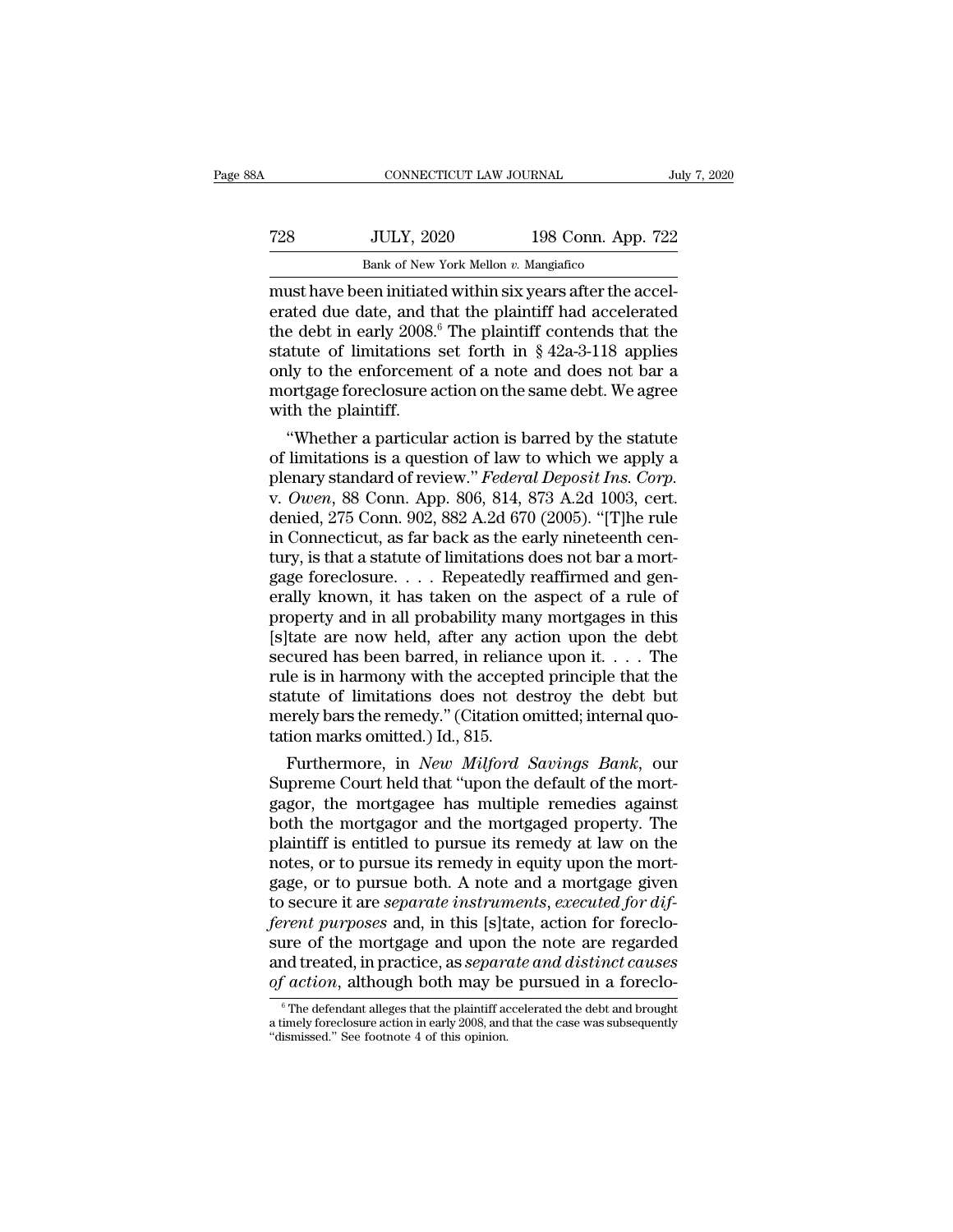| 20                                                     | CONNECTICUT LAW JOURNAL               | Page 89A |
|--------------------------------------------------------|---------------------------------------|----------|
| 198 Conn. App. 722                                     | <b>JULY, 2020</b>                     | 729      |
|                                                        | Bank of New York Mellon v. Mangiafico |          |
| sure suit " (Emphasis added: internal quotation marks) |                                       |          |

sure suit.'' (Emphasis added; internal quotation marks 198 Conn. App. 722 JULY, 2020 729<br>Bank of New York Mellon v. Mangiafico<br>sure suit." (Emphasis added; internal quotation marks<br>omitted.) *New Milford Savings Bank* v. *Jajer*, 244 Conn.<br>251, 266–67, 708 A.2d 1378 (1998). 198 Conn. App. 722 JULY, 202<br>
Bank of New York Mellon v. Mangial<br>
sure suit." (Emphasis added; internal qu<br>
omitted.) New Milford Savings Bank v. J<br>
251, 266–67, 708 A.2d 1378 (1998).<br>
On appeal, the defendant argues that 8 Conn. App. 722 JULY, 2020 729<br>
Bank of New York Mellon v. Mangiafico<br>
re suit." (Emphasis added; internal quotation marks<br>
nitted.) New Milford Savings Bank v. Jajer, 244 Conn.<br>
1, 266–67, 708 A.2d 1378 (1998).<br>
On appea

Bank of New York Mellon v. Mangiafico<br>
sure suit." (Emphasis added; internal quotation marks<br>
omitted.) *New Milford Savings Bank v. Jajer*, 244 Conn.<br>
251, 266–67, 708 A.2d 1378 (1998).<br>
On appeal, the defendant argues t sure suit." (Emphasis added; internal quotation marks<br>omitted.) New Milford Savings Bank v. Jajer, 244 Conn.<br>251, 266–67, 708 A.2d 1378 (1998).<br>On appeal, the defendant argues that "[t]he note evi-<br>dencing the underlying d sure suit." (Emphasis added; internal quotation marks<br>omitted.) *New Milford Savings Bank v. Jajer*, 244 Conn.<br>251, 266–67, 708 A.2d 1378 (1998).<br>On appeal, the defendant argues that "[t]he note evi-<br>dencing the underlying omitted.) New Milford Savings Bank v. Jajer, 244 Conn.<br>251, 266–67, 708 A.2d 1378 (1998).<br>On appeal, the defendant argues that "[t]he note evi-<br>dencing the underlying debt and the mortgage that<br>secures the note are inextr 251, 266–67, 708 A.2d 1378 (1998).<br>
On appeal, the defendant argues that "[t]he note evi-<br>
dencing the underlying debt and the mortgage that<br>
secures the note are inextricably linked. The mortgage<br>
only secures the note—[i On appeal, the defendant argues that "[t]he note evi-<br>dencing the underlying debt and the mortgage that<br>secures the note are inextricably linked. The mortgage<br>only secures the note—[it is] not a debt unto itself. It<br>is on dencing the underlying debt and the mortgage that<br>secures the note are inextricably linked. The mortgage<br>only secures the note—[it is] not a debt unto itself. It<br>is only the note, not the mortgage, that can be acceler-<br>at secures the note are inextricably linked. The mortgage<br>only secures the note—[it is] not a debt unto itself. It<br>is only the note, not the mortgage, that can be acceler-<br>ated. . . . If the statute of limitations expires an only secures the note—[it is] not a debt unto itself. It<br>is only the note, not the mortgage, that can be acceler-<br>ated.... If the statute of limitations expires and the<br>note becomes unenforceable, the mortgage securing<br>th is only the note, not the mortgage, that can be accelerated. . . . . If the statute of limitations expires and the note becomes unenforceable, the mortgage securing that note also becomes unenforceable. The mortgage simpl ated. . . . . If the statute of limitations expires and the<br>note becomes unenforceable, the mortgage securing<br>that note also becomes unenforceable. The mortgage<br>simply does not exist . . . without the note which it<br>secures note becomes unenforceable, the mortgage securing<br>that note also becomes unenforceable. The mortgage<br>simply does not exist . . . without the note which it<br>secures." Simply put, the defendant's argument directly<br>contradicts that note also becomes unenforceable. The mortgage<br>simply does not exist . . . without the note which it<br>secures." Simply put, the defendant's argument directly<br>contradicts Connecticut law as set forth in *Federal*<br>Deposi simply does not exist . . . without the note which it<br>secures." Simply put, the defendant's argument directly<br>contradicts Connecticut law as set forth in *Federal*<br>Deposit Ins. Corp. v. Owen, supra, 88 Conn. App. 815,<br>in w **Example 12** Simply put, the defendant's argument directly<br>
contradicts Connecticut law as set forth in *Federal*<br> *Deposit Ins. Corp.* v. *Owen*, supra, 88 Conn. App. 815,<br>
in which this court held, among other things, th contradicts Connecticut law as set forth in *Federal*<br>*Deposit Ins. Corp.* v. *Owen*, supra, 88 Conn. App. 815,<br>in which this court held, among other things, that § 42a-<br>3-118 does not bar a mortgage foreclosure. Although<br> Deposit Ins. Corp. v. Owen, supra, 88 Conn. App. 815,<br>in which this court held, among other things, that § 42a-<br>3-118 does not bar a mortgage foreclosure. Although<br>the defendant contends that we should overrule *Federal*<br>D in which this court held, among other things, that  $\S$  42a-<br>3-118 does not bar a mortgage foreclosure. Although<br>the defendant contends that we should overrule *Federal*<br>Deposit Ins. Corp. v. Owen, "[i]t is axiomatic that 3-118 does not bar a mortgage foreclosure. Although<br>the defendant contends that we should overrule *Federal*<br>Deposit Ins. Corp. v. Owen, "[i]t is axiomatic that one<br>panel of this court cannot overrule the precedent estabthe defendant contends that we should overrule *Federal* Deposit Ins. Corp. v. Owen, "[i]t is axiomatic that one panel of this court cannot overrule the precedent established by a previous panel's holding.  $\dots$  As we ofte Deposit Ins. Corp. v. Owen, "[i]t is axiomatic that one<br>panel of this court cannot overrule the precedent estab-<br>lished by a previous panel's holding. . . . As we often<br>have stated, this court's policy dictates that one p panel of this court cannot overrule the precedent established by a previous panel's holding.  $\ldots$  As we often have stated, this court's policy dictates that one panel should not, on its own, [overrule] the ruling of a pr Lucker by a previous panel's holding. . . . . As we often<br>have stated, this court's policy dictates that one panel<br>should not, on its own, [overrule] the ruling of a previ-<br>ous panel. The [overruling] may be accomplished o have stated, this court's policy dictates that c<br>should not, on its own, [overrule] the ruling o<br>ous panel. The [overruling] may be accomplish<br>the appeal is heard en banc." (Internal quotatio<br>omitted.) *LM Ins. Corp.* v. rely appeal is heard en banc." (Internal quotation marks<br>nitted.) *LM Ins. Corp.* v. *Connecticut Dismanteling*,<br>i.C, 172 Conn. App. 622, 632–33, 161 A.3d 562 (2017).<br>ccordingly, the defendant's claim fails.<br>II<br>Relying on

### II

Example 15 heard off ballet. (Internal quotation marks<br>
omitted.) *LM Ins. Corp.* v. *Connecticut Dismanteling*,<br> *LLC*, 172 Conn. App. 622, 632–33, 161 A.3d 562 (2017).<br>
Accordingly, the defendant's claim fails.<br>
II<br>
Rely CLAIM THE TERRIFT OF THE TRIST CONDITIONS (2017).<br>
Accordingly, the defendant's claim fails.<br>
II<br>
Relying on U.S. Bank National Assn. v. Blowers, 332<br>
Conn. 656, 212 A.3d 226 (2019), the defendant next<br>
claims that the tr Superiories and the defendant's claim fails.<br>
II<br>
Relying on *U.S. Bank National Assn.* v. *Blowers*, 332<br>
Conn. 656, 212 A.3d 226 (2019), the defendant next<br>
claims that the trial court should not have rendered<br>
summary Freedoungry, the determinant 3 claim rans.<br>
II<br>
Relying on *U.S. Bank National Assn.* v. *Blowers*, 332<br>
Conn. 656, 212 A.3d 226 (2019), the defendant next<br>
claims that the trial court should not have rendered<br>
summary jud Figure 11 II<br>
Relying on *U.S. Bank National Assn.* v. *Blowers*, 332<br>
Conn. 656, 212 A.3d 226 (2019), the defendant next<br>
claims that the trial court should not have rendered<br>
summary judgment as to liability only in fav aims that the trial court should not have rendered<br>immary judgment as to liability only in favor of the<br>laintiff because the trial court failed to consider his<br>fth special defense.<sup>7</sup> In support of his claim, the defen-<br><sup>7</sup> summary judgment as to liability only in favor of the plaintiff because the trial court failed to consider his fifth special defense.<sup>7</sup> In support of his claim, the defendant's appellate brief in  $\frac{1}{\pi}$  Because this summary judgment as to hability only in favor of the<br>plaintiff because the trial court failed to consider hifth special defense.<sup>7</sup> In support of his claim, the defen<br><sup>7</sup> Because this allegation is the only language in the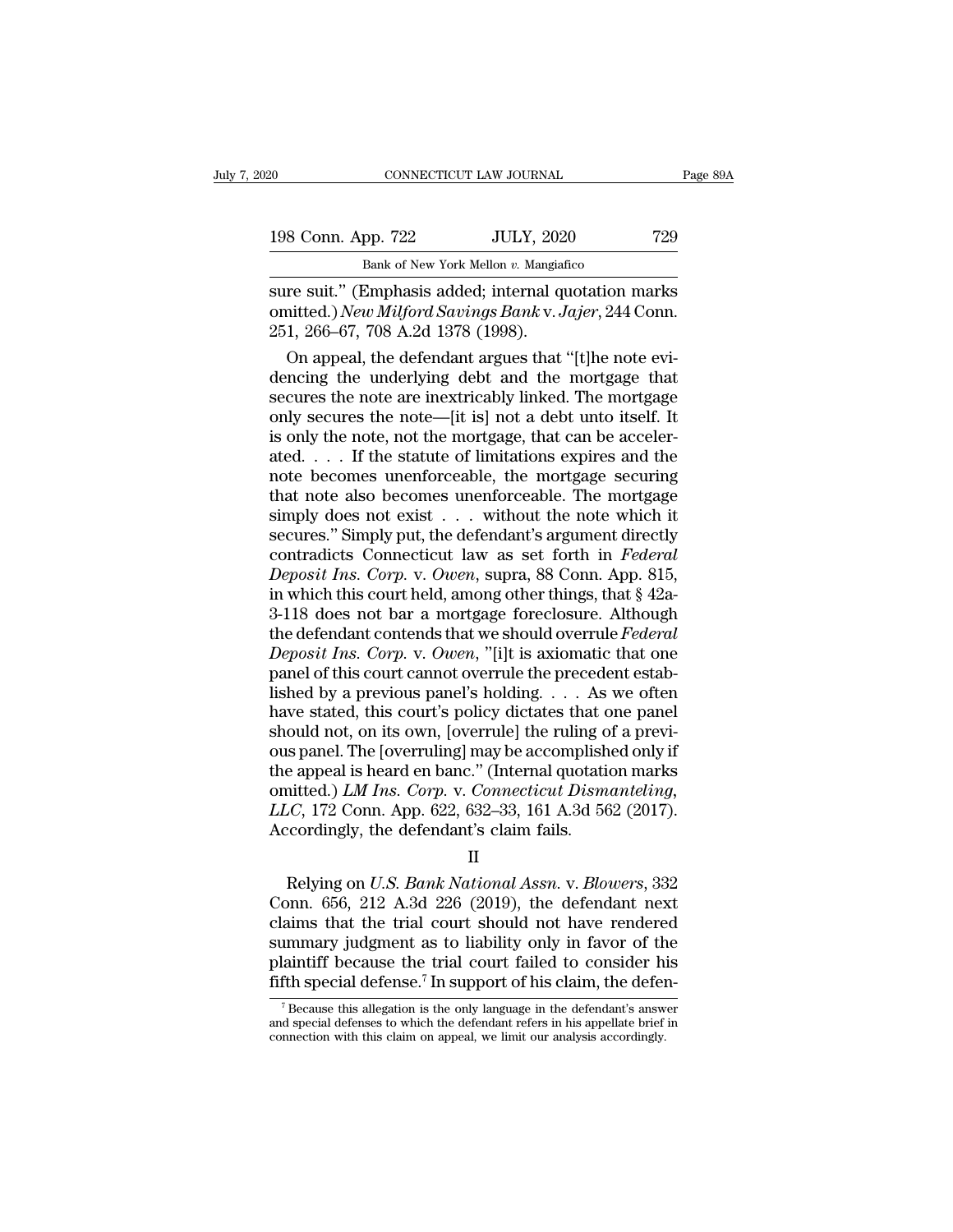| 0A  | CONNECTICUT LAW JOURNAL               |                    | July 7, 2020 |
|-----|---------------------------------------|--------------------|--------------|
| 730 | <b>JULY, 2020</b>                     | 198 Conn. App. 722 |              |
|     | Bank of New York Mellon v. Mangiafico |                    |              |

CONNECTICUT LAW JOURNAL<br>
Bank of New York Mellon *v.* Mangiafico<br>
dant argues that "[t]he plaintiff's bad behavior was iden-<br>
tified by both [the defendant] and the foreclosure medi-<br>
tor [in the mediator's final report] " The Times of New York Mellon v. Mangiafico<br>Bank of New York Mellon v. Mangiafico<br>dant argues that "[t]he plaintiff's bad behavior was identified by both [the defendant] and the foreclosure medi-<br>ator [in the mediator's fin  $\begin{array}{lll}\n\text{730} & \text{JULY, } 2020 & \text{198 Conn. App. 722} \\
\hline\n\text{Bank of New York Mellon } v. \text{ Mangiafico} \\
\text{dant argues that "[t]he plaintiff's bad behavior was identified by both [the defendant] and the foreclosure mediator [in the mediator's final report]." The plaintiff contents that the defendant failed to sufficiently alleged or present evidence in support of his special defense. We\n\end{array}$ Tata and the defendant  $\frac{198 \text{ Conn.} \text{ App. } 722}{\text{Bank of New York Mellon } v. \text{ Mangiafico}}$ <br>
dant argues that "[t]he plaintiff's bad behavior was identified by both [the defendant] and the foreclosure mediator [in the mediator's final report]." Bank of New York Mellon  $v$ . Mangiafico<br>dant argues that "[t]he plaintiff's bad behavior was iden-<br>tified by both [the defendant] and the foreclosure medi-<br>ator [in the mediator's final report]." The plaintiff con-<br>tends Bank of New York Me<br>dant argues that "[t]he plainti:<br>tified by both [the defendant]<br>ator [in the mediator's final r<br>tends that the defendant faile<br>present evidence in support<br>agree with the plaintiff.<br>By way of background, Figure 2022 and 1970 planting 3 state strategies that its state.<br>
Hed by both [the defendant] and the foreclosure medi-<br>
or [in the mediator's final report]." The plaintiff con-<br>
nds that the defendant failed to sufficient and the mediator's final report]." The plaintiff contends that the defendant failed to sufficiently allege or<br>present evidence in support of his special defense. We<br>agree with the plaintiff.<br>By way of background, in his an

above the distribution of the mediator of the defendant failed to sufficiently allege or present evidence in support of his special defense. We agree with the plaintiff.<br>By way of background, in his answer and special defe torial that the deterministic conducted in support of his special defense. We agree with the plaintiff.<br>By way of background, in his answer and special defenses, the defendant alleged, relevant to this claim<br>on appeal, tha Example is the plaintiff.<br>By way of background, in his answer and special<br>defenses, the defendant alleged, relevant to this claim<br>on appeal, that "[the] plaintiff has violated the media-<br>tor's instructions and has not part By way of background, in his answer and special<br>defenses, the defendant alleged, relevant to this claim<br>on appeal, that "[the] plaintiff has violated the media-<br>tor's instructions and has not participated in the media-<br>tio By way of background, in his answer and special<br>defenses, the defendant alleged, relevant to this claim<br>on appeal, that "[the] plaintiff has violated the media-<br>tor's instructions and has not participated in the media-<br>tio defenses, the defendant alleged, relevant to this claim<br>on appeal, that "[the] plaintiff has violated the media-<br>tor's instructions and has not participated in the media-<br>tion in good faith. The plaintiff was supposed to p on appeal, that "[the] plaintiff has violated the media-<br>tor's instructions and has not participated in the media-<br>tion in good faith. The plaintiff was supposed to provide<br>me with an accurate appraisal and never gave me a tor's instructions and has not participated in the mediation in good faith. The plaintiff was supposed to provide<br>me with an accurate appraisal and never gave me accurate information." In its motion for summary judgment,<br>t tion in good faith. The plaintiff was supposed to provide<br>me with an accurate appraisal and never gave me accu-<br>rate information." In its motion for summary judgment,<br>the plaintiff argued, among other things, that the defe me with an accurate appraisal and never gave me accurate information." In its motion for summary judgment, the plaintiff argued, among other things, that the defendant's fifth special defense failed as a matter of law beca rate information." In its motion for summary judgment,<br>the plaintiff argued, among other things, that the defen-<br>dant's fifth special defense failed as a matter of law<br>because it neither was legally sufficient nor did it<br>a the plaintiff argued, among other things, that the defen-<br>dant's fifth special defense failed as a matter of law<br>because it neither was legally sufficient nor did it<br>address the making, validity, or enforcement of the<br>mort dant's fifth special defense failed as a matter of law<br>because it neither was legally sufficient nor did it<br>address the making, validity, or enforcement of the<br>mortgage. In opposition to the plaintiff's motion for<br>summary because it neither was legally sufficient nor did it<br>address the making, validity, or enforcement of the<br>mortgage. In opposition to the plaintiff's motion for<br>summary judgment, the defendant filed an objection<br>"under oath, address the making, validity, or enforcement of the<br>mortgage. In opposition to the plaintiff's motion for<br>summary judgment, the defendant filed an objection<br>"under oath," in which he stated: "The [p]laintiff did<br>not partic mortgage. In opposition to the plaintiff's motion for<br>summary judgment, the defendant filed an objection<br>"under oath," in which he stated: "The [p]laintiff did<br>not participate in the mediation in 'good faith.' It did not<br>p summary judgment, the defendant filed an objection<br>"under oath," in which he stated: "The [p]laintiff did<br>not participate in the mediation in 'good faith.' It did not<br>provide information about the appraisal [it] supposedly "under oath," in which he stated: "The [p]laintiff did<br>not participate in the mediation in 'good faith.' It did not<br>provide information about the appraisal [it] supposedly<br>obtained and [it] also made [a] ridiculous offer t not participate in the mediation in 'good faith.' It did not<br>provide information about the appraisal [it] supposedly<br>obtained and [it] also made [a] ridiculous offer that<br>would have required me to make a lump sum payment<br>i provide information about the appraisal [it] supposedly<br>obtained and [it] also made [a] ridiculous offer that<br>would have required me to make a lump sum payment<br>in the amount [of] hundreds of thousands of dollars."<br>The tria obtained and [it] also made [a] ridiculous offer that<br>would have required me to make a lump sum payment<br>in the amount [of] hundreds of thousands of dollars."<br>The trial court rejected the viability of the defendant's<br>fifth would have required me to make a lump sum payment<br>in the amount [of] hundreds of thousands of dollars."<br>The trial court rejected the viability of the defendant's<br>fifth special defense, among others, stating that "[t]o the<br> in the amount [of] hundreds of thousands of dollars."<br>The trial court rejected the viability of the defendant's<br>fifth special defense, among others, stating that "[t]o the<br>extent that [the] defendant's purported special de The trial court rejected the viability of the defendant's<br>fifth special defense, among others, stating that "[t]o the<br>extent that [the] defendant's purported special defenses<br>are able to be construed as even constituting s fifth special defense, among otlextent that [the] defendant's pu<br>are able to be construed as e<br>defenses, none [goes] to the ma<br>ment of [the] note and/or [the]<br>of the defendant provides zero<br>sory statements, at best.''<br>As a e able to be construed as even constituting special<br>fenses, none [goes] to the making, validity or enforce-<br>ent of [the] note and/or [the] mortgage. The 'affidavit'<br>the defendant provides zero evidence, rather conclu-<br>ry s defenses, none [goes] to the making, validity or enforce-<br>ment of [the] note and/or [the] mortgage. The 'affidavit'<br>of the defendant provides zero evidence, rather conclu-<br>sory statements, at best."<br>As an initial matter, o ment of [the] note and/or [the] mortgage. The 'affidavit'<br>of the defendant provides zero evidence, rather conclu-<br>sory statements, at best."<br>As an initial matter, on appeal, the defendant relies<br>on the mediator's final rep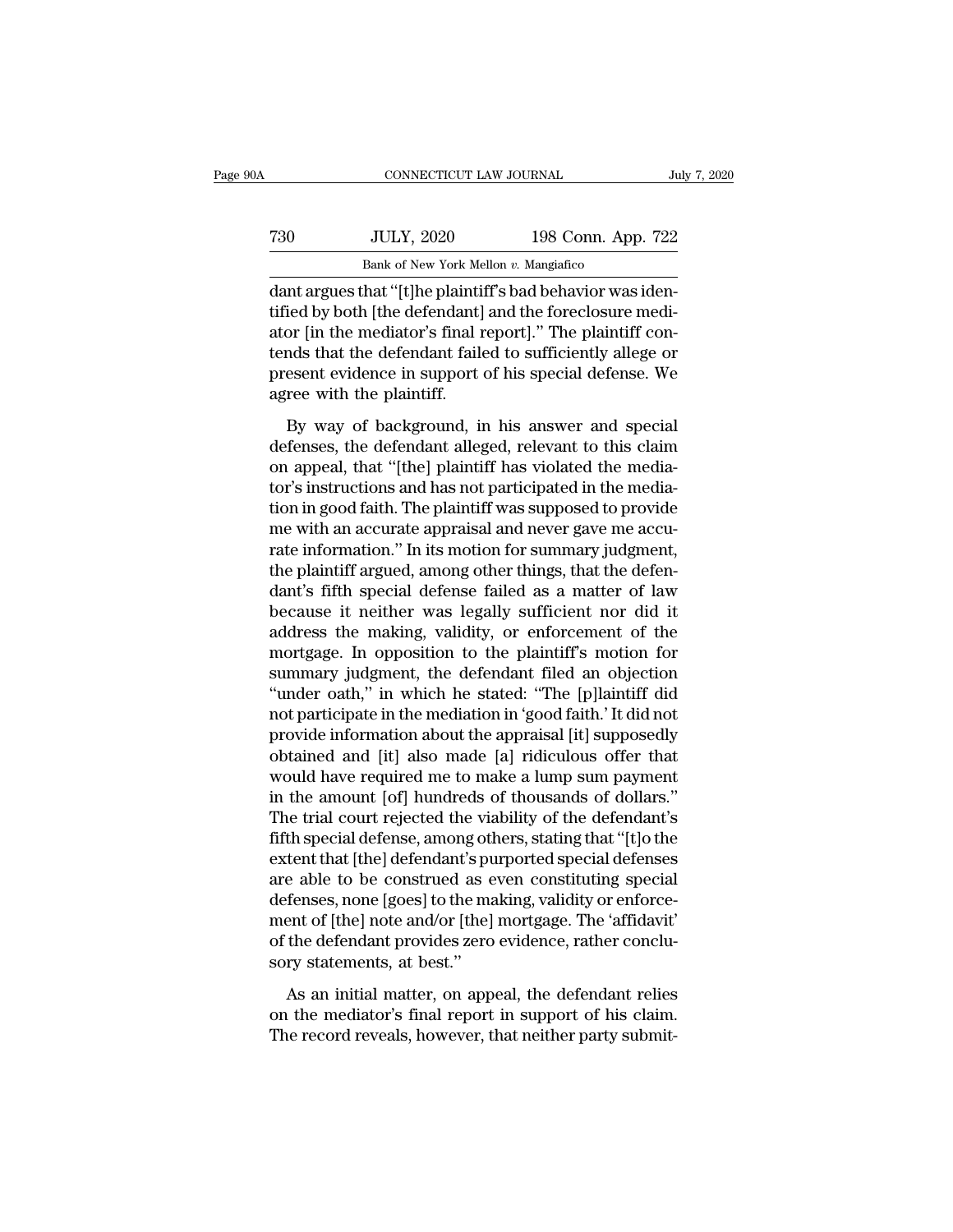EXECUTE CONNECTICUT LAW JOURNAL Page 91A<br>198 Conn. App. 722 JULY, 2020 731<br>Bank of New York Mellon v. Mangiafico EXECTICUT LAW JOURNAL<br>Bank of New York Mellon *v. Mangiafico*<br>Bank of New York Mellon *v. Mangiafico*<br>Art to the trial court <sup>8</sup> In this connection

Fage 91/<br>
198 Conn. App. 722 JULY, 2020 731<br>
Bank of New York Mellon v. Mangiafico<br>
ted this report to the trial court.<sup>8</sup> In this connection, it<br>
is well settled that "[w]e . . . do not consider evidence<br>
not presented to 198 Conn. App. 722 JULY, 2020 731<br>
Bank of New York Mellon v. Mangiafico<br>
ted this report to the trial court.<sup>8</sup> In this connection, it<br>
is well settled that "[w]e . . . do not consider evidence<br>
not presented to the trial 198 Conn. App. 722 JULY, 2020 731<br>
Bank of New York Mellon v. Mangiafico<br>
ted this report to the trial court.<sup>8</sup> In this connection, it<br>
is well settled that "[w]e . . . do not consider evidence<br>
not presented to the trial <sup>298</sup> Conn. App. 722 *JULY*, 2020 731<br>
<sup>Bank of New York Mellon *v*. Mangiafico<br> **Eichter** this report to the trial court.<sup>8</sup> In this connection, it<br>
is well settled that "[w]e . . . do not consider evidence<br>
not presented</sup> Bank of New York Mellon v. Mangiafico<br>
ted this report to the trial court.<sup>8</sup> In this connection, it<br>
is well settled that "[w]e . . . do not consider evidence<br>
not presented to the trial court." U.S. Bank National<br>
Assn. Bank of New York Mellon v. Mangalaco<br>ted this report to the trial court.<sup>8</sup> In this connection, it<br>is well settled that "[w]e . . . do not consider evidence<br>not presented to the trial court." U.S. Bank National<br>Assn. v. E ted this report to the trial court.<sup>8</sup> In this connection, it<br>is well settled that "[w]e  $\dots$  do not consider evidence<br>not presented to the trial court." U.S. Bank National<br>Assn. v. Eichten, supra, 184 Conn. App. 756. In is well settled that "[w]e  $\ldots$  do not consider evidence<br>not presented to the trial court." U.S. Bank National<br>Assn. v. Eichten, supra, 184 Conn. App. 756. In addition,<br>to the extent the defendant argues that the trial c not presented to the trial court." U.S. Bank National<br>Assn. v. Eichten, supra, 184 Conn. App. 756. In addition,<br>to the extent the defendant argues that the trial court<br>refused to consider his "testimony" at the summary<br>ju Assn. v. *Eichten*, supra, 184 Conn. App. 756. In addition,<br>to the extent the defendant argues that the trial court<br>refused to consider his "testimony" at the summary<br>judgment hearing, we note that, even if the defendant' to the extent the defendant argues that the trial court<br>refused to consider his "testimony" at the summary<br>judgment hearing, we note that, even if the defendant's<br>statements to the trial court had been under oath, they<br>wou refused to consider his "testimony" at the summary<br>judgment hearing, we note that, even if the defendant's<br>statements to the trial court had been under oath, they<br>would not have properly been considered by the trial<br>court judgment hearing, we note that, even if the defendant's statements to the trial court had been under oath, they would not have properly been considered by the trial court as a part of the defendant's evidentiary submission statements to the trial court had been under oath, they<br>would not have properly been considered by the trial<br>court as a part of the defendant's evidentiary submis-<br>sion. See Wells Fargo Bank, N.A. v. Ferraro, 194 Conn.<br>App would not have properly been considered by the trial<br>court as a part of the defendant's evidentiary submis-<br>sion. See *Wells Fargo Bank*, *N.A.* v. *Ferraro*, 194 Conn.<br>App. 467, 470, 221 A.3d 520 (2019) (reversing summary court as a part of the defendant's evidentiary submis-<br>sion. See *Wells Fargo Bank*, *N.A.* v. *Ferraro*, 194 Conn.<br>App. 467, 470, 221 A.3d 520 (2019) (reversing summary<br>judgment on basis that "the trial court improperly p sion. See *Wells Fargo Bank*, *N.A.* v. *Ferraro*, 194 Conn.<br>App. 467, 470, 221 A.3d 520 (2019) (reversing summary<br>judgment on basis that "the trial court improperly per-<br>mitted, considered and relied on live testimony fro App. 467, 470, 221 A.3d 520 (2019) (reversing summary<br>judgment on basis that "the trial court improperly per-<br>mitted, considered and relied on live testimony from<br>witnesses at an evidentiary hearing on the plaintiff's<br>mot judgment on basis that "the trial court improperly permitted, considered and relied on live testimony from witnesses at an evidentiary hearing on the plaintiff's motion for summary judgment"); *Magee Avenue, LLC* v. *Lima* mitted, considered and relied on live testimony from<br>witnesses at an evidentiary hearing on the plaintiff's<br>motion for summary judgment''); Magee Avenue, LLC<br>v. Lima Ceramic Tile, LLC, 183 Conn. App. 575, 585–86,<br>193 A.3d Simply put, the defendant's allegations and evidence and China Ceramic Tile, LLC, 183 Conn. App. 575, 585–86, 3 A.3d 700 (2018) (concluding that trial court improp-<br>ly permitted and considered defendant's live testi-<br>only the *action for summary judgment y, mayor Thomas,*  $\Delta E$ <br>v. *Lima Ceramic Tile, LLC*, 183 Conn. App. 575, 585–86, 193 A.3d 700 (2018) (concluding that trial court improperly permitted and considered defendant's live testi

Superior 1 at the making intervalse of the making intervalse of 193 A.3d 700 (2018) (concluding that trial court improperly permitted and considered defendant's live testimony during hearing on motion for summary judgment The Fig. 100 (2010) (concluding that that court improperly permitted and considered defendant's live testi-<br>mony during hearing on motion for summary judgment).<br>Simply put, the defendant's allegations and eviden-<br>tiary sub *Assn.* v. *Blowers*, superinteed and considered detendants five test mony during hearing on motion for summary judgment).<br>
Simply put, the defendant's allegations and evidentiary submission were insufficient to fall withi Simply put, the defendant's allegations and evidentiary submission were insufficient to fall within our Supreme Court's clarification of the making, validity, or enforcement test, as set forth in  $U.S. Bank National Assn$ . v. Blowers, su Simply put, the defendant's allegations and evidentiary submission were insufficient to fall within our Supreme Court's clarification of the making, validity, or enforcement test, as set forth in  $U.S. Bank National Assn. v. Blowers, supra, 332 Conn. 67$ tiary submission were insufficient to fall within our<br>Supreme Court's clarification of the making, validity,<br>or enforcement test, as set forth in *U.S. Bank National*<br>Assn. v. *Blowers*, supra, 332 Conn. 675, namely, that<br> Supreme Court's clarification of the making, validity,<br>or enforcement test, as set forth in *U.S. Bank National*<br>Assn. v. Blowers, supra, 332 Conn. 675, namely, that<br>"allegations that the mortgagee has engaged in conduct<br>t or enforcement test, as set forth in *U.S. Bank National*<br>Assn. v. *Blowers*, supra, 332 Conn. 675, namely, that<br>"allegations that the mortgagee has engaged in conduct<br>that wrongly and substantially increased the mortgag-<br> Assn. v. *Blowers*, supra, 332 Conn. 675, namely, that "allegations that the mortgagee has engaged in conduct that wrongly and substantially increased the mortgagor's overall indebtedness, caused the mortgagor to incurrec "allegations that the mortgagee has engaged in conduct<br>that wrongly and substantially increased the mortgag-<br>or's overall indebtedness, caused the mortgagor to incur<br>costs that impeded the mortgagor from curing the<br>defaul that wrongly and substantially increased the mortgag-<br>or's overall indebtedness, caused the mortgagor to incur<br>costs that impeded the mortgagor from curing the<br>default, or reneged upon modifications are the types<br>of miscon or's overall indebtedness, caused the mortgagor to incur<br>costs that impeded the mortgagor from curing the<br>default, or reneged upon modifications are the types<br>of misconduct that are directly and inseparably con-<br>nected . . Following that are directly and inseparably con-<br>ected  $\ldots$  to enforcement of the note and mortgage."<br>Citation omitted; internal quotation marks omitted.)<br>herefore, because the defendant did not sufficiently<br> $\frac{1}{8}$ <br>Be nected . . . to enforcement of the note and mortgage."<br>(Citation omitted; internal quotation marks omitted.)<br>Therefore, because the defendant did not sufficiently<br> $B_{\text{Because the mediator's final report was not submitted to the court for}$  its consideration in the summary jud

<sup>(</sup>Citation omitted; internal<br>Therefore, because the def<br><sup>8</sup>Because the mediator's final report<br>its consideration in the summary judge<br>the admissibility of such a document.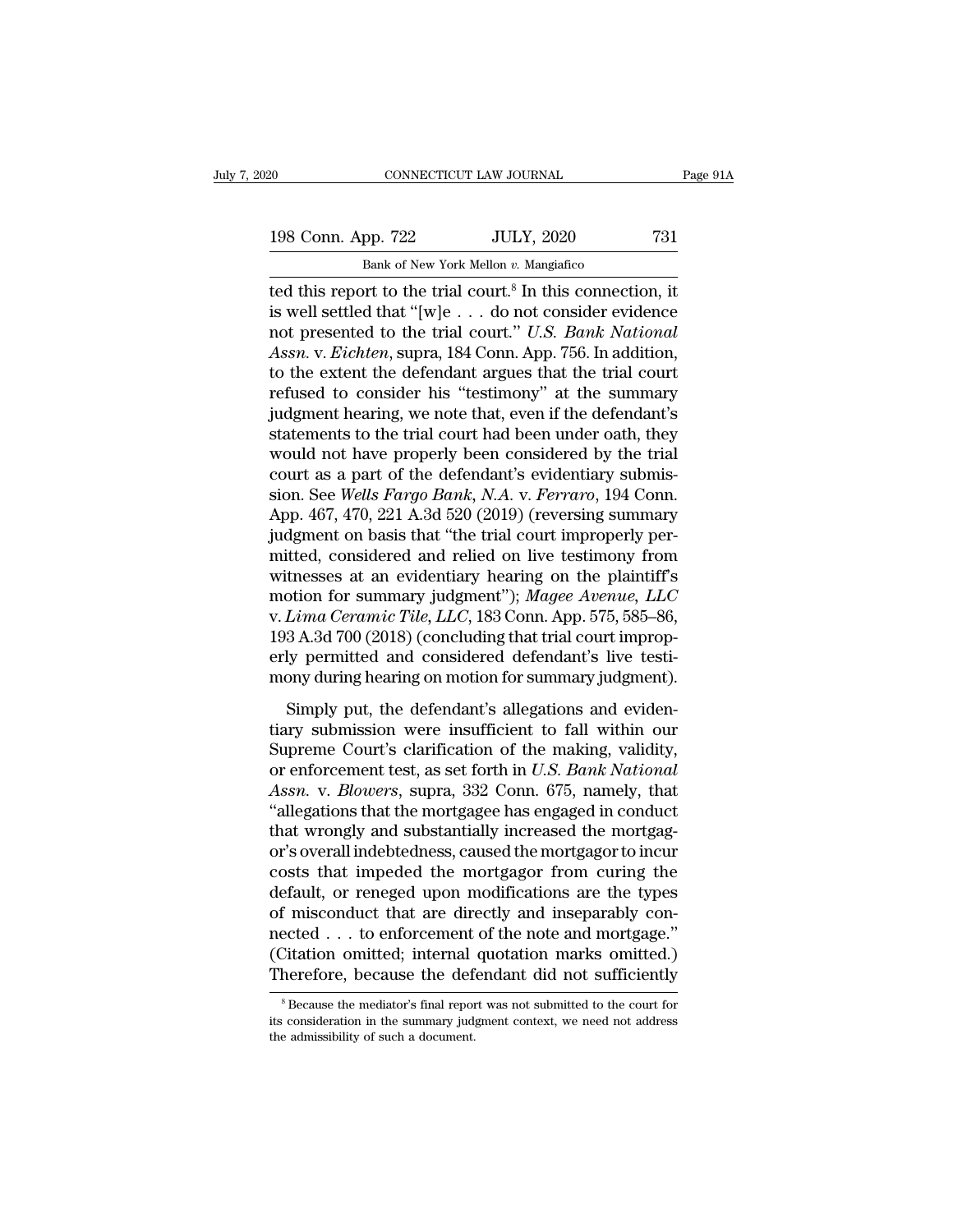# EXECUTE CONNECTICUT LAW JOURNAL July 7, 2020<br>
732 JULY, 2020 198 Conn. App. 732<br>
8tate v. Crafter State *v.* Crafter

CONNECTICUT LAW JOURNAL July 7, 2020<br>
T32 JULY, 2020 198 Conn. App. 732<br>
State v. Crafter<br>
allege a valid defense or otherwise meet his burden of<br>
proving the facts alleged in his special defense; see U.S.<br>
Bank National A From Table 2020<br>
proving the facts alleged in his special defense; see *U.S.*<br> *Bank National Assn.* v. *Eichten*, supra, 184 Conn. App.<br>
745: his claim fails *Bank National Assn.* v. *Eichten*, supra, 198 Conn. App. 732<br> **Bank National Assn.** v. *Eichten*, supra, 184 Conn. App. 745; his claim fails. T32 JULY, 2020<br>
stat<br>
allege a valid defense or<br>
proving the facts alleged<br>
Bank National Assn. v. 1<br>
745; his claim fails.<br>
The judgment is affirm State v. Crafter<br>
ege a valid defense or otherwise meet his burden of<br>
oving the facts alleged in his special defense; see  $U.S.$ <br>  $m k National Assn. v. Eichten, supra, 184 Conn. App.$ <br>
5; his claim fails.<br>
The judgment is affirmed and the case is rema For the purpose of otherwise meet his behaving the facts alleged in his special defense;<br>Bank National Assn. v. Eichten, supra, 184 Co<br>745; his claim fails.<br>The judgment is affirmed and the case is refor the purpose of set

# STATE OF CONNECTICUT *v*. LAURA C. CRAFTER<br>
The judgment is affirmed and the case is remanded<br>
or the purpose of setting new law days.<br>
STATE OF CONNECTICUT *v*. LAURA C. CRAFTER<br>
(AC 41302) firmed and the case<br>tting new law days.<br>TICUT v. LAURA (<br>(AC 41302)<br>Moll and Bishop, Js. STATE OF CONNECTICUT  $v$ . LAURA C. CRAFTER<br>(AC 41302)<br>Elgo, Moll and Bishop, Js.

### *Syllabus*

- STATE OF CONNECTICUT *V*. LAURA C. CRAFTER (AC 41302)<br>
Elgo, Moll and Bishop, Js.<br>
Syllabus<br>
Convicted, after a jury trial, of the crime of assault in the first degree, the<br>
defendant appealed to this court. The defendant  $(AC 41302)$ <br>Elgo, Moll and Bishop, Js.<br>Syllabus<br>victed, after a jury trial, of the crime of assault in the first degree, the<br>defendant appealed to this court. The defendant's conviction stemmed<br>from an incident in which s Elgo, Moll and Bishop, Js.<br>
Syllabus<br>
victed, after a jury trial, of the crime of assault in the first degree, the<br>
defendant appealed to this court. The defendant's conviction stemmed<br>
from an incident in which she lacera *Syllabus*<br>*Syllabus*<br>wicted, after a jury trial, of the crime of assault in the first degree, the<br>defendant appealed to this court. The defendant's conviction stemmed<br>from an incident in which she lacerated the victim num *Syllabus*<br>*Syllabus*<br>victed, after a jury trial, of the crime of assault in the first degree, the<br>defendant appealed to this court. The defendant's conviction stemmed<br>from an incident in which she lacerated the victim num victed, after a jury trial, of the crime of assault in the first degree, the defendant appealed to this court. The defendant's conviction stemmed from an incident in which she lacerated the victim numerous times with a kni The viction, then a years and the victim, the defendant and the staglete, the defendant appealed to this court. The defendant's conviction stemmed from an incident in which she lacerated the victim numerous times with a kn definant appearation and Court. The defendant is conviction standard from an incident in which she lacerated the victim numerous times with a knife. D, who was dating the victim, and M, who was dating the defendant, engage The fuck up and M alone. The fuck up and M alone the fuck up the defendant, engaged in a violent fistfight. As they were fighting, the defendant came out of her house and approached the scene holding a ten inch knife. The defendant, engaged in a violent fistfight. As they were fighting, the defendant, engaged in a violent fistfight. As they were fighting, the defendant came out of her house and approached the scene holding a ten inch knife. defendant, engaged in a violent instagnt. The dry were righting, the defendant came out of her house and approached the scene holding a ten inch knife. The victim, upon seeing the defendant, pleaded with the defendant to l definant clane of the house and approached are seen holding to the inch knife. The victim, upon seeing the defendant, pleaded with the defendant to leave D and M alone. In response, the defendant told the victim to "shut t the defendant to leave D and M alone. In response, the defendant to the victim to "shut the fuck up" and poked her on the forehead with the knife. The victim, fearing that the defendant was going to severely injure D, atte determinate of eact *D* and *n* above. In response, are determined too die victim to "shut the fuck up" and poked her on the forehead with the knife. The victim, fearing that the defendant was going to severely injure D, a knife. The victim, fearing that the defendant was going to severely injure D, attempted to grab the knife from the defendant, and a fight for the knife ensued, during which the victim sustained lacerations to her face, thu  $\mu$ , attempted to glub and hier from and defendant, and a right for the knife ensued, during which the victim sustained lacerations to her face, thumb and back, which resulted in permanent scarring. At trial, following t
- % knife ensued, during which the victim sustained lacerations to her face, thumb and back, which resulted in permanent scarring. At trial, following the close of the state's evidence, the trial court denied the defendant' dantly and back, which restated in permittent setting. Fit that, following<br>the close of the state's evidence, the trial court denied the defendant's<br>motion for a judgment of acquittal. *Held*:<br>he evidence presented at tria and the evidence presented at trial was sufficient for the jury to find beyond a reasonable doubt that the defendant intended to cause serious physical injury to the victim: the jury reasonably could have inferred the defe model for a jaagnetic of acquitant for the jury to find beyond<br>he evidence presented at trial was sufficient for the jury to find beyond<br>a reasonable doubt that the defendant intended to cause serious physical<br>injury to th a reasonable doubt that the defendant intended to cause serious physical<br>injury to the victim: the jury reasonably could have inferred the defen-<br>dant's intent to cause serious physical injury to the victim from her use<br>o dence presented at trial of the defendant's interaction with D on the defendant's intent to cause serious physical injury to the victim from her use of a large, ten inch knife to inflict numerous lacerations on the victim, day before the incident, in which punched the defendant, permitted at defendant's intent to cause serious physical injury to the victim from her use of a large, ten inch knife to inflict numerous lacerations on the victim, data is finct to clade schools physical hijdly to the victim hometa as<br>of a large, ten inch knife to inflict numerous lacerations on the victim,<br>which resulted in permanent scarring, and from her behavior following<br>the inc a knife, she intended to seriously injure D and the victime presented that she incident, which exhibited a consciousness of guilt; moreover, evidence presented at trial of the defendant's interaction with D on the day befo which resulted in permantent searing, and non-ten-benavior bolowing<br>the incident, which exhibited a consciousness of guilt; moreover, evi-<br>dence presented at trial of the defendant's interaction with D on the<br>day before th the metal of the defendant's interaction with D on the day before the incident, in which D punched the defendant, permitted the jury to infer that, when the defendant came out of her house with a knife, she intended to ser day before the incident, in which D punched the defendant, permitted the jury to infer that, when the defendant came out of her house with a knife, she intended to seriously injure D and that, when the victim requested tha day before are increasing, in which D partenced are determinant, permitted the jury to infer that, when the defendant came out of her house with a knife, she intended to seriously injure D and that, when the victim request at shift, the basis of the basis of the basis of the basis of the basis of the basis of the evidence basis of the evidence before it.<br>The basis of the evidence basis of the evidence before it.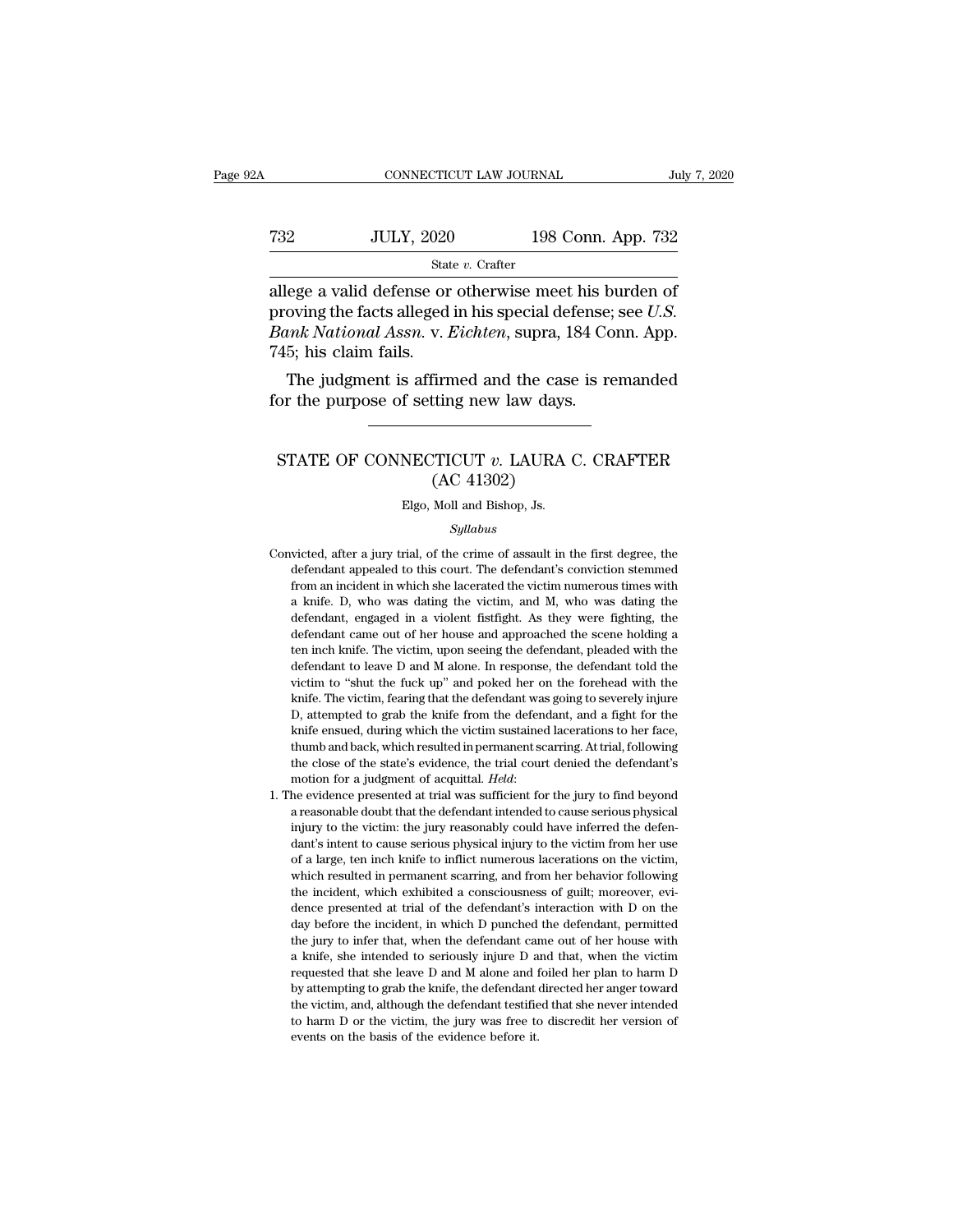# EXECUTE 2000 CONNECTICUT LAW JOURNAL Page 93A<br>198 Conn. App. 732 JULY, 2020 733<br>State v. Crafter

State *v.* Crafter

2. The defendant could not prevail on her claim that the trial court committed<br>2. The defendant could not prevail on her claim that the trial court committed<br>plain error by failing to instruct the jury, sua sponte, on the  $\frac{3 \text{ Conn. App. 732}}{\text{State } v. \text{ Crafter}}$ <br>
he defendant could not prevail on her claim that the trial court committed<br>
plain error by failing to instruct the jury, sua sponte, on the defense of<br>
others, as that court was not obliga **Solution** Compact State v. Crafter<br>
State v. Crafter<br>
To defendant could not prevail on her claim that the trial court committed<br>
plain error by failing to instruct the jury, sua sponte, on the defense of<br>
others, as tha instruction of the defendant could not prevail<br>plain error by failing to instruction<br>others, as that court was no<br>instruction to the jury.<br>e v. Ortiz (71 Conn. App. 8 State *v*. Crafter<br>2. The defendant could not prevail on her claim that<br>plain error by failing to instruct the jury, sua s<br>others, as that court was not obligated to pre<br>instruction to the jury.<br>*State* v. *Ortiz* (71 Conn Argued February 11—officially released July 7, 2020<br>The argued February 11—officially release of other<br>tion to the jury.<br>This is that court was not obligated to provide a defense of other<br>tion to the jury.<br>The S65), clarif % others, as that court was not obligated to provide a defense of others<br>
instruction to the jury.<br> *Procedural History*<br> *Procedural History*<br> **Procedural History**<br> **Procedural History**<br> **Procedural History**<br> **Procedural** 

plant chor by laming to instruct the Jury, sua sponte, of the defense of others<br>of others, as that court was not obligated to provide a defense of others<br>instruction to the jury.<br>*Lev. Ortiz* (71 Conn. App. 865), clarified instruction to the jury.<br>
State v. Ortiz (71 Conn. App. 865), clarified.<br>
Argued February 11—officially released July 7, 2020<br>
Procedural History<br>
Substitute information charging the defendant with<br>
two counts of the crim State v. Ortiz (71 Conn. App. 865), clarified.<br>
Argued February 11—officially released July 7, 2020<br>
Procedural History<br>
Substitute information charging the defendant with<br>
two counts of the crime of assault in the first d Argued February 11—officially released July 7, 2020<br>*Procedural History*<br>Substitute information charging the defendant with<br>two counts of the crime of assault in the first degree,<br>brought to the Superior Court in the judic *Procedural History*<br>
Substitute information charging the defendant with<br>
two counts of the crime of assault in the first degree,<br>
brought to the Superior Court in the judicial district of<br>
Fairfield and tried to the jury Froceaard fissory<br>Substitute information charging the defendant with<br>two counts of the crime of assault in the first degree,<br>brought to the Superior Court in the judicial district of<br>Fairfield and tried to the jury before Substitute information charging the defendant with<br>two counts of the crime of assault in the first degree,<br>brought to the Superior Court in the judicial district of<br>Fairfield and tried to the jury before  $Pavia$ ,  $J$ ; theretwo counts of the crime of assault in the first degree,<br>brought to the Superior Court in the judicial district of<br>Fairfield and tried to the jury before *Pavia*, *J*.; there-<br>after, the court denied the defendant's motion Famely and they to the jury bend after, the court denied the defend<br>judgment of acquittal; verdict and<br>of one count of assault in the first<br>the defendant appealed to this cou<br>*James B. Streeto*, senior assista<br>for the appe *Rocco A. Chiarenza*, assistant state's attorney, and *Pamela I. Fenosita*, and *Pamela I. Fenositant public defender,*<br>*Rocco A. Chiarenza*, assistant state's attorney, with nom, on the brief, were *John C. Smriga*, state

of one count of assault in the first degree, from which<br>the defendant appealed to this court. *Affirmed.*<br>James *B. Streeto*, senior assistant public defender,<br>for the appellant (defendant).<br>Rocco *A. Chiarenza*, assistant the defendant appealed to this court. *Affirmed.*<br>James B. Streeto, senior assistant public defender,<br>for the appellant (defendant).<br>Rocco A. Chiarenza, assistant state's attorney, with<br>whom, on the brief, were John C. Smr James B. Streeto, senior assistant properties for the appellant (defendant).<br>Rocco A. Chiarenza, assistant state'<br>whom, on the brief, were John C. Smring, and Pamela J. Esposito, senior<br>attorney, for the appellee (state).<br> Rocco A. Chiarenza, assistant state's attorney, with<br>nom, on the brief, were John C. Smriga, state's attor-<br>y, and Pamela J. Esposito, senior assistant state's<br>torney, for the appellee (state).<br> $o_{pinion}$ <br>MOLL, J. The defenda

### *Opinion*

whom, on the brief, were *John C. Smriga*, state's attor-<br>ney, and *Pamela J. Esposito*, senior assistant state's<br>attorney, for the appellee (state).<br> $opinion$ <br> $MOLL$ , J. The defendant, Laura C. Crafter, appeals<br>from the judgme mey, and *Pamela J. Esposito*, senior assistant state's<br>attorney, for the appellee (state).<br> $\frac{opinion}{opinon}$ <br>MOLL, J. The defendant, Laura C. Crafter, appeals<br>from the judgment of conviction, rendered following a<br>jury trial, opinion<br>
opinion<br>
MOLL, J. The defendant, Laura C. Crafter, appeals<br>
from the judgment of conviction, rendered following a<br>
jury trial, of assault in the first degree by means of a<br>
dangerous instrument in violation of Gen <sup>Opinion</sup><br>
MOLL, J. The defendant, Laura C. Crafter, appeals<br>
from the judgment of conviction, rendered following a<br>
jury trial, of assault in the first degree by means of a<br>
dangerous instrument in violation of General S MOLL, J. The defendant, Laura C. Crafter, appeals<br>from the judgment of conviction, rendered following a<br>jury trial, of assault in the first degree by means of a<br>dangerous instrument in violation of General Statutes<br> $\$ 53$ MOLL, J. The defendant, Laura C. Crafter, appeals<br>from the judgment of conviction, rendered following a<br>jury trial, of assault in the first degree by means of a<br>dangerous instrument in violation of General Statutes<br> $\$ 53$ from the judgment of conviction, rendered following a<br>jury trial, of assault in the first degree by means of a<br>dangerous instrument in violation of General Statutes<br> $\S 53a-59$  (a) (1).<sup>1</sup> On appeal, the defendant claims t jury trial, of assault in the first degree by means of a dangerous instrument in violation of General Statutes  $\S$  53a-59 (a) (1).<sup>1</sup> On appeal, the defendant claims that (1) the court erred in denying her motion for a ju 1) the court erred in denying her motion for a judgment f acquittal because the evidence was insufficient to stablish that she intended to cause serious physical jury to the victim, (2) the state failed to disprove the  $\$ of acquittal because the evidence was insufficient to establish that she intended to cause serious physical injury to the victim, (2) the state failed to disprove the  $\frac{1}{1}$  General Statutes § 53a-59 provides in releva

establish that she intended to cause serious physical<br>injury to the victim, (2) the state failed to disprove the<br> $\frac{1}{1}$ General Statutes § 53a-59 provides in relevant part: "(a) A person is<br>guilty of assault in the firs in type to the victim, (2) the state failed to disprove the  $\frac{1}{1}$  General Statutes § 53a-59 provides in relevant part: "(a) A person is guilty of assault in the first degree when: (1) With intent to cause serious phys guilty of assault in the first degree when:  $(1)$  With intent to cause serious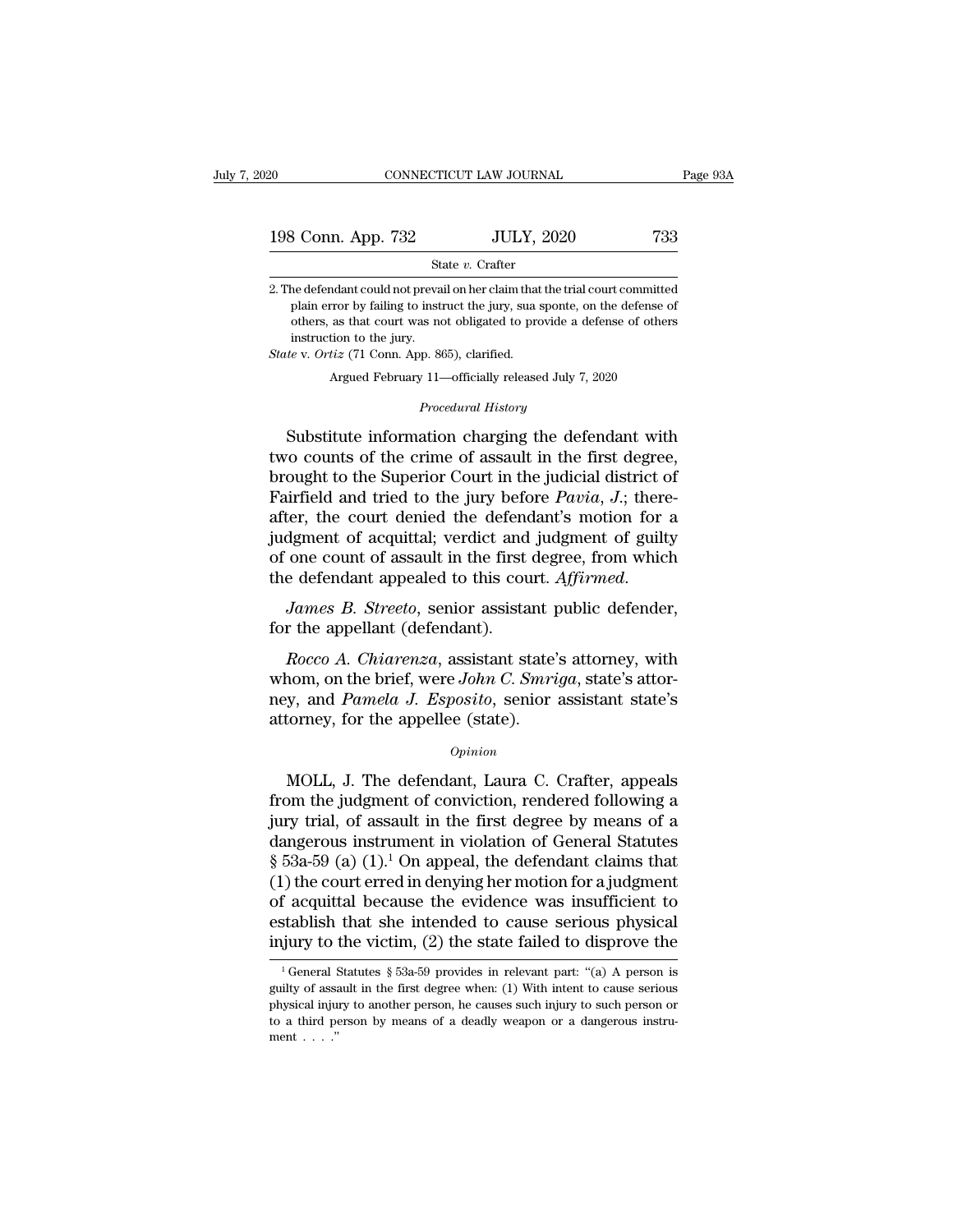| А   | CONNECTICUT LAW JOURNAL |                    | July 7, 2020 |
|-----|-------------------------|--------------------|--------------|
| 734 | <b>JULY, 2020</b>       | 198 Conn. App. 732 |              |
|     | State $v$ . Crafter     |                    |              |

 $\begin{array}{c|c} \text{COMPECTICUT LAW JOURNAL} & & & \text{Ju} \\ \hline \text{734} & \text{JULY, } 2020 & \text{198 Conn. App. 732} \\ \hline \text{State } v. \text{ Crafter} \\ \hline \text{defendant's defense of self-defense beyond a reasonable doubt, and (3) the court committed plain error by failing to instruct, such that they are a defence of the input.} \end{array}$ T34 JULY, 2020 198 Conn. App. 732<br>
State v. Crafter<br>
defendant's defense of self-defense beyond a reason-<br>
able doubt, and (3) the court committed plain error by<br>
failing to instruct, sua sponte, the jury on defense of<br>
o Failing 100 Fig. 2020 and 198 Conn. App. 732<br>
State v. Crafter<br>
defendant's defense of self-defense beyond a reason-<br>
able doubt, and (3) the court committed plain error by<br>
failing to instruct, sua sponte, the jury on de T34 JULY, 2020 198 Conn. App. 732<br>
State v. Crafter<br>
defendant's defense of self-defense beyond a reason-<br>
able doubt, and (3) the court committed plain error by<br>
failing to instruct, sua sponte, the jury on defense of<br>
o State *v*. Crafter State *v*. Crafter defendant's defense of self-defeable doubt, and (3) the court correlating to instruct, sua sponte, to others within its self-defense instruction on the basis of the evidence fendant's defense of self-defense beyond a reason-<br>le doubt, and (3) the court committed plain error by<br>ling to instruct, sua sponte, the jury on defense of<br>hers within its self-defense instruction.<sup>2</sup> We affirm the<br>dgment defendant s deferse of sen-deferse beyond a reason-<br>able doubt, and (3) the court committed plain error by<br>failing to instruct, sua sponte, the jury on defense of<br>others within its self-defense instruction.<sup>2</sup> We affirm th

able doubt, and (5) the court committed plain error by<br>failing to instruct, sua sponte, the jury on defense of<br>others within its self-defense instruction.<sup>2</sup> We affirm the<br>judgment of the trial court.<br>On the basis of the e raining to instruct, sua sponte, the jury on defense of<br>others within its self-defense instruction.<sup>2</sup> We affirm the<br>judgment of the trial court.<br>On the basis of the evidence adduced at trial, the<br>jury reasonably could hav buters whill its sen-deferise instruction. We arrifly the judgment of the trial court.<br>
On the basis of the evidence adduced at trial, the<br>
jury reasonably could have found the following facts.<br>
In November, 2015, Michael on the basis of the evidence adduced at trial, the<br>jury reasonably could have found the following facts.<br>In November, 2015, Michael Reed was dating the defen-<br>dant, and his brother, Demetrius Reed, was dating the<br>victim, J On the basis of the evidence adduced at trial, the<br>jury reasonably could have found the following facts.<br>In November, 2015, Michael Reed was dating the defen-<br>dant, and his brother, Demetrius Reed, was dating the<br>victim, J jury reasonably could have found the following facts.<br>In November, 2015, Michael Reed was dating the defen-<br>dant, and his brother, Demetrius Reed, was dating the<br>victim, Jasmine Turkvan.<sup>3</sup> Prior to the events giving rise<br> In November, 2015, Michael Reed was dating the defen-<br>dant, and his brother, Demetrius Reed, was dating the<br>victim, Jasmine Turkvan.<sup>3</sup> Prior to the events giving rise<br>to this case, Demetrius, Michael, their younger brothe dant, and his brother, Demetrius Reed, was dating the victim, Jasmine Turkvan.<sup>3</sup> Prior to the events giving rise to this case, Demetrius, Michael, their younger brother, Christian, Reed (Christian), and their mother lived victim, Jasmine Turkvan.<sup>3</sup> Prior to the events giving rise<br>to this case, Demetrius, Michael, their younger brother,<br>Christian Reed (Christian), and their mother lived<br>together. Their mother was evicted, and the family's<br>l to this case, Demetrius, Michael, their younger brother,<br>Christian Reed (Christian), and their mother lived<br>together. Their mother was evicted, and the family's<br>living arrangements changed. Demetrius went to live<br>with the Christian Reed (Christian), and their mother lived<br>together. Their mother was evicted, and the family's<br>living arrangements changed. Demetrius went to live<br>with the victim, and Michael, Christian, and their<br>mother moved in together. Their mother was evicted, and the family's<br>living arrangements changed. Demetrius went to live<br>with the victim, and Michael, Christian, and their<br>mother moved in with the defendant at a housing com-<br>plex in Bridg putes. or about November 19, 2015, Demetrius arrived the defendant's apartments.<br>On or about November 19, 2015, Demetrius arrived the defendant's apartments.<br>On or about November 19, 2015, Demetrius arrived the defendant's apartm mouter moved in with the defendant at a nousing complex in Bridgeport. Considerable animosity existed<br>between Michael and Demetrius, who would, on occa-<br>sion, engage in fistfights to settle their personal dis-<br>putes.<br>On or

plex in Bridgeport. Considerable animosity existed<br>between Michael and Demetrius, who would, on occa-<br>sion, engage in fistfights to settle their personal dis-<br>putes.<br>On or about November 19, 2015, Demetrius arrived<br>at the between Michael and Deffielnus, who would, on occasion, engage in fistfights to settle their personal disputes.<br>On or about November 19, 2015, Demetrius arrived<br>at the defendant's apartment to obtain marijuana from<br>his mot sion, engage in instignts to settie their personal disputes.<br>
On or about November 19, 2015, Demetrius arrived<br>
at the defendant's apartment to obtain marijuana from<br>
his mother. Upon opening the door, Demetrius over-<br>
hea On or about November 19, 2015, Demetrius arrived<br>at the defendant's apartment to obtain marijuana from<br>his mother. Upon opening the door, Demetrius over-<br>heard the defendant yelling. Demetrius and the defen-<br>dant did not g is mother. Upon opening the door, Demetrius over-<br>eard the defendant yelling. Demetrius and the defen-<br>ant did not get along, nor did they respect one another.<br>fter obtaining the marijuana, Demetrius exited the<br><sup>2</sup>More pre heard the defendant yelling. Demetrius and the defendant did not get along, nor did they respect one another.<br>After obtaining the marijuana, Demetrius exited the<br> $\frac{2}{\sqrt{3}}$  More precisely, the defendant's second claim i

dant did not get along, nor did they respect one another.<br>After obtaining the marijuana, Demetrius exited the<br><sup>2</sup>More precisely, the defendant's second claim is that the state failed to<br>disprove her defense of self-defense After obtaining the marijuana, Demetrius exited the<br>
<sup>2</sup>More precisely, the defendant's second claim is that the state failed to<br>
disprove her defense of self-defense beyond a reasonable doubt because<br>
there was no evidenc Extreme Concerning the Internal Concernities extreme in the state of  $\frac{1}{2}$  More precisely, the defendant's second claim is that the state failed to disprove her defense of self-defense beyond a reasonable doubt becaus <sup>2</sup> More precisely, the defendant's second claim is that the state failed to disprove her defense of self-defense beyond a reasonable doubt because there was no evidence that the defendant intended to use deadly physical disprove her defense of self-defense beyond a reasonable doubt because<br>there was no evidence that the defendant intended to use deadly physical<br>force on the victim. We need not address this claim because the defendant<br>conc is many we was no evidence that the defendant intended to use deadly physical force on the victim. We need not address this claim because the defendant concedes that the issue is controlled by our Supreme Court's decision force on the victim. We need not address this claim because the defendant concedes that the issue is controlled by our Supereme Court's decision in *State* v. *Singleton*, 292 Conn. 734, 974 A.2d 679 (2009), which we cann concedes that the issue is controlled by our Supreme Court's decision in *State* v. *Singleton*, 292 Conn. 734, 974 A.2d 679 (2009), which we cannot modify. See *Stuart v. Stuart*, 297 Conn. 26, 45–46, 996 A.2d 259 (2010) *State v. Singleton, 292 Conn. 734, 974 A.2d 679 (2009), which we cannot modify. See Stuart v. Stuart, 297 Conn. 26, 45–46, 996 A.2d 259 (2010) ("it is manifest to our hierarchical judicial system that this court has the* is manifest to our hierarchical judicial system that this court has the final say on matters of Connecticut law and that the Appellate Court and Superior Court are bound by our precedent"). We recognize that she raises it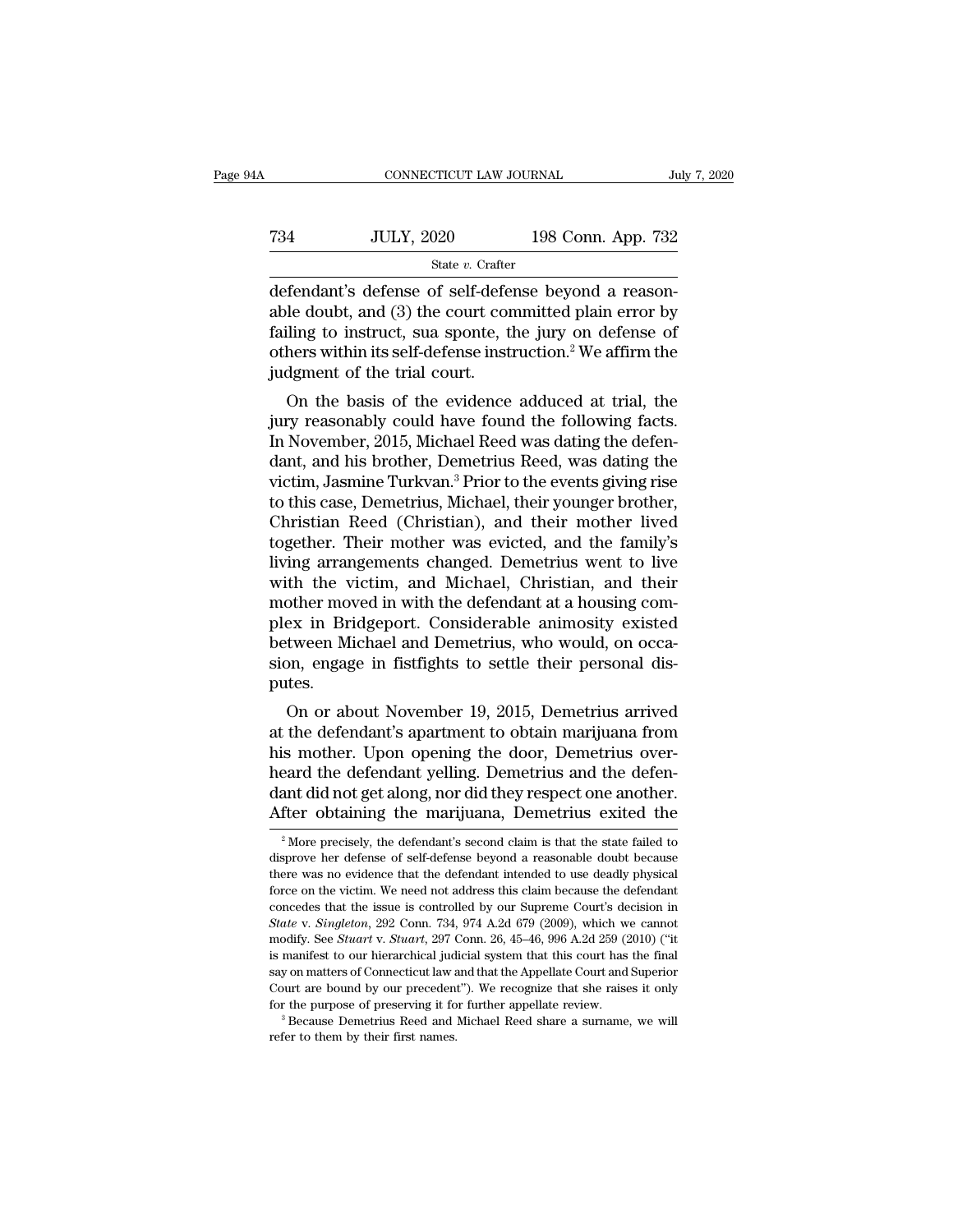| 20                 | CONNECTICUT LAW JOURNAL | Page 95A |
|--------------------|-------------------------|----------|
| 198 Conn. App. 732 | <b>JULY, 2020</b>       | 735      |
|                    | State $v$ . Crafter     |          |

connectricut LAW JOURNAL<br>
198 Conn. App. 732 JULY, 2020 735<br>
35 State v. Crafter<br>
2021 T35<br>
2021 State v. Crafter<br>
2021 T35<br>
2021 State v. Crafter<br>
2021 T35<br>
2021 T35<br>
2021 T45<br>
2021 T45<br>
2021 T45<br>
2021 T45<br>
2021 T45<br>
2021 198 Conn. App. 732 JULY, 2020 735<br>
State v. Crafter<br>
apartment and headed for the elevator. Shortly there-<br>
after, the defendant opened the apartment door and<br>
shouted a racial epithet at Demetrius, who responded<br>
by rema 198 Conn. App. 732 JULY, 2020 735<br>
State v. Crafter<br>
apartment and headed for the elevator. Shortly there-<br>
after, the defendant opened the apartment door and<br>
shouted a racial epithet at Demetrius, who responded<br>
by rema 198 Conn. App. 732 JULY, 2020 735<br>
State v. Crafter<br>
apartment and headed for the elevator. Shortly there-<br>
after, the defendant opened the apartment door and<br>
shouted a racial epithet at Demetrius, who responded<br>
by rema  $\begin{array}{c}\n\hline\n\text{state } v. \text{Order} \\
\hline\n\text{state } v. \text{Order} \\
\hline\n\text{apartment and headed for the elevator. Shortly thereafter, the defendant opened the apartment door and  
shouted a racial epithet at Demetrius, who responded  
by remarking on the defendant's lack of income. The  
defendant proceeded into the halfway, and, as Deme-  
trius entered the elevator, she spat at him. Demetrius  
emarded from the elevator and proceeded to much the$ state  $v$ . Crafter<br>apartment and headed for the elevator. Shortly there-<br>after, the defendant opened the apartment door and<br>shouted a racial epithet at Demetrius, who responded<br>by remarking on the defendant's lack of inco apartment and headed for the elevator. Shortly there-<br>after, the defendant opened the apartment door and<br>shouted a racial epithet at Demetrius, who responded<br>by remarking on the defendant's lack of income. The<br>defendant pr after, the defendant opened the apartment door and<br>shouted a racial epithet at Demetrius, who responded<br>by remarking on the defendant's lack of income. The<br>defendant proceeded into the hallway, and, as Deme-<br>trius entered shouted a racial epithet at Demetrius, who re<br>by remarking on the defendant's lack of inco<br>defendant proceeded into the hallway, and, a<br>trius entered the elevator, she spat at him. D<br>emerged from the elevator and proceeded Femarking on the detendant s lack of income. The<br>fendant proceeded into the hallway, and, as Deme-<br>us entered the elevator, she spat at him. Demetrius<br>nerged from the elevator and proceeded to punch the<br>fendant in the fac defendant proceeded mto the nailway, and, as Deme-<br>trius entered the elevator, she spat at him. Demetrius<br>emerged from the elevator and proceeded to punch the<br>defendant in the face with sufficient force to knock her<br>to the

trius entered the elevator, sne spat at nim. Demetrius<br>emerged from the elevator and proceeded to punch the<br>defendant in the face with sufficient force to knock her<br>to the ground. He then left the building.<br>On the morning emerged from the elevator and proceeded to punch the<br>defendant in the face with sufficient force to knock her<br>to the ground. He then left the building.<br>On the morning of the next day, November 20, 2015,<br>Demetrius dropped C defendant in the face with sufficient force to knock her<br>to the ground. He then left the building.<br>On the morning of the next day, November 20, 2015,<br>Demetrius dropped Christian and his niece off at<br>school.<sup>4</sup> Around 3:15 to the ground. He then left the building.<br>
On the morning of the next day, November 20, 2015,<br>
Demetrius dropped Christian and his niece off at<br>
school.<sup>4</sup> Around 3:15 p.m., Demetrius and the victim<br>
returned to the schoo On the morning of the next day, November 20, 2015,<br>Demetrius dropped Christian and his niece off at<br>school.<sup>4</sup> Around 3:15 p.m., Demetrius and the victim<br>returned to the school to pick them up. Because Deme-<br>trius did not Demetrius dropped Christian and his niece off at school.<sup>4</sup> Around 3:15 p.m., Demetrius and the victim returned to the school to pick them up. Because Demetrius did not have an automobile of his own, he went with the victi school.<sup>4</sup> Around 3:15 p.m., Demetrius and the victim<br>returned to the school to pick them up. Because Deme-<br>trius did not have an automobile of his own, he went<br>with the victim in her vehicle. Unbeknownst to Deme-<br>trius, M returned to the school to pick them up. Because Demetrius did not have an automobile of his own, he went<br>with the victim in her vehicle. Unbeknownst to Demetrius, Michael was already at the school picking up his<br>daughter.<sup></sup> trius did not have an automobile of his own, he went<br>with the victim in her vehicle. Unbeknownst to Deme-<br>trius, Michael was already at the school picking up his<br>daughter.<sup>5</sup> The defendant was accompanying Michael<br>at that with the victim in her vehicle. Unbeknownst to Demetrius, Michael was already at the school picking up his daughter.<sup>5</sup> The defendant was accompanying Michael at that time. As Michael and the defendant departed the school, trius, Michael was already at the school picking up his<br>daughter.<sup>5</sup> The defendant was accompanying Michael<br>at that time. As Michael and the defendant departed the<br>school, Demetrius and the victim followed; Demetrius<br>inten daughter.<sup>5</sup> The defendant was accompanying Michael<br>at that time. As Michael and the defendant departed the<br>school, Demetrius and the victim followed; Demetrius<br>intended to engage in a fistfight with Michael to "get<br>what [ at that time. As Michael and the defendant departed the school, Demetrius and the victim followed; Demetrius intended to engage in a fistfight with Michael to "get what [he] had off [his] chest." Demetrius and the victim f school, Demetrius and the victim followed; Demetrius<br>intended to engage in a fistfight with Michael to "get<br>what [he] had off [his] chest." Demetrius and the vic-<br>tim followed Michael and the defendant to the house<br>of the intended to engage in a fistfight with Michael to "get<br>what [he] had off [his] chest." Demetrius and the vic-<br>tim followed Michael and the defendant to the house<br>of the defendant's mother, located at 95 Cambridge<br>Street in what [he] had off [his] chest." Demetrius and the victim followed Michael and the defendant to the house<br>of the defendant's mother, located at 95 Cambridge<br>Street in Stratford. At Michael's instruction, the defen-<br>dant bro tim followed Michael and the defendant to the house<br>of the defendant's mother, located at 95 Cambridge<br>Street in Stratford. At Michael's instruction, the defen-<br>dant brought Michael's daughter inside. Demetrius<br>exited the of the defendant's mother, located at 95 Cambridge<br>Street in Stratford. At Michael's instruction, the defen-<br>dant brought Michael's daughter inside. Demetrius<br>exited the vehicle with the intention of fighting Michael.<br>Mich Street in Stratford. At Michael's instruction, the defendant brought Michael's daughter inside. Demetrius<br>exited the vehicle with the intention of fighting Michael.<br>Michael told Demetrius that they should not engage<br>in the dant brought Michael's daughter inside. Demetrius<br>exited the vehicle with the intention of fighting Michael.<br>Michael told Demetrius that they should not engage<br>in the fight in front of the house, and the two agreed<br>to driv exited the vehicle with the intention of fighting Michael.<br>Michael told Demetrius that they should not engage<br>in the fight in front of the house, and the two agreed<br>to drive around the block to fight in a more secluded<br>are Michael told Demetrius that they should not engage<br>in the fight in front of the house, and the two agreed<br>to drive around the block to fight in a more secluded<br>area. Around the corner from the house, the two men<br>exited the in the fight in front of the house, and the two agreed<br>to drive around the block to fight in a more secluded<br>area. Around the corner from the house, the two men<br>exited their respective vehicles and engaged in a violent<br>fis to drive around the blow<br>area. Around the corne<br>exited their respective v<br>fistfight, which resulte<br>Michael's eyelid to av<br>Michael sustaining a di<br>an asthma attack. fistfight, which resulted in Demetrius biting through Michael's eyelid to avoid getting "choked out" and Michael sustaining a dislocated shoulder and suffering an asthma attack.<br>As it turned out, Christian did not need to Michael sustaining a dislocated shoulder and suffering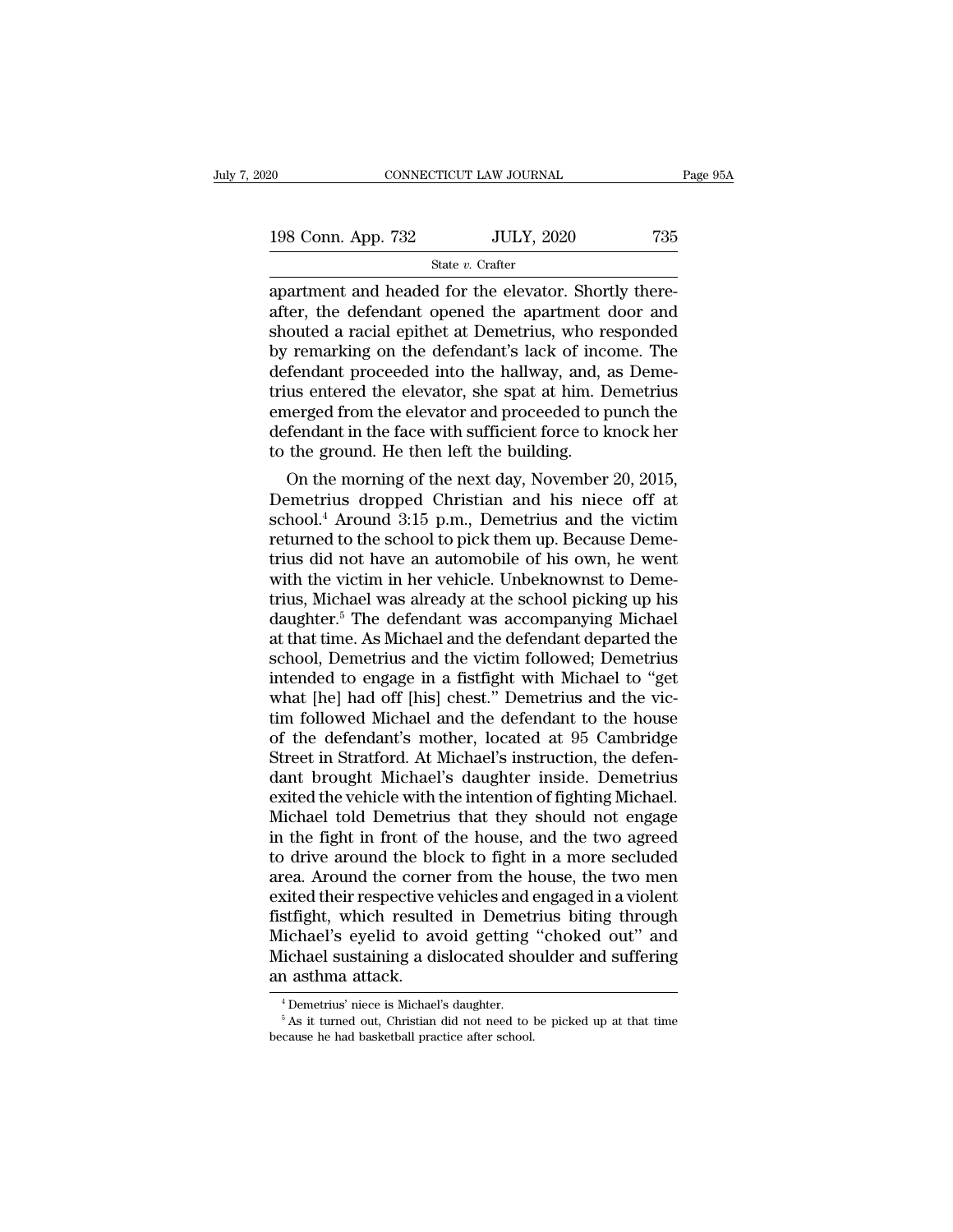|     | CONNECTICUT LAW JOURNAL |                    | July 7, 2020 |
|-----|-------------------------|--------------------|--------------|
|     |                         |                    |              |
| 736 | <b>JULY, 2020</b>       | 198 Conn. App. 732 |              |
|     | State $v$ . Crafter     |                    |              |

## State *v.* Crafter

While the melee between the brothers was unfolding, Tasket victim, 2020 and the victim, who remained in the passenger seat of her vehicle that Demetrius had driven around the block, observed the defendant approaching the scape with Vehicle that Demetrius had driven around the block,<br>
while the melee between the brothers was unfolding,<br>
the victim, who remained in the passenger seat of her<br>
vehicle that Demetrius had driven around the block,<br>
observe T36 JULY, 2020 198 Conn. App. 732<br>
State v. Crafter<br>
While the melee between the brothers was unfolding,<br>
the victim, who remained in the passenger seat of her<br>
vehicle that Demetrius had driven around the block,<br>
observe While the melee between the brothers was unfolding,<br>
the victim, who remained in the passenger seat of her<br>
vehicle that Demetrius had driven around the block,<br>
observed the defendant approaching the scene with<br>
"somethin State v. Crafter<br>While the melee between the brothers was unfolding,<br>the victim, who remained in the passenger seat of her<br>vehicle that Demetrius had driven around the block,<br>observed the defendant approaching the scene wi While the melee between the brothers was unfolding,<br>the victim, who remained in the passenger seat of her<br>vehicle that Demetrius had driven around the block,<br>observed the defendant approaching the scene with<br>"something shi the victim, who remained in the passenger seat of her vehicle that Demetrius had driven around the block, observed the defendant approaching the scene with "something shiny in her hand," which turned out to be a ten inch " vehicle that Demetrius had driven around the block,<br>observed the defendant approaching the scene with<br>"something shiny in her hand," which turned out to be<br>a ten inch "Michael Myers" style kitchen knife. Accord-<br>ing to the observed the defendant approaching the scene with<br>"something shiny in her hand," which turned out to be<br>a ten inch "Michael Myers" style kitchen knife. Accord-<br>ing to the victim, she exited the vehicle and pleaded<br>with the "something shiny in her hand," which turned out to be<br>a ten inch "Michael Myers" style kitchen knife. Accord-<br>ing to the victim, she exited the vehicle and pleaded<br>with the defendant to leave the brothers alone, as there<br>w a ten inch "Michael Myers" style kitchen knife. According to the victim, she exited the vehicle and pleaded with the defendant to leave the brothers alone, as there was nothing that they could do to stop the fight. She did ing to the victim, she exited the vehicle and pleaded<br>with the defendant to leave the brothers alone, as there<br>was nothing that they could do to stop the fight. She<br>did not know from where the defendant had obtained<br>the kn with the defendant to leave the brothers alone, as there was nothing that they could do to stop the fight. She did not know from where the defendant had obtained the knife. The defendant responded by telling the victim to was nothing that they could do to stop the fight. She<br>did not know from where the defendant had obtained<br>the knife. The defendant responded by telling the victim<br>to "shut the fuck up" and poking the victim in the fore-<br>hea did not know from where the defendant had obtained<br>the knife. The defendant responded by telling the victim<br>to "shut the fuck up" and poking the victim in the fore-<br>head with the knife. Fearing that the defendant was<br>going the knife. The defendant responded by telling the victim<br>to "shut the fuck up" and poking the victim in the fore-<br>head with the knife. Fearing that the defendant was<br>going to severely injure Demetrius, the victim panicked<br> to "shut the fuck up" and poking the victim in the fore-<br>head with the knife. Fearing that the defendant was<br>going to severely injure Demetrius, the victim panicked<br>and attempted to grab the knife from the defendant.<br>The v head with the knife. Fearing that the defendant was<br>going to severely injure Demetrius, the victim panicked<br>and attempted to grab the knife from the defendant.<br>The victim and the defendant, contemporaneously with<br>the fight going to severely injure Demetrius, the victim panicked<br>and attempted to grab the knife from the defendant.<br>The victim and the defendant, contemporaneously with<br>the fight between the brothers, then engaged in a fight<br>over and attempted to grab the knife from<br>The victim and the defendant, contempo<br>the fight between the brothers, then en<br>over the knife. As the two women fou<br>of the knife, the defendant was waving th<br>the two were pulling each o ie victim and the defendant, contemporaneously with<br>e fight between the brothers, then engaged in a fight<br>er the knife. As the two women fought for control<br>the knife, the defendant was waving the knife around,<br>e two were p the fight between the brothers, then engaged in a fight<br>over the knife. As the two women fought for control<br>of the knife, the defendant was waving the knife around,<br>the two were pulling each other's hair, and the victim<br>be

over the knife. As the two women fought for control<br>of the knife, the defendant was waving the knife around,<br>the two were pulling each other's hair, and the victim<br>began to lose feeling in her hand.<br>Both fights abruptly ca of the knife, the defendant was waving the knife around,<br>the two were pulling each other's hair, and the victim<br>began to lose feeling in her hand.<br>Both fights abruptly came to a halt. The victim was<br>unaware that she had su the two were pulling each other's hair, and the victim<br>began to lose feeling in her hand.<br>Both fights abruptly came to a halt. The victim was<br>unaware that she had sustained a cut on her face until<br>Demetrius told her so. Up began to lose feeling in her hand.<br>Both fights abruptly came to a halt. The victim was<br>unaware that she had sustained a cut on her face until<br>Demetrius told her so. Upon noticing the extent of the<br>victim's injuries, Demetr Both fights abruptly came to a halt. The victim was unaware that she had sustained a cut on her face until Demetrius told her so. Upon noticing the extent of the victim is injuries, Demetrius proceeded to drive the victim unaware that she had sustained a cut on her face until<br>Demetrius told her so. Upon noticing the extent of the<br>victim's injuries, Demetrius proceeded to drive the vic-<br>tim to St. Vincent's Medical Center in Bridgeport (St.<br> Demetrius told her so. Upon noticing the extent of the victim's injuries, Demetrius proceeded to drive the victim to St. Vincent's Medical Center in Bridgeport (St. Vincent's). Demetrius realized en route that the victim h victim's injuries, Demetrius proceeded to drive the victim<br>to St. Vincent's Medical Center in Bridgeport (St.<br>Vincent's). Demetrius realized en route that the victim<br>had sustained a wound to her back as well. At St. Vin-<br>c tim to St. Vincent's Medical Center in Bridgeport (St. Vincent's). Demetrius realized en route that the victim<br>had sustained a wound to her back as well. At St. Vincent's, it was determined that the victim had sustained<br>la Vincent's). Demetrius realized en route that the victim<br>had sustained a wound to her back as well. At St. Vin-<br>cent's, it was determined that the victim had sustained<br>lacerations to the left side of her face, to her right<br> had sustained a wound to her back as well. At St. Vincent's, it was determined that the victim had sustained<br>lacerations to the left side of her face, to her right<br>thumb, and to the left side of her back, resulting in<br>scar cent's, it was determined that the victim had sustained<br>lacerations to the left side of her face, to her right<br>thumb, and to the left side of her back, resulting in<br>scarring and disfigurement. The injury to the face<br>requir lacerations to the left<br>thumb, and to the left<br>scarring and disfigur<br>required twenty stitch<br>twelve stitches, and<br>sutures to close. She<br>on the same day.<br>Meanwhile, Officer umb, and to the left side of her back, resulting in<br>arring and disfigurement. The injury to the face<br>quired twenty stitches, the injury to thumb required<br>relve stitches, and the back injury required nine<br>tures to close. S scarring and disfigurement. The injury to the face<br>required twenty stitches, the injury to thumb required<br>twelve stitches, and the back injury required nine<br>sutures to close. She was released from St. Vincent's<br>on the same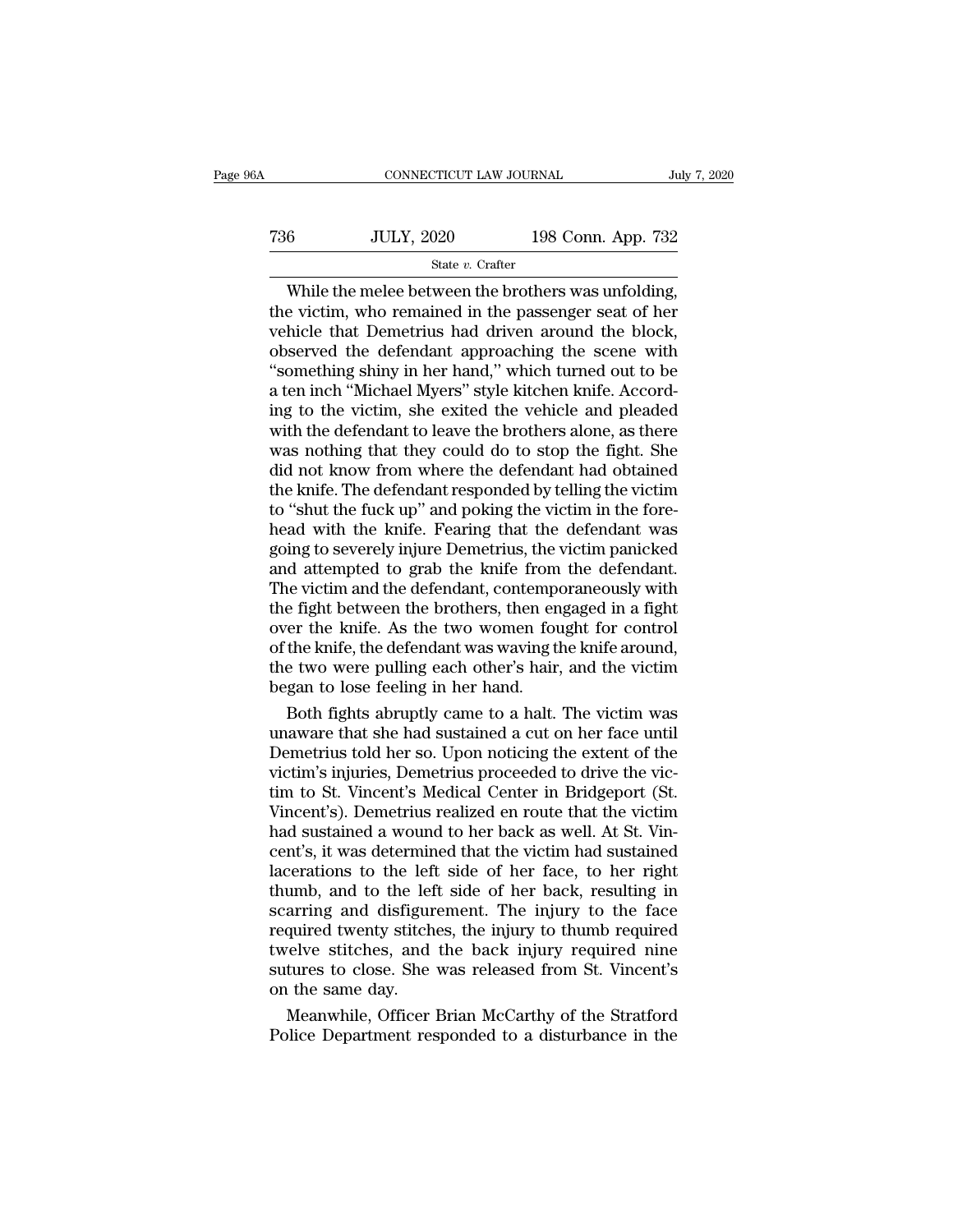| 20                 | CONNECTICUT LAW JOURNAL | Page 97A |
|--------------------|-------------------------|----------|
| 198 Conn. App. 732 | <b>JULY, 2020</b>       | 737      |
|                    | State $v$ . Crafter     |          |

vicinity of 95 Cambridge Street in Stratford and met with<br>
the defendant and Michael. The defendant reported that<br>
state begins a fight with another female and indi-198 Conn. App. 732 JULY, 2020 737<br>
State v. Crafter<br>
vicinity of 95 Cambridge Street in Stratford and met with<br>
the defendant and Michael. The defendant reported that<br>
she had been in a fight with another female and indi-198 Conn. App. 732 JULY, 2020 737<br>
State v. Crafter<br>
vicinity of 95 Cambridge Street in Stratford and met with<br>
the defendant and Michael. The defendant reported that<br>
she had been in a fight with another female and indi-198 Conn. App. 732 JULY, 2020 737<br>
State v. Crafter<br>
vicinity of 95 Cambridge Street in Stratford and met with<br>
the defendant and Michael. The defendant reported that<br>
she had been in a fight with another female and indi-State v. Crafter<br>
vicinity of 95 Cambridge Street in Stratford and met with<br>
the defendant and Michael. The defendant reported that<br>
she had been in a fight with another female and indi-<br>
cated to him that no weapons were state v. Cratter<br>vicinity of 95 Cambridge Street in Stratford and met with<br>the defendant and Michael. The defendant reported that<br>she had been in a fight with another female and indi-<br>cated to him that no weapons were use vicinity of 95 Cambridge Street in Stratford and met with<br>the defendant and Michael. The defendant reported that<br>she had been in a fight with another female and indi-<br>cated to him that no weapons were used in the fight.<sup>6</sup> the defendant and Michael. The defendant reported that<br>she had been in a fight with another female and indi-<br>cated to him that no weapons were used in the fight.<sup>6</sup><br>Officer McCarthy learned that the victim had sustained<br>kn she had been in a fight with another female and ind<br>cated to him that no weapons were used in the fight<br>Officer McCarthy learned that the victim had sustaine<br>knife injuries and proceeded to St. Vincent's to questio<br>the vic Ficer McCarthy learned that the victim had sustained<br>ife injuries and proceeded to St. Vincent's to question<br>e victim and Demetrius. He took photographs of the<br>tim's injuries. The knife used by the defendant in<br>e brawl wit of a substitute information with original cone count of assumed and proceeded to St. Vincent's to question the victim and Demetrius. He took photographs of the victim's injuries. The knife used by the defendant in the braw

Killie injuries and proceeded to st. Vincent s to question<br>the victim and Demetrius. He took photographs of the<br>victim's injuries. The knife used by the defendant in<br>the brawl with the victim was never recovered.<br>The defe The victim and Demetrius. He took photographs of the<br>victim's injuries. The knife used by the defendant in<br>the brawl with the victim was never recovered.<br>The defendant was arrested and was charged by way<br>of a substitute i Figure 1. The Kille used by the defendant in<br>the brawl with the victim was never recovered.<br>The defendant was arrested and was charged by way<br>of a substitute information with one count of assault<br>in the first degree with The defendant was arrested and was charged by way<br>of a substitute information with one count of assault<br>in the first degree with a dangerous instrument and<br>one count of assault in the first degree with extreme<br>indifferenc The defendant was arrested and was charged by way<br>of a substitute information with one count of assault<br>in the first degree with a dangerous instrument and<br>one count of assault in the first degree with extreme<br>indifferenc of a substitute information with one count of assault<br>in the first degree with a dangerous instrument and<br>one count of assault in the first degree with extreme<br>indifference to human life in violation of §§ 53a-59 (a)<br>(1) in the first degree with a dangerous instrument and<br>one count of assault in the first degree with extreme<br>indifference to human life in violation of §§ 53a-59 (a)<br>(1) and 53a-59 (a) (3), respectively.<sup>7</sup> A jury convicted<br> one count of assault in the first degree with extreme<br>indifference to human life in violation of §§ 53a-59 (a)<br>(1) and 53a-59 (a) (3), respectively.<sup>7</sup> A jury convicted<br>the defendant of assault in the first degree in viol indifference to human life in violation of §§ 53a-59 (a) (1) and 53a-59 (a) (3), respectively.<sup>7</sup> A jury convicted the defendant of assault in the first degree in violation of § 53a-59 (a) (1). In accordance with the verd (1) and 53a-59 (a) (3), respectively.<sup>7</sup> A jury convicted the defendant of assault in the first degree in violation of  $\S$  53a-59 (a) (1). In accordance with the verdict, the trial court sentenced the defendant to ten yea the defendant of assau<br>of § 53a-59 (a) (1). In a<br>trial court sentenced th<br>ceration, execution sus<br>by five years of probat<br>tional facts and proce<br>where necessary. ration, execution suspended after five years, followed<br>
five years of probation. This appeal followed. Addi-<br>
In the set forth<br>
The defendant's first claim is that the evidence pre-<br>
The defendant's first claim is that the

I

by five years of probation. This appeal followed. Additional facts and procedural history will be set forth where necessary.<br>
I<br>
The defendant's first claim is that the evidence presented at trial was insufficient to prove tional facts and procedural history will be set forth<br>where necessary.<br>I<br>The defendant's first claim is that the evidence pre-<br>sented at trial was insufficient to prove beyond a reason-<br>able doubt that she intended to caus I<br>I<br>The defendant's first claim is that the evidence pre-<br>sented at trial was insufficient to prove beyond a reason-<br>able doubt that she intended to cause serious physical<br>injury to the victim. For the reasons that follow, The defendant's firs<br>sented at trial was insulable doubt that she int<br>injury to the victim. F<br>are unpersuaded.<br>The standard by wl The defendant's first claim is that the evidence pre-<br>nted at trial was insufficient to prove beyond a reason-<br>le doubt that she intended to cause serious physical<br>jury to the victim. For the reasons that follow, we<br>e unpe The detendant s first claim is that the evidence pre-<br>sented at trial was insufficient to prove beyond a reason-<br>able doubt that she intended to cause serious physical<br>injury to the victim. For the reasons that follow, we<br>

For the standard by which we review the defendant's<br>aim is well established. "In reviewing a sufficiency of<br> $\frac{6}{10}$  The jury reasonably could have found that a second knife, a Swiss Army<br>yie knife distinct from the one

The standard by which we review the defendant's<br>claim is well established. "In reviewing a sufficiency of<br> $\frac{1}{\pi}$   $\frac{1}{\pi}$  The jury reasonably could have found that a second knife, a Swiss Army<br>style knife distinct f The standard by which we review the defendant's claim is well established. "In reviewing a sufficiency of  $\degree$  The jury reasonably could have found that a second knife, a Swiss Army style knife distinct from the one used Fire bedridata of  $\mathcal{Y}$  which we fevre we did determined bedrief of the victim is well established. "In reviewing a sufficiency of  $\sigma$   $\mathcal{Y}$  in  $\mathcal{Y}$  is the distinct from the one used by the defendant to injure <sup>6</sup> The jury reasonably could have found that a second knife, a Swiss Army style knife distinct from the one used by the defendant to injure the victim, was used by Demetrius to slash a tire on the defendant's automobile style knife distinct from the one used by the defendant to injure the victim, was used by Demetrius to slash a tire on the defendant's automobile before he drove the victim to St. Vincent's.<br>That trial, the state proceede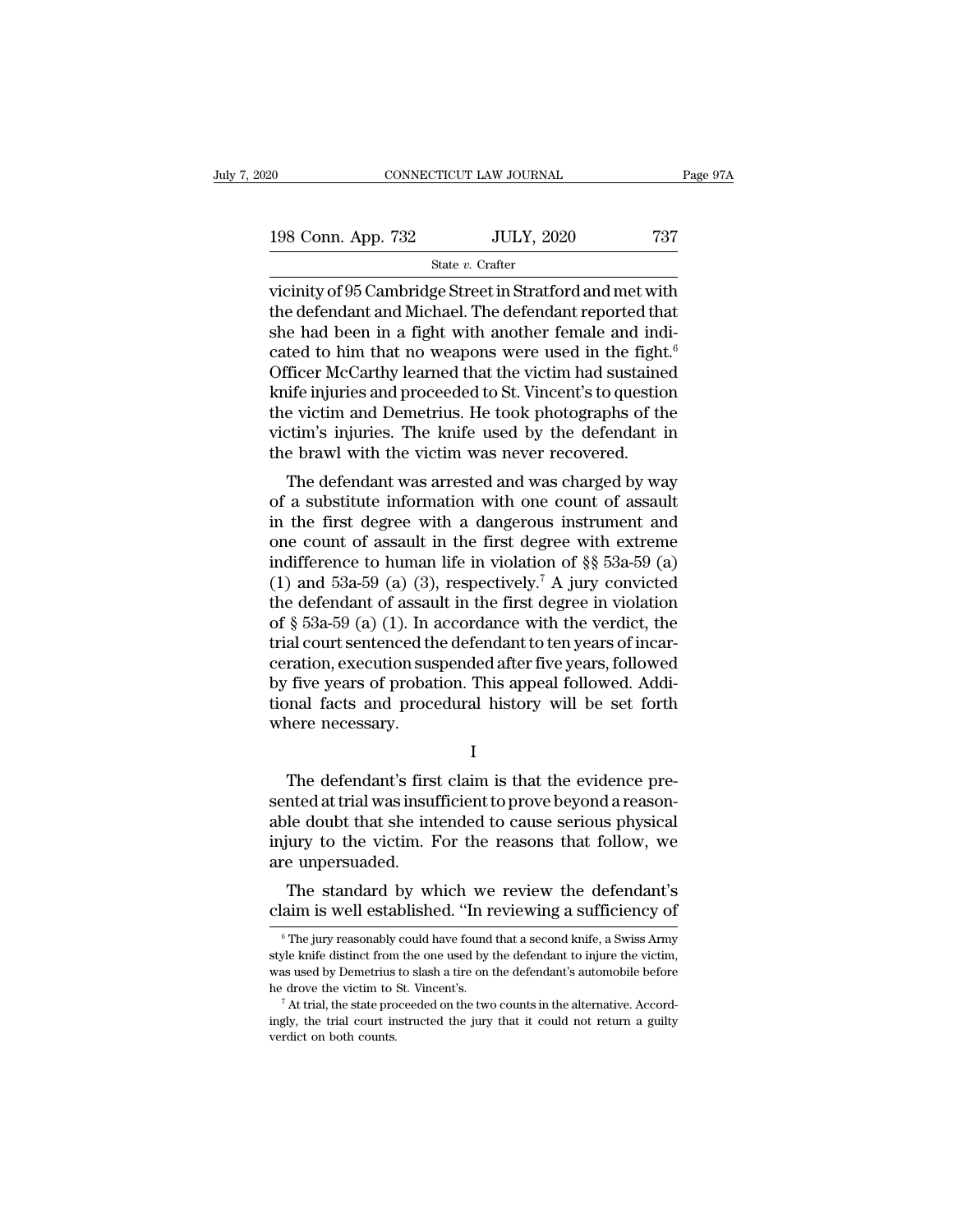# $\begin{tabular}{ll} \multicolumn{2}{l} \multicolumn{2}{l}{{\text{CONNECTICUT LAW JOURNAL}}} & July 7, 2020 \\ \multicolumn{2}{l}{\text{July 7, 2020}} & 198 \text{ Conn. App. 732} \\ & State $v$. Crafter \end{tabular}$ State *v.* Crafter

TREE CONNECTICUT LAW JOURNAL July 7, 2020<br>
TREE SUITY, 2020 198 Conn. App. 732<br>
State v. Crafter<br>
The evidence claim, we apply a two part test. First, we<br>
construe the evidence in the light most favorable to<br>
sustaining t Tas  $JULY$ , 2020 198 Conn. App. 732<br>
State v. Crafter<br>
the evidence claim, we apply a two part test. First, we<br>
construe the evidence in the light most favorable to<br>
sustaining the verdict. Second, we determine whether<br>
up T38 JULY, 2020 198 Conn. App. 732<br>
State v. Crafter<br>
the evidence claim, we apply a two part test. First, we<br>
construe the evidence in the light most favorable to<br>
sustaining the verdict. Second, we determine whether<br>
upo T38 JULY, 2020 198 Conn. App. 732<br>  $\frac{\text{State } v. \text{ Crafter}}{\text{the evidence claim, we apply a two part test. First, we}$ <br>
construe the evidence in the light most favorable to<br>
sustaining the verdict. Second, we determine whether<br>
upon the facts so construed and the infer State v. Crafter<br>
the evidence claim, we apply a two part test. First, we<br>
construe the evidence in the light most favorable to<br>
sustaining the verdict. Second, we determine whether<br>
upon the facts so construed and the in state v. Cratter<br>the evidence claim, we apply a two part test. First, we<br>construe the evidence in the light most favorable to<br>sustaining the verdict. Second, we determine whether<br>upon the facts so construed and the infere the evidence claim, we apply a two part test. First, we construe the evidence in the light most favorable to sustaining the verdict. Second, we determine whether upon the facts so construed and the inferences reasonably dr construe the evidence in the light most favorable to<br>sustaining the verdict. Second, we determine whether<br>upon the facts so construed and the inferences reason-<br>ably drawn therefrom the [jury] reasonably could have<br>conclud sustaining the verdict. Second, we determine whether<br>upon the facts so construed and the inferences reason-<br>ably drawn therefrom the [jury] reasonably could have<br>concluded that the cumulative force of the evidence<br>establis upon the facts so constr<br>ably drawn therefrom th<br>concluded that the cun<br>established guilt beyon<br>This court cannot subst:<br>of the jury if there is suf<br>jury's verdict. . . . .<br>"While the jury mus  $\mu$  must find the interestion are grady reasonably count rate<br>
included that the cumulative force of the evidence<br>
tablished guilt beyond a reasonable doubt  $\dots$ .<br>
is court cannot substitute its own judgment for that<br>
th established guilt beyond a reasonable doubt  $\dots$ .<br>This court cannot substitute its own judgment for that<br>of the jury if there is sufficient evidence to support the<br>jury's verdict.  $\dots$ <br>"While the jury must find every elem

This court cannot substitute its own judgment for that<br>of the jury if there is sufficient evidence to support the<br>jury's verdict....<br>"While the jury must find every element proven<br>beyond a reasonable doubt in order to fin Fins coard cannot substance its own judgment for that<br>of the jury if there is sufficient evidence to support the<br>jury's verdict....<br>"While the jury must find every element proven<br>beyond a reasonable doubt in order to find jury's verdict. . . .<br>
"While the jury must find every element proven<br>
beyond a reasonable doubt in order to find the defen-<br>
dant guilty of the charged offense, each of the basic<br>
and inferred facts underlying those conc "While the jury must find every element proven<br>beyond a reasonable doubt in order to find the defen-<br>dant guilty of the charged offense, each of the basic<br>and inferred facts underlying those conclusions need<br>not be proved "While the jury must find every element proven<br>beyond a reasonable doubt in order to find the defen-<br>dant guilty of the charged offense, each of the basic<br>and inferred facts underlying those conclusions need<br>not be proved beyond a reasonable doubt in order to find the defendant guilty of the charged offense, each of the basic and inferred facts underlying those conclusions need not be proved beyond a reasonable doubt.  $\dots$  If it is reasona dant guilty of the charged offense, each of the basic<br>and inferred facts underlying those conclusions need<br>not be proved beyond a reasonable doubt. . . . If it is<br>reasonable and logical for the jury to conclude that a<br>bas and inferred facts underlying those conclusions need<br>not be proved beyond a reasonable doubt. . . . If it is<br>reasonable and logical for the jury to conclude that a<br>basic fact or an inferred fact is true, the jury is permi not be proved beyond a reasonable doubt. . . . . If it is<br>reasonable and logical for the jury to conclude that a<br>basic fact or an inferred fact is true, the jury is permitted<br>to consider the fact proven and may consider i reasonable and logical for the jury to<br>basic fact or an inferred fact is true, the<br>to consider the fact proven and may co<br>bination with other proven facts in dete<br>the cumulative effect of all the evide<br>defendant guilty of See hact of an interfect hact is a rec, and ying a permatted<br>
consider the fact proven and may consider it in com-<br>
nation with other proven facts in determining whether<br>
e cumulative effect of all the evidence proves the bination with other proven and may consider it in combination with other proven facts in determining whether<br>the cumulative effect of all the evidence proves the<br>defendant guilty of all the elements of the crime charged<br>be

the cumulative effect of all the evidence proves the<br>defendant guilty of all the elements of the crime charged<br>beyond a reasonable doubt.  $\dots$ <br>"On appeal, we do not ask whether there is a reason-<br>able view of the evidence defendant guilty of all the elements of the crime charged<br>beyond a reasonable doubt. . . .<br>"On appeal, we do not ask whether there is a reason-<br>able view of the evidence that would support a reason-<br>able hypothesis of inn beyond a reasonable doubt. . . .<br>
"On appeal, we do not ask whether there is a reasonable view of the evidence that would support a reason-<br>
able hypothesis of innocence. We ask, instead, whether<br>
there is a reasonable vi "On appeal, we do not ask whether there is a reasonable view of the evidence that would support a reasonable hypothesis of innocence. We ask, instead, whether there is a reasonable view of the evidence that supports the ju (2014). Le view of the criterice that would support a reason<br>
le hypothesis of innocence. We ask, instead, whether<br>
ere is a reasonable view of the evidence that supports<br>
e jury's verdict of guilty." (Internal quotation marks<br>
ni there is a reasonable view of the evidence that supports<br>there is a reasonable view of the evidence that supports<br>the jury's verdict of guilty." (Internal quotation marks<br>omitted.) *State* v. *Allan*, 311 Conn. 1, 25, 83

the jury's verdict of guilty." (Internal quotation marks<br>omitted.) *State* v. *Allan*, 311 Conn. 1, 25, 83 A.3d 326<br>(2014).<br>"A person is guilty of assault in the first degree when<br>... [w]ith intent to cause serious physic omitted.) *State* v. *Allan*, 311 Conn. 1, 25, 83 A.3d 326 (2014).<br>
"A person is guilty of assault in the first degree when<br>
... [w]ith intent to cause serious physical injury to<br>
another person, he causes such injury to (2014).<br>
"A person is guilty of assault in the first degree when<br>  $\ldots$  [w]ith intent to cause serious physical injury to<br>
another person, he causes such injury to such person<br>  $\ldots$  by means of a deadly weapon or a dange "A person is guilty of assault in the first degree when  $\dots$  [w]ith intent to cause serious physical injury to another person, he causes such injury to such person  $\dots$  by means of a deadly weapon or a dangerous instrumen "A person is guilty of assault in the first degree when  $\ldots$  [w]ith intent to cause serious physical injury to another person, he causes such injury to such person  $\ldots$  by means of a deadly weapon or a dangerous instrum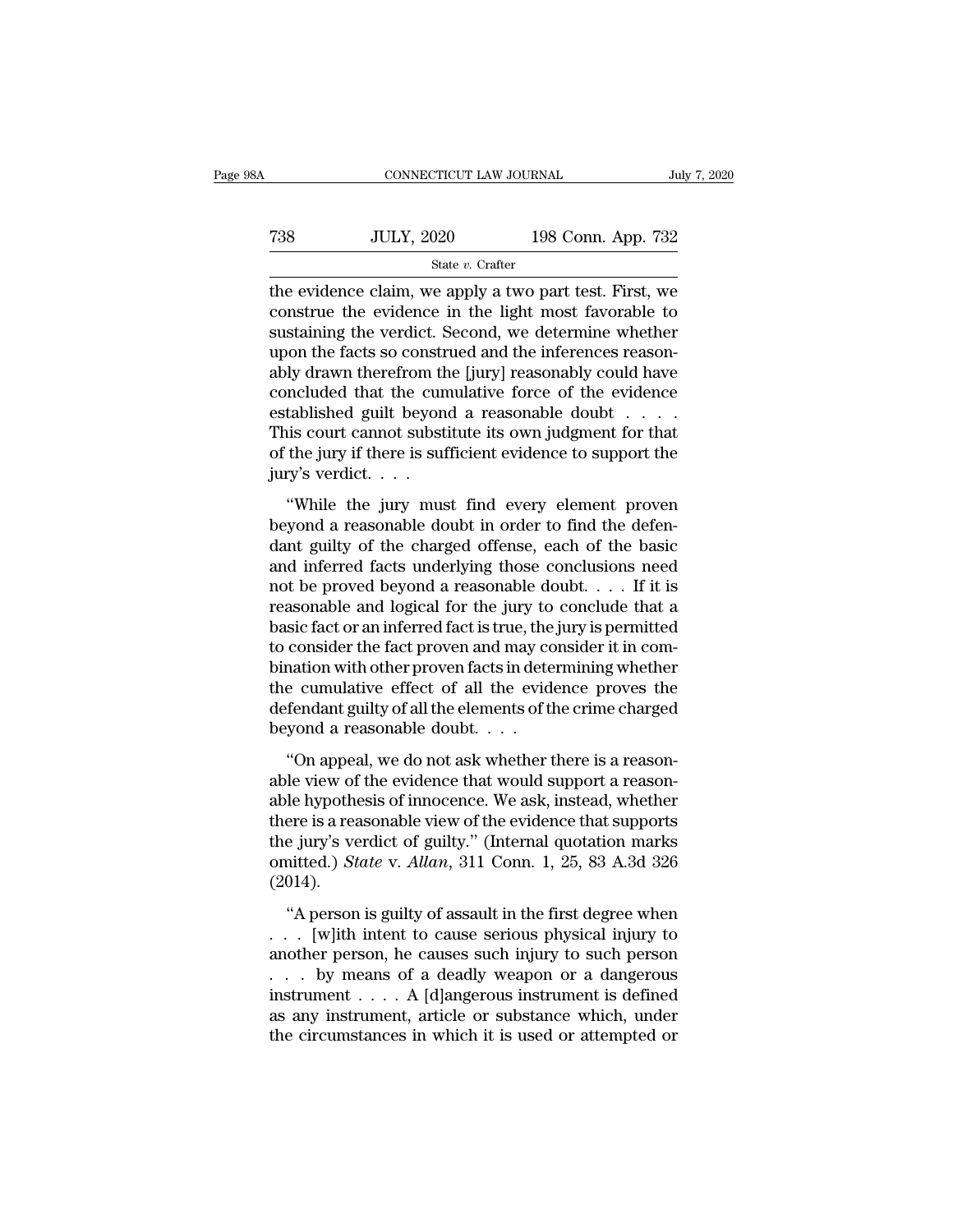| 20                 | CONNECTICUT LAW JOURNAL |                   | Page 99A |  |
|--------------------|-------------------------|-------------------|----------|--|
| 198 Conn. App. 732 |                         | <b>JULY, 2020</b> | 739      |  |
|                    | State $v$ . Crafter     |                   |          |  |

CONNECTICUT LAW JOURNAL Page 99A<br>
198 Conn. App. 732 JULY, 2020 739<br>
State v. Crafter<br>
threatened to be used, is capable of causing death or<br>
serious physical injury . . . . . Serious physical injury<br>
is defined as physica 198 Conn. App. 732 JULY, 2020 739<br>
State v. Crafter<br>
threatened to be used, is capable of causing death or<br>
serious physical injury . . . . . Serious physical injury<br>
is defined as physical injury which creates a substant 198 Conn. App. 732 JULY, 2020 739<br>
State v. Crafter<br>
threatened to be used, is capable of causing death or<br>
serious physical injury . . . . . Serious physical injury<br>
is defined as physical injury which creates a substant 198 Conn. App. 732 JULY, 2020 739<br>
State v. Crafter<br>
threatened to be used, is capable of causing death or<br>
serious physical injury . . . . Serious physical injury<br>
is defined as physical injury which creates a substantia State v. Crafter<br>
State v. Crafter<br>
threatened to be used, is capable of causing death or<br>
serious physical injury . . . . . Serious physical injury<br>
is defined as physical injury which creates a substantial<br>
risk of deat state *v*. Cratter<br>threatened to be used, is capable of causing death or<br>serious physical injury . . . . . Serious physical injury<br>is defined as physical injury which creates a substantial<br>risk of death, or which causes s threatened to be used, is capable of causing death or<br>serious physical injury  $\dots$  Serious physical injury<br>is defined as physical injury which creates a substantial<br>risk of death, or which causes serious disfigurement,<br>se serious physical injury  $\ldots$  Serious physical injury<br>is defined as physical injury which creates a substantial<br>risk of death, or which causes serious disfigurement,<br>serious impairment of health or serious loss or impairis defined as physical injury which creates a substantial<br>risk of death, or which causes serious disfigurement,<br>serious impairment of health or serious loss or impair-<br>ment of the function of any bodily organ  $\dots$ . Assaul risk of death, or which causes serious disfigurement,<br>serious impairment of health or serious loss or impair-<br>ment of the function of any bodily organ . . . . Assault<br>in the first degree is a specific intent crime. It requ serious impairment of health or serious loss or impairment of the function of any bodily organ . . . . Assault<br>in the first degree is a specific intent crime. It requires<br>that the criminal actor possess the specific intent ment of the function of any bodily organ  $\dots$ . Assault<br>in the first degree is a specific intent crime. It requires<br>that the criminal actor possess the specific intent to<br>cause serious physical injury to another person." ( at the criminal actor possess the specific intent to<br>at the criminal actor possess the specific intent to<br>use serious physical injury to another person." (Cita-<br>ms omitted; internal quotation marks omitted.) State<br>Hudson, ally the entimate actor possess are specific matrix to<br>cause serious physical injury to another person." (Cita-<br>tions omitted; internal quotation marks omitted.) *State*<br>v. *Hudson*, 180 Conn. App. 440, 453–54, 184 A.3d 26

caase serious priysted rightly to director person. (Crations omitted; internal quotation marks omitted.) State<br>v. Hudson, 180 Conn. App. 440, 453–54, 184 A.3d 269,<br>cert. denied, 328 Conn. 936, 184 A.3d 267 (2018).<br>The foll v. *Hudson*, 180 Conn. App. 440, 453–54, 184 A.3d 269, cert. denied, 328 Conn. 936, 184 A.3d 267 (2018).<br>The following additional facts, which the jury reasonably could have found, and procedural history are relevant to ou nation, 155 Collar, 1<sub>1</sub>pp. 115, 155 C, 151 Theat 250,<br>cert. denied, 328 Conn. 936, 184 A.3d 267 (2018).<br>The following additional facts, which the jury reason-<br>ably could have found, and procedural history are rele-<br>vant The following additional facts, which the jury reasonably could have found, and procedural history are relevant to our consideration of the defendant's claim. The defendant testified in her own defense. On direct examinati The following additional facts, which the jury reasonably could have found, and procedural history are relevant to our consideration of the defendant's claim. The defendant testified in her own defense. On direct examinati ably could have found, and procedural history are relevant to our consideration of the defendant's claim. The defendant testified in her own defense. On direct examination, she testified as follows. She and Michael arrived vant to our consideration of the defendant's claim. The<br>defendant testified in her own defense. On direct exami-<br>nation, she testified as follows. She and Michael arrived<br>at her mother's home following their trip to the sc defendant testified in her own defense. On direct examination, she testified as follows. She and Michael arrived<br>at her mother's home following their trip to the school<br>on November 20, 2015, and Michael instructed her to<br>b nation, she testified as follows. She and Michael arrived<br>at her mother's home following their trip to the school<br>on November 20, 2015, and Michael instructed her to<br>bring his daughter inside the house. From inside the<br>hou at her mother's home following their trip to the school<br>on November 20, 2015, and Michael instructed her to<br>bring his daughter inside the house. From inside the<br>house, she could see Demetrius and Michael fighting.<br>She proc on November 20, 2015, and Michael instructed her to<br>bring his daughter inside the house. From inside the<br>house, she could see Demetrius and Michael fighting.<br>She proceeded to exit the house to check on Michael<br>and was not bring his daughter inside the house. From inside the house, she could see Demetrius and Michael fighting.<br>She proceeded to exit the house to check on Michael<br>and was not carrying a weapon. According to the defen-<br>dant, the house, she could see Demetrius and Michael fighting.<br>She proceeded to exit the house to check on Michael<br>and was not carrying a weapon. According to the defen-<br>dant, the victim was already outside of her vehicle,<br>which Dem She proceeded to exit the house to check on Michael<br>and was not carrying a weapon. According to the defen-<br>dant, the victim was already outside of her vehicle,<br>which Demetrius had driven, and initiated the second<br>scuffle b and was not carrying a weapon. According to the defendant, the victim was already outside of her vehicle, which Demetrius had driven, and initiated the second scuffle by hitting the defendant in the eye. The defendant uneq dant, the victim was already outside of her vehicle,<br>which Demetrius had driven, and initiated the second<br>scuffle by hitting the defendant in the eye. The defen-<br>dant unequivocally denied using a weapon on the vic-<br>tim. On which Demetrius had driven, and initiated the second<br>scuffle by hitting the defendant in the eye. The defen-<br>dant unequivocally denied using a weapon on the vic-<br>tim. On cross-examination, the state elicited testimony<br>disc scuffle by hitting the defendant in the eye. The defendant unequivocally denied using a weapon on the victim. On cross-examination, the state elicited testimony discrediting the defendant and her version of events. Specifi dant unequivocally denied using a weapon on the victim. On cross-examination, the state elicited testimony<br>discrediting the defendant and her version of events.<br>Specifically, the defendant admitted that she had<br>untruthfull tim. On cross-examination, the state elicited testimony<br>discrediting the defendant and her version of events.<br>Specifically, the defendant admitted that she had<br>untruthfully told the police that she, rather than<br>Michael, ha discrediting the defendant and her version of events.<br>Specifically, the defendant admitted that she had<br>untruthfully told the police that she, rather than<br>Michael, had been driving a car that was involved in<br>an accident a Specifically, the defendant admitted that she had<br>untruthfully told the police that she, rather than<br>Michael, had been driving a car that was involved in<br>an accident a few days prior to the fight with the victim<br>in order t untruthfully told the police that she, rather<br>Michael, had been driving a car that was invol<br>an accident a few days prior to the fight with the<br>in order to protect Michael, who had an outst:<br>arrest warrant. She also admitt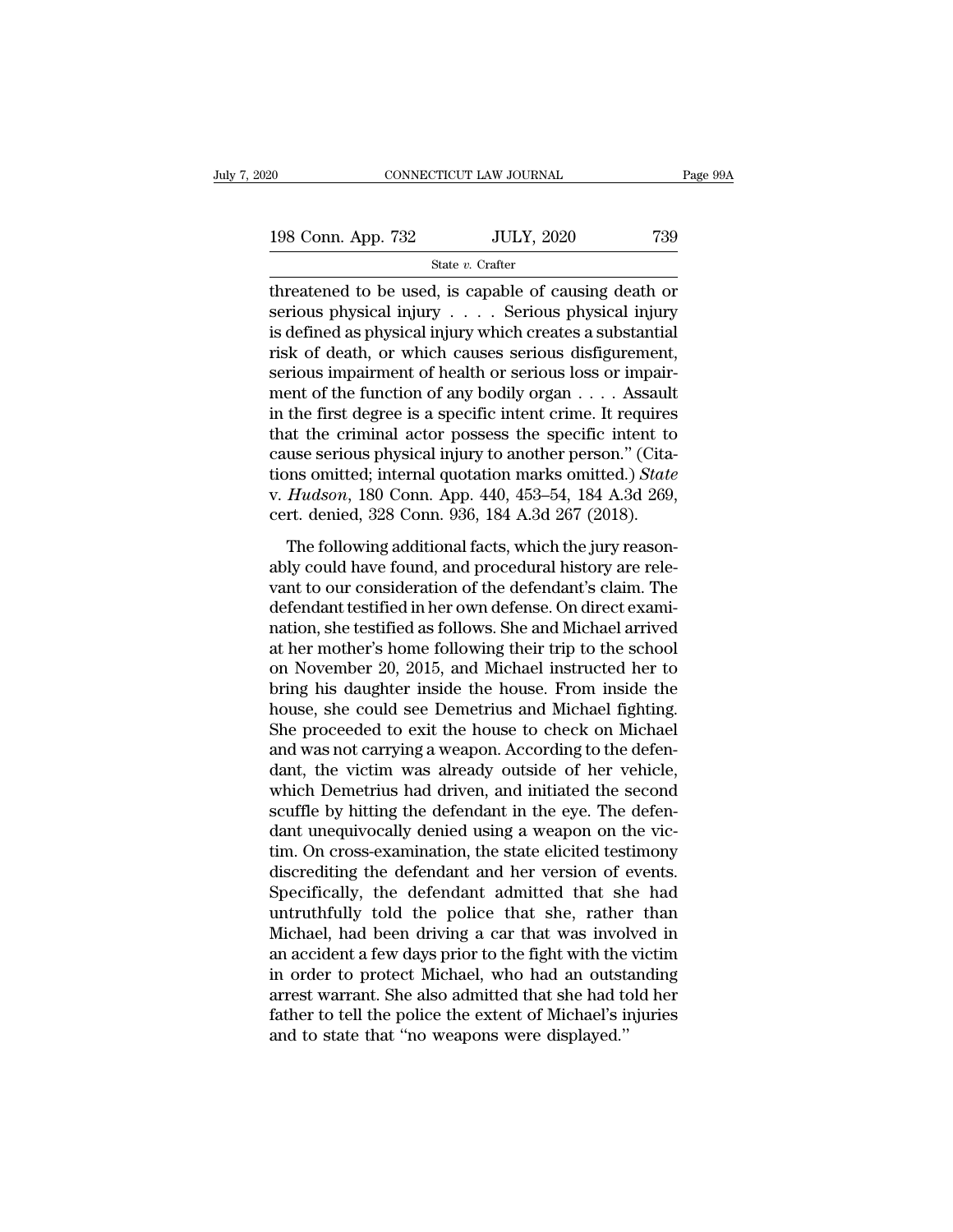| 00 <sub>A</sub> | CONNECTICUT LAW JOURNAL |                    | July 7, 2020 |
|-----------------|-------------------------|--------------------|--------------|
| 740             | <b>JULY, 2020</b>       | 198 Conn. App. 732 |              |
|                 | State $v$ . Crafter     |                    |              |

CONNECTICUT LAW JOURNAL July 7, 2020<br>
O JULY, 2020 198 Conn. App. 732<br>
State v. Crafter<br>
At the close of the state's evidence, the defendant<br>
oved for a judgment of acquittal. The defendant<br>
guod that the evidence was insu Ta and Taurist to the state values of the state's evidence, the defendant<br>
moved for a judgment of acquittal. The defendant<br>
argued that the evidence was insufficient to establish<br>
that she intended to cause serious physi T40 JULY, 2020 198 Conn. App. 732<br>
State v. Crafter<br>
At the close of the state's evidence, the defendant<br>
moved for a judgment of acquittal. The defendant<br>
argued that the evidence was insufficient to establish<br>
that she T40 JULY, 2020 198 Conn. App. 732<br>
State v. Crafter<br>
At the close of the state's evidence, the defendant<br>
moved for a judgment of acquittal. The defendant<br>
argued that the evidence was insufficient to establish<br>
that she State v. Crafter<br>
At the close of the state's evidence, the defendant<br>
moved for a judgment of acquittal. The defendant<br>
argued that the evidence was insufficient to establish<br>
that she intended to cause serious physical State  $v$ . Crafter<br>
At the close of the state's evidence, the defendant<br>
moved for a judgment of acquittal. The defendant<br>
argued that the evidence was insufficient to establish<br>
that she intended to cause serious physica At the close of the state's evidence, the defendant<br>moved for a judgment of acquittal. The defendant<br>argued that the evidence was insufficient to establish<br>that she intended to cause serious physical injury to<br>the victim. moved for a judgment of acquittal. The defendant<br>argued that the evidence was insufficient to establish<br>that she intended to cause serious physical injury to<br>the victim. The defendant reasoned that because the<br>victim could argued that the evidence was insufficient to establish<br>that she intended to cause serious physical injury to<br>the victim. The defendant reasoned that because the<br>victim could not precisely identify how she was injured<br>durin that she intended to cause serious physical injury to<br>the victim. The defendant reasoned that because the<br>victim could not precisely identify how she was injured<br>during the fight, which involved tussling, hair pulling,<br>and the victim. The defendant reasoned that because the victim could not precisely identify how she was injured during the fight, which involved tussling, hair pulling, and both parties grabbing for the knife, the defendant di victim could not precisely identify how she was injured<br>during the fight, which involved tussling, hair pulling,<br>and both parties grabbing for the knife, the defendant<br>did not have the mens rea necessary for conviction.<br>Th during the fight, which involved tussling, hair pulling,<br>and both parties grabbing for the knife, the defendant<br>did not have the mens rea necessary for conviction.<br>The court denied the motion, concluding in relevant<br>part t and both parties grabbing for the knife, the defendant<br>did not have the mens rea necessary for conviction.<br>The court denied the motion, concluding in relevant<br>part that "the type of weapon that [was] used, the man-<br>ner in did not have the mens rea necessary for conviction.<br>The court denied the motion, concluding in relevant<br>part that "the type of weapon that [was] used, the man-<br>ner in which the weapon [was] used, the significance<br>of the in The court denies<br>part that "the typ<br>ner in which the<br>of the injury, [an<br>necessary in orc<br>sustained by the<br>infer intent.<br>The defendant It that "the type of weapon that [was] used, the man-<br>
It in which the weapon [was] used, the significance<br>
the injury, [and] the amount of force that might be<br>
cessary in order to result in the type of [injuries<br>
stained ner in which the weapon [was] used, the significance<br>of the injury, [and] the amount of force that might be<br>necessary in order to result in the type of [injuries<br>sustained by the victim]" would allow the jury to<br>infer inte

of the injury, [and] the amount of force that might be<br>necessary in order to result in the type of [injuries<br>sustained by the victim]" would allow the jury to<br>infer intent.<br>The defendant's first claim on appeal relates sol necessary in order to result in the type of [injuries<br>sustained by the victim]" would allow the jury to<br>infer intent.<br>The defendant's first claim on appeal relates solely<br>to the specific intent element of the crime for whi sustained by the victim]" would allow the jury to<br>infer intent.<br>The defendant's first claim on appeal relates solely<br>to the specific intent element of the crime for which<br>she was convicted. The defendant contends that the<br> infer intent.<br>The defendant's first claim on appeal relates solely<br>to the specific intent element of the crime for which<br>she was convicted. The defendant contends that the<br>fracas between her and the victim was caused by th The defendant's first claim on appeal relates solely<br>to the specific intent element of the crime for which<br>she was convicted. The defendant contends that the<br>fracas between her and the victim was caused by the<br>victim, when to the specific intent element of the crime for which<br>she was convicted. The defendant contends that the<br>fracas between her and the victim was caused by the<br>victim, when she grabbed the knife from the defendant.<br>The defend she was convicted. The defendant contends that the<br>fracas between her and the victim was caused by the<br>victim, when she grabbed the knife from the defendant.<br>The defendant maintains that the cumulative evidence,<br>direct and fracas between her and the victim was caused by the victim, when she grabbed the knife from the defendant.<br>The defendant maintains that the cumulative evidence, direct and circumstantial, failed to demonstrate that she int victim, when she grabbed the knife from the defendant.<br>The defendant maintains that the cumulative evidence,<br>direct and circumstantial, failed to demonstrate that<br>she intended to cause serious physical injuries to the<br>vict The defendant maintains that the cumulative evidence,<br>direct and circumstantial, failed to demonstrate that<br>she intended to cause serious physical injuries to the<br>victim. The state counters that, viewing the evidence<br>in th direct and circumstantial, failed to demonstrate that<br>she intended to cause serious physical injuries to the<br>victim. The state counters that, viewing the evidence<br>in the light most favorable to sustaining the verdict, the<br> she intended to cau<br>victim. The state co<br>in the light most fav<br>evidence was suffic<br>caused by the defen<br>that the jury was en<br>with the state.<br>In her principal a tim. The state counters that, viewing the evidence<br>the light most favorable to sustaining the verdict, the<br>idence was sufficient on the basis of the injuries<br>used by the defendant and the permissible inferences<br>at the jury in the light most favorable to sustaining the verdict, the<br>evidence was sufficient on the basis of the injuries<br>caused by the defendant and the permissible inferences<br>that the jury was entitled to draw therefrom. We agree<br>

evidence was sufficient on the basis of the injuries<br>caused by the defendant and the permissible inferences<br>that the jury was entitled to draw therefrom. We agree<br>with the state.<br>In her principal appellate brief, the defen caused by the defendant and the permissible inferences<br>that the jury was entitled to draw therefrom. We agree<br>with the state.<br>In her principal appellate brief, the defendant points<br>us to numerous cases that collectively st that the jury was entitled to draw therefrom. We agree<br>with the state.<br>In her principal appellate brief, the defendant points<br>us to numerous cases that collectively stand for the<br>proposition that, although circumstantial with the state.<br>In her principal appellate brief, the defendant points<br>us to numerous cases that collectively stand for the<br>proposition that, although circumstantial evidence may<br>be used by the jury to infer intent, the ju In her principal appellate brief, the defendant points<br>us to numerous cases that collectively stand for the<br>proposition that, although circumstantial evidence may<br>be used by the jury to infer intent, the jury may not<br>resor us to numerous cases that collectively stand for the<br>proposition that, although circumstantial evidence may<br>be used by the jury to infer intent, the jury may not<br>resort to speculation to do so. The defendant also analo-<br>gi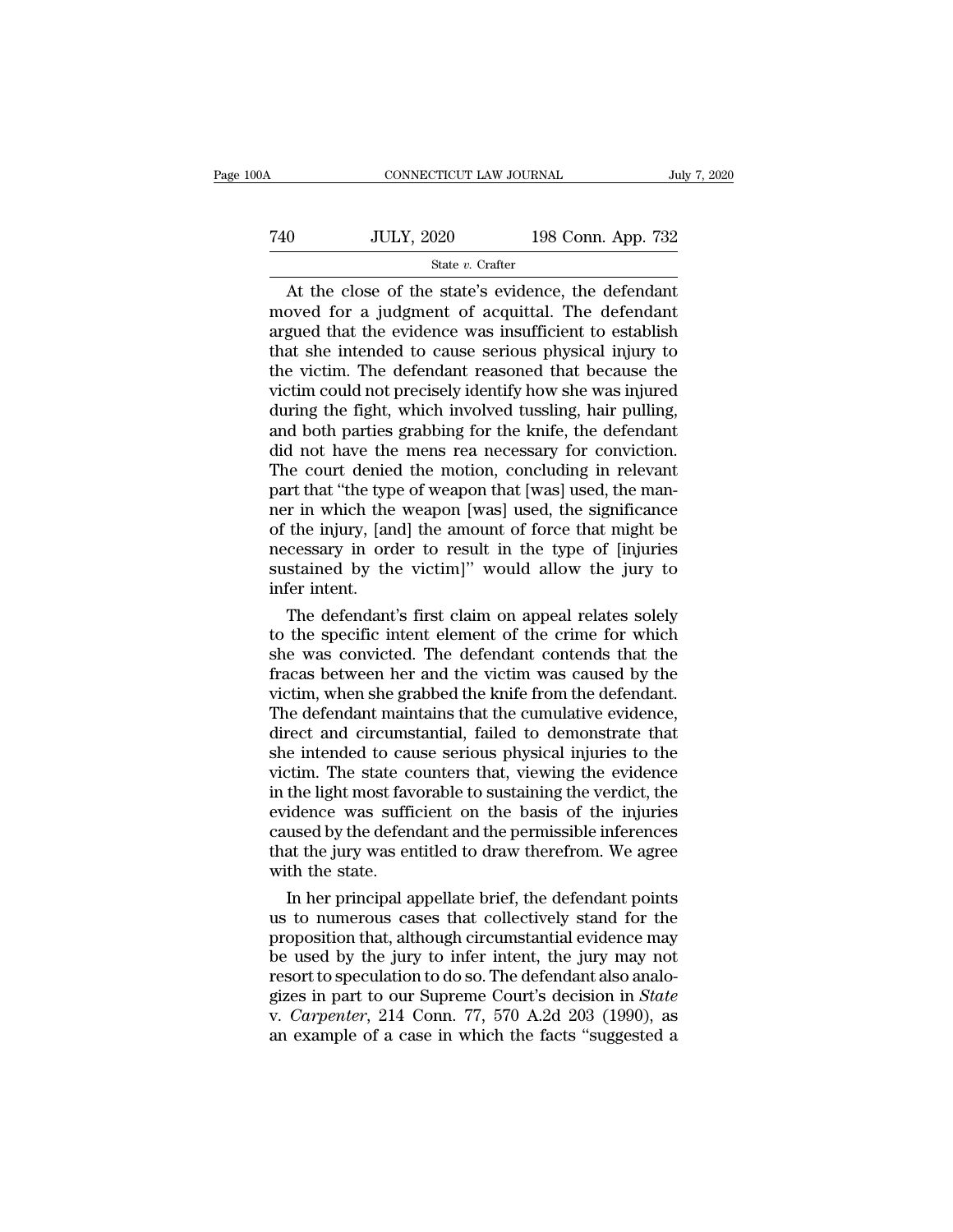| 20                 | CONNECTICUT LAW JOURNAL | Page 101A |  |
|--------------------|-------------------------|-----------|--|
|                    |                         |           |  |
| 198 Conn. App. 732 | <b>JULY, 2020</b>       | 741       |  |
|                    | State $v$ . Crafter     |           |  |

Figure 101A<br>
Spontaneous burst of frustration and accidental injury<br>
Spontaneous burst of frustration and accidental injury<br>
...." In *Carpenter*, our Supreme Court concluded that<br>
the evidence that the defendant killed th 198 Conn. App. 732 JULY, 2020 741<br>
State v. Crafter<br>
spontaneous burst of frustration and accidental injury<br>
...." In *Carpenter*, our Supreme Court concluded that<br>
the evidence that the defendant killed the victim, a<br>
you 198 Conn. App. 732 JULY, 2020 741<br>
State v. Crafter<br>
spontaneous burst of frustration and accidental injury<br>
...." In *Carpenter*, our Supreme Court concluded that<br>
the evidence that the defendant killed the victim, a<br>
yo 198 Conn. App. 732 JULY, 2020 741<br>
State v. Crafter<br>
Spontaneous burst of frustration and accidental injury<br>  $\ldots$ ." In *Carpenter*, our Supreme Court concluded that<br>
the evidence that the defendant killed the victim, a<br> Solution of the defendant intended to cause the<br>spontaneous burst of frustration and accidental injury<br> $\ldots$ ." In *Carpenter*, our Supreme Court concluded that<br>the evidence that the defendant killed the victim, a<br>young ch state *v*. Crafter<br>
spontaneous burst of frustration and accidental injury<br>  $\dots$ ." In *Carpenter*, our Supreme Court concluded that<br>
the evidence that the defendant killed the victim, a<br>
young child, by throwing her into spontaneous burst of frustration and accidental injury<br>  $\ldots$ ." In *Carpenter*, our Supreme Court concluded that<br>
the evidence that the defendant killed the victim, a<br>
young child, by throwing her into a bathtub, was insu ...." In *Carpenter*, our Supreme Court concluded that<br>the evidence that the defendant killed the victim, a<br>young child, by throwing her into a bathtub, was insuffi-<br>cient to infer that the defendant intended to cause the the evidence that the defendant killed the victim, a<br>young child, by throwing her into a bathtub, was insuffi-<br>cient to infer that the defendant intended to cause the<br>victim's death. Id., 83. Because the state in *Carpente* young child, by throwing her into a bathtub, was insufficient to infer that the defendant intended to cause the victim's death. Id., 83. Because the state in *Carpenter* "presented no evidence of any weapon, plan or motive cient to infer that the defendant intended to cause the victim's death. Id., 83. Because the state in *Carpenter* "presented no evidence of any weapon, plan or motive, nor [presented] any evidence connecting the defendant victim's death. Id., 83. Because the state in *Carpenter*<br>"presented no evidence of any weapon, plan or motive,<br>nor [presented] any evidence connecting the defendant<br>to a pattern of abusive behavior," and "the defendant<br>di "presented no evidence of any weapon, plan or motive,<br>nor [presented] any evidence connecting the defendant<br>to a pattern of abusive behavior," and "the defendant<br>did not attempt to flee but rather, when he realized the<br>gra nor [presented] any evidence connecting the defendant<br>to a pattern of abusive behavior," and "the defendant<br>did not attempt to flee but rather, when he realized the<br>gravity of the situation, immediately summoned medi-<br>cal a pattern of abusive behavior," and "the defendant<br>d not attempt to flee but rather, when he realized the<br>avity of the situation, immediately summoned medi-<br>l aid for the baby," the evidence was insufficient to<br>ove beyond

did not attempt to flee but rather, when he realized the<br>gravity of the situation, immediately summoned medi-<br>cal aid for the baby," the evidence was insufficient to<br>prove beyond a reasonable doubt that the defendant had<br>t prove beyond a reasonable doubt that the defendant had<br>the specific intent to cause the victim's death. Id., 83–85.<br>The defendant also suggests that the circumstances<br>of the present case are akin to those in *State* v. Wil the specific intent to cause the victim's death. Id., 83–85.<br>
The defendant also suggests that the circumstances<br>
of the present case are akin to those in *State* v. Williams,<br>
187 Conn. App. 333, 202 A.3d 470 (2019). In The defendant also suggests that the circumstances<br>of the present case are akin to those in *State* v. Williams,<br>187 Conn. App. 333, 202 A.3d 470 (2019). In *Williams*,<br>the defendant was convicted of manslaughter in the<br>fi of the present case are akin to those in *State* v. *Williams*, 187 Conn. App. 333, 202 A.3d 470 (2019). In *Williams*, the defendant was convicted of manslaughter in the first degree and attempt to commit home invasion. 187 Conn. App. 333, 202 A.3d 470 (2019). In *Williams*, the defendant was convicted of manslaughter in the first degree and attempt to commit home invasion. Id., 334 n.1. In that case, the defendant and his cohorts travel the defendant was convicted of manslaughter in the<br>first degree and attempt to commit home invasion. Id.,<br>334 n.1. In that case, the defendant and his cohorts<br>travelled to an apartment complex where one of the<br>victims, Cle first degree and attempt to commit home invasion. Id., 334 n.1. In that case, the defendant and his cohorts travelled to an apartment complex where one of the victims, Clemente, resided. Id., 335. One of the perpetrators,  $334$  n.1. In that case, the defendant and his cohorts<br>travelled to an apartment complex where one of the<br>victims, Clemente, resided. Id.,  $335$ . One of the perpetra-<br>tors, Jones, and Clemente had an ongoing dispute over<br> travelled to an apartment complex where one of the<br>victims, Clemente, resided. Id., 335. One of the perpetra-<br>tors, Jones, and Clemente had an ongoing dispute over<br>a girl. Id. On the evening of the crime, Clemente was<br>not victims, Clemente, resided. Id., 335. One of the perpetra-<br>tors, Jones, and Clemente had an ongoing dispute over<br>a girl. Id. On the evening of the crime, Clemente was<br>not in his apartment but, rather, in another unit. Id. tors, Jones, and Clemente had an ongoing dispute over<br>a girl. Id. On the evening of the crime, Clemente was<br>not in his apartment but, rather, in another unit. Id. At<br>some point after the defendant and his cohorts unsuc-<br>ce a girl. Id. On the evening of the crime, Clemente was<br>not in his apartment but, rather, in another unit. Id. At<br>some point after the defendant and his cohorts unsuc-<br>cessfully attempted to gain access to that unit with<br>bas not in his apartment but, rather, in another unit. Id. At<br>some point after the defendant and his cohorts unsuc-<br>cessfully attempted to gain access to that unit with<br>baseball bats, Jones and Clemente engaged in a fight<br>outs some point after the defendant and his cohorts unsuccessfully attempted to gain access to that unit with baseball bats, Jones and Clemente engaged in a fight outside while the defendant looked on. Id., 335–36, 340. Clement cessfully attempted to gain access to that unit with<br>baseball bats, Jones and Clemente engaged in a fight<br>outside while the defendant looked on. Id., 335–36, 340.<br>Clemente's stepfather, Lopez, confronted the defendant<br>and baseball bats, Jones and Clemente engaged in a fight<br>outside while the defendant looked on. Id., 335–36, 340.<br>Clemente's stepfather, Lopez, confronted the defendant<br>and the two began to fight; the defendant repeatedly<br>stab outside while the defendant looked on. Id., 335–36, 340.<br>Clemente's stepfather, Lopez, confronted the defendant<br>and the two began to fight; the defendant repeatedly<br>stabbed Lopez, who later died from his injuries. Id.,<br>336 Clemente's stepfather, Lopez, confronted the defendant<br>and the two began to fight; the defendant repeatedly<br>stabbed Lopez, who later died from his injuries. Id.,<br>336–37. On appeal, the defendant claimed that the evi-<br>dence and the two began to fight; the defendant repeatedly<br>stabbed Lopez, who later died from his injuries. Id.,<br>336–37. On appeal, the defendant claimed that the evi-<br>dence was insufficient to support his conviction of<br>attempt stabbed Lopez, who later died from his injuries. Id., 336–37. On appeal, the defendant claimed that the evidence was insufficient to support his conviction of attempt to commit home invasion. Id., 337. This court agreed, l 336–37. On appeal, the defendant claimed that the evidence was insufficient to support his conviction of attempt to commit home invasion. Id., 337. This court agreed, looking first to the state's theory of the case with re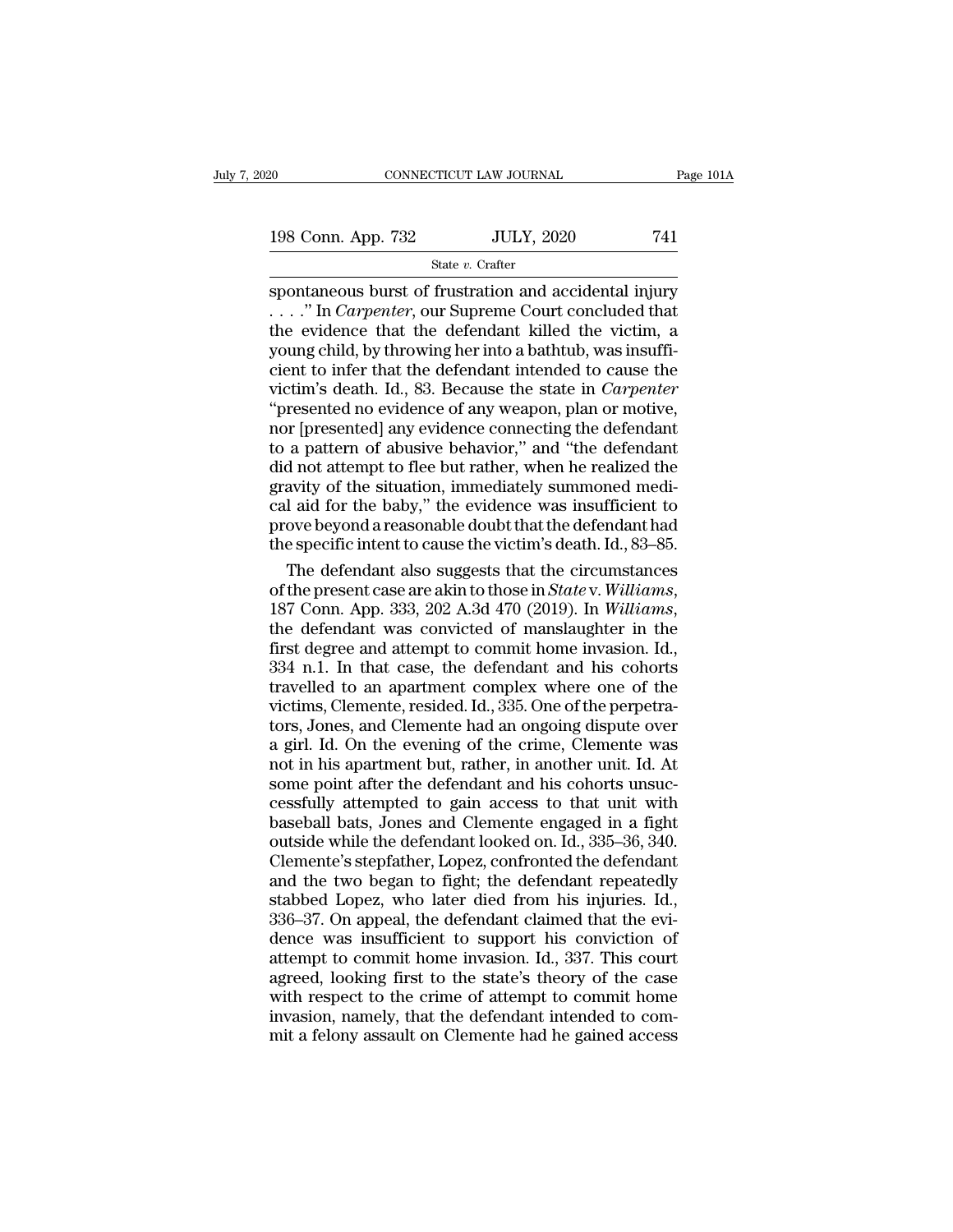| 02A | CONNECTICUT LAW JOURNAL |                    | July 7, 2020 |
|-----|-------------------------|--------------------|--------------|
| 742 | <b>JULY, 2020</b>       | 198 Conn. App. 732 |              |
|     | State $v$ . Crafter     |                    |              |

THE CONNECTICUT LAW JOURNAL July 7, 2020<br>
THE 3020 THE 3020<br>
State v. Crafter<br>
To the apartment; as opposed to *any* crime as permitted<br>
by the statute. Id., 342; see also General Statutes § 53a-<br>
100as (a). This court con For  $\frac{100 \times 100}{198}$  Conn. App. 732<br>
State v. Crafter<br>
to the apartment; as opposed to *any* crime as permitted<br>
by the statute. Id., 342; see also General Statutes § 53a-<br>
100aa (a). This court concluded that there wa 742 JULY, 2020 198 Conn. App. 732<br>
State v. Crafter<br>
to the apartment; as opposed to *any* crime as permitted<br>
by the statute. Id., 342; see also General Statutes § 53a-<br>
100aa (a). This court concluded that there was no Ta and the state v. Crafter<br>
dence from which the apartment; as opposed to *any* crime as permitted<br>
by the statute. Id., 342; see also General Statutes § 53a-<br>
100aa (a). This court concluded that there was no evidence f State v. Crafter<br>
state v. Crafter<br>
to the apartment; as opposed to *any* crime as permitted<br>
by the statute. Id., 342; see also General Statutes § 53a-<br>
100aa (a). This court concluded that there was no evi-<br>
dence from state v. Cratter<br>to the apartment; as opposed to *any* crime as permitted<br>by the statute. Id., 342; see also General Statutes § 53a-<br>100aa (a). This court concluded that there was no evi-<br>dence from which the jury could i to the apartment; as opposed to *any* crime as permitted<br>by the statute. Id., 342; see also General Statutes § 53a-<br>100aa (a). This court concluded that there was no evi-<br>dence from which the jury could infer that the def by the statute. Id., 342; see also General Statutes § 53a-100aa (a). This court concluded that there was no evidence from which the jury could infer that the defendant specifically intended to commit such an assault agains 100aa (a). This court concluded that there was no evi-<br>dence from which the jury could infer that the defendant<br>specifically intended to commit such an assault against<br>Clemente. Id., 347–48. Furthermore, because the state<br> Find a position of the defendant such an assault against<br>exifically intended to commit such an assault against<br>emente. Id., 347–48. Furthermore, because the state<br>arged the defendant as a principal and not as an<br>cessory, t Specifically interded to column such an assault against<br>Clemente. Id., 347–48. Furthermore, because the state<br>charged the defendant as a principal and not as an<br>accessory, the intentions of his codefendants as to Cle-<br>ment

charged the defendant as a principal and not as an accessory, the intentions of his codefendants as to Clemente were irrelevant to the defendant's intent. Id., 348.<br>Neither case supports the defendant's position. With resp charged the defendant as a principar and not as an accessory, the intentions of his codefendants as to Clemente were irrelevant to the defendant's intent. Id., 348.<br>Neither case supports the defendant's position. With resp accessory, the intentions of its coderendants as to clemente were irrelevant to the defendant's intent. Id., 348.<br>Neither case supports the defendant's position. With<br>respect to her reliance on *Carpenter*, the defendant<br>c Neither case supports the defendant's mient. Id., 548.<br>Neither case supports the defendant's position. With<br>respect to her reliance on *Carpenter*, the defendant<br>conceded that a knife was used by her during the fight<br>with Neither case supports the defendant's position. With<br>respect to her reliance on *Carpenter*, the defendant<br>conceded that a knife was used by her during the fight<br>with the victim. Further, the jury reasonably could have<br>fo respect to her reliance on *Carpenter*, the defendant<br>conceded that a knife was used by her during the fight<br>with the victim. Further, the jury reasonably could have<br>found that she called the police following the fight, no conceded that a knife was used by her during the fight<br>with the victim. Further, the jury reasonably could have<br>found that she called the police following the fight, not<br>out of concern for the victim but, rather, for herse with the victim. Further, the jury reasonably could have<br>found that she called the police following the fight, not<br>out of concern for the victim but, rather, for herself<br>and Michael. Indeed, the defendant told her father t found that she called the police following the fight, not<br>out of concern for the victim but, rather, for herself<br>and Michael. Indeed, the defendant told her father to tell<br>the police, falsely, that "no weapons were display out of concern for the victim but, rather, for herself<br>and Michael. Indeed, the defendant told her father to tell<br>the police, falsely, that "no weapons were displayed."<br>Contrary to the circumstances in *Williams*, here, th and Michael. Indeed, the defendant told her father to tell<br>the police, falsely, that "no weapons were displayed."<br>Contrary to the circumstances in *Williams*, here, the<br>defendant and the victim's fight resulted in serious the police, falsely, that "no weapons were displayed."<br>Contrary to the circumstances in *Williams*, here, the<br>defendant and the victim's fight resulted in serious phys-<br>ical injuries to the victim, whereas in *Williams* th France in *Watams*, here, the fendant and the victim's fight resulted in serious phys-<br>al injuries to the victim, whereas in *Williams* there<br>as no evidence that the defendant harmed or intended<br>harm Clemente, as required defendant and the victim's light resulted in serious physical injuries to the victim, whereas in *Williams* there was no evidence that the defendant harmed or intended to harm Clemente, as required to sustain the convictio

in the struggle with the defendant harmed or intended<br>to harm Clemente, as required to sustain the conviction<br>for home invasion under the state's theory in that case.<br>The defendant also contends that the evidence estab-<br>li was no evidence that the detendant narmed or intended<br>to harm Clemente, as required to sustain the conviction<br>for home invasion under the state's theory in that case.<br>The defendant also contends that the evidence estab-<br>li beinant clearence, as required to sustain the conviction<br>for home invasion under the state's theory in that case.<br>The defendant also contends that the evidence estab-<br>lished that she was wildly swinging the knife around<br>in The defendant also contends that the evidence established that she was wildly swinging the knife around<br>in the struggle with the victim, and, therefore, she could<br>not have intended to injure the victim. "[I]t is a permiss The defendant also contends that the evidence established that she was wildly swinging the knife around<br>in the struggle with the victim, and, therefore, she could<br>not have intended to injure the victim. "[I]t is a permiss lished that she was wildly swinging the knife around<br>in the struggle with the victim, and, therefore, she could<br>not have intended to injure the victim. "[I]t is a permissi-<br>ble, albeit not a necessary or mandatory, inferen in the struggle with the victim, and, therefore, she could<br>not have intended to injure the victim. "[I]t is a permissi-<br>ble, albeit not a necessary or mandatory, inference that<br>a defendant intended the natural consequences not have intended to injure the victim. "[I]t is a permissi-<br>ble, albeit not a necessary or mandatory, inference that<br>a defendant intended the natural consequences of his<br>voluntary conduct." (Emphasis omitted; internal quo ble, albeit not a necessary or mandatory, inference that<br>a defendant intended the natural consequences of his<br>voluntary conduct." (Emphasis omitted; internal quota-<br>tion marks omitted.) *State* v. *Pommer*, 110 Conn. App.<br> a defendant intended the natural consequences of his<br>voluntary conduct." (Emphasis omitted; internal quota-<br>tion marks omitted.) *State* v. *Pommer*, 110 Conn. App.<br>608, 619, 955 A.2d 637, cert. denied, 289 Conn. 951, 961<br> voluntary conduct." (Emphasis omitted; internal quotation marks omitted.) *State* v. *Pommer*, 110 Conn. App. 608, 619, 955 A.2d 637, cert. denied, 289 Conn. 951, 961 A.2d 418 (2008). The jury was free to infer that her ac tion marks omitted.) *State v. Pommer*, 110 Conn. App. 608, 619, 955 A.2d 637, cert. denied, 289 Conn. 951, 961 A.2d 418 (2008). The jury was free to infer that her actions with the knife demonstrated an intention to caus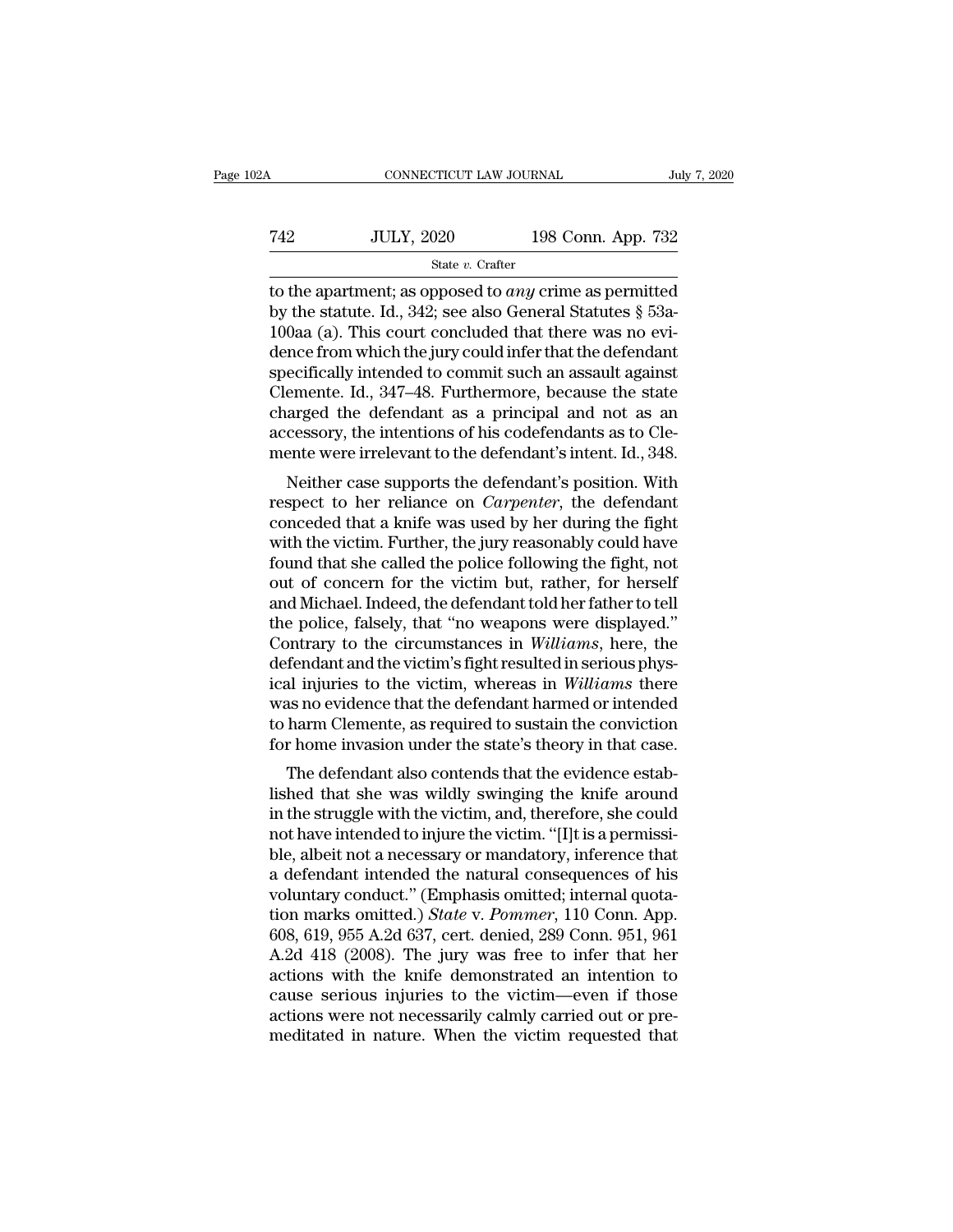| 120                | CONNECTICUT LAW JOURNAL | Page 103A |
|--------------------|-------------------------|-----------|
| 198 Conn. App. 732 | <b>JULY, 2020</b>       | 743       |
|                    | State $v$ . Crafter     |           |

EXECTE AN JOURNAL Page 103A<br>
198 Conn. App. 732 JULY, 2020 743<br>
State v. Crafter<br>
the defendant leave the fighting men alone, the jury<br>
reasonably could have inferred that the defendant's<br>
anger because directed at the vi 198 Conn. App. 732 JULY, 2020 743<br>
State v. Crafter<br>
the defendant leave the fighting men alone, the jury<br>
reasonably could have inferred that the defendant's<br>
anger became directed at the victim, as evidenced by<br>
the def 198 Conn. App. 732 JULY, 2020 743<br>
State v. Crafter<br>
the defendant leave the fighting men alone, the jury<br>
reasonably could have inferred that the defendant's<br>
anger became directed at the victim, as evidenced by<br>
the def 198 Conn. App. 732 JULY, 2020 743<br>
State v. Crafter<br>
the defendant leave the fighting men alone, the jury<br>
reasonably could have inferred that the defendant's<br>
anger became directed at the victim, as evidenced by<br>
the def State v. Crafter<br>the defendant leave the fighting men alone, the jury<br>reasonably could have inferred that the defendant's<br>anger became directed at the victim, as evidenced by<br>the defendant's demand that she "shut the fuck state v. Cratter<br>the defendant leave the fighting men alone, the jury<br>reasonably could have inferred that the defendant's<br>anger became directed at the victim, as evidenced by<br>the defendant's demand that she "shut the fuck the defendant leave the fighting men alone, the jury<br>reasonably could have inferred that the defendant's<br>anger became directed at the victim, as evidenced by<br>the defendant's demand that she "shut the fuck up" and<br>the defen reasonably could have inferred that the defendant<br>anger became directed at the victim, as evidenced b<br>the defendant's demand that she "shut the fuck up" an<br>the defendant's subsequent poke of the victim on th<br>forehead with is a defendant's demand that she "shut the fuck up" and<br>e defendant's subsequent poke of the victim on the<br>rehead with the knife. This conduct was sufficient to<br>fer that, in that moment, the defendant possessed the<br>tent to the defendant's subsequent poke of the victim on the<br>forehead with the knife. This conduct was sufficient to<br>infer that, in that moment, the defendant possessed the<br>intent to cause the victim serious bodily injury.<br>In addi

forehead with the knife. This conduct was sufficient to<br>infer that, in that moment, the defendant possessed the<br>intent to cause the victim serious bodily injury.<br>In addition, "[a] fact finder may also infer an intent to<br>c infer that, in that moment, the defendant possessed the<br>intent to cause the victim serious bodily injury.<br>In addition, "[a] fact finder may also infer an intent to<br>cause serious physical injury from other circumstantial<br>ev The main of the victim serious bodily injury.<br>
In addition, "[a] fact finder may also infer an intent to<br>
cause serious physical injury from other circumstantial<br>
evidence such as the type of weapon used and the<br>
manner in In addition, "[a] fact finder may also infer an intent to<br>cause serious physical injury from other circumstantial<br>evidence such as the type of weapon used and the<br>manner in which it was used." *State* v. *Wells*, 100 Conn In addition, "[a] fact finder may also infer an intent to<br>cause serious physical injury from other circumstantial<br>evidence such as the type of weapon used and the<br>manner in which it was used." *State* v. Wells, 100 Conn.<br> cause serious physical injury from other circumstantial<br>evidence such as the type of weapon used and the<br>manner in which it was used." *State* v. *Wells*, 100 Conn.<br>App. 337, 344–45, 917 A.2d 1008, cert. denied, 282 Conn.<br> evidence such as the type of weapon used and the<br>manner in which it was used." *State* v. *Wells*, 100 Conn.<br>App. 337, 344–45, 917 A.2d 1008, cert. denied, 282 Conn.<br>919, 925 A.2d 1102 (2007). The large, ten inch knife use manner in which it was used." *State* v. *Wells*, 100 Conn.<br>App. 337, 344–45, 917 A.2d 1008, cert. denied, 282 Conn.<br>919, 925 A.2d 1102 (2007). The large, ten inch knife used<br>by the defendant to cause numerous lacerations App. 337, 344–45, 917 A.2d 1008, cert. denied, 282 Conn.<br>919, 925 A.2d 1102 (2007). The large, ten inch knife used<br>by the defendant to cause numerous lacerations on the<br>victim, which resulted in permanent scarring, allowed 919, 925 A.2d 1102 (2007). The large, ten inch knife used<br>by the defendant to cause numerous lacerations on the<br>victim, which resulted in permanent scarring, allowed<br>the jury to infer her intention. In particular, the evid by the defendant to cause numerous lacerations on the<br>victim, which resulted in permanent scarring, allowed<br>the jury to infer her intention. In particular, the evidence<br>of the knife wound to the victim's back allowed the<br>j victim, which resulted in permanent scarring, allowed<br>the jury to infer her intention. In particular, the evidence<br>of the knife wound to the victim's back allowed the<br>jury to infer that the defendant intentionally harmed<br>t the jury to infer her intention. In particular, the evidence<br>of the knife wound to the victim's back allowed the<br>jury to infer that the defendant intentionally harmed<br>the victim while her back was turned. Moreover, the<br>jur of the knife wound to the victi<br>jury to infer that the defendant<br>the victim while her back was<br>jury was entitled to use its com<br>kitchen knife was capable of in<br>injury. These were reasonable in<br>jury could base its verdict.<br> e victim while her back was turned. Moreover, the<br>ry was entitled to use its common sense that a large<br>tchen knife was capable of inflicting serious bodily<br>jury. These were reasonable inferences on which the<br>ry could base the properties is common sense that a large<br>that a large kitchen knife was capable of inflicting serious bodily<br>injury. These were reasonable inferences on which the<br>jury could base its verdict.<br>Additionally, the evidence

she shows a spate of inflicting serious bodily<br>injury. These were reasonable inferences on which the<br>jury could base its verdict.<br>Additionally, the evidence of the defendant's interac-<br>tion with Demetrius on the previous injury. These were reasonable inferences on which the<br>jury could base its verdict.<br>Additionally, the evidence of the defendant's interac-<br>tion with Demetrius on the previous day, during which<br>she spat at him and he punched jury could base its verdict.<br>Additionally, the evidence of the defendant's interaction with Demetrius on the previous day, during which<br>she spat at him and he punched her, causing her to fall<br>to the ground, allowed the jur Additionally, the evidence of the defendant's interaction with Demetrius on the previous day, during which she spat at him and he punched her, causing her to fall to the ground, allowed the jury to infer that she came out Additionally, the evidence of the defendant's interaction with Demetrius on the previous day, during which she spat at him and he punched her, causing her to fall to the ground, allowed the jury to infer that she came out tion with Demetrius on the previous day, during which<br>she spat at him and he punched her, causing her to fall<br>to the ground, allowed the jury to infer that she came<br>out of the house with a knife to seriously injure him.<br>Th she spat at him and he punched her, causing her to fall<br>to the ground, allowed the jury to infer that she came<br>out of the house with a knife to seriously injure him.<br>The jury could have found that, when the victim foiled<br>t to the ground, allowed the jury to infer that she came<br>out of the house with a knife to seriously injure him.<br>The jury could have found that, when the victim foiled<br>the defendant's plan by attempting to grab the knife,<br>the out of the house with a knife to seriously injure him.<br>The jury could have found that, when the victim foiled<br>the defendant's plan by attempting to grab the knife,<br>the defendant directed her anger toward the victim and<br>sla The jury could have found that, when the victim foiled<br>the defendant's plan by attempting to grab the knife,<br>the defendant directed her anger toward the victim and<br>slashed her several times with the knife. We also note<br>tha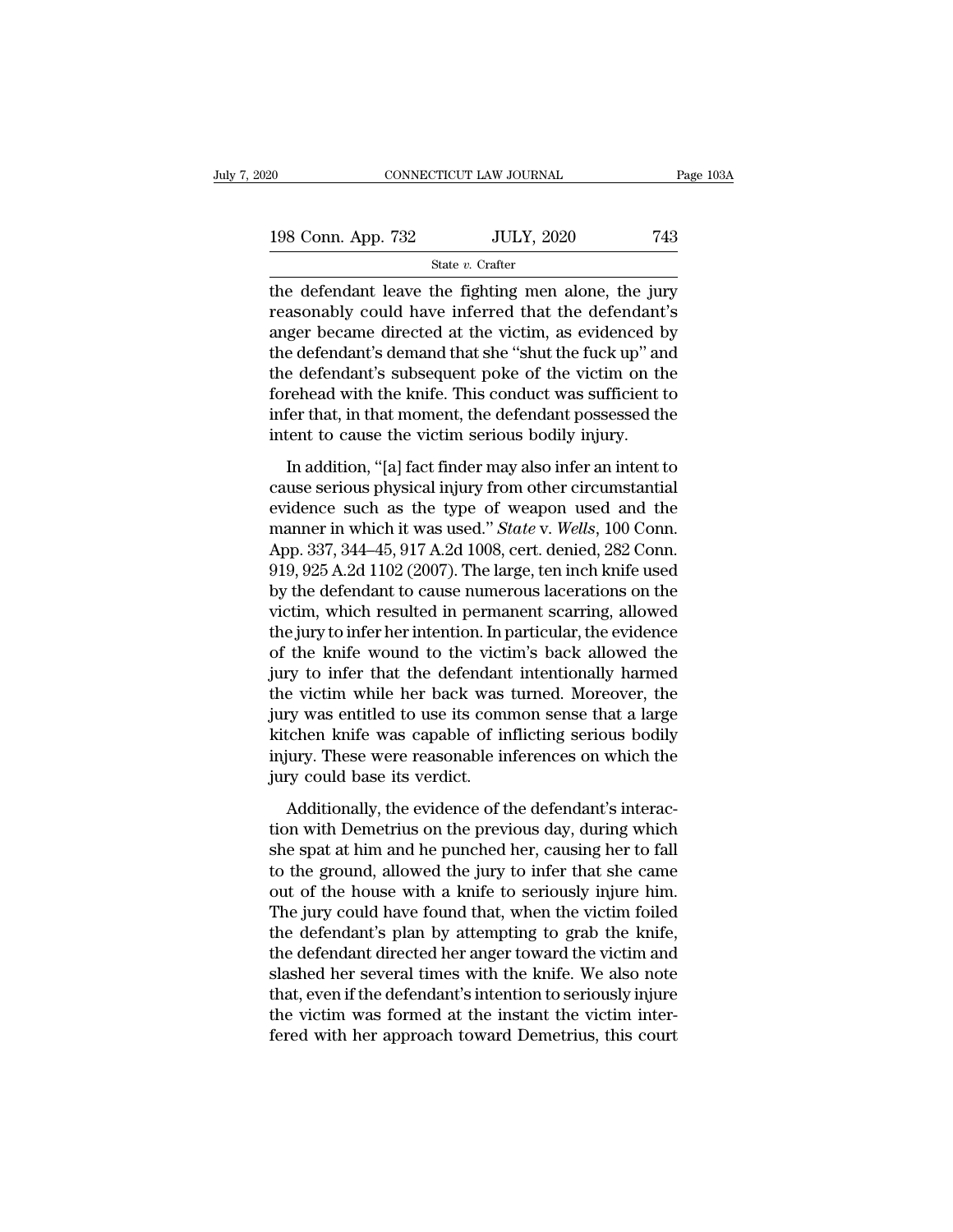# CONNECTICUT LAW JOURNAL July 7, 2020<br>
744 JULY, 2020 198 Conn. App. 732<br>
State v. Crafter State *v.* Crafter

CONNECTICUT LAW JOURNAL<br>
THE STATE STATE STATE STATE STATE STATE STATE STATE STATE STATE STATE STATE STATE STATE STATE STATE STATE STATE STATE STATE STATE STATE STATE STATE STATE STATE STATE STATE STATE STATE STATE STATE S <sup>744</sup> JULY, 2020 198 Conn. App. 732<br>
<sup>State v. Crafter<br>
has concluded that a single, instantaneous, and reflex-<br>
ive act was sufficient to support a conviction of assault<br>
in the first degree. See *State v. Bunker*, 27 Co</sup> Tasker v. Crafter<br>
State v. Crafter<br>
has concluded that a single, instantaneous, and reflex-<br>
ive act was sufficient to support a conviction of assault<br>
in the first degree. See *State* v. *Bunker*, 27 Conn. App.<br>
322, 332 322, 332–33, 606 A.2d 30 (1992). Although the viergin of the view was sufficient to support a conviction of assault in the first degree. See *State v. Bunker*, 27 Conn. App. 322, 332–33, 606 A.2d 30 (1992). Although the d State v. Crafter<br>has concluded that a single, instantaneous, and reflex-<br>ive act was sufficient to support a conviction of assault<br>in the first degree. See *State* v. *Bunker*, 27 Conn. App.<br>322, 332–33, 606 A.2d 30 (1992 state v. Cratter<br>has concluded that a single, instantaneous, and reflex-<br>ive act was sufficient to support a conviction of assault<br>in the first degree. See *State* v. *Bunker*, 27 Conn. App.<br>322, 332–33, 606 A.2d 30 (1992 has concluded that a single, instantaneous, and reflex-<br>ive act was sufficient to support a conviction of assault<br>in the first degree. See *State v. Bunker*, 27 Conn. App.<br>322, 332–33, 606 A.2d 30 (1992). Although the defe ive act was sufficient to support a conviction of<br>in the first degree. See *State* v. *Bunker*, 27 Cc<br>322, 332–33, 606 A.2d 30 (1992). Although the d<br>testified that she never intended to harm Dem<br>the victim, the jury was f 2, 332–33, 606 A.2d 30 (1992). Although the defendant<br>stified that she never intended to harm Demetrius or<br>e victim, the jury was free to discredit her version of<br>ents—in particular, that no knife was used—on the<br>sis of t testified that she never intended to harm Demetrius or<br>the victim, the jury was free to discredit her version of<br>events—in particular, that no knife was used—on the<br>basis of the evidence that was before it.<br>Finally, we agr

the victim, the<br>events—in par<br>basis of the ev<br>Finally, we a<br>behavior follow<br>of guilt.<sup>8</sup> "[Con<br>the conduct of (a), the jury was free to discredit her version of<br>
in particular, that no knife was used—on the<br>
the evidence that was before it.<br>
The evidence that was before it.<br>
We agree with the state that the defendant's<br>
following events—in particular, that no knife was used—on the<br>basis of the evidence that was before it.<br>Finally, we agree with the state that the defendant's<br>behavior following the brawl exhibited a consciousness<br>of guilt.<sup>8</sup> "[Cons basis of the evidence that was before it.<br>
Finally, we agree with the state that the defendant's<br>
behavior following the brawl exhibited a consciousness<br>
of guilt.<sup>8</sup> "[Consciousness of guilt] is relevant to show<br>
the con Finally, we agree with the state that the defendant's<br>behavior following the brawl exhibited a consciousness<br>of guilt.<sup>8</sup> "[Consciousness of guilt] is relevant to show<br>the conduct of an accused, as well as any statement<br>m Finally, we agree with the state that the defendant's<br>behavior following the brawl exhibited a consciousness<br>of guilt.<sup>8</sup> "[Consciousness of guilt] is relevant to show<br>the conduct of an accused, as well as any statement<br>m behavior following the brawl exhibited a consciousness<br>of guilt.<sup>8</sup> "[Consciousness of guilt] is relevant to show<br>the conduct of an accused, as well as any statement<br>made by him [or her] subsequent to an alleged criminal<br>a of guilt.<sup>8</sup> "[Consciousness of guilt] is relevant to show<br>the conduct of an accused, as well as any statement<br>made by him [or her] subsequent to an alleged criminal<br>act, which may be inferred to have been influenced<br>by t the conduct of an accused, as well as any statement<br>made by him [or her] subsequent to an alleged criminal<br>act, which may be inferred to have been influenced<br>by the criminal act.... The state of mind which is<br>characterize made by him [or her] subsequent to an alleged criminal<br>act, which may be inferred to have been influenced<br>by the criminal act.... The state of mind which is<br>characterized as guilty consciousness or consciousness<br>of guilt act, which may be inferred to have been influenced<br>by the criminal act. . . . The state of mind which is<br>characterized as guilty consciousness or consciousness<br>of guilt is strong evidence that the person is indeed<br>guilty . by the criminal act. . . . The state of mind which is<br>characterized as guilty consciousness or consciousness<br>of guilt is strong evidence that the person is indeed<br>guilty . . . and under proper safeguards . . . is<br>admissib characterized as guilty consciousness or consciousness<br>of guilt is strong evidence that the person is indeed<br>guilty . . . and under proper safeguards . . . is<br>admissible evidence against an accused." (Internal quo-<br>tation of guilt is strong evidence that the person is indeed<br>guilty . . . and under proper safeguards . . . is<br>admissible evidence against an accused." (Internal quo-<br>tation marks omitted.) *State* v. *Henry*, 76 Conn. App.<br>515, guilty . . . and under proper safeguards . . . is<br>admissible evidence against an accused." (Internal quo-<br>tation marks omitted.) *State* v. *Henry*, 76 Conn. App.<br>515, 547–48, 820 A.2d 1076, cert. denied, 264 Conn. 908,<br>82 admissible evidence against an accused." (Internal quotation marks omitted.) *State* v. *Henry*, 76 Conn. App.<br>515, 547–48, 820 A.2d 1076, cert. denied, 264 Conn. 908,<br>826 A.2d 178 (2003). Before the defendant's father spo tation marks omitted.) *State* v. *Henry*, 76 Conn. App.<br>515, 547–48, 820 A.2d 1076, cert. denied, 264 Conn. 908,<br>826 A.2d 178 (2003). Before the defendant's father spoke<br>on the phone with the police, the defendant told he 515, 547–48, 820 A.2d 1076, cert. denied, 264 Conn. 908, 826 A.2d 178 (2003). Before the defendant's father spoke on the phone with the police, the defendant told her father to mention that "no weapons were displayed." Whe 826 A.2d 178 (2003). Before the defendant's father spoke<br>on the phone with the police, the defendant told her<br>father to mention that "no weapons were displayed."<br>When Officer McCarthy responded to the defendant's<br>residenc When Officer McCarthy responded to the defendant's<br>residence, the defendant maintained that she knew<br>nothing about any knife other than the one used by<br>Demetrius to puncture her automobile tire. The police residence, the defendant maintained that she knew<br>nothing about any knife other than the one used by<br>Demetrius to puncture her automobile tire. The police<br><sup>8</sup>As the state points out, the trial court declined to instruct th

nothing about any knife other than the one used by<br>Demetrius to puncture her automobile tire. The police<br><sup>8</sup>As the state points out, the trial court declined to instruct the jury on<br>the consciousness of guilt evidence. The **Demetrius to puncture her automobile tire. The police**<br><sup>8</sup> As the state points out, the trial court declined to instruct the jury on<br>the consciousness of guilt evidence. The court stated: "I am going to decline<br>the consci Definement is to puncture fier automobile tife. The point of  $\frac{1}{2}$  is a set of  $\frac{1}{2}$  is a set of  $\frac{1}{2}$  is a set of  $\frac{1}{2}$  is a set of  $\frac{1}{2}$  is a set of  $\frac{1}{2}$  is the consciousness of guilt instructio <sup>8</sup> As the state points out, the trial court declined to instruct the jury on the consciousness of guilt evidence. The court stated: "I am going to decline the consciousness of guilt instruction, although the [s]tate obvi the consciousness of guilt evidence. The court stated: "I am going to decline the consciousness of guilt instruction, although the [s]tate obviously has a right to argue anything that you would like to argue." In reviewing the consciousness of guilt instruction, although the [s]tate obviously has a right to argue anything that you would like to argue." In reviewing the defendant's sufficiency claim, however, we are entitled to examine such evidence adduced at trial sufficiently justified jury's verdict of guilt energies.<br>
defendant's sufficiency claim, however, we are entitled to examine such<br>
evidence because it was available for the jury to consider in re defendant's sufficiency claim, however, we are entitled to examine such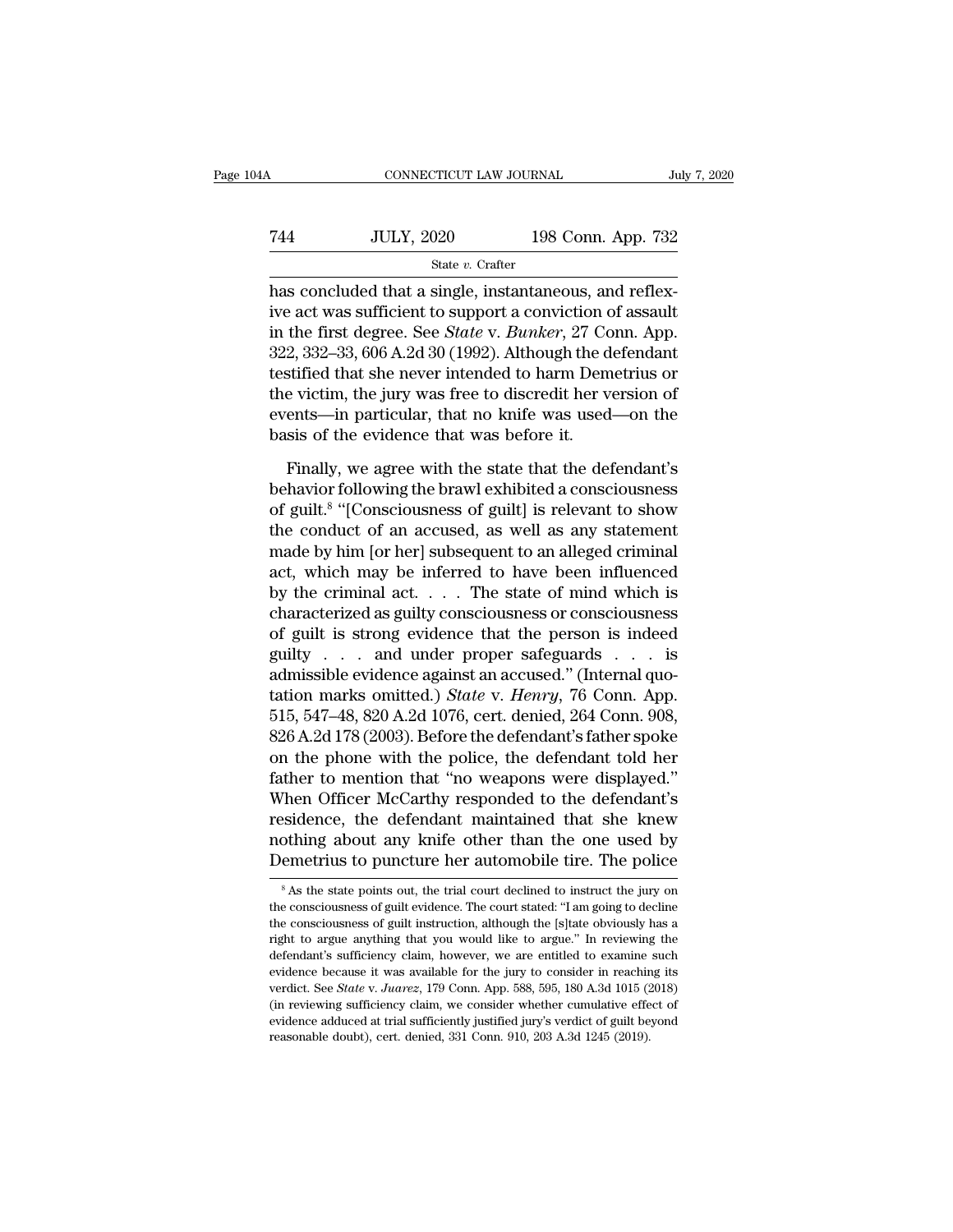| 20                 | CONNECTICUT LAW JOURNAL | Page 105A |
|--------------------|-------------------------|-----------|
| 198 Conn. App. 732 | <b>JULY, 2020</b>       | 745       |
|                    | State $v$ . Crafter     |           |

EXECTE AN SOURNAL Page 105A<br>
198 Conn. App. 732 JULY, 2020 745<br>
State v. Crafter<br>
were also unable to recover the weapon used by the<br>
defendant, which, on the basis of Demetrius' testi-<br>
mony that he observed Michael stab 198 Conn. App. 732 JULY, 2020 745<br>
State v. Crafter<br>
were also unable to recover the weapon used by the<br>
defendant, which, on the basis of Demetrius' testi-<br>
mony that he observed Michael grab the knife out of<br>
the defend 198 Conn. App. 732 JULY, 2020 745<br>
State v. Crafter<br>
were also unable to recover the weapon used by the<br>
defendant, which, on the basis of Demetrius' testi-<br>
mony that he observed Michael grab the knife out of<br>
the defend 198 Conn. App. 732 JULY, 2020 745<br>
State v. Crafter<br>
were also unable to recover the weapon used by the<br>
defendant, which, on the basis of Demetrius' testi-<br>
mony that he observed Michael grab the knife out of<br>
the defend Solution 14pp. 152 and 142<br>
State v. Crafter<br>
were also unable to recover the weapon used by the<br>
defendant, which, on the basis of Demetrius' testi-<br>
mony that he observed Michael grab the knife out of<br>
the defendant's h State *v*. Crafter<br>were also unable to recover the weapon used by the<br>defendant, which, on the basis of Demetrius' testi-<br>mony that he observed Michael grab the knife out of<br>the defendant's hand and run back toward the hou were also unable to recover the weapon used by the<br>defendant, which, on the basis of Demetrius' testi-<br>mony that he observed Michael grab the knife out of<br>the defendant's hand and run back toward the house,<br>allowed the jur defendant, which, or<br>mony that he observe<br>the defendant's hand<br>allowed the jury to i<br>concealment. See *Sto*<br>150, 986 A.2d 1134, or<br>A.2d 638 (2010).<br>In sum, viewing all ony that he observed Michael grab the knife out of<br>e defendant's hand and run back toward the house,<br>owed the jury to infer that she participated in its<br>ncealment. See *State* v. *Moye*, 119 Conn. App. 143,<br>0, 986 A.2d 113 the defendant's hand and run back toward the house,<br>allowed the jury to infer that she participated in its<br>concealment. See *State* v. *Moye*, 119 Conn. App. 143,<br>150, 986 A.2d 1134, cert. denied, 297 Conn. 907, 995<br>A.2d

allowed the jury to infer that she participated in its<br>concealment. See *State* v. *Moye*, 119 Conn. App. 143,<br>150, 986 A.2d 1134, cert. denied, 297 Conn. 907, 995<br>A.2d 638 (2010).<br>In sum, viewing all of the evidence avail concealment. See *State v. Moye*, 119 Conn. App. 143, 150, 986 A.2d 1134, cert. denied, 297 Conn. 907, 995 A.2d 638 (2010).<br>In sum, viewing all of the evidence available in the light most favorable to sustaining the verdi 150, 986 A.2d 1<br>A.2d 638 (2010)<br>In sum, viewi<br>light most favor<br>clude that it wa<br>defendant intenthe victim. In sun, viewing an of the evidence avalable in the<br>ht most favorable to sustaining the verdict, we con-<br>ide that it was sufficient for the jury to find that the<br>fendant intended to inflict serious physical injury on<br>e vic

II

means the statement of statement of the jury to find that the defendant intended to inflict serious physical injury on the victim.<br>
II<br>
The defendant also claims that the court committed plain error by failing to instruct on defendant intended to inflict serious physical injury on<br>the victim.<br> $II$ <br>The defendant also claims that the court committed<br>plain error by failing to instruct the jury, sua sponte,<br>on defense of others; see General Sta (a); The defendant also claims that the court committed<br>plain error by failing to instruct the jury, sua sponte,<br>on defense of others; see General Statutes  $\S$  53a-19<br>(a); when the evidence demonstrated that the defen-<br>da II<br>
The defendant also claims that the court committed<br>
plain error by failing to instruct the jury, sua sponte,<br>
on defense of others; see General Statutes § 53a-19<br>
(a);<sup>9</sup> when the evidence demonstrated that the defen-<br> The defendant also claims that the court committed<br>plain error by failing to instruct the jury, sua sponte,<br>on defense of others; see General Statutes  $\S$  53a-19<br>(a);<sup>9</sup> when the evidence demonstrated that the defen-<br>dant The defendant also claims that the court committed<br>plain error by failing to instruct the jury, sua sponte,<br>on defense of others; see General Statutes  $\S$  53a-19<br>(a);<sup>9</sup> when the evidence demonstrated that the defen-<br>dant plain error by failing to instruct the jury, sua sponte,<br>on defense of others; see General Statutes § 53a-19<br>(a);<sup>9</sup> when the evidence demonstrated that the defen-<br>dant was seeking to act in defense of Michael. The state<br>r on defense of others; see General Statutes  $\S$  53a-19<br>(a);<sup>9</sup> when the evidence demonstrated that the defen-<br>dant was seeking to act in defense of Michael. The state<br>responds by arguing that the court had no obligation,<br>s (a);<sup>9</sup> when the evidence demonstrated that the defendant was seeking to act in defense of Michael. The state responds by arguing that the court had no obligation, sua sponte, to instruct the jury on defense of others, an dant was seeking to act in defense of Michael. The state<br>responds by arguing that the court had no obligation,<br>sua sponte, to instruct the jury on defense of others,<br>and, even if it did, the defendant failed to meet her<br>bu responds by arguing that the court had no obligation,<br>sua sponte, to instruct the jury on defense of others,<br>and, even if it did, the defendant failed to meet her<br>burden of producing sufficient evidence to conclude<br>that sh others. d, even if it did, the defendant failed to meet her<br>irden of producing sufficient evidence to conclude<br>at she assaulted the victim in defense of another. We<br>ree with the state that the trial court had no obliga-<br>in, sua sp burden of producing sufficient evidence to conclude<br>that she assaulted the victim in defense of another. We<br>agree with the state that the trial court had no obliga-<br>tion, sua sponte, to instruct the jury on defense of<br>othe that she assaulted the victim in defense of another. We<br>agree with the state that the trial court had no obliga-<br>tion, sua sponte, to instruct the jury on defense of<br>others.<br>The defendant concedes that she failed to reque

The defendant concedes that she failed to request a<br>try instruction on defense of others during the trial.<br>he defendant also acknowledges that, in a long line<br> $\frac{9}{9}$ General Statutes § 53a-19 (a) provides in relevant pa The defendant concedes that she failed to request a<br>jury instruction on defense of others during the trial.<br>The defendant also acknowledges that, in a long line<br> $\frac{1}{9}$  General Statutes § 53a-19 (a) provides in relevant

jury instruction on defense of others during the trial.<br>The defendant also acknowledges that, in a long line<br> $\frac{1}{9}$  General Statutes § 53a-19 (a) provides in relevant part: "[A] person is<br>justified in using reasonable The defendant also acknowledges that, in a long line<br>  $\frac{1}{2}$  of General Statutes § 53a-19 (a) provides in relevant part: "[A] person is<br>
justified in using reasonable physical force upon another person to defend<br>  $\ldots$ The determinant also acknowledges that, in a long line<br>  $9$  General Statutes § 53a-19 (a) provides in relevant part: "[A] person is<br>
justified in using reasonable physical force upon another person to defend<br>  $\ldots$  a thir <sup>9</sup> General Statutes § 53a-19 (a) provides in relevant part: "[A] person is justified in using reasonable physical force upon another person to defend . . . . a third person from what he reasonably believes to be the use justified in using reasonable physical force upon another person to defend . . . . a third person from what he reasonably believes to be the use or imminent use of physical force, and he may use such degree of force which ... a third person from what he reasonably believes to be the use or imminent use of physical force, and he may use such degree of force which he reasonably believes to be necessary for such purpose; except that deadly ph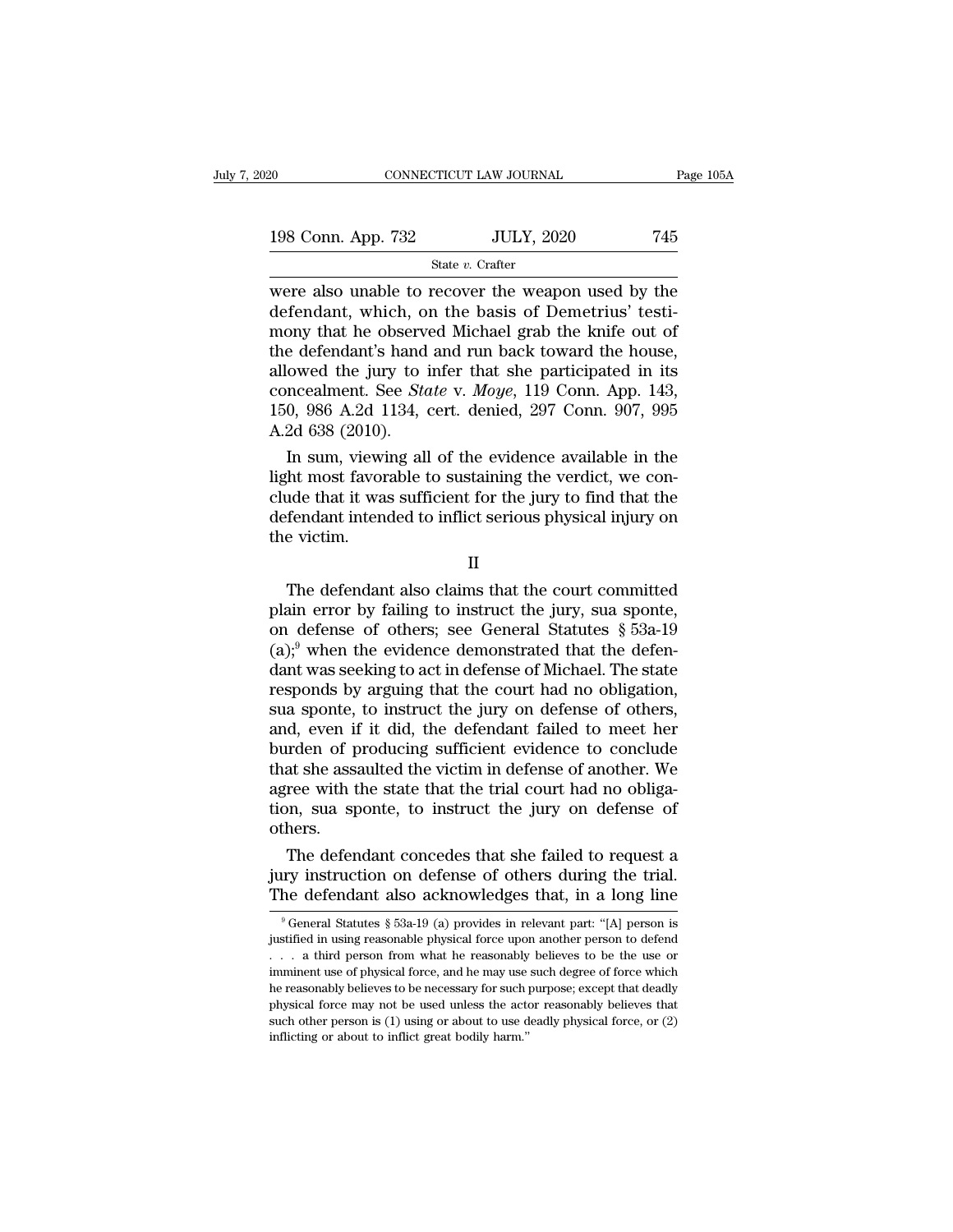# CONNECTICUT LAW JOURNAL July 7, 2020<br>
746 JULY, 2020 198 Conn. App. 732<br>
State v. Crafter

State *v.* Crafter

CONNECTICUT LAW JOURNAL<br>
THE CONNECTICUT COURNAL<br>
State v. Crafter<br>
State v. Crafter<br>
State v. Crafter<br>
Court and this court have con-<br>
cluded that a trial court is not required to provide a<br>
defense instruction sug sponto T46 JULY, 2020 198 Conn. App. 732<br>
State v. Crafter<br>
of cases, our Supreme Court and this court have concluded that a trial court is not required to provide a<br>
defense instruction sua sponte. See, e.g., *State v. Boni-<br>
l* Taske v. Crafter<br>
State v. Crafter<br>
of cases, our Supreme Court and this court have concluded that a trial court is not required to provide a<br>
defense instruction sua sponte. See, e.g., *State* v. *Boni-*<br> *Ha*, 317 Conn. **198 Conn. App. 732**<br> **of cases, our Supreme Court and this court have concluded that a trial court is not required to provide a<br>
defense instruction sua sponte. See, e.g.,** *State v. Boni-<br>
lla***, 317 Conn. 758, 770, 120 A.** State *v.* Crafter<br>
of cases, our Supreme Court and this court have con-<br>
cluded that a trial court is not required to provide a<br>
defense instruction sua sponte. See, e.g., *State* v. *Boni-*<br> *lla*, 317 Conn. 758, 770, 12 state v. Crafter<br>
of cases, our Supreme Court and this court have con-<br>
cluded that a trial court is not required to provide a<br>
defense instruction sua sponte. See, e.g., *State v. Boni-*<br> *lla*, 317 Conn. 758, 770, 120 A. of cases, our Supreme Court and this court have concluded that a trial court is not required to provide a defense instruction sua sponte. See, e.g., *State* v. *Bonilla*, 317 Conn. 758, 770, 120 A.3d 481 (2015) (collecting cluded that a trial court is not required to provide a<br>defense instruction sua sponte. See, e.g., *State* v. *Boni-<br>lla*, 317 Conn. 758, 770, 120 A.3d 481 (2015) (collecting<br>cases). Relying on *State* v. *Ortiz*, 71 Conn. defense instruction sua sponte. See, e.g., *State* v. *Boni-<br>lla*, 317 Conn. 758, 770, 120 A.3d 481 (2015) (collecting<br>cases). Relying on *State* v. *Ortiz*, 71 Conn. App. 865,<br>874–77, 804 A.2d 937, cert. denied, 261 Conn. lla, 317 Conn. 758, 770, 120 A.3d 481 (2015) (collecting<br>cases). Relying on *State* v. *Ortiz*, 71 Conn. App. 865,<br>874–77, 804 A.2d 937, cert. denied, 261 Conn. 942, 808<br>A.2d 1136 (2002), in which this court held that it w cases). Relying on *State* v. *Ortiz*, 71 Conn. App. 865, 874–77, 804 A.2d 937, cert. denied, 261 Conn. 942, 808 A.2d 1136 (2002), in which this court held that it was plain error for a trial court to fail to instruct, sua 874–77, 804 A.2d 937, cert. denied, 261 Conn. 942, 808<br>A.2d 1136 (2002), in which this court held that it was<br>plain error for a trial court to fail to instruct, sua sponte,<br>on the defense of inoperability, written directl A.2d 1136 (2002), in which this court held that it was<br>plain error for a trial court to fail to instruct, sua sponte,<br>on the defense of inoperability, written directly into<br>the statute for robbery in the first degree; see plain error for a trial court to fail to instruct, sua sponte,<br>on the defense of inoperability, written directly into<br>the statute for robbery in the first degree; see General<br>Statutes § 53a-134; the defendant, nevertheless on the defense of inoperability, written directly into<br>the statute for robbery in the first degree; see General<br>Statutes § 53a-134; the defendant, nevertheless, main-<br>tains that her conviction should be reversed through<br>t the statute for robbery in the first degree; see General<br>Statutes § 53a-134; the defendant, nevertheless, main-<br>tains that her conviction should be reversed through<br>the extraordinary remedy of the plain error doctrine.<br>See Statutes § 53a-134; the defendant, nevertheless, maintains that her conviction should be reversed through the extraordinary remedy of the plain error doctrine.<br>See Practice Book § 60-5. The state argues that we should tak tains that her conviction should be reversed through<br>the extraordinary remedy of the plain error doctrine.<br>See Practice Book  $\S 60-5$ . The state argues that we<br>should take this opportunity to clarify that, in light of<br>sub the extraordinary remedy of the plain error doctrine.<br>See Practice Book  $\S 60-5$ . The state argues that we should take this opportunity to clarify that, in light of subsequent precedent from our Supreme Court, *Ortiz* has See Practice Book § 60-5. The state argues that we should take this opportunity to clarify that, in light of subsequent precedent from our Supreme Court, *Ortiz* has been overruled to the extent that it stands for the gen ould take this opportunity to clarity that, in light of<br>bsequent precedent from our Supreme Court, *Ortiz*<br>s been overruled to the extent that it stands for the<br>neral proposition that a court's failure to provide a<br>fense i subsequent precedent from our supreme Court, *Ortiz*<br>has been overruled to the extent that it stands for the<br>general proposition that a court's failure to provide a<br>defense instruction sua sponte may be reviewed for<br>plain

has been overruled to the extent that it stands for the<br>general proposition that a court's failure to provide a<br>defense instruction sua sponte may be reviewed for<br>plain error. We accept the state's invitation.<br>In *State* v general proposition that a court's failure to provide a<br>defense instruction sua sponte may be reviewed for<br>plain error. We accept the state's invitation.<br>In *State* v. *Ebron*, 292 Conn. 656, 691–92, 975 A.2d<br>17 (2009), ov defense instruction sua sponte may be reviewed for<br>plain error. We accept the state's invitation.<br>In *State* v. *Ebron*, 292 Conn. 656, 691–92, 975 A.2d<br>17 (2009), overruled in part on other grounds by *State*<br>v. *Kitchen* plain error. we accept the state's invitation.<br>
In *State* v. *Ebron*, 292 Conn. 656, 691–92, 975 A.2d<br>
17 (2009), overruled in part on other grounds by *State*<br>
v. *Kitchens*, 299 Conn. 447, 472–73, 10 A.3d 942 (2011),<br> In *State v. Ebron*, 292 Conn. 656, 691–92, 975 A.2d<br>17 (2009), overruled in part on other grounds by *State*<br>v. *Kitchens*, 299 Conn. 447, 472–73, 10 A.3d 942 (2011),<br>our Supreme Court stated unequivocally that "trial<br>cou v. *Kitchens*, 299 Conn. 447, 472–73, 10 A.3d 942 (2011),<br>our Supreme Court stated unequivocally that "trial<br>courts do not have a duty to charge the jury, sua sponte,<br>on defenses, affirmative or nonaffirmative in nature,<br>t our Supreme Court stated unequivocally that "trial<br>courts do not have a duty to charge the jury, sua sponte,<br>on defenses, affirmative or nonaffirmative in nature,<br>that are not requested by the defendant." In *Ebron*,<br>the c courts do not have a duty to charge the jury, sua sponte,<br>on defenses, affirmative or nonaffirmative in nature,<br>that are not requested by the defendant." In *Ebron*,<br>the court explained, in a footnote, that *Ortiz* involv on defenses, affirmative or nonaffirmative in nature,<br>that are not requested by the defendant." In *Ebron*,<br>the court explained, in a footnote, that  $Ortiz$  involved<br>circumstances where "there was uncontroverted evi-<br>dence that are not requested by the defendant." In *Ebron*,<br>the court explained, in a footnote, that *Ortiz* involved<br>circumstances where "there was uncontroverted evi-<br>dence from the state's witnesses that the gun used was<br>ino the court explained, in a footnote, that  $Ortiz$  involved<br>circumstances where "there was uncontroverted evi-<br>dence from the state's witnesses that the gun used was<br>inoperable, and the affirmative defense at issue was<br>writte circumstances where "there was uncontroverted evi-<br>dence from the state's witnesses that the gun used was<br>inoperable, and the affirmative defense at issue was<br>written directly into the statute that the defendant was<br>charge dence from the state's witnesses that the gun used was<br>inoperable, and the affirmative defense at issue was<br>written directly into the statute that the defendant was<br>charged with violating." Id., 693 n.30. In light of the<br> inoperable, and the affirmative defense at issue was<br>written directly into the statute that the defendant was<br>charged with violating." Id., 693 n.30. In light of the<br>subsequent development of case law in this area, we<br>tak written directly into the statute that the defendant was charged with violating." Id., 693 n.30. In light of the subsequent development of case law in this area, we take the opportunity to make clear that *Ortiz*, insofar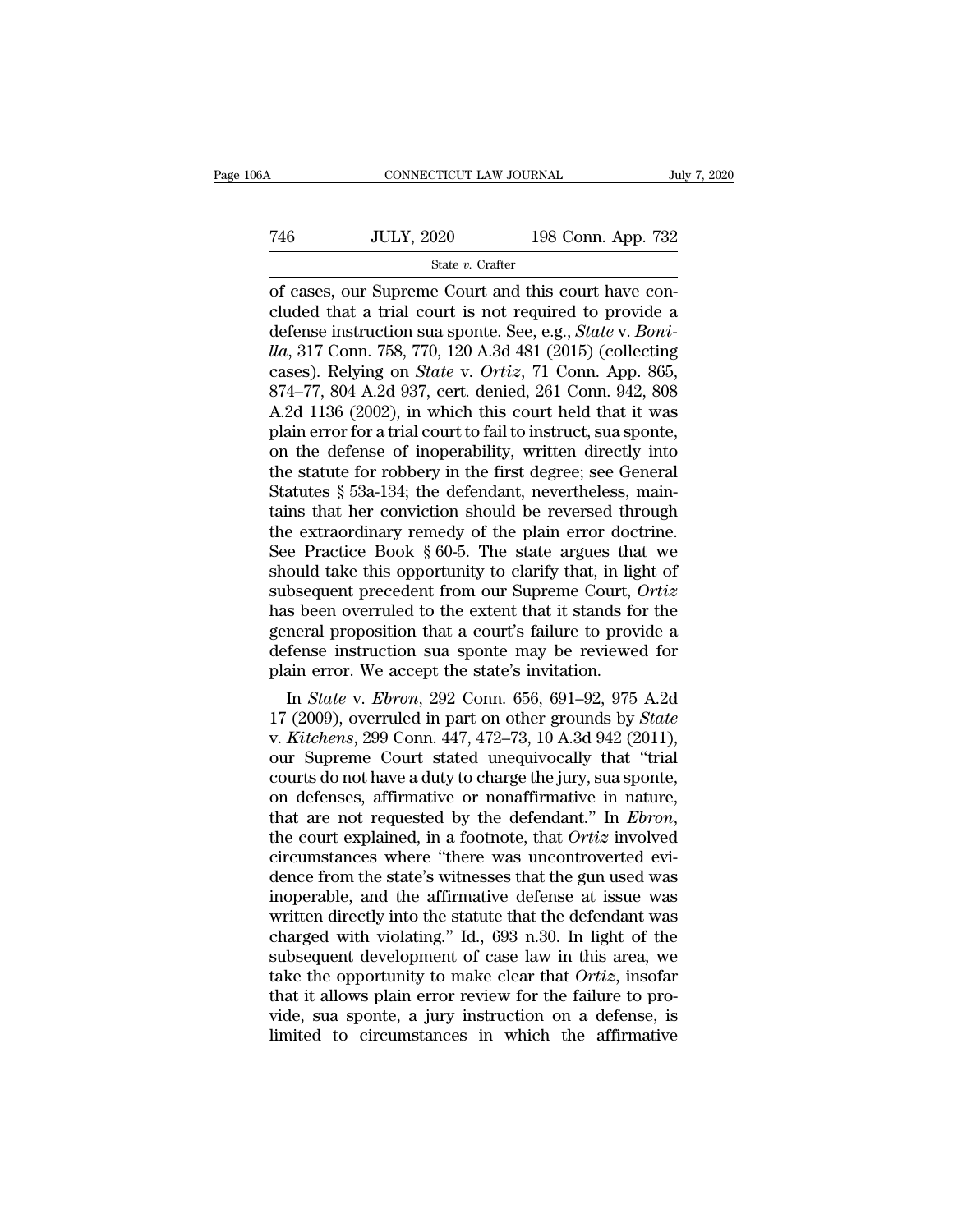| 20                 | CONNECTICUT LAW JOURNAL |                   | Page 107A |
|--------------------|-------------------------|-------------------|-----------|
| 198 Conn. App. 732 |                         | <b>JULY, 2020</b> | 747       |
|                    | State $v$ . Crafter     |                   |           |

connectricut LAW JOURNAL Page 107A<br>
198 Conn. App. 732 JULY, 2020 747<br>
State v. Crafter<br>
defense at issue was specifically provided for in the<br>
text of the statute that the defendant was charged with<br>
violating Ortics may 198 Conn. App. 732 JULY, 2020 747<br>
State v. Crafter<br>
defense at issue was specifically provided for in the<br>
text of the statute that the defendant was charged with<br>
violating. *Ortiz* may not be relied on for the general, 198 Conn. App. 732 JULY, 2020 747<br>
State v. Crafter<br>
defense at issue was specifically provided for in the<br>
text of the statute that the defendant was charged with<br>
violating. *Ortiz* may not be relied on for the general, 198 Conn. App. 732 JULY, 2020 747<br>
State v. Crafter<br>
defense at issue was specifically provided for in the<br>
text of the statute that the defendant was charged with<br>
violating. *Ortiz* may not be relied on for the general, State v. Crafter<br>
State v. Crafter<br>
defense at issue was specifically provided for in the<br>
text of the statute that the defendant was charged with<br>
violating. Ortiz may not be relied on for the general,<br>
broad proposition state *v*. Cratter<br>defense at issue was specifically provided for in the<br>text of the statute that the defendant was charged with<br>violating. *Ortiz* may not be relied on for the general,<br>broad proposition that a trial court defense at issue was specifically provided for in the<br>text of the statute that the defendant was charged with<br>violating. *Ortiz* may not be relied on for the general,<br>broad proposition that a trial court's failure to pro-<br> text of the statute that the defendant was charged with<br>violating. *Ortiz* may not be relied on for the general,<br>broad proposition that a trial court's failure to pro-<br>vide, sua sponte, a defense instruction constitutes<br>pl violating. *Ortiz* may not be relied on for the general,<br>broad proposition that a trial court's failure to pro-<br>vide, sua sponte, a defense instruction constitutes<br>plain error. See *State* v. *Martin*, 100 Conn. App. 742,<br> broad proposition that a trial court's failure to pro-<br>vide, sua sponte, a defense instruction constitutes<br>plain error. See *State* v. *Martin*, 100 Conn. App. 742,<br>751 n.5, 919 A.2d 508, cert. denied, 282 Conn. 928, 926<br>A vide, sua sponte, a defense instruction constitutes<br>plain error. See *State* v. *Martin*, 100 Conn. App. 742,<br>751 n.5, 919 A.2d 508, cert. denied, 282 Conn. 928, 926<br>A.2d 667 (2007). As our Supreme Court has aptly<br>explaine plain error. See *State* v. *Martin*, 100 Conn. App. 742,<br>751 n.5, 919 A.2d 508, cert. denied, 282 Conn. 928, 926<br>A.2d 667 (2007). As our Supreme Court has aptly<br>explained, "it would be inappropriate to place the onus<br>on a 751 n.5, 919 A.2d 508, cert. denied, 282 Conn. 928, 926<br>A.2d 667 (2007). As our Supreme Court has aptly<br>explained, "it would be inappropriate to place the onus<br>on a trial court to discern, without any request from<br>the par A.2d 667 (2007). As our Supreme Court has aptly explained, "it would be inappropriate to place the onus on a trial court to discern, without any request from the parties, the specific defenses on which a jury should be in  $\mu$  a trial court to discern, with<br>e parties, the specific defenses of instructed." *State v. Bonilla*, secordingly, the court was under<br>the a defense of others instruction.<br>The judgment is affirmed.<br>In this opinion the Equality shead in the specific defenses on which a jury show instructed." *State* v. *Bonilla*, supra, 317 Conn. '<br>coordingly, the court was under no obligation to p<br>de a defense of others instruction to the jury.<sup>10</sup><br>The

246 (2013); see also General Statutes § 53a-19 (a). This court thoroughly explained the contours of the defense in *State* v. *Hall-Davis*, 177 Conn. App. 211, 226–27, 172 A.3d 222, cert. denied, 327 Conn. 987, 175 A.3d 4 explained the contours of the defense in *State* v. *Hall-Davis*, 177 Conn. App. 211, 226–27, 172 A.3d 222, cert. denied, 327 Conn. 987, 175 A.3d 43 (2017). The defendant's theory of defense of others is that she proceede 211, 226–27, 172 A.3d 222, cert. denied, 327 Conn. 987, 175 A.3d 43 (2017).<br>211, 226–27, 172 A.3d 222, cert. denied, 327 Conn. 987, 175 A.3d 43 (2017).<br>The defendant's theory of defense of others is that she proceeded towa The defendant's theory of defense of others is that she proceeded toward the fight in order to protect Michael, not from the victim, but from Demetrius, and the victim inhibited her from doing so. The defendant cites no a the fight in order to protect Michael, not from the victim, but from Demetrius, and the victim inhibited her from doing so. The defendant cites no authority, nor are we aware of any, for the proposition that the defense of and the victim inhibited her from doing so. The defendant cites no authority, nor are we aware of any, for the proposition that the defense of others defense is available when a defendant uses physical force on a person w

In this opinion the other judges concurred.<br>
<sup>10</sup> We find it prudent to make the following observation on the defendant's<br>
tempted use of the defense of others defense. attempted use of the defense of others defense.<br>As explained by our Supreme Court, "[t]he defense.

 $\frac{10 \text{ We find it prudent to make the following observation on the defendant's  
tempted use of the defense of others defense. As explained by our Supreme Court, "[t]he defense of others, like self-  
fense, is a justification defense. These defense operate to exempt from$ <sup>10</sup> We find it prudent to make the following observation on the defendant's attempted use of the defense of others defense.<br>As explained by our Supreme Court, "[t]he defense of others, like self-defense, is a justificati <sup>10</sup> We find it prudent to make the following observation on the defendant's attempted use of the defense of others defense.<br>As explained by our Supreme Court, "[t]he defense of others, like self-defense, is a justificati <sup>10</sup> We find it prudent to make the following observation on the defendant's attempted use of the defense of others defense.<br>As explained by our Supreme Court, "[t]he defense of others, like self-defense, is a justificati to further a greater societal interest. . . . Thus, conduct that is found to As explained by our Supreme Court, "[t]he defense of others, like self-<br>defense, is a justification defense. These defenses operate to exempt from<br>punishment otherwise criminal conduct when the harm from such conduct<br>is d defense, is a justification defense. These defenses operate to exempt from punishment otherwise criminal conduct when the harm from such conduct is deemed to be outweighed by the need to avoid an even greater harm or to fu punishment otherwise criminal conduct when the harm from such conduct<br>is deemed to be outweighed by the need to avoid an even greater harm or<br>to further a greater societal interest. . . . Thus, conduct that is found to<br>be is deemed to be outweighed by the need to avoid an even greater harm or<br>to further a greater societal interest. . . . Thus, conduct that is found to<br>be justified is, under the circumstances, not criminal. . . . All justifi to further a greater societal interest. . . . Thus, conduct that is found to be justified is, under the circumstances, not criminal. . . . All justification defenses share a similar internal structure: special triggering be justified is, under the circumstances, not criminal. . . . All justification defenses share a similar internal structure: special triggering circumstances permit a necessary and proportional response." (Citation omitted 211, 226–27, 172 A.3d 222, cert. denied, 327 Conn. 823, 332–33, 60 A.3d 246 (2013); see also General Structure: special triggering circumstances permit a necessary and proportional response." (Citation omitted; internal q rmit a necessary and proportional response." (Citation omitted; internal otation marks omitted.) *State* v. *Bryan*, 307 Conn. 823, 832–33, 60 A.3d 6 (2013); see also General Statutes § 53a-19 (a). This court thoroughly p quotation marks omitted.) *State v. Bryan*, 307 Conn. 823, 832–33, 60 A.3d 246 (2013); see also General Statutes § 53a-19 (a). This court thoroughly explained the contours of the defense in *State v. Hall-Davis*, 177 Conn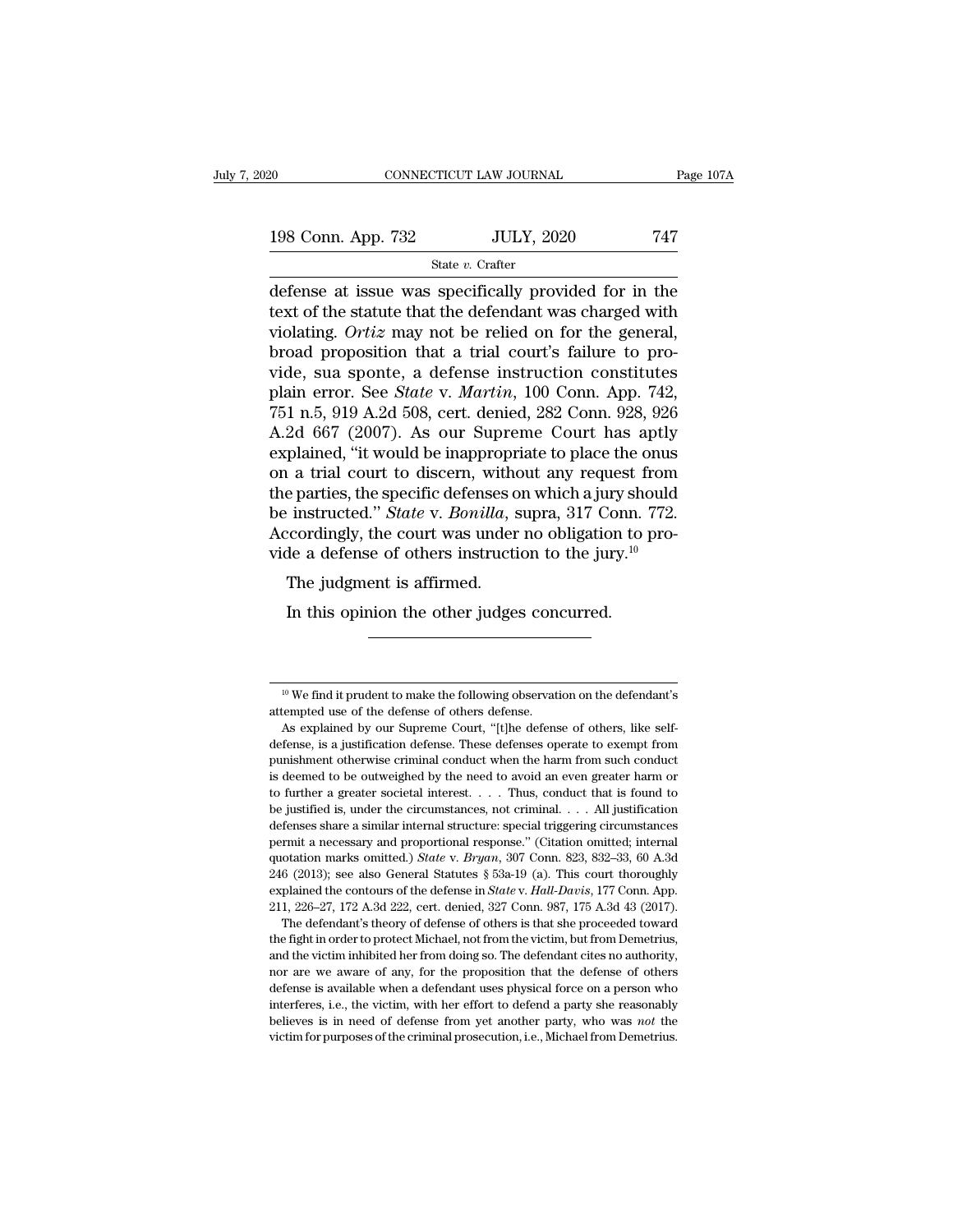# STATE OF CONNECTICUT *v*. MORLO M.\* (AC 41474)  $\begin{array}{ll}\n 020 & 198 \text{ C} \\
 \text{Rate } v. \text{ Morlo M.} \\
 \text{INECTICUT } v. \text{ MOD} \\
 \text{(AC 41474)} \\
 \text{Bright and Norcott, Js.}\n \end{array}$ State v. Morlo M.<br>
STATE OF CONNECTICUT v. MORLO M.\*<br>
(AC 41474)<br>
Alvord, Bright and Norcott, Js.

### *Syllabus*

- $(AC 41474)$ <br>Alvord, Bright and Norcott, Js.<br>Syllabus<br>Convicted of the crimes of assault in the first degree, risk of injury to a<br>child and unlawful restraint in the first degree in connection with the Alvord, Bright and Norcott, Js.<br>
Syllabus<br>
victed of the crimes of assault in the first degree, risk of injury to a<br>
child and unlawful restraint in the first degree in connection with the<br>
beating of the victim, who was t Alvord, Bright and Norcott, Js.<br>
Syllabus<br>
victed of the crimes of assault in the first degree, risk of injury to a<br>
child and unlawful restraint in the first degree in connection with the<br>
beating of the victim, who was t Syllabus<br>
since defendant appearance with the first degree, risk of injury to a<br>
child and unlawful restraint in the first degree in connection with the<br>
beating of the victim, who was the mother of his four minor children sytuables of the crimes of assault in the first degree, risk of injury to a child and unlawful restraint in the first degree in connection with the beating of the victim, who was the mother of his four minor children, the victed of the crimes of assault in the first degree, risk of injury to a child and unlawful restraint in the first degree in connection with the beating of the victim, who was the mother of his four minor children, the def child and unlawful restraint in the first degree in connection with the beating of the victim, who was the mother of his four minor children, the defendant appealed to this court, claiming that the evidence was insufficien child and unlawful restraint in the first degree in connection with the beating of the victim, who was the mother of his four minor children, the defendant appealed to this couvrt, claiming that the evidence was insufficie the defendant appealed to this court, claiming that the evidence was insufficient to support his convictions. The defendant had dragged the victim by her hair down stairs into the basement of their home, where he kicked, p insufficient to support his convictions. The defendant had dragged the victim by her hair down stairs into the basement of their home, where he kicked, punched and choked her on three consecutive nights while the children, wictim by her hair down stairs into the basement of their home, where he kicked, punched and choked her on three consecutive nights while the children, who ranged in age from fifteen months to thirteen years, were alone on he kicked, punched and choked her on three consecutive nights while<br>the children, who ranged in age from fifteen months to thirteen years,<br>were alone on the upper floors of the home. After the defendant left<br>the house on t the children, who ranged in age from fifteen months to thirteen years, were alone on the upper floors of the home. After the defendant left the house on the third day, the victim was brought to a medical center, where sta were alone on the upper floors of the home. After the defendant left<br>the house on the third day, the victim was brought to a medical center,<br>where staff members observed bruising on her scalp, face, chest, back,<br>legs, arms where staff members observed bruising on her scalp, face, chest, back, legs, arms and left side. The victim also was determined to have had a subconjunctival hemorrhage in her left eye, a broken rib and fluid in her pelvic
- legs, arms and left side. The victim also was determined to have had a subconjunctival hemorrhage in her left eye, a broken rib and fluid in her pelvic region. *Held*:<br>he defendant could not prevail on his claim that the s subconjunctival hemorrhage in her left eye, a broken rib and fluid in<br>her pelvic region. *Held*:<br>the defendant could not prevail on his claim that the state failed to prove<br>that he caused the victim serious physical injury the pelvic region. *Held*:<br>the defendant could not prevail on his claim that the state failed to prove<br>that he caused the victim serious physical injury and, thus, that the<br>evidence was insufficient to support his convicti he defendant could not prevail on his claim that the state failed to prove that he caused the victim serious physical injury and, thus, that the evidence was insufficient to support his conviction of assault in the first d that he caused the victim serious physical injury and, thus, that the evidence was insufficient to support his conviction of assault in the first degree: the jury reasonably could have found that the defendant caused the v evidence was insufficient to support his conviction of assault in the first degree: the jury reasonably could have found that the defendant caused the victim to suffer either serious disfigurement or a serious loss or impa degree: the jury reasonably could have found that the defendant caused<br>the victim to suffer either serious disfigurement or a serious loss or<br>impairment of the function of any bodily organ and, thus, a serious<br>physical inj the victim to suffer either serious disfigurement or a serious loss or impairment of the function of any bodily organ and, thus, a serious physical injury, as the victim and C, a medical center staff member, testified cons impairment of the function of any bodily organ and, thus, a serious<br>physical injury, as the victim and C, a medical center staff member,<br>testified consistently with one another as to the extensive bruising that<br>covered muc physical injury, as the victim and C, a medical center staff member, testified consistently with one another as to the extensive bruising that covered much of the victim's body, the noticeable injuries to her head and face testified consistently with one another as to the extensive bruising that covered much of the victim's body, the noticeable injuries to her head and face, and that the victim had lost consciousness during one of the defend covered much of the victim's body, the noticeable injuries to her head and face, and that the victim had lost consciousness during one of the defendant's beatings of her, which the jury was free to credit or disregard; mor and face, and that the victim had lost consciousness during one of the defendant's beatings of her, which the jury was free to credit or disregard; moreover, C testified that the bruising was literally everywhere on the bo and face, and that the victim had lost consciousness during one of the defendant's beatings of her, which the jury was free to credit or disregard; moreover, C testified that the bruising was literally everywhere on the bo moreover, C testified that the bruising was literally everywhere on the body of the victim, who had a subconjunctival hemorrhage in her left eye, and a police officer who took the victim's statement at the medical center s body of the victim, who had a subconjunctival hemorrhage in her left<br>eye, and a police officer who took the victim's statement at the medical<br>center saw that she was missing hair and had a swollen face and a<br>bloodshot eye.
- eye, and a police officer who took the victim's statement at the medical<br>center saw that she was missing hair and had a swollen face and a<br>bloodshot eye.<br>The defendant's claim that the evidence was insufficient to support ment of the their health or morals, as the children had no access to parental conviction of risk of injury to a child was unavailing; the jury reasonably could have inferred that the defendant put the children at risk of i 2. The defendant scialling that the evidence was insulficient to support his<br>conviction of risk of injury to a child was unavailing; the jury reasonably<br>could have inferred that the defendant put the children at risk of im

conviction of risk of injury to a child was unavailing; the jury reasonably<br>could have inferred that the defendant put the children at risk of impair-<br>ment of their health or morals, as the children had no access to parent  $*$  In accordance with our policy of protecting the privacy interests of the victims of the crime of risk of injury to a child, we decline to use the defendant's full name or to identify the victims or others through whom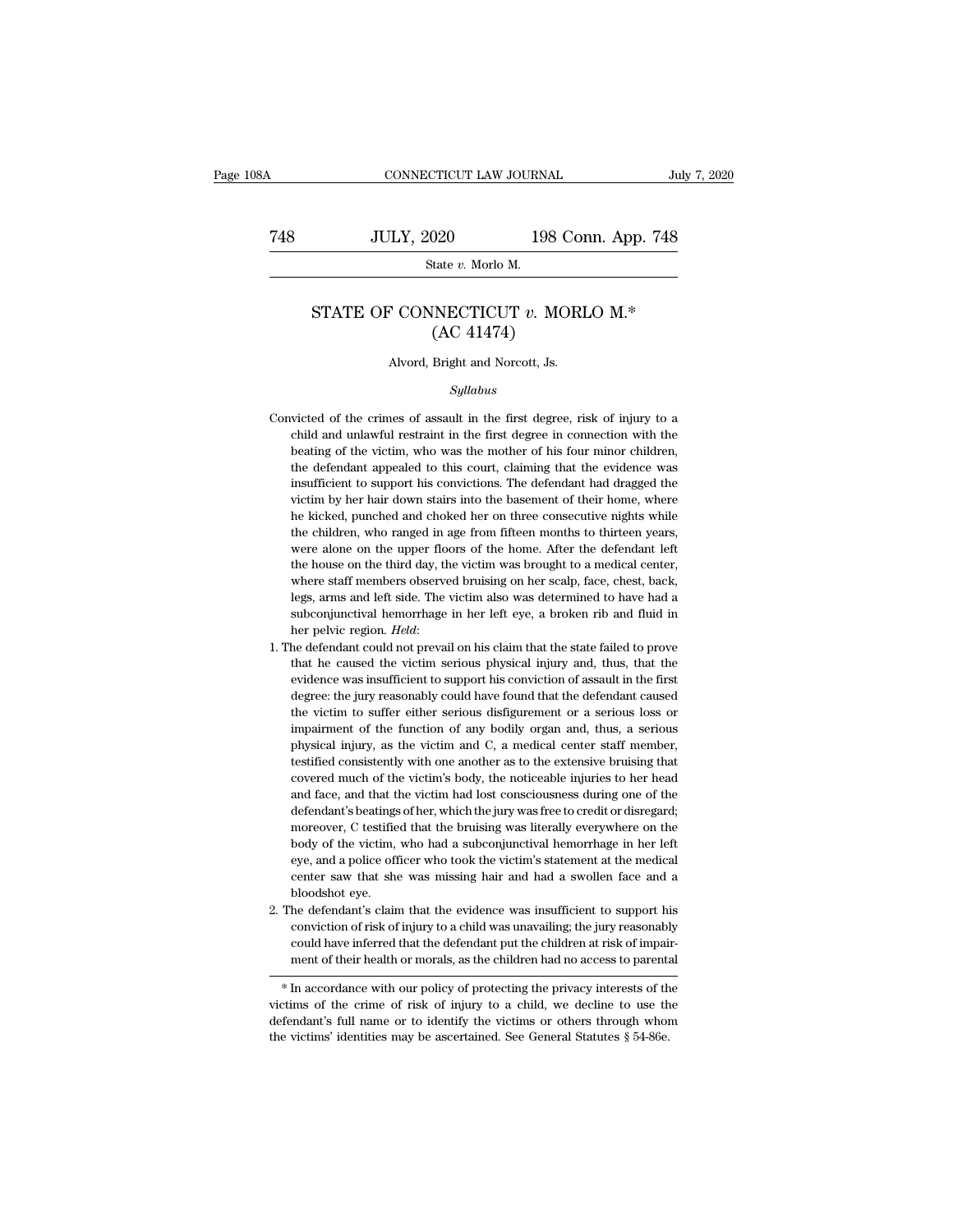EXECUTE 2000 CONNECTICUT LAW JOURNAL Page 109A<br>198 Conn. App. 748 JULY, 2020 749<br>State v. Morlo M. CONNECTICUT LAW JOURNAL<br>
State *v.* Morlo M.<br>
State *v.* Morlo M.<br>
Care during the three nights when he beat the victim in the basement

**care during the three nights when he beat the victim in the basement**<br>care during the three nights when he beat the victim in the basement<br>and did not permit her to leave the basement until the morning, the 3 Conn. App. 748 JULY, 2020 749<br>State v. Morlo M.<br>care during the three nights when he beat the victim in the basement<br>and did not permit her to leave the basement until the morning, the<br>jury was free to credit a psycholo  $\frac{3 \text{ Conn. App. 748}}{\text{State } v. \text{ Morlo M.}}$ <br>  $\frac{3 \text{ State } v. \text{ Morlo M.}}{\text{care during the three nights when he beat the victim in the basement and did not permit her to leave the basement until the morning, the jury was free to credit a psychologist's testimony that the children may have been transmitted as a result of having observed the extensive$ State  $v$ . Morlo M.<br>
care during the three nights when he beat the victim in the basement<br>
and did not permit her to leave the basement until the morning, the<br>
jury was free to credit a psychologist's testimony that the c State  $v$ . Morlo M.<br>
care during the three nights when he beat the victim in the basement<br>
and did not permit her to leave the basement until the morning, the<br>
jury was free to credit a psychologist's testimony that the c care during the three nights when he beat the victim in the basement<br>and did not permit her to leave the basement until the morning, the<br>jury was free to credit a psychologist's testimony that the children may<br>have been t and did not permit her to leave the basement until the morning, the jury was free to credit a psychologist's testimony that the children may have been traumatized as a result of having observed the extensive physical inju the general intent to perform and that created a situation that was free to credit a psychologist's testimony that the children may have been traumatized as a result of having observed the extensive physical injuries to t flave been traumatized as a result of having observed the physical injuries to the victim, and the state did not have to po harm to the children, as the defendant was charged under t of the risk of injury statute (§ 53-21 mave been tradinatized as a result of naving observed the extensive<br>physical injuries to the victim, and the state did not have to prove actual<br>harm to the children, as the defendant was charged under the portion<br>of the r physical nyunes to the victint, and the state that have to prove actual harm to the children, as the defendant was charged under the portion of the risk of injury statute ( $\S$  53-21 (a) (1)) that required that he have the

full the risk of injury statute (§ 53-21 (a) (1)) that required that he have the general intent to perform an act that created a situation that put the children's health and morals at risk of impairment.<br>The evidence was of the risk of hijury statute ( $\frac{1}{3}$   $55-21$  ( $\frac{1}{a}$ ) (1)) that required that he have the general intent to perform an act that created a situation that put the children's health and morals at risk of impairment.<br>T intert to perform an act that created a shuation that put<br>the children's health and morals at risk of impairment.<br>The evidence was sufficient to support the defendant's intent to unlaw-<br>fully restrain the victim was indepe the children's health and hotals at itsk of impairment.<br>The evidence was sufficient to support the defendant's conviction of<br>unlawfully restraint in the first degree, as the defendant's intent to unlaw-<br>fully restrain the separately could have reasonably found that he evinced an extreme individual restraint in the first degree, as the defendant's intent to unlaw-<br>fully restrain the victim was independent from his intent to assault her:<br>the unlawful restraint in the first degree, as the defendant's intent to unlawfully restrain the victim was independent from his intent to assault her: the jury reasonably could have found that the defendant evinced an intent range is a many restant are victim was inteperted in forth its interit to assaut her.<br>The jury reasonably could have found that the defendant evinced an<br>intent to restrict the victim's liberty to move freely within the hou include yary reasonably count have found that the defendant evinced and intent to restrict the victim's liberty to move freely within the house when he seized her by her hair and dragged her into the basement and separatel methe to restrict the victim's hocking to move freely whilm the holds<br>when he seized her by her hair and dragged her into the basement and<br>separately could have reasonably found that he evinced an extreme<br>indifference to h when he seazed her by her han and dragged her hits die basement and separately could have reasonably found that he evinced an extreme indifference to human life on the basis of his independent acts of kicking, punching and separately collid rave reasonably found that it cwhiced an extreme<br>indifference to human life on the basis of his independent acts of kicking,<br>punching and choking the victim in the basement for three consecutive<br>nights; m mainterence to maniar inte on the basis of his interpretational<br>punching and choking the victim in the basement<br>rights; moreover, the jury reasonably could have<br>dant's act of dragging the victim down a full fligh<br>subjected Frace<br>over, the jury reasonably could have found that the defect of dragging the victim down a full flight of stairs by her had<br>her to a substantial risk of injury, as it presented a real<br>able opportunity for her to have % subjected her to a substantial risk of injury, as it presented a real or considerable opportunity for her to have suffered an impairment to her physical condition or to have suffered pain.<br>Argued March 10—officially rel dant's act of dragging the victim down a full flight of stairs by her hair<br>subjected her to a substantial risk of injury, as it presented a real or<br>considerable opportunity for her to have suffered an impairment to her<br>phy

subjected her to a substantial risk of injury, as it presented a real or<br>considerable opportunity for her to have suffered an impairment to her<br>physical condition or to have suffered pain.<br>Argued March 10—officially releas considerable opportunity for her to have suffered an impairment to her<br>physical condition or to have suffered pain.<br>Argued March 10—officially released July 7, 2020<br>*Procedural History*<br>Two substitute informations charging Figure March 10—officially released July 7, 2020<br> *Procedural History*<br>
Two substitute informations charging the defendant,<br>
in the first case, with five counts of the crime of risk<br>
of injury to a child and with one count *Procedural History*<br>*Procedural History*<br>Two substitute informations charging the defendant,<br>in the first case, with five counts of the crime of risk<br>of injury to a child and with one count of the crime of<br>tampering with *Procedural History*<br>Two substitute informations charging the defendant,<br>in the first case, with five counts of the crime of risk<br>of injury to a child and with one count of the crime of<br>tampering with a witness, and, in th Two substitute informations charging the defendant,<br>in the first case, with five counts of the crime of risk<br>of injury to a child and with one count of the crime of<br>tampering with a witness, and, in the second case, with<br> in the first case, with five counts of the crime of risk<br>of injury to a child and with one count of the crime of<br>tampering with a witness, and, in the second case, with<br>the crimes of assault in the first degree, unlawful<br>r tampering with a witness, and, in the second case, with<br>the crimes of assault in the first degree, unlawful<br>restraint in the first degree and strangulation in the first<br>degree, brought to the Superior Court in the judicial the crimes of assault in the first degree, unlawful<br>restraint in the first degree and strangulation in the first<br>degree, brought to the Superior Court in the judicial<br>district of Fairfield, where the court, *Kavanewsky*, restraint in the first degree and strangulation in the first<br>degree, brought to the Superior Court in the judicial<br>district of Fairfield, where the court, *Kavanewsky*, *J.*,<br>granted the state's motion for joinder; thereaf degree, brought to the Superior Court in the judicial<br>district of Fairfield, where the court, *Kavanewsky*, *J.*,<br>granted the state's motion for joinder; thereafter, the<br>matter was tried to the jury before *Pavia*, *J.*; v district of Fairfield, where the court, *Kavanewsky*, *J*., granted the state's motion for joinder; thereafter, the matter was tried to the jury before *Pavia*, *J*.; verdicts and judgments of guilty of five counts of risk matter was tried to the jury before *Pavia*, *J.*; verdicts<br>and judgments of guilty of five counts of risk of injury<br>to a child, tampering with a witness, assault in the first<br>degree and unlawful restraint in the first deg and judgments of guilt<br>to a child, tampering w<br>degree and unlawful r<br>which the defendant a<br>*Judie Marshall*, assi<br>brief, was *David J. K*<br>appellant (defendant).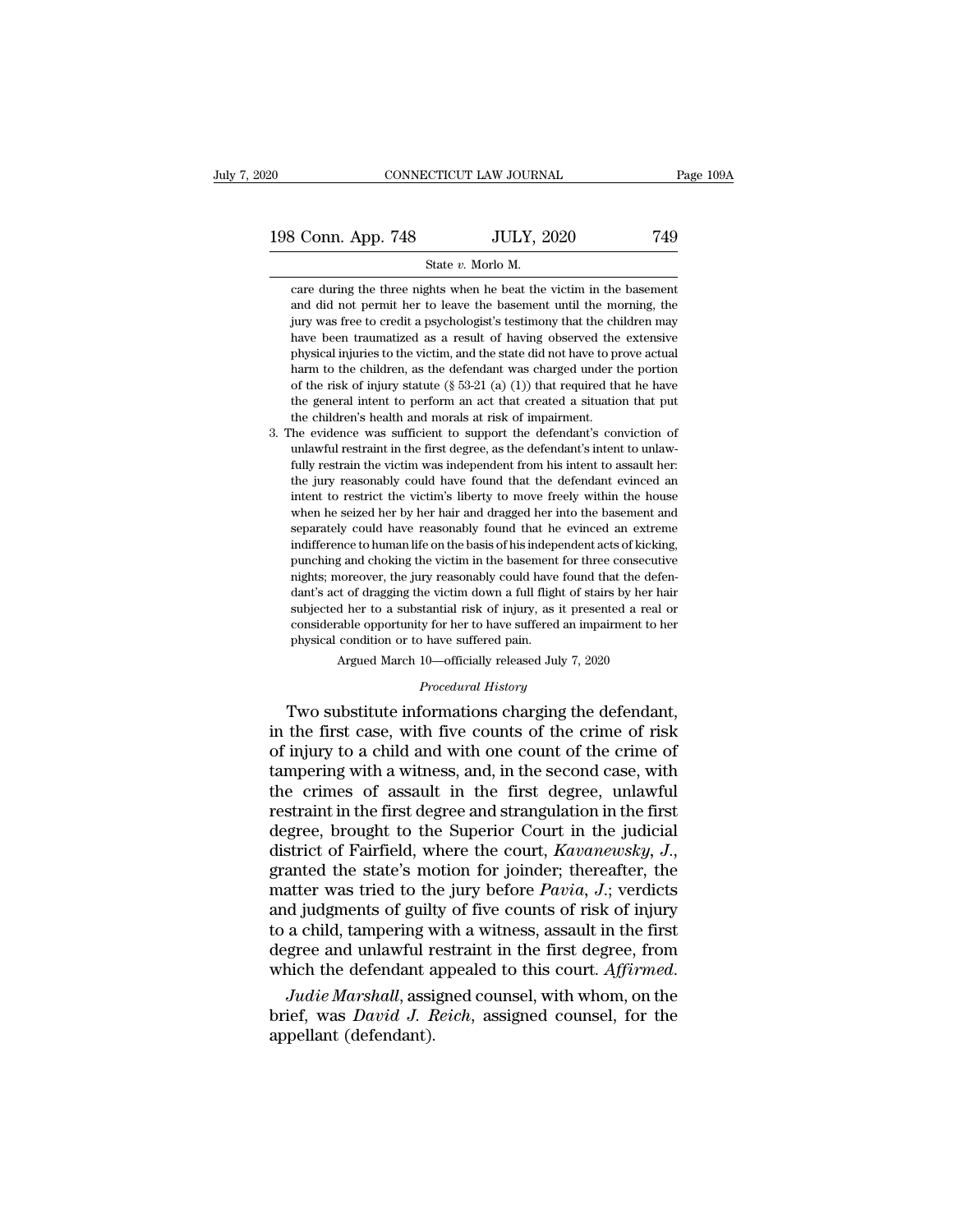| 10A | CONNECTICUT LAW JOURNAL                           |                    | July 7, 2020 |
|-----|---------------------------------------------------|--------------------|--------------|
| 750 | <b>JULY, 2020</b>                                 | 198 Conn. App. 748 |              |
|     | State v. Morlo M.                                 |                    |              |
|     | Linda F Currie-Zeffiro assistant state's attorney |                    |              |

*CONNECTICUT LAW JOURNAL July 7, 2*<br> *Linda F. Currie-Zeffiro*, assistant state's attorney,<br> *Linda F. Currie-Zeffiro*, assistant state's attorney,<br>
th whom, on the brief, were *John C. Smriga*, state's T50 JULY, 2020 198 Conn. App. 748<br>
State *v.* Morlo M.<br> *Linda F. Currie-Zeffiro*, assistant state's attorney,<br>
with whom, on the brief, were *John C. Smriga*, state's<br>
attorney, and *Colleen Zingaro*, supervisory assistan <sup>750</sup> JULY, 2020 198 Conn. App. 748<br>
<sup>State v. Morlo M.<br> *Linda F. Currie-Zeffiro*, assistant state's attorney,<br>
with whom, on the brief, were John C. Smriga, state's<br>
attorney, and *Colleen Zingaro*, supervisory assistant</sup> T50 JULY, 2020 198 Conn.<br>
State v. Morlo M.<br>
Linda F. Currie-Zeffiro, assistant state's<br>
with whom, on the brief, were John C. Smrig<br>
attorney, and Colleen Zingaro, supervisory<br>
state's attorney, for the appellee (state). th whom, on the brief, were *John C. Smriga*, state's<br>torney, and *Colleen Zingaro*, supervisory assistant<br>te's attorney, for the appellee (state).<br> $o$ <sub>*Opinion*<br>ALVORD, J. The defendant, Morlo M., appeals from<br>e judgments</sub>

### *Opinion*

attorney, and *Colleen Zingaro*, supervisory assistant<br>state's attorney, for the appellee (state).<br> $opinion$ <br>ALVORD, J. The defendant, Morlo M., appeals from<br>the judgments of conviction, rendered following a jury<br>trial, of one state's attorney, for the appellee (state).<br>  $\frac{Option}{1}$ <br>
ALVORD, J. The defendant, Morlo M., appeals from<br>
the judgments of conviction, rendered following a jury<br>
trial, of one count of assault in the first degree in viola *Opinion*<br>
ALVORD, J. The defendant, Morlo M., appeals from<br>
the judgments of conviction, rendered following a jury<br>
trial, of one count of assault in the first degree in viola-<br>
tion of General Statutes § 53a-59 (a) (3), *Opinion*<br>ALVORD, J. The defendant, Morlo M., appeals from<br>the judgments of conviction, rendered following a jury<br>trial, of one count of assault in the first degree in viola-<br>tion of General Statutes § 53a-59 (a) (3), fiv ALVORD, J. The defendant, Morlo M., appeals from<br>the judgments of conviction, rendered following a jury<br>trial, of one count of assault in the first degree in viola-<br>tion of General Statutes § 53a-59 (a) (3), five counts o ALVORD, J. The defendant, Morio M., appeals from<br>the judgments of conviction, rendered following a jury<br>trial, of one count of assault in the first degree in viola-<br>tion of General Statutes § 53a-59 (a) (3), five counts o the judgments of conviction, rendered following a jury<br>trial, of one count of assault in the first degree in viola-<br>tion of General Statutes § 53a-59 (a) (3), five counts of<br>risk of injury to a child in violation of Gener trial, or one count or assault in the first degree in violation of General Statutes § 53a-59 (a) (3), five counts of risk of injury to a child in violation of General Statutes § 53-21 (a) (1), and one count of unlawful re tion of General statutes  $\frac{1}{2}$  53a-59 (a) (3), five counts of<br>risk of injury to a child in violation of General Statutes<br> $\frac{1}{2}$  53-21 (a) (1), and one count of unlawful restraint in<br>the first degree in violation of risk of injury to<br> $\S$  53-21 (a) (1),<br>the first degree<br>95 (a).<sup>1</sup> On app<br>dence was insu<br>disagree and, ac<br>trial court.<br>The following % e first degree in violation of General Statutes  $\S$  53a-<br>
(a).<sup>1</sup> On appeal, the defendant claims that the evi-<br>
nce was insufficient to support his convictions. We<br>
sagree and, accordingly, affirm the judgments of the<br> 95 (a).<sup>1</sup> On appeal, the defendant claims that the evi-<br>dence was insufficient to support his convictions. We<br>disagree and, accordingly, affirm the judgments of the<br>trial court.<br>The following facts, which the jury reason

dence was insufficient to support his convictions. We<br>disagree and, accordingly, affirm the judgments of the<br>trial court.<br>The following facts, which the jury reasonably could<br>have found, and procedural history are relevant disagree and, accordingly, affirm the judgments of the<br>trial court.<br>The following facts, which the jury reasonably could<br>have found, and procedural history are relevant to this<br>appeal. In the early morning hours of Novembe trial court.<br>The following facts, which the jury reasonably could<br>have found, and procedural history are relevant to this<br>appeal. In the early morning hours of November 28,<br>2016, the victim, who is the mother of the defend The following facts, which the jury reasonably could<br>have found, and procedural history are relevant to this<br>appeal. In the early morning hours of November 28,<br>2016, the victim, who is the mother of the defendant's<br>four mi The following facts, which the jury reasonably could<br>have found, and procedural history are relevant to this<br>appeal. In the early morning hours of November 28,<br>2016, the victim, who is the mother of the defendant's<br>four mi have found, and procedural history are relevant to this<br>appeal. In the early morning hours of November 28,<br>2016, the victim, who is the mother of the defendant's<br>four minor children, called the defendant from a gas<br>station appear. In the early morning nours of November 28,<br>2016, the victim, who is the mother of the defendant's<br>four minor children, called the defendant from a gas<br>station to ask that he pick her up and drive her back<br>to the ho zoro, the victim, who is the mother of the defendant is<br>four minor children, called the defendant from a gas<br>station to ask that he pick her up and drive her back<br>to the house where they both resided. The victim had<br>been o having the set of the set of the set of the base station to ask that he pick her up and drive her back<br>to the house where they both resided. The victim had<br>been out drinking with someone other than the defen-<br>dant. Soon af station to ask that he pick her up and drive her back<br>to the house where they both resided. The victim had<br>been out drinking with someone other than the defen-<br>dant. Soon after the victim and the defendant arrived<br>at the h to the nouse where they both resided. The victim had<br>been out drinking with someone other than the defen-<br>dant. Soon after the victim and the defendant arrived<br>at the house, the defendant seized the victim by her<br>hair, dra been out armxing with someone other than the defendant<br>dat the house, the defendant seized the victim by her<br>hair, dragged her down to the basement of the house,<br>and proceeded to beat her. The defendant kicked,<br>punched, an arr, dragged ner down to the basement of the house,<br>nd proceeded to beat her. The defendant kicked,<br>unched, and choked the victim. During this time, the<br>ctim's seven children were asleep on upper floors of<br><sup>1</sup>The defendant and proceeded to beat her. The defendant kicked,<br>punched, and choked the victim. During this time, the<br>victim's seven children were asleep on upper floors of<br> $\frac{1}{1}$ The defendant was also convicted of one count of tampe

punched, and choked the victim. During this time, the victim's seven children were asleep on upper floors of  $\frac{1}{1}$  The defendant was also convicted of one count of tampering with a witness in violation of General Stat victim's seven children were asleep on upper floors of<br>The defendant was also convicted of one count of tampering with a<br>witness in violation of General Statutes § 53a-151, which he does not chal-<br>lenge on appeal. The def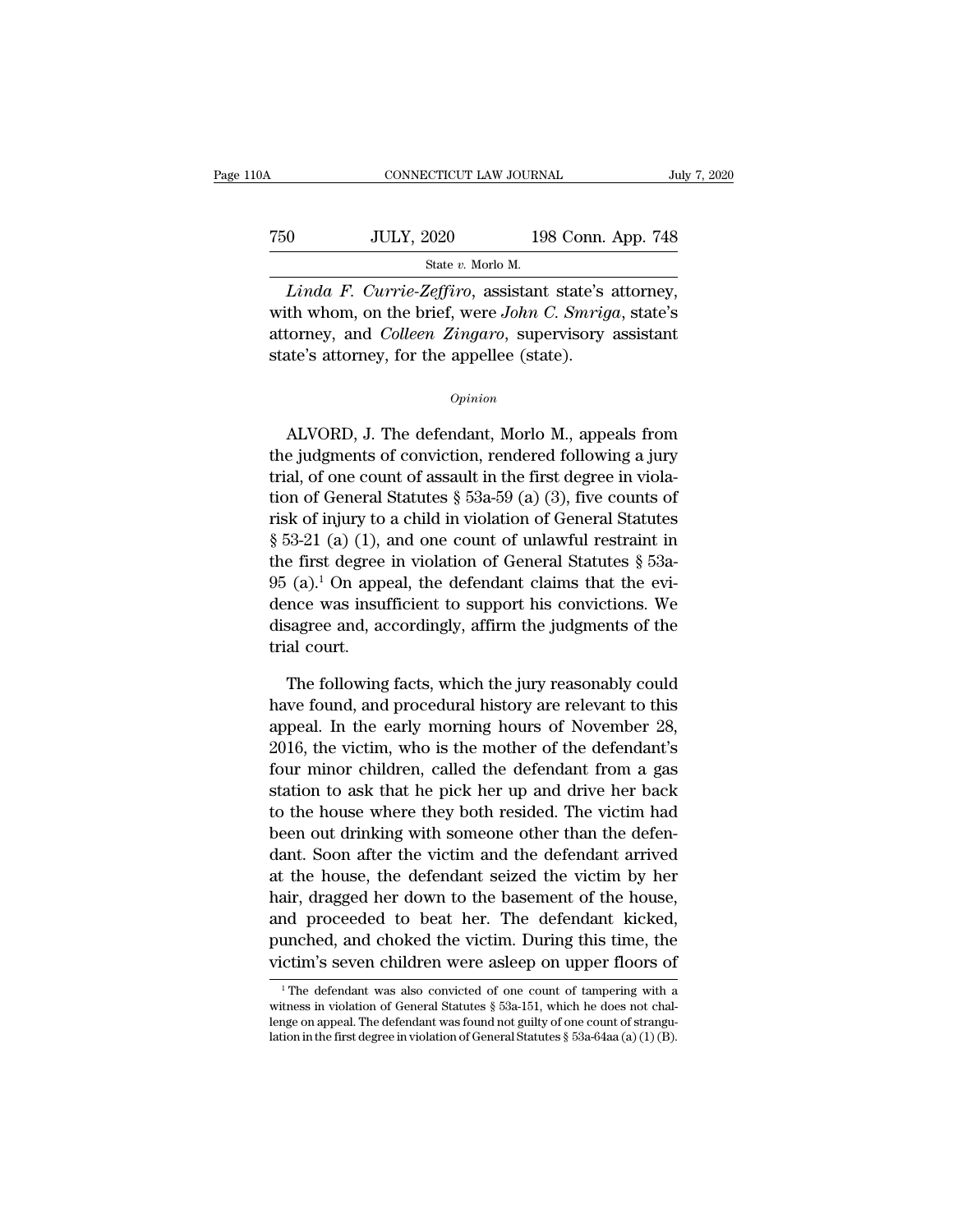| 20                                                               | CONNECTICUT LAW JOURNAL | Page 111A |
|------------------------------------------------------------------|-------------------------|-----------|
| 198 Conn. App. 748                                               | <b>JULY, 2020</b>       | 751       |
|                                                                  | State v. Morlo M.       |           |
| the house <sup>2</sup> and thus did not witness the victim being |                         |           |

CONNECTICUT LAW JOURNAL Page 111A<br>198 Conn. App. 748 JULY, 2020 751<br>State v. Morlo M.<br>The house<sup>2</sup> and, thus, did not witness the victim being<br>dragged down into the basement by the defendant. The<br>victim could not leave the 198 Conn. App. 748 JULY, 2020 751<br>
State v. Morlo M.<br>
the house<sup>2</sup> and, thus, did not witness the victim being<br>
dragged down into the basement by the defendant. The<br>
victim could not leave the basement until the defendant 198 Conn. App. 748 JULY, 2020 751<br>
State v. Morlo M.<br>
the house<sup>2</sup> and, thus, did not witness the victim being<br>
dragged down into the basement by the defendant. The<br>
victim could not leave the basement until the defendant 198 Conn. App. 748 JULY, 2020 751<br>
State v. Morlo M.<br>
the house<sup>2</sup> and, thus, did not witness the victim being<br>
dragged down into the basement by the defendant. The<br>
victim could not leave the basement until the defendant State v. Morlo M.<br>
The house<sup>2</sup> and, thus, did not witness the victim being<br>
dragged down into the basement by the defendant. The<br>
victim could not leave the basement until the defendant<br>
ceased beating her. Subsequently, state v. Morto M.<br>
the house<sup>2</sup> and, thus, did not witness the victim being<br>
dragged down into the basement by the defendant. The<br>
victim could not leave the basement until the defendant<br>
ceased beating her. Subsequently, the house<sup>2</sup> and, thus, did not witness the victim being<br>dragged down into the basement by the defendant. The<br>victim could not leave the basement until the defendant<br>ceased beating her. Subsequently, in the morning of<br>Nove dragged down into the basement by the defendant. The<br>victim could not leave the basement until the defendant<br>ceased beating her. Subsequently, in the morning of<br>November 28, the victim and the defendant emerged<br>from the ba victim could not leave the basement until the defendant<br>ceased beating her. Subsequently, in the morning of<br>November 28, the victim and the defendant emerged<br>from the basement and sat on their living room couch.<br>The victim ceased beating her. Subsequently, in the morning of<br>November 28, the victim and the defendant emerged<br>from the basement and sat on their living room couch.<br>The victim remained on the couch throughout the<br>daytime hours of N November 28, the victim and the defendant emerged<br>from the basement and sat on their living room couch.<br>The victim remained on the couch throughout the<br>daytime hours of November 28 because of the injuries<br>she sustained fro from the basement and sat on their living room couch.<br>The victim remained on the couch throughout the<br>daytime hours of November 28 because of the injuries<br>she sustained from the defendant's beating of her.<br>While the victim The victim remained on the couch throughout the<br>daytime hours of November 28 because of the injuries<br>she sustained from the defendant's beating of her.<br>While the victim remained on the couch, her older chil-<br>dren were at s daytime hours of November 28 becaus<br>she sustained from the defendant's<br>While the victim remained on the coucl<br>dren were at school, and her sixteen y<br>assisted her by caring for her young chil<br>the older children's return fro Let be victim remained on the couch, her older chil-<br>thile the victim remained on the couch, her older chil-<br>en were at school, and her sixteen year old nephew<br>sisted her by caring for her young children. Following<br>e older Find the victim tomalited of the coden, net older children were at school, and her sixteen year old nephew<br>assisted her by caring for her young children. Following<br>the older children's return from school, all of the chil-<br>

ment were as sensor, and her sincern year ora nephew<br>assisted her by caring for her young children. Following<br>the older children's return from school, all of the chil-<br>dren were fed and went upstairs.<br>At nighttime on Novem dissisted fier by earnig for fier young emanch. To do wing<br>the older children's return from school, all of the chil-<br>dren were fed and went upstairs.<br>At nighttime on November 28, 2016, the defendant<br>commanded the victim to dre state emanetic redain from sensor, an or are only<br>dren were fed and went upstairs.<br>At nighttime on November 28, 2016, the defendant<br>commanded the victim to return down into the base-<br>ment. The victim obeyed the defenda At nighttime on November 28, 2016, the defendant<br>commanded the victim to return down into the base-<br>ment. The victim obeyed the defendant's command<br>because she was already hurt and did not want to defy<br>him. The children we At nighttime on November 28, 2016, the defendant<br>commanded the victim to return down into the base-<br>ment. The victim obeyed the defendant's command<br>because she was already hurt and did not want to defy<br>him. The children we commanded the victim to return down into the base-<br>ment. The victim obeyed the defendant's command<br>because she was already hurt and did not want to defy<br>him. The children were upstairs and in their beds when<br>the victim and ment. The victim obeyed the defendant's command<br>because she was already hurt and did not want to defy<br>him. The children were upstairs and in their beds when<br>the victim and the defendant went down into the base-<br>ment. Once In The children were upstairs and in their beds when<br>a victim and the defendant went down into the base-<br>ent. Once they were in the basement, the victim again<br>as beaten by the defendant. The defendant hit and<br>oked the vict rand the victim and the defendant went down into the basement. Once they were in the basement, the victim again was beaten by the defendant. The defendant hit and choked the victim, and ripped out parts of her hair.<br>In the

the victim and the defendant were downt into the state<br>ment. Once they were in the basement, the victim again<br>was beaten by the defendant. The defendant hit and<br>choked the victim, and ripped out parts of her hair.<br>In the e ment once any were in the statement, the victim tigant<br>was beaten by the defendant. The defendant hit and<br>choked the victim, and ripped out parts of her hair.<br>In the early morning of November 29, 2016, the victim<br>emerged f speaked the victim, and ripped out parts of her hair.<br>In the early morning of November 29, 2016, the victim<br>emerged from the basement after a second night of<br>being beaten. The victim's children were still asleep<br>when the In the early morning of November 29, 2016, the victim<br>emerged from the basement after a second night of<br>being beaten. The victim's children were still asleep<br>when the victim came up from the basement. The victim<br>spent that In the early morning of November 29, 2016, the victim<br>emerged from the basement after a second night of<br>being beaten. The victim's children were still asleep<br>when the victim came up from the basement. The victim<br>spent that emerged from the basement after a second night of<br>being beaten. The victim's children were still asleep<br>when the victim came up from the basement. The victim<br>spent that day as she spent the day before, resting on<br>the couch being beaten. The victim's children were still asleep<br>when the victim came up from the basement. The victim<br>spent that day as she spent the day before, resting on<br>the couch. Although she did not know the extent of<br>her inj ie couch. Although she did not know the extent of<br>er injuries, the victim was in pain and thought that<br>ne might have broken ribs. Following the return of the<br>ider children from school, all the children were fed<br> $\frac{20 \text{ N}}$ her injuries, the victim was in pain and thought that<br>she might have broken ribs. Following the return of the<br>older children from school, all the children were fed<br> $\frac{20n}{100}$  November 28, 2016, the age of the victim's older children from school, all the children were fed

she might have broken ribs. Following the return of the older children from school, all the children were fed<br> $\frac{1}{2}$  On November 28, 2016, the age of the victim's seven children ranged<br>from approximately fifteen months  ${}^{2}$  On November 28, 2016, the age of the victim's seven children ranged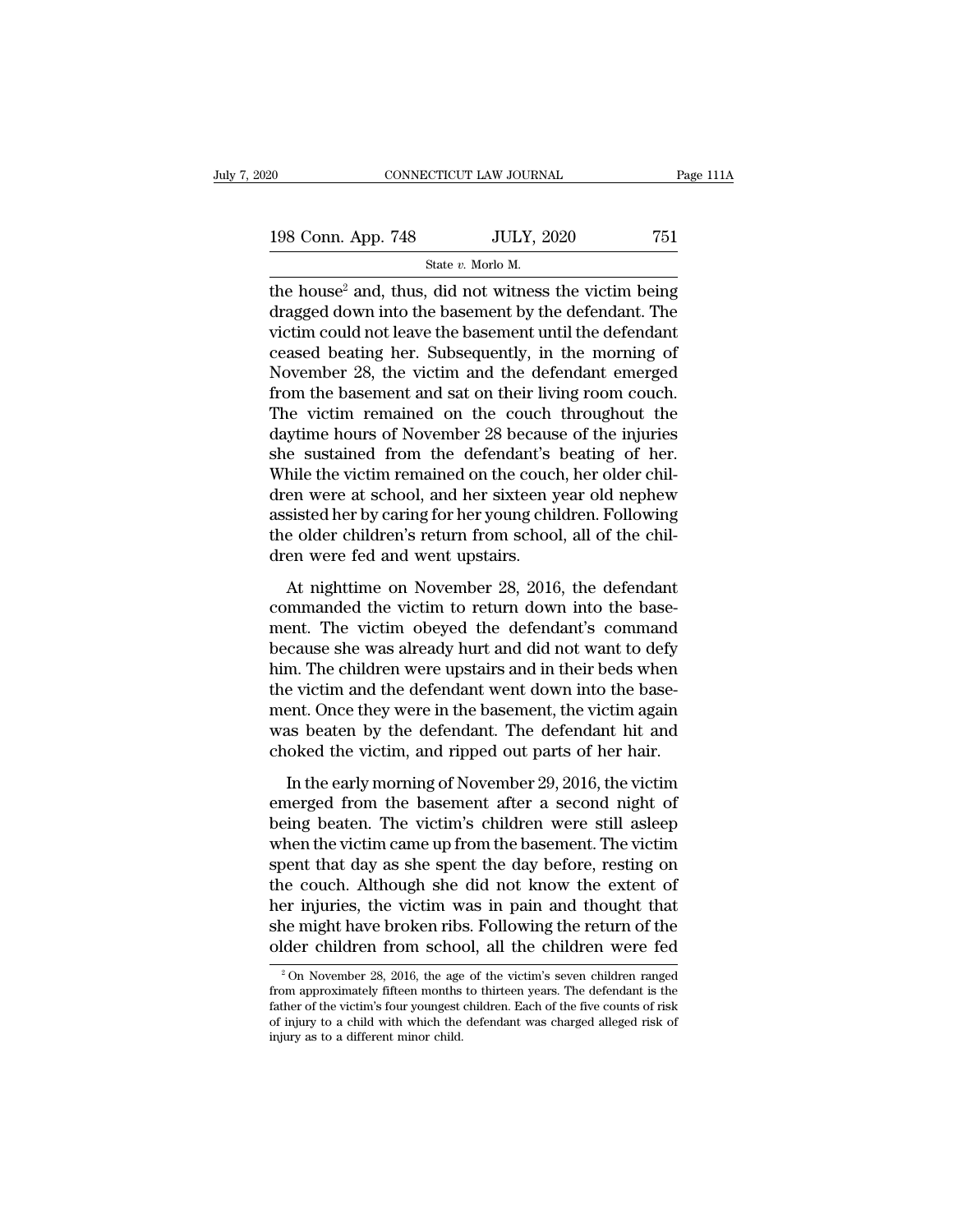|                   |                    | July 7, 2020                                 |
|-------------------|--------------------|----------------------------------------------|
| <b>JULY, 2020</b> | 198 Conn. App. 748 |                                              |
|                   |                    |                                              |
|                   |                    | CONNECTICUT LAW JOURNAL<br>State v. Morlo M. |

and then went upstairs. The victim again was beaten T52 JULY, 2020 198 Conn. App. 748<br>
State v. Morlo M.<br>
and then went upstairs. The victim again was beaten<br>
on November 29 for a third night in a row. On one of<br>
the three nights during which she was beaten, the victim<br>
le T52 JULY, 2020 198 Conn. App. 748<br>
State v. Morlo M.<br>
and then went upstairs. The victim again was beaten<br>
on November 29 for a third night in a row. On one of<br>
the three nights during which she was beaten, the victim<br>
lo T52 JULY, 2020 198 Conn. App. 748<br>
State v. Morlo M.<br>
and then went upstairs. The victim again was beaten<br>
on November 29 for a third night in a row. On one of<br>
the three nights during which she was beaten, the victim<br>
lo State  $v$ . Morlo M.<br>
and then went upstairs. The victim again was bead on November 29 for a third night in a row. On on<br>
the three nights during which she was beaten, the videost consciousness. Following the beatings, the d then went upstairs. The victim again was beaten<br>
November 29 for a third night in a row. On one of<br>
e three nights during which she was beaten, the victim<br>
st consciousness. Following the beatings, the victim's<br>
le and h on November 29 for a third night in a row. On one of<br>the three nights during which she was beaten, the victim<br>lost consciousness. Following the beatings, the victim's<br>side and head in particular were hurting her.<br>When the

the three nights during which she was beaten, the victim<br>lost consciousness. Following the beatings, the victim's<br>side and head in particular were hurting her.<br>When the defendant left the house on the third day,<br>the victim lost consciousness. Following the beatings, the victim's<br>side and head in particular were hurting her.<br>When the defendant left the house on the third day,<br>the victim contacted a friend, F, who picked up the<br>victim, her sev side and head in particular were hurting her.<br>
When the defendant left the house on the third day,<br>
the victim contacted a friend, F, who picked up the<br>
victim, her seven children, and her nephew, and took<br>
them all to a h When the defendant left the house on the third day,<br>the victim contacted a friend, F, who picked up the<br>victim, her seven children, and her nephew, and took<br>them all to a hotel. The victim left the house in a rush,<br>fearing When the defendant left the house on the third day,<br>the victim contacted a friend, F, who picked up the<br>victim, her seven children, and her nephew, and took<br>them all to a hotel. The victim left the house in a rush,<br>fearing the victim contacted a friend, F, who picked up the<br>victim, her seven children, and her nephew, and took<br>them all to a hotel. The victim left the house in a rush,<br>fearing that if she remained there any longer, she would<br>di victim, her seven children, and her nephew, and took<br>them all to a hotel. The victim left the house in a rush,<br>fearing that if she remained there any longer, she would<br>die. The victim's injuries were visible and seen by he them all to a hotel. The victim left the house in a rush,<br>fearing that if she remained there any longer, she would<br>die. The victim's injuries were visible and seen by her<br>children. While at the hotel, the victim, a veteran fearing that if she remained there any longer, she would<br>die. The victim's injuries were visible and seen by her<br>children. While at the hotel, the victim, a veteran of the<br>armed forces, called her peer counselor at the Uni die. The victim's injuries were visible and seen by her<br>children. While at the hotel, the victim, a veteran of the<br>armed forces, called her peer counselor at the United<br>States Veterans Administration Hospital. The victim<br>i children. While at the hotel, the victim, a veteran of the<br>armed forces, called her peer counselor at the United<br>States Veterans Administration Hospital. The victim<br>informed her counselor that she was in pain, had a lim-<br>i armed forces, called her peer counselor at the United<br>States Veterans Administration Hospital. The victim<br>informed her counselor that she was in pain, had a lim-<br>ited amount of money, and needed to travel to her<br>foster mot States Veterans Administration Hospital. The victim<br>informed her counselor that she was in pain, had a lim-<br>ited amount of money, and needed to travel to her<br>foster mother in Georgia. The victim's counselor first<br>encourage informed her counselor that she was in pain, had a limited amount of money, and needed to travel to her foster mother in Georgia. The victim's counselor first encouraged the victim to seek treatment at the Veterans Affairs ted amount of money, and needed to travel to her<br>foster mother in Georgia. The victim's counselor first<br>encouraged the victim to seek treatment at the Veterans<br>Affairs Medical Center in West Haven (medical center).<br>On Dece foster mother in Georgia. The victim's counselor first<br>encouraged the victim to seek treatment at the Veterans<br>Affairs Medical Center in West Haven (medical center).<br>On December 2, 2016, after encouragement from her<br>counse encouraged the victim to seek treatment at the Veterans<br>Affairs Medical Center in West Haven (medical center).<br>On December 2, 2016, after encouragement from her<br>counselor and because she remained in pain, wanted<br>to know th Affairs Medical Center in West Haven (medical center).<br>On December 2, 2016, after encouragement from her<br>counselor and because she remained in pain, wanted<br>to know the extent of her injuries, and desired treat-<br>ment, the v On December 2, 2016, after encouragement from her<br>counselor and because she remained in pain, wanted<br>to know the extent of her injuries, and desired treat-<br>ment, the victim went to the medical center with her<br>children and counselor and because she remained in pain, wanted<br>to know the extent of her injuries, and desired treat-<br>ment, the victim went to the medical center with her<br>children and nephew. At the medical center, the victim<br>had her to know the extent of her injuries, and desired treat-<br>ment, the victim went to the medical center with her<br>children and nephew. At the medical center, the victim<br>had her injuries photographed, vitals measured, and<br>body im ment, the victim went to the medical center with her<br>children and nephew. At the medical center, the victim<br>had her injuries photographed, vitals measured, and<br>body imaged. A blood test was also performed. Staff<br>at the med children and nephew. At the medical center, the victim<br>had her injuries photographed, vitals measured, and<br>body imaged. A blood test was also performed. Staff<br>at the medical center observed that the defendant had<br>bruising had her injuries photographed, vitals measured, and<br>body imaged. A blood test was also performed. Staff<br>at the medical center observed that the defendant had<br>bruising on her scalp, face, chest, back, legs, arms, and<br>left s body maged. A blood test was also performed. Staff<br>at the medical center observed that the defendant had<br>bruising on her scalp, face, chest, back, legs, arms, and<br>left side. Some of the bruises were more recent than<br>others at the medical center observe<br>bruising on her scalp, face, ch<br>left side. Some of the bruise:<br>others. The victim also had a<br>rhage in her left eye, parts of<br>tenderness in sections of her l<br>chest and left abdomen.<br>The victim The victim also had a subconjunctival hemoralien. The victim also had a subconjunctival hemoral medical center staff that over the last and left abdomen.<br>The victim told medical center staff that over the last we days she others. The victim also had a subconjunctival hemorrhage in her left eye, parts of her hair torn out, and tenderness in sections of her body, particularly her left chest and left abdomen.<br>The victim told medical center sta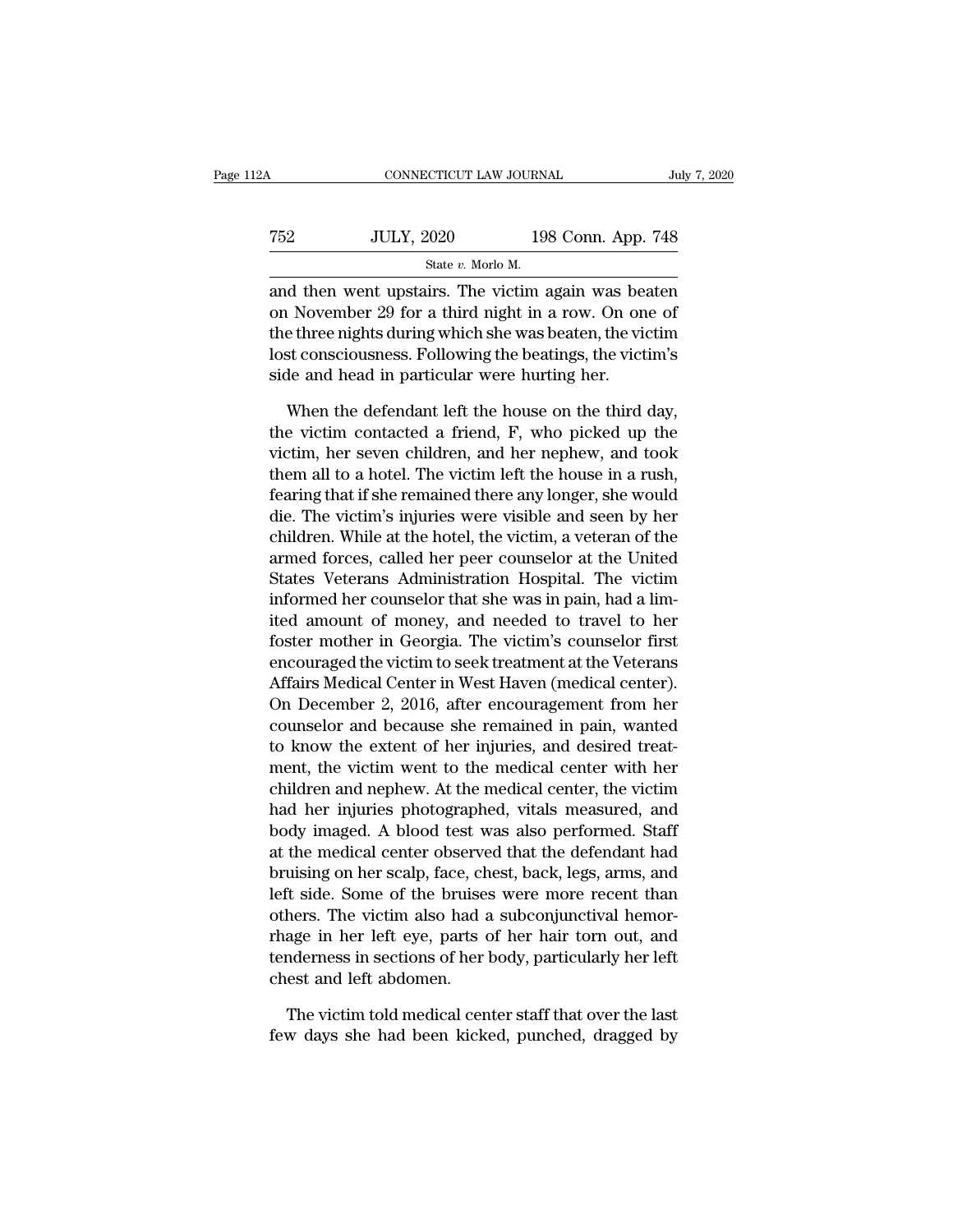| 20                 | CONNECTICUT LAW JOURNAL                              | Page 113A |
|--------------------|------------------------------------------------------|-----------|
| 198 Conn. App. 748 | <b>JULY, 2020</b>                                    | 753       |
|                    | State v. Morlo M.                                    |           |
|                    | her hair choked and that she lost consciousness Ini- |           |

EXECUTE AN JOURNAL<br>
Her hair, choked, and that she lost consciousness. Initially, the victim did not disclose who caused her injuries to modical content toff. Eventually, however, the 198 Conn. App. 748 JULY, 2020 753<br>
State v. Morlo M.<br>
her hair, choked, and that she lost consciousness. Initially, the victim did not disclose who caused her injur-<br>
ties to medical center staff. Eventually, however, the 198 Conn. App. 748 JULY, 2020 753<br>
State v. Morlo M.<br>
her hair, choked, and that she lost consciousness. Initially, the victim did not disclose who caused her injuries to medical center staff. Eventually, however, the vic 198 Conn. App. 748 JULY, 2020 753<br>
state v. Morlo M.<br>
her hair, choked, and that she lost consciousness. Initially, the victim did not disclose who caused her injur-<br>
ies to medical center staff. Eventually, however, the<br> State v. Morlo M.<br>
State v. Morlo M.<br>
her hair, choked, and that she lost consciousness. Initially, the victim did not disclose who caused her injur-<br>
ies to medical center staff. Eventually, however, the<br>
victim did tell State  $v$ . Morlo M.<br>
Ther hair, choked, and that she lost consciousness. Initially, the victim did not disclose who caused her injur-<br>
ies to medical center staff. Eventually, however, the<br>
victim did tell the staff that her hair, choked, and that she lost consciousness. Initially, the victim did not disclose who caused her injuries to medical center staff. Eventually, however, the victim did tell the staff that the defendant caused her in tially, the victim did not disclose who caused her injuries to medical center staff. Eventually, however, the victim did tell the staff that the defendant caused her injuries. The police and the Department of Children and ies to medical center staff. Eventually, however, the victim did tell the staff that the defendant caused her injuries. The police and the Department of Children and Families (department) were summoned to the medical cente victim did tell the staff that the defendant caused her<br>injuries. The police and the Department of Children and<br>Families (department) were summoned to the medical<br>center and, upon their arrival, took sworn, written state-<br> injuries. The police and the Department of Children and<br>Families (department) were summoned to the medical<br>center and, upon their arrival, took sworn, written state-<br>ments from the victim. Officer Jonathan Simmons, of<br>the Families (department) were sur<br>center and, upon their arrival, to<br>ments from the victim. Officer<br>the Bridgeport Police Departm<br>tim's statement at the medical<br>victim as having parts of her l<br>face, and a bloodshot eye.<br>The v The victim was evaluated by Julia Chen, a resident<br>the victim was evaluated by Julia Chen, a resident<br>the victim as having parts of her hair missing, a swollen<br>ce, and a bloodshot eye.<br>The victim was evaluated by Julia Che ments from the victim. Office Department, who took the vic-<br>tim's statement at the medical center, observed the<br>victim as having parts of her hair missing, a swollen<br>face, and a bloodshot eye.<br>The victim was evaluated by J

tim's statement at the medical center, observed the victim's statement at the medical center, observed the victim as having parts of her hair missing, a swollen face, and a bloodshot eye.<br>The victim was evaluated by Julia the statement at the medical center, observed the<br>victim as having parts of her hair missing, a swollen<br>face, and a bloodshot eye.<br>The victim was evaluated by Julia Chen, a resident<br>at the medical center who specialized in Face, and a bloodshot eye.<br>
The victim was evaluated by Julia Chen, a resident<br>
at the medical center who specialized in vascular and<br>
general surgery. Imaging revealed that one of the vic-<br>
tim's ribs on her left side was race, and a bloodshot eye.<br>The victim was evaluated by Julia Chen, a resident<br>at the medical center who specialized in vascular and<br>general surgery. Imaging revealed that one of the vic-<br>tim's ribs on her left side was fra The victim was evaluated by Julia Chen, a resident<br>at the medical center who specialized in vascular and<br>general surgery. Imaging revealed that one of the vic-<br>tim's ribs on her left side was fractured and that there<br>was i at the medical center who specialized in vascular and<br>general surgery. Imaging revealed that one of the vic-<br>tim's ribs on her left side was fractured and that there<br>was indeterminate fluid in her pelvic region. On the<br>bas general surgery. Imaging revealed that one of the victim's ribs on her left side was fractured and that there was indeterminate fluid in her pelvic region. On the basis of the location of the victim's bruising and the flui tim's ribs on her left side was fractured and that there was indeterminate fluid in her pelvic region. On the basis of the location of the victim's bruising and the fluid in her pelvic region, Chen and other staff at the m was indeterminate fluid in her pelvic region. On the basis of the location of the victim's bruising and the fluid in her pelvic region, Chen and other staff at the medical center were concerned that the victim might have h basis of the location of the victim's bruising and the<br>fluid in her pelvic region, Chen and other staff at the<br>medical center were concerned that the victim might<br>have had an injury to her spleen. There was also concern<br>th fluid in her pelvic region, Chen and other staff at the medical center were concerned that the victim might have had an injury to her spleen. There was also concern<br>that the victim might be bleeding internally. It was reco medical center were concerned that the victim might<br>have had an injury to her spleen. There was also concern<br>that the victim might be bleeding internally. It was rec-<br>ommended to the victim that she be evaluated at Yale-<br>N have had an injury to her spleen. There was also concern<br>that the victim might be bleeding internally. It was rec-<br>ommended to the victim that she be evaluated at Yale-<br>New Haven Hospital (hospital) because the hospital<br>ha that the victim might be bleeding internally. It was rec-<br>ommended to the victim that she be evaluated at Yale-<br>New Haven Hospital (hospital) because the hospital<br>had a trauma center and the medical center did not.<br>Althoug ommended to the victim that she be evaluated at Yale-New Haven Hospital (hospital) because the hospital<br>had a trauma center and the medical center did not.<br>Although Chen was not concerned that the victim faced<br>an immediate New Haven Hospital (hospital) because the hospital<br>had a trauma center and the medical center did not.<br>Although Chen was not concerned that the victim faced<br>an immediate risk of death, she recommended further<br>evaluation be had a trauma center and the medical center did not.<br>Although Chen was not concerned that the victim faced<br>an immediate risk of death, she recommended further<br>evaluation because she was concerned that the victim<br>had very se Although Chen was not concerned that the victim faced<br>an immediate risk of death, she recommended further<br>evaluation because she was concerned that the victim<br>had very serious internal injuries. Moreover, although<br>Chen cou an immediate risk of death, she recommended if evaluation because she was concerned that the had very serious internal injuries. Moreover, alt Chen could not conclusively determine that the v spleen was injured, her concer andation because she was concerned that the victim<br>d very serious internal injuries. Moreover, although<br>ten rould not conclusively determine that the victim's<br>leen was injured, her concern prompted a recommen-<br>tion that th rad very serious internat injuries. Moreover, antiought<br>Chen could not conclusively determine that the victim's<br>spleen was injured, her concern prompted a recommen-<br>dation that the victim pursue further evaluation because<br>

chen collectual for concrusively determine that the victim is<br>spleen was injured, her concern prompted a recommen-<br>dation that the victim pursue further evaluation because<br>"a splenic hemorrhage could be very bad."<br>Contrary spieen was injured, her concern prompted a recommendation that the victim pursue further evaluation because "a splenic hemorrhage could be very bad."<br>Contrary to the medical advice given to her, the victim did not seek fur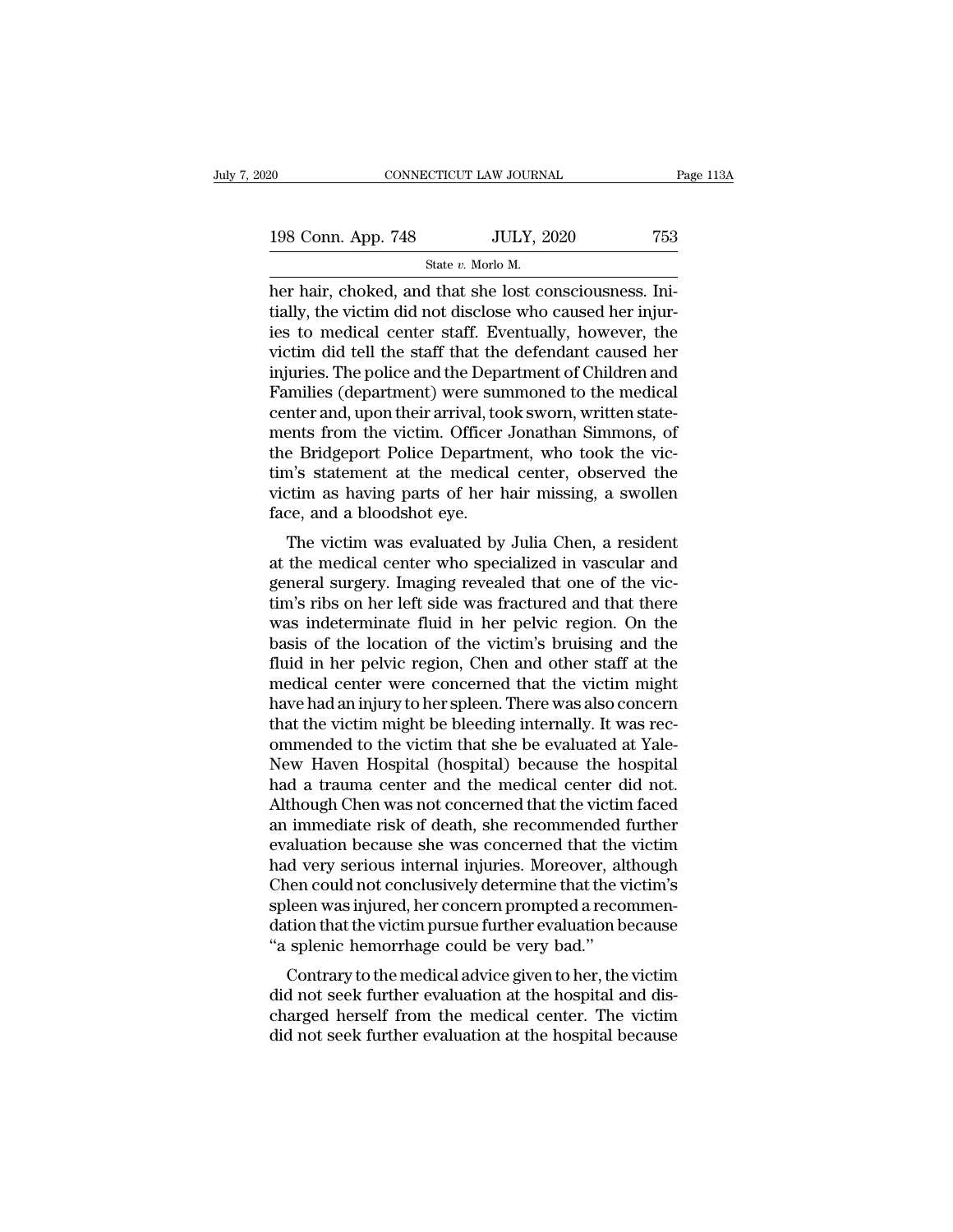## CONNECTICUT LAW JOURNAL July 7, 2020<br>
754 JULY, 2020 198 Conn. App. 748<br>
State v. Morlo M. STICUT LAW JOURN.<br>2020 19.<br>State *v.* Morlo M.<br>Pr Children with h

She could not take her children with her. Following her<br>
she could not take her children with her. Following her<br>
discharge from the medical center, the victim received<br>
assistance from a battered women's shelter that enab  $354$  JULY, 2020 198 Conn. App. 748<br>  $\frac{1}{3}$  State v. Morlo M.<br>
She could not take her children with her. Following her<br>
discharge from the medical center, the victim received<br>
assistance from a battered women's shelter T54 JULY, 2020 198 Conn. App. 748<br>
State v. Morlo M.<br>
She could not take her children with her. Following her<br>
discharge from the medical center, the victim received<br>
assistance from a battered women's shelter that enable T54 JULY, 2020 198 Conn. App. 748<br>
State v. Morlo M.<br>
She could not take her children with her. Following her<br>
discharge from the medical center, the victim received<br>
assistance from a battered women's shelter that enable State v. Morlo M.<br>
State v. Morlo M.<br>
She could not take her children with her. Following her<br>
discharge from the medical center, the victim received<br>
assistance from a battered women's shelter that enabled<br>
her, her chil State v. Morlo M.<br>
She could not take her children with her. Following her<br>
discharge from the medical center, the victim received<br>
assistance from a battered women's shelter that enabled<br>
her, her children, and her nephe she could not tal<br>discharge from t<br>assistance from t<br>her, her childre<br>On December 5,<br>and rode a bus to<br>in Georgia.<br>While in Geor scharge from the medical center, the victim received<br>sistance from a battered women's shelter that enabled<br>r, her children, and her nephew to stay at a hotel.<br>a December 5, 2016, they all checked out of the hotel<br>d rode a assistance from a battered women's shelter that enabled<br>her, her children, and her nephew to stay at a hotel.<br>On December 5, 2016, they all checked out of the hotel<br>and rode a bus to the home of the victim's foster mother<br>

her, her children, and her nephew to stay at a hotel.<br>On December 5, 2016, they all checked out of the hotel<br>and rode a bus to the home of the victim's foster mother<br>in Georgia.<br>While in Georgia, F contacted the victim and On December 5, 2016, they all checked out of the hotel<br>and rode a bus to the home of the victim's foster mother<br>in Georgia.<br>While in Georgia, F contacted the victim and urged<br>her to speak with the defendant. F told the vic and rode a bus to the home of the victim's foster mother<br>in Georgia.<br>While in Georgia, F contacted the victim and urged<br>her to speak with the defendant. F told the victim that<br>the defendant wanted to speak with their twin in Georgia.<br>
While in Georgia, F contacted the victim and urged<br>
her to speak with the defendant. F told the victim that<br>
the defendant wanted to speak with their twin children<br>
because it was their birthday. The victim sp While in Georgia, F contacted the victim and urged<br>her to speak with the defendant. F told the victim that<br>the defendant wanted to speak with their twin children<br>because it was their birthday. The victim spoke with<br>the def her to speak with the defendant. F told the victim that<br>the defendant wanted to speak with their twin children<br>because it was their birthday. The victim spoke with<br>the defendant several times while she was in Georgia.<br>Duri the defendant wanted to speak with their twin children<br>because it was their birthday. The victim spoke with<br>the defendant several times while she was in Georgia.<br>During one of their conversations, the victim told the<br>defen because it was their birthday. The victim spoke with<br>the defendant several times while she was in Georgia.<br>During one of their conversations, the victim told the<br>defendant that she had made a statement to the police<br>that i the defendant several tim<br>During one of their conve<br>defendant that she had m<br>that identified him as the<br>defendant told the victim<br>necticut to "fix" her stat<br>get into any trouble.<br>Following this conversa in the victim told the fendant that she had made a statement to the police<br>at identified him as the cause of her injuries. The<br>fendant told the victim that she had to return to Con-<br>cticut to "fix" her statement so that he defendant that she had made a statement to the police<br>that identified him as the cause of her injuries. The<br>defendant told the victim that she had to return to Con-<br>necticut to "fix" her statement so that he would not<br>get

that identified him as the cause of her injuries. The<br>defendant told the victim that she had to return to Con-<br>necticut to "fix" her statement so that he would not<br>get into any trouble.<br>Following this conversation, the def defendant told the victim that she had to return to Con-<br>necticut to "fix" her statement so that he would not<br>get into any trouble.<br>Following this conversation, the defendant drove to<br>Georgia. After arriving at the home of necticut to "fix" her statement so that he would not<br>get into any trouble.<br>Following this conversation, the defendant drove to<br>Georgia. After arriving at the home of the victim's foster<br>mother in Georgia, the defendant pic get into any trouble.<br>
Following this conversation, the defendant drove to<br>
Georgia. After arriving at the home of the victim's foster<br>
mother in Georgia, the defendant picked up the victim<br>
and five children and proceeded Following this conversation, the defendant drove to<br>Georgia. After arriving at the home of the victim's foster<br>mother in Georgia, the defendant picked up the victim<br>and five children and proceeded to drive back to Con-<br>nec Georgia. After arriving at the home of the victim's foster mother in Georgia, the defendant picked up the victim and five children and proceeded to drive back to Connecticut.<sup>3</sup> They arrived in Connecticut on December 20, mother in Georgia, the defendant picked up the victim<br>and five children and proceeded to drive back to Con-<br>necticut.<sup>3</sup> They arrived in Connecticut on December 20,<br>2016, and stayed at the apartment of the defendant's<br>sist and five children and proceeded to drive back to Connecticut.<sup>3</sup> They arrived in Connecticut on December 20, 2016, and stayed at the apartment of the defendant's sister. On December 21, the defendant drove the victim to th necticut.<sup>3</sup> They arrived in Connecticut on December 20, 2016, and stayed at the apartment of the defendant's sister. On December 21, the defendant drove the victim to the police station, where she changed her statement to 2016, and stayed at the apartment o<br>sister. On December 21, the defendan<br>to the police station, where she ch<br>ment to the police at the defendant's k<br>changed her statement to allege that :<br>the cause of her injuries. The vic ster. On December 21, the defendant drove the victim<br>the police station, where she changed her state-<br>ent to the police at the defendant's behest. The victim<br>anged her statement to allege that another male was<br>e cause of h to the police station, where she changed her statement to the police at the defendant's behest. The victim<br>changed her statement to allege that another male was<br>the cause of her injuries. The victim and the defendant<br>then

ment to the police at the defendant's behest. The victim<br>changed her statement to allege that another male was<br>the cause of her injuries. The victim and the defendant<br>then returned to the apartment.<br>Thereafter, on December changed her statement to allege that another male was<br>the cause of her injuries. The victim and the defendant<br>then returned to the apartment.<br>Thereafter, on December 21, 2016, police officers<br>travelled to the apartment. Th the cause of her injuries. The victim and the defendant<br>then returned to the apartment.<br>Thereafter, on December 21, 2016, police officers<br>travelled to the apartment. The police officers were<br>met by an adult male and female travelled to the apartment. The police officers were<br>met by an adult male and female, who provided no<br>information regarding the whereabouts of the defen-<br>dant, the victim, or the victim's children. As the police<br> $\frac{1}{3}$ met by an adult male and female, who provided no dant, the victim, or the victim's children. As the police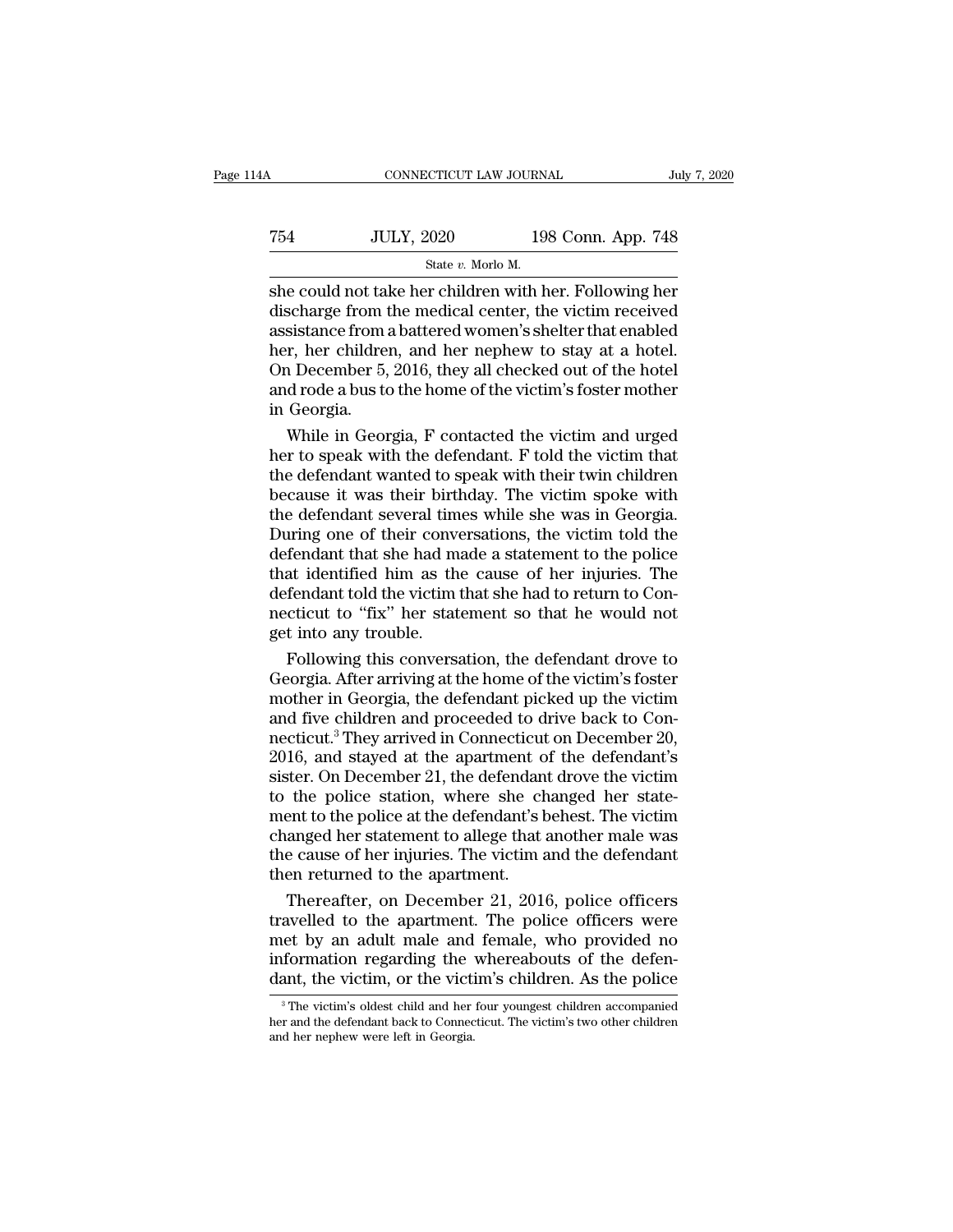| 20                                                      | CONNECTICUT LAW JOURNAL | Page 115A |
|---------------------------------------------------------|-------------------------|-----------|
| 198 Conn. App. 748                                      | <b>JULY, 2020</b>       | 755       |
|                                                         | State v. Morlo M.       |           |
| officers were leaving they observed a child in the liv- |                         |           |

CONNECTICUT LAW JOURNAL<br>
198 Conn. App. 748 JULY, 2020 755<br>
State v. Morlo M.<br>
State v. Morlo M.<br>
State v. Morlo M.<br>
State v. Morlo M.<br>
State v. Morlo M.<br>
State v. Morlo M.<br>
All in the liv-<br>
ing room area of the apartment 198 Conn. App. 748 JULY, 2020 755<br>
State v. Morlo M.<br>
officers were leaving, they observed a child in the living room area of the apartment through a window. At<br>
approximately 4:30 p.m. on December 22, the police<br>
officer 198 Conn. App. 748 JULY, 2020 755<br>
State v. Morlo M.<br>
officers were leaving, they observed a child in the liv-<br>
ing room area of the apartment through a window. At<br>
approximately 4:30 p.m. on December 22, the police<br>
offi 198 Conn. App. 748 JULY, 2020 755<br>
State v. Morlo M.<br>
officers were leaving, they observed a child in the living room area of the apartment through a window. At<br>
approximately 4:30 p.m. on December 22, the police<br>
officer State v. Morlo M.<br>
State v. Morlo M.<br>
State v. Morlo M.<br>
Ing room area of the apartment through a window. At<br>
approximately 4:30 p.m. on December 22, the police<br>
officers returned to the apartment with a warrant for<br>
the State v. Morlo M.<br>
State v. Morlo M.<br>
State v. Morlo M.<br>
State v. Morlo M.<br>
State arrived, a child in the liv-<br>
ing room area of the apartment through a window. At<br>
approximately 4:30 p.m. on December 22, the police<br>
offi officers were leaving, they observed a child in the living room area of the apartment through a window. At approximately 4:30 p.m. on December 22, the police officers returned to the apartment with a warrant for the defend ing room area of the apartment through a window. At<br>approximately 4:30 p.m. on December 22, the police<br>officers returned to the apartment with a warrant for<br>the defendant's arrest. The victim, who was outside as<br>the police approximately 4:30 p.m. on December 22, the police<br>officers returned to the apartment with a warrant for<br>the defendant's arrest. The victim, who was outside as<br>the police arrived, ran into the apartment, gathered her<br>child officers returned to the apartment with a warrant for<br>the defendant's arrest. The victim, who was outside as<br>the police arrived, ran into the apartment, gathered her<br>children, and brought them down into the basement.<br>The p the defendant's arrest. The victim, who was outside as<br>the police arrived, ran into the apartment, gathered her<br>children, and brought them down into the basement.<br>The police officers located the defendant outside the<br>apart the police arrived, ran<br>children, and brought<br>The police officers lo<br>apartment, in the pro<br>executed the arrest w<br>entered the house and<br>in the basement.<br>Subsequently, the de ildren, and brought them down into the basement.<br>
he police officers located the defendant outside the<br>
artment, in the process of moving a television, and<br>
ecuted the arrest warrant. The police officers then<br>
tered the ho The police officers located the defendant outside the<br>apartment, in the process of moving a television, and<br>executed the arrest warrant. The police officers then<br>entered the house and found the victim and her children<br>in t

apartment, in the process of moving a television, and<br>executed the arrest warrant. The police officers then<br>entered the house and found the victim and her children<br>in the basement.<br>Subsequently, the defendant was charged i executed the arrest warrant. The police officers then<br>entered the house and found the victim and her children<br>in the basement.<br>Subsequently, the defendant was charged in two con-<br>solidated informations with assault in the entered the house and found the victim and her children<br>in the basement.<br>Subsequently, the defendant was charged in two con-<br>solidated informations with assault in the first degree,<br>unlawful restraint in the first degree, in the basement.<br>Subsequently, the defendant was charged in two consolidated informations with assault in the first degree,<br>unlawful restraint in the first degree, strangulation in<br>the first degree, five counts of risk of Subsequently, the defendant was charged in two consolidated informations with assault in the first degree, unlawful restraint in the first degree, strangulation in the first degree, five counts of risk of injury to a child solidated informations with assault in the first degree,<br>unlawful restraint in the first degree, strangulation in<br>the first degree, five counts of risk of injury to a child,<br>and tampering with a witness. The jury found the unlawful restraint in the first degree, strangulation in<br>the first degree, five counts of risk of injury to a child,<br>and tampering with a witness. The jury found the defen-<br>dant guilty of all counts with the exception of s the first degree, five counts of risk of injury to a child,<br>and tampering with a witness. The jury found the defen-<br>dant guilty of all counts with the exception of strangula-<br>tion in the first degree, of which he was found and tampering with a witness. The jury found the defendant guilty of all counts with the exception of strangulation in the first degree, of which he was found not guilty. The defendant received a total effective sentence o dant guilty of all co<br>tion in the first d<br>guilty. The defenda<br>of fifteen years of<br>after ten years, fo<br>This appeal follow<br>as necessary.<br>At the outset, w In the first degree, of which he was found not<br>ilty. The defendant received a total effective sentence<br>fifteen years of incarceration, execution suspended<br>ter ten years, followed by five years of probation.<sup>4</sup><br>is appeal f guilty. The defendant received a total effective sentence<br>of fifteen years of incarceration, execution suspended<br>after ten years, followed by five years of probation.<sup>4</sup><br>This appeal followed. Additional facts will be set f

of fifteen years of incarceration, execution suspended<br>after ten years, followed by five years of probation.<sup>4</sup><br>This appeal followed. Additional facts will be set forth<br>as necessary.<br>At the outset, we set forth the followi after ten years, followed by five years of probation.<sup>4</sup><br>This appeal followed. Additional facts will be set forth<br>as necessary.<br>At the outset, we set forth the following established<br>review principles relevant to each of th This appeal followed. Additional facts will be set forth<br>as necessary.<br>At the outset, we set forth the following established<br>review principles relevant to each of the defendant's<br>insufficiency of the evidence claims raised as necessary.<br>
At the outset, we set forth the following established<br>
review principles relevant to each of the defendant's<br>
insufficiency of the evidence claims raised in this<br>
appeal. "In reviewing the sufficiency of the At the outset, we set forth the following established<br>review principles relevant to each of the defendant's<br>insufficiency of the evidence claims raised in this<br>appeal. "In reviewing the sufficiency of the evidence<br>to suppo review principles relevant to each of the defendant's<br>insufficiency of the evidence claims raised in this<br>appeal. "In reviewing the sufficiency of the evidence<br>to support a criminal conviction we apply a [two part]<br>test. F insufficiency of the evidence claims raised in this<br>appeal. "In reviewing the sufficiency of the evidence<br>to support a criminal conviction we apply a [two part]<br>test. First, we construe the evidence in the light most<br>favor est. First, we construe the evidence in the light most<br>worable to sustaining the verdict. Second, we deter-<br>ine whether upon the facts so construed and the infer-<br>nces reasonably drawn therefrom the [jury] reasonably<br><sup>4</sup>Th favorable to sustaining the verdict. Second, we deter-<br>mine whether upon the facts so construed and the infer-<br>ences reasonably drawn therefrom the [jury] reasonably<br><sup>4</sup> The defendant received the following concurrent sent

mine whether upon the facts so construed and the inferences reasonably drawn therefrom the [jury] reasonably  $\overline{ }$   $\overline{ }$  The defendant received the following concurrent sentences: fifteen years of incarceration, execu ences reasonably drawn therefrom the [jury] reasonably  $\frac{4}{1}$  The defendant received the following concurrent sentences: fifteen years of incarceration, execution suspended after ten years, followed by five years of pro ences reasonably drawn therefrom the [jury] reasonably<br>
<sup>4</sup> The defendant received the following concurrent sentences: fifteen years<br>
of incarceration, execution suspended after ten years, followed by five<br>
years of probat years of probation for assault in first degree; five years of incarceration for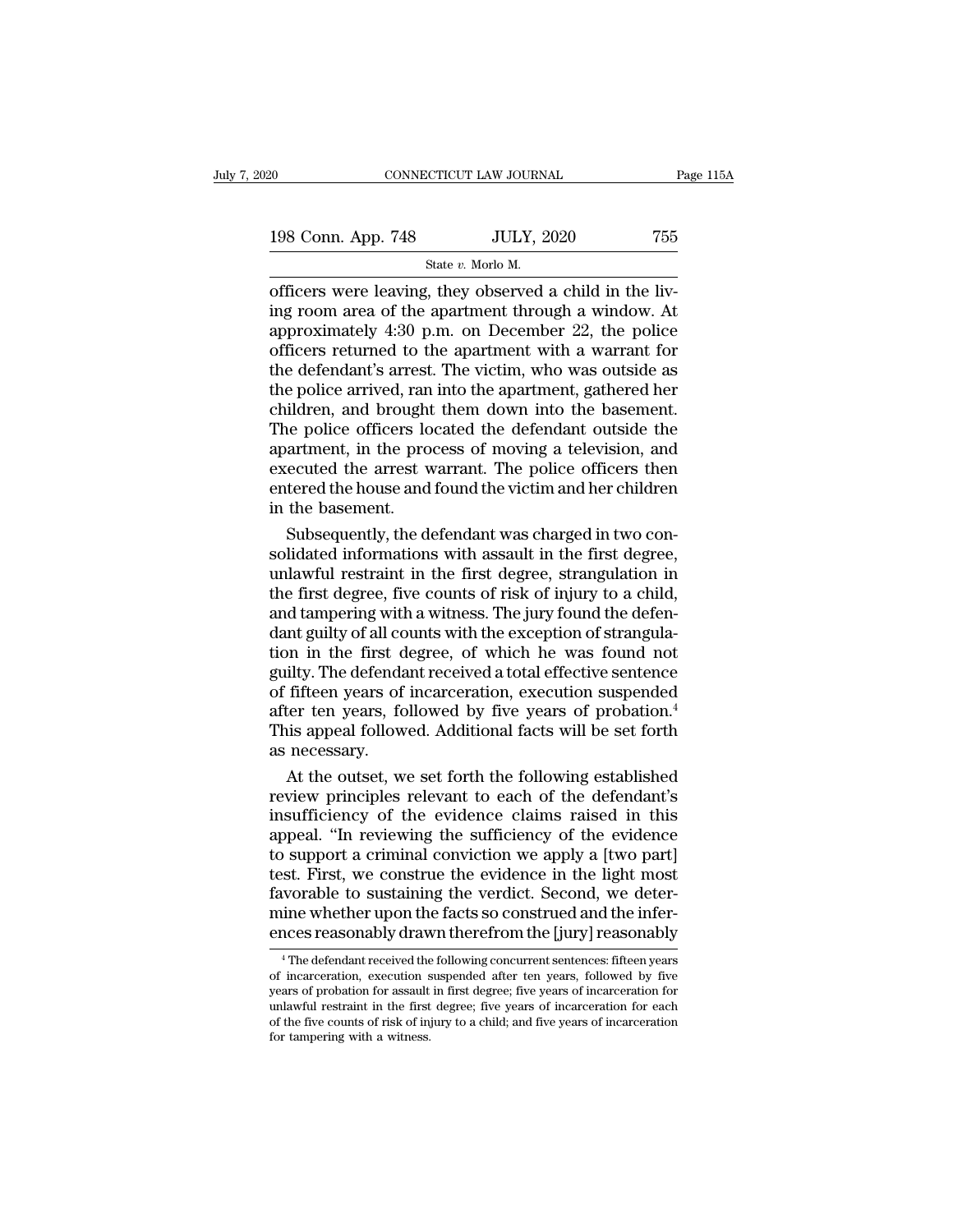| l6A | CONNECTICUT LAW JOURNAL                               |                    | July 7, 2020 |
|-----|-------------------------------------------------------|--------------------|--------------|
| 756 | <b>JULY, 2020</b>                                     | 198 Conn. App. 748 |              |
|     | State v. Morlo M.                                     |                    |              |
|     | could have concluded that the cumulative force of the |                    |              |

CONNECTICUT LAW JOURNAL July 7, 2020<br>T56 JULY, 2020 198 Conn. App. 748<br>State v. Morlo M.<br>Could have concluded that the cumulative force of the<br>evidence established guilt beyond a reasonable doubt FERREY TO STATE THEORY OF THE STATE OF THE STATE OF THE STATE OF THE STATE OF THE STATE OF THE STATE OF THE STATE OF THE STATE OF THE STATE OF THE STATE OF THE STATE OF THE STATE OF THE STATE OF THE STATE OF THE STATE OF T . . . .  $\frac{\text{JULY, 2020}}{\text{State } v. \text{ Morlo M.}}$ <br>
and have concluded that the cumulative force of the idence established guilt beyond a reasonable doubt<br>  $\cdot \cdot$ <br>
"We also note that the jury must find every element<br>
oven beyond a reasonab

State v. Morlo M.<br>
could have concluded that the cumulative force of the<br>
evidence established guilt beyond a reasonable doubt<br>  $\cdots$ <br>
"We also note that the jury must find every element<br>
proven beyond a reasonable doubt state v. Mond M.<br>
could have concluded that the cumulative force of the<br>
evidence established guilt beyond a reasonable doubt<br>
....<br>
"We also note that the jury must find every element<br>
proven beyond a reasonable doubt in could have concluded that the cumulative force of the evidence established guilt beyond a reasonable doubt<br>
....<br>
... "We also note that the jury must find every element<br>
proven beyond a reasonable doubt in order to find evidence established guilt beyond a reasonable doubt<br>
....<br>
"We also note that the jury must find every element<br>
proven beyond a reasonable doubt in order to find the<br>
defendant guilty of the charged offense, [but] each of . . . . .<br>
"We also note that the jury must find every element<br>
proven beyond a reasonable doubt in order to find the<br>
defendant guilty of the charged offense, [but] each of<br>
the basic and inferred facts underlying those "We also note that the jury must find every element<br>proven beyond a reasonable doubt in order to find the<br>defendant guilty of the charged offense, [but] each of<br>the basic and inferred facts underlying those conclu-<br>sions proven beyond a reasonable doubt in order to find the defendant guilty of the charged offense, [but] each of the basic and inferred facts underlying those conclusions need not be proved beyond a reasonable doubt.<br>... If i defendant guilty of the charged offense, [but] each of<br>the basic and inferred facts underlying those conclu-<br>sions need not be proved beyond a reasonable doubt.<br>. . . If it is reasonable and logical for the jury to con-<br>cl the basic and inferred facts underlying those conclusions need not be proved beyond a reasonable doubt.<br>  $\dots$  If it is reasonable and logical for the jury to conclude that a basic fact or an inferred fact is true, the jur sions need not be proved beyond a reasonable doubt.<br>  $\ldots$  If it is reasonable and logical for the jury to conclude that a basic fact or an inferred fact is true, the jury is permitted to consider the fact proven and may If it is reasonable and logical for the jury to conclude that a basic fact or an inferred fact is true, the jury is permitted to consider the fact proven and may consider it in combination with other proven facts in deter le that a basic fact or an inferred fact is true, the<br>ry is permitted to consider the fact proven and may<br>msider it in combination with other proven facts in<br>termining whether the cumulative effect of all the<br>idence proves jury is permitted to consider the fact proven and may<br>consider it in combination with other proven facts in<br>determining whether the cumulative effect of all the<br>evidence proves the defendant guilty of all the elements<br>of t

consider it in combination with other proven facts in determining whether the cumulative effect of all the evidence proves the defendant guilty of all the elements of the crime charged beyond a reasonable doubt.... "Addit determining whether the cumulative effect of all the evidence proves the defendant guilty of all the elements<br>of the crime charged beyond a reasonable doubt. . . .<br>"Additionally, [a]s we have often noted, proof beyond<br>a re evidence proves the defendant guilty of all the elements<br>of the crime charged beyond a reasonable doubt. . . .<br>"Additionally, [a]s we have often noted, proof beyond<br>a reasonable doubt does not mean proof beyond all<br>possib of the crime charged beyond a reasonable doubt. . . .<br>"Additionally, [a]s we have often noted, proof beyond all<br>a reasonable doubt does not mean proof beyond all<br>possible doubt . . . nor does proof beyond a reason-<br>able do "Additionally, [a]s we have often noted, proof beyond<br>a reasonable doubt does not mean proof beyond all<br>possible doubt . . . nor does proof beyond a reason-<br>able doubt require acceptance of every hypothesis of<br>innocence p a reasonable doubt does not mean proof beyond all<br>possible doubt  $\ldots$  nor does proof beyond a reason-<br>able doubt require acceptance of every hypothesis of<br>innocence posed by the defendant that, had it been<br>found credible a reasonable doubt  $\dots$  nor does proof beyond a reasonable doubt require acceptance of every hypothesis of innocence posed by the defendant that, had it been found credible by the [jury], would have resulted in an acquitt able doubt require acceptance of every hypothesis of innocence posed by the defendant that, had it been<br>found credible by the [jury], would have resulted in an<br>acquittal.... On appeal, we do not ask whether there<br>is a rea innocence posed by the defendant that, had it been<br>found credible by the [jury], would have resulted in an<br>acquittal.... On appeal, we do not ask whether there<br>is a reasonable view of the evidence that would support<br>a rea found credible by the [jury], would have resulted in an acquittal. . . . On appeal, we do not ask whether there is a reasonable view of the evidence that would support a reasonable hypothesis of innocence. We ask, instead, Example 1.1 a.e. On appeal, we do not ask whether there is a reasonable view of the evidence that would support a reasonable hypothesis of innocence. We ask, instead, whether there is reasonable view of the evidence that is a reasonable view of the evidence that would<br>a reasonable hypothesis of innocence. We ask,<br>whether there is reasonable view of the evide<br>supports the [jury's] verdict of guilty." (Internation marks omitted.) *State* v. nether there is reasonable view of the evidence that<br>pports the [jury's] verdict of guilty." (Internal quota-<br>on marks omitted.) *State* v. *Taupier*, 330 Conn. 149,<br>6–87, 193 A.3d 1 (2018), cert. denied, U.S.<br>9 S. Ct. 118

I and the set of  $\mathbf{I}$ 

supports the [Jury s] verdict of guilty." (Internal quotation marks omitted.) *State v. Taupier*, 330 Conn. 149, 186–87, 193 A.3d 1 (2018), cert. denied, U.S. , 139 S. Ct. 1188, 203 L. Ed. 2d 202 (2019).<br>
I<br>
The defendant tion marks omitted.) *State* v. Taupier, 330 Conn. 149, 186–87, 193 A.3d 1 (2018), cert. denied, U.S. , 139 S. Ct. 1188, 203 L. Ed. 2d 202 (2019).<br>
I<br>
The defendant first claims that there was insufficient evidence to con 186–87, 193 A.3d 1 (2018), cert. denied, comparison of the victim. If the defendant first claims that there was insure vidence to convict him of assault in the first because the state failed to prove that he caused sphysi The defendant first claims that there was insufficient<br>idence to convict him of assault in the first degree<br>cause the state failed to prove that he caused serious<br>ysical injury to the victim. We disagree.<br>Section 53a-59 ( The defendant first claims that there was insufficient<br>evidence to convict him of assault in the first degree<br>because the state failed to prove that he caused serious<br>physical injury to the victim. We disagree.<br>Section 53 The defendant first claims that there was insufficient<br>evidence to convict him of assault in the first degree<br>because the state failed to prove that he caused serious<br>physical injury to the victim. We disagree.<br>Section 53

evidence to convict him of assault in the first degree<br>because the state failed to prove that he caused serious<br>physical injury to the victim. We disagree.<br>Section 53a-59 (a) provides in relevant part that "[a]<br>person is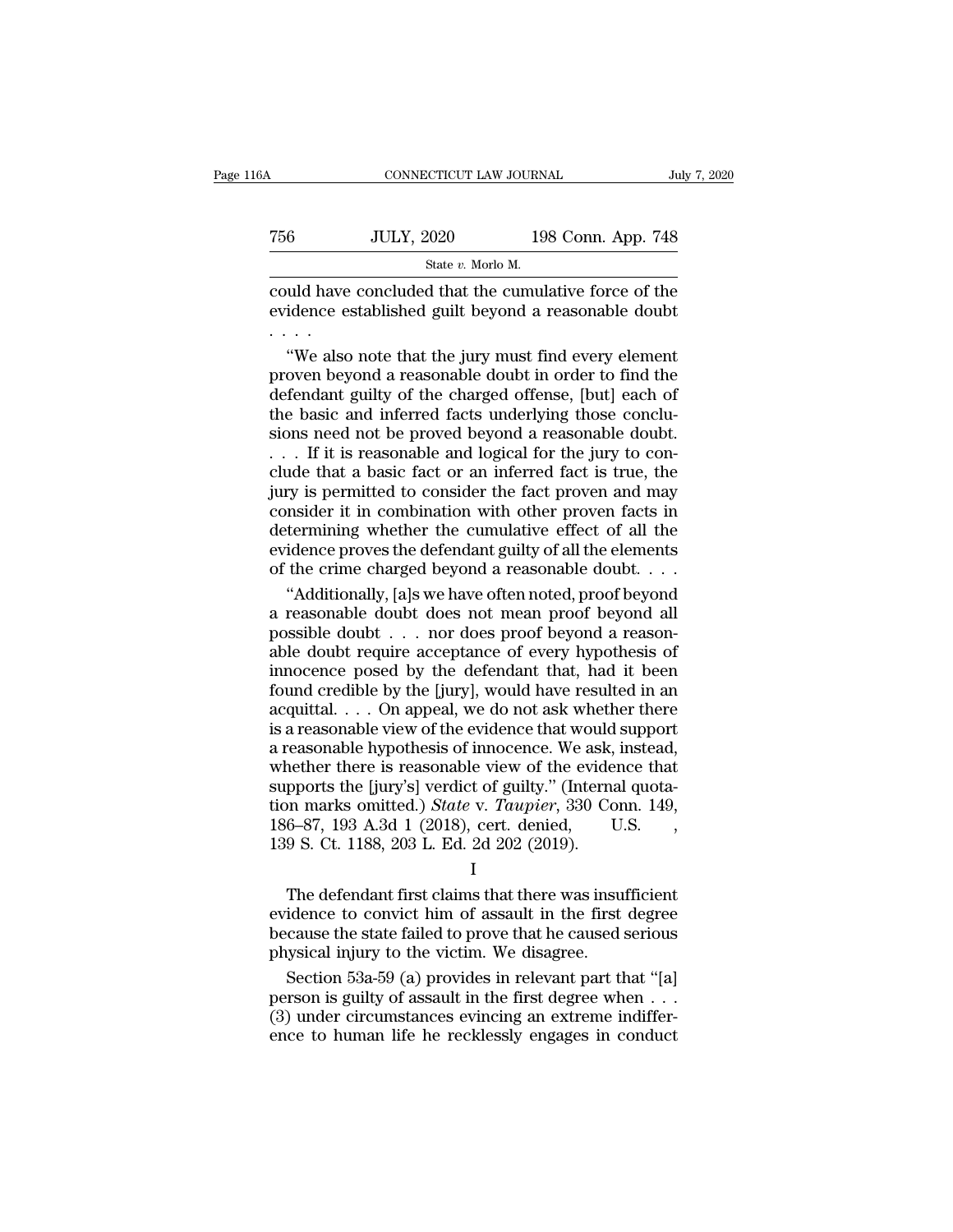EXECUTE 2000 CONNECTICUT LAW JOURNAL Page 117A<br>198 Conn. App. 748 JULY, 2020 757<br>State v. Morlo M. STICUT LAW JOURN.<br>JULY, 2<br>State *v.* Morlo M.<br>of death to and

CONNECTICUT LAW JOURNAL Page 117A<br>
198 Conn. App. 748 JULY, 2020 757<br>
State v. Morlo M.<br>
which creates a risk of death to another person, and<br>
thereby causes serious physical injury to another person<br>
"<sup>5</sup> Conoral Statutes thereby causes serious physical injury to another per-198 Conn. App. 748 JULY, 2020 757<br>
State v. Morlo M.<br>
which creates a risk of death to another person, and<br>
thereby causes serious physical injury to another person . . . . ."<br>
Substantial risk of death or which causes se 198 Conn. App. 748 JULY, 2020 757<br>
State v. Morlo M.<br>
which creates a risk of death to another person, and<br>
thereby causes serious physical injury to another person . . . . ."<sup>5</sup> General Statutes § 53a-3 (4) defines "seri State v. Morlo M.<br>
State v. Morlo M.<br>
Which creates a risk of death to another person, and<br>
thereby causes serious physical injury to another per-<br>
son . . . . ."<sup>5</sup> General Statutes § 53a-3 (4) defines "seri-<br>
ous physic State v. Morlo M.<br>
Which creates a risk of death to another person, and<br>
thereby causes serious physical injury to another per-<br>
son . . . . ."<sup>5</sup> General Statutes § 53a-3 (4) defines "seri-<br>
ous physical injury" as "phys which creates a risk of death to another person, and<br>thereby causes serious physical injury to another per-<br>son . . . . "<sup>5</sup> General Statutes § 53a-3 (4) defines "seri-<br>ous physical injury" as "physical injury which creat thereby causes serious physical injury to another person . . . . ."<sup>5</sup> General Statutes § 53a-3 (4) defines "serious physical injury" as "physical injury which creates a substantial risk of death, or which causes serious cal injury' . . . is a fact intensive inquiry and, thereous physical injury" as "physical injury which creates<br>a substantial risk of death, or which causes serious<br>disfigurement, serious impairment of health or serious<br>loss or impairment of the function of any bodily organ<br>.... *I* a substantial risk of death, or which causes serious<br>disfigurement, serious impairment of health or serious<br>loss or impairment of the function of any bodily organ<br> $\ldots$ ." "Whether an injury constitutes a 'serious physi disfigurement, serious impairment of health or serious<br>loss or impairment of the function of any bodily organ<br> $\ldots$ ." "Whether an injury constitutes a 'serious physi-<br>cal injury'  $\ldots$  is a fact intensive inquiry and, the loss or impairment of the function of any bodily organ<br>  $\ldots$  ." "Whether an injury constitutes a 'serious physical injury'  $\ldots$  is a fact intensive inquiry and, there-<br>
fore, is a question for the jury to determine." *S* ...." "Whether an injury constitutes a 'serious physical injury'... is a fact intensive inquiry and, therefore, is a question for the jury to determine." *State v.*<br>*Irizarry*, 190 Conn. App. 40, 45, 209 A.3d 679, cert.<br>d cal injury'... is a fact intensive inquiry and, therefore, is a question for the jury to determine." *State* v.<br>*Irizarry*, 190 Conn. App. 40, 45, 209 A.3d 679, cert.<br>denied, 333 Conn. 913, 215 A.3d 1210 (2019). "[Despite fore, is a question for the jury to determine." *State* v.<br> *Irizarry*, 190 Conn. App. 40, 45, 209 A.3d 679, cert.<br>
denied, 333 Conn. 913, 215 A.3d 1210 (2019). "[Despite]<br>
the difficulty of drawing a precise line as to w Irizarry, 190 Conn. App. 40, 45, 209 A.3d 679, cert.<br>denied, 333 Conn. 913, 215 A.3d 1210 (2019). "[Despite]<br>the difficulty of drawing a precise line as to where<br>physical injury leaves off and serious physical injury<br>begi denied, 333 Conn. 913, 215 A.3d 1210 (2019). "[Despite]<br>the difficulty of drawing a precise line as to where<br>physical injury leaves off and serious physical injury<br>begins . . . we remain mindful that [w]e do not sit as<br>a the difficulty of drawing a precise line as to where<br>physical injury leaves off and serious physical injury<br>begins . . . we remain mindful that [w]e do not sit as<br>a [seventh] juror who may cast a vote against the verdict<br> physical injury leaves off and serious physical injury<br>begins . . . we remain mindful that [w]e do not sit as<br>a [seventh] juror who may cast a vote against the verdict<br>based upon our feeling that some doubt of guilt is sho begins . . . we<br>a [seventh] juron<br>based upon our :<br>by the cold prin<br>strue the evider<br>taining the verdi<br>Id., 45 n.6.<br>We conclude seventh] juror who may cast a vote against the verdict<br>sed upon our feeling that some doubt of guilt is shown<br>the cold printed record  $\dots$  and that we must con-<br>ue the evidence in the light most favorable to sus-<br>ining th based upon our feeling that some doubt of guilt is shown<br>by the cold printed record  $\ldots$  and that we must con-<br>strue the evidence in the light most favorable to sus-<br>taining the verdict." (Internal quotation marks omitte

<sup>1., 45</sup> n.6.<br>
We conclude that there was sufficient evidence to<br>
upport the jury's finding that the defendant caused<br>  $\frac{1}{2}$ <br>
Although the defendant argues that the victim's injuries did not expose<br>
r to a risk of death 1d., 45 n.6.<br>We conclude that there was sufficient evidence to<br>support the jury's finding that the defendant caused<br> $\frac{1}{100}$ <br>his argument in this regard appears to be directed<br>to whether the victim suffered a serious p We conclude that there was sufficient evidence to support the jury's finding that the defendant caused  $\frac{1}{10}$  Although the defendant argues that the victim's injuries did not expose her to a risk of death, his argumen We conclude that there was sufficient evidence to support the jury's finding that the defendant caused  $\frac{1}{3}$  Although the defendant argues that the victim's injuries did not expose ther to a risk of death, his argumen support the jury's finding that the defendant caused<br>
<sup>5</sup> Although the defendant argues that the victim's injuries did not expose<br>
her to a risk of death, his argument in this regard appears to be directed<br>
to whether the <sup>5</sup> Although the defendant argues that the victim's injuries did not expose her to a risk of death, his argument in this regard appears to be directed to whether the victim suffered a serious physical injury and not to th " Although the defendant argues that the victim's injuries did not expose<br>her to a risk of death, his argument in this regard appears to be directed<br>to whether the victim suffered a serious physical injury and not to the her to a risk of death, his argument in this regard appears to be directed<br>to whether the victim suffered a serious physical injury and not to the other<br>elements of  $\S$  53a-59 (a) (3). In fact, he specifically states in h to whether the victim suitered a serious physical injury and not to the other<br>elements of § 53a-59 (a) (3). In fact, he specifically states in his principal<br>brief: "It is the appellant's contention that the state failed t defendant caused serious physical in<br>jury to [the victim]." To the extent that the defendant's reference to the victim not having faced a risk of death is<br>a challenge to the statutory requirement that the defendant must h the defendant is reference to the victim not having faced a risk of death is<br>a challenge to the statutory requirement that the defendant must have cre-<br>ated a risk of death, we are not persuaded. It is the defendant's *ac* a challenge to the statutory requirement that the defendant must have created a risk of death, we are not persuaded. It is the defendant's *actions*, mot the results of those actions, which must create a risk of death. See ated a risk of death, we are not persuaded. It is the detendant's *actions*, not the results of those actions, which must create a risk of death. See *State* v. *James E.*, 154 Conn. App. 795, 807, 112 A.3d 791 (2015) ("[t not the results of those actions, which must create a risk of death. See *State* v. *James E.*, 154 Conn. App. 795, 807, 112 A.3d 791 (2015) ("[t]he risk of death element of the [assault in first degree] statute focuses o *w. James E.*, 154 Conn. App. 795, 807, 112 A.3d 791 (2015) ("[t]he risk of death element of the [assault in first degree] statute focuses on the conduct of the defendant, not the resulting injury to the victim" (internal death element of the [assault in linst degree] statute focuses on the conduct<br>of the defendant, not the resulting injury to the victim" (internal quotation<br>marks omitted)), aff<sup>d</sup>, 327 Conn. 212, 173 A.3d 380 (2017). The j marks omitted)), aff'd, 327 Conn. 212, 173 A.3d 380 (2017). The jury could have reasonably concluded that the defendant's *actions* of dragging the victim down the basement stairs and beating her on three consecutive nigh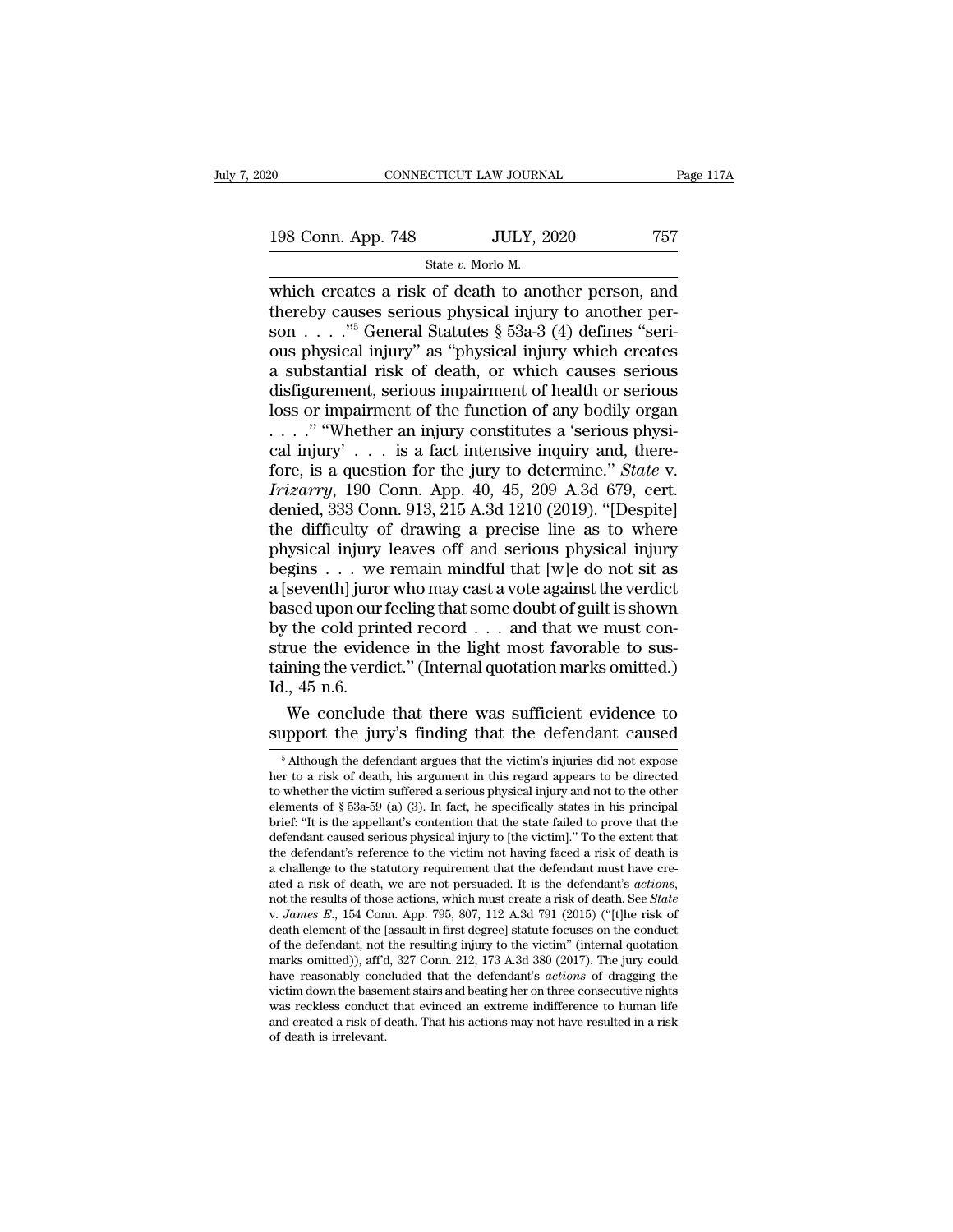|                   |                    | July 7, 2020                                 |
|-------------------|--------------------|----------------------------------------------|
| <b>JULY, 2020</b> | 198 Conn. App. 748 |                                              |
|                   |                    |                                              |
|                   |                    | CONNECTICUT LAW JOURNAL<br>State v. Morlo M. |

SERIEG CONNECTICUT LAW JOURNAL<br>
SERIEG MANA SERIEG MANA SERIOUS PHysical injury to the victim. The jury reason-<br>
Serious physical injury to the victim. The jury reason-<br>
Serious physical injury to the victim. The jury reas TES JULY, 2020 198 Conn. App. 748<br>
State v. Morlo M.<br>
State v. Morlo M.<br>
State v. Morlo M.<br>
State v. Morlo M.<br>
State v. Morlo M.<br>
State victim. The jury reason-<br>
ably could have concluded that the defendant caused<br>
the vic T58 JULY, 2020 198 Conn. App. 748<br>
State v. Morlo M.<br>
Serious physical injury to the victim. The jury reasonably could have concluded that the defendant caused<br>
the victim either serious disfigurement or serious loss<br>
or To state v. Morlo M.<br>
State v. Morlo M.<br>
State v. Morlo M.<br>
Serious physical injury to the victim. The jury reasonably could have concluded that the defendant caused<br>
the victim either serious disfigurement or serious los State  $v$ . Morlo M.<br>
Frious physical injury to the victim. The jury reason-<br>
ly could have concluded that the defendant caused<br>
e victim either serious disfigurement or serious loss<br>
impairment of the function of any bodi Example 18 and all the victim. The jury reasonably could have concluded that the defendant caused<br>the victim either serious disfigurement or serious loss<br>or impairment of the function of any bodily organ.<br>"Serious disfigur

serious physical injury to the victim. The jury reasonably could have concluded that the defendant caused<br>the victim either serious disfigurement or serious loss<br>or impairment of the function of any bodily organ.<br>"Serious ably could have concluded that the defendant caused<br>the victim either serious disfigurement or serious loss<br>or impairment of the function of any bodily organ.<br>"Serious disfigurement' is an impairment of or injury<br>to the be the victim either serious disfigurement or serious loss<br>or impairment of the function of any bodily organ.<br>"Serious disfigurement' is an impairment of or injury<br>to the beauty, symmetry or appearance of a person of<br>a magnit or impairment of the function of any bodily organ.<br>
" 'Serious disfigurement' is an impairment of or injury<br>
to the beauty, symmetry or appearance of a person of<br>
a magnitude that substantially detracts from the per-<br>
son' " Serious disfigurement' is an impairment of or injury<br>to the beauty, symmetry or appearance of a person of<br>a magnitude that substantially detracts from the per-<br>son's appearance from the perspective of an objective<br>observ to the beauty, symmetry or appearance of a person of<br>a magnitude that substantially detracts from the per-<br>son's appearance from the perspective of an objective<br>observer. In assessing whether an impairment or injury<br>consti a magnitude that substantially detracts from the person's appearance from the perspective of an objective observer. In assessing whether an impairment or injury constitutes serious disfigurement, factors that may be consi son's appearance from the perspective of an objective<br>observer. In assessing whether an impairment or injury<br>constitutes serious disfigurement, factors that may be<br>considered include the duration of the disfigurement,<br>as w observer. In assessing whether an impairment or injury constitutes serious disfigurement, factors that may be considered include the duration of the disfigurement, as well as its location, size, and overall appearance. Ser constitutes seric<br>considered inclu<br>as well as its lo<br>Serious disfigure<br>permanent or in<br>others." *State* v.<br>991 (2019).<br>In *State* v. Ban msidered include the duration of the disfigurement,<br>well as its location, size, and overall appearance.<br>rious disfigurement does not necessarily have to be<br>rmanent or in a location that is readily visible to<br>hers." *State* as well as its location, size, and overall appearance.<br>Serious disfigurement does not necessarily have to be<br>permanent or in a location that is readily visible to<br>others." *State* v. *Petion*, 332 Conn. 472, 491, 211 A.3d<br>

Serious disfigurement does not necessarily have to be<br>permanent or in a location that is readily visible to<br>others." *State v. Petion*, 332 Conn. 472, 491, 211 A.3d<br>991 (2019).<br>In *State v. Barretta*, 82 Conn. App. 684, 84 permanent or in a location that is readily visible to<br>others." *State* v. *Petion*, 332 Conn. 472, 491, 211 A.3d<br>991 (2019).<br>In *State* v. *Barretta*, 82 Conn. App. 684, 846 A.2d 946,<br>cert. denied, 270 Conn. 905, 853 A.2d others." *State v. Petion*, 332 Conn. 472, 491, 211 A.3d<br>991 (2019).<br>In *State v. Barretta*, 82 Conn. App. 684, 846 A.2d 946,<br>cert. denied, 270 Conn. 905, 853 A.2d 522 (2004), the<br>following evidence was presented concernin 991 (2019).<br>
In *State* v. *Barretta*, 82 Conn. App. 684, 846 A.2d 946,<br>
cert. denied, 270 Conn. 905, 853 A.2d 522 (2004), the<br>
following evidence was presented concerning the vic-<br>
tim's injuries: "[T]he victim sustained In *State* v. *Barretta*, 82 Conn. App. 684, 846 A.2d 946,<br>cert. denied, 270 Conn. 905, 853 A.2d 522 (2004), the<br>following evidence was presented concerning the vic-<br>tim's injuries: "[T]he victim sustained numerous severe<br> cert. denied, 270 Conn. 905, 853 A.2d 522 (2004), the following evidence was presented concerning the victim's injuries: "[T]he victim sustained numerous severe bruises, abrasions and contusions across the trunk of his bod following evidence was presented concerning the victim's injuries: "[T]he victim sustained numerous severe<br>bruises, abrasions and contusions across the trunk of<br>his body. He also had an imprint and welts on his back<br>that c tim's injuries: "[T]he victim sustained numerous severe<br>bruises, abrasions and contusions across the trunk of<br>his body. He also had an imprint and welts on his back<br>that caused his skin to be a varied color of purple and<br>b bruises, abrasions and contusions across the trunk of<br>his body. He also had an imprint and welts on his back<br>that caused his skin to be a varied color of purple and<br>blue, with additional visible injuries to his upper left<br> his body. He also had an imprint and welts on his back<br>that caused his skin to be a varied color of purple and<br>blue, with additional visible injuries to his upper left<br>shoulder and neckline. Further abrasions were visible<br> that caused his skin to be a varied color of purple and<br>blue, with additional visible injuries to his upper left<br>shoulder and neckline. Further abrasions were visible<br>on his collarbone, and there were bruises on his breast blue, with additional visible injuries to his upper left<br>shoulder and neckline. Further abrasions were visible<br>on his collarbone, and there were bruises on his breast-<br>bone. Additionally, the medical testimony, given by an shoulder and neckline. Further abrasions were visible<br>on his collarbone, and there were bruises on his breast-<br>bone. Additionally, the medical testimony, given by an<br>attending physician's assistant, described extensive and on his collarbone, and there were bruises on his breast-<br>bone. Additionally, the medical testimony, given by an<br>attending physician's assistant, described extensive and<br>severe bruising that covered more of the victim's bod bone. Additionally, the medical testimony, given by an attending physician's assistant, described extensive and severe bruising that covered more of the victim's body than the photographs reflected and caused the victim to attending physician's assistant, described extensive and<br>severe bruising that covered more of the victim's body<br>than the photographs reflected and caused the victim<br>to be tender to pressure across his back and left side.'' severe bruising that covered more of the victim's body<br>than the photographs reflected and caused the victim<br>to be tender to pressure across his back and left side."<br>Id., 690. This court noted that "the term 'serious physic than the photographs reflected and caused the victim<br>to be tender to pressure across his back and left side."<br>Id., 690. This court noted that "the term 'serious physical<br>injury' does not require that the injury be permanen to be tender to pressure across his back and left side."<br>Id., 690. This court noted that "the term 'serious physical<br>injury' does not require that the injury be permanent,"<br>"a victim's complete recovery is of no consequenc Id., 690. This court noted that "the term 'serious physical<br>injury' does not require that the injury be permanent,"<br>"a victim's complete recovery is of no consequence,"<br>and "the fact that the skin was not penetrated [is no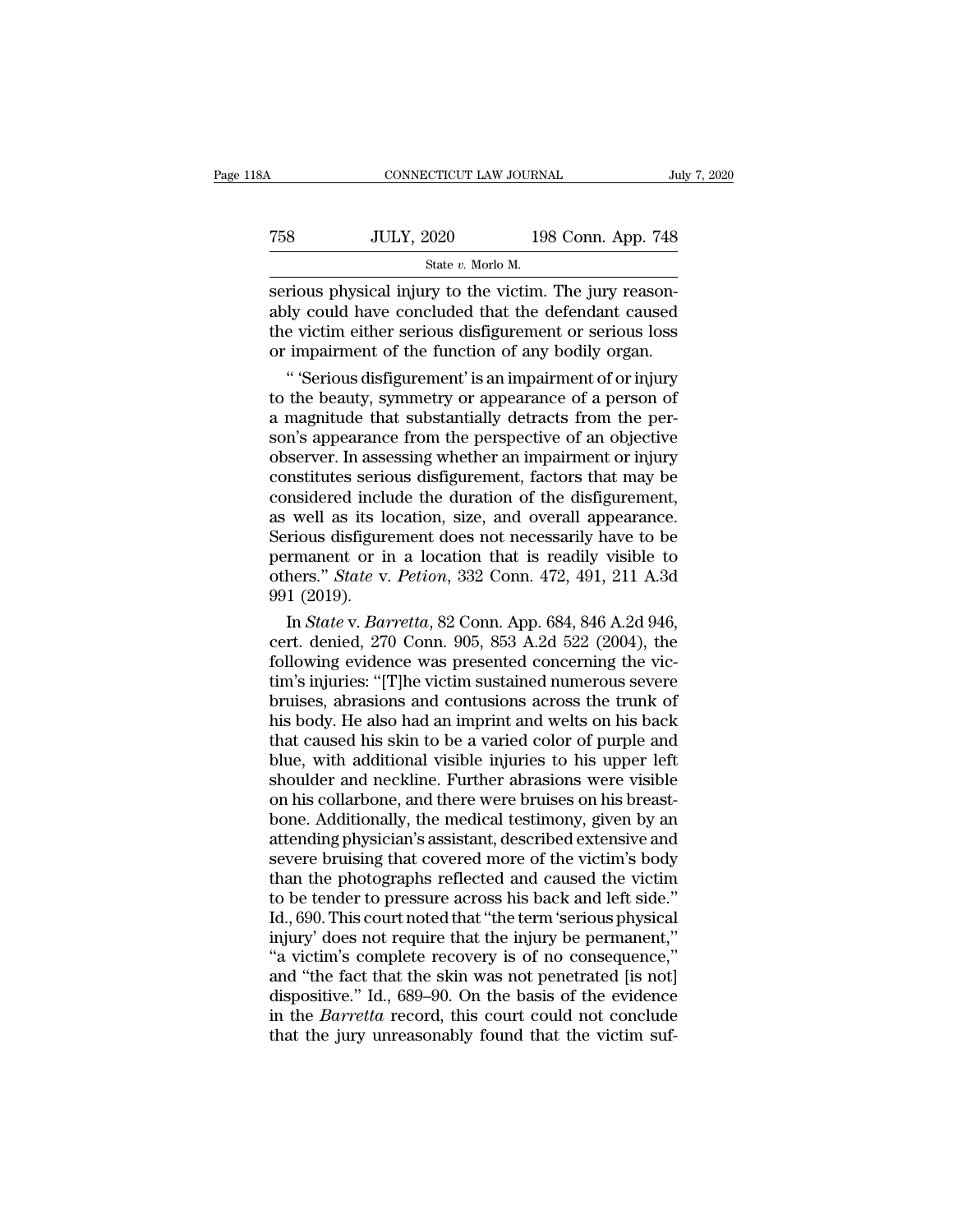| 20                 | CONNECTICUT LAW JOURNAL |                                                           | Page 119A |
|--------------------|-------------------------|-----------------------------------------------------------|-----------|
| 198 Conn. App. 748 |                         | <b>JULY, 2020</b>                                         | 759       |
|                    | State v. Morlo M.       |                                                           |           |
| ment. Id., 690.    |                         | fered serious physical injury, namely, serious disfigure- |           |
|                    |                         | In this case, the victim and Chen testified consistently  |           |

 $\frac{\text{State } v \text{. Morlo M.}}{\text{State } v \text{. Morlo M.}}$ <br>
Fed serious physical injury, namely, serious disfigure-<br>
Ent. Id., 690.<br>
In this case, the victim and Chen testified consistently<br>
th one another as to the extensive bruising that cove 198 Conn. App. 748 JULY, 2020 759<br>
State v. Morlo M.<br>
fered serious physical injury, namely, serious disfigure-<br>
ment. Id., 690.<br>
In this case, the victim and Chen testified consistently<br>
with one another as to the extens State v. Morlo M.<br>
fered serious physical injury, namely, serious disfigurement. Id., 690.<br>
In this case, the victim and Chen testified consistently<br>
with one another as to the extensive bruising that cov-<br>
ered the victi fered serious physical injury, namely, serious disfigurement. Id., 690.<br>In this case, the victim and Chen testified consistently<br>with one another as to the extensive bruising that cov-<br>ered the victim's body. The victim's rered serious physical injury, namely, serious disingurement. Id., 690.<br>In this case, the victim and Chen testified consistently<br>with one another as to the extensive bruising that cov-<br>ered the victim's body. The victim's ment. 1d., 690.<br>
In this case, the victim and Chen testified consistently<br>
with one another as to the extensive bruising that cov-<br>
ered the victim's body. The victim's scalp, face, chest,<br>
back, legs, arms, and left side In this case, the victim and Chen testified consistently<br>with one another as to the extensive bruising that cov-<br>ered the victim's body. The victim's scalp, face, chest,<br>back, legs, arms, and left side were all bruised. C with one another as to the extensive bruising that covered the victim's body. The victim's scalp, face, chest, back, legs, arms, and left side were all bruised. Chen testified that the victim's bruising was "literally ever ered the victim's body. The victim's scalp, face, chest,<br>back, legs, arms, and left side were all bruised. Chen<br>testified that the victim's bruising was "literally every-<br>where  $\dots$ ." Moreover, the victim had a subconjunc back, legs, arms, and left side were all bruised. Chen<br>testified that the victim's bruising was "literally every-<br>where  $\ldots$ ." Moreover, the victim had a subconjuncti-<br>val hemorrhage in her left eye, had portions of her testified that the victim's bruising was "literally every-<br>where  $\ldots$ ." Moreover, the victim had a subconjuncti-<br>val hemorrhage in her left eye, had portions of her hair<br>torn out, and experienced tenderness in various pa where  $\dots$  ." Moreover, the victim had a subconjunctival hemorrhage in her left eye, had portions of her hair torn out, and experienced tenderness in various parts of her body. Simmons corroborated the visibility of the v val hemorrhage in her left eye, had portions of her hair<br>torn out, and experienced tenderness in various parts<br>of her body. Simmons corroborated the visibility of the<br>victim's injuries, noting that when he met with her at<br> torn out, and experienced tenderness in various parts<br>of her body. Simmons corroborated the visibility of the<br>victim's injuries, noting that when he met with her at<br>the medical center, he observed her as having missing<br>hai of her body. Simmons corroborated the visibility of the victim's injuries, noting that when he met with her at the medical center, he observed her as having missing hair, a swollen face, and a bloodshot eye. In addition, p victim's injuries, noting that when he met with her at<br>the medical center, he observed her as having missing<br>hair, a swollen face, and a bloodshot eye. In addition,<br>photographs of the victim's injuries were admitted into<br>e the medical center, he observed her as having missing<br>hair, a swollen face, and a bloodshot eye. In addition,<br>photographs of the victim's injuries were admitted into<br>evidence for the jury to view during its deliberations.<br> hair, a swollen face, and a bloodshot eye. In addition,<br>photographs of the victim's injuries were admitted into<br>evidence for the jury to view during its deliberations.<br>Although there was no evidence that the victim's injur photographs of the victim's injuries were admitted into<br>evidence for the jury to view during its deliberations.<br>Although there was no evidence that the victim's injur-<br>ies left permanent scarring, there was ample evidence<br> Although there was no evidence that the victim's injuries left permanent scarring, there was ample evidence as to the visibility of the bruising that covered much of the victim's body and of the noticeable injuries to her ies left permanent scarring, there was ample evidence<br>as to the visibility of the bruising that covered much<br>of the victim's body and of the noticeable injuries to<br>her head and face. Under the factors set forth in *Petion* as to the visibility of the bruising that covered much<br>of the victim's body and of the noticeable injuries to<br>her head and face. Under the factors set forth in *Petion*,<br>and in light of the guidance of *Barretta*, we cann and in light of the guidance of *Barretta*, we cannot<br>conclude that there was insufficient evidence from<br>which the jury could find that the victim suffered seri-<br>ous disfigurement and, thus, serious physical injury.<sup>6</sup><br> $\$ 

which the jury could find that the victim suffered seri-<br>ous disfigurement and, thus, serious physical injury.<sup>6</sup><br> $\sqrt[6]{\ }$   $\sqrt[6]{\ }$  we note that *Barretta* was decided prior to *Petion*, and that in *Petion*,<br>our Suprem Which the jury could find that the victim suffered seri-<br>
ous disfigurement and, thus, serious physical injury.<sup>6</sup><br>
<sup>6</sup> We note that *Barretta* was decided prior to *Petion*, and that in *Petion*,<br>
our Supreme Court remark **OUS disfigurement and, thus, serious physical injury.**<sup>6</sup><br>  $\overline{\phantom{a}}$  We note that *Barretta* was decided prior to *Petion*, and that in *Petion*,<br>
our Supreme Court remarked that, in *Barretta*, this court did not cons Thereafter, the court in *Petion*, and that in *Petion*, and that in *Petion*, if we note that *Barretta* was decided prior to *Petion*, and that in *Petion*, we the dictionary definition of "disfigurement" was modified by <sup>6</sup> We note that *Barretta* was decided prior to *Petion*, and that in *Petion*, our Supreme Court remarked that, in *Barretta*, this court did not consider how the dictionary definition of "disfigurement" was modified by

our Supreme Court remarked that, in *Barretta*, this court did not consider<br>how the dictionary definition of "disfigurement" was modified by the term<br>"serious." *State v. Petion*, supra, 332 Conn. 480 n.7. The court in *Pe* how the dictionary definition of "disfigurement" was modified by the term "serious." *State v. Petion*, supra, 332 Conn. 480 n.7. The court in *Petion* declined to express a view as to whether *Barretta* was correctly dec "serious." *State* v. *Petion*, supra, 332 Conn. 480 n.7. The court in *Petion* declined to express a view as to whether *Barretta* was correctly decided. Id. Thereafter, the court in *Petion* concluded that the scar from declined to express a view as to whether *Barretta* was correctly decided. Id.<br>
Thereafter, the court in *Petion* concluded that the scar from a knife wound<br>
on the victim's left arm was insufficient to constitute serious Thereafter, the court in *Petion* concluded that the scar from a knife wound<br>on the victim's left arm was insufficient to constitute serious disfigurement.<br>Id., 477, 494–95. Nevertheless, the court stated that it "agree[d] on the victim's left arm was insufficient to constitute serious disfigurement.<br>Id., 477, 494–95. Nevertheless, the court stated that it "agree[d] that, in<br>assessing the seriousness of the disfigurement, the jury was not li Id., 477, 494–95. Nevertheless, the court stated that it "agree[d] that, in assessing the seriousness of the disfigurement, the jury was not limited to considering the injury in its final, fully healed state. See, e.g., assessing the seriousness of the disfigureme<br>considering the injury in its final, fully heale<br>*retta*, supra, 82 Conn. App. [690] (contusion<br>body from beating with baseball bat establ<br> $State$  v.  $Petion$ , supra, 322 Conn. 497. Th msidering the injury in its final, fully healed state. See, e.g., *State v. Bartha*, supra, 82 Conn. App. [690] (contusions and severe bruising all over ddy from beating with baseball bat established serious disfigurement) retta, supra, 82 Conn. App. [690] (contusions and severe bruising all over body from beating with baseball bat established serious disfigurement)."<br>State v. Petion, supra, 322 Conn. 497. The court was not convinced, howeve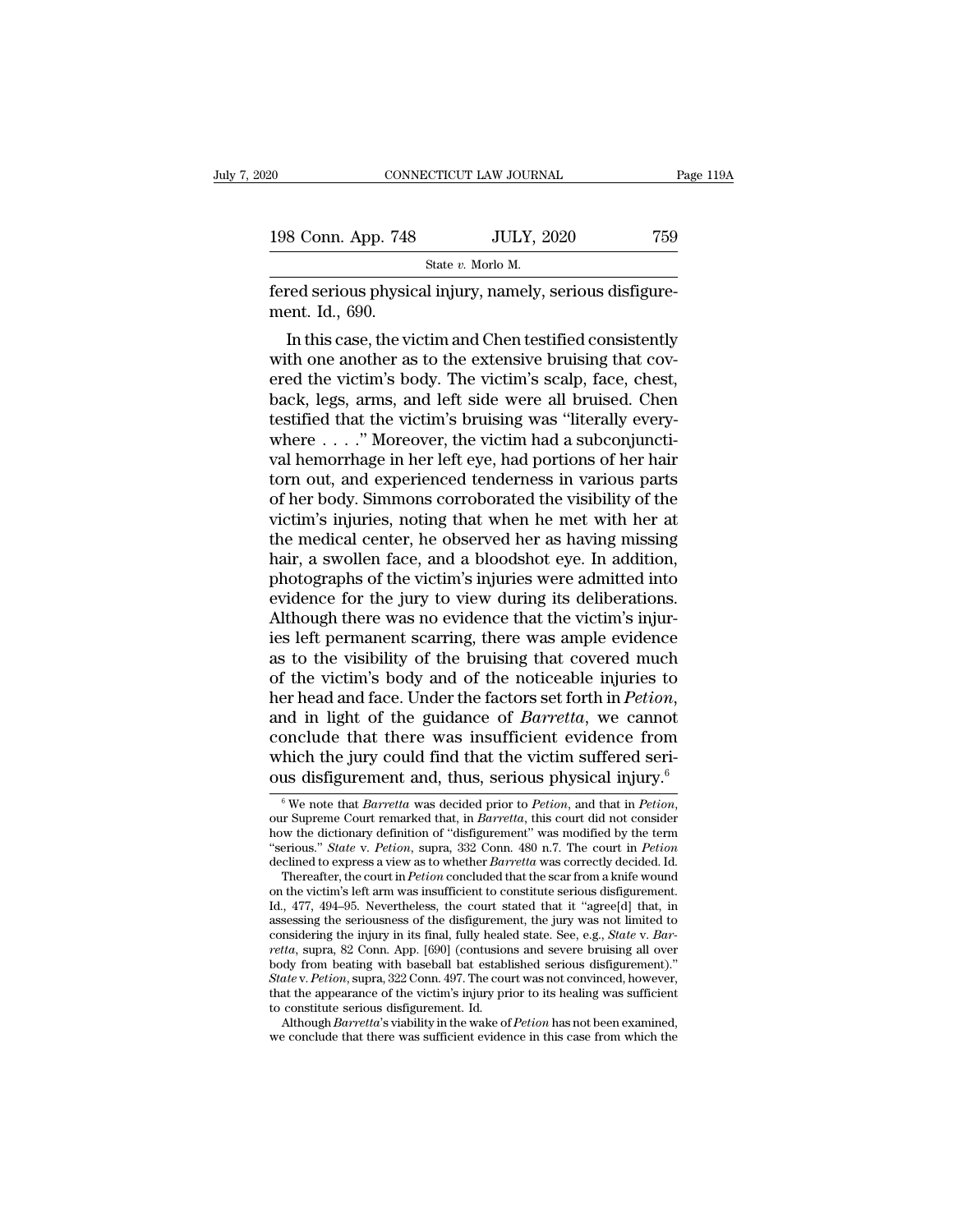## CONNECTICUT LAW JOURNAL July 7, 2020<br>
760 JULY, 2020 198 Conn. App. 748<br>
State v. Morlo M. STICUT LAW JOURN.<br>2020 19.<br>State *v.* Morlo M.<br>Thether the jury

CONNECTICUT LAW JOURNAL July 7, 2020<br>
O JULY, 2020 198 Conn. App. 748<br>
State v. Morlo M.<br>
We now turn to whether the jury reasonably could<br>
we concluded that the defendant caused the victim<br>
rious loss or impairment of th  $\begin{array}{r} \text{760} & \text{JULY, } 2020 & \text{198 Conn. App. 748} \\ \text{State } v. \text{ Morlo M.} \end{array}$ <br>We now turn to whether the jury reasonably could have concluded that the defendant caused the victim serious loss or impairment of the function of any bo T60 JULY, 2020 198 Conn. App. 748<br>
State v. Morlo M.<br>
We now turn to whether the jury reasonably could<br>
have concluded that the defendant caused the victim<br>
serious loss or impairment of the function of any bodily<br>
organ. organ.<sup>7</sup> In *State* v. *Rumore*, 28 Conn. App. 402, 613 A.2d State v. Morlo M.<br>
State v. Morlo M.<br>
We now turn to whether the jury reasonably could<br>
have concluded that the defendant caused the victim<br>
serious loss or impairment of the function of any bodily<br>
organ.<sup>7</sup> In *State* v State v. Morlo M.<br>
We now turn to whether the jury reasonably could<br>
have concluded that the defendant caused the victim<br>
serious loss or impairment of the function of any bodily<br>
organ.<sup>7</sup> In *State* v. *Rumore*, 28 Conn We now turn to whether the jury reasonably could<br>have concluded that the defendant caused the victim<br>serious loss or impairment of the function of any bodily<br>organ.<sup>7</sup> In *State* v. *Rumore*, 28 Conn. App. 402, 613 A.2d<br>13 have concluded that the defendant caused the victim<br>serious loss or impairment of the function of any bodily<br>organ.<sup>7</sup> In *State* v. *Rumore*, 28 Conn. App. 402, 613 A.2d<br>1328, cert. denied, 224 Conn. 906, 615 A.2d 1049 (1 serious loss or impairment of the function of any bodily<br>organ.<sup>7</sup> In *State* v. *Rumore*, 28 Conn. App. 402, 613 A.2d<br>1328, cert. denied, 224 Conn. 906, 615 A.2d 1049 (1992),<br>this court held that the jury reasonably could organ.<sup>7</sup> In *State* v. *Rumore*, 28 Conn. App. 402, 613 A.2d<br>1328, cert. denied, 224 Conn. 906, 615 A.2d 1049 (1992),<br>this court held that the jury reasonably could have con-<br>cluded that the victim suffered serious impair 1328, cert. denied, 224 Conn. 906, 615 A.2d 1049 (1992),<br>this court held that the jury reasonably could have con-<br>cluded that the victim suffered serious impairment of<br>the function of any bodily organ on the basis of evid this court held that the jury reasonably could have concluded that the victim suffered serious impairment of the function of any bodily organ on the basis of evidence that the victim became unconscious after the defendant cluded that the victim suffered serious impairment of<br>the function of any bodily organ on the basis of evidence<br>that the victim became unconscious after the defendant<br>grabbed her by her ankles, causing her to fall to the<br>g the function of any bodily organ on the basis of evidence<br>that the victim became unconscious after the defendant<br>grabbed her by her ankles, causing her to fall to the<br>ground. Id., 405, 415. More specifically, the court st that the victim became unconscious after the defendant<br>grabbed her by her ankles, causing her to fall to the<br>ground. Id., 405, 415. More specifically, the court stated<br>that § 53a-3 (4) "does not require that the impairment grabbed her by her ankles, causing her to fall to the<br>ground. Id., 405, 415. More specifically, the court stated<br>that § 53a-3 (4) "does not require that the impairment<br>of the organ be permanent. The jury could properly<br>int ground. Id., 405, 415. More specifically, the court stated<br>that § 53a-3 (4) "does not require that the impairment<br>of the organ be permanent. The jury could properly<br>interpret the evidence to prove that the victim's brain<br>w that § 53a-3 (4) "does not require that the impairment<br>of the organ be permanent. The jury could properly<br>interpret the evidence to prove that the victim's brain<br>was not functioning at a cognitive level when she was<br>uncons of the organ be permanent. The jury could properly<br>interpret the evidence to prove that the victim's brain<br>was not functioning at a cognitive level when she was<br>unconscious and thus was impaired." Id., 415. In this<br>case, t interpret the evidence to prove that the victim's brain<br>was not functioning at a cognitive level when she was<br>unconscious and thus was impaired." Id., 415. In this<br>case, the victim testified that, during one of the three<br>n was not functioning at a cognitive level when she was unconscious and thus was impaired." Id., 415. In this case, the victim testified that, during one of the three nights when she was beaten by the defendant in the baseme unconscious and thus was impaired." Id., 415. In this<br>case, the victim testified that, during one of the three<br>nights when she was beaten by the defendant in the<br>basement, she lost consciousness. The victim's testi-<br>mony w case, the victim testified that, during one of the three<br>nights when she was beaten by the defendant in the<br>basement, she lost consciousness. The victim's testi-<br>mony was corroborated by Chen, who testified that<br>the victim mights when she was beaten by the defendant in the basement, she lost consciousness. The victim's testimony was corroborated by Chen, who testified that the victim informed medical center staff that she lost consciousness basement, she lost consciousness. The victim's testi-<br>mony was corroborated by Chen, who testified that<br>the victim informed medical center staff that she lost<br>consciousness at some point during the defendant's<br>repeated bea mony was corroborated by Chen, who testified that<br>the victim informed medical center staff that she lost<br>consciousness at some point during the defendant's<br>repeated beating of her. The jury was free to credit or<br>disregard the victim informed medical center staff that she lost<br>consciousness at some point during the defendant's<br>repeated beating of her. The jury was free to credit or<br>disregard this testimony.<sup>8</sup> See id. ("[i]t is axiomatic tha consciousness at some point during the defendant's<br>repeated beating of her. The jury was free to credit or<br>disregard this testimony.<sup>8</sup> See id. ("[i]t is axiomatic that<br>it is the function of the jury to consider the eviden repeated beating of her. The jury was free to credit or<br>disregard this testimony.<sup>8</sup> See id. ("[i]t is axiomatic that<br>it is the function of the jury to consider the evidence,<br>draw reasonable inferences from the facts prove draw reasonable inferences from the facts proven and<br>to assess the credibility of witnesses"). On the basis of<br>this testimony, we conclude that there was sufficient<br>evidence from which the jury reasonably could have<br>jury r to assess the credibility of witnesses"). On the basis of<br>this testimony, we conclude that there was sufficient<br>evidence from which the jury reasonably could have<br>jury reasonably could find that the victim's injuries pers this testimony, we conclude that there was sufficient<br>evidence from which the jury reasonably could have<br>jury reasonably could find that the victim's injuries persisted throughout her<br>head and body and, thus, were sufficie

evidence from which the jury reasonably could have<br>
jury reasonably could find that the victim's injuries persisted throughout her<br>
head and body and, thus, were sufficient to constitute serious disfigurement<br>
under the *P* The general control of the self-reported her loss of the defendant argues that because the victim's injuries persisted throughout her head and body and, thus, were sufficient to constitute serious disfigurement under the

head and body and, thus, were sufficient to constitute serious disfigurement<br>under the *Petion* factors.<br><sup>7</sup> Although it is not necessary, we discuss an additional type of serious<br>physical injury to the victim that reasona is a the *Tetion* factors.<br>
<sup>7</sup> Although it is not necessary, we discuss an additional type of serious<br>
physical injury to the victim that reasonably could have been found by<br>
the jury.<br>
<sup>8</sup> The defendant argues that becau  $^\tau$ Although it is not necessary, we discuss an additional type of serious physical injury to the victim that reasonably could have been found by the jury. <br>  $^\circ$  The defendant argues that because the victim self-reported physical injury to the victim that reasonably could have been found by<br>the jury.<br><sup>8</sup> The defendant argues that because the victim self-reported her loss of<br>consciousness, without any details as to its timing, and did not r the jury.<br>
<sup>8</sup> The defendant argues that because the victim self<br>
consciousness, without any details as to its timing, and<br>
treatment, there is insufficient evidence of an impair<br>
of a bodily organ. We disagree because the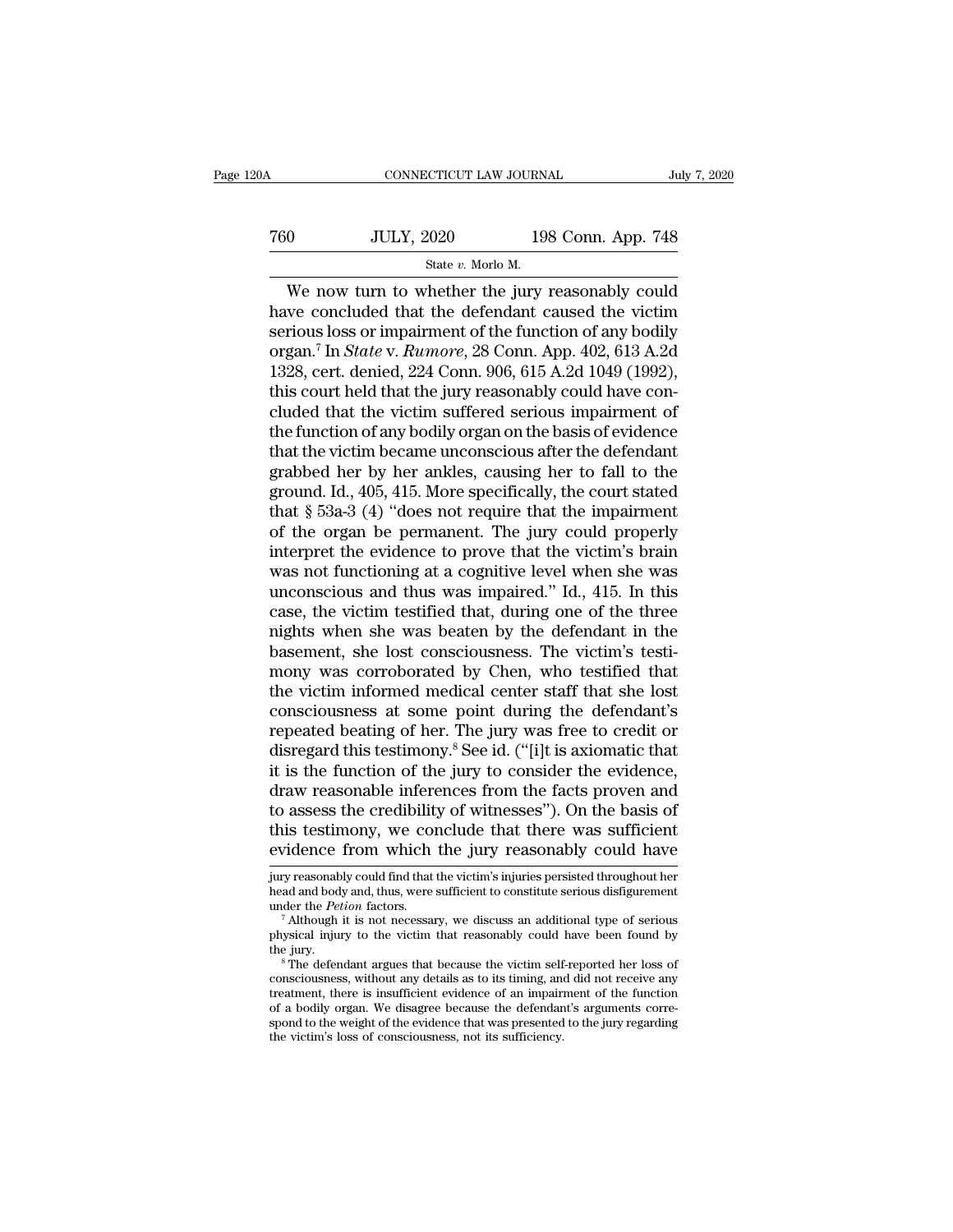| 20                 | CONNECTICUT LAW JOURNAL                                  | Page 121A |
|--------------------|----------------------------------------------------------|-----------|
|                    |                                                          |           |
| 198 Conn. App. 748 | <b>JULY, 2020</b>                                        | 761       |
|                    | State v. Morlo M.                                        |           |
|                    | found that the victim suffered a serious loss or imnair- |           |

Found that the victim suffered a serious loss or impair-<br>
state v. Morlo M.<br>
found that the victim suffered a serious loss or impair-<br>
ment of the function of any bodily organ and, thus, a<br>
serious physical injury  $\frac{9}{2}$ 198 Conn. App. 748 JULY, 2020 761<br>
State v. Morlo M.<br>
found that the victim suffered a serious loss or impair-<br>
ment of the function of any bodily organ and, thus, a<br>
serious physical injury.<sup>9</sup> See id. 198 Conn. App. 748 JULY, 198 Conn. App. 748 JULY, 198 State v. Morlo M.<br>
State v. Morlo M.<br>
found that the victim suffered a serie ment of the function of any bodily of serious physical injury.<sup>9</sup> See id. State v. Morlo M.<br>
und that the victim suffered a serious loss or impair-<br>
ent of the function of any bodily organ and, thus, a<br>
rious physical injury.<sup>9</sup> See id.<br>
II<br>
The defendant next claims that there was insufficient

II

found that the victim suffered a serious loss or impair-<br>ment of the function of any bodily organ and, thus, a<br>serious physical injury.<sup>9</sup> See id.<br>II<br>The defendant next claims that there was insufficient<br>evidence to convic ment of the function of any bodily organ and, thus, a<br>serious physical injury.<sup>9</sup> See id.<br>II<br>The defendant next claims that there was insufficient<br>evidence to convict him of five counts of risk of injury<br>to a child. The de serious physical injury.<sup>9</sup> See id.<br>
II<br>
The defendant next claims that there was insufficient<br>
evidence to convict him of five counts of risk of injury<br>
to a child. The defendant argues that his conviction of<br>
those count II<br>
The defendant next claims that there was insufficient<br>
evidence to convict him of five counts of risk of injury<br>
to a child. The defendant argues that his conviction of<br>
those counts was predicated on the children havi ment and that there was insufficient<br>evidence to convict him of five counts of risk of injury<br>to a child. The defendant argues that his conviction of<br>those counts was predicated on the children having<br>been found by the pol The defendant next claims that there was insufficient<br>evidence to convict him of five counts of risk of injury<br>to a child. The defendant argues that his conviction of<br>those counts was predicated on the children having<br>been evidence to convict him of five counts of risk of injury<br>to a child. The defendant argues that his conviction of<br>those counts was predicated on the children having<br>been found by the police in the basement of the apart-<br>men to a child. The defendant argues that his conviction of those counts was predicated on the children having been found by the police in the basement of the apartment and that he "did nothing to encourage or orchestrate the those counts was predicated on the children having<br>been found by the police in the basement of the apart-<br>ment and that he "did nothing to encourage or orches-<br>trate the children being placed in the basement."<br>(Emphasis om been found by the police in the basement of the apartment and that he "did nothing to encourage or orchestrate the children being placed in the basement."<br>(Emphasis omitted.) The state responds that "the cumulative force o ment and that he "did nothing to encourage or orchestrate the children being placed in the basement."<br>(Emphasis omitted.) The state responds that "the cumulative force of the evidence established that the defendant's condu trate the children being placed in the base<br>(Emphasis omitted.) The state responds that "th<br>lative force of the evidence established that th<br>dant's conduct—beating the children's mother-<br>a series of situations inimical to miphasis omitted.) The state responds that the culture<br>ive force of the evidence established that the defen-<br>nt's conduct—beating the children's mother—led to<br>series of situations inimical to the children's psycho-<br>gical o rative force of the evidence established that the defendant's conduct—beating the children's mother—led to a series of situations inimical to the children's psychological or mental health." We agree with the state and, acc

ant s conduct—beating the children's informer—led to<br>a series of situations inimical to the children's psycho-<br>logical or mental health." We agree with the state and,<br>accordingly, reject the defendant's claim.<br>Section 53-2 a series or situations infinical to the childrents psychological or mental health." We agree with the state and, accordingly, reject the defendant's claim.<br>Section 53-21 (a) provides in relevant part that "[a]ny person who rendships and the health. We agree with the state and,<br>accordingly, reject the defendant's claim.<br>Section 53-21 (a) provides in relevant part that "[a]ny<br>person who (1) wilfully or unlawfully causes or permits<br>any child un accordingly, reject the defendant sciall.<br>
Section 53-21 (a) provides in relevant part that "[a]ny<br>
person who (1) wilfully or unlawfully causes or permits<br>
any child under the age of sixteen years to be placed<br>
in such a Section 53-21 (a) provides in relevant part that "[a]ny<br>person who (1) wilfully or unlawfully causes or permits<br>any child under the age of sixteen years to be placed<br>in such a situation that the life or limb of such child person who (1) wilfully or unlawfully causes or permits<br>any child under the age of sixteen years to be placed<br>in such a situation that the life or limb of such child is<br>endangered, the health of such child is likely to be any child under the age of sixteen years to be placed<br>in such a situation that the life or limb of such child is<br>endangered, the health of such child is likely to be<br>injured or the morals of such child are likely to be<br>im in such a situation that the life or limb of such child is<br>
endangered, the health of such child is likely to be<br>
injured or the morals of such child are likely to be<br>
impaired, or does any act likely to impair the health endangered, the health of such child is likely to be<br>injured or the morals of such child are likely to be<br>impaired, or does any act likely to impair the health or<br>morals of any such child . . . shall be guilty of (A) a<br>cl injured or the morals of such child are likely to be<br>impaired, or does any act likely to impair the health or<br>morals of any such child . . . . shall be guilty of (A) a<br>class C felony for a violation of subdivision  $(1)$  . impaired, or does any act likely to impair the health or<br>morals of any such child . . . shall be guilty of (A) a<br>class C felony for a violation of subdivision  $(1)$  . . . ."<br>"The general purpose of § 53-21 is to protect t morals of any such child . . . shall be guilty of (A) a<br>class C felony for a violation of subdivision (1) . . . ."<br>"The general purpose of § 53-21 is to protect the physi-<br>cal and psychological well-being of children from al and psychological well-being of children from the<br>otentially harmful conduct of adults. . . . Our case<br>w has interpreted  $\S 53-21$  [a] (1) as comprising two<br>stinct parts and criminalizing two general types of<br> $\S$ <sup>9</sup>The potentially harmful conduct of adults. . . . . Our case<br>law has interpreted  $\S 53-21$  [a] (1) as comprising two<br>distinct parts and criminalizing two general types of<br><sup>9</sup>The defendant argues that the victim's decision not

However, the sheet of additions. The was actively carrier of  $\S 53-21$  [a] (1) as comprising two distinct parts and criminalizing two general types of  $\overline{\ }$ <sup>9</sup> The defendant argues that the victim's decision not to go t distinct parts and criminalizing two general types of<br>  $\overline{\phantom{a}}$  <sup>9</sup>The defendant argues that the victim's decision not to go to the hospital<br>
for further evaluation and, instead, to travel to Georgia with her children, distinct parts and criminalizing two general types of<br>
<sup>9</sup>The defendant argues that the victim's decision not to go to the hospital<br>
for further evaluation and, instead, to travel to Georgia with her children,<br>
who she was The defendant argues that the victim's decision not to go to the hospital for further evaluation and, instead, to travel to Georgia with her children, who she was actively caring for, supports a conclusion that the victim for further evaluation and, instead, to travel to Georgia with her children, who she was actively caring for, supports a conclusion that the victim did not have a serious physical injury. We reject this argument because th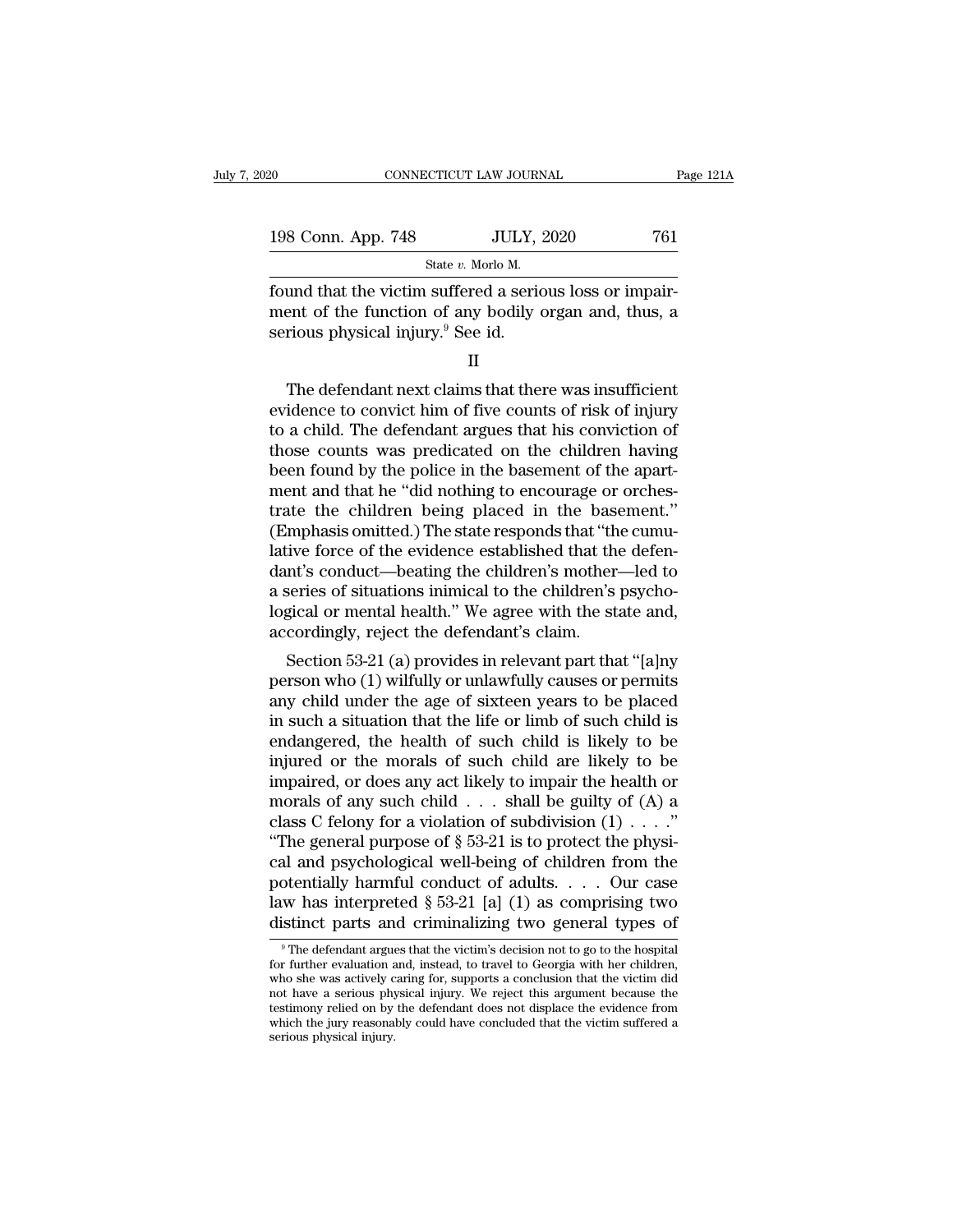| ïΑ  | CONNECTICUT LAW JOURNAL                               |                    | July 7, 2020 |
|-----|-------------------------------------------------------|--------------------|--------------|
| 762 | <b>JULY, 2020</b>                                     | 198 Conn. App. 748 |              |
|     | State v. Morlo M.                                     |                    |              |
|     | hehavior likely to injure physically or to impair the |                    |              |

CONNECTICUT LAW JOURNAL July 7, 2020<br>
T62 JULY, 2020 198 Conn. App. 748<br>
State v. Morlo M.<br>
behavior likely to injure physically or to impair the<br>
morals of a minor under sixteen years of age: (1) deliber-<br>
ate indifferenc T62 JULY, 2020 198 Conn. App. 748<br>
State v. Morlo M.<br>
behavior likely to injure physically or to impair the<br>
morals of a minor under sixteen years of age: (1) deliber-<br>
ate indifference to, acquiescence in, or the creatio T62 JULY, 2020 198 Conn. App. 748<br>
State v. Morlo M.<br>
behavior likely to injure physically or to impair the<br>
morals of a minor under sixteen years of age: (1) deliber-<br>
ate indifference to, acquiescence in, or the creatio T62 JULY, 2020 198 Conn. App. 748<br>
State v. Morlo M.<br>
behavior likely to injure physically or to impair the<br>
morals of a minor under sixteen years of age: (1) deliber-<br>
ate indifference to, acquiescence in, or the creatio State v. Morlo M.<br>State v. Morlo M.<br>Dehavior likely to injure physically or to impair the<br>morals of a minor under sixteen years of age: (1) deliber-<br>ate indifference to, acquiescence in, or the creation<br>of situations inim state v. Morio M.<br>
behavior likely to injure physically or to impair the<br>
morals of a minor under sixteen years of age: (1) deliber-<br>
ate indifference to, acquiescence in, or the creation<br>
of situations inimical to the mi behavior likely to injure physically or to impair the<br>morals of a minor under sixteen years of age: (1) deliber-<br>ate indifference to, acquiescence in, or the creation<br>of situations inimical to the minor's moral or physica morals of a minor under sixteen years of age: (1) deliberate indifference to, acquiescence in, or the creation<br>of situations inimical to the minor's moral or physical<br>welfare . . . and (2) acts directly perpetrated on the ate indifference to, acquiescence in, or the creation<br>of situations inimical to the minor's moral or physical<br>welfare . . . and (2) acts directly perpetrated on the<br>person of the minor and injurious to his moral or physiof situations inimical to the minor's moral or physical welfare . . . and (2) acts directly perpetrated on the person of the minor and injurious to his moral or physical well-being. . . . Thus, the first part of  $\S 53-21$ First example in a simulation of the minor and injurious to his moral or physi-<br>
I well-being. . . . Thus, the first part of § 53-21 [a]<br>
) prohibits the creation of *situations* detrimental to<br>
child's welfare, while the person of the fillion and hijurious to fils inotal of physical well-being.... Thus, the first part of § 53-21 [a] (1) prohibits the creation of *situations* detrimental to a child's welfare, while the second part proscrib

cal wen-being.  $\therefore$  Thus, the first part of  $\frac{1}{8}$  55-21 [a] (1) prohibits the creation of *situations* detrimental to a child's welfare, while the second part proscribes injurious *acts* directly perpetrated on the c (1) promints the creation of stratitions definiental to<br>a child's welfare, while the second part proscribes inju-<br>rious *acts* directly perpetrated on the child. . . .<br>"Under the situation portion of § 53-21 [a] (1), the<br> a child s wender, while the second part proscribes inju-<br>rious *acts* directly perpetrated on the child. . . .<br>"Under the situation portion of § 53-21 [a] (1), the<br>state need not prove actual injury to the child. Instead, parameter is state that the situation portion of  $\S$  53-21 [a] (1), the state need not prove actual injury to the child. Instead, it must prove that the defendant wilfully created a situation that posed a risk to the chil "Under the situation portion of  $\S$  53-21 [a] (1), the<br>state need not prove actual injury to the child. Instead,<br>it must prove that the defendant wilfully created a situa-<br>tion that posed a risk to the child's health or m state need not prove actual injury to the child. Instead,<br>it must prove that the defendant wilfully created a situa-<br>tion that posed a risk to the child's health or morals.<br>... The situation portion of  $\S 53-21$  [a] (1) e it must prove that the defendant wilfully created a situation that posed a risk to the child's health or morals.<br>
... The situation portion of  $\S$  53-21 [a] (1) encompasses the protection of the body as well as the safety tion that posed a risk to the child's health or morals.<br>
. . . . The situation portion of § 53-21 [a] (1) encom-<br>
passes the protection of the body as well as the safety<br>
and security of the environment in which the child<br> ... The situation portion of § 53-21 [a] (1) encompasses the protection of the body as well as the safety and security of the environment in which the child exists, and for which the adult is responsible." (Citations omit passes the protection of the body as well as the safety<br>and security of the environment in which the child<br>exists, and for which the adult is responsible." (Cita-<br>tions omitted; emphasis in original; internal quotation<br>ma and security of the environment in which the child<br>exists, and for which the adult is responsible." (Cita-<br>tions omitted; emphasis in original; internal quotation<br>marks omitted.) State v. Padua, 273 Conn. 138, 147–48,<br>869 exists, and for which the adult is responsible." (Citations omitted; emphasis in original; internal quotation<br>marks omitted.) *State* v. *Padua*, 273 Conn. 138, 147–48,<br>869 A.2d 192 (2005). "Because risk of injury to a ch tions omitted; emphasis in original; internal quotation<br>marks omitted.) *State* v. *Padua*, 273 Conn. 138, 147–48,<br>869 A.2d 192 (2005). "Because risk of injury to a child<br>is a general intent crime, proof of [s]pecific int marks omitted.) *State* v. *Padua*, 273 Conn. 138, 147–48, 869 A.2d 192 (2005). "Because risk of injury to a child is a general intent crime, proof of [s]pecific intent is not a necessary requirement . . . . . Rather, the 869 A.2d 192 (2005). "Because risk of injury to a child<br>is a general intent crime, proof of [s]pecific intent is<br>not a necessary requirement . . . . . Rather, the intent<br>to do some act coupled with a reckless disregard of is a general intent crime, proof of [s]pecific intent is<br>not a necessary requirement . . . . Rather, the intent<br>to do some act coupled with a reckless disregard of<br>the consequences . . . of that act is sufficient to<br>[esta not a necessary requirement . . . . . Rather, the intent<br>to do some act coupled with a reckless disregard of<br>the consequences . . . . of that act is sufficient to<br>[establish] a violation of the statute. . . . As a general to do some act coupled with a reckless disregard of<br>the consequences . . . of that act is sufficient to<br>[establish] a violation of the statute. . . . As a general<br>intent crime, it is unnecessary for the [defendant to]<br>be a the consequences  $\ldots$  of t<br>[establish] a violation of the st<br>intent crime, it is unnecessar;<br>be aware that his conduct is<br>[under age sixteen]." (Citations<br>tion marks omitted.) *State* v. J<br>223, 173 A.3d 380 (2017).<br>In a Example 1 a violation of the statute.  $\ldots$  As a general tent crime, it is unnecessary for the [defendant to] aware that his conduct is likely to impact a child nder age sixteen]." (Citations omitted; internal quota-<br>nn m ment crime, it is unlecessary for the [defendant to]<br>be aware that his conduct is likely to impact a child<br>[under age sixteen]." (Citations omitted; internal quota-<br>tion marks omitted.) *State v. James E.*, 327 Conn. 212,

be aware that his conduct is likely to impact a child<br>
[under age sixteen]." (Citations omitted; internal quota-<br>
tion marks omitted.) *State v. James E.*, 327 Conn. 212,<br>
223, 173 A.3d 380 (2017).<br>
In a substitute inform Funder age sixteen]. (Chations omitted, internal quotation marks omitted.) State v. James E., 327 Conn. 212, 223, 173 A.3d 380 (2017).<br>
In a substitute information, the state charged the defendant with five counts of risk 223, 173 A.3d 380 (2017).<br>
In a substitute information, the state charged the<br>
defendant with five counts of risk of injury to a child<br>
in connection with conduct "beginning on or about<br>
November 27, 2016 through December 223, 173 A.3d 380 (2017).<br>
In a substitute information, the state charged the<br>
defendant with five counts of risk of injury to a child<br>
in connection with conduct "beginning on or about<br>
November 27, 2016 through December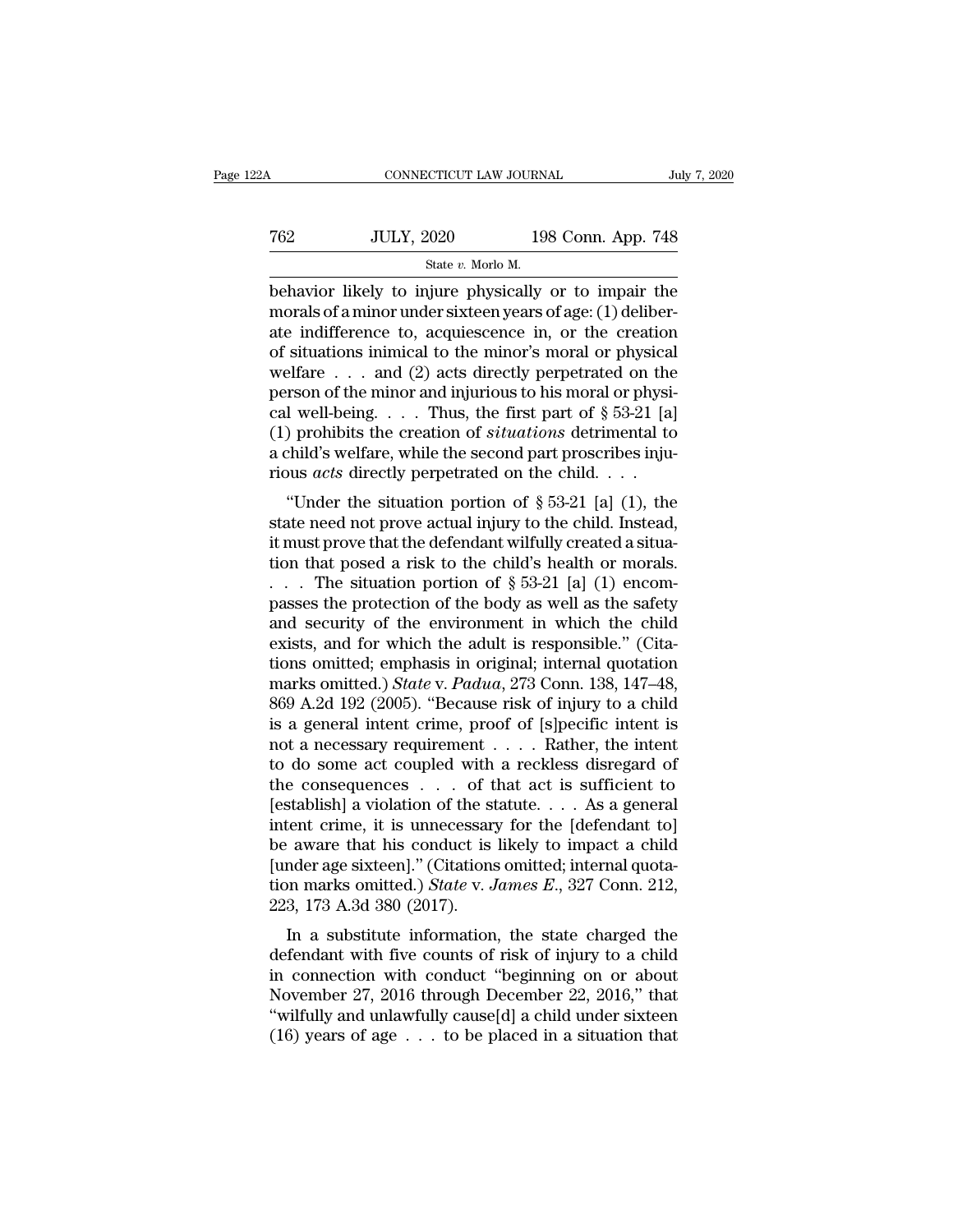| 20 |                    | CONNECTICUT LAW JOURNAL                                          | Page 123A |
|----|--------------------|------------------------------------------------------------------|-----------|
|    | 198 Conn. App. 748 | <b>JULY, 2020</b>                                                | 763       |
|    |                    | State v. Morlo M.                                                |           |
|    |                    | his health and morals were likely to be impaired." <sup>10</sup> |           |

EXECTE AN OVENAL Page 123<br>
198 Conn. App. 748 JULY, 2020 763<br>
State v. Morlo M.<br>
his health and morals were likely to be impaired.''<sup>10</sup><br>
The information thus reflects that the state charged the<br>
defendant under the "situ 198 Conn. App. 748 JULY, 2020 763<br>
State v. Morlo M.<br>
his health and morals were likely to be impaired."<sup>10</sup><br>
The information thus reflects that the state charged the<br>
defendant under the "situation" portion of  $\S 53-21$  198 Conn. App. 748 JULY, 2020 763<br>
State v. Morlo M.<br>
his health and morals were likely to be impaired."<sup>10</sup><br>
The information thus reflects that the state charged the<br>
defendant under the "situation" portion of § 53-21 (a 198 Conn. App. 748 JULY, 2020 763<br>
State v. Morlo M.<br>
his health and morals were likely to be impaired."<sup>10</sup><br>
The information thus reflects that the state charged the<br>
defendant under the "situation" portion of § 53-21 (a State v. Morlo M.<br>State v. Morlo M.<br>The information thus reflects that the state charged the<br>defendant under the "situation" portion of § 53-21 (a)<br>(1). Accordingly, the state did not have to prove actual<br>harm to the chil State v. Morlo M.<br>
his health and morals were likely to be impaired."<sup>10</sup><br>
The information thus reflects that the state charged the<br>
defendant under the "situation" portion of § 53-21 (a)<br>
(1). Accordingly, the state did his health and morals were likely to be impaired."<sup>10</sup><br>The information thus reflects that the state charged the<br>defendant under the "situation" portion of  $\S 53-21$  (a)<br>(1). Accordingly, the state did not have to prove ac The information thus reflects that the state charged the<br>defendant under the "situation" portion of  $\S$  53-21 (a)<br>(1). Accordingly, the state did not have to prove actual<br>harm to the children but, rather, that the defenda defendant under the "situation" portion of  $\S$  53-21 (a)<br>(1). Accordingly, the state did not have to prove actual<br>harm to the children but, rather, that the defendant had<br>the general intent to perform an act that created (1). Accordingly, the state did not have to prove actual<br>harm to the children but, rather, that the defendant had<br>the general intent to perform an act that created a<br>situation putting the children's health and morals at ri harm to the children b<br>the general intent to<br>situation putting the cl<br>of impairment. We co<br>evidence from which<br>found the defendant<br>injury to a child.<br>On three consecutiv e general mient to perform an act that created a<br>uation putting the children's health and morals at risk<br>impairment. We conclude that there was sufficient<br>idence from which the jury reasonably could have<br>und the defendant situation putting the chuidren s neath and morals at risk<br>of impairment. We conclude that there was sufficient<br>evidence from which the jury reasonably could have<br>found the defendant guilty of five counts of risk of<br>injury

or impairment. We conclude that there was surficient<br>evidence from which the jury reasonably could have<br>found the defendant guilty of five counts of risk of<br>injury to a child.<br>On three consecutive nights, the defendant, by evidence from which the jury reasonably could have<br>found the defendant guilty of five counts of risk of<br>injury to a child.<br>On three consecutive nights, the defendant, by forc-<br>ing the victim down into the basement, beating parameter of their home. In so doing the<br>control on three consecutive nights, the defendant, by forc-<br>ing the victim down into the basement, beating her, and<br>not permitting her to leave the basement until morning<br>when they figury to a child.<br>
On three consecutive nights, the defendant, by forcing the victim down into the basement, beating her, and<br>
not permitting her to leave the basement until morning<br>
when they went up together, rendered t On three consecutive nights, the defendant, by forcing the victim down into the basement, beating her, and not permitting her to leave the basement until morning when they went up together, rendered the victim incapable of ing the victim down into the basement, beating her, and<br>not permitting her to leave the basement until morning<br>when they went up together, rendered the victim inca-<br>pable of caring for her children, who ranged in age from<br> not permitting her to leave the basement until morning<br>when they went up together, rendered the victim inca-<br>pable of caring for her children, who ranged in age from<br>fifteen months to thirteen years and were located alone<br> when they went up together, rendered the victim inca-<br>pable of caring for her children, who ranged in age from<br>fifteen months to thirteen years and were located alone<br>on the upper floors of their home. In so doing, the<br>def pable of caring for her children, who ranged in age from<br>fifteen months to thirteen years and were located alone<br>on the upper floors of their home. In so doing, the<br>defendant risked the health of the minor children, as<br>the fifteen months to thirteen years and were located alone<br>on the upper floors of their home. In so doing, the<br>defendant risked the health of the minor children, as<br>they had no access to parental care during these three<br>night on the upper floors of their home. In so doing, the<br>defendant risked the health of the minor children, as<br>they had no access to parental care during these three<br>nights. See *State* v. *Branham*, 56 Conn. App. 395, 398–<br>99 defendant risked the health of the minor children, as<br>they had no access to parental care during these three<br>nights. See *State* v. *Branham*, 56 Conn. App. 395, 398–<br>99, 743 A.2d 635 (evidence that defendant left three<br>yo they had no access to parental care during these three<br>nights. See *State* v. *Branham*, 56 Conn. App. 395, 398–<br>99, 743 A.2d 635 (evidence that defendant left three<br>young children unattended in apartment for approxi-<br>mate 99, 743 A.2d 635 (evidence that defendant left three<br>young children unattended in apartment for approxi-<br>mately one hour deemed sufficient for jury to find that<br>physical well-being of children was put at risk), cert.<br>deni young children unattended in apartment for approximately one hour deemed sufficient for jury to find that physical well-being of children was put at risk), cert.<br>denied, 252 Conn. 937, 747 A.2d 3 (2000); *State* v. *Georg* mately one hour deemed suffice<br>physical well-being of childrer<br>denied, 252 Conn. 937, 747 A.2d<br>37 Conn. App. 388, 389–90, 656<br>ing defendant's conviction of r<br>leaving seventeen month old i<br>between 8 and 9 p.m.).<sup>11</sup> 7 Conn. App. 388, 389–90, 656 A.2d 232 (1995) (affirm-<br>ig defendant's conviction of risk of injury to child for<br>aving seventeen month old infant unattended in car<br>etween 8 and 9 p.m.).<sup>11</sup><br><sup>10</sup> Contrary to the defendant's ing defendant's conviction of risk of injury to child for<br>leaving seventeen month old infant unattended in car<br>between 8 and 9 p.m.).<sup>11</sup><br> $\frac{10}{10}$  Contrary to the defendant's argument that his conviction of five counts

by the police in the basement of the apartment, the state's charging docu-<br>the police in the basement of the apartment of the counts<br>of risk of injury to a child were based on the children having been found<br>by the police Ieaving seventeen month old infant unattended in car<br>between 8 and 9 p.m.).<sup>11</sup><br> $^{10}$ Contrary to the defendant's argument that his conviction of five counts<br>of risk of injury to a child were based on the children having **between 8 and 9 p.m.).**<sup>11</sup><br>
<sup>10</sup> Contrary to the defendant's argument that his conviction of five counts<br>
of risk of injury to a child were based on the children having been found<br>
by the police in the basement of the a <sup>10</sup> Contrary to the defendant's argument that his conviction of five counts of risk of injury to a child were based on the children having been found by the police in the basement of the apartment, the state's charging d of risk of injury to a child were based on the children having been found<br>by the police in the basement of the apartment, the state's charging docu-<br>ment, the evidence presented at trial, and the state's closing arguments<br> by the police in the basement of the apartment, the state's charging document, the evidence presented at trial, and the state's closing arguments reveal that the basis of the state's charges was the defendant's continuing

reveal that the basis of the state's charges was the defendant's continuing<br>course of conduct from November 27, 2016 through December 22, 2016.<br><sup>11</sup> During oral argument before this court, the defendant's appellate counse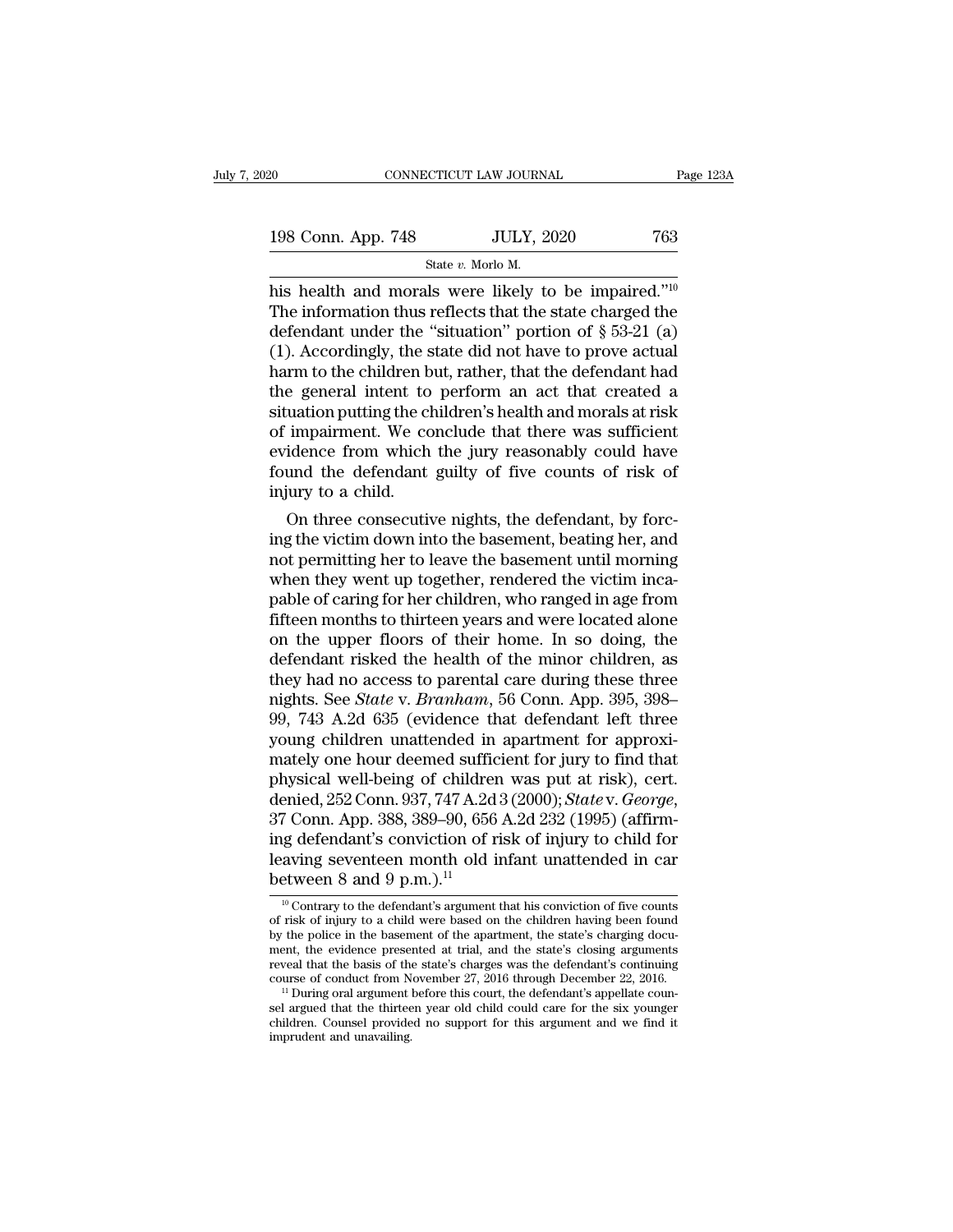## CONNECTICUT LAW JOURNAL July 7, 2020<br>
764 JULY, 2020 198 Conn. App. 748<br>
State v. Morlo M. STICUT LAW JOURN.<br>2020 19.<br>State *v.* Morlo M.<br>Prodant's beating

 $\begin{array}{r|l} \text{COMRECTICUT LAW JOURNAL} & \text{July 7, 2020} \ \end{array}$ <br>4  $\begin{array}{r|l} \text{JULY, 2020} & \text{198 Conn. App. 748} \ \end{array}$ <br>State v. Morlo M.<br>Moreover, the defendant's beating of the victim left<br>r with numerous, visible physical injuries that were  $\frac{1000 \text{ JULY, } 2020}{\text{State } v. \text{ Morlo M.}}$ <br>Moreover, the defendant's beating of the victim left<br>her with numerous, visible physical injuries that were<br>observed by the children. At trial, Wendy Levy, a clinical<br>nsychologist, t T64 JULY, 2020 198 Conn. App. 748<br>
State v. Morlo M.<br>
Moreover, the defendant's beating of the victim left<br>
her with numerous, visible physical injuries that were<br>
observed by the children. At trial, Wendy Levy, a clinica For the UCLY, 2020 and the UCLY, 2020<br>
State v. Morlo M.<br>
Moreover, the defendant's beating of the victim left<br>
her with numerous, visible physical injuries that were<br>
observed by the children. At trial, Wendy Levy, a cli State v. Morlo M.<br>State v. Morlo M.<br>Moreover, the defendant's beating of the victim left<br>her with numerous, visible physical injuries that were<br>observed by the children. At trial, Wendy Levy, a clinical<br>psychologist, test State v. Morlo M.<br>
Moreover, the defendant's beating of the victim left<br>
her with numerous, visible physical injuries that were<br>
observed by the children. At trial, Wendy Levy, a clinical<br>
psychologist, testified that chi Moreover, the defendant's beating of the victim left<br>her with numerous, visible physical injuries that were<br>observed by the children. At trial, Wendy Levy, a clinical<br>psychologist, testified that children witnessing a care her with numerous, visible physical injuries that were<br>observed by the children. At trial, Wendy Levy, a clinical<br>psychologist, testified that children witnessing a care-<br>giver with physical injuries caused by abuse can be observed by the children. At trial, Wendy Levy, a clinical<br>psychologist, testified that children witnessing a care-<br>giver with physical injuries caused by abuse can be<br>traumatized because they could develop a fear that the psychologist, testified that children witnessing a care-<br>giver with physical injuries caused by abuse can be<br>traumatized because they could develop a fear that they,<br>too, will be subjected to abuse. The jury was free to<br>cr giver with physical injuries caused by abuse can be<br>traumatized because they could develop a fear that they,<br>too, will be subjected to abuse. The jury was free to<br>credit Levy's testimony and to infer that, because the<br>chil *Traumatized because they could develop a fear that they,*<br>too, will be subjected to abuse. The jury was free to<br>credit Levy's testimony and to infer that, because the<br>children in this case observed the extensive physi-<br>ca too, will be subjected to abuse. The jury was free to<br>credit Levy's testimony and to infer that, because the<br>children in this case observed the extensive physi-<br>cal injuries to the victim, their mother and caregiver,<br>they credit Levy's testimony and to infer that, because the children in this case observed the extensive physical injuries to the victim, their mother and caregiver, they may have been traumatized. See, e.g., *State v. Thomas* children in this case observed the extensive physical injuries to the victim, their mother and caregiver, they may have been traumatized. See, e.g., *State v. Thomas W.*, 115 Conn. App. 467, 475, 974 A.2d 19 (2009), aff'd cal injuries to the victim, their mother and caregiver,<br>they may have been traumatized. See, e.g., *State* v.<br>*Thomas W.*, 115 Conn. App. 467, 475, 974 A.2d 19 (2009),<br>aff'd, 301 Conn. 724, 22 A.3d 1242 (2011); see id., 4 they may have been traumatized. See, e.g., *State* v.<br> *Thomas W.*, 115 Conn. App. 467, 475, 974 A.2d 19 (2009),<br>
aff'd, 301 Conn. 724, 22 A.3d 1242 (2011); see id., 475–76<br>
("[I]t is within the province of the jury to dr Thomas W., 115 Conn. App. 467, 475, 974 A.2d 19 (2009),<br>aff'd, 301 Conn. 724, 22 A.3d 1242 (2011); see id., 475–76<br>("[I]t is within the province of the jury to draw reason-<br>able and logical inferences from the facts prove aff'd, 301 Conn. 724, 22 A.3d 1242 (2011); see id., 475–76<br>("[I]t is within the province of the jury to draw reason-<br>able and logical inferences from the facts proven. . . .<br>The jury may draw reasonable inferences based on ("[I]t is within the province of the jury to draw reasonable and logical inferences from the facts proven. . . . The jury may draw reasonable inferences based on other inferences drawn from the evidence presented."<br>(Inter able and logical inferences from the facts proven. . . . The jury may draw reasonable inferences based on other inferences drawn from the evidence presented."<br>(Internal quotation marks omitted.)). Because the defendant's b The jury may draw rea<br>other inferences drawn<br>(Internal quotation ma<br>defendant's beating of th<br>tial sequence, the jury r<br>that he put the children<br>health and morals. fendant's beating of the victim established this poten-<br>
I sequence, the jury reasonably could have inferred<br>
at he put the children at risk of impairment of their<br>
alth and morals.<br>
III<br>
The defendant's final claim is tha

### III

tial sequence, the jury reasonably could have inferred<br>that he put the children at risk of impairment of their<br>health and morals.<br> $III$ <br>The defendant's final claim is that there was insuffi-<br>cient evidence to convict him of that he put the children at risk of impairment of their<br>health and morals.<br> $III$ <br>The defendant's final claim is that there was insuffi-<br>cient evidence to convict him of unlawful restraint in the<br>first degree because there w to the first degree because there was insufficient evidence to convict him of unlawful restraint in the first degree because there was no evidence presented to the jury of (1) a substantial risk of injury to the victim or III<br>The defendant's final claim is that there was insuffi-<br>cient evidence to convict him of unlawful restraint in the<br>first degree because there was no evidence presented<br>to the jury of (1) a substantial risk of injury to III<br>The defendant's final claim is that there was insuffi-<br>cient evidence to convict him of unlawful restraint in the<br>first degree because there was no evidence presented<br>to the jury of (1) a substantial risk of injury to The defendant's final claim is th<br>cient evidence to convict him of unla<br>first degree because there was no<br>to the jury of (1) a substantial ri<br>victim or (2) an intent to unlawful<br>independent from his intent to co<br> $\$ 53a-5$ ent evidence to convict nim of unlawful restraint in the<br>st degree because there was no evidence presented<br>the jury of (1) a substantial risk of injury to the<br>tim or (2) an intent to unlawfully restrain that was<br>dependent restrate the particle was no evidence presented<br>to the jury of (1) a substantial risk of injury to the<br>victim or (2) an intent to unlawfully restrain that was<br>independent from his intent to commit assault under<br> $\S 53a-59$ 

to the jury of (1) a substantial risk of injury to the<br>victim or (2) an intent to unlawfully restrain that was<br>independent from his intent to commit assault under<br> $\$  53a-59 (a) (3). We disagree.<br>Under  $\$  53a-95 (a), "[ person to a substantial risk of physical injury." "<br>
and the substantial risk of physical index of physical index of physical risk of physical injury."<br>  $\alpha$  and  $\alpha$  substantial risk of physical injury." "Restrain'<br>
mean maependent from his intent to commit assault under<br>
§ 53a-59 (a) (3). We disagree.<br>
Under § 53a-95 (a), "[a] person is guilty of unlawful<br>
restraint in the first degree when he restrains another<br>
person under circumstance  $\frac{1}{3}$  and  $\frac{1}{3}$ . We alsagree.<br>
Under  $\frac{5}{3}$  53a-95 (a), "[a] person is guilty of unlawful<br>
restraint in the first degree when he restrains another<br>
person under circumstances which expose such other<br>
person to Under  $\S$  53a-95 (a), "[a] person is guilty of unlawful restraint in the first degree when he restrains another person under circumstances which expose such other person to a substantial risk of physical injury." "Restrai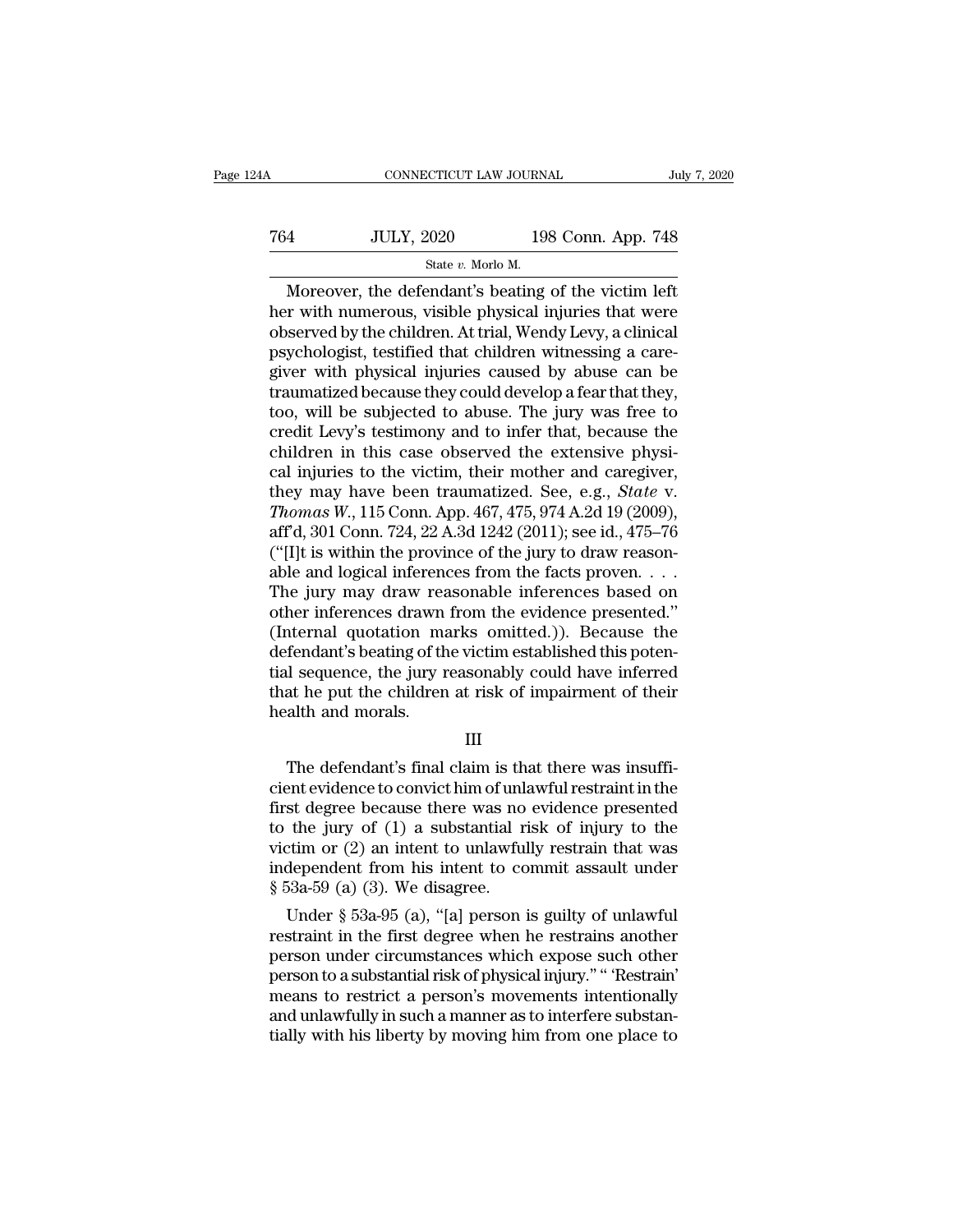| 20                                                    | CONNECTICUT LAW JOURNAL | Page 125A |
|-------------------------------------------------------|-------------------------|-----------|
| 198 Conn. App. 748                                    | <b>JULY, 2020</b>       | 765       |
|                                                       | State v. Morlo M.       |           |
| another or by confining him either in the place where |                         |           |

connectricut LAW JOURNAL Page 125A<br>
198 Conn. App. 748 JULY, 2020 765<br>
State v. Morlo M.<br>
another, or by confining him either in the place where<br>
the restriction commences or in a place to which he<br>
has been moved without 198 Conn. App. 748 JULY, 2020 765<br>
State v. Morlo M.<br>
another, or by confining him either in the place where<br>
the restriction commences or in a place to which he<br>
has been moved, without consent." General Statutes<br>  $8.532$ 198 Conn. App. 748 JULY, 2020 765<br>
State v. Morlo M.<br>
another, or by confining him either in the place where<br>
the restriction commences or in a place to which he<br>
has been moved, without consent." General Statutes<br>
§ 53a-198 Conn. App. 748 JULY, 2020 765<br>
State v. Morlo M.<br>
another, or by confining him either in the place where<br>
the restriction commences or in a place to which he<br>
has been moved, without consent." General Statutes<br>
§ 53a-State v. Morlo M.<br>
State v. Morlo M.<br>
another, or by confining him either in the place where<br>
the restriction commences or in a place to which he<br>
has been moved, without consent." General Statutes<br>
§ 53a-91 (1). "Physica State v. Morlo M.<br>
another, or by confining him either in the place where<br>
the restriction commences or in a place to which he<br>
has been moved, without consent." General Statutes<br>
§ 53a-91 (1). "Physical injury" is define another, or by confining him either in the place where<br>the restriction commences or in a place to which he<br>has been moved, without consent." General Statutes<br> $$53a-91 (1)$ . "Physical injury" is defined as "impairment<br>of ph the restriction commences or in a place to which he<br>has been moved, without consent." General Statutes<br> $$53a-91 (1)$ . "Physical injury" is defined as "impairment<br>of physical condition or pain . . . ." General Statutes<br> $$53$ has been moved, without consent." General Statutes § 53a-91 (1). "Physical injury" is defined as "impairment of physical condition or pain . . . ." General Statutes § 53a-3 (3). "Merriam-Webster's Collegiate Dictionary (10  $\S$  53a-91 (1). "Physical injury" is defined as "impairment<br>of physical condition or pain . . . ." General Statutes<br> $\S$  53a-3 (3). "Merriam-Webster's Collegiate Dictionary<br>(10th Ed. 1999) defines 'substantial' as 'real' a % of physical condition or p<br>\$ 53a-3 (3). "Merriam-We<br>(10th Ed. 1999) defines 'su<br>erable,' and courts often<br>stantial' in that way." *Sta*<br>163, 174–75, 815 A.2d 213<br>819 A.2d 841 (2003). "Unlawful restraint in  $0$ : "Werriam-Webster's Collegiate Dictionary<br>  $0$ th Ed. 1999) defines 'substantial' as 'real' and 'consid-<br>
able,' and courts often have defined the word 'sub-<br>
antial' in that way." *State* v. *Dubose*, 75 Conn. App.<br>
3 (10th Ed. 1999) defines 'substantial' as 'real' and 'considerable,' and courts often have defined the word 'substantial' in that way." *State v. Dubose*, 75 Conn. App. 163, 174–75, 815 A.2d 213, cert. denied, 263 Conn. 90

erable, and courts often have defined the word 'sub-<br>stantial' in that way." *State v. Dubose*, 75 Conn. App.<br>163, 174–75, 815 A.2d 213, cert. denied, 263 Conn. 909,<br>819 A.2d 841 (2003).<br>"Unlawful restraint in the first d stantial' in that way." *State v. Dubose*, '/5 Conn. App.<br>163, 174–75, 815 A.2d 213, cert. denied, 263 Conn. 909,<br>819 A.2d 841 (2003).<br>"Unlawful restraint in the first degree is a specific<br>intent crime.... A jury cannot f 163, 174–75, 815 A.2d 213, cert. denied, 263 Conn. 909,<br>819 A.2d 841 (2003).<br>"Unlawful restraint in the first degree is a specific<br>intent crime.... A jury cannot find a defendant guilty<br>of unlawful restraint unless it fir 819 A.2d 841 (2003).<br>
"Unlawful restraint in the first degree is a specific<br>
intent crime.... A jury cannot find a defendant guilty<br>
of unlawful restraint unless it first [finds] that he ...<br>
restricted the victim's movem "Unlawful restraint in the first degree is a specific<br>intent crime.... A jury cannot find a defendant guilty<br>of unlawful restraint unless it first [finds] that he ...<br>restricted the victim's movements with the intent to<br>i intent crime. . . . A jury cannot find a defendant guilty<br>of unlawful restraint unless it first [finds] that he . . .<br>restricted the victim's movements with the intent to<br>interfere substantially with her liberty. . . . . of unlawful restraint unless it first [finds] that he . . . restricted the victim's movements with the intent to interfere substantially with her liberty. . . . . [A] restraint is unlawful if, and only if, a defendant's c restricted the victim's movements with the intent to interfere substantially with her liberty. . . . . [A] restraint is unlawful if, and only if, a defendant's conscious objective in . . . confining the victim is to achie interfere substantially with her liberty. . . . . [A]<br>restraint is unlawful if, and only if, a defendant's con-<br>scious objective in . . . confining the victim is to<br>achieve that prohibited result, namely, to restrict the<br> restraint is unlawful if, and only if, a defendant's considerations objective in . . . . confining the victim is to achieve that prohibited result, namely, to restrict the victim's movements in such a manner as to interfer scious objective in . . . confining the victim is to<br>achieve that prohibited result, namely, to restrict the<br>victim's movements in such a manner as to interfere<br>substantially with his or her liberty." (Citations omitted;<br>e achieve that prohibited result, namely, to restrict the victim's movements in such a manner as to interfere substantially with his or her liberty." (Citations omitted; emphasis omitted; internal quotation marks omitted.) S victim's movements in such a manner as to interfere<br>substantially with his or her liberty." (Citations omitted;<br>emphasis omitted; internal quotation marks omitted.)<br>State v. Jackson, 184 Conn. App. 419, 433–34, 194 A.3d<br>12 substantially with his or her liberty." (Citations omitted;<br>emphasis omitted; internal quotation marks omitted.)<br>State v. Jackson, 184 Conn. App. 419, 433–34, 194 A.3d<br>1251, cert. denied, 330 Conn. 937, 195 A.3d 386 (2018) emphasis omitted; internal quotation marks omitted.)<br>State v. Jackson, 184 Conn. App. 419, 433–34, 194 A.3d<br>1251, cert. denied, 330 Conn. 937, 195 A.3d 386 (2018).<br>"To convict a defendant of unlawful restraint in the<br>first State v. *Jackson*, 184 Conn. App. 419, 433–34, 194 A.3d<br>1251, cert. denied, 330 Conn. 937, 195 A.3d 386 (2018).<br>"To convict a defendant of unlawful restraint in the<br>first degree, no actual physical harm must be demon-<br>str 1251, cert. denied, 330 Conn. 937, 195 A.3d 386 (2018).<br>
"To convict a defendant of unlawful restraint in the<br>
first degree, no actual physical harm must be demon-<br>
strated; the state need only prove that the defendant<br>
ex "To convict a defendant of unlawful refirst degree, no actual physical harm mu<br>strated; the state need only prove that t<br>exposed the victim to a substantial risi<br>injury." (Internal quotation marks omitted<br>*ton*, 77 Conn. A st degree, no actual physical harm must be demon-<br>rated; the state need only prove that the defendant<br>posed the victim to a substantial risk of physical<br>iury." (Internal quotation marks omitted.) *State* v. *Cot-*<br> $n$ , 77 strated; the state need only prove that the defendant<br>exposed the victim to a substantial risk of physical<br>injury." (Internal quotation marks omitted.) State v. Cot-<br>ton, 77 Conn. App. 749, 776, 825 A.2d 189, cert. denied

exposed the victim to a substantial risk of physical<br>injury." (Internal quotation marks omitted.) State v. Cot-<br>ton, 77 Conn. App. 749, 776, 825 A.2d 189, cert. denied,<br>265 Conn. 911, 831 A.2d 251 (2003).<br>We reject the de injury." (Internal quotation marks omitted.) State v. Cotton, 77 Conn. App. 749, 776, 825 A.2d 189, cert. denied, 265 Conn. 911, 831 A.2d 251 (2003).<br>We reject the defendant's argument that, under the circumstances of thi ton, 77 Conn. App. 749, 776, 825 A.2d 189, cert. denied,<br>265 Conn. 911, 831 A.2d 251 (2003).<br>We reject the defendant's argument that, under the<br>circumstances of this case, the intent to commit unlaw-<br>ful restraint under § 265 Conn. 911, 831 A.2d 251 (2003).<br>We reject the defendant's argument that, under the<br>circumstances of this case, the intent to commit unlaw-<br>ful restraint under § 53a-95 (a) was one and the same<br>with the intent to commi We reject the defendant's argument that, under the circumstances of this case, the intent to commit unlaw-<br>ful restraint under  $\S$  53a-95 (a) was one and the same<br>with the intent to commit the assault in the first degree<br>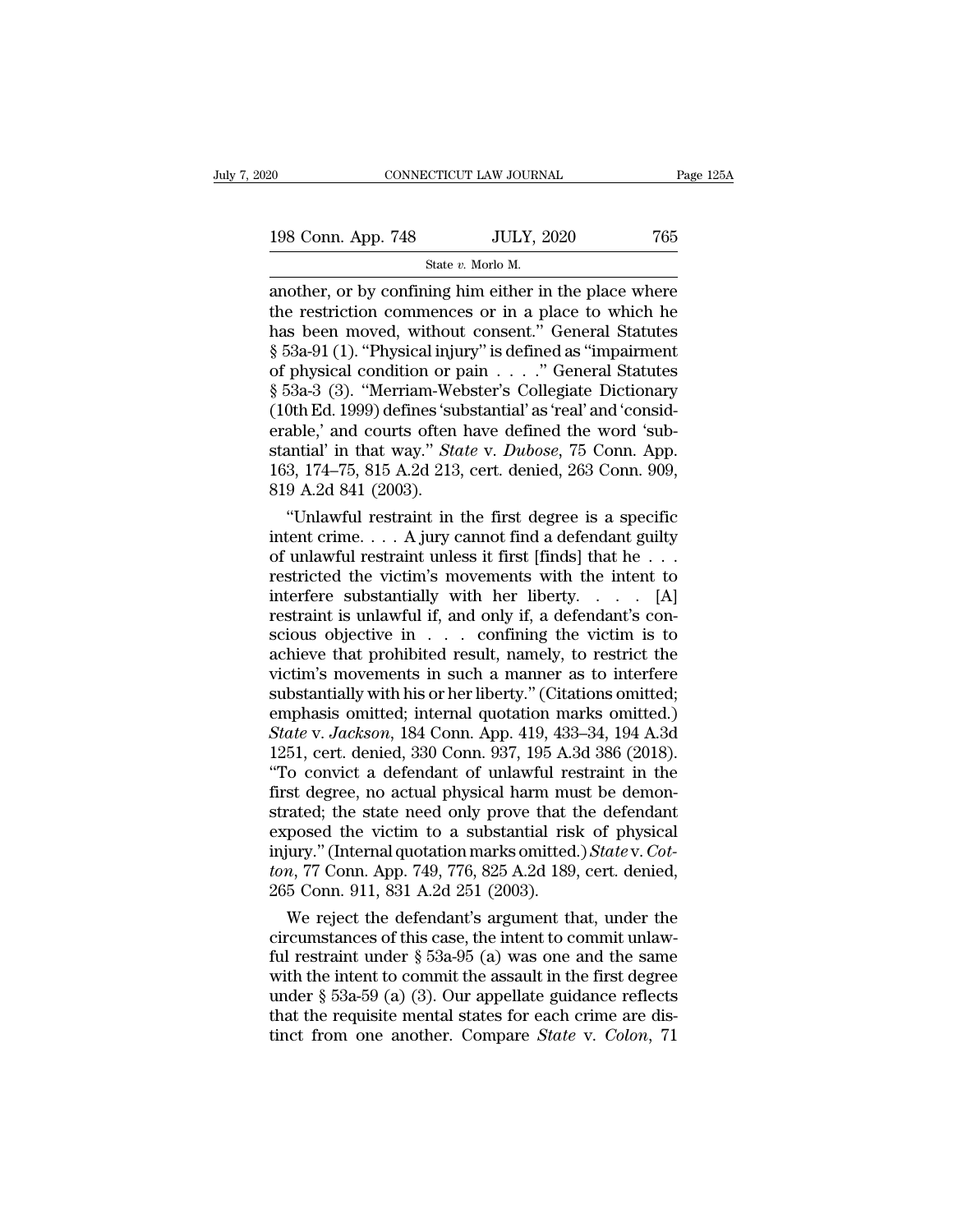## CONNECTICUT LAW JOURNAL July 7, 2020<br>
766 JULY, 2020 198 Conn. App. 748<br>
State v. Morlo M. STICUT LAW JOURN.<br>2020 19.<br>State *v.* Morlo M.<br>800 A 2d 1268

CONNECTICUT LAW JOURNAL July 7, 2020<br>
T66 JULY, 2020 198 Conn. App. 748<br>
State v. Morlo M.<br>
Conn. App. 217, 226, 800 A.2d 1268 (concluding that<br>
§ 53a-59 (a) (3) requires that the defendant "must be<br>
shown to have had the <sup>766</sup> JULY, 2020 198 Conn. App. 748<br>
<sup>State v. Morlo M.<br>
Conn. App. 217, 226, 800 A.2d 1268 (concluding that  $\S$  53a-59 (a) (3) requires that the defendant "must be<br>
shown to have had *the general intent to engage in*<br>
co</sup> T66 JULY, 2020 198 Conn. App. 748<br>
<sup>State v. Morlo M.</sup><br>
Conn. App. 217, 226, 800 A.2d 1268 (concluding that<br>
§ 53a-59 (a) (3) requires that the defendant "must be<br>
shown to have had *the general intent to engage in*<br>
condu *conducted Fig. 2020 conducted Fig. 2020 conducted Fig. 2020 conducted Fig. 217, 226, 800 A.2d 1268 (concluding that*  $\S$  53a-59 (a) (3) requires that the defendant "must be shown to have had *the general intent to e* **150 Conn.** App. 140<br> **life** v. Morlo M.<br> **Conn.** App. 217, 226, 800 A.2d 1268 (concluding that<br>
§ 53a-59 (a) (3) requires that the defendant "must be<br>
shown to have had *the general intent to engage in*<br> *conduct evincin* State v. Morlo M.<br>Conn. App. 217, 226, 800 A.2d 1268 (concluding that<br>§ 53a-59 (a) (3) requires that the defendant "must be<br>shown to have had *the general intent to engage in*<br>conduct evincing an extreme indifference to hu Conn. App. 217, 226, 800 A.2d 1268 (concluding that  $\S$  53a-59 (a) (3) requires that the defendant "must be shown to have had *the general intent to engage in* conduct evincing an extreme indifference to human life" (emph § 53a-59 (a) (3) requires that the defendant "must be<br>shown to have had *the general intent to engage in*<br>conduct evincing an extreme indifference to human<br>life" (emphasis added)), cert. denied, 261 Conn. 934,<br>806 A.2d 10 shown to have had *the general intent to engage in*<br>conduct evincing an extreme indifference to human<br>life" (emphasis added)), cert. denied, 261 Conn. 934,<br>806 A.2d 1067 (2002), with *State v. Jackson*, supra, 184<br>Conn. A *conduct evincing an extreme indifference to human life"* (emphasis added)), cert. denied, 261 Conn. 934, 806 A.2d 1067 (2002), with *State v. Jackson*, supra, 184 Conn. App. 433 ("[a] jury cannot find a defendant guilty o *life*" (emphasis added)), cert. denied, 261 Conn. 934, 806 A.2d 1067 (2002), with *State* v. *Jackson*, supra, 184 Conn. App. 433 ("[a] jury cannot find a defendant guilty of unlawful restraint unless it first [finds] th 806 A.2d 1067 (2002), with *State* v. *Jackson*, supra, 184<br>Conn. App. 433 ("[a] jury cannot find a defendant guilty<br>of unlawful restraint unless it first [finds] that he . . .<br>restricted the victim's movements with *the* Conn. App. 433 ("[a] jury cannot find a defendant guilty<br>of unlawful restraint unless it first [finds] that he  $\ldots$ <br>restricted the victim's movements with *the intent to*<br>interfere substantially with her liberty" (emphas of unlawful restraint unless it first [finds] that he ...<br>restricted the victim's movements with the intent to<br>interfere substantially with her liberty" (emphasis<br>added; internal quotation marks omitted)). The victim<br>test restricted the victim's movements with *the intent to*<br>interfere substantially with her liberty" (emphasis<br>added; internal quotation marks omitted)). The victim<br>testified that, in the early morning hours of November<br>28, 20 interfere substantially with her liberty" (emphasis<br>added; internal quotation marks omitted)). The victim<br>testified that, in the early morning hours of November<br>28, 2016, the defendant seized her by her hair and<br>dragged he added; internal quotation marks omitted)). The victim<br>testified that, in the early morning hours of November<br>28, 2016, the defendant seized her by her hair and<br>dragged her down into the basement, where he pro-<br>ceeded to be testified that, in the early morning hours of November<br>28, 2016, the defendant seized her by her hair and<br>dragged her down into the basement, where he pro-<br>ceeded to beat her. On the basis of this evidence, the<br>jury reason 28, 2016, the defendant seized her by her hair and dragged her down into the basement, where he proceeded to beat her. On the basis of this evidence, the jury reasonably could have found that the defendant evinced an inten dragged her down into the basement, where he pro-<br>ceeded to beat her. On the basis of this evidence, the<br>jury reasonably could have found that the defendant<br>evinced an intent to restrict the victim's liberty, namely,<br>her l ceeded to beat her. On the basis of this evidence, the<br>jury reasonably could have found that the defendant<br>evinced an intent to restrict the victim's liberty, namely,<br>her liberty to move freely within the house. Separately jury reasonably could have found that the defendant<br>evinced an intent to restrict the victim's liberty, namely,<br>her liberty to move freely within the house. Separately,<br>the jury reasonably could have found that the defenda be evinced an intent to restrict the victim's liberty, namely<br>her liberty to move freely within the house. Separately<br>the jury reasonably could have found that the defendan<br>evinced an extreme indifference to human life on r liberty to move freely within the house. Separately,<br>e jury reasonably could have found that the defendant<br>inced an extreme indifference to human life on the<br>sis of his independent acts of kicking, punching, and<br>oking th the jury reasonably could have found that the defendant<br>evinced an extreme indifference to human life on the<br>basis of his independent acts of kicking, punching, and<br>choking the victim in the basement for three consecu-<br>tiv

evinced an extreme indifference to human life on the<br>basis of his independent acts of kicking, punching, and<br>choking the victim in the basement for three consecu-<br>tive nights after dragging her down the stairs.<sup>12</sup><br>We furt basis of his independent acts of kicking, punching, and<br>choking the victim in the basement for three consecu-<br>tive nights after dragging her down the stairs.<sup>12</sup><br>We further reject the defendant's argument that there<br>was i choking the victim in the basement for three consecutive nights after dragging her down the stairs.<sup>12</sup><br>We further reject the defendant's argument that there<br>was insufficient evidence of a substantial risk of injury<br>to the tive nights after dragging her down the stairs.<sup>12</sup><br>We further reject the defendant's argument that there<br>was insufficient evidence of a substantial risk of injury<br>to the victim. On the basis of the evidence presented<br>at t We further reject the defendant's argument that there<br>was insufficient evidence of a substantial risk of injury<br>to the victim. On the basis of the evidence presented<br>at trial, the jury reasonably could have found that the<br> was insufficient evidence of a substantial risk of injury<br>to the victim. On the basis of the evidence presented<br>at trial, the jury reasonably could have found that the<br>defendant's act of dragging the victim down a full fl to the victim. On the basis of the evidence presented<br>at trial, the jury reasonably could have found that the<br>defendant's act of dragging the victim down a full flight<br>of stairs by her hair subjected her to a substantial at trial, the jury reasonably could have found that the defendant's act of dragging the victim down a full flight of stairs by her hair subjected her to a substantial risk of injury because it presented a "real" or "consid defendant's act of draggi<br>of stairs by her hair subj<br>of injury because it prese<br>opportunity for her to ha<br>her physical condition of<br>General Statutes  $\S$  53a-3<br>Conn. App. 174–75. % opportunity for her to have suffered an impairment to<br>her physical condition or to have suffered pain. See<br>General Statutes § 53a-3 (3); *State* v. *Dubose*, supra, 75<br>Conn. App. 174–75.<br> $\frac{12}{12}$ The defendant did not

her physical condition or to have suffered pain. See<br>General Statutes § 53a-3 (3); *State* v. *Dubose*, supra, 75<br>Conn. App. 174–75.<br><sup>12</sup> The defendant did not contest the sufficiency of the evidence as to the<br>intent elem General Statutes § 53a-3 (3); *State v. Dubose*, supra, 75<br>Conn. App. 174–75.<br><sup>12</sup> The defendant did not contest the sufficiency of the evidence as to the<br>intent element of the charge of assault in the first degree under General Statutes § 53a-3 (3); *State* v. *Dubose*, supra, 75<br>Conn. App. 174–75.<br><sup>12</sup> The defendant did not contest the sufficiency of the evidence as to the<br>intent element of the charge of assault in the first degree unde Conn. App. 174–75.<br>
<sup>12</sup> The defendant did not contest the sufficiency of the evidence as to the intent element of the charge of assault in the first degree under § 53a-59 (a) (3). See part I of this opinion. We discuss t The defendant did not contest the sufficies<br>intent element of the charge of assault in the<br>(a) (3). See part I of this opinion. We discuss the victim.<br>the severability of that evidence from the evident's intent to unlawfu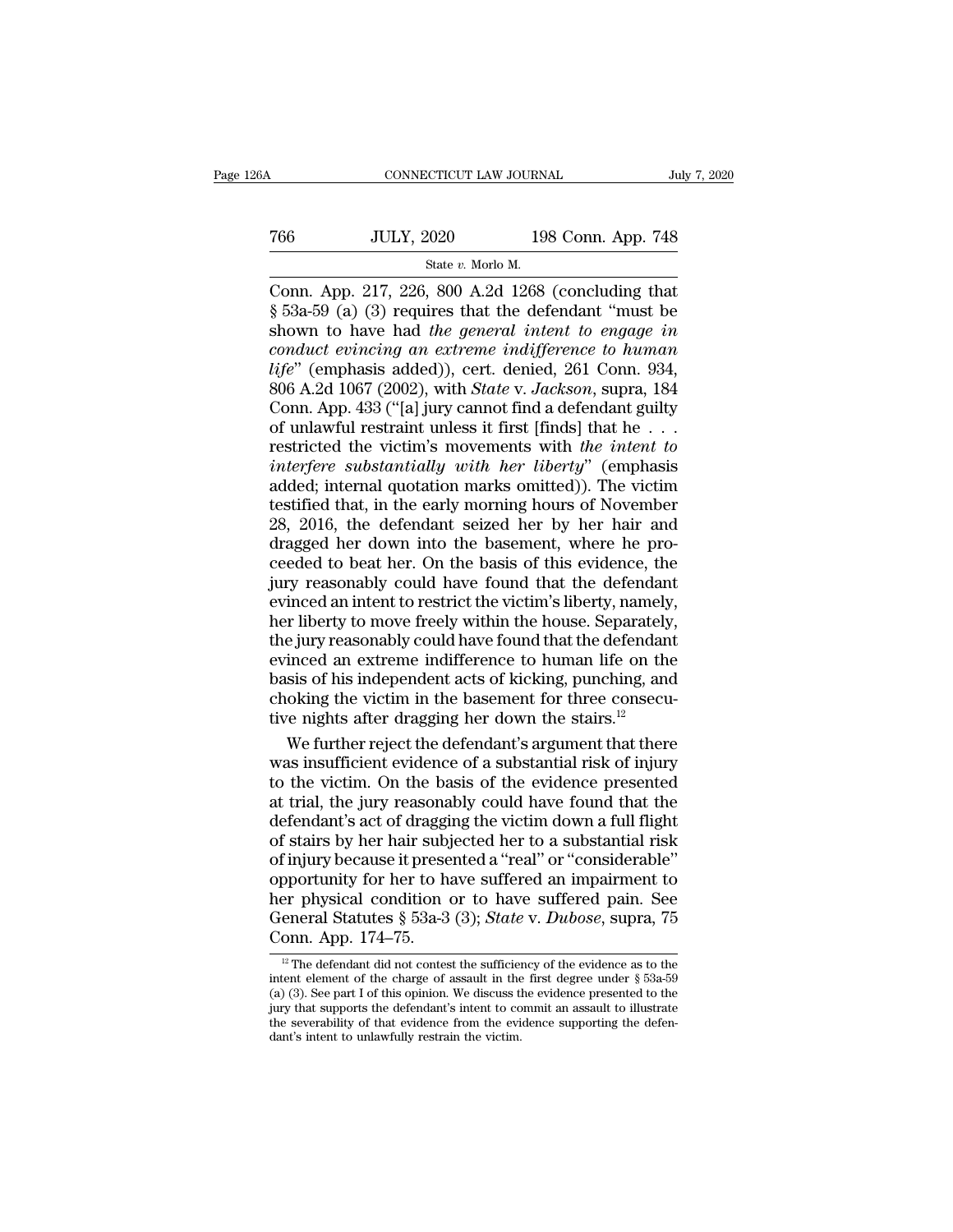EXECUTE 2000 CONNECTICUT LAW JOURNAL Page 127A<br>198 Conn. App. 767 JULY, 2020 767<br>Rozbicki v. Sconyers CONNECTICUT LAW JOUR<br>
8 Conn. App. 767 JULY,<br>
Rozbicki v. Sconyers<br>
The judgments are affirmed.<br>
In this opinion the other judges c 8 Conn. App. 767 JULY, 2020<br>
Rozbicki v. Sconyers<br>
The judgments are affirmed.<br>
In this opinion the other judges concurred.

Rozbicki *v.* Sconyers

### ZBIGNIEW S. ROZBICKI *v.* J. MICHAEL are affirmed.<br>
the other judges concur:<br>
SCONYERS ET AL.<br>
(AC 41654) ammed.<br>
other judges concu<br>
ROZBICKI v. J. MI(<br>
NYERS ET AL.<br>
(AC 41654)<br>
, Moll and Devlin, Js.  $\begin{minipage}{.4\linewidth} \begin{tabular}{l} ZBIGNIEW S. ROZBICKI $v$. J. MICHAEL \\ SCONYERS ET AL. \\ (AC 41654) \\ \text{Bright, Moll and Devlin, Js. \end{tabular}$

### *Syllabus*

- SCONTERS ET AL.<br>
(AC 41654)<br>
Bright, Moll and Devlin, Js.<br>
Syllabus<br>
The plaintiff sought to recover damages, including treble damages pursuant<br>
to statute (§ 52-568), for vexatious litigation, alleging that the defendants  $(AC 41654)$ <br>Bright, Moll and Devlin, Js.<br>Syllabus<br>plaintiff sought to recover damages, including treble damages pursuant<br>to statute (§ 52-568), for vexatious litigation, alleging that the defendants<br>had filed special defe The plaintiff sought to recover damages, including treble damages pursuant to statute ( $\S$  52-568), for vexatious litigation, alleging that the defendants had filed special defenses and brought a counterclaim against him Syllabus<br>
Syllabus<br>
plaintiff sought to recover damages, including treble damages pursuant<br>
to statute (§ 52-568), for vexatious litigation, alleging that the defendants<br>
had filed special defenses and brought a countercla  $Syllabus$ <br>baintiff sought to recover damages, including treble damages pursuant<br>to statute (§ 52-568), for vexatious litigation, alleging that the defendants<br>had filed special defenses and brought a counterclaim against him w plaintiff sought to recover damages, including treble damages pursuant<br>to statute (§ 52-568), for vexatious litigation, alleging that the defendants<br>had filed special defenses and brought a counterclaim against him with-<br> plantati sougar to recover admitges, increasing a cost to statute (§ 52-568), for vexatious litigation, alleging that the defendants had filed special defenses and brought a counterclaim against him without probable cause had filed special defenses and brought a counterclaim against him without probable cause and with malicious intent. In a prior civil action, the defendants L and his building company, L Co., had retained the plaintiff to their liability insurance of the insurance company then engaged a law firm on Leplantiff to defend them in that action. During the course of his representation by the plaintiff, L contacted his insurance company to inquire a law firm on L and L Co.'s behalf to defend them. The plaintiff later and the plaintiff to defend them in that action. During the course of his representation by the plaintiff, L contacted his insurance company to inquir company, a commenced an action against L and L Co. seeking to company to impulsion by the plaintiff, L contacted his insurance company to inquire about providing a defense for L and L Co. in the civil action pursuant to th plantal for detected for his action. During the course of his representation by the plaintiff, L contacted his insurance company to inquire about providing a defense for L and L Co. in the civil action pursuant to their li retained the services of the defendants S, an attorney, and the law firm on L and L Co. is the civil action pursuant to their liability insurance policy. The insurance company then engaged a law firm on L and L Co.'s behal in which he was a partner, A Co., Land L Co. The interval existence of their liability insurance policy. The insurance company then engaged a law firm on L and L Co.'s behalf to defend them. The plaintiff later commenced a and, on the advice of S and A Co., L and L Co. filed an answer, two special defenses and a counterchanged an action against L and L Co. seeking to collect outstanding legal fees incurred for his services in the prior civil a law link of *L* and *L* co. *s* behand of defend them. The plantal hadded commenced an action against L and L Co. seeking to collect outstanding legal fees incurred for his services in the prior civil action. L and L Co. begal fees incurred of his services in the prior civil action. L and L Co.<br>legal fees incurred for his services in the prior civil action. L and L Co.<br>retained the services of the defendants S, an attorney, and the law fir retained the services in the prior civil action. Lead L content<br>retained the services of the defendants S, an attorney, and the law firm<br>in which he was a partner, A Co., to defend them in the collection action<br>and, on the relative the was a partner, A Co., to defend them in the collection action and, on the advice of S and A Co., L and L Co. filed an answer, two special defenses and a counterclaim sounding in legal malpractice against the p and, on the advice of S and A Co., L and L Co. filed an answer, two special defenses and a counterclaim sounding in legal malpractice against the plaintiff, alleging, inter alia, that the plaintiff had neglected to inquire defenses and a counterclaim sounding in legal malpractice against the plaintiff, alleging, inter alia, that the plaintiff had neglected to inquire of L's insurance company whether defense coverage was available for the pri definitions and a counterclaint soliding in legal mappactice against the plaintiff, alleging, inter alia, that the plaintiff had neglected to inquire of L's insurance company whether defense coverage was available for the plantant, ancgling, inter and, that are plantant had reglected to inquire<br>of L's insurance company whether defense coverage was available for<br>the prior civil action and failed to inform L of the insurance carrier's<br>obligat on as instanted company whether deterise coverage was available for<br>the prior civil action and failed to inform L of the insurance carrier's<br>obligation to defend. The plaintiff and L and L Co. reached a settlement<br>in the c are prior two action and failed to morint B of alc instanct carriers<br>obligation to defend. The plaintiff and L and L Co. reached a settlement<br>in the collection action, and the counterclaim was withdrawn. The trial<br>court th following the collection and the counterclaim was withdrawn. The trial<br>court thereafter granted the separate motions for summary judgment<br>filed by S and A Co. and L and L Co. in the vexatious litigation action.<br>On appeal, m are concetion action, and the connectednin was winited awit. The this court thereafter granted the separate motions for summary judgment. On appeal, the plaintiff alleged that the trial court improperly rendered summary filed by S and A Co. and L and L Co. in the vexatious litigation action.<br>On appeal, the plaintiff alleged that the trial court improperly rendered<br>summary judgment on the grounds that the defendants had probable<br>cause to Incu by 5 and A co. and *E* and *E* co. in the vexatious nigation action.<br>
On appeal, the plaintiff alleged that the trial court improperly rendered<br>
summary judgment on the grounds that the defendants had probable<br>
cause filed by L and L Co. had probable cause to assert special defenses and file a counterclaim against the plaintiff in the collection action and L and L Co. relied in good faith on the advice of S and A Co. in asserting the
- classe to assert special detenses and the a counteretain against the plaintiff in the collection action and L and L Co. relied in good faith on the advice of S and A Co. in asserting the special defenses and filing the cou plantant in the concettion action and L and L oo. Fence in good ration of<br>the advice of S and A Co. in asserting the special defenses and filing<br>the counterclaim. Held:<br>filed by L and L Co.: a genuine issue of material fac the counterclaim. *Held:*<br>the counterclaim. *Held:*<br>the trial court improperly granted the motion for summary judgment<br>filed by L and L Co.: a genuine issue of material fact existed as to<br>whether L and L Co. had probable c the counterclaim. *Held*:<br>
1. The trial court improperly granted the motion for summary judgment<br>
filed by L and L Co.: a genuine issue of material fact existed as to<br>
whether L and L Co. had probable cause to assert the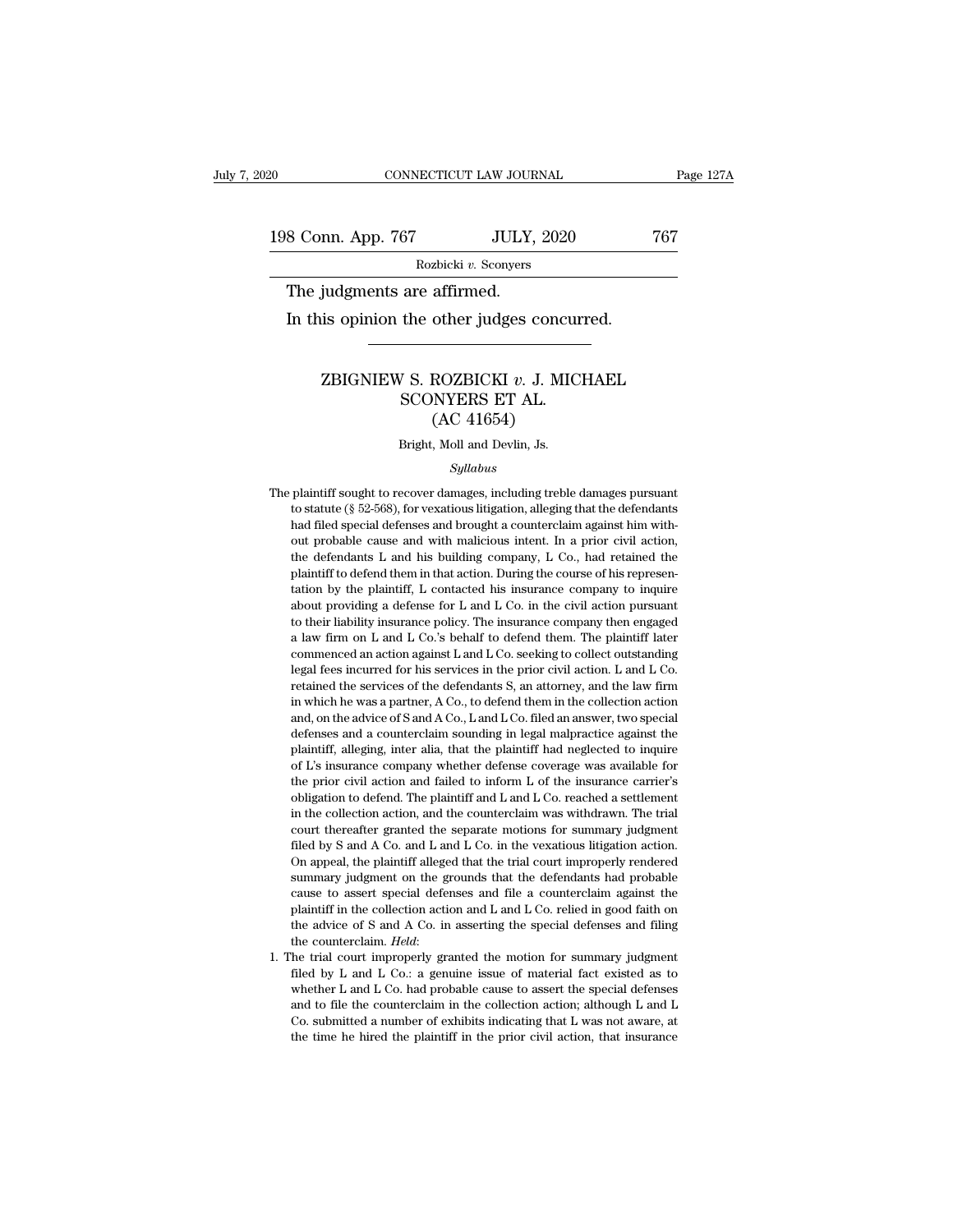# CONNECTICUT LAW JOURNAL July 7, 2020<br>
768 JULY, 2020 198 Conn. App. 767<br>
Rozbicki v. Sconyers

### Rozbicki *v.* Sconyers

 $3$  JULY, 2020 198 Conn. App. 767<br>Rozbicki v. Sconyers<br>coverage entitling him to a defense was available to him, the plaintiff<br>submitted several exhibits indicating that L was aware at the time he submitted several exhibits indicating that L was aware at the plaintiff submitted several exhibits indicating that L was aware at the time he head the plaintiff that insurance coverage was available to him but that **HULY, 2020** 198 Conn. App. 767<br>Rozbicki v. Sconyers<br>coverage entitling him to a defense was available to him, the plaintiff<br>submitted several exhibits indicating that L was aware at the time he<br>hired the plaintiff that i  $\blacksquare$ <br>  $\blacksquare$ <br>
Rozbicki  $v$ . Sconyers<br>
coverage entitling him to a defense was available to him, the plaintiff<br>
submitted several exhibits indicating that L was aware at the time he<br>
hired the plaintiff that insurance co Rozbicki v. Sconyers<br>
coverage entitling him to a defense was available to him, the plaintiff<br>
submitted several exhibits indicating that L was aware at the time he<br>
hired the plaintiff that insurance coverage was availabl coverage entitling him to a defense was available to him, the plaintiff submitted several exhibits indicating that L was aware at the time he hired the plaintiff that insurance coverage was available to him but that he did submitted several exhibits indicating that L was aware at the time he hired the plaintiff that insurance coverage was available to him but that he did not wish to submit a claim for such coverage because, inter alia, he di subhidied several exists indicating diat D was aware at are the relation shined the plaintiff that insurance coverage was available to him but that he did not wish to submit a claim for such coverage because, inter alia, h conveyed to S all material facts within his knowledge, inter alla, the did not wish to submit a claim for such coverage because, inter alla, he did not want his insurance premiums to increase; moreover, a genuine issue of demonstrated that L conveyed to S that he did not know of the availability of the did not want his insurance premiums to increase; moreover, a genuine issue of material fact existed as to whether L and L Co. relied in good In the matrix what is insulated premiums to increase, moreover, a genuine<br>issue of material fact existed as to whether L and L Co. relied in good<br>faith on the advice of S and A Co. in asserting the special defenses and<br>fil faith on the advice of S and A Co. in asserting the special defenses and filing the counterclaim as a factual dispute existed as to whether L conveyed to S all material facts within his knowledge, as the evidence demonstr faction the article of B and H co. In asserting the special detenses and filing the counterclaim as a factual dispute existed as to whether L conveyed to S all material facts within his knowledge, as the evidence demonstra thus, whether the advice of S and A Co. was given after a full and fair statement of all material facts within his knowledge, as the evidence demonstrated that L conveyed to S that he did not know of the availability of in demonstrated that L conveyed to S that he did not keep demonstrated that L conveyed to S that he did not keep of mission of the section of the availability of insthus, whether L knew of the availability of insthus, whether 2. The trial court did not err in granting the motion for summary judgment field the plaintiff to defend him in the prior civil action, but there existed a genuine issue of material fact as to whether L knew of the availab or mountance decrise coverage at alle line in three are plantim to decrine thin in the prior civil action, but there existed a genuine issue of material fact as to whether L knew of the availability of insurance coverage a

flact as to whether L knew of the availability of insurance coverage and, thus, whether the advice of S and A Co. was given after a full and fair statement of all facts within L's knowledge.<br>
he trial court did not err in the counterclaim was unavailing, or insurance coverage and, thus, whether the advice of S and A Co. was given after a full and fair statement of all facts within L's knowledge.<br>The trial court did not err in granting the m ment of all facts within L's knowledge.<br>
the trial court did not err in granting the motion for summary judgment<br>
filed by S and A Co.: the plaintiff's claim that S failed to perform an<br>
adequate investigation before asser statement of an facts whall *D*s knowledge.<br>
the trial court did not err in granting the motion for summary judgment<br>
filed by S and A Co.: the plaintiff's claim that S failed to perform an<br>
adequate investigation before a filed by S and A Co.: the plaintiff's claim that S failed to perform an adequate investigation before asserting the special defenses and filing the counterclaim was unavailing, as S relied on statements and documents provi basis on which to assert the special defenses and filing adequate investigation before asserting the special defenses and filing the counterclaim was unavailing, as S relied on statements and documents provided to him by h anciquate investigation before asserting the special defenses and times<br>the counterclaim was unavailing, as S relied on statements and docu-<br>ments provided to him by his clients, consultation with other attorneys,<br>his own the countertaint was unavailing, as 5 rened on statements and documents provided to him by his clients, consultation with other attorneys, his own experience as a practicing attorney in Connecticut for thirty-<br>six years an Actual as provided as a range attents, constantiant with other attorneys, this own experience as a practicing attorney in Connecticut for thirty-<br>six years and legal research, and this information provided S a reasonable<br>b the solution of the periodic state.<br>Six years and legal research, and the had solved moreover, the plaintiff's claim that<br>was not an experienced legal malacted as a reasonable attorney fan<br>that he had probable cause.<br>Argue which to assert the special defenses and to file the counterclain<br>er, the plaintiff's claim that S lacked probable cause because h<br>an experienced legal malpractice litigator was unavailing, as<br>a reasonable attorney familia moreover, the plaintiff's claim that S lacked probable cause because he<br>was not an experienced legal malpractice litigator was unavailing, as S<br>acted as a reasonable attorney familiar with Connecticut law in believing<br>that moreover, the plaintiff's claim that S lacked probable cause because he<br>was not an experienced legal malpractice litigator was unavailing, as S<br>acted as a reasonable attorney familiar with Connecticut law in believing<br>that

was not an experienced legal malpractice litigator was unavailing, as S<br>acted as a reasonable attorney familiar with Connecticut law in believing<br>that he had probable cause.<br>Argued February 4—officially released July 7, 20 Action to recover damages for vexatious litigation,<br>and for other relief, brought to the Superior Court in<br>the judicial district of Litchfield, where the court,<br> $H$ on. John W. Pickard, judge trial referee, granted the<br>moti *Argued February 4—officially released July 7, 2020*<br>*Procedural History*<br>*Procedural History*<br>**Action to recover damages for vexatious litigation,<br>and for other relief, brought to the Superior Court in<br>the judicial distri** *Procedural History*<br>*Procedural History*<br>Action to recover damages for vexatious litigation,<br>and for other relief, brought to the Superior Court in<br>the judicial district of Litchfield, where the court,<br>*Hon. John W. Picka* Procedural History<br>Action to recover damages for vexatious litigation,<br>and for other relief, brought to the Superior Court in<br>the judicial district of Litchfield, where the court,<br>Hon. John W. Pickard, judge trial referee, Action to recover damages for vexatious litigation,<br>and for other relief, brought to the Superior Court in<br>the judicial district of Litchfield, where the court,<br>*Hon. John W. Pickard*, judge trial referee, granted the<br>moti and for other relief, brought to the Superior Court in<br>the judicial district of Litchfield, where the court,<br>*Hon. John W. Pickard*, judge trial referee, granted the<br>motions for summary judgment filed by the named<br>defendan Hon. John W. Picka<br>motions for summa<br>defendant et al. and<br>which the plaintiff a<br>part; further procee<br>Zbigniew S. Roz<br>lant (plaintiff).<br>Cristin E. Sheeh *Cristia* For sammary galgneric fired by the name of fendant et al. and rendered judgment thereon, from inch the plaintiff appealed to this court. *Reversed in critically further proceedings.*<br> *Zbigniew S. Rozbicki*, se

*Robert W. Cassot, for the appellees (named defendant et al., further proceedings.*<br> *Zbigniew S. Rozbicki*, self-represented, the appel-<br>
lant (plaintiff).<br> *Cristin E. Sheehan*, with whom, on the brief, was *Robert W. Ca*  $part; f$ <br>  $Zbig$ <br>  $lant (p$ <br>  $Cris$ <br>  $Robert$  al.).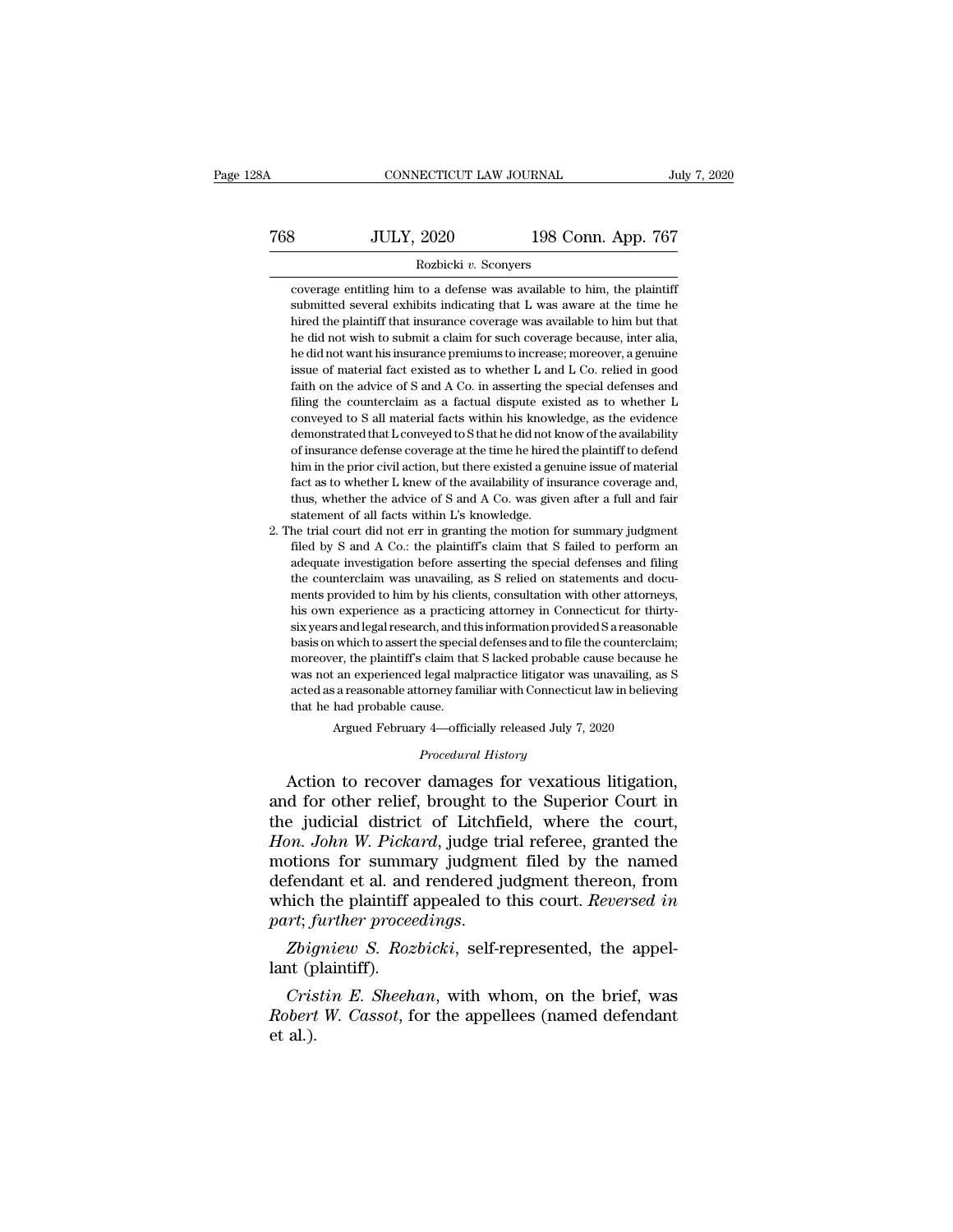| 20                   |  | CONNECTICUT LAW JOURNAL | Page 129A |
|----------------------|--|-------------------------|-----------|
|                      |  |                         |           |
| 198 Conn. App. 767   |  | <b>JULY, 2020</b>       | 769       |
| Rozbicki v. Sconyers |  |                         |           |

*Patrick J. Markey*, for the appellees (defendant Fred-<br> *Patrick J. Markey*, for the appellees (defendant Fred-<br> *Patrick J. Markey*, for the appellees (defendant Fred-<br> *Patrick J. Laser et al.*). 198 Conn. App. 767<br>Rozbicki<br>Patrick J. Markey, for the<br>rick J. Laser et al.).

### *Opinion*

8 Conn. App. 767 JULY, 2020 769<br>
Rozbicki v. Sconyers<br>
Patrick J. Markey, for the appellees (defendant Fred-<br>
ick J. Laser et al.).<br>  $\frac{opinion}{opinion}$ <br>
MOLL, J. The plaintiff, Zbigniew S. Rozbicki, appeals<br>
opinion<br>
the summary From Text<br>
Reprick J. Markey, for the appellees (defendant Frederick J. Laser et al.).<br>
opinion<br>
MOLL, J. The plaintiff, Zbigniew S. Rozbicki, appeals<br>
from the summary judgment rendered by the trial court<br>
in favor of the Patrick J. Markey, for the appellees (defendant Frederick J. Laser et al.).<br>
opinion<br>
MOLL, J. The plaintiff, Zbigniew S. Rozbicki, appeals<br>
from the summary judgment rendered by the trial court<br>
in favor of the defendants Farrick J. Markey, for the appenees (detendant Fred-<br>erick J. Laser et al.).<br>Opinion<br>MOLL, J. The plaintiff, Zbigniew S. Rozbicki, appeals<br>from the summary judgment rendered by the trial court<br>in favor of the defendants, F opinion<br>
MOLL, J. The plaintiff, Zbigniew S. Rozbicki, appeals<br>
from the summary judgment rendered by the trial court<br>
in favor of the defendants, Frederick J. Laser (Laser),<br>
Laser Building Company, J. Michael Sconyers, a opinion<br>
MOLL, J. The plaintiff, Zbigniew S. Rozbicki, appeals<br>
from the summary judgment rendered by the trial court<br>
in favor of the defendants, Frederick J. Laser (Laser),<br>
Laser Building Company, J. Michael Sconyers, a MOLL, J. The plaintiff, Zbigniew S. Rozbicki, appeals<br>from the summary judgment rendered by the trial court<br>in favor of the defendants, Frederick J. Laser (Laser),<br>Laser Building Company, J. Michael Sconyers, and Ack-<br>erly from the summary judgment rendered by the trial court<br>in favor of the defendants, Frederick J. Laser (Laser),<br>Laser Building Company, J. Michael Sconyers, and Ack-<br>erly Brown, LLP, on his one count complaint sounding<br>in ve in favor of the defendants, Frederick J. Laser (Laser),<br>Laser Building Company, J. Michael Sconyers, and Ack-<br>erly Brown, LLP, on his one count complaint sounding<br>in vexatious litigation. On appeal, the plaintiff claims<br>th Laser Building Company, J. Michael Sconyers, and Ackerly Brown, LLP, on his one count complaint sounding<br>in vexatious litigation. On appeal, the plaintiff claims<br>that the court improperly rendered summary judg-<br>ment in fa erly Brown, LLP, on his one count complaint sounding<br>in vexatious litigation. On appeal, the plaintiff claims<br>that the court improperly rendered summary judg-<br>ment in favor of the defendants on the grounds that (1)<br>the def in vexatious litigation. On appeal, the plaintiff claims<br>that the court improperly rendered summary judg-<br>ment in favor of the defendants on the grounds that  $(1)$ <br>the defendants had probable cause to assert special<br>defen that the court improperly rendered summary judgment in favor of the defendants on the grounds that (1) the defendants had probable cause to assert special defenses and to file a counterclaim in a prior action commenced by ment in favor of the defendants on the grounds that (1)<br>the defendants had probable cause to assert special<br>defenses and to file a counterclaim in a prior action<br>commenced by the plaintiff against Laser and Laser<br>Building the defendants had probable cause to assert special<br>defenses and to file a counterclaim in a prior action<br>commenced by the plaintiff against Laser and Laser<br>Building Company (Laser defendants),<sup>1</sup> and (2) the<br>Laser defend defenses and to file a counterclaim in a prior action<br>commenced by the plaintiff against Laser and Laser<br>Building Company (Laser defendants),<sup>1</sup> and (2) the<br>Laser defendants relied in good faith on the advice of<br>J. Michael commenced by the plaintiff against Laser and Laser<br>Building Company (Laser defendants),<sup>1</sup> and (2) the<br>Laser defendants relied in good faith on the advice of<br>J. Michael Sconyers and Ackerly Brown, LLP (Sconyers<br>defendants Building Company (L<br>Laser defendants relie<br>J. Michael Sconyers an<br>defendants),<sup>2</sup> their conservating the special of<br>claim. We affirm in part<br>of the trial court.<br>The following facts ser defendants relied in good faith on the advice of<br>Michael Sconyers and Ackerly Brown, LLP (Sconyers<br>fendants),<sup>2</sup> their counsel in the prior action, in<br>serting the special defenses and filing the counter-<br>aim. We affirm J. Michael Sconyers and Ackerly Brown, LLP (Sconyers<br>defendants),<sup>2</sup> their counsel in the prior action, in<br>asserting the special defenses and filing the counter-<br>claim. We affirm in part and reverse in part the judgment<br>of

defendants),<sup>2</sup> their counsel in the prior action, in<br>asserting the special defenses and filing the counter-<br>claim. We affirm in part and reverse in part the judgment<br>of the trial court.<br>The following facts and procedural asserting the special defenses and filing the counter-<br>claim. We affirm in part and reverse in part the judgment<br>of the trial court.<br>The following facts and procedural history are rele-<br>vant to our resolution of this appe claim. We affirm in part and reverse in part the judgment<br>of the trial court.<br>The following facts and procedural history are rele-<br>vant to our resolution of this appeal. In June, 2012,<br>Laser retained the plaintiff, who, a of the trial court.<br>The following facts and procedural history are relevant to our resolution of this appeal. In June, 2012,<br>Laser retained the plaintiff, who, at the time, was an<br>attorney with an active license to practic The following facts and procedural history are rele-<br>vant to our resolution of this appeal. In June, 2012,<br>Laser retained the plaintiff, who, at the time, was an<br>attorney with an active license to practice law in Con-<br>nect vant to our resolution of this appeal. In June, 2012,<br>Laser retained the plaintiff, who, at the time, was an<br>attorney with an active license to practice law in Con-<br>necticut,<sup>3</sup> to defend the Laser defendants in a civil ac Laser retained the plaintiff, who, at the time, was an attorney with an active license to practice law in Connecticut,<sup>3</sup> to defend the Laser defendants in a civil action captioned *Frey v. Noorani*, Superior Court, judic captioned *Frey v. Noorani*, Superior Court, judicial district of Litchfield, Docket No. CV-10-6003549-S (*Frey* action).<sup>4</sup> In March, 2013, while represented by the plaintiff, Laser contacted NGM Insurance Company (NGM)<br> action).<sup>4</sup> In March, 2013, while represented by the plaintiff, Laser contacted NGM Insurance Company (NGM)<br><sup>1</sup> The record reflects that Laser is the vice president of Laser Building Company.<br><sup>2</sup> J. Michael Sconyers is a

Company.

pended.

<sup>&</sup>lt;sup>1</sup> The record reflects that Laser is the vice president of Laser Building Company.<br><sup>2</sup> J. Michael Sconyers is a partner at Ackerly Brown, LLP.<br><sup>3</sup> The plaintiff's license to practice law in Connecticut currently is suspe Company.<br>
<sup>2</sup> J. Michael Sconyers is a partner at Ackerly Brown, LLP.<br>
<sup>3</sup> The plaintiff's license to practice law in Connecticut currently is suspended.<br>
<sup>4</sup> Laser Building Company was named as a defendant in the *Frey* <sup>2</sup> J. Michael Sconyers is a partner at Ackerly Brown, LLP.<br><sup>3</sup> The plaintiff's license to practice law in Connecticut currently is sus-<br>pended.<br><sup>4</sup> Laser Building Company was named as a defendant in the *Frey* action,<br>bu <sup>3</sup> The plaintiff's license to practice law in Connecticut currently is suspended.<br><sup>4</sup> Laser Building Company was named as a defendant in the *Frey* action, but Laser, in his individual capacity, was not a party thereto.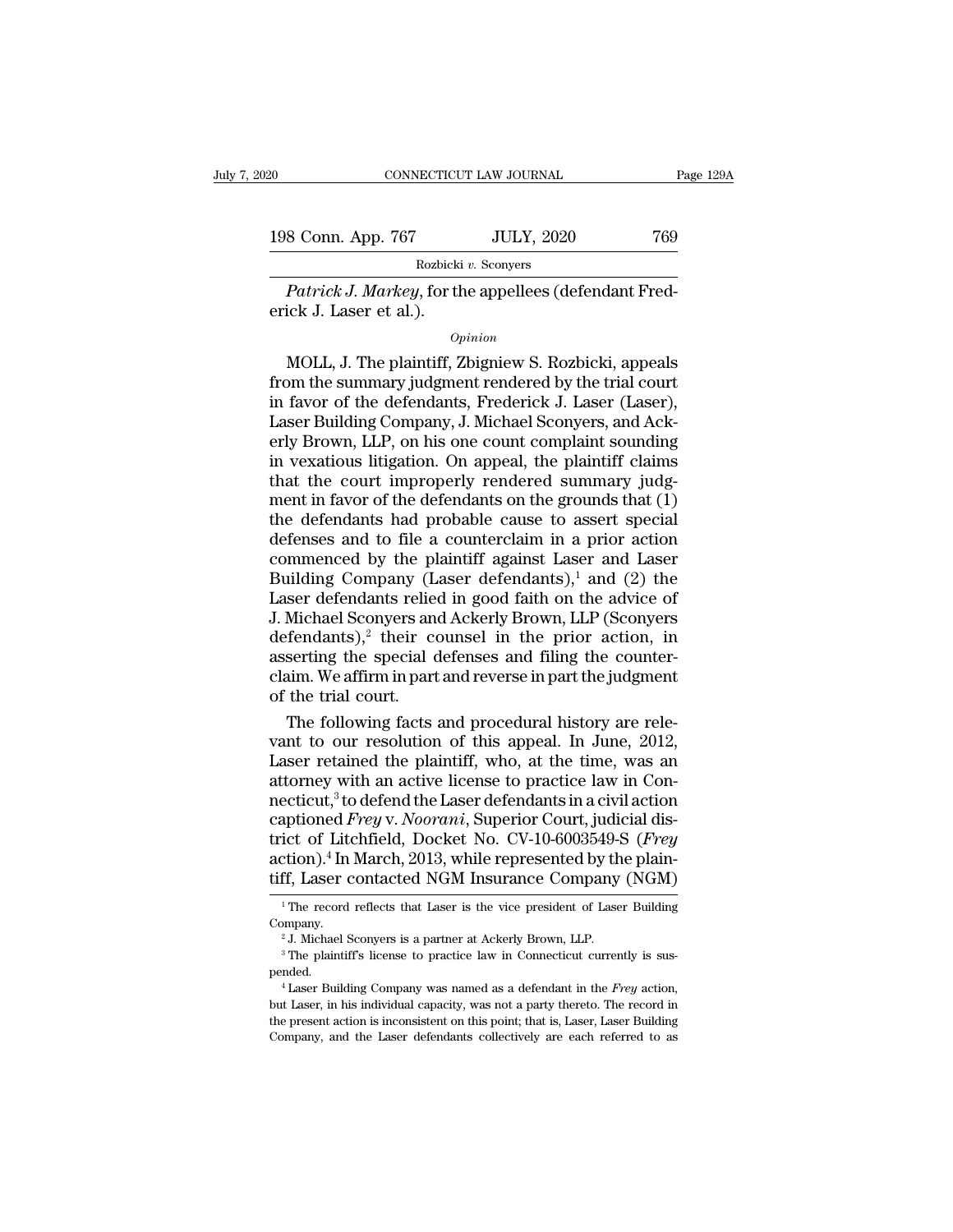### CONNECTICUT LAW JOURNAL July 7, 2020<br>
Transform JULY, 2020 198 Conn. App. 767<br>
Rozbicki v. Sconyers Rozbicki *v.* Sconyers

to demand that it provide the Laser defendants with a Transaction 198 Conn. App. 767<br>
Transaction 198 Conn. App. 767<br>
The <sup>Rozbicki</sup> *v*. Sconyers<br>
The *Frey* action pursuant to their liability<br>
insurance policy. Soon thereafter, NGM engaged the<br>
law firm Hassett and Donnolly Trance policy. The series of the Laser defendants with a defense in the *Frey* action pursuant to their liability insurance policy. Soon thereafter, NGM engaged the law firm Hassett and Donnelly, P.C., to appear on behalf France Box 198 Conn. App. 767<br>
Rozbicki v. Sconyers<br>
to demand that it provide the Laser defendants with a<br>
defense in the *Frey* action pursuant to their liability<br>
insurance policy. Soon thereafter, NGM engaged the<br>
law Rozbicki v. Sconyers<br>
to demand that it provide the Laser defendants with a<br>
defense in the *Frey* action pursuant to their liability<br>
insurance policy. Soon thereafter, NGM engaged the<br>
law firm Hassett and Donnelly, P.C.  $\frac{1}{15}$  Rozbicki v. Sconyers<br>to demand that it provide the Laser defendants with a<br>defense in the *Frey* action pursuant to their liability<br>insurance policy. Soon thereafter, NGM engaged the<br>law firm Hassett and Donnel to demand that it provide the Laser defendants with a defense in the *Frey* action pursuant to their liability insurance policy. Soon thereafter, NGM engaged the law firm Hassett and Donnelly, P.C., to appear on behalf of defense in the *Frey* action pursuant to their liability<br>insurance policy. Soon thereafter, NGM engaged the<br>law firm Hassett and Donnelly, P.C., to appear on behalf<br>of the Laser defendants in the *Frey* action. On March<br>15 insurance policy. Soon thereafter, NGM engaged the<br>law firm Hassett and Donnelly, P.C., to appear on behalf<br>of the Laser defendants in the *Frey* action. On March<br>15, 2013, Attorney Peter G. Barrett filed an appearance<br>on law firm Hassett and Donnelly, P.C., to appear on behalf<br>of the Laser defendants in the *Frey* action. On March<br>15, 2013, Attorney Peter G. Barrett filed an appearance<br>on behalf of the Laser defendants, in lieu of the pla of the Laser defendants in the  $I$ <br>15, 2013, Attorney Peter G. Barre<br>on behalf of the Laser defendants<br>in the *Frey* action.<sup>5</sup> Following l<br>*Frey* action, Attorney Barrett ne<br>that resolved the action as to th<br>no additiona EVENTIFY LET G. Barrett fied an appearance in the behalf of the Laser defendants, in lieu of the plaintiff, the *Frey* action, Attorney Barrett negotiated a settlement at resolved the action as to the Laser defendants at on behan of the Laser defendants, in het of the plantin,<br>in the *Frey* action.<sup>5</sup> Following his appearance in the<br>*Frey* action, Attorney Barrett negotiated a settlement<br>that resolved the action as to the Laser defendants

*Frey* action. To<br>*Frey* action, Attorney Barrett negotiated a settlement<br>that resolved the action as to the Laser defendants at<br>no additional cost to them.<br>In September, 2013, the plaintiff commenced an<br>action against th services in the *Frey* action, Attorney Barrett hegotiated a settement<br>that resolved the action as to the Laser defendants at<br>no additional cost to them.<br>In September, 2013, the plaintiff commenced an<br>action against the La ria resolved the action as to the Laser detendants at<br>no additional cost to them.<br>In September, 2013, the plaintiff commenced an<br>action against the Laser defendants seeking to collect<br>\$11,782.50 in outstanding legal fees i In September, 2013, the plaintiff commenced an<br>action against the Laser defendants seeking to collect<br>\$11,782.50 in outstanding legal fees incurred for his<br>services in the *Frey* action. See *Rozbicki* v. *Laser*, Supe-<br>r In September, 2013, the plaintiff commenced an action against the Laser defendants seeking to collect \$11,782.50 in outstanding legal fees incurred for his services in the *Frey* action. See *Rozbicki* v. *Laser*, Superio action against the Laser definition and the *Frey* action.<br>
services in the *Frey* action.<br>
rior Court, judicial distric<br>
CV-13-6009417-S (collectic<br>
Sconyers defendants to define collection action. rior Court, judicial district of Litchfield, Docket No.<br>CV-13-6009417-S (collection action).<sup>6</sup> Laser hired the<br>Sconyers defendants to defend the Laser defendants in<br>the collection action.<br>defendants in the *Frey* action.  $CV-13-6009417-S$  (collection action).<sup>6</sup> Laser hired the<br>Sconyers defendants to defend the Laser defendants in<br>the collection action.<br>defendants in the *Frey* action. In its memorandum of decision granting the<br>defendants'

Sconyers defendants to defend the Laser defendants in<br>the collection action.<br>defendants in the *Frey* action. In its memorandum of decision granting the<br>defendants' respective motions for summary judgment, the trial court the collection action.<br>
defendants in the *Frey* action. In its memorandum of decision granting the<br>
defendants' respective motions for summary judgment, the trial court stated<br>
that the plaintiff was retained to represent defendants in the *Frey* action. In its memorandum of decision granting the defendants' respective motions for summary judgment, the trial court stated that the plaintiff was retained to represent the Laser defendants coll defendants in the *Frey* action. In its memorandum of decision granting the defendants' respective motions for summary judgment, the trial court stated that the plaintiff was retained to represent the Laser defendants coll that the plaintiff was retained to represent the Laser defendants collectively<br>in the *Frey* action. For the sake of avoiding confusion, and because none of<br>the parties raises the issue of the discrepancy, we refer to the

The parties raises the issue of the discrepancy, we refer to the Laser defendants collectively as having been named defendants in the *Frey* action.<br>
<sup>5</sup> On June 6, 2013, Hassett and Donnelly, P.C., filed a firm appearanc Laser Building Company as the conduct of the *Frey* action.<br>
<sup>5</sup> On June 6, 2013, Hassett and Donnelly, P.C., filed a firm appearance in lieu of the individual appearance filed by Attorney Barrett.<br>
<sup>6</sup> The plaintiff name <sup>5</sup> On June 6, 2013, Hassett and Donnelly, P.C., filed a firm appearance in lieu of the individual appearance filed by Attorney Barrett.<br><sup>6</sup> The plaintiff named "Fred Laser D/B/A Laser Building Company" as the sole defend lieu of the individual appearance filed by Attorney Barrett.<br>
<sup>6</sup> The plaintiff named "Fred Laser D/B/A Laser Building Company" as the sole defendant in the collection action. The plaintiff named both Laser and Laser Build <sup>s</sup> The plaintiff named "Fred Laser D/B/A Laser Building Company" as the sole defendant in the collection action. The plaintiff named both Laser and Laser Building Company as defendants in the present action and alleged t sole defendant in the collection action. The plaintiff named both Laser and Laser Building Company as defendants in the present action and alleged that their conduct, as well as the conduct of the Sconyers defendants, in t Laser Building Company as defendants in the present action and alleged that their conduct, as well as the conduct of the Sconyers defendants, in the collection action constituted vexatious litigation. In its memorandum of their conduct, as well as the conduct of the Sconyers defendants, in the collection action constituted vexatious litigation. In its memorandum of decision granting the defendants' respective motions for summary judgment, t collection action constituted vexatious litigation. In its memorandum of decision granting the defendants' respective motions for summary judgment, the trial court also stated that the plaintiff filed the collection action sion granting the defendants' respective motions for summary judgment, the trial court also stated that the plaintiff filed the collection action against the Laser defendants collectively. In an effort to avoid confusion, Example and so stated that the plaintiff filed the collection action against the Laser defendants collectively. In an effort to avoid confusion, and because none of the parties raises the issue of the discrepancy, we refer Laser defendants collectively. In an effort to avoid confusion, and because vidually.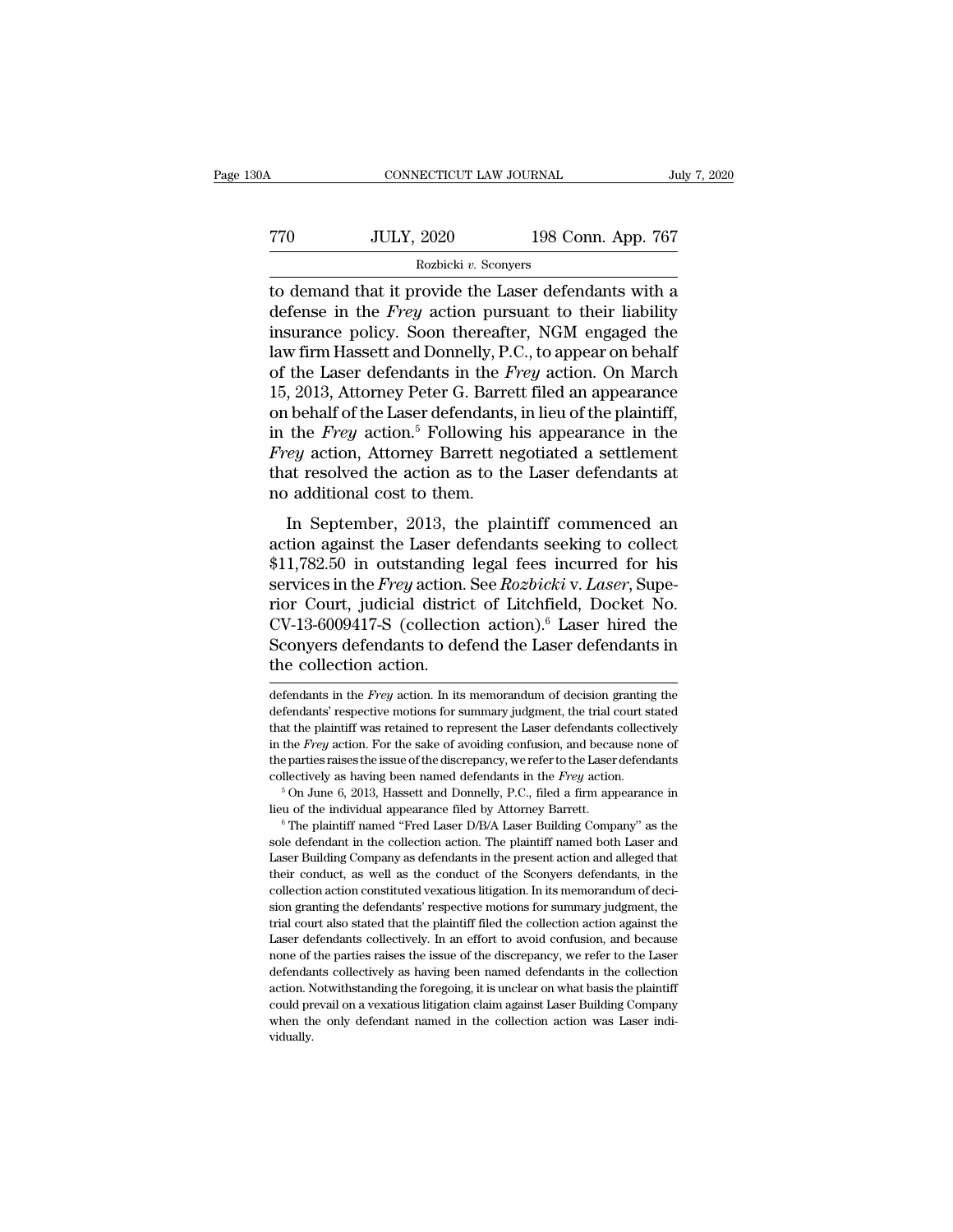EXECUTE CONNECTICUT LAW JOURNAL Page 131A<br>
198 Conn. App. 767 JULY, 2020 771<br>
Rozbicki v. Sconyers

### Rozbicki *v.* Sconyers

CONNECTICUT LAW JOURNAL Page 131A<br>
8 Conn. App. 767 JULY, 2020 771<br>
Rozbicki v. Sconyers<br>
In the collection action, the Laser defendants, acting<br>
rough the Sconyers defendants as their counsel, filed<br>
answor two spocial de 198 Conn. App. 767 JULY, 2020 771<br>Rozbicki v. Sconyers<br>In the collection action, the Laser defendants, acting<br>through the Sconyers defendants as their counsel, filed<br>an answer, two special defenses, and a one count coun-<br>t 198 Conn. App. 767 JULY, 2020 771<br>
Rozbicki v. Sconyers<br>
In the collection action, the Laser defendants, acting<br>
through the Sconyers defendants as their counsel, filed<br>
an answer, two special defenses, and a one count co 198 Conn. App. 767 JULY, 2020 771<br>
Rozbicki v. Sconyers<br>
In the collection action, the Laser defendants, acting<br>
through the Sconyers defendants as their counsel, filed<br>
an answer, two special defenses, and a one count co Rozbicki v. Sconyers<br>
In the collection action, the Laser defendants, acting<br>
through the Sconyers defendants as their counsel, filed<br>
an answer, two special defenses, and a one count coun-<br>
terclaim sounding in legal mal Fozbicki v. Sconyers<br>
In the collection action, the Laser defendants, acting<br>
through the Sconyers defendants as their counsel, filed<br>
an answer, two special defenses, and a one count coun-<br>
terclaim sounding in legal mal In the collection action, the Laser defendants, acting<br>through the Sconyers defendants as their counsel, filed<br>an answer, two special defenses, and a one count coun-<br>terclaim sounding in legal malpractice. The first specia through the Sconyers defendants as their counsel, filed<br>an answer, two special defenses, and a one count coun-<br>terclaim sounding in legal malpractice. The first special<br>defense alleged that "[t]he plaintiff's fees are extr an answer, two special defenses, and a one coun<br>terclaim sounding in legal malpractice. The first s<br>defense alleged that "[t]he plaintiff's fees are ex<br>excessive, and unreasonable." The second s<br>defense alleged that "[t]he relaim sounding in legal maipractice. The first special<br>fense alleged that "[t]he plaintiff's fees are extreme,<br>cessive, and unreasonable." The second special<br>fense alleged that "[t]he sums already paid to the<br>aintiff by t defense alleged that [t] the plaintiff s rees are extreme,<br>excessive, and unreasonable." The second special<br>defense alleged that "[t]he sums already paid to the<br>plaintiff by the [Laser defendants] far exceed the value<br>of t

excessive, and unreasonable. The second special<br>defense alleged that "[t]he sums already paid to the<br>plaintiff by the [Laser defendants] far exceed the value<br>of the services performed by the plaintiff."<br>The counterclaim al defense alleged that [t]ne sums already paid to the<br>plaintiff by the [Laser defendants] far exceed the value<br>of the services performed by the plaintiff."<br>The counterclaim alleged in relevant part as follows:<br>"[The plaintif plaintif by the [Laser defendants] far exceed the value<br>of the services performed by the plaintiff."<br>The counterclaim alleged in relevant part as follows:<br>"[The plaintiff], in violation of his duty [as the Laser<br>defendant or the services performed by the plaintiff.<br>
The counterclaim alleged in relevant part as follows:<br>
"[The plaintiff], in violation of his duty [as the Laser<br>
defendants' counsel in the *Frey* action], neglected to<br>
inquire The counterclaim alleged in relevant part as follows:<br>"[The plaintiff], in violation of his duty [as the Laser<br>defendants' counsel in the *Frey* action], neglected to<br>inquire of Laser's insurance company whether coverage<br> "[The plaintiff], in violation of his duty [as the Laser<br>defendants' counsel in the *Frey* action], neglected to<br>inquire of Laser's insurance company whether coverage<br>was available and whether it would defend the lawsuit<br> defendants' counsel in the *Frey* action], neglected to inquire of Laser's insurance company whether coverage was available and whether it would defend the lawsuit under a reservation of rights. . . . [The plaintiff] knew inquire of Laser's insurance company whether coverage<br>was available and whether it would defend the lawsuit<br>under a reservation of rights. . . . [The plaintiff] knew<br>or should have known that Laser's insurance company<br>woul was available and whether it would defend the lawsuit<br>under a reservation of rights. . . . [The plaintiff] knew<br>or should have known that Laser's insurance company<br>would defend the action under a reservation of rights<br>but under a reservation of rights. . . . [The plaintiff] knew<br>or should have known that Laser's insurance company<br>would defend the action under a reservation of rights<br>but failed to inform Laser of that fact and in fact counor should have known that Laser's insurance company<br>would defend the action under a reservation of rights<br>but failed to inform Laser of that fact and in fact coun-<br>seled Laser not to involve his insurance company in<br>the p would defend the action under a reservation of rights<br>but failed to inform Laser of that fact and in fact coun-<br>seled Laser not to involve his insurance company in<br>the proceedings. . . . Laser was informed of the fact<br>tha but failed to inform Laser of that fact and in fact counseled Laser not to involve his insurance company in the proceedings.  $\dots$  Laser was informed of the fact that his insurance company had a duty to defend him under a seled Laser not to involve his insurance company in<br>the proceedings. . . . Laser was informed of the fact<br>that his insurance company had a duty to defend him<br>under a reservation of rights by opposing counsel at<br>his deposi the proceedings. . . . Laser was informed of the fact<br>that his insurance company had a duty to defend him<br>under a reservation of rights by opposing counsel at<br>his deposition [during the *Frey* action]. . . . Once<br>informed that his insurance company had a duty to defend him<br>under a reservation of rights by opposing counsel at<br>his deposition [during the  $Frey$  action]....Once<br>informed of this fact, Laser contacted his insurance<br>company, which under a reservation of rights by opposing counsel at<br>his deposition [during the *Frey* action]. . . . Once<br>informed of this fact, Laser contacted his insurance<br>company, which then filed an appearance on his behalf<br>and was his deposition [during the *Frey* action]. . . . Once<br>informed of this fact, Laser contacted his insurance<br>company, which then filed an appearance on his behalf<br>and was able to promptly settle the matter at no cost<br>to Las informed of this fact, Laser contacted his insurance<br>company, which then filed an appearance on his behalf<br>and was able to promptly settle the matter at no cost<br>to Laser. . . . The legal advice given by [the plaintiff]<br>and company, which then filed an appearance on his behalf<br>and was able to promptly settle the matter at no cost<br>to Laser. . . . The legal advice given by [the plaintiff]<br>and the course of action undertaken by [the plaintiff] and was able to promptly settle the matter at no cost<br>to Laser. . . . The legal advice given by [the plaintiff]<br>and the course of action undertaken by [the plaintiff] in<br>representing [the Laser defendants] was inappropria to Laser. . . . . The legal advice given by [the plaintiff]<br>and the course of action undertaken by [the plaintiff] in<br>representing [the Laser defendants] was inappropriate,<br>time consuming, costly, and unnecessary. . . . T and the course of action undertaken by [the plaintiff] in<br>representing [the Laser defendants] was inappropriate,<br>time consuming, costly, and unnecessary. . . . The<br>fees charged by [the plaintiff] were excessive and unrearepresenting [the Laser defendants] was inappropriate,<br>time consuming, costly, and unnecessary. . . . The<br>fees charged by [the plaintiff] were excessive and unrea-<br>sonable. . . . [The plaintiff's] negligence and failure t time consuming, costly, and unnecessary. . . . . The<br>fees charged by [the plaintiff] were excessive and unrea-<br>sonable. . . . [The plaintiff's] negligence and failure to<br>properly handle the matter for which his legal serv fees charged by [the plaintiff] were excessive and unrea-<br>sonable. . . . [The plaintiff's] negligence and failure to<br>properly handle the matter for which his legal services<br>were retained constitute legal malpractice. . . . sonable.  $\dots$  [The plaintiff's] negligence and failure to properly handle the matter for which his legal services were retained constitute legal malpractice.  $\dots$  Due to [the plaintiff's] failure to inform Laser of his in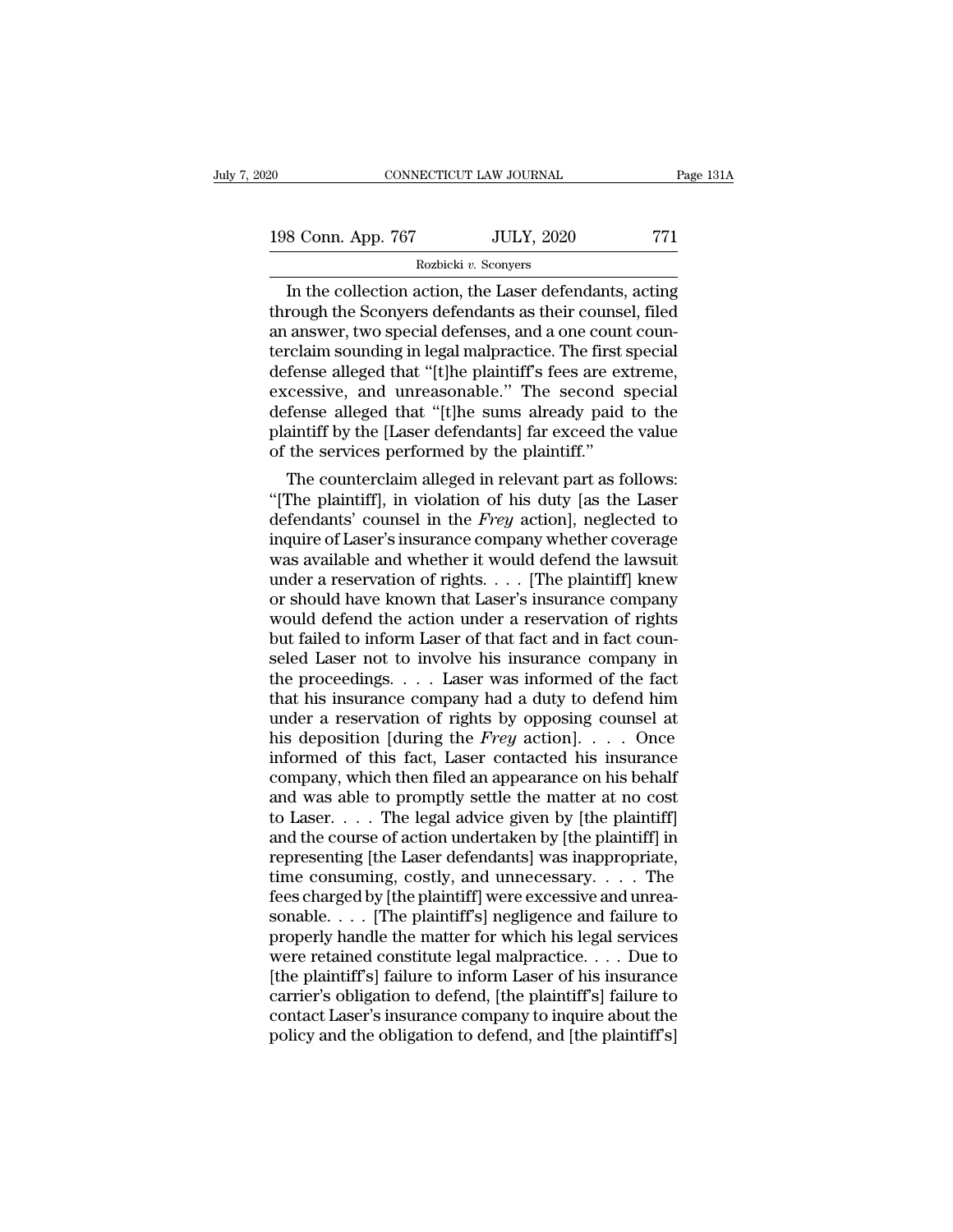| Α   | CONNECTICUT LAW JOURNAL |                    | July 7, 2020 |  |
|-----|-------------------------|--------------------|--------------|--|
| 772 | <b>JULY, 2020</b>       | 198 Conn. App. 767 |              |  |
|     | Rozbicki v. Sconyers    |                    |              |  |

CONNECTICUT LAW JOURNAL July 7, 2020<br>
TT2 JULY, 2020 198 Conn. App. 767<br>
Rozbicki v. Sconyers<br>
own incompetence in litigating the case, Laser lost<br>
\$7500 which he paid to [the plaintiff] for unnecessary<br>
and unreasonable l TT2 JULY, 2020 198 Conn. App. 767<br>Rozbicki v. Sconyers<br>
Nown incompetence in litigating the case, Laser lost<br>
198 Conn. App. 767<br>
Which he paid to [the plaintiff] for unnecessary<br>
2003 which he paid to [the plaintiff] for TT2 JULY, 2020 198 Conn. App. 767<br>Rozbicki v. Sconyers<br>
own incompetence in litigating the case, Laser lost<br>\$7500 which he paid to [the plaintiff] for unnecessary<br>
and unreasonable legal fees.'' Ultimately, the parties<br>
r Transfer 1988 Conn. App. 767<br>
Rozbicki v. Sconyers<br>
own incompetence in litigating the case, Laser lost<br>
\$7500 which he paid to [the plaintiff] for unnecessary<br>
and unreasonable legal fees." Ultimately, the parties<br>
reach Example 12020 and the case, Laser 1 Reveals. The contract provides the case, Laser 1<br>
87500 which he paid to [the plaintiff] for unnecessand unreasonable legal fees." Ultimately, the particle reached a settlement in the c or incompetence in litigating the case, Laser lost<br>500 which he paid to [the plaintiff] for unnecessary<br>d unreasonable legal fees." Ultimately, the parties<br>ached a settlement in the collection action, and the<br>unterclaim w own incompetence in itigating the case, Laser lost<br>\$7500 which he paid to [the plaintiff] for unnecessary<br>and unreasonable legal fees." Ultimately, the parties<br>reached a settlement in the collection action, and the<br>counter

 $\frac{1}{2}$  and unreasonable legal fees." Ultimately, the parties<br>reached a settlement in the collection action, and the<br>counterclaim was withdrawn on May 21, 2014.<br>On July 6, 2015, the plaintiff commenced the present<br>actio and unreasonable legal rees. Ultimately, the parties<br>reached a settlement in the collection action, and the<br>counterclaim was withdrawn on May 21, 2014.<br>On July 6, 2015, the plaintiff commenced the present<br>action against t reached a settlement in the collection action, and the<br>counterclaim was withdrawn on May 21, 2014.<br>On July 6, 2015, the plaintiff commenced the present<br>action against the defendants. In his one count com-<br>plaint sounding i countercialm was withdrawn on may  $21$ ,  $2014$ .<br>
On July 6, 2015, the plaintiff commenced the present<br>
action against the defendants. In his one count com-<br>
plaint sounding in vexatious litigation,<sup>7</sup> the plaintiff<br>
alleg On July 6, 2015, the plaintiff commenced the present<br>action against the defendants. In his one count com-<br>plaint sounding in vexatious litigation,<sup>7</sup> the plaintiff<br>alleged in relevant part that the defendants asserted<br>the action against the defendants. In his one count complaint sounding in vexatious litigation,<sup>7</sup> the plaintiff alleged in relevant part that the defendants asserted the special defenses and filed the counterclaim in the col plaint sounding in vexatious litigation,<sup>7</sup> the plaintiff<br>alleged in relevant part that the defendants asserted<br>the special defenses and filed the counterclaim in the<br>collection action without probable cause and with a<br>ma alleged in relevant part that the defendants asserted<br>the special defenses and filed the counterclaim in the<br>collection action without probable cause and with a<br>malicious intent to vex and trouble him. As relief, the<br>plain the special defenses and filed the counterclaim in the collection action without probable cause and with a malicious intent to vex and trouble him. As relief, the plaintiff sought compensatory damages, in addition to doubl collection action without probable cause and with a<br>malicious intent to vex and trouble him. As relief, the<br>plaintiff sought compensatory damages, in addition to<br>double and treble damages pursuant to General Stat-<br>utes § 5 malicious intent to vex and trouble him. As relief, the plaintiff sought compensatory damages, in addition to double and treble damages pursuant to General Statutes § 52-568.<sup>8</sup> The Laser defendants and the Sconyers defend plaintiff sought compensatory damages, in addition to<br>double and treble damages pursuant to General Stat-<br>utes § 52-568.<sup>8</sup> The Laser defendants and the Sconyers<br>defendants, respectively, filed separate answers to the<br>comp double and treble damages pursuant to General Stat-<br>utes § 52-568.<sup>8</sup> The Laser defendants and the Sconyers<br>defendants, respectively, filed separate answers to the<br>complaint denying the material allegations set forth<br>there utes  $\S$  52-568.<sup>8</sup> The Laser defendants and the Sconyers defendants, respectively, filed separate answers to the complaint denying the material allegations set forth therein. The Laser defendants also filed several speci defendants, respectively, filed separate answers to the complaint denying the material allegations set forth therein. The Laser defendants also filed several special defenses, in support of which they alleged that they had mplant denying the material allegations set forth<br>erein. The Laser defendants also filed several special<br>fenses, in support of which they alleged that they<br>d asserted the special defenses and filed the counter-<br>aim in the therein. The Laser defendants also filed several special<br>defenses, in support of which they alleged that they<br>had asserted the special defenses and filed the counter-<br>claim in the collection action with probable cause, wit

defenses, in support of which they alleged that they<br>had asserted the special defenses and filed the counter-<br>claim in the collection action with probable cause, with-<br>out malice, and in reliance on the advice of counsel.<br> had asserted the special defenses and filed the counter-<br>claim in the collection action with probable cause, with-<br>out malice, and in reliance on the advice of counsel.<br>On July 3, 2017, the Sconyers defendants filed a<br>moti claim in the collection action with probable cause, with-<br>out malice, and in reliance on the advice of counsel.<br>On July 3, 2017, the Sconyers defendants filed a<br>motion for summary judgment accompanied by a sup-<br>porting mem out malice, and in reliance on the advice of counsel.<br>
On July 3, 2017, the Sconyers defendants filed a<br>
motion for summary judgment accompanied by a sup-<br>
porting memorandum of law and exhibits. On July 5,<br>
2017, the Lase orting memorandum of law and exhibits. On July 5,<br>)17, the Laser defendants filed a separate motion for<br>immary judgment accompanied by a supporting mem-<br>randum of law and exhibits. The plaintiff filed separate<br><sup>7</sup>The plain 2017, the Laser defendants filed a separate motion for summary judgment accompanied by a supporting memorandum of law and exhibits. The plaintiff filed separate  $\frac{1}{7}$  The plaintiff improperly combined in one single co

summary judgment accompanied by a supporting memorandum of law and exhibits. The plaintiff filed separate<br>The plaintiff improperly combined in one single count of his complaint<br>claims for both common-law vexatious litigati call be numbered separately in complaint of a supporting mean of action shall be numbered in one single count of his complaint claims for both common-law vexatious litigation and statutory vexatious litigation under Gener <sup>7</sup> The plaintiff improperly combined in one single count of his complaint claims for both common-law vexatious litigation and statutory vexatious litigation under General Statutes  $\S$  52-568. See Practice Book  $\S$  10-26

claims for both common-law vexatious litigation and statutory vexatious litigation under General Statutes § 52-568. See Practice Book § 10-26 (distinct causes of action shall be numbered separately in complaint).<br><sup>8</sup> Gene litigation under General Statutes § 52-568. See Practice Book § 10-26 (distinct causes of action shall be numbered separately in complaint). <br><sup>8</sup> General Statutes § 52-568 provides: "Any person who commences and prosecute reauses of action shall be numbered separately in complaint).<br>
<sup>8</sup> General Statutes § 52-568 provides: "Any person who commences and<br>
prosecutes any civil action or complaint against another, in his own name<br>
or the name o <sup>8</sup> General Statutes § 52-568 provides: "Any person who commences and prosecutes any civil action or complaint against another, in his own name or the name of others, or asserts a defense to any civil action or complaint prosecutes any civil action<br>or the name of others, or<br>commenced and prosecu<br>pay such other person do<br>with a malicious intent ur<br>pay him treble damages."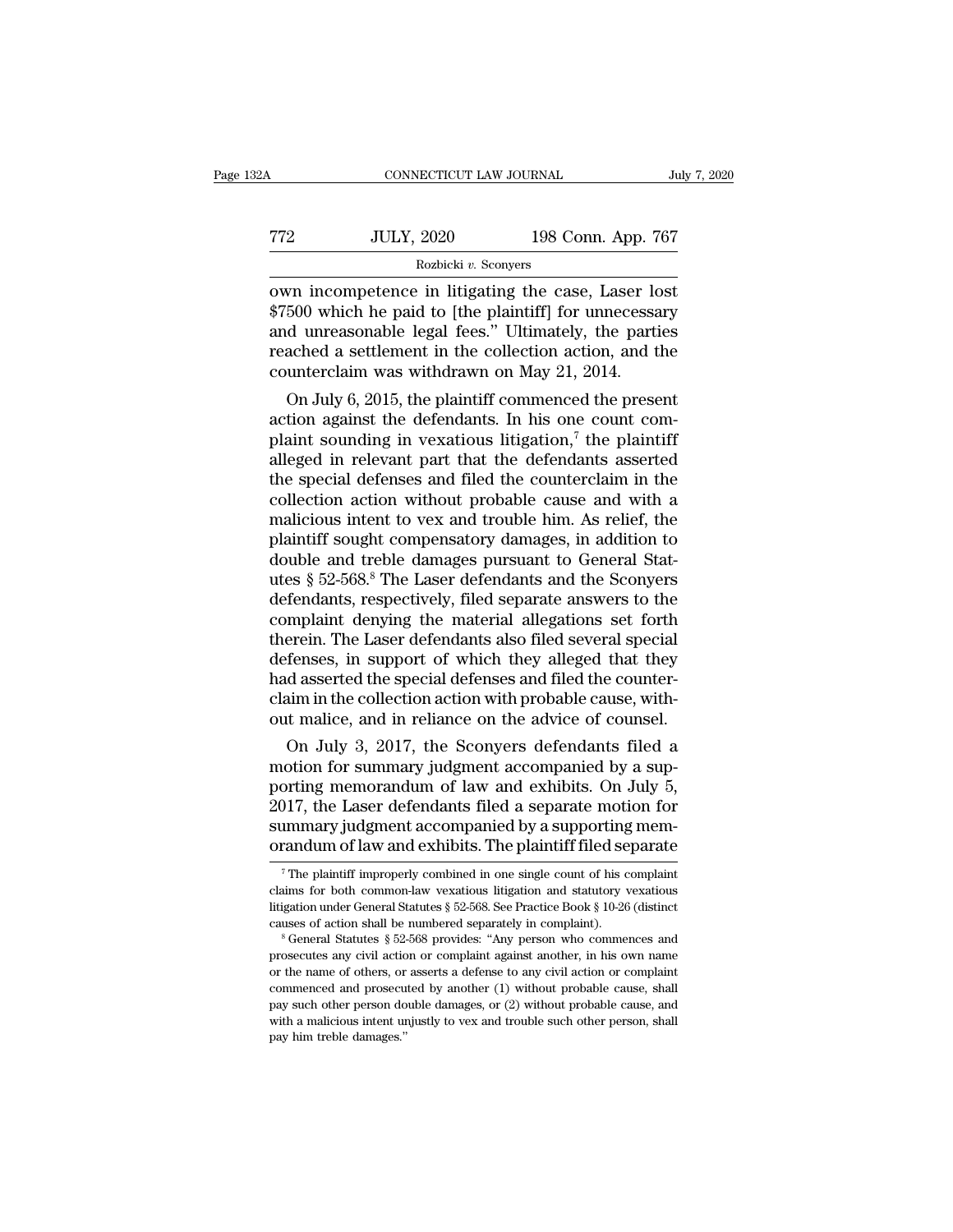EXECUTE CONNECTICUT LAW JOURNAL Page 133A<br>198 Conn. App. 767 JULY, 2020 773<br>Rozbicki v. Sconyers

Rozbicki *v.* Sconyers

EXECUTE CONNECTICUT LAW JOURNAL Page 133A<br>
198 Conn. App. 767 JULY, 2020 773<br>
Rozbicki v. Sconyers<br>
memoranda of law, with exhibits appended thereto, in<br>
opposition to the defendants' respective motions for<br>
summary judgme 198 Conn. App. 767 JULY, 2020 773<br>Rozbicki v. Sconyers<br>memoranda of law, with exhibits appended thereto, in<br>opposition to the defendants' respective motions for<br>summary judgment. On March 21, 2018, following argu-<br>ment hel 198 Conn. App. 767 JULY, 2020 773<br>
Rozbicki v. Sconyers<br>
memoranda of law, with exhibits appended thereto, in<br>
opposition to the defendants' respective motions for<br>
summary judgment. On March 21, 2018, following argu-<br>
me 198 Conn. App. 767 JULY, 2020 773<br>
Rozbicki v. Sconyers<br>
memoranda of law, with exhibits appended thereto, in<br>
opposition to the defendants' respective motions for<br>
summary judgment. On March 21, 2018, following argu-<br>
men *Rozbicki v. Sconyers*<br> *Rozbicki v. Sconyers*<br> *John W. With exhibits appended thereto, in*<br> *Deposition to the defendants' respective motions for*<br> *Summary judgment.* On March 21, 2018, following argument held on Novemb Rozbicki v. Sconyers<br>
memoranda of law, with exhibits appended thereto, in<br>
opposition to the defendants' respective motions for<br>
summary judgment. On March 21, 2018, following argu-<br>
ment held on November 27, 2017, the t memoranda of law, with exhibits appended thereto, in<br>opposition to the defendants' respective motions for<br>summary judgment. On March 21, 2018, following argu-<br>ment held on November 27, 2017, the trial court, *Hon.*<br>John W. opposition to the defendants' respective motions for<br>summary judgment. On March 21, 2018, following argu-<br>ment held on November 27, 2017, the trial court, *Hon.*<br>John W. Pickard, judge trial referee, issued a memoran-<br>dum summary judgment. On March 21, 2018, following argument held on November 27, 2017, the trial court, *Hon.*<br>John W. Pickard, judge trial referee, issued a memorandum of decision granting the defendants' respective<br>motions f ment held on November 27, 2017, the trial court, *Hon.*<br>
John W. Pickard, judge trial referee, issued a memorandum of decision granting the defendants' respective<br>
motions for summary judgment. On April 10, 2018, the<br>
plai John W. Pickard, ju<br>dum of decision<br>motions for summ<br>plaintiff filed a m<br>denied on April 19<br>tional facts and p<br>as necessary.<br>Before addressi m of decision granting the defendants' respective<br>otions for summary judgment. On April 10, 2018, the<br>aintiff filed a motion to reargue, which the court<br>mied on April 19, 2018. This appeal followed. Addi-<br>mal facts and pro motions for summary judgment. On April 10, 2018, the<br>plaintiff filed a motion to reargue, which the court<br>denied on April 19, 2018. This appeal followed. Addi-<br>tional facts and procedural history will be set forth<br>as neces

plaintiff filed a motion to reargue, which the court<br>denied on April 19, 2018. This appeal followed. Addi-<br>tional facts and procedural history will be set forth<br>as necessary.<br>Before addressing the plaintiff's claims on app denied on April 19, 2018. This appeal followed. Additional facts and procedural history will be set forth<br>as necessary.<br>Before addressing the plaintiff's claims on appeal,<br>we set forth the relevant standard of review and l tional facts and procedural history will be set forth<br>as necessary.<br>Before addressing the plaintiff's claims on appeal,<br>we set forth the relevant standard of review and legal<br>principles governing our analysis. "Practice Bo as necessary.<br>
Before addressing the plaintiff's claims on appeal,<br>
we set forth the relevant standard of review and legal<br>
principles governing our analysis. "Practice Book [§ 17-<br>
49] provides that summary judgment shall Before addressing the plaintiff's claims on appeal,<br>we set forth the relevant standard of review and legal<br>principles governing our analysis. "Practice Book [§ 17-<br>49] provides that summary judgment shall be rendered<br>fort we set forth the relevant standard of review and legal<br>principles governing our analysis. "Practice Book [§ 17-49] provides that summary judgment shall be rendered<br>forthwith if the pleadings, affidavits and any other proof principles governing our analysis. "Practice Book [§ 17-49] provides that summary judgment shall be rendered forthwith if the pleadings, affidavits and any other proof submitted show that there is no genuine issue as to an 49] provides that summary judgment shall be rendered<br>forthwith if the pleadings, affidavits and any other proof<br>submitted show that there is no genuine issue as to any<br>material fact and that the moving party is entitled t forthwith if the pleadings, affidavits and any other proof<br>submitted show that there is no genuine issue as to any<br>material fact and that the moving party is entitled to<br>judgment as a matter of law. . . . In deciding a mo submitted show that there is no genuine issue as to any<br>material fact and that the moving party is entitled to<br>judgment as a matter of law.... In deciding a motion<br>for summary judgment, the trial court must view the<br>evide material fact and that the moving party is entitled to<br>judgment as a matter of law. . . . In deciding a motion<br>for summary judgment, the trial court must view the<br>evidence in the light most favorable to the nonmoving<br>part judgment as a matter of law. . . . In deciding a motion<br>for summary judgment, the trial court must view the<br>evidence in the light most favorable to the nonmoving<br>party. . . . The party seeking summary judgment has<br>the bur for summary judgment, the trial court must view the<br>evidence in the light most favorable to the nonmoving<br>party. . . . The party seeking summary judgment has<br>the burden of showing the absence of any genuine issue<br>[of] mat evidence in the light most favorable to the nonmoving<br>party. . . . The party seeking summary judgment has<br>the burden of showing the absence of any genuine issue<br>[of] material facts which, under applicable principles<br>of su party. . . . The party seeking summary judgment has<br>the burden of showing the absence of any genuine issue<br>[of] material facts which, under applicable principles<br>of substantive law, entitle him [or her] to a judgment<br>as a the burden of showing the absence of any genuine issue<br>[of] material facts which, under applicable principles<br>of substantive law, entitle him [or her] to a judgment<br>as a matter of law  $\dots$  and the party opposing such<br>a mo [of] material facts which, under applicable principles<br>of substantive law, entitle him [or her] to a judgment<br>as a matter of law  $\ldots$  and the party opposing such<br>a motion must provide an evidentiary foundation to<br>demonst of substantive law, entitle him [or her] to a judgment<br>as a matter of law . . . and the party opposing such<br>a motion must provide an evidentiary foundation to<br>demonstrate the existence of a genuine issue of material<br>fact. as a matter of law . . . and the party opposing such<br>a motion must provide an evidentiary foundation to<br>demonstrate the existence of a genuine issue of material<br>fact. . . . A material fact . . . [is] a fact which will<br>mak a motion must provide an evidentiary foundation to<br>demonstrate the existence of a genuine issue of material<br>fact.... A material fact ... [is] a fact which will<br>make a difference in the result of the case.... Finally,<br>the s demonstrate the existence of a genuine issue.<br>
fact.... A material fact ... [is] a fact<br>
make a difference in the result of the case.<br>
the scope of our review of the trial court'<br>
grant [a] motion for summary judgment<br>
(I ct. . . . . A material fact . . . [is] a fact which will<br>ake a difference in the result of the case. . . . Finally,<br>e scope of our review of the trial court's decision to<br>ant [a] motion for summary judgment is plenary."<br>t make a difference in the result of the case.... Finally,<br>the scope of our review of the trial court's decision to<br>grant [a] motion for summary judgment is plenary."<br>(Internal quotation marks omitted.) *Rutter v. Janis*, 3

the scope of our review of the trial court's decision to<br>grant [a] motion for summary judgment is plenary."<br>(Internal quotation marks omitted.)  $Rutterv. Janis$ , 334<br>Conn. 722, 729, 224 A.3d 525 (2020).<br>"In Connecticut, the cause grant [a] motion for summary judgment is plenary."<br>(Internal quotation marks omitted.) Rutter v. Janis, 334<br>Conn. 722, 729, 224 A.3d 525 (2020).<br>"In Connecticut, the cause of action for vexatious<br>litigation exists both at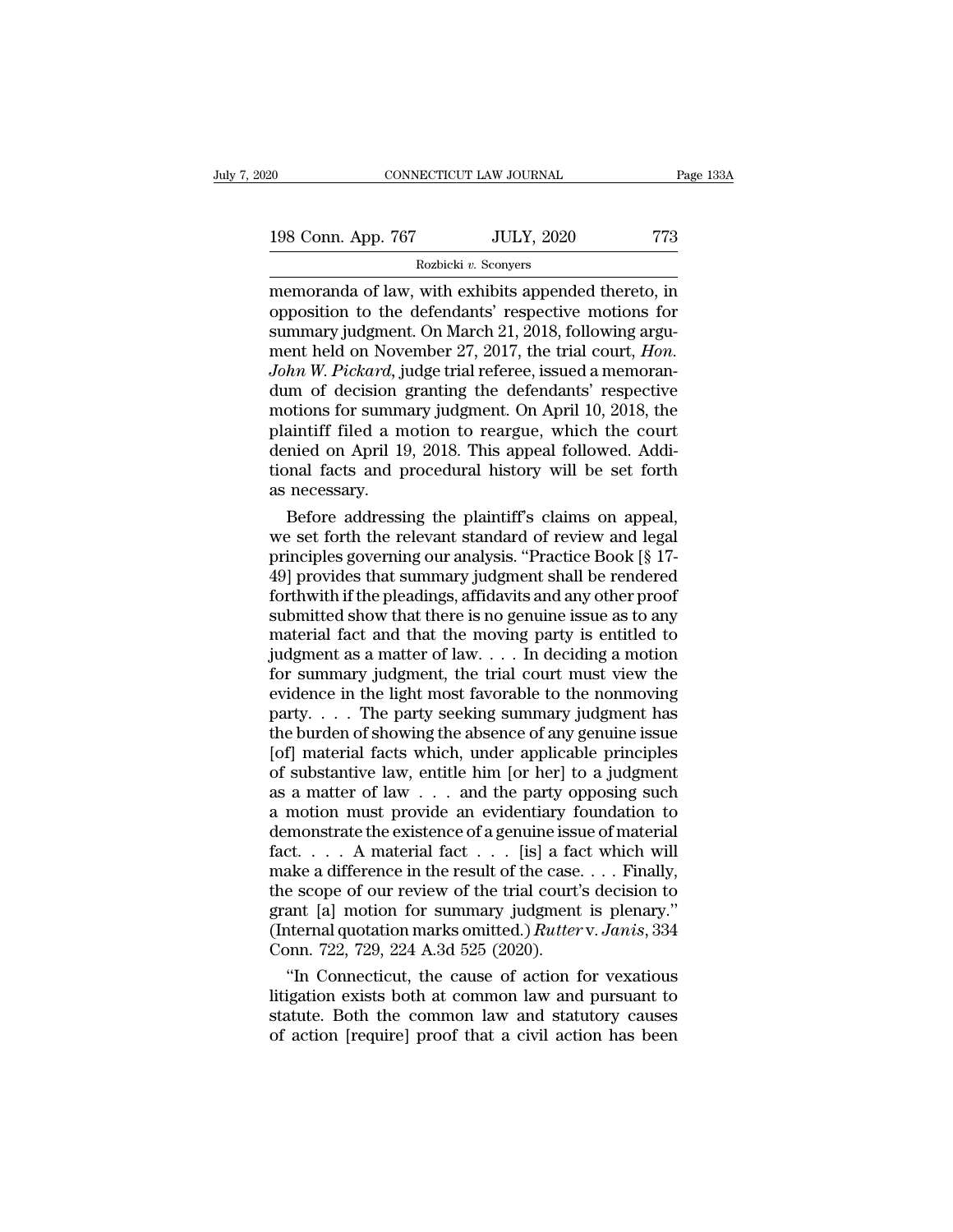# CONNECTICUT LAW JOURNAL July 7, 2020<br>
774 JULY, 2020 198 Conn. App. 767<br>
Rozbicki v. Sconyers

### Rozbicki *v.* Sconyers

FRA FRANCH CONNECTICUT LAW JOURNAL July 7, 2020<br>
PROBLEM: THE READ FRANCH CONNECTICLY READ FRANCH CONNECTION READ FRANCH CONNECTION PROBABLY CONNECTION CONNECTION CONNECTION CONNECTION CONNECTION CONNECTION CONNECTION CONN Very 2020 198 Conn. App. 767<br>
Very 2020 198 Conn. App. 767<br>
Prosecuted . . . . Additionally, to establish a claim for<br>
vexatious litigation at common law, one must prove<br>
want of probable cause, malice and a termination of TT4 JULY, 2020 198 Conn. App. 767<br>
Rozbicki v. Sconyers<br>
prosecuted . . . . Additionally, to establish a claim for<br>
vexatious litigation at common law, one must prove<br>
want of probable cause, malice and a termination of<br> Tranger Mullet in the plaintiff's favor. . . . . The stablish a claim for vexatious litigation at common law, one must prove want of probable cause, malice and a termination of suit in the plaintiff's favor. . . . The sta Rozbicki v. Sconyers<br>
Rozbicki v. Sconyers<br>
prosecuted . . . . Additionally, to establish a claim for<br>
vexatious litigation at common law, one must prove<br>
want of probable cause, malice and a termination of<br>
suit in the p Rozbicki v. Sconyers<br>prosecuted . . . . Additionally, to establish a claim for<br>vexatious litigation at common-law, one must prove<br>want of probable cause, malice and a termination of<br>suit in the plaintiff's favor. . . . Th prosecuted . . . . Additionally, to establish a claim for<br>vexatious litigation at common law, one must prove<br>want of probable cause, malice and a termination of<br>suit in the plaintiff's favor. . . . The statutory cause of<br> vexatious litigation at common law, one must prove<br>want of probable cause, malice and a termination of<br>suit in the plaintiff's favor.... The statutory cause of<br>action for vexatious litigation exists under  $\S 52-568$ , and<br> want of probable cause, malice and a termination of<br>suit in the plaintiff's favor. . . . The statutory cause of<br>action for vexatious litigation exists under § 52-568, and<br>differs from a common-law action only in that a fin % suit in the plaintiff's favor. . . . The<br>action for vexatious litigation exist<br>differs from a common-law action<br>of malice is not an essential elem<br>a basis for higher damages." (Inte<br>omitted.) *Rockwell* v. *Rockwell*,<br>76 tion for vexatious litigation exists under  $\S$  52-568, and<br>ffers from a common-law action only in that a finding<br>malice is not an essential element, but will serve as<br>passis for higher damages." (Internal quotation marks<br> differs from a common-law action only in that a finding<br>of malice is not an essential element, but will serve as<br>a basis for higher damages." (Internal quotation marks<br>omitted.) *Rockwell* v. *Rockwell*, 196 Conn. App. 763

of malice is not an essential element, but will serve as<br>a basis for higher damages." (Internal quotation marks<br>omitted.) *Rockwell* v. *Rockwell*, 196 Conn. App. 763,<br>769–70, A.3d (2020).<br>"[T]he legal idea of probable cau a basis for higher damages." (Internal quotation marks<br>
omitted.) *Rockwell* v. *Rockwell*, 196 Conn. App. 763,<br>
769–70, A.3d (2020).<br>
"[T]he legal idea of probable cause is a bona fide<br>
belief in the existence of the fac omitted.) *Rockwell* v. *Rockwell*, 196 Conn. App. 763,<br>769–70, A.3d (2020).<br>"[T]he legal idea of probable cause is a bona fide<br>belief in the existence of the facts essential under the<br>law for the action and such as would 769–70, A.3d (2020).<br>
"[T]he legal idea of probable cause is a bona fide<br>
belief in the existence of the facts essential under the<br>
law for the action and such as would warrant a person<br>
of ordinary caution, prudence and "[T]he legal idea of probable cause is a bona fide<br>belief in the existence of the facts essential under the<br>law for the action and such as would warrant a person<br>of ordinary caution, prudence and judgment, under the<br>circu belief in the existence of the facts essential under the<br>law for the action and such as would warrant a person<br>of ordinary caution, prudence and judgment, under the<br>circumstances, in entertaining it. . . . Probable cause<br> law for the action and such as would warrant a person<br>of ordinary caution, prudence and judgment, under the<br>circumstances, in entertaining it. . . . Probable cause<br>is the knowledge of facts, actual or apparent, strong<br>eno of ordinary caution, prudence and judgment, under the circumstances, in entertaining it. . . . Probable cause<br>is the knowledge of facts, actual or apparent, strong<br>enough to justify a reasonable man [or woman] in the<br>beli circumstances, in entertaining it. . . . Probable cause<br>is the knowledge of facts, actual or apparent, strong<br>enough to justify a reasonable man [or woman] in the<br>belief that he [or she] has lawful grounds for prosecut-<br>i is the knowledge of facts, actual or apparent, strong<br>enough to justify a reasonable man [or woman] in the<br>belief that he [or she] has lawful grounds for prosecut-<br>ing the defendant in the manner complained of. . . .<br>Thus enough to justify a reasonable man [or woman] in the<br>belief that he [or she] has lawful grounds for prosecut-<br>ing the defendant in the manner complained of. . . .<br>Thus, in the context of a vexatious suit action, the<br>defen belief that he [or she] has lawful grounds for prosecuting the defendant in the manner complained of. . . . Thus, in the context of a vexatious suit action, the defendant lacks probable cause if he [or she] lacks a reason ing the defendant in the manner complained of. . . . Thus, in the context of a vexatious suit action, the defendant lacks probable cause if he [or she] lacks a reasonable, good faith belief in the facts alleged and the va Thus, in the context of a vexatious suit action, the defendant lacks probable cause if he [or she] lacks a reasonable, good faith belief in the facts alleged and the validity of the claim asserted. . . . [T]he existence o defendant lacks probable cause if I<br>reasonable, good faith belief in the<br>the validity of the claim asserted. .<br>of probable cause is an absolute pre<br>action for [vexatious litigation], ar<br>whether particular facts, constitute asonable, good faith belief in the facts alleged and<br>
e validity of the claim asserted. . . . [T]he existence<br>
probable cause is an absolute protection against an<br>
tion for [vexatious litigation], and what facts, and<br>
neth *Alcorn, LLP*, 281 Conn. 84, 912 A.2d 1019 (2007)] [o]ure Supplember 2 higher a higher a higher a higher a higher a higher a higher a higher a higher a higher lagal standard of probable cause is whether particular facts, c

of probable cause is an absolute protection against an<br>action for [vexatious litigation], and what facts, and<br>whether particular facts, constitute probable cause is<br>always a question of law....<br>"[In *Falls Church Group, L* action for [vexatious litigation], and what facts, and<br>whether particular facts, constitute probable cause is<br>always a question of law....<br>"[In Falls Church Group, Ltd. v. Tyler, Cooper &<br>Alcorn, LLP, 281 Conn. 84, 912 A. whether particular facts, constitute probable cause is<br>always a question of law  $\dots$ .<br>"[In *Falls Church Group, Ltd. v. Tyler, Cooper &<br>Alcorn, LLP,* 281 Conn. 84, 912 A.2d 1019 (2007)] [o]ur<br>Supreme Court  $\dots$  had the op always a question of law. . . .<br>
"[In *Falls Church Group, Ltd. v. Tyler, Cooper &*<br>
Alcorn, LLP, 281 Conn. 84, 912 A.2d 1019 (2007)] [o]ur<br>
Supreme Court . . . had the opportunity to consider<br>
whether a higher legal stand "[In *Falls Church Group, Ltd. v. Tyler, Cooper &*<br>Alcorn, LLP, 281 Conn. 84, 912 A.2d 1019 (2007)] [o]ur<br>Supreme Court . . . had the opportunity to consider<br>whether a higher legal standard of probable cause<br>should be app Alcorn, LLP, 281 Conn. 84, 912 A.2d 1019 (2007)] [o]ur<br>Supreme Court . . . had the opportunity to consider<br>whether a higher legal standard of probable cause<br>should be applied to attorneys and law firms sued for<br>vexatious Supreme Court  $\dots$  had the opportunity to consider<br>whether a higher legal standard of probable cause<br>should be applied to attorneys and law firms sued for<br>vexatious litigation.  $\dots$  After considering the statute<br>and the c whether a higher legal standard of probable cause<br>should be applied to attorneys and law firms sued for<br>vexatious litigation. . . . After considering the statute<br>and the competing policy interests, the court concluded<br>tha should be applied to attorneys and law firms sued for vexatious litigation.  $\dots$  After considering the statute and the competing policy interests, the court concluded that a higher standard should not apply.  $\dots$  Instead,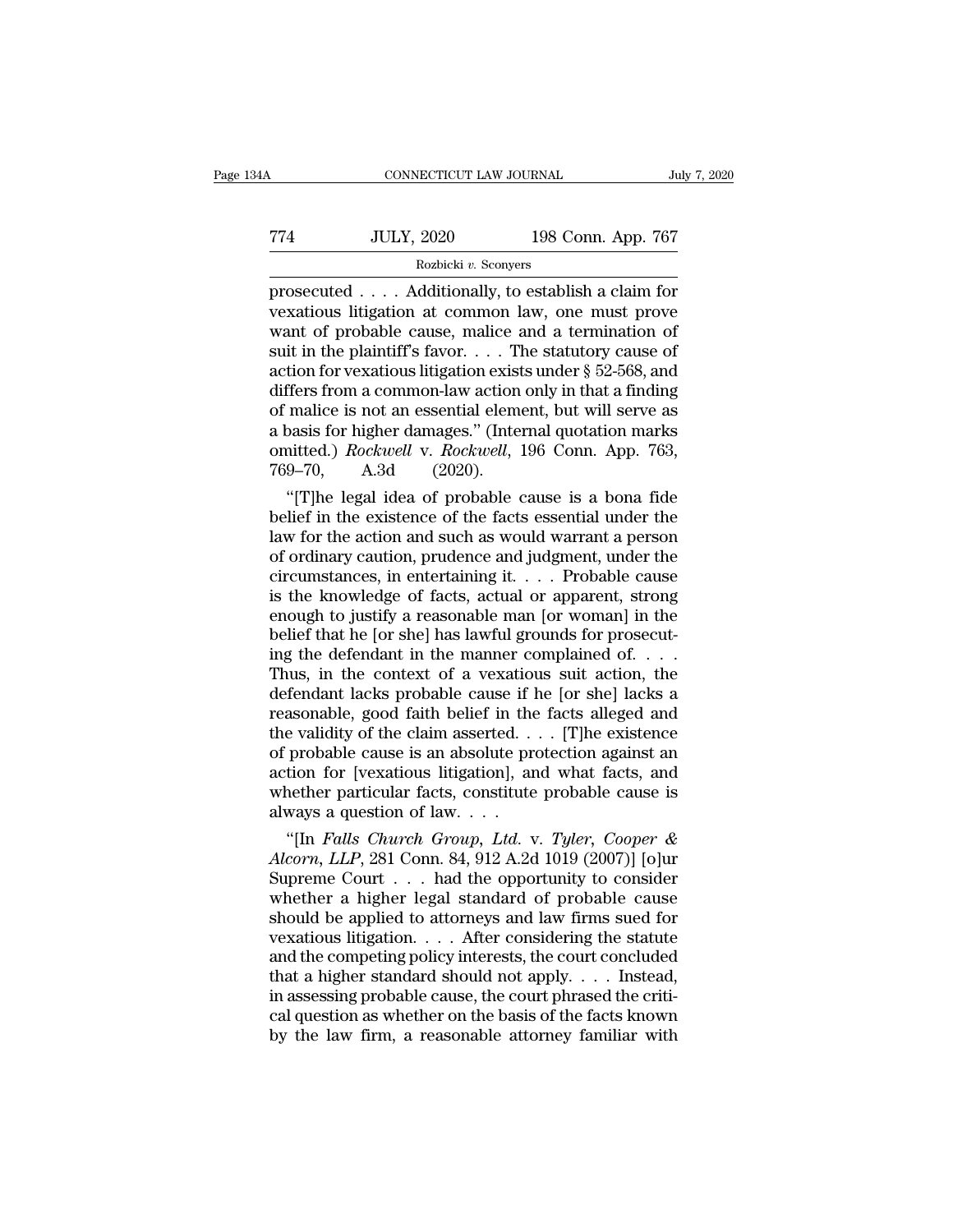EXECUTE 2000 CONNECTICUT LAW JOURNAL Page 135A<br>198 Conn. App. 767 JULY, 2020 775<br>Rozbicki v. Sconyers

Rozbicki *v.* Sconyers

CONNECTICUT LAW JOURNAL Page 135A<br>
198 Conn. App. 767 JULY, 2020 775<br>
Rozbicki v. Sconyers<br>
Connecticut law would believe he or she had probable<br>
cause to bring the lawsuit. . . . . As is implied by its<br>
phrasing the stand 198 Conn. App. 767 JULY, 2020 775<br>
Rozbicki v. Sconyers<br>
Connecticut law would believe he or she had probable<br>
cause to bring the lawsuit. . . . . As is implied by its<br>
phrasing, the standard is an objective one that is ne 198 Conn. App. 767 JULY, 2020 775<br>
Rozbicki v. Sconyers<br>
Connecticut law would believe he or she had probable<br>
cause to bring the lawsuit. . . . . As is implied by its<br>
phrasing, the standard is an objective one that is n 198 Conn. App. 767 JULY, 2020 775<br>
Rozbicki v. Sconyers<br>
Connecticut law would believe he or she had probable<br>
cause to bring the lawsuit. . . . . As is implied by its<br>
phrasing, the standard is an objective one that is n **Example 1980**<br>
Rozbicki v. Sconyers<br>
Connecticut law would believe he or she had probable<br>
cause to bring the lawsuit.... As is implied by its<br>
phrasing, the standard is an objective one that is neces-<br>
sarily dependent Rozbicki v. Sconyers<br>
Connecticut law would believe he or she had probable<br>
cause to bring the lawsuit. . . . . As is implied by its<br>
phrasing, the standard is an objective one that is neces-<br>
sarily dependent on what the Connecticut law would believe he or she had probable cause to bring the lawsuit. . . . . As is implied by its phrasing, the standard is an objective one that is necessarily dependent on what the attorney knew when he or s cause to bring the lawsuit.<br>
phrasing, the standard is an ob<br>
sarily dependent on what the<br>
or she initiated the lawsuit." (C<br>
quotation marks omitted.) By:<br>
App. 262, 274–75, 962 A.2d 825<br>
923, 966 A.2d 235 (2009).<br>
"[P] Training, the standard is an objective one that is neces-<br>
rily dependent on what the attorney knew when he<br>
she initiated the lawsuit." (Citations omitted; internal<br>
otation marks omitted.) *Byrne* v. *Burke*, 112 Conn.<br> sany dependent on what the attorney knew when he<br>or she initiated the lawsuit." (Citations omitted; internal<br>quotation marks omitted.) *Byrne* v. *Burke*, 112 Conn.<br>App. 262, 274–75, 962 A.2d 825, cert. denied, 290 Conn.<br>9

or she mitated the lawsuit. (Chations omitted, internation marks omitted.) *Byrne* v. *Burke*, 112 Conn.<br>App. 262, 274–75, 962 A.2d 825, cert. denied, 290 Conn.<br>923, 966 A.2d 235 (2009).<br>"[P]robable cause may be present ev quotation marks omitted.) By the v. Burke, 112 Com.<br>App. 262, 274–75, 962 A.2d 825, cert. denied, 290 Conn.<br>923, 966 A.2d 235 (2009).<br>"[P]robable cause may be present even where a suit<br>lacks merit. Favorable termination o App. 202, 274–75, 302 A.2d 625, cert. defined, 250 Confi.<br>923, 966 A.2d 235 (2009).<br>"[P]robable cause may be present even where a suit<br>lacks merit. Favorable termination of the suit often<br>establishes lack of merit, yet th <sup>925</sup>, <sup>900</sup> A.2d <sup>255</sup> (200<sup>9</sup>).<br>
"[P]robable cause may be present even where a suit lacks merit. Favorable termination of the suit often establishes lack of merit, yet the plaintiff in [vexatious litigation] must separa "[P]robable cause may be present even where a suit<br>lacks merit. Favorable termination of the suit often<br>establishes lack of merit, yet the plaintiff in [vexatious<br>litigation] must separately show lack of probable cause.<br>lacks merit. Favorable termination of the suit often<br>establishes lack of merit, yet the plaintiff in [vexatious<br>litigation] must separately show lack of probable cause.<br>. . . . The lower threshold of probable cause allows establishes lack of merit, yet the plaintiff in [vexatious<br>litigation] must separately show lack of probable cause.<br>. . . . The lower threshold of probable cause allows<br>attorneys and litigants to present issues that are a litigation] must separately show lack of probable cause.<br>  $\dots$  The lower threshold of probable cause allows<br>
attorneys and litigants to present issues that are argua-<br>
bly correct, even if it is extremely unlikely that th . . . The lower threshold of probable cause allows<br>attorneys and litigants to present issues that are argua-<br>bly correct, even if it is extremely unlikely that they<br>will win . . . . Were we to conclude . . . that a claim<br> attorneys and litigants to present issues that are arguably correct, even if it is extremely unlikely that they<br>will win  $\dots$ . Were we to conclude  $\dots$  that a claim<br>is unreasonable wherever the law would clearly hold<br>for bly correct, even if it is extremely unlikely that they<br>will win . . . . Were we to conclude . . . that a claim<br>is unreasonable wherever the law would clearly hold<br>for the other side, we could stifle the willingness of a<br>l will win . . . . Were we to conclude . . . that a claim<br>is unreasonable wherever the law would clearly hold<br>for the other side, we could stifle the willingness of a<br>lawyer to challenge established precedent in an effort<br>t is unreasonable wherever the law would clearly hold<br>for the other side, we could stifle the willingness of a<br>lawyer to challenge established precedent in an effort<br>to change the law. The vitality of our [common-law]<br>syste for the other side, we could stifle the willingness of a lawyer to challenge established precedent in an effort to change the law. The vitality of our [common-law] system is dependent upon the freedom of attorneys to pursu lawyer to challenge established precedent in an effort<br>to change the law. The vitality of our [common-law]<br>system is dependent upon the freedom of attorneys to<br>pursue novel, although potentially unsuccessful, legal<br>theorie 103–104. Such is dependent upon the freedom of attorneys to<br>trivate novel, although potentially unsuccessful, legal<br>eories." (Citations omitted; emphasis omitted; inter-<br>l quotation marks omitted.) Falls Church Group, Ltd.<br>Tyler, C pursue nover, antiough potentially unsuccessiut, regard<br>theories." (Citations omitted: emphasis omitted; inter-<br>nal quotation marks omitted.) *Falls Church Group, Ltd.*<br>v. *Tyler, Cooper & Alcorn, LLP*, supra, 281 Conn.<br>10

theories. (Chanons omitted, emphasis omitted, inter-<br>nal quotation marks omitted.) *Falls Church Group, Ltd.*<br>v. *Tyler, Cooper & Alcorn, LLP*, supra, 281 Conn.<br>103–104.<br>As it relates to the present action, the counterclai as the failure of one rendering professional services to exercise that degree of skill and learning commonly applied under all the circumstances in the community applied under all the circumstances in the community applied exercise that degree of skill and learning commonly applied under all the average product and the content of the reference of skill and learning commonly applied under all the circumstances in the commonly applied under a As it relates to the present action, the counterclaim<br>filed by the defendants in the collection action sounded<br>in legal malpractice. "Malpractice is commonly defined<br>as the failure of one rendering professional services to As it relates to the present action, the counterclaim<br>filed by the defendants in the collection action sounded<br>in legal malpractice. "Malpractice is commonly defined<br>as the failure of one rendering professional services to filed by the defendants in the collection action sounded<br>in legal malpractice. "Malpractice is commonly defined<br>as the failure of one rendering professional services to<br>exercise that degree of skill and learning commonly<br>a in legal malpractice. "Malpractice is commonly defined<br>as the failure of one rendering professional services to<br>exercise that degree of skill and learning commonly<br>applied under all the circumstances in the community<br>by th as the failure of one rendering professional services to exercise that degree of skill and learning commonly applied under all the circumstances in the community by the average prudent reputable member of the profession w exercise that degree of skill and learning commonly<br>applied under all the circumstances in the community<br>by the average prudent reputable member of the profes-<br>sion with the result of injury, loss, or damage to the<br>recipie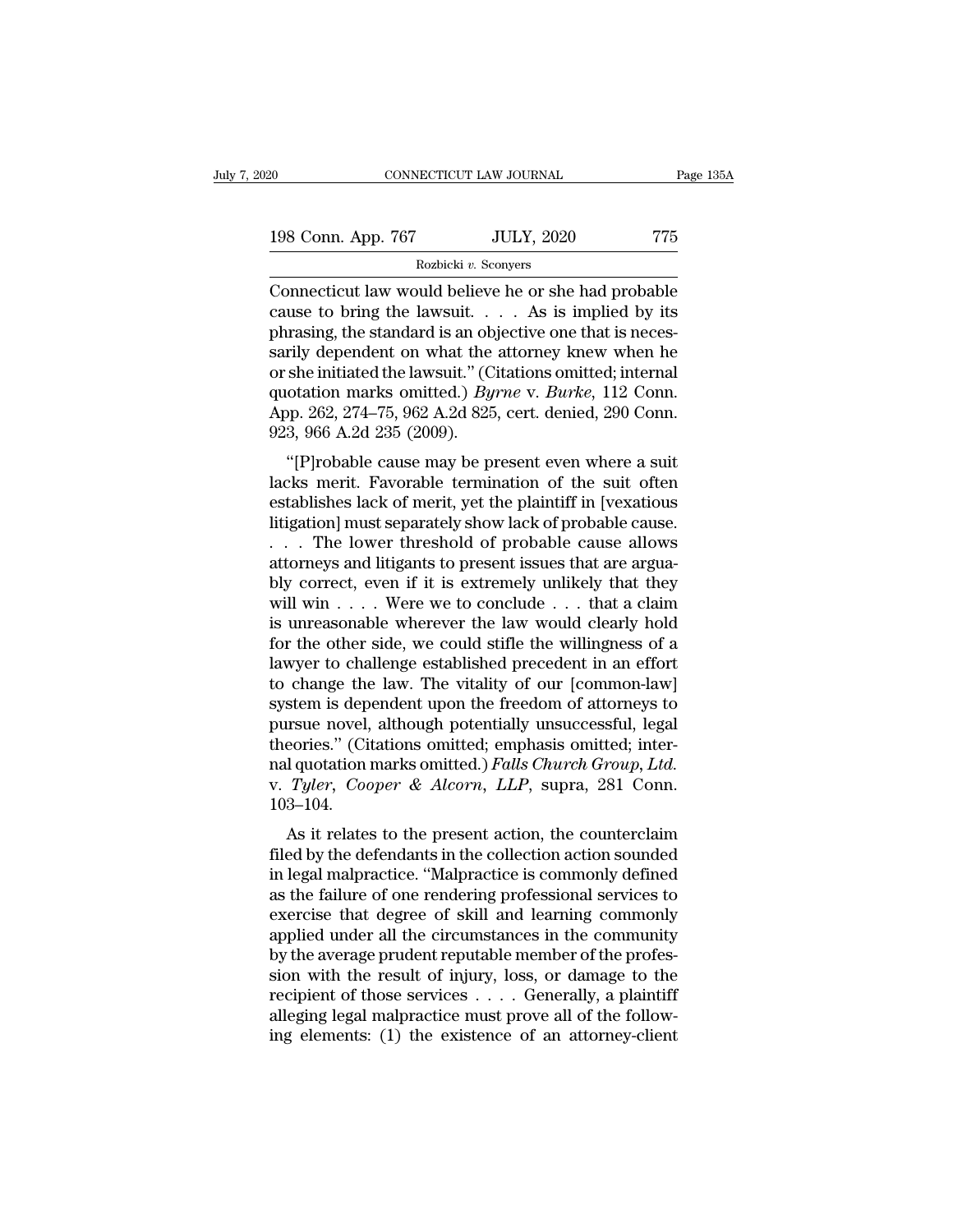|     | CONNECTICUT LAW JOURNAL |                    | July 7, 2020 |  |
|-----|-------------------------|--------------------|--------------|--|
|     |                         |                    |              |  |
| 776 | <b>JULY, 2020</b>       | 198 Conn. App. 767 |              |  |
|     | Rozbicki v. Sconyers    |                    |              |  |

relationship; (2) the attorney's wrongful act or omis-<br>
relationship; (2) the attorney's wrongful act or omis-<br>
relationship; (2) the attorney's wrongful act or omis-<br>
sion; (3) causation; and (4) damages." (Internal quota TT6 JULY, 2020 198 Conn. App. 767<br>Rozbicki v. Sconyers<br>relationship; (2) the attorney's wrongful act or omis-<br>sion; (3) causation; and (4) damages.'' (Internal quota-<br>tion marks omitted.) *Costello & McCormack*, *P.C.* v.<br> Transfer Mullary, 2020 198 Conn. App. 767<br>
Rozbicki v. Sconyers<br>
Telationship; (2) the attorney's wrongful act or omission; (3) causation; and (4) damages." (Internal quotation marks omitted.) *Costello & McCormack, P.C. Manero*, 194 Conn. App. 767<br> *Rozbicki v. Sconyers*<br> *Rozbicki v. Sconyers*<br> *Rozbicki v. Sconyers*<br> *Rozbicki v. Sconyers*<br> *Rozbicki v. Sconyers*<br> *Manero*, 194 Conn. App. 417, 431, 221 A.3d 471 (2019).<br> *I* Muslim to the attorney's wrongful act or omis-<br>
Solon; (3) causation; and (4) damages." (Internal quota-<br>
Internal quota-<br>
First turn to the plaintiff's claim that the trial court<br>
properly granted the Laser defendants' m

I and the set of  $\mathbf I$ 

For the Lastricty granted the distribution marks omitted.) Costello & McCormack, P.C. v.<br>
Manero, 194 Conn. App. 417, 431, 221 A.3d 471 (2019).<br>
I<br>
We first turn to the plaintiff's claim that the trial court<br>
improperly g summarks omitted.) Costello & McCormack, P.C. v.<br>Manero, 194 Conn. App. 417, 431, 221 A.3d 471 (2019).<br> $\frac{1}{1}$ <br>We first turn to the plaintiff's claim that the trial court<br>improperly granted the Laser defendants' motion *Manero*, 194 Conn. App. 417, 431, 221 A.3d 471 (2019).<br>  $I$ <br>
We first turn to the plaintiff's claim that the trial court<br>
improperly granted the Laser defendants' motion for<br>
summary judgment. Specifically, the plaintiff We first turn to the plaintiff's claim that the trial court<br>
I<br>
We first turn to the plaintiff's claim that the trial court<br>
improperly granted the Laser defendants' motion for<br>
summary judgment. Specifically, the plainti I<br>We first turn to the plaintiff's claim that the trial court<br>improperly granted the Laser defendants' motion for<br>summary judgment. Specifically, the plaintiff contends<br>that there were genuine issues of material fact as to We first turn to the plaintiff's claim that the trial court<br>improperly granted the Laser defendants' motion for<br>summary judgment. Specifically, the plaintiff contends<br>that there were genuine issues of material fact as to<br>w improperly granted the Laser defendants' motion for<br>summary judgment. Specifically, the plaintiff contends<br>that there were genuine issues of material fact as to<br>whether the Laser defendants (1) had probable cause<br>to asser summary judgment. Specifically, the plaintiff contends<br>that there were genuine issues of material fact as to<br>whether the Laser defendants (1) had probable cause<br>to assert the special defenses and to file the counter-<br>claim that there were genuin<br>whether the Laser defe<br>to assert the special de<br>claim in the collection<br>faith on the advice of<br>asserting the special de<br>claim. We agree.<sup>9</sup><br>The following addition nether the Laser defendants (1) had probable cause<br>assert the special defenses and to file the counter-<br>im in the collection action, and (2) relied in good<br>th on the advice of the Sconyers defendants in<br>serting the special to assert the special defenses and to file the counter-<br>claim in the collection action, and (2) relied in good<br>faith on the advice of the Sconyers defendants in<br>asserting the special defenses and filing the counter-<br>claim.

claim in the collection action, and (2) relied in good<br>faith on the advice of the Sconyers defendants in<br>asserting the special defenses and filing the counter-<br>claim. We agree.<sup>9</sup><br>The following additional facts and procedu faith on the advice of the Sconyers defendants in<br>asserting the special defenses and filing the counter-<br>claim. We agree.<sup>9</sup><br>The following additional facts and procedural history<br>are relevant to our resolution of this clai asserting the special defenses and filing the counter-<br>claim. We agree.<sup>9</sup><br>The following additional facts and procedural history<br>are relevant to our resolution of this claim. In their<br>memorandum of law in support of their claim. We agree."<br>The following additional facts and procedural history<br>are relevant to our resolution of this claim. In their<br>memorandum of law in support of their motion for<br>summary judgment, the Laser defendants claimed The following additional facts and procedural history<br>are relevant to our resolution of this claim. In their<br>memorandum of law in support of their motion for<br>summary judgment, the Laser defendants claimed that<br>they asserte are relevant to our resolution of this claim. In their<br>memorandum of law in support of their motion for<br>summary judgment, the Laser defendants claimed that<br>they asserted the special defenses and filed the counter-<br>claim wi memorandum of law in support of their motion for<br>summary judgment, the Laser defendants claimed that<br>they asserted the special defenses and filed the counter-<br>claim with probable cause, without malice, and in reli-<br>ance on summary judgment, the Laser defendants claimed that<br>they asserted the special defenses and filed the counter-<br>claim with probable cause, without malice, and in reli-<br>ance on the advice of the Sconyers defendants. As to<br>pro they asserted the special defenses and filed the counter-<br>claim with probable cause, without malice, and in reli-<br>ance on the advice of the Sconyers defendants. As to<br>probable cause, the Laser defendants contended that<br>Las claim with probable cause, without malice, and in reli-<br>ance on the advice of the Sconyers defendants. As to<br>probable cause, the Laser defendants contended that<br>Laser asked the plaintiff during the *Frey* action for<br>advice aser asked the plaintiff during the *Frey* action for dvice about duty to defend coverage in connection ith the *Frey* action, but the plaintiff failed to determine hether the Laser defendants had such coverage and  $\degree$  T advice about duty to defend coverage in connection<br>with the *Frey* action, but the plaintiff failed to determine<br>whether the Laser defendants had such coverage and<br> $^{\circ}$ The plaintiff also claims that the exhibits submitt

with the *Frey* action, but the plaintiff failed to determine whether the Laser defendants had such coverage and  $\overline{\ }$  The plaintiff also claims that the exhibits submitted by the Laser defendants in support of their mo Whether the Laser defendants had such coverage and<br>
<sup>9</sup> The plaintiff also claims that the exhibits submitted by the Laser defendants in support of their motion for summary judgment were inadmissible because, inter alia, The plaintiff also claims that the exhibits submitted by the Laser defendants in support of their motion for summary judgment were inadmissible because, inter alia, none of the exhibits complied with Practice Book § 17-46. <sup>9</sup> The plaintiff also claims that the exhibits submitted by the Laser defendants in support of their motion for summary judgment were inadmissible because, inter alia, none of the exhibits complied with Practice Book § 1 dants in support of their motion for summary judgment were inadmissible because, inter alia, none of the exhibits complied with Practice Book § 17-46. In his principal appellate brief, the plaintiff provides only a cursor because, inter alia, none of the exhibits complied with Practice Book § 17-46. In his principal appellate brief, the plaintiff provides only a cursory analysis of this claim, and, therefore, we decline to review it. See 46. In his principal appellate brief, the plaintiff provides only a cursory analysis of this claim, and, therefore, we decline to review it. See *Starboard Fairfield Development*,  $LLC$  v. *Gremp*, 195 Conn. App. 21, 31, 2 Finallysis of this claim, and, therefore, we decline to review it. See *Starbord* Fairfield Development, LLC v. Gremp, 195 Conn. App. 21, 31, 223 A.3d 75 (2019) ("We are not required to review issues that have been improp Fairfield Development, LLC v. Gremp, 195 Conn. App. 21, 31, 223 A.3d 75 (2019) ("We are not required to review issues that have been improperly presented to this court through an inadequate brief. . . . Analysis, rather t (2019) ("We are not required to review issues that have been improperly presented to this court through an inadequate brief. . . . Analysis, rather than [mere] abstract assertion, is required in order to avoid abandoning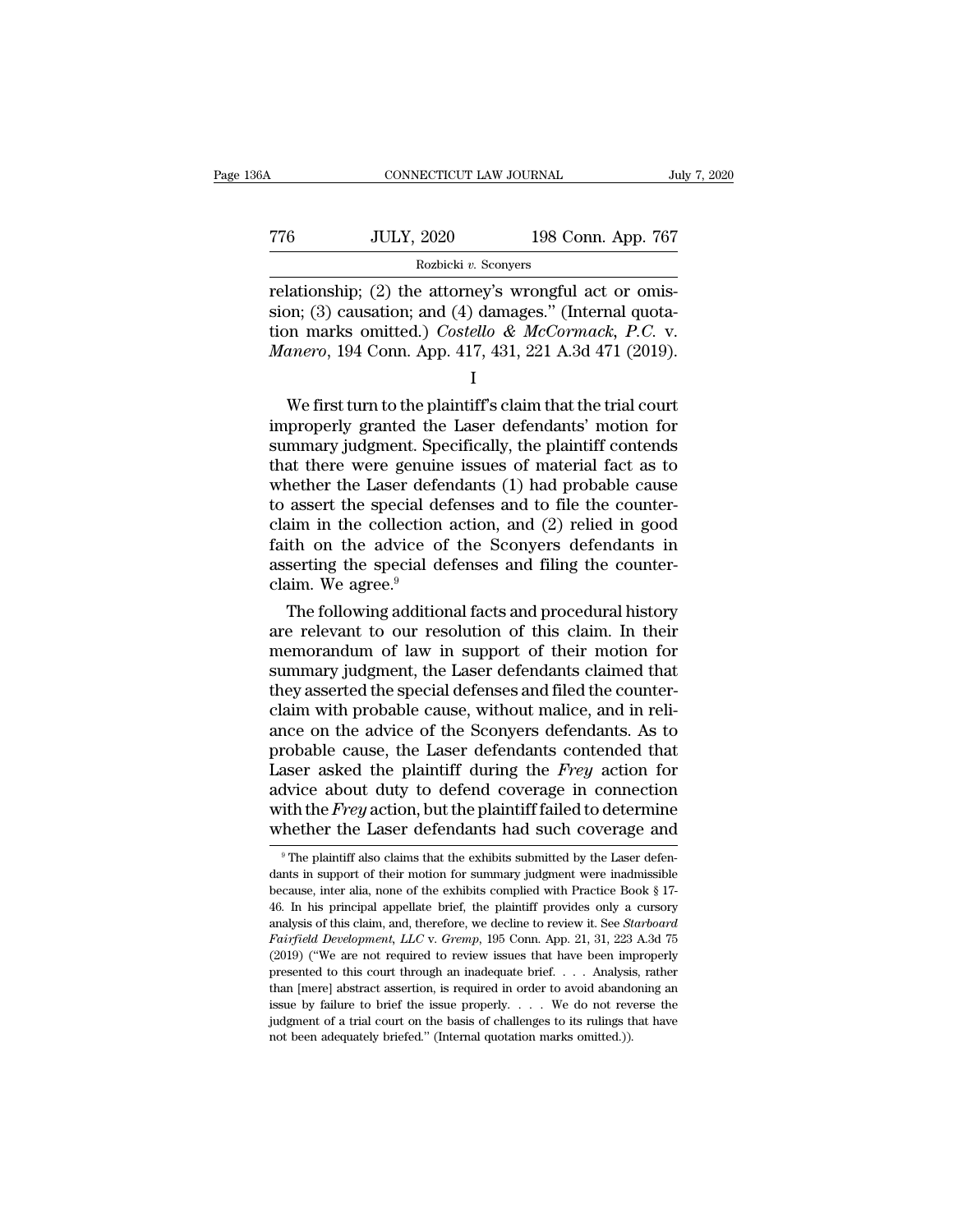EXECUTE 2000 CONNECTICUT LAW JOURNAL Page 137A<br>198 Conn. App. 767 JULY, 2020 777<br>Rozbicki v. Sconyers

Rozbicki *v.* Sconyers

contract the JOURNAL Page 13<br>
198 Conn. App. 767 JULY, 2020 777<br>
Rozbicki v. Sconyers<br>
dissuaded Laser from demanding a defense from NGM.<br>
The Laser defendants further asserted that Sconyers<br>
advised them that the plaintif 198 Conn. App. 767 JULY, 2020 777<br>Rozbicki v. Sconyers<br>dissuaded Laser from demanding a defense from NGM.<br>The Laser defendants further asserted that Sconyers<br>advised them that the plaintiff had breached an obli-<br>gation tha 198 Conn. App. 767 JULY, 2020 777<br>
Rozbicki v. Sconyers<br>
dissuaded Laser from demanding a defense from NGM.<br>
The Laser defendants further asserted that Sconyers<br>
advised them that the plaintiff had breached an obli-<br>
gati 198 Conn. App. 767 JULY, 2020 777<br>
Rozbicki v. Sconyers<br>
dissuaded Laser from demanding a defense from NGM.<br>
The Laser defendants further asserted that Sconyers<br>
advised them that the plaintiff had breached an obli-<br>
gati Rozbicki v. Sconyers<br>
dissuaded Laser from demanding a defense from NGM.<br>
The Laser defendants further asserted that Sconyers<br>
advised them that the plaintiff had breached an obli-<br>
gation that he owed to them to determin Rozbicki v. Sconyers<br>dissuaded Laser from demanding a defense from NGM.<br>The Laser defendants further asserted that Sconyers<br>advised them that the plaintiff had breached an obli-<br>gation that he owed to them to determine whe dissuaded Laser from demanding a defense from NGM.<br>The Laser defendants further asserted that Sconyers<br>advised them that the plaintiff had breached an obli-<br>gation that he owed to them to determine whether they<br>had duty to The Laser defendants further asserted that Sconyers<br>advised them that the plaintiff had breached an obli-<br>gation that he owed to them to determine whether they<br>had duty to defend coverage available to them with<br>respect to advised them that the plaintiff had breached an obligation that he owed to them to determine whether they<br>had duty to defend coverage available to them with<br>respect to the *Frey* action and, if so, to demand a<br>defense. As gation that he owed to them to determine whether they<br>had duty to defend coverage available to them with<br>respect to the *Frey* action and, if so, to demand a<br>defense. As to their advice of counsel defense, the Laser<br>defend had duty to defend coverage available to them with<br>respect to the *Frey* action and, if so, to demand a<br>defense. As to their advice of counsel defense, the Laser<br>defendants claimed that Laser provided to Sconyers all<br>relev respect to the *Frey* action and, if so, to demand a defense. As to their advice of counsel defense, the Laser defendants claimed that Laser provided to Sconyers all relevant documents and facts regarding the *Frey* action defense. As to their advice of counsel defense, the Laser<br>defendants claimed that Laser provided to Sconyers all<br>relevant documents and facts regarding the *Frey* action<br>and the collection action, and that, on the basis th defendants claimed that Laser provided to Sconyers all<br>relevant documents and facts regarding the *Frey* action<br>and the collection action, and that, on the basis thereof,<br>Sconyers recommended that the Laser defendants<br>asse relevant documents and facts regarding the *Frey* action<br>and the collection action, and that, on the basis thereof,<br>Sconyers recommended that the Laser defendants<br>assert the special defenses and file the counterclaim.<br>The and the collection action, and that, on the basis thereof,<br>Sconyers recommended that the Laser defendants<br>assert the special defenses and file the counterclaim.<br>The Laser defendants further contended that they relied<br>in go Sconyers recommended<br>assert the special defensements<br>The Laser defendants furtlin good faith on Sconyers'<br>submitted several exhibit<br>for summary judgment, in<br>Laser and Sconyers.<br>In opposing the Laser Sert the special defenses and file the counterclaim.<br>In the Laser defendants further contended that they relied<br>good faith on Sconyers' advice. The Laser defendants<br>bmitted several exhibits in support of their motion<br>r sum The Laser detendants further contended that they relied<br>in good faith on Sconyers' advice. The Laser defendants<br>submitted several exhibits in support of their motion<br>for summary judgment, including personal affidavits of<br>L

In good faith on Sconyers' advice. The Laser detendants<br>submitted several exhibits in support of their motion<br>for summary judgment, including personal affidavits of<br>Laser and Sconyers.<br>In opposing the Laser defendants' mot submitted several exhibits in support of their motion<br>for summary judgment, including personal affidavits of<br>Laser and Sconyers.<br>In opposing the Laser defendants' motion for sum-<br>mary judgment, the plaintiff argued, inter for summary judgment, including personal affidavits of<br>Laser and Sconyers.<br>In opposing the Laser defendants' motion for sum-<br>mary judgment, the plaintiff argued, inter alia, that there<br>were genuine issues of material fact Laser and Sconyers.<br>
In opposing the Laser defendants' motion for summary judgment, the plaintiff argued, inter alia, that there<br>
were genuine issues of material fact regarding whether<br>
the Laser defendants (1) had probabl In opposing the Laser defendants' motion for sum-<br>mary judgment, the plaintiff argued, inter alia, that there<br>were genuine issues of material fact regarding whether<br>the Laser defendants (1) had probable cause to assert<br>the mary judgment, the plaintiff argued, inter alia, that there<br>were genuine issues of material fact regarding whether<br>the Laser defendants (1) had probable cause to assert<br>the special defenses and to file the counterclaim and were genuine issues of material fact regarding whether<br>the Laser defendants (1) had probable cause to assert<br>the special defenses and to file the counterclaim and<br> $(2)$  relied in good faith on the advice of the Sconyers<br>d the Laser defendants (1) had probable cause to assert<br>the special defenses and to file the counterclaim and<br>(2) relied in good faith on the advice of the Sconyers<br>defendants. Specifically, the plaintiff argued that there<br>w the special defenses and to file the counterclaim and (2) relied in good faith on the advice of the Sconyers<br>defendants. Specifically, the plaintiff argued that there<br>was evidence in the record demonstrating that, at the<br> (2) relied in good faith on the advice of the Sconyers<br>defendants. Specifically, the plaintiff argued that there<br>was evidence in the record demonstrating that, at the<br>time that Laser retained the plaintiff to represent th defendants. Specifically, the plaintiff argued that there was evidence in the record demonstrating that, at the time that Laser retained the plaintiff to represent the Laser defendants in the *Frey* action, Laser knew that was evidence in the record demonstrating that, at the<br>time that Laser retained the plaintiff to represent the<br>Laser defendants in the *Frey* action, Laser knew that<br>there was duty to defend coverage available to the Laser time that Laser retained the plaintiff to represent the Laser defendants in the *Frey* action, Laser knew that there was duty to defend coverage available to the Laser defendants in the *Frey* action, but, for financial re Laser defendants in the *Frey* action, Laser knew that<br>there was duty to defend coverage available to the Laser<br>defendants in the *Frey* action, but, for financial reasons,<br>he chose to retain the plaintiff as counsel rath there was duty to defend coverage available to the Laser<br>defendants in the *Frey* action, but, for financial reasons,<br>he chose to retain the plaintiff as counsel rather than<br>demand a defense from NGM. The plaintiff asserte defendants in the *Frey* action, but, for financial reasons,<br>he chose to retain the plaintiff as counsel rather than<br>demand a defense from NGM. The plaintiff asserted<br>that Laser's knowledge of the Laser defendants' duty<br>to he chose to retain the plaintiff as counsel rather than<br>demand a defense from NGM. The plaintiff asserted<br>that Laser's knowledge of the Laser defendants' duty<br>to defend coverage deprived the Laser defendants of<br>probable ca demand a defense from NGM. The plaintiff asserted<br>that Laser's knowledge of the Laser defendants' duty<br>to defend coverage deprived the Laser defendants of<br>probable cause to assert the special defenses and to<br>file the count that Laser's knowledge of the Laser defendants' duty<br>to defend coverage deprived the Laser defendants of<br>probable cause to assert the special defenses and to<br>file the counterclaim, which were predicated on the<br>plaintiff's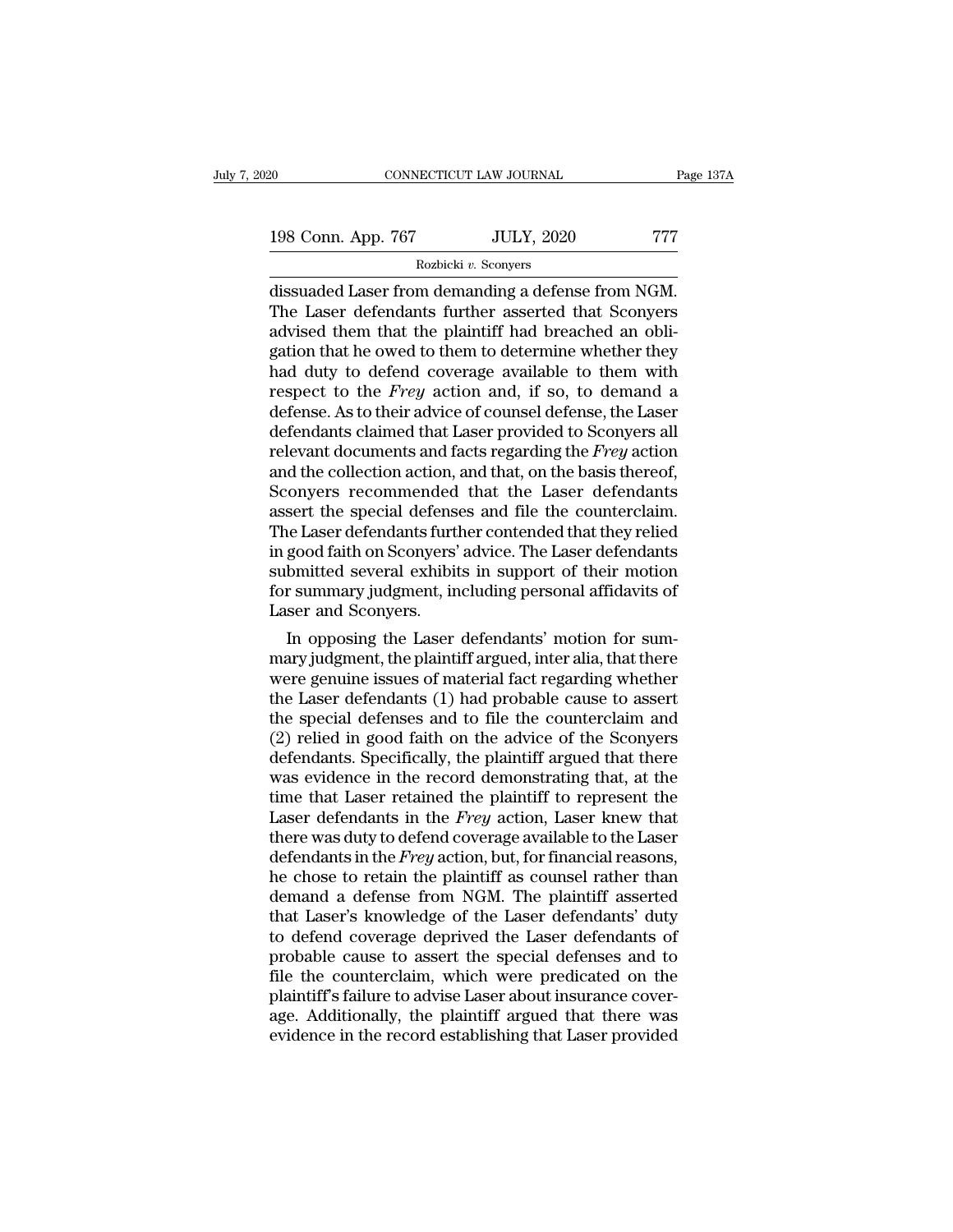### CONNECTICUT LAW JOURNAL July 7, 2020<br>
TT8 JULY, 2020 198 Conn. App. 767<br>
Rozbicki v. Sconyers Rozbicki *v.* Sconyers

CONNECTICUT LAW JOURNAL July 7, 2<br>
THE SCONY TROUGHT TO BE SCONING THE SCONGER SCONY<br>
SCONY TROUGHT TO BE SCONING TO BE SCONING TO BE SCONING TO BE SCONING THE SCONING TO BE SCONING TO BE SCONING TO BE SCONING TO BE SCONIN TT8 JULY, 2020 198 Conn. App. 767<br>Rozbicki v. Sconyers<br>Sconyers with false or incomplete information, and,<br>therefore, the Laser defendants could not have relied<br>in good faith on the advice of the Sconyers defendants.<br>The p TT8 JULY, 2020 198 Conn. App. 767<br>
Rozbicki v. Sconyers<br>
Sconyers with false or incomplete information, and,<br>
therefore, the Laser defendants could not have relied<br>
in good faith on the advice of the Sconyers defendants.<br> The Taurus Sconsetz and Tau<br>
The plaintiff submitted several exhibits in support of the plaintiff submitted several exhibits in support of<br>
the plaintiff submitted several exhibits in support of<br>
this memorandum of law in  $\frac{1}{100}$  Rozbicki v. Sconyers<br>Sconyers with false or incomplete information, and,<br>therefore, the Laser defendants could not have relied<br>in good faith on the advice of the Sconyers defendants.<br>The plaintiff submitted se  $\frac{\text{Kozbeck } v. \text{ Sooyers}}{\text{Sconyers with false or incomplete information, and, therefore, the Laser defendants could not have relied in good faith on the advice of the Sconyers defendants. The plaintiff submitted several exhibits in support of his memorandum of law in opposition to the Laser defendants' motion for summary judgment, including a personal affidavit and copies of correspondence exchanged between the plaintiff and User.$ Sconyers with false or incomplete information, and,<br>therefore, the Laser defendants could not have relied<br>in good faith on the advice of the Sconyers defendants.<br>The plaintiff submitted several exhibits in support of<br>his m therefore, the Laser defendants could not have<br>in good faith on the advice of the Sconyers defen<br>The plaintiff submitted several exhibits in supp<br>his memorandum of law in opposition to the<br>defendants' motion for summary ju good rath of the advice of the Sconyers defendants.<br>
ie plaintiff submitted several exhibits in support of<br>
s memorandum of law in opposition to the Laser<br>
fendants' motion for summary judgment, including a<br>
strained a res The plantificant subhidited several exhibits in support of<br>his memorandum of law in opposition to the Laser<br>defendants' motion for summary judgment, including a<br>personal affidavit and copies of correspondence<br>exchanged bet

Ins memorantum of faw in opposition to the Easer<br>defendants' motion for summary judgment, including a<br>personal affidavit and copies of correspondence<br>exchanged between the plaintiff and Laser.<br>In granting the Laser defenda defendants inotion for summary judgment, including a<br>personal affidavit and copies of correspondence<br>exchanged between the plaintiff and Laser.<br>In granting the Laser defendants' motion for summary<br>judgment, the trial court personar amuavit and copies of correspondence<br>exchanged between the plaintiff and Laser.<br>In granting the Laser defendants' motion for summary<br>judgment, the trial court concluded that, although not<br>yet recognized in Connect Exchanged between the plantum and Laser.<br>
In granting the Laser defendants' motion for summary<br>
judgment, the trial court concluded that, although not<br>
yet recognized in Connecticut, an attorney's obligation<br>
to his or her In granting the Laser defendants' motion for summary<br>judgment, the trial court concluded that, although not<br>yet recognized in Connecticut, an attorney's obligation<br>to his or her client "arguably" includes the duty to<br>advis judgment, the trial court concluded that, although not<br>yet recognized in Connecticut, an attorney's obligation<br>to his or her client "arguably" includes the duty to<br>advise the client "on the most affordable course of<br>action yet recognized in Connecticut, an attorney's obligation<br>to his or her client "arguably" includes the duty to<br>advise the client "on the most affordable course of<br>action including an investigation of potential insurance<br>cove to his or her client "arguably" includes the duty to<br>advise the client "on the most affordable course of<br>action including an investigation of potential insurance<br>coverage," such that the Laser defendants' belief that<br>the p advise the client "on the most affordable course of<br>action including an investigation of potential insurance<br>coverage," such that the Laser defendants' belief that<br>the plaintiff had a duty to advise Laser as to insurance<br>c action including an investigation of potential insurance<br>coverage," such that the Laser defendants' belief that<br>the plaintiff had a duty to advise Laser as to insurance<br>coverage during the *Frey* action was reasonable. The coverage," such that the Laser defendants' belief that<br>the plaintiff had a duty to advise Laser as to insurance<br>coverage during the *Frey* action was reasonable. The<br>court further concluded that, on the basis of evidence<br>s the plaintiff had a duty to advise Laser as to insurance<br>coverage during the *Frey* action was reasonable. The<br>court further concluded that, on the basis of evidence<br>submitted by the Laser defendants indicating that Laser<br> coverage during the *Frey* action was reasonable. The<br>court further concluded that, on the basis of evidence<br>submitted by the Laser defendants indicating that Laser<br>had told Sconyers that the plaintiff did not advise him t court further concluded that, on the basis of evidence<br>submitted by the Laser defendants indicating that Laser<br>had told Sconyers that the plaintiff did not advise him to<br>seek a determination regarding duty to defend covera submitted by the Laser defendants indicating that Laser<br>had told Sconyers that the plaintiff did not advise him to<br>seek a determination regarding duty to defend coverage<br>but rather dissuaded him from pursuing such a determ had told Sconyers that the plaintiff did not advise him to<br>seek a determination regarding duty to defend coverage<br>but rather dissuaded him from pursuing such a determi-<br>nation, there was no genuine issue of material fact t seek a determination regarding duty to defend coverage<br>but rather dissuaded him from pursuing such a determination, there was no genuine issue of material fact that<br>the defendants had probable cause to file the counter-<br>cl but rather dissuaded him from pursuing such a determination, there was no genuine issue of material fact that the defendants had probable cause to file the counterclaim sounding in legal malpractice in the collection actio nation, there was no genuine issue of material fact that<br>the defendants had probable cause to file the counter-<br>claim sounding in legal malpractice in the collection<br>action. The court proceeded to reject several of the<br>pla the defendants had probable cause to file the counter-<br>claim sounding in legal malpractice in the collection<br>action. The court proceeded to reject several of the<br>plaintiff's arguments directed to the Sconyers defen-<br>dants, and sounding in legal mappacuce in the conection<br>tion. The court proceeded to reject several of the<br>aintiff's arguments directed to the Sconyers defen-<br>nts, and determined that the plaintiff's personal affi-<br>wit raised no action. The court proceeded to reject several of the<br>plaintiff's arguments directed to the Sconyers defen-<br>dants, and determined that the plaintiff's personal affi-<br>davit raised no genuine issue of material fact as to<br>whet

plantin s arguments unected to the sconyers defendants, and determined that the plaintiff's personal affidavit raised no genuine issue of material fact as to whether probable cause existed to file the counterclaim.<br>Having the specifically, the court stated that<br>the probable cause existed to file the counterclaim.<br>Having concluded that the Laser defendants had<br>probable cause to file the counterclaim, the court con-<br>cluded that they likewise whether probable cause existed to file the counterclaim.<br>
Having concluded that the Laser defendants had<br>
probable cause to file the counterclaim, the court con-<br>
cluded that they likewise had probable cause to assert<br>
the Frequency in the United Counterclaint.<br>Having concluded that the Laser defendants had<br>probable cause to file the counterclaim, the court con-<br>cluded that they likewise had probable cause to assert<br>the special defenses. Spe Having concluded that the Laser defendants had probable cause to file the counterclaim, the court concluded that they likewise had probable cause to assert the special defenses. Specifically, the court stated that if the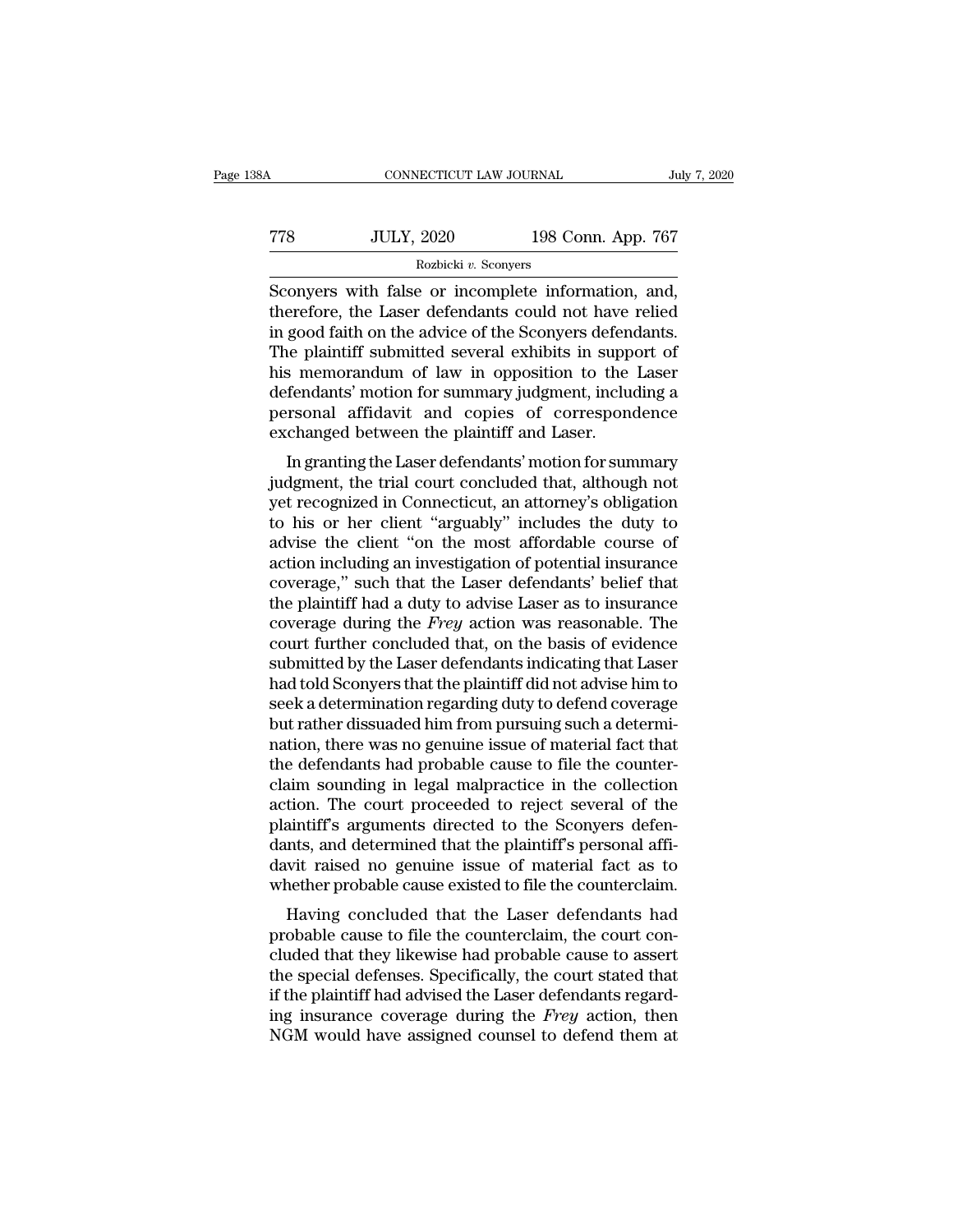| 20<br>CONNECTICUT LAW JOURNAL<br><b>JULY, 2020</b><br>198 Conn. App. 767                                                  |           |
|---------------------------------------------------------------------------------------------------------------------------|-----------|
|                                                                                                                           | Page 139A |
|                                                                                                                           |           |
|                                                                                                                           | 779       |
| Rozbicki v. Sconyers                                                                                                      |           |
| the outset of the <i>Frey</i> action at no cost, and, thus, they<br>never would have incurred the plaintiff's legal fees. |           |
| Additionally, the court granted the Laser defendants'                                                                     |           |
| motion for summary judgment on the separate ground<br>that there weg no conving igns of material fact that                |           |

198 Conn. App. 767 JULY, 2020 779<br>
Rozbicki v. Sconyers<br>
the outset of the *Frey* action at no cost, and, thus, they<br>
never would have incurred the plaintiff's legal fees.<br>
Additionally, the court granted the Laser defend Rozbicki v. Sconyers<br>the outset of the *Frey* action at no cost, and, thus, they<br>never would have incurred the plaintiff's legal fees.<br>Additionally, the court granted the Laser defendants'<br>motion for summary judgment on t the outset of the *Frey* action at no cost, and, thus, they<br>never would have incurred the plaintiff's legal fees.<br>Additionally, the court granted the Laser defendants'<br>motion for summary judgment on the separate ground<br>tha are bases of the *Frog* action at no cost, and, and, and, and<br>never would have incurred the plaintiff's legal fees.<br>Additionally, the court granted the Laser defendants'<br>motion for summary judgment on the separate ground<br>t Additionally, the court granted the Laser defendants'<br>motion for summary judgment on the separate ground<br>that there was no genuine issue of material fact that<br>the Laser defendants relied in good faith on the advice<br>of the Additionally, the court granted the Laser defendants'<br>motion for summary judgment on the separate ground<br>that there was no genuine issue of material fact that<br>the Laser defendants relied in good faith on the advice<br>of the motion for summary<br>that there was no ge<br>the Laser defendants<br>of the Sconyers def<br>defenses and filing th<br>being an absolute de<br>litigation claim.<br>On appeal, the pla Example 18 and a left that a legal algorithm and the Sconyers defendants in asserting the special fenses and filing the counterclaim—advice of counsel<br>ing an absolute defense to the plaintiff's vexatious igation claim.<br>On and the Sconyers defendants in asserting the special<br>defenses and filing the counterclaim—advice of counsel<br>being an absolute defense to the plaintiff's vexatious<br>litigation claim.<br>On appeal, the plaintiff does not assert

or are seen, ers detendants in asserting the special<br>defenses and filing the counterclaim—advice of counsel<br>being an absolute defense to the plaintiff's vexatious<br>litigation claim.<br>On appeal, the plaintiff does not assert determises and ring are coancered and advice of coaliser<br>being an absolute defense to the plaintiff's vexatious<br>litigation claim.<br>On appeal, the plaintiff does not assert that a legal<br>malpractice claim predicated on an att Laser about the plaintiff does not assert that a legal<br>malpractice claim predicated on an attorney's failure<br>to advise his or her client regarding insurance coverage<br>is not viable, nor does he dispute that he did not advis magazion claim.<br>
On appeal, the plaintiff does not assert that a legal<br>
malpractice claim predicated on an attorney's failure<br>
to advise his or her client regarding insurance coverage<br>
is not viable, nor does he dispute th On appeal, the plaintiff does not assert that a legal<br>malpractice claim predicated on an attorney's failure<br>to advise his or her client regarding insurance coverage<br>is not viable, nor does he dispute that he did not advis malpractice claim predicated on an attorney's failure<br>to advise his or her client regarding insurance coverage<br>is not viable, nor does he dispute that he did not advise<br>Laser about insurance coverage. Instead, the plaintif to advise his or her client regarding insurance coverage<br>is not viable, nor does he dispute that he did not advise<br>Laser about insurance coverage. Instead, the plaintiff<br>maintains that he had no reason to counsel Laser abo is not viable, nor does he dispute that he did not advise<br>Laser about insurance coverage. Instead, the plaintiff<br>maintains that he had no reason to counsel Laser about<br>insurance matters because, as evidence in the record<br>i Laser about insurance coverage. Instead, the plaintiff<br>maintains that he had no reason to counsel Laser about<br>insurance matters because, as evidence in the record<br>indicated, Laser, when he retained the plaintiff in the<br>*F* maintains that he had no reason to counsel Laser about<br>insurance matters because, as evidence in the record<br>indicated, Laser, when he retained the plaintiff in the<br> $Frey$  action in June, 2012, knew that NGM would pro-<br>vide insurance matters because, as evidence in the record<br>indicated, Laser, when he retained the plaintiff in the<br>*Frey* action in June, 2012, knew that NGM would pro-<br>vide a defense to the Laser defendants in the *Frey*<br>actio indicated, Laser, when he retained the plaintiff in the *Frey* action in June, 2012, knew that NGM would provide a defense to the Laser defendants in the *Frey* action, but, for financial reasons, Laser chose to retain th *Frey* action in June, 2012, knew that NGM would provide a defense to the Laser defendants in the *Frey* action, but, for financial reasons, Laser chose to retain the plaintiff rather than submit to NGM a demand for a defe vide a defense to the Laser defendants in the *Frey*<br>action, but, for financial reasons, Laser chose to retain<br>the plaintiff rather than submit to NGM a demand for<br>a defense.<sup>10</sup> In essence, the plaintiff contends that th action, but, for financial reasons, Laser chose to retain<br>the plaintiff rather than submit to NGM a demand for<br>a defense.<sup>10</sup> In essence, the plaintiff contends that there<br>was a genuine issue of material fact regarding whe the plaintiff rather than submit to NGM a demand for<br>a defense.<sup>10</sup> In essence, the plaintiff contends that there<br>was a genuine issue of material fact regarding whether<br>the Laser defendants had probable cause to assert the a defense.<sup>10</sup> In essence, the plaintiff contends that there was a genuine issue of material fact regarding whether the Laser defendants had probable cause to assert the special defenses and to file the counterclaim, both was a genuine issue of material fact regarding whether<br>the Laser defendants had probable cause to assert the<br>special defenses and to file the counterclaim, both being<br>predicated on the plaintiff's failure to advise Laser a the Laser defendants had probable cause to assert the special defenses and to file the counterclaim, both being predicated on the plaintiff's failure to advise Laser about insurance coverage. Additionally, the plaintiff a surance coverage. Additionally, the plaintiff argues<br>aat there was a genuine issue of material fact as to<br>hether the Laser defendants relied in good faith on<br>le advice of the Sconyers defendants because there<br><sup>10</sup> The plai that there was a genuine issue of material fact as to whether the Laser defendants relied in good faith on the advice of the Sconyers defendants because there  $\frac{10 \text{ T}}{10 \text{ T}}$  The plaintiff also asserts that Laser did

whether the Laser defendants relied in good faith on<br>the advice of the Sconyers defendants because there<br> $\frac{10 \text{ T}}{10 \text{ T}}$  The plaintiff also asserts that Laser did not retain him in the *Frey* action<br>to provide advice the advice of the Sconyers defendants because there<br>  $\frac{10}{10}$  The plaintiff also asserts that Laser did not retain him in the *Frey* action<br>
to provide advice about insurance matters. Because we conclude that the<br>
tria <sup>10</sup> The plaintiff also asserts that Laser did not retain him in the *Frey* action<br>to provide advice about insurance matters. Because we conclude that the<br>trial court improperly granted the Laser defendants' motion for sum <sup>10</sup> The plaintiff also asserts that Laser did not ret<br>to provide advice about insurance matters. Becausing the laser defendant<br>judgment when there existed a genuine issue of<br>Laser's knowledge regarding the Laser defendan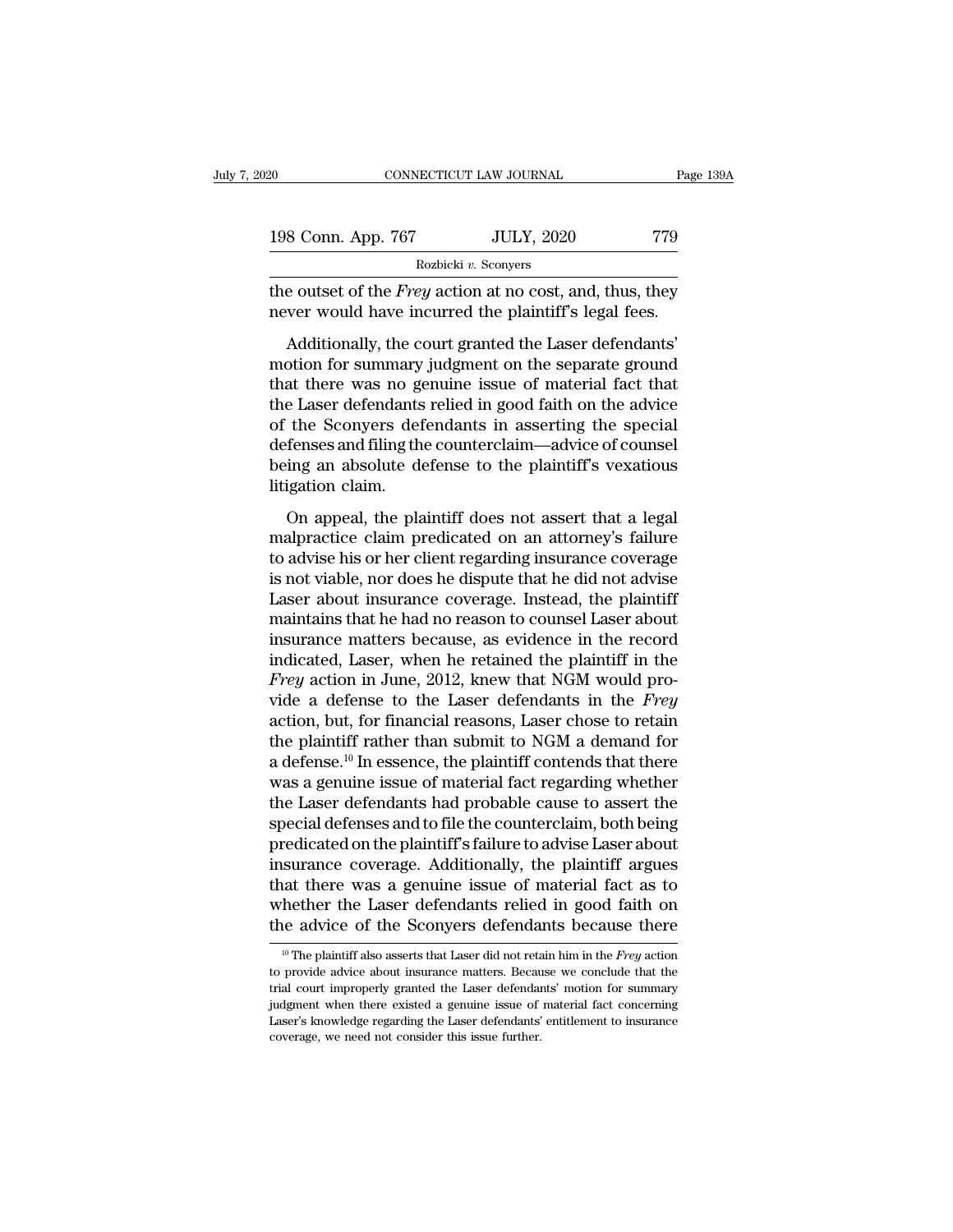| 40A | CONNECTICUT LAW JOURNAL |                    | July 7, 2020 |  |
|-----|-------------------------|--------------------|--------------|--|
| 780 | <b>JULY, 2020</b>       | 198 Conn. App. 767 |              |  |
|     | Rozbicki v. Sconyers    |                    |              |  |

CONNECTICUT LAW JOURNAL July 7, 2020<br>
TROUGHT TELLY, 2020 198 Conn. App. 767<br>
Rozbicki v. Sconyers<br>
Was evidence in the record indicating that Laser did<br>
not provide Sconyers with all material facts within his<br>
knowledge W not reaches the sconyers was evidence in the record indicating that Laser did not provide Sconyers with all material facts within his knowledge. We address each claim in turn. knowledge. We address each claim in turn. Rozbicki v. Sconyers<br>
as evidence in the record indicating that Laser did<br>
t provide Sconyers with all material facts within his<br>
invested claim in turn.<br>
A<br>
We first consider the plaintiff's claim that there was<br>
factual

A

was evidence in the record indicating that Laser did<br>not provide Sconyers with all material facts within his<br>knowledge. We address each claim in turn.<br> $A$ <br>We first consider the plaintiff's claim that there was<br>a factual d not provide Sconyers with all material facts within his<br>
knowledge. We address each claim in turn.<br>
A<br>
We first consider the plaintiff's claim that there was<br>
a factual dispute regarding Laser's knowledge, at the<br>
time tha knowledge. We address each claim in turn.<br>
A<br>
We first consider the plaintiff's claim that there was<br>
a factual dispute regarding Laser's knowledge, at the<br>
time that he retained the plaintiff in the *Frey* action in<br>
June A<br>
We first consider the plaintiff's claim that there was<br>
a factual dispute regarding Laser's knowledge, at the<br>
time that he retained the plaintiff in the *Frey* action in<br>
June, 2012, of duty to defend coverage availabl A<br>We first consider the plaintiff's claim that there was<br>a factual dispute regarding Laser's knowledge, at the<br>time that he retained the plaintiff in the *Frey* action in<br>June, 2012, of duty to defend coverage available to We first consider the plaintiff's claim that there was<br>a factual dispute regarding Laser's knowledge, at the<br>time that he retained the plaintiff in the *Frey* action in<br>June, 2012, of duty to defend coverage available to t a factual dispute regarding Laser's knowledge, at the<br>time that he retained the plaintiff in the *Frey* action in<br>June, 2012, of duty to defend coverage available to the<br>Laser defendants, and, therefore, a genuine issue of me that he retained the plaintiff in the *Frey* action in<br>me, 2012, of duty to defend coverage available to the<br>ser defendants, and, therefore, a genuine issue of<br>aterial fact existed as to whether the Laser defendants<br>d p June, 2012, or duty to detend coverage available to the<br>Laser defendants, and, therefore, a genuine issue of<br>material fact existed as to whether the Laser defendants<br>had probable cause to assert the special defenses and to

Laser defendants, and, therefore, a genuine issue of<br>material fact existed as to whether the Laser defendants<br>had probable cause to assert the special defenses and to<br>file the counterclaim in the collection action. We agre material ract existed as to whether the Laser detendants<br>had probable cause to assert the special defenses and to<br>file the counterclaim in the collection action. We agree.<br>As a preliminary matter, we observe that the fact rad probable cause to assert the special defenses and to<br>file the counterclaim in the collection action. We agree.<br>As a preliminary matter, we observe that the factual<br>issue of whether Laser, in June, 2012, knew that the<br>L nie the counterciain in the collection action. We agree.<br>As a preliminary matter, we observe that the factual<br>issue of whether Laser, in June, 2012, knew that the<br>Laser defendants were entitled to a defense provided<br>by NGM As a preliminary matter, we observe that the factual<br>issue of whether Laser, in June, 2012, knew that the<br>Laser defendants were entitled to a defense provided<br>by NGM was material to the legal question of whether<br>the Laser issue of whether Laser, in June, 2012, knew that the Laser defendants were entitled to a defense provided by NGM was material to the legal question of whether the Laser defendants had probable cause to assert the special Laser defendants were entitled to a defense provided<br>by NGM was material to the legal question of whether<br>the Laser defendants had probable cause to assert the<br>special defenses and to file the counterclaim. See *Rutter*<br>v by NGM was material to the legal question of whether<br>the Laser defendants had probable cause to assert the<br>special defenses and to file the counterclaim. See *Rutter*<br>v. Janis, supra, 334 Conn. 729 ("[a] material fact . . the Laser defendants had probable cause to assert the special defenses and to file the counterclaim. See *Rutter* v. *Janis*, supra, 334 Conn. 729 ("[a] material fact  $\dots$  [is] a fact which will make a difference in the r special defenses and to file the counterclaim. See *Rutter*<br>v. Janis, supra, 334 Conn. 729 ("[a] material fact . . .<br>[is] a fact which will make a difference in the result of<br>the case" (internal quotation marks omitted)). v. Janis, supra, 334 Conn. 729 ("[a] material fact  $\ldots$  is] a fact which will make a difference in the result of the case" (internal quotation marks omitted)). The legal theory underlying the special defenses and the cou [is] a fact which will make a difference in the result of<br>the case" (internal quotation marks omitted)). The legal<br>theory underlying the special defenses and the counter-<br>claim was that the plaintiff, when retained by Lase the case" (internal quotation marks omitted)). The legal<br>theory underlying the special defenses and the counter-<br>claim was that the plaintiff, when retained by Laser in<br>the *Frey* action, had a duty to determine whether th theory underlying the special defenses and the counter-<br>claim was that the plaintiff, when retained by Laser in<br>the *Frey* action, had a duty to determine whether the<br>Laser defendants had insurance coverage for the<br>defense claim was that the plaintiff, when retained by Laser in<br>the *Frey* action, had a duty to determine whether the<br>Laser defendants had insurance coverage for the<br>defense of the *Frey* action and, if so, to advise Laser<br>to see the *Frey* action, had a duty to determine whether the Laser defendants had insurance coverage for the defense of the *Frey* action and, if so, to advise Laser to seek a formal determination regarding said coverage. The La Laser defendants had insurance coverage for the<br>defense of the *Frey* action and, if so, to advise Laser<br>to seek a formal determination regarding said coverage.<br>The Laser defendants contended that, as a result of the<br>plain defense of the *Frey* action and, if so, to advise Laser<br>to seek a formal determination regarding said coverage.<br>The Laser defendants contended that, as a result of the<br>plaintiff's breach of that duty, Laser did not discov to seek a formal determination regarding said coverage.<br>The Laser defendants contended that, as a result of the<br>plaintiff's breach of that duty, Laser did not discover<br>the Laser defendants' entitlement to a defense by NGM<br> The Laser defendants contended that, as a result of the plaintiff's breach of that duty, Laser did not discover the Laser defendants' entitlement to a defense by NGM until nearly one year following their involvement in the plaintiff's breach of that duty, Laser did not discover<br>the Laser defendants' entitlement to a defense by NGM<br>until nearly one year following their involvement in the<br>*Frey* action, during which time they incurred legal fe the Laser defendants' entitlement to a defense by NGM<br>until nearly one year following their involvement in the<br>*Frey* action, during which time they incurred legal fees<br>owed to the plaintiff that never would have accrued<br>h until nearly one year following their involvement in the *Frey* action, during which time they incurred legal fees owed to the plaintiff that never would have accrued had they been provided with a defense by NGM at the out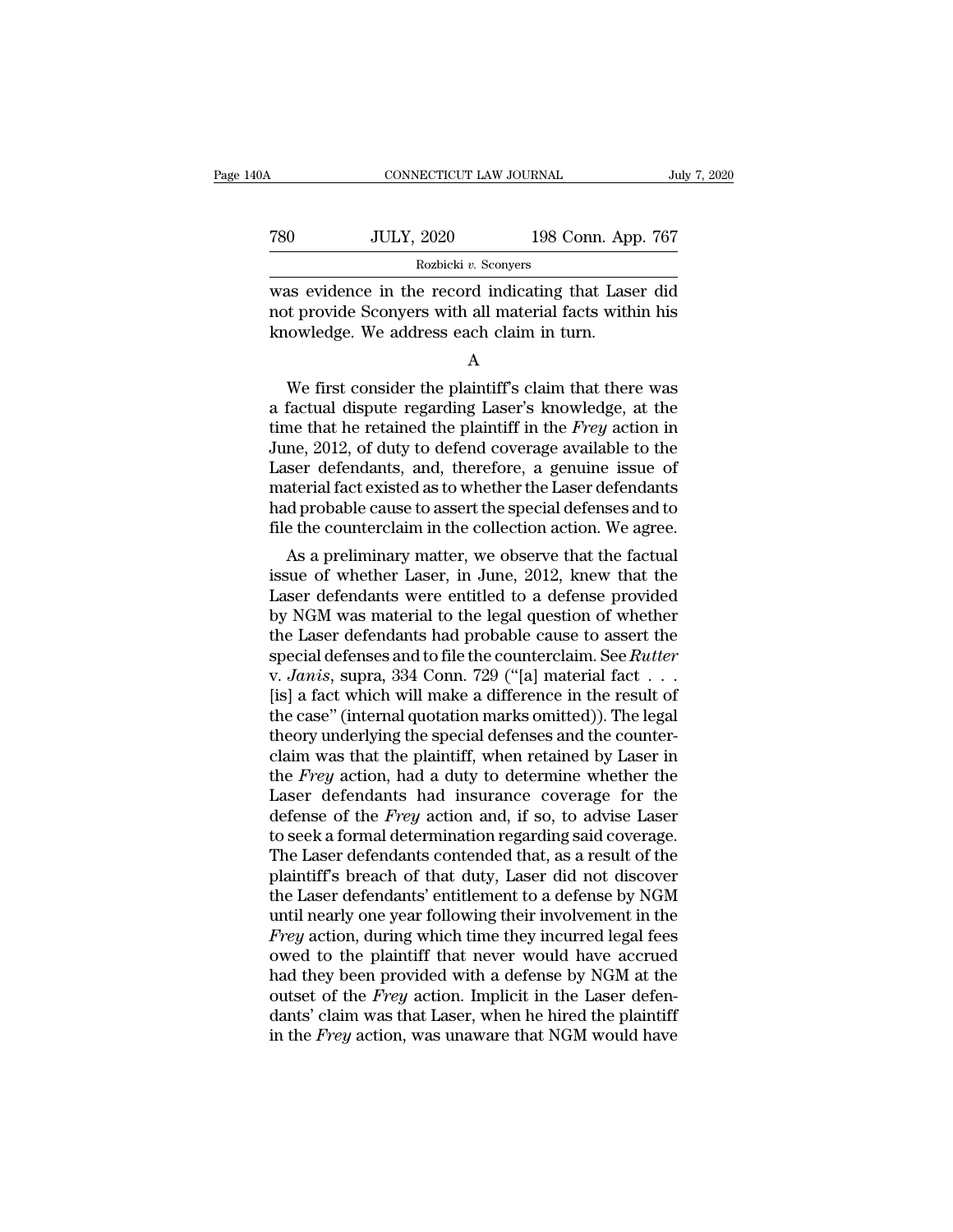EXECUTE CONNECTICUT LAW JOURNAL Page 141A<br>198 Conn. App. 767 JULY, 2020 781<br>Rozbicki v. Sconyers

Rozbicki *v.* Sconyers

Provided a defense to the Laser defendants in the *Frey*<br>defined a defense to the Laser defendants in the *Frey*<br>action immediately upon the submission of a proper<br>demand Consequently if Laser know at that time that 198 Conn. App. 767 JULY, 2020 781<br>Rozbicki v. Sconyers<br>provided a defense to the Laser defendants in the *Frey*<br>action immediately upon the submission of a proper<br>demand. Consequently, if Laser knew at that time that<br>the 198 Conn. App. 767 JULY, 2020 781<br>
Rozbicki v. Sconyers<br>
provided a defense to the Laser defendants in the *Frey*<br>
action immediately upon the submission of a proper<br>
demand. Consequently, if Laser knew at that time that<br> 198 Conn. App. 767 JULY, 2020 781<br>
Rozbicki v. Sconyers<br>
provided a defense to the Laser defendants in the *Frey*<br>
action immediately upon the submission of a proper<br>
demand. Consequently, if Laser knew at that time that<br> For the Bosticki v. Sconvers<br>
For the Laser defendants in the Frey<br>
action immediately upon the submission of a proper<br>
demand. Consequently, if Laser knew at that time that<br>
the Laser defendants were entitled to such a d Rozbicki v. Sconyers<br>provided a defense to the Laser defendants in the Frey<br>action immediately upon the submission of a proper<br>demand. Consequently, if Laser knew at that time that<br>the Laser defendants were entitled to su provided a defense to the Laser defendants in the *Frey*<br>action immediately upon the submission of a proper<br>demand. Consequently, if Laser knew at that time that<br>the Laser defendants were entitled to such a defense,<br>then t Example 1 and a proper demand. Consequently, if Laser knew at that time that<br>the Laser defendants were entitled to such a defense,<br>then the Laser defendants would not have had a reason-<br>able, good faith basis on which to a demand. Consequently, if Laser knew at that time that<br>the Laser defendants were entitled to such a defense,<br>then the Laser defendants would not have had a reason-<br>able, good faith basis on which to assert the special<br>defen the Laser defendants were entitled to such a defense,<br>then the Laser defendants would not have had a reason-<br>able, good faith basis on which to assert the special<br>defenses and to file the counterclaim predicated on<br>the pla then the Laser defendants would not have had a reasonable, good faith basis on which to assert the special<br>defenses and to file the counterclaim predicated on<br>the plaintiff's failure to determine whether Laser had<br>insuranc able, good faith basis on which to assert the special<br>defenses and to file the counterclaim predicated on<br>the plaintiff's failure to determine whether Laser had<br>insurance coverage and to advise Laser thereabout. To<br>summari defenses and to file the counterclaim predicated on<br>the plaintiff's failure to determine whether Laser had<br>insurance coverage and to advise Laser thereabout. To<br>summarize, if a genuine issue of material fact existed<br>as to the plaintiff's failure to determine whether Laser had<br>insurance coverage and to advise Laser thereabout. To<br>summarize, if a genuine issue of material fact existed<br>as to Laser's knowledge, at the time that he had hired<br>the insurance coverage and to advise Laser thereabout. To<br>summarize, if a genuine issue of material fact existed<br>as to Laser's knowledge, at the time that he had hired<br>the plaintiff in the *Frey* action, regarding the Laser<br>d summarize, if a genuine<br>as to Laser's knowledge<br>the plaintiff in the  $Free$ <br>defendants' entitlement<br>tion with the  $Free$  acti<br>were not entitled to sun<br>of probable cause.<br>The Laser defendants to Laser's knowledge, at the time that he had hired<br>e plaintiff in the *Frey* action, regarding the Laser<br>fendants' entitlement to a defense by NGM in connec-<br>on with the *Frey* action, then the Laser defendants<br>per not e the plaintiff in the *Frey* action, regarding the Laser<br>defendants' entitlement to a defense by NGM in connec-<br>tion with the *Frey* action, then the Laser defendants<br>were not entitled to summary judgment as to the issue<br>o

defendants' entitlement to a defense by NGM in connection with the *Frey* action, then the Laser defendants<br>were not entitled to summary judgment as to the issue<br>of probable cause.<br>The Laser defendants submitted a number o tion with the *Frey* action, then the Laser defendants<br>were not entitled to summary judgment as to the issue<br>of probable cause.<br>The Laser defendants submitted a number of exhibits<br>indicating that Laser was not aware in Ju were not entitled to summary judgment as to the issue<br>of probable cause.<br>The Laser defendants submitted a number of exhibits<br>indicating that Laser was not aware in June, 2012, when<br>he retained the plaintiff in the *Frey* a of probable cause.<br>
The Laser defendants submitted a number of exhibits<br>
indicating that Laser was not aware in June, 2012, when<br>
he retained the plaintiff in the *Frey* action, that insur-<br>
ance coverage entitling the La The Laser defendants submitted a number of exhibits<br>indicating that Laser was not aware in June, 2012, when<br>he retained the plaintiff in the *Frey* action, that insur-<br>ance coverage entitling the Laser defendants to a<br>def indicating that Laser was not aware in June, 2012, when<br>he retained the plaintiff in the *Frey* action, that insur-<br>ance coverage entitling the Laser defendants to a<br>defense in the *Frey* action was available. In his pers he retained the plaintiff in the *Frey* action, that insurance coverage entitling the Laser defendants to a defense in the *Frey* action was available. In his personal affidavit, Laser averred that he submitted a demand fo ance coverage entitling the Laser defendants to a<br>defense in the *Frey* action was available. In his personal<br>affidavit, Laser averred that he submitted a demand for<br>a defense to NGM in connection with the *Frey* action<br>o defense in the *Frey* action was available. In his personal affidavit, Laser averred that he submitted a demand for a defense to NGM in connection with the *Frey* action only after learning from opposing counsel during his affidavit, Laser averred that he submitted a demand for<br>a defense to NGM in connection with the *Frey* action<br>only after learning from opposing counsel during his<br>deposition in the *Frey* action, conducted on March 5,<br>2013 a defense to NGM in connection with the *Frey* action<br>only after learning from opposing counsel during his<br>deposition in the *Frey* action, conducted on March 5,<br>2013, that NGM was likely obligated to provide the Laser<br>def only after learning from opposing counsel during his<br>deposition in the *Frey* action, conducted on March 5,<br>2013, that NGM was likely obligated to provide the Laser<br>defendants with a defense. In a letter addressed to the<br>p deposition in the *Frey* action, conducted on March 5, 2013, that NGM was likely obligated to provide the Laser<br>defendants with a defense. In a letter addressed to the<br>plaintiff dated August 20, 2013, Laser similarly repr 2013, that NGM was likely obligated to provide the Laser<br>defendants with a defense. In a letter addressed to the<br>plaintiff dated August 20, 2013, Laser similarly repre-<br>sented that he was prompted to submit a demand for<br>a defendants with a defense. In a letter addressed to the plaintiff dated August 20, 2013, Laser similarly represented that he was prompted to submit a demand for a defense to NGM once opposing counsel in the *Frey* action h plaintiff dated August 20, 2013, Laser similarly represented that he was prompted to submit a demand for<br>a defense to NGM once opposing counsel in the *Frey*<br>action had advised him that NGM was obligated to<br>provide the Las sented that he was prompted to submit a demand for<br>a defense to NGM once opposing counsel in the *Frey*<br>action had advised him that NGM was obligated to<br>provide the Laser defendants with a defense in the<br>*Frey* action. Ad a defense to NGM once opposing counsel in the *Frey*<br>action had advised him that NGM was obligated to<br>provide the Laser defendants with a defense in the<br>*Frey* action. Additionally, in an e-mail from Laser to<br>the plaintiff action had advised him that NGM was obligated to<br>provide the Laser defendants with a defense in the<br>*Frey* action. Additionally, in an e-mail from Laser to<br>the plaintiff dated October 15, 2013, Laser wrote that,<br>during hi provide the Laser defendants with a defense in the *Frey* action. Additionally, in an e-mail from Laser to the plaintiff dated October 15, 2013, Laser wrote that, during his first meeting with the plaintiff in the course o *Frey* action. Additionally, in an e-mail from Laser to the plaintiff dated October 15, 2013, Laser wrote that, during his first meeting with the plaintiff in the course of the *Frey* action, Laser told the plaintiff that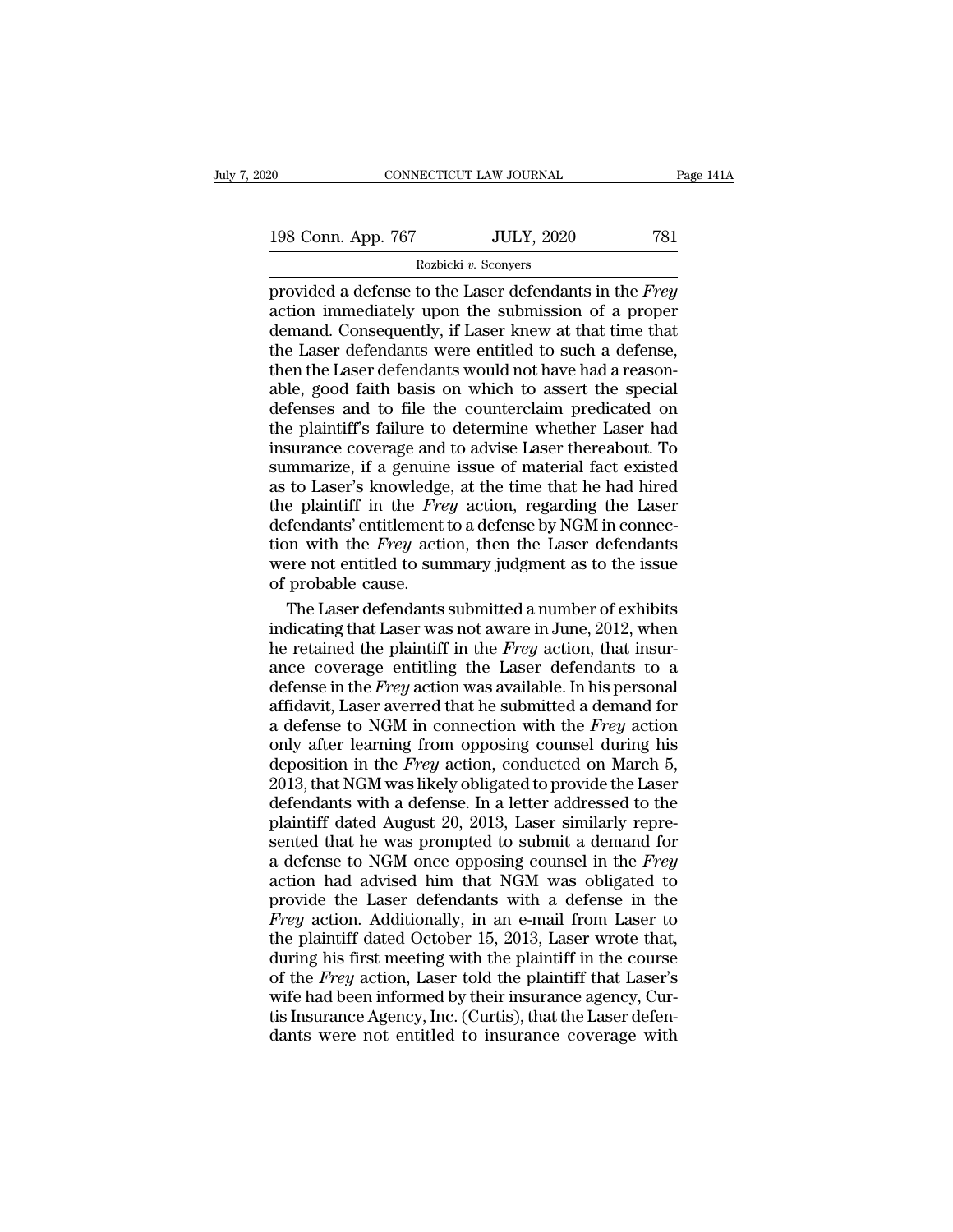|     | CONNECTICUT LAW JOURNAL |                    | July 7, 2020 |  |
|-----|-------------------------|--------------------|--------------|--|
|     |                         |                    |              |  |
| 782 | <b>JULY, 2020</b>       | 198 Conn. App. 767 |              |  |
|     | Rozbicki v. Sconyers    |                    |              |  |

respect to the *Frey* action. Collectively, this evidence<br>
respect to the *Frey* action. Collectively, this evidence<br>
respect to the *Frey* action. Collectively, this evidence<br>
suggests that, at the time that Laser hired t  $\begin{array}{lll}\n\text{3.3}\quad & \text{JULY, 2020} & \text{198 Conn. App. 767} \\
\hline\n& \text{Rozbicki } v. \text{ Sconyers} \\
\text{respect to the } \text{Frey action. Collectively, this evidence} \\
\text{suggests that, at the time that Laser hired the plaintiff} \\
\text{in the } \text{Frey action, Laser was under the impression that} \\
\text{duty to defend coverage in connection with the } \text{Fyz21} \\
\end{array}$ T82 JULY, 2020 198 Conn. App. 767<br>
Rozbicki v. Sconyers<br>
respect to the *Frey* action. Collectively, this evidence<br>
suggests that, at the time that Laser hired the plaintiff<br>
in the *Frey* action, Laser was under the impre duty, 2020 198 Conn. App. 767<br>
Rozbicki v. Sconyers<br>
respect to the *Frey* action. Collectively, this evidence<br>
suggests that, at the time that Laser hired the plaintiff<br>
in the *Frey* action, Laser was under the impressio Rozbicki v. Sconyers<br>
Rozbicki v. Sconyers<br>
respect to the *Frey* action. Collectively, this evidence<br>
suggests that, at the time that Laser hired the plaintiff<br>
in the *Frey* action, Laser was under the impression that<br> Rozbicki v. Sconyers<br>respect to the *Frey* action. Collectively, this evidence<br>suggests that, at the time that Laser hired the plaintiff<br>in the *Frey* action, Laser was under the impression that<br>duty to defend coverage in 2013. ggests that, at the time that Laser fured the plaintiff<br>the *Frey* action, Laser was under the impression that<br>ty to defend coverage in connection with the *Frey*<br>tion was not available to the Laser defendants and<br>at he fi in the *Frey* action, Laser was under the impression that<br>duty to defend coverage in connection with the *Frey*<br>action was not available to the Laser defendants and<br>that he first became aware of such coverage in March,<br>20

duty to defend coverage in connection with the *Frey*<br>action was not available to the Laser defendants and<br>that he first became aware of such coverage in March,<br>2013.<br>In contrast, the plaintiff submitted several exhibits<br>i action was not available to the Laser defendants and<br>that he first became aware of such coverage in March,<br>2013.<br>In contrast, the plaintiff submitted several exhibits<br>indicating that Laser was aware in June, 2012, that the that he first became aware of such coverage in march,<br>2013.<br>In contrast, the plaintiff submitted several exhibits<br>indicating that Laser was aware in June, 2012, that the<br>Laser defendants had duty to defend coverage availa 2013.<br>In contrast, the plaintiff submitted several exhibits<br>indicating that Laser was aware in June, 2012, that the<br>Laser defendants had duty to defend coverage available<br>to them in connection with the *Frey* action. In hi In contrast, the plaintiff submitted several exhibits<br>indicating that Laser was aware in June, 2012, that the<br>Laser defendants had duty to defend coverage available<br>to them in connection with the *Frey* action. In his per indicating that Laser was aware in June, 2012, that the Laser defendants had duty to defend coverage available<br>to them in connection with the *Frey* action. In his personal affidavit, the plaintiff averred that Laser, when Laser defendants had duty to defend coverage available<br>to them in connection with the *Frey* action. In his per-<br>sonal affidavit, the plaintiff averred that Laser, when<br>Laser retained him in the *Frey* action, told him tha to them in connection with the *Frey* action. In his personal affidavit, the plaintiff averred that Laser, when<br>Laser retained him in the *Frey* action, told him that<br>Curtis informed Laser that insurance coverage would<br>be sonal affidavit, the plaintiff averred that Laser, when<br>Laser retained him in the *Frey* action, told him that<br>Curtis informed Laser that insurance coverage would<br>be available to the Laser defendants with respect to the<br>*F* Laser retained him in the *Frey* action, told him that<br>Curtis informed Laser that insurance coverage would<br>be available to the Laser defendants with respect to the<br>*Frey* matter, but Laser did not wish to submit a claim<br>f Curtis informed Laser that insurance coverage would<br>be available to the Laser defendants with respect to the<br>*Frey* matter, but Laser did not wish to submit a claim<br>for such coverage because, inter alia, he did not want<br>hi be available to the Laser defendants with respect to the *Frey* matter, but Laser did not wish to submit a claim for such coverage because, inter alia, he did not want his insurance premiums to increase. Additionally, Paul *Frey* matter, but Laser did not wish to submit a claim<br>for such coverage because, inter alia, he did not want<br>his insurance premiums to increase. Additionally, Paul<br>Koneazny, an employee of Curtis, during his deposition<br>i for such coverage because, inter alia, he did not want<br>his insurance premiums to increase. Additionally, Paul<br>Koneazny, an employee of Curtis, during his deposition<br>in the collection matter, testified in relevant part that his insurance premiums to increase. Additionally, Paul<br>Koneazny, an employee of Curtis, during his deposition<br>in the collection matter, testified in relevant part that<br>(1) sometime prior to the Laser defendants' involvemen Koneazny, an employee of Curtis, during his deposition<br>in the collection matter, testified in relevant part that<br>(1) sometime prior to the Laser defendants' involvement<br>in the *Frey* action, Laser's wife told Curtis that in the collection matter, testified in relevant part that (1) sometime prior to the Laser defendants' involvement<br>in the *Frey* action, Laser's wife told Curtis that there<br>was a possibility that a legal claim would be mad (1) sometime prior to the Laser defendants' involvement<br>in the *Frey* action, Laser's wife told Curtis that there<br>was a possibility that a legal claim would be made<br>against the Laser defendants, (2) Curtis instructed<br>Lase in the *Frey* action, Laser's wife told Curtis that there<br>was a possibility that a legal claim would be made<br>against the Laser defendants, (2) Curtis instructed<br>Laser's wife to notify it promptly if any such claim was<br>file *Frey* action is a head in would be made against the Laser defendants, (2) Curtis instructed Laser's wife to notify it promptly if any such claim was filed, (3) Curtis never advised Laser or his wife that they were not ent against the Laser defendants, (2) Curtis instructed<br>Laser's wife to notify it promptly if any such claim was<br>filed, (3) Curtis never advised Laser or his wife that they<br>were not entitled to insurance coverage with respect<br> Laser's wife to notify it promptly if any such claim was<br>filed, (3) Curtis never advised Laser or his wife that they<br>were not entitled to insurance coverage with respect<br>to the *Frey* action, and (4) Curtis first learned filed, (3) Curtis never advised Laser or his wife that they<br>were not entitled to insurance coverage with respect<br>to the *Frey* action, and (4) Curtis first learned of the<br>*Frey* action in March, 2013. Finally, in an e-mail were not entitled to insurance coverage with respect<br>to the *Frey* action, and (4) Curtis first learned of the<br>*Frey* action in March, 2013. Finally, in an e-mail from<br>Laser to another attorney involved in the *Frey* actio to the *Frey* action, and (4) Curtis first learned of the *Frey* action in March, 2013. Finally, in an e-mail from Laser to another attorney involved in the *Frey* action, on which the plaintiff and Attorney Barrett were c *Frey* action in March, 2013. Finally, in an e-mail from Laser to another attorney involved in the *Frey* action, on which the plaintiff and Attorney Barrett were copied, dated April 1, 2013, Laser wrote in relevant part t Laser to another attorney involved in the *Frey* action,<br>on which the plaintiff and Attorney Barrett were copied,<br>dated April 1, 2013, Laser wrote in relevant part that<br>"when [Laser] initially spoke with [the plaintiff] ab on which the plaintiff and Attorney Barrett were copied,<br>dated April 1, 2013, Laser wrote in relevant part that<br>"when [Laser] initially spoke with [the plaintiff] about<br>the [*Frey* action] [Laser] was under the impression dated April 1, 2013, Laser wrote in relevant part that<br>"when [Laser] initially spoke with [the plaintiff] about<br>the [*Frey* action] [Laser] was under the impression that<br>due to the overreaching and frivolous nature of the<br>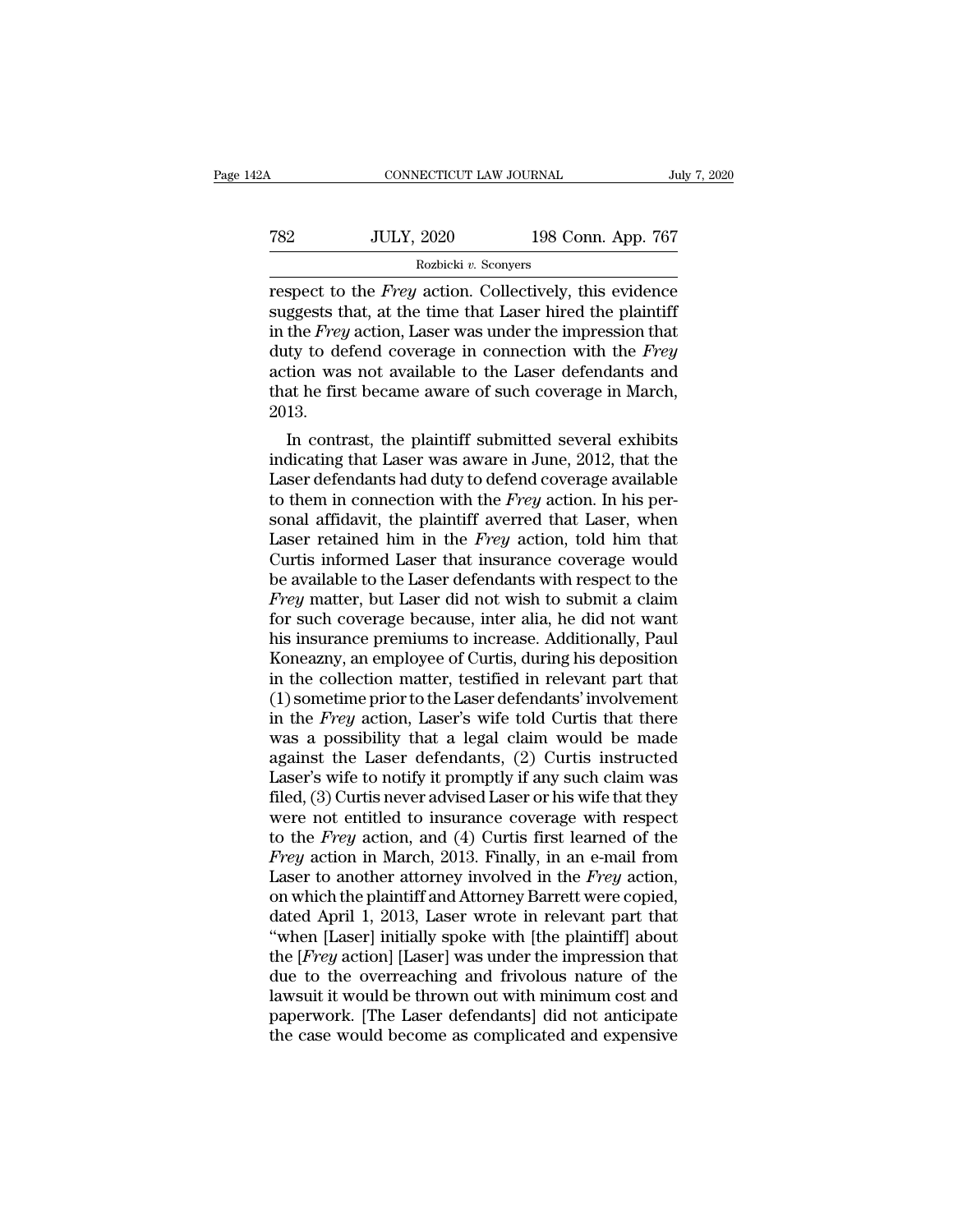EXECUTE CONNECTICUT LAW JOURNAL Page 143A<br>198 Conn. App. 767 JULY, 2020 783<br>Rozbicki v. Sconyers

Rozbicki *v.* Sconyers

connectricut LAW JOURNAL Page 143A<br>
198 Conn. App. 767 JULY, 2020 783<br>
Rozbicki v. Sconyers<br>
as it has become *thus the recent involvement of the*<br> *insurance company.*" (Emphasis added.) Collectively,<br>
this oridones sugge **198 Conn. App. 767** JULY, 2020 783<br> *Rozbicki v. Sconyers*<br> **as it has become thus the recent involvement of the insurance company.'' (Emphasis added.) Collectively, this evidence suggests that Laser knew, in June, 2012** 198 Conn. App. 767 JULY, 2020 783<br>
Rozbicki v. Sconyers<br>
as it has become thus the recent involvement of the<br>
insurance company." (Emphasis added.) Collectively,<br>
this evidence suggests that Laser knew, in June, 2012,<br>
th 198 Conn. App. 767 JULY, 2020 783<br>
Rozbicki v. Sconyers<br>
as it has become thus the recent involvement of the<br>
insurance company." (Emphasis added.) Collectively,<br>
this evidence suggests that Laser knew, in June, 2012,<br>
th Rozbicki v. Sconyers<br>
as it has become thus the *recent involvement of the*<br>
insurance company." (Emphasis added.) Collectively,<br>
this evidence suggests that Laser knew, in June, 2012,<br>
that the Laser defendants were entit For a demand for a defendant submitting in surface in the submitting in surface company." (Emphasis added.) Collectively, this evidence suggests that Laser knew, in June, 2012, that the Laser defendants were entitled to a as it has become *thus the recent involvement of the*<br>*insurance company.*" (Emphasis added.) Collectively,<br>this evidence suggests that Laser knew, in June, 2012,<br>that the Laser defendants were entitled to a defense in<br>co Surance company. (Emphasis added.) Conectively,<br>is evidence suggests that Laser knew, in June, 2012,<br>at the Laser defendants were entitled to a defense in<br>mnection with the *Frey* action, but that he chose to<br>rgo submittin that the Laser defendants were entitled to a defense in<br>connection with the *Frey* action, but that he chose to<br>forgo submitting a demand for a defense to NGM until<br>the complexity and cost thereof became too great.<br>In lig

regarding the Frey action, but that he chose to<br>forgo submitting a demand for a defense to NGM until<br>the complexity and cost thereof became too great.<br>In light of the foregoing, we agree with the plaintiff<br>that there exist connection with the *Frey* action, out that he chose to<br>forgo submitting a demand for a defense to NGM until<br>the complexity and cost thereof became too great.<br>In light of the foregoing, we agree with the plaintiff<br>that the defendants' and cost thereof became too great.<br>
In light of the foregoing, we agree with the plaintiff<br>
that there existed a genuine issue of material fact<br>
regarding Laser's knowledge, at the time that he<br>
retained the pl In light of the foregoing, we agree with the plaintiff<br>that there existed a genuine issue of material fact<br>regarding Laser's knowledge, at the time that he<br>retained the plaintiff in the *Frey* action, of the Laser<br>defendan In light of the foregoing, we agree with the plaintiff<br>that there existed a genuine issue of material fact<br>regarding Laser's knowledge, at the time that he<br>retained the plaintiff in the *Frey* action, of the Laser<br>defenda that there existed a genuine issue of material fact<br>regarding Laser's knowledge, at the time that he<br>retained the plaintiff in the *Frey* action, of the Laser<br>defendants' entitlement to insurance coverage for the<br>defense o regarding Laser's knowledge, at the time that he<br>retained the plaintiff in the *Frey* action, of the Laser<br>defendants' entitlement to insurance coverage for the<br>defense of the *Frey* action. Accordingly, the trial court<br>im retained the plaintiff in the *Frey* action, of the Laser<br>defendants' entitlement to insurance coverage for the<br>defense of the *Frey* action. Accordingly, the trial court<br>improperly granted the Laser defendants' motion fo properly granted the Laser defendants' motion for<br>mmary judgment on the ground that the Laser defen-<br>nts had probable cause to assert the special defenses<br>d to file the counterclaim in the collection action.<br>B<br>We next addr

### B

summary judgment on the ground that the Laser defendants had probable cause to assert the special defenses<br>and to file the counterclaim in the collection action.<br>B<br>We next address the plaintiff's claim that there was<br>a gen dants had probable cause to assert the special defenses<br>and to file the counterclaim in the collection action.<br>B<br>We next address the plaintiff's claim that there was<br>a genuine issue of material fact as to whether the Laser and to file the counterclaim in the collection action.<br>B<br>We next address the plaintiff's claim that there was<br>a genuine issue of material fact as to whether the Laser<br>defendants relied in good faith on the advice of the<br>Sc B<br>
B<br>
We next address the plaintiff's claim that there was<br>
a genuine issue of material fact as to whether the Laser<br>
defendants relied in good faith on the advice of the<br>
Sconyers defendants in asserting the special defen B<br>We next address the plaintiff's claim that there was<br>a genuine issue of material fact as to whether the Laser<br>defendants relied in good faith on the advice of the<br>Sconyers defendants in asserting the special defenses<br>and We next address the plaintiff's claim that there was<br>a genuine issue of material fact as to whether the Laser<br>defendants relied in good faith on the advice of the<br>Sconyers defendants in asserting the special defenses<br>and f a genuine issue of material fact as to whether the Last defendants relied in good faith on the advice of the Sconyers defendants in asserting the special defens and filing the counterclaim in the collection action Specific The advice of the defendants rened in good ratin on the advice of the converse defendants in asserting the special defenses defiling the counterclaim in the collection action.<br>
secifically, the plaintiff asserts that there sconyers derendants in asserting the special derenses<br>and filing the counterclaim in the collection action.<br>Specifically, the plaintiff asserts that there was a factual<br>dispute as to whether Laser conveyed to Sconyers all<br>

and fillng the counterclaim in the collection action.<br>Specifically, the plaintiff asserts that there was a factual<br>dispute as to whether Laser conveyed to Sconyers all<br>material facts within his knowledge. We agree.<br>"Advice spectrically, the plaintiff asserts that there was a factual<br>dispute as to whether Laser conveyed to Sconyers all<br>material facts within his knowledge. We agree.<br>"Advice of counsel is a complete defense to an action<br>of . . after a full and fair statement of all facts within his knowledge. We agree.<br>
"Advice of counsel is a complete defense to an action<br>
of . . . [malicious prosecution or] vexatious suit when<br>
it is shown that the [client] . material facts within his knowledge. we agree.<br>
"Advice of counsel is a complete defense to an action<br>
of . . . [malicious prosecution or] vexatious suit when<br>
it is shown that the [client] . . . instituted his [or her]<br>
c "Advice of counse"<br>
of . . . [malicious p<br>
it is shown that the<br>
civil action relying<br>
after a full and fair<br>
her] knowledge, or<br>
knowing. . . .<br>
"In determining v ... [mancious prosecution or] vexatious suit when<br>is shown that the [client] ... instituted his [or her]<br>vil action relying in good faith on such advice, given<br>ter a full and fair statement of all facts within his [or<br>r] k It is shown that the [client] . . . Instituted his [or her]<br>civil action relying in good faith on such advice, given<br>after a full and fair statement of all facts within his [or<br>her] knowledge, or which he [or she] was char civil action relying in good latin on such advice, given<br>after a full and fair statement of all facts within his [or<br>her] knowledge, or which he [or she] was charged with<br>knowing....<br>"In determining whether a [client] gave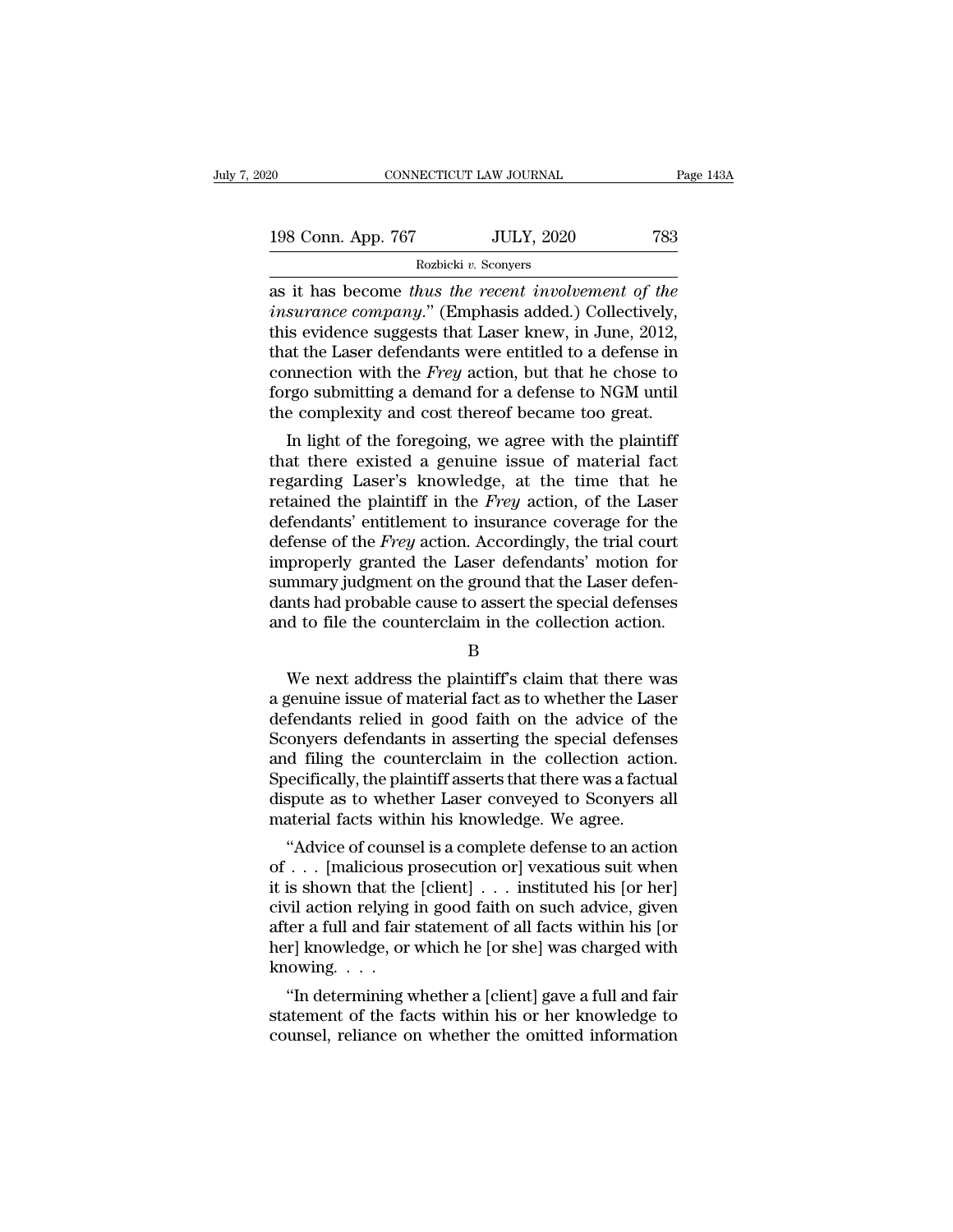CONNECTICUT LAW JOURNAL July 7, 2020<br>
784 JULY, 2020 198 Conn. App. 767<br>
Rozbicki v. Sconyers Rozbicki *v.* Sconyers

CONNECTICUT LAW JOURNAL July 7, 2020<br>
T84 JULY, 2020 198 Conn. App. 767<br>
Rozbicki v. Sconyers<br>
Would have had any impact on counsel's decision to<br>
bring the allegedly vexatious action . . . is irrelevant<br>
because as a matt FRA JULY, 2020 198 Conn. App. 767<br>Rozbicki v. Sconyers<br>would have had any impact on counsel's decision to<br>bring the allegedly vexatious action . . . is irrelevant<br>. . . because, as a matter of law, showing an impact<br>on an 784 JULY, 2020 198 Conn. App. 767<br>
Rozbicki v. Sconyers<br>
would have had any impact on counsel's decision to<br>
bring the allegedly vexatious action  $\ldots$  is irrelevant<br>  $\ldots$  because, as a matter of law, showing an impact<br> TERN TREE THE SUCKER OF A 2020<br>
TROZDICK U. SCONVETS<br>
SUCKER AND TREE TREE TREE WOULD have had any impact on counsel's decision to<br>
bring the allegedly vexatious action . . . is irrelevant<br>
. . . because, as a matter of l Experience of the defense of reliance on counsel's decision to<br>bring the allegedly vexatious action  $\ldots$  is irrelevant<br> $\ldots$  because, as a matter of law, showing an impact<br>on an attorney's ultimate course of action is no  $\frac{1}{100}$  Rozbicki v. Sconyers<br>
would have had any impact on counsel's decision to<br>
bring the allegedly vexatious action . . . is irrelevant<br>
. . . because, as a matter of law, showing an impact<br>
on an attorney's ultima would have had any impact on counsel's decision to<br>bring the allegedly vexatious action  $\dots$  is irrelevant<br> $\dots$  because, as a matter of law, showing an impact<br>on an attorney's ultimate course of action is not an<br>element o bring the allegedly vexatious action . . . is irrelevant<br>
. . . because, as a matter of law, showing an impact<br>
on an attorney's ultimate course of action is not an<br>
element of the defense of reliance on counsel. . . . Th when the cause, as a matter of law, showing an impact<br>on an attorney's ultimate course of action is not an<br>element of the defense of reliance on counsel. . . . The<br>ultimate issue is whether the [client] failed to provide<br> on an attorney's ultimate course of action is not an element of the defense of reliance on counsel. . . . The ultimate issue is whether the [client] failed to provide his or her counsel with a fact within his or her knowl element of the defense of reliance on counsel. . . . The ultimate issue is whether the [client] failed to provide<br>his or her counsel with a fact within his or her knowl-<br>edge that was material to the action. . . . In othe ultimate issue is whether the [client] failed to provide<br>his or her counsel with a fact within his or her knowl-<br>edge that was material to the action. . . . In other<br>words, a client should not be permitted to rely upon<br>the his or her counsel with a fact within his or her knowledge that was material to the action. . . . In other words, a client should not be permitted to rely upon the defense of advice of counsel if the client did not disclo edge that was material to the action. . . . . In other<br>words, a client should not be permitted to rely upon<br>the defense of advice of counsel if the client did not<br>disclose all of the material facts related to a potential<br>c words, a client should not be permitted to rely upon<br>the defense of advice of counsel if the client did not<br>disclose all of the material facts related to a potential<br>claim, because the lawyer cannot render full and accu-<br>r the defense of advice of counsel if the client did not<br>disclose all of the material facts related to a potential<br>claim, because the lawyer cannot render full and accu-<br>rate legal advice regarding whether there is a good fa disclose all of the material facts related to a potential<br>claim, because the lawyer cannot render full and accu-<br>rate legal advice regarding whether there is a good faith<br>basis to bring the claim in the absence of knowledg claim, because the lawyer cannot render full and accurate legal advice regarding whether there is a good faith<br>basis to bring the claim in the absence of knowledge<br>of all material facts. In such instances, a client's relia rate legal advice regarding whether there is a good faith<br>basis to bring the claim in the absence of knowledge<br>of all material facts. In such instances, a client's reliance<br>on the advice of counsel is unreasonable regardle basis to bring the claim in the absence of knowledge<br>of all material facts. In such instances, a client's reliance<br>on the advice of counsel is unreasonable regardless of<br>whether the material facts would have altered coun-<br> (2016). The advice of counsel is unreasonable regardless of<br>nether the material facts would have altered coun-<br>l's assessment of the validity of the claim." (Citations<br>itted; internal quotation marks omitted.) *Rogan v.*<br>ungee, 16 whether the material facts would have altered counsel's assessment of the validity of the claim." (Citations omitted; internal quotation marks omitted.) Rogan v.<br>
Rungee, 165 Conn. App. 209, 227–29, 140 A.3d 979<br>
(2016).<br>

set's assessment of the validity of the claim." (Citations<br>
omitted; internal quotation marks omitted.) Rogan v.<br>
Rungee, 165 Conn. App. 209, 227–29, 140 A.3d 979<br>
(2016).<br>
Our resolution of this claim is guided by our co omitted; internal quotation marks omitted.) *Rogan* v.<br> *Rungee*, 165 Conn. App. 209, 227–29, 140 A.3d 979<br>
(2016).<br>
Our resolution of this claim is guided by our conclu-<br>
sion in part I A of this opinion that a genuine is *Eungee*, 165 Conn. App. 209, 227–29, 140 A.3d 979<br>(2016).<br>Our resolution of this claim is guided by our conclusion in part I A of this opinion that a genuine issue of<br>material fact existed as to whether Laser, at the tim (2016).<br>
Our resolution of this claim is guided by our conclusion in part I A of this opinion that a genuine issue of<br>
material fact existed as to whether Laser, at the time<br>
that he hired the plaintiff in the *Frey* acti Our resolution of this claim is guided by our conclusion in part I A of this opinion that a genuine issue of material fact existed as to whether Laser, at the time that he hired the plaintiff in the *Frey* action, had kno sion in part I A of this opinion that a genuine issue of<br>material fact existed as to whether Laser, at the time<br>that he hired the plaintiff in the *Frey* action, had knowl-<br>edge of the availability of duty to defend covera material fact existed as to whether Laser, at the time<br>that he hired the plaintiff in the *Frey* action, had knowl-<br>edge of the availability of duty to defend coverage to<br>the Laser defendants. The evidence submitted with<br>r that he hired the plaintiff in the *Frey* action, had knowledge of the availability of duty to defend coverage to the Laser defendants. The evidence submitted with regard to the Laser defendants' motion for summary judgme edge of the availability of duty to defend coverage to<br>the Laser defendants. The evidence submitted with<br>regard to the Laser defendants' motion for summary<br>judgment, including the respective personal affidavits<br>of Laser an the Laser defendants. The evidence submitted with<br>regard to the Laser defendants' motion for summary<br>judgment, including the respective personal affidavits<br>of Laser and Sconyers, in addition to correspondence<br>exchanged bet regard to the Laser defendants' motion for summary<br>judgment, including the respective personal affidavits<br>of Laser and Sconyers, in addition to correspondence<br>exchanged between Laser and the plaintiff that Scon-<br>yers revie judgment, including the respective personal affidavits<br>of Laser and Sconyers, in addition to correspondence<br>exchanged between Laser and the plaintiff that Scon-<br>yers reviewed, demonstrates that Laser conveyed to<br>Sconyers t of Laser and Sconyers, in addition to correspondence<br>exchanged between Laser and the plaintiff that Scon-<br>yers reviewed, demonstrates that Laser conveyed to<br>Sconyers that Laser, at the time that he retained the<br>plaintiff i exchanged between Laser and the plaintiff that Scon-<br>yers reviewed, demonstrates that Laser conveyed to<br>Sconyers that Laser, at the time that he retained the<br>plaintiff in the *Frey* action, was unaware that the Laser<br>defen yers reviewed, demonstrates that Laser conveyed to<br>Sconyers that Laser, at the time that he retained the<br>plaintiff in the *Frey* action, was unaware that the Laser<br>defendants were entitled to a defense provided by NGM<br>in t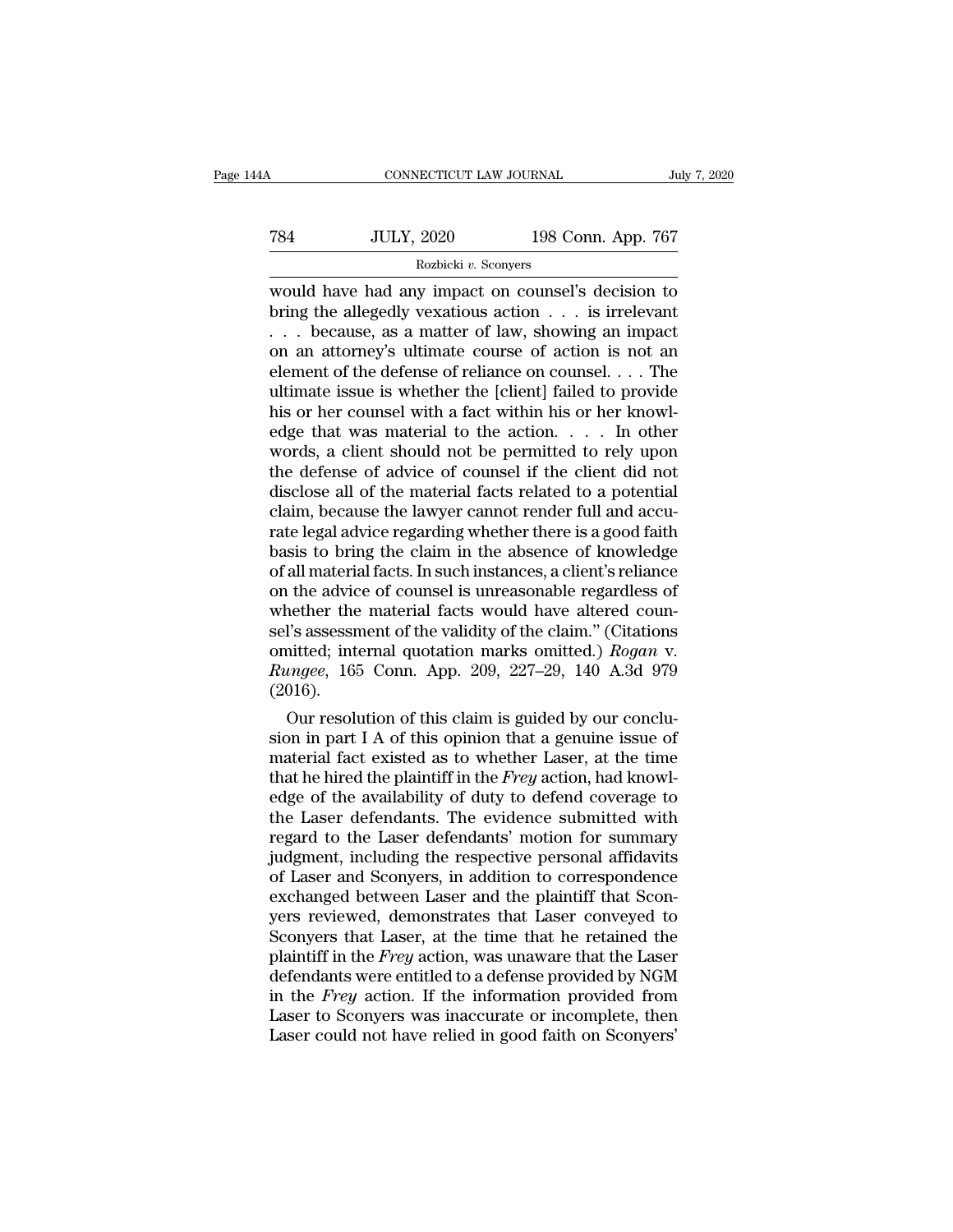| CONNECTICUT LAW JOURNAL<br>20 |  | Page 145A            |     |  |
|-------------------------------|--|----------------------|-----|--|
|                               |  |                      |     |  |
| 198 Conn. App. 767            |  | <b>JULY, 2020</b>    | 785 |  |
|                               |  | Rozbicki v. Sconyers |     |  |

connectricut LAW JOURNAL Page 145<br>
198 Conn. App. 767 JULY, 2020 785<br>
Rozbicki v. Sconyers<br>
advice. Thus, because there existed a genuine issue of<br>
material fact as to Laser's knowledge regarding insur-198 Conn. App. 767 JULY, 2020 785<br>Rozbicki v. Sconyers<br>advice. Thus, because there existed a genuine issue of<br>material fact as to Laser's knowledge regarding insur-<br>ance coverage in the defense of the *Frey* action, a gen 198 Conn. App. 767 JULY, 2020 785<br>
Rozbicki v. Sconyers<br>
advice. Thus, because there existed a genuine issue of<br>
material fact as to Laser's knowledge regarding insur-<br>
ance coverage in the defense of the *Frey* action, a 198 Conn. App. 767 JULY, 2020 785<br>
Rozbicki v. Sconyers<br>
advice. Thus, because there existed a genuine issue of<br>
material fact as to Laser's knowledge regarding insur-<br>
ance coverage in the defense of the *Frey* action, a Rozbicki v. Sconyers<br>
Rozbicki v. Sconyers<br>
advice. Thus, because there existed a genuine issue of<br>
material fact as to Laser's knowledge regarding insur-<br>
ance coverage in the defense of the *Frey* action, a genu-<br>
ine i Rozbicki v. Sconyers<br>
advice. Thus, because there existed a genuine issue of<br>
material fact as to Laser's knowledge regarding insur-<br>
ance coverage in the defense of the *Frey* action, a genu-<br>
ine issue of material fact advice. Thus, because there existed a genuine issue of<br>material fact as to Laser's knowledge regarding insur-<br>ance coverage in the defense of the *Frey* action, a genu-<br>ine issue of material fact also existed as to whether material fact as to Laser's knowledge regarding insurance coverage in the defense of the *Frey* action, a genu-<br>ine issue of material fact also existed as to whether<br>Laser provided Sconyers with all of the material facts<br>t ance coverage in the defense of the *Frey* action, a genu-<br>ine issue of material fact also existed as to whether<br>Laser provided Sconyers with all of the material facts<br>that he knew. Accordingly, the trial court improperly<br> ine issue of material fact also existed as to whether<br>Laser provided Sconyers with all of the material facts<br>that he knew. Accordingly, the trial court improperly<br>granted the Laser defendants' motion for summary judg-<br>ment Laser provided Sconyers with all of the material facts<br>that he knew. Accordingly, the trial court improperly<br>granted the Laser defendants' motion for summary judg-<br>ment on the ground that the Laser defendants relied in<br>go that he knew. Accordingly, the triagranted the Laser defendants' motion<br>ment on the ground that the Laser c<br>good faith on the advice of the Sc<br>given after a full and fair statemen<br>Laser's knowledge, in asserting th<br>and fi EXECUTE AT ON the ground that the Laser detendants reflect in<br>
od faith on the advice of the Sconyers defendants,<br>
ser's knowledge, in asserting the special defenses<br>
d filing the counterclaim.<sup>11</sup><br>
II<br>
We next address the

II

given after a full and fair statement of all facts within<br>Laser's knowledge, in asserting the special defenses<br>and filing the counterclaim.<sup>11</sup><br>II<br>We next address the plaintiff's claim that the trial<br>court improperly grant Laser's knowledge, in asserting the special defenses<br>and filing the counterclaim.<sup>11</sup><br>II<br>We next address the plaintiff's claim that the trial<br>court improperly granted the Sconyers defendants'<br>motion for summary judgment. Laser's knowledge, in asserting the special defenses<br>and filing the counterclaim.<sup>11</sup><br>II<br>We next address the plaintiff's claim that the trial<br>court improperly granted the Sconyers defendants'<br>motion for summary judgment. II<br>We next address the plaintiff's claim that the trial<br>urt improperly granted the Sconyers defendants'<br>otion for summary judgment. For the reasons that<br>llow, we disagree.<br>The following additional facts and procedural hist We next address the plaintiff's claim that the trial<br>court improperly granted the Sconyers defendants'<br>motion for summary judgment. For the reasons that<br>follow, we disagree.<br>The following additional facts and procedural hi

We next address the plaintiff's claim that the trial<br>court improperly granted the Sconyers defendants'<br>motion for summary judgment. For the reasons that<br>follow, we disagree.<br>The following additional facts and procedural hi court improperly granted the Sconyers defendants'<br>motion for summary judgment. For the reasons that<br>follow, we disagree.<br>The following additional facts and procedural history<br>are relevant to our resolution of this claim. I motion for summary judgment. For the reasons that<br>follow, we disagree.<br>The following additional facts and procedural history<br>are relevant to our resolution of this claim. In their<br>memorandum of law in support of their moti follow, we disagree.<br>
The following additional facts and procedural history<br>
are relevant to our resolution of this claim. In their<br>
memorandum of law in support of their motion for<br>
summary judgment, the Sconyers defendan The following additional facts and procedural history<br>are relevant to our resolution of this claim. In their<br>memorandum of law in support of their motion for<br>summary judgment, the Sconyers defendants asserted<br>that a reaso 11 In their appellate brief, the Sconyers defendants asserted that a reasonable attorney familiar with Connecticut w would have believed that probable cause existed the collection action to assert the special defenses  $\frac$ that a reasonable attorney familiar with Connecticut<br>law would have believed that probable cause existed<br>in the collection action to assert the special defenses<br> $\frac{1}{1}$  In their appellate brief, the Laser defendants cla

law would have believed that probable cause existed<br>in the collection action to assert the special defenses<br> $\frac{1}{n}$  In their appellate brief, the Laser defendants claim for the first time that<br>the granting of their moti In the collection action to assert the special defenses<br>  $\frac{1}{10}$  In their appellate brief, the Laser defendants claim for the first time that<br>
the granting of their motion for summary judgment may be affirmed on the<br>
a In the COHECLION action to assert the special defenses<br> $\frac{1}{10}$  in their appellate brief, the Laser defendants claim for the first time that<br>the granting of their motion for summary judgment may be affirmed on the<br>alter <sup>11</sup> In their appellate brief, the Laser defendants claim for the first time that the granting of their motion for summary judgment may be affirmed on the alternative ground that the plaintiff's vexatious litigation claim For example of their motion for summary judgment may be affirmed on the alternative ground that the plaintiff's vexatious litigation claim is untenable because the collection action ended by way of a settlement, which, ac and alternative ground that the plaintiff's vexatious litigation claim is untenable because the collection action ended by way of a settlement, which, according to the Laser defendants, did not constitute termination of t is because the collection action ended by way of a settlement, which, according to the Laser defendants, did not constitute termination of the action in the plaintiff's favor. The Laser defendants did not present this clai plaintiff's favor. The Laser defendants did not present this claim to the trial court or, in accordance with Practice Book § 63-4 (a) (1) (A), raise this claim as an alternative ground for affirmance in their preliminary product or, in accordance with Practice Book § 63-4 (a) (1) (A), raise this claim<br>as an alternative ground for affirmance in their preliminary statement of the<br>issues. As a result, we decline to consider it. See *Red Buff* as an alternative ground for affirmance in their preliminary statement of the issues. As a result, we decline to consider it. See *Red Buff Rita, Inc.* v. *Moutinho,* 151 Conn. App. 549, 557, 96 A.3d 581 (2014) (declining issues. As a result, we decline to consider it. See *Red Buff Rita*, *Inc.* v. *Moutinho*, 151 Conn. App. 549, 557, 96 A.3d 581 (2014) (declining to consider appellee's alternative ground for affirmance raised for first t issues. As a result, we decline to consider it. See *Red Buff Rita, Inc.* v. *Moutinho*, 151 Conn. App. 549, 557, 96 A.3d 581 (2014) (declining to consider appellee's alternative ground for affirmance raised for first tim appellee's alternative ground for affirmance raised for first time on appeal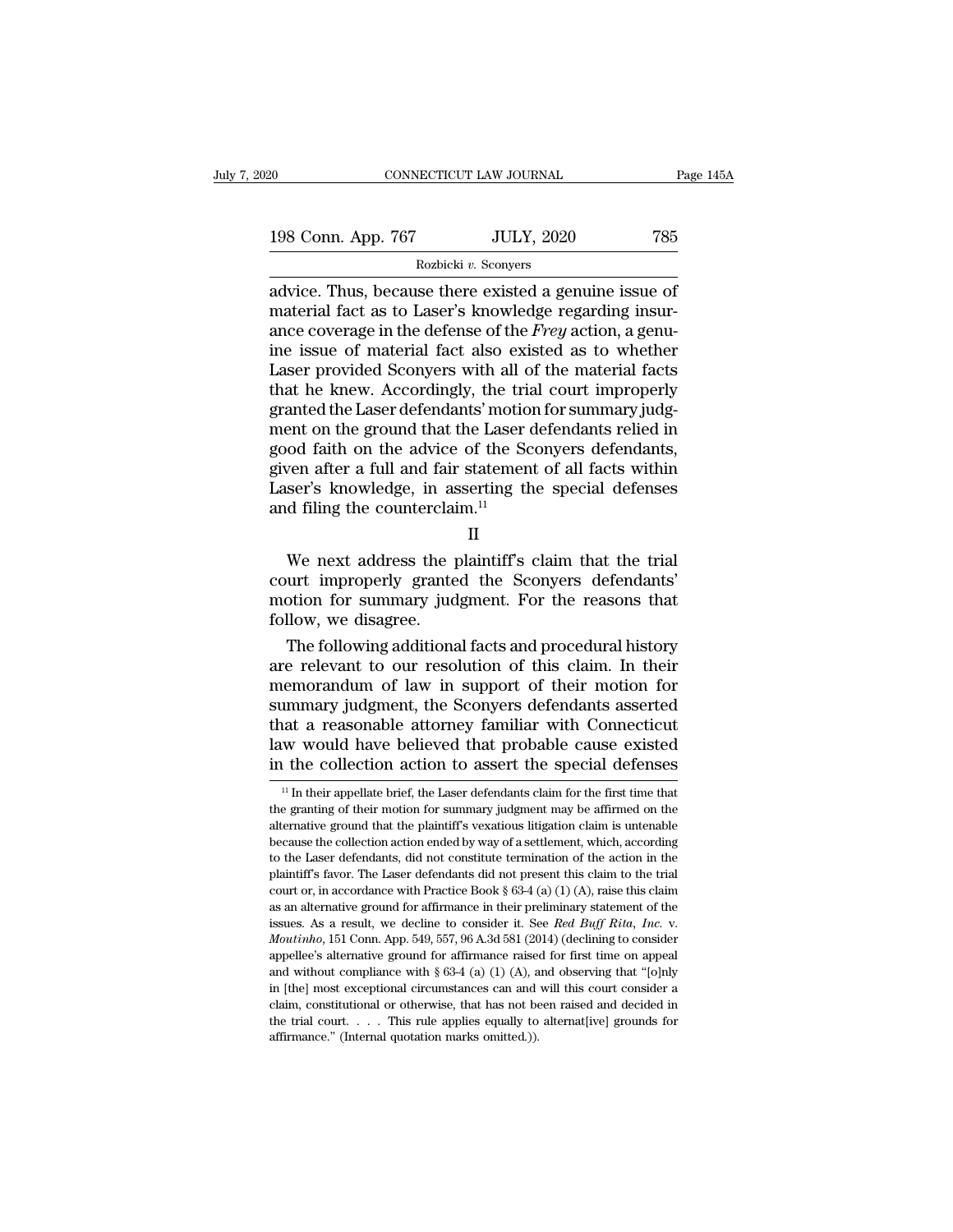### CONNECTICUT LAW JOURNAL July 7, 2020<br>
786 JULY, 2020 198 Conn. App. 767<br>
Rozbicki v. Sconyers Rozbicki *v.* Sconyers

CONNECTICUT LAW JOURNAL July 7, 2020<br>
TROBER TO THE CONNECTICUT LAW JOURNAL<br>
TO THE COUNTER TO THE COUNTERNATION OF THE COUNTERNATION OF THE CLAIM WAS<br>
SCONCETS' belief that, on being retained in the *Frey*<br>
Scongers' beli Tash Tar Tall 2020<br>
Scone 198 Conn. App. 767<br>
Sconyers' belief that, on being retained in the *Frey*<br>
action, the plaintiff had a duty to advise Laser to make a<br>
formal determination as to whether there was insurance  $\noindent \overline{198} \overline{198} \overline{198} \overline{198} \overline{198} \overline{198} \overline{198} \overline{198} \overline{198} \overline{198} \overline{198} \overline{198} \overline{198} \overline{198} \overline{198} \overline{198} \overline{198} \overline{198} \overline{198} \overline{198} \overline{198} \overline{198} \overline{198} \overline{198} \overline{198} \overline{198} \overline{198} \$ For THE TREE THE THE SERVIE 2020<br>
For TROZbicki v. Sconyers<br>
and to file the counterclaim. Underlying their claim was<br>
Sconyers' belief that, on being retained in the *Frey*<br>
action, the plaintiff had a duty to advise Las Rozbicki v. Sconyers<br>
and to file the counterclaim. Underlying their claim was<br>
Sconyers' belief that, on being retained in the *Frey*<br>
action, the plaintiff had a duty to advise Laser to make a<br>
formal determination as t Rozbicki v. Sconyer<br>and to file the counterclaim. Under<br>Sconyers' belief that, on being r<br>action, the plaintiff had a duty to action.<br>formal determination as to whether<br>coverage available to provide the L<br>a defense in the of the the counterclaim. Underlying their claim was<br>onyers' belief that, on being retained in the *Frey*<br>tion, the plaintiff had a duty to advise Laser to make a<br>rmal determination as to whether there was insurance<br>verage Sconyers beneficial, off being retained in the  $Treg$ <br>action, the plaintiff had a duty to advise Laser to make a<br>formal determination as to whether there was insurance<br>coverage available to provide the Laser defendants with

action, the plaintiff had a duly to advise Laser to make a<br>formal determination as to whether there was insurance<br>coverage available to provide the Laser defendants with<br>a defense in the *Frey* action.<br>With respect to the formal determination as to whether there was insurance<br>coverage available to provide the Laser defendants with<br>a defense in the *Frey* action.<br>With respect to the special defenses in particular, the<br>Sconyers defendants con coverage available to provide the Laser defendants with<br>a defense in the *Frey* action.<br>With respect to the special defenses in particular, the<br>Sconyers defendants contended that Sconyers investi-<br>gated whether the legal f with respect to the special defenses in particular, the<br>Sconyers defendants contended that Sconyers investigated whether the legal fees that the plaintiff charged<br>the Laser defendants with regard to the *Frey* action<br>corre With respect to the special defenses in particular, the<br>Sconyers defendants contended that Sconyers investi-<br>gated whether the legal fees that the plaintiff charged<br>the Laser defendants with regard to the *Frey* action<br>cor Sconyers defendants contended that Sconyers investigated whether the legal fees that the plaintiff charged<br>the Laser defendants with regard to the *Frey* action<br>corresponded to the services that the plaintiff had pro-<br>vide gated whether the legal fees that the plaintiff charged<br>the Laser defendants with regard to the *Frey* action<br>corresponded to the services that the plaintiff had pro-<br>vided to them, and, on the basis of his forty years of<br> the Laser defendants with regard to the *Frey* action<br>corresponded to the services that the plaintiff had pro-<br>vided to them, and, on the basis of his forty years of<br>experience as a practicing attorney, Sconyers deter-<br>min corresponded to the services that the plaintiff had provided to them, and, on the basis of his forty years of experience as a practicing attorney, Sconyers determined that the plaintiff's services did not correspond to the vided to them, and, on the basis of his forty years of<br>experience as a practicing attorney, Sconyers deter-<br>mined that the plaintiff's services did not correspond<br>to the fees and that the fees were unwarranted and<br>excessiv experience as a practicing attorney, Sconyers determined that the plaintiff's services did not correspond<br>to the fees and that the fees were unwarranted and<br>excessive. Additionally, Sconyers determined that, had<br>the plaint mined that the plaintiff's services did not correspond<br>to the fees and that the fees were unwarranted and<br>excessive. Additionally, Sconyers determined that, had<br>the plaintiff advised Laser to seek a formal determina-<br>tion to the fees and that the fees were unwarranted and<br>excessive. Additionally, Sconyers determined that, had<br>the plaintiff advised Laser to seek a formal determina-<br>tion regarding duty to defend coverage, NGM would<br>have defen excessive. Additionally, Sconyers determined that, had<br>the plaintiff advised Laser to seek a formal determina-<br>tion regarding duty to defend coverage, NGM would<br>have defended the Laser defendants at the outset of<br>the *Frey* the plaintiff advised Laser to seek a formal determination regarding duty to defend coverage, NGM would<br>have defended the Laser defendants at the outset of<br>the *Frey* action, which would have eliminated the need<br>for the La tion regarding duty to defend coverage, NGM would<br>have defended the Laser defendants at the outset of<br>the *Frey* action, which would have eliminated the need<br>for the Laser defendants to hire the plaintiff and incur<br>his leg have defended the Laser defendants at the outset of<br>the *Frey* action, which would have eliminated the need<br>for the Laser defendants to hire the plaintiff and incur<br>his legal fees. As to the counterclaim specifically, the<br> the *Frey* action, which would have eliminated the need<br>for the Laser defendants to hire the plaintiff and incur<br>his legal fees. As to the counterclaim specifically, the<br>Sconyers defendants asserted that, on the basis of t for the Laser defendants to hire the plaintiff and incur<br>his legal fees. As to the counterclaim specifically, the<br>Sconyers defendants asserted that, on the basis of the<br>information known to Sconyers, including that the<br>pla his legal fees. As to the counterclaim specifically, the<br>Sconyers defendants asserted that, on the basis of the<br>information known to Sconyers, including that the<br>plaintiff never investigated whether Laser had liability<br>ins Sconyers defendants asserted that, on the basis of the<br>information known to Sconyers, including that the<br>plaintiff never investigated whether Laser had liability<br>insurance coverage, Sconyers believed that the plaintiff<br>had information known to Sconyers, including that the<br>plaintiff never investigated whether Laser had liability<br>insurance coverage, Sconyers believed that the plaintiff<br>had committed legal malpractice. The Sconyers defen-<br>dants plaintiff never investigated whether Laser had liability<br>insurance coverage, Sconyers believed that the plaintiff<br>had committed legal malpractice. The Sconyers defen-<br>dants submitted several exhibits in support of their<br>mo insurance coverage, Sconyers believed that the p<br>had committed legal malpractice. The Sconyers<br>dants submitted several exhibits in support o<br>motion for summary judgment, including a per<br>affidavit of Sconyers, appended to w In opposing the scontinuous continuous submitted several exhibits in support of their<br>Didavit of Sconyers, appended to which were copies<br>correspondence exchanged between Laser and the<br>aintiff, and a personal affidavit of L motion for summary judgment, including a personal<br>affidavit of Sconyers, appended to which were copies<br>of correspondence exchanged between Laser and the<br>plaintiff, and a personal affidavit of Laser.<br>In opposing the Sconyer

motion for summary judgment, including a personal<br>affidavit of Sconyers, appended to which were copies<br>of correspondence exchanged between Laser and the<br>plaintiff, and a personal affidavit of Laser.<br>In opposing the Sconyer amuavit of Sconyers, appended to writer were copies<br>of correspondence exchanged between Laser and the<br>plaintiff, and a personal affidavit of Laser.<br>In opposing the Sconyers defendants' motion for sum-<br>mary judgment, the pl of correspondence exchanged between Laser and the<br>plaintiff, and a personal affidavit of Laser.<br>In opposing the Sconyers defendants' motion for sum-<br>mary judgment, the plaintiff argued, inter alia, that the<br>Sconyers defend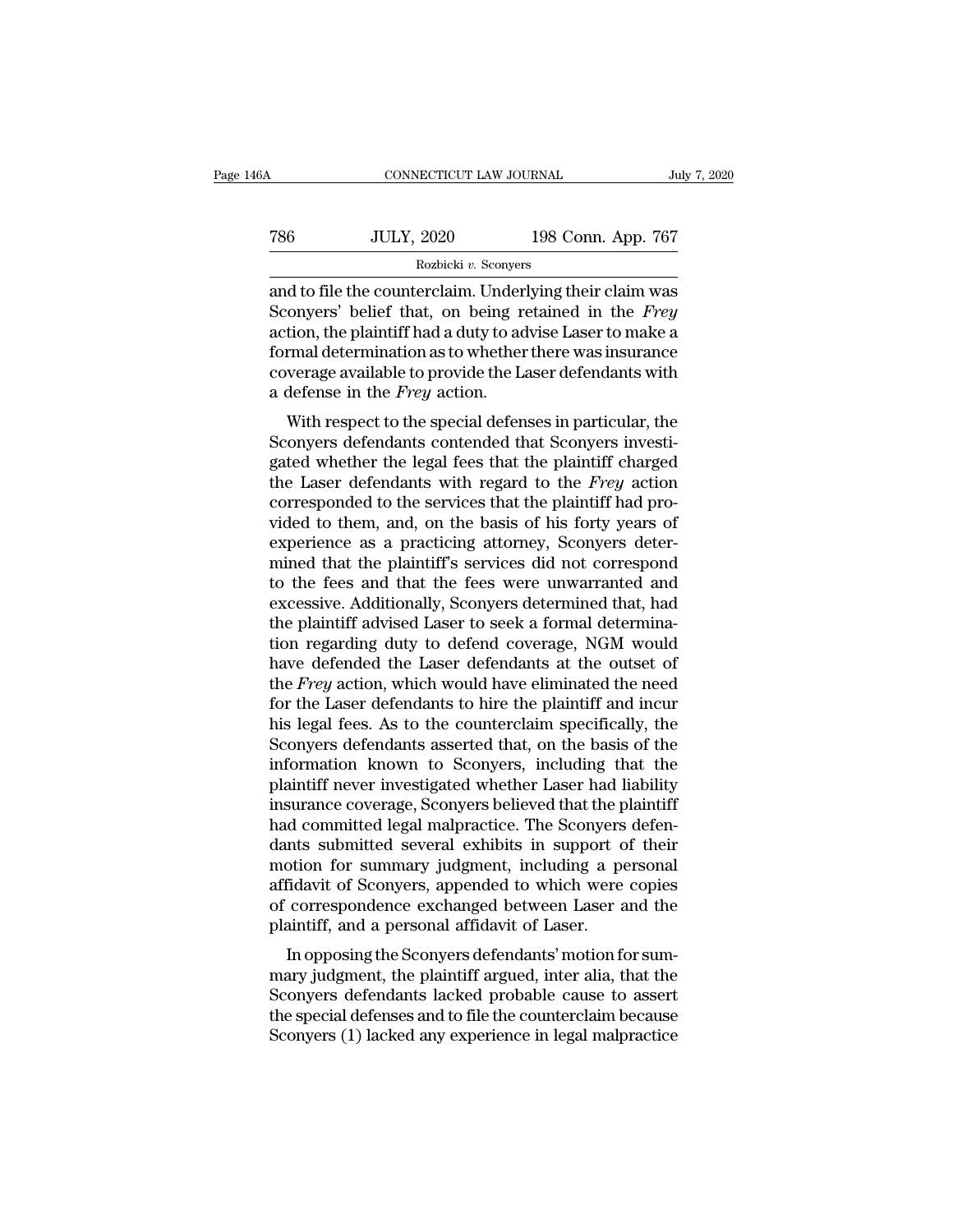| 20                 | CONNECTICUT LAW JOURNAL | Page 147A |
|--------------------|-------------------------|-----------|
| 198 Conn. App. 767 | <b>JULY, 2020</b>       | 787       |
|                    | Rozbicki v. Sconyers    |           |

connectricut LAW JOURNAL Page 147A<br>
198 Conn. App. 767 JULY, 2020 787<br>
Rozbicki v. Sconyers<br>
Claims, (2) failed to perform an adequate investigation<br>
before pursuing the special defenses and counterclaim,<br>
and (3) locked a 198 Conn. App. 767 JULY, 2020 787<br>Rozbicki v. Sconvers<br>Claims, (2) failed to perform an adequate investigation<br>before pursuing the special defenses and counterclaim,<br>and (3) lacked a good faith belief in the facts alleged 198 Conn. App. 767 JULY, 2020 787<br>
Rozbicki v. Sconyers<br>
claims, (2) failed to perform an adequate investigation<br>
before pursuing the special defenses and counterclaim,<br>
and (3) lacked a good faith belief in the facts all 198 Conn. App. 767 JULY, 2020 787<br>
Rozbicki v. Sconyers<br>
claims, (2) failed to perform an adequate investigation<br>
before pursuing the special defenses and counterclaim,<br>
and (3) lacked a good faith belief in the facts alle Rozbicki v. Sconyers<br>
Claims, (2) failed to perform an adequate investigation<br>
before pursuing the special defenses and counterclaim,<br>
and (3) lacked a good faith belief in the facts alleged<br>
in support of the special def  $\frac{\text{Rozbick } v. \text{ Sconvers}}{\text{claims}, (2) \text{ failed to perform an adequate investigation}}$ <br>
before pursuing the special defenses and counterclaim,<br>
and (3) lacked a good faith belief in the facts alleged<br>
in support of the special defenses and the counterclaim.<br>
In suppo claims, (2) failed to perform an adequate investigation<br>before pursuing the special defenses and counterclaim,<br>and (3) lacked a good faith belief in the facts alleged<br>in support of the special defenses and the counterclaim before pursuing the special defenses and counterclaim,<br>and (3) lacked a good faith belief in the facts alleged<br>in support of the special defenses and the counterclaim.<br>In support of his memorandum of law in opposition to<br>t and (3) lacked a good faith belief in the facts alleged<br>in support of the special defenses and the counterclaim.<br>In support of his memorandum of law in opposition to<br>the Sconyers defendants' motion for summary judg-<br>ment, support of the spectral defenses and the countercrannities<br>support of his memorandum of law in opposition to<br>e Sconyers defendants' motion for summary judg-<br>ent, the plaintiff attached several exhibits, including<br>personal m support of its inentofantum of law in opposition to<br>the Sconyers defendants' motion for summary judg-<br>ment, the plaintiff attached several exhibits, including<br>a personal affidavit and copies of additional correspon-<br>denc

the Sconyers defendants motion for summary judg-<br>ment, the plaintiff attached several exhibits, including<br>a personal affidavit and copies of additional correspon-<br>dence exchanged between the plaintiff and Laser.<br>In grantin ment, the plantificant attached several exhibits, including<br>a personal affidavit and copies of additional correspon-<br>dence exchanged between the plaintiff and Laser.<br>In granting the Sconyers defendants' motion for sum-<br>mar a personal amdavit and copies of additional correspondence exchanged between the plaintiff and Laser.<br>In granting the Sconyers defendants' motion for summary judgment, the trial court concluded that Sconyers<br>was free to re dence exchanged between the plantificant and Laser.<br>In granting the Sconyers defendants' motion for sum-<br>mary judgment, the trial court concluded that Sconyers<br>was free to rely on the information provided to him<br>by Laser a In granting the Sconyers defendants' motion for sum-<br>mary judgment, the trial court concluded that Sconyers<br>was free to rely on the information provided to him<br>by Laser and that a reasonable attorney familiar with<br>Connecti mary judgment, the trial court concluded that Sconyers<br>was free to rely on the information provided to him<br>by Laser and that a reasonable attorney familiar with<br>Connecticut law could have believed that the plaintiff<br>had vi was free to rely on the information provided to him<br>by Laser and that a reasonable attorney familiar with<br>Connecticut law could have believed that the plaintiff<br>had violated a duty to the Laser defendants by failing<br>to adv by Laser and that a reasonable attorney familiar with<br>Connecticut law could have believed that the plaintiff<br>had violated a duty to the Laser defendants by failing<br>to advise Laser as to insurance matters during the *Frey* Connecticut law could have believed that the plaintiff<br>had violated a duty to the Laser defendants by failing<br>to advise Laser as to insurance matters during the  $Frey$ <br>action. The court proceeded to reject the plaintiff's<br>a had violated a duty to the Laser defendants by failing<br>to advise Laser as to insurance matters during the *Frey*<br>action. The court proceeded to reject the plaintiff's<br>arguments, determining, inter alia, that (1) Sconyers'<br> to advise Laser as to insurance matters during the *Frey*<br>action. The court proceeded to reject the plaintiff's<br>arguments, determining, inter alia, that (1) Sconyers'<br>inexperience in the area of legal malpractice was imma action. The court proceeded to reject the plaintiff's<br>arguments, determining, inter alia, that (1) Sconyers'<br>inexperience in the area of legal malpractice was imma-<br>terial as to whether he had probable cause to pursue<br>the arguments, determining, inter alia, that (1) Sconyers'<br>inexperience in the area of legal malpractice was imma-<br>terial as to whether he had probable cause to pursue<br>the legal malpractice claim, (2) Sconyers was entitled<br>to inexperience in the area of legal malpractice was imma-<br>terial as to whether he had probable cause to pursue<br>the legal malpractice claim, (2) Sconyers was entitled<br>to rely on the information provided to him by Laser, and,<br> terial as to whether he had probable cause to pursue<br>the legal malpractice claim, (2) Sconyers was entitled<br>to rely on the information provided to him by Laser, and,<br>thus, the plaintiff's argument as to Sconyers' purported the legal malpractice claim, (2) Sconyers was entitled<br>to rely on the information provided to him by Laser, and,<br>thus, the plaintiff's argument as to Sconyers' purported<br>lack of proper investigation was not viable, and (3) to rely on the information provided to him by Laser, and, thus, the plaintiff's argument as to Sconyers' purported lack of proper investigation was not viable, and (3) the plaintiff's affidavit failed to address the duty o claim. Ex of proper investigation was not viable, and  $(3)$  the aintiff's affidavit failed to address the duty of care<br>sue raised by the Sconyers defendants, and, therefore,<br>failed to raise a genuine issue of material fact as to plantif is amount raned to address the duy of care<br>issue raised by the Sconyers defendants, and, therefore,<br>it failed to raise a genuine issue of material fact as to<br>whether probable cause existed to file the counter-<br>clai

issue raised by the Sconyers defendants, and, therefore,<br>it failed to raise a genuine issue of material fact as to<br>whether probable cause existed to file the counter-<br>claim.<br>Having concluded that the Sconyers defendants ha It lated to fase a genuite issue of inaterial fact as to<br>whether probable cause existed to file the counter-<br>claim.<br>Having concluded that the Sconyers defendants had<br>probable cause to file the counterclaim in the collectio whether probable cause existed to the the counter-<br>claim.<br>Having concluded that the Sconyers defendants had<br>probable cause to file the counterclaim in the collection<br>action, the court concluded that they equally had proba-Having concluded that the Sconyers defendants had<br>probable cause to file the counterclaim in the collection<br>action, the court concluded that they equally had proba-<br>ble cause to assert the special defenses. Specifically,<br>t Having concluded that the Sconyers defendants had<br>probable cause to file the counterclaim in the collection<br>action, the court concluded that they equally had proba-<br>ble cause to assert the special defenses. Specifically,<br>t probable cause to file the counterclaim in the collection<br>action, the court concluded that they equally had proba-<br>ble cause to assert the special defenses. Specifically,<br>the court stated that if the plaintiff had advised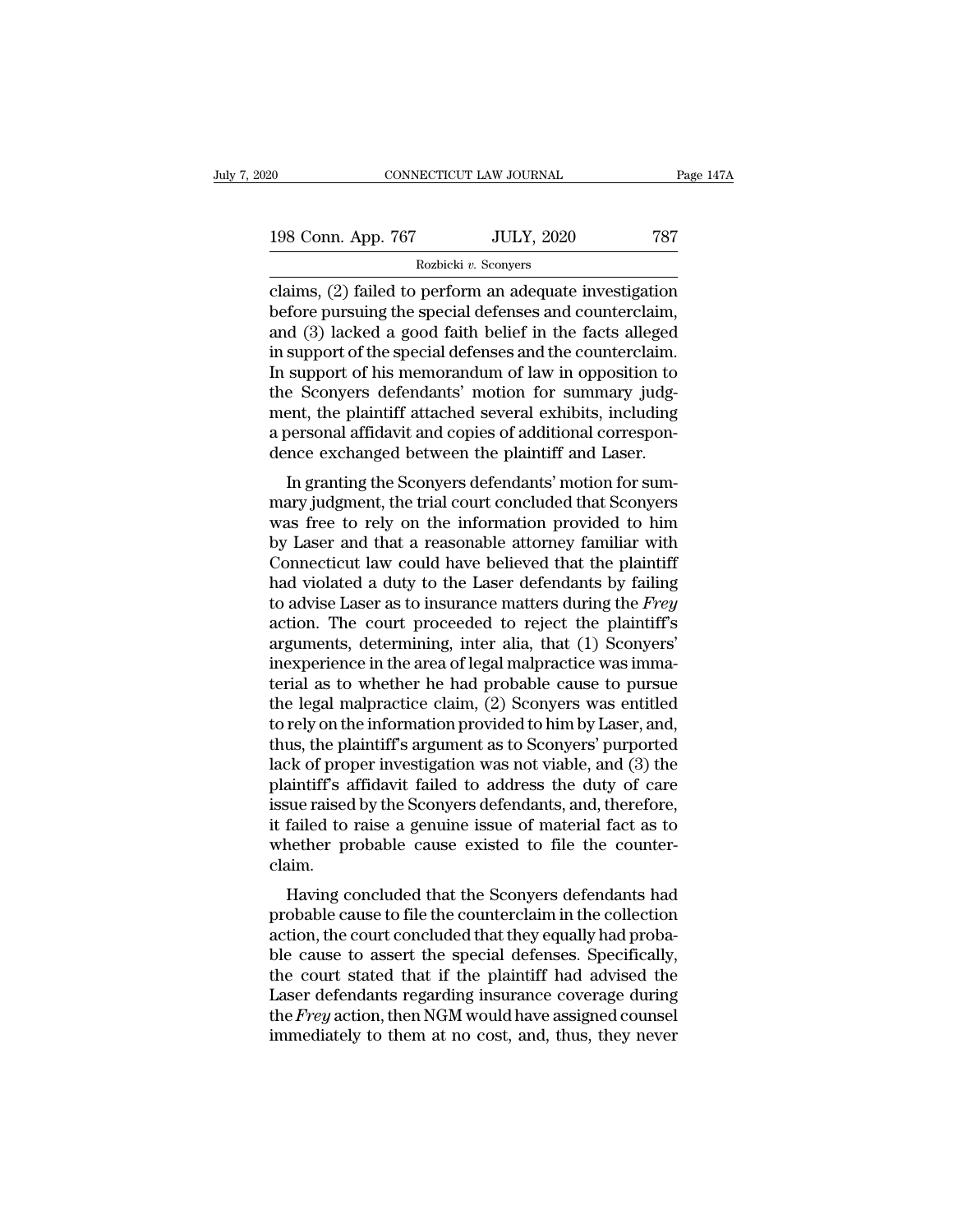|                | CONNECTICUT LAW JOURNAL                              |                    | July 7, 2020 |
|----------------|------------------------------------------------------|--------------------|--------------|
| 788            | <b>JULY, 2020</b>                                    | 198 Conn. App. 767 |              |
|                | Rozbicki v. Sconyers                                 |                    |              |
| the plaintiff. | would have incurred the legal fees that they owed to |                    |              |
|                | On appeal, the plaintiff claims that the Sconyers    |                    |              |

Subsemiestry, 2020 198 Conn. App. 767<br>
Rozbicki v. Sconyers<br>
Duld have incurred the legal fees that they owed to<br>
e plaintiff.<br>
On appeal, the plaintiff claims that the Sconyers<br>
fendants lacked probable cause because Scon  $\begin{array}{lll}\n\text{788} & \text{JULY, } 2020 & \text{198 Conn. App. 767} \\
\hline\n& \text{Rozbicki } v. \text{ Sconyers} \\
\hline\n\text{would have incurred the legal fees that they owed to the plaintiff.} \\
\text{On appeal, the plaintiff claims that the Sconyers definedants lacked probable cause because Sconyers failed to perform an adequate investigation prior to asserting the special defenses and filing the counter.\n$ For a Republicance Resolution and the plaintiff.<br>
Sconvers<br>
the plaintiff.<br>
On appeal, the plaintiff claims that the Sconvers<br>
defendants lacked probable cause because Sconvers<br>
failed to perform an adequate investigation would have incurred the legal fees that they owed to<br>the plaintiff.<br>On appeal, the plaintiff claims that the Sconyers<br>defendants lacked probable cause because Sconyers<br>failed to perform an adequate investigation prior to<br>a would nave incurred the legal lees that they owed to<br>the plaintiff.<br>On appeal, the plaintiff claims that the Sconyers<br>defendants lacked probable cause because Sconyers<br>failed to perform an adequate investigation prior to<br>a Inter plaintiff claims that the Sconyers<br>defendants lacked probable cause because Sconyers<br>failed to perform an adequate investigation prior to<br>asserting the special defenses and filing the counter-<br>claim. More specificall On appeal, the plaintiff claims that the Sconyers<br>defendants lacked probable cause because Sconyers<br>failed to perform an adequate investigation prior to<br>asserting the special defenses and filing the counter-<br>claim. More sp defendants lacked probable cause because Sconyers<br>failed to perform an adequate investigation prior to<br>asserting the special defenses and filing the counter-<br>claim. More specifically, the plaintiff contends that<br>Sconyers, failed to perform an adequate investigation prior to<br>asserting the special defenses and filing the counter-<br>claim. More specifically, the plaintiff contends that<br>Sconyers, inter alia, failed to consult an expert witness,<br>i asserting the special defenses and filing the counter-<br>claim. More specifically, the plaintiff contends that<br>Sconyers, inter alia, failed to consult an expert witness,<br>interview Laser's insurance agent, or review certain d claim. More specifically, the plaintiff contends that<br>Sconyers, inter alia, failed to consult an expert witness,<br>interview Laser's insurance agent, or review certain doc-<br>umentation predating the collection action that pur Sconyers, inter alia, failed to consult an expert witness,<br>interview Laser's insurance agent, or review certain doc-<br>umentation predating the collection action that purport-<br>edly was available to him. Had Sconyers performe interview Laser's insurance agent, or review certain doc-<br>umentation predating the collection action that purport-<br>edly was available to him. Had Sconyers performed a<br>proper investigation, the plaintiff posits, he would ha umentation predating the collection action that purport-<br>edly was available to him. Had Sconyers performed a<br>proper investigation, the plaintiff posits, he would have<br>discovered that Laser did not provide him with accurate edly was available to him. Had Sconyers performed a<br>proper investigation, the plaintiff posits, he would have<br>discovered that Laser did not provide him with accurate<br>information<sup>12</sup> and that there was no reasonable, good<br>f proper investigation, the plaintiff posits, he would have discovered that Laser did not provide him with accurate information<sup>12</sup> and that there was no reasonable, good faith basis on which to pursue the special defenses discovered that Laser did not provide<br>information<sup>12</sup> and that there was no<br>faith basis on which to pursue the sp<br>the counterclaim. Additionally, the<br>that Sconyers' lack of experience in<br>practice cases further deprived hi 12 As we explained in part I of this opinion, the plaintiff contends<br>
22 As we explained in part I of this opinion, the plaintiff does not claim on<br>
22 As we explained in part I of this opinion, the plaintiff does not cla that Sconyers' lack of experience in litigating legal mal-<br>practice cases further deprived him of probable cause.<sup>13</sup><br>These claims are unavailing.<sup>14</sup><br> $\frac{12}{12}$  As we explained in part I of this opinion, the plaintiff d

practice cases further deprived him of probable cause.<sup>13</sup><br>practice cases further deprived him of probable cause.<sup>13</sup><br> $\frac{1}{12}$  As we explained in part I of this opinion, the plaintiff does not claim on<br>appeal that a leg practice cases further deprived full of probable cause.<sup>23</sup><br>These claims are unavailing.<sup>14</sup><br> $\frac{12}{12}$  As we explained in part I of this opinion, the plaintiff does not claim on<br>appeal that a legal malpractice claim gro These claims are unavailing.<sup>14</sup><br>
<sup>12</sup> As we explained in part I of this opinion, the plaintiff does not claim on appeal that a legal malpractice claim grounded in an attorney's failure to advise his or her client regardi <sup>12</sup> As we explained in part I of this opinion, the plaintiff does not claim on appeal that a legal malpractice claim grounded in an attorney's failure to advise his or her client regarding insurance issues is not viable, <sup>12</sup> As we explained in part 1 of this opinion, the plaintiff does not claim on appeal that a legal malpractice claim grounded in an attorney's failure to advise his or her client regarding insurance issues is not viable, appeal that a legal malpractice claim grounded in an attorney's failure to advise his or her client regarding insurance issues is not viable, nor does he dispute that he did not advise Laser regarding insurance coverage; his position is that Laser, when he retained the plaintiff in the *Frey* action in June, 2012, knew that the Laser defendants were entitled to insurance coverage for a defense in the *Frey* action and that any contrary re

his position is that Laser, when he retained the plaintiff in the *Frey* action<br>in June, 2012, knew that the Laser defendants were entitled to insurance<br>coverage for a defense in the *Frey* action and that any contrary re % coverage for a defense in the *Frey* action and that any contrary representations made by Laser were false.<br><sup>13</sup> The plaintiff also claims that the exhibits submitted by the Sconyers defendants in support of their motio coverage for a defense in the *Frey* action and that any contrary representations made by Laser were false.<br><sup>13</sup> The plaintiff also claims that the exhibits submitted by the Sconyers defendants in support of their motion tions made by Laser were talse.<br>
<sup>13</sup> The plaintiff also claims that the exhibits submitted by the Sconyers defendants in support of their motion for summary judgment were inadmissible because, inter alia, none of the exh <sup>19</sup> The plaintiff also claims that the exhibits submitted by the Sconyers defendants in support of their motion for summary judgment were inadmissible because, inter alia, none of the exhibits complied with Practice Book ble because, inter alia, none of the exhibits complied with Practice Book § 17-46. Like his identical claim directed to the granting of the Laser defendants' motion for summary judgment, the plaintiff has failed to adequat

 $\S$  17-46. Like his identical claim directed to the granting of the Laser defendants' motion for summary judgment, the plaintiff has failed to adequately brief this claim, and, therefore, we decline to review it. See foot this opinion.<br>
<sup>14</sup> Throughout his principal appellate brief, the plaintiff thinly asserts that Sconyers knew that the information provided to him by Laser was false. To the extent that the plaintiff is claiming on appeal brief this claim, and, therefore, we decline to review it. See footnote 9 of<br>this opinion.<br><sup>14</sup> Throughout his principal appellate brief, the plaintiff thinly asserts that<br>Sconyers knew that the information provided to him this opinion.<br>
<sup>14</sup> Throughout his principal appellate brief, the plaintiff thinly asserts that<br>
Sconyers knew that the information provided to him by Laser was false. To<br>
the extent that the plaintiff is claiming on appe <sup>14</sup> Throughout his principal appellate brief, the plaintiff thinly asserts that Sconyers knew that the information provided to him by Laser was false. To the extent that the plaintiff is claiming on appeal that the Scony Sconyers knew that the information provided to him by Laser was false. To<br>the extent that the plaintiff is claiming on appeal that the Sconyers defendants<br>lacked probable cause on the additional ground that Sconyers filed *Starboard Fairfield Development, LLC v. Gremp*, 195 Conn. App. 21, 31, 223 *Starboard Fairfield Development, LLC v. Gremp*, 195 Conn. App. 21, 31, 223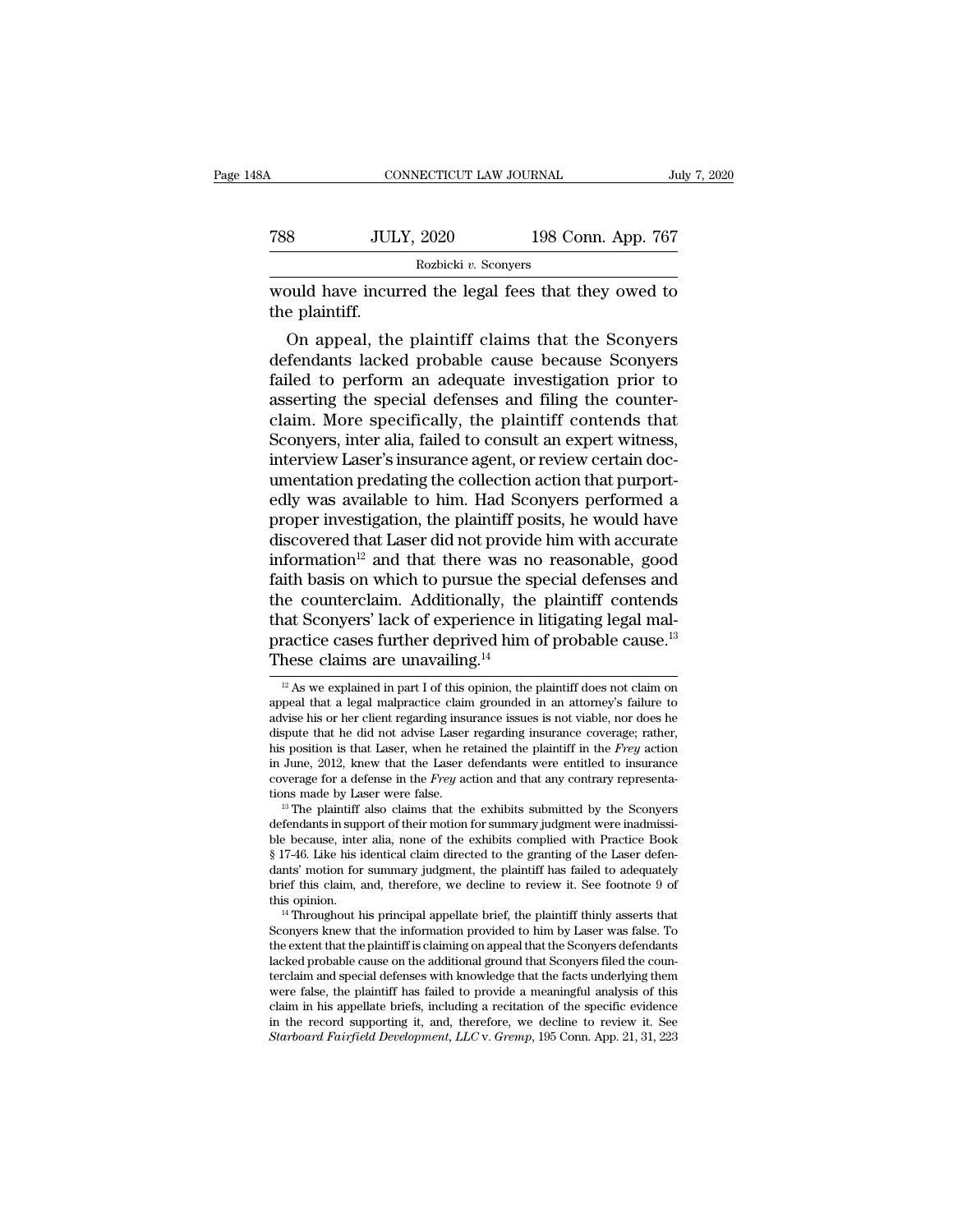EXECUTE CONNECTICUT LAW JOURNAL Page 149A<br>198 Conn. App. 767 JULY, 2020 789<br>Rozbicki v. Sconyers

## Rozbicki *v.* Sconyers

CONNECTICUT LAW JOURNAL Page 149A<br>
8 Conn. App. 767 JULY, 2020 789<br>
Rozbicki v. Sconyers<br>
Turning first to the plaintiff's assertion that Sconyers<br>
iled to perform an adequate investigation before<br>
serting the special defe 198 Conn. App. 767 JULY, 2020 789<br>Rozbicki v. Sconyers<br>Turning first to the plaintiff's assertion that Sconyers<br>failed to perform an adequate investigation before<br>asserting the special defenses and filing the counter-<br>clai 198 Conn. App. 767 JULY, 2020 789<br>
Rozbicki v. Sconyers<br>
Turning first to the plaintiff's assertion that Sconyers<br>
failed to perform an adequate investigation before<br>
asserting the special defenses and filing the counter-198 Conn. App. 767 JULY, 2020 789<br>
Rozbicki v. Sconyers<br>
Turning first to the plaintiff's assertion that Sconyers<br>
failed to perform an adequate investigation before<br>
asserting the special defenses and filing the counter-Rozbicki v. Sconyers<br>
Turning first to the plaintiff's assertion that Sconyers<br>
failed to perform an adequate investigation before<br>
asserting the special defenses and filing the counter-<br>
claim, we are not persuaded. In h Rozbicki v. Sconyers<br>
Turning first to the plaintiff's assertion that Sconyers<br>
failed to perform an adequate investigation before<br>
asserting the special defenses and filing the counter-<br>
claim, we are not persuaded. In h Turning first to the plaintiff's assertion that Sconyers<br>failed to perform an adequate investigation before<br>asserting the special defenses and filing the counter-<br>claim, we are not persuaded. In his personal affidavit,<br>Sco failed to perform an adequate investigation before asserting the special defenses and filing the counter-<br>claim, we are not persuaded. In his personal affidavit,<br>Sconyers averred that he relied on the statements and<br>docume asserting the special defenses and filing the counter-<br>claim, we are not persuaded. In his personal affidavit,<br>Sconyers averred that he relied on the statements and<br>documents provided to him by Laser, his consultation<br>with claim, we are not persuaded. In his personal affidavit,<br>Sconyers averred that he relied on the statements and<br>documents provided to him by Laser, his consultation<br>with another attorney, and his own experience as a<br>practici Sconyers averred that he relied on the statements and<br>documents provided to him by Laser, his consultation<br>with another attorney, and his own experience as a<br>practicing attorney in Connecticut for thirty-six years.<br>In addi documents provided to him by Laser, his consultation<br>with another attorney, and his own experience as a<br>practicing attorney in Connecticut for thirty-six years.<br>In addition, during his depositions in the present case,<br>Scon with another attorney, and his own experience as a<br>practicing attorney in Connecticut for thirty-six years.<br>In addition, during his depositions in the present case,<br>Sconyers testified that he also interviewed Laser's wife, practicing attorney in Connecticut for thirty-six years.<br>In addition, during his depositions in the present case,<br>Sconyers testified that he also interviewed Laser's wife,<br>consulted additional attorneys, and performed leg In addition, during his depositions in the present case,<br>Sconyers testified that he also interviewed Laser's wife,<br>consulted additional attorneys, and performed legal<br>research. The information received by Sconyers indi-<br>ca Sconyers testified that he also interviewed Laser's wife,<br>consulted additional attorneys, and performed legal<br>research. The information received by Sconyers indi-<br>cated that (1) Laser did not know of the Laser defen-<br>dants consulted additional attorneys, and performed legal<br>research. The information received by Sconyers indi-<br>cated that (1) Laser did not know of the Laser defen-<br>dants' entitlement to insurance coverage that provided<br>a defens research. The information received by Sconyers indicated that (1) Laser did not know of the Laser defendants' entitlement to insurance coverage that provided a defense in the *Frey* action when he hired the plaintiff in t cated that (1) Laser did not know of the Laser defen-<br>dants' entitlement to insurance coverage that provided<br>a defense in the *Frey* action when he hired the plaintiff<br>in the *Frey* action, and (2) Laser sought advice from dants' entitlement to insurance coverage that provided<br>a defense in the *Frey* action when he hired the plaintiff<br>in the *Frey* action, and (2) Laser sought advice from<br>the plaintiff about insurance coverage but the plaint a defense in the *Frey* action when he hired the plaintiff<br>in the *Frey* action, and (2) Laser sought advice from<br>the plaintiff about insurance coverage but the plaintiff<br>dissuaded Laser from pursuing insurance coverage<br>fa in the *Frey* action, and (2) Laser sought advice from<br>the plaintiff about insurance coverage but the plaintiff<br>dissuaded Laser from pursuing insurance coverage and<br>failed to further investigate the insurance coverage<br>iss the plaintiff about insurance coverage but the plaintiff<br>dissuaded Laser from pursuing insurance coverage and<br>failed to further investigate the insurance coverage<br>issue, which provided Sconyers with a reasonable basis<br>on w dissuaded Laser from pursuing insurance coverage and<br>failed to further investigate the insurance coverage<br>issue, which provided Sconyers with a reasonable basis<br>on which to assert the special defenses and to file the<br>count failed to further investigate the insurance coverage<br>issue, which provided Sconyers with a reasonable basis<br>on which to assert the special defenses and to file the<br>counterclaim. The uncontroverted evidence reflects that<br>Sc issue, which provided Sconyers with a reasonable basis<br>on which to assert the special defenses and to file the<br>counterclaim. The uncontroverted evidence reflects that<br>Sconyers prepared sufficiently prior to asserting the Sconyers prepared sufficiently prior to asserting the spe-<br>cial defenses and filing the counterclaim, and he was<br>not obligated to take every imaginable step to confirm<br>the veracity of the information that he obtained.<sup>15</sup> cial defenses and filing the counterclaim, and he was<br>not obligated to take every imaginable step to confirm<br>the veracity of the information that he obtained.<sup>15</sup> See<br> $\overline{A.3d}$  75 (2019) ("We are not required to review

Than into be interesting that the every imaginable step to confirm<br>the veracity of the information that he obtained.<sup>15</sup> See<br> $\overline{A.3d.75(2019)}$  ("We are not required to review issues that have been improp-<br>erly presented if the vertextly of the information that he obtained.<sup>15</sup> See<br>A.3d 75 (2019) ("We are not required to review issues that have been improperly presented to this court through an inadequate brief.... Analysis, rather<br>than [ the veractly of the information that he obtained.<sup>13</sup> See  $\overline{A.3d.75(2019)}$  ("We are not required to review issues that have been improperly presented to this court through an inadequate brief.... Analysis, rather than  $A.3d$  75 (2019) ("We are not required to review issues that have been improperly presented to this court through an inadequate brief. . . . Analysis, rather than [mere] abstract assertion, is required in order to avoid a A.3d 75 (2019) ("We are not required to review issues that have been improperly presented to this court through an inadequate brief.... Analysis, rather than [mere] abstract assertion, is required in order to avoid abandon erly presented to this court through an inadequate brief. . . . Analysis, rather than [mere] abstract assertion, is required in order to avoid abandoning an issue by failure to brief the issue properly. . . . We do not re than [mere] abstract assertion, is required in order to avoid abandoning an issue by failure to brief the issue properly.  $\ldots$  We do not reverse the judgment of a trial court on the basis of challenges to its rulings tha issue by failure to brief the issue properly.  $\ldots$  We do not reverse the judgment of a trial court on the basis of challenges to its rulings that have not been adequately briefed." (Internal quotation marks omitted.)). E assuming that the plaintiff properly raised this claim on appeal, the evidentiary record with respect to the Sconyers defendants' motion for summary judgment reflects no indication that Sconyers had reason to believe that

assuming that the plaintiff properly raised this claim on appeal, the evidentiary<br>record with respect to the Sconyers defendants' motion for summary judg-<br>ment reflects no indication that Sconyers had reason to believe tha record with respect to the Sconyers defendants' motion for summary judgment reflects no indication that Sconyers had reason to believe that the information provided to him by Laser was false.<br><sup>15</sup> Indeed, "civil proceedin investigation of the facts is possible; the means of conducting such an investigation may become available only with commencement of a lawsuit." 4 Restatement (Third), Torts, Liability for Economic Harm  $\S 25$ , comment (a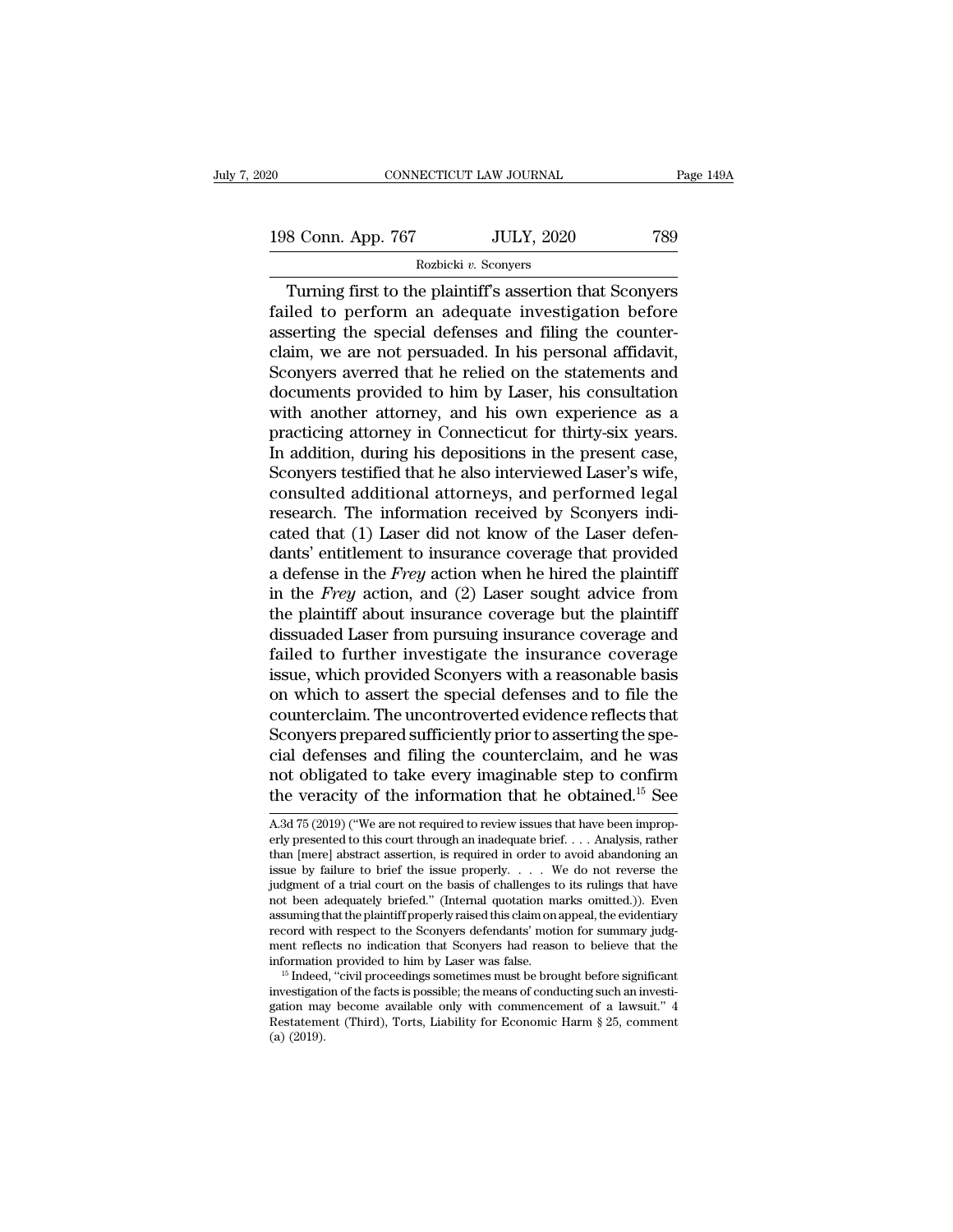## CONNECTICUT LAW JOURNAL July 7, 2020<br>
790 JULY, 2020 198 Conn. App. 767<br>
Rozbicki v. Sconyers Rozbicki *v.* Sconyers

52 Am. Jur. 2d 250, Malicious Prosecution § 73 (2019)<br>
Sam. Jur. 2d 250, Malicious Prosecution § 73 (2019)<br>
52 Am. Jur. 2d 250, Malicious Prosecution § 73 (2019)<br>
(with respect to malicious prosecution action,<sup>16</sup> "[a] per (With respect to malicious prosecution action,<sup>16</sup> <sup>Rozbicki v</sup>. Sconvers<br>
(with respect to malicious prosecution  $\S 73$  (2019)<br>
(with respect to malicious prosecution action,<sup>16</sup> "[a] per-<br>
son is not required to verify For THE TWE THE THE SCONE THE THE SCONE THE REPORT THE SCONE THE SET ALL THE SCOTE SET ALL THE SCOTE THAT THE SCOTE SCOTE SCOTE SCOTE SCOTE SCOTE SCOTE SCOTE SCOTE SCOTE SCOTE SCOTE SCOTE SCOTE SCOTE SCOTE SCOTE SCOTE SCO From TVLX, 2020 198 Conn. App. 767<br>
Rozbicki v. Sconyers<br>
52 Am. Jur. 2d 250, Malicious Prosecution  $\S 73$  (2019)<br>
(with respect to malicious prosecution action, <sup>16</sup> "[a] per-<br>
son is not required to verify the correctne From a malicious prosecution and increase the correct of all the information supporting his or her action to be protected<br>from a malicious prosecution action,  $16$  "[a] person is not required to verify the correctness of Fozbicki v. Sconyers<br>
52 Am. Jur. 2d 250, Malicious Prosecution § 73 (2019)<br>
(with respect to malicious prosecution action,<sup>16</sup> "[a] per-<br>
son is not required to verify the correctness of all the<br>
information supporting h 52 Am. Jur. 2d 250, Malicious Prosecution § 73 (2019)<br>(with respect to malicious prosecution action,<sup>16</sup> "[a] per-<br>son is not required to verify the correctness of all the<br>information supporting his or her action to be pr (with respect to malicious prosecution action,<sup>16</sup> "[a] person is not required to verify the correctness of all the information supporting his or her action to be protected from a malicious prosecution action, but if a re son is not required to verify the correctness of all the<br>information supporting his or her action to be protected<br>from a malicious prosecution action, but if a reasonable<br>person would investigate further before beginning t information supporting his or her action to be protected<br>from a malicious prosecution action, but if a reasonable<br>person would investigate further before beginning the<br>prosecution, the defendant in a malicious prosecution<br> from a malicious prosecution action, but if a reasonable<br>person would investigate further before beginning the<br>prosecution, the defendant in a malicious prosecution<br>action will be liable for his or her failure to do so" (f person would investigate further before beginning the<br>prosecution, the defendant in a malicious prosecution<br>action will be liable for his or her failure to do so" (foot-<br>note omitted)). In addition, without any indication prosecution, the defendant in a malicious prosecution<br>action will be liable for his or her failure to do so" (foot-<br>note omitted)). In addition, without any indication that<br>Sconyers had reason to believe that Laser had giv action will be liable for his or her failure to do so" (foot-<br>note omitted)). In addition, without any indication that<br>Sconyers had reason to believe that Laser had given him<br>inaccurate information; see footnote 14 of this note omitted)). In addition, without any indication that<br>Sconyers had reason to believe that Laser had given him<br>inaccurate information; see footnote 14 of this opinion;<br>Sconyers was entitled to rely on the information pro Sconyers had reason to believe that Laser had given him<br>inaccurate information; see footnote 14 of this opinion;<br>Sconyers was entitled to rely on the information pro-<br>vided to him by Laser. See 4 Restatement (Third), Torts inaccurate information; see footnote 14 of this opinion;<br>Sconyers was entitled to rely on the information pro-<br>vided to him by Laser. See 4 Restatement (Third), Torts,<br>Liability for Economic Harm § 24, comment (f) (2019)<br>( Sconyers was entitled to<br>vided to him by Laser. See<br>Liability for Economic Ha<br>("an attorney is generally elaims made by a client so<br>unreasonable or known to<br>plaintiff's claim fails.<br>Additionally, the plainti Additionally for Economic Harm § 24, comment (f) (2019)<br>an attorney is generally entitled to rely on the factual<br>aims made by a client so long as they are not patently<br>reasonable or known to be false"). Accordingly, the<br>ai Continue that  $\frac{1}{3}$   $\frac{1}{2}$ , contribute (*f*) (2019)<br>("an attorney is generally entitled to rely on the factual<br>claims made by a client so long as they are not patently<br>unreasonable or known to be false"). According

(an assinct) is generally entaited to rely on the factual<br>claims made by a client so long as they are not patently<br>unreasonable or known to be false"). Accordingly, the<br>plaintiff's claim fails.<br>Additionally, the plaintiff' Edata hade by a chent so long as ancy are not patchary<br>unreasonable or known to be false"). Accordingly, the<br>plaintiff's claim fails.<br>Additionally, the plaintiff's contention that Sconyers<br>lacked probable cause because he matured or habom to be hase *j*. Recordingly, are plaintiff's claim fails.<br>Additionally, the plaintiff's contention that Sconyers<br>lacked probable cause because he was not an experienced legal malpractice litigator is unava Additionally, the plaintiff's contention that Sconyers<br>lacked probable cause because he was not an experi-<br>enced legal malpractice litigator is unavailing. Although<br>Sconyers admitted that he had never tried a legal mal-<br>pr Additionally, the plaintiff's contention that Sconyers<br>lacked probable cause because he was not an experi-<br>enced legal malpractice litigator is unavailing. Although<br>Sconyers admitted that he had never tried a legal mal-<br>pr lacked probable cause because he was not an experi-<br>enced legal malpractice litigator is unavailing. Although<br>Sconyers admitted that he had never tried a legal mal-<br>practice case prior to being retained by the Laser defenpractice case prior to being retained by the Laser defendants in the collection action, the uncontroverted evidence in the record demonstrates that Sconyers practiced law for forty years, thirty-six years of which were  $\$ dants in the collection action, the uncontroverted<br>evidence in the record demonstrates that Sconyers prac-<br>ticed law for forty years, thirty-six years of which were<br> $\frac{16}{10}$  Our Supreme Court has explained that "the el

evidence in the record demonstrates that Sconyers practiced law for forty years, thirty-six years of which were<br> $\frac{16}{10}$ Our Supreme Court has explained that "the elements of malicious prosecution and common-law vexatio is a slight difference in that a plaintiff in a malicious prosecution and common-law vexatious litigation essentially are identical.  $\ldots$  Although the required showing for both torts essentially is the same, there is a s show initiation of the proceedings by the defendant. In our cases discussing Although the required showing for both torts essentially is the same, there is a slight difference in that a plaintiff in a malicious prosecution action must show initiation of the proceedings by the defendant. In our cas cution and common-law vexatious litigation essentially are identical....<br>Although the required showing for both torts essentially is the same, there<br>is a slight difference in that a plaintiff in a malicious prosecution act Although the required showing for both torts essentially is the same, there is a slight difference in that a plaintiff in a malicious prosecution action must show initiation of the proceedings by the defendant. In our case <sup>1</sup> is a slight difference in that a plaintiff in a malicious prosecution action must show initiation of the proceedings by the defendant. In our cases discussing vexatious litigation claims, we have overlooked this differ *LLP*, supra, 281 Conn. 94 ("[a] vexatious suit is a type of malician proceedings by the defendant. In our cases discussing vexatious litigation claims, we have overlooked this difference because, ordinarily, it is not sig vexations litigation claims, we have overlooked this difference because, ordinarily, it is not significant for purposes of considering a claim for vexations litigation." (Citations omitted.) *Bhatia* v. *Debek*, 287 Conn. narily, it is not significant for purposes of considering a claim for vexatious 1009 (2008); see also Falls Church Group, Ltd. v. Tyler, Cooper & Alcorn,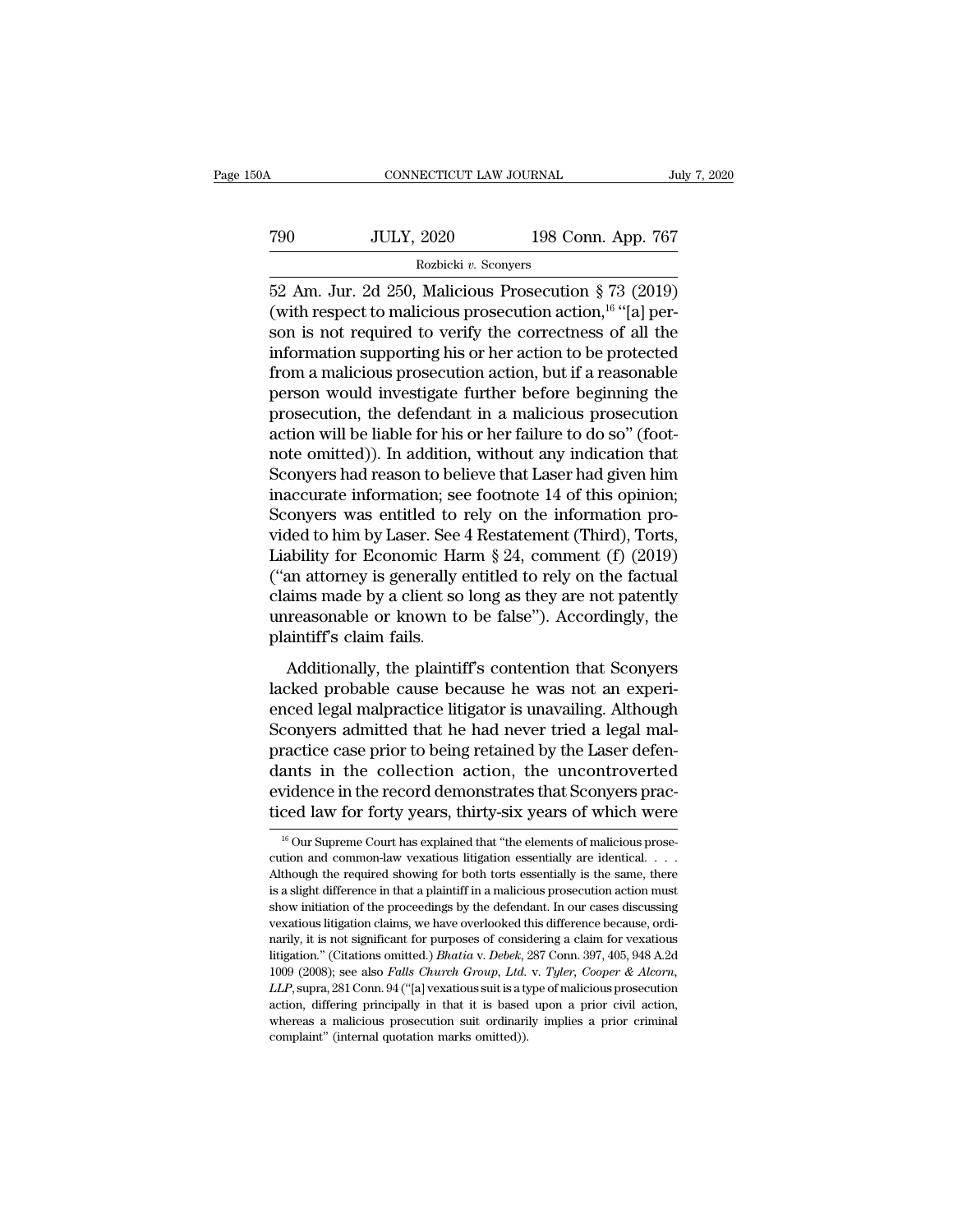| 20                 | CONNECTICUT LAW JOURNAL | Page 151A |
|--------------------|-------------------------|-----------|
| 198 Conn. App. 767 | <b>JULY, 2020</b>       | 791       |
|                    | Rozbicki v. Sconyers    |           |

For the Southeast Connecticut CAW JOURNAL<br>198 Conn. App. 767 JULY, 2020 791<br>198 Connecticut, and that he con-<br>198 Focused on his practice in Connecticut, and that he con-<br>199 Southed Several attorneys and performed legal r 198 Conn. App. 767 JULY, 2020 791<br>Rozbicki v. Sconyers<br>focused on his practice in Connecticut, and that he consulted several attorneys and performed legal research<br>prior to asserting the special defenses and filing the<br>cou 198 Conn. App. 767 JULY, 2020 791<br>
Rozbicki v. Sconyers<br>
focused on his practice in Connecticut, and that he consulted several attorneys and performed legal research<br>
prior to asserting the special defenses and filing the 198 Conn. App. 767 JULY, 2020 791<br>
Rozbicki v. Sconyers<br>
focused on his practice in Connecticut, and that he consulted several attorneys and performed legal research<br>
prior to asserting the special defenses and filing the  $\frac{1}{2}$  Rozbicki v. Sconyers<br>
focused on his practice in Connecticut, and that he con-<br>
sulted several attorneys and performed legal research<br>
prior to asserting the special defenses and filing the<br>
counterclaim soundin <sup>Rozbicki</sup> *v*. Sconyers<br>
focused on his practice in Connecticut, and that he con-<br>
sulted several attorneys and performed legal research<br>
prior to asserting the special defenses and filing the<br>
counterclaim sounding in l focused on his practice in Connecticut, and that he consulted several attorneys and performed legal research<br>prior to asserting the special defenses and filing the<br>counterclaim sounding in legal malpractice. The proba-<br>bl sulted several attorneys and performed legal research<br>prior to asserting the special defenses and filing the<br>counterclaim sounding in legal malpractice. The proba-<br>ble cause standard requires consideration of whether<br>"a re counterclaim sounding in legal malpractice. The probable cause standard requires consideration of whether<br>"a reasonable attorney familiar with Connecticut law<br>would believe he or she had probable cause . . . ."<br>(Internal ble cause standard requires consideration of whether<br>"a reasonable attorney familiar with Connecticut law<br>would believe he or she had probable cause  $\dots$ ."<br>(Internal quotation marks omitted.) *Byrne* v. *Burke*,<br>supra, 11 % a reasonable a<br>would believe h<br>(Internal quotat<br>supra, 112 Conn<br>to have extensiv<br>in order to meet<br>tiff's claim.<br>In sum, with : Dulti believe the of site had probable cause  $\ldots$  internal quotation marks omitted.) Byrne v. Burke, pra, 112 Conn. App. 275. An attorney is not required have extensive experience in the area of law at issue order to mee (internal quotation filars of sulfited.)  $Dg$  ine v.  $Du$  ine,<br>supra, 112 Conn. App. 275. An attorney is not required<br>to have extensive experience in the area of law at issue<br>in order to meet this standard. Thus, we rejec

supra, 112 Colul. App. 275. All attorney is not required<br>to have extensive experience in the area of law at issue<br>in order to meet this standard. Thus, we reject the plain-<br>tiff's claim.<br>In sum, with respect to the trial c to have extensive experience in the area of law at issue<br>in order to meet this standard. Thus, we reject the plain-<br>tiff's claim.<br>In sum, with respect to the trial court's granting of<br>the Laser defendants' motion for summa definite the standard countries, we reject the plant-<br>tiff's claim.<br>In sum, with respect to the trial court's granting of<br>the Laser defendants' motion for summary judgment,<br>we agree with the plaintiff that there existed ge In sum, with respect to the trial court's granting of<br>the Laser defendants' motion for summary judgment,<br>we agree with the plaintiff that there existed genuine<br>issues of material fact as to whether the Laser defen-<br>dants ( In sum, with respect to the trial court's granting of<br>the Laser defendants' motion for summary judgment,<br>we agree with the plaintiff that there existed genuine<br>issues of material fact as to whether the Laser defen-<br>dants ( the Laser defendants' motion for summary judgment,<br>we agree with the plaintiff that there existed genuine<br>issues of material fact as to whether the Laser defen-<br>dants (1) had probable cause to assert the special<br>defenses a we agree with the plaintiff that there existed genuine<br>issues of material fact as to whether the Laser defen-<br>dants (1) had probable cause to assert the special<br>defenses and to file the counterclaim and (2) relied in<br>good issues of material fact as to whether the Laser defendants (1) had probable cause to assert the special defenses and to file the counterclaim and (2) relied in good faith on the advice of the Sconyers defendants, and, ther dants (1) had probable cause to assert the special<br>defenses and to file the counterclaim and (2) relied in<br>good faith on the advice of the Sconyers defendants,<br>and, therefore, we conclude that the court improperly<br>granted defenses and to file the counterclaim and (2) relied in<br>good faith on the advice of the Sconyers defendants,<br>and, therefore, we conclude that the court improperly<br>granted the Laser defendants' motion for summary judg-<br>ment good faith on the advice of the Sconyers defendants,<br>and, therefore, we conclude that the court improperly<br>granted the Laser defendants' motion for summary judg-<br>ment. With respect to the court's granting of the Scon-<br>yers and, therefore, we conclude that the court<br>granted the Laser defendants' motion for sument. With respect to the court's granting<br>yers defendants' motion for summary jud<br>reject the plaintiff's claims, and, therefore, v<br>that anted the Laser detendants inotion for summary judge-<br>ent. With respect to the court's granting of the Scon-<br>rs defendants' motion for summary judgment, we<br>ject the plaintiff's claims, and, therefore, we conclude<br>at the co remanded with direction for summary judgment, we<br>reject the plaintiff's claims, and, therefore, we conclude<br>that the court did not err in granting the Sconyers defen-<br>dants' motion for summary judgment.<br>The judgment is rev

by the plaintiff's claims, and, therefore, we conclude<br>that the court did not err in granting the Sconyers defen-<br>dants' motion for summary judgment.<br>The judgment is reversed in part and the case is<br>remanded with direction reject the plantin's claims, and, therefore, we conclude<br>that the court did not err in granting the Sconyers defen-<br>dants' motion for summary judgment.<br>The judgment is reversed in part and the case is<br>remanded with directi cellar the court dual not err in granting the sconyers defendants' motion for summary judgment.<br>The judgment is reversed in part and the case is<br>remanded with direction to deny the motion for sum-<br>mary judgment filed by Fr The judgment is reversed in parameters.<br>The judgment is reversed in parameters with direction to deny t<br>mary judgment filed by Frederick<br>Building Company on July 5, 2017,<br>ceedings in accordance with lave<br>affirmed in all ot The judgment is reversed in part and the monded with direction to deny the motion ary judgment filed by Frederick J. Laser a ilding Company on July 5, 2017, and for funding in accordance with law; the judges in all other r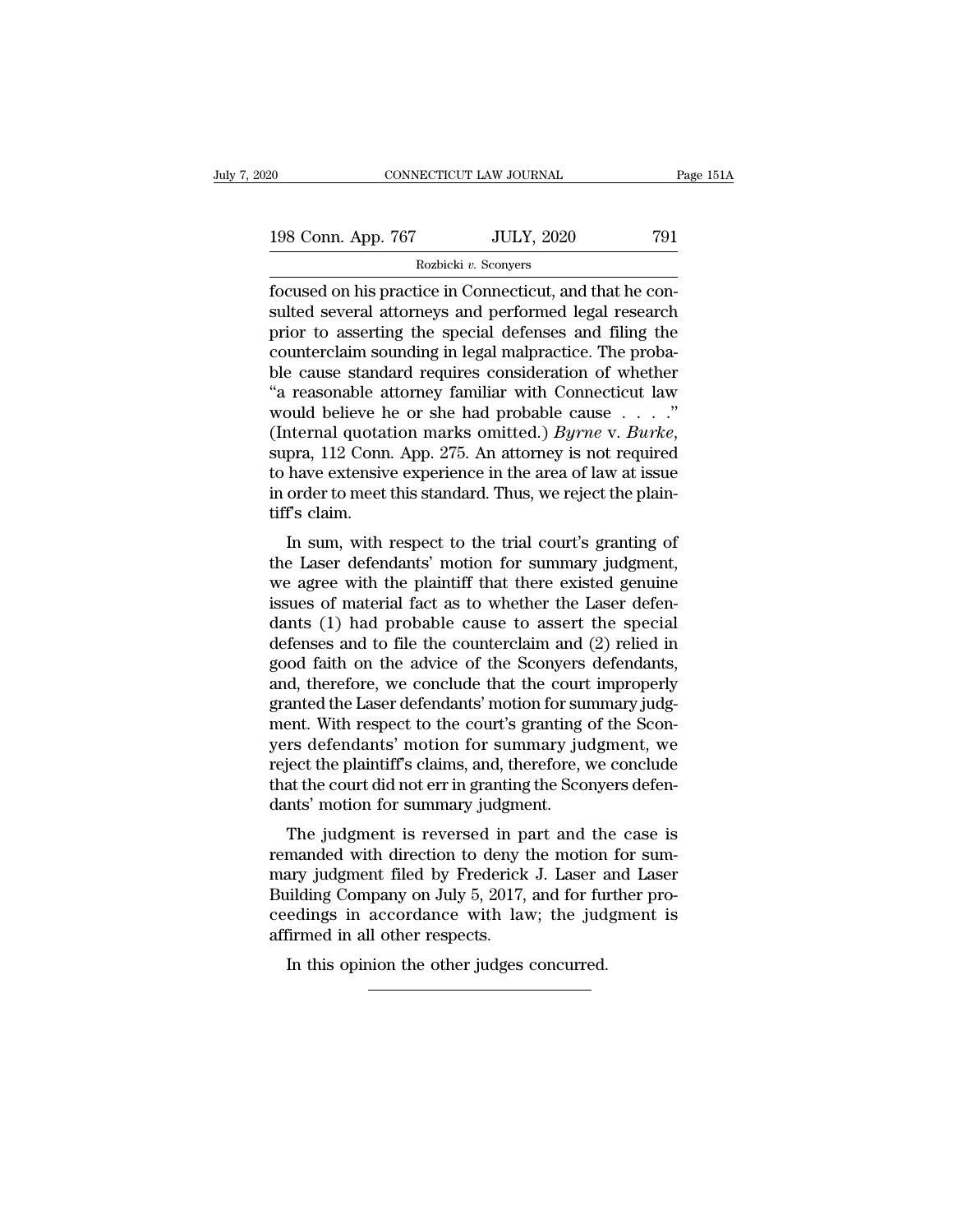CONNECTICUT LAW JOURNAL July 7, 2020<br>
T92 JULY, 2020 198 Conn. App. 792<br>
Winakor v. Savalle

Winakor *v.* Savalle

## JULY, 2020 198 Conn. App. 792<br>Winakor *v.* Savalle<br>LEE WINAKOR *v.* VINCENT SAVALLE<br>(AC 42306)  $\begin{array}{ll}\n 020 & 198 \text{ C} \\
 \text{inakor } v. \text{ Savalle} \\
 \text{R } v. \text{ VINCENT SAV} \\
 \text{(AC 42306)} \\
 \text{t, Moll and Harper, Js.}\n \end{array}$ LEE WINAKOR  $v$ . VINCENT SAVALLE<br>(AC 42306)<br>Prescott, Moll and Harper, Js.

## *Syllabus*

- $(AC 42306)$ <br>Prescott, Moll and Harper, Js.<br> $Syllabus$ <br>The plaintiff, who had hired the defendant to perform certain home construc-<br>tion site work in conjunction with the construction of a new home, Frescott, Moll and Harper, Js.<br>
Syllabus<br>
plaintiff, who had hired the defendant to perform certain home construc-<br>
tion site work in conjunction with the construction of a new home,<br>
sought to recover damages for breach o Frescott, Moll and Harper, Js.<br>Syllabus<br>plaintiff, who had hired the defendant to perform certain home construc-<br>tion site work in conjunction with the construction of a new home,<br>sought to recover damages for breach of co  $Syllabus$ <br>plaintiff, who had hired the defendant to perform certain home construc-<br>tion site work in conjunction with the construction of a new home,<br>sought to recover damages for breach of contract and for violation of<br>the C symmus<br>plaintiff, who had hired the defendant to perform certain home construc-<br>tion site work in conjunction with the construction of a new home,<br>sought to recover damages for breach of contract and for violation of<br>the C plaintiff, who had hired the defendant to perform certain home construction site work in conjunction with the construction of a new home, sought to recover damages for breach of contract and for violation of the Connecticu tion site work in conjunction with the construction of a new home, sought to recover damages for breach of contract and for violation of the Connecticut Unfair Trade Practices Act (CUTPA) (§ 42-110a et seq.), alleging tha sought to recover damages for breach of contract and for violation of<br>the Connecticut Unfair Trade Practices Act (CUTPA) (§ 42-110a et seq.),<br>alleging that the work the defendant performed was in violation of the<br>Home Impr the Connecticut Unfair Trade Practices Act (CUTPA) (§ 42-110a et seq.), alleging that the work the defendant performed was in violation of the Home Improvement Act (§ 20-418 et seq.). The trial court rendered judgment in the Connecticut Unfair Trade Practices Act (CUTPA) (§ 42-110a et seq.), alleging that the work the defendant performed was in violation of the Home Improvement Act (§ 20-418 et seq.). The trial court rendered judgment in Home Improvement Act (§ 20-418 et seq.). The trial court rendered judgment in part in favor of the plaintiff and awarded the plaintiff compensatory damages and attorney's fees. The trial court determined that the defendan compensatory damages and attorney's fees. The trial court determined<br>that the defendant had breached the contract by failing to complete the<br>project on time and had used improper techniques and methods to fulfill<br>the contr
- that the defendant had breached the contract by failing to complete the project on time and had used improper techniques and methods to fulfill the contract. On the defendant's appeal to this court, *held*: he trial court project on time and had used improper techniques and methods to fulfill<br>the contract. On the defendant's appeal to this court, *held*:<br>he trial court improperly determined that the defendant was liable under<br>CUTPA on the b the contract. On the defendant's appeal to this court, *held*:<br>the trial court improperly determined that the defendant was liable under<br>CUTPA on the basis of its finding that the defendant violated the Home<br>Improvement A he trial court improperly determined that the defendant was liable under CUTPA on the basis of its finding that the defendant violated the Home Improvement Act, as the work performed by the defendant was part of new home c CUTPA on the basis of its finding that the defendant violated the Home<br>Improvement Act, as the work performed by the defendant was part of<br>new home construction and, thus, fell within the statutory exception<br>contained in Improvement Act, as the work performed by the defendant was part of<br>new home construction and, thus, fell within the statutory exception<br>contained in  $\S 20-419$  (4), and as such, the defendant's services did not<br>constitut new home construction and, thus, fell within the statutory exception contained in § 20-419 (4), and as such, the defendant's services did not constitute home improvement and there existed no home improvement contract that contained in  $\S 20-419$  (4), and as such, the defendant's services did not constitute home improvement and there existed no home improvement contract that the defendant violated under the act: contrary to the plaintiff's constitute home improvement and there existed no home improvement contract that the defendant violated under the act: contrary to the plaintiff's claim, interpreting the definition of home improvement to include work perfo contract that the defendant violated under the act: contrary to the plain-<br>tiff's claim, interpreting the definition of home improvement to include<br>work performed on land regardless of whether there is an existing<br>building tiff's claim, interpreting the definition of home improvement to include work performed on land regardless of whether there is an existing building would render the clause providing for an exception to new home constructio work performed on land regardless of whether there is an existing building would render the clause providing for an exception to new home construction meaningless; furthermore, as the defendant did not violate CUTPA and wi building would render<br>home construction me<br>violate CUTPA and with<br>to base an award of att<br>recovery of any attorne<br>CUTPA violation.<br>he defendant could not home construction meaningless; furthermore, as the defendant did not violate CUTPA and without any contractual provision on which properly to base an award of attorney's fees, there was no basis for the plaintiff's recover violate CUTPA and without any contractual provision on which properly<br>to base an award of attorney's fees, there was no basis for the plaintiff's<br>recovery of any attorney's fees and costs in connection with the alleged<br>CUT
- to base an award of attorney's fees, there was no basis for the plaintiff's<br>recovery of any attorney's fees and costs in connection with the alleged<br>CUTPA violation.<br>he defendant could not prevail on his claim that the tri recovery of any attorney's fees and costs in connection with the alleged CUTPA violation.<br>
he defendant could not prevail on his claim that the trial court improperly<br>
rendered judgment in favor of the plaintiff on his bre CUTPA violation.<br>
he defendant could not prevail on his claim that the trial court improperly<br>
rendered judgment in favor of the plaintiff on his breach of contract<br>
claim because the trial court's findings were clearly er he defendant could not prevail on his claim that the trial court improperly rendered judgment in favor of the plaintiff on his breach of contract claim because the trial court's findings were clearly erroneous, the plainti rendered judgment in favor of the plaintiff on his breach of contract<br>claim because the trial court's findings were clearly erroneous, the<br>plaintiff never having proved beyond reasonable speculation that the<br>defendant's co claim because the trial court's findings were clearly erroneous, the plaintiff never having proved beyond reasonable speculation that the defendant's conduct caused damage to the plaintiff's property; the record provided s plaintiff never having proved beyond reasonable speculation that the defendant's conduct caused damage to the plaintiff's property; the record provided sufficient evidence to support the trial court's finding of a breach o defendant's conduct caused damage to the plaintiff's property; the record provided sufficient evidence to support the trial court's finding of a breach of contract claim, the trial court was free to credit the testimony of provided sufficient evidence to support the trial court's finding of a<br>breach of contract claim, the trial court was free to credit the testimony<br>of the plaintiff's witnesses in concluding that the defendant's conduct<br>caus breach of contract claim, the trial court was free to credit the testimony of the plaintiff's witnesses in concluding that the defendant's conduct caused the damages suffered by the plaintiff, and the defendant's argument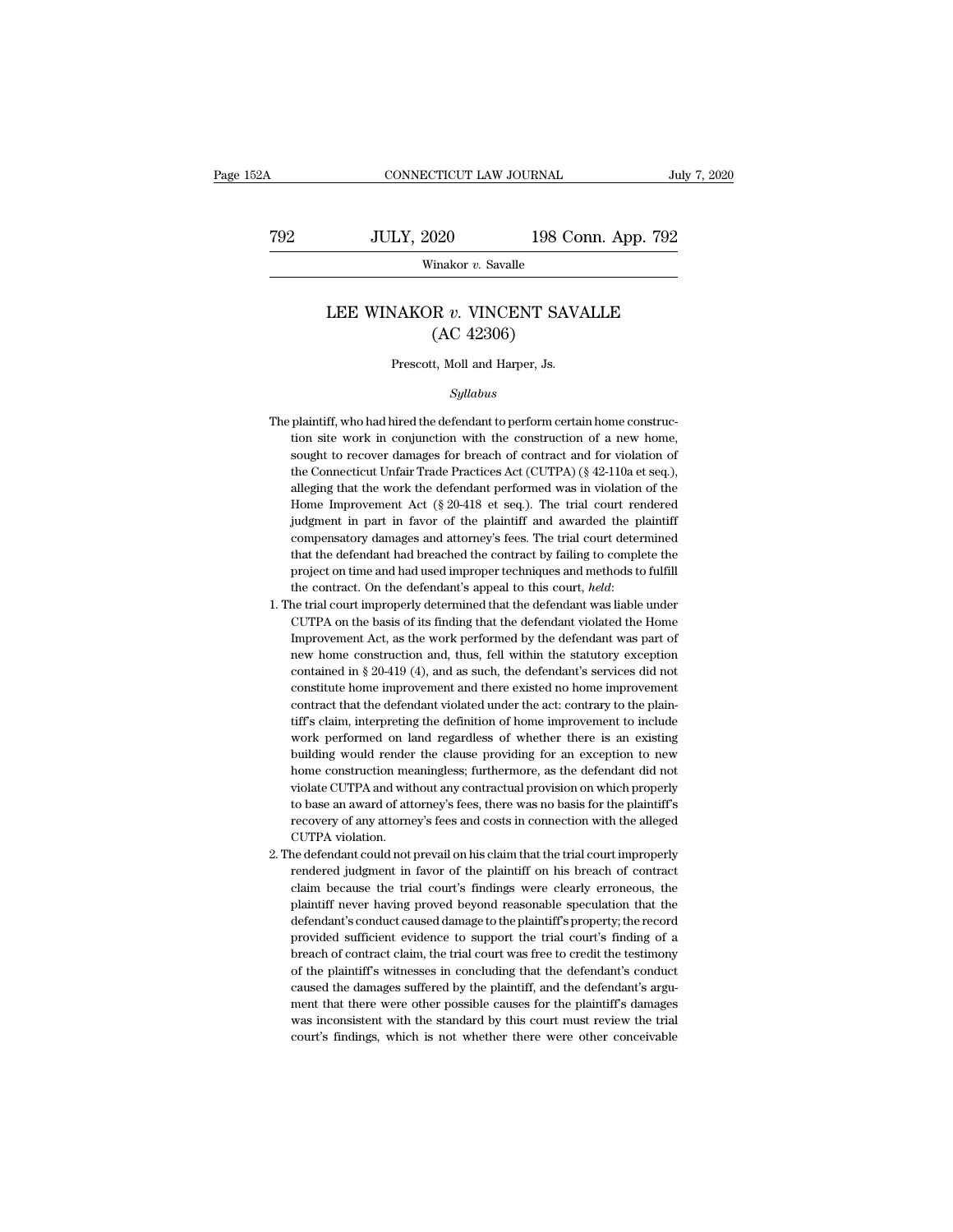| 20                 | CONNECTICUT LAW JOURNAL | Page 153A |
|--------------------|-------------------------|-----------|
|                    |                         |           |
| 198 Conn. App. 792 | <b>JULY, 2020</b>       | 793       |
|                    | Winakor v. Savalle      |           |

3 Conn. App. 792 JULY, 2020 793<br>Winakor v. Savalle<br>causes but, rather, whether there was evidence to allow the court to<br>find that the defendant's conduct was the cause. Find that the defendant's conduct was evidence to all find that the defendant's conduct was the cause.<br>Argued March 3—officially released July 7, 2 App.  $792$  JULY,  $2020$   $792$  Winakor v. Savalle<br>ut, rather, whether there was evidence to allow the court<br>the defendant's conduct was the cause.<br>Argued March 3—officially released July 7, 2020 % causes but, rather, whether there was evidence to allow the court to<br>find that the defendant's conduct was the cause.<br>Argued March 3—officially released July 7, 2020<br>*Procedural History*<br>Action to recover damages for bre

Winakor v. Savalle<br>
causes but, rather, whether there was evidence to allow the court to<br>
find that the defendant's conduct was the cause.<br>
Argued March 3—officially released July 7, 2020<br> *Procedural History*<br>
Action to r causes but, rather, whether there was evidence to allow the court to<br>find that the defendant's conduct was the cause.<br>Argued March 3—officially released July 7, 2020<br>*Procedural History*<br>Action to recover damages for breac find that the defendant's conduct was the cause.<br>
Argued March 3—officially released July 7, 2020<br>
Procedural History<br>
Action to recover damages for breach of contract,<br>
and for other relief, brought to the Superior Court Argued March 3—officially released July 7, 2020<br> *Frocedural History*<br> **Action to recover damages for breach of contract,<br>
and for other relief, brought to the Superior Court in<br>
the judicial district of New London and tri** Frocedural History<br>Action to recover damages for breach of contract,<br>and for other relief, brought to the Superior Court in<br>the judicial district of New London and tried to the<br>court, Frechette, J.; judgment in part for th Froceaard History<br>Action to recover damages for breach of contract,<br>and for other relief, brought to the Superior Court in<br>the judicial district of New London and tried to the<br>court, Frechette, J.; judgment in part for the Action to recover damages for breach of contract,<br>and for other relief, brought to the Superior Court in<br>the judicial district of New London and tried to the<br>court, *Frechette*, J.; judgment in part for the plaintiff,<br>from and for other relief, brought to the Supericate in part for the judicial district of New London and t court, *Frechette, J.*; judgment in part for the from which the defendant appealed to this cafter, the trial court grant *Patrick J. Patrick J.*; *Judgment* in part for the plaintiff, bm which the defendant appealed to this court; there-<br>ter, the trial court granted the plaintiff's motion for torney's fees, and the defendant amended his a *Paul M. Germannian* appealed to this court; there-<br>ter, the trial court granted the plaintiff's motion for<br>torney's fees, and the defendant amended his appeal.<br>*Patrick J. Markey*, for the appellant (defendant).<br>*Paul M.* Friedler, the trial court granted the plaintiff<br>attorney's fees, and the defendant amende<br>*Reversed in part; judgment directed.*<br>*Patrick J. Markey*, for the appellant (d<br>*Paul M. Geraghty*, with whom was<br>*Friedler*, for t

## *Opinion*

Patrick J. Markey, for the appellant (defendant).<br>
Paul M. Geraghty, with whom was Jonathan<br>
iedler, for the appellee (plaintiff).<br>
Opinion<br>
PRESCOTT, J. The principal issue in this appeal is<br>
nether services provided by a Paul M. Geraghty, with whom was Jonathan<br>Friedler, for the appellee (plaintiff).<br> $o_{pinion}$ <br>PRESCOTT, J. The principal issue in this appeal is<br>whether services provided by a contractor as part of<br>the construction of a new re Paul M. Geraghty, with whom was Jonathan<br>Friedler, for the appellee (plaintiff).<br> $opinion$ <br>PRESCOTT, J. The principal issue in this appeal is<br>whether services provided by a contractor as part of<br>the construction of a new resid Friedler, for the appellee (plaintiff).<br>  $\phi_{pinion}$ <br>
PRESCOTT, J. The principal issue in this appeal is<br>
whether services provided by a contractor as part of<br>
the construction of a new residence fell outside of<br>
the statuto Opinion<br>
Opinion<br>
PRESCOTT, J. The principal issue in this appeal is<br>
whether services provided by a contractor as part of<br>
the construction of a new residence fell outside of<br>
the statutes where the Home Improvement Act<br> PRESCOTT, J. The principal issue in this appeal is<br>whether services provided by a contractor as part of<br>the construction of a new residence fell outside of<br>the statutory purview of the Home Improvement Act<br>(Improvement Ac PRESCOTT, J. The principal issue in this appeal is<br>whether services provided by a contractor as part of<br>the construction of a new residence fell outside of<br>the statutory purview of the Home Improvement Act<br>(Improvement Ac whether services provided by a contractor as part of<br>the construction of a new residence fell outside of<br>the statutory purview of the Home Improvement Act<br>(Improvement Act), General Statutes  $\S 20-418$  et seq.<br>The defenda the construction of a new residence fell outside of<br>the statutory purview of the Home Improvement Act<br>(Improvement Act), General Statutes § 20-418 et seq.<br>The defendant, Vincent Savalle, appeals from the judg-<br>ment of the the statutory purview of the Home Improvement Act<br>(Improvement Act), General Statutes § 20-418 et seq.<br>The defendant, Vincent Savalle, appeals from the judg-<br>ment of the trial court rendered in favor of the plaintiff,<br>Lee (Improvement Act), General Statutes  $\S 20-418$  et seq.<br>The defendant, Vincent Savalle, appeals from the judgment of the trial court rendered in favor of the plaintiff,<br>Lee Winakor, in which the court concluded that the<br>de The defendant, Vincent Savalle, appeals from the judgment of the trial court rendered in favor of the plaintiff, Lee Winakor, in which the court concluded that the defendant was liable to the plaintiff in the amount of \$10 ment of the trial court rendered in favor of the plaintiff,<br>Lee Winakor, in which the court concluded that the<br>defendant was liable to the plaintiff in the amount of<br>\$100,173.32 for breach of contract, violation of the<br>Imp Lee Winakor, in which the court concluded that the<br>defendant was liable to the plaintiff in the amount of<br>\$100,173.32 for breach of contract, violation of the<br>Improvement Act, and violation of the Connecticut<br>Unfair Trade defendant was liable to the plaintiff in the amount of \$100,173.32 for breach of contract, violation of the Improvement Act, and violation of the Connecticut Unfair Trade Practices Act (CUTPA), General Statutes § 42-110b e \$100,173.32 for breach of contract, violation of the Improvement Act, and violation of the Connecticut Unfair Trade Practices Act (CUTPA), General Statutes  $§$  42-110b et seq. On appeal, the defendant claims, among other Improvement Act, and violation of the Connecticut<br>Unfair Trade Practices Act (CUTPA), General Statutes<br>§ 42-110b et seq. On appeal, the defendant claims,<br>among other things, that the trial court improperly ren-<br>dered judgm Unfair Trade Practices Act (CUTPA), General Statutes<br>§ 42-110b et seq. On appeal, the defendant claims,<br>among other things, that the trial court improperly ren-<br>dered judgment in favor the plaintiff on (1) the CUTPA<br>count  $§$  42-110b et seq. On appeal, the defendant claims,<br>among other things, that the trial court improperly ren-<br>dered judgment in favor the plaintiff on (1) the CUTPA<br>count because it predicated CUTPA liability on the erro-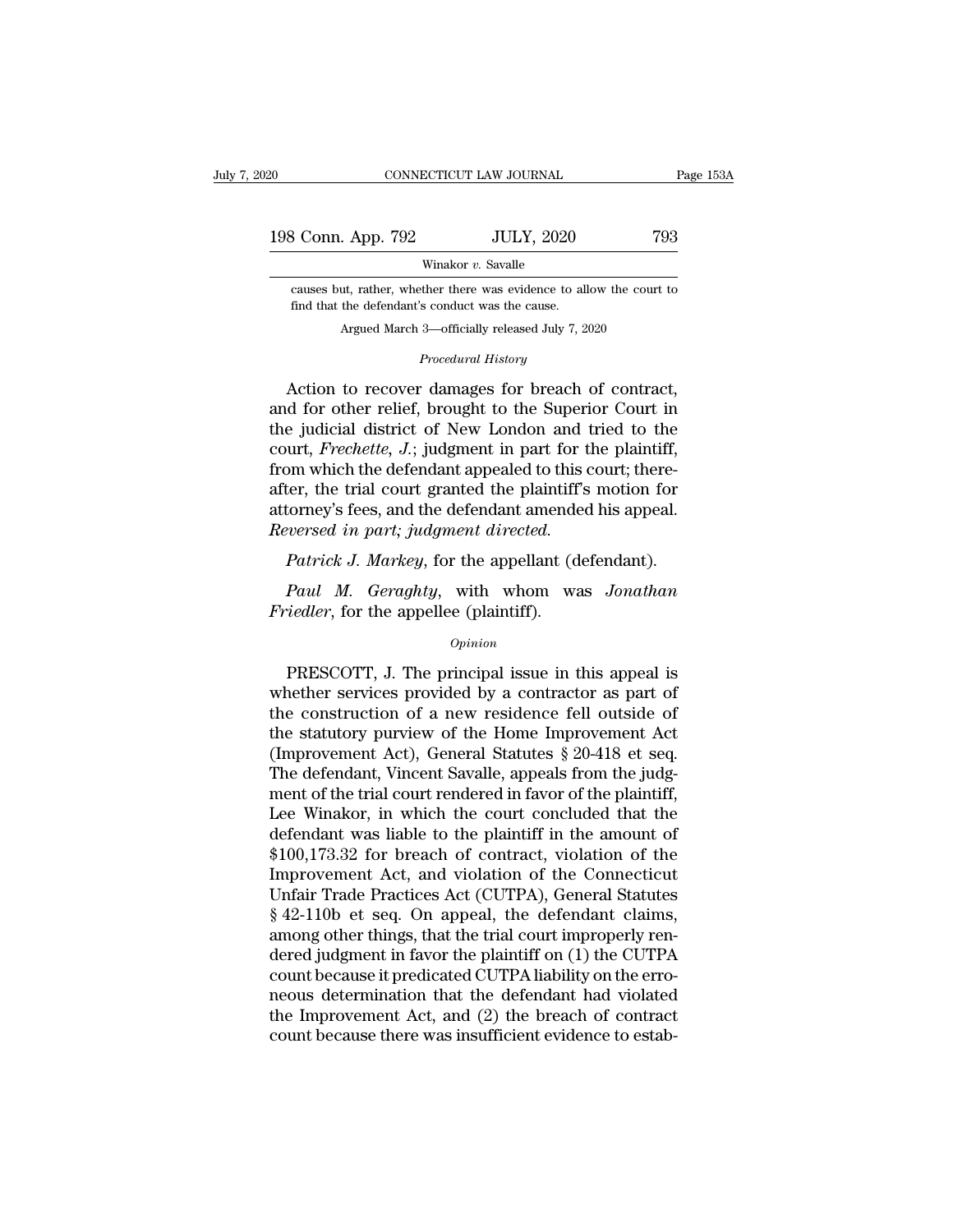| 54A | CONNECTICUT LAW JOURNAL |                    | July 7, 2020 |
|-----|-------------------------|--------------------|--------------|
|     |                         |                    |              |
| 794 | <b>JULY, 2020</b>       | 198 Conn. App. 792 |              |
|     | Winakor v. Savalle      |                    |              |

CONNECTICUT LAW JOURNAL July 7, 2<br>
T94 JULY, 2020 198 Conn. App. 792<br>
Winakor v. Savalle<br>
Ilish causation, which is necessary to prove damages.<br>
The defendant also claims that the trial court abused<br>
its discretion in awar The defendant also claims that the trial court abused<br>ish causation, which is necessary to prove damages.<br>The defendant also claims that the trial court abused<br>its discretion in awarding attorney's fees to the plaintiff.<br> its discretion in awarding attorney's fees to the plaintiff.  $\nu$   $\overline{U}$   $\overline{U}$   $\overline{U}$   $\overline{U}$   $\overline{U}$   $\overline{U}$   $\overline{U}$   $\overline{U}$   $\overline{U}$   $\overline{U}$   $\overline{U}$   $\overline{U}$   $\overline{U}$   $\overline{U}$   $\overline{U}$   $\overline{U}$   $\overline{U}$   $\overline{U}$   $\overline{U}$   $\overline{U}$   $\overline{U}$   $\overline{U}$   $\overline{U}$   $\overline{U}$  Vinakor v. Savalle<br>
lish causation, which is necessary to prove damages.<br>
The defendant also claims that the trial court abused<br>
its discretion in awarding attorney's fees to the plaintiff.<br>
We agree with the defendant on WINDAKOF *v*. Savalle<br>
lish causation, which is necessary to prove damages.<br>
The defendant also claims that the trial court abused<br>
its discretion in awarding attorney's fees to the plaintiff.<br>
We agree with the defendant lish causation, which is necessary to prove damages.<br>The defendant also claims that the trial court abused<br>its discretion in awarding attorney's fees to the plaintiff.<br>We agree with the defendant on his claim regarding the The defendant also claims that the trial court abused<br>its discretion in awarding attorney's fees to the plaintiff.<br>We agree with the defendant on his claim regarding the<br>improper imposition of CUTPA liability and the award its discretion in awarding attorney's fees to the plaintif<br>We agree with the defendant on his claim regarding th<br>improper imposition of CUTPA liability and the awar<br>of attorney's fees but disagree with him on his clain<br>tha Eaglet With the detendant of this chain regarding the<br>proper imposition of CUTPA liability and the award<br>attorney's fees but disagree with him on his claim<br>at the court improperly found for the plaintiff on the<br>unt allegin randum of attorney's fees but disagree with him on his claim<br>that the court improperly found for the plaintiff on the<br>count alleging a breach of contract. Accordingly, we<br>affirm in part and reverse in part the judgment.<br>T

or attorney's rees but usagice with rink of his claim<br>that the court improperly found for the plaintiff on the<br>count alleging a breach of contract. Accordingly, we<br>affirm in part and reverse in part the judgment.<br>The follo claims are count improperty found for the plaintiff of the<br>count alleging a breach of contract. Accordingly, we<br>affirm in part and reverse in part the judgment.<br>The following facts, as found by the court in its memo-<br>randu Example a breach of contract. Recordingty, we<br>affirm in part and reverse in part the judgment.<br>The following facts, as found by the court in its memo-<br>randum of decision or as undisputed in the record,<br>and procedural histo The following facts, as found by the court in its memo-<br>randum of decision or as undisputed in the record,<br>and procedural history are relevant to the defendant's<br>claims. In 2005, the plaintiff purchased real property<br>locat The following facts, as found by the court in its memo-<br>randum of decision or as undisputed in the record,<br>and procedural history are relevant to the defendant's<br>claims. In 2005, the plaintiff purchased real property<br>locat randum of decision or as undisputed in the record,<br>and procedural history are relevant to the defendant's<br>claims. In 2005, the plaintiff purchased real property<br>located at 217 Legend Wood Road in North Stonington.<br>In 2012, and procedural history are relevant to the defendant's<br>claims. In 2005, the plaintiff purchased real property<br>located at 217 Legend Wood Road in North Stonington.<br>In 2012, he entered into a contract with Golden Hammer<br>Buil claims. In 2005, the plaintiff purchased real property<br>located at 217 Legend Wood Road in North Stonington.<br>In 2012, he entered into a contract with Golden Hammer<br>Builders, LLC (Golden Hammer), through its principal,<br>Brian located at 217 Legend Wood Road in North Stonington.<br>In 2012, he entered into a contract with Golden Hammer<br>Builders, LLC (Golden Hammer), through its principal,<br>Brian Mawdsley, to construct a new single-family home<br>on the In 2012, he entered into a contract with Golden Hammer<br>Builders, LLC (Golden Hammer), through its principal,<br>Brian Mawdsley, to construct a new single-family home<br>on the property (GH contract). The GH contract con-<br>templat Builders, LLC (Golden Hammer), through its principal,<br>Brian Mawdsley, to construct a new single-family home<br>on the property (GH contract). The GH contract con-<br>templated site work and construction of the home for<br>\$425,300 In manufactor, it constructs a file with the property (GH contract). The GH contract con-<br>mplated site work and construction of the home for<br>25,300 and permitted the plaintiff to find another con-<br>actor to perform the sit on the property (or contract). The orientate con-<br>templated site work and construction of the home for<br>\$425,300 and permitted the plaintiff to find another con-<br>tractor to perform the site work and to subtract the<br>cost of

\$425,300 and permitted the plaintiff to find another con-<br>\$425,300 and permitted the plaintiff to find another con-<br>tractor to perform the site work and to subtract the<br>cost of such work, \$55,000, from the total cost.<sup>1</sup><br>  $\mu$  25,500 and permitted are plant to mediatorier contractor to perform the site work and to subtract the cost of such work, \$55,000, from the total cost.<sup>1</sup><br>In mid-2012, the plaintiff met with the defendant to consider cost of such work, \$55,000, from the total cost.<sup>1</sup><br>In mid-2012, the plaintiff met with the defendant to<br>consider hiring him to perform the site work. After<br>meeting with the plaintiff to discuss the scope of the<br>site work In mid-2012, the plaintiff met with the defendant to consider hiring him to perform the site work. After meeting with the plaintiff to discuss the scope of the site work, the defendant submitted a bid for \$50,000, which w In mid-2012, the plaintiff met with the defendant to<br>consider hiring him to perform the site work. After<br>meeting with the plaintiff to discuss the scope of the<br>site work, the defendant submitted a bid for \$50,000,<br>which wa consider hiring him to perform the site work. After<br>meeting with the plaintiff to discuss the scope of the<br>site work, the defendant submitted a bid for \$50,000,<br>which was \$5000 less than the \$55,000 it would have<br>cost the meeting with the plaintiff to discuss the scope of the<br>site work, the defendant submitted a bid for \$50,000,<br>which was \$5000 less than the \$55,000 it would have<br>cost the plaintiff under the GH contract. As a result,<br>the pl site work, the defendant submitted a bid for \$50,000,<br>which was \$5000 less than the \$55,000 it would have<br>cost the plaintiff under the GH contract. As a result,<br>the plaintiff hired the defendant to perform the site<br>work. T ie plaintiff hired the defendant to perform the site<br>ork. The plaintiff drafted a contract pursuant to which<br>he defendant would purchase materials and provide a<br>ariety of services that originally were included in the<br><sup>1</sup>Th work. The plaintiff drafted a contract pursuant to which<br>the defendant would purchase materials and provide a<br>variety of services that originally were included in the<br><sup>1</sup>The GH contract was organized into the following cat

the defendant would purchase materials and provide a<br>variety of services that originally were included in the<br><sup>1</sup>The GH contract was organized into the following categories: plans and<br>permits, excavation, foundation, exter variety of services that originally were included in the article of services that originally were included in the  $\frac{1}{1}$  The GH contract was organized into the following categories: plans and permits, excavation, founda  $^1$  The GH contract was organized into the following categories: plans and permits, excavation, foundation, exterior, windows and doors, garage doors, insulation, electrical, plumbing, heating/AC, drywall, roofing, cabin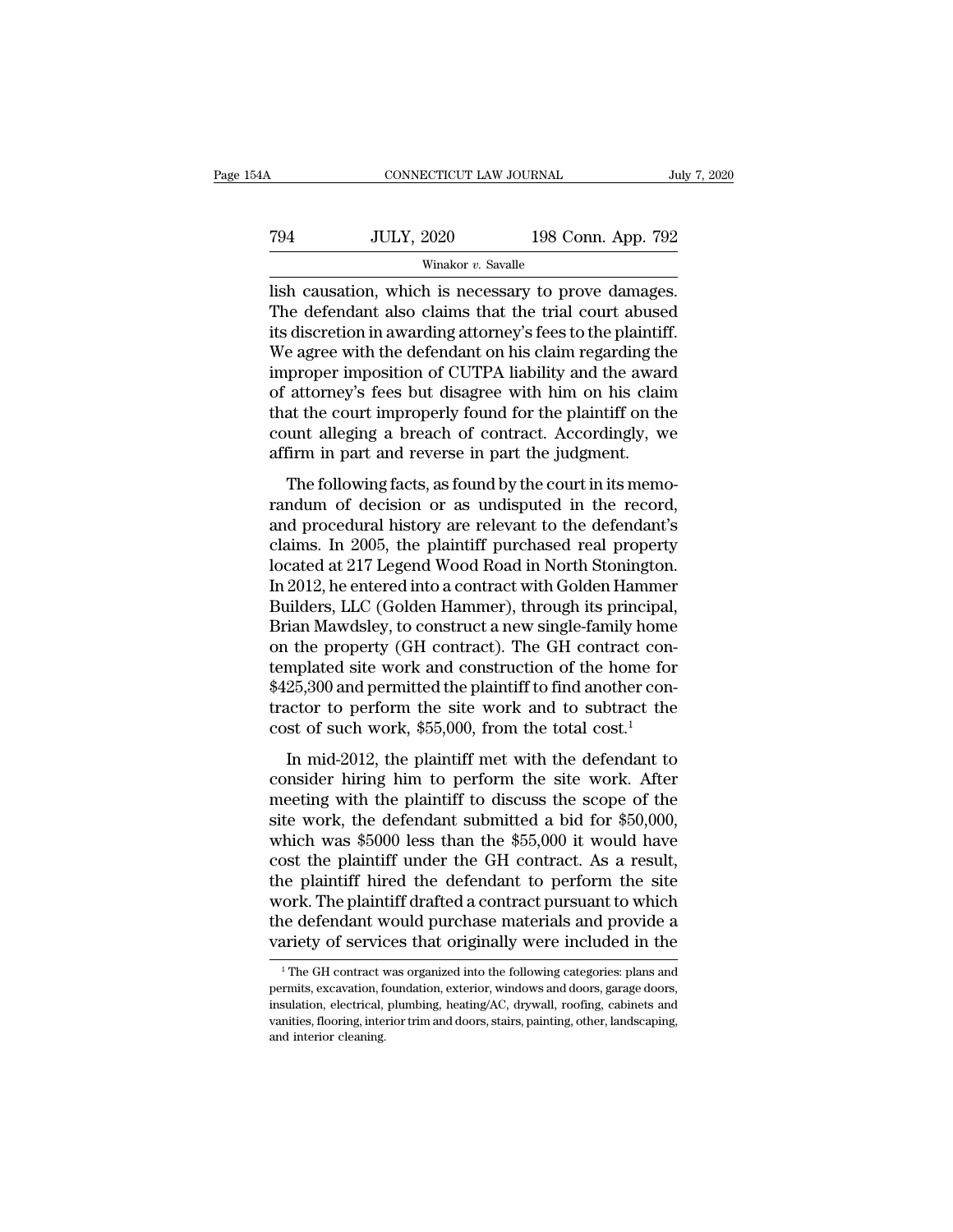| 20                 | CONNECTICUT LAW JOURNAL |                   | Page 155A |
|--------------------|-------------------------|-------------------|-----------|
| 198 Conn. App. 792 |                         | <b>JULY, 2020</b> | 795       |
|                    | Winakor v. Savalle      |                   |           |

CONNECTICUT LAW JOURNAL Page 155A<br>
198 Conn. App. 792 JULY, 2020 795<br>
Winakor v. Savalle<br>
GH contract.<sup>2</sup> The parties subsequently signed a written<br>
contract on September 1, 2012, in which the plaintiff 198 Conn. App. 792 JULY, 2020 795<br>Winakor v. Savalle<br>GH contract.<sup>2</sup> The parties subsequently signed a written<br>contract on September 1, 2012, in which the plaintiff<br>agreed to pay the contract price of \$50,000 for the site 198 Conn. App. 792 JULY, 2020 795<br>Winakor v. Savalle<br>GH contract.<sup>2</sup> The parties subsequently signed a written<br>contract on September 1, 2012, in which the plaintiff<br>agreed to pay the contract price of \$50,000 for the site 198 Conn. App. 792 JULY, 2020 795<br>Winakor v. Savalle<br>GH contract.<sup>2</sup> The parties subsequently signed a written<br>contract on September 1, 2012, in which the plaintiff<br>agreed to pay the contract price of \$50,000 for the site Winakor v. Savalle<br>
GH contract.<sup>2</sup> The parties subsequently signed a written<br>
contract on September 1, 2012, in which the plaintiff<br>
agreed to pay the contract price of \$50,000 for the site<br>
work, and the defendant agree WHERE THE PARTIES SUBSEQUENTLY Signed a written<br>
contract on September 1, 2012, in which the plaintiff<br>
agreed to pay the contract price of \$50,000 for the site<br>
work, and the defendant agreed to complete the con-<br>
tract GH contract.<sup>2</sup> The parties subsequently signed a written<br>contract on September 1, 2012, in which the plaintiff<br>agreed to pay the contract price of \$50,000 for the site<br>work, and the defendant agreed to complete the con-<br> contract on September 1, 2012, in which the plaintiff<br>agreed to pay the contract price of \$50,000 for the site<br>work, and the defendant agreed to complete the con-<br>tract within one year of the start date. Subsequently,<br>Mawd agreed to pay the contract price of \$50,000 for the sit<br>work, and the defendant agreed to complete the con<br>tract within one year of the start date. Subsequently<br>Mawdsley applied, on the plaintiff's behalf, for a nev<br>home b First, and the defendant begined to definite the sentiant explorer that date. Subsequently, awdsley applied, on the plaintiff's behalf, for a new me building permit on September 17, 2012, under show home construction contr between the state of the band factor subsequently,<br>Mawdsley applied, on the plaintiff's behalf, for a new<br>home building permit on September 17, 2012, under<br>his new home construction contractor's license. The<br>building permi

namazer, effered, on the frame solid, 17, 2012, under<br>home building permit on September 17, 2012, under<br>his new home construction contractor's license. The<br>building permit was issued on January 28, 2013.<br>The defendant bega France retaining present to the present of the building permit was issued on January 28, 2013.<br>The defendant began working at the site in September, 2012. The trial court found that "[h]e hammered<br>out a ledge for the found a propane tank and gas lines (which he later agreed to do), installed the driven will be driven as a propane tank and gas lines (which he later agreed to do), installed the well electrical line, and partially finished the The defendant began working at the site in September, 2012. The trial court found that "[h]e hammered<br>out a ledge for the foundation, installed a septic tank,<br>constructed retaining walls, began site work, installed<br>a propa The defendant began working at the site in Septem-<br>ber, 2012. The trial court found that "[h]e hammered<br>out a ledge for the foundation, installed a septic tank,<br>constructed retaining walls, began site work, installed<br>a pro ber, 2012. The trial court found that "[h]e hammered<br>out a ledge for the foundation, installed a septic tank,<br>constructed retaining walls, began site work, installed<br>a propane tank and gas lines (which he later agreed<br>to d out a ledge for the foundation, installed a septic tank, constructed retaining walls, began site work, installed a propane tank and gas lines (which he later agreed to do), installed the well electrical line, and partially constructed retaining walls, began site work, installed<br>a propane tank and gas lines (which he later agreed<br>to do), installed the well electrical line, and partially<br>finished the driveway." In December, 2013, Golden<br>Hammer a propane tank<br>to do), installed<br>finished the dr<br>Hammer finishe<br>received a parti<br>2014, a full cer<br>the house.<br>At that time, ished the driveway." In December, 2013, Golden<br>ished the driveway." In December, 2013, Golden<br>immer finished building the house, and the plaintiff<br>ceived a partial certificate of occupancy. In January,<br>14, a full certifica Frammer finished building the house, and the plaintiff<br>received a partial certificate of occupancy. In January,<br>2014, a full certificate of occupancy was issued for<br>the house.<br>At that time, however, the defendant had not y

Fractived a partial certificate of occupancy. In January,<br>2014, a full certificate of occupancy was issued for<br>the house.<br>At that time, however, the defendant had not yet<br>completed his work in accordance with his contract<br> 2014, a full certificate of occupancy was issued for<br>the house.<br>At that time, however, the defendant had not yet<br>completed his work in accordance with his contract<br>with the plaintiff. The Planning and Zoning Commission<br>of the house.<br>
At that time, however, the defendant had not yet<br>
completed his work in accordance with his contract<br>
with the plaintiff. The Planning and Zoning Commission<br>
of the Town of North Stonington (town) issued a lett At that time, however, the defendant had not yet<br>completed his work in accordance with his contract<br>with the plaintiff. The Planning and Zoning Commission<br>of the Town of North Stonington (town) issued a letter<br>to the plain At that time, however, the defendant had not yet<br>completed his work in accordance with his contract<br>with the plaintiff. The Planning and Zoning Commission<br>of the Town of North Stonington (town) issued a letter<br>to the plain completed his work in accordance with his contract<br>with the plaintiff. The Planning and Zoning Commission<br>of the Town of North Stonington (town) issued a letter<br>to the plaintiff indicating that the house substantially<br>conf with the plaintiff. The Planning and Zoning Commission<br>of the Town of North Stonington (town) issued a letter<br>to the plaintiff indicating that the house substantially<br>conformed to its zoning regulations and would be<br>approv of the Town of North Stoningto<br>to the plaintiff indicating that<br>conformed to its zoning regu<br>approved for zoning compliance<br>among other things, "the final gi<br>soil stabilization be completed v<br>the driveway be widened.<br><sup>2</sup>Th approved for zoning compliance on the conditions that,<br>among other things, "the final grading, landscaping, and<br>soil stabilization be completed within [six] months" and<br>the driveway be widened.<br><sup>2</sup>The contract required the among other things, "the final grading, landscaping, and<br>soil stabilization be completed within [six] months" and<br>the driveway be widened.<br><sup>2</sup> The contract required the defendant to "purchase and supply all supplies<br>needed

soil stabilization be completed within [six] months" and<br>the driveway be widened.<br><sup>2</sup> The contract required the defendant to "purchase and supply all supplies<br>needed, clear the lot, remove stumps, dig the foundation hole a The driveway be widened.<br>
<sup>2</sup> The contract required the defendant to "purchase and supply all supplies needed, clear the lot, remove stumps, dig the foundation hole and well trenches, purchase and install a septic tank, bu The driveway be widefied.<br>
<sup>2</sup> The contract required the defendant to "purchase and supply all supplies needed, clear the lot, remove stumps, dig the foundation hole and well trenches, purchase and install a septic tank, b <sup>2</sup> The contract required the defendant to "purchase and supply all supplies needed, clear the lot, remove stumps, dig the foundation hole and well trenches, purchase and install a septic tank, build a wall along the edge ing.''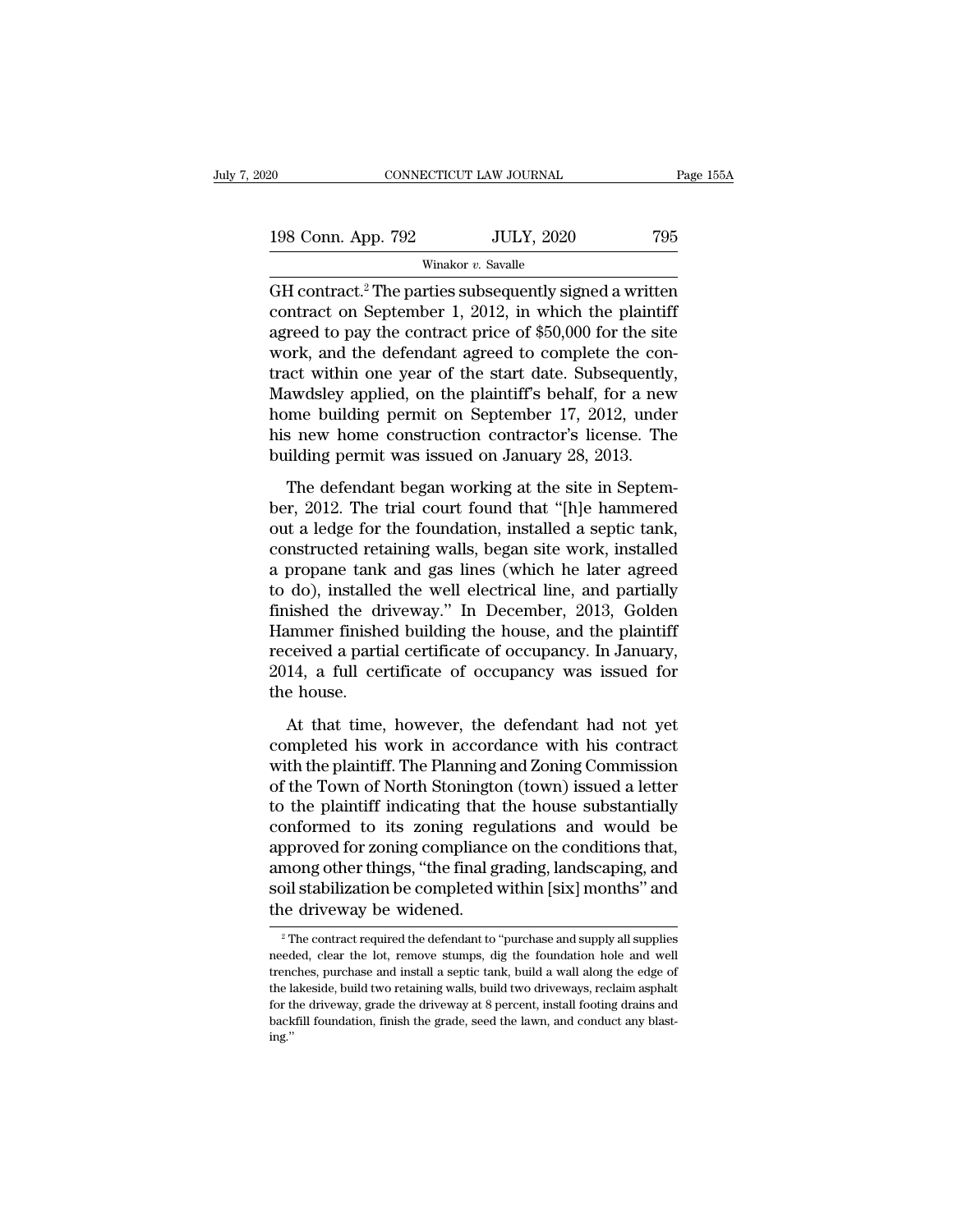## CONNECTICUT LAW JOURNAL July 7, 2020<br>
796 JULY, 2020 198 Conn. App. 792<br>
Winakor v. Savalle Winakor *v.* Savalle

CONNECTICUT LAW JOURNAL July 7, 2020<br>
6 JULY, 2020 198 Conn. App. 792<br>
Winakor v. Savalle<br>
On January 18, 2014, the defendant entered into a<br>
cond contract with the plaintiff. That agreement<br>
muired the defendant to comple The second contract with the plaintiff. That agreement<br>second contract with the plaintiff. That agreement<br>required the defendant to complete the work that was<br>set forth in the first contract by April 1, 2014, for an Table TV and TV and TV and TV and TV and TV and TV and TV and Second contract with the plaintiff. That agreement required the defendant to complete the work that was set forth in the first contract by April 1, 2014, for a The same state of the first contract with the plaintiff. That agreement<br>required the defendant to complete the work that was<br>set forth in the first contract by April 1, 2014, for an<br>additional \$10,000. At this point, the Winakor v. Savalle<br>
On January 18, 2014, the defendant entered into a<br>
second contract with the plaintiff. That agreement<br>
required the defendant to complete the work that was<br>
set forth in the first contract by April 1, maker *v*. Savalle<br>
On January 18, 2014, the defendance<br>
second contract with the plaintiff.<br>
required the defendant to complete the set forth in the first contract by App<br>
additional \$10,000. At this point, the<br>
had paid on January 18, 2014, the defendant entered into a<br>cond contract with the plaintiff. That agreement<br>quired the defendant to complete the work that was<br>t forth in the first contract by April 1, 2014, for an<br>ditional \$10,000. second contract with the plaintiff. That agreement<br>required the defendant to complete the work that was<br>set forth in the first contract by April 1, 2014, for an<br>additional \$10,000. At this point, the plaintiff already<br>had

required the defendant to complete the work that was<br>set forth in the first contract by April 1, 2014, for an<br>additional \$10,000. At this point, the plaintiff already<br>had paid the defendant \$53,000.<br>Over time, it became ap set forth in the first contract by April 1, 2014, for all<br>additional \$10,000. At this point, the plaintiff already<br>had paid the defendant \$53,000.<br>Over time, it became apparent that there were prob-<br>lems associated with th additional  $\phi$ 10,000. At this point, the plaintiff arready<br>had paid the defendant \$53,000.<br>Over time, it became apparent that there were prob-<br>lems associated with the quality of the defendant's<br>work.<sup>3</sup> Due to the plain lems associated with the quality of the defendant's work.<sup>3</sup> Due to the plaintiff's dissatisfaction with the defendant's workmanship and the defendant's failure to complete the project according to schedule, the plaintiff work.<sup>3</sup> Due to the plaintiff's dissatisfaction with the defendant's workmanship and the defendant's failure to complete the project according to schedule, the plaintiff  $\frac{3}{1}$  In its memorandum of decision, the trial

The defendant admitted in his posttrial brief that he crushed the price tank.<br>
"Third, the defendant improperly constructed the retaining walls in the<br>
"Third, the defendant improperly constructed the retaining walls in th the vertex in the possible tank.<br>
"Third, the defendant improperly constructed the retaining walls in the<br>
front and back of the house because they leaned, contained gaps, and washed<br>
out due to improper backfilling.<br>
"Fou

Fractional back of the house because they leaned, cout due to improper backfilling.<br>
"Fourth, the defendant improperly installed the tion used rocks instead of sand as backfill, calmproperly.<br>
"Sixth, the defendant imprope It due to improper backfilling.<br>
"Fourth, the defendant improperly installed the patio.... [H] is installa-<br>
if the to improper backfilling.<br>
"Sixth, the defendant improperly installed the propane tank.... [He]<br>
ed rocks

used rocks instead of sand as backfill, causing the patio to settle<br>improperly.<br>"Fourth, the defendant improperly installed the propane tank.... [He]<br>"Sixth, the defendant improperly installed the propane tank.... [He]<br>use propane to leak from the pipe and damaging the pairs  $\cdot \cdot \cdot \cdot$  [1-] the matrice improperly.<br>
"Sixth, the defendant improperly installed the propane tank.  $\dots$  [He] used rocks rather than sand as backfill for the tank and entire tank and the state of the state of the state of the state with the state were replaced.<br>The propane to leak from the pipe and damagentire tank and pipe were replaced.<br>"Seventh, the defendant improperly instant  $**$ <br>
"Sixth, the defendant improperly installed the propane tank. . . . [He]<br>
ed rocks rather than sand as backfill for the tank and pipe, causing the<br>
opane to leak from the pipe and damaging the tank. After inspection, "Sixth, the defendant improperly installed the propane tank. . . . [He] used rocks rather than sand as backfill for the tank and pipe, causing the propane to leak from the pipe and damaging the tank. After inspection, the need rocks rather than sa<br>propane to leak from the pentire tank and pipe were<br>"Seventh, the defendant<br>rocks instead of sand as b<br>needed replacement.<br>"Eighth, the defendant

propane to leak from the pipe and damaging the tank. After inspection, the entire tank and pipe were replaced.<br>
"Seventh, the defendant improperly installed the well electrical line, using rocks instead of sand as backfill

Frequenties tank and pipe were replaced.<br>
"Seventh, the defendant improperly installed the well electrical line, using<br>
rocks instead of sand as backfill. Consequently, the electric line failed and<br>
reeded replacement.<br>
"E "Seventh, the defendant improperly installed the well electrical line, using<br>rocks instead of sand as backfill. Consequently, the electric line failed and<br>needed replacement.<br>"Eighth, the defendant did not properly reclaim rocks instead of sand as backfill. Consequently, the electric line failed and needed replacement.<br>
"Eighth, the defendant did not properly reclaim or grade the driveway.<br>
The driveway was at a grade higher than 8 percent,

defendant's workmanship and the defendant's failure to<br>complete the project according to schedule, the plaintiff<br><sup>3</sup>In its memorandum of decision, the trial court listed numerous deficienc-<br>ies in the defendant's performan **Example the project according to schedule, the plaintiff**<br><sup>3</sup> In its memorandum of decision, the trial court listed numerous deficienc-<br>ies in the defendant's performance. "First, the defendant did not properly<br>backfill t  $^3$ In its memorandum of decision, the trial court listed numerous deficiencies in the defendant's performance. "First, the defendant did not properly backfill the foundation, using large rocks and boulders instead of dir house. is in the defendant's performance. "First, the defendant did not properly ckfill the foundation, using large rocks and boulders instead of dirt to pport the foundation. . . . Additionally, the footing drains for the founda where the foundation, using large rocks and boulders instead of dirt to support the foundation.  $\ldots$  Additionally, the footing drains for the foundation were improperly installed, causing flooding in the basement of the

making it more likely it. Additionally, the footing drains for the foundation were improperly installed, causing flooding in the basement of the house.<br>
"Second, the defendant improperly installed the septic system becaus in 2014, when the defendant crushed the septic system because it was backfilled with rocks instead of sand and too close to the surface, making it more likely it could be crushed. That is exactly what happened in 2014, whe The instant of the defendant improperly installed the septic system because it was backfilled with rocks instead of sand and too close to the surface, making it more likely it could be crushed. That is exactly what happene "Second, the defendant improperly installed the septic system because it was backfilled with rocks instead of sand and too close to the surface, making it more likely it could be crushed. That is exactly what happened in was backfilled with rocks instead of sand and too close to the surface, making it more likely it could be crushed. That is exactly what happened in 2014, when the defendant crushed the top of the tank, requiring another t was backfilled with rocks instead of sand and too close to the surface, making it more likely it could be crushed. That is exactly what happened in 2014, when the defendant crushed the top of the tank, requiring another t 2014, when the defendant crushed the top of the tank, requiring another and the best in April, 2014. This tank too was deficient and required placing because the line running from it to the house had a break in  $\ldots$ . The from the house had a break thank to be installed in April, 2014. This tank too was deficient and required replacing because the line running from it to the house had a break in it. . . . The defendant admitted in his post replacing because the line running 1<br>replacing because the line running 1<br>it.... The defendant admitted in h<br>septic tank.<br>"Third, the defendant improperly contrained both the house because the<br>out due to improper backfilli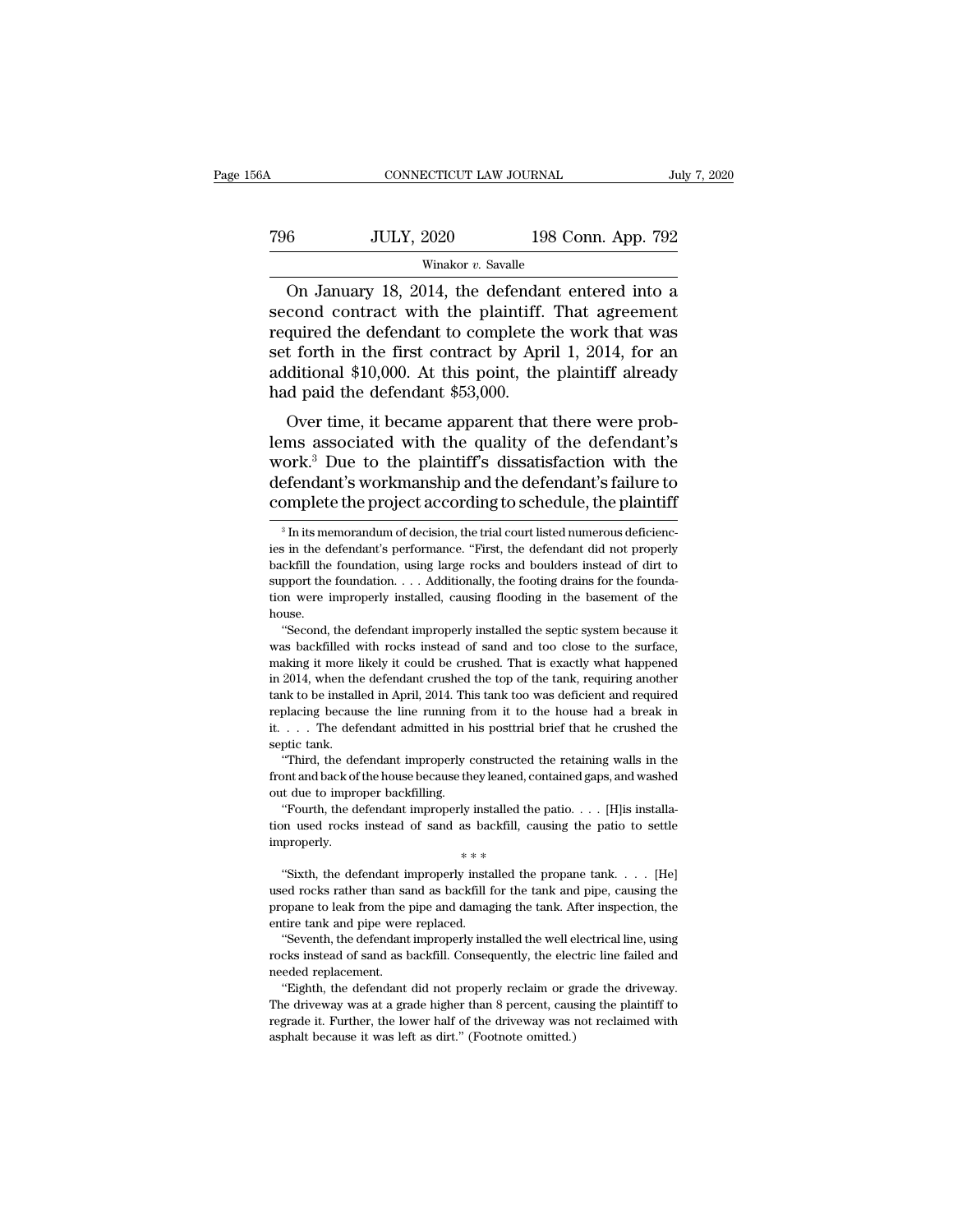| 20                 | CONNECTICUT LAW JOURNAL | Page 157A |
|--------------------|-------------------------|-----------|
| 198 Conn. App. 792 | <b>JULY, 2020</b>       | 797       |
|                    | Winakor v. Savalle      |           |

Figure 20<br>
terminated his relationship with the defendant in April,<br>
2014. Subsequently, the plaintiff hired another contractor. Charles Linda to remody the flaws in the work that 2020 198 Conn. App. 792 JULY, 2020 797<br>
Winakor v. Savalle<br>
2014. Subsequently, the plaintiff hired another contrac-<br>
2014. Subsequently, the plaintiff hired another contrac-<br>
2014. Subsequently, the plaintiff hired anothe 198 Conn. App. 792 JULY, 2020 797<br>Winakor v. Savalle<br>terminated his relationship with the defendant in April,<br>2014. Subsequently, the plaintiff hired another contrac-<br>tor, Charles Lindo, to remedy the flaws in the work th 198 Conn. App. 792 JULY, 2020 797<br>
Winakor v. Savalle<br>
terminated his relationship with the defendant in April,<br>
2014. Subsequently, the plaintiff hired another contractor, Charles Lindo, to remedy the flaws in the work t  $\frac{1}{2}$  Winakor v. Savalle<br>terminated his relationship with the defendant in April,<br>2014. Subsequently, the plaintiff hired another contrac-<br>tor, Charles Lindo, to remedy the flaws in the work that<br>the defendant had com WIRRAGE WE SAVAILE (WIRRAGET AT APPLI).<br>
19014. Subsequently, the plaintiff hired another contractor, Charles Lindo, to remedy the flaws in the work that<br>
the defendant had completed and to finish the work that<br>
the defen terminated his relationship with the defendant in April,<br>2014. Subsequently, the plaintiff hired another contractor, Charles Lindo, to remedy the flaws in the work that<br>the defendant had completed and to finish the work th 2014. Subsequently, the plaintiff hired another contractor, Charles Lindo, to remedy the flaws in the work that the defendant had completed and to finish the work that the defendant had failed to complete. Lindo ultimately lations. Experimental divergence and to the matrix the work diale<br>e defendant had failed to complete. Lindo ultimately<br>mpleted the project at additional cost to the plaintiff.<br>October, 2014, the town notified the plaintiff that his and definition and target of completed the project at additional cost to the plaintiff.<br>In October, 2014, the town notified the plaintiff that his<br>new residence fully complied with its zoning regu-<br>lations.<br>On May 28, 2015

In October, 2014, the town notified the plaintiff that his<br>new residence fully complied with its zoning regu-<br>lations.<br>On May 28, 2015, the plaintiff commenced this action<br>against the defendant. The operative amended com-(count one); understand the principal and the mean one) and the set of contractions.<br>
On May 28, 2015, the plaintiff commenced this action<br>
against the defendant. The operative amended com-<br>
plaint asserted five separate c Lations.<br>
On May 28, 2015, the plaintiff commenced this action<br>
against the defendant. The operative amended com-<br>
plaint asserted five separate counts: breach of contract<br>
(count one); unjust enrichment (count two); viol On May 28, 2015, the plaintiff commenced this action<br>against the defendant. The operative amended com-<br>plaint asserted five separate counts: breach of contract<br>(count one); unjust enrichment (count two); violations<br>of the On May 28, 2015, the plaintiff commenced this action<br>against the defendant. The operative amended com-<br>plaint asserted five separate counts: breach of contract<br>(count one); unjust enrichment (count two); violations<br>of the against the defendant. The operative amended com-<br>plaint asserted five separate counts: breach of contract<br>(count one); unjust enrichment (count two); violations<br>of the New Home Construction Contractors Act (New<br>Home Act), plaint asserted five separate counts: breach of contract<br>(count one); unjust enrichment (count two); violations<br>of the New Home Construction Contractors Act (New<br>Home Act), General Statutes § 20-417a et seq. (count<br>three); (count one); unjust enrichment (count two); violations<br>of the New Home Construction Contractors Act (New<br>Home Act), General Statutes  $\S 20-417a$  et seq. (count<br>three);<sup>4</sup> (4) violations of the Improvement Act (count<br>four) of the New Home Construction Contractors Act (New Home Act), General Statutes § 20-417a et seq. (count three);<sup>4</sup> (4) violations of the Improvement Act (count four); and violations of CUTPA (count five). On August 12, 201 Home Act), General Statutes § 20-417a et seq. (count<br>three);<sup>4</sup> (4) violations of the Improvement Act (count<br>four); and violations of CUTPA (count five). On August<br>12, 2015, the defendant filed his answer and a coun-<br>terc 12, 2015, the defendant filed his answer and a counterclaim, in which he alleged that "[t]he plaintiff is indebted to the defendant in the amount of \$28,000 for the services he performed and the materials he sup-<br>  $\frac{4}{1$ terclaim, in which he alleged that "[t]he plaintiff is<br>indebted to the defendant in the amount of \$28,000 for<br>the services he performed and the materials he sup-<br><sup>4</sup>We note the following procedural posture regarding count

indebted to the defendant in the amount of \$28,000 for<br>the services he performed and the materials he sup-<br><sup>4</sup>We note the following procedural posture regarding count three of the<br>plaintiff's complaint. As written, the co the services he performed and the materials he sup-<br>
<sup>4</sup>We note the following procedural posture regarding count three of the<br>
plaintiff's complaint. As written, the count alleged: "The defendant's conduct<br>
is in violatio The Services the performed and the intaterials the sup-<br>
<sup>4</sup> We note the following procedural posture regarding count three of the<br>
plaintiff's complaint. As written, the count alleged: "The defendant's conduct<br>
is in viol <sup>4</sup> We note the following procedural posture regarding count three of the plaintiff's complaint. As written, the count alleged: "The defendant's conduct is in violation of  $[\S]$  20-417a [et seq]." The court, however, neve plaintiff's complaint. As written, the count alleged: "The defendant's conduct<br>is in violation of [§] 20-417a [et seq]." The court, however, never substantively<br>addressed the New Home Act, instead, seeming to treat count t premium is in violation of  $[\S] 20-417a$  [et seq]." The court, however, never substantively addressed the New Home Act, instead, seeming to treat count three as alleging a violation of the Improvement Act, although the pl addressed the New Home Act, instead, seeming to treat count three as alleging a violation of the Improvement Act, although the plaintiff had expressly alleged an Improvement Act violation in count four. This is clearly evi alleging a violation of the Improvement Act, although the plaintiff had expressly alleged an Improvement Act violation in count four. This is clearly evidenced by the court's memorandum of decision, wherein the court group expressly alleged an Improvement Act violation in count four. This is clearly evidenced by the court's memorandum of decision, wherein the court grouped the two counts together in its analysis of the Improvement Act, stati evidenced by the court's memorandum of decision, wherevidenced by the court's memorandum of decision, wherever approximating: "The plaintiff's third and fourth counts allege viol [Improvement Act] . . . ." After its analys ouped the two counts together in its analysis of the Improvement Act, atting: "The plaintiff's third and fourth counts allege violations of the mprovement Act]  $\ldots$ ." After its analysis, the court concluded that the fend stating: "The plaintiff's third and fourth counts allege violations of the [Improvement Act]  $\ldots$ ." After its analysis, the court concluded that the defendant violated the Improvement Act and stated: "The court finds for

<sup>[</sup>Improvement Act]  $\dots$  " After its analysis, the court concluded that the defendant violated the Improvement Act and stated: "The court finds for the plaintiff on counts three and four of his complaint." The plaintiff has defendant violated the Improvement Act and stated: "The court finds for<br>the plaintiff on counts three and four of his complaint."<br>The plaintiff has failed to challenge the court's decision to treat count<br>three as pertaini the plaintiff on counts three and four of his complaint."<br>The plaintiff on counts three and four of his complaint."<br>The plaintiff has failed to challenge the court's decision to treat count<br>three as pertaining to the Impro The plaintiff has failed to challenge the court's decision to treat count<br>three as pertaining to the Improvement Act rather than the New Home Act.<br>The plaintiff's motion for reconsideration filed with the trial court did three as pertaining to the Improvement Act rather than<br>three as pertaining to the Improvement Act rather than<br>The plaintiff's motion for reconsideration filed with th<br>raise this issue. The plaintiff also failed to raise th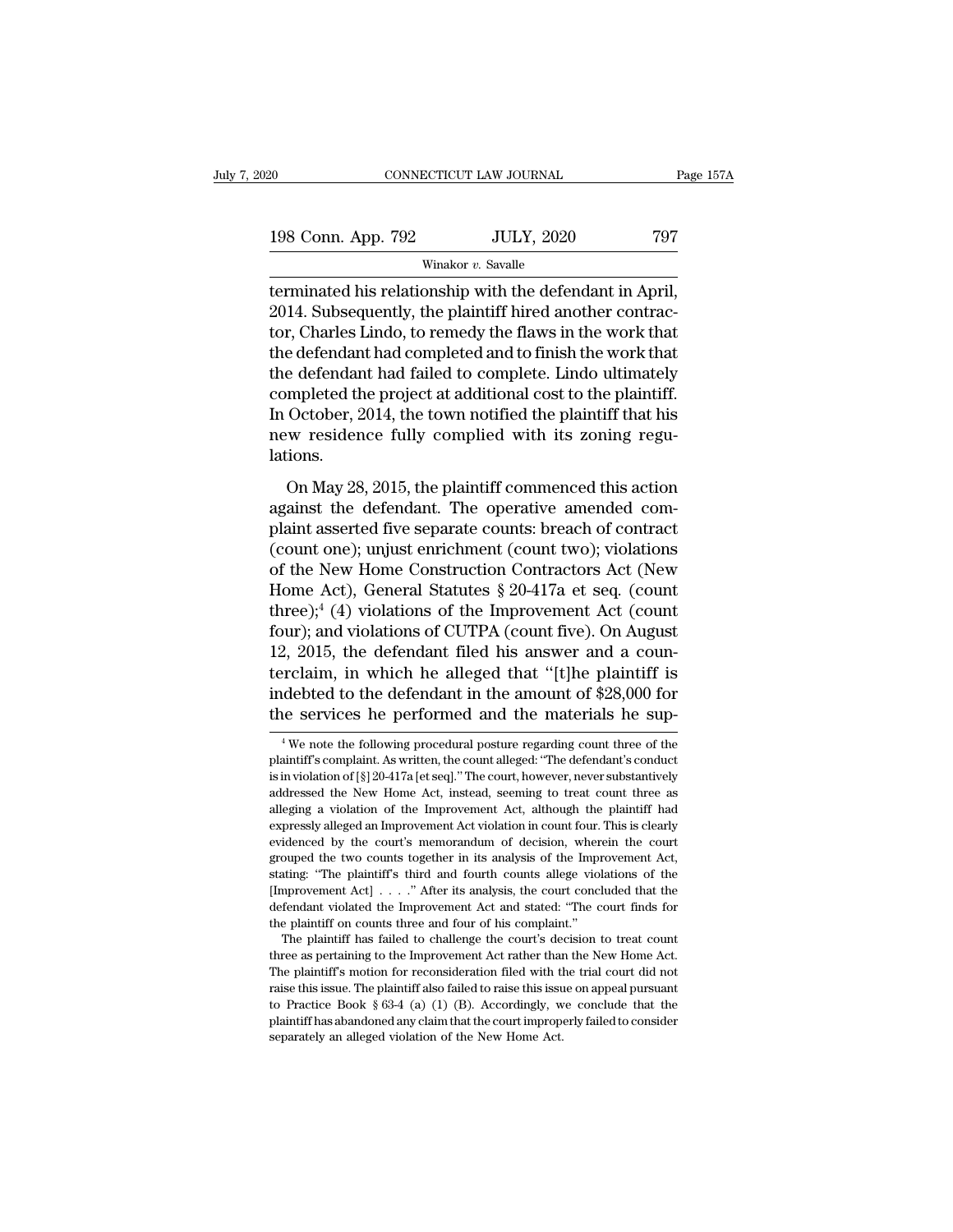| 3A  | CONNECTICUT LAW JOURNAL |                    | July 7, 2020 |
|-----|-------------------------|--------------------|--------------|
|     |                         |                    |              |
| 798 | <b>JULY, 2020</b>       | 198 Conn. App. 792 |              |
|     | Winakor v. Savalle      |                    |              |

FRIENT CONNECTICUT LAW JOURNAL July 7, 2020<br>
TOP JULY, 2020 198 Conn. App. 792<br>
Winakor v. Savalle<br>
plied.'' In response, the plaintiff filed his answer and a<br>
special defense asserting that the defendant is barred<br>
from r  $\begin{tabular}{ll} \hline 798 & \multicolumn{1}{l}{} \text{JULY, 2020} & \multicolumn{1}{l}{} \text{198 Conn. App. 792} \\ & \multicolumn{1}{l}{} \text{Winakor } v. \text{ Savalle} \\ \hline \text{plied." In response, the plaintiff filed his answer and a special defense asserting that the defendant is barred} \\ \hline \text{from recovering from the plaintiff due to his violation} \\ \hline \text{of the New Home Act} \end{tabular}$ From From TVLX, 2020 and 198 Conn. App. 792<br>
Winakor v. Savalle<br>
plied." In response, the plaintiff filed his answer and a<br>
special defense asserting that the defendant is barred<br>
from recovering from the plaintiff due to  $\begin{tabular}{c} T98 & \quad JULY, 2020 \\ \hline \hline \text{winakor } v \\ \text{plied.} \end{tabular}$  <br> winakor  $v$ <br> <br> plied." In response, the plais <br> <br> special defense asserting the from recovering from the p<br> of the New Home Act.<br> <br> The case was tried before Winakor v. Savalle<br>
plied." In response, the plaintiff filed his answer and a<br>
special defense asserting that the defendant is barred<br>
from recovering from the plaintiff due to his violation<br>
of the New Home Act.<br>
The case plied." In response, the plaintiff filed his answer an special defense asserting that the defendant is bar from recovering from the plaintiff due to his violat of the New Home Act.<br>The case was tried before the court, *Fre* 

Eclique asserting that the defendant is barred<br>om recovering from the plaintiff due to his violation<br>the New Home Act.<br>The case was tried before the court, Frechette, J.,<br>rer nine days, beginning on March 6, 2018. Subse-<br>e

From recovering from the plaintiff due to fits violation<br>of the New Home Act.<br>The case was tried before the court, *Frechette*, J.,<br>over nine days, beginning on March 6, 2018. Subse-<br>quently, the parties submitted posttria of the New Home Act.<br>The case was tried before the court, *Frechette*, J.,<br>over nine days, beginning on March 6, 2018. Subse-<br>quently, the parties submitted posttrial briefs.<br>In a memorandum of decision issued on August 21 The case was tried before the court, *Frechette*, *J.*,<br>over nine days, beginning on March 6, 2018. Subse-<br>quently, the parties submitted posttrial briefs.<br>In a memorandum of decision issued on August 21,<br>2018, the court over nine days, beginning on March 6, 2018. Subsequently, the parties submitted posttrial briefs.<br>In a memorandum of decision issued on August 21,<br>2018, the court found that the defendant had breached<br>his contract with the quently, the parties submitted posttrial briefs.<br>In a memorandum of decision issued on August 21,<br>2018, the court found that the defendant had breached<br>his contract with the plaintiff by not completing the<br>project on time In a memorandum of decision issued on August 21,<br>2018, the court found that the defendant had breached<br>his contract with the plaintiff by not completing the<br>project on time and by "using improper techniques and<br>methods to 2018, the court found that the defendant had breached<br>his contract with the plaintiff by not completing the<br>project on time and by "using improper techniques and<br>methods to [perform] the contract  $\ldots$  [causing] the<br>plain Following the plaintiff by not completing the<br>project on time and by "using improper techniques and<br>methods to [perform] the contract  $\ldots$  [causing] the<br>plaintiff [to incur] additional expenses to repair and<br>finish the w notice that the **perform** and by "using improper techniques and<br>methods to [perform] the contract . . . [causing] the<br>plaintiff [to incur] additional expenses to repair and<br>finish the work the defendant was contractually<br>r progressive the contract contract contract contract in the plaintiff [to incur] additional expenses to repair and finish the work the defendant was contractually required to do." Having found a breach of an enforceable con plaintiff [to incur] additional expenses to repair and<br>finish the work the defendant was contractually<br>required to do." Having found a breach of an enforce-<br>able contract, the court concluded that the plaintiff was<br>not en finish the work the defendant was contractually<br>required to do." Having found a breach of an enforce-<br>able contract, the court concluded that the plaintiff was<br>not entitled to recover for unjust enrichment. See *Gagne*<br>v. required to do." Having found a breach of an enforce-<br>able contract, the court concluded that the plaintiff was<br>not entitled to recover for unjust enrichment. See *Gagne*<br>v. *Vaccaro*, 255 Conn. 390, 401, 766 A.2d 416 (20 Following the contract, the court concluded that the plaintiff was<br>not entitled to recover for unjust enrichment. See *Gagne*<br>v. *Vaccaro*, 255 Conn. 390, 401, 766 A.2d 416 (2001) (lack<br>of remedy under contract is precond and entitled to recover for unjust enrichment. See *Gagne* v. *Vaccaro*, 255 Conn. 390, 401, 766 A.2d 416 (2001) (lack of remedy under contract is precondition for recovery under unjust enrichment theory). The court furth ically, it found that the contract did not contract of temedy under contract is precondition for recovery<br>under unjust enrichment theory). The court further<br>determined that the defendant violated the Improve-<br>ment Act by f name of remedy under contract is precondition for recovery<br>of remedy under contract is precondition for recovery<br>under unjust enrichment theory). The court further<br>determined that the defendant violated the Improve-<br>ment A or remeay ander containe is precomment of technical<br>under unjust enrichment theory). The court further<br>determined that the defendant violated the Improve-<br>ment Act by failing to comply with certain statutory<br>requirements r determined that the defendant violated the Improve-<br>ment Act by failing to comply with certain statutory<br>requirements regarding the form of the contract. Specif-<br>ically, it found that the contract did not contain the<br>name, ment Act by failing to comply with certain statutory<br>requirements regarding the form of the contract. Specifically, it found that the contract did not contain the<br>name, address, and registration number of the contrac-<br>tor; requirements regarding the form of the contract. Specifically, it found that the contract did not contain the name, address, and registration number of the contractor; did not include a notice of the homeowner's cancellati Form of the contract of the contract of point<br>ically, it found that the contract did not contain the<br>name, address, and registration number of the contrac-<br>tor; did not include a notice of the homeowner's cancel-<br>lation ri Fourty, a Fourtain and the statistical was the contractor; did not include a notice of the homeowner's cancellation rights; did not disclose whether the defendant worked as a sole proprietor; and did not contain the entire manter, and text, and regularized induced of the committed committed toring that the defendant worked as a sole proprietor; and did not contain the entire agreement by not including, for example, provisions regarding the p sex, aarloed and according the therm of effendant<br>action rights; did not disclose whether the defendant<br>worked as a sole proprietor; and did not contain the<br>entire agreement by not including, for example, provi-<br>sions rega morked as a sole proprietor; and did not contain the<br>entire agreement by not including, for example, provi-<br>sions regarding the propane tank installation. Finally,<br>the court concluded that, on the basis of the Improve-<br>men Fourier as a set proprietor, and five osition per<br>entire agreement by not including, for example, provisions regarding the propane tank installation. Finally,<br>the court concluded that, on the basis of the Improve-<br>ment Ac chara agreement by the metalling, for emangle, provides sions regarding the propane tank installation. Finally, the court concluded that, on the basis of the Improvement Act violations, the defendant committed a per se CUT read a model and states in the basis of the Improvement Act violations, the defendant committed a per<br>se CUTPA violation. Accordingly, the court rendered<br>judgment in favor of the plaintiff on counts one, three,<br>four, and f and Act violations, the defendant committed a per<br>se CUTPA violation. Accordingly, the court rendered<br>judgment in favor of the plaintiff on counts one, three,<br>four, and five of the complaint and awarded the plaintiff<br>compe se CUTPA violation. Accordingly, the court rendered<br>judgment in favor of the plaintiff on counts one, three,<br>four, and five of the complaint and awarded the plaintiff<br>compensatory damages totaling \$100,173.32. Subse-<br>quent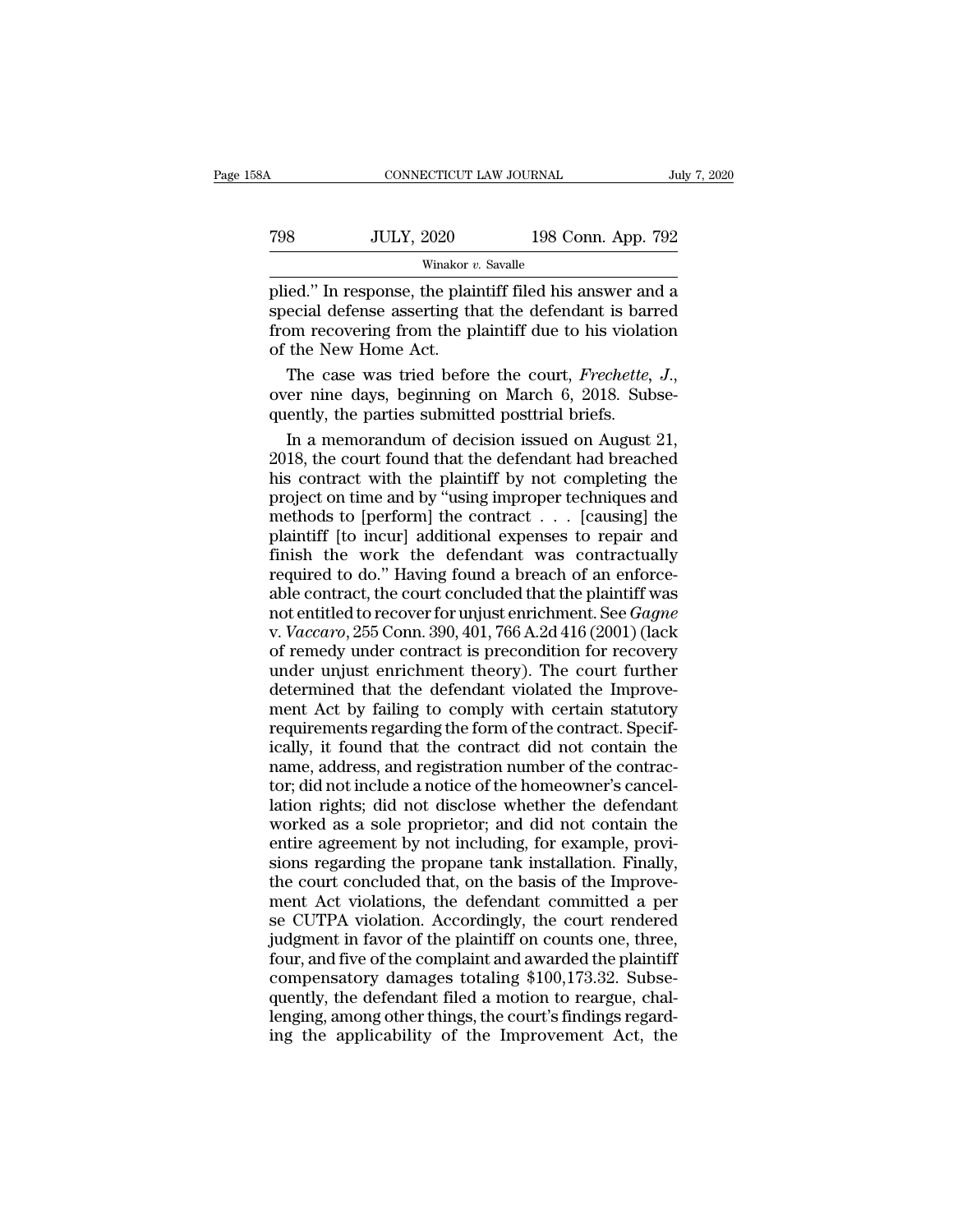| 20                 | CONNECTICUT LAW JOURNAL |                   | Page 159A |
|--------------------|-------------------------|-------------------|-----------|
|                    |                         |                   |           |
| 198 Conn. App. 792 |                         | <b>JULY, 2020</b> | 799       |
|                    | Winakor v. Savalle      |                   |           |

EXECUTE 2000 EONNECTICUT LAW JOURNAL Page 159A<br>
198 Conn. App. 792 JULY, 2020 799<br>
Winakor v. Savalle<br>
existence of a contract, and the damages awarded to the<br>
plaintiff. The motion was denied, and the defendant's<br>
appeal 198 Conn. App. 792 JULY, 2020 799<br>Winakor v. Savalle<br>existence of a contract, and the damages awarded to the plaintiff. The motion was denied, and the defendant's<br>appeal followed. 198 Conn. App. 792<br>wexistence of a contract<br>plaintiff. The motion<br>appeal followed.<br>After judgment was  $\begin{array}{r} \text{8 Conn. App. 792} \text{ Winakor } v. \text{ Savalle} \ \end{array}$ <br>  $\begin{array}{r} \text{Winakor } v. \text{ Savalle} \ \end{array}$ <br>  $\begin{array}{r} \text{distance of a contract, and the damages awarded to the  
\n a unit if. The motion was denied, and the defendant's  
\n peak of the old. \end{array}$ <br>  $\begin{array}{r} \text{After judgment was rendered, the plaintiff also filed  
\n motion seeking an award of, the plaintiff also filed  
\n sies of the CUTPA violation. On August 19–2019, the$ 

 $\frac{W_{\text{inakor } v. \text{ Savalle}}{W_{\text{inakor } v. \text{ Savalle}}}$ <br>
existence of a contract, and the damages awarded to the<br>
plaintiff. The motion was denied, and the defendant's<br>
appeal followed.<br>
After judgment was rendered, the plaintiff also existence of a contract, and the damages awarded to the<br>plaintiff. The motion was denied, and the defendant's<br>appeal followed.<br>After judgment was rendered, the plaintiff also filed<br>a motion seeking an award of attorney's f existence of a contract, and the damages awarded to the<br>plaintiff. The motion was denied, and the defendant's<br>appeal followed.<br>After judgment was rendered, the plaintiff also filed<br>a motion seeking an award of attorney's f plaintiff. The motion was denied, and the defendant's<br>appeal followed.<br>After judgment was rendered, the plaintiff also filed<br>a motion seeking an award of attorney's fees on the<br>basis of the CUTPA violation. On August 19, 2 appeal followed.<br>
After judgment was rendered, the plaintiff also filed<br>
a motion seeking an award of attorney's fees on the<br>
basis of the CUTPA violation. On August 19, 2019, the<br>
court held a hearing on the plaintiff's m After judgment was rendered, the plaintiff also filed<br>a motion seeking an award of attorney's fees on the<br>basis of the CUTPA violation. On August 19, 2019, the<br>court held a hearing on the plaintiff's motion for attor-<br>ney' a motion seeking an award of attorney's fees on the<br>basis of the CUTPA violation. On August 19, 2019, the<br>court held a hearing on the plaintiff's motion for attor-<br>ney's fees. Thereafter, on September 4, 2019, the court<br>is basis of the CUTPA violation.<br>court held a hearing on the pla<br>ney's fees. Thereafter, on Septa<br>issued an order awarding the<br>attorney's fees and \$2412.05 i<br>amended his appeal to chall<br>regarding attorney's fees. solven a contributed an order awarding the plaintiff \$126,126.91 in<br>torney's fees and \$2412.05 in costs. The defendant<br>nended his appeal to challenge the court's order<br>garding attorney's fees.<br>I<br>We first address the defend

I

improperly rendered in the basis of the planning intervalses and \$2412.05 in costs. The defendant<br>amended his appeal to challenge the court's order<br>regarding attorney's fees.<br>I<br>We first address the defendant's claim that and the CUTPA count of the Improvement of the defendant<br>  $\frac{1}{1}$ <br>
We first address the defendant's claim that the court<br>
improperly rendered judgment in favor of the plaintiff<br>
on the CUTPA count on the basis of its fin regarding attorney's fees.<br>
I<br>
We first address the defendant's claim that the court<br>
improperly rendered judgment in favor of the plaintiff<br>
on the CUTPA count on the basis of its finding that the<br>
defendant violated the I<br>
We first address the defendant's claim that the court<br>
improperly rendered judgment in favor of the plaintiff<br>
on the CUTPA count on the basis of its finding that the<br>
defendant violated the Improvement Act.<sup>5</sup> The def mproperly rendered judgment in favor of the plaintiff<br>in the CUTPA count on the basis of its finding that the<br>efendant violated the Improvement Act.<sup>5</sup> The defen-<br>ant primarily asserts that the Improvement Act was<br><sup>5</sup>We no on the CUTPA count on the basis of its finding that the defendant violated the Improvement Act.<sup>5</sup> The defendant primarily asserts that the Improvement Act was  $\frac{1}{5}$  We note that the defendant also claims that the tri

defendant violated the Improvement Act.<sup>5</sup> The defendant primarily asserts that the Improvement Act was  $\frac{1}{\sqrt{2}}$  we note that the defendant also claims that the trial court improperly rendered judgment in favor of the dant primarily asserts that the Improvement Act was<br>
<sup>5</sup> We note that the defendant also claims that the trial court improperly<br>
rendered judgment in favor of the plaintiff on counts three and four of his<br>
complaint becaus We note that the defendant also claims that the trial court improperly<br>
<sup>5</sup> We note that the defendant also claims that the trial court improperly<br>
rendered judgment in favor of the plaintiff on counts three and four of h <sup>5</sup> We note that the defendant also claims that the trial court improperly rendered judgment in favor of the plaintiff on counts three and four of his complaint because the Improvement Act does not authorize him to bring rendered judgment in favor of the plaintiff on counts three and four of his complaint because the Improvement Act does not authorize him to bring a private cause of action. No appellate court in this state has directly de complaint because the Improvement Act does not authorize him to bring a private cause of action. No appellate court in this state has directly decided whether the Improvement Act authorizes an independent, private cause o by private cause of action. No appellate court in this state has directly decided whether the Improvement Act authorizes an independent, private cause of action. In *Hees v. Burke Construction*, 290 Conn. 1, 961 A.2d 373 Fried from the Improvement Act authorizes an independent, private cause of action. In *Hees v. Burke Construction*, 290 Conn. 1, 961 A.2d 373 (2009), however, our Supreme Court discussed the scope of General Statutes § 20with the Improvement Act. Id., 12–13. Additionally, "our Superior Court (has a sticked the scope of General Statutes § 20-429 (a). After reviewing the relevant legislative history of the statute, the Supreme Court conclud however, our Supreme Court discussed the scope of General Statutes § 20-429 (a). After reviewing the relevant legislative history of the statute, the Supreme Court concluded that the statute provides a homeowner with a shi 429 (a). After reviewing the relevant legislative history of the statute, the Supreme Court concluded that the statute provides a homeowner with a shield from liability sought by a contractor if the contractor failed to c Eupreme Court concluded that the statute provides a homeowner with a Shield from liability sought by a contractor if the contractor failed to comply with the Improvement Act. Id., 12–13. Additionally, "our Superior Court [ shield from liability sought by a contractor if the contractor failed to comply with the Improvement Act. Id., 12–13. Additionally, "our Superior Court [has] uniformly determined that  $\ldots$  § 20-429 is a defense and canno with the Impromediate Internal<br>
13, 2009).<br>
13, 2009).<br>
14, 2009).<br>
14, Here, the tria as a uniformly determined that  $\ldots$  \$ 20-429 is a defense and cannot be ed as an independent cause of action for a homeowner against a contraction.<br>The trial quotation marks omitted.) *Huzi* v. *Anglace*, Superior Court, Final and independent cause of action for a homeowner against a contracture." (Internal quotation marks omitted.) *Huzi* v. *Anglace*, Superior Court, judicial district of Ansonia-Milford, Docket No. CV-06-5002246-S (Octo

a contractor except where the homeowner asserts an affirmative CUTPA<br>contractor except where the homeowners of the homeowner of decision that<br>interest the trial court expressly stated in its memorandum of decision that<br>"t tor." (Internal quotation marks omitted.)  $Huzi$  v. Anglace, Superior Court, judicial district of Ansonia-Milford, Docket No. CV-06-5002246-S (October 13, 2009).<br>Here, the trial court expressly stated in its memorandum of understood that the defendant's violations of the Improvement Act and the Improvement Act means of the Improvement Act were the homeowner offensively against a contractor except where the homeowner asserts an affirmative C First, the trial court expressly stated in its memorandum of decision that "the [Improvement Act] may not be used by a homeowner offensively against a contractor except where the homeowner asserts an affirmative CUTPA clai "He [Improvement Act] may not be used by a homeowner offensively against<br>a contractor except where the homeowner asserts an affirmative CUTPA<br>claim against the contractor." This language suggests to us that the court<br>under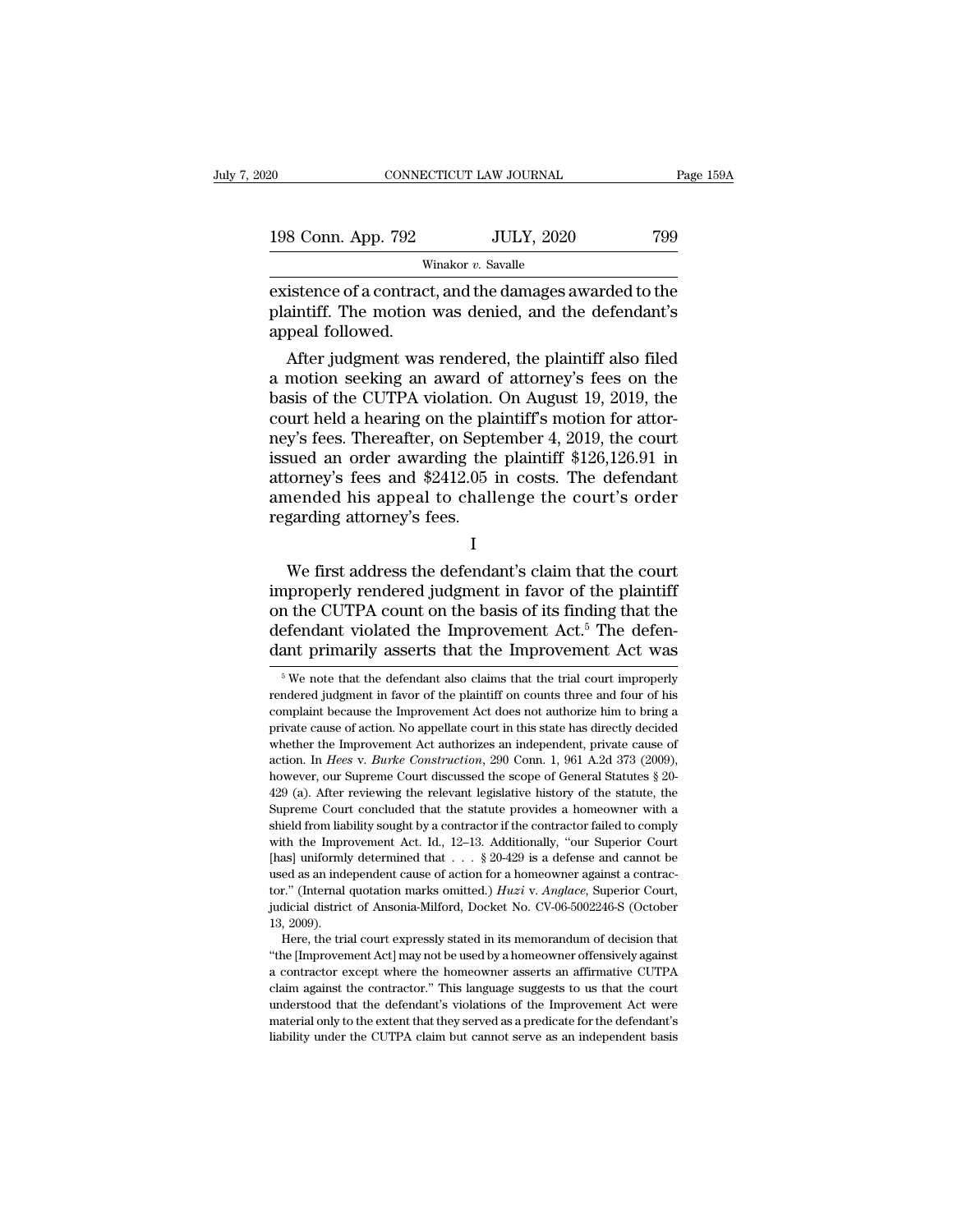## EXECUTE CONNECTICUT LAW JOURNAL July 7, 2020<br>800 JULY, 2020 198 Conn. App. 792<br>Winakor v. Savalle Winakor *v.* Savalle

CONNECTICUT LAW JOURNAL<br>
SOO JULY, 2020 198 Conn. App. 792<br>
Winakor v. Savalle<br>
inapplicable in this case because the work that he per-<br>
formed constitutes new home construction, which is<br>
explicitly exampted by the Improv  $f(x) = \frac{1000}{100}$   $\frac{1000}{100}$   $\frac{1000}{100}$   $\frac{1000}{100}$   $\frac{1000}{100}$   $\frac{1000}{100}$   $\frac{1000}{100}$   $\frac{1000}{100}$   $\frac{1000}{100}$   $\frac{1000}{100}$   $\frac{1000}{100}$   $\frac{1000}{100}$   $\frac{1000}{100}$   $\frac{1000}{100}$   $\frac{100$ Soom  $\frac{JULY, 2020}{Winakor v. Savalle}$  and I98 Conn. App. 792<br>
inapplicable in this case because the work that he performed constitutes new home construction, which is<br>
explicitly exempted by the Improvement Act, and, thus,<br>
could Soon support the trial court's savalle<br>
Support that he per-<br>
inapplicable in this case because the work that he per-<br>
formed constitutes new home construction, which is<br>
explicitly exempted by the Improvement Act, and, t Winakor v. Savalle<br>
inapplicable in this case because the work that he per-<br>
formed constitutes new home construction, which is<br>
explicitly exempted by the Improvement Act, and, thus,<br>
could not support the trial court's whater  $v$ . Savalle<br>inapplicable in this case because the work that he per-<br>formed constitutes new home construction, which is<br>explicitly exempted by the Improvement Act, and, thus,<br>could not support the trial court's imp inapplicable in this case because the work that he performed constitutes new home construction, which is explicitly exempted by the Improvement Act, and, thus, could not support the trial court's imposition of CUTPA liabil formed constitutes new home construction, which is<br>explicitly exempted by the Improvement Act, and, thus,<br>could not support the trial court's imposition of CUTPA<br>liability and its subsequent award of damages and attor-<br>ney explicitly exempted by the Improvement Act, and, thus,<br>could not support the trial court's imposition of CUTPA<br>liability and its subsequent award of damages and attor-<br>ney's fees, which flowed therefrom. We agree that the<br> could not support the trial court's impliability and its subsequent award of comey's fees, which flowed therefrom.<br>court improperly determined that the liability based on an underlying violation<br>ment Act. Accordingly, we r bunty and its subsequent award of damages and attor-<br>y's fees, which flowed therefrom. We agree that the<br>urt improperly determined that there was CUTPA<br>bility based on an underlying violation of the Improve-<br>ent Act. Acco rey's rees, which nowed therefourt improperly determined<br>liability based on an underlying<br>ment Act. Accordingly, we rev<br>on counts three, four, and fiv<br>We begin by setting forth<br>applicable to this claim.<br>"CUTPA provides tha bility based on an underlying violation of the Improve-<br>
ent Act. Accordingly, we reverse the court's judgment<br>
counts three, four, and five.<br>
We begin by setting forth the standard of review<br>
plicable to this claim.<br>
"CU

ment Act. Accordingly, we reverse the court's judgment<br>on counts three, four, and five.<br>We begin by setting forth the standard of review<br>applicable to this claim.<br>"CUTPA provides that [n]o person shall engage in<br>unfair met on counts three, four, and five.<br>
We begin by setting forth the standard of review<br>
applicable to this claim.<br>
"CUTPA provides that [n]o person shall engage in<br>
unfair methods of competition and unfair or deceptive<br>
acts We begin by setting forth the standard of review<br>applicable to this claim.<br>"CUTPA provides that [n]o person shall engage in<br>unfair methods of competition and unfair or deceptive<br>acts or practices in the conduct of any tra we begin by setting forth the standard of review<br>applicable to this claim.<br>"CUTPA provides that [n]o person shall engage in<br>unfair methods of competition and unfair or deceptive<br>acts or practices in the conduct of any tra applicable to this claim.<br>
"CUTPA provides that [n]o person shall engage in<br>
unfair methods of competition and unfair or deceptive<br>
acts or practices in the conduct of any trade or com-<br>
merce.... It is well settled that w "CUTPA provides that [n]o person shall engage in<br>unfair methods of competition and unfair or deceptive<br>acts or practices in the conduct of any trade or com-<br>merce.... It is well settled that whether a defendant's<br>acts con unfair methods of competition and unfair or deceptive<br>acts or practices in the conduct of any trade or com-<br>merce.... It is well settled that whether a defendant's<br>acts constitute ... deceptive or unfair trade practices<br>u acts or practices in the conduct of any trade or com-<br>merce. . . . It is well settled that whether a defendant's<br>acts constitute . . . deceptive or unfair trade practices<br>under CUTPA, is a question of fact for the trier, t merce. . . . It is well settled that whether a defendant's<br>acts constitute . . . deceptive or unfair trade practices<br>under CUTPA, is a question of fact for the trier, to<br>which, on appellate review, we accord our customary<br> acts constitute . . . deceptive or unfair trade practices<br>under CUTPA, is a question of fact for the trier, to<br>which, on appellate review, we accord our customary<br>deference." (Citation omitted; internal quotation marks<br>omi under CUTPA, is a question of fact for the trier, to<br>which, on appellate review, we accord our customary<br>deference." (Citation omitted; internal quotation marks<br>omitted.) *Landmark Investment Group, LLC* v. *Chung<br>Family R* which, on appellate review, we accord our customary<br>deference." (Citation omitted; internal quotation marks<br>omitted.) *Landmark Investment Group*, *LLC* v. *Chung*<br>Family Realty Partnership, *LLC*, 125 Conn. App. 678,<br>699, deference." (Citation omitted; internal quotation marks<br>omitted.) Landmark Investment Group, LLC v. Chung<br>Family Realty Partnership, LLC, 125 Conn. App. 678,<br>699, 10 A.3d 61 (2010), cert. denied, 300 Conn. 914, 13<br>A.3d 110 omitted.) *Landmark Investment Group, LLC v. Chung*<br>Family Realty Partnership, LLC, 125 Conn. App. 678,<br>699, 10 A.3d 61 (2010), cert. denied, 300 Conn. 914, 13<br>A.3d 1100 (2011). Whether a defendant is subject to<br>CUTPA and Family Realty Partnership, LLC, 125 Conn. App. 678,<br>699, 10 A.3d 61 (2010), cert. denied, 300 Conn. 914, 13<br>A.3d 1100 (2011). Whether a defendant is subject to<br>CUTPA and its applicability, however, are questions of<br>law. Id 699, 10 A.3d 61 (2010), cert. denied, 300 Conn. 914, 13 A.3d 1100 (2011). Whether a defendant is subject to CUTPA and its applicability, however, are questions of law. Id., 700. "[If] a question of law is presented, revie A.3d 1100 (2011). Whether a defendant is subject to<br>CUTPA and its applicability, however, are questions of<br>law. Id., 700. "[If] a question of law is presented, review<br>of the trial court's ruling is plenary, and this court CUTPA and its applicability, however, a<br>law. Id., 700. "[If] a question of law is pre<br>of the trial court's ruling is plenary, and t<br>determine whether the trial court's co<br>legally and logically correct, and whether<br>port in determine whether the trial court's conclusions are<br>legally and logically correct, and whether they find sup-<br>port in the facts appearing in the record." (Internal<br>quotation marks omitted.) Id., 701.<br>for the defendant's li legally and logically correct, and whether they find support in the facts appearing in the record." (Internal<br>quotation marks omitted.) Id., 701.<br>for the defendant's liability. In light of this conclusion, it is unclear wh

port in the facts appearing in the record." (Internal quotation marks omitted.) Id., 701.<br>In any event, but is unclear why the court rendered judgment in favor of the plaintiff on counts three and four.<br>In any event, becau quotation marks omitted.) Id., 701.<br>
for the defendant's liability. In light of this conclusion, it is unclear why the<br>
court rendered judgment in favor of the plaintiff on counts three and four.<br>
In any event, because we quotation marks officient. The conclusion, it is unclear why the for the defendant's liability. In light of this conclusion, it is unclear why the court rendered judgment in favor of the plaintiff on counts three and four. for the defendant's liability. In light of this conclusion, it is unclear why the court rendered judgment in favor of the plaintiff on counts three and four. In any event, because we conclude that the Improvement Act does court rendered judgment in favor of the plaintiff on counts three and four.<br>In any event, because we conclude that the Improvement Act does not apply<br>under the circumstances of this case and, thus, the court should not hav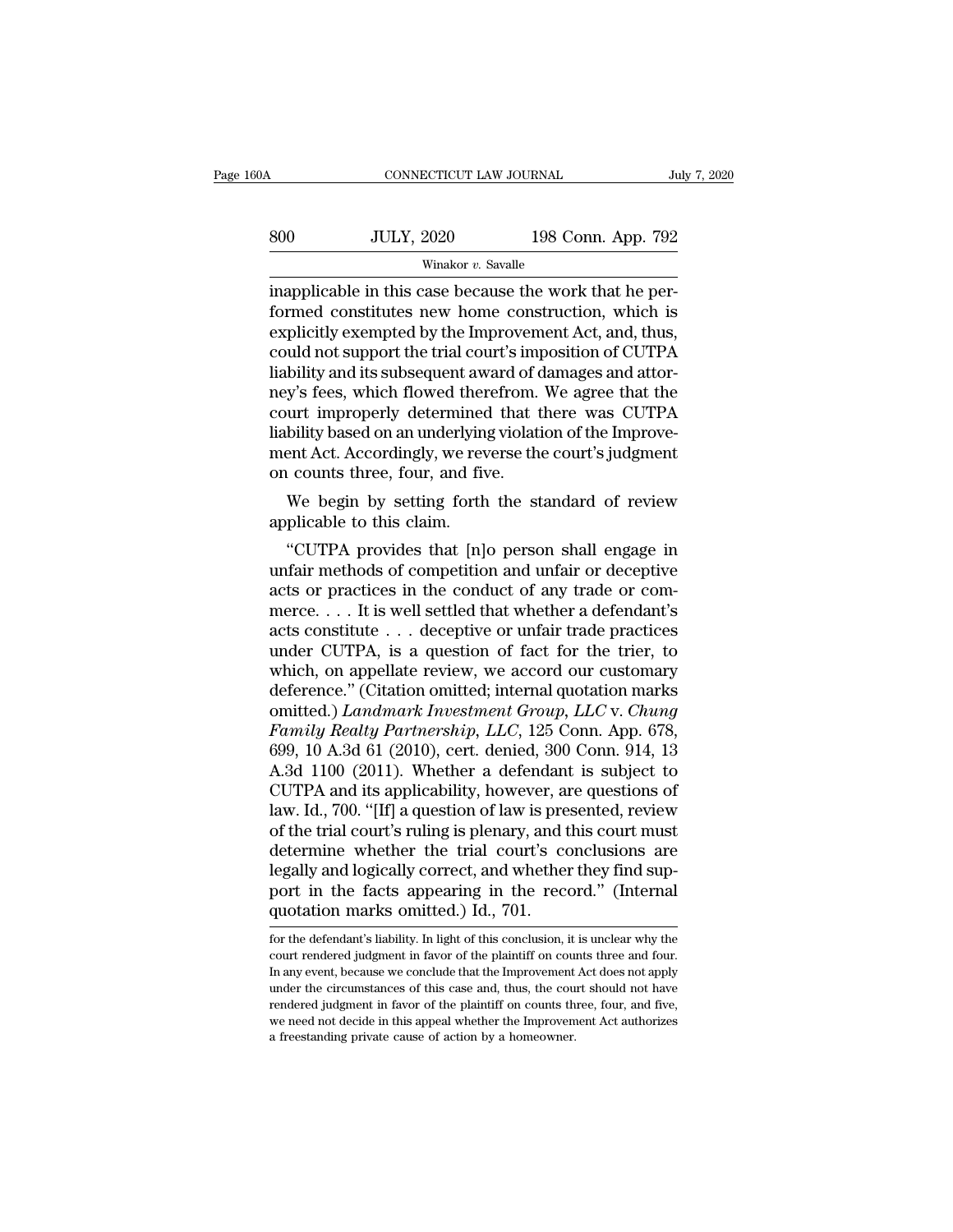EXECUTE CONNECTICUT LAW JOURNAL Page 161A<br>198 Conn. App. 792 JULY, 2020 801<br>Winakor v. Savalle

## Winakor *v.* Savalle

CONNECTICUT LAW JOURNAL Page 16<br>
8 Conn. App. 792 JULY, 2020 801<br>
Winakor v. Savalle<br>
"Our courts have interpreted [General Statutes] § 42-<br>
0g (a) to allow recovery only when the party seeking<br>
recover damages meets the f 198 Conn. App. 792 JULY, 2020 801<br>Winakor v. Savalle<br>"Our courts have interpreted [General Statutes] § 42-<br>110g (a) to allow recovery only when the party seeking<br>to recover damages meets the following two require-<br>ments: F 198 Conn. App. 792 JULY, 2020 801<br>Winakor v. Savalle<br>"Our courts have interpreted [General Statutes]  $\S$  42-<br>110g (a) to allow recovery only when the party seeking<br>to recover damages meets the following two require-<br>ments 198 Conn. App. 792 JULY, 2020 801<br>Winakor v. Savalle<br>"Our courts have interpreted [General Statutes]  $\S$  42-<br>110g (a) to allow recovery only when the party seeking<br>to recover damages meets the following two require-<br>ments For Configure 1992. The second winds or  $v$ . Savalle<br>
"Our courts have interpreted [General Statutes] § 42-<br>
110g (a) to allow recovery only when the party seeking<br>
to recover damages meets the following two require-<br>
men Winakor v. Savalle<br>
"Our courts have interpreted [General Statutes] § 42-<br>
110g (a) to allow recovery only when the party seeking<br>
to recover damages meets the following two require-<br>
ments: First, he must establish that "Our courts have interpreted [General Statutes]  $\S$  42-<br>110g (a) to allow recovery only when the party seeking<br>to recover damages meets the following two require-<br>ments: First, he must establish that the conduct at issue<br> 110g (a) to allow recovery only when the party seeking<br>to recover damages meets the following two require-<br>ments: First, he must establish that the conduct at issue<br>constitutes an unfair or deceptive trade practice. . . . to recover damages meets the following two requirements: First, he must establish that the conduct at issue constitutes an unfair or deceptive trade practice. . . . Second, he must present evidence providing the court wit ments: First, he must establish that the conduct at issue<br>constitutes an unfair or deceptive trade practice. . . .<br>Second, he must present evidence providing the court<br>with a basis for a reasonable estimate of the damages constitutes an unfair or deceptive trade practice. . . . Second, he must present evidence providing the court<br>with a basis for a reasonable estimate of the damages<br>suffered. . . . Our Supreme Court has stated on sev-<br>eral Second, he must present evidence providing the court<br>with a basis for a reasonable estimate of the damages<br>suffered.... Our Supreme Court has stated on sev-<br>eral occasions that under the first requirement, the fail-<br>ure t with a basis for a reasonable estimate of the damages<br>suffered.... Our Supreme Court has stated on sev-<br>eral occasions that under the first requirement, the fail-<br>ure to comply with the ... Improvement Act is a per<br>se vio suffered.... Our Supreme Court has stated on several occasions that under the first requirement, the failure to comply with the ... Improvement Act is a per<br>se violation of CUTPA by virtue of General Statutes<br>[§ 20-427 (c) eral occasions that under the first requirement, the fail-<br>ure to comply with the . . . Improvement Act is a per<br>se violation of CUTPA by virtue of General Statutes<br>[§ 20-427 (c)], which provides that any violation of the<br> ure to comply with the . . . Improvement Act is a per<br>se violation of CUTPA by virtue of General Statutes<br>[§ 20-427 (c)], which provides that any violation of the<br>. . . Improvement Act is deemed to be an unfair or<br>deceptiv se violation of CUTF<br>  $[\$ 20-427 \text{ (c)}], \text{ which }$ <br>  $\dots$  Improvement A<br>
deceptive trade prace omitted.) Scrivani v.<br>
651–52, 916 A.2d 827,<br>
A.2d 309 (2007). The defendant argues that the plaintiff failed to satisfy<br>
argues that the plaintiff failed to satisfy<br>
The defendant argues that the plaintiff failed to satisfy<br>
First requirement of proving his CUTPA claim<br>
cause he fail

## A

deceptive trade practice. (Internat quotation marks<br>
omitted.) *Scrivani* v. *Vallombroso*, 99 Conn. App. 645,<br>
651–52, 916 A.2d 827, cert. denied, 282 Conn. 904, 920<br>
A.2d 309 (2007).<br>
A<br>
The defendant argues that the pla because he failed to establish that the defendant of proving that the defendant argues that the plaintiff failed to satisfy<br>the first requirement of proving his CUTPA claim<br>because he failed to establish that the defendant ducted 309 (2007).<br>
A<br>
The defendant argues that the plaintiff failed to satisfy<br>
the first requirement of proving his CUTPA claim<br>
because he failed to establish that the defendant's con-<br>
duct constitutes an unfair or d A<br>
Specifical dotations and the court of proving the first requirement of proving his CUTPA claim<br>
because he failed to establish that the defendant's con-<br>
duct constitutes an unfair or deceptive trade practice.<br>
Specific A<br>
The defendant argues that the plaintiff failed to satisfy<br>
the first requirement of proving his CUTPA claim<br>
because he failed to establish that the defendant's con-<br>
duct constitutes an unfair or deceptive trade practi The defendant argues that the plaintiff failed to satisfy<br>the first requirement of proving his CUTPA claim<br>because he failed to establish that the defendant's con-<br>duct constitutes an unfair or deceptive trade practice.<br>Sp the first requirement of proving his CUTPA claim<br>because he failed to establish that the defendant's con-<br>duct constitutes an unfair or deceptive trade practice.<br>Specifically, he argues that the court's determination<br>that because he failed to establish that the defendant's conduct constitutes an unfair or deceptive trade practice.<br>Specifically, he argues that the court's determination<br>that he violated the Improvement Act—which served<br>as the duct constitutes an unfair or deceptive trade practice.<br>Specifically, he argues that the court's determination<br>that he violated the Improvement Act—which served<br>as the sole basis for establishing CUTPA liability—was<br>legall Specifically, he argues that the court's determination<br>that he violated the Improvement Act—which served<br>as the sole basis for establishing CUTPA liability—was<br>legally flawed because the Improvement Act is not<br>applicable u that he violate<br>as the sole basi<br>legally flawed<br>applicable und<br>"home improve<br>plaintiff, as con<br>We agree.<br>Resolution o the sole basis for establishing CUTPA liability—was<br>gally flawed because the Improvement Act is not<br>plicable under the facts of this case, as there was no<br>ome improvement contract" between him and the<br>aintiff, as contempla legally flawed because the Improvement Act is not<br>applicable under the facts of this case, as there was no<br>"home improvement contract" between him and the<br>plaintiff, as contemplated by General Statutes § 20-429.<br>We agree.<br>

applicable under the facts of this case, as there was no<br>
"home improvement contract" between him and the<br>
plaintiff, as contemplated by General Statutes § 20-429.<br>
We agree.<br>
Resolution of this claim necessarily involves "home improvement contract" between him and the<br>plaintiff, as contemplated by General Statutes § 20-429.<br>We agree.<br>Resolution of this claim necessarily involves inter-<br>pretation of the Improvement Act. The applicability of plaintiff, as contemplated by General Statutes § 20-429.<br>We agree.<br>Resolution of this claim necessarily involves inter-<br>pretation of the Improvement Act. The applicability of<br>a statute to a given situation is a matter of s We agree.<br>
Resolution of this claim necessarily involves inter-<br>
pretation of the Improvement Act. The applicability of<br>
a statute to a given situation is a matter of statutory<br>
construction. "Issues of statutory construct Resolution of this claim necessarily involves inter-<br>pretation of the Improvement Act. The applicability of<br>a statute to a given situation is a matter of statutory<br>construction. "Issues of statutory construction raise<br>que pretation of the Improvement Act. The applicability of<br>a statute to a given situation is a matter of statutory<br>construction. "Issues of statutory construction raise<br>questions of law, over which we exercise plenary<br>review.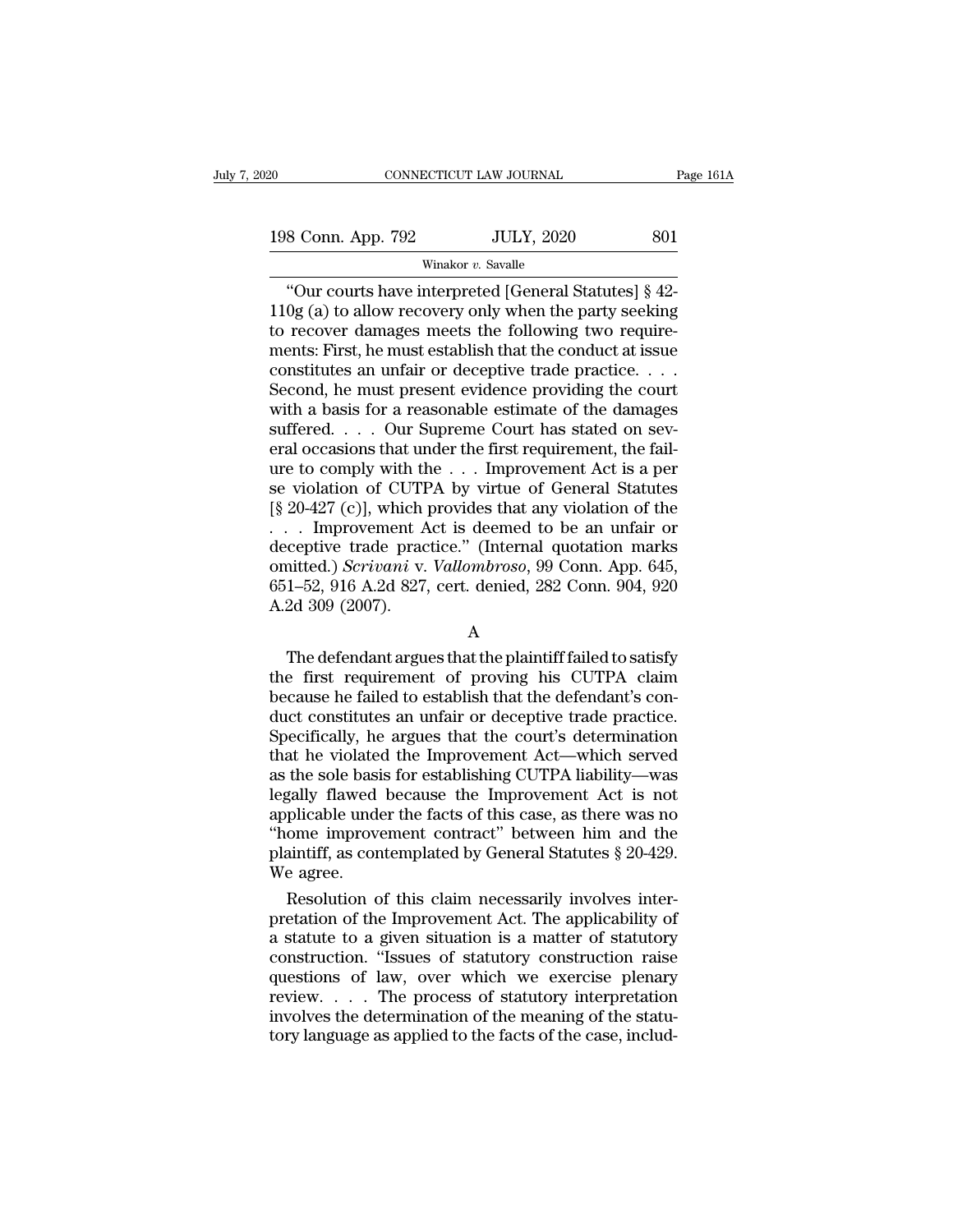|     | CONNECTICUT LAW JOURNAL |                    | July 7, 2020 |
|-----|-------------------------|--------------------|--------------|
|     |                         |                    |              |
| 802 | <b>JULY, 2020</b>       | 198 Conn. App. 792 |              |
|     | Winakor v. Savalle      |                    |              |

CONNECTICUT LAW JOURNAL July 7, 2020<br>
SO2 JULY, 2020 198 Conn. App. 792<br>
Winakor v. Savalle<br>
ing the question of whether the language does so<br>
apply.... apply and the question of the question of the distribution of the construction of the construction of the construction of the construction of the construction of the construction of the construction of the construction of

 $\frac{198 \text{ Conn. App. } 792}{\text{Winakor } v. \text{ Savalle}}$ <br>
g the question of whether the language does so<br>
ply....<br>
"When construing a statute, [o]ur fundamental objec-<br>
re is to ascertain and give effect to the apparent intent<br>
the legislat SO2 JULY, 2020 198 Conn. App. 792<br>
winakor v. Savalle<br>
ing the question of whether the language does so<br>
apply. . . .<br>
"When construing a statute, [o]ur fundamental objective is to ascertain and give effect to the apparen  $\frac{1}{2}$ <br>
winakor v. Savalle<br>
ing the question of whether the language does so<br>
apply. . . .<br>
"When construing a statute, [o]ur fundamental objec-<br>
tive is to ascertain and give effect to the apparent intent<br>
of the legi WHEREOT V. Savalle<br>
ing the question of whether the language does so<br>
apply. . . .<br>
"When construing a statute, [o]ur fundamental objec-<br>
tive is to ascertain and give effect to the apparent intent<br>
of the legislature. . ing the question of whether the language does so<br>apply. . . .<br>"When construing a statute, [o]ur fundamental objec-<br>tive is to ascertain and give effect to the apparent intent<br>of the legislature. . . . . In other words, we apply. . . . .<br>
"When construing a statute, [o]ur fundamental objective is to ascertain and give effect to the apparent intent<br>
of the legislature. . . . . In other words, we seek to<br>
determine, in a reasoned manner, the "When construing a statute, [o]ur fundamental objective is to ascertain and give effect to the apparent intent<br>of the legislature. . . . . In other words, we seek to<br>determine, in a reasoned manner, the meaning of the<br>sta tive is to ascertain and give effect to the apparent intent<br>of the legislature. . . . . In other words, we seek to<br>determine, in a reasoned manner, the meaning of the<br>statutory language as applied to the facts of [the] ca of the legislature.... In other words, we seek to<br>determine, in a reasoned manner, the meaning of the<br>statutory language as applied to the facts of [the] case,<br>including the question of whether the language actually<br>does determine, in a reasoned manner, the meaning of the<br>statutory language as applied to the facts of [the] case,<br>including the question of whether the language actually<br>does apply. . . . General Statutes § 1-2z directs us fir **Example 12** and the facts of [the] case,<br>including the question of whether the language actually<br>does apply. . . . General Statutes § 1-2z directs us first<br>to consider the text of the statute itself and its relation-<br>ship including the question of whether the language actually<br>does apply. . . . General Statutes § 1-2z directs us first<br>to consider the text of the statute itself and its relation-<br>ship to other statutes." (Footnote omitted; i does apply. . . . General Statutes  $\S$  1-2z directs us first<br>to consider the text of the statute itself and its relation-<br>ship to other statutes." (Footnote omitted; internal quo-<br>tation marks omitted.) Western Dermatolog to consider the text of the statute itself and its relation-<br>ship to other statutes." (Footnote omitted; internal quo-<br>tation marks omitted.) Western Dermatology Consul-<br>tants, P.C. v. VitalWorks, Inc., 146 Conn. App. 169 ship to other statutes." (Footnote omitted; internal quotation marks omitted.) Western Dermatology Consultants, P.C. v. VitalWorks, Inc., 146 Conn. App. 169, 199, 78 A.3d 167 (2013), aff'd, 322 Conn. 541, 153 A.3d 574 (20 tation marks omitted.) Western Dermatology Consul-<br>tants, P.C. v. VitalWorks, Inc., 146 Conn. App. 169, 199,<br>78 A.3d 167 (2013), aff'd, 322 Conn. 541, 153 A.3d 574<br>(2016). "A fundamental tenet of statutory construction<br>is tants, P.C. v. VitalWorks, Inc., 146 Conn. App. 169, 199, 78 A.3d 167 (2013), aff'd, 322 Conn. 541, 153 A.3d 574 (2016). "A fundamental tenet of statutory construction is that statutes are to be construed to give effect t 78 A.3d 167 (2013), aff<sup>7</sup>d, 322 Conn. 541, 153 A.3d 574 (2016). "A fundamental tenet of statutory construction is that statutes are to be construed to give effect to the apparent intention of the lawmaking body.... Where (2016). "A fundamental tenet of statutory construction<br>is that statutes are to be construed to give effect to the<br>apparent intention of the lawmaking body.  $\dots$  Where<br>the words of a statute are clear, the task of a review is that statutes are to be construed to give effect to the apparent intention of the lawmaking body.  $\dots$  Where the words of a statute are clear, the task of a reviewing court is merely to apply the directive of the legis apparent intention of the lawmaking body. . . . Where<br>the words of a statute are clear, the task of a reviewing<br>court is merely to apply the directive of the legislature<br>since where the wording is plain, courts will not s the words of a statute are clear, the task of a reviewing<br>court is merely to apply the directive of the legislature<br>since where the wording is plain, courts will not specu-<br>late as to any supposed intention because the que court is merely to apply the directive of the legislature<br>since where the wording is plain, courts will not speculate as to any supposed intention because the question<br>before a court then is not what the legislature actua since where the wording is plain, courts will not speculate as to any supposed intention because the question<br>before a court then is not what the legislature actually<br>intended but what intention it expressed by the words<br> late as to any supposed intention because the question<br>before a court then is not what the legislature actually<br>intended but what intention it expressed by the words<br>that it used.... When two constructions [of a word]<br>are late as to any supposed intention because the question<br>before a court then is not what the legislature actually<br>intended but what intention it expressed by the words<br>that it used.... When two constructions [of a word]<br>are intended but what intention it expressed by the words<br>that it used. . . . When two constructions [of a word]<br>are possible, courts will adopt the one which makes<br>the statute effective and workable . . . . [Further, a]<br>statu that it used. . . . When two constructions [of a word]<br>are possible, courts will adopt the one which makes<br>the statute effective and workable . . . . [Further, a]<br>statute should be construed so that no word, phrase or<br>clau e possible, courts will adopt the one which makes<br>e statute effective and workable . . . . [Further, a]<br>atute should be construed so that no word, phrase or<br>ause will be rendered meaningless." (Citations omit-<br>d; internal the statute effective and workable . . . . . [Further, a]<br>statute should be construed so that no word, phrase or<br>clause will be rendered meaningless." (Citations omit-<br>ted; internal quotation marks omitted.) *Verrastro* v

statute should be construed so that no word, phrase or clause will be rendered meaningless." (Citations omitted; internal quotation marks omitted.) *Verrastro* v. *Sivertsen*, 188 Conn. 213, 220–21, 448 A.2d 1344 (1982). clause will be rendered meaningless." (Citations omit-<br>ted; internal quotation marks omitted.) *Verrastro* v.<br>Sivertsen, 188 Conn. 213, 220–21, 448 A.2d 1344 (1982).<br>The trial court found that the defendant violated<br>the I The trial court found that the defendant violated<br>ne Improvement Act because he did not comply with<br>ontract requirements prescribed by § 20-429.<sup>6</sup> Sig-<br>ificantly, however, § 20-429 by its express terms<br> $\frac{6}{5}$  Specific the Improvement Act because he did not comply with<br>contract requirements prescribed by  $\S 20-429.$  Sig-<br>nificantly, however,  $\S 20-429$  by its express terms<br> $\frac{1}{\pi}$  specifically, the court found that the contract did n

contract requirements prescribed by  $\S 20-429$ . Significantly, however,  $\S 20-429$  by its express terms  $\overline{\ }$  specifically, the court found that the contract did not "contain the name and address of the contractor and t mificantly, however, § 20-429 by its express terms<br>  $\frac{1}{2}$  specifically, the court found that the contract did not "contain the name<br>
and address of the contractor and the contractor's registration number, did<br>
not con Finite antity,  $100 \text{W} \text{eV} \text{eF}$ ,  $8 \text{ } 20\text{-}429 \text{ }$  by  $118$ <br>  $\degree$  Specifically, the court found that the contract did n<br>
and address of the contractor and the contractor's reg<br>
not contain a notice of the owner'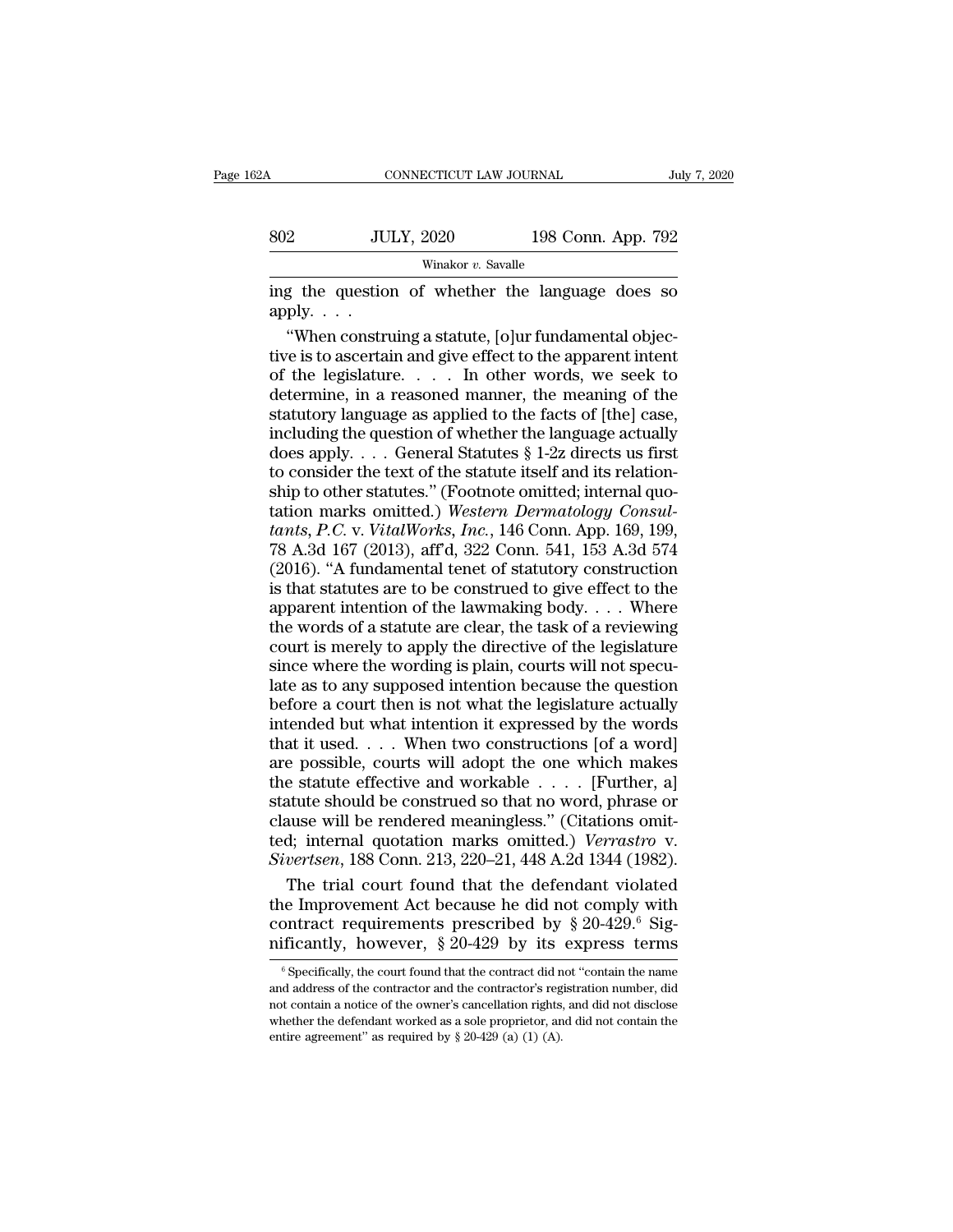| 20                 | CONNECTICUT LAW JOURNAL |                   | Page 163A |
|--------------------|-------------------------|-------------------|-----------|
| 198 Conn. App. 792 |                         | <b>JULY, 2020</b> | 803       |
|                    | Winakor v. Savalle      |                   |           |

EXECUTE EXECUTE EXECUTE EN ESTE DESIRED AND RESERVING DESIRED AND NULLY, 2020 and the Vinakor v. Savaller applies only to "home improvement contracts." See General Statutes § 20-429 (a) (1) (A) ("[n]o *home* 198 Conn. App. 792 JULY, 2020 803<br>
Winakor v. Savalle<br>
applies only to "home improvement contracts." See<br>
General Statutes § 20-429 (a) (1) (A) ("[n]o *home*<br>
improvement contract shall be valid or enforceable<br>
against an *imakor v. Savalle*<br> *imakor v. Savalle*<br> *improvement contracts."* See<br> *General Statutes* § 20-429 (a) (1) (A) ("[n]o *home*<br> *improvement contract* shall be valid or enforceable<br>
against an owner unless" (emphasis added 198 Conn. App. 792 JULY, 2020 803<br>Winakor v. Savalle<br>applies only to "home improvement contracts." See<br>General Statutes  $\S 20-429$  (a) (1) (A) ("[n]o *home*<br>*improvement contract* shall be valid or enforceable<br>against an  $\frac{1}{2020}$  winakor v. Savalle<br>
applies only to "home improvement contracts." See<br>
General Statutes § 20-429 (a) (1) (A) ("[n]o *home*<br> *improvement contract* shall be valid or enforceable<br>
against an owner unless" (emph Winakor v. Savalle<br>
applies only to "home improvement contracts." See<br>
General Statutes § 20-429 (a) (1) (A) ("[n]o *home*<br>
improvement contract shall be valid or enforceable<br>
against an owner unless" (emphasis added)). S applies only to "home improvement contracts." See<br>General Statutes § 20-429 (a) (1) (A) ("[n]o *home*<br>*improvement contract* shall be valid or enforceable<br>against an owner unless" (emphasis added)). Section<br>20-419 (5) def General Statutes § 20-429 (a) (1) (A) ("[n]o *home*<br>*improvement contract* shall be valid or enforceable<br>against an owner unless" (emphasis added)). Section<br>20-419 (5) defines a home improvement contract as "an<br>agreement improvement contract shall be valid or enforceable<br>against an owner unless" (emphasis added)). Section<br>20-419 (5) defines a home improvement contract as "an<br>agreement between a contractor and an owner for the<br>performance o against an owner unless" (emphasis added)). Section 20-419 (5) defines a home improvement contract as "an agreement between a contractor and an owner for the performance of a home improvement." The defendant argues that th 20-419 (5) defines a home improvement contract as "an agreement between a contractor and an owner for the performance of a home improvement." The defendant argues that the work he performed did not constitute a "home impr bility. rformance of a home improvement." The defendant<br>gues that the work he performed did not constitute<br>'home improvement'' for purposes of § 20-419 (4) but,<br>ther, involved the construction of a new home, which<br>explicitly exem argues that the work he performed did not constitute<br>a "home improvement" for purposes of § 20-419 (4) but,<br>rather, involved the construction of a new home, which<br>is explicitly exempt from Improvement Act applica-<br>bility.

a "home improvement" for purposes of  $\S 20-419$  (4) but,<br>rather, involved the construction of a new home, which<br>is explicitly exempt from Improvement Act applica-<br>bility.<br>Our starting point is the broad language of  $\S 20$ rather, involved the construction of a new home, which<br>is explicitly exempt from Improvement Act applica-<br>bility.<br>Our starting point is the broad language of § 20-419<br>(4), which sets forth the type of work that constitutes is explicitly exempt from Improvement Act applica-<br>bility.<br>Our starting point is the broad language of § 20-419<br>(4), which sets forth the type of work that constitutes<br>a home improvement. It provides the following: "Home<br>i bility.<br>
Our starting point is the broad language of § 20-419<br>
(4), which sets forth the type of work that constitutes<br>
a home improvement. It provides the following: " Home<br>
improvement' includes, but is not limited to, t Our starting point is the broad language of  $\S 20-419$ <br>(4), which sets forth the type of work that constitutes<br>a home improvement. It provides the following: "Home<br>improvement' includes, but is not limited to, the repair, (4), which sets forth the type of work that constitutes<br>a home improvement. It provides the following: " Home<br>improvement' includes, but is not limited to, the repair,<br>replacement, remodeling, alteration, conversion, moda home improvement. It provides the following: " Home<br>improvement' includes, but is not limited to, the repair,<br>replacement, remodeling, alteration, conversion, mod-<br>ernization, improvement, rehabilitation or sandblasting improvement' includes, but is not limited to, the repair,<br>replacement, remodeling, alteration, conversion, mod-<br>ernization, improvement, rehabilitation or sandblasting<br>of, or addition to any land or building or that portio replacement, remodeling, alteration, conversion, modernization, improvement, rehabilitation or sandblasting<br>of, or addition to any land or building or that portion<br>thereof which is used or designed to be used as a private<br> ernization, improvement, rehabilitation or sandblasting<br>of, or addition to any land or building or that portion<br>thereof which is used or designed to be used as a private<br>residence, dwelling place or residential rental pro of, or addition to any land or building<br>thereof which is used or designed to be<br>residence, dwelling place or residentia<br> $\ldots$ . "Home improvement" does not<br>construction of a new home  $\ldots$ ." Si<br>419 (4) expressly excludes n ereof which is used or designed to be used as a private<br>sidence, dwelling place or residential rental property<br>... "Home improvement" does not include: (A) The<br>nstruction of a new home ...." Significantly, § 20-<br>9 (4) expr residence, dwelling place or residential rental property<br>  $\dots$  . Thome improvement' does not include: (A) The<br>
construction of a new home  $\dots$ . "Significantly, § 20-<br>
419 (4) expressly excludes new home construction as<br>
c

.... Thome improvement' does not include: (A) The<br>construction of a new home ...." Significantly, § 20-<br>419 (4) expressly excludes new home construction as<br>constituting home improvement.<br>The defendant argues, among other construction of a new home  $\ldots$ ." Significantly, § 20-<br>419 (4) expressly excludes new home construction as<br>constituting home improvement.<br>The defendant argues, among other things, that his<br>work for the plaintiff does not 419 (4) expressly excludes new home construction as<br>constituting home improvement.<br>The defendant argues, among other things, that his<br>work for the plaintiff does not fall within any of the<br>types of work included within th constituting home improvement.<br>The defendant argues, among other things, that his<br>work for the plaintiff does not fall within any of the<br>types of work included within the definition of home<br>improvement and, in fact, falls The defendant argues, among other things, that his<br>work for the plaintiff does not fall within any of the<br>types of work included within the definition of home<br>improvement and, in fact, falls within the explicit new<br>home co work for the plaintiff does not fall within any of the<br>types of work included within the definition of home<br>improvement and, in fact, falls within the explicit new<br>home construction exemption. In particular, he con-<br>tends types of work included within the definition of home<br>improvement and, in fact, falls within the explicit new<br>home construction exemption. In particular, he con-<br>tends that new home construction is not confined to<br>the physi improvement and, in fact, falls within the explicit new<br>home construction exemption. In particular, he con-<br>tends that new home construction is not confined to<br>the physical building itself but can apply to site work<br>that home construction exemption. In particular, he con-<br>tends that new home construction is not confined to<br>the physical building itself but can apply to site work<br>that accompanies the building of the new home. The<br>plaintiff, tends that new home construction is not confined to<br>the physical building itself but can apply to site work<br>that accompanies the building of the new home. The<br>plaintiff, on the other hand, argues that the defendant's<br>work the physical building itself but can apply to site work<br>that accompanies the building of the new home. The<br>plaintiff, on the other hand, argues that the defendant's<br>work was "home improvement" under  $\S 20-419$  (4)<br>because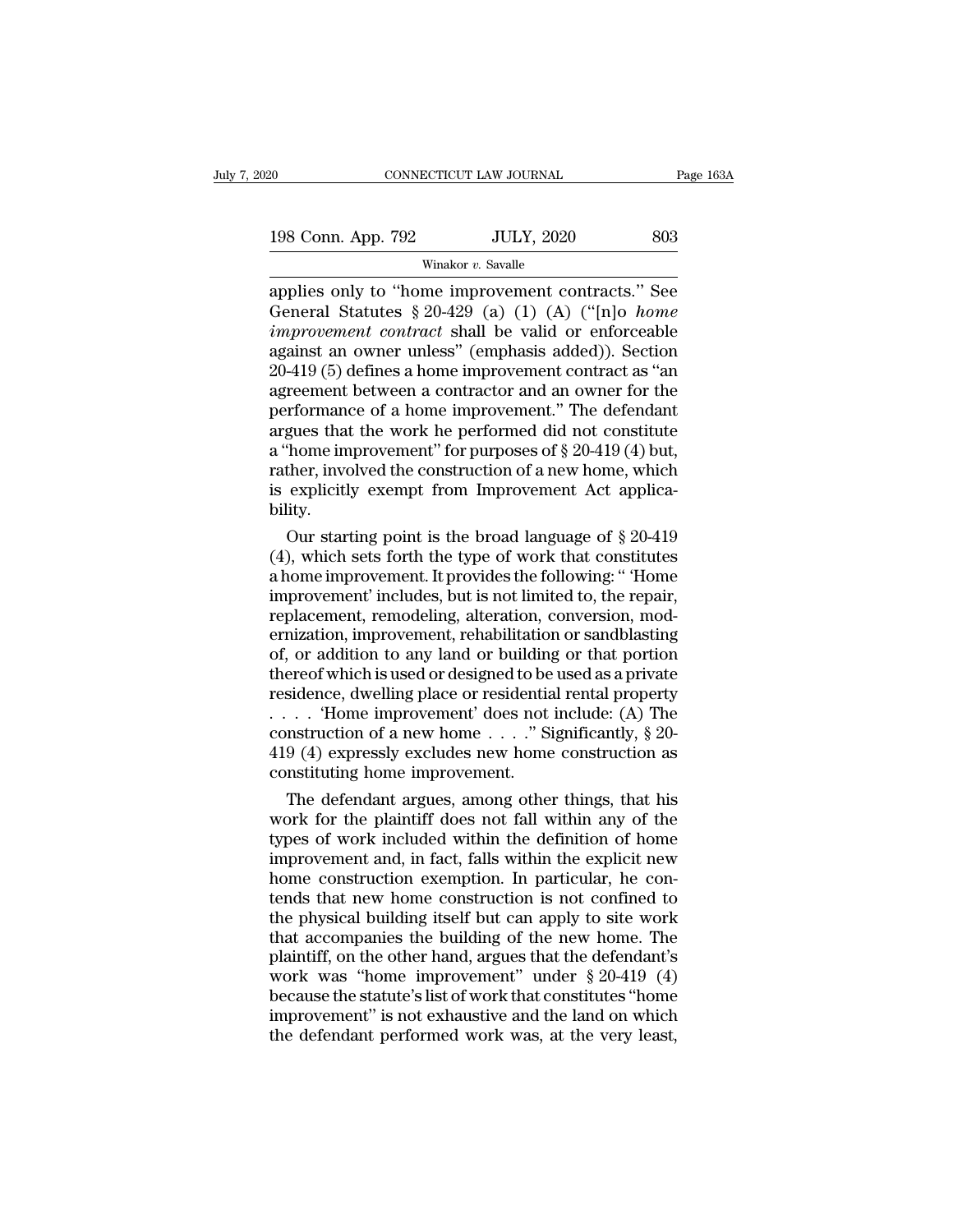| .64A | CONNECTICUT LAW JOURNAL |                    | July 7, 2020 |
|------|-------------------------|--------------------|--------------|
| 804  | <b>JULY, 2020</b>       | 198 Conn. App. 792 |              |
|      | Winakor v. Savalle      |                    |              |

CONNECTICUT LAW JOURNAL July 7, 2020<br>
SO4 JULY, 2020 198 Conn. App. 792<br>
Winakor v. Savalle<br>
"designed to be used as a private residence." Thus, the<br>
plaintiff contends that "the [Improvement Act], by its<br>
words contemplat 804 JULY, 2020 198 Conn. App. 792<br>Winakor v. Savalle<br>"designed to be used as a private residence." Thus, the<br>plaintiff contends that "the [Improvement Act], by its<br>very words, contemplates improvement to land, regard-<br>loss  $\nu$  very words, contemplates in the set of the set of the set of the plaintiff contends that "the [Improvement Act], by its<br>very words, contemplates improvement to land, regard-<br>less of whether or not there is a building SO4 JULY, 2020 198 Conn. App. 792<br>
Winakor v. Savalle<br>
"designed to be used as a private residence." Thus, the<br>
plaintiff contends that "the [Improvement Act], by its<br>
very words, contemplates improvement to land, regard-Winakor v. Savalle<br>
"designed to be used as a private residence." Thus, the<br>
plaintiff contends that "the [Improvement Act], by its<br>
very words, contemplates improvement to land, regard-<br>
less of whether or not there is a WINDERT WINDERT WE WANKED THE CONDUCT THIS THE MEDIATRE THIS SERVICE THIS PREVIOUSLY WORDS, contemplates improvement to land, regardless of whether or not there is a building thereupon."<br>A critical determination for our a "designed to be used as a private residence." Thus, the plaintiff contends that "the [Improvement Act], by its<br>very words, contemplates improvement to land, regard-<br>less of whether or not there is a building thereupon."<br>A plaintiff contends that "the [Improvement Act], by its<br>very words, contemplates improvement to land, regard-<br>less of whether or not there is a building thereupon."<br>A critical determination for our analysis is whether the<br>d very words, contemplates improvement to land, regard-<br>less of whether or not there is a building thereupon."<br>A critical determination for our analysis is whether the<br>defendant's conduct falls into the new home construc-<br>ti less of whether or not there is a building thereupon."<br>A critical determination for our analysis is whether the<br>defendant's conduct falls into the new home construc-<br>tion exception, thereby rendering the Improvement Act<br>in Eritical determination for our analysis is whether the<br>fendant's conduct falls into the new home construc-<br>on exception, thereby rendering the Improvement Act<br>applicable. If so, there is no further need to determine<br>nether detendant s' conduct rans mio the flew none construction exception, thereby rendering the Improvement Act<br>inapplicable. If so, there is no further need to determine<br>whether the conduct falls within the nonexhaustive list<br>o

violing that imapplicable. If so, there is no further need to determine<br>whether the conduct falls within the nonexhaustive list<br>of work that does constitute home improvement.<br>Although new home construction is not defined<br>w mappincable. If so, there is no further heed to determine<br>whether the conduct falls within the nonexhaustive list<br>of work that does constitute home improvement.<br>Although new home construction is not defined<br>within the Impr of work that does constitute home improvement.<br>
Although new home construction is not defined<br>
within the Improvement Act, our Supreme Court pre-<br>
viously has held that determining whether work consti-<br>
tutes new home cons of work that does construct noine improvement.<br>
Although new home construction is not defined<br>
within the Improvement Act, our Supreme Court pre-<br>
viously has held that determining whether work consti-<br>
tutes new home cons Although new home construction is not defined<br>within the Improvement Act, our Supreme Court pre-<br>viously has held that determining whether work consti-<br>tutes new home construction is dependent on whether<br>the particular wo within the Improvement Act, our Supreme Court previously has held that determining whether work constitutes new home construction is dependent on whether the particular work and the construction of the home "were so inter viously has held that determining whether work constitutes new home construction is dependent on whether<br>the particular work and the construction of the home<br>"were so interrelated, temporally or otherwise, that the<br>[work] tutes new home construction is dependent on whether<br>the particular work and the construction of the home<br>"were so interrelated, temporally or otherwise, that the<br>[work] constituted an integral part of the construction<br>of a the particular work and the construction of the home<br>
"were so interrelated, temporally or otherwise, that the<br>
[work] constituted an integral part of the construction<br>
of a new home  $\ldots$ ." (Internal quotation marks omit "were so interrelated, temporally or otherwise, that the<br>[work] constituted an integral part of the construction<br>of a new home  $\ldots$ ." (Internal quotation marks omit-<br>ted.)  $Rizzo Pool Co. v. Del Grosso, 232$  Conn. 666, 678,<br>657 A.2d 1087 [work] constituted an integral part of the construction<br>of a new home . . . ." (Internal quotation marks omit-<br>ted.)  $Rizzo Pool Co. v. Del Grosso, 232 Com. 666, 678,$ <br>657 A.2d 1087 (1995)  $(Rizzo)$ . In determining whether<br>construction work is of a new home  $\dots$ ." (Internal quotation marks omit-<br>ted.)  $Rizzo Pool Co. v. Del Grosso, 232 Conn. 666, 678,$ <br>657 A.2d 1087 (1995)  $(Rizzo)$ . In determining whether<br>construction work is sufficiently connected to new<br>home construction, this cou ted.) *Rizzo Pool Co.* v. *Del Grosso*, 232 Conn. 666, 678, 657 A.2d 1087 (1995) (*Rizzo*). In determining whether construction work is sufficiently connected to new home construction, this court has considered whether the 657 A.2d 1087 (1995) (*Rizzo*). In determining whether construction work is sufficiently connected to new home construction, this court has considered whether the services furthered the goal of completing the home and whet construction work is sum<br>home construction, this c<br>the services furthered the<br>and whether they were<br>habitable. See *Laser Co:<br>Family Ltd. Partnership*,<br>947 A.2d 989 (2008).<br>Relying primarily on Ri relying primarily on *Rizzo* and also citing the home<br>Relying primarily Ltd. Partnership, 108 Conn. App. 222, 227–29,<br>T A.2d 989 (2008).<br>Relying primarily on *Rizzo* and also citing to *Drain*<br>potor, *Inc.* v. *Lyman*, 115 Interest furthered the goal of completing the nome<br>
and whether they were required to make the home<br>
habitable. See *Laser Contracting*, *LLC* v. *Torrance*<br> *Family Ltd. Partnership*, 108 Conn. App. 222, 227–29,<br>
947 A.2d

and whether they were required to make the none<br>habitable. See *Laser Contracting*, *LLC* v. *Torrance*<br>*Family Ltd. Partnership*, 108 Conn. App. 222, 227–29,<br>947 A.2d 989 (2008).<br>Relying primarily on *Rizzo* and also citi Habitable. See *Laser Contructing*, *LLC v. 1011ance*<br>Family *Ltd. Partnership*, 108 Conn. App. 222, 227–29,<br>947 A.2d 989 (2008).<br>Relying primarily on *Rizzo* and also citing to *Drain*<br>*Doctor, Inc. v. Lyman*, 115 Conn. A Funtily Lia. Furthership, 103 Colin. App. 222, 221–23,<br>947 A.2d 989 (2008).<br>Relying primarily on *Rizzo* and also citing to *Drain*<br>Doctor, Inc. v. Lyman, 115 Conn. App. 457, 973 A.2d 672<br>(2009), the trial court determine Belying primarily on *Rizzo* and also citing to *Drain*<br>Doctor, Inc. v. Lyman, 115 Conn. App. 457, 973 A.2d 672<br>(2009), the trial court determined that the defendant's<br>work, which "related to the groundwork and landscap-<br> Relying primarily on *Rizzo* and also citing to *Drain*<br>Doctor, Inc. v. Lyman, 115 Conn. App. 457, 973 A.2d 672<br>(2009), the trial court determined that the defendant's<br>work, which "related to the groundwork and landscap-<br> Doctor, Inc. v. Lyman, 115 Conn. App. 457, 973 A.2d 672 (2009), the trial court determined that the defendant's work, which "related to the groundwork and landscaping of the house," was separate and distinct from the new h (2009), the trial court determined that the defendant's work, which "related to the groundwork and landscaping of the house," was separate and distinct from the new home construction, thereby constituting home improvement work, whicl<br>ing of the h<br>new home<br>improvemen<br>The cases ci<br>distinguisha<br>that follow.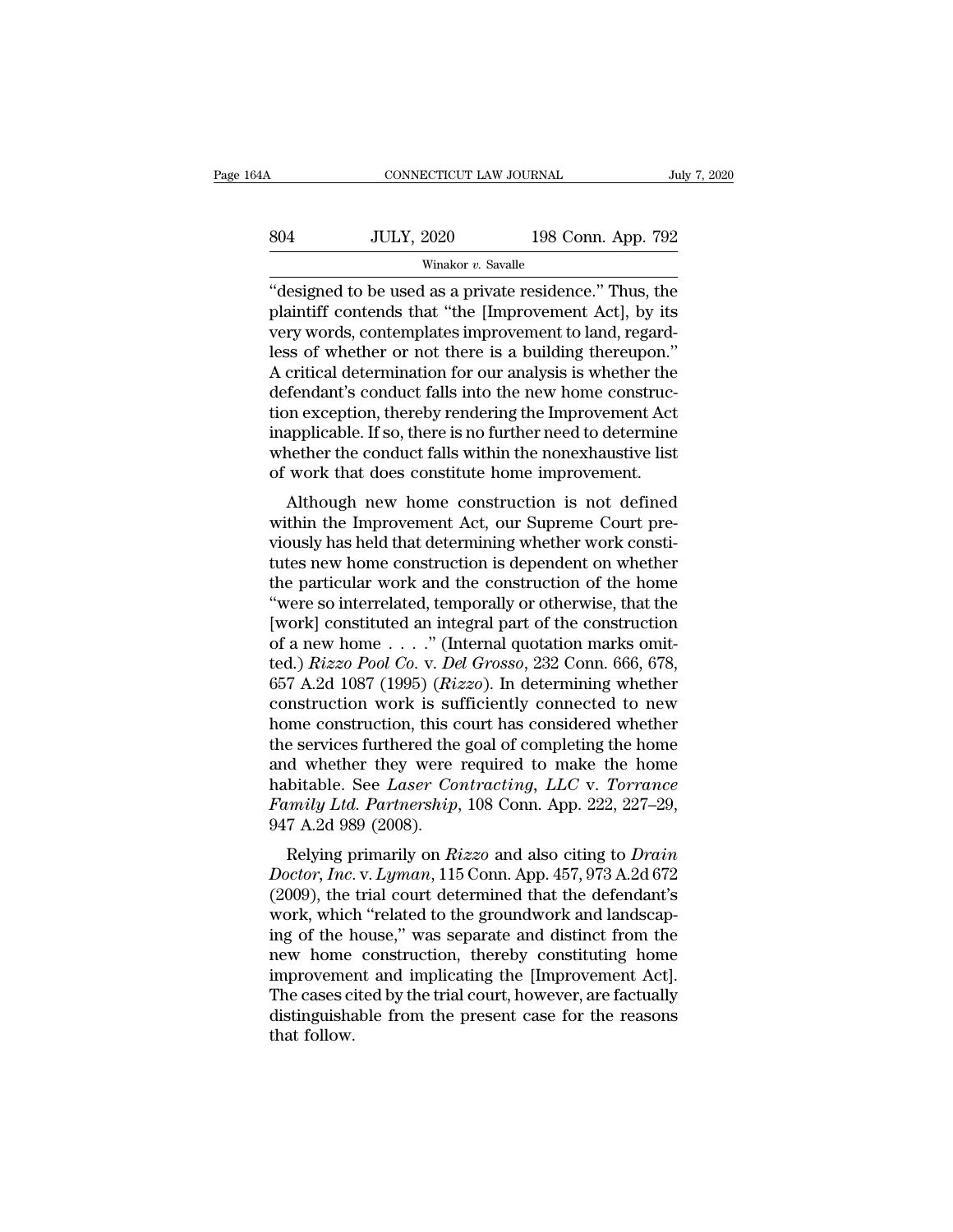| 20                 | CONNECTICUT LAW JOURNAL | Page 165A |
|--------------------|-------------------------|-----------|
| 198 Conn. App. 792 | <b>JULY, 2020</b>       | 805       |
|                    | Winakor v. Savalle      |           |

EXECUTE CONNECTICUT LAW JOURNAL<br>
<u>IN 1992 JULY, 2020</u> 805<br>
ULY, 2020 805<br>
In *Drain Doctor, Inc.*, the defendant homeowner con-<br>
Incted with the plaintiff corporation to *fix* a broken<br>
Were line at his home *Drain Doctor* 198 Conn. App. 792 JULY, 2020 805<br>Winakor v. Savalle<br>In *Drain Doctor, Inc.*, the defendant homeowner con-<br>tracted with the plaintiff corporation to *fix* a broken<br>sewer line at his home. *Drain Doctor, Inc.* v. *Lyman*,<br>s Sexual ULY, 2020 805<br> *Winakor v. Savalle*<br>
In *Drain Doctor, Inc.*, the defendant homeowner con-<br>
tracted with the plaintiff corporation to *fix* a broken<br>
sewer line at his home. *Drain Doctor, Inc.* v. *Lyman*,<br>
supra, For Somma Tapp. 1923 For South 1.4pp. 1923<br>
Winakor v. Savalle<br>
In Drain Doctor, Inc., the defendant homeowner con-<br>
tracted with the plaintiff corporation to fix a broken<br>
sewer line at his home. Drain Doctor, Inc. v. Ly Winakor v. Savalle<br>
In *Drain Doctor*, *Inc.*, the defendant homeowner con-<br>
tracted with the plaintiff corporation to *fix* a broken<br>
sewer line at his home. *Drain Doctor*, *Inc.* v. *Lyman*,<br>
supra, 115 Conn. App. 459. In *Drain Doctor, Inc.*, the defendant homeowner con-<br>tracted with the plaintiff corporation to *fix* a broken<br>sewer line at his home. *Drain Doctor, Inc.* v. *Lyman*,<br>supra, 115 Conn. App. 459. The nature of the construc tracted with the plaintiff corporation to *fix* a broken<br>sewer line at his home. *Drain Doctor*, *Inc.* v. *Lyman*,<br>supra, 115 Conn. App. 459. The nature of the construc-<br>tion work involved the plaintiff's repair to an ex sewer line at his home. *Drain Doctor*, *Inc.* v. supra, 115 Conn. App. 459. The nature of the control work involved the plaintiff's repair to an component of a home that had already been but is in direct contrast to the pra, 115 Conn. App. 459. The nature of the construction<br>work involved the plaintiff's repair to an existing<br>mponent of a home that had already been built. This<br>in direct contrast to the present matter where no<br>ptic system tion work involved the plaintiff's repair to an existing<br>component of a home that had already been built. This<br>is in direct contrast to the present matter where no<br>septic system had existed at the time the defendant<br>began

component of a home that had already been built. This<br>is in direct contrast to the present matter where no<br>septic system had existed at the time the defendant<br>began performing his contractual duties.<br>In *Rizzo*, the defend septic system had existed at the time the defendant<br>began performing his contractual duties.<br>In  $Rizzo$ , the defendants, while their new home was<br>under construction, signed a contract with the plaintiff<br>to install a swimmin began performing his contractual duties.<br>
In  $Rizzo$ , the defendants, while their new home was<br>
under construction, signed a contract with the plaintiff<br>
to install a swimming pool at the new home.  $Rizzo$ ,<br>
supra, 232 Conn. In  $Rizzo$ , the defendants, while their new home was<br>under construction, signed a contract with the plaintiff<br>to install a swimming pool at the new home.  $Rizzo$ ,<br>supra, 232 Conn. 669. "Although the defendants antici-<br>pated t under construction, signed a contract with the plaintiff<br>to install a swimming pool at the new home.  $Rizzo$ ,<br>supra, 232 Conn. 669. "Although the defendants antici-<br>pated that the pool would be installed prior to the com-<br>p to install a swimming pool at the new home.  $Rizzo$ ,<br>supra, 232 Conn. 669. "Although the defendants antici-<br>pated that the pool would be installed prior to the com-<br>pletion date of their new home, the contract did not<br>conta supra, 232 Conn. 669. "Although the defendants antici-<br>pated that the pool would be installed prior to the com-<br>pletion date of their new home, the contract did not<br>contain either a starting date or a completion date." Id. pated that the pool would be installed prior to the completion date of their new home, the contract did not contain either a starting date or a completion date." Id.<br>After a dispute regarding when to begin construction of pletion date of their new home, the contract did not contain either a starting date or a completion date." Id.<br>After a dispute regarding when to begin construction of the pool ensued, the plaintiff initiated an action for contain either a starting date or a completion date." Id.<br>After a dispute regarding when to begin construction<br>of the pool ensued, the plaintiff initiated an action for<br>breach of contract. Id., 670. The trial court preclu After a dispute regarding when to begin construction<br>of the pool ensued, the plaintiff initiated an action for<br>breach of contract. Id., 670. The trial court precluded<br>the defendants from asserting a special defense under<br> % of the pool ensued, the plain<br>breach of contract. Id., 670.<br>the defendants from assertin<br>the Improvement Act, holdi<br>Act was inapplicable to the<br>struction of the pool was pa<br>new home. Id., 672–73.<br>On appeal in  $Rizzo$ , our e defendants from asserting a special defense under<br>e defendants from asserting a special defense under<br>e Improvement Act, holding that the Improvement<br>t was inapplicable to the contract because the con-<br>ruction of the poo the defendants from asserting a special defense under<br>the Improvement Act, holding that the Improvement<br>Act was inapplicable to the contract because the con-<br>struction of the pool was part of the construction of a<br>new hom

the Improvement Act, holding that the Improvement<br>Act was inapplicable to the contract because the construction of the pool was part of the construction of a<br>new home. Id., 672–73.<br>On appeal in  $Rizzo$ , our Supreme Court co Act was inapplicable to the contract because the construction of the pool was part of the construction of a<br>
new home. Id., 672–73.<br>
On appeal in  $Rizeo$ , our Supreme Court concluded<br>
that the pool installation was not part struction of the pool was part of the construction of a<br>new home. Id., 672–73.<br>On appeal in  $Rizzo$ , our Supreme Court concluded<br>that the pool installation was not part of the construc-<br>tion of the new home. In particular, new home. Id.,  $672-73$ .<br>
On appeal in *Rizzo*, our Supreme Court concluded<br>
that the pool installation was not part of the construc-<br>
tion of the new home. In particular, it held that the<br>
"pool installation contract was On appeal in  $Rizzo$ , our Supreme Court concluded<br>that the pool installation was not part of the construc-<br>tion of the new home. In particular, it held that the<br>"pool installation contract was completely separate and<br>distin that the pool installation was not part of the construction of the new home. In particular, it held that the "pool installation contract was completely separate and distinct from the defendants' home construction contract tion of the new home. In particular, it held that the "pool installation contract was completely separate and distinct from the defendants' home construction contract  $\ldots$ . Moreover, the documents that comprise the contr "pool installation contract was completely separate and<br>distinct from the defendants' home construction con-<br>tract  $\ldots$ . Moreover, the documents that comprise<br>the contract for the construction of the swimming pool<br>contai distinct from the defendants' home construction contract . . . . . Moreover, the documents that comprise the contract for the construction of the swimming pool contain no indication that the pool was to have been installe tract  $\dots$  . Moreover, the documents that comprise<br>the contract for the construction of the swimming pool<br>contain no indication that the pool was to have been<br>installed at any particular stage of the new home con-<br>structi the contract for the construction of the swimming pool<br>contain no indication that the pool was to have been<br>installed at any particular stage of the new home con-<br>struction, or even that it was to have been installed<br>prior contain no indication that the pool was to have been<br>installed at any particular stage of the new home con-<br>struction, or even that it was to have been installed<br>prior to the completion of the new home. In fact, the<br>contra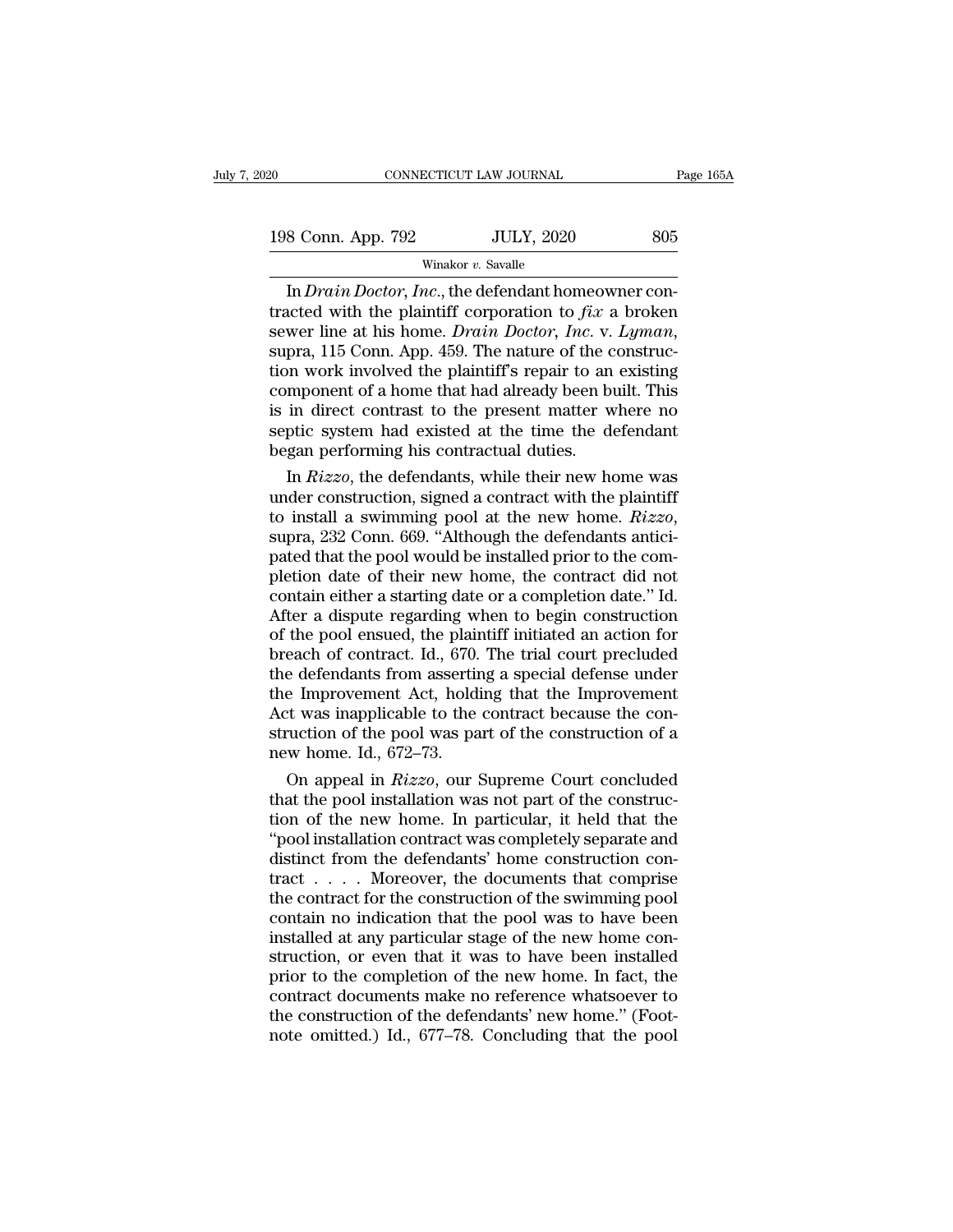|     | CONNECTICUT LAW JOURNAL |                    | July 7, 2020 |
|-----|-------------------------|--------------------|--------------|
|     |                         |                    |              |
| 806 | <b>JULY, 2020</b>       | 198 Conn. App. 792 |              |
|     | Winakor v. Savalle      |                    |              |

 $\begin{tabular}{ll} \multicolumn{2}{l}{{\text{conv}{\sf{ECTICUT~LAW JOURNAL}}}} & \multicolumn{2}{l}{\text{July 7, 202}}\\ \hline & {\text{Winkor } v.~\text{Savalle}}\\ & \multicolumn{2}{l}{\text{Winkor } v.~\text{Savalle}}\\ & \multicolumn{2}{l}{\text{installation and the new home construction were not}}\\ & \text{``so interrelated, temporally or otherwise, that the installation of the pool constituted an integral part of (blue)\\ \end{tabular}$ SO SO SUCE TO U.S. THE SOLE OF STREET WARRY 1998 Conn. App. 792<br>
"Winakor v. Savalle<br>
"So interrelated, temporally or otherwise, that the installation of the pool constituted an integral part of [t]he<br>
construction of a ne 806 JULY, 2020 198 Conn. App. 792<br>Winakor v. Savalle<br>installation and the new home construction were not<br>"so interrelated, temporally or otherwise, that the installation of the pool constituted an integral part of [t]he<br>c SO6 JULY, 2020 198 Conn. App. 792<br>Winakor v. Savalle<br>installation and the new home construction were not<br>"so interrelated, temporally or otherwise, that the instal-<br>lation of the pool constituted an integral part of [t]he Winakor v. Savalle<br>
installation and the new home construction were not<br>
"so interrelated, temporally or otherwise, that the instal-<br>
lation of the pool constituted an integral part of [t]he<br>
construction of a new home un Winakor v. Savalle<br>
installation and the new home construction were not<br>
"so interrelated, temporally or otherwise, that the instal-<br>
lation of the pool constituted an integral part of [t]he<br>
construction of a new home un installation a<br>
"so interrelat"<br>
lation of the<br>
construction<br>
the court held<br>
to parties' contains, Key differ<br>
Key differ o interrelated, temporally or otherwise, that the instal-<br>ion of the pool constituted an integral part of [t]he<br>nstruction of a new home under § 20-419 (4) (A),"<br>e court held that the Improvement Act was applicable<br>partie lation of the pool constituted an integral part of [t]he<br>construction of a new home under  $\S 20-419$  (4) (A),"<br>the court held that the Improvement Act was applicable<br>to parties' contract. (Internal quotation marks omitted

construction of a new home under  $\S 20-419$  (4) (A),"<br>the court held that the Improvement Act was applicable<br>to parties' contract. (Internal quotation marks omitted.)<br>Id., 678.<br>Key differences exist in the circumstances s the court held that the Improvement Act was applicable<br>to parties' contract. (Internal quotation marks omitted.)<br>Id., 678.<br>Key differences exist in the circumstances sur-<br>rounding the contract between the parties in *Rizzo* to parties' contract. (Internal quotation marks omitted.)<br>Id., 678.<br>Key differences exist in the circumstances sur-<br>rounding the contract between the parties in  $Rizzo$  and<br>those in the present case. First, unlike the contr 1d., 678.<br>
Key differences exist in the circumstances sur-<br>
rounding the contract between the parties in  $Rizzo$  and<br>
those in the present case. First, unlike the contract in<br>  $Rizzo$ , which was entirely independent from the Key differences exist in the circumstances sur-<br>rounding the contract between the parties in  $Rizzo$  and<br>those in the present case. First, unlike the contract in<br> $Rizzo$ , which was entirely independent from the new<br>home const rounding the contract between the parties in  $Rizzo$  and<br>those in the present case. First, unlike the contract in<br> $Rizzo$ , which was entirely independent from the new<br>home construction contract and did not make reference<br>to t those in the present case. First, unlike the contract in  $Rizzo$ , which was entirely independent from the new home construction contract and did not make reference to the construction of the new residence, the contract betw  $Rizzo$ , which was entirely independent from the new<br>home construction contract and did not make reference<br>to the construction of the new residence, the contract<br>between the plaintiff and the defendant in the present<br>case r home construction contract and did not make reference<br>to the construction of the new residence, the contract<br>between the plaintiff and the defendant in the present<br>case required the defendant to perform various projects<br>or to the construction of the new residence, the contract<br>between the plaintiff and the defendant in the present<br>case required the defendant to perform various projects<br>originally set forth in the GH contract and, thus, the<br> between the plaintiff and the defendant in the present<br>case required the defendant to perform various projects<br>originally set forth in the GH contract and, thus, the<br>contract was linked directly to the new home construc-<br>t case required the defendant to perform various projects<br>originally set forth in the GH contract and, thus, the<br>contract was linked directly to the new home construc-<br>tion contract. Furthermore, unlike in  $Rizzo$ , the con-<br>t originally set forth in the GH contract and, thus, the contract was linked directly to the new home construction contract. Furthermore, unlike in *Rizzo*, the contract in the present case specified that the defendant was t contract was linked directly to the new home construction contract. Furthermore, unlike in  $Rizzo$ , the contract in the present case specified that the defendant was to complete his work within one year of its signing. The tion contract. Furthermore, unlike in  $Rizzo$ , the contract in the present case specified that the defendant<br>was to complete his work within one year of its signing.<br>The fact that the construction of the home was com-<br>plete tract in the present case specified that the defendant<br>was to complete his work within one year of its signing.<br>The fact that the construction of the home was com-<br>pleted in December, 2013, a little more than one year<br>from was to complete his work within one year of its signing.<br>The fact that the construction of the home was completed in December, 2013, a little more than one year<br>from the date the defendant signed the contract, Sep-<br>tember, The fact that the construction of the home was completed in December, 2013, a little more than one year from the date the defendant signed the contract, September, 2012, temporally links the defendant's work to the complet eted in December, 2013, a little more than one year<br>om the date the defendant signed the contract, Sep-<br>mber, 2012, temporally links the defendant's work to<br>e completion of the home and bolsters the argument<br>at it was suff from the date the defendant signed the contract, September, 2012, temporally links the defendant's work to the completion of the home and bolsters the argument that it was sufficiently " interrelated, temporally or otherwi

tember, 2012, temporally links the defendant's work to<br>the completion of the home and bolsters the argument<br>that it was sufficiently " 'interrelated, temporally or oth-<br>erwise' " with the home construction. See id., 678.<br> the completion of the home and bolsters the argument<br>that it was sufficiently " 'interrelated, temporally or otherwise' " with the home construction. See id., 678.<br>The most significant consideration, in our view—and<br>the o that it was sufficiently " 'interrelated, temporally or otherwise' " with the home construction. See id., 678.<br>The most significant consideration, in our view—and<br>the one that most starkly distinguishes *Rizzo* from the<br>pr erwise"" with the home construction. See id., 678.<br>
The most significant consideration, in our view—and<br>
the one that most starkly distinguishes  $Rizzo$  from the<br>
present matter—is the nature of the construction work<br>
itsel The most significant consideration, in our view—and<br>the one that most starkly distinguishes  $Rizzo$  from the<br>present matter—is the nature of the construction work<br>itself, namely, its relationship to the habitability of the<br> the one that most starkly distinguishes  $Rizzo$  from the present matter—is the nature of the construction work itself, namely, its relationship to the habitability of the home. In  $Rizzo$ , the dispute centered around the inst present matter—is the nature of the construction work<br>itself, namely, its relationship to the habitability of the<br>home. In *Rizzo*, the dispute centered around the instal-<br>lation of a pool. In addition to being physically itself, namely, its relationship to the habitability of the home. In  $Rizzo$ , the dispute centered around the installation of a pool. In addition to being physically detached from the home, the pool itself served only an an home. In *Rizzo*, the dispute centered around the installation of a pool. In addition to being physically detached from the home, the pool itself served only an ancillary function and was not significantly related to the h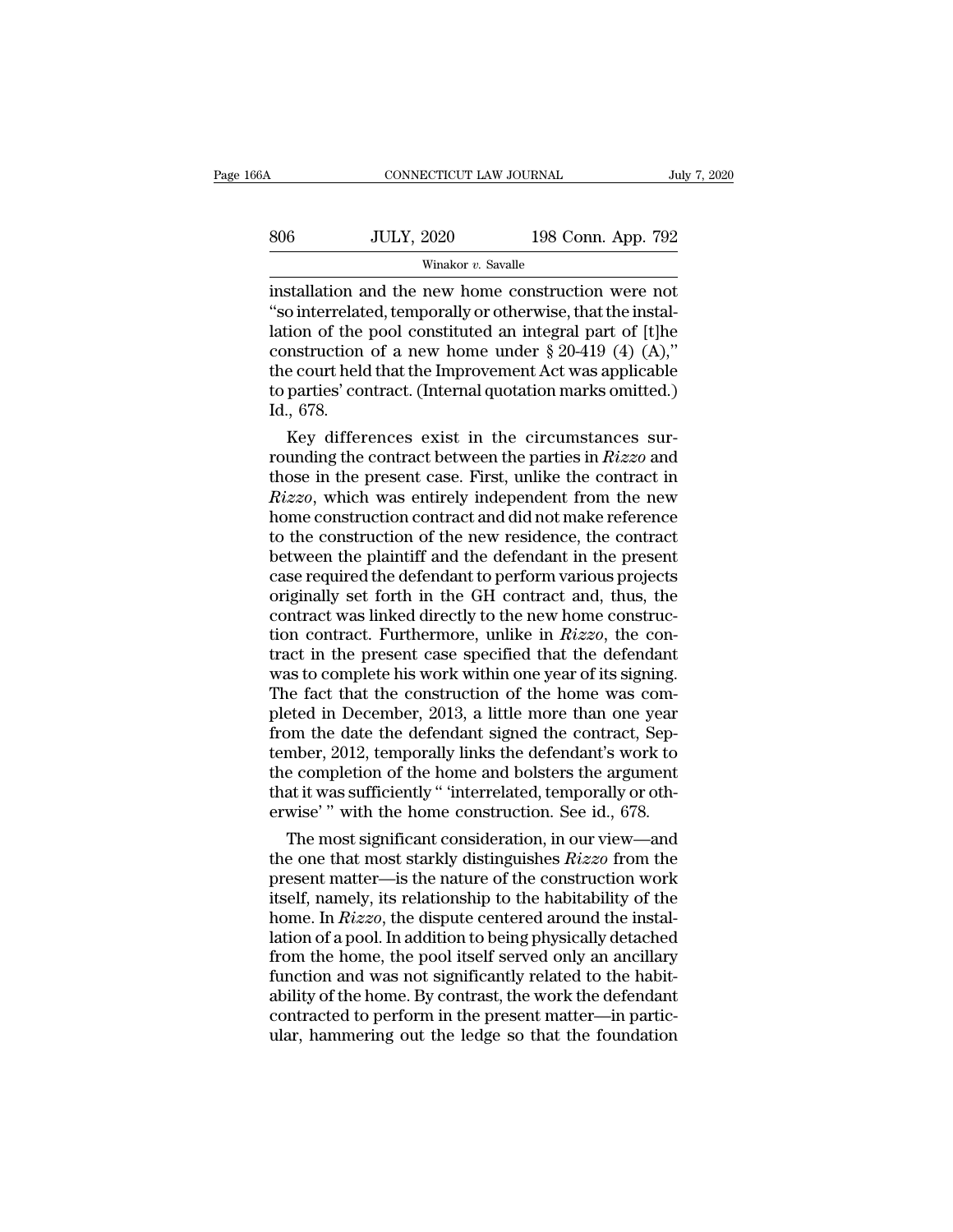| 20                 | CONNECTICUT LAW JOURNAL |                   | Page 167A |
|--------------------|-------------------------|-------------------|-----------|
|                    |                         |                   |           |
| 198 Conn. App. 792 |                         | <b>JULY, 2020</b> | 807       |
|                    | Winakor v. Savalle      |                   |           |

condition and the power of the septies of the septies of the power of the septies of the septies of the septies of the septies of the septies of the septies of the septies of the septies of the septies of the septies of th 198 Conn. App. 792 JULY, 2020 807<br>Winakor v. Savalle<br>Could be poured, digging the septic trench for the septic<br>system, building retaining walls, and installing the sep-<br>tic tank, among others—directly contributed to the ov 198 Conn. App. 792 JULY, 2020 807<br>Winakor v. Savalle<br>
could be poured, digging the septic trench for the septic<br>
system, building retaining walls, and installing the sep-<br>
tic tank, among others—directly contributed to th  $\begin{tabular}{l} $198$ Conn. App. 792 \hspace{3.8cm} JULY, 2020 \hspace{3.2cm} \rule$ \hline \rule[-.2ex]{0pt}{2ex} \rule[-.2ex]{0pt}{2ex} \rule[-.2ex]{0pt}{2ex} \rule[-.2ex]{0pt}{2ex} \rule[-.2ex]{0pt}{2ex} \rule[-.2ex]{0pt}{2ex} \rule[-.2ex]{0pt}{2ex} \rule[-.2ex]{0pt}{2ex} \rule[-.2ex]{0pt}{2ex} \rule[-.2ex]{0pt}{2ex} \rule[-.2ex]{0pt}{2ex} \rule[-.2ex]{0pt}{2ex} \rule[-.2ex]{0pt}{$ Vinakor v. Savalle<br>
uld be poured, digging the septic trench for the septic<br>
stem, building retaining walls, and installing the sep-<br>
tank, among others—directly contributed to the over-<br>
function and habitability of the h resould be poured, digging the septic trench for the septic<br>system, building retaining walls, and installing the sep-<br>tic tank, among others—directly contributed to the over-<br>all function and habitability of the home.<br>In

could be poured, digging the septic trench for the septic<br>system, building retaining walls, and installing the sep-<br>tic tank, among others—directly contributed to the over-<br>all function and habitability of the home.<br>In *La* system, building retaining walls, and installing the sep-<br>tic tank, among others—directly contributed to the over-<br>all function and habitability of the home.<br>In *Laser Contracting*, *LLC* v. *Torrance Family Ltd.*<br>Partners the tank, among others—alrectly contributed to the over-<br>all function and habitability of the home.<br>In *Laser Contracting*, *LLC* v. *Torrance Family Ltd.*<br>*Partnership*, supra, 108 Conn. App. 227–29, this court<br>directly a all function and nabitability of the nome.<br>
In *Laser Contracting*, *LLC* v. *Torrance Family Ltd.*<br> *Partnership*, supra, 108 Conn. App. 227–29, this court<br>
directly addressed this consideration by holding that if<br>
the co In *Laser Contracting*, *LLC* v. *Torrance Family Ltd.*<br>*Partnership*, supra, 108 Conn. App. 227–29, this court<br>directly addressed this consideration by holding that if<br>the contracted services contribute to making a new<br>h Partnership, supra, 108 Conn. App. 227–29, this court<br>directly addressed this consideration by holding that if<br>the contracted services contribute to making a new<br>home habitable that otherwise would be uninhabitable<br>without directly addressed this consideration by holding that if<br>the contracted services contribute to making a new<br>home habitable that otherwise would be uninhabitable<br>without such services, the work falls within the new<br>home con the contracted services contribute to making a new<br>home habitable that otherwise would be uninhabitable<br>without such services, the work falls within the new<br>home construction exception to the Improvement Act.<br>The principal home habitable that otherwise would be uninhabitable<br>without such services, the work falls within the new<br>home construction exception to the Improvement Act.<br>The principal issue in *Laser Contracting*, *LLC*, was<br>whether without such services, the work falls within the new<br>home construction exception to the Improvement Act.<br>The principal issue in *Laser Contracting*, *LLC*, was<br>whether installing a modular home<sup>7</sup> at a new site and<br>in mak home construction exception to the Improvement Act.<br>The principal issue in *Laser Contracting*, *LLC*, was<br>whether installing a modular home<sup>7</sup> at a new site and<br>in making improvements to the newly installed home<br>were ser The principal issue in *Laser Contracting*, *LLC*, was<br>whether installing a modular home<sup>7</sup> at a new site and<br>in making improvements to the newly installed home<br>were services that fell within the ambit of the Improve-<br>men whether installing a modular home<sup>7</sup> at a new site and<br>in making improvements to the newly installed home<br>were services that fell within the ambit of the Improve-<br>ment Act's new home construction exception, thus ren-<br>deri in making improvements to the newly installed home<br>were services that fell within the ambit of the Improve-<br>ment Act's new home construction exception, thus ren-<br>dering the Improvement Act's requirements inapplica-<br>ble to were services that fell within the ambit of the Improvement Act's new home construction exception, thus rendering the Improvement Act's requirements inapplicable to the contract in that case. Id., 227. In that case, this c ment Act's new home construction exception, thus rendering the Improvement Act's requirements inapplica-<br>ble to the contract in that case. Id., 227. In that case,<br>this court agreed with the trial court's conclusion that<br>"t dering the Improvement Act's requirements inapplica-<br>ble to the contract in that case. Id., 227. In that case,<br>this court agreed with the trial court's conclusion that<br>"the modular house was uninhabitable and in need of<br>el ble to the contract in that case. Id., 227. In that case, this court agreed with the trial court's conclusion that "the modular house was uninhabitable and in need of electrical, plumbing and heating services. A new basem this court agreed with the modular house was<br>electrical, plumbing and<br>ment, septic system, we<br>constructed where none<br>the project involved the<br> $\ldots$ ." Id., 227–28.<br>Furthermore, in *Lase* ne modular house was uninhabitable and in need of<br>ectrical, plumbing and heating services. A new base-<br>ent, septic system, well, garage and driveway were<br>nstructed where none previously had existed. In sum,<br>e project invol electrical, plumbing and heating services. A new base-<br>ment, septic system, well, garage and driveway were<br>constructed where none previously had existed. In sum,<br>the project involved the construction of a new home<br> $\dots$ ."

ment, septic system, well, garage and driveway were<br>
constructed where none previously had existed. In sum,<br>
the project involved the construction of a new home<br>  $\ldots$  " Id., 227–28.<br>
Furthermore, in *Laser Contracting*, constructed where none previously had existed. In sum,<br>the project involved the construction of a new home<br>...." Id., 227–28.<br>Furthermore, in *Laser Contracting*, *LLC*, this court<br>held that even the specific "repairs, al the project involved the construction of a new nome<br>
. . . . " Id., 227–28.<br>
Furthermore, in *Laser Contracting*, *LLC*, this court<br>
held that even the specific "repairs, alterations and<br>
upgrades" to the modular home qual Furthermore, in *Laser Contracting*, *LLC*, this court<br>held that even the specific "repairs, alterations and<br>upgrades" to the modular home qualified as new home<br>construction under the criteria employed by our<br>Supreme Cour Furthermore, in *Laser Contracting*, *LLC*, this court<br>held that even the specific "repairs, alterations and<br>upgrades" to the modular home qualified as new home<br>construction under the criteria employed by our<br>Supreme Court held that even the specific "repairs, alterations and<br>upgrades" to the modular home qualified as new home<br>construction under the criteria employed by our<br>Supreme Court in *Rizzo*. Id., 228–29. This court noted<br>that in *Ri* preme Court in *Rizzo*. Id., 228–29. This court noted<br>at in *Rizzo*, "the pool installation contract involved<br>vices that were physically separate and distinct from<br>enew home construction, and performed by separate<br>"[A] mod that in *Rizzo*, "the pool installation contract involved<br>services that were physically separate and distinct from<br>the new home construction, and performed by separate<br> $\frac{1}{\pi}$  "[A] modular home is largely manufactured the new home construction, and performed by separate

<sup>&</sup>lt;sup>7</sup> "[A] modular home is largely manufactured somewhere away from the services that were physically separate and distinct from<br>the new home construction, and performed by separate<br> $\frac{1}{\tau}$ <sup>*u*</sup>[A] modular home is largely manufactured somewhere away from the<br>eventual home site and brought t The Hew Hoffle Construction<br>  $\frac{1}{2}$   $\pi$  "[A] modular home is largely m<br>
eventual home site and brought the (Internal quotation marks omitted.)<br> *Zoning Commission*, 162 Conn. Ap<br>
326 Conn. 55, 161 A.3d 545 (2017).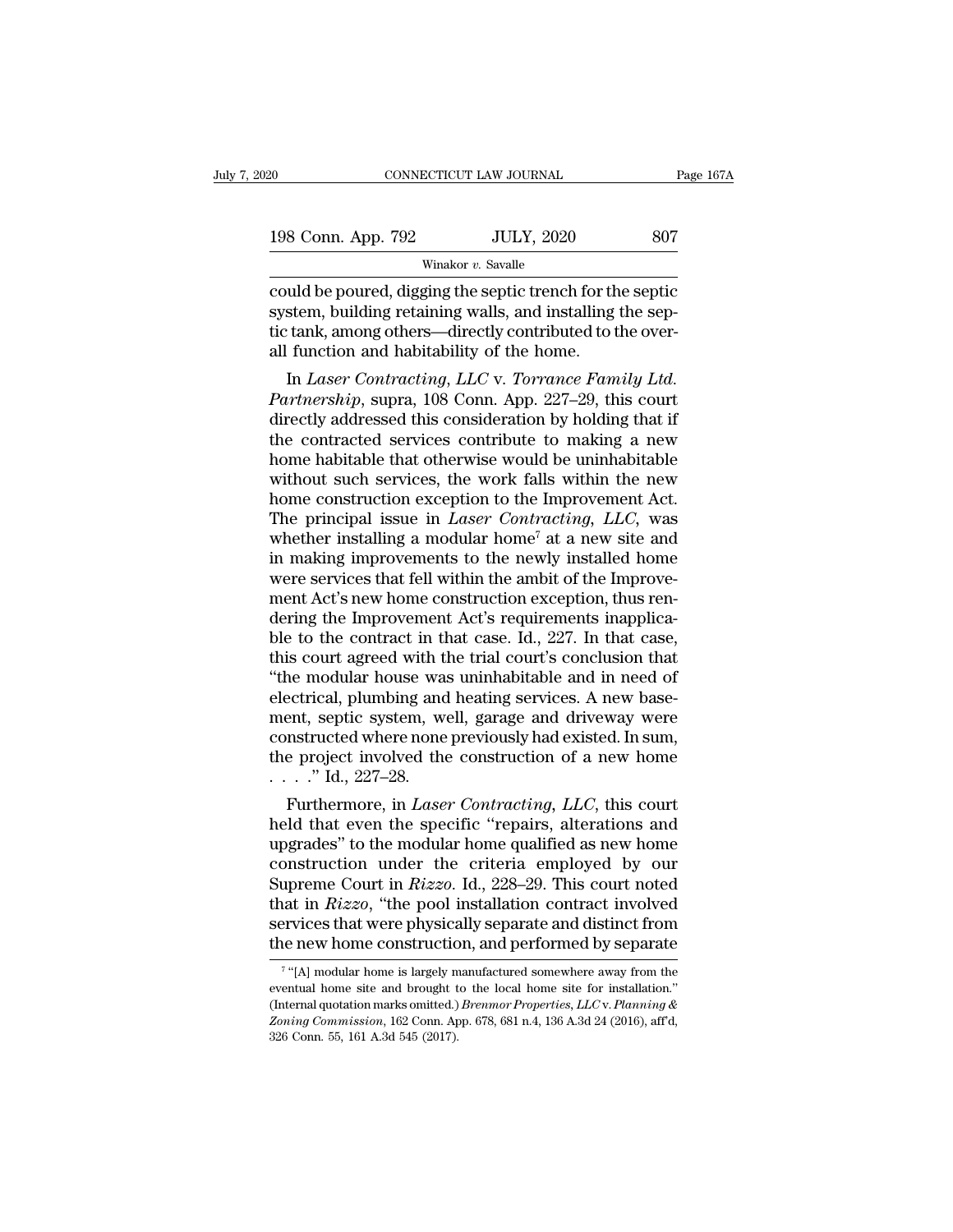|     | CONNECTICUT LAW JOURNAL |                    | July 7, 2020 |
|-----|-------------------------|--------------------|--------------|
|     |                         |                    |              |
| 808 | <b>JULY, 2020</b>       | 198 Conn. App. 792 |              |
|     | Winakor v. Savalle      |                    |              |

CONNECTICUT LAW JOURNAL<br>
ULLY, 2020 198 Conn. App. 792<br>
Winakor v. Savalle<br>
Unrelated contractors. . . . In addition, the pool con-<br>
tract contained no indication that the pool was to be<br>
installed at any particular stage  $\noindent\textbf{308}\quad\textbf{JULY, 2020}\quad\textbf{198 Conn. App. 792}\quad\text{Winakor }v.\text{ Savalle}\n\text{unrelated contracts.}\n\dots.\nIn addition, the pool contract contained no indication that the pool was to be installed at any particular stage of the new home construction or even that it was to have been installed prior.$  $\frac{\text{JULY, 2020}}{\text{Winakor } v \cdot \text{Savalle}}$ <br>
unrelated contractors. . . . In addition, the pool contract contained no indication that the pool was to be installed at any particular stage of the new home construction or even that struction or even that it was to have been installed that it was to have been installed at any particular stage of the new home construction or even that it was to have been installed prior to the completion of the new ho  $\frac{1}{100}$  Winakor v. Savalle<br>
unrelated contractors. . . . In addition, the pool con-<br>
tract contained no indication that the pool was to be<br>
installed at any particular stage of the new home con-<br>
struction or even tha Winakor v. Savalle<br>
unrelated contractors. . . . In addition, the pool con-<br>
tract contained no indication that the pool was to be<br>
installed at any particular stage of the new home con-<br>
struction or even that it was to h unrelated contractors. . . . In addition, the pool contract contained no indication that the pool was to be installed at any particular stage of the new home construction or even that it was to have been installed prior t tract contained no indication that the pool was to be<br>installed at any particular stage of the new home con-<br>struction or even that it was to have been installed prior<br>to the completion of the new home.... By contrast,<br>th installed at any particular stage of the new home construction or even that it was to have been installed prior<br>to the completion of the new home.... By contrast,<br>the record in [*Laser Contracting*, *LLC*] shows that the<br> struction or even that it was to have been installed prior<br>to the completion of the new home. . . . By contrast,<br>the record in [*Laser Contracting*, *LLC*] shows that the<br>plaintiff's services . . . were not separate and di to the completion of the new home. . . . By contrast,<br>the record in [*Laser Contracting*, *LLC*] shows that the<br>plaintiff's services . . . were not separate and distinct<br>from the underlying project of reassembling and pre the record in [*Laser Contracting, LLC*] shows that the plaintiff's services . . . were not separate and distinct from the underlying project of reassembling and preparing a modular home for resale at a new location. . . plaintiff's services  $\ldots$  were not separate and disfrom the underlying project of reassembling and press in the service for resale at a new location.<br>Unlike the situation in [ $Rizzo$ ], then, not only was contractor always Im the underlying project of reassembling and prepar-<br>g a modular home for resale at a new location. . . .<br>hlike the situation in *[Rizzo*], then, not only was the<br>ntractor always the same entity, but the services it<br>rfor ing a modular home for resale at a new location. . . . Unlike the situation in [*Rizzo*], then, not only was the contractor always the same entity, but the services it performed consistently served the parties' common goal

Unlike the situation in  $[Rizz0]$ , then, not only was the<br>contractor always the same entity, but the services it<br>performed consistently served the parties' common<br>goal of completing the house for resale." Id.<br>Having employe contractor always the same entity, but the services it<br>performed consistently served the parties' common<br>goal of completing the house for resale." Id.<br>Having employed the analysis set forth in *Rizzo* and<br>*Laser Contractin* performed consistently served the parties' common<br>goal of completing the house for resale." Id.<br>Having employed the analysis set forth in *Rizzo* and<br>*Laser Contracting, LLC*, we conclude that the defen-<br>dant's services fo goal of completing the house for resale." Id.<br>
Having employed the analysis set forth in  $Rizzo$  and<br> *Laser Contracting*, *LLC*, we conclude that the defen-<br>
dant's services for the plaintiff were part and parcel of<br>
the c Having employed the analysis set forth in *Rizzo* and<br>*Laser Contracting*, *LLC*, we conclude that the defen-<br>dant's services for the plaintiff were part and parcel of<br>the construction of the plaintiff's new home. Although Laser Contracting, LLC, we conclude that the defen-<br>dant's services for the plaintiff were part and parcel of<br>the construction of the plaintiff's new home. Although<br>there was more than one contractor involved in the<br>constr dant's services for the plaintiff were part and parcel of<br>the construction of the plaintiff's new home. Although<br>there was more than one contractor involved in the<br>construction work here, the defendant's work was origi-<br>na the construction of the plaintiff's new home. Although<br>there was more than one contractor involved in the<br>construction work here, the defendant's work was origi-<br>nally contemplated as part of the GH contract to con-<br>struct there was more than one contractor involved in the construction work here, the defendant's work was originally contemplated as part of the GH contract to construct a new residence and took place simultaneously with Golden construction work here, the defendant's work was originally contemplated as part of the GH contract to construct a new residence and took place simultaneously with Golden Hammer's construction of the new home.<br>The tasks pe Illy contemplated as part of the GH contract to con-<br>ruct a new residence and took place simultaneously<br>th Golden Hammer's construction of the new home.<br>le tasks performed were sufficiently interrelated to<br>e new home const struct a new residence and took place simultaneously<br>with Golden Hammer's construction of the new home.<br>The tasks performed were sufficiently interrelated to<br>the new home construction so as to fall within the new<br>home cons

with Golden Hammer's construction of the new home.<br>The tasks performed were sufficiently interrelated to<br>the new home construction so as to fall within the new<br>home construction exception of the Improvement Act.<br>The inappl The tasks performed were sufficiently interrelated to<br>the new home construction so as to fall within the new<br>home construction exception of the Improvement Act.<br>The inapplicability of the Improvement Act to the<br>parties' co the new home construction so as to fall within the new<br>home construction exception of the Improvement Act.<br>The inapplicability of the Improvement Act to the<br>parties' contract in this case is also supported by other<br>definit home construction exception of the Improvement Act.<br>The inapplicability of the Improvement Act to the<br>parties' contract in this case is also supported by other<br>definitions within that act, particularly the definition of<br>"o The inapplicability of the Improvement Act to the parties' contract in this case is also supported by other definitions within that act, particularly the definition of "owner" as it applies to a home improvement contract. parties' contract in this case is also supported by other<br>definitions within that act, particularly the definition of<br>"owner" as it applies to a home improvement contract.<br>Section 20-419 (6) defines an owner as "a person definitions within that act, particularly the definition of<br>
"owner" as it applies to a home improvement contract.<br>
Section 20-419 (6) defines an owner as "a person who<br>
owns or resides in a private residence and includes "owner" as it applies to a home improvement contract.<br>Section 20-419 (6) defines an owner as "a person who<br>owns or resides in a private residence and includes any<br>agent thereof, including, but not limited to, a condomin-<br> Section 20-419 (6) defines an owner as "a person who<br>owns or resides in a private residence and includes any<br>agent thereof, including, but not limited to, a condomin-<br>ium association. . . . " "Private residence' " is defi owns or resides in a private residence and includes any<br>agent thereof, including, but not limited to, a condomin-<br>ium association. . . . " "Private residence" " is defined<br>as "a single family dwelling . . . ." General Sta agent thereof, including, but not limited to, a condomin-<br>ium association. . . . " "Private residence' " is defined<br>as "a single family dwelling . . . ." General Statutes<br>§ 20-419 (8). These definitions, read in conjunctio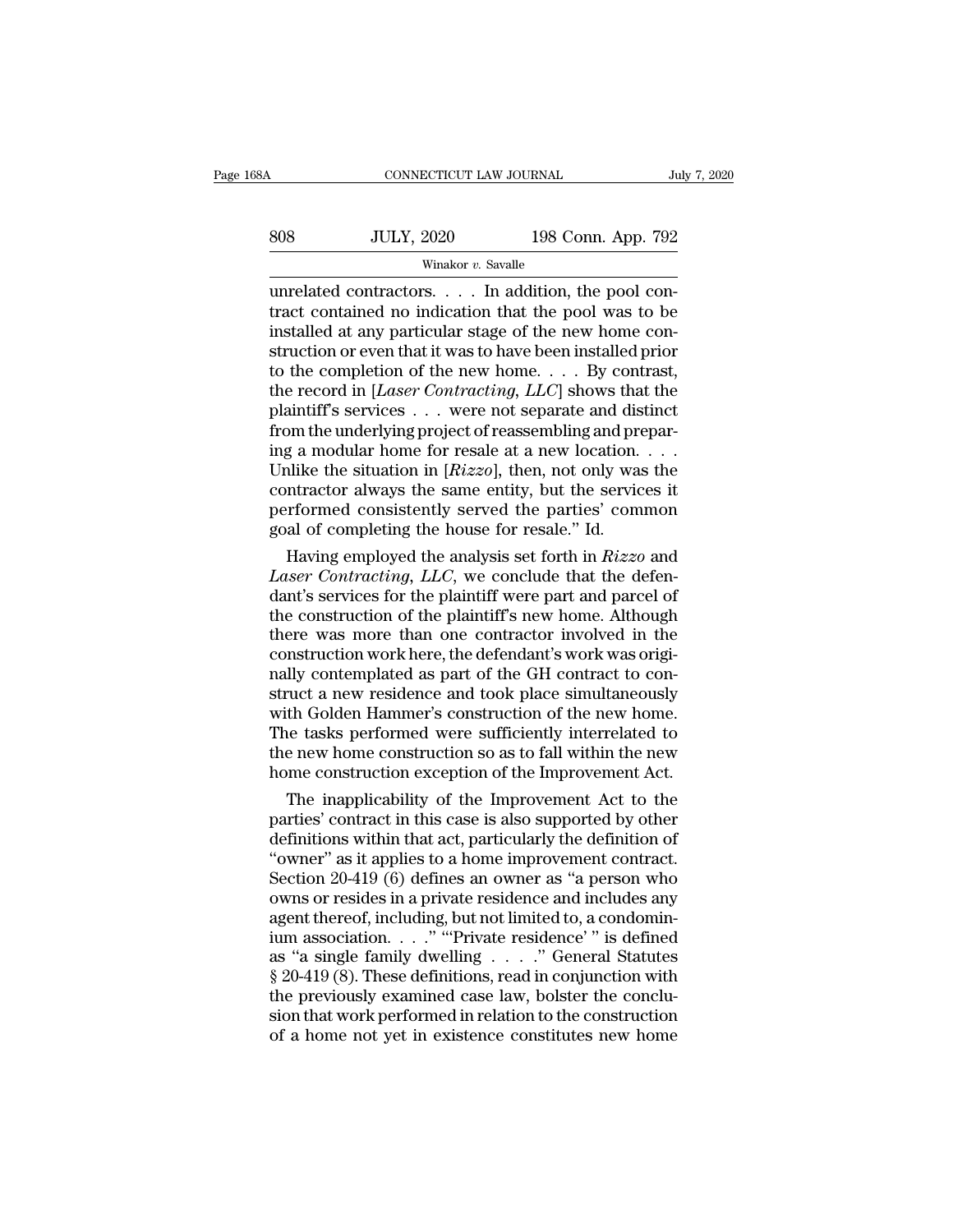| 20                 | CONNECTICUT LAW JOURNAL | Page 169A |  |
|--------------------|-------------------------|-----------|--|
|                    |                         |           |  |
| 198 Conn. App. 792 | <b>JULY, 2020</b>       | 809       |  |
|                    | Winakor v. Savalle      |           |  |

construction and the UK of the Improvement<br>
Construction, which is exempt from the Improvement<br>
Act. Although § 20-419 (6) explicitly provides that an<br>
individual nood not reside in the private residence in 198 Conn. App. 792 JULY, 2020 809<br>Winakor v. Savalle<br>
construction, which is exempt from the Improvement<br>
Act. Although § 20-419 (6) explicitly provides that an<br>
individual need not reside in the private residence in<br>
ord 198 Conn. App. 792 JULY, 2020 809<br>
Winakor v. Savalle<br>
construction, which is exempt from the Improvement<br>
Act. Although § 20-419 (6) explicitly provides that an<br>
individual need not reside in the private residence in<br>
or 198 Conn. App. 792 JULY, 2020 809<br>
Winakor v. Savalle<br>
construction, which is exempt from the Improvement<br>
Act. Although § 20-419 (6) explicitly provides that an<br>
individual need not reside in the private residence in<br>
or winakor v. Savalle<br>
construction, which is exempt from the Improvement<br>
Act. Although § 20-419 (6) explicitly provides that an<br>
individual need not reside in the private residence in<br>
order to qualify as an owner, it is ax Winakor v. Savalle<br>construction, which is exempt from the Improvement<br>Act. Although § 20-419 (6) explicitly provides that an<br>individual need not reside in the private residence in<br>order to qualify as an owner, it is axiom construction, which is exempt from the Improvement<br>Act. Although  $\S 20-419$  (6) explicitly provides that an<br>individual need not reside in the private residence in<br>order to qualify as an owner, it is axiomatic that there<br>n E. Although § 20-419 (6) explicitly provides that an dividual need not reside in the private residence in der to qualify as an owner, it is axiomatic that there eds to be a dwelling within which the individual *could* sid individual need not reside in the private residence in<br>order to qualify as an owner, it is axiomatic that there<br>needs to be a dwelling within which the individual *could*<br>reside for it to be considered a private residence

order to quality as an owner, it is axiomatic that there<br>needs to be a dwelling within which the individual *could*<br>reside for it to be considered a private residence such<br>that it invokes the plaintiff's status as an "owne needs to be a dwelling within which the individual *could*<br>reside for it to be considered a private residence such<br>that it invokes the plaintiff's status as an "owner."<br>The plaintiff's argument that "home improvement"<br>incl reside for it to be considered a private residence such<br>that it invokes the plaintiff's status as an "owner."<br>The plaintiff's argument that "home improvement"<br>includes work performed on the land, regardless of<br>whether ther that it invokes the plaintiff's status as an "owner."<br>
The plaintiff's argument that "home improvement"<br>
includes work performed on the land, regardless of<br>
whether there is an existing building, would render the<br>
very cla The plaintiff's argument that "home improvement"<br>includes work performed on the land, regardless of<br>whether there is an existing building, would render the<br>very clause providing for an exception to new home<br>construction me includes work performed on the land, regardless of<br>whether there is an existing building, would render the<br>very clause providing for an exception to new home<br>construction meaningless. Under the plaintiff's logic,<br>all site whether there is an existing building, would render the<br>very clause providing for an exception to new home<br>construction meaningless. Under the plaintiff's logic,<br>all site work related to new home construction would<br>always very clause providing for an exception to new home<br>construction meaningless. Under the plaintiff's logic,<br>all site work related to new home construction would<br>always constitute "home improvement" and, thus, fall<br>within the construction meaningless. Under the plaintiff's logic,<br>all site work related to new home construction would<br>always constitute "home improvement" and, thus, fall<br>within the purview of the Improvement Act. It further<br>would r all site work related to new home construction would<br>always constitute "home improvement" and, thus, fall<br>within the purview of the Improvement Act. It further<br>would render the definition of "private residence"<br>meaningless always constitute "home improvement" and, thus, fall<br>within the purview of the Improvement Act. It further<br>would render the definition of "private residence"<br>meaningless, if no dwelling needs to exist for work to<br>constitut within the purview of the Improvement Act. It further would render the definition of "private residence" meaningless, if no dwelling needs to exist for work to constitute home improvement. If different interpretations of a would render the definition of "private residence"<br>meaningless, if no dwelling needs to exist for work to<br>constitute home improvement. If different interpreta-<br>tions of a statute are possible, we must adopt the one<br>that cr meaningless, if no dwelling needs to exist for work to<br>constitute home improvement. If different interpreta-<br>tions of a statute are possible, we must adopt the one<br>that creates workable results and does not render any<br>word constitute home improvement. If different interpreta-<br>tions of a statute are possible, we must adopt the one<br>that creates workable results and does not render any<br>words or phrases meaningless. See *Verrastro* v. Siv-<br>*erts* tions of a statute are possible, we must adopt the one<br>that creates workable results and does not render any<br>words or phrases meaningless. See *Verrastro* v. Siv-<br>ertsen, supra, 188 Conn. 220–21. In the present mat-<br>ter, t that creates workable results and does not render any<br>words or phrases meaningless. See *Verrastro* v. Siv-<br>*ertsen*, supra, 188 Conn. 220–21. In the present mat-<br>ter, the defendant's proposed interpretation of "home<br>impro ords or phrases meaningless. See *Verrastro* v. Siv-<br>tsen, supra, 188 Conn. 220–21. In the present mat-<br>r, the defendant's proposed interpretation of "home<br>provement" creates workable results and is sup-<br>provement" create ertsen, supra, 188 Conn. 220–21. In the present matter, the defendant's proposed interpretation of "home<br>improvement" creates workable results and is sup-<br>ported by our case law; on the contrary, the plaintiff's<br>proposed i

ter, the defendant's proposed interpretation of "home<br>improvement" creates workable results and is sup-<br>ported by our case law; on the contrary, the plaintiff's<br>proposed interpretation creates unworkable results.<br>In light improvement" creates workable results and is sup-<br>ported by our case law; on the contrary, the plaintiff's<br>proposed interpretation creates unworkable results.<br>In light of the foregoing, we conclude that the work<br>performed ported by our case law; on the contrary, the plaintiff's<br>proposed interpretation creates unworkable results.<br>In light of the foregoing, we conclude that the work<br>performed by the defendant was a part of new home<br>constructi proposed interpretation creates unworkable results.<br>
In light of the foregoing, we conclude that the work<br>
performed by the defendant was a part of new home<br>
construction and, thus, falls within the statutory excep-<br>
tion In light of the foregoing, we conclude that the work<br>performed by the defendant was a part of new home<br>construction and, thus, falls within the statutory excep-<br>tion contained in § 20-419 (4). As such, the defendant's<br>ser performed by the defendant was a part of new home construction and, thus, falls within the statutory exception contained in § 20-419 (4). As such, the defendant's services were not "home improvements" pursuant to § 20-419 construction and, thus, falls within the statutory exception contained in § 20-419 (4). As such, the defendant's services were not "home improvements" pursuant to § 20-419 (5). Because no home improvement contract existed 20-419 (5). Because no home improvement contract<br>xisted, the defendant could not have violated the<br>nprovement Act.<sup>8</sup> Because the sole basis for the defen-<br>ant's CUTPA liability was his alleged Improvement<br><sup>8</sup> The defendan existed, the defendant could not have violated the<br>Improvement Act.<sup>8</sup> Because the sole basis for the defen-<br>dant's CUTPA liability was his alleged Improvement<br><sup>8</sup> The defendant also argues, alternatively, that, even if th

Improvement Act.<sup>8</sup> Because the sole basis for the defendant's CUTPA liability was his alleged Improvement  $\frac{}{\text{s} \text{ The defendant also argues, alternatively, that, even if the Important Act were applicable, he is exempt due to his status as a licensed septic system installer pursuit to General Statistics § 20-428 and as a subcontrac-$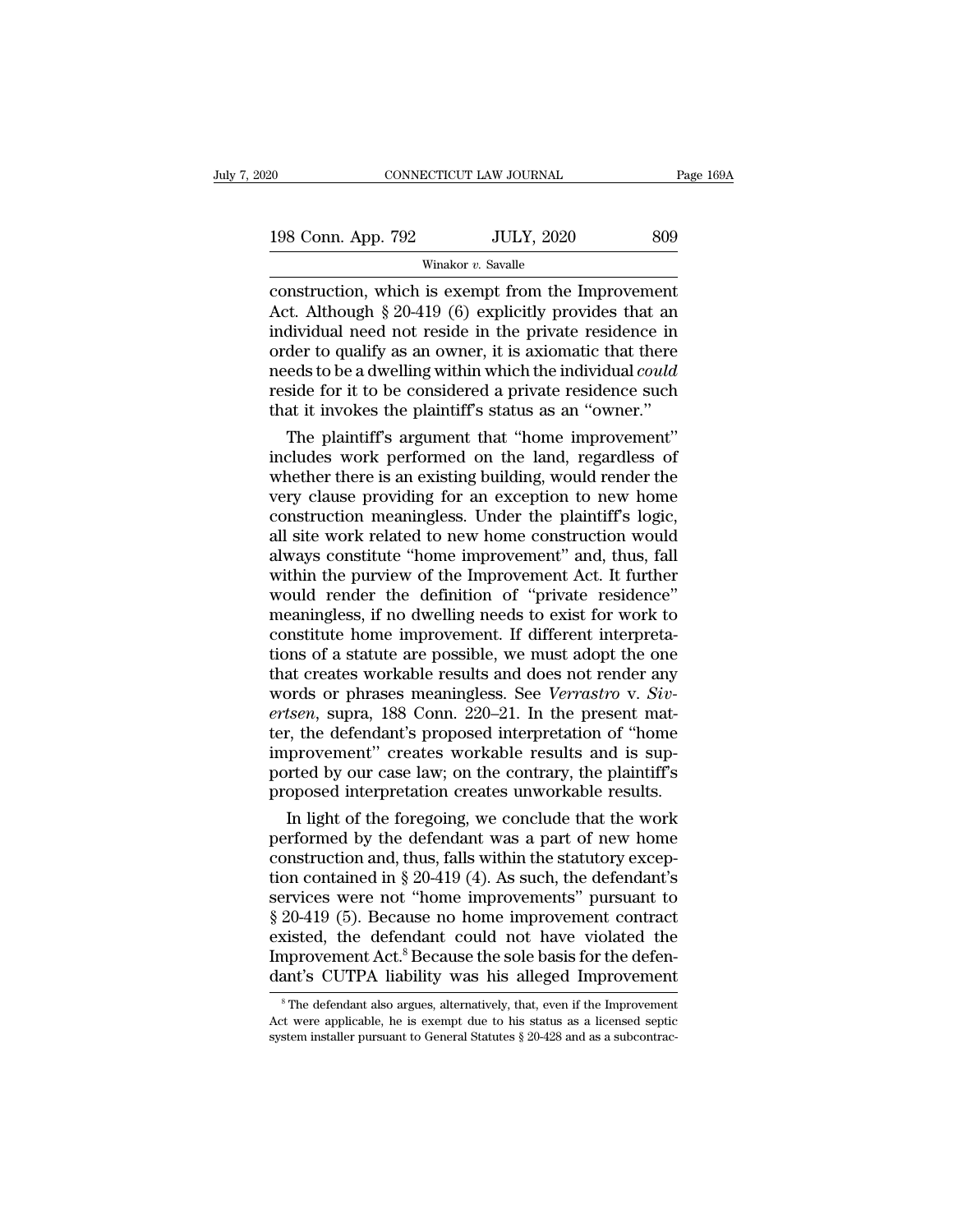| 70A | CONNECTICUT LAW JOURNAL                                                                                          |                    | July 7, 2020 |
|-----|------------------------------------------------------------------------------------------------------------------|--------------------|--------------|
| 810 | <b>JULY, 2020</b>                                                                                                | 198 Conn. App. 792 |              |
|     | Winakor v. Savalle                                                                                               |                    |              |
|     | Act violation, we reverse the court's judgment finding<br>the defendant liable for violating CUTPA. <sup>9</sup> |                    |              |
|     | В                                                                                                                |                    |              |

 $U_{\text{Unl}}$ , 2020  $\mu$  198 Conn. App. 792<br>
Winakor v. Savalle<br>
Et violation, we reverse the court's judgment finding<br>
e defendant liable for violating CUTPA.<sup>9</sup><br>
B<br>
The defendant also claims that the court abused its<br>
scre Winakor v. Savalle<br>Act violation, we reverse the court's judgment finding<br>the defendant liable for violating CUTPA.<sup>9</sup><br>B<br>The defendant also claims that the court abused its<br>discretion by awarding attorney's fees to the pl Act violation, we reverse the court's judgment finding<br>the defendant liable for violating CUTPA.<sup>9</sup><br>B<br>The defendant also claims that the court abused its<br>discretion by awarding attorney's fees to the plaintiff.<br>Specificall have been awarding CUTPA.<sup>9</sup><br>B<br>The defendant also claims that the court abused its<br>discretion by awarding attorney's fees to the plaintiff.<br>Specifically, he argues that no attorney's fees should<br>have been awarded because ( B<br>B<br>B<br>The defendant also claims that the court abused its<br>discretion by awarding attorney's fees to the plaintiff.<br>Specifically, he argues that no attorney's fees should<br>have been awarded because (1) the contract he alleg-B<br>The defendant also claims that the court abused its<br>discretion by awarding attorney's fees to the plaintiff.<br>Specifically, he argues that no attorney's fees should<br>have been awarded because (1) the contract he alleg-<br>edl The defendant also claims that the court abused its<br>discretion by awarding attorney's fees to the plaintiff.<br>Specifically, he argues that no attorney's fees should<br>have been awarded because (1) the contract he alleg-<br>edly discretion by awarding attorney's if Specifically, he argues that no attornate have been awarded because (1) the edity breached did not provide for the ney's fees and (2) he did not viol permits recovery of attorney's fee ectrically, he argues that no attorney's tees should<br>we been awarded because (1) the contract he alleg-<br>ly breached did not provide for the recovery of attor-<br>y's fees and (2) he did not violate CUTPA, which<br>rmits recovery have been awarded because (1) the contract he allegedly breached did not provide for the recovery of attorney's fees and (2) he did not violate CUTPA, which permits recovery of attorney's fees only on a finding that CUTPA

edly breached did not provide for the recovery of attor-<br>ney's fees and (2) he did not violate CUTPA, which<br>permits recovery of attorney's fees only on a finding<br>that CUTPA liability exists.<sup>10</sup><br>In contrast, the plaintiff ney's tees and (2) he did not violate CUTPA, which<br>permits recovery of attorney's fees only on a finding<br>that CUTPA liability exists.<sup>10</sup><br>In contrast, the plaintiff argues that the court did not<br>abuse its discretion in awa permits recovery of attorney's fees only on a finding<br>that CUTPA liability exists.<sup>10</sup><br>In contrast, the plaintiff argues that the court did not<br>abuse its discretion in awarding attorney's fees not only<br>on the CUTPA claim b that CUTPA liability exists.<sup>10</sup><br>In contrast, the plaintiff argues that the court did not<br>abuse its discretion in awarding attorney's fees not only<br>on the CUTPA claim but also with respect to the breach<br>of contract claim. In contrast, the plaintiff argues that the court did not<br>abuse its discretion in awarding attorney's fees not only<br>on the CUTPA claim but also with respect to the breach<br>of contract claim. He contends that because the two<br> abuse its discretion in awarding attorney's fee<br>on the CUTPA claim but also with respect to t<br>of contract claim. He contends that because<br>claims are inextricably related, it would h<br>impracticable to segregate and apportion is the CUTPA claim but also with respect to the breach<br>contract claim. He contends that because the two<br>aims are inextricably related, it would have been<br>practicable to segregate and apportion the fees. We<br>ree with the def of contract claim. He contends that because the two<br>claims are inextricably related, it would have been<br>impracticable to segregate and apportion the fees. We<br>agree with the defendant that the court improperly<br>awarded attor

claims are inextricably related, it would have been<br>impracticable to segregate and apportion the fees. We<br>agree with the defendant that the court improperly<br>awarded attorney's fees to the plaintiff.<br>Before addressing this mpracticable to segregate and apportion the tees. We<br>agree with the defendant that the court improperly<br>awarded attorney's fees to the plaintiff.<br>Before addressing this claim, we first set forth the<br>relevant legal princip agree with the detendant that the court improperly<br>awarded attorney's fees to the plaintiff.<br>Before addressing this claim, we first set forth the<br>relevant legal principles concerning a court's award of<br>attorney's fees for awarded attorney's tees to the plantiff.<br>
Before addressing this claim, we first set forth the<br>
relevant legal principles concerning a court's award of<br>
attorney's fees for breach of contract and CUTPA<br>
claims. "[U]nder th attorney's fees for breach of contract and CUTPA<br>claims. "[U]nder the American rule,<sup>11</sup> the plaintiff ordi-<br>narily cannot recover attorney's fees for breach of con-<br>tract in the absence of an express provision allowing<br>to claims. "[U]nder the American rule,<sup>11</sup> the plaintiff ordinarily cannot recover attorney's fees for breach of contract in the absence of an express provision allowing<br>tor. Because we conclude that the Improvement Act is i

narily cannot recover attorney's fees for breach of contract in the absence of an express provision allowing<br>tor. Because we conclude that the Improvement Act is inapplicable, we<br>need not address these arguments.<br><sup>9</sup> The d tract in the absence of an express provision allowing<br>tor. Because we conclude that the Improvement Act is inapplicable, we<br>need not address these arguments.<br><sup>9</sup> The defendant also argues that the plaintiff failed to satis From Because we conclude that the Improvement Act is inapplicable, we<br>need not address these arguments.<br><sup>9</sup> The defendant also argues that the plaintiff failed to satisfy the second<br>CUTPA requirement of proving damages. He tor. Because we conclude that the Improvement Act is inapplicable, we need not address these arguments.<br>
<sup>9</sup> The defendant also argues that the plaintiff failed to satisfy the second CUTPA requirement of proving damages. H CUTPA requirement of proving damages. He argues, among other things, that the type of conduct that the court found as the basis of his CUTPA violation was not within the purview of the Improvement Act and, therefore, dama <sup>9</sup> The defendant also argues that the plaintiff failed to satisfy the second CUTPA requirement of proving damages. He argues, among other things, that the type of conduct that the court found as the basis of his CUTPA vi that the type of conduct that the court found as the basis of his CUTPA<br>violation was not within the purview of the Improvement Act and, therefore,<br>damages awarded on that basis were improper. Having reversed the court's<br>j

violation was not within the purview of the Improvement Act and, therefore, damages awarded on that basis were improper. Having reversed the court's judgment on the CUTPA count on a different basis, we need not address th damages awarded on that basis were improper. Having reversed the court's<br>judgment on the CUTPA count on a different basis, we need not address<br>the merits of the defendant's claim regarding damages.<br><sup>10</sup> Alternatively, he judgment on the CUTPA count on a different basis, we need not address<br>the merits of the defendant's claim regarding damages.<br><sup>10</sup> Alternatively, he claims that, even if there were a CUTPA violation, the<br>court abused its d court abused its discretion by awarding the plaintiff *all* of his attorney's fees instead of only those that he incurred in pursuing the CUTPA action. Because we conclude that the plaintiff is not entitled to any attorne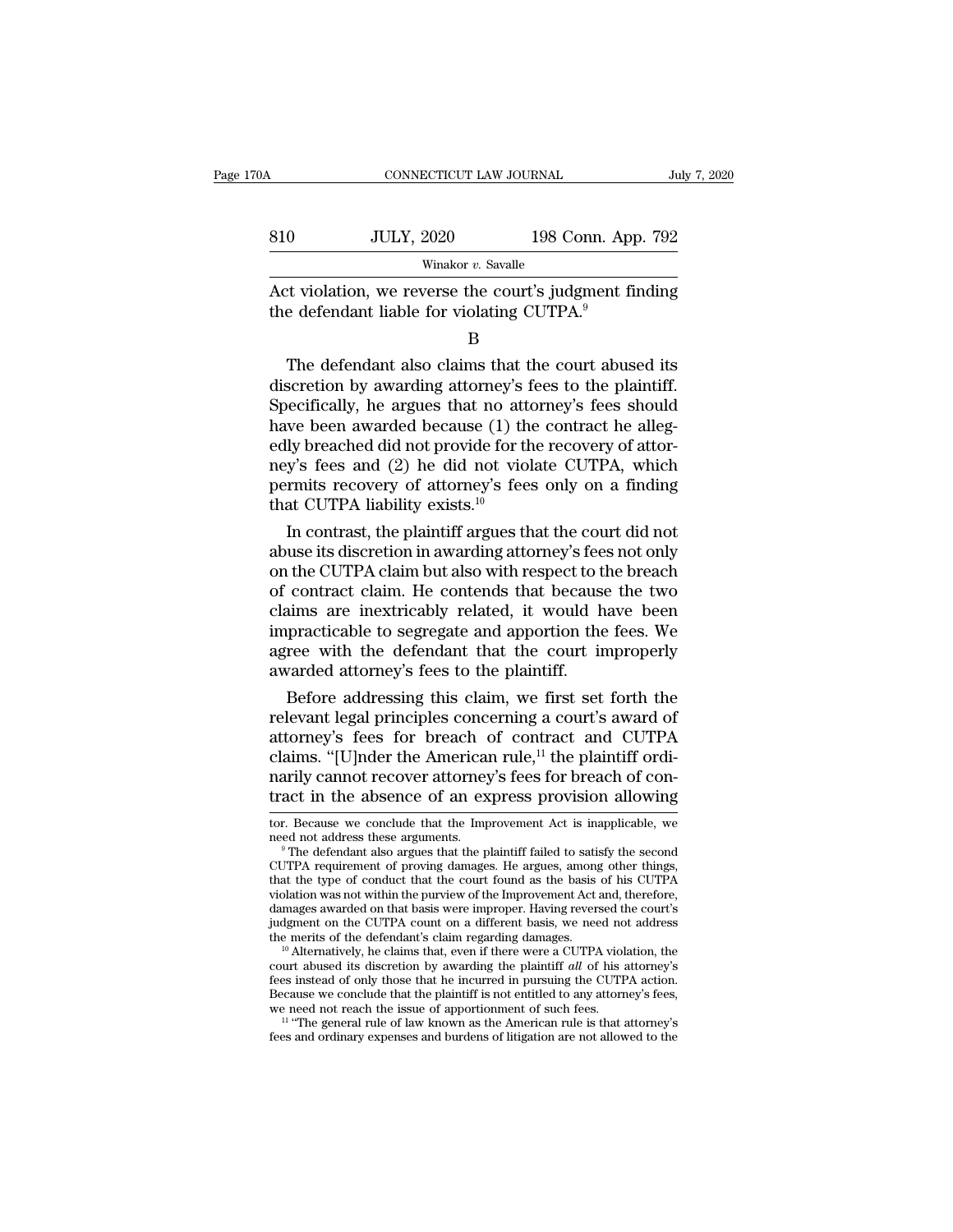EXECUTE CONNECTICUT LAW JOURNAL Page 171A<br>198 Conn. App. 792 JULY, 2020 811<br>Winakor v. Savalle

Winakor *v.* Savalle

recovery . . . . . " (Footnote in original.) *Aurora Loan*<br> *Services, LLC v. Hirsch,* 170 Conn. App. 439, 453,<br>
154 A 34 1000 (2017) In the present metter the construction *Services*, *LLC* v. *Hirsch*, 170 Conn. App. 2020<br>*Winakor v. Savalle*<br>*Services*, *LLC* v. *Hirsch*, 170 Conn. App. 439, 453, 154 A.3d 1009 (2017). In the present matter, the contract between the plaintiff and the defend 198 Conn. App. 792 JULY, 2020 811<br>
Winakor v. Savalle<br>
recovery . . . . . " (Footnote in original.) Aurora Loan<br>
Services, LLC v. Hirsch, 170 Conn. App. 439, 453,<br>
154 A.3d 1009 (2017). In the present matter, the con-<br>
tr 198 Conn. App. 792 JULY, 2020 811<br>
Winakor v. Savalle<br>
recovery . . . . . " (Footnote in original.) Aurora Loan<br>
Services, LLC v. Hirsch, 170 Conn. App. 439, 453,<br>
154 A.3d 1009 (2017). In the present matter, the con-<br>
tr Winakor v. Savalle<br>
recovery . . . . " (Footnote in original.) Aurora Loan<br>
Services, LLC v. Hirsch, 170 Conn. App. 439, 453,<br>
154 A.3d 1009 (2017). In the present matter, the con-<br>
tract between the plaintiff and the def At the mask of v. Savalle<br>
are covery  $\ldots$  ." (Footnote in original.) Aurora Loan<br>
Services, LLC v. Hirsch, 170 Conn. App. 439, 453,<br>
154 A.3d 1009 (2017). In the present matter, the con-<br>
tract between the plaintiff and recovery  $\ldots$ ." (Footnote in original.) Aurora Loan Services, LLC v. Hirsch, 170 Conn. App. 439, 453, 154 A.3d 1009 (2017). In the present matter, the contract between the plaintiff and the defendant did not expressly au Truces, *LLC* v. *Hirsch*, 170 Colin. App. 459, 455, 456, 4 A.3d 1009 (2017). In the present matter, the con-<br>act between the plaintiff and the defendant did not<br>pressly authorize the nonbreaching party to recover<br>torney' 194 A.5d 1009 (2017). In the present matter, the contract between the plaintiff and the defendant did not expressly authorize the nonbreaching party to recover attorney's fees. Accordingly, the plaintiff may not recover a

ract between the plaintin and the defendant did not<br>expressly authorize the nonbreaching party to recover<br>attorney's fees. Accordingly, the plaintiff may not<br>recover attorney's fees for his breach of contract claim.<br>CUTPA, expressly authorize the honbreaching party to recover<br>attorney's fees. Accordingly, the plaintiff may not<br>recover attorney's fees for his breach of contract claim.<br>CUTPA, however, specifically allows the court to<br>award leg attorney's rees. Accordingly, the plaintiff may not<br>recover attorney's fees for his breach of contract claim.<br>CUTPA, however, specifically allows the court to<br>award legal fees associated with an action brought pur-<br>suant t recover attorney s rees for fus breach of contract claim.<br>CUTPA, however, specifically allows the court to<br>award legal fees associated with an action brought pur-<br>suant to the act. Specifically, § 42-110g (d) provides in<br>r CUTPA, however, specifically allows the court to award legal fees associated with an action brought pursuant to the act. Specifically,  $\S$  42-110g (d) provides in relevant part: "In any action brought by a person under th award legal fees associated with an action brought pursuant to the act. Specifically,  $\S$  42-110g (d) provides in relevant part: "In any action brought by a person under this section, the court may award, to the plaintiff suant to the act. Speciifield reached the count addition to the relief preasonable attorneys' if ably performed by an and recovery. . . ."<br>Turning to the preasonable attorneys' if ably performed by an and recovery. . . ." Evant part: In any action brought by a person under<br>is section, the court may award, to the plaintiff, in<br>dition to the relief provided in this section, costs and<br>asonable attorneys' fees based on the work reason-<br>ly perfo ration to the relief provided in this section, costs and<br>reasonable attorneys' fees based on the work reason-<br>ably performed by an attorney and not on the amount<br>of recovery. . . ."<br>Turning to the present case, the trial c

addition to the refler provided in this section, costs and<br>reasonably performed by an attorney and not on the amount<br>of recovery...."<br>Turning to the present case, the trial court, regarding<br>attorney's fees, stated in its m reasonable attorneys rees based on the work reasonably performed by an attorney and not on the amount<br>of recovery. . . ."<br>Turning to the present case, the trial court, regarding<br>attorney's fees, stated in its memorandum o ferommed by an attorney and not on the amount<br>of recovery.  $\dots$ .''<br>Turning to the present case, the trial court, regarding<br>attorney's fees, stated in its memorandum of decision:<br>"Having found a violation of CUTPA here, th of recovery. . . .<br>Turning to the present case, the trial court, regarding<br>attorney's fees, stated in its memorandum of decision:<br>"Having found a violation of CUTPA here, the court<br>found the plaintiff was entitled to recov Turning to the present case, attorney's fees, stated in its measure "Having found a violation of found the plaintiff was entitle fees and costs." It further condensional be awarded his fees for of contract claims  $\ldots$ ." flaving found a violation of CUTPA here, the court<br>laving found a violation of CUTPA here, the court<br>und the plaintiff was entitled to recover attorney's<br>es and costs." It further concluded that "the plaintiff<br>ould be awar Having found a violation of CUTPA nere, the court<br>found the plaintiff was entitled to recover attorney's<br>fees and costs." It further concluded that "the plaintiff<br>should be awarded his fees for establishing his breach<br>of

Frees and costs." It further concluded that "the plaintiff<br>should be awarded his fees for establishing his breach<br>of contract claims . . . ."<br>Given our conclusion that the defendant did not vio-<br>late CUTPA, there is no bas rees and costs. It further concluded that the plaintiff<br>should be awarded his fees for establishing his breach<br>of contract claims . . . ."<br>Given our conclusion that the defendant did not vio-<br>late CUTPA, there is no basis should be awarded fils fees for establishing fils breach<br>of contract claims  $\ldots$ ."<br>Given our conclusion that the defendant did not vio-<br>late CUTPA, there is no basis for the plaintiff's recovery<br>of any attorney's fees in or contract ciams  $\ldots$ .<br>
Given our conclusion that the defendant did not vio-<br>
late CUTPA, there is no basis for the plaintiff's recovery<br>
of any attorney's fees in the present case. Having<br>
reversed the court's judgment Given our conclusion that the defendant did not vio-<br>late CUTPA, there is no basis for the plaintiff's recovery<br>of any attorney's fees in the present case. Having<br>reversed the court's judgment on the CUTPA count, and<br>witho late CUTPA, there is no basis for the plaintiff's recovery<br>of any attorney's fees in the present case. Having<br>reversed the court's judgment on the CUTPA count, and<br>without any contractual provision on which properly<br>to bas of any attorney's fees in the present care<br>reversed the court's judgment on the CUTPA<br>without any contractual provision on whic<br>to base an award of attorney's fees, we a<br>reverse the court's judgment awarding th<br>\$126,126.91 to base an award of attorney's fees, we accordingly<br>reverse the court's judgment awarding the plaintiff<br>\$126,126.91 in attorney's fees and \$2412.05 in costs in<br>connection with the CUTPA violation.<br>successful party absent a reverse the court's judgment awarding the plaintiff<br>\$126,126.91 in attorney's fees and \$2412.05 in costs in<br>connection with the CUTPA violation.<br>successful party absent a contractual or statutory exception. . . . Connecti-

Feverse the court s judgment awarding the plannt.<br>
\$126,126.91 in attorney's fees and \$2412.05 in costs in<br>
connection with the CUTPA violation.<br>  $\frac{1}{2}$ <br>
successful party absent a contractual or statutory exception.... \$126,126.91 in attorney's fees and \$2412.05 in costs in<br>connection with the CUTPA violation.<br>successful party absent a contractual or statutory exception.... Connecti-<br>cut adheres to the American rule.... There are few ex connection with the CUTPA violation.<br>
successful party absent a contractual or statutory exception. . . . Connecti-<br>
cut adheres to the American rule. . . . There are few exceptions. For exam-<br>
ple, a specific contractual Successful party absent a context and successful party absent a context adheres to the American ruple, a specific contractual terres and costs . . . or a statute marks omitted.) *Aurora Loan* 453 n.9, 154 A.3d 1009 (2017).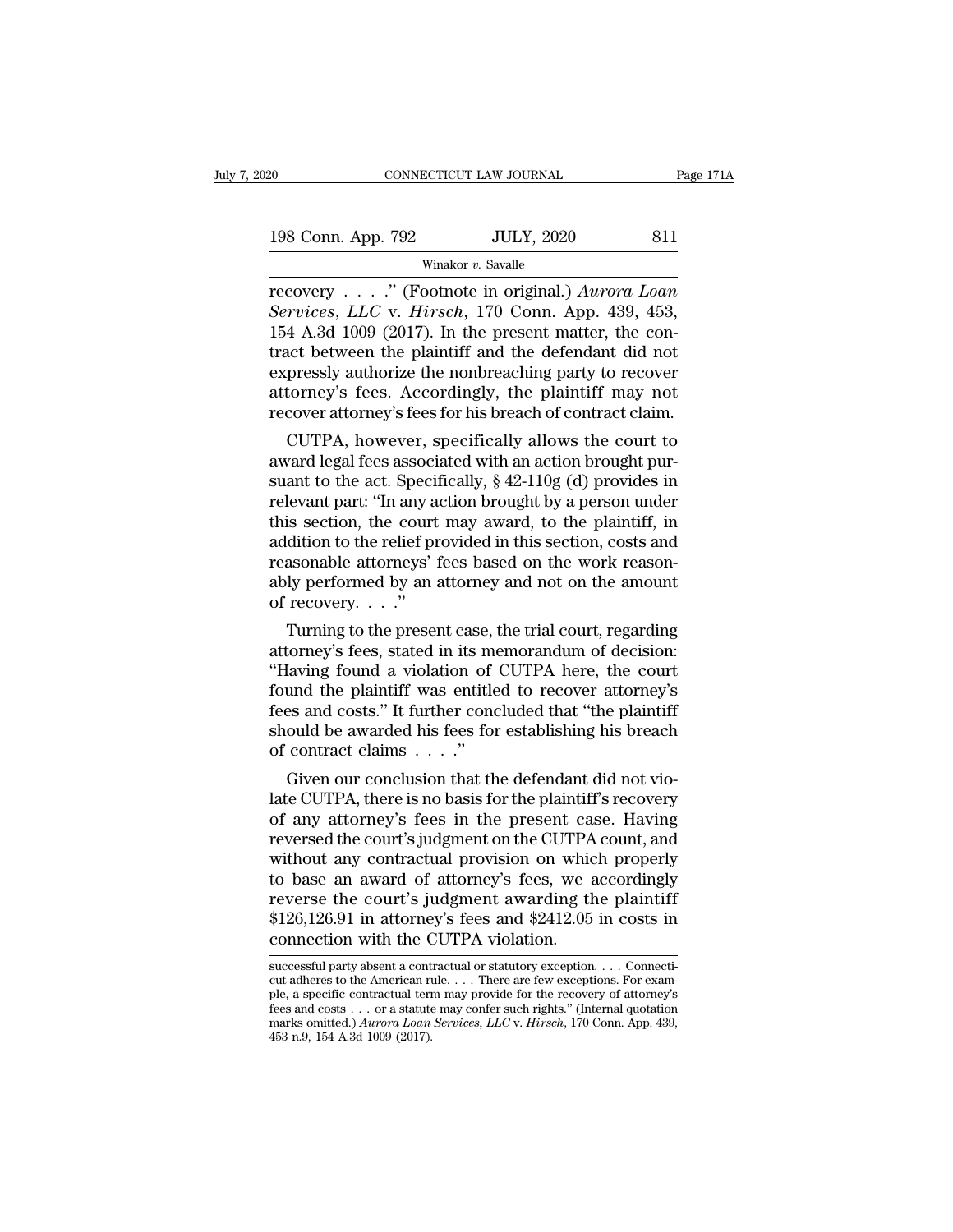| 172A | CONNECTICUT LAW JOURNAL |                    | July 7, 2020 |
|------|-------------------------|--------------------|--------------|
| 812  | <b>JULY, 2020</b>       | 198 Conn. App. 792 |              |
|      | Winakor v. Savalle      |                    |              |
|      |                         |                    |              |

Example 198 Conn. App. 792<br>
Example 2020<br>
Example 2020<br>
Example 198 Conn. App. 792<br>
Example 11<br>
Example 11<br>
Lastly, the defendant claims that the court improperly rendered judgment in favor of the plaintiff on his<br>
breach Breach of contract claims that the court improperly rendered judgment in favor of the plaintiff on his breach of contract claim. In particular, the defendant argues that the court's finding that his breach of contract cla Winakor v. Savalle<br>
II<br>
Lastly, the defendant claims that the court improperly<br>
rendered judgment in favor of the plaintiff on his<br>
breach of contract claim. In particular, the defendant<br>
argues that the court's finding th II<br>Lastly, the defendant claims that the court improperly rendered judgment in favor of the plaintiff on his<br>breach of contract claim. In particular, the defendant<br>argues that the court's finding that his breach of con-<br>tr II<br>Lastly, the defendant claims that the court improp-<br>erly rendered judgment in favor of the plaintiff on his<br>breach of contract claim. In particular, the defendant<br>argues that the court's finding that his breach of con-<br> Lastly, the defendant claims that the court improperly rendered judgment in favor of the plaintiff on his breach of contract claim. In particular, the defendant argues that the court's finding that his breach of contract c is predicted ying the matter of the plaintiff on his<br>each of contract claim. In particular, the defendant<br>gues that the court's finding that his breach of con-<br>act caused the plaintiff's damages was clearly errone-<br>is. We breach of contract claim. In particular, the defendant<br>argues that the court's finding that his breach of con-<br>tract caused the plaintiff's damages was clearly errone-<br>ous. We disagree and, accordingly, affirm the court's<br>

argues that the court's imaing that his breach of contract caused the plaintiff's damages was clearly errone-<br>ous. We disagree and, accordingly, affirm the court's<br>judgment on the plaintiff's breach of contract claim.<br>As a tract caused the plaintiff's damages was clearly errone-<br>ous. We disagree and, accordingly, affirm the court's<br>judgment on the plaintiff's breach of contract claim.<br>As a preliminary matter, the plaintiff contends that<br>the ous. We disagree and, accordingly, affirm the court's<br>judgment on the plaintiff's breach of contract claim.<br>As a preliminary matter, the plaintiff contends that<br>the defendant has not adequately challenged the court's<br>judgm Judgment on the plaintiff s breach of contract claim.<br>
As a preliminary matter, the plaintiff contends that<br>
the defendant has not adequately challenged the court's<br>
judgment as to the breach of contract count but, instead As a preliminary matter, the plaintiff contends that<br>the defendant has not adequately challenged the court's<br>judgment as to the breach of contract count but, instead,<br>"only appears to [attack] the findings on [a] cursory<br>l the defendant has not adequately challenged the court's<br>judgment as to the breach of contract count but, instead,<br>"only appears to [attack] the findings on [a] cursory<br>level." The defendant responds that, although he did<br>n judgment as to the breach of contract count but, instead,<br>"only appears to [attack] the findings on [a] cursory<br>level." The defendant responds that, although he did<br>not expressly label them as such, his general arguments<br>t "only appears to [attack] the findings on [a] cursory<br>level." The defendant responds that, although he did<br>not expressly label them as such, his general arguments<br>that the court's determinations were based on specu-<br>lation level." The defendant responds that, although he did<br>not expressly label them as such, his general arguments<br>that the court's determinations were based on specu-<br>lation and insufficient evidence sufficiently challenge<br>the not expressly label them as such, his general arguments<br>that the court's determinations were based on specu-<br>lation and insufficient evidence sufficiently challenge<br>the court's findings with respect to causation as it<br>rela that the court's determinations were based on speculation and insufficient evidence sufficiently challenge the court's findings with respect to causation as it relates to the breach of contract count. Even if we assume for lation and insufficient evid<br>the court's findings with<br>relates to the breach of correlates to the breach of correlates<br>assume for purposes of arg<br>had adequately briefed his correlation, we still conce<br>to relief on this cla e court's maings with respect to causation as it<br>lates to the breach of contract count. Even if we<br>sume for purposes of argument that the defendant<br>d adequately briefed his challenge to the court's find-<br>g of causation, we relates to the breach of contract count. Even if we<br>assume for purposes of argument that the defendant<br>had adequately briefed his challenge to the court's find-<br>ing of causation, we still conclude that he is not entitled<br>t

assume for purposes of argument that the defendant<br>had adequately briefed his challenge to the court's find-<br>ing of causation, we still conclude that he is not entitled<br>to relief on this claim.<br>We begin by setting forth th mad adequately briefed his challenge to the court's find-<br>ing of causation, we still conclude that he is not entitled<br>to relief on this claim.<br>We begin by setting forth the standard of review<br>and legal principles relevant Ing or causation, we still conclude that he is not entitled<br>to relief on this claim.<br>We begin by setting forth the standard of review<br>and legal principles relevant to this claim. "It is well<br>established that [t]he elements to rener on this claim.<br>We begin by setting forth the standard of review<br>and legal principles relevant to this claim. "It is well<br>established that [t]he elements of a breach of contract<br>action are the formation of an agree We begin by setting forth the standard of review<br>and legal principles relevant to this claim. "It is well<br>established that [t]he elements of a breach of contract<br>action are the formation of an agreement, performance<br>by on and legal principles relevant to this claim. "It is well<br>established that [t]he elements of a breach of contract<br>action are the formation of an agreement, performance<br>by one party, breach of the agreement by the other<br>par established that [t]he elements of a breach of contract<br>action are the formation of an agreement, performance<br>by one party, breach of the agreement by the other<br>party and damages. . . . Although this court has inti-<br>mated action are the formation of an agreement, performance<br>by one party, breach of the agreement by the other<br>party and damages.... Although this court has inti-<br>mated that causation is an additional element thereof<br> $\ldots$  proo by one party, breach of the agreement by the other<br>party and damages. . . . Although this court has inti-<br>mated that causation is an additional element thereof<br>. . . proof of causation more properly is classified as<br>part a party and damages. . . . . Although this court has inti-<br>mated that causation is an additional element thereof<br>. . . proof of causation more properly is classified as<br>part and parcel of a party's claim for breach of contr mated that causation is an additional element thereof  $\ldots$  proof of causation more properly is classified as<br>part and parcel of a party's claim for breach of contract<br>damages." (Citations omitted; internal quotation mark . . . proof of causation more properly is classified as part and parcel of a party's claim for breach of contract damages." (Citations omitted; internal quotation marks omitted.) *Meadowbrook Center*, *Inc.* v. *Buchman*, part and parcel of a party's claim for breach of contract<br>damages." (Citations omitted; internal quotation marks<br>omitted.) *Meadowbrook Center*, *Inc.* v. *Buchman*, 149<br>Conn. App. 177, 186, 90 A.3d 219 (2014). "Under Con-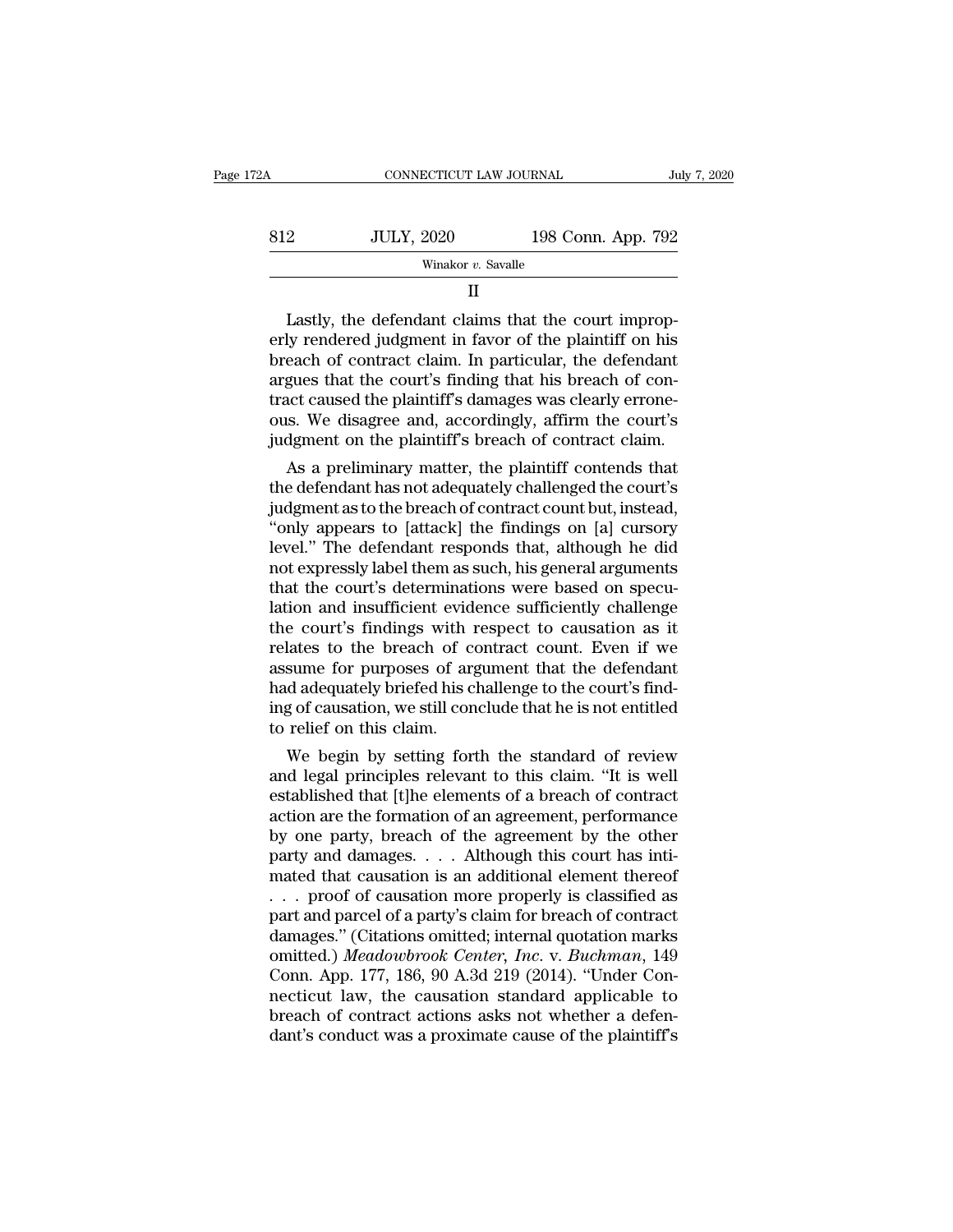# EXECUTE 2000 CONNECTICUT LAW JOURNAL Page 173A<br>198 Conn. App. 792 JULY, 2020 813<br>Winakor v. Savalle

Winakor *v.* Savalle

EMBRED CONNECTICUT LAW JOURNAL<br>
198 Conn. App. 792 JULY, 2020 813<br>
198 Conn. App. 792 JULY, 2020 813<br>
injuries, but rather whether those injuries were foresee-<br>
able to the defendant and naturally and directly resulted<br>
fr 198 Conn. App. 792 JULY, 2020 813<br>Winakor v. Savalle<br>injuries, but rather whether those injuries were foresee-<br>able to the defendant and naturally and directly resulted<br>from the defendant's conduct." *Theodore v. Lifeline* From the defendant of the defendant of the defendant of the defendant of the defendant of the defendant's conduct.'' *Theodore* v. *Lifeline*<br>From the defendant's conduct.'' *Theodore* v. *Lifeline*<br>From the defendant's co *Systems Co.*, 173 Conn. App. 2020<br> *Systems Co.*, 173 Conn. App. 291, 306 n.5, 163 A.3d 654 (2017). minimizes, but rather<br>injuries, but rather<br>able to the defend<br>from the defend<br> $\frac{Systems\ Co.}$ , 17<br>654 (2017).<br>"Causation [is quries, but rather whether those injuries were foresee-<br>le to the defendant and naturally and directly resulted<br>om the defendant's conduct." *Theodore* v. *Lifeline*<br>stems Co., 173 Conn. App. 291, 306 n.5, 163 A.3d<br>4 (2017 mjuries, but rather whether those injuries were foresee-<br>able to the defendant and naturally and directly resulted<br>from the defendant's conduct." *Theodore v. Lifeline*<br>Systems Co., 173 Conn. App. 291, 306 n.5, 163 A.3d<br>6

able to the defendant and naturally and directly resulted<br>from the defendant's conduct." *Theodore v. Lifeline*<br>Systems Co., 173 Conn. App. 291, 306 n.5, 163 A.3d<br>654 (2017).<br>"Causation [is] a question of fact for the [fac Irom the defendant's conduct." *Theodore V. Litterne*<br> *Systems Co.*, 173 Conn. App. 291, 306 n.5, 163 A.3d<br>
654 (2017).<br>
"Causation [is] a question of fact for the [fact finder]<br>
to determine . . . and, thus, is governed *terms Co., 173 Conn. App. 291, 306 n.5, 163 A.3d*<br>654 (2017).<br>"Causation [is] a question of fact for the [fact finder]<br>to determine . . . and, thus, is governed by the clearly<br>erroneous standard of review." (Citations omi  $654 (2017)$ .<br>
"Causation [is] a question of fact for the [fact finder]<br>
to determine . . . and, thus, is governed by the clearly<br>
erroneous standard of review." (Citations omitted;<br>
internal quotation marks omitted.) *Mea* "Causation [is] a question of fact for the [fact finder]<br>to determine . . . and, thus, is governed by the clearly<br>erroneous standard of review." (Citations omitted;<br>internal quotation marks omitted.) *Meadowbrook Cen-<br>ter* to determine . . . and, thus, is governed by the clearly<br>erroneous standard of review." (Citations omitted;<br>internal quotation marks omitted.) *Meadowbrook Cen-*<br>ter, *Inc.* v. *Buchman*, supra, 149 Conn. App. 193. Under<br> erroneous standard of review." (Citations omitted;<br>internal quotation marks omitted.) Meadowbrook Center, Inc. v. Buchman, supra, 149 Conn. App. 193. Under<br>this standard, "we overturn a finding of fact when there<br>is no ev internal quotation marks omitted.) Meadowbrook Center, Inc. v. Buchman, supra, 149 Conn. App. 193. Under this standard, "we overturn a finding of fact when there is no evidence in the record to support it  $\ldots$  or when al ter, Inc. v. *Buchman*, supra, 149 Conn. App. 193. Under<br>this standard, "we overturn a finding of fact when there<br>is no evidence in the record to support it  $\ldots$  or when<br>although there is evidence to support it, the revi this standard, "we overturn a finding of fact when there is no evidence in the record to support it . . . or when although there is evidence to support it, the reviewing court on the entire evidence is left with the defin is no evidence in the although there is evidence<br>court on the entire evidence firm conviction that<br>(Internal quotation mainting the property of the property<br>A.2d 326 (2010). Here, the court for mough there is evidence to support it, the reviewing<br>urt on the entire evidence is left with the definite and<br>m conviction that a mistake has been committed."<br>termal quotation marks omitted.) *Naples* v. *Keystone*<br>idding court on the entire evidence is left with the definite and<br>firm conviction that a mistake has been committed."<br>(Internal quotation marks omitted.) *Naples v. Keystone*<br>Building & Development Corp., 295 Conn. 214, 225, 990<br>

firm conviction that a mistake has been committed.<br>
(Internal quotation marks omitted.) *Naples v. Keystone*<br> *Building & Development Corp.*, 295 Conn. 214, 225, 990<br>
A.2d 326 (2010).<br>
Here, the court found that the plain (internal quotation marks omitted.) *Napies V. Reystone*<br> *Building & Development Corp.*, 295 Conn. 214, 225, 990<br>
A.2d 326 (2010).<br>
Here, the court found that the plaintiff proved all<br>
elements of his breach of contract Buttaing & Development Corp., 295 Conn. 214, 225, 990<br>A.2d 326 (2010).<br>Here, the court found that the plaintiff proved all<br>elements of his breach of contract claim. On the issue<br>of damages, the court stated in its memoran A.2d 326 (2010).<br>
Here, the court found that the plaintiff proved all<br>
elements of his breach of contract claim. On the issue<br>
of damages, the court stated in its memorandum of<br>
decision that "the plaintiff provided a deta Here, the court found that the plaintiff proved all<br>elements of his breach of contract claim. On the issue<br>of damages, the court stated in its memorandum of<br>decision that "the plaintiff provided a detailed account<br>of the d elements of his breach of contract claim. On the issue<br>of damages, the court stated in its memorandum of<br>decision that "the plaintiff provided a detailed account<br>of the damages he sustained due to the defendant's<br>poor wor of damages, the cour<br>decision that "the plai<br>of the damages he su<br>poor workmanship," f<br>defendant's improper<br>to finish the defendant<br>tive work . . . ."<br>On appeal, the defer cision that the plaintiff provided a detailed account<br>the damages he sustained due to the defendant's<br>or workmanship," finding that "[a]s a result [of] the<br>fendant's improper work, the plaintiff paid \$50,714.46<br>finish the or the damages he sustained due to the defendant's<br>poor workmanship," finding that "[a]s a result [of] the<br>defendant's improper work, the plaintiff paid \$50,714.46<br>to finish the defendant's work and \$60,508.86 for correc-<br>

poor workmansnip, Imding that [a]s a result [or] the<br>defendant's improper work, the plaintiff paid \$50,714.46<br>to finish the defendant's work and \$60,508.86 for correc-<br>tive work . . . . "<br>On appeal, the defendant argues th defendant s improper work, the plaintiff paid \$50,714.46<br>to finish the defendant's work and \$60,508.86 for correc-<br>tive work . . . ."<br>On appeal, the defendant argues that the court's find-<br>ing of damages is clearly erroneo to finish the defendant s work and \$60,508.86 for corrective work  $\ldots$ ."<br>
On appeal, the defendant argues that the court's find-<br>
ing of damages is clearly erroneous because the plaintiff<br>
never proved beyond speculation  $\alpha$  to appeal, the defendant argues that the court's finding of damages is clearly erroneous because the plaintiff never proved beyond speculation that the defendant's conduct caused damage to the plaintiff's property. H On appeal, the defendant argues that the court's find-<br>ing of damages is clearly erroneous because the plaintiff<br>never proved beyond speculation that the defendant's<br>conduct caused damage to the plaintiff's property. He<br>co ing of damages is clearly erroneous because the plaintiff<br>never proved beyond speculation that the defendant's<br>conduct caused damage to the plaintiff's property. He<br>contends that "[t]he intervening period of time between<br>[ never proved beyond speculation that the defendant's<br>conduct caused damage to the plaintiff's property. He<br>contends that "[t]he intervening period of time between<br>[his] conduct and the appearance of any defective con-<br>diti conduct caused damage to the plaintiff's property. He contends that "[t]he intervening period of time between [his] conduct and the appearance of any defective condition, the lack of a definitely identified cause for the d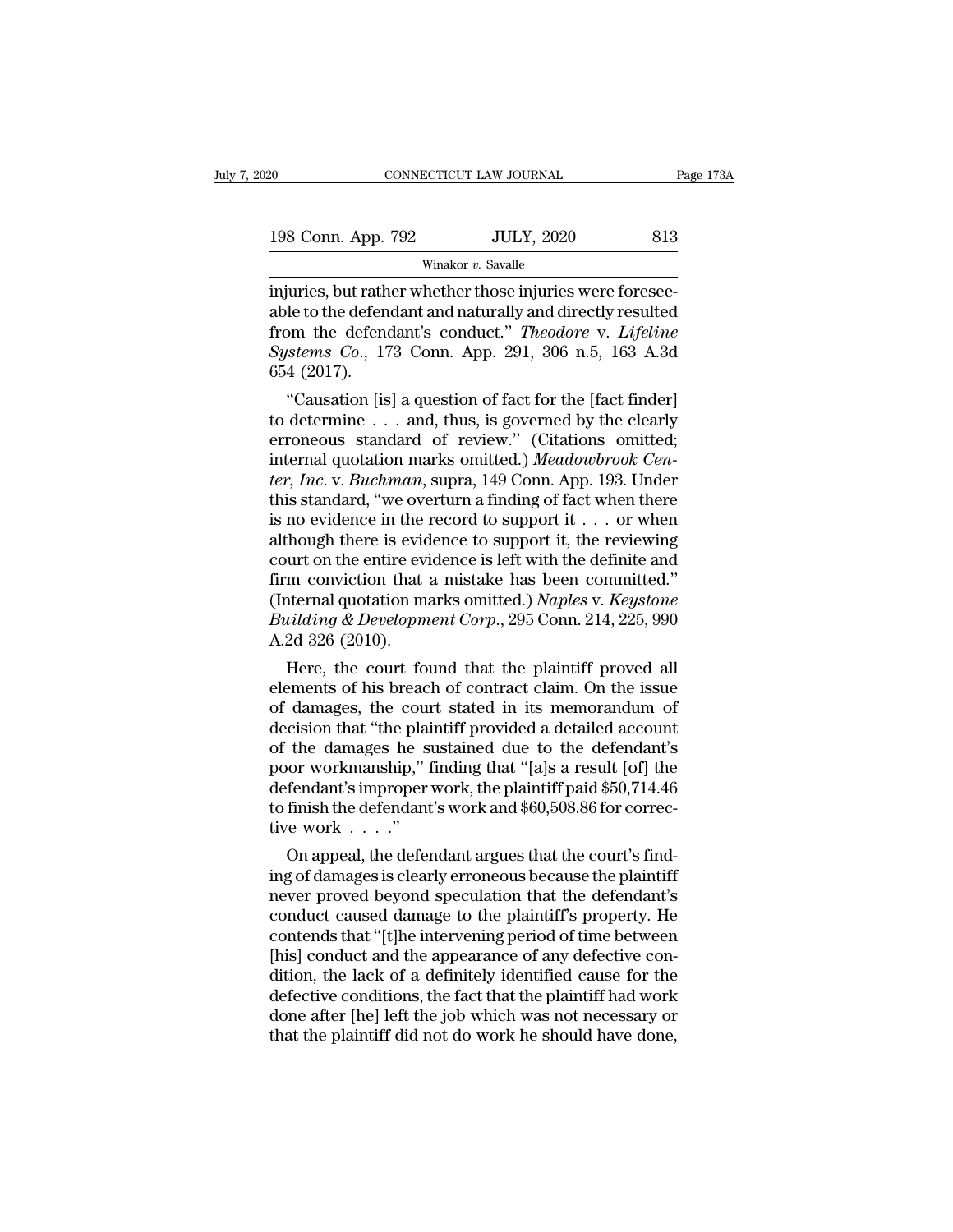| ΆA  | CONNECTICUT LAW JOURNAL |                    | July 7, 2020 |
|-----|-------------------------|--------------------|--------------|
|     |                         |                    |              |
| 814 | <b>JULY, 2020</b>       | 198 Conn. App. 792 |              |
|     | Winakor v. Savalle      |                    |              |

CONNECTICUT LAW JOURNAL July 7, 2020<br>
S14 JULY, 2020 198 Conn. App. 792<br>
Winakor v. Savalle<br>
and the several other potential causes of the defective<br>
conditions, ensured that any conclusion of causation<br>
was promised on mo S14 JULY, 2020 198 Conn. App. 792<br>Winakor v. Savalle<br>and the several other potential causes of the defective<br>conditions, ensured that any conclusion of causation<br>was premised on mere speculation." 814 JULY, 2020 198 Co.<br>
Winakor v. Savalle<br>
and the several other potential causes of<br>
conditions, ensured that any conclusion<br>
was premised on mere speculation.''<br>
The defendant's arguments can be best o  $300$   $198$  Conn. App. 792<br>
Winakor v. Savalle<br>
d the several other potential causes of the defective<br>
mditions, ensured that any conclusion of causation<br>
as premised on mere speculation."<br>
The defendant's arguments can b

Winakor v. Savalle<br>
and the several other potential causes of the defective<br>
conditions, ensured that any conclusion of causation<br>
was premised on mere speculation."<br>
The defendant's arguments can be best characterized<br>
a For the several other potential causes of the defective<br>conditions, ensured that any conclusion of causation<br>was premised on mere speculation."<br>The defendant's arguments can be best characterized<br>as an assertion that there and the several other potential causes of the defective<br>conditions, ensured that any conclusion of causation<br>was premised on mere speculation."<br>The defendant's arguments can be best characterized<br>as an assertion that there conditions, ensured that any conclusion of causation<br>was premised on mere speculation."<br>The defendant's arguments can be best characterized<br>as an assertion that there were other possible causes<br>for the plaintiff's damages. was premised on mere speculation."<br>
The defendant's arguments can be best characterized<br>
as an assertion that there were other possible causes<br>
for the plaintiff's damages. This contention, however,<br>
is inconsistent with t The defendant's arguments can be best characterized<br>as an assertion that there were other possible causes<br>for the plaintiff's damages. This contention, however,<br>is inconsistent with the standard by which we must<br>review the as an assertion that there were other possible causes<br>for the plaintiff's damages. This contention, however,<br>is inconsistent with the standard by which we must<br>review the court's finding—it is not whether there are<br>other c for the plaintiff's damages. This contention, however,<br>is inconsistent with the standard by which we must<br>review the court's finding—it is not whether there are<br>other conceivable causes but, rather, whether there was<br>evid is inconsistent with the standard by which we must<br>review the court's finding—it is not whether there are<br>other conceivable causes but, rather, whether there was<br>evidence to allow the court to find that the *defendant's*<br> review the court's finding—it is not whether there are<br>other conceivable causes but, rather, whether there was<br>evidence to allow the court to find that the *defendant's*<br>*conduct* was the cause. "Proof of a material fact. other conceivable causes but, rather, whether there was<br>evidence to allow the court to find that the *defendant's*<br>conduct was the cause. "Proof of a material fact...<br>need not be so conclusive as to exclude every other<br>hyp evidence to allow the court to find that the *defendant's*<br>conduct was the cause. "Proof of a material fact . . .<br>need not be so conclusive as to exclude every other<br>hypothesis. It is sufficient if the evidence produces in conduct was the<br>need not be so<br>hypothesis. It is<br>the mind of the t<br>ity of the existe<br>Danbury Hospi<br>630 (2017).<br>The plaintiff, ed not be so conclusive as to exclude every other<br>pothesis. It is sufficient if the evidence produces in<br>e mind of the trier a reasonable belief in the probabil-<br>of the existence of the material fact." Rockhill v.<br>unbury H hypothesis. It is sufficient if the evidence produces in<br>the mind of the trier a reasonable belief in the probabil-<br>ity of the existence of the material fact." Rockhill v.<br>Danbury Hospital, 176 Conn. App. 39, 44, 168 A.3d<br>

the mind of the trier a reasonable belief in the probabil-<br>ity of the existence of the material fact." Rockhill v.<br>Danbury Hospital, 176 Conn. App. 39, 44, 168 A.3d<br>630 (2017).<br>The plaintiff, on the other hand, argues that ity of the existence of the material fact." *Rockhill v.*<br>Danbury Hospital, 176 Conn. App. 39, 44, 168 A.3d<br>630 (2017).<br>The plaintiff, on the other hand, argues that there<br>was adequate evidence to show that the defendant's Danbury Hospital, 1'<br>630 (2017).<br>The plaintiff, on th<br>was adequate evidence<br>work caused his damatestimony from multip<br>Lindo. We agree.<br>Lindo served as a fa The plaintiff, on the other hand, argues that there<br>as adequate evidence to show that the defendant's<br>ork caused his damages, particularly in the form of<br>stimony from multiple witnesses, including Charles<br>ndo. We agree.<br>L The plaintiff, on the other hand, argues that there<br>was adequate evidence to show that the defendant's<br>work caused his damages, particularly in the form of<br>testimony from multiple witnesses, including Charles<br>Lindo. We ag

was adequate evidence to show that the defendant's<br>work caused his damages, particularly in the form of<br>testimony from multiple witnesses, including Charles<br>Lindo. We agree.<br>Lindo served as a fact witness and as an expert work caused his damages, particularly in the form of<br>testimony from multiple witnesses, including Charles<br>Lindo. We agree.<br>Lindo served as a fact witness and as an expert wit-<br>ness<sup>12</sup> in the areas of site work, excavation testimony from multiple witnesses, including Charles<br>Lindo. We agree.<br>Lindo served as a fact witness and as an expert wit-<br>ness<sup>12</sup> in the areas of site work, excavation, septic instal-<br>lation, and site preparation; he te Lindo. We agree.<br>
Lindo served as a fact witness and as an expert wit-<br>
ness<sup>12</sup> in the areas of site work, excavation, septic instal-<br>
lation, and site preparation; he testified as to various<br>
problems that arose as a re tion, and site preparation; he testified as to various<br>roblems that arose as a result of, among other things,<br>e defendant's repeated use of rocks instead of sand<br>is backfill.<sup>13</sup> Other witnesses who testified regarding<br><sup>12</sup> problems that arose as a result of, among other things,<br>the defendant's repeated use of rocks instead of sand<br>as backfill.<sup>13</sup> Other witnesses who testified regarding<br> $\frac{12}{}$  The defendant also argues that the court's f

the defendant's repeated use of rocks instead of sand<br>as backfill.<sup>13</sup> Other witnesses who testified regarding<br> $\frac{12}{12}$ The defendant also argues that the court's finding of causation was<br>clearly erroneous because the p the defendant's repeated use of rocks instead of sand<br>as backfill.<sup>13</sup> Other witnesses who testified regarding<br> $\frac{12}{12}$  The defendant also argues that the court's finding of causation was<br>clearly erroneous because the as backfill.<sup>13</sup> Other witnesses who testified regarding<br>
<sup>12</sup> The defendant also argues that the court's finding of causation was<br>
clearly erroneous because the plaintiff failed to offer expert testimony to<br>
prove that t <sup>13</sup> The defendant also argues that the court's finding of causation was clearly erroneous because the plaintiff failed to offer expert testimony to prove that the defendant's work caused the plaintiff's damages. We rejec clearly erroneous because the plaintiff failed to offer expert testimony to<br>prove that the defendant's work caused the plaintiff's damages. We reject<br>the premise of this contention because Lindo testified and offered exper For the difference when the plaintiff's damages. We reject<br>e premise of this contention because Lindo testified and offered expert<br>inion regarding a variety of issues involving the defendant's work based<br>his training, exp

<sup>%</sup> on his training, experience, and expertise in this area.<br>  $^{13}$  Lindo testified in response to questioning by the plaintiff's counsel to the following regarding the effect of using rocks as backfill on the septic syste From the strain of states involving the defendant's work based<br>
inion regarding a variety of issues involving the defendant's work based<br>
<sup>13</sup> Lindo testified in response to questioning by the plaintiff's counsel to the<br>
I

by a both straining, experience, and expertise in this area.<br>
<sup>13</sup> Lindo testified in response to questioning by the plaintiff's counsel to the following regarding the effect of using rocks as backfill on the septic syste <sup>13</sup> Lindo testified in response to questionial is lindo testified in response to questionial following regarding the effect of using rock "Q: And when you were digging do yo that was coming out of the trench? "A.: Yeah.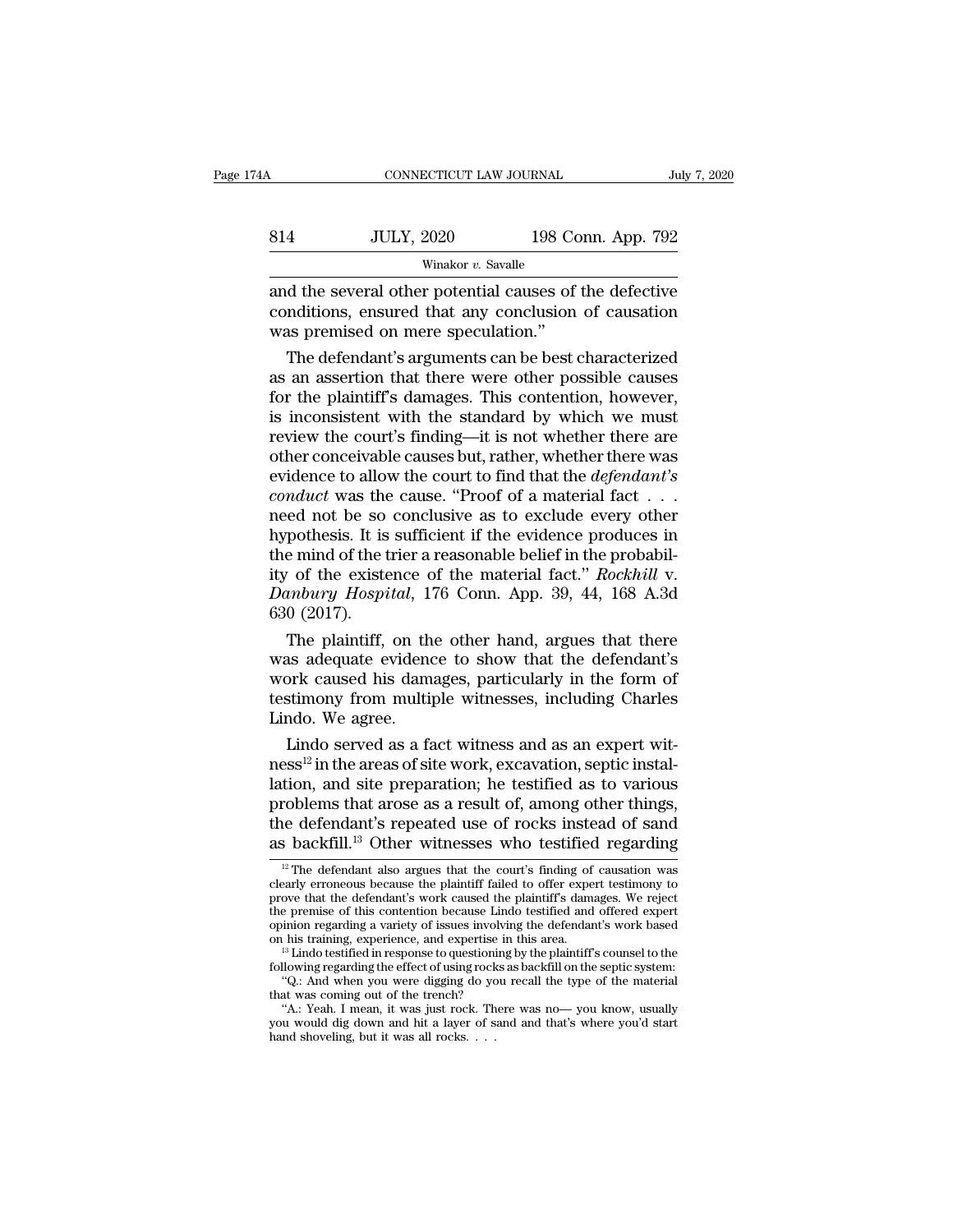Page 175A<br>
198 Conn. App. 792 JULY, 2020 815<br>
Winakor v. Savalle<br>
problems with the defendant's backfilling included<br>
George Brennan, the town's fire marshal,<sup>14</sup> and Brett<br>
Sheldon a representative from the gas company <sup></sup> 198 Conn. App. 792 JULY, 2020 815<br>Winakor v. Savalle<br>problems with the defendant's backfilling included<br>George Brennan, the town's fire marshal,<sup>14</sup> and Brett<br>Sheldon, a representative from the gas company.<sup>15</sup> Lindo<br>also 198 Conn. App. 792 JULY, 2020 815<br>Winakor v. Savalle<br>problems with the defendant's backfilling included<br>George Brennan, the town's fire marshal,<sup>14</sup> and Brett<br>Sheldon, a representative from the gas company.<sup>15</sup> Lindo<br>also 198 Conn. App. 792 JULY, 2020 815<br>Winakor v. Savalle<br>problems with the defendant's backfilling included<br>George Brennan, the town's fire marshal,<sup>14</sup> and Brett<br>Sheldon, a representative from the gas company.<sup>15</sup> Lindo<br>also  $\frac{\text{Winakor } v. \text{ Savalle}}{\text{Winakor } v. \text{ Savalle}}$ <br>
problems with the defendant's backfilling included<br>
George Brennan, the town's fire marshal,<sup>14</sup> and Brett<br>
Sheldon, a representative from the gas company.<sup>15</sup> Lindo<br>
also testified problems with the<br>George Brennan, the Sheldon, a represent<br>also testified to prodant's construction<br>the driveway.<br>The driveway. heldon, a representative from the gas company.<sup>15</sup> Lindo<br>so testified to problems he saw related to the defen-<br>ant's construction of the retaining walls, as well as<br>it you discovered in there?<br>"A: To protect the pipe from also testified to problems he<br>dant's construction of the r<br>the driveway.<br>"Q: And what's the purpose of putt<br>that you discovered in there?<br>"A.: To protect the pipe from breaki So testined to problems he saw.<br>
ant's construction of the retaini:<br>
ie driveway.<br>
"Q.: And what's the purpose of putting sance the pipe from breaking.<br>
"Q.: And is there a reason that a pipe might to the with rocks or  $\sim$ ant's construction of the retaining walls, as well as<br>
ie driveway.<br>
"Q.: And what's the purpose of putting sand in there instead of the fill<br>
at you discovered in there?<br>
"A.: To protect the pipe from breaking.<br>
"Q.: And

the driveway.<br>
"Q: And what's the purpose<br>
that you discovered in there?<br>
"A: To protect the pipe from<br>
"Q: And is there a reason that<br>
laden with rocks or—?<br>
"A: Yeah. I mean, a pipe's or<br>
"A: Yeah. I and then you know

"Q: And what's the purpose of putting sand in there instead of the fill<br>
at you discovered in there?<br>
"A.: To protect the pipe from breaking.<br>
"Q: And is there a reason that a pipe might break if it's in material that's<br> "Q: And what's the purpose of putting sand in there instead of the fill<br>that you discovered in there?<br>"A.: To protect the pipe from breaking.<br>"Q: And is there a reason that a pipe might break if it's in material that's<br>la that you discovered in there?<br>
"A.: To protect the pipe from breaking.<br>
"Q.: And is there a reason that a pipe might break if it's in material laden with rocks or--?<br>
"A.: Yeah. I mean, a pipe's only so strong. You can't, "A.: To protect the pipe from breaking.<br>"Q.: And is there a reason that a pipe might break if it's in material that's<br>den with rocks or—?<br>"A.: Yeah. I mean, a pipe's only so strong. You can't, you know, put a<br>ck on it and "A.: To protect the pipe from breaking.<br>
"Q.: And is there a reason that a pipe might break if it's in material that's<br>
laden with rocks or—?<br>
"A.: Yeah. I mean, a pipe's only so strong. You can't, you know, put a<br>
rock o The with rocks or the with rocks or the with rocks or the with real of the with real of the with the set of it and then, you know, any kind of pressure on it whether it'd be tiling, or you know . . . anything's [going to] "A.: Yeah. I mean, a pipe's only so strong. You can't, you know, put a rock on it and then, you know, any kind of pressure on it whether it'd be settling, or you know . . . anything's [going to] break the pipe."<br>Lindo tes

ck on it and then, you know, any kind of pressure on it whether it'd be ttling, or you know . . . anything's [going to] break the pipe."<br>
Lindo testified to the following regarding the effect of using rocks as<br>
ckfill for settling, or you know . . . anything's [going to] break the pipe."<br>
Lindo testified to the following regarding the effect of using rocks as<br>
backfill for the foundation:<br>
"Q.: When you backfill footing—not footings, but fo Lindo testified to the followin<br>backfill for the foundation:<br>"Q.: When you backfill footing-<br>of material are you supposed to<br>"A.: Backfill on a foundation of<br>have bad material there, you try<br>around the foundation wall.<br>"Q ckfill for the foundation:<br>
"Q.: When you backfill footing—not footings, but foundations, what ty<br>
material are you supposed to use against the foundation properly?<br>
"A.: Backfill on a foundation depends what's on site. Y "Q.: When you backfill footing—not footings, but for material are you supposed to use against the foun "A.: Backfill on a foundation depends what's on si<br>we bad material there, you try and bring in some ound the foundatio material are you supposed to use against the foundation<br>
"A.: Backfill on a foundation depends what's on site. You<br>
we bad material there, you try and bring in something dound the foundation wall.<br>
"Q.: When you say bad m "A.: Backfill or<br>we bad materia<br>ound the found<br>"Q.: When you<br>"A.: Big rocks,<br>"Q.: And why or<br>"Q.: And why or foundation? We bad material there, you try and bring in something decent to keep<br>
ound the foundation wall.<br>
"Q.: When you say bad material what are you talking about?<br>
"A.: Big rocks, boulders, things like that....<br>
"Q.: Was there a

around the foundation w<br>
"Q.: When you say bad<br>
"A.: Big rocks, boulder<br>
"Q.: Was there a lot of<br>
"A.: Yeah.<br>
"Q.: And why do you the foundation?<br>
"A.: A lot of reasons. Y<br>
"A.: A lot of reasons. Y

"Q: When you say bad material what are you talking about?<br>"A.: Big rocks, boulders, things like that. . . .<br>"Q: Was there a lot of bad material on this site?<br>"A.: Yeah.<br>"Q: And why do you try to avoid putting rocks and so "A.: Big rocks, boulders, things like that  $\dots$  .<br>
"Q.: Was there a lot of bad material on this site?"<br>
"A.: Yeah.<br>
"Q.: And why do you try to avoid putting rocks and so forth up against<br>
the foundation?<br>
"A.: A lot of re "Q: Was there a lot of bad material on this site?<br>
"A: Yeah.<br>
"Q: And why do you try to avoid putting rocks and so forth up against<br>
the foundation?<br>
"A: A lot of reasons. You know, cracks in the wall, you know, if you ke "A.: Yeah.<br>
"Q.: And why do you try to avoid putting rocks and so forth up against<br>
the foundation?<br>
"A.: A lot of reasons. You know, cracks in the wall, you know, if you keep<br>
a lot of —pull out a lot of big boulders in the foundation?<br>
"A.: A lot of reasons. You know, cracks in the wall, you know<br>
a lot of —pull out a lot of big boulders in that area where you<br>
[going to] have the material shifting and settling, and you l<br>
push on the w "A.: A lot of reasons. You know, cracks in the wall, you ot of —pull out a lot of big boulders in that area where<br>oing to] have the material shifting and settling, and y<br>sh on the wall itself."<br><sup>14</sup> Brennan testified on d a lot of —pull out a lot of big boulders in that area where you've dug, you're [going to] have the material shifting and settling, and you know, it could push on the wall itself."<br>
<sup>14</sup> Brennan testified on direct examina bing to] have the material shift<br>sh on the wall itself."<br><sup>14</sup> Brennan testified on direct ex<br>llowing regarding the proper n<br>"Q.: It shouldn't have rocks or<br>"A.: No, sir.<br>"Q.: And why is that?<br>"A.: Because in New England r<br>

Example 18: Heat is set the wall itself."<br>
"A.: Because in New England rocks are other debris?<br>
"Q.: It shouldn't have rocks or other debris?<br>
"A.: No, sir.<br>
"Q.: And why is that?<br>
"A.: Because in New England rocks move u <sup>14</sup> Brennan testified on direct examination by the plaintiff's counsel to the following regarding the proper material for backfilling:<br>
"Q: It shouldn't have rocks or other debris?<br>
"A: No, sir.<br>
"Q: And why is that?<br>
"A following regarding the proper material for backfilling:<br>
"Q.: It shouldn't have rocks or other debris?<br>
"A.: No, sir.<br>
"Q.: And why is that?<br>
"A.: Because in New England rocks move under the ground with the frost<br>
... an "A.: No, sir.<br>
"Q.: And why is that?<br>
"A.: Because in New Englan<br>
... and it will rub against the or-<br>
eventually it will leak."<br>
<sup>15</sup> The following colloquy of<br>
examination of Sheldon:<br>
"Q.: [I]s that something you<br>
"C.! "Q: And why is that?<br>"A: Because in New England rocks move under the ground with the frost<br>"A: Because in New England rocks move under the ground with the frost<br>amination is twill leak."<br>"The following colloquy occurred du "A.: Because in New England rocks move under the ground with a set it to see it will rub against the pipe eventually and cause it to or—eventually it will leak."<br>
<sup>15</sup> The following colloquy occurred during the plaintiff'

. and it will rub against the pipe eventually and cause it to either leak—eventually it will leak."<br>
<sup>15</sup> The following colloquy occurred during the plaintiff's counsel's direct amination of Sheldon:<br>
"Q.: [I]s that somet ---<br>
"We be the following colloquy occurred during the plaintiff's counsel's direct<br>
amination of Sheldon:<br>
"Q.: [I]s that something you would have expected in terms of the scratches<br>
see if it had been backfilled with pro <sup>15</sup> The following colloquy occurred during the examination of Sheldon:<br>
"Q.: [I]s that something you would have expecte to see if it had been backfilled with proper mate<br>
"A.: That is not what would happen if that tan<br>
" amination of Sheldon:<br>
"Q.: [I]s that something you w<br>
see if it had been backfilled<br>
"A.: That is not what would l<br>
"Q.: Okay. In looking at [an e:<br>
"Q.: [C]ould you tell the court<br>
"Q.: [C]ould you tell the court<br>
"Q.: [ "Q: [I]s that something you would have expected in terms of the scratches<br>see if it had been backfilled with proper material?<br>"A: That is not what would happen if that tank was backfilled properly.<br>"Q: Okay. In looking at to see if it had been backfilled with<br>
"A.: That is not what would happ<br>
"Q.: Okay. In looking at [an exhibit<br>
that should have been used to back<br>
"A.: No. Absolutely not.<br>
"Q.: [C]ould you tell the court—or<br>
up into the "A.: That is not what would happen if that tank was backfilled properly.<br>"Q.: Okay. In looking at [an exhibit depicting large rocks], is that material<br>at should have been used to backfill?<br>"A.: No. Absolutely not.<br>"Q.: [C "A.: That is not what would happen if that tank was backfilled properly.<br>
"Q.: Okay. In looking at [an exhibit depicting large rocks], is that material<br>
that should have been used to backfill?<br>
"A.: No. Absolutely not.<br>
"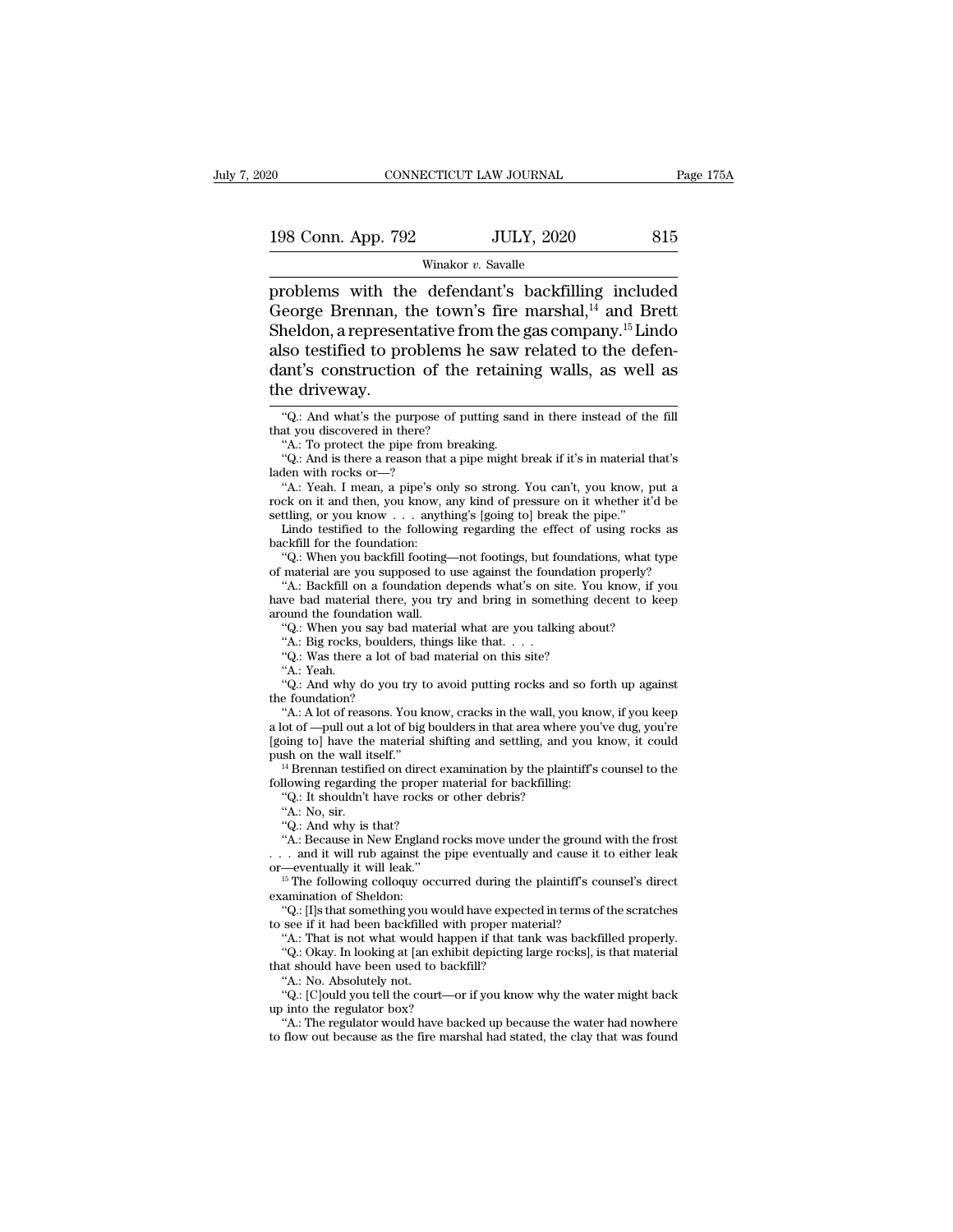## CONNECTICUT LAW JOURNAL July 7, 2020<br>816 JULY, 2020 198 Conn. App. 816<br>Gerrish v. Hammick Gerrish *v.* Hammick

CONNECTICUT LAW JOURNAL July 7, 2020<br>
6 JULY, 2020 198 Conn. App. 816<br>
<sup>Gerrish v.</sup> Hammick<br>
"[I]t is the exclusive province of the trier of fact to<br>
eigh . . . conflicting evidence, determine the credi-<br>
itty of witnesses 816 JULY, 2020 198 Conn. App. 816<br>
Gerrish v. Hammick<br>
"[I]t is the exclusive province of the trier of fact to weigh . . . conflicting evidence, determine the credi-<br>
bility of witnesses and determine whether to accept<br>
s 816 JULY, 2020 198 Conn. App. 816<br>
Gerrish v. Hammick<br>
"[I]t is the exclusive province of the trier of fact to<br>
weigh . . . conflicting evidence, determine the credi-<br>
bility of witnesses and determine whether to accept<br> S16 JULY, 2020 198 Conn. App. 816<br>
Gerrish v. Hammick<br>
"[I]t is the exclusive province of the trier of fact to<br>
weigh . . . conflicting evidence, determine the credi-<br>
bility of witnesses and determine whether to accept<br>
s *Gerrish v. Hammick*<br> *Cerrish v. Hammick*<br> **Weigh ...** conflicting evidence, determine the credi-<br>
bility of witnesses and determine whether to accept<br>
some, all or none of a witness' testimony." *Rockhill* v.<br> *Danbury H* "[I]t is the exclusive province of the trier of fact to weigh  $\ldots$  conflicting evidence, determine the credibility of witnesses and determine whether to accept some, all or none of a witness' testimony." *Rockhill* v. *D* "[I]t is the exclusive province of the trier of fact to weigh . . . conflicting evidence, determine the credibility of witnesses and determine whether to accept some, all or none of a witness' testimony." *Rockhill* v. *D* weigh . . . conflicting evidence, determine the credibility of witnesses and determine whether to accept<br>some, all or none of a witness' testimony." Rockhill v.<br>Danbury Hospital, supra, 176 Conn. App. 44. The trial<br>court, bility of witnesses and determine whether to accept<br>some, all or none of a witness' testimony." Rockhill v.<br>Danbury Hospital, supra, 176 Conn. App. 44. The trial<br>court, as the trier of fact, was free to credit the testi-<br>m some, all or none of a witness' testimony." *Rockhill v.*<br>Danbury Hospital, supra, 176 Conn. App. 44. The trial<br>court, as the trier of fact, was free to credit the testi-<br>mony of the plaintiff's witnesses in concluding tha Danbury Hospital, supra, 176 Conn. App. 44. The trial court, as the trier of fact, was free to credit the testimony of the plaintiff's witnesses in concluding that the defendant's conduct caused the damages suffered by the court, as the trier of fact, was free to credit the<br>mony of the plaintiff's witnesses in concluding th<br>defendant's conduct caused the damages suffer<br>the plaintiff. We conclude, therefore, that the c<br>findings were not clear Figure 1. We conclude the damages suffered by<br>the plaintiff. We conclude, therefore, that the court's<br>dings were not clearly erroneous and there was evi-<br>nce in the record to support the breach of contract<br>dgment rendered defendant s' conduct caused the dantages suffred by<br>the plaintiff. We conclude, therefore, that the court's<br>findings were not clearly erroneous and there was evi-<br>dence in the record to support the breach of contract<br>judgm

the plantim. We conclude, therefore, that the court's<br>findings were not clearly erroneous and there was evi-<br>dence in the record to support the breach of contract<br>judgment rendered in favor of the plaintiff.<br>The judgment i in favor of the plaintiff.<br>
The judgment rendered in favor of the plaintiff.<br>
The judgment is reversed as to counts three, four,<br>
and five, and as to the award of attorney's fees, and<br>
the case is remanded with direction t defice in the record to support the bijudgment rendered in favor of the plast<br>The judgment is reversed as to co<br>and five, and as to the award of attacher case is remanded with direction to<br>in favor of the defendant on thos The judgment is reversed as to counts three, for the dive, and as to the award of attorney's fees, e case is remanded with direction to render judgm favor of the defendant on those counts; the judgm affirmed in all other r *E* case is remanded with direction to render judgment<br>favor of the defendant on those counts; the judgment<br>affirmed in all other respects.<br>In this opinion the other judges concurred.<br>MICHAEL GERRISH *v*. PAUL HAMMICK ET A

## ant on those counts;<br>r respects.<br>other judges concu<br>H v. PAUL HAMMI<br>(AC 41759)<br>J., and Prescott and Bear, MICHAEL GERRISH  $v$ . PAUL HAMMICK ET AL.<br>(AC 41759)<br>DiPentima, C. J., and Prescott and Bear, Js.

## *Syllabus*

MICITAELI GERRISIT  $v$ . I ACL TRIMMICK ET AL.<br>
(AC 41759)<br>
DiPentima, C. J., and Prescott and Bear, Js.<br>
Syllabus<br>
The plaintiff sought to recover damages for, inter alia, defamation and<br>
tortious interference, in connect (AC  $41'$ (59)<br>DiPentima, C. J., and Prescott and Bear, Js.<br>Syllabus<br>plaintiff sought to recover damages for, inter alia, defamation and<br>tortious interference, in connection with a statement made by the defen-<br>dant W to th DiPentima, C. J., and Prescott and Bear, Js.<br>Syllabus<br>plaintiff' sought to recover damages for, inter alia, defamation and<br>tortious interference, in connection with a statement made by the defen-<br>dant W to the plaintiff's *Syllabus*<br>*Syllabus*<br>plaintiff sought to recover damages for, inter alia, defamation and<br>tortious interference, in connection with a statement made by the defen-<br>dant W to the plaintiff's employer, Q. The plaintiff, forme Syllabus<br>plaintiff sought to recover damages for, inter alia, defamation and<br>tortious interference, in connection with a statement made by the defen-<br>dant W to the plaintiff's employer, Q. The plaintiff, formerly a sergean plaintiff sought to recover damages for, inter alia, defamation and tortious interference, in connection with a statement made by the defendant W to the plaintiff's employer, Q. The plaintiff, formerly a sergeant with a to plantari solgate of ecover damages for, their dam, detailed to defendant W to the plaintiff's employer, Q. The plaintiff, formerly a sergeant with a town police department, retired and took a position as a public safety of or about the plaintiff's employer, Q. The plaintiff, formerly a sergeant with a town police department, retired and took a position as a public safety officer with Q. Prior to the plaintiff's retirement, he was accused of had been completed and a decision could be made whether to discipline and took a position constant a town police department, he was accused of insubordination and neglect of duty. The chief of the police department, the d hair a complete deparation, rearcal and solid position as a passed safety officer with Q. Prior to the plaintiff's retirement, he was accused of insubordination and neglect of duty. The chief of the police department, the of insubordination and neglect of duty. The chief of the police department, the defendant H, ordered W to conduct an internal affairs investigation into the accusations but the plaintiff retired before the investigation ha of insubordination and neglect of duty. The chief of the police department, the defendant H, ordered W to conduct an internal affairs investigation into the accusations but the plaintiff retired before the investigation h tion into the accusations but the plaintiff retired before the investigation<br>had been completed and a decision could be made whether to discipline<br>him. Q decided to arm certain of its public safety officers, including<br>for had been completed and a decision could be made whether to discipline<br>him. Q decided to arm certain of its public safety officers, including<br>former police officers, who were able to provide a letter of good standing<br>to Q. him. Q decided to arm certain of its public if former police officers, who were able to provid to Q. K, an investigator for Q, asked W whethe around [the] tank would have kept the water in [to] have gone through like it w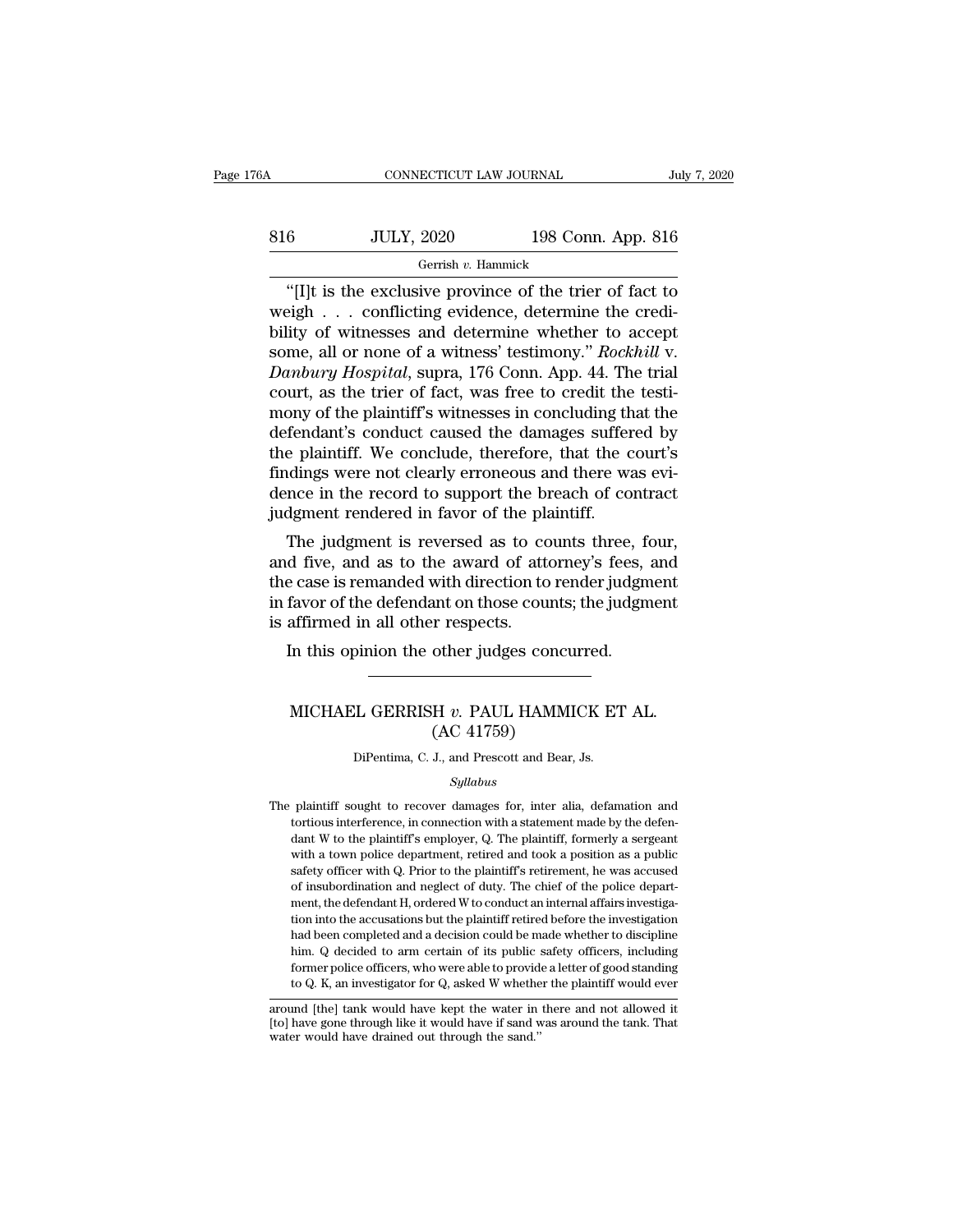## Gerrish *v.* Hammick

<sup>3</sup> Conn. App. 816 JULY, 2020 817<br>
Gerrish v. Hammick<br>
be able to receive a letter of good standing from the department, to<br>
which W responded "no." The plaintiff's employment was therefore  $\frac{3 \text{ Conn. App. 816}}{3 \text{ Gerrish } v. \text{ Hammick}}$ <br>be able to receive a letter of good standing from the department, to which W responded "no." The plaintiff's employment was therefore terminated by Q. The trial court denied W's motion 198 Conn. App. 816 JULY, 2020 817<br>
Gerrish v. Hammick<br>
be able to receive a letter of good standing from the department, to<br>
which W responded "no." The plaintiff's employment was therefore<br>
terminated by Q. The trial cou Gerrish v. Hammick<br>be able to receive a letter of good standing from the department, to<br>which W responded "no." The plaintiff's employment was therefore<br>terminated by Q. The trial court denied W's motion for summary judg-<br> Gerrish v. Hammick<br>be able to receive a letter of good standing from the department, to<br>which W responded "no." The plaintiff's employment was therefore<br>terminated by Q. The trial court denied W's motion for summary judg-<br> be able to receive a letter of good standing from the department, to which W responded "no." The plaintiff's employment was therefore terminated by Q. The trial court denied W's motion for summary judgement but thereafter which W responded "no." The plaintiff's employment was therefore<br>terminated by Q. The trial court denied W's motion for summary judgment<br>but thereafter granted W's motion to reargue and, after reconsid-<br>ering its ruling, g ment but thereafter granted W's motion to reargue and, after reconsidering its ruling, granted W's motion for summary judgment and the plaintiff appealed to this court, claiming that the trial court improperly granted the ering its ruling, granted W's motion for summary judgment and the plaintiff appealed to this court, claiming that the trial court improperly granted the motion to reargue and the motion for summary judgment. *Held*: the tr

- plaintiff appealed to this court, claiming that the trial court improperly granted the motion to reargue and the motion for summary judgment. *Held*:<br>he trial court did not abuse its discretion in granting W's motion to re granted the motion to reargue and the motion for summary judgment.<br>Held:<br>he trial court did not abuse its discretion in granting W's motion to<br>reargue; W asserted that the court made several errors, including that<br>it overl Held:<br>he trial court did not abuse its discretion in granting W's motion to<br>reargue; W asserted that the court made several errors, including that<br>it overlooked certain evidence or misapprehended facts in denying his<br>motio 2. The trial court did not abuse its discretion in granting W's motion to reargue; W asserted that the court made several errors, including that it overlooked certain evidence or misapprehended facts in denying his motion reargue; W asserted that the court made several errors, including that<br>it overlooked certain evidence or misapprehended facts in denying his<br>motion for summary judgment and, thus, the court was well within its<br>discretion
- it overlooked certain evidence or misapprehended facts in denying his<br>motion for summary judgment and, thus, the court was well within its<br>discretion to grant the motion to reargue and reevaluate its decision.<br>he trial cou motion for summary judgment and, thus, the court was well within its discretion to grant the motion to reargue and reevaluate its decision.<br>he trial court properly granted summary judgment in favor of the defendants on the discretion to grant the motion to reargue and reevaluate its decision.<br>he trial court properly granted summary judgment in favor of the defen-<br>dants on the plaintiff's claims of defamation and tortious interference:<br>there he trial court properly granted summary judgment in favor of the defendants on the plaintiff's claims of defamation and tortious interference: there was no genuine issue of material fact that W's statement to K was substan dants on the plaintiff's claims of defamation and tortious interference:<br>there was no genuine issue of material fact that W's statement to K was<br>substantially true, as he submitted evidence, namely, the affidavit of H,<br>who there was no genuine issue of material fact that W's statement to K was substantially true, as he submitted evidence, namely, the affidavit of H, who averred that the plaintiff did not leave the department in good standing substantially true, as he submitted evidence, namely, the affidavit of H, who averred that the plaintiff did not leave the department in good standing and that he had declined to provide the plaintiff with a letter of good who averred that the plaintiff did not leave the department in good standing and that he had declined to provide the plaintiff with a letter of good standing, a decision which the evidence demonstrated was within his sole extending and that he had declined to provide the plaintiff with a letter of good standing, a decision which the evidence demonstrated was within his sole discretion as chief to make, and, after W met his burden of demonst of good standing, a decision which the evidence demonstrated was within his sole discretion as chief to make, and, after W met his burden of demonstrating that there was no genuine issue of material fact that his statement or thin his sole discretion as chief to make, and, after W met his burden<br>of demonstrating that there was no genuine issue of material fact that<br>his statement was substantially true, the plaintiff failed to proffer any<br>evi of demonstrating that there was no genuine issue of material fact that his statement was substantially true, the plaintiff failed to proffer any evidence demonstrating the existence of such an issue; moreover, as defamatio or statement was substantially true, the plaintiff failed to proffer any evidence demonstrating the existence of such an issue; moreover, as defamation was the tort underlying the plaintiff's tortious interference claim, t evidence demonstrating the existence of such an issue; moreover, as<br>defamation was the tort underlying the plaintiff's tortious interference<br>claim, the tortious interference claim failed as a matter of law because<br>there w evidence demonstrating the existence of such an issue; moreover, as defamation was the tort underlying the plaintiff's tortious interference claim, the tortious interference claim failed as a matter of law because there w % true and, therefore, there was no evidence that W's alleged interference<br>resulted from the commission of a tort.<br>Argued February 13—officially released July 7, 2020<br> $Procedural History$

Argued February 13—officially released July 7, 2020<br>*Procedural History*<br>Action to recover damages for, inter alia, defamation, statement underlying the tortious interference claim was substantially<br>true and, therefore, there was no evidence that W's alleged interference<br>resulted from the commission of a tort.<br>Argued February 13—officially released true and, therefore, there was no evidence that W's alleged interference<br>resulted from the commission of a tort.<br>Argued February 13—officially released July 7, 2020<br>*Procedural History*<br>Action to recover damages for, inter Fraction the columission of a tort.<br>Argued February 13—officially released July 7, 2020<br>*Procedural History*<br>Action to recover damages for, inter alia, defamation,<br>and for other relief, brought to the Superior Court in<br>the *Argued February 13—officially released July 7, 2020*<br>*Procedural History*<br>*Action to recover damages for, inter alia, defamation,*<br>and for other relief, brought to the Superior Court in<br>the judicial district of Hartford, *Procedural History*<br>Action to recover damages for, inter alia, defamation,<br>and for other relief, brought to the Superior Court in<br>the judicial district of Hartford, where the court, *Hon*.<br>A. *Susan Peck*, judge trial ref and for other relief, brought to the Superior Court in<br>the judicial district of Hartford, where the court, *Hon*.<br>A. Susan Peck, judge trial referee, denied in part the<br>defendants' motion for summary judgment; thereafter,<br> Action to recover damages for, inter alia, defamation,<br>and for other relief, brought to the Superior Court in<br>the judicial district of Hartford, where the court, *Hon*.<br>A. *Susan Peck*, judge trial referee, denied in part and for other relief, brought to the Superior Court in<br>the judicial district of Hartford, where the court, *Hon*.<br>*A. Susan Peck*, judge trial referee, denied in part the<br>defendants' motion for summary judgment; thereafter the judicial district of Hartford, where the court, *Hon.*<br>A. Susan Peck, judge trial referee, denied in part the<br>defendants' motion for summary judgment; thereafter,<br>the trial court granted the defendants' motion to rear-*Affirmed*.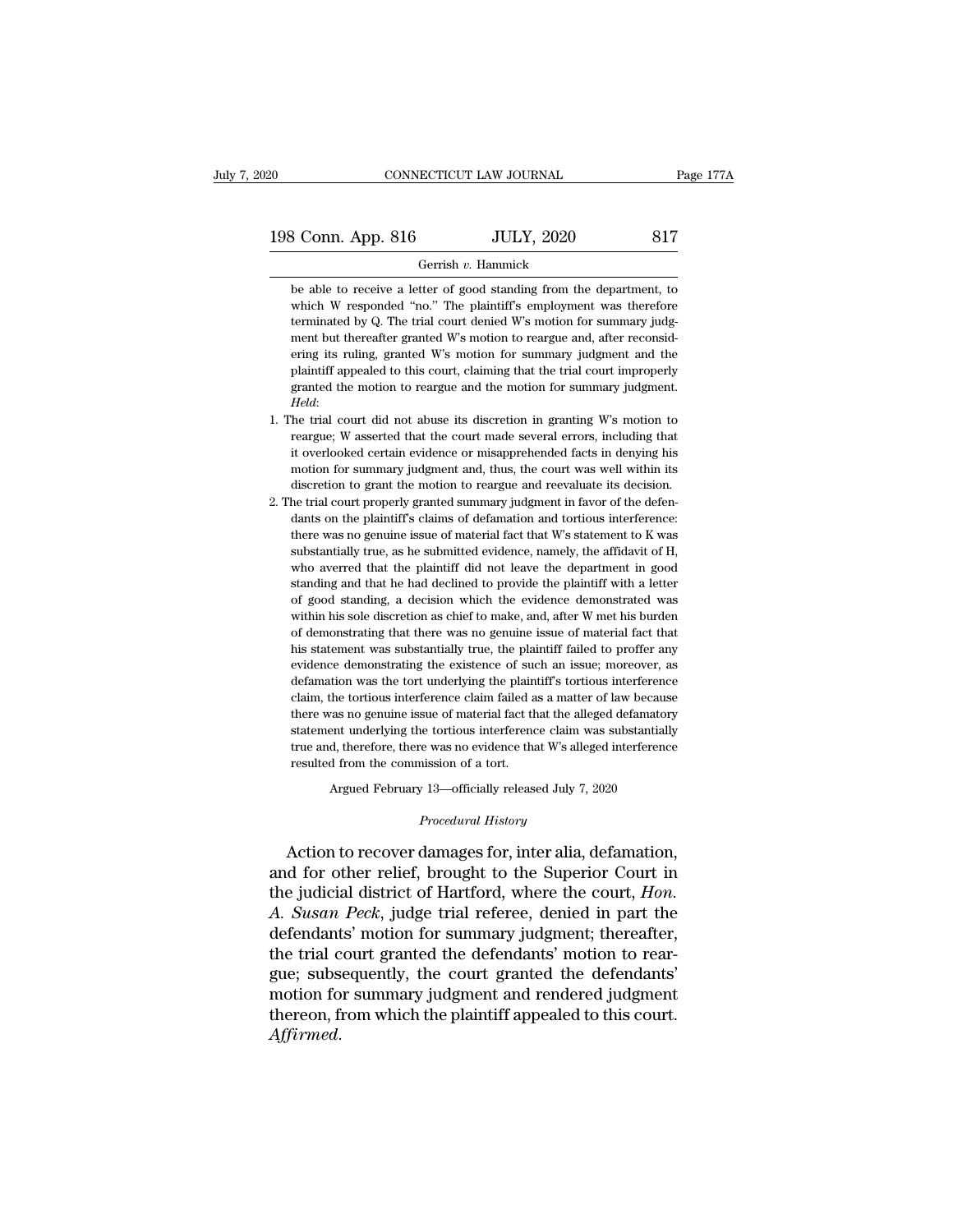# CONNECTICUT LAW JOURNAL July 7, 2020<br>818 JULY, 2020 198 Conn. App. 816<br>Gerrish v. Hammick *CONNECTICUT LAW JOURNAL*<br> *JULY, 2020* 198 Conn. App.<br> *Gerrish v. Hammick*<br> *Justin Sargis*, for the appellant (plaintiff).<br> *Kristan M. Maccini*, for the appellee (defendant)

Gerrish *v.* Hammick

*Kristan M. Maccini*, for the appellee (defendant Mateum Willauer).<br>*Kristan M. Maccini*, for the appellee (defendant Mateum Willauer). 818 JULY, 2<br>
Justin Sargis, for<br> *Histan M. Maccin*<br>
Thew Willauer).

## *Opinion*

*Justin Sargis*, for the appellant (plaintiff).<br> *Kristan M. Maccini*, for the appellee (defendant Mateum Willauer).<br> *Opinion*<br>
PRESCOTT, J. This is a tort action brought by the aintiff, Michael Gerrish, against the defen *Kristan M. Maccini*, for the appellee (defendant Matthew Willauer).<br>  $\frac{opinion}{\text{PRESCOTT}}$ , J. This is a tort action brought by the plaintiff, Michael Gerrish, against the defendant Matthew Willauer seeking to recover damages Kristan M. Maccini, for the appellee (defendant Matthew Willauer).<br>  $\frac{Opinion}{PRESCOTT}$ , J. This is a tort action brought by the plaintiff, Michael Gerrish, against the defendant Matthew Willauer seeking to recover damages for opinion<br>Opinion<br>PRESCOTT, J. This is a tort action brought by the<br>plaintiff, Michael Gerrish, against the defendant Mat-<br>thew Willauer seeking to recover damages for injuries<br>that he claims to have sustained as a result of **EXECOTT, J. This is a tort action brought by the plaintiff, Michael Gerrish, against the defendant Matthew Willauer seeking to recover damages for injuries that he claims to have sustained as a result of an allegedly def** PRESCOTT, J. This is a tort action brought by the<br>plaintiff, Michael Gerrish, against the defendant Mat-<br>thew Willauer seeking to recover damages for injuries<br>that he claims to have sustained as a result of an alleg-<br>edly PRESCOTT, J. This is a tort action brought by the<br>plaintiff, Michael Gerrish, against the defendant Mat-<br>thew Willauer seeking to recover damages for injuries<br>that he claims to have sustained as a result of an alleg-<br>edly plaintiff, Michael Gerrish, against the defendant Matthew Willauer seeking to recover damages for injuries<br>that he claims to have sustained as a result of an alleg-<br>edly defamatory statement made by the defendant to<br>the pl thew Willauer seeking to recover damages for injuries<br>that he claims to have sustained as a result of an alleg-<br>edly defamatory statement made by the defendant to<br>the plaintiff's former employer, Quinnipiac University<br>(Qui that he claims to have sustained as a result of an allegedly defamatory statement made by the defendant to the plaintiff's former employer, Quinnipiac University (Quinnipiac).<sup>1</sup> The plaintiff appeals from the trial court' edly defamatory statement made by the defendant to<br>the plaintiff's former employer, Quinnipiac University<br>(Quinnipiac).<sup>1</sup>The plaintiff appeals from the trial court's<br>granting of summary judgment in favor of the defen-<br>dan the plaintiff's former employer, Quinnipiac University<br>(Quinnipiac).<sup>1</sup> The plaintiff appeals from the trial court's<br>granting of summary judgment in favor of the defen-<br>dant. On appeal, the plaintiff claims that the trial (Quinnipiac).<sup>1</sup> The plaintiff appeals from the trial court's granting of summary judgment in favor of the defendant. On appeal, the plaintiff claims that the trial court, which initially had denied the defendant's motion granting of summary judgment in favor of the defen-<br>dant. On appeal, the plaintiff claims that the trial court,<br>which initially had denied the defendant's motion for<br>summary judgment, improperly granted (1) the defen-<br>dant dant. On appeal, the plaintiff claims that the trial court,<br>which initially had denied the defendant's motion for<br>summary judgment, improperly granted (1) the defen-<br>dant's motion to reargue and (2) upon reconsideration,<br>t which initially had denied the defendant's<br>summary judgment, improperly granted (1)<br>dant's motion to reargue and (2) upon recor<br>the defendant's motion for summary judg<br>the defamation and tortious interference co<br>complaint.  $T$  is motion to reargue and (2) upon reconsideration,<br>the defendant's motion for summary judgment as to<br>e defamation and tortious interference counts of his<br>mplaint. We disagree with both claims and, therefore,<br>firm the factor is related to the plane of the defendant's motion for summary judgment as to the defamation and tortious interference counts of his complaint. We disagree with both claims and, therefore, affirm the judgment of the

reveals the defamation and tortious interference counts of his<br>complaint. We disagree with both claims and, therefore,<br>affirm the judgment of the trial court.<br>The record before the court, viewed in the light most<br>favorable Example in the state of the trial court.<br>
Somplaint. We disagree with both claims and, therefore,<br>
affirm the judgment of the trial court.<br>
The record before the court, viewed in the light most<br>
favorable to the plaintiff firm the judgment of the trial court.<br>The record before the court, viewed in the light most<br>favorable to the plaintiff as the nonmoving party,<br>reveals the following facts and procedural history.<br>The plaintiff worked as a p The record before the court, viewed in the light most favorable to the plaintiff as the nonmoving party, reveals the following facts and procedural history.<br>The plaintiff worked as a police officer for the Bloom-<br>field Po reveals the following facts and procedural history.<br>The plaintiff worked as a police officer for the Bloom-<br>field Police Department (department) from February,<br>1993 until June 1, 2012, when he retired with the rank<br> $\frac{1}{$ The plaintiff worked as a police officer for the Bloom-<br>field Police Department (department) from February,<br>1993 until June 1, 2012, when he retired with the rank<br><sup>1</sup>The plaintiff's complaint contained five counts, allegin

field Police Department (department) from February,<br>1993 until June 1, 2012, when he retired with the rank<br><sup>1</sup>The plaintiff's complaint contained five counts, alleging that the defendants, Paul Hammick, chief of the Bloomf 1993 until June 1, 2012, when he retired with the rank<br>  $\overline{ }$  <sup>1</sup> The plaintiff's complaint contained five counts, alleging that the defendants, Paul Hammick, chief of the Bloomfield Police Department, Matthew Willauer, The plaintiff's complaint contained five counts, alleging that the Tarity<br>
<sup>1</sup> The plaintiff's complaint contained five counts, alleging that the defendants, Paul Hammick, chief of the Bloomfield Police Department, Matthew <sup>1</sup> The plaintiff's complaint contained five counts, alleging that the defendants, Paul Hammick, chief of the Bloomfield Police Department, Matthew Willauer, a lieutenant and commander of the professional standards divisi dants, Paul Hammick, chief of the Bloomfield Police Department, Matthew Willauer, a lieutenant and commander of the professional standards division of the Bloomfield Police Department, and the town of Bloomfield, were liab Willauer, a lieutenant and commander of the professional standards division<br>of the Bloomfield Police Department, and the town of Bloomfield, were<br>liable to the plaintiff for tortious interference, breach of implied contrac of the Bloomfield Police Department, and the town of Bloomfield, were liable to the plaintiff for tortious interference, breach of implied contract, defamation, negligent infliction of emotional distress, and intentional i is the total in the plaintiff for tortious interference, breach of implied contract, defamation, negligent infliction of emotional distress, and intentional infliction of emotional distress. The trial court granted summary tion of emotional distress. The trial court granted summary judgment in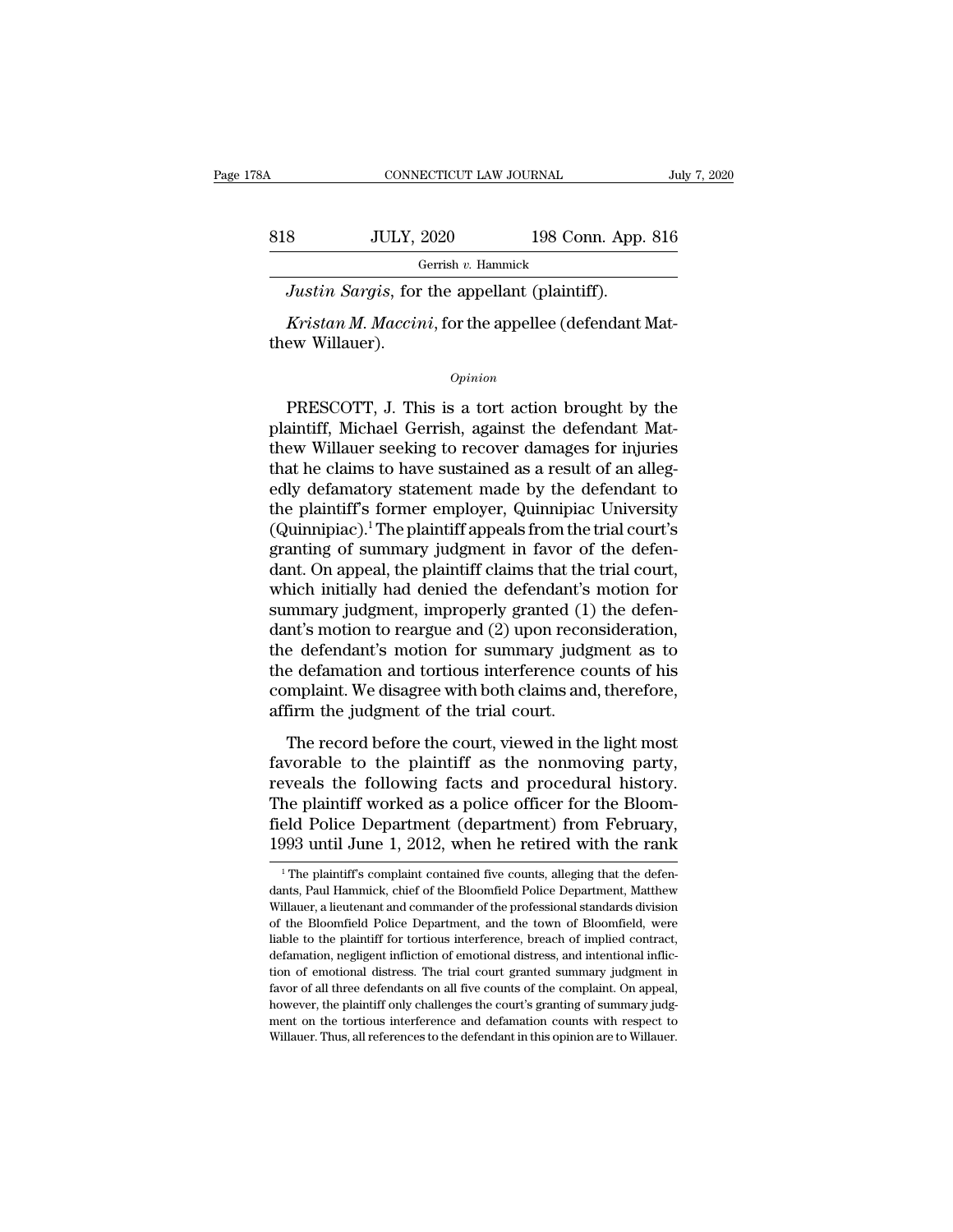| 20                 | CONNECTICUT LAW JOURNAL | Page 179A |
|--------------------|-------------------------|-----------|
| 198 Conn. App. 816 | <b>JULY, 2020</b>       | 819       |
|                    | Gerrish v. Hammick      |           |

connectricut LAW JOURNAL Page 179A<br>
198 Conn. App. 816 JULY, 2020 819<br>
Gerrish v. Hammick<br>
of sergeant.<sup>2</sup>Prior to retiring from the department, a<br>
department lieutenant accused the plaintiff of insubor-198 Conn. App. 816 JULY, 2020 819<br>
Gerrish v. Hammick<br>
of sergeant.<sup>2</sup>Prior to retiring from the department, a<br>
department lieutenant accused the plaintiff of insubor-<br>
dination and neglect of duty and requested that he b 198 Conn. App. 816 JULY, 2020 819<br>
Gerrish v. Hammick<br>
of sergeant.<sup>2</sup>Prior to retiring from the department, a<br>
department lieutenant accused the plaintiff of insubor-<br>
dination and neglect of duty and requested that he b 198 Conn. App. 816 JULY, 2020 819<br>
Gerrish v. Hammick<br>
of sergeant.<sup>2</sup>Prior to retiring from the department, a<br>
department lieutenant accused the plaintiff of insubor-<br>
dination and neglect of duty and requested that he b Gerrish v. Hammick<br>
of sergeant.<sup>2</sup>Prior to retiring from the department, a<br>
department lieutenant accused the plaintiff of insubor-<br>
dination and neglect of duty and requested that he be<br>
investigated. After reviewing th ordered the department, a<br>department lieutenant accused the plaintiff of insubor-<br>dination and neglect of duty and requested that he be<br>investigated. After reviewing the request for an investi-<br>gation, Paul Hammick, as chi of sergeant.<sup>2</sup>Prior to retiring from the department, a<br>department lieutenant accused the plaintiff of insubor-<br>dination and neglect of duty and requested that he be<br>investigated. After reviewing the request for an investi department lieutenant accused the plaintiff of insubor-<br>dination and neglect of duty and requested that he be<br>investigated. After reviewing the request for an investi-<br>gation, Paul Hammick, as chief of the department,<br>orde dination and neglect of duty and requested that he be<br>investigated. After reviewing the request for an investi-<br>gation, Paul Hammick, as chief of the department,<br>ordered the defendant, who was a lieutenant and com-<br>mander investigated. After reviewing the request for an investigation, Paul Hammick, as chief of the department, ordered the defendant, who was a lieutenant and compander of the professional standards division of the department, gation, Paul Hammick, as chief of the department,<br>ordered the defendant, who was a lieutenant and com-<br>mander of the professional standards division of the<br>department, to conduct an internal affairs investigation<br>of the ac ordered the defendant, who was a lieutenant and com-<br>mander of the professional standards division of the<br>department, to conduct an internal affairs investigation<br>of the accusations made against the plaintiff. Before the<br>i department. the accusations made against the plaintiff. Before the vestigation could be completed and before a decision wild be made on whether to discipline the plaintiff, e plaintiff announced that he was retiring from the partment. investigation could be completed and before a decision<br>could be made on whether to discipline the plaintiff,<br>the plaintiff announced that he was retiring from the<br>department.<br>Shortly after retiring from the department, the

could be made on whether to discipline the plaintiff,<br>the plaintiff announced that he was retiring from the<br>department.<br>Shortly after retiring from the department, the plain-<br>tiff began working for Quinnipiac as a public s the plaintiff announced that he was retiring from the<br>department.<br>Shortly after retiring from the department, the plain-<br>tiff began working for Quinnipiac as a public safety<br>officer in October, 2012. In 2014, Quinnipiac de department.<br>
Shortly after retiring from the department, the plain-<br>
tiff began working for Quinnipiac as a public safety<br>
officer in October, 2012. In 2014, Quinnipiac decided<br>
that it would arm certain public safety offi Shortly after retiring from the department, the plaintiff began working for Quinnipiac as a public safety officer in October, 2012. In 2014, Quinnipiac decided that it would arm certain public safety officers, including fo Shortly after retiring from the department, the plain-<br>tiff began working for Quinnipiac as a public safety<br>officer in October, 2012. In 2014, Quinnipiac decided<br>that it would arm certain public safety officers, includ-<br>in tiff began working for Quinnipiac as a public safety<br>officer in October, 2012. In 2014, Quinnipiac decided<br>that it would arm certain public safety officers, includ-<br>ing former police officers like the plaintiff. To become<br> officer in October, 2012<br>that it would arm certain<br>ing former police officer<br>an armed officer, officers<br>ria, including "retir[ing]<br>prior department and pre<br>ing" to Quinnipiac.<br>In determining whethe In determining whether halo satisfy certain crite-<br>i, including "retir[ing] in good standing from their<br>ior department and provid[ing] a letter of good stand-<br>g" to Quinnipiac.<br>In determining whether the plaintiff was qual an armed officer, officers needed to satisfy certain crite-<br>ria, including "retir[ing] in good standing from their<br>prior department and provid[ing] a letter of good stand-<br>ing" to Quinnipiac.<br>In determining whether the pla

ria, including "retir[ing] in good standing from their<br>prior department and provid[ing] a letter of good stand-<br>ing" to Quinnipiac.<br>In determining whether the plaintiff was qualified to<br>become an armed officer, Quinnipiac prior department and provid[ing] a letter of good stand-<br>ing" to Quinnipiac.<br>In determining whether the plaintiff was qualified to<br>become an armed officer, Quinnipiac sought informa-<br>tion from the department, including whe ing" to Quinnipiac.<br>
In determining whether the plaintiff was qualified to<br>
become an armed officer, Quinnipiac sought informa-<br>
tion from the department, including whether the plain-<br>
tiff had retired from the department In determining whether the plaintiff was qualified to<br>become an armed officer, Quinnipiac sought informa-<br>tion from the department, including whether the plain-<br>tiff had retired from the department in good standing.<br>Depart In determining whether the plaintiff was qualitied to<br>become an armed officer, Quinnipiac sought informa-<br>tion from the department, including whether the plain-<br>tiff had retired from the department in good standing.<br>Depar tiff had retired from the department in good standing.<br>Department policy defines "good standing"<sup>3</sup> and gives<br>the chief of the department the sole discretion to deter-<br>mine whether a department officer retired in good<br> $\frac$ 

the chief of the department the sole discretion to deter-<br>mine whether a department officer retired in good<br> $\frac{1}{2}$ See footnote 8 of this opinion for a discussion about a discrepancy in<br>the record over the date on which mine whether a department officer retired in good<br>
<sup>2</sup> See footnote 8 of this opinion for a discussion about a discrepancy in<br>
the record over the date on which the defendant retired from the department.<br>
<sup>3</sup> Department p <sup>2</sup> See footnote 8 of this opinion for a discussion about a discrepancy in<br><sup>2</sup> See footnote 8 of this opinion for a discussion about a discrepancy in<br>the record over the date on which the defendant retired from the departm <sup>2</sup> See footnote 8 of this opinion for a discussion about a discrepancy in the record over the date on which the defendant retired from the department.<br><sup>3</sup> Department policy defines "[g]ood standing" in relevant part as " the record over the date on which the defendant retired from the department.<br>
<sup>3</sup> Department policy defines "[g]ood standing" in relevant part as "retirement or resignation that was  $\dots$  not the result of or avoidance of,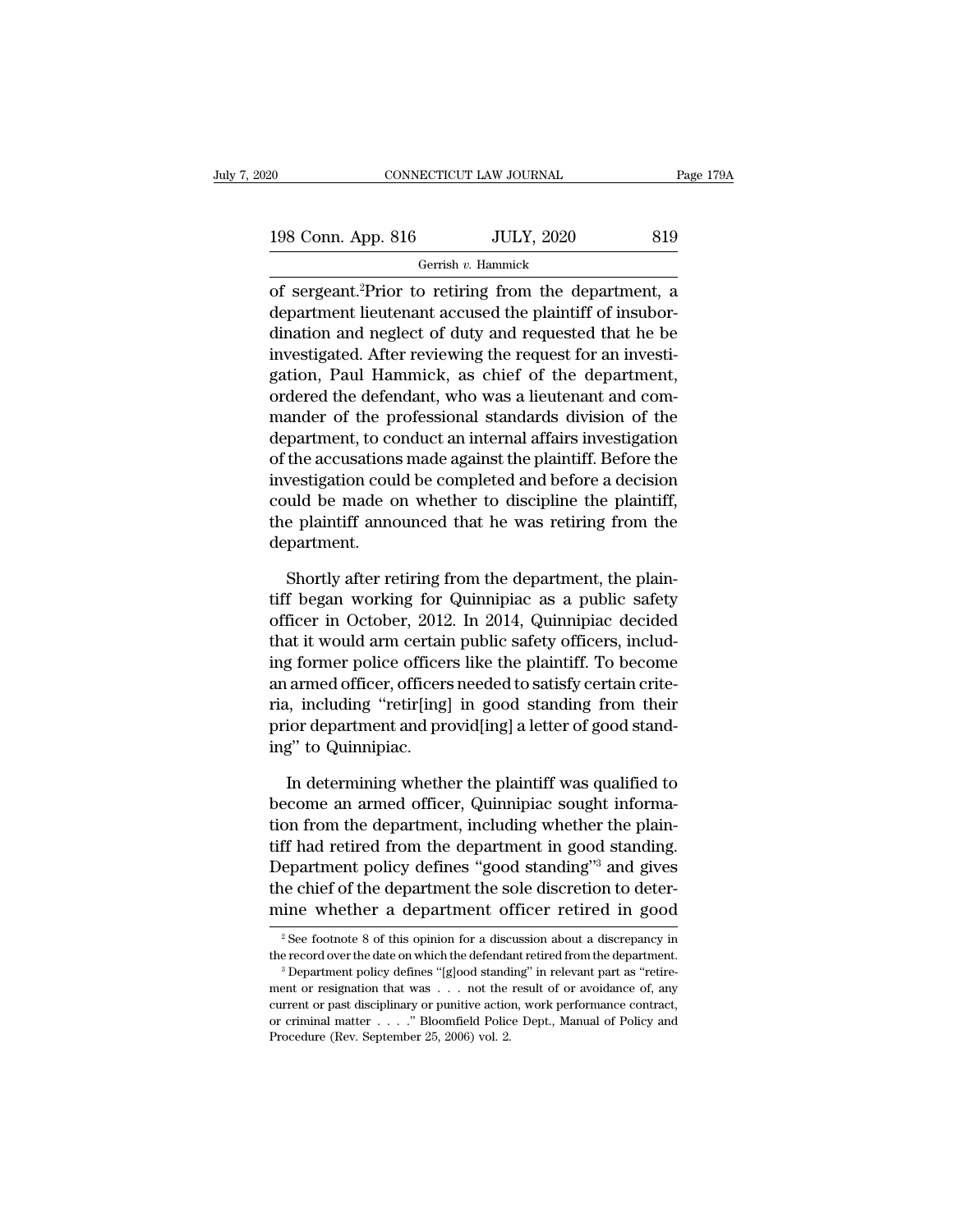# <sup>820</sup> JULY, 2020 198 Conn. App. 816

## Gerrish *v.* Hammick

 $\begin{array}{c|c} \multicolumn{1}{l}{{\text{CONRECTICUT LAW JOURNAL}}} & \multicolumn{1}{l}{J_1} \\ \hline & \multicolumn{1}{l}{\text{Gerrish } v. \text{ Hammick}}\\ \hline & \multicolumn{1}{l}{\text{Gerrish } v. \text{ Hammick}}\\ \hline & \multicolumn{1}{l}{\text{Staroling.}}^4 \text{ Quinnipiac investigation Karaoline Keith conducted a background investigation of the plaintiff, which included investigating whether the department of the algorithm.} \end{array}$  $\begin{array}{c|l} \text{320} & \text{JULY, 2020} & \text{198 Conn. App. 816} \\ \hline \text{Gerrish } v. \text{ Hammick} \end{array}$ <br>standing.<sup>4</sup> Quinnipiac investigator Karoline Keith conducted a background investigation of the plaintiff, which included investigating whether the which included investigating whether the department  $\noindent\text{S20}\quad\text{JULY, 2020}\quad\text{198 Conn. App. 816}\n\text{starting.<sup>4</sup> Quinnipiac investigation Karoline Keith conducted a background investigation of the plaintiff, which included investigating whether the department would issue the plaintiff a letter of good standing. When Keith asked the defendant whether the plaintiff would over be able to obtain a letter of good standing from.$ Gerrish v. Hammick<br>
Standing.<sup>4</sup> Quinnipiac investigator Karoline Keith con-<br>
ducted a background investigation of the plaintiff,<br>
which included investigating whether the department<br>
would issue the plaintiff a letter of Gerrish v. Hammick<br>standing.<sup>4</sup> Quinnipiac investigator Karoline Keith con-<br>ducted a background investigation of the plaintiff,<br>which included investigating whether the department<br>would issue the plaintiff a letter of goo standing.<sup>4</sup> Quinnipiac investigator Karoline Keith conducted a background investigation of the plaintiff, which included investigating whether the department would issue the plaintiff a letter of good standing. When Keith ducted a background investigation of the plaintiff,<br>which included investigating whether the department<br>would issue the plaintiff a letter of good standing. When<br>Keith asked the defendant whether the plaintiff would<br>ever b which included investigating whether the department<br>would issue the plaintiff a letter of good standing. When<br>Keith asked the defendant whether the plaintiff would<br>ever be able to obtain a letter of good standing from<br>the would issue the plaintiff a letter of good standing. When<br>Keith asked the defendant whether the plaintiff would<br>ever be able to obtain a letter of good standing from<br>the department, the defendant responded, "no" (defen-<br>da Keith asked the defendant whether the plaintiff would<br>ever be able to obtain a letter of good standing from<br>the department, the defendant responded, "no" (defen-<br>dant's statement to Keith).<sup>5</sup> Indeed, Hammick had deter-<br>m ever be able to obtain a letter of good standing from<br>the department, the defendant responded, "no" (defen-<br>dant's statement to Keith).<sup>5</sup> Indeed, Hammick had deter-<br>mined, at some point after the plaintiff announced that<br> the department, the defendant responded, "no" (defendant's statement to Keith).<sup>5</sup> Indeed, Hammick had determined, at some point after the plaintiff announced that he was retiring from the department, that the plaintiff ha dant's statement to Keith).<sup>5</sup> Indeed, Hammick had deter-<br>mined, at some point after the plaintiff announced that<br>he was retiring from the department, that the plaintiff<br>had not left the department in good standing and thu mined, at some point after the plaintiff announced that<br>he was retiring from the department, that the plaintiff<br>had not left the department in good standing and thus<br>would not be able to receive a letter of good standing.<br> he was retiring from the department,<br>had not left the department in good st<br>would not be able to receive a letter c<br>Because the defendant could not re<br>good standing from the department, a<br>to Keith by the defendant, Quinnip d not left the department in good standing and thus<br>build not be able to receive a letter of good standing.<br>ecause the defendant could not receive a letter of<br>od standing from the department, as communicated<br>Keith by the d would not be able to receive a letter of good standing.<br>Because the defendant could not receive a letter of<br>good standing from the department, as communicated<br>to Keith by the defendant, Quinnipiac terminated his<br>employment to Keith by the defendant, Quinnipiac terminated his<br>employment on August 19, 2014.<br>The plaintiff commenced this action on August 16,<br>2016. The complaint alleged that the defendant was<br> $\frac{40}{\text{Department policy states in relevant part: "The issue of a retirement  
identification card and badge is at the discretion of$ 

employment on August 19, 2014.<br>
The plaintiff commenced this action on August 16,<br>
2016. The complaint alleged that the defendant was<br>
<sup>4</sup> Department policy states in relevant part: "The issuance of a retirement<br>
identific The plaintiff commenced this action on August 16, 2016. The complaint alleged that the defendant was  $^{+}$ Department policy states in relevant part: "The issuance of a retirement identification card and badge *is at the d* 2016. The complaint alleged that the defendant was<br>  $^{4}$  Department policy states in relevant part: "The issuance of a retirement<br>
identification card and badge *is at the discretion* of the [c]hief of [the<br>
department]. 2010. The Complaint aneged that the defermant was<br>  $\overline{a}$  + Department policy states in relevant part: "The issuance of a retirement<br>
identification card and badge *is at the discretion* of the [c]hief of [the<br>
departme <sup>4</sup> Department policy states in relevant part: "The issuance of a retirement identification card and badge *is at the discretion* of the [c]hief of [the department]. In general, [s]worn [o]fficers who meet the criteria li identification card and badge *is at the discretion* of the [c]hief of [the department]. In general, [s]worn [o]fficers who meet the criteria listed [in this policy] are eligible to receive a retirement badge and identifi department]. In general, [s]worn [o]fficers who meet the criteria listed [in this policy] are eligible to receive a retirement badge and identification card, as a token of appreciation from the department." (Emphasis added this policy] are eligible to receive a retirement badge and identification card, as a token of appreciation from the department." (Emphasis added; internal quotation marks omitted.) Bloomfield Police Dept., Manual of Poli and a state of appreciation from the department." (Emphasis added; internal quotation marks omitted.) Bloomfield Police Dept., Manual of Policy and Procedure (Rev. September 25, 2006) vol. 2. One of the criteria for receiv Procedure (Rev. September 25, 2006) vol. 2. One of the criteria for receiving a retirement badge and identification card is that the officer retired or resigned in "good standing," as defined in the policy. See footnote 3

France (at the defendant of the defendant of the defendant of the defect retired or resigned in "good standing," as defined in the policy. See footnote 3 of this opinion.<br><sup>5</sup> In his complaint, the plaintiff does not explic The signed in "good standing," as defined in the policy. See footnote 3 of this opinion.<br>
<sup>5</sup> In his complaint, the plaintiff does not explicitly state which statement of the defendant's was defamatory. The plaintiff more stated that is opinion.<br>
<sup>5</sup> In his complaint, the plaintiff does not explicitly state which statement<br>
of the defendant's was defamatory. The plaintiff more generally alleges in<br>
his complaint that the defendant "falsely <sup>6</sup> <sup>5</sup> In his complaint,<br><sup>6</sup> <sup>5</sup> In his complaint that the<br>that [the] plaintiff were stated that he was<br>this retirement."<br>The court, in its M<sub>i</sub> the defendant's was defamatory. The plaintiff more generally alleges in<br>s complaint that the defendant "falsely communicated to Quinnipiac . . .<br>at [the] plaintiff was not entitled to retirement identification and falsely<br> his complaint that the defendant "falsely communicated to Quinnipiac...<br>that [the] plaintiff was not entitled to retirement identification and falsely<br>stated that he was found to have committed misconduct at the time of<br>h

of the plaintiff was not entitled to retirement identification and falsely<br>that [the] plaintiff was not entitled to retirement identification and falsely<br>stated that he was found to have committed misconduct at the time of stated that he was found to have committed misconduct at the time of<br>his retirement."<br>The court, in its May 31, 2018 memorandum of decision on the defendant's<br>motion for summary judgment, determined that the defendant's r his retirement."<br>
The court, in its May 31, 2018 memorandum of decision on the defendant's<br>
motion for summary judgment, determined that the defendant's response<br>
of "no" to Keith's question of whether the plaintiff would The court, in its May 31, 2018 memorandum of decision on the defendant's motion for summary judgment, determined that the defendant's response of "no" to Keith's question of whether the plaintiff would ever be able to obta motion for summary judgment, determined that the defendant's response of "no" to Keith's question of whether the plaintiff would ever be able to obtain a letter of good standing from the department was the statement underl of "no" to Keith's question of whether the plaintiff would ever be able to obtain a letter of good standing from the department was the statement underlying the plaintiff's claims of defamation and tortious interference. M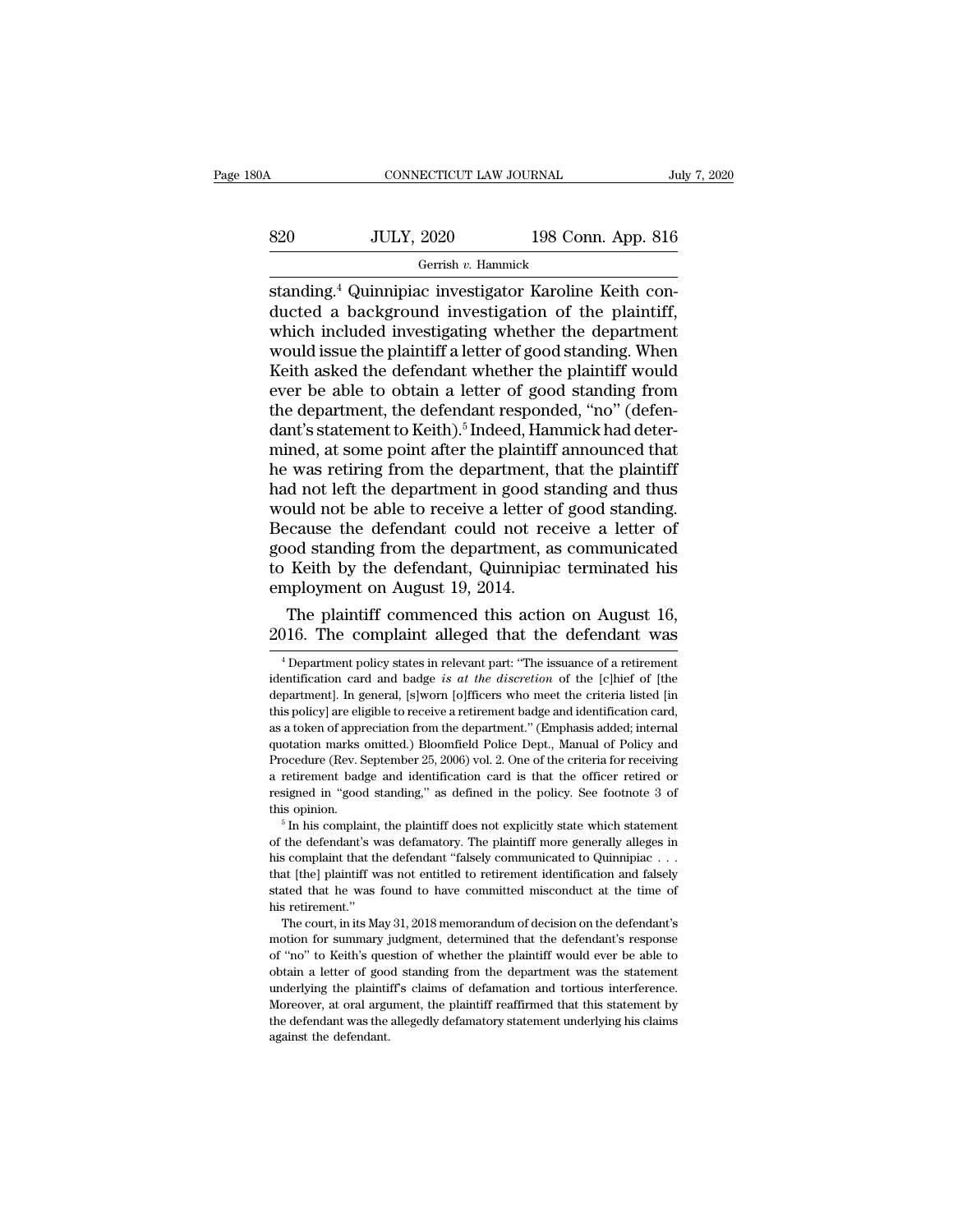$\begin{tabular}{l l l l} \hline & & & & & \mbox{\textbf{COMNECTICUT LAW JOURNAL}} \\\hline \hline & & & & \mbox{\textbf{Page 181A}} \\\hline \end{tabular}$  198 Conn. App. 816  $\begin{tabular}{l} \hline & & \mbox{\textbf{JULY, 2020}} \\\hline \end{tabular}$  Serrish v. Hammick

Gerrish *v.* Hammick

CONNECTICUT LAW JOURNAL Page 181A<br>
198 Conn. App. 816 JULY, 2020 821<br>
Gerrish v. Hammick<br>
liable for, among other things, defamation and tortious<br>
interference. See footnote 1 of this opinion. The defen-198 Conn. App. 816 JULY, 2020 821<br>
Gerrish v. Hammick<br>
liable for, among other things, defamation and tortious<br>
interference. See footnote 1 of this opinion. The defen-<br>
dant denied the allegations in his answer and set f 198 Conn. App. 816 JULY, 2020 821<br>
Gerrish v. Hammick<br>
liable for, among other things, defamation and tortious<br>
interference. See footnote 1 of this opinion. The defen-<br>
dant denied the allegations in his answer and set f 198 Conn. App. 816 JULY, 2020 821<br>
Gerrish v. Hammick<br>
liable for, among other things, defamation and tortious<br>
interference. See footnote 1 of this opinion. The defen-<br>
dant denied the allegations in his answer and set f Gerrish v. Hammick<br>
iable for, among other things, defamation and tortious<br>
interference. See footnote 1 of this opinion. The defen-<br>
dant denied the allegations in his answer and set forth<br>
special defenses in which he s Gerrish  $v$ . Hammick<br>liable for, among other things, defamation and tortious<br>interference. See footnote 1 of this opinion. The defen-<br>dant denied the allegations in his answer and set forth<br>special defenses in which he st ble for, among other things, defamation and tortious<br>terference. See footnote 1 of this opinion. The defen-<br>nt denied the allegations in his answer and set forth<br>ecial defenses in which he stated, among other things,<br>at t interference. See footnote 1 of this opinion. The defendant denied the allegations in his answer and set forth special defenses in which he stated, among other things, that the plaintiff had failed to state claims for whi

dant denied the allegations in his answer and set forth<br>special defenses in which he stated, among other things,<br>that the plaintiff had failed to state claims for which<br>relief could be granted with respect to both counts.<br> special defenses in which he stated, among other things,<br>that the plaintiff had failed to state claims for which<br>relief could be granted with respect to both counts.<br>On October 2, 2017, the defendant moved for sum-<br>mary ju that the plaintiff had failed to state claims for which<br>relief could be granted with respect to both counts.<br>On October 2, 2017, the defendant moved for sum-<br>mary judgment on all counts of the plaintiff's com-<br>plaint.<sup>6</sup> W relief could be granted with respect to both counts.<br>
On October 2, 2017, the defendant moved for sum-<br>
mary judgment on all counts of the plaintiff's com-<br>
plaint.<sup>6</sup> With respect to the defamation count, the<br>
defendant, On October 2, 2017, the defendant moved for sum-<br>mary judgment on all counts of the plaintiff's com-<br>plaint.<sup>6</sup> With respect to the defamation count, the<br>defendant, in his motion for summary judgment and<br>memorandum of law mary judgment on all counts of the plaintiff's complaint.<sup>6</sup> With respect to the defamation count, the defendant, in his motion for summary judgment and memorandum of law in support thereof, stated that the plaintiff's def plaint.<sup>6</sup> With respect to the defamation count, the defendant, in his motion for summary judgment and memorandum of law in support thereof, stated that the plaintiff's defamation claim failed as a matter of law because th defendant, in his motion for summary judgment and<br>memorandum of law in support thereof, stated that the<br>plaintiff's defamation claim failed as a matter of law<br>because the defendant's statement to Keith—that the<br>plaintiff c memorandum of law in support thereof, stated that the plaintiff's defamation claim failed as a matter of law because the defendant's statement to Keith—that the plaintiff could not obtain a letter of good standing from the plaintiff's defamation claim failed as a matter of law<br>because the defendant's statement to Keith—that the<br>plaintiff could not obtain a letter of good standing from<br>the department—was substantially true. Regarding the<br>tort because the defendant's statement to Keith—that the plaintiff could not obtain a letter of good standing from the department—was substantially true. Regarding the tortious interference count, the defendant stated that this plaintiff could not obtain a letter of good standing from<br>the department—was substantially true. Regarding the<br>tortious interference count, the defendant stated that<br>this claim must fail "as a matter of law, because there<br> the department—was substantially true. Regarding the tortious interference count, the defendant stated that this claim must fail "as a matter of law, because there exists no genuine issue of material fact that he did not p tortious interference count, the defendant stated that<br>this claim must fail "as a matter of law, because there<br>exists no genuine issue of material fact that he did not<br>provide any false information or, otherwise, improperl this claim must fail "as a matter of law, because there exists no genuine issue of material fact that he did not provide any false information or, otherwise, improperly disclose information to Quinnipiac representatives co exists no genuine issue of material fact that he did not<br>provide any false information or, otherwise, improperly<br>disclose information to Quinnipiac representatives con-<br>cerning the plaintiff." In essence, the defendant ass provide any false information or, otherwise, improperly<br>disclose information to Quinnipiac representatives con-<br>cerning the plaintiff." In essence, the defendant asserted<br>that the plaintiff's tortious interference claim mu disclose information to 0<br>cerning the plaintiff." In 0<br>that the plaintiff's tortio<br>as a matter of law beca<br>the record demonstrating<br>defamation, which was t<br>interference claim.<br>On March 12, 2018, th rning the plaintiff." In essence, the defendant asserted<br>at the plaintiff's tortious interference claim must fail<br>a matter of law because there was no evidence in<br>erecord demonstrating that the defendant committed<br>famation that the plaintiff's tortious interference claim must fail<br>as a matter of law because there was no evidence in<br>the record demonstrating that the defendant committed<br>defamation, which was the tort underlying the tortious<br>in

as a matter of law because there was no evidence in<br>the record demonstrating that the defendant committed<br>defamation, which was the tort underlying the tortious<br>interference claim.<br>On March 12, 2018, the court denied the d the record demonstrating that the defendant committed<br>defamation, which was the tort underlying the tortious<br>interference claim.<br>On March 12, 2018, the court denied the defendant's<br>motion for summary judgment with respect defamation, which was the tort underlying the tortious<br>interference claim.<br>On March 12, 2018, the court denied the defendant's<br>motion for summary judgment with respect to the defa-<br>mation and tortious interference counts. interference claim.<br>
On March 12, 2018, the court denied the defendant's<br>
motion for summary judgment with respect to the defa-<br>
mation and tortious interference counts. In its memo-<br>
randum of decision, the court set fort On March 12, 2018, the court denied the defendant's<br>motion for summary judgment with respect to the defa-<br>mation and tortious interference counts. In its memo-<br>randum of decision, the court set forth its reasoning<br>for deny motion for summary judgment with respect to the defa-<br>mation and tortious interference counts. In its memo-<br>randum of decision, the court set forth its reasoning<br>for denying the defendant's motion for summary judg-<br>ment on or denying the defendant's motion for summary judgment on these counts. Regarding the defamation count, the court determined that whether the defendant's statement to Keith was true was a question of fact for the  $\frac{6}{100$ ment on these counts. Regarding the defamation count,<br>the court determined that whether the defendant's state-<br>ment to Keith was true was a question of fact for the<br><sup>6</sup>On October 3, 2017, the plaintiff filed a motion for s

the court determined that whether the defendant's statement to Keith was true was a question of fact for the  $\degree$ On October 3, 2017, the plaintiff filed a motion for summary judgment on all counts of his complaint. The cou ment to Keith was true was a question of fact for the  $\frac{60n}{60n}$  October 3, 2017, the plaintiff filed a motion for summary judgment on all counts of his complaint. The court, however, denied this motion on all counts.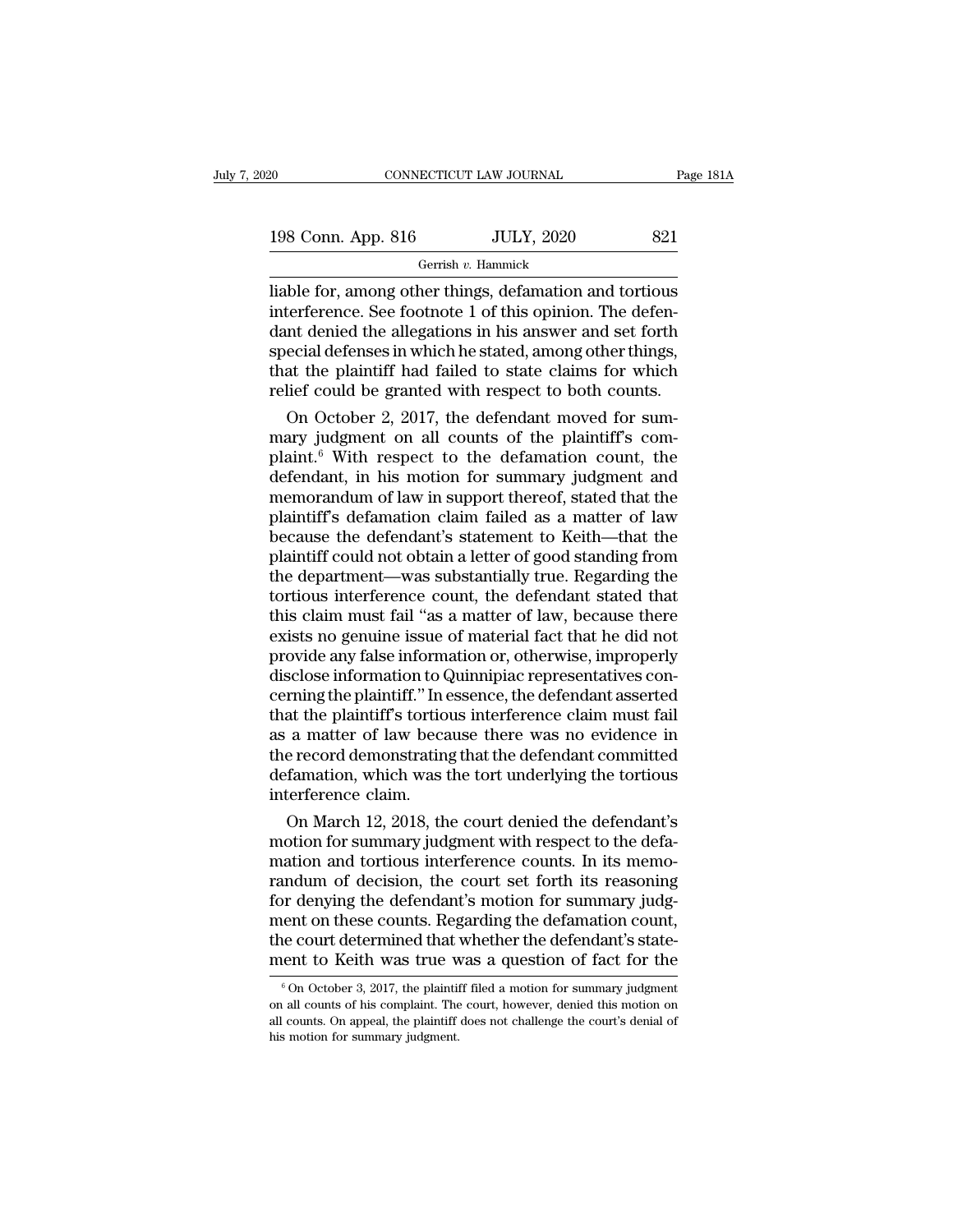## <sup>822</sup> JULY, 2020 198 Conn. App. 816 Gerrish *v.* Hammick

CONNECTICUT LAW JOURNAL July 7, 2020<br>
Separate in the Second Connect of the plaintiff would ever receive a letter of good standing." With respect to the tortious interference count the court concluded even  $\frac{198 \text{ Conn. App. } 816}{\text{Gerrish } v. \text{ Hammick}}$ <br>
i Gerrish v. Hammick<br>
i Gerrish v. Hammick<br>
i Gerrish v. Hammick<br>
ever receive a letter of good standing.'' With respect to<br>
the tortious interference count, the court concluded S22 JULY, 2020 198 Conn. App. 816<br>
Gerrish v. Hammick<br>
jury "because it is unclear whether the plaintiff would<br>
ever receive a letter of good standing." With respect to<br>
the tortious interference count, the court conclude Separation 198 Conn. App. 816<br>
There is a genuine is unclear whether the plaintiff would<br>
ever receive a letter of good standing." With respect to<br>
the tortious interference count, the court concluded<br>
that "there [was] a Gerrish v. Hammick<br>
The defendant of the plaintiff would<br>
ever receive a letter of good standing." With respect to<br>
the tortious interference count, the court concluded<br>
that "there [was] a genuine issue of material fact Gerrish v. Hammick<br>jury "because it is unclear whether the plaintiff would<br>ever receive a letter of good standing." With respect to<br>the tortious interference count, the court concluded<br>that "there [was] a genuine issue of jury "because it is unclear whether the plaintiff would<br>ever receive a letter of good standing." With respect to<br>the tortious interference count, the court concluded<br>that "there [was] a genuine issue of material fact as to ever receive a letter of good standing." With respect to<br>the tortious interference count, the court concluded<br>that "there [was] a genuine issue of material fact as to<br>whether [the defendant's] conduct was tortious." Spe-<br>c the tortious interference count, the court concluded<br>that "there [was] a genuine issue of material fact as to<br>whether [the defendant's] conduct was tortious." Spe-<br>cifically, the court stated that, "[b]ased on [the] evi-<br>d that "there [was] a genuine issue of material fact as to<br>whether [the defendant's] conduct was tortious." Spe-<br>cifically, the court stated that, "[b]ased on [the] evi-<br>dence, a trier of fact could conclude [that the defend whether [the defendant's] conduct was tortious." Specifically, the court stated that, "[b]ased on [the] evidence, a trier of fact could conclude [that the defendant] acted tortiously in either of two ways. First, he could cifically, the court stated that, "[b]ased on [the] evidence, a trier of fact could conclude [that the defendant]<br>acted tortiously in either of two ways. First, he could<br>have misrepresented whether the plaintiff would ever dence, a trier of fact could conclude [that the defendant] acted tortiously in either of two ways. First, he could have misrepresented whether the plaintiff would ever get a letter of good standing as he may have known tha acted tortiously in either of two ways. First, he could<br>have misrepresented whether the plaintiff would ever<br>get a letter of good standing as he may have known<br>that only Hammick, [as the chief of the department],<br>could mak have misrepresented whether the plaintiff would ever<br>get a letter of good standing as he may have known<br>that only Hammick, [as the chief of the department],<br>could make that determination. Alternatively, he could<br>have inten get a letter of good standing as he may have known<br>that only Hammick, [as the chief of the department],<br>could make that determination. Alternatively, he could<br>have intentionally interfered in the plaintiff's employ-<br>ment w that only Hammick, [as the chief of the department],<br>could make that determination. Alternatively, he could<br>have intentionally interfered in the plaintiff's employ-<br>ment without justification because, upon learning about<br>K could make that determination. Alternatively, he could<br>have intentionally interfered in the plaintiff's employ-<br>ment without justification because, upon learning about<br>Keith's investigation, he sought to make the plaintiff have intentionally interfered in the plaintiff's employment without justification because, upon learning about<br>Keith's investigation, he sought to make the plaintiff<br>suffer an adverse employment action by ensuring [that]<br>Q ment without justification because, upon learning about<br>Keith's investigation, he sought to make the plaintiff<br>suffer an adverse employment action by ensuring [that]<br>Quinnipiac would never obtain a letter of good standing<br> Keith's investigation, he sought to make the plaintiff<br>suffer an adverse employment action by ensuring [that]<br>Quinnipiac would never obtain a letter of good standing<br>from the [department]. Such conduct would qualify as<br>mal suffer an adverse employment action by ensuring [that] Quinnipiac would never obtain a letter of good standing from the [department]. Such conduct would qualify as malicious and, thus, a tortious act. Whether such conduct Quinnipiac would never obtain a letter of good<br>from the [department]. Such conduct would q<br>malicious and, thus, a tortious act. Whether s<br>duct is malicious is for the trier of fact to<br>(Footnote omitted.) The court, therefo om the [department]. Such conduct would quality as<br>alicious and, thus, a tortious act. Whether such con-<br>ict is malicious is for the trier of fact to decide."<br>ootnote omitted.) The court, therefore, denied the<br>fendant's mo malicious and, thus, a tortious act. Whether such conduct is malicious is for the trier of fact to decide."<br>(Footnote omitted.) The court, therefore, denied the<br>defendant's motion for summary judgment on the defa-<br>mation a

duct is mancious is for the trier of fact to decide.<br>
(Footnote omitted.) The court, therefore, denied the<br>
defendant's motion for summary judgment on the defa-<br>
mation and tortious interference counts.<br>
In response to the (Foothote omitted.) The court, therefore, denied the<br>defendant's motion for summary judgment on the defa-<br>mation and tortious interference counts.<br>In response to the court's denial of his motion for<br>summary judgment on the defendant s motion for summary judgment on the defamation and tortious interference counts.<br>In response to the court's denial of his motion for<br>summary judgment on these counts, the defendant, on<br>April 2, 2018, moved for t mation and tortious interference counts.<br>
In response to the court's denial of his motion for<br>
summary judgment on these counts, the defendant, on<br>
April 2, 2018, moved for the court to reconsider this<br>
decision. First, th In response to the court's denial of his motion for<br>summary judgment on these counts, the defendant, on<br>April 2, 2018, moved for the court to reconsider this<br>decision. First, the defendant argued that that the court<br>incorr summary judgment on these counts, the defendant, on<br>April 2, 2018, moved for the court to reconsider this<br>decision. First, the defendant argued that that the court<br>incorrectly had concluded that the plaintiff's defama-<br>tio April 2, 2018, moved for the court to reconsider this<br>decision. First, the defendant argued that that the court<br>incorrectly had concluded that the plaintiff's defama-<br>tion claim did not fail as a matter of law. In support decision. First, the defendant argued that that the court<br>incorrectly had concluded that the plaintiff's defama-<br>tion claim did not fail as a matter of law. In support of<br>this argument, the defendant asserted that the cour incorrectly had concluded that the plaintiff's defamation claim did not fail as a matter of law. In support of<br>this argument, the defendant asserted that the court<br>had arrived at its incorrect conclusion because it had<br>det tion claim did not fail as a matter of law. In support of<br>this argument, the defendant asserted that the court<br>had arrived at its incorrect conclusion because it had<br>determined that there was a genuine issue of material<br>fa this argument, the defendant asserted that the court<br>had arrived at its incorrect conclusion because it had<br>determined that there was a genuine issue of material<br>fact as to the truthfulness of the defendant's statement<br>to had arrived at its incorrect conclusion because it had<br>determined that there was a genuine issue of material<br>fact as to the truthfulness of the defendant's statement<br>to Keith that the plaintiff could not obtain a letter o determined that there was a genuine issue of material fact as to the truthfulness of the defendant's statement to Keith that the plaintiff could not obtain a letter of good standing, even though "the uncontroverted evidenc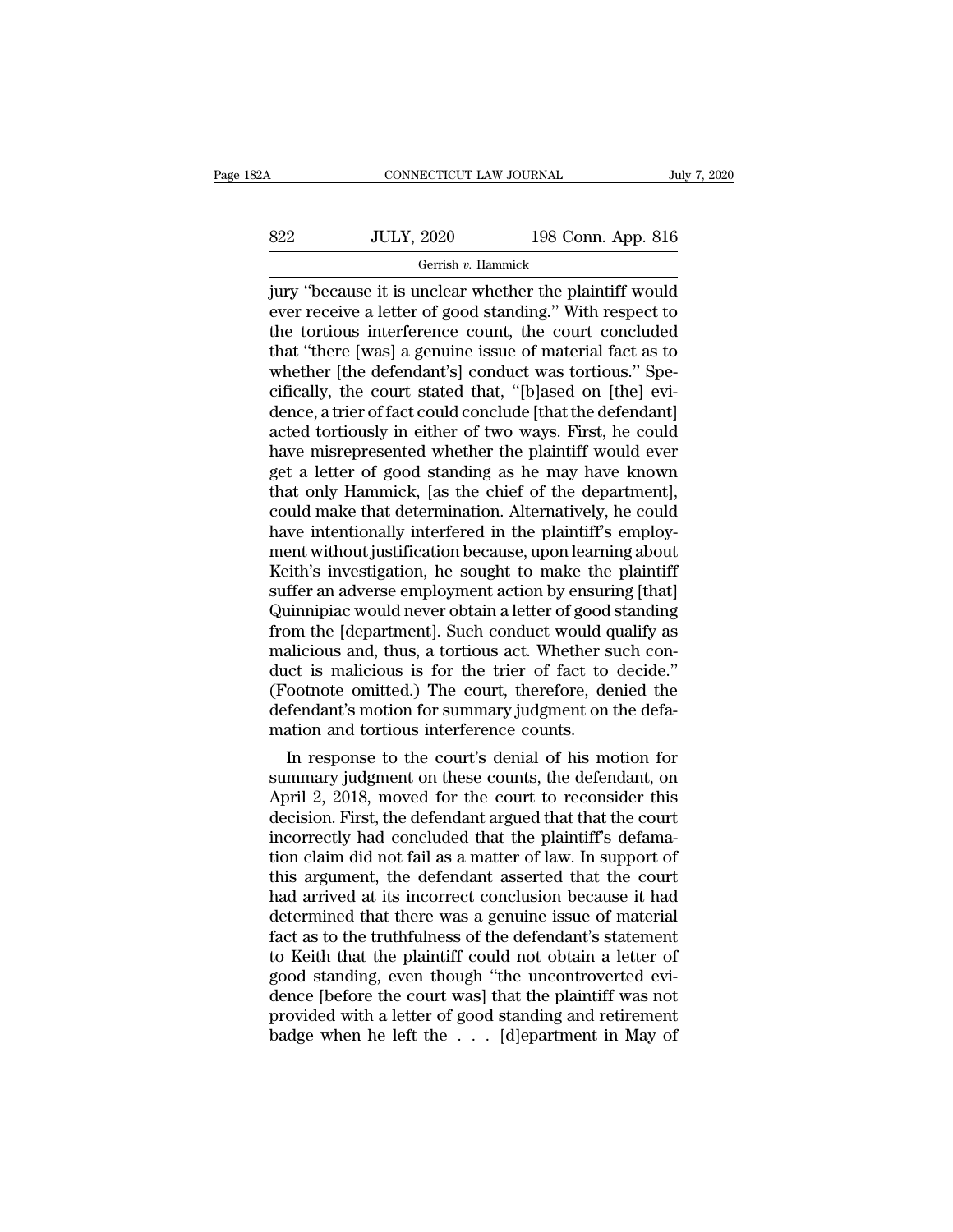| 20                 | CONNECTICUT LAW JOURNAL | Page 183A |
|--------------------|-------------------------|-----------|
| 198 Conn. App. 816 | <b>JULY, 2020</b>       | 823       |
|                    | Gerrish v. Hammick      |           |

2012; nor in June of 2014, when he sought [a letter of good standing] for a position at Quinnipiac . . . nor 198 Conn. App. 816 JULY, 2020 823<br>
Gerrish v. Hammick<br>
2012; nor in June of 2014, when he sought [a letter of good standing] for a position at Quinnipiac . . . nor<br>
[was he provided with a letter of good standing] at any<br> 198 Conn. App. 816 JULY, 2020 823<br>
Gerrish v. Hammick<br>
2012; nor in June of 2014, when he sought [a letter of good standing] for a position at Quinnipiac . . . nor<br>
[was he provided with a letter of good standing] at any<br> 198 Conn. App. 816 JULY, 2020 823<br>
Gerrish v. Hammick<br>
2012; nor in June of 2014, when he sought [a letter of good standing] for a position at Quinnipiac . . . nor<br>
[was he provided with a letter of good standing] at any<br> Gerrish v. Hammick<br>
2012; nor in June of 2014, when he sought [a letter of<br>
good standing] for a position at Quinnipiac . . . nor<br>
[was he provided with a letter of good standing] at any<br>
subsequent time. Thus, [the defen Gerrish v. Hammick<br>
2012; nor in June of 2014, when he sought [a letter of<br>
good standing] for a position at Quinnipiac . . . nor<br>
[was he provided with a letter of good standing] at any<br>
subsequent time. Thus, [the defen 2012; nor in June of 2014, when he sought [a letter of good standing] for a position at Quinnipiac . . . nor [was he provided with a letter of good standing] at any subsequent time. Thus, [the defendant's] response of  $^{\$ good standing] for a position at Quinnipiac  $\ldots$  nor<br>[was he provided with a letter of good standing] at any<br>subsequent time. Thus, [the defendant's] response of<br>"[n]o' to [Keith] in response to her question to the effec [was he provided with a letter of good standing] at any<br>subsequent time. Thus, [the defendant's] response of<br>'[n]o' to [Keith] in response to her question to the effect<br>of whether the plaintiff would be able to get a lette subsequent time. Thus, [the defendant's] response of '[n]o' to [Keith] in response to her question to the effect of whether the plaintiff would be able to get a letter of good standing was substantially true." (Footnote om '[n]o' to [Keith] in response to her question to the effect<br>of whether the plaintiff would be able to get a letter of<br>good standing was substantially true." (Footnote omit-<br>ted.) Thus, the defendant asserted that, because of whether t<br>good standii<br>ted.) Thus,<br>defendant's<br>based on th<br>court, the pl<br>of law.<br>In his mo Fourther Chain and Substantially true. (Fourther onlined.) Thus, the defendant asserted that, because the fendant's statement to Keith was substantially true sed on the uncontested evidence before the trial urt, the plaint ted.) Thus, the defendant asserted that, because the<br>defendant's statement to Keith was substantially true<br>based on the uncontested evidence before the trial<br>court, the plaintiff's defamation claim failed as a matter<br>of la

defendant s statement to Nentri was substantiary true<br>based on the uncontested evidence before the trial<br>court, the plaintiff's defamation claim failed as a matter<br>of law.<br>In his motion to reargue, the defendant also argue based on the uncontested evidence before the trial<br>court, the plaintiff's defamation claim failed as a matter<br>of law.<br>In his motion to reargue, the defendant also argued<br>that the court improperly denied his motion for sumcourt, the plaintin's detailed to that have as a matter<br>of law.<br>In his motion to reargue, the defendant also argued<br>that the court improperly denied his motion for sum-<br>mary judgment on the tortious interference count. The In his motion to reargue, the defendant also argued<br>that the court improperly denied his motion for sum-<br>mary judgment on the tortious interference count. The<br>defendant asserted that, in doing so, "the court . . .<br>misappre In his motion to reargue, the defendant also argued<br>that the court improperly denied his motion for sum-<br>mary judgment on the tortious interference count. The<br>defendant asserted that, in doing so, "the court  $\ldots$ <br>misappr that the court improperly denied his motion for summary judgment on the tortious interference count. The defendant asserted that, in doing so, "the court . . . . misapprehend[ed] or overlook[ed]" the underlying tort upon w mary judgment on the tortious interference count. The defendant asserted that, in doing so, "the court  $\ldots$  misapprehend[ed] or overlook[ed]" the underlying tort upon which his tortious interference claim was based. The defendant asserted that, in doing so, "the court . . . misapprehend[ed] or overlook[ed]" the underlying tort<br>upon which his tortious interference claim was based.<br>The defendant pointed to the plaintiff's complaint,<br>which s misapprehend[ed] or overlook[ed]" the underlying tort<br>upon which his tortious interference claim was based.<br>The defendant pointed to the plaintiff's complaint,<br>which states that "[t]he plaintiff's claim for tortious<br>interf upon which his tortious interference claim was based.<br>The defendant pointed to the plaintiff's complaint,<br>which states that "[t]he plaintiff's claim for tortious<br>interference . . . is based upon [the] plaintiff's allega-<br>t The defendant pointed to the plaintiff's complaint,<br>which states that "[t]he plaintiff's claim for tortious<br>interference  $\ldots$  is based upon [the] plaintiff's allega-<br>tion that [the defendant] 'falsely communicated to Qui which states that "[t]he plaintiff's claim for tortious<br>interference . . . is based upon [the] plaintiff's allega-<br>tion that [the defendant] 'falsely communicated to Quin-<br>nipiac . . . that [the] plaintiff was not entitle interference . . . is based upon [the] plaintiff's allegation that [the defendant] 'falsely communicated to Quinnipiac . . . that [the] plaintiff was not entitled to retirement identification and falsely stated that he was tion that [the defendant] 'falsely communicated to Quinnipiac . . . that [the] plaintiff was not entitled to retirement identification and falsely stated that he was found to have committed misconduct at the time of his r nipiac . . . that [the] plaintiff was not entitled to retire-<br>ment identification and falsely stated that he was found<br>to have committed misconduct at the time of his retire-<br>ment.' " Thus, according to the defendant, "the ment identification and falsely stated that he was found<br>to have committed misconduct at the time of his retire-<br>ment.' " Thus, according to the defendant, "the [plain-<br>tiff's tortious interference] claim [was] based upon to have committed misconduct at the time of his retirement.'" Thus, according to the defendant, "the [plain-<br>tiff's tortious interference] claim [was] based upon the<br>underlying tort of defamation." In denying the defen-<br>da ment.' " Thus, according to the defendant, "the [plain-<br>tiff's tortious interference] claim [was] based upon the<br>underlying tort of defamation." In denying the defen-<br>dant's motion for summary judgment on this count,<br>howev tiff's tortious interference] claim [was] based upon the<br>underlying tort of defamation." In denying the defen-<br>dant's motion for summary judgment on this count,<br>however, the court "conclude[d] that a trier of fact<br>could fi underlying tort of defamation." In denying the defen-<br>dant's motion for summary judgment on this count,<br>however, the court "conclude[d] that a trier of fact<br>could find that [the defendant] is liable either for the<br>underlyi dant's motion for summary judgment on this<br>however, the court "conclude[d] that a trier<br>could find that [the defendant] is liable either<br>underlying tort of fraudulent misrepresentat<br>intentional interference," even though " wever, the court conclude at a ther of fact<br>uld find that [the defendant] is liable either for the<br>derlying tort of fraudulent misrepresentation or<br>tentional interference," even though "[n]either tort is<br>leaded] in the pla could find that [the detendant] is hable entier for the underlying tort of fraudulent misrepresentation or intentional interference," even though "[n]either tort is [pleaded] in the plaintiff's [c]omplaint nor can either b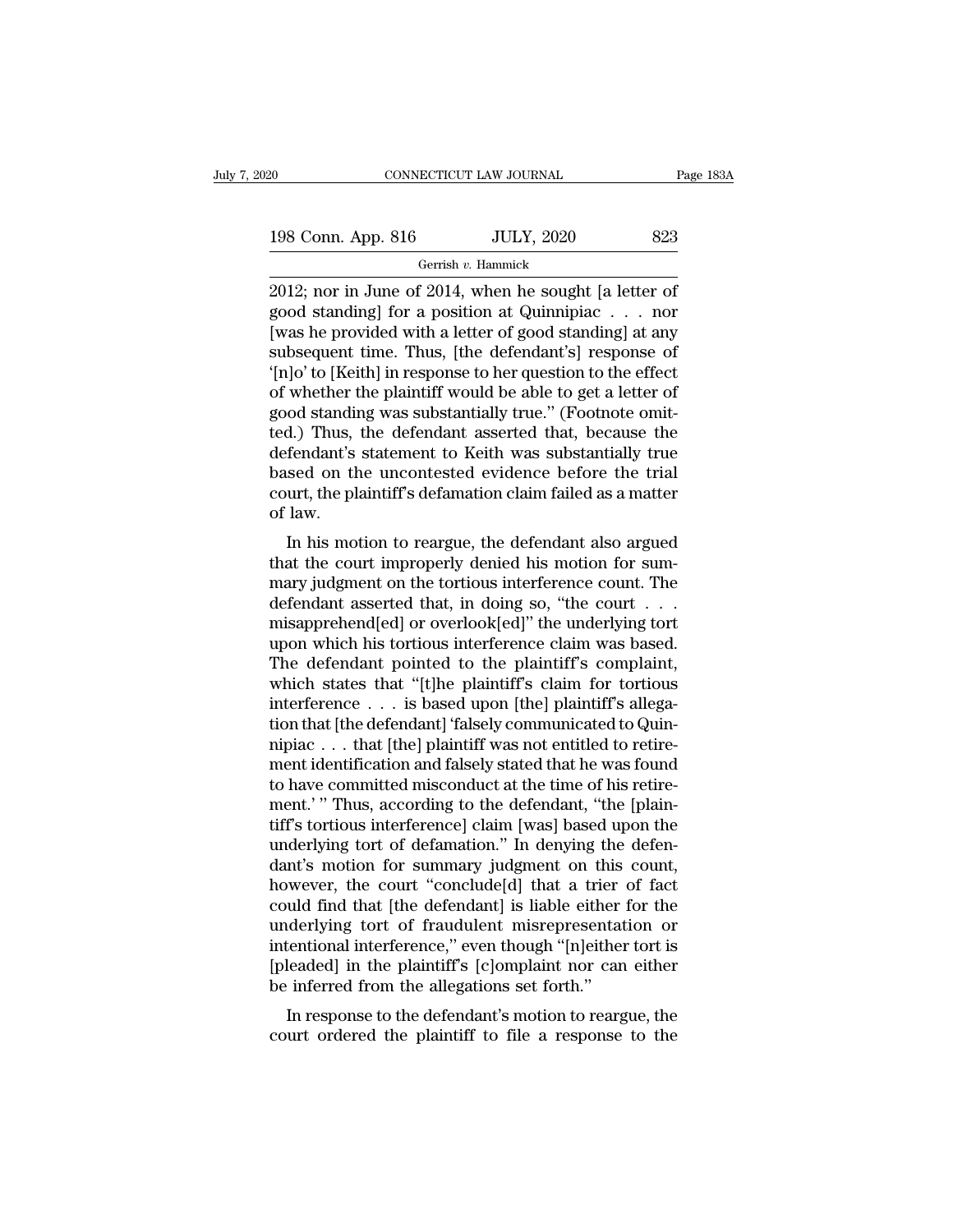# CONNECTICUT LAW JOURNAL July 7, 2020<br>824 JULY, 2020 198 Conn. App. 816<br>Gerrish v. Hammick Gerrish *v.* Hammick

 $\begin{array}{c|l}\n\text{CONRECTICUT LAW JOURNAL} & \text{July 7, 2020} \\
\hline\n\text{6-12} & \text{JULY, 2020} & \text{198 Conn. App. 816} \\
\hline\n\text{6-13} & \text{6-14} & \text{6-15} \\
\hline\n\text{4-14} & \text{4-15} & \text{6-16} \\
\text{4-15} & \text{4-16} & \text{6-16} \\
\text{4-16} & \text{4-16} & \text{6-16} \\
\text{4-17} & \text{4-17} & \text{4$  $\begin{array}{c} \text{324} & \text{JULY, 2020} & \text{198 Conn. App. 816} \\ \text{644} & \text{65} & \text{66} \\ \text{45} & \text{67} & \text{67} \\ \text{464} & \text{67} & \text{67} \\ \text{57} & \text{67} & \text{67} \\ \text{58} & \text{67} & \text{67} \\ \text{67} & \text{67} & \text{67} \\ \text{67} & \text{67} & \text{67} \\ \text{67} & \text{67} & \text{67} \\ \text{67$  $\frac{324}{\text{Gernish } v. \text{ Hammick}}$ <br>  $\frac{198 \text{ Conn. App. 816}}{\text{defendant's motion by April 27, 2018, which the plaintiff} \text{did. On May 1, 2018, the court granted the defendant's motion to reargue its ruling on the motion for summary judgment because the defendant "raise[d] controlling principles of law and possible mismorphism of facts.}$  $\frac{324}{\text{Gerrish } v. \text{ Hammick}}$ <br>
defendant's motion by April 27, 2018, which the plaintiff<br>
did. On May 1, 2018, the court granted the defendant's<br>
motion to reargue its ruling on the motion for summary<br>
judgment because the de Gerrish v. Hammick<br>
defendant's motion by April 27, 2018, which the plaintiff<br>
did. On May 1, 2018, the court granted the defendant's<br>
motion to reargue its ruling on the motion for summary<br>
judgment because the defendant behant's motion by April 27, 2018, which the plaintiff<br>did. On May 1, 2018, the court granted the defendant's<br>motion to reargue its ruling on the motion for summary<br>judgment because the defendant "raise[d] controlling<br>prin defendant's motion by April 27, 2018, which the plaintiff<br>did. On May 1, 2018, the court granted the defendant's<br>motion to reargue its ruling on the motion for summary<br>judgment because the defendant "raise[d] controlling<br>p did. On May 1, 2018, the court granted the defendant's<br>motion to reargue its ruling on the motion for summary<br>judgment because the defendant "raise[d] controlling<br>principles of law and possible misapprehension of facts<br>by motion to reargue its ruling on the motion for summary<br>judgment because the defendant "raise[d] controlling<br>principles of law and possible misapprehension of facts<br>by the court to warrant reargument." In light of the<br>court judgment because the defendant "raise[d]<br>principles of law and possible misapprehens<br>by the court to warrant reargument." In<br>court's granting the defendant's motion to re<br>parties submitted supplemental memoranda<br>of and opp The court to warrant reargument." In light of the<br>urt's granting the defendant's motion to reargue, both<br>rties submitted supplemental memoranda in support<br>and opposition to summary judgment on the defama-<br>n and tortious in court's granting the defendant's motion to reargue, both<br>parties submitted supplemental memoranda in support<br>of and opposition to summary judgment on the defama-<br>tion and tortious interference counts.<br>On May 31, 2018, the

parties submitted supplemental memoranda in support<br>of and opposition to summary judgment on the defama-<br>tion and tortious interference counts.<br>On May 31, 2018, the court, after reargument and<br>reconsideration, granted the of and opposition to summary judgment on the defamation and tortious interference counts.<br>
On May 31, 2018, the court, after reargument and<br>
reconsideration, granted the defendant's motion for<br>
summary judgment on the defa tion and tortious interference counts.<br>
On May 31, 2018, the court, after reargument and<br>
reconsideration, granted the defendant's motion for<br>
summary judgment on the defamation and tortious<br>
interference counts and, accor On May 31, 2018, the court, after reargument and<br>reconsideration, granted the defendant's motion for<br>summary judgment on the defamation and tortious<br>interference counts and, accordingly, vacated its March<br>12, 2018 memorand On May 31, 2018, the court, after reargument and<br>reconsideration, granted the defendant's motion for<br>summary judgment on the defamation and tortious<br>interference counts and, accordingly, vacated its March<br>12, 2018 memorand reconsideration, granted the defendant's motion for<br>summary judgment on the defamation and tortious<br>interference counts and, accordingly, vacated its March<br>12, 2018 memorandum of decision on the motion. In its<br>revised memo summary judgment on the defamation and tortious<br>interference counts and, accordingly, vacated its March<br>12, 2018 memorandum of decision on the motion. In its<br>revised memorandum of decision, the court set forth<br>its reasonin interference counts and, accordingly, vacated its March<br>12, 2018 memorandum of decision on the motion. In its<br>revised memorandum of decision, the court set forth<br>its reasoning in support of its granting summary judg-<br>ment 12, 2018 memorandum of decision on the motion. In its<br>revised memorandum of decision, the court set forth<br>its reasoning in support of its granting summary judg-<br>ment in favor of the defendant on both counts. With<br>respect t revised memorandum of decision, the court set forth<br>its reasoning in support of its granting summary judg-<br>ment in favor of the defendant on both counts. With<br>respect to the defamation count, the court concluded<br>that "the its reasoning in support of its granting summary judg-<br>
ment in favor of the defendant on both counts. With<br>
respect to the defamation count, the court concluded<br>
that "the [defendant] . . . met [his] burden of showing<br>
an ment in favor of the defendant on both counts. With<br>respect to the defamation count, the court concluded<br>that "the [defendant] . . . met [his] burden of showing<br>an absence of a genuine issue of material fact that no<br>defama respect to the defamation count, the court concluded<br>that "the [defendant] . . . met [his] burden of showing<br>an absence of a genuine issue of material fact that no<br>defamatory statement was made by [the defendant] to<br>Quinni that "the [defendant] . . . met [his] burden of showing<br>an absence of a genuine issue of material fact that no<br>defamatory statement was made by [the defendant] to<br>Quinnipiac." In arriving at this conclusion, the court<br>dete an absence of a genuine issue of material fact that no<br>defamatory statement was made by [the defendant] to<br>Quinnipiac." In arriving at this conclusion, the court<br>determined that there was no genuine issue of material<br>fact defamatory statement was made by [the defendant] to<br>Quinnipiac." In arriving at this conclusion, the court<br>determined that there was no genuine issue of material<br>fact regarding the substantial truth of the defendant's<br>stat Quinnipiac." In arriving at this conclusion, the court<br>determined that there was no genuine issue of material<br>fact regarding the substantial truth of the defendant's<br>statement to Keith. Indeed, the statement was substan-<br>t determined that there was no genuine issue of material<br>fact regarding the substantial truth of the defendant's<br>statement to Keith. Indeed, the statement was substan-<br>tially true, according to the court, because Hammick, as fact regarding the substantial truth of the defendant's<br>statement to Keith. Indeed, the statement was substan-<br>tially true, according to the court, because Hammick, as<br>the chief of the department, had "previously determine statement to Keith. Indeed, the statement was substantially true, according to the court, because Hammick, as<br>the chief of the department, had "previously determined<br>that the plaintiff had not retired in good standing and<br> tially true, according to the court, because Hammick, as<br>the chief of the department, had "previously determined<br>that the plaintiff had not retired in good standing and<br>was [therefore] ineligible" to receive documentation<br> the chief of the department, had "previously determined<br>that the plaintiff had not retired in good standing and<br>was [therefore] ineligible" to receive documentation<br>stating that he left the department in good standing.<br>Thu that the plaintiff had not retired in good standing and<br>was [therefore] ineligible" to receive documentation<br>stating that he left the department in good standing.<br>Thus, the court concluded that, "because [the defen-<br>dant' was [therefor<br>stating that h<br>Thus, the coudant's] statem<br>an affirmative<br>is entitled to s<br>count . . . . . "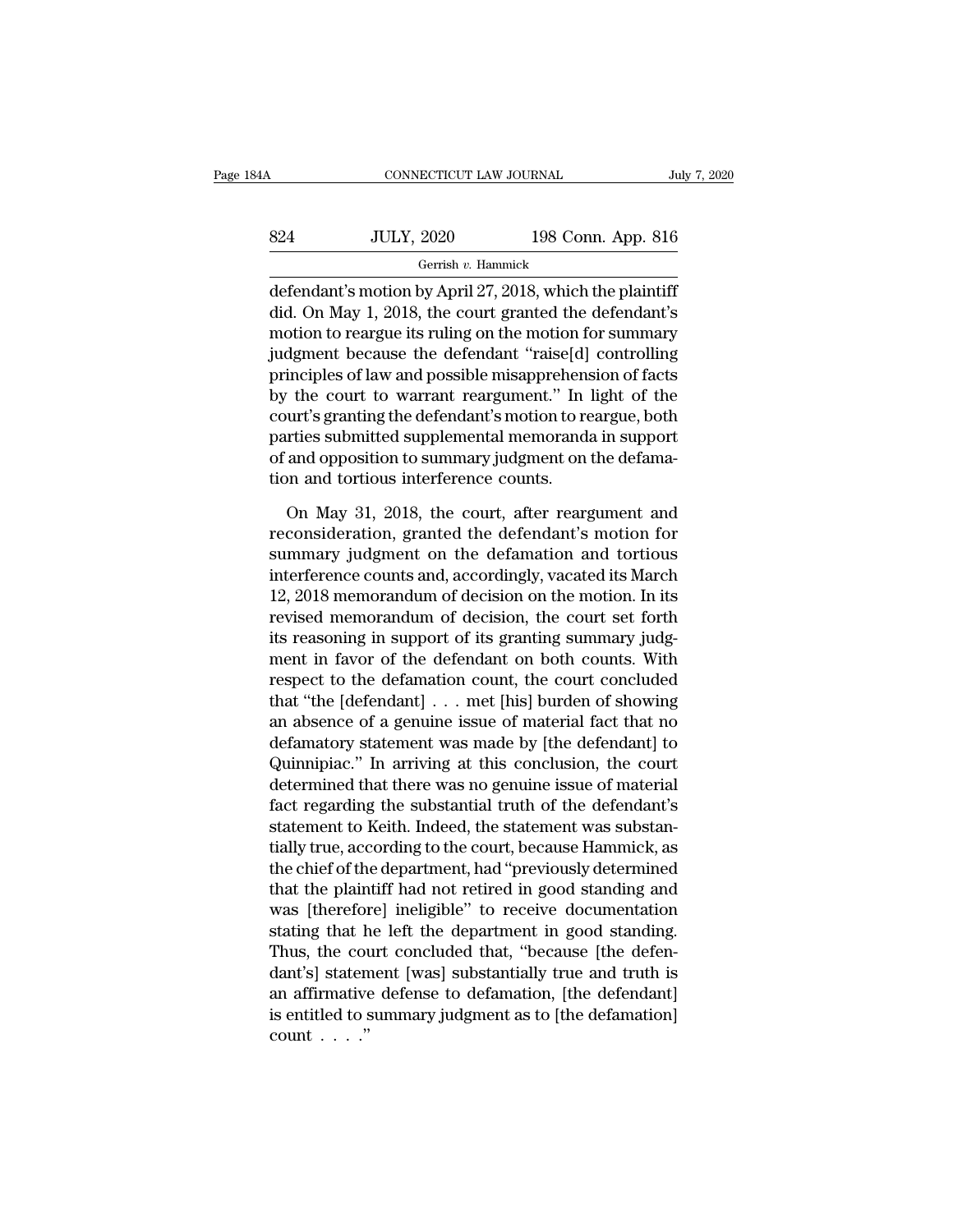| 20                 | CONNECTICUT LAW JOURNAL | Page 185A |
|--------------------|-------------------------|-----------|
| 198 Conn. App. 816 | <b>JULY, 2020</b>       | 825       |
|                    | Gerrish v. Hammick      |           |

CONNECTICUT LAW JOURNAL Page 185A<br>
8 Conn. App. 816 JULY, 2020 825<br>
Gerrish v. Hammick<br>
The court also concluded that the defendant was<br>
titled to summary judgment as to the tortious inter-198 Conn. App. 816 JULY, 2020 825<br>
Gerrish v. Hammick<br>
The court also concluded that the defendant was<br>
entitled to summary judgment as to the tortious inter-<br>
ference count. In arriving at this conclusion, the court<br>
agr 198 Conn. App. 816 JULY, 2020 825<br>
Gerrish v. Hammick<br>
The court also concluded that the defendant was<br>
entitled to summary judgment as to the tortious inter-<br>
ference count. In arriving at this conclusion, the court<br>
agr 198 Conn. App. 816 JULY, 2020 825<br>
Gerrish v. Hammick<br>
The court also concluded that the defendant was<br>
entitled to summary judgment as to the tortious inter-<br>
ference count. In arriving at this conclusion, the court<br>
agr For some replacement of the defendant was<br>
The court also concluded that the defendant was<br>
entitled to summary judgment as to the tortious inter-<br>
ference count. In arriving at this conclusion, the court<br>
agreed with the  $\begin{array}{l} \text{Gerrish } v. \text{ Hammick} \\ \text{The court also concluded that the defendant was entitled to summary judgment as to the tortious interference count. In arriving at this conclusion, the court agreed with the defendant that the tort underlying the plaintiff's tortious interference claim was defamation. Moreover, having determined that "there [was] insufficient evidence that [the defendant] committed [the] underlying tort" of defamation, the court concluded. \end{array}$ The court also concluded that the defendant was<br>entitled to summary judgment as to the tortious inter-<br>ference count. In arriving at this conclusion, the court<br>agreed with the defendant that the tort underlying the<br>plainti entitled to summary judgment as to the tortious inter-<br>ference count. In arriving at this conclusion, the court<br>agreed with the defendant that the tort underlying the<br>plaintiff's tortious interference claim was defamation. ference count. In arriving at this conclusion, the court<br>agreed with the defendant that the tort underlying the<br>plaintiff's tortious interference claim was defamation.<br>Moreover, having determined that "there [was] insuf-<br>f agreed with the defendant that the tort underlying the plaintiff's tortious interference claim was defamation.<br>Moreover, having determined that "there [was] insuf-<br>ficient evidence that [the defendant] committed [the]<br>unde plaintiff's tortious interference claim was defamation.<br>Moreover, having determined that "there [was] insuf-<br>ficient evidence that [the defendant] committed [the]<br>underlying tort" of defamation, the court concluded<br>that th derlying tort" of defamation, the court concluded<br>at the plaintiff's tortious interference claim failed as<br>matter of law, entitling the defendant to summary<br>dgment on that count. This appeal followed.<br>I<br>The plaintiff first

I

that the plaintiff's tortious interference claim failed as<br>a matter of law, entitling the defendant to summary<br>judgment on that count. This appeal followed.<br>I<br>The plaintiff first claims that the trial court abused its<br>disc a matter of law, entitling the defendant to summary<br>judgment on that count. This appeal followed.<br>I<br>The plaintiff first claims that the trial court abused its<br>discretion in granting the defendant's motion to reargue<br>becaus judgment on that count. This appeal followed.<br>
I<br>
The plaintiff first claims that the trial court abused its<br>
discretion in granting the defendant's motion to reargue<br>
because "it was unreasonable for the trial court to [c I<br>
I<br>
The plaintiff first claims that the trial court abused its<br>
discretion in granting the defendant's motion to reargue<br>
because "it was unreasonable for the trial court to [con-<br>
clude] that it had misapprehended any f I<br>The plaintiff first claims that the trial court abused its<br>discretion in granting the defendant's motion to reargue<br>because "it was unreasonable for the trial court to [con-<br>clude] that it had misapprehended any facts" o The plaintiff first claim<br>discretion in granting the<br>because "it was unreasor<br>clude] that it had misap<br>looked any controlling p<br>decision on the defendar<br>ment. We disagree.<br>Before addressing the scretion in granting the defendant s motion to reargue<br>cause "it was unreasonable for the trial court to [con-<br>ide] that it had misapprehended any facts" or over-<br>oked any controlling principles of law in its original<br>cisi because It was unreasonable for the trial court to [conclude] that it had misapprehended any facts" or over-<br>looked any controlling principles of law in its original<br>decision on the defendant's motion for summary judg-<br>men

clude] that it had misapprenended any facts" or over-<br>looked any controlling principles of law in its original<br>decision on the defendant's motion for summary judg-<br>ment. We disagree.<br>Before addressing the merits of the pla looked any controlling principles of law in its original<br>decision on the defendant's motion for summary judg-<br>ment. We disagree.<br>Before addressing the merits of the plaintiff's claim,<br>we first set forth our standard of rev decision on the detendant s motion for summary judgment. We disagree.<br>Before addressing the merits of the plaintiff's claim,<br>we first set forth our standard of review of a trial court's<br>decision on a motion to reargue, as ment. we disagree.<br>
Before addressing the merits of the plaintiff's claim,<br>
we first set forth our standard of review of a trial court's<br>
decision on a motion to reargue, as well as well estab-<br>
lished legal principles co Before addressing the merits of the plaintiff's claim,<br>we first set forth our standard of review of a trial court's<br>decision on a motion to reargue, as well as well estab-<br>lished legal principles concerning these motions.<br> *Ray*, 177 Conn. App. 544, 574, 173 A.3d 464 (2017).<br> *Ray*, 177 Conn. App. 544, 574, 173 A.3d 464 (2017).<br> *Ray*, 177 Conn. App. 544, 574, 173 A.3d 464 (2017).<br> *Ray*, 177 Conn. App. 544, 574, 173 A.3d 464 (2017).<br> *Ray*, decision on a motion to reargue, as well as well established legal principles concerning these motions.<br>Importantly, "[t]he granting of a motion for reconsideration and reargument is within the sound discretion of<br>the cou lished legal principles concerning these motions.<br>Importantly, "[t]he granting of a motion for reconsidera-<br>tion and reargument is within the sound discretion of<br>the court." (Internal quotation marks omitted.) *Ray* v.<br>*Ra* Importantly, "[t]he granting of a motion for reconsideration and reargument is within the sound discretion of<br>the court." (Internal quotation marks omitted.) *Ray* v.<br>*Ray*, 177 Conn. App. 544, 574, 173 A.3d 464 (2017).<br>Ac tion and reargument is within the sound discretion of<br>the court." (Internal quotation marks omitted.)  $Ray$  v.<br> $Ray$ , 177 Conn. App. 544, 574, 173 A.3d 464 (2017).<br>Accordingly, "we review a court's decision on [a]<br>motion [to the court." (Internal quotation marks omitted.)  $Ray$  v.<br>  $Ray$ , 177 Conn. App. 544, 574, 173 A.3d 464 (2017).<br>
Accordingly, "we review a court's decision on [a]<br>
motion [to reargue] for an abuse of discretion." *Priore*<br>
v. Ray, 177 Conn. App. 544, 574, 173 A.3d 464 (2017).<br>Accordingly, "we review a court's decision on [a]<br>motion [to reargue] for an abuse of discretion." *Priore*<br>v. Haig, 196 Conn. App. 675, 685, A.3d (2020).<br>"[A]s with any d Accordingly, "we review a court's decision on [a]<br>motion [to reargue] for an abuse of discretion." *Priore*<br>v. *Haig*, 196 Conn. App. 675, 685, A.3d (2020).<br>"[A]s with any discretionary action of the trial court,<br>appellat motion [to reargue] for an abuse of discretion." *Priore*<br>v. *Haig*, 196 Conn. App. 675, 685, A.3d (2020).<br>"[A]s with any discretionary action of the trial court,<br>appellate review requires every reasonable presump-<br>tion i v. Haig, 196 Conn. App. 675, 685, A.3d (2020).<br>
"[A]s with any discretionary action of the trial court,<br>
appellate review requires every reasonable presumption in favor of the action, and the ultimate issue for<br>
us is whe "[A]s with any discretionary action of the trial court, appellate review requires every reasonable presumption in favor of the action, and the ultimate issue for us is whether the trial court could have reasonably conclud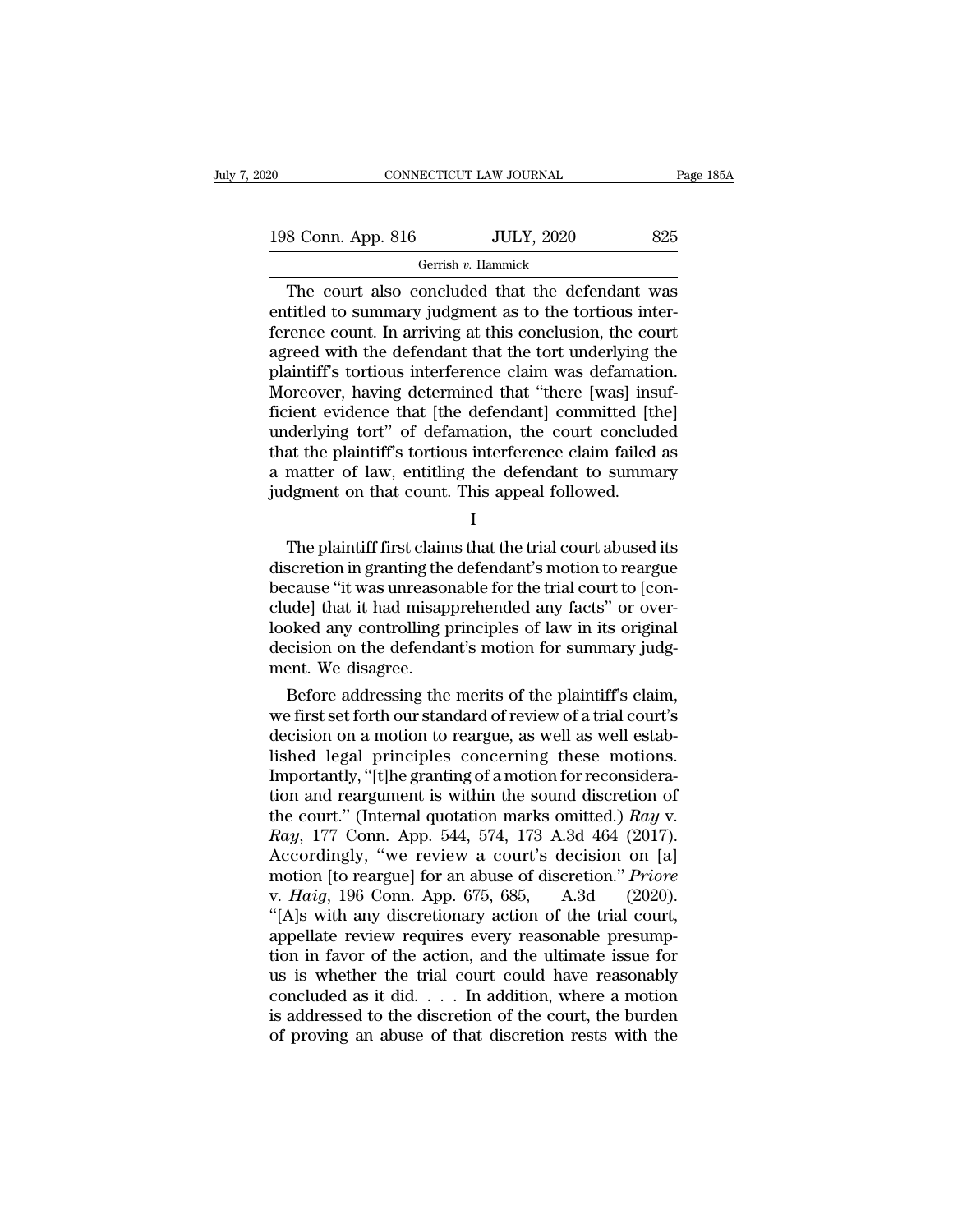|     | CONNECTICUT LAW JOURNAL |                    | July 7, 2020 |
|-----|-------------------------|--------------------|--------------|
|     |                         |                    |              |
| 826 | <b>JULY, 2020</b>       | 198 Conn. App. 816 |              |
|     | Gerrish v. Hammick      |                    |              |

connecticut LAW JOURNAL July 7, 2020<br>
826 JULY, 2020 198 Conn. App. 816<br>
Gerrish v. Hammick<br>
appellant.'' (Internal quotation marks omitted.) *Gibbs*<br>
v. *Spinner*, 103 Conn. App. 502, 507, 930 A.2d 53 (2007).<sup>7</sup> v. *Spinner*, 103 Conn. App. 816<br>
Serrish v. Hammick<br>
appellant." (Internal quotation marks omitted.) *Gibbs*<br>
v. *Spinner*, 103 Conn. App. 502, 507, 930 A.2d 53 (2007).<sup>7</sup><br>
Turning to the present case, the trial court, in

 $\frac{56}{90}$  JULY, 2020 198 Conn. App. 816<br>  $\frac{6}{9}$  Gerrish v. Hammick<br>
pellant." (Internal quotation marks omitted.) *Gibbs*<br> *Spinner*, 103 Conn. App. 502, 507, 930 A.2d 53 (2007).<sup>7</sup><br>
Turning to the present case, the 826 JULY, 2020 198 Conn. App. 816<br>
Gerrish v. Hammick<br>
appellant." (Internal quotation marks omitted.) *Gibbs*<br>
v. *Spinner*, 103 Conn. App. 502, 507, 930 A.2d 53 (2007).<sup>7</sup><br>
Turning to the present case, the trial court, Gerrish v. Hammick<br>
appellant." (Internal quotation marks omitted.) *Gibbs*<br>
v. *Spinner*, 103 Conn. App. 502, 507, 930 A.2d 53 (2007).<sup>7</sup><br>
Turning to the present case, the trial court, in granting<br>
the defendant's motion appellant." (Internal quotation marks omitted.)  $Gibbs$ <br>v.  $Spinner$ , 103 Conn. App. 502, 507, 930 A.2d 53 (2007).<sup>7</sup><br>Turning to the present case, the trial court, in granting<br>the defendant's motion to reargue, determined that t appellant." (Internal quotation marks omitted.)  $Gibbs$ <br>v. Spinner, 103 Conn. App. 502, 507, 930 A.2d 53 (2007).<sup>7</sup><br>Turning to the present case, the trial court, in granting<br>the defendant's motion to reargue, determined tha v. Spinner, 103 Conn. App. 502, 507, 930 A.2d 53 (2007).<br>
Turning to the present case, the trial court, in granting<br>
the defendant's motion to reargue, determined that the<br>
defendant had "raise[d] controlling principles of Turning to the present case, the trial court, in granting<br>the defendant's motion to reargue, determined that the<br>defendant had "raise[d] controlling principles of law<br>and possible misapprehension of facts by the court to<br>w the defendant's motion to reargue, determined that the defendant had "raise[d] controlling principles of law<br>and possible misapprehension of facts by the court to<br>warrant reargument." This court repeatedly has stated<br>that defendant had "raise[d] controlling principles of law<br>and possible misapprehension of facts by the court to<br>warrant reargument." This court repeatedly has stated<br>that "[a] motion to reargue is proper either when its<br>purpos and possible misapprehension of facts by the court to<br>warrant reargument." This court repeatedly has stated<br>that "[a] motion to reargue is proper either when its<br>purpose is to direct the court's attention to a case or<br>lega warrant reargument." This court repeatedly has stated<br>that "[a] motion to reargue is proper either when its<br>purpose is to direct the court's attention to a case or<br>legal principle that the court has overlooked or when<br>the warrant reargument." This court repeatedly has stated<br>that "[a] motion to reargue is proper either when its<br>purpose is to direct the court's attention to a case or<br>legal principle that the court has overlooked or when<br>the ne movant seeks to correct a misapprehension of ccts." *Benedetto* v. *Dietze* & *Associates, LLC*, 159 Conn. pp. 874, 879, 125 A.3d 536, cert. denied, 320 Conn. 901, 27 A.3d 185 (2015); see also *Marquand* v. *Administra* facts." *Benedetto* v. *Dietze* & *Associates, LLC*, 159 Conn.<br>App. 874, 879, 125 A.3d 536, cert. denied, 320 Conn. 901,<br>127 A.3d 185 (2015); see also *Marquand* v. *Administra*<sup>7</sup><br><sup>7</sup> In his appellate brief, the plaintif

App. 874, 879, 125 A.3d 536, cert. denied, 320 Conn. 901, 127 A.3d 185 (2015); see also *Marquand* v. *Administra*<sup>7</sup> In his appellate brief, the plaintiff made two other arguments in support of his claim that the court i motion to reargue because it was filed more than twenty days after the court denied, but after the plaintiff made two other arguments in support of his claim that the court improperly granted the defendant's motion to rea 127 A.30 169 (2019); see also *marquana* v. *Aamuntstra*—<br><sup>7</sup> In his appellate brief, the plaintiff made two other arguments in support of his claim that the court improperly granted the defendant's motion to reargue. Fir <sup>7</sup> In his appellate brief, the plaintiff made two other arguments in support of his claim that the court improperly granted the defendant's motion to reargue. First, the plaintiff argued that the court improperly conside of his claim that the court improperly granted the defendant's motion to reargue. First, the plaintiff argued that the court improperly considered the motion to reargue because it was filed more than twenty days after the reargue. First, the plaintiff argued that the court improperly considered the motion to reargue because it was filed more than twenty days after the court denied the defendant's motion for summary judgment and thus was un Example because it was filed more than twenty days after the uurt denied the defendant's motion for summary judgment and thus was timely. See Practice Book § 11-12 (a). At oral argument, however, the aintiff withdrew this recourt denied the defendant's motion for summary judgment and thus was untimely. See Practice Book  $\S 11-12$  (a). At oral argument, however, the plaintiff withdrew this part of his claim pertaining to the timeliness of t

untimely. See Practice Book § 11-12 (a). At oral argument, however, the plaintiff withdrew this part of his claim pertaining to the timeliness of the court's granting of the defendant's motion to reargue. Second, the plai plaintiff withdrew this part of his claim pertaining to the timeliness of the court's granting of the defendant's motion to reargue.<br>Second, the plaintiff argues that, in granting the defendant's motion to reargue, the cou From the plaintiff argues that, in granting the defendant's motion to reargue.<br>Second, the plaintiff argues that, in granting the defendant's motion to reargue, the court improperly considered the defendant's argument that Second, the plaintiff argues that, in granting the defendant's motion to reargue, the court improperly considered the defendant's argument that his statement to Keith was substantially true and thus was neither defamatory reargue, the court improperly considered the defendant's argument that his statement to Keith was substantially true and thus was neither defamatory nor constituted tortious interference as a matter of law. The plaintiff a boundary in the Vietnian substantially true and thus was neither defamatory<br>hor constituted tortious interference as a matter of law. The plaintiff asserts<br>that considering this argument was improper because the defendant not constituted tortious interference as a matter of law. The plaintiff assets that considering this argument was improper because the defendant "failed to raise or brief this argument in [his] original argument for summar fail as a matter of law because his statement to Teichlam and that considering this argument was improper because the defendant "failed to raise or brief this argument in [his] original argument for summary judgment . . . to raise or brief this argument in [his] original argument for summary judgment . . . and [thus] should have been deemed abandoned." The defendant, however, did argue in his motion for summary judgment and the memorandum ment . . . and [thus] should have been deemed abandoned." The defendant, however, did argue in his motion for summary judgment and the memorandum of law in support thereof that the plaintiff's defamation claim should fail However, did argue in his motion for summary judgment and the memorandum of law in support thereof that the plaintiff's defamation claim should fail as a matter of law because his statement to Keith was substantially true responded 'flow in support thereof that the plaintiff's defamation claim should fail as a matter of law because his statement to Keith was substantially true. Indeed, the defendant stated the following in his October 2, 20 fail as a matter of law because his statement to Keith was substantially true. Indeed, the defendant stated the following in his October 2, 2017 memorandum of law in support of summary judgment: "With regard to the [defam frue. Indeed, the defendant stated the following in his October 2, 2017<br>memorandum of law in support of summary judgment: "With regard to the<br>[defamation] claim directed toward [the defendant], [the defendant] simply<br>resp memorandum of law in support of summary judgment: "With regard to the [defamation] claim directed toward [the defendant], [the defendant] simply responded '[n]o' to . . . Keith upon her asking him whether the plaintiff wo [defamation] claim directed toward [the defendant], [the defendant] simply responded '[n]o' to . . . Keith upon her asking him whether the plaintiff would ever be provided a letter of good standing from the [department]. failed as a matter of law because "[he] simply, we determine the plaintiff would ever be provided a letter of good standing from the [department]. [This statement] is not false but rather is *substantially true.*" (Emphas would ever be provided a letter of good standing from the [department]. [This statement] is not false but rather is *substantially true.*" (Emphasis added; internal quotation marks omitted.) Moreover, in the same memorand [This statement] is not false but rather is *substantially true.*" (Emphasis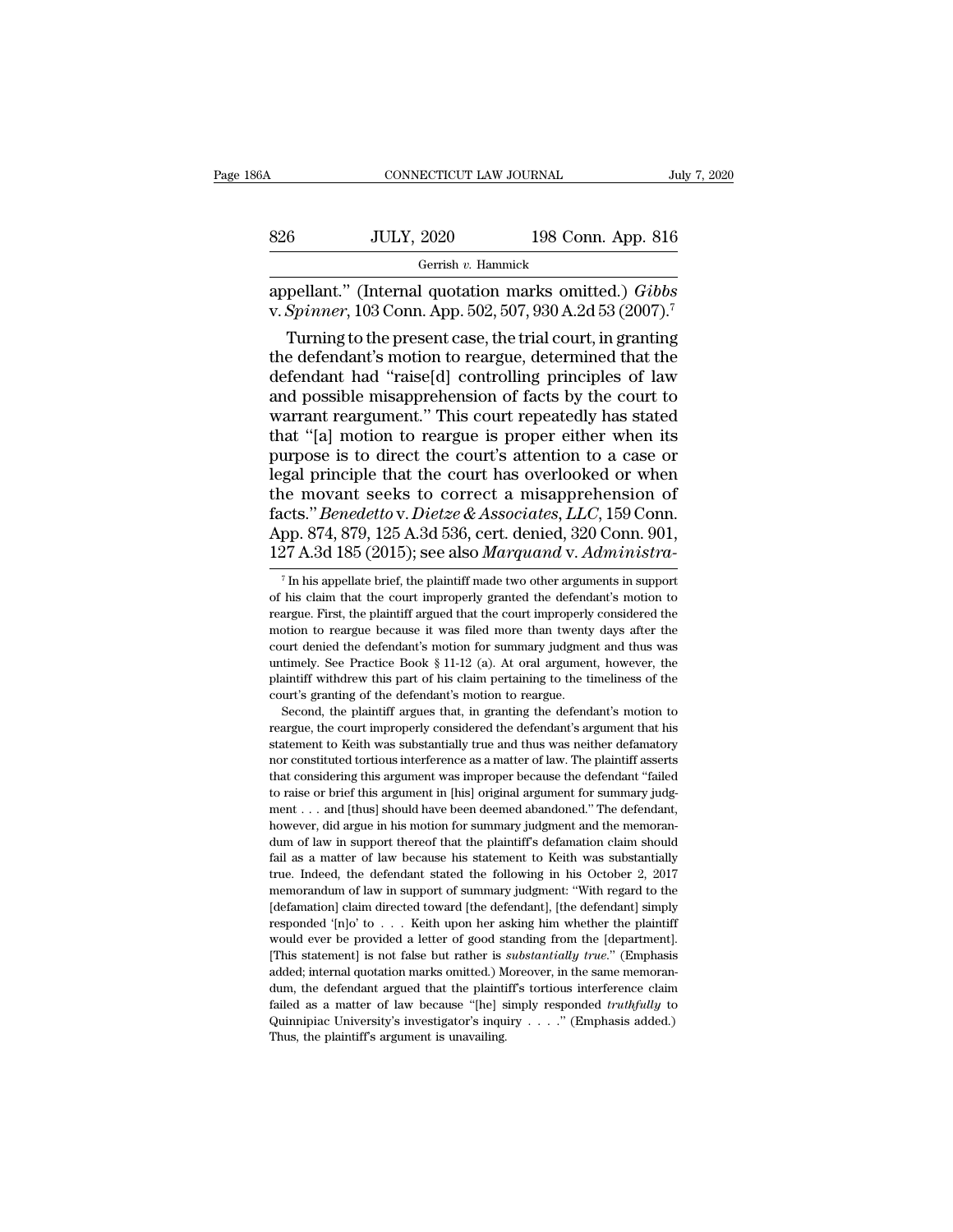EXECUTE 2000 CONNECTICUT LAW JOURNAL Page 187A<br>198 Conn. App. 816 JULY, 2020 827<br>Gerrish v. Hammick

Gerrish *v.* Hammick

<sup>20</sup> CONNECTICUT LAW JOURNAL Page 18<br> **198 Conn. App. 816** JULY, 2020 827<br>
<sup>Gerrish v. Hammick<br> *tor, Unemployment Compensation Act*, 124 Conn. App.<br>
75, 80, 3 A.3d 172 (2010) (trial court did not abuse its<br>
discretion in </sup> 198 Conn. App. 816 JULY, 2020 827<br>
Gerrish v. Hammick<br>
for, Unemployment Compensation Act, 124 Conn. App.<br>
75, 80, 3 A.3d 172 (2010) (trial court did not abuse its<br>
discretion in granting defendant's motion to reargue<br>
wh 198 Conn. App. 816 JULY, 2020 827<br>
Gerrish v. Hammick<br>
tor, Unemployment Compensation Act, 124 Conn. App.<br>
75, 80, 3 A.3d 172 (2010) (trial court did not abuse its<br>
discretion in granting defendant's motion to reargue<br>
wh 198 Conn. App. 816 JULY, 2020 827<br>
Gerrish v. Hammick<br>
for, Unemployment Compensation Act, 124 Conn. App.<br>
75, 80, 3 A.3d 172 (2010) (trial court did not abuse its<br>
discretion in granting defendant's motion to reargue<br>
wh For Collai, 14pp. 010<br>
Cerrish v. Hammick<br>
for, Unemployment Compensation Act, 124 Conn. App.<br>
75, 80, 3 A.3d 172 (2010) (trial court did not abuse its<br>
discretion in granting defendant's motion to reargue<br>
when, in that Gerrish v. Hammick<br>tor, Unemployment Compensation Act, 124 Conn. App.<br>75, 80, 3 A.3d 172 (2010) (trial court did not abuse its<br>discretion in granting defendant's motion to reargue<br>when, in that motion, defendant "argued t tor, Unemployment Compensation Act, 124 Conn. App.<br>75, 80, 3 A.3d 172 (2010) (trial court did not abuse its<br>discretion in granting defendant's motion to reargue<br>when, in that motion, defendant "argued that the court's<br>prio 75, 80, 3 A.3d 172 (2010) (trial court did not abuse its<br>discretion in granting defendant's motion to reargue<br>when, in that motion, defendant "argued that the court's<br>prior ruling failed to give the appropriate weight to t discretion in gr.<br>when, in that mo<br>prior ruling faile<br>strict statutory s<br>of case law in su<br>marks omitted))<br>630 (2011).<br>Indeed, in the nen, in that motion, defendant "argued that the court's<br>ior ruling failed to give the appropriate weight to the<br>rict statutory standards for appeals, and the long line<br>case law in support of that view" (internal quotation<br> prior ruling failed to give the appropriate weight to the<br>strict statutory standards for appeals, and the long line<br>of case law in support of that view" (internal quotation<br>marks omitted)), cert. denied, 300 Conn. 923, 15

strict statutory standards for appeals, and the long line<br>of case law in support of that view" (internal quotation<br>marks omitted)), cert. denied, 300 Conn. 923, 15 A.3d<br>630 (2011).<br>Indeed, in the present case, the defendan of case law in support of that view" (internal quotation<br>marks omitted)), cert. denied, 300 Conn. 923, 15 A.3d<br>630 (2011).<br>Indeed, in the present case, the defendant, in his<br>motion to reargue, raised several errors that he marks omitted)), cert. denied, 300 Conn. 923, 15 A.3d<br>630 (2011).<br>Indeed, in the present case, the defendant, in his<br>motion to reargue, raised several errors that he claimed<br>that the trial court made in its March 12, 2018 630 (2011).<br>Indeed, in the present case, the defendant, in his<br>motion to reargue, raised several errors that he claimed<br>that the trial court made in its March 12, 2018 decision<br>on his motion for summary judgment. First, t Indeed, in the present case, the defendant, in his<br>motion to reargue, raised several errors that he claimed<br>that the trial court made in its March 12, 2018 decision<br>on his motion for summary judgment. First, the defen-<br>dan motion to reargue, raised several errors that he claimed<br>that the trial court made in its March 12, 2018 decision<br>on his motion for summary judgment. First, the defen-<br>dant asserted that the court relied on the wrong state that the trial court made in its March 12, 2018 decision<br>on his motion for summary judgment. First, the defen-<br>dant asserted that the court relied on the wrong state-<br>ment to determine whether to grant his motion for<br>summa on his motion for summary judgment. First, the defendant asserted that the court relied on the wrong statement to determine whether to grant his motion for summary judgment on the defamation count. Indeed, the defendant po dant asserted that the court relied on the wrong statement to determine whether to grant his motion for summary judgment on the defamation count. Indeed, the defendant pointed out that, in its March 12, 2018 memorandum of ment to determine whether to grant his motion for<br>summary judgment on the defamation count. Indeed<br>the defendant pointed out that, in its March 12, 2018<br>memorandum of decision, the court determined tha<br>the defendant told K summary judgment on the defamation count. Indeed,<br>the defendant pointed out that, in its March 12, 2018<br>memorandum of decision, the court determined that<br>the defendant told Keith "that the plaintiff would never<br>get a lette the defendant pointed out that, in its March 12, 2018<br>memorandum of decision, the court determined that<br>the defendant told Keith "that the plaintiff would never<br>get a letter of good standing." The defendant asserted,<br>howe memorandum of decision, the court determined that<br>the defendant told Keith "that the plaintiff would never<br>get a letter of good standing." The defendant asserted,<br>however, that "[t]he undisputed fact . . . as docu-<br>mented the defendant told Keith "that the plaintiff would never<br>get a letter of good standing." The defendant asserted,<br>however, that "[t]he undisputed fact . . . as docu-<br>mented in Keith's report submitted as [an] exhibit . . .<br> get a letter of good standing." The defendant asserted,<br>however, that "[t]he undisputed fact . . . as docu-<br>mented in Keith's report submitted as [an] exhibit . . .<br>in support of [the defendant's motion for] summary<br>judgme however, that "<br>mented in Keith'<br>in support of [t<br>judgment is tha<br>plaintiff] 'would<br>standing from th<br>her, '[n]o.' "<br>Second, the de ented in Keith's report submitted as [an] exhibit . . . support of [the defendant's motion for] summary<br>dgment is that Keith asked [the defendant] if [the<br>aintiff] 'would ever be able to obtain a letter of good<br>anding fro in support of [the defendant's motion for] summary<br>judgment is that Keith asked [the defendant] if [the<br>plaintiff] 'would ever be able to obtain a letter of good<br>standing from the  $\dots$  [d]epartment and he replied to<br>her,

fudgment is that Keith asked [the defendant] if [the<br>plaintiff] 'would ever be able to obtain a letter of good<br>standing from the  $\dots$  [d]epartment and he replied to<br>her, '[n]o.'"<br>Second, the defendant asserted that the co plaintiff] 'would ever be able to obtain a letter of good<br>standing from the . . . [d]epartment and he replied to<br>her, '[n]o.' "<br>Second, the defendant asserted that the court misap-<br>prehended whether the plaintiff would be standing from the  $\ldots$  [d]epartment and he replied to<br>her, '[n]o.' "<br>Second, the defendant asserted that the court misap-<br>prehended whether the plaintiff would be able to<br>receive a letter of good standing from the depart her, '[n]o.'"<br>Second, the defendant asserted that the court misap-<br>prehended whether the plaintiff would be able to<br>receive a letter of good standing from the department,<br>which, according to the defendant, was critical to Second, the defendant asserted that the court misap-<br>prehended whether the plaintiff would be able to<br>receive a letter of good standing from the department,<br>which, according to the defendant, was critical to the<br>court's de prehended whether the plaintiff would be able to<br>receive a letter of good standing from the department,<br>which, according to the defendant, was critical to the<br>court's deciding whether to grant his motion for sum-<br>mary judg receive a letter of good standing from the department,<br>which, according to the defendant, was critical to the<br>court's deciding whether to grant his motion for sum-<br>mary judgment on the defamation count. Indeed, as<br>the defe which, according to the defendant, was critical to the court's deciding whether to grant his motion for summary judgment on the defamation count. Indeed, as the defendant noted, the court, in its March 12, 2018 memorandum court's deciding whether to grant his motion for summary judgment on the defamation count. Indeed, as the defendant noted, the court, in its March 12, 2018 memorandum of decision, stated that "it [was] unclear whether the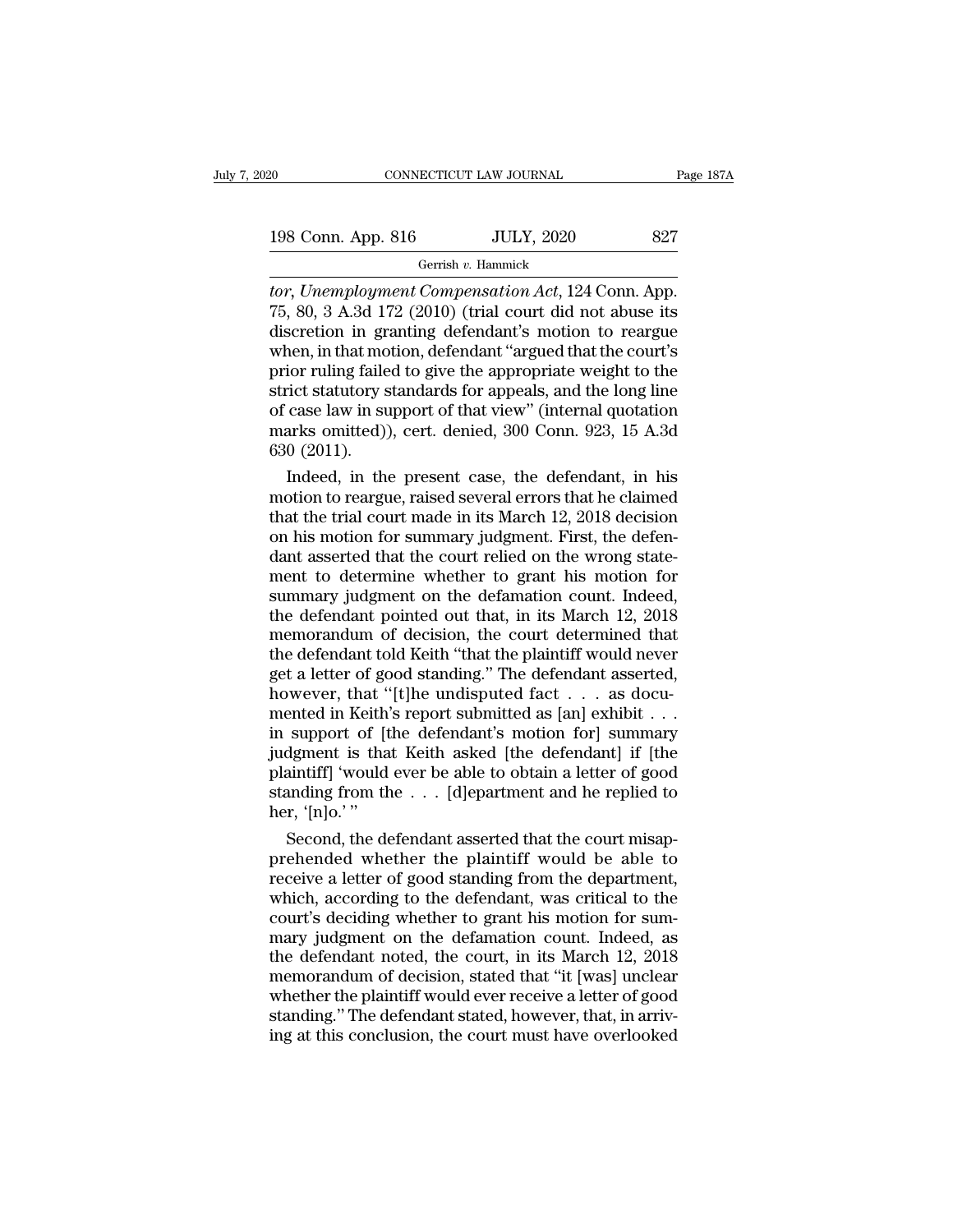# <sup>828</sup> JULY, 2020 198 Conn. App. 816 Gerrish *v.* Hammick

CONNECTICUT LAW JOURNAL July 7, 2020<br>  $328$  JULY, 2020 198 Conn. App. 816<br>
Gerrish v. Hammick<br>
The uncontroverted evidence [before the court] that<br>
the plaintiff was not provided with a letter of good<br>
standing and retire 828 JULY, 2020 198 Conn. App. 816<br>
Gerrish v. Hammick<br>
"the uncontroverted evidence [before the court] that<br>
the plaintiff was not provided with a letter of good<br>
standing and retirement badge when he left the ...<br>
Idloga S28 JULY, 2020 198 Conn. App. 816<br>
Gerrish v. Hammick<br>
"the uncontroverted evidence [before the court] that<br>
the plaintiff was not provided with a letter of good<br>
standing and retirement badge when he left the . . .<br>
[d]e Sex JULY, 2020 198 Conn. App. 816<br>
Gerrish v. Hammick<br>
"the uncontroverted evidence [before the court] that<br>
the plaintiff was not provided with a letter of good<br>
standing and retirement badge when he left the . . .<br>
[d]e For a letter of good standing] of a letter of good standing and retirement badge when he left the  $\ldots$  (d) lepartment in May of 2012; nor in June of 2014, when he sought [a letter of good standing] for a position at Quin Gerrish v. Hammick<br>
"the uncontroverted evidence [before the court] that<br>
the plaintiff was not provided with a letter of good<br>
standing and retirement badge when he left the . . .<br>
[d]epartment in May of 2012; nor in Jun "the uncontroverted evidence [before the c<br>the plaintiff was not provided with a letter<br>standing and retirement badge when he left<br>[d]epartment in May of 2012; nor in June of 20<br>he sought [a letter of good standing] for a e plaintiff was not provided with a letter of good<br>anding and retirement badge when he left the . . .<br>lepartment in May of 2012; nor in June of 2014, when<br>sought [a letter of good standing] for a position at<br>inimipiac . . standing and retirement badge when he left the  $\cdot \cdot \cdot$  [d]epartment in May of 2012; nor in June of 2014, when<br>he sought [a letter of good standing] for a position at<br>Quinnipiac  $\cdot \cdot \cdot$  nor [was he provided with a letter

partitient in may of 2012; nor in Julie of 2014, when<br>he sought [a letter of good standing] for a position at<br>Quinnipiac . . . nor [was he provided with a letter of<br>good standing] at any subsequent time."<br>With respect to t reading solution at Quinnipiac . . . nor [was he provided with a letter of good standing] at any subsequent time."<br>With respect to the tortious interference claim, the defendant asserted that the court incorrectly deter-<br>m  $Q$ uniniplac  $\ldots$  for [was ite provided with a letter of good standing] at any subsequent time."<br>With respect to the tortious interference claim, the defendant asserted that the court incorrectly deter-<br>mined that misrep good standing at any subsequent time.<br>With respect to the tortious interference claim, the<br>defendant asserted that the court incorrectly deter-<br>mined that misrepresentation or intentional interfer-<br>ence were the torts unde With respect to the tortious interference defendant asserted that the court incorn<br>mined that misrepresentation or intentio<br>ence were the torts underlying this claim<br>defendant contended that, based on what<br>alleged in his c Frendant asserted that the court incorrectly deter-<br>ined that misrepresentation or intentional interfer-<br>ce were the torts underlying this claim. Rather, the<br>fendant contended that, based on what the plaintiff<br>reged in his mined that misrepresentation or intentional interference were the torts underlying this claim. Rather, the defendant contended that, based on what the plaintiff alleged in his complaint, defamation was the tort underlying

ence were the torts underlying this claim. Kather, the<br>defendant contended that, based on what the plaintiff<br>alleged in his complaint, defamation was the tort under-<br>lying the tortious interference claim.<br>Having been made defendant contended that, based on what the plantifical<br>alleged in his complaint, defamation was the tort under-<br>lying the tortious interference claim.<br>Having been made aware of these potential errors<br>that it made in its M alleged in his complaint, detaination was the tort under-<br>lying the tortious interference claim.<br>Having been made aware of these potential errors<br>that it made in its March 12, 2018 memorandum of<br>decision on the defendant' Having been made aware of these potential errors<br>that it made in its March 12, 2018 memorandum of<br>decision on the defendant's motion for summary judg-<br>ment, the trial court was well within its discretion to<br>order reargume Having been made aware of these potential errors<br>that it made in its March 12, 2018 memorandum of<br>decision on the defendant's motion for summary judg-<br>ment, the trial court was well within its discretion to<br>order reargumen that it made in its March 12, 2018 memorandum of<br>decision on the defendant's motion for summary judg-<br>ment, the trial court was well within its discretion to<br>order reargument on the defendant's motion for sum-<br>mary judgmen decision on the defendant's motion for summary judgment, the trial court was well within its discretion to order reargument on the defendant's motion for summary judgment and, in doing so, to reevaluate its prior denial of order reargument on the defendant's motion for summary judgment and, in doing so, to reevaluate its prior<br>denial of the motion. See *Benedetto* v. *Dietze & Asso-*<br>ciates, LLC, supra, 159 Conn. App. 879; *Marquand* v.<br>Adm mary judgment and, in doing so, to reargue denial of the motion. See *Benedetto*<br>ciates, LLC, supra, 159 Conn. App.<br>Administrator, Unemployment Co<br>supra, 124 Conn. App. 80. Thus, we<br>trial court did not abuse its discreti<br>d *Uninistrator, Unemployment Compensation Act,*<br>pra, 124 Conn. App. 80. Thus, we conclude that the<br>al court did not abuse its discretion in granting the<br>fendant's motion to reargue.<br>II<br>The plaintiff next claims that, even i

## II

supra, 124 Conn. App. 80. Thus, we conclude that the<br>trial court did not abuse its discretion in granting the<br>defendant's motion to reargue.<br>II<br>The plaintiff next claims that, even if the trial court<br>properly granted the d trial court did not abuse its discretion in granting the<br>defendant's motion to reargue.<br>II<br>The plaintiff next claims that, even if the trial court<br>properly granted the defendant's motion to reargue, it<br>improperly granted t defendant's motion to reargue.<br>
II<br>
The plaintiff next claims that, even if the trial court<br>
properly granted the defendant's motion to reargue, it<br>
improperly granted the defendant's motion for sum-<br>
mary judgment on his II<br>II<br>The plaintiff next claims that, even if the trial cour<br>properly granted the defendant's motion to reargue, i<br>improperly granted the defendant's motion for sum<br>mary judgment on his claims of defamation and tortious<br>in The plaintiff next claims that, even if the trial court<br>operly granted the defendant's motion to reargue, it<br>properly granted the defendant's motion for sum-<br>ary judgment on his claims of defamation and tortious<br>terference The plaintiff next claims that, even if the trial court<br>properly granted the defendant's motion to reargue, it<br>improperly granted the defendant's motion for sum-<br>mary judgment on his claims of defamation and tortious<br>inte

properly granted the defendant's motion to reargue, it<br>improperly granted the defendant's motion for sum-<br>mary judgment on his claims of defamation and tortious<br>interference against the defendant. We disagree.<br>Before analy miproperly granted the detendant s motion for sum-<br>mary judgment on his claims of defamation and tortious<br>interference against the defendant. We disagree.<br>Before analyzing each part of the plaintiff's claim,<br>we first set f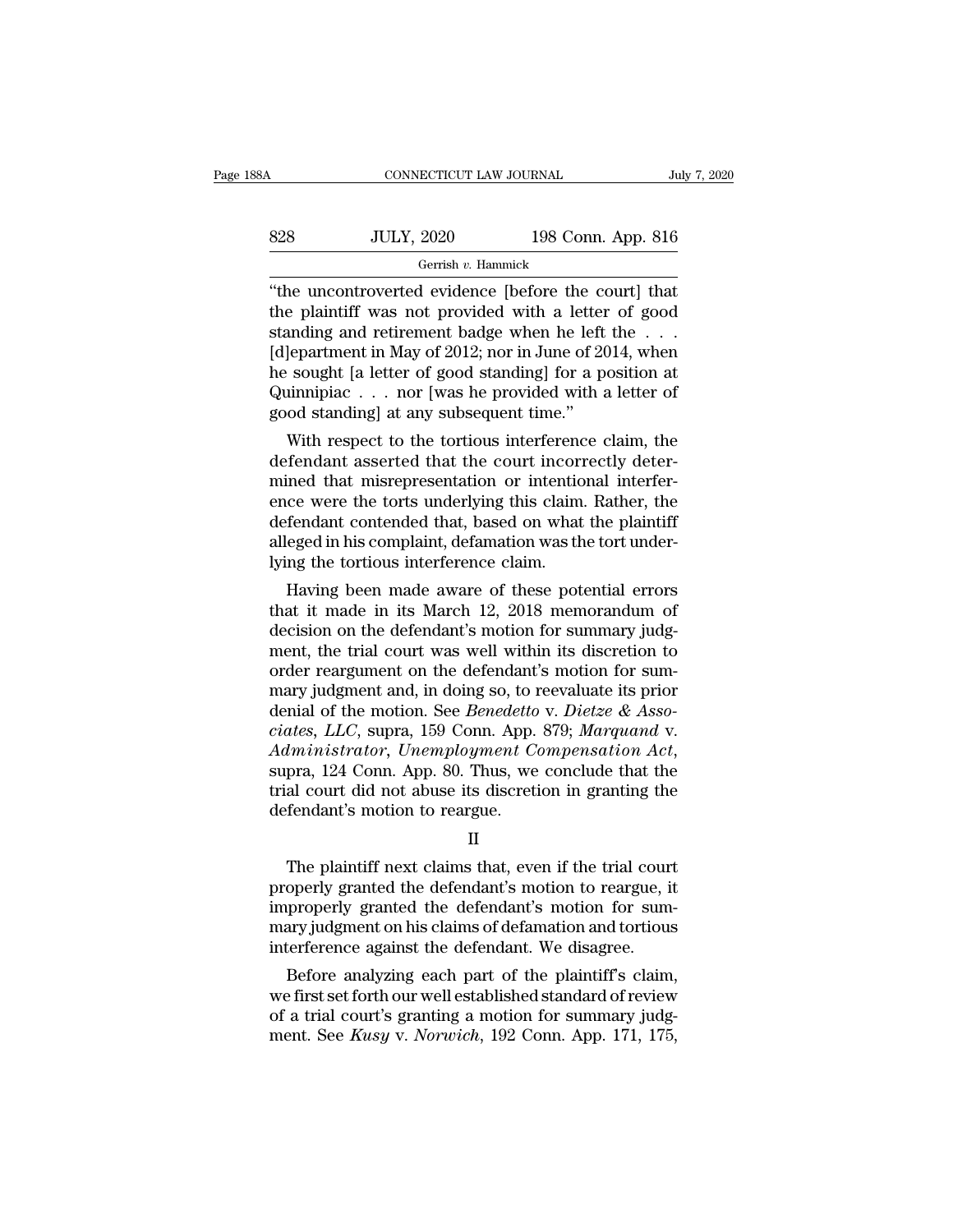| 20                 | CONNECTICUT LAW JOURNAL | Page 189A |  |
|--------------------|-------------------------|-----------|--|
|                    |                         |           |  |
| 198 Conn. App. 816 | <b>JULY, 2020</b>       | 829       |  |
|                    | Gerrish v. Hammick      |           |  |

20<br>
20 CONNECTICUT LAW JOURNAL Page 189A<br>
217 A.3d 31, cert. denied, 333 Conn. 931, 218 A.3d 71<br>
2019). "On appeal, [w]e must decide whether the trial<br>
2019). "On appeal, [w]e must decide whether the trial 198 Conn. App. 816 JULY, 2020 829<br>
Gerrish v. Hammick<br>
217 A.3d 31, cert. denied, 333 Conn. 931, 218 A.3d 71<br>
(2019). "On appeal, [w]e must decide whether the trial<br>
court erred in determining that there was no genuine<br>
i 198 Conn. App. 816 JULY, 2020 829<br>
Gerrish v. Hammick<br>
217 A.3d 31, cert. denied, 333 Conn. 931, 218 A.3d 71<br>
(2019). "On appeal, [w]e must decide whether the trial<br>
court erred in determining that there was no genuine<br>
i 198 Conn. App. 816 JULY, 2020 829<br>
Gerrish v. Hammick<br>
217 A.3d 31, cert. denied, 333 Conn. 931, 218 A.3d 71<br>
(2019). "On appeal, [w]e must decide whether the trial<br>
court erred in determining that there was no genuine<br>
i Gerrish v. Hammick<br>
217 A.3d 31, cert. denied, 333 Conn. 931, 218 A.3d 71<br>
(2019). "On appeal, [w]e must decide whether the trial<br>
court erred in determining that there was no genuine<br>
issue as to any material fact and th Gerrish v. Hammick<br>
217 A.3d 31, cert. denied, 333 Conn. 931, 218 A.3d 71<br>
(2019). "On appeal, [w]e must decide whether the trial<br>
court erred in determining that there was no genuine<br>
issue as to any material fact and th 217 A.3d 31, cert. denied, 333 Conn. 931, 218 A.3d 71 (2019). "On appeal, [w]e must decide whether the trial court erred in determining that there was no genuine issue as to any material fact and that the moving party is (2019). "On appeal, [w]e must decide whether the trial court erred in determining that there was no genuine issue as to any material fact and that the moving party is entitled to a judgment as a matter of law. . . . [O]ur Unit effect in determining that there was no genuine<br>sue as to any material fact and that the moving party<br>entitled to a judgment as a matter of law.  $\ldots$  [O]ur<br>view is plenary and we must decide whether the [trial<br>urt's ment shall be rendered forthwith if the pleadings, affida-<br>ment shall be rendered for the plenary and we must decide whether the [trial<br>court's] conclusions are legally and logically correct and<br>find support in the facts

is entitied to a judgment as a matter of law.  $\ldots$  [O] or review is plenary and we must decide whether the [trial court's] conclusions are legally and logically correct and find support in the facts that appear on the re no genuine is perfected to the model of the court's conclusions are legally and logically correct and find support in the facts that appear on the record. . . .<br>
"Practice Book § [17-49] provides that summary judgment shal find support in the facts that appear on the record. . . .<br>
"Practice Book § [17-49] provides that summary judgment shall be rendered forthwith if the pleadings, affidavits, and any other proof submitted show that there i . . . In deciding a motion for summary judgment, the "Practice Book § [17-49] provides that summary judgment shall be rendered forthwith if the pleadings, affidavits, and any other proof submitted show that there is no genuine issue as to any material fact and that the movi ment shall be rendered forthwith if the pleadir<br>vits, and any other proof submitted show tha<br>no genuine issue as to any material fact an<br>moving party is entitled to judgment as a mat<br> $\dots$  In deciding a motion for summary S, and any other proof subfidited show that there is<br>
by genuine issue as to any material fact and that the<br>
oving party is entitled to judgment as a matter of law.<br>
In deciding a motion for summary judgment, the<br>
al cour In the moving party is entitled to judgment as a matter of law.<br>  $\dots$  In deciding a motion for summary judgment, the<br>
trial court must view the evidence in the light most<br>
favorable to the nonmoving party.<br>
"A material fa

hoving party is entitled to judgment as a matter of law.<br>  $\dots$  In deciding a motion for summary judgment, the<br>
trial court must view the evidence in the light most<br>
favorable to the nonmoving party.<br>
"A material fact is a summary judgment, the<br>trial court must view the evidence in the light most<br>favorable to the nonmoving party....<br>"A material fact is a fact that will make a difference<br>in the outcome of the case.... Once the moving party<br>h favorable to the nonmoving party.  $\ldots$ <br>
"A material fact is a fact that will make a difference<br>
in the outcome of the case.  $\ldots$  Once the moving party<br>
has presented evidence in support of the motion for<br>
summary judgme From the outcome of the flotth<br>
"A material fact is a fact that will make a difference<br>
in the outcome of the case.... Once the moving party<br>
has presented evidence in support of the motion for<br>
summary judgment, the oppo "A material fact is a fact that will make a difference<br>in the outcome of the case.... Once the moving party<br>has presented evidence in support of the motion for<br>summary judgment, the opposing party must present<br>evidence th in the outcome of the case. . . . Once the moving party<br>has presented evidence in support of the motion for<br>summary judgment, the opposing party must present<br>evidence that demonstrates the existence of some dis-<br>puted fac has presented evidence in support of the motion for<br>summary judgment, the opposing party must present<br>evidence that demonstrates the existence of some dis-<br>puted factual issue  $\dots$  It is not enough, however,<br>for the oppos summary judgment, the opposing party must present<br>evidence that demonstrates the existence of some dis-<br>puted factual issue  $\dots$  . It is not enough, however,<br>for the opposing party merely to assert the existence<br>of such a evidence that demonstrates the existence of some dis-<br>puted factual issue  $\dots$  It is not enough, however,<br>for the opposing party merely to assert the existence<br>of such a disputed issue. Mere assertions of fact  $\dots$ <br>are in puted factual issue  $\dots$  . It is not enough, however,<br>for the opposing party merely to assert the existence<br>of such a disputed issue. Mere assertions of fact  $\dots$ <br>are insufficient to establish the existence of a material<br> for the opposing party merely to assert the existence<br>of such a disputed issue. Mere assertions of fact . . .<br>are insufficient to establish the existence of a material<br>fact and, therefore, cannot refute evidence properly<br> % of such a disputed issue. Mere assertions of fact  $\dots$  are insufficient to establish the existence of a material fact and, therefore, cannot refute evidence properly presented to the court under Practice Book § [17-45]. are insufficient to establish the existence of a material<br>fact and, therefore, cannot refute evidence properly<br>presented to the court under Practice Book § [17-45].<br>. . . . The movant has the burden of showing the<br>nonexist fact and, therefore, cannot refute evidence properly<br>presented to the court under Practice Book § [17-45].<br>... The movant has the burden of showing the<br>nonexistence of such issues but the evidence thus pre-<br>sented, if oth presented to the court under Practice Book  $\S$  [17-45].<br>
. . . . The movant has the burden of showing the<br>
nonexistence of such issues but the evidence thus pre-<br>
sented, if otherwise sufficient, is not rebutted by the<br>
b ... The movant has the burden of showing the<br>nonexistence of such issues but the evidence thus pre-<br>sented, if otherwise sufficient, is not rebutted by the<br>bald statement that an issue of fact does exist.... To<br>oppose a m nonexistence of such issues but the evidence thus pre-<br>sented, if otherwise sufficient, is not rebutted by the<br>bald statement that an issue of fact does exist.... To<br>oppose a motion for summary judgment successfully,<br>the sented, if otherwise sufficient, is not rebutted by the bald statement that an issue of fact does exist. . . . To oppose a motion for summary judgment successfully, the nonmovant must recite specific facts . . . which cont bald statement that an issue of fact does exist. . . . To<br>oppose a motion for summary judgment successfully,<br>the nonmovant must recite specific facts . . . which<br>contradict those stated in the movant's affidavits and<br>docu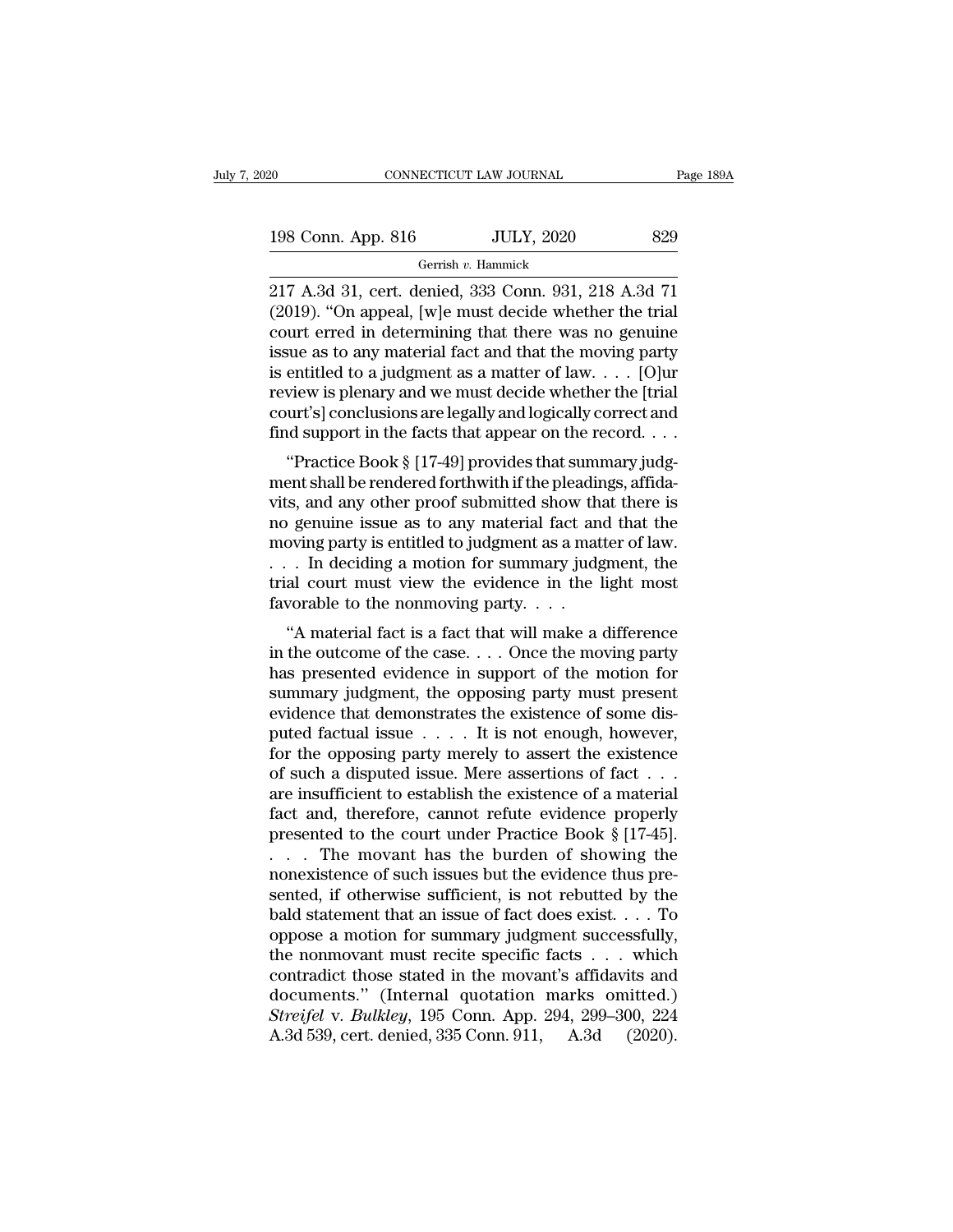| 190A | CONNECTICUT LAW JOURNAL |                    | July 7, 2020 |
|------|-------------------------|--------------------|--------------|
| 830  | <b>JULY, 2020</b>       | 198 Conn. App. 816 |              |
|      | Gerrish $v$ . Hammick   |                    |              |
|      | А                       |                    |              |

granted summary judgment in favor of the defendant<br>
issue of material fact as to whether the defendant<br>  $\frac{1}{2}$ <br>  $\frac{1}{2}$ <br>  $\frac{1}{2}$ <br>
The plaintiff first argues that the court improperly<br>
granted summary judgment in fa Saah Sullah, 2020 198 Conn. App. 816<br>
Gerrish v. Hammick<br>
A<br>
The plaintiff first argues that the court improperly<br>
granted summary judgment in favor of the defendant<br>
on the defamation count because there was a genuine<br>
i Gerrish  $v$ . Hammick<br>
A<br>
The plaintiff first argues that the court improperly<br>
granted summary judgment in favor of the defendant<br>
on the defamation count because there was a genuine<br>
issue of material fact as to whether A<br>
The plaintiff first argues that the court improperly<br>
granted summary judgment in favor of the defendant<br>
on the defamation count because there was a genuine<br>
issue of material fact as to whether the defendant's state-<br> suaded. The plaintiff first argues that the court improperly<br>granted summary judgment in favor of the defendant<br>on the defamation count because there was a genuine<br>issue of material fact as to whether the defendant's state-<br>ment t granted summary judgment in favor of the defendant<br>on the defamation count because there was a genuine<br>issue of material fact as to whether the defendant's state-<br>ment to Keith was substantially true. We are not per-<br>suade

on the defamation count because there was a genuine<br>issue of material fact as to whether the defendant's state-<br>ment to Keith was substantially true. We are not per-<br>suaded.<br>"A defamatory statement is defined as a communi determinds from associating the set of material rate are not per-<br>suaded.<br>"A defamatory statement is defined as a communication that tends to harm the reputation of another as to<br>lower him in the estimation of the communi ment to Keith was substantially true. We are not per-<br>suaded.<br>"A defamatory statement is defined as a communica-<br>tion that tends to harm the reputation of another as to<br>lower him in the estimation of the community or to<br>de suaded.<br>
"A defamatory statement is defined as a communication that tends to harm the reputation of another as to<br>
lower him in the estimation of the community or to<br>
deter third persons from associating or dealing with hi "A defamatory statement is defined as a communication that tends to harm the reputation of another as to lower him in the estimation of the community or to deter third persons from associating or dealing with him  $\dots$  ." tion that tends to harm the reputation of another as to<br>lower him in the estimation of the community or to<br>deter third persons from associating or dealing with him<br> $\ldots$  " (Internal quotation marks omitted.) *NetScout*<br>*S* lower him in the estimation of the community or to<br>deter third persons from associating or dealing with him<br> $\ldots$  ." (Internal quotation marks omitted.) *NetScout*<br>Systems, *Inc.* v. Gartner, *Inc.*, 334 Conn. 396, 410, 2 deter third persons from associating or dealing with him<br>  $\ldots$   $\ldots$  " (Internal quotation marks omitted.) *NetScout*<br> *Systems, Inc.* v. *Gartner, Inc.*, 334 Conn. 396, 410, 223<br>
A.3d 37 (2020). "At common law, [t]o est ...." (Internal quotation marks omitted.) *NetScout Systems, Inc.* v. *Gartner, Inc.*, 334 Conn. 396, 410, 223 A.3d 37 (2020). "At common law, [t]o establish a prima facie case of defamation, the plaintiff must demonstr Systems, Inc. v. Gartner, Inc., 334 Conn. 396, 410, 223<br>A.3d 37 (2020). "At common law, [t]o establish a prima<br>facie case of defamation, the plaintiff must demonstrate<br>that: (1) the defendant published a defamatory state-A.3d 37 (2020). "At common law, [t]o establish a prima<br>facie case of defamation, the plaintiff must demonstrate<br>that: (1) the defendant published a defamatory state-<br>ment; (2) the defamatory statement identified the plain facie case of defamation, the plaintiff must de<br>that: (1) the defendant published a defama<br>ment; (2) the defamatory statement identified<br>tiff to a third person; (3) the defamatory<br>was published to a third person; and (4) at: (1) the defendant published a defamatory state-<br>
ent; (2) the defamatory statement identified the plain-<br>
if to a third person; (3) the defamatory statement<br>
as published to a third person; and (4) the plaintiff's<br>
pu ment; (2) the defamatory statement identified the plain-<br>tiff to a third person; (3) the defamatory statement<br>was published to a third person; and (4) the plaintiff's<br>reputation suffered injury as a result of the statemen

tiff to a third person; (3) the detamatory statement<br>was published to a third person; and (4) the plaintiff's<br>reputation suffered injury as a result of the statement."<br>(Internal quotation marks omitted.) Id.<br>"[F]or a claim was published to a third person; and (4) the plaintiff's<br>reputation suffered injury as a result of the statement."<br>(Internal quotation marks omitted.) Id.<br>"[F]or a claim of defamation to be actionable, the<br>statement [at i reputation suffered injury as a result of the statement."<br>
(Internal quotation marks omitted.) Id.<br>
"[F]or a claim of defamation to be actionable, the<br>
statement [at issue] must be false . . . ." (Internal quo-<br>
tation ma (Internal quotation marks omitted.) Id.<br>
"[F]or a claim of defamation to be actionable, the<br>
statement [at issue] must be false . . . ." (Internal quo-<br>
tation marks omitted.) *Gleason v. Smolinski*, 319 Conn.<br>
394, 431, 1 <sup>"</sup>(F]or a claim of defamation to be actionable, the statement [at issue] must be false . . . ." (Internal quotation marks omitted.) *Gleason v. Smolinski*, 319 Conn. 394, 431, 125 A.3d 920 (2015). In other words, a defend statement [at issue] must be false.<br>tation marks omitted.) *Gleason v. S*<br>394, 431, 125 A.3d 920 (2015). In ot<br>dant cannot be held liable for defa<br>ment at issue is substantially tru<br>Waterbury Republican-American,<br>112–13, 4 tion marks omitted.) Gleason v. Smolinski, 319 Conn.<br>4, 431, 125 A.3d 920 (2015). In other words, a defen-<br>nt cannot be held liable for defamation if the state-<br>ent at issue is substantially true. See *Goodrich* v.<br>*aterb* 394, 431, 125 A.3d 920 (2015). In other words, a defendant cannot be held liable for defamation if the statement at issue is substantially true. See *Goodrich* v. *Waterbury Republican-American, Inc.*, 188 Conn. 107, 112–

dant cannot be held hable for detamation if the statement at issue is substantially true. See *Goodrich* v.<br> *Waterbury Republican-American, Inc.,*188 Conn. 107,<br>
112–13, 448 A.2d 1317 (1982).<br>
Moreover, "[c]ontrary to th ment at issue is substantially true. See *Goodrich* v.<br> *Waterbury Republican-American*, *Inc.*, 188 Conn. 107,<br>
112–13, 448 A.2d 1317 (1982).<br>
Moreover, "[c]ontrary to the [common-law] rule that<br>
required the defendant t Waterbury Republican-American, Inc., 188 Conn. 107,<br>112–13, 448 A.2d 1317 (1982).<br>Moreover, "[c]ontrary to the [common-law] rule that<br>required the defendant to establish the literal truth of<br>the precise statement made, th 112–13, 448 A.2d 1317 (1982).<br>
Moreover, "[c]ontrary to the [common-law] rule that<br>
required the defendant to establish the literal truth of<br>
the precise statement made, the modern rule is that<br>
only substantial proof nee Moreover, "[c]ontrary to the [common-law] rule that<br>required the defendant to establish the literal truth of<br>the precise statement made, the modern rule is that<br>only substantial proof need be shown to constitute the<br>justi required the defendant to establish the literal truth of<br>the precise statement made, the modern rule is that<br>only substantial proof need be shown to constitute the<br>justification. . . . [Thus] [i]t is not necessary for the<br>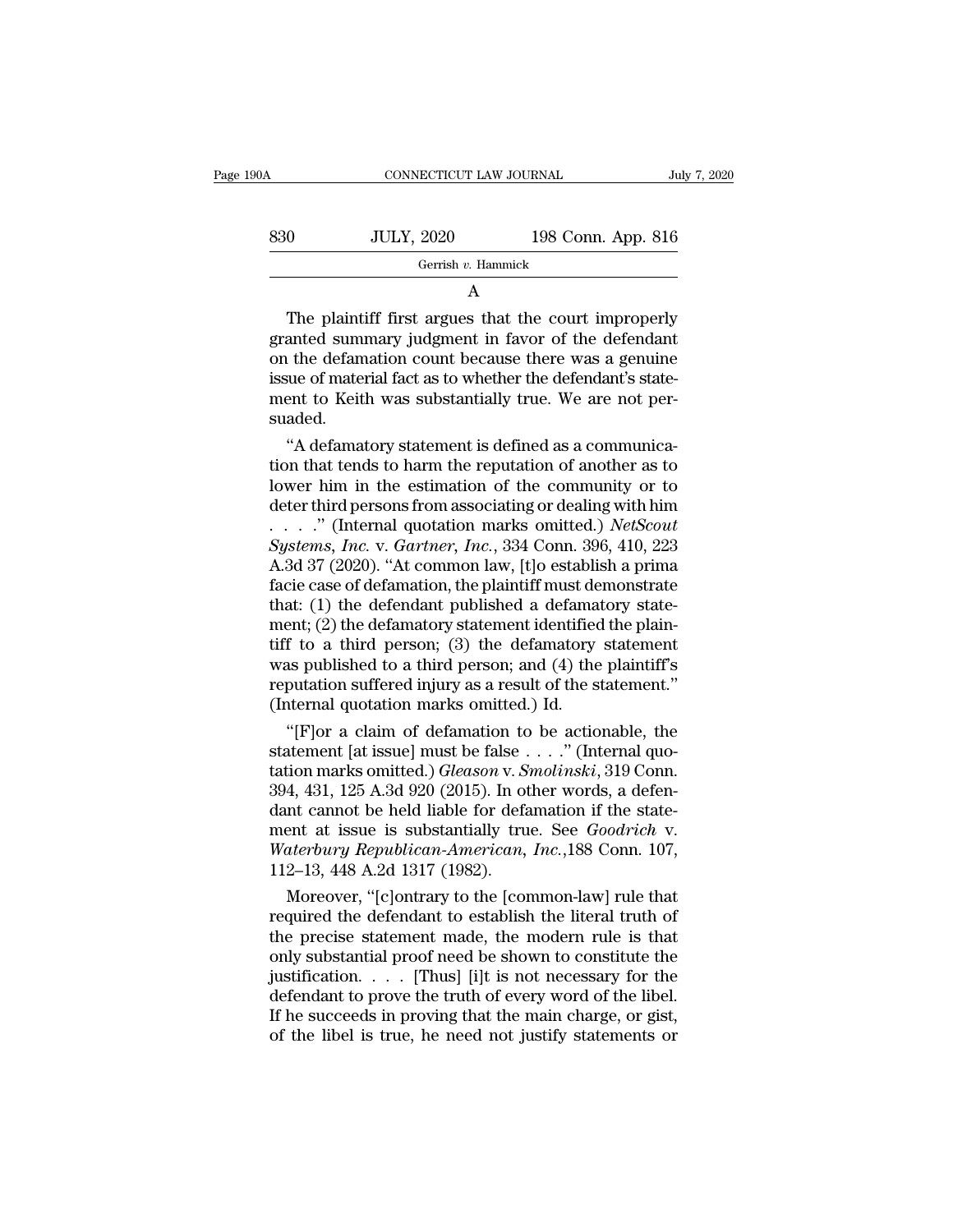Gerrish *v.* Hammick

comments which do not add to the sting of the charge<br>
comments which do not add to the sting of the charge<br>
comments which do not add to the sting of the charge<br>
or introduce any matter by itself actionable." (Citations<br>
c 198 Conn. App. 816 JULY, 2020 831<br>
Gerrish v. Hammick<br>
comments which do not add to the sting of the charge<br>
or introduce any matter by itself actionable.'' (Citations<br>
omitted; internal quotation marks omitted.) Id. Impor 198 Conn. App. 816 JULY, 2020 831<br>
Gerrish v. Hammick<br>
comments which do not add to the sting of the charge<br>
or introduce any matter by itself actionable." (Citations<br>
omitted; internal quotation marks omitted.) Id. Impor 198 Conn. App. 816 JULY, 2020 831<br>
Gerrish v. Hammick<br>
comments which do not add to the sting of the charge<br>
or introduce any matter by itself actionable." (Citations<br>
omitted; internal quotation marks omitted.) Id. Impor For some and  $\overline{C}$  definite  $\overline{C}$  definite  $\overline{C}$  definite  $\overline{C}$  count and  $\overline{C}$  counter the exists of the charge or introduce any matter by itself actionable." (Citations omitted; internal quotation marks o Gerrish v. Hammick<br>
comments which do not add to the sting of the charge<br>
or introduce any matter by itself actionable." (Citations<br>
omitted; internal quotation marks omitted.) Id. Import-<br>
antly, if a defendant moves for comments which do not add to the sting of the charge<br>or introduce any matter by itself actionable." (Citations<br>omitted; internal quotation marks omitted.) Id. Import-<br>antly, if a defendant moves for summary judgment on<br>a d or introduce any matter by itself actionable." (Citations<br>omitted; internal quotation marks omitted.) Id. Import-<br>antly, if a defendant moves for summary judgment on<br>a defamation count and there exists no genuine issue<br>of omitted; internal quotation marks omitted.) Id. Importantly, if a defendant moves for summary judgment on<br>a defamation count and there exists no genuine issue<br>of material of fact as to whether the alleged defamatory<br>statem antly, if a defendant moves for summary judgment on<br>a defamation count and there exists no genuine issue<br>of material of fact as to whether the alleged defamatory<br>statement is substantially true, then it is appropriate<br>for a defamation count and there exists no genuine issue<br>of material of fact as to whether the alleged defamatory<br>statement is substantially true, then it is appropriate<br>for the trial court to enter summary judgment in favor o of material of fact as to whether the alleged defamatory<br>statement is substantially true, then it is appropriate<br>for the trial court to enter summary judgment in favor of<br>the defendant. See *Strada* v. *Connecticut Newspap* statement is substantially true, then it is appropriate<br>for the trial court to enter summary judgment in favor of<br>the defendant. See *Strada* v. *Connecticut Newspapers*,<br>*Inc.*, 193 Conn. 313,315 n.4, 318, 321–22, 477 A.2 for the trial court to enter summary judgment in favor of<br>the defendant. See *Strada v. Connecticut Newspapers*,<br>*Inc.*, 193 Conn. 313,315 n.4, 318, 321–22, 477 A.2d 1005<br>(1984) (affirming trial court's granting summary ju the defendant. See *Strada* v. *Connecticut Newspapers,*<br>*Inc.*, 193 Conn. 313,315 n.4, 318, 321–22, 477 A.2d 1005<br>(1984) (affirming trial court's granting summary judg-<br>ment in favor of defendant on libel count because tr Inc., 193 Conn. 313,315 n.4, 318, 321–22, 477 A.2d 1005 (1984) (affirming trial court's granting summary judgment in favor of defendant on libel count because trial court correctly concluded that defendant's alleged libel (1984) (affirming trial court's granting summary judgment in favor of defendant on libel count because trial<br>court correctly concluded that defendant's alleged libel-<br>ous statements were substantially true); Mercer v. Cos ment in favor of defendant on libel count because trial<br>court correctly concluded that defendant's alleged libel-<br>ous statements were substantially true); Mercer v. Cos-<br>ley, 110 Conn. App. 283, 303–305, 955 A.2d 550 (2008 court correctly concluded th<br>ous statements were substan<br>ley, 110 Conn. App. 283, 30;<br>(affirming trial court's rende<br>favor of defendant after ha<br>[alleged defamatory] statem<br>stantially or literally'').<br>In support of his arg In support of his argument that there was a genuine<br>
In support of defendant after having "conclude[d] that the<br>
lleged defamatory] statements were true, either sub-<br>
antially or literally").<br>
In support of his argument t issue of material fact as to whether the plaintiff,<br>in this amount of the defendant after having "conclude[d] that the<br>falleged defamatory] statements were true, either sub-<br>stantially or literally").<br>In support of his arg

(affirming trial court's rendering summary judgment in<br>favor of defendant after having "conclude[d] that the<br>[alleged defamatory] statements were true, either sub-<br>stantially or literally").<br>In support of his argument that ravor of detendant after having "conclude[d] that the<br>[alleged defamatory] statements were true, either sub-<br>stantially or literally").<br>In support of his argument that there was a genuine<br>issue of material fact as to wheth [alleged detamatory] statements were true, either substantially or literally").<br>In support of his argument that there was a genuine<br>issue of material fact as to whether the defendant's<br>statement to Keith was substantially stantially or literally").<br>
In support of his argument that there was a genuine<br>
issue of material fact as to whether the defendant's<br>
statement to Keith was substantially true, the plaintiff,<br>
in his appellate brief, stat In support of his argument that there was a genuine<br>issue of material fact as to whether the defendant's<br>statement to Keith was substantially true, the plaintiff,<br>in his appellate brief, stated that Hammick's deposition<br>te issue of material fact as to whether the defendant's<br>statement to Keith was substantially true, the plaintiff,<br>in his appellate brief, stated that Hammick's deposition<br>testimony about when he determined whether the plain-<br> statement to Keith was substantially true, the plaintiff,<br>in his appellate brief, stated that Hammick's deposition<br>testimony about when he determined whether the plain-<br>tiff had left the department in good standing contrain his appellate brief, stated that Hammick's deposition<br>testimony about when he determined whether the plain-<br>tiff had left the department in good standing contra-<br>dicted what he averred in a subsequent affidavit. In his testimony about when he determined whether the plain-<br>tiff had left the department in good standing contra-<br>dicted what he averred in a subsequent affidavit. In his<br>affidavit, which the defendant proffered in support of<br>hi tiff had left the department in good standing contra-<br>dicted what he averred in a subsequent affidavit. In his<br>affidavit, which the defendant proffered in support of<br>his motion for summary judgment, Hammick stated<br>that, "[ dicted what he averred in a subsequent affidavit. In his<br>affidavit, which the defendant proffered in support of<br>his motion for summary judgment, Hammick stated<br>that, "[a]t the time that [the plaintiff] resigned, he con-<br>ti affidavit, which the defendant proffered in support of<br>his motion for summary judgment, Hammick stated<br>that, "[a]t the time that [the plaintiff] resigned, he con-<br>tinued to be under investigation  $\dots$ . Based upon my<br>revie his motion for summary judgment, Hammick stated<br>that, "[a]t the time that [the plaintiff] resigned, he con-<br>tinued to be under investigation  $\dots$ . Based upon my<br>review of the facts and evidence of the internal affairs<br>inv that, "[a]t the time that [the plaintiff] resigned, he continued to be under investigation . . . . Based upon my<br>review of the facts and evidence of the internal affairs<br>investigation, along with [the plaintiff's] decisio tinued to be under investigation  $\dots$  Based upon my<br>review of the facts and evidence of the internal affairs<br>investigation, along with [the plaintiff's] decision to<br>resign from his position while the investigation was<br>ong review of the facts and evidence of the internal affairs<br>investigation, along with [the plaintiff's] decision to<br>resign from his position while the investigation was<br>ongoing, I determined that he did not leave the departinvestigation, along with [the plaintiff's] decision to<br>resign from his position while the investigation was<br>ongoing, I determined that he did not leave the depart-<br>ment in good standing.  $\dots$  As a result, I made the<br>dete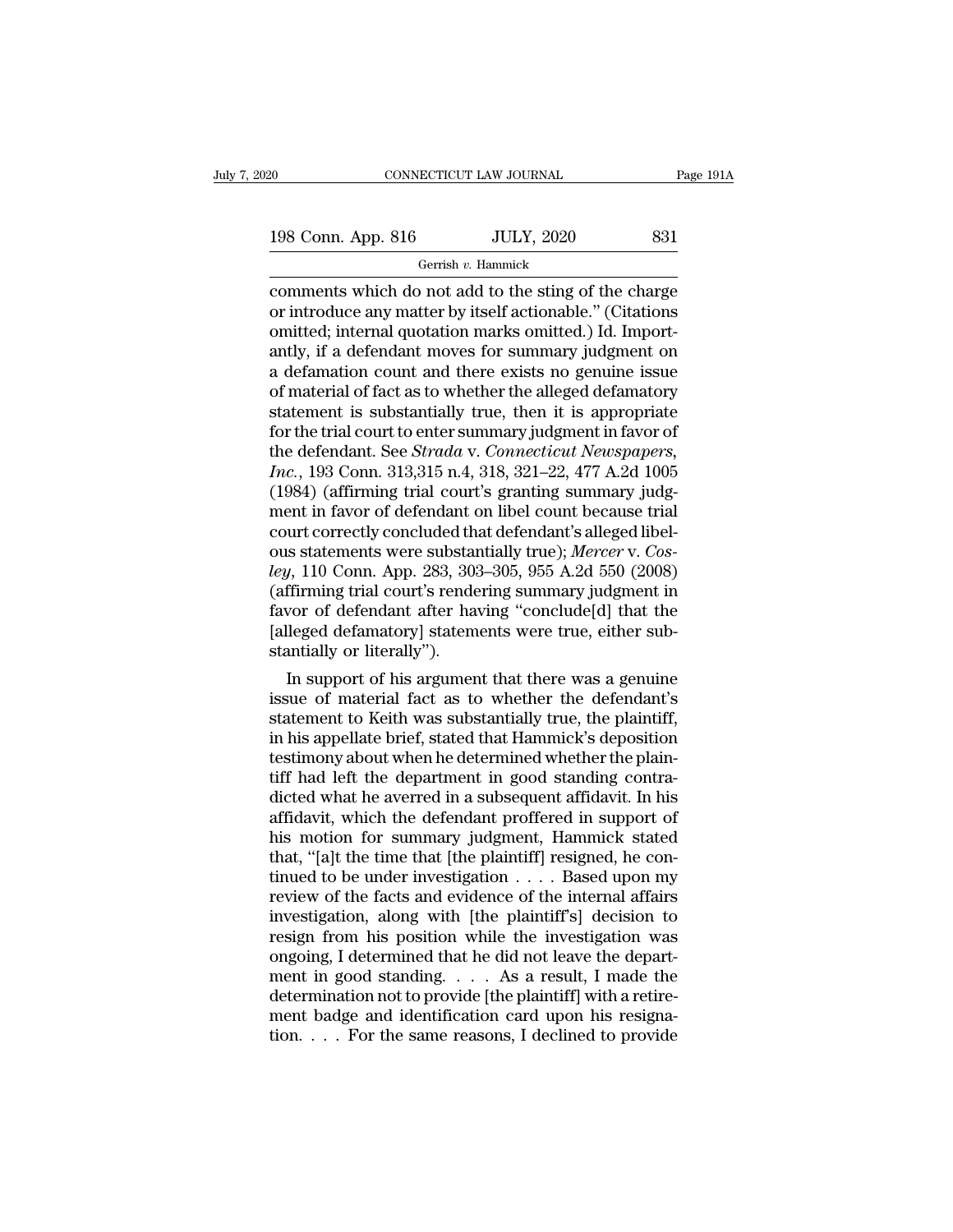## <sup>832</sup> JULY, 2020 198 Conn. App. 816 Gerrish *v.* Hammick CONNECTICUT LAW JOURNAL July 7, 2020<br>
B32 JULY, 2020 198 Conn. App. 816<br>
Gerrish v. Hammick<br>
him with a letter of good standing when he subsequently<br>
requested one." 832 JULY,<br>him with a letter of government<br>requested one."<br>During his deposi

DULY, 2020 198 Conn. App. 816<br>
Gerrish v. Hammick<br>
m with a letter of good standing when he subsequently<br>
quested one."<br>
During his deposition, Hammick was shown a May<br>
, 2012 e-mail from a town employee notifying him<br>
at  $32$  JULY, 2020 198 Conn. App. 816<br>
Gerrish v. Hammick<br>
him with a letter of good standing when he subsequently<br>
requested one."<br>
During his deposition, Hammick was shown a May<br>
21, 2012 e-mail from a town employee notify Gerrish v. Hammick<br>
him with a letter of good standing when he subsequently<br>
requested one."<br>
During his deposition, Hammick was shown a May<br>
21, 2012 e-mail from a town employee notifying him<br>
that the plaintiff was not him with a letter of good standing when he subsequently<br>requested one."<br>During his deposition, Hammick was shown a May<br>21, 2012 e-mail from a town employee notifying him<br>that the plaintiff was not returning to work for the him with a letter of good standing when he subsequently<br>requested one."<br>During his deposition, Hammick was shown a May<br>21, 2012 e-mail from a town employee notifying him<br>that the plaintiff was not returning to work for the requested one."<br>During his deposition, Hammick was shown a May<br>21, 2012 e-mail from a town employee notifying him<br>that the plaintiff was not returning to work for the<br>department, effective immediately, and was retiring as<br> aat the plaintiff was not returning to work for the epartment, effective immediately, and was retiring as f June 1, 2012.<sup>8</sup> Hammick was also shown his response this e-mail. The plaintiff's counsel then asked Ham<sup>s</sup> In th department, effective immediately, and was retiring as<br>of June 1, 2012.<sup>8</sup> Hammick was also shown his response<br>to this e-mail. The plaintiff's counsel then asked Ham-<br><sup>8</sup> In the plaintiff's complaint, he alleged that he re

would not be returning on May 21, 2012, and that he intended to begin collecting his retirement benefit on June 1, 2012. This exchange, in relevant part, is as follows:<br>"Q. I'm showing you what's marked [e]xhibit 17, which build not be returning on May 21, 2012, and that he intended to begin<br>
llecting his retirement benefit on June 1, 2012. This exchange, in relevant<br>
rt, is as follows:<br>
"Q. I'm showing you what's marked [e]xhibit 17, which rt, is as follows:<br>
"Q. I'm showing you what's marked [e]xhibit 17, which is a[n] e-mail trail<br>
arting with an e-mail from Cindy Coville to you dated May 21—yeah, May<br>
, 2012. Have you ever seen that before?<br>
"A. I—I remem "Q. I'm showing you what's marked [e]xhibit 1"<br>arting with an e-mail from Cindy Coville to you<br>, 2012. Have you ever seen that before?<br>"A. I—I remember seeing this and gathering in<br>s.<br>"Q. Okay. And Cindy is the director of

yes.

, 2012. Have you ever seen that before?<br>
"A. I—I remember seeing this and gathering information for disclosure,<br>
s.<br>
"Q. Okay. And Cindy is the director of Human Resources; right?<br>
"A. Yes.<br>
"4. Yes.<br>
"A. Yes.<br>
"A. Yes.<br>
" "A. I—I remember seeing this and gathering information for disclosure,<br>
yes.<br>
"Q. Okay. And Cindy is the director of Human Resources; right?<br>
"A. Yes.<br>
"Q. And she said [the plaintiff] submitted his letter of resignation "Q. Okay. And Cindy is the director of Human Resources; right? "A. Yes.<br> $***$  "Q. And she said [the plaintiff] submitted his letter of resignation effective today and his intent to collect his retirement benefit—I'm sorry, "Q. Okay. And Cindy is the director of Hum."<br>A. Yes.<br>"A. Yes.<br>"A. Yes.<br>"A. That's correct is retirement laying June [1], 2012; right?<br>"A. That's correct, that's what it says.<br>"Q. And then is that your response above? "A. Yes.<br>
"'Q. And she said [the plaintiff] submitted his letter of<br>
day and his intent to collect his retirement benefit—<br>
ginning June [1], 2012; right?<br>"A. That's correct, that's what it says.<br>"Q. And then is that your \* \* \*<br>
"Q. And she said [the plaintiff] submitted his let<br>
day and his intent to collect his retirement ben<br>
ginning June [1], 2012; right?<br>
"A. That's correct, that's what it says.<br>
"Q. And then is that your response abov

lay and his intent to collect his retirement benefit—I'm sorry, retirement<br>
sinning June [1], 2012; right?<br>
'A. That's correct, that's what it says.<br>
'Q. And then is that your response above?<br>
'A. It appears to be, yes.<br>
. beginning June [1], 2012; righ<br>
"A. That's correct, that's w<br>
"Q. And then is that your r<br>
"A. It appears to be, yes.<br>
"Q. Well, you—you didn't<br>
to this e-mail; right?<br>
"A. I did not.<br>
"A. It did not.<br>
"A. It did not. "A. That's correct,<br>"Q. And then is th"<br>A. It appears to b<br>"Q. Well, you—yo<br>this e-mail; right?<br>"A. I did not.<br>"Q. At the time tha

"Q. And then is that your response above?<br>
"A. It appears to be, yes.<br>
"Q. Well, you—you didn't give him a letter of good standing subsequent<br>
this e-mail; right?<br>"A. I did not.<br>"Q. At the time that you wrote this e-mail t "A. It appears to be, yes.<br>"<br>"Q. Well, you—you didn't give him a letter of good standing subseque to this e-mail; right?<br>"A. I did not. "<br>Q. At the time that you wrote this e-mail to Cindy Coville, had you alre<br>decided tha %. Well, you—you didn't give him a letter of good st<br>this e-mail; right?<br>"A. I did not. "Q. At the time that you wrote this e-mail to Cindy Covi<br>cided that [the plaintiff] would not leave in good stan<br>"A. I don't believe I

"Q. Well, you—you didn't give him a letter of good standing subsequent<br>this e-mail; right?<br>"A. I did not.<br>"Q. At the time that you wrote this e-mail to Cindy Coville, had you already<br>cided that [the plaintiff] would not le to this e-mail; right?<br>
"A. I did not.<br>
"Q. At the time that you wrote this e-mail to Cindy Coville, had you already<br>
decided that [the plaintiff] would not leave in good standing?<br>
"A. I don't believe I had made that deci "A. I did not.<br>"Q. At the time that you w<br>decided that [the plaintiff]<br>"A. I don't believe I had<br>"Q. Okay. Did you comm<br>thereabouts, that you had do<br>in good standing?<br>"A. I don't believe I com "Q. At the time that you wrote this e-mail to Cindy Coville, have idead that [the plaintiff] would not leave in good standing "A. I don't believe I had made that decision yet. "Q. Okay. Did you communicate to anyone at tha cided that [the plaintiff] would not leave in good standing?<br>"A. I don't believe I had made that decision yet.<br>"Q. Okay. Did you communicate to anyone at that time, in May [21] or<br>recabouts, that you had determined that [t

"A. I don't believe I had made that decision yet.<br>
"Q. Okay. Did you communicate to anyone at that time, in May [21] or<br>
thereabouts, that you had determined that [the plaintiff] would not be leaving<br>
in good standing?<br>
"A "Q. Okay. Did you communicate to anyone at that time, in May [21] or<br>thereabouts, that you had determined that [the plaintiff] would not be leaving<br>in good standing?<br>"A. I don't believe I communicated that with anyone.<br>"Q. standing?

of June 1, 2012.<sup>8</sup> Hammick was also shown his response<br>to this e-mail. The plaintiff's counsel then asked Ham-<br> $s_{\text{In the plaintiff's complaint, he alleged that he retired from the department on June 1, 2012. In his affidavit and in the statement of the facts that he submitted in opposition to the defendant's motion for summary judgment, however, the plaintiff and his course have that the plaintiff retired on May 21, 2012. An exchange between the plaintiff's course and Hammick during$ to this e-mail. The plaintiff's counsel then asked Ham-<br><sup>8</sup>In the plaintiff's complaint, he alleged that he retired from the department<br>on June 1, 2012. In his affidavit and in the statement of the facts that he<br>submitted to this e-mail. The plaintiff's counsel then asked Ham-<br><sup>8</sup> In the plaintiff's complaint, he alleged that he retired from the department<br>on June 1, 2012. In his affidavit and in the statement of the facts that he<br>submitted submitted in opposition to the defendant's motion for summary judgment, <sup>8</sup> In the plaintiff's complaint, he alleged that he retired from the department<br>on June 1, 2012. In his affidavit and in the statement of the facts that he<br>submitted in opposition to the defendant's motion for summary ju on June 1, 2012. In his affidavit and in the statement of the facts that he submitted in opposition to the defendant's motion for summary judgment, however, the plaintiff and his counsel aver that the plaintiff retired on however, the plaintiff and his counsel aver that the plaintiff retired on May 21, 2012. An exchange between the plaintiff's counsel and Hammick during Hammick's deposition appears to clarify this discrepancy. Indeed, this however, the plaintiff an<br>21, 2012. An exchange b<br>Hammick's deposition<br>exchange supports a co<br>would not be returning<br>collecting his retiremen<br>part, is as follows:<br>"Q. I'm showing you v , 2012. An exchange between the plaintiff's counsel and Hammick during<br>
ammick's deposition appears to clarify this discrepancy. Indeed, this<br>
change supports a conclusion that the plaintiff notified the town that he<br>
buld Hammick's deposition appears to clarify this discrepancy. Indeed, this exchange supports a conclusion that the plaintiff notified the town that he would not be returning on May 21, 2012, and that he intended to begin colle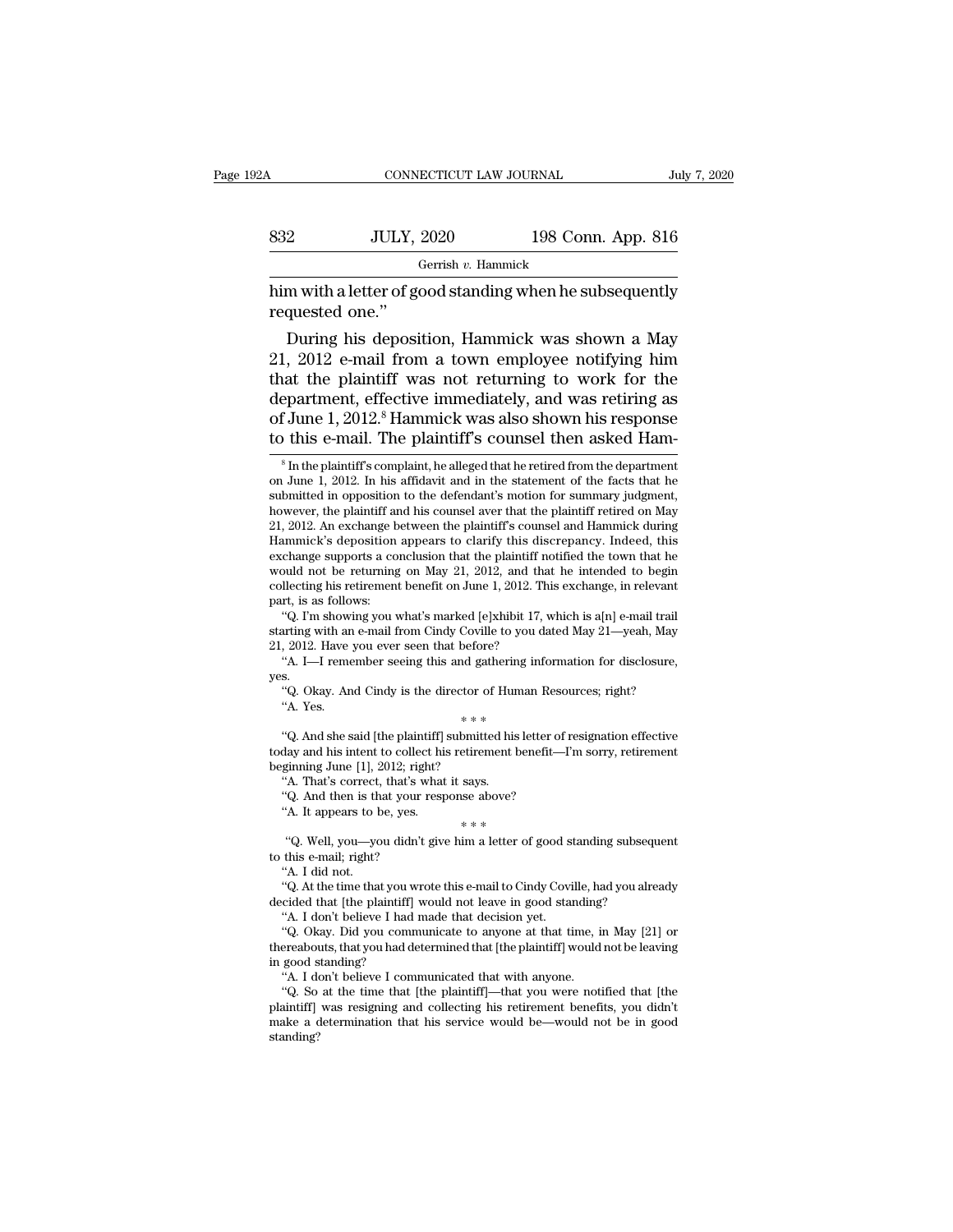| 20                 | CONNECTICUT LAW JOURNAL | Page 193A |  |
|--------------------|-------------------------|-----------|--|
|                    |                         |           |  |
| 198 Conn. App. 816 | <b>JULY, 2020</b>       | 833       |  |
|                    | Gerrish v. Hammick      |           |  |

CONNECTICUT LAW JOURNAL Page 1934<br>
198 Conn. App. 816 JULY, 2020 833<br>
Gerrish v. Hammick<br>
mick if, at the time he responded, he had decided<br>
whether the plaintiff had left the department in good<br>
standing Hammick responded 198 Conn. App. 816 JULY, 2020 833<br>
Gerrish v. Hammick<br>
mick if, at the time he responded, he had decided<br>
whether the plaintiff had left the department in good<br>
standing. Hammick responded, "I don't believe I had<br>
made th 198 Conn. App. 816 JULY, 2020 833<br>
Gerrish v. Hammick<br>
mick if, at the time he responded, he had decided<br>
whether the plaintiff had left the department in good<br>
standing. Hammick responded, "I don't believe I had<br>
made th 198 Conn. App. 816 JULY, 2020 833<br>
Gerrish v. Hammick<br>
mick if, at the time he responded, he had decided<br>
whether the plaintiff had left the department in good<br>
standing. Hammick responded, "I don't believe I had<br>
made th Gerrish v. Hammick<br>
The average of the average of the average of the average of the average of the average of the average of the average of the average of the average of the average in this affidavit and his deposition te Frammer Gerrish v. Hammer and decided<br>whether the plaintiff had left the department in good<br>standing. Hammick responded, "I don't believe I had<br>made that decision yet." In light of this alleged contra-<br>diction between the mick if, at the time he responded, he had decided<br>whether the plaintiff had left the department in good<br>standing. Hammick responded, "I don't believe I had<br>made that decision yet." In light of this alleged contra-<br>diction whether the plaintiff had left the department in good<br>standing. Hammick responded, "I don't believe I had<br>made that decision yet." In light of this alleged contra-<br>diction between the averments that Hammick made in<br>his aff standing. Hammick res<br>made that decision yet.<br>diction between the averal<br>his affidavit and his de<br>contends that there was<br>as to whether the defe<br>substantially true.<br>This contention is fla This content is flawed, however, because the por-<br>This affidavit and his deposition testimony, the plaintiff<br>metals that there was a genuine issue of material fact<br>to whether the defendant's statement to Keith was<br>bstantia this affidavit and his deposition testimony, the plaintiff<br>this affidavit and his deposition testimony, the plaintiff<br>contends that there was a genuine issue of material fact<br>as to whether the defendant's statement to Keit

matrix and the deposition testimony, are plainting<br>contends that there was a genuine issue of material fact<br>as to whether the defendant's statement to Keith was<br>substantially true.<br>This contention is flawed, however, becau as to whether the defendant's statement to Keith was<br>substantially true.<br>This contention is flawed, however, because the por-<br>tion of Hammick's deposition testimony to which the<br>plaintiff directs our attention only suppor substantially true.<br>
This contention is flawed, however, because the por-<br>
tion of Hammick's deposition testimony to which the<br>
plaintiff directs our attention only supports a conclu-<br>
sion that Hammick had not decided whe This contention is flawed, however, because the portion of Hammick's deposition testimony to which the plaintiff directs our attention only supports a conclusion that Hammick had not decided whether the plaintiff had left This contention is flawed, however, because the portion of Hammick's deposition testimony to which the plaintiff directs our attention only supports a conclusion that Hammick had not decided whether the plaintiff had left tion of Hammick's deposition testimony to which the plaintiff directs our attention only supports a conclusion that Hammick had not decided whether the plaintiff had left the department in good standing *at the time* he r plaintiff directs our attention only supports a conclusion that Hammick had not decided whether the plaintiff had left the department in good standing at the time the replied to the May 21, 2012 e-mail from the town employ sion that Hammick had not decided whether the plain-<br>tiff had left the department in good standing at the time<br>he replied to the May 21, 2012 e-mail from the town<br>employee notifying him that the plaintiff was retiring<br>from tiff had left the department in good standing *at the time*<br>*he replied* to the May 21, 2012 e-mail from the town<br>employee notifying him that the plaintiff was retiring<br>from the department. It does not, however, contradic the replied to the May 21, 2012 e-mail from the town<br>employee notifying him that the plaintiff was retiring<br>from the department. It does not, however, contradict<br>what Hammick stated in his affidavit: that sometime<br>after th employee notifying him that the plaintiff was retiring<br>from the department. It does not, however, contradict<br>what Hammick stated in his affidavit: that sometime<br>after the plaintiff announced that he was retiring from<br>the d from the department. It does not, however, contradict<br>what Hammick stated in his affidavit: that sometime<br>after the plaintiff announced that he was retiring from<br>the department, he determined that the plaintiff did<br>not lea what Hammick stated in his affidavit: that sometime<br>after the plaintiff announced that he was retiring from<br>the department, he determined that the plaintiff did<br>not leave the department in good standing and that<br>he decline after the plaintiff announced that he was retiring from<br>the department, he determined that the plaintiff did<br>not leave the department in good standing and that<br>he declined the plaintiff's request for a letter of good<br>stand the department, he determined that the plaintiff did<br>not leave the department in good standing and that<br>he declined the plaintiff's request for a letter of good<br>standing when the plaintiff later requested one. Indeed,<br>in t not leave the department in good standing and that<br>he declined the plaintiff's request for a letter of good<br>standing when the plaintiff later requested one. Indeed,<br>in the same exchange during the deposition to which<br>the p he declined the plaintiff's request for a letter of good<br>standing when the plaintiff later requested one. Indeed,<br>in the same exchange during the deposition to which<br>the plaintiff directs our attention, the plaintiff's cou standing when the plaintiff later reques<br>in the same exchange during the dep<br>the plaintiff directs our attention, the p<br>asked whether Hammick "g[a]ve [the<br>of good standing subsequent to" his re<br>May 21, 2012 e-mail from the e plaintiff directs our attention, the plaintiff's counsel<br>e plaintiff directs our attention, the plaintiff's counsel<br>ked whether Hammick "g[a]ve [the plaintiff] a letter<br>good standing subsequent to" his responding to the<br> asked whether Hammick "g[a]ve [the plaintiff] a letter<br>of good standing subsequent to" his responding to the<br>May 21, 2012 e-mail from the town employee, to which<br>Hammick responded, "I did not."<br>Moreover, after the defendan gence whence transment of gence  $\mu$  and  $\mu$  and  $\mu$  and  $\mu$  and  $\mu$  as to when  $\mu$  and  $\mu$  and  $\mu$  and  $\mu$  and  $\mu$  and  $\mu$  and  $\mu$  and  $\mu$  and  $\mu$  and  $\mu$  and  $\mu$  and  $\mu$  are  $\mu$  and  $\mu$  are  $\mu$  and  $\$ 

Moreover, after the defendant met his burden, the plaintiff did not proffer any evidence demonstrating a genuine issue of material fact as to whether the defen-<br>
\*\*\*<br>
"A. I don't recall making that determination at that ti Figure 1.1 The plane of material fact as to whether the defen-<br>  $***$ <br>
"A. I don't recall making that determination at that time.<br>
"Q. So you didn't tell [the plaintiff] at the time that he was retiring here<br>
"A. I didn't s planned in that he was retiring that determination at that that he was retiring not in good standing; right?<br>"A. I don't recall making that determination at that tire "Q. So you didn't tell [the plaintiff] at the time that

<sup>&</sup>quot;A. I don't recall making that determination at that time.<br>"Q. So you didn't tell [the plaintiff] at the time that he was at he was retiring not in good standing; right?<br>"A. I didn't have a conversation with [the plaintif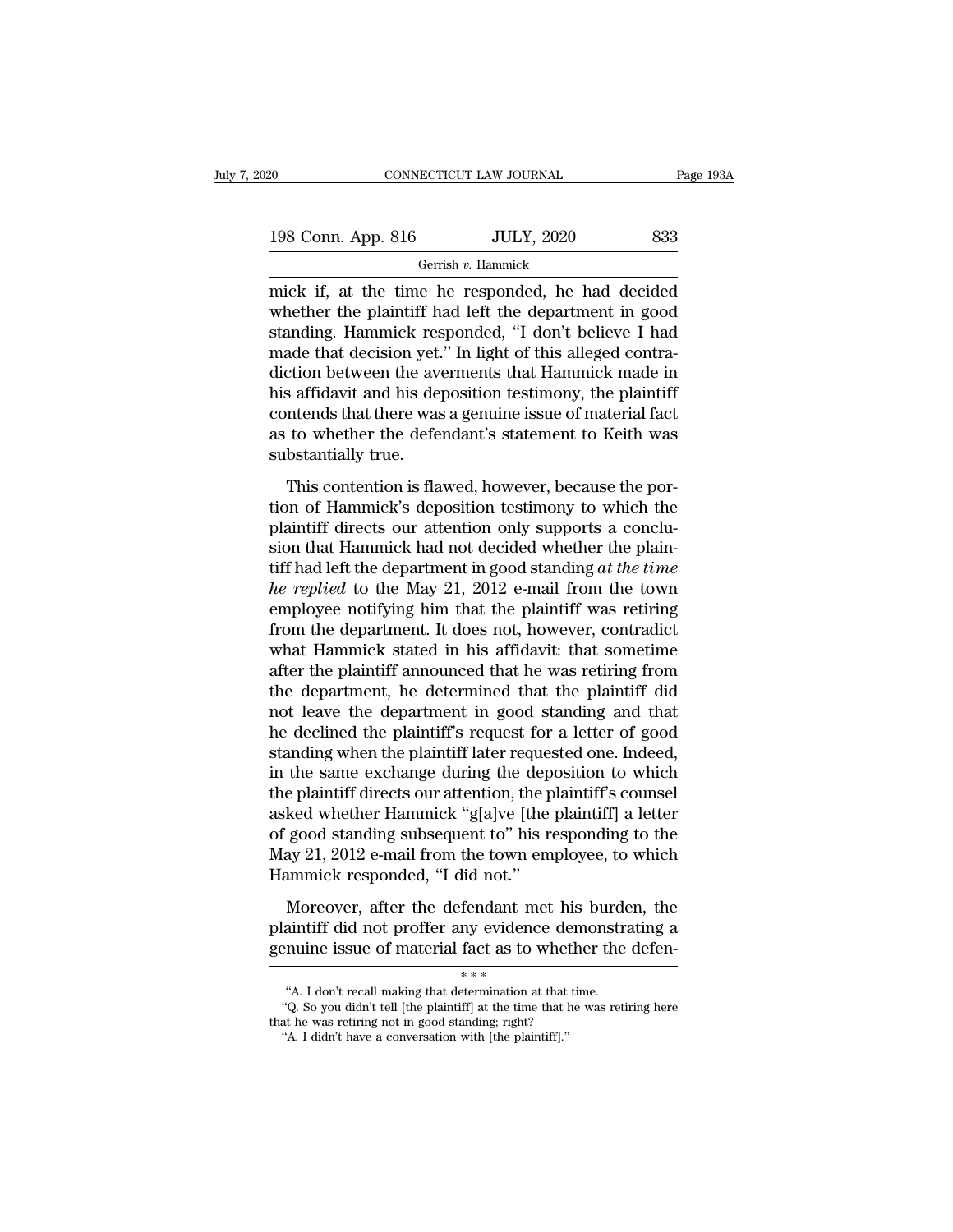# CONNECTICUT LAW JOURNAL July 7, 2020<br>834 JULY, 2020 198 Conn. App. 816<br>Gerrish v. Hammick Gerrish *v.* Hammick

 $\begin{array}{c|l} \multicolumn{1}{l}{{\small \textbf{COMRECTICUT LAW JOURNAL}} } & & & \multicolumn{1}{l}{\small \textbf{Jd}}\\ \hline & & & \multicolumn{1}{l}{\small \textbf{Gerrish }v} & \textbf{Hammick}\\ \hline & & & \multicolumn{1}{l}{\small \textbf{Gerrish }v} & \textbf{Hammick}\\ \hline & & & \multicolumn{1}{l}{\small \textbf{dant's statement to Keith was substantially true. In support of his motion for summary judgment, and in fur-} \small \textbf{thernneo of his assertion that his statement to Koith was} \end{array}$  $\n \begin{array}{ll}\n 334 & \text{JULY, } 2020 & \text{198 Conn. App. 816}\n \hline\n \text{Gerrish } v. \text{ Hammick}\n\end{array}$ <br>
dant's statement to Keith was substantially true. In support of his motion for summary judgment, and in fur-<br>
therance of his assertion that his s  $x = \frac{198 \text{ Conn. App. 816}}{\text{derish } v. \text{ Hammick}}$ <br>
dant's statement to Keith was substantially true. In support of his motion for summary judgment, and in furtherance of his assertion that his statement to Keith was substantially tru  $\noindent\hfill\text{S34}\quad\qquad \text{JULY, 2020}\quad\qquad \text{198 Conn. App. 816}\n\text{dant's statement to Keith was substantially true. In support of his motion for summary judgment, and in furthermore of his assertion that his statement to Keith was substantially true, the defendant profered Hammick's affidavit, in which Hammick averaged that the plain-tiff did not leave the department in good standing and$ Gerrish v. Hammick<br>
dant's statement to Keith was substantially true. In sup-<br>
port of his motion for summary judgment, and in fur-<br>
therance of his assertion that his statement to Keith was<br>
substantially true, the defen Gerrish v. Hammick<br>
dant's statement to Keith was substantially true. In sup-<br>
port of his motion for summary judgment, and in fur-<br>
therance of his assertion that his statement to Keith was<br>
substantially true, the defen dant's statement to Keith was substantially true. In support of his motion for summary judgment, and in furtherance of his assertion that his statement to Keith was substantially true, the defendant proffered Hammick's aff port of his motion for summary judgment, and in fur-<br>therance of his assertion that his statement to Keith was<br>substantially true, the defendant proffered Hammick's<br>affidavit, in which Hammick averred that the plain-<br>tiff therance of his assertion that his statement to Keith was<br>substantially true, the defendant proffered Hammick's<br>affidavit, in which Hammick averred that the plain-<br>tiff did not leave the department in good standing and<br>tha substantially true, the defendant proffered Hammick's<br>affidavit, in which Hammick averred that the plain-<br>tiff did not leave the department in good standing and<br>that he declined to provide the plaintiff with a letter of<br>go affidavit, in which Hammick averred that the plaintiff did not leave the department in good standing and that he declined to provide the plaintiff with a letter of good standing. In addition, both parties proffered the dep tiff did not leave the department in good standing and<br>that he declined to provide the plaintiff with a letter of<br>good standing. In addition, both parties proffered the<br>department policy stating that good standing determin that he declined to provide the plaintiff with a letter of<br>good standing. In addition, both parties proffered the<br>department policy stating that good standing determina-<br>tions are made at the discretion of the chief of the good standing. In addition, both parties proffered the<br>department policy stating that good standing determina-<br>tions are made at the discretion of the chief of the<br>department. See footnote 4 of this opinion. Importantly,<br>a department policy stating that good standing determinations are made at the discretion of the chief of the department. See footnote 4 of this opinion. Importantly, at oral argument, the plaintiff conceded, and our independ tions are made at the discretion of the chief of the<br>department. See footnote 4 of this opinion. Importantly,<br>at oral argument, the plaintiff conceded, and our inde-<br>pendent review of the record confirms, that there was<br>no department. See footnote 4 of this opinion. Importantly,<br>at oral argument, the plaintiff conceded, and our inde-<br>pendent review of the record confirms, that there was<br>no evidence in the record demonstrating that the plainat oral argument, the plaintiff conceded, and our inde-<br>pendent review of the record confirms, that there was<br>no evidence in the record demonstrating that the plain-<br>tiff could obtain a letter of good standing from the<br>dep pendent review of the record confirms, that there was<br>no evidence in the record demonstrating that the plain-<br>tiff could obtain a letter of good standing from the<br>department. In light of the uncontested averment by<br>Hammick no evidence in the record demonstrating that the plaintiff could obtain a letter of good standing from the department. In light of the uncontested averment by Hammick that he had decided that the plaintiff would not receiv tiff could obtain a letter of good standing from the<br>department. In light of the uncontested averment by<br>Hammick that he had decided that the plaintiff would<br>not receive a letter of good standing from the depart-<br>ment—a d department. In light of the uncontested averment by<br>Hammick that he had decided that the plaintiff would<br>not receive a letter of good standing from the depart-<br>ment—a decision that was undisputedly within his<br>sole discret Hammick that he had decided that the plaintiff would<br>not receive a letter of good standing from the depart-<br>ment—a decision that was undisputedly within his<br>sole discretion to make<sup>9</sup>—the trial court properly deter-<br>mined ble discretion to make<sup>3</sup>—the trial court properly deter-<br>ined that there was no genuine issue of material fact<br>s to whether the defendant's statement to Keith was<br>ubstantially true. See *Kusy v. Norwich*, supra, 192<br><sup>9</sup> mined that there was no genuine issue of material fact<br>as to whether the defendant's statement to Keith was<br>substantially true. See *Kusy* v. *Norwich*, supra, 192<br><sup>9</sup> In the plaintiff's statement of facts in dispute, the

as to whether the defendant's statement to Keith was substantially true. See *Kusy v. Norwich*, supra, 192<br>
<sup>9</sup> In the plaintiff's statement of facts in dispute, the plaintiff's attorney denies that "[t]he issuance of a r **substantially true. See** *Kusy* **v.** *Norwich***, supra, 192**<br>
<sup>9</sup> In the plaintiff's statement of facts in dispute, the plaintiff's attorney denies that "[t]he issuance of a retirement badge, identification card and/ or lett **substantially true.** See *Kusy* v. *Norwich*, supra, 192<br>
<sup>9</sup> In the plaintiff's statement of facts in dispute, the plaintiff's attorney<br>
denies that "[t]he issuance of a retirement badge, identification card and/<br>
or le <sup>9</sup> In the plaintiff's statement denies that "[t]he issuance of a or letter of good standing to a discretion of the chief  $\ldots$ ." I letter of good standing] is subjedid not consistently apply." In effect, the plaintiff's <sup>9</sup> In the plaintiff's statement of facts in dispute, the plaintiff's attorney mies that "[t]he issuance of a retirement badge, identification card and/ letter of good standing to a retired [department] officer is at the denies that "[t]he issuance of a retirement badge, identification card and/<br>or letter of good standing to a retired [department] officer is at the sole<br>discretion of the chief . . . ." Instead, he avers that "[t]he issuan

or letter of good standing to a retired [department] officer is at the sole discretion of the chief  $\ldots$ ." Instead, he avers that "[t]he issuance [of a letter of good standing] is subject to [department policy] which Ham letter of good standing] is subject to [department policy] which Hammick<br>did not consistently apply."<br>In effect, the plaintiff's counsel avers that Hammick improperly applied<br>the criteria to determine whether to issue the letter of good standing] is subject to [department policy] which Hammick<br>did not consistently apply."<br>In effect, the plaintiff's counsel avers that Hammick improperly applied<br>the criteria to determine whether to issue the did not consistently apply."<br>
In effect, the plaintiff's counsel avers that Hammick improperly applied<br>
the criteria to determine whether to issue the plaintiff a letter of good<br>
standing that is stated in the department p In effect, the plaintiff's counsel avers that Hammick improperly applied<br>the criteria to determine whether to issue the plaintiff a letter of good<br>standing that is stated in the department policy pertaining to "good standi the criteria to determine whether to issue the plaintiff a letter of good standing that is stated in the department policy pertaining to "good standing" determinations. This, however, is a separate issue from whether it wa standing that is stated in the department policy pertaining to "good standing"<br>determinations. This, however, is a separate issue from whether it was<br>within Hammick's discretion to make such determinations and to issue<br>"go determinations. This, however, is a separate issue from whether it was<br>within Hammick's discretion to make such determinations and to issue<br>"good standing" letters. The plaintiff provided no evidence disputing the<br>policy t within Hammick's discretion to make such determinations and to issue<br>"good standing" letters. The plaintiff provided no evidence disputing the<br>policy that both he and the defendant proffered, which stated that the<br>issuance "good standing" letters. The plaintiff provided no evidence disputing the policy that both he and the defendant proffered, which stated that the issuance of documentation showing that an officer left the department in good policy that both he and the defendant proffered, which stated that the issuance of documentation showing that an officer left the department in good standing was within the chief's discretion. Moreover, at oral argument be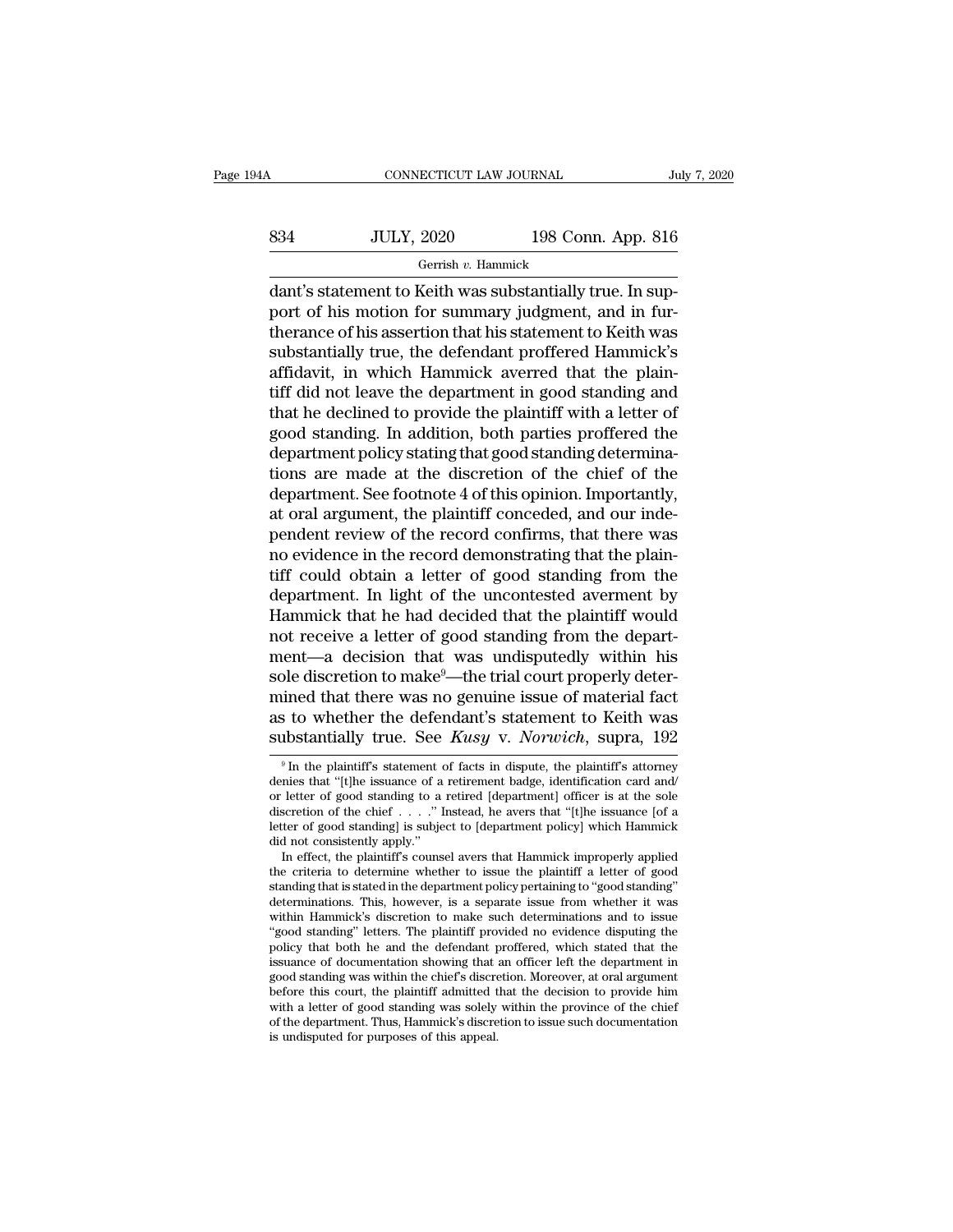198 Conn. App. 816 JULY, 2020 <sup>835</sup>

Gerrish *v.* Hammick

CONNECTICUT LAW JOURNAL Page 195A<br>
198 Conn. App. 816 JULY, 2020 835<br>
Gerrish v. Hammick<br>
Conn. App. 182 (stating that "upon a proper burden<br>
shifting, [the nonmoving party must] proffer . . . evi-198 Conn. App. 816 JULY, 2020 835<br>
Gerrish v. Hammick<br>
Conn. App. 182 (stating that "upon a proper burden<br>
shifting, [the nonmoving party must] proffer . . . evi-<br>
dence in opposition to a motion for summary judgment"<br>
th 198 Conn. App. 816 JULY, 2020 835<br>
Gerrish v. Hammick<br>
Conn. App. 182 (stating that "upon a proper burden<br>
shifting, [the nonmoving party must] proffer . . . evi-<br>
dence in opposition to a motion for summary judgment"<br>
th 198 Conn. App. 816 JULY, 2020 835<br>
Gerrish v. Hammick<br>
Conn. App. 182 (stating that "upon a proper burden<br>
shifting, [the nonmoving party must] proffer . . . evi-<br>
dence in opposition to a motion for summary judgment"<br>
th South mapp. 182 (stating that "upon a proper burden<br>
South motion for summary independent shifting, [the nonmoving party must] proffer . . . evidence in opposition to a motion for summary judgment"<br>
that raises genuine is Gerrish v. Hammick<br>
Conn. App. 182 (stating that "upon a proper burden<br>
shifting, [the nonmoving party must] proffer . . . evi-<br>
dence in opposition to a motion for summary judgment"<br>
that raises genuine issue of material Conn. App. 182 (stating that "upon a proper burden shifting, [the nonmoving party must] proffer  $\dots$  evidence in opposition to a motion for summary judgment" that raises genuine issue of material fact or else court should shifting, [the nonmoving party must] proffer . . . evidence in opposition to a motion for summary judgment"<br>that raises genuine issue of material fact or else court<br>should grant motion for summary judgment). Because<br>there dence in opposition to a motion for summary judgment"<br>that raises genuine issue of material fact or else court<br>should grant motion for summary judgment). Because<br>there was no genuine issue of material fact as to<br>whether th that raises genuine issue of material fact or else court<br>should grant motion for summary judgment). Because<br>there was no genuine issue of material fact as to<br>whether the defendant's statement to Keith was sub-<br>stantially t should grant motion for summary judgment). Because<br>there was no genuine issue of material fact as to<br>whether the defendant's statement to Keith was sub-<br>stantially true, we conclude that the court properly<br>granted summary there was no genuine issue of materi<br>whether the defendant's statement to K<br>stantially true, we conclude that the c<br>granted summary judgment in favor of t<br>on the defamation count. See *Strada* v.<br>*Newspapers*, *Inc.*, supr anted summary judgment in favor of the defendant<br>  $\alpha$  the defamation count. See *Strada* v. Connecticut<br> *ewspapers*, *Inc.*, supra, 193 Conn. 322; *Mercer* v. Cos-<br> *B*<br>
The plaintiff next argues that the trial court's

B

on the defamation count. See *Strada* v. Connecticut<br>
Newspapers, Inc., supra, 193 Conn. 322; Mercer v. Cos-<br>
ley, supra, 110 Conn. App. 303–305.<br>
B<br>
The plaintiff next argues that the trial court's granting<br>
of the defend Newspapers, Inc., supra, 193 Conn. 322; Mercer v. Cos-<br>ley, supra, 110 Conn. App. 303–305.<br>B<br>The plaintiff next argues that the trial court's granting<br>of the defendant's motion for summary judgment on<br>the tortious interfer ley, supra, 110 Conn. App. 303–305.<br>
B<br>
The plaintiff next argues that the trial court's granting<br>
of the defendant's motion for summary judgment on<br>
the tortious interference count was improper because<br>
there was a genuin B<br>
The plaintiff next argues that the trial court's granting<br>
of the defendant's motion for summary judgment on<br>
the tortious interference count was improper because<br>
there was a genuine issue of material fact as to whethe The plaintiff next argues that the trial court's granting<br>of the defendant's motion for summary judgment on<br>the tortious interference count was improper because<br>there was a genuine issue of material fact as to whether<br>the The plaintiff next argues that the trial court's granting<br>of the defendant's motion for summary judgment on<br>the tortious interference count was improper because<br>there was a genuine issue of material fact as to whether<br>the of the defendant's motion for summary judgment on<br>the tortious interference count was improper because<br>there was a genuine issue of material fact as to whether<br>the defendant's alleged interference with his employ-<br>ment rel the tortious interference count was improper because<br>there was a genuine issue of material fact as to whether<br>the defendant's alleged interference with his employ-<br>ment relationship with Quinnipiac was tortious. Speci-<br>fic there was a genuine issue of material fact as to whether<br>the defendant's alleged interference with his employ-<br>ment relationship with Quinnipiac was tortious. Speci-<br>fically, he argues that "there [was] a genuine [issue] o the defendant's alleged interference with his employment relationship with Quinnipiac was tortious. Specifically, he argues that "there [was] a genuine [issue] of material fact as to whether [the defendant] misrepresented suaded. Example 18 and the plaintiff (based and the plaintiff would never receive a letter of od standing," resulting in Quinnipiac terminating his uployment as a public safety officer. We are not peraded.<br>Before addressing the pl material race as to whelater price detendantly mistely sented that the plaintiff would never receive a letter of good standing," resulting in Quinnipiac terminating his employment as a public safety officer. We are not per

sented that the plant. Would never receive a letter of<br>good standing," resulting in Quinnipiac terminating his<br>employment as a public safety officer. We are not per-<br>suaded.<br>Before addressing the plaintiff's argument, we f good standing, Testinal in Canadian for tortinially rise<br>employment as a public safety officer. We are not per-<br>suaded.<br>Before addressing the plaintiff's argument, we first<br>set forth well settled principles concerning tort suaded.<br>
Before addressing the plaintiff's argument, we first<br>
set forth well settled principles concerning tortious<br>
interference. Our Supreme Court has stated that "[a]<br>
claim for tortious interference with contractual r Before addressing the plaintiff's argument, we first<br>set forth well settled principles concerning tortious<br>interference. Our Supreme Court has stated that "[a]<br>claim for tortious interference with contractual rela-<br>tions r Before addressing the plaintiff's argument, we first<br>set forth well settled principles concerning tortious<br>interference. Our Supreme Court has stated that "[a]<br>claim for tortious interference with contractual rela-<br>tions set forth well settled principles concerning tortious<br>interference. Our Supreme Court has stated that "[a]<br>claim for tortious interference with contractual rela-<br>tions requires the plaintiff to establish (1) the existence<br> interference. Our Supreme Court has stated that "[a]<br>claim for tortious interference with contractual rela-<br>tions requires the plaintiff to establish (1) the existence<br>of a contractual or beneficial relationship, (2) the claim for tortious interference with contractual rela-<br>tions requires the plaintiff to establish (1) the existence<br>of a contractual or beneficial relationship, (2) the defen-<br>dants' knowledge of that relationship, (3) the tions requires the plaintiff to establish  $(1)$  the existence<br>of a contractual or beneficial relationship,  $(2)$  the defen-<br>dants' knowledge of that relationship,  $(3)$  the defen-<br>dants' intent to interfere with the relat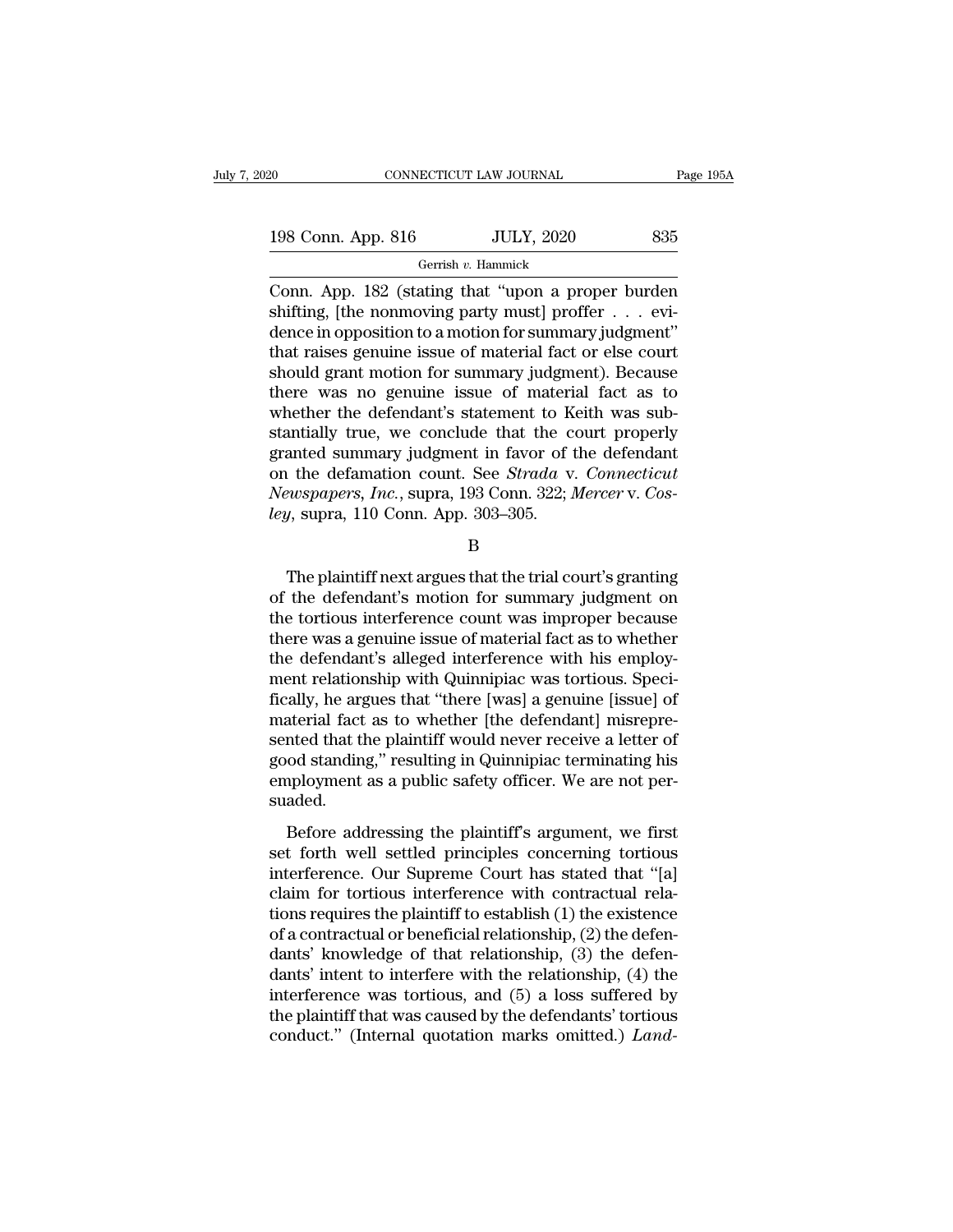| 06A | CONNECTICUT LAW JOURNAL |                    | July 7, 2020 |
|-----|-------------------------|--------------------|--------------|
| 836 | <b>JULY, 2020</b>       | 198 Conn. App. 816 |              |
|     | Gerrish v. Hammick      |                    |              |

<sup>11</sup><br>
836 JULY, 2020 198 Conn. App. 816<br>
<sup>Gerrish v. Hammick<br> *mark Investment Group, LLC* v. *CALCO Construc-*<br> *tion & Development Co.*, 318 Conn. 847, 864, 124 A.3d<br>
847 (2015)</sup> **tion 336 JULY, 2020** 198 Conn. App. 816<br> **tion & Development Co.**, 318 Conn. 847, 864, 124 A.3d<br> **tion & Development Co.**, 318 Conn. 847, 864, 124 A.3d<br>
847 (2015). 836 JU<br>
mark Investmention & Developm<br>
847 (2015).<br>
With respect  $U_L$   $U_L$   $V$ ,  $2020$   $198$  Conn. App. 816<br>  $V$  Gerrish v. Hammick<br>  $V$  ark Investment Group, LLC v. CALCO Construc-<br>  $W$  & Development Co., 318 Conn. 847, 864, 124 A.3d<br>  $V$  (2015).<br>
With respect to the fourth element of

Gerrish v. Hammick<br>
mark Investment Group, LLC v. CALCO Construc-<br>
tion & Development Co., 318 Conn. 847, 864, 124 A.3d<br>
847 (2015).<br>
With respect to the fourth element of a claim for<br>
tortious interference—whether the in mark Investment Group, LLC v. CALCO Construction & Development Co., 318 Conn. 847, 864, 124 A.3d<br>847 (2015).<br>With respect to the fourth element of a claim for<br>tortious interference—whether the interference was<br>tortious—thi mark Investment Group, LLC v. CALCO Construc-<br>tion & Development Co., 318 Conn. 847, 864, 124 A.3d<br>847 (2015).<br>With respect to the fourth element of a claim for<br>tortious interference—whether the interference was<br>tortious—t tion & Development Co., 318 Conn. 847, 864, 124 A.3d<br>847 (2015).<br>With respect to the fourth element of a claim for<br>tortious interference—whether the interference was<br>tortious—this court has stated that, "to substantiate a 847 (2015).<br>
With respect to the fourth element of a claim for<br>
tortious interference—whether the interference was<br>
tortious—this court has stated that, "to substantiate a<br>
claim of tortious interference with a business e With respect to the fourth element of a claim for<br>tortious interference—whether the interference was<br>tortious—this court has stated that, "to substantiate a<br>claim of tortious interference with a business expec-<br>tancy, ther *i* for the interference was tortious —this court has stated that, "to substantiate a claim of tortious interference with a business expectancy, there must be evidence that the interference resulted from the defendant's co tortious—this court has stated that, "to substantiate a<br>claim of tortious interference with a business expec-<br>tancy, there must be evidence that the interference<br>resulted from the defendant's commission of a tort."<br>(Intern claim of tortious interference with a business expectancy, there must be evidence that the interference<br>resulted from the defendant's commission of a tort."<br>(Internal quotation marks omitted.) *Benchmark Munic-<br>ipal Tax Se* tancy, there must be evidence that the interference<br>resulted from the defendant's commission of a tort."<br>(Internal quotation marks omitted.) *Benchmark Munic-<br>ipal Tax Services, Ltd.* v. *Greenwood Manor, LLC*, 194<br>Conn. A resulted from the defendant's commission of a tort."<br>(Internal quotation marks omitted.) *Benchmark Munic-*<br>ipal Tax Services, Ltd. v. Greenwood Manor, LLC, 194<br>Conn. App. 432, 440, 221 A.3d 501 (2019). Moreover, in<br>cases (Internal quotation marks omitted.) *Benchmark Munic-*<br>ipal Tax Services, Ltd. v. Greenwood Manor, LLC, 194<br>Conn. App. 432, 440, 221 A.3d 501 (2019). Moreover, in<br>cases in which a defendant moves for summary judg-<br>ment on *ipal Tax Services, Ltd.* v. *Greenwood Manor, LLC,* 194<br>Conn. App. 432, 440, 221 A.3d 501 (2019). Moreover, in<br>cases in which a defendant moves for summary judg-<br>ment on a tortious interference count and "present[s]<br>evid Conn. App. 432, 440, 221 A.3d 501 (2019). Moreover, in cases in which a defendant moves for summary judgment on a tortious interference count and "present[s] evidence demonstrating the lack of a genuine issue of material cases in which a defendant moves for summary judgment on a tortious interference count and "present[s] evidence demonstrating the lack of a genuine issue of material fact regarding an essential element [of a claim of tort ment on a tortious interference count and "present[s]<br>evidence demonstrating the lack of a genuine issue of<br>material fact regarding an essential element [of a claim<br>of tortious interference] the plaintiff [can no longer]<br>r evidence demonstrating the lack of a genuine issue of<br>material fact regarding an essential element [of a claim<br>of tortious interference] the plaintiff [can no longer]<br>rest on the factual allegations in the complaint and<br>[m material fact regarding an essential element [of a claim<br>of tortious interference] the plaintiff [can no longer]<br>rest on the factual allegations in the complaint and<br>[must] provide counteraffidavits or other evidence dem-<br> of tortious interference] the plaintiff [can no longer]<br>rest on the factual allegations in the complaint and<br>[must] provide counteraffidavits or other evidence dem-<br>onstrating a genuine issue of material fact." *Brown v.*<br> rest on the factual allegations in the complaint and<br>[must] provide counteraffidavits or other evidence dem-<br>onstrating a genuine issue of material fact." *Brown v.*<br>*Otake*, 164 Conn. App. 686, 711–12, 138 A.3d 951 (2016) [must] provid<br>onstrating a<br>*Otake*, 164 Co<br>If the plaintif<br>then the cour<br>of the defend<br>id., 712.<br>In support strating a genuine issue of material fact." *Brown v.*<br> *ake*, 164 Conn. App. 686, 711–12, 138 A.3d 951 (2016).<br>
the plaintiff, as the nonmoving party, fails to do this,<br>
en the court should grant summary judgment in favo Otake, 164 Conn. App. 686, 711–12, 138 A.3d 951 (2016).<br>If the plaintiff, as the nonmoving party, fails to do this,<br>then the court should grant summary judgment in favor<br>of the defendant on the tortious interference count

If the plaintiff, as the nonmoving party, fails to do this,<br>then the court should grant summary judgment in favor<br>of the defendant on the tortious interference count. See<br>id., 712.<br>In support of his argument that the court then the court should grant summary judgment in favor<br>of the defendant on the tortious interference count. See<br>id., 712.<br>In support of his argument that the court improperly<br>granted summary judgment in favor of the defenda of the defendant on the tortious interference count. See<br>id., 712.<br>In support of his argument that the court improperly<br>granted summary judgment in favor of the defendant<br>on the tortious interference count, the plaintiff a id., 712.<br>In support of his argument that the court improperly<br>granted summary judgment in favor of the defendant<br>on the tortious interference count, the plaintiff asserts<br>that there was a genuine issue of material fact as In support of his argument that the court improperly<br>granted summary judgment in favor of the defendant<br>on the tortious interference count, the plaintiff asserts<br>that there was a genuine issue of material fact as to<br>whethe granted summary judgment in favor of the defendant<br>on the tortious interference count, the plaintiff asserts<br>that there was a genuine issue of material fact as to<br>whether the defendant's statement to Keith misrepre-<br>sented on the tortious interference count, the plaintiff asserts<br>that there was a genuine issue of material fact as to<br>whether the defendant's statement to Keith misrepre-<br>sented the plaintiff's ability to obtain a letter of good that there was a genuine issue of material fact as to<br>whether the defendant's statement to Keith misrepre-<br>sented the plaintiff's ability to obtain a letter of good<br>standing from the department. In support of this asser-<br>t whether the defendant's statement to Keith misrepresented the plaintiff's ability to obtain a letter of good standing from the department. In support of this assertion, the plaintiff contends that Hammick had not yet deter sented the plaintiff's ability to obtain a letter of good<br>standing from the department. In support of this asser-<br>tion, the plaintiff contends that Hammick had not yet<br>determined whether he left the department in good<br>stan standing from the department. In support of this assertion, the plaintiff contends that Hammick had not yet determined whether he left the department in good standing when the defendant made his statement to Keith or, in t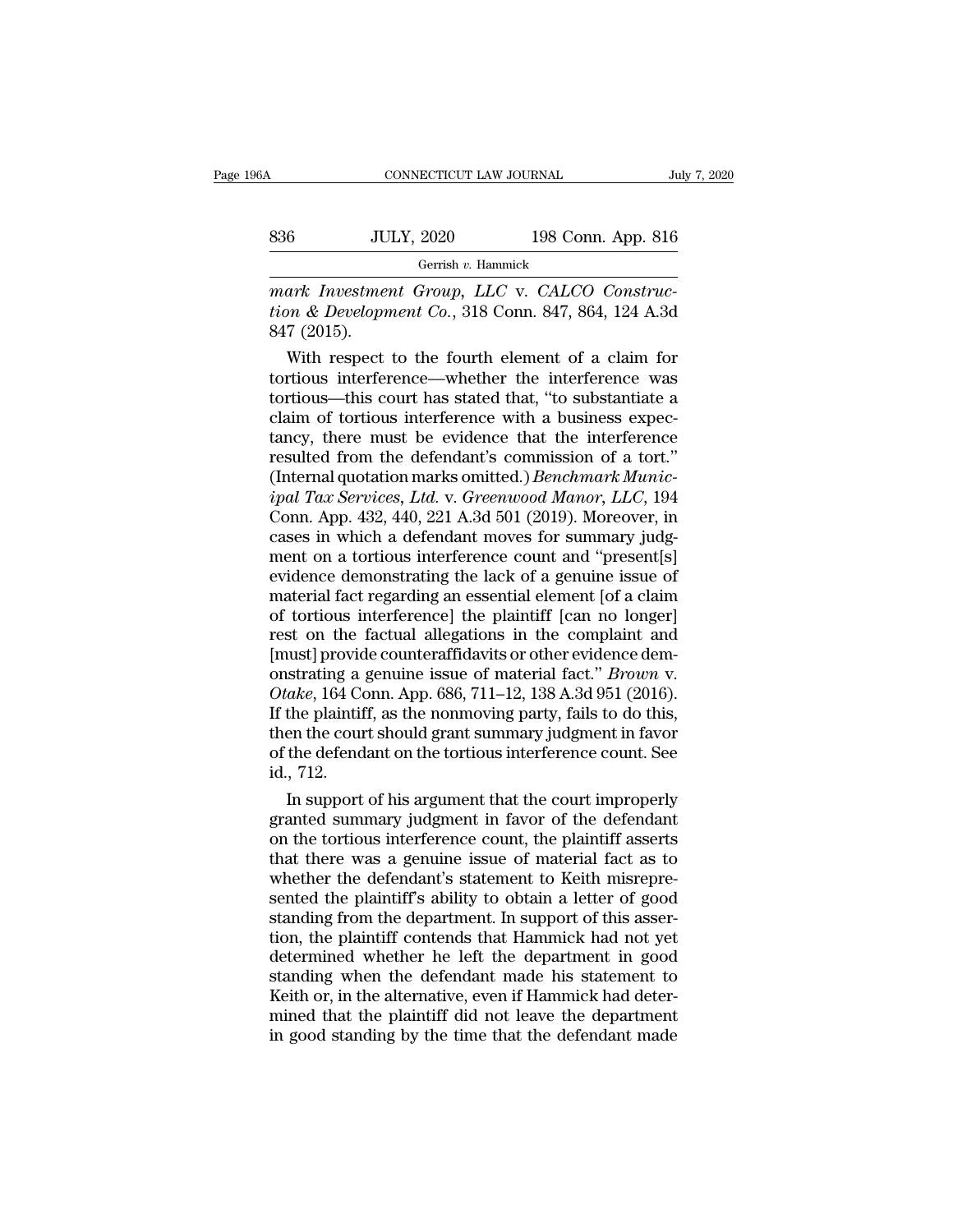| 20                 | CONNECTICUT LAW JOURNAL | Page 197A |  |
|--------------------|-------------------------|-----------|--|
|                    |                         |           |  |
| 198 Conn. App. 816 | <b>JULY, 2020</b>       | 837       |  |
|                    | Gerrish v. Hammick      |           |  |

CONNECTICUT LAW JOURNAL Page 197A<br>
198 Conn. App. 816 JULY, 2020 837<br>
Gerrish v. Hammick<br>
this statement, the defendant was unaware of such a<br>
determination having been made. 198 Conn. App. 816 JULY, 20<br>
Gerrish v. Hammick<br>
this statement, the defendant was una<br>
determination having been made.<br>
Before addressing the plaintiff's a

 $\frac{B \text{ Conn. App. 816}}{\text{Gerrish } v. \text{ Hammick}}$ <br>
is statement, the defendant was unaware of such a<br>
termination having been made.<br>
Before addressing the plaintiff's arguments, it is<br>
portant that we first note that the trial court, in 198 Conn. App. 816 JULY, 2020 837<br>
Gerrish v. Hammick<br>
this statement, the defendant was unaware of such a<br>
determination having been made.<br>
Before addressing the plaintiff's arguments, it is<br>
important that we first note Gerrish v. Hammick<br>
this statement, the defendant was unaware of such a<br>
determination having been made.<br>
Before addressing the plaintiff's arguments, it is<br>
important that we first note that the trial court, in its<br>
May determination having been made.<br>
determination having been made.<br>
Before addressing the plaintiff's arguments, it is<br>
important that we first note that the trial court, in its<br>
May 31, 2018 memorandum of decision, correctl this statement, the defendant was unaware of such a<br>determination having been made.<br>Before addressing the plaintiff's arguments, it is<br>important that we first note that the trial court, in its<br>May 31, 2018 memorandum of de determination having been made.<br>Before addressing the plaintiff's arguments, it is<br>important that we first note that the trial court, in its<br>May 31, 2018 memorandum of decision, correctly<br>determined that defamation was the Before addressing the plaintiff's arguments, it is<br>important that we first note that the trial court, in its<br>May 31, 2018 memorandum of decision, correctly<br>determined that defamation was the tort underlying the<br>plaintiff's important that we first note that the trial court, in its<br>May 31, 2018 memorandum of decision, correctly<br>determined that defamation was the tort underlying the<br>plaintiff's allegation that the defendant tortiously inter-<br>fe May 31, 2018 memorandum of decision, correctly<br>determined that defamation was the tort underlying the<br>plaintiff's allegation that the defendant tortiously inter-<br>fered with his employment relationship with Quinnip-<br>iac. In determined that defamation was the tort underlying the<br>plaintiff's allegation that the defendant tortiously inter-<br>fered with his employment relationship with Quinnip-<br>iac. Indeed, the plaintiff's complaint alleges that, " plaintiff's allegation that the defendant tortiously inter-<br>fered with his employment relationship with Quinnip-<br>iac. Indeed, the plaintiff's complaint alleges that, "[0]n<br>August 19, 2014, the [defendant] communicated fal Fered with his employment relationship with Quinnip-<br>iac. Indeed, the plaintiff's complaint alleges that, "[0]n<br>August 19, 2014, the [defendant] communicated false<br>and *defamatory* information to [the] plaintiff's employiac. Indeed, the plaintiff's complaint alleges that, "[0]n<br>August 19, 2014, the [defendant] communicated false<br>and *defamatory* information to [the] plaintiff's employ-<br>ers at Quinnipiac  $\ldots$  [The defendant]  $\ldots$  falsel August 19, 2014, the [defendant] communicated false<br>and *defamatory* information to [the] plaintiff's employ-<br>ers at Quinnipiac  $\ldots$  [The defendant]  $\ldots$  falsely<br>communicated to Quinnipiac  $\ldots$  that [the] plaintiff<br>was and *defamatory* information to [the] plaintiff's employers at Quinnipiac . . . . [The defendant] . . . falsely communicated to Quinnipiac . . . that [the] plaintiff was not entitled to retirement identification and false ers at Quinnipiac . . . . [The defendant] . . . falsely<br>communicated to Quinnipiac . . . that [the] plaintiff<br>was not entitled to retirement identification and falsely<br>stated that he was found to have committed misconduct<br> communicated to Quinnipiac . . . that [the was not entitled to retirement identification a stated that he was found to have committed mi at the time of his retirement. . . . As a res false and defamatory statements by [the as not entitled to retirement identification and falsely<br>ated that he was found to have committed misconduct<br>the time of his retirement.... As a result of the<br>lse and defamatory statements by [the defendant]<br>ininipiac ... stated that he was found to have committed misconduct<br>at the time of his retirement. . . . As a result of the<br>false and defamatory statements by [the defendant]<br>Quinnipiac . . . was induced to fire [the] plaintiff on<br>Augu

at the time of his retirement. . . . . As a result of the<br>false and defamatory statements by [the defendant]<br>Quinnipiac . . . was induced to fire [the] plaintiff on<br>August 19, 2014." (Emphasis added.)<br>Because we concluded false and defamatory statements by [the defendant]<br>Quinnipiac  $\ldots$  was induced to fire [the] plaintiff on<br>August 19, 2014." (Emphasis added.)<br>Because we concluded in part II A of this opinion<br>that the plaintiff's defamat Quinnipiac . . . was induced to fire [the] plaintiff on<br>August 19, 2014." (Emphasis added.)<br>Because we concluded in part II A of this opinion<br>that the plaintiff's defamation claim fails as a matter of<br>law because the defe August 19, 2014." (Emphasis added.)<br>Because we concluded in part II A of this opinion<br>that the plaintiff's defamation claim fails as a matter of<br>law because the defendant's statement to Keith was<br>substantially true, his c Because we concluded in part II A of this opinion<br>that the plaintiff's defamation claim fails as a matter of<br>law because the defendant's statement to Keith was<br>substantially true, his claim that the court improperly<br>grante *Services, Ltd.* v. *Greenwood Manor, Letter Services, Ltd.* v. *Greenwood Manor, Letter Services, Ltd.* v. *Greenwood Manor, LLC*, supra, 194 Conn. App. 440. Indeed, the plaintiff proffered no evidence reputting the defen law because the defendant's statement to Keith was<br>substantially true, his claim that the court improperly<br>granted the defendant's motion for summary judgment<br>on the tortious interference count does not warrant<br>substantial substantially true, his claim that the court improperly<br>granted the defendant's motion for summary judgment<br>on the tortious interference count does not warrant<br>substantial discussion. See *Benchmark Municipal Tax*<br>*Service* granted the defendant's motion for summary judgment<br>on the tortious interference count does not warrant<br>substantial discussion. See *Benchmark Municipal Tax*<br>*Services, Ltd.* v. *Greenwood Manor, LLC*, supra, 194<br>Conn. App on the tortious interference count does not warrant<br>substantial discussion. See *Benchmark Municipal Tax*<br>*Services, Ltd.* v. *Greenwood Manor, LLC*, supra, 194<br>Conn. App. 440. Indeed, the plaintiff proffered no evi-<br>dence substantial discussion. See *Benchmark Municipal Tax*<br>Services, Ltd. v. Greenwood Manor, LLC, supra, 194<br>Conn. App. 440. Indeed, the plaintiff proffered no evi-<br>dence rebutting the defendant's evidence that his state-<br>ment Services, Ltd. v. Greenwood Manor, LLC, supra, 194<br>Conn. App. 440. Indeed, the plaintiff proffered no evi-<br>dence rebutting the defendant's evidence that his state-<br>ment to Keith was substantially true and, at oral argu-<br>me Conn. App. 440. Indeed, the plaintiff proffered no evi-<br>dence rebutting the defendant's evidence that his state-<br>ment to Keith was substantially true and, at oral argu-<br>ment, admitted as much.<sup>10</sup> Moreover, whether the<br>de dence rebutting the defendant's evidence that his statement to Keith was substantially true and, at oral argument, admitted as much.<sup>10</sup> Moreover, whether the defendant knew that Hammick had determined that the plaintiff efendant knew that Hammick had determined that the<br>laintiff would not receive a letter of good standing<br>of no consequence to our determination that the<br>efendant's statement to Keith was not defamatory as<br><sup>10</sup> Indeed, the p plaintiff would not receive a letter of good standing<br>is of no consequence to our determination that the<br>defendant's statement to Keith was not defamatory as<br><sup>10</sup> Indeed, the plaintiff, at oral argument, stated that, if th

is of no consequence to our determination that the defendant's statement to Keith was not defamatory as  $\frac{10 \text{ Indeed, the plaintiff, at oral argument, stated that, if the defendant's statement to Keith was substantially true, then the statement was "not necessarily tortious."}$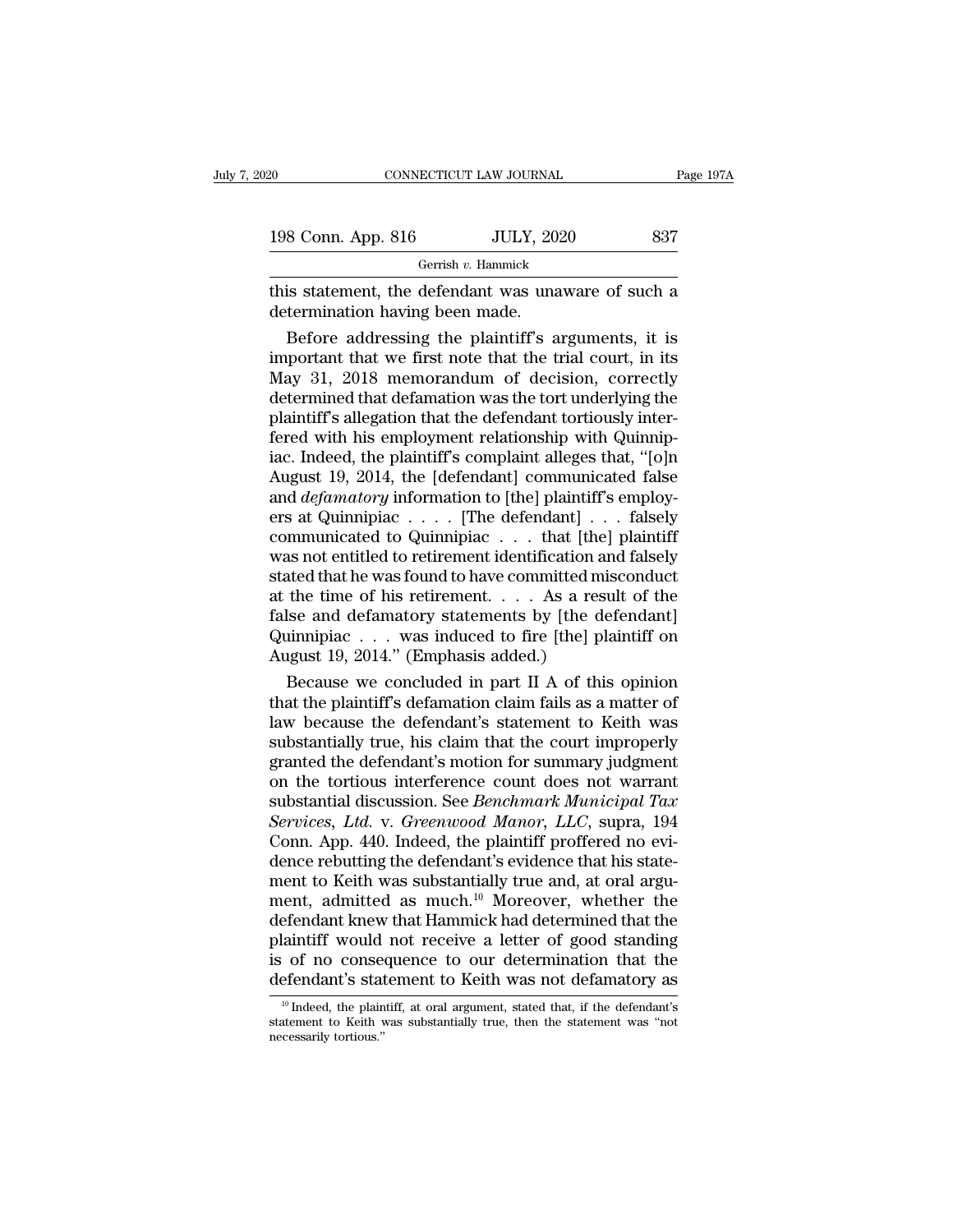| 98A | CONNECTICUT LAW JOURNAL |                    | July 7, 2020 |
|-----|-------------------------|--------------------|--------------|
| 838 | <b>JULY, 2020</b>       | 198 Conn. App. 838 |              |
|     | Petrucelli v. Meriden   |                    |              |

 $\begin{tabular}{ll} \multicolumn{2}{l}{{\text{conv6CrICUT LAW JOLPNAL}}} & \multicolumn{2}{l}{\text{July 7, 2020}}\\ \hline & {\text{S38}} & {\text{JULY, 2020}} & {\text{198 Conn. App. 838}}\\ \hline & \multicolumn{2}{l}{\text{Petucelli $v$. Meriden}}\\ \hline \end{tabular} \vline \text{a matter of law because it has no bearing on whether} \\ \hline the statement was substantially true. Therefore,} \\ \hline \end{tabular}$  $\begin{array}{r} \text{338} \\ \text{338} \end{array}$  JULY, 2020 198 Conn. App. 838<br>Petrucelli v. Meriden<br>a matter of law because it has no bearing on whether<br>the statement was substantially true. Therefore,<br>because the plaintiff failed to proff  $\begin{array}{r} \text{B38} & \text{JULY, } 2020 & \text{198 Conn. App. 838} \\ \hline \text{Petucelli } v. \text{ Meriden} \end{array}$ <br>a matter of law because it has no bearing on whether<br>the statement was substantially true. Therefore,<br>because the plaintiff failed to proffer evidenc S38 JULY, 2020 198 Conn. App. 838<br>
Petrucelli v. Meriden<br>
a matter of law because it has no bearing on whether<br>
the statement was substantially true. Therefore,<br>
because the plaintiff failed to proffer evidence rebutting<br> Petrucelli v. Meriden<br>
a matter of law because it has no bearing on whether<br>
the statement was substantially true. Therefore,<br>
because the plaintiff failed to proffer evidence rebutting<br>
the defendant's evidence demonstra Petrucelli v. Menden<br>
a matter of law because it has no bearing on whether<br>
the statement was substantially true. Therefore,<br>
because the plaintiff failed to proffer evidence rebutting<br>
the defendant's evidence demonstrati a matter of law because it has no bearing on whether<br>the statement was substantially true. Therefore,<br>because the plaintiff failed to proffer evidence rebutting<br>the defendant's evidence demonstrating that there was<br>no genu the statement was substantially true. Therefore,<br>because the plaintiff failed to proffer evidence rebutting<br>the defendant's evidence demonstrating that there was<br>no genuine issue of material fact as to whether the<br>defendan because the plaintiff failed to proffer evidence rebutting<br>the defendant's evidence demonstrating that there was<br>no genuine issue of material fact as to whether the<br>defendant's conduct was tortious—namely, there was<br>no ge the defendant's evidence demonstrating that there was<br>no genuine issue of material fact as to whether the<br>defendant's conduct was tortious—namely, there was<br>no genuine issue of material fact as to whether the<br>statement he no genuine issue of material fact as to whether the<br>defendant's conduct was tortious—namely, there was<br>no genuine issue of material fact as to whether the<br>statement he made to Keith was substantially true and<br>thus not defa defendant's conduct was tortious—nar<br>no genuine issue of material fact as t<br>statement he made to Keith was substa<br>thus not defamatory—we conclude that<br>erly granted summary judgment in fave<br>dant on the tortious interference Fundamental ratement he made to Keith was s<br>us not defamatory—we conclud<br>ly granted summary judgment is<br>int on the tortious interference of<br>*ake*, supra, 164 Conn. App. 712<br>The judgment is affirmed.<br>In this opinion the ot In this opinion the other judges conclude that the court ply granted summary judgment in favor of the detection of the detection of the tortious interference count.<sup>11</sup> See *Brow* ake, supra, 164 Conn. App. 712.<br>The judgm

## ke, supra, 164 Conn. App. 712.<br>he judgment is affirmed.<br>a this opinion the other judges concurred.<br>ARTHUR PETRUCELLI *v*. CITY OF MERIDEN<br>(AC 39631) firmed.<br>
other judges concu<br>
CELLI v. CITY OF I<br>
(AC 39631)<br>
tt, Moll and Flynn, Js. ARTHUR PETRUCELLI  $v$ . CITY OF MERIDEN<br>(AC 39631)<br>Prescott, Moll and Flynn, Js.

## *Syllabus*

 $(AC 39631)$ <br>Prescott, Moll and Flynn, Js.<br> $Syllabus$ <br>The petitioner appealed to the Superior Court from the decision of the citation hearing officer for the respondent city upholding the issuance Prescott, Moll and Flynn, Js.<br>
Syllabus<br>
petitioner appealed to the Superior Court from the decision of the<br>
citation hearing officer for the respondent city upholding the issuance<br>
of a written notice to the petitioner fo Prescott, Moll and Flynn, Js.<br>
Syllabus<br>
petitioner appealed to the Superior Court from the decision of the<br>
citation hearing officer for the respondent city upholding the issuance<br>
of a written notice to the petitioner fo Syllabus<br>
petitioner appealed to the Superior Court from the decision of the<br>
citation hearing officer for the respondent city upholding the issuance<br>
of a written notice to the petitioner for violation of the city's ordin sytuables<br>absolute the Superior Court from the decision of the<br>citation hearing officer for the respondent city upholding the issuance<br>of a written notice to the petitioner for violation of the city's ordinance<br>concerning petitioner appealed to the Superior Court from the decision of the citation hearing officer for the respondent city upholding the issuance of a written notice to the petitioner for violation of the city's ordinance concern exitation hearing officer for the respondent city upholding the issuance of a written notice to the petitioner for violation of the city's ordinance concerning abandoned, inoperable, or unregistered motor vehicles. After of a written notice to the petitioner for violation of the city's ordinance<br>concerning abandoned, inoperable, or unregistered motor vehicles. After<br>a de novo hearing, the trial court rendered judgment in favor of the<br>city, % concerning abandoned, inoperable, or unregistered motor vehicles. After a de novo hearing, the trial court rendered judgment in favor of the city, and directed the city to enforce the judgment. On appeal to this court, a de novo hearing, the trial court rendered judgment in favor of the city, and directed the city to enforce the judgment. On appeal to this court, the petitioner claimed, among other things, that the court errone-<br>ously co

city, and directed the city to enforce the judgment. On appeal to this court, the petitioner claimed, among other things, that the court errone-<br>ously concluded that his due process rights had not been violated. Held<br> $\frac{$ % court, the petitioner claimed, among other things, that the court errone-<br>ously concluded that his due process rights had not been violated. Held<br> $\frac{1}{11}$  The plaintiff argues that the court improperly granted summary ously concluded that his due process rights had not been violated. *Held*  $\overline{a}$  if The plaintiff argues that the court improperly granted summary judgment because he proffered evidence that the defendant acted with mal <sup>11</sup> The plaintiff argues that the court improperly granted summary judgment because he proffered evidence that the defendant acted with malice, which, he contends, created a genuine issue of material fact as to whether t <sup>11</sup> The plaintiff argues that the court improperly granted summary judgment because he proffered evidence that the defendant acted with malice, which, he contends, created a genuine issue of material fact as to whether t ment because he proffered evidence that the defendant acted with malice, which, he contends, created a genuine issue of material fact as to whether the defendant's interference with his employment relationship with Quinni which, he contends, created a genuine issue of material fact as to whether<br>the defendant's interference with his employment relationship with Quinnip-<br>iac was tortious. We need not address this argument, however, because w the defendant's interference with his employment relationship with Quinnip-<br>iac was tortious. We need not address this argument, however, because we<br>conclude that the plaintiff failed to proffer evidence that the defendant iac was tortious. We need not address<br>conclude that the plaintiff failed to<br>interference resulted from his comn<br>defamation. Because the plaintiff fail-<br>interference claim fails as a matter c<br>*Services, Ltd. v. Greenwood Ma*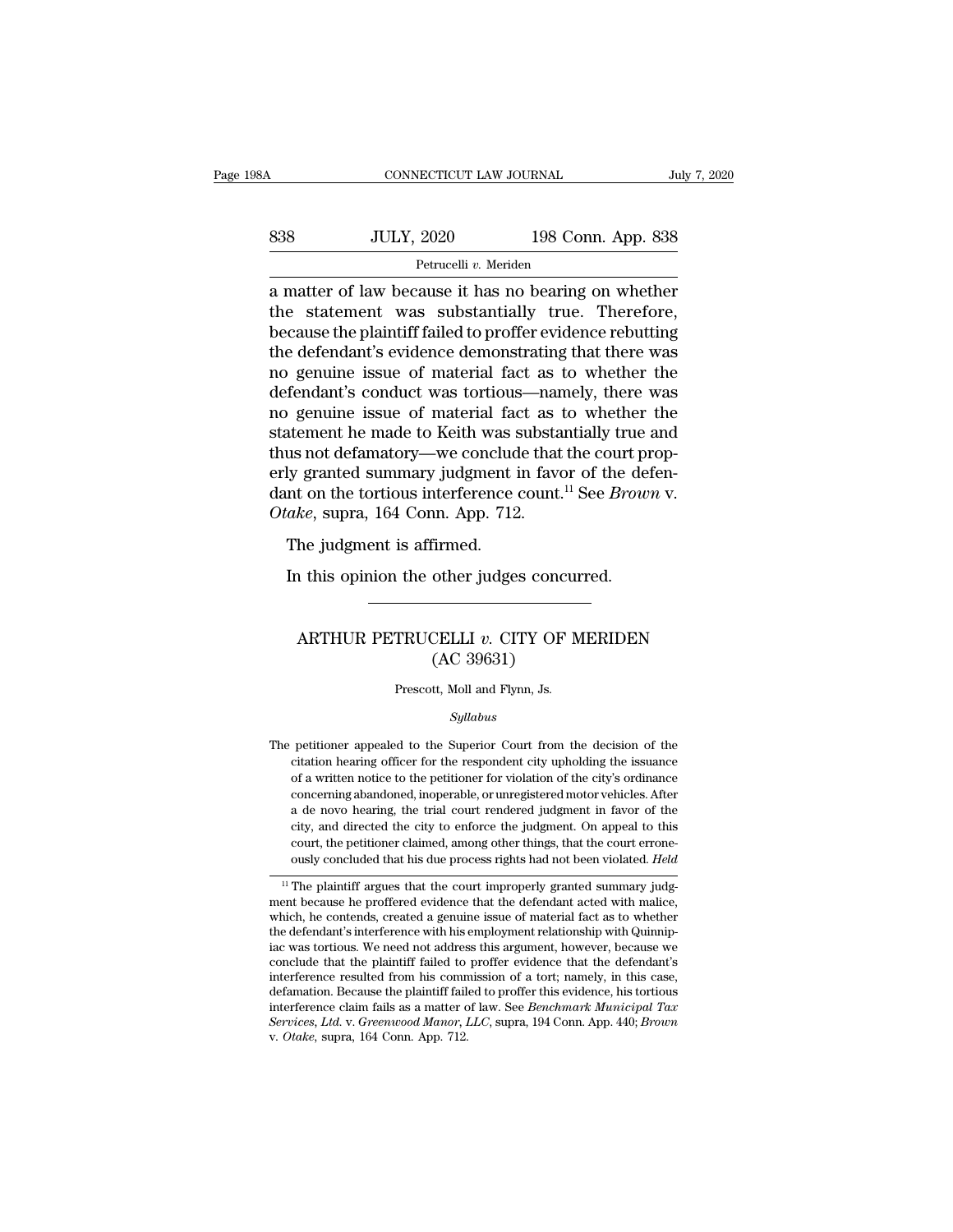## Petrucelli *v.* Meriden

that the trial court should have dismissed the petition for lack of subject<br>that the trial court should have dismissed the petition for lack of subject<br>in the jurisdiction rather than addressing any of the petitioner's cla matter jurisdiction rather than addressing any of the petitioner's claims in the petition rather than addressing any of the petitioner's claims in the petition and directing the city to enforce the judgment: the petitioner **198 Conn. App. 838** JULY, 2020 839<br>
Petrucelli v. Meriden<br>
that the trial court should have dismissed the petition for lack of subject<br>
matter jurisdiction rather than addressing any of the petitioner's claims<br>
in the pe Petrucelli v. Meriden<br>that the trial court should have dismissed the petition for lack of subject<br>matter jurisdiction rather than addressing any of the petitioner's claims<br>in the petition and directing the city to enforce Petrucelli v. Meriden<br>that the trial court should have dismissed the petition for lack of subject<br>matter jurisdiction rather than addressing any of the petitioner's claims<br>in the petition and directing the city to enforce that the trial court should have dismissed the petition for lack of subject<br>matter jurisdiction rather than addressing any of the petitioner's claims<br>in the petition and directing the city to enforce the judgment: the peti matter jurisdiction rather than addressing any of the petitioner's claims<br>in the petition and directing the city to enforce the judgment: the peti-<br>tioner did not have a statutory right to appeal to the Superior Court<br>from right of appeal to the Superior Court from an directing the city to enforce the judgment: the petitioner did not have a statutory right to appeal to the Superior Court from the hearing officer's decision as the statute  $(\$ in the period in the area statutory right to appeal to the Superior Court from the hearing officer's decision as the statute  $(\S 14-150a)$  pursuant to which the city expressly enacted the motor vehicle ordinance did not c from the hearing officer's decision as the statute (§ 14-150a) pursuant<br>to which the city expressly enacted the motor vehicle ordinance did<br>not contain any language providing that an aggrieved individual had a<br>right of ap 152b) enabled him to appeal as the motor vehicle ordinance did not contain any language providing that an aggrieved individual had a right of appeal to the Superior Court from an adverse decision concerning a violation of not contain any language providing that an aggrieved individual had a right of appeal to the Superior Court from an adverse decision concerning a violation of an ordinance enacted pursuant to the statute; moreover, the pe Fight of appeal to the Superior Court from an adverse decision concerning a violation of an ordinance enacted pursuant to the statute; moreover, the petitioner could not prevail on his claim that a certain statute (§ 7-15 ing a violation of an ordinance enacted pursuant to the statute; moreover, the petitioner could not prevail on his claim that a certain statute (§ 7-152b) enabled him to appeal as the hearing officer's determination of a dure is the petitioner could not prevail on his claim that a certain statute (§ 7-152b) enabled him to appeal as the hearing officer's determination of a violation was based on § 14-150a, a statute that is not listed in § If  $32b$ ) enabled him to appeal as the hearing officer's determination of a violation was based on § 14-150a, a statute that is not listed in § 7-152b, and the hearing officer's decision was not an assessment for purposes Encourage and the hearing officer's decision was not in statute that is not listed in §7-<br>152b, and the hearing officer's decision was not an assessment for<br>purposes of that statute, which unequivocally provided that the Figs. and the hearing officer's decision was not an assessment for purposes of that statute, which unequivocally provided that the procedures set forth therein applied when a city sought to collect fines, penalties, costs, below that statute, which unequivocally provided that the procedures set forth therein applied when a city sought to collect fines, penalties, costs, or fees imposed for alleged violations of ordinances enacted pursuant t purpet set forth therein applied when a city sought to collect fines,<br>dures set forth therein applied when a city sought to collect fines,<br>penalties, costs, or fees imposed for alleged violations of ordinances<br>enacted purs appeal ties, costs, or fees imposed for alleged violations of ordinances<br>enacted pursuant to certain statutes, and an assessment entered under<br>§7-152b required the payment of a monetary sum, which the hearing<br>officer did n enacted pursuant to certain statutes, and an assessment entered under<br>§7-152b required the payment of a monetary sum, which the hearing<br>officer did not order the petitioner to pay; furthermore, our rule of<br>practice (§23-51 § 7-152b required the officer did not order<br>practice (§ 23-51), wappeal, sets forth the and the proceeding<br>right to appeal.<br>Argued Novembe practice (§ 23-51), which the petitioner also claimed enabled him to appeal, sets forth the procedures for the filing of a petition to reopen and the proceeding to be held on the petition, and does not confer a right to a appeal, sets forth the procedures for the filing of a petition to reopen<br>and the proceeding to be held on the petition, and does not confer a<br>right to appeal.<br>Argued November 14, 2019—officially released July 7, 2020<br>*Proc* praeade (s 25 02), which are periable that the characteristic and the procedures for the filing of a petition to reopen<br>and the procedurg to be held on the petition, and does not confer a<br>right to appeal.<br>Argued November 1

and the proceeding to be held on the petition, and does not confer a<br>right to appeal.<br>Argued November 14, 2019—officially released July 7, 2020<br>*Procedural History*<br>Petition to reopen a citation assessment issued by<br>the re right to appeal.<br>
Argued November 14, 2019—officially released July 7, 2020<br>
Procedural History<br>
Petition to reopen a citation assessment issued by<br>
the respondent, brought to the Superior Court in the<br>
judicial district o Argued November 14, 2019—officially released July 7, 2020<br> *Procedural History*<br>
Petition to reopen a citation assessment issued by<br>
the respondent, brought to the Superior Court in the<br>
judicial district of New Haven, geo Procedural History<br>
Petition to reopen a citation assessment issued by<br>
the respondent, brought to the Superior Court in the<br>
judicial district of New Haven, geographical area num-<br>
ber seven, where the court, Cronan, J., Procedural History<br>Petition to reopen a citation assessment issued by<br>the respondent, brought to the Superior Court in the<br>judicial district of New Haven, geographical area num-<br>ber seven, where the court, *Cronan*, *J*., Petition to reopen a citation assessment issued by<br>the respondent, brought to the Superior Court in the<br>judicial district of New Haven, geographical area num-<br>ber seven, where the court, *Cronan*, *J*., rendered judg-<br>ment *Stephanie the court, Cronan, J., rendered judgent for the respondent, from which the petitioner*<br>pealed to this court. *Improper form of judgment*;<br>*versed; judgment directed.*<br>*Jeffrey D. Brownstein, for the appellant (p* ment for the respondent, from which the petitioner<br>appealed to this court. *Improper form of judgment*;<br>*reversed*; *judgment directed.*<br>*Jeffrey D. Brownstein*, for the appellant (petitioner).<br>*Stephanie Dellolio*, city a

appealed to this court. *Improper*<br>reversed; judgment directed.<br>Jeffrey D. Brownstein, for the app<br>Stephanie Dellolio, city attorney,<br>brief, was Deborah Leigh Moore, for<br>the appellee (respondent).<br>opinion Stephanie Dellolio, city attorney, with whom, on the<br>ief, was Deborah Leigh Moore, former city attorney,<br>r the appellee (respondent).<br>Opinion<br>MOLL, J. The petitioner, Arthur Petrucelli, appeals<br>bm the judgment of the trial Stephanie Dellolio, city attorney, with whom, on the<br>brief, was Deborah Leigh Moore, former city attorney,<br>for the appellee (respondent).<br> $o_{pinion}$ <br>MOLL, J. The petitioner, Arthur Petrucelli, appeals<br>from the judgment of the

## *Opinion*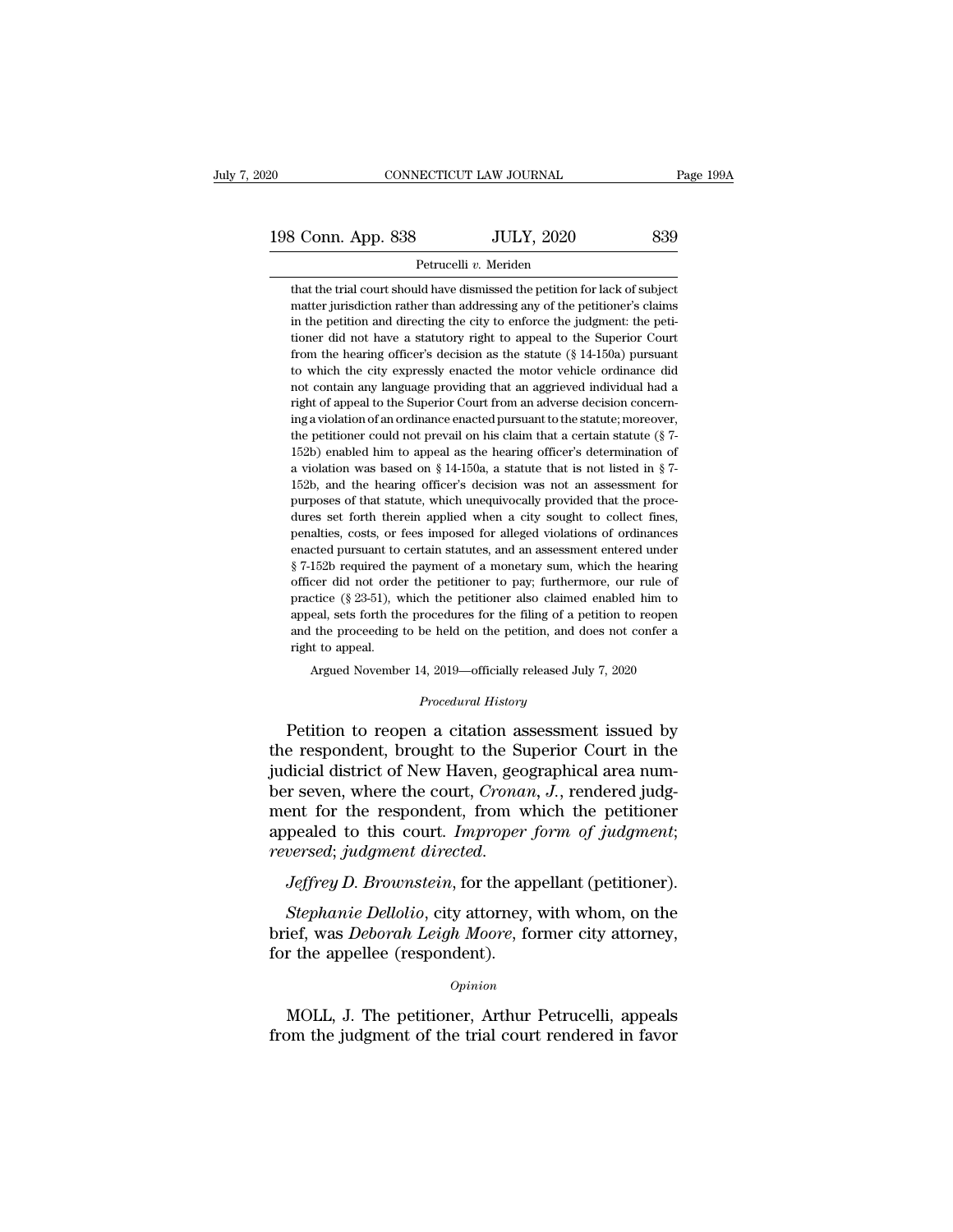| 0A  | CONNECTICUT LAW JOURNAL |                    | July 7, 2020 |
|-----|-------------------------|--------------------|--------------|
| 840 | <b>JULY, 2020</b>       | 198 Conn. App. 838 |              |
|     | Petrucelli v. Meriden   |                    |              |

CONNECTICUT LAW JOURNAL July 7, 2020<br>
S40 JULY, 2020 198 Conn. App. 838<br>
Petrucelli v. Meriden<br>
of the respondent, the city of Meriden (city), following<br>
a de novo hearing held on his petition to reopen a deci-840 JULY, 2020 198 Conn. App. 838<br>
Petrucelli v. Meriden<br>
of the respondent, the city of Meriden (city), following<br>
a de novo hearing held on his petition to reopen a deci-<br>
sion issued by a city hearing officer upholding SEN SEN SEN SEN SEN SEND THE SENSE OF SENSINGLENCE DETERMINIST OF the respondent, the city of Meriden (city), following a de novo hearing held on his petition to reopen a decision issued by a city hearing officer upholdin ance of a written notice to the petitioner for violation Petrucelli v. Meriden<br>
of the respondent, the city of Meriden (city), following<br>
a de novo hearing held on his petition to reopen a deci-<br>
sion issued by a city hearing officer upholding the issu-<br>
ance of a written notic between v. Meriden (city), following<br>of the respondent, the city of Meriden (city), following<br>a de novo hearing held on his petition to reopen a deci-<br>sion issued by a city hearing officer upholding the issu-<br>ance of a wr of the respondent, the city of Meriden (city), following<br>a de novo hearing held on his petition to reopen a deci-<br>sion issued by a city hearing officer upholding the issu-<br>ance of a written notice to the petitioner for vio a de novo hearing held on his petition to reopen a decision issued by a city hearing officer upholding the issu-<br>ance of a written notice to the petitioner for violation<br>of the city's ordinance concerning abandoned, inoper sion issued by a city hearing officer upholding the issu-<br>ance of a written notice to the petitioner for violation<br>of the city's ordinance concerning abandoned, inopera-<br>ble, or unregistered motor vehicles. On appeal, the ance of a written notice to the petitioner for violation<br>of the city's ordinance concerning abandoned, inopera-<br>ble, or unregistered motor vehicles. On appeal, the peti-<br>tioner claims that the court (1) erroneously conclud of the city's ordinance concerning abandoned, inopera-<br>ble, or unregistered motor vehicles. On appeal, the peti-<br>tioner claims that the court (1) erroneously concluded<br>that his due process rights had not been violated, (2) ble, or unregistered motor vehicles. On appeal, the petitioner claims that the court (1) erroneously concluded that his due process rights had not been violated, (2) improperly denied his posthearing motion to reopen the e tioner claims that the court (1) erroneously concluded<br>that his due process rights had not been violated, (2)<br>improperly denied his posthearing motion to reopen<br>the evidence or, in the alternative, to take judicial<br>notice, that his due process rights had not been violated, (2)<br>improperly denied his posthearing motion to reopen<br>the evidence or, in the alternative, to take judicial<br>notice, and (3) committed several evidentiary errors<br>during th improperly denied his posthearing motion to reopen<br>the evidence or, in the alternative, to take judicial<br>notice, and (3) committed several evidentiary errors<br>during the de novo hearing. We do not reach the merits<br>of the pe the evidence or, in the alternative, to take judicial<br>notice, and (3) committed several evidentiary errors<br>during the de novo hearing. We do not reach the merits<br>of the petitioner's claims, however, because we con-<br>clude t notice, and (3) committed several evidentiary errors<br>during the de novo hearing. We do not reach the merits<br>of the petitioner's claims, however, because we con-<br>clude that the petitioner did not have a statutory right to<br>a during the de novo hearing. We do not reach the merits<br>of the petitioner's claims, however, because we con-<br>clude that the petitioner did not have a statutory right to<br>appeal to the Superior Court from the hearing officer' of the petitioner's claims, however, because we conclude that the petitioner did not have a statutory right to appeal to the Superior Court from the hearing officer's decision and, therefore, the trial court lacked subject clude that the petitioner did not have a statutory right to<br>appeal to the Superior Court from the hearing officer's<br>decision and, therefore, the trial court lacked subject<br>matter jurisdiction to entertain the petition. Acc appeal to the Superior C<br>decision and, therefore,<br>matter jurisdiction to e<br>ingly, the form of the tria<br>and we reverse the judgr<br>direction to dismiss the<br>matter jurisdiction.<br>The following facts ar Fraction is entertain the petition. Accord-<br>gly, the form of the trial court's judgment is improper,<br>d we reverse the judgment and remand the case with<br>rection to dismiss the petition for lack of subject<br>atter jurisdictio ingly, the form of the trial court's judgment is improper,<br>and we reverse the judgment and remand the case with<br>direction to dismiss the petition for lack of subject<br>matter jurisdiction.<br>The following facts are relevant t

and we reverse the judgment and remand the case with<br>direction to dismiss the petition for lack of subject<br>matter jurisdiction.<br>The following facts are relevant to our resolution of<br>this appeal. In 1998, pursuant to Gener direction to dismiss the petition for lack of subject<br>matter jurisdiction.<br>The following facts are relevant to our resolution of<br>this appeal. In 1998, pursuant to General Statutes § 14-<br>150a,<sup>1</sup> the city enacted chapter 1 matter jurisdiction.<br>
The following facts are relevant to our resolution of<br>
this appeal. In 1998, pursuant to General Statutes § 14-<br>
150a,<sup>1</sup> the city enacted chapter 198 of the Code of the<br>
City of Meriden (motor vehic The following facts are relevant to our resolution of<br>this appeal. In 1998, pursuant to General Statutes  $\S$  14-<br>150a,<sup>1</sup> the city enacted chapter 198 of the Code of the<br>City of Meriden (motor vehicle ordinance). The moto The following facts are relevant to our resolution of<br>this appeal. In 1998, pursuant to General Statutes § 14-<br>150a,<sup>1</sup> the city enacted chapter 198 of the Code of the<br>City of Meriden (motor vehicle ordinance). The motor<br> City of Meriden (motor vehicle ordinance). The motor vehicle ordinance provides in relevant part as follows.<br>Pursuant to § 198-4 of the motor vehicle ordinance, "[i]t shall be unlawful to deposit, park, place, permit  $\frac{$ vehicle ordinance provides in relevant part as follows.<br>Pursuant to § 198-4 of the motor vehicle ordinance,<br>"[i]t shall be unlawful to deposit, park, place, permit<br> $\frac{1}{1}$ General Statutes § 14-150a provides: "Any munici

Pursuant to § 198-4 of the motor vehicle ordinance,<br>"[i]t shall be unlawful to deposit, park, place, permit<br> $\frac{1}{1}$ General Statutes § 14-150a provides: "Any municipality may, by action<br>of its legislative body, provide f "[i]t shall be unlawful to deposit, park, place, permit<br>  $\frac{1}{1}$  General Statutes § 14-150a provides: "Any municipality may, by action<br>
of its legislative body, provide for the removal of abandoned, inoperable or<br>
unreg The situation of the untawitation deposit, part, part, pace, perfilm<br>
<sup>1</sup> General Statutes § 14-150a provides: "Any municipality may, by action<br>
of its legislative body, provide for the removal of abandoned, inoperable or <sup>1</sup> General Statutes § 14-150a provides: "Any municipality may, by action of its legislative body, provide for the removal of abandoned, inoperable or unregistered motor vehicles within the limits of such municipality whi of its legislative body, provide for the removal of abandoned, inoperable or unregistered motor vehicles within the limits of such municipality which remain unmoved for thirty days after: (1) Notice to the owner of the pro unregistered motor vehicles within the limits of such municipality which<br>remain unmoved for thirty days after: (1) Notice to the owner of the property<br>on which such motor vehicle so remains, requesting removal of such mot remain unmoved for thirty days after: (1) Notice to the owner of the property vehicles.''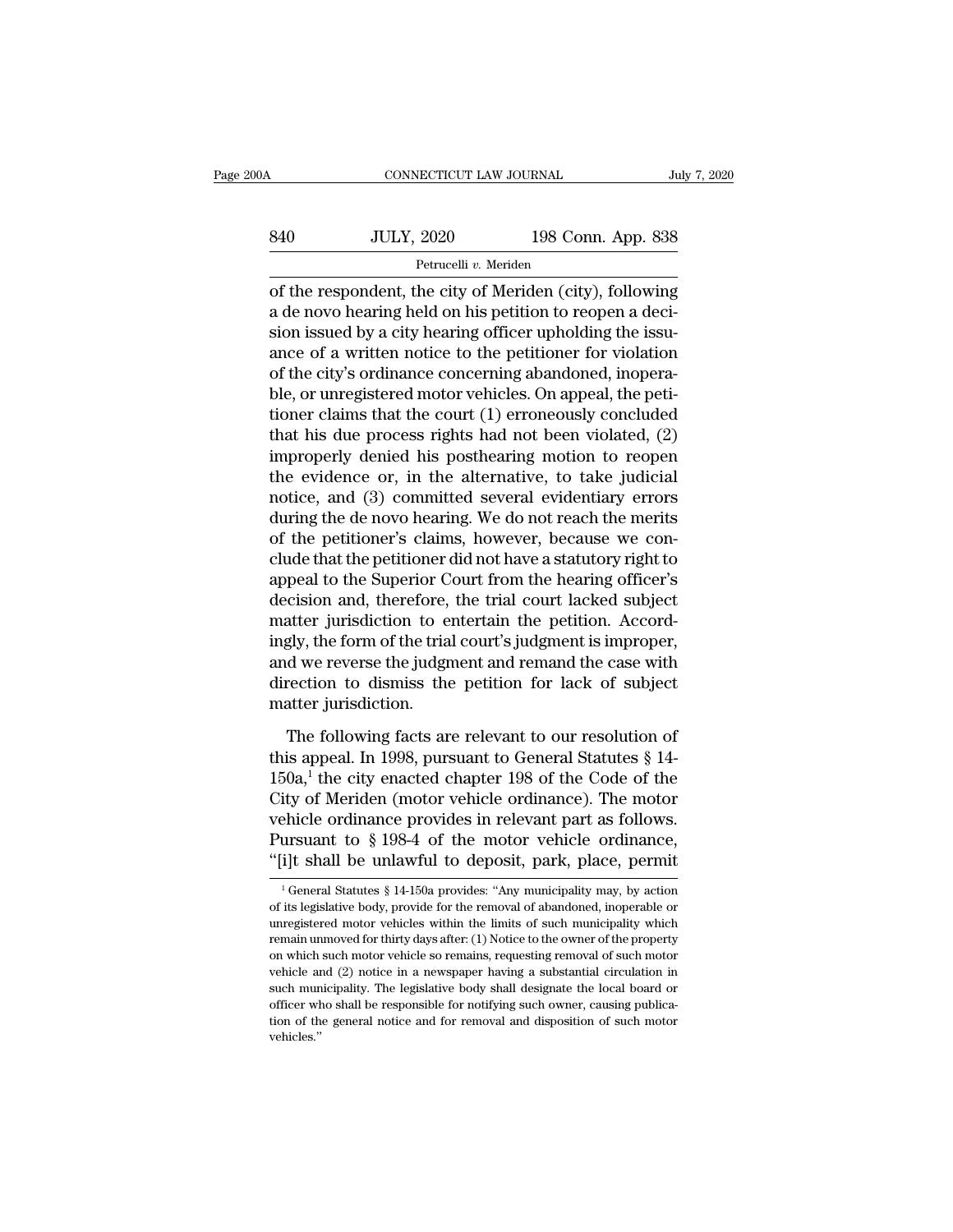Petrucelli *v.* Meriden

Fage 2014<br>
198 Conn. App. 838 JULY, 2020 841<br>
Petrucelli v. Meriden<br>
to remain, store or have any abandoned or inoperable<br>
or unregistered motor vehicle or any part thereof on<br>
any property leaded within the City of Meride 198 Conn. App. 838 JULY, 2020 841<br>Petrucelli v. Meriden<br>to remain, store or have any abandoned or inoperable<br>or unregistered motor vehicle or any part thereof on<br>any property located within the City of Meriden." Pursu-<br>an 198 Conn. App. 838 JULY, 2020 841<br>
Petrucelli v. Meriden<br>
to remain, store or have any abandoned or inoperable<br>
or unregistered motor vehicle or any part thereof on<br>
any property located within the City of Meriden.'' Pursu 198 Conn. App. 838 JULY, 2020 841<br>
Petrucelli v. Meriden<br>
to remain, store or have any abandoned or inoperable<br>
or unregistered motor vehicle or any part thereof on<br>
any property located within the City of Meriden." Pursu Petrucelli v. Meriden<br>
to remain, store or have any abandoned or inoperable<br>
or unregistered motor vehicle or any part thereof on<br>
any property located within the City of Meriden." Pursu-<br>
ant to subsection (A) of § 198-6 required by Merdian Controllery and the property of the property located within the City of Meriden." Pursuant to subsection (A) of  $\S$  198-6 of the motor vehicle ordinance, any sworn city police officer, upon finding on to remain, store or have any abandoned or inoperable<br>or unregistered motor vehicle or any part thereof on<br>any property located within the City of Meriden." Pursu-<br>ant to subsection (A) of § 198-6 of the motor vehicle<br>ordin or unregistered motor vehicle or any part thereof on<br>any property located within the City of Meriden." Pursu-<br>ant to subsection (A) of § 198-6 of the motor vehicle<br>ordinance, any sworn city police officer, upon finding<br>on any property located within the City of Meriden." Pursu-<br>ant to subsection (A) of § 198-6 of the motor vehicle<br>ordinance, any sworn city police officer, upon finding<br>on private property "any motor vehicle which appears<br>to ant to subsection (A) of  $\S$  198-6 of the motor vehicle<br>ordinance, any sworn city police officer, upon finding<br>on private property "any motor vehicle which appears<br>to be abandoned, inoperable or unregistered," shall (1)<br>" ordinance, any sworn city police officer, upon finding<br>on private property "any motor vehicle which appears<br>to be abandoned, inoperable or unregistered," shall (1)<br>"[c]ause a general notice to be placed in a newspaper<br>havi on private property "any motor vehicle which appears<br>to be abandoned, inoperable or unregistered," shall (1)<br>"[c]ause a general notice to be placed in a newspaper<br>having a substantial circulation in the City of Meriden"<br>pr to be abandoned, inoperable or unregistered," shall (1)<br>"[c]ause a general notice to be placed in a newspaper<br>having a substantial circulation in the City of Meriden"<br>providing, inter alia, that the motor vehicle is under<br> "[c]ause a general notice to be placed in a newspaper<br>having a substantial circulation in the City of Meriden"<br>providing, inter alia, that the motor vehicle is under<br>investigation as being abandoned, inoperable, or unreg-<br> having a substantial circulation in the City of Meriden"<br>providing, inter alia, that the motor vehicle is under<br>investigation as being abandoned, inoperable, or unreg-<br>istered, and will be removed and disposed of by the<br>ci providing, inter alia, that the motor vehicle is under<br>investigation as being abandoned, inoperable, or unreg-<br>istered, and will be removed and disposed of by the<br>city unless it is removed and properly disposed of within<br>t investigation as being abandoned, inoperable, or unregistered, and will be removed and disposed of by the city unless it is removed and properly disposed of within thirty days following publication of the notice, and (2) s istered, and will be removed and disposed of by the<br>city unless it is removed and properly disposed of within<br>thirty days following publication of the notice, and<br>(2) send a written notice to the owner of the private<br>prope city unless it is removed and properly disposed of within<br>thirty days following publication of the notice, and<br>(2) send a written notice to the owner of the private<br>property, with a copy to the last registered owner of<br>the thirty days following publication of the notice, and<br>(2) send a written notice to the owner of the private<br>property, with a copy to the last registered owner of<br>the motor vehicle, if known, at his or her last known<br>address (2) send a written notice to the owner of the private<br>property, with a copy to the last registered owner of<br>the motor vehicle, if known, at his or her last known<br>address, requesting removal of the motor vehicle within<br>thi property, with a copy to the last registered owner of<br>the motor vehicle, if known, at his or her last known<br>address, requesting removal of the motor vehicle within<br>thirty days following the publication of the notice in<br>the the motor vehicle, if known, at his or her last known<br>address, requesting removal of the motor vehicle within<br>thirty days following the publication of the notice in<br>the newspaper and describing the procedure for an<br>appeal address, requesting removal of the motor vehicle within<br>thirty days following the publication of the notice in<br>the newspaper and describing the procedure for an<br>appeal to a hearing officer. The subsection further pro-<br>vide thirty days following the publicatio<br>the newspaper and describing the<br>appeal to a hearing officer. The subs<br>vides that, if the motor vehicle has<br>by the expiration of the thirty day<br>motor vehicle will be removed by the<br>or h peal to a hearing officer. The subsection further pro-<br>des that, if the motor vehicle has not been removed<br>the expiration of the thirty day period, then the<br>otor vehicle will be removed by the city chief of police<br>his or h vides that, if the motor vehicle has not been removed<br>by the expiration of the thirty day period, then the<br>motor vehicle will be removed by the city chief of police<br>or his or her authorized agent.<br>Pursuant to subsection (C

by the expiration of the thirty day period, then the<br>motor vehicle will be removed by the city chief of police<br>or his or her authorized agent.<br>Pursuant to subsection (C) of  $\S$  198-6 of the motor<br>vehicle ordinance, the ow motor vehicle will be removed by the city chief of police<br>or his or her authorized agent.<br>Pursuant to subsection (C) of  $\S$  198-6 of the motor<br>vehicle ordinance, the owner of the private property or<br>the last registered ow or his or her authorized agent.<br>
Pursuant to subsection (C) of § 198-6 of the motor<br>
vehicle ordinance, the owner of the private property or<br>
the last registered owner of the motor vehicle may<br>
contest the determination th Pursuant to subsection (C) of  $\S$  198-6 of the motor<br>vehicle ordinance, the owner of the private property or<br>the last registered owner of the motor vehicle may<br>contest the determination that the motor vehicle is<br>abandoned Pursuant to subsection (C) of  $\S$  198-6 of the motor<br>vehicle ordinance, the owner of the private property or<br>the last registered owner of the motor vehicle may<br>contest the determination that the motor vehicle is<br>abandoned vehicle ordinance, the owner of the private property or<br>the last registered owner of the motor vehicle may<br>contest the determination that the motor vehicle is<br>abandoned, inoperable, or unregistered by submitting<br>to the cit the last registered owner of the motor vehicle may<br>contest the determination that the motor vehicle is<br>abandoned, inoperable, or unregistered by submitting<br>to the city manager, within the thirty day period, a writ-<br>ten app contest the determination that the motor vehicle is<br>abandoned, inoperable, or unregistered by submitting<br>to the city manager, within the thirty day period, a writ-<br>ten application for a hearing. The subsection further<br>prov abandoned, inoperable, or unregistered by submitting<br>to the city manager, within the thirty day period, a writ-<br>ten application for a hearing. The subsection further<br>provides in relevant part that "[t]he hearing officer sh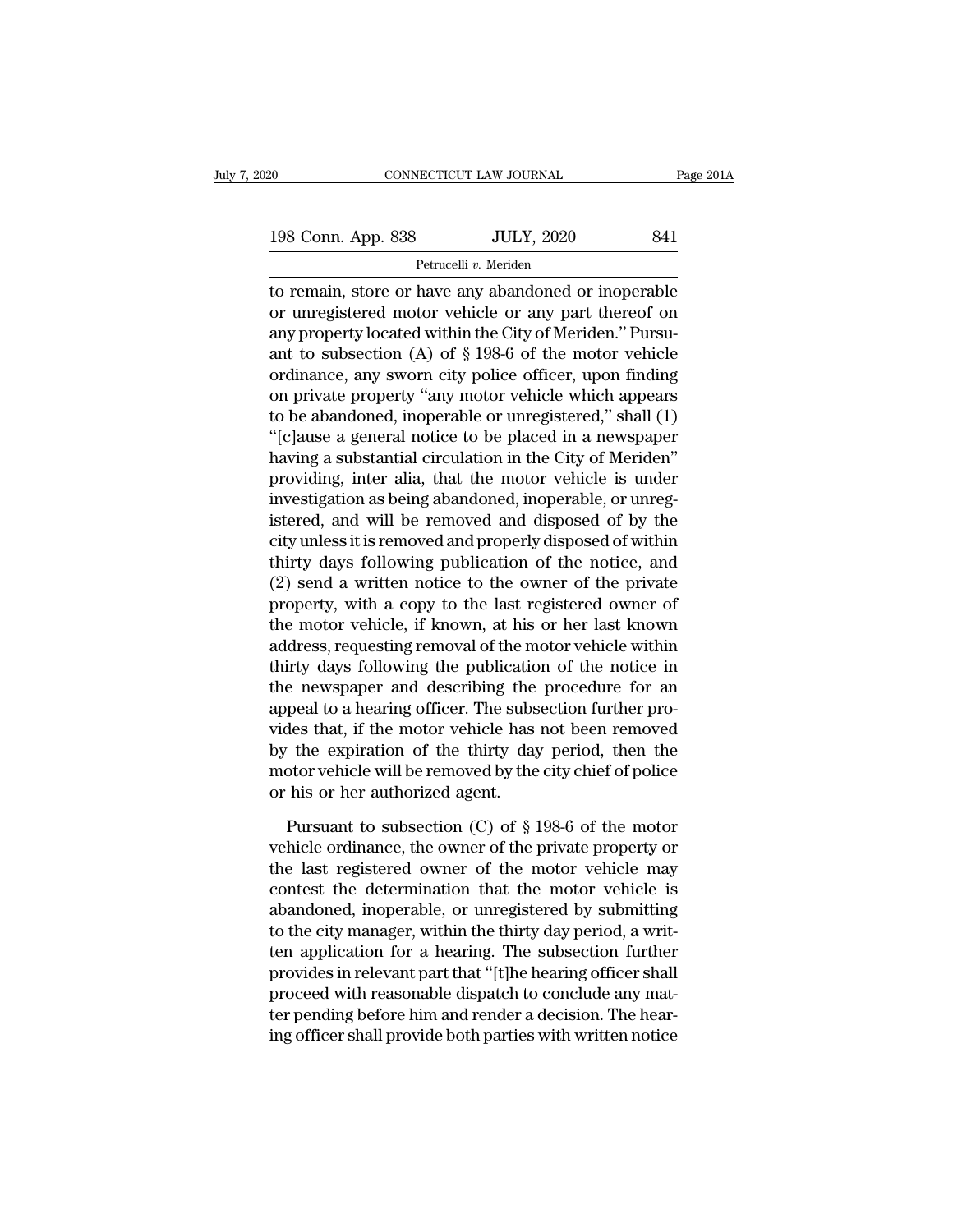| 02A | CONNECTICUT LAW JOURNAL |                    | July 7, 2020 |
|-----|-------------------------|--------------------|--------------|
|     |                         |                    |              |
| 842 | <b>JULY, 2020</b>       | 198 Conn. App. 838 |              |
|     | Petrucelli v. Meriden   |                    |              |

CONNECTICUT LAW JOURNAL July 7, 2020<br>  $342$  JULY, 2020 198 Conn. App. 838<br>
Petrucelli v. Meriden<br>
of his decision, which shall state the reason for his<br>
determination. If the hearing officer determines that<br>
the motor vob  $\begin{array}{r} \text{342} & \text{JULY, 2020} & \text{198 Conn. App. 838} \\ \text{Petrucelli } v. \text{ Meriden} \end{array}$  of his decision, which shall state the reason for his determination. If the hearing officer determines that the motor vehicle is in violation of [the mo  $t_{\text{H}}$   $\frac{198 \text{ Conn. App. 838}}{198 \text{ Conn. App. 838}}$ <br>  $\frac{238 \text{ Petrucelli } v. \text{ Meriden}}{100 \text{ Its}}$ <br>
of his decision, which shall state the reason for his<br>
determination. If the hearing officer determines that<br>
the motor vehicle is in vio  $\frac{\text{S42}}{\text{S42}}$  JULY, 2020 198 Conn. App. 838<br>
Petrucelli v. Meriden<br>
of his decision, which shall state the reason for his<br>
determination. If the hearing officer determines that<br>
the motor vehicle is in violation of [ Petrucelli  $v$ . Meriden<br>
of his decision, which shall state the reason for his<br>
determination. If the hearing officer determines that<br>
the motor vehicle is in violation of [the motor vehicle<br>
ordinance], said motor vehicl Funcem's. Meriden<br>of his decision, which shall state the reason for his<br>determination. If the hearing officer determines that<br>the motor vehicle is in violation of [the motor vehicle<br>ordinance], said motor vehicle must be later.'' Furnificantly in the notality of the motor vehicle<br>e motor vehicle is in violation of [the motor vehicle<br>dinance], said motor vehicle must be removed within<br>e thirty-day period or within five days from the issu-<br>ce of the ordinance], said motor vehicle must be removed within<br>the thirty-day period or within five days from the issu-<br>ance of the hearing officer's decision, whichever is<br>later."<br>Pursuant to subsection (E) of  $\S$  198-6 of the mo

the thirty-day period or within five days from the issu-<br>ance of the hearing officer's decision, whichever is<br>later."<br>Pursuant to subsection (E) of  $\S$  198-6 of the motor<br>vehicle ordinance, if the motor vehicle has not be ance of the hearing officer's decision, whichever is<br>later."<br>Pursuant to subsection (E) of  $\S$  198-6 of the motor<br>vehicle ordinance, if the motor vehicle has not been<br>removed or brought into compliance with the motor<br>vehi period, the model of the motor period, then it wishes the removed or brought into compliance with the motor vehicle ordinance at the expiration of the thirty day period, then it "shall be caused to be removed and stored by Pursuant to subsection (E) of  $\S$  198-6 of the motor<br>vehicle ordinance, if the motor vehicle has not been<br>removed or brought into compliance with the motor<br>vehicle ordinance at the expiration of the thirty day<br>period, the Pursuant to subsection (E) of § 198-6 of the motor<br>vehicle ordinance, if the motor vehicle has not been<br>removed or brought into compliance with the motor<br>vehicle ordinance at the expiration of the thirty day<br>period, then i vehicle ordinance, if the motor vehicle has not been<br>removed or brought into compliance with the motor<br>vehicle ordinance at the expiration of the thirty day<br>period, then it "shall be caused to be removed and<br>stored by an a removed or brought into compliance with the motor<br>vehicle ordinance at the expiration of the thirty day<br>period, then it "shall be caused to be removed and<br>stored by an authorized agent of the [city] Chief of<br>Police." The s vehicle ordinance at the expiration of the thirty day<br>period, then it "shall be caused to be removed and<br>stored by an authorized agent of the [city] Chief of<br>Police." The subsection further provides that, within<br>forty-eigh period, then it "shall be caused to be removed and<br>stored by an authorized agent of the [city] Chief of<br>Police." The subsection further provides that, within<br>forty-eight hours following the removal and storage<br>of the motor stored by an authorized agent of the [city] Chief of<br>Police." The subsection further provides that, within<br>forty-eight hours following the removal and storage<br>of the motor vehicle, the city police department shall<br>give wri Police." The subsection further provides that, within<br>forty-eight hours following the removal and storage<br>of the motor vehicle, the city police department shall<br>give written notice to the owner of the motor vehicle,<br>if kno forty-eight hours following the removal and storage<br>of the motor vehicle, the city police department shall<br>give written notice to the owner of the motor vehicle,<br>if known, inter alia, that the motor vehicle has been<br>taken of the motor vehicle, the city police department shall<br>give written notice to the owner of the motor vehicle,<br>if known, inter alia, that the motor vehicle has been<br>taken into custody and stored and may be sold and/or<br>destr give written notice to the owner of the motor vehicle,<br>if known, inter alia, that the motor vehicle has been<br>taken into custody and stored and may be sold and/or<br>destroyed after either fifteen or ninety days, depending<br>on if known, inter alia, that the motor vehicle has been<br>taken into custody and stored and may be sold and/or<br>destroyed after either fifteen or ninety days, depending<br>on the market value of the motor vehicle, and that the<br>own taken into custody and stored and may be sold a<br>destroyed after either fifteen or ninety days, depe<br>on the market value of the motor vehicle, and th.<br>owner has the rights to retrieve the motor vehic<br>paying all associated c the market value of the motor vehicle, and that the<br>vner has the rights to retrieve the motor vehicle by<br>ying all associated costs and to appeal the sale of<br>e motor vehicle under the procedure set forth in sub-<br>ction (C) owner has the rights to retrieve the motor vehicle by<br>paying all associated costs and to appeal the sale of<br>the motor vehicle under the procedure set forth in sub-<br>section (C) of the motor vehicle ordinance.<br>The trial cour

paying all associated costs and to appeal the sale of<br>the motor vehicle under the procedure set forth in sub-<br>section (C) of the motor vehicle ordinance.<br>The trial court set forth the following relevant proce-<br>dural histor Fig. 5<br>the motor vehicle under the procedure set forth in subsection (C) of the motor vehicle ordinance.<br>The trial court set forth the following relevant proce-<br>dural history in its memorandum of decision dated Sep-<br>tember section (C) of the motor vehicle ordinance.<br>The trial court set forth the following relevant procedural history in its memorandum of decision dated September 2, 2016. "On June 16, 2015, the [petitioner] was<br>sent a certifie The trial court set forth the following relevant proce-<br>dural history in its memorandum of decision dated Sep-<br>tember 2, 2016. "On June 16, 2015, the [petitioner] was<br>sent a certified letter concerning a claim of abandone The trial court set forth the following relevant procedural history in its memorandum of decision dated September 2, 2016. "On June 16, 2015, the [petitioner] was sent a certified letter concerning a claim of abandoned, in dural history in its memorandum of decision dated September 2, 2016. "On June 16, 2015, the [petitioner] was<br>sent a certified letter concerning a claim of abandoned,<br>inoperable, or unregistered motor vehicles on property<br>l tember 2, 2016. "On June 16, 2015, the [petitioner] was<br>sent a certified letter concerning a claim of abandoned,<br>inoperable, or unregistered motor vehicles on property<br>located at 144 Lincoln Street in the city of Meriden. sent a certified letter concerning a claim of abandoned,<br>inoperable, or unregistered motor vehicles on property<br>located at 144 Lincoln Street in the city of Meriden. The<br>city took this action under [the motor vehicle ordiinoperable, or unregistered motor vehicles on property<br>located at 144 Lincoln Street in the city of Meriden. The<br>city took this action under [the motor vehicle ordi-<br>nance]. . . . On July 2, 2015, the [petitioner] request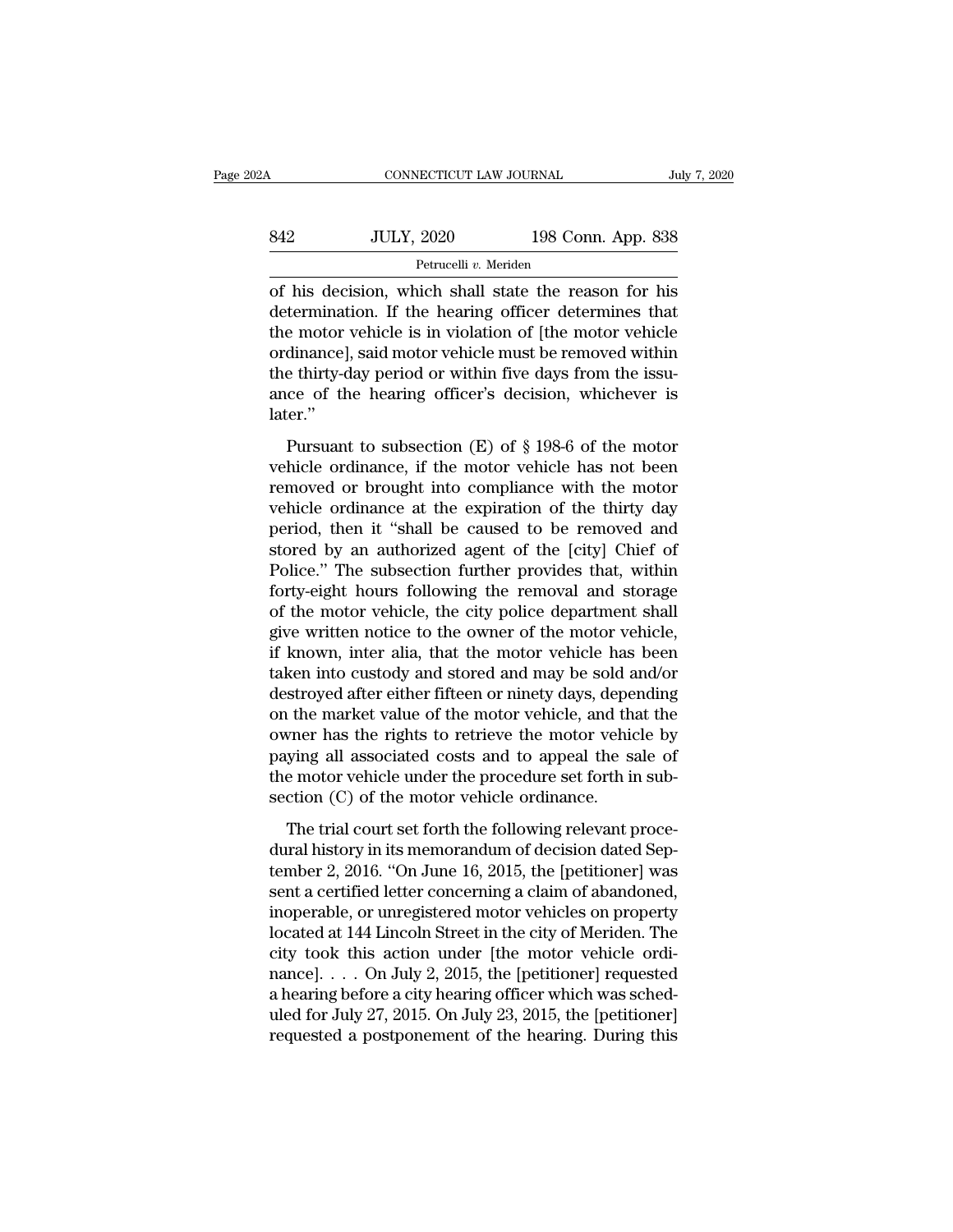| 20                 | CONNECTICUT LAW JOURNAL | Page 203A |
|--------------------|-------------------------|-----------|
| 198 Conn. App. 838 | <b>JULY, 2020</b>       | 843       |
|                    | Petrucelli v. Meriden   |           |

CONNECTICUT LAW JOURNAL Page 20:<br>
198 Conn. App. 838 JULY, 2020 843<br>
Petrucelli v. Meriden<br>
time period, the city sent the [petitioner] additional<br>
letters concerning abandoned, inoperable, or unregis-198 Conn. App. 838 JULY, 2020 843<br>
Petrucelli v. Meriden<br>
time period, the city sent the [petitioner] additional<br>
letters concerning abandoned, inoperable, or unregis-<br>
tered motor vehicles on his properties located at 109 198 Conn. App. 838 JULY, 2020 843<br>
Petrucelli v. Meriden<br>
time period, the city sent the [petitioner] additional<br>
letters concerning abandoned, inoperable, or unregis-<br>
tered motor vehicles on his properties located at 109 198 Conn. App. 838 JULY, 2020<br>
Petrucelli v. Meriden<br>
time period, the city sent the [petitioner]<br>
letters concerning abandoned, inoperable, dered motor vehicles on his properties loca<br>
Lincoln Street and 48 Bradley Avenue Petrucelli v. Menden<br>
me period, the city sent the [petitioner] additional<br>
ters concerning abandoned, inoperable, or unregis-<br>
red motor vehicles on his properties located at 109<br>
mcoln Street and 48 Bradley Avenue.<br>
"Und time period, the city sent the [petitioner] additional<br>letters concerning abandoned, inoperable, or unregis-<br>tered motor vehicles on his properties located at 109<br>Lincoln Street and 48 Bradley Avenue.<br>"Under [the motor veh

letters concerning abandoned, inoperable, or unregistered motor vehicles on his properties located at 109<br>Lincoln Street and 48 Bradley Avenue.<br>"Under [the motor vehicle ordinance], a notice of the<br>actions [was] published tered motor vehicles on his properties located at 109<br>Lincoln Street and 48 Bradley Avenue.<br>"Under [the motor vehicle ordinance], a notice of the<br>actions [was] published in the Meriden Record Journal<br>on August 2, 2015. A n Lincoln Street and 48 Bradley Avenue.<br>
"Under [the motor vehicle ordinance], a notice of the<br>
actions [was] published in the Meriden Record Journal<br>
on August 2, 2015. A new hearing date was scheduled for<br>
August 19, 2015. "Under [the motor vehicle ordinance], a notice of the<br>actions [was] published in the Meriden Record Journal<br>on August 2, 2015. A new hearing date was scheduled for<br>August 19, 2015. The [petitioner] once again requested<br>a p "Under [the motor venicle ordinance], a notice of the<br>actions [was] published in the Meriden Record Journal<br>on August 2, 2015. A new hearing date was scheduled for<br>August 19, 2015. The [petitioner] once again requested<br>a p actions [was] published in the Meriden Record Journal<br>on August 2, 2015. A new hearing date was scheduled for<br>August 19, 2015. The [petitioner] once again requested<br>a postponement, [which] was granted until September<br>28, 2 on August 2, 2015. A new nearing date was scheduled for<br>August 19, 2015. The [petitioner] once again requested<br>a postponement, [which] was granted until September<br>28, 2015. A hearing was held on this date and continued<br>unt August 19, 2015. The [petitioner] once again requested<br>a postponement, [which] was granted until September<br>28, 2015. A hearing was held on this date and continued<br>until October 26, 2015. The city citation hearing officer, a postponement, [wnich] was granted until September<br>28, 2015. A hearing was held on this date and continued<br>until October 26, 2015. The city citation hearing officer,<br>subsequent to the hearings, issued an adverse decision<br> 28, 2015. A nearing was neid on this date and continued<br>until October 26, 2015. The city citation hearing officer,<br>subsequent to the hearings, issued an adverse decision<br>and under the [motor vehicle ordinance], the [petiuntil October 26, 2015. The city citation hearing officer,<br>subsequent to the hearings, issued an adverse decision<br>and under the [motor vehicle ordinance], the [peti-<br>tioner] was required to remove the vehicles in question<br> subsequent to the nearings, issued an adverse decision<br>and under the [motor vehicle ordinance], the [peti-<br>tioner] was required to remove the vehicles in question<br>within five days of the hearing officer's decision  $\dots$ ."<br> Department.'' thin five days of the hearing officer's decision  $\ldots$ ."<br>
ie hearing officer further ordered that, "[a]fter the<br>
piration of the five day period, the abandoned motor<br>
hicles are subject to action by the Meriden Police<br>
pa The hearing officer further ordered that, "[a]fter the<br>expiration of the five day period, the abandoned motor<br>vehicles are subject to action by the Meriden Police<br>Department."<br>In November, 2015, the petitioner commenced th

expiration of the five day period, the abandoned motor<br>
vehicles are subject to action by the Meriden Police<br>
Department."<br>
In November, 2015, the petitioner commenced the<br>
present action by filing a petition to reopen th vehicles are subject to action by the Meriden Police<br>Department."<br>In November, 2015, the petitioner commenced the<br>present action by filing a petition to reopen the hearing<br>officer's decision, which he referred to as an "a Department."<br>
In November, 2015, the petitioner commenced the<br>
present action by filing a petition to reopen the hearing<br>
officer's decision, which he referred to as an "assess-<br>
ment." The petitioner asserted that he was present action by filing a petition to reopen the hearing<br>officer's decision, which he referred to as an "assess-<br>ment." The petitioner asserted that he was filing the<br>petition pursuant to General Statutes  $\S 7-152b (g)^2$  officer's decision, which he referred to as an "assess-<br>ment." The petitioner asserted that he was filing the<br>petition pursuant to General Statutes § 7-152b (g)<sup>2</sup> and<br> $\frac{1}{2}$  General Statutes § 7-152b provides in relev

ment." The petitioner asserted that he was filing the petition pursuant to General Statutes  $\S 7-152b (g)^2$  and  $\frac{1}{3}$  General Statutes  $\S 7-152b$  provides in relevant part: "(a) Any town, city or borough may establish **petition pursuant to General Statutes** § 7-152b (g)<sup>2</sup> and<br>
<sup>2</sup> General Statutes § 7-152b provides in relevant part: "(a) Any town, city<br>
or borough may establish by ordinance a parking violation hearing procedure<br>
in ac <sup>2</sup> General Statutes § 7-152b provides in relevant part: "(a) Any town, city<br>borough may establish by ordinance a parking violation hearing procedure<br>accordance with this section. The Superior Court shall be authorized to or borough may establish by ordinance a parking violation hearing procedure<br>in accordance with this section. The Superior Court shall be authorized to<br>enforce the assessments and judgments provided for under this section.<br>

be instructed with this section. The Superior Court shall be authorized to enforce the assessments and judgments provided for under this section.<br>
"(g) A person against whom an assessment has been entered pursuant to this enforce the assessments and judgments provided for under this section.<br>  $**$ <br>
"(g) A person against whom an assessment has been entered pursuant<br>
to this section is entitled to judicial review by way of appeal. An appeal s and the entry fee for a small claims case pursuant  $**$ <br>
"(g) A person against whom an assessment has been entered pursuant<br>
to this section is entitled to judicial review by way of appeal. An appeal shall<br>
be instituted w to this section is entitled to judicial review by way of appeal. An appeal shall be instituted within thirty days of the mailing of notice of such assessment by filing a petition to reopen assessment, together with an entr to this section is entitled to judicial review by way of appeal. An appeal shall<br>be instituted within thirty days of the mailing of notice of such assessment<br>by filing a petition to reopen assessment, together with an entr be instituted within thirty days of the mailing of notice of such assessment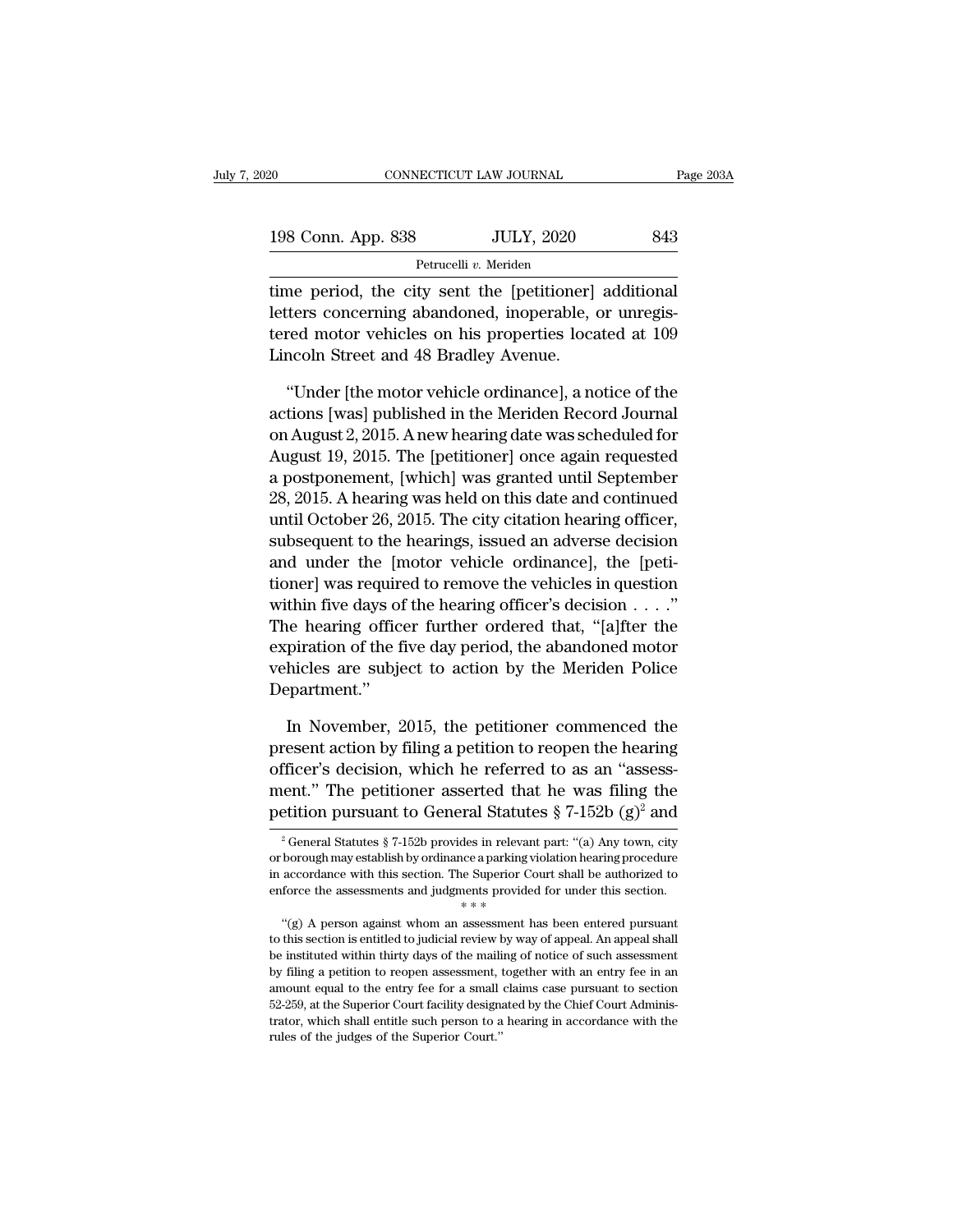# CONNECTICUT LAW JOURNAL July 7, 2020<br>844 JULY, 2020 198 Conn. App. 838<br>Petrucelli v. Meriden Petrucelli *v.* Meriden

CONNECTICUT LAW JOURNAL July 7, 2020<br>
State Mark JULY, 2020 198 Conn. App. 838<br>
Petrucelli v. Meriden<br>
Practice Book § 23-51.<sup>3</sup> The petition<sup>4</sup> set forth fourteen<br>
numbered paragraphs asserting various claims. The  $\n \begin{array}{r}\n 344 \quad \text{JULY, } 2020 \quad \text{198 Conn. App. 838}\n \hline\n \text{Pfractice Book § } 23\text{-}51.3 \text{ The pettition}^4 \text{ set forth fourteen}\n \text{numbered paragraphs asserting various claims. The}\n \text{pettioner requested that the trial court conduct a de}\n \text{now bearing and grant relief by inter. } \end{array}$  $\noindent\textbf{944}\quad\textbf{JULY, 2020}\quad\textbf{198 Conn. App. 838}\quad\text{Petucelli }v.\text{ Meriden}\n\text{Practice Book § 23-51.} The \text{petition}^4 \text{ set forth fourteen}\n\text{numbered paragraphs asserting various claims. The}\n\text{pettioner requested that the trial court conduct a de}\n\text{novo hearing and grant relief by, inter alia, reversing}\n\text{the bearing officer's decision and providing certain}\n$ 844 JULY, 2020 198 Conn. App. 838<br>
Petrucelli v. Meriden<br>
Practice Book § 23-51.<sup>3</sup> The petition<sup>4</sup> set forth fourteen<br>
numbered paragraphs asserting various claims. The<br>
petitioner requested that the trial court conduct Petrucelli v. Meriden<br>Practice Book § 23-51.<sup>3</sup> The petition<sup>4</sup> set forth fourteen<br>numbered paragraphs asserting various claims. The<br>petitioner requested that the trial court conduct a de<br>novo hearing and grant relief by, Fractice Book § 23-51<br>
numbered paragraph<br>
petitioner requested<br>
novo hearing and gra<br>
the hearing officer's<br>
injunctive relief.<br>
The trial court hele actice book  $\S$  25-51. The petrion set form fourted.<br>
imbered paragraphs asserting various claims. The<br>
titioner requested that the trial court conduct a de<br>
wo hearing and grant relief by, inter alia, reversing<br>
e hearin the petitioner requested that the trial court conduct a de<br>novo hearing and grant relief by, inter alia, reversing<br>the hearing officer's decision and providing certain<br>injunctive relief.<br>The trial court held a one day de n

petitioner requested that the trial court conduct a de<br>novo hearing and grant relief by, inter alia, reversing<br>the hearing officer's decision and providing certain<br>injunctive relief.<br>The trial court held a one day de novo revious fical digital tends by, meaning the hearing officer's decision and providing certain injunctive relief.<br>The trial court held a one day de novo hearing on the petition on March 31, 2016.<sup>5</sup> On August 16, 2016, the injunctive relief.<br>
The trial court held a one day de novo hearing on<br>
the petition on March 31, 2016.<sup>5</sup> On August 16, 2016,<br>
the petitioner filed a posthearing motion to reopen the<br>
evidence to allow him to introduce th The trial court held a one day de novo hearing on<br>the petition on March 31, 2016.<sup>5</sup> On August 16, 2016,<br>the petitioner filed a posthearing motion to reopen the<br>evidence to allow him to introduce the hearing officer's<br>cas The trial court held a one day de novo held the petition on March 31,  $2016.<sup>5</sup>$  On August the petitioner filed a posthearing motion to revidence to allow him to introduce the hearincase file or, in the alternative, to repetitioner filed a posthearing motion to reopen the<br>idence to allow him to introduce the hearing officer's<br>se file or, in the alternative, to submit the case file<br>the court to take judicial notice thereof. On August<br>, 20 are pendoner med a postaturing modon to reopen and<br>evidence to allow him to introduce the hearing officer's<br>case file or, in the alternative, to submit the case file<br>to the court to take judicial notice thereof. On August<br> case file or, in the alternative, to submit the case file<br>to the court to take judicial notice thereof. On August<br>17, 2016, the court denied that motion.<br>On September 2, 2016, the court issued a memoran-<br>dum of decision r

On September 2, 2016, the court issued a memoran-<br>um of decision rendering judgment in favor of the city.<br>fter dismissing thirteen of the fourteen claims that the<br><sup>3</sup>Practice Book § 23-51 provides: "(a) Any aggrieved pers On September 2, 2016, the court issued a memorandum of decision rendering judgment in favor of the city.<br>After dismissing thirteen of the fourteen claims that the<br><sup>3</sup> Practice Book § 23-51 provides: "(a) Any aggrieved per

dum of decision rendering judgment in favor of the city.<br>After dismissing thirteen of the fourteen claims that the<br><sup>3</sup>Practice Book § 23-51 provides: "(a) Any aggrieved person who wishes<br>to appeal a parking or citation ass After dismissing thirteen of the fourteen claims that the  $\frac{1}{3}$  Practice Book § 23-51 provides: "(a) Any aggrieved person who wishes to appeal a parking or citation assessment issued by a town, city, borough or other The assessment annexed thereto. A copy of the petition with the notice of assessment issued by a town, city, borough or other municipality shall file with the clerk of the court within the time limited by statute a petiti <sup>3</sup> Practice Book § 23-51 provides: "(a) Any aggrieved person who wishes to appeal a parking or citation assessment issued by a town, city, borough or other municipality shall file with the clerk of the court within the t to appeal a parking or citation assessment issued or other municipality shall file with the clerk of the limited by statute a petition to open assessment word assessment annexed thereto. A copy of the petitione assessment other municipality shall file with the clerk of the court within the time<br>inited by statute a petition to open assessment with a copy of the notice<br>assessment annexed thereto. A copy of the petition with the notice of<br>sess limited by statute a petition to open assessment with a copy of the notice<br>of assessment annexed thereto. A copy of the petition with the notice<br>of assessment annexed shall be sent by the petitioner by certified mail to th

notice and a sessment annexed thereto. A copy of the petition with the notice of assessment annexed shall be sent by the petitioner by certified mail to the town, city, borough or municipality involved.<br>
"(b) Upon receipt petition. wh, city, borough or municipality involved.<br>
"(b) Upon receipt of the petition, the clerk of the court, after consultation<br>
"(c) Upon receipt of the petition, the clerk of the court, after consultation<br>
th the presiding j (b) Upon receipt of the petition, the clerk of the court, after consultation with the presiding judge, shall set a hearing date on the petition and shall notify the parties thereof. There shall be no pleadings subsequent

observe that § 7-152b (g) provides that a person against whom a person of the pertition.<br>
"(c) The hearing on the petition shall be de novo. There shall be no right<br>
to a hearing before a jury."<br>
"The petition was caption assessment of the entertainment of the between the product of the periodic of the enterty. "<br>
(c) The hearing before a jury."<br>
<sup>4</sup> The petition was captioned as a "Petition to Reopen Assessment." We<br>
observe that § 7-152b "(c) The hearing on the petition shall be de novo. There shall be no right<br>to a hearing before a jury."<br>
"The petition was captioned as a "Petition to Reopen Assessment." We<br>
observe that  $\S 7-152b$  (g) provides that a pe to a hearing before a jury."<br>
<sup>4</sup> The petition was captioned as a "Petition to Reopen Assessment." We<br>
observe that § 7-152b (g) provides that a person against whom a parking<br>
assessment has been entered may institute an <sup>4</sup> The petition was captioned as a "Petition to Reopen Assessment." We observe that § 7-152b (g) provides that a person against whom a parking assessment has been entered may institute an appeal by filing a "petition to besis that a person against whom a parking<br>assessment has been entered may institute an appeal by filing a "petition<br>to *reopen* assessment . . . . " (Emphasis added.) By comparison, Practice<br>Book § 23-51 (a) provides tha assessment has been entered may institute an appeal by filing a "petition to *reopen* assessment . . . . " (Emphasis added.) By comparison, Practice Book § 23-51 (a) provides that an aggrieved person may appeal from a par Book § 23-51 (a) provides that an aggrieved person may appeal from a parking assessment by filing a "petition to *open* assessment . . . ." (Emphasis added.) We will refer to the petition as a petition to "reopen" the "as Book § 23-51 (a) provides that an aggrieved person may appeal from a parking assessment by filing a "petition to *open* assessment . . . ." (Emphasis added.) We will refer to the petition as a petition to "reopen" the "as sis added.) We will refer to the petition as a petition to "reopen" the "assess-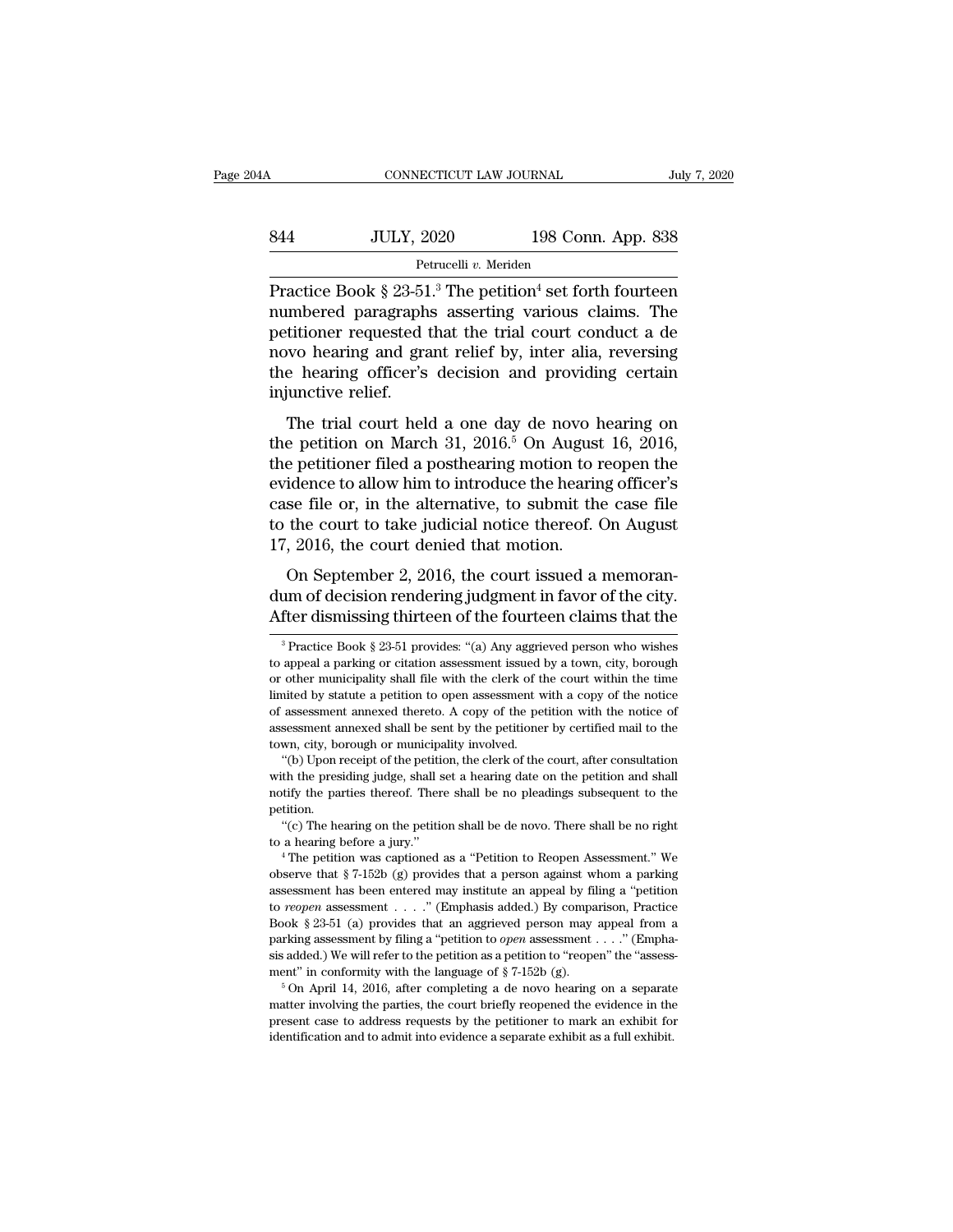Petrucelli *v.* Meriden

Page 2054<br>
petitioner set forth in the petition, the court stated that<br>
it "rejects the [petitioner's] claims and finds the [peti-<br>
tioner] in violation of 8,108.4 of the [meter vehicle ordination] 198 Conn. App. 838 JULY, 2020 845<br>
Petrucelli v. Meriden<br>
petitioner set forth in the petition, the court stated that<br>
it "rejects the [petitioner's] claims and finds the [peti-<br>
tioner] in violation of  $\S$  198-4 of the [ 198 Conn. App. 838 JULY, 2020 845<br>
Petrucelli v. Meriden<br>
petitioner set forth in the petition, the court stated that<br>
it "rejects the [petitioner's] claims and finds the [peti-<br>
tioner] in violation of § 198-4 of the [mo 198 Conn. App. 838 JULY, 2020 845<br>
Petrucelli v. Meriden<br>
petitioner set forth in the petition, the court stated that<br>
it "rejects the [petitioner's] claims and finds the [peti-<br>
tioner] in violation of § 198-4 of the [mo Petrucelli v. Meriden<br>
petitioner set forth in the petition, the court stated that<br>
it "rejects the [petitioner's] claims and finds the [peti-<br>
tioner] in violation of § 198-4 of the [motor vehicle ordi-<br>
nance] with respe Ferncell v. Meriden<br>
petitioner set forth in the petition, the court stated that<br>
it "rejects the [petitioner's] claims and finds the [peti-<br>
tioner] in violation of § 198-4 of the [motor vehicle ordi-<br>
nance] with respec petitioner set forth in the petition, the court stated that<br>it "rejects the [petitioner's] claims and finds the [peti-<br>tioner] in violation of § 198-4 of the [motor vehicle ordi-<br>nance] with respect to all abandoned, inope it "rejects the [petitioner's] claims and finds the [petitioner] in violation of § 198-4 of the [motor vehicle ordinance] with respect to all abandoned, inoperable, or unregistered vehicles located on the [petitioner's] pr tioner] in violation of § 198-4 of the [motor vehicle ordinance] with respect to all abandoned, inoperable, or<br>unregistered vehicles located on the [petitioner's] prop-<br>erty at 144 Lincoln Street, 109 Lincoln Street, and 4 nance] with respect to all abandoned, inoperable, or<br>unregistered vehicles located on the [petitioner's] prop-<br>erty at 144 Lincoln Street, 109 Lincoln Street, and 48<br>Bradley Avenue, all in the city of Meriden. The one<br>exce unregistered vehicles located on the [petitioner's] property at 144 Lincoln Street, 109 Lincoln Street, and 48<br>Bradley Avenue, all in the city of Meriden. The one<br>exception would be [a] red 1994 BMW located at 48<br>Bradley A erty at 144 Lincoln Street, 109 Lincoln Street, and 48<br>Bradley Avenue, all in the city of Meriden. The one<br>exception would be [a] red 1994 BMW located at 48<br>Bradley Avenue if, in fact, this vehicle is still the subject<br>of Bradley Avenue, all in the city of Meriden. The one<br>exception would be [a] red 1994 BMW located at 48<br>Bradley Avenue if, in fact, this vehicle is still the subject<br>of a Probate Court action. The court hereby directs the<br>ci exception would be [a] red 19<br>Bradley Avenue if, in fact, this v<br>of a Probate Court action. The exity of Meriden to enforce this<br>6 (C) of the [motor vehicle or<br>followed. Additional facts and<br>be set forth as necessary.<br>On a a Probate Court action. The court hereby directs the<br>y of Meriden to enforce this judgment under [§] 198-<br>(C) of the [motor vehicle ordinance]."<sup>6</sup> This appeal<br>llowed. Additional facts and procedural history will<br>set fort city of Meriden to enforce this judgment under  $[\S]$  198-<br>6 (C) of the [motor vehicle ordinance]."<sup>6</sup> This appeal<br>followed. Additional facts and procedural history will<br>be set forth as necessary.<br>On appeal, the petitioner

on the [motor vehicle ordinance]."<sup>6</sup> This appeal followed. Additional facts and procedural history will be set forth as necessary.<br>On appeal, the petitioner raises a number of claims concerning the judgment rendered in t every of the perturn community. The opposite of followed. Additional facts and procedural history will<br>be set forth as necessary.<br>On appeal, the petitioner raises a number of claims<br>concerning the judgment rendered in the statutory and procedural races of the set forth as necessary.<br>
On appeal, the petitioner raises a number of claims<br>
concerning the judgment rendered in the city's favor<br>
on his petition to reopen. As a threshold matter, ho or security as necessary.<br>
On appeal, the petitioner raises a number of claims<br>
concerning the judgment rendered in the city's favor<br>
on his petition to reopen. As a threshold matter, how-<br>
ever, we must determine whether On appeal, the petitioner raises a number of claims<br>concerning the judgment rendered in the city's favor<br>on his petition to reopen. As a threshold matter, how-<br>ever, we must determine whether the petitioner had<br>statutory a concerning the judgment rendered in the city's favor<br>on his petition to reopen. As a threshold matter, how-<br>ever, we must determine whether the petitioner had<br>statutory authorization to appeal to the Superior Court<br>from th on his petition to reopen. As a threshold matter, how-<br>ever, we must determine whether the petitioner had<br>statutory authorization to appeal to the Superior Court<br>from the hearing officer's decision, which implicates<br>the t ever, we must determine whether the petitioner had<br>statutory authorization to appeal to the Superior Court<br>from the hearing officer's decision, which implicates<br>the trial court's subject matter jurisdiction. See *Gianetti* statutory authorization to appeal to the Superior Court<br>from the hearing officer's decision, which implicates<br>the trial court's subject matter jurisdiction. See *Gianetti*<br>v. *Dunsby*, 182 Conn. App. 855, 863–64, 191 A.3d from the hearing officer's decision, which implicates<br>the trial court's subject matter jurisdiction. See *Gianetti*<br>v. *Dunsby*, 182 Conn. App. 855, 863–64, 191 A.3d 260<br>(2018) (trial courts lack subject matter jurisdictio the trial court's subject matter jurisdiction. See *Gianetti* v. *Dunsby*, 182 Conn. App. 855, 863–64, 191 A.3d 260 (2018) (trial courts lack subject matter jurisdiction to entertain administrative appeals in absence of s v. *Dunsby*, 182 Conn. App. 855, 863–64, 191 A.3d 260 (2018) (trial courts lack subject matter jurisdiction to entertain administrative appeals in absence of statutory authorization), citing *Tazza* v. *Planning & Zoning* (2018) (trial courts lack subject matter jurisdiction to<br>entertain administrative appeals in absence of statutory<br>authorization), citing *Tazza* v. *Planning* & *Zoning*<br>*Commission*, 164 Conn. 187, 190, 319 A.2d 393 (197 *Commission*, 164 Conn. 187, 190, 319 A.2d 393 (1972). For the reasons that follow, we conclude that the petitioner did not have a statutory right to appeal to the Superior Court from the hearing officer's decision, and, For the reasons that follow, we conclude that the petitioner did not have a statutory right to appeal to the Superior Court from the hearing officer's decision, and,  $\frac{1}{10}$  in asserting a violation of his due process

tioner did not have a statutory right to appeal to the Superior Court from the hearing officer's decision, and,  $\overline{\ }$   $\overline{\ }$  in asserting a violation of his due process rights, one of the petitioner's contentions is th Superior Court from the hearing officer's decision, and,<br>
<sup>6</sup> In asserting a violation of his due process rights, one of the petitioner's<br>
contentions is that the hearing officer determined that he was in violation<br>
of the  $\frac{1}{100}$   $\frac{1}{100}$   $\frac{1}{100}$   $\frac{1}{100}$  and  $\frac{1}{100}$   $\frac{1}{100}$  and  $\frac{1}{100}$   $\frac{1}{100}$  and  $\frac{1}{100}$  and  $\frac{1}{100}$  and  $\frac{1}{100}$  and  $\frac{1}{100}$  and  $\frac{1}{100}$  and  $\frac{1}{100}$  and  $\frac{1}{100}$  and <sup>6</sup> In asserting a violation of his due process rights, one of the petitioner's contentions is that the hearing officer determined that he was in violation of the motor vehicle ordinance with respect to motor vehicles loc Contentions is that the hearing officer determined that he was in violation of the motor vehicle ordinance with respect to motor vehicles located at 144 Lincoln Street only and that it was improper for the trial court, in of the motor vehicle ordinance with respect to motor vehicles located at 144 Lincoln Street only and that it was improper for the trial court, in deciding his petition to reopen, to consider whether he had violated the mot 144 Lincoln Street only and that<br>144 Lincoln Street only and that<br>deciding his petition to reopen, to<br>motor vehicle ordinance with res<br>Lincoln Street and 48 Bradley Aver<br>contention because the trial court<br>the petitioner's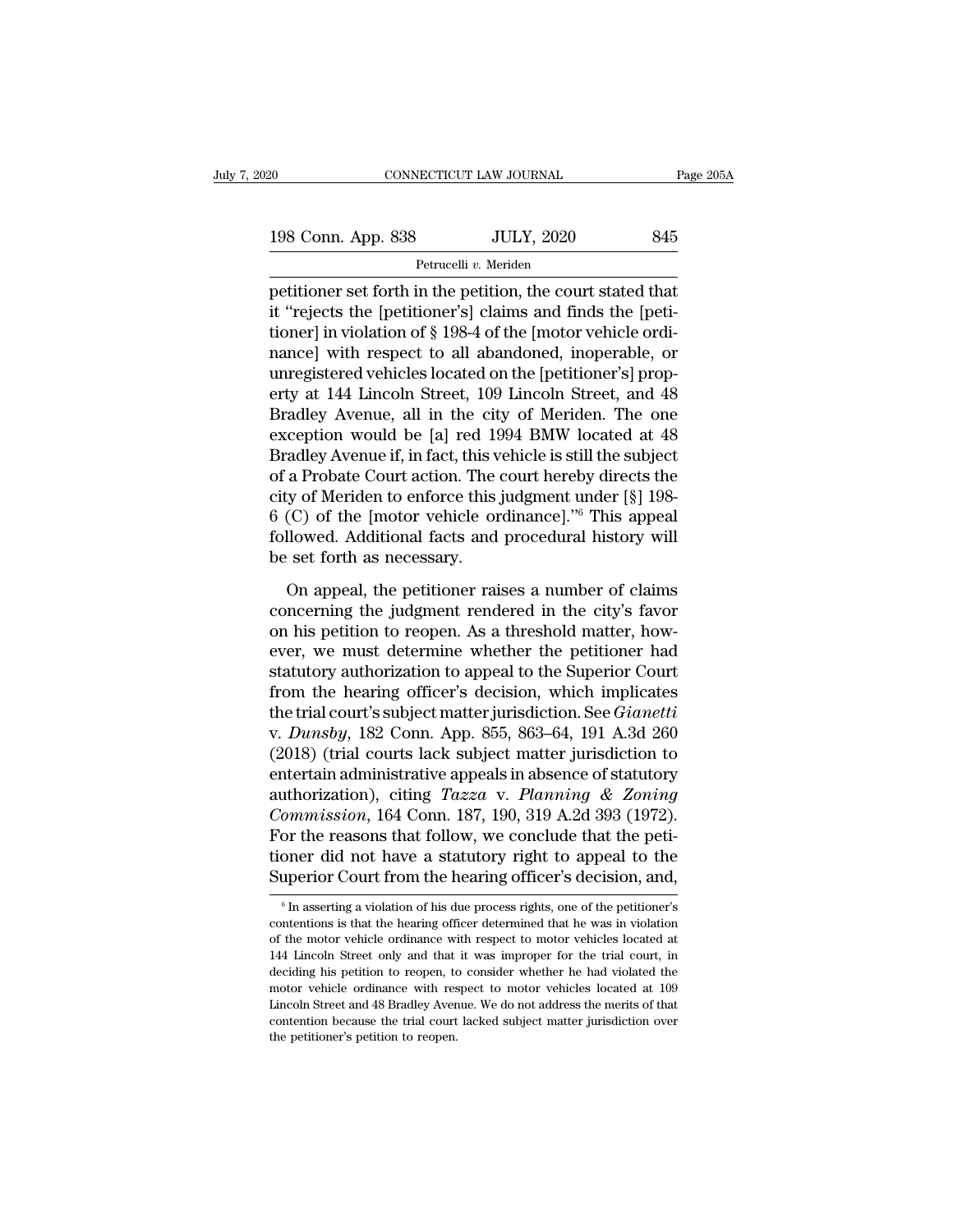| 06A | CONNECTICUT LAW JOURNAL                                                                         |                    | July 7, 2020 |  |
|-----|-------------------------------------------------------------------------------------------------|--------------------|--------------|--|
| 846 | <b>JULY, 2020</b>                                                                               | 198 Conn. App. 838 |              |  |
|     | Petrucelli v. Meriden                                                                           |                    |              |  |
|     | therefore, the trial court lacked subject matter jurisdic-<br>tion over the petition to reopen. |                    |              |  |
|     | "Our Supreme Court has long held that because [a]                                               |                    |              |  |

 $\frac{1000}{200}$  198 Conn. App. 838<br>
Petrucelli v. Meriden<br>
Petrucelli v. Meriden<br>
Petrucelli v. Meriden<br>
Petrucelli v. Meriden<br>
Petrucelli v. Meriden<br>
Movement Court has long held that because [a]<br>
Court Supreme Court has  $346$  JULY, 2020 198 Conn. App. 838<br>
Petrucelli v. Meriden<br>
therefore, the trial court lacked subject matter jurisdic-<br>
tion over the petition to reopen.<br>
"Our Supreme Court has long held that because [a]<br>
determination r Petrucelli v. Meriden<br>therefore, the trial court lacked subject matter jurisdic-<br>tion over the petition to reopen.<br>"Our Supreme Court has long held that because [a]<br>determination regarding a trial court's subject matter<br>ju therefore, the trial court lacked subject matter jurisdiction over the petition to reopen.<br>
"Our Supreme Court has long held that because [a]<br>
determination regarding a trial court's subject matter<br>
jurisdiction is a quest may over the petition to reopen.<br>
"Our Supreme Court has long held that because [a]<br>
determination regarding a trial court's subject matter<br>
jurisdiction is a question of law, our review is plenary.<br>
... Moreover, [i]t is "Our Supreme Court has long held that because [a]<br>determination regarding a trial court's subject matter<br>jurisdiction is a question of law, our review is plenary.<br>. . . Moreover, [i]t is a fundamental rule that a court<br>ma "Our Supreme Court has long held that because [a]<br>determination regarding a trial court's subject matter<br>jurisdiction is a question of law, our review is plenary.<br> $\ldots$  Moreover, [i]t is a fundamental rule that a court<br>ma determination regarding a trial court's subject matter<br>jurisdiction is a question of law, our review is plenary.<br>... Moreover, [i]t is a fundamental rule that a court<br>may raise and review the issue of subject matter jurisd jurisdiction is a question of law, our review is plenary.<br>
. . . . Moreover, [i]t is a fundamental rule that a court<br>
may raise and review the issue of subject matter juris-<br>
diction at any time. . . . Subject matter juri of a case over which it is a fundamental rule that a court<br>may raise and review the issue of subject matter jurisdiction<br>involves the authority of the court to adjudicate the<br>type of controversy presented by the action be may raise and review the issue of subject matter jurisdiction<br>diction at any time. . . . Subject matter jurisdiction<br>involves the authority of the court to adjudicate the<br>type of controversy presented by the action before diction at any time. . . . Subject matter jurisdiction<br>involves the authority of the court to adjudicate the<br>type of controversy presented by the action before it.<br>. . . [A] court lacks discretion to consider the merits<br>o involves the authority of the court to adjudicate the<br>type of controversy presented by the action before it.<br>... [A] court lacks discretion to consider the merits<br>of a case over which it is without jurisdiction ....<br>The s type of controversy presented by the action before it.<br>  $\ldots$  [A] court lacks discretion to consider the merits<br>
of a case over which it is without jurisdiction  $\ldots$ .<br>
The subject matter jurisdiction requirement may not . . . [A] court lacks discretion to consider the merits<br>of a case over which it is without jurisdiction . . . . .<br>The subject matter jurisdiction requirement may not be<br>waived by any party, and also may be raised by a par of a case over which it is witho<br>The subject matter jurisdiction re<br>waived by any party, and also ma<br>or by the court sua sponte, at any<br>ings, including on appeal."<sup>7</sup> (Inte<br>omitted.) In re Probate Appeal of<br>56, 61, 209 A. above by any party, and also may be raised by a party,<br>by the court sua sponte, at any stage of the proceed-<br>gs, including on appeal."<sup>7</sup> (Internal quotation marks<br>nitted.) In re Probate Appeal of Knott, 190 Conn. App.<br>, waved by any party, and also may be raised by a party,<br>or by the court sua sponte, at any stage of the proceed-<br>ings, including on appeal."<sup>7</sup> (Internal quotation marks<br>omitted.) In re Probate Appeal of Knott, 190 Conn. A

be by the coart saa sponte, at any stage of the proceed<br>ings, including on appeal."<sup>7</sup> (Internal quotation marks<br>omitted.) In re Probate Appeal of Knott, 190 Conn. App.<br>56, 61, 209 A.3d 690 (2019).<br>"[W]ith respect to admi the courts from a decision of an administrative appeals generally,<br>there is no absolute right of appeal to the courts from<br>a decision of an administrative [body]. . . . Appeals to<br>the courts from administrative [body]. . 56, 61, 209 A.3d 690 (2019).<br>
"[W]ith respect to administrative appeals generally,<br>
there is no absolute right of appeal to the courts from<br>
a decision of an administrative [body]. . . . Appeals to<br>
the courts from admini "[W]ith respect to administrative appeals generally,<br>"(W]ith respect to administrative appeals generally,<br>there is no absolute right of appeal to the courts from<br>a decision of an administrative [bodies] exist only under<br>s "[W]ith respect to administrative appeals generally,<br>there is no absolute right of appeal to the courts from<br>a decision of an administrative [body]. . . . Appeals to<br>the courts from administrative [bodies] exist only unde there is no absolute right of appeal to the courts from<br>a decision of an administrative [body]. . . . Appeals to<br>the courts from administrative [bodies] exist only under<br>statutory authority . . . . . Appellate jurisdictio a decision of an administrative [body]. . . . Appeals to<br>the courts from administrative [bodies] exist only under<br>statutory authority . . . . . Appellate jurisdiction is<br>derived from the . . . statutory provisions by whic the courts from administrative [bodies] exist only statutory authority . . . . . Appellate jurisdict derived from the . . . statutory provisions by whis created . . . and can be acquired and exercised in the manner prescr t only under<br>risdiction is<br>by which it<br>ercised only<br>nce of statu-<br>it of appeal<br>" (Footnote<br>al argument from is created . . . and can be acquired and exercised only<br>in the manner prescribed. . . . In the absence of statu-<br>tory authority, therefore, there is no right of appeal<br>from [an administrative body's] decision.<sup>8</sup>" (Footno in the manner prescribed. . . . In the absence of statu-<br>tory authority, therefore, there is no right of appeal<br>from [an administrative body's] decision.<sup>8</sup>' (Footnote<br> $\frac{70n \text{ January } 21, 2020}$ , after previously having hear

tory authority, therefore, there is no right of appeal<br>from [an administrative body's] decision.<sup>8</sup>" (Footnote<br><sup>7</sup>On January 21, 2020, after previously having heard oral argument from<br>the parties, we sua sponte ordered the **EXECUTE:** To a following the vertex of  $\overline{?}$  (n January 21, 2020, after previously having heard oral argument from the parties, we sua sponte ordered the parties to file supplemental briefs addressing: "(1) Whether th TOIL [AIT AUTHINISTALIVE DOUY S] UECTSION. (POUTOUE<br>
<sup>7</sup>On January 21, 2020, after previously having heard oral argument from<br>
the parties, we sua sponte ordered the parties to file supplemental briefs<br>
addressing: "(1) W <sup>7</sup> On January 21, 2020, after previously having heard oral argument from the parties, we sua sponte ordered the parties to file supplemental briefs addressing: "(1) Whether the decision of the hearing officer, dated Octo the parties, we sua sponte ordered the parties to file supplemental briefs addressing: "(1) Whether the decision of the hearing officer, dated October 26, 2015, constituted an 'assessment' subject to judicial review pursu Fressing: "(1) Whether the decision of the hearing officer, dated October 2015, constituted an 'assessment' subject to judicial review pursuant to  $\cdot$  § 7-152b (g) and Practice Book § 23-51; and (2) if not, whether any e 26, 2015, constituted an 'assessment' subject to judicial review pursuant to . . . § 7-152b (g) and Practice Book § 23-51; and (2) if not, whether any other statute authorized an appeal to the trial court in this case." Th . . . § 7-152b (g) and Practice Book § 23-51; and (2) if not, whether any other statute authorized an appeal to the trial court in this case." The parties have filed supplemental briefs in accordance with our order. <sup>8</sup> "I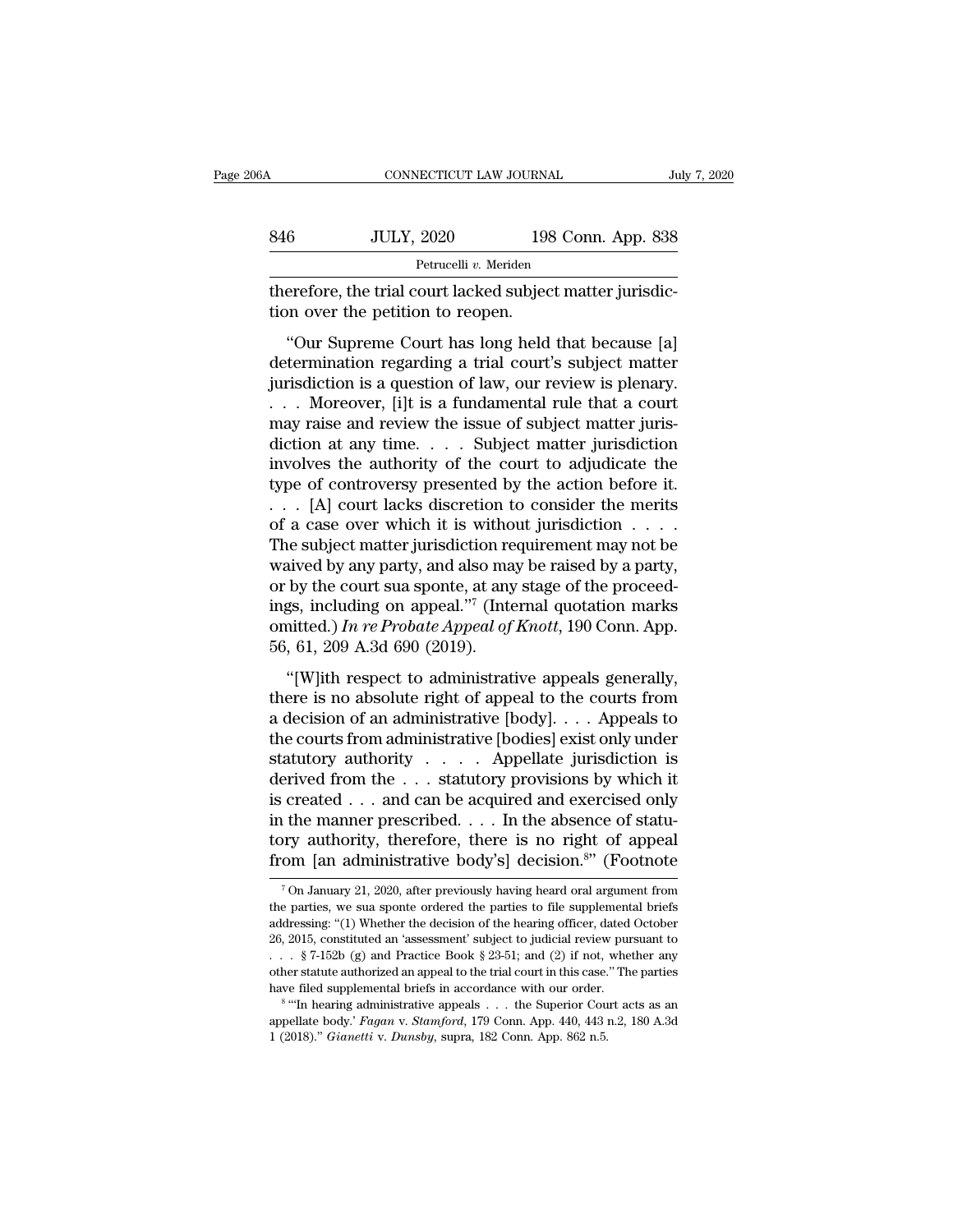| 20                 |                                       | CONNECTICUT LAW JOURNAL                                  | Page 207A |
|--------------------|---------------------------------------|----------------------------------------------------------|-----------|
| 198 Conn. App. 838 |                                       | <b>JULY, 2020</b>                                        | 847       |
|                    |                                       | Petrucelli v. Meriden                                    |           |
|                    | v. Dunsby, supra, 182 Conn. App. 862. | in original; internal quotation marks omitted.) Gianetti |           |
|                    |                                       | We begin by noting that $\S 14$ -150a, pursuant to which |           |

8 Conn. App. 838 JULY, 2020 847<br>
Petrucelli v. Meriden<br>
original; internal quotation marks omitted.) *Gianetti*<br> *Dunsby*, supra, 182 Conn. App. 862.<br>
We begin by noting that § 14-150a, pursuant to which<br>
e city expressly 198 Conn. App. 838 JULY, 2020 847<br>
Petrucelli v. Meriden<br>
in original; internal quotation marks omitted.) *Gianetti*<br>
v. *Dunsby*, supra, 182 Conn. App. 862.<br>
We begin by noting that  $\S$  14-150a, pursuant to which<br>
the ci Petrucelli v. Meriden<br>
in original; internal quotation marks omitted.) *Gianetti*<br>
v. *Dunsby*, supra, 182 Conn. App. 862.<br>
We begin by noting that  $\S 14{\text -}150$ a, pursuant to which<br>
the city expressly enacted the motor v in original; internal quotation marks omitted.) *Gianetti*<br>v. Dunsby, supra, 182 Conn. App. 862.<br>We begin by noting that § 14-150a, pursuant to which<br>the city expressly enacted the motor vehicle ordi-<br>nance, does not conta In original, internal quotation marks omitted.) Granett<br>v. Dunsby, supra, 182 Conn. App. 862.<br>We begin by noting that  $\S 14{\text -}150$ a, pursuant to which<br>the city expressly enacted the motor vehicle ordi-<br>nance, does not co *v. Dansoy*, supra, 1o2 Conit. App. 602.<br>
We begin by noting that  $\S$  14-150a, pursuant to which<br>
the city expressly enacted the motor vehicle ordi-<br>
nance, does not contain any language providing that an<br>
aggrieved indiv We begin by noting that § 14-150a, pursuant to which<br>the city expressly enacted the motor vehicle ordi-<br>nance, does not contain any language providing that an<br>aggrieved individual has a right to appeal to the Superior<br>Cour the city expressly enacted the motor vehicle ordinance, does not contain any language providing that an aggrieved individual has a right to appeal to the Superior Court from an adverse decision concerning a violation of an nance, does not contain any language providing that an aggrieved individual has a right to appeal to the Superior Court from an adverse decision concerning a violation of an ordinance enacted pursuant to the statute. See f aggrieved individual has a right to appeal to the Superior<br>Court from an adverse decision concerning a violation<br>of an ordinance enacted pursuant to the statute. See<br>footnote 1 of this opinion. Similarly, although the moto Court from an adverse decision concerning a violation<br>of an ordinance enacted pursuant to the statute. See<br>footnote 1 of this opinion. Similarly, although the motor<br>vehicle ordinance sets forth a hearing procedure for an<br>a of an ordinance enacted pursuant to the statute. See<br>footnote 1 of this opinion. Similarly, although the motor<br>vehicle ordinance sets forth a hearing procedure for an<br>aggrieved individual to utilize to contest a notice of<br> footnote 1 of this opinion. Similarly, although the motor<br>vehicle ordinance sets forth a hearing procedure for an<br>aggrieved individual to utilize to contest a notice of<br>violation thereof before a hearing officer, the ordi vehicle ordinance sets forth a hearing procedure for an<br>aggrieved individual to utilize to contest a notice of<br>violation thereof before a hearing officer, the ordinance<br>does not contain any provision indicating that a righ aggrieved individual to utilize to contest a notice of<br>violation thereof before a hearing officer, the ordinance<br>does not contain any provision indicating that a right<br>to appeal from an adverse decision issued by a hearing violation thereof before a hearing officer, the ordinance<br>does not contain any provision indicating that a right<br>to appeal from an adverse decision issued by a hearing<br>officer exists under a particular statute. The petitio does not contain any provision indicating that a right<br>to appeal from an adverse decision issued by a hearing<br>officer exists under a particular statute. The petitioner<br>does not assert otherwise. Instead, the petitioner cla persuaded. note exists under a particular statute. The petitioner<br>es not assert otherwise. Instead, the petitioner claims<br>at § 7-152b (g) and Practice Book § 23-51 enabled him<br>appeal, by filing the petition to reopen, to the Superior to interpret § 7-152b and Practice Book § 23-51 enabled him<br>to appeal, by filing the petition to reopen, to the Superior<br>Court from the hearing officer's decision. We are not<br>persuaded.<br>Our resolution of the petitioner's c

 $\frac{1}{2}$  and Fractice Book  $\frac{1}{2}$  25-51 enabled film<br>to appeal, by filing the petition to reopen, to the Superior<br>Court from the hearing officer's decision. We are not<br>persuaded.<br>Our resolution of the petitioner's cla to appear, by filling the petriod to reopert, to the superform<br>Court from the hearing officer's decision. We are not<br>persuaded.<br>Our resolution of the petitioner's claim requires us<br>to interpret  $\S 7-152b$  and Practice Boo between the meaning officers decision. We are not<br>persuaded.<br>Our resolution of the petitioner's claim requires us<br>to interpret § 7-152b and Practice Book § 23-51. "The<br>principles that govern statutory construction are well bersuated.<br>
Our resolution of the petitioner's claim requires us<br>
to interpret § 7-152b and Practice Book § 23-51. "The<br>
principles that govern statutory construction are well<br>
established. When construing a statute, [o]u Our resolution of the petitioner's claim requires us<br>to interpret § 7-152b and Practice Book § 23-51. "The<br>principles that govern statutory construction are well<br>established. When construing a statute, [o]ur fundamen-<br>tal to interpret § 7-152b and Practice Book § 23-51. "The<br>principles that govern statutory construction are well<br>established. When construing a statute, [o]ur fundamen-<br>tal objective is to ascertain and give effect to the app principles that govern statutory construction are well<br>established. When construing a statute, [o]ur fundamental objective is to ascertain and give effect to the appar-<br>ent intent of the legislature. . . . . In other word established. When construing a statute, [o]ur fundamental objective is to ascertain and give effect to the apparent intent of the legislature. . . . . In other words, we seek to determine, in a reasoned manner, the meanin tal objective is to ascertain and give effect to the apparent intent of the legislature.  $\dots$  In other words, we seek to determine, in a reasoned manner, the meaning of the statutory language as applied to the facts of [t ent intent of the legislature. . . . In other words, we<br>seek to determine, in a reasoned manner, the meaning<br>of the statutory language as applied to the facts of [the]<br>case, including the question of whether the language<br> seek to determine, in a reasoned manner, the meaning<br>of the statutory language as applied to the facts of [the]<br>case, including the question of whether the language<br>actually does apply. . . . In seeking to determine that<br> of the statutory language as applied to the facts of [the]<br>case, including the question of whether the language<br>actually does apply. . . . In seeking to determine that<br>meaning, General Statutes § 1-2z directs us first to c case, including the question of whether the language<br>actually does apply. . . . In seeking to determine that<br>meaning, General Statutes  $\S 1-2z$  directs us first to con-<br>sider the text of the statute itself and its relatio actually does apply. . . . . In seeking to determine that meaning, General Statutes  $\S 1-2z$  directs us first to consider the text of the statute itself and its relationship to other statutes. If, after examining such tex meaning, General Statutes § 1-2z directs us first to consider the text of the statute itself and its relationship<br>to other statutes. If, after examining such text and considering such relationship, the meaning of such tex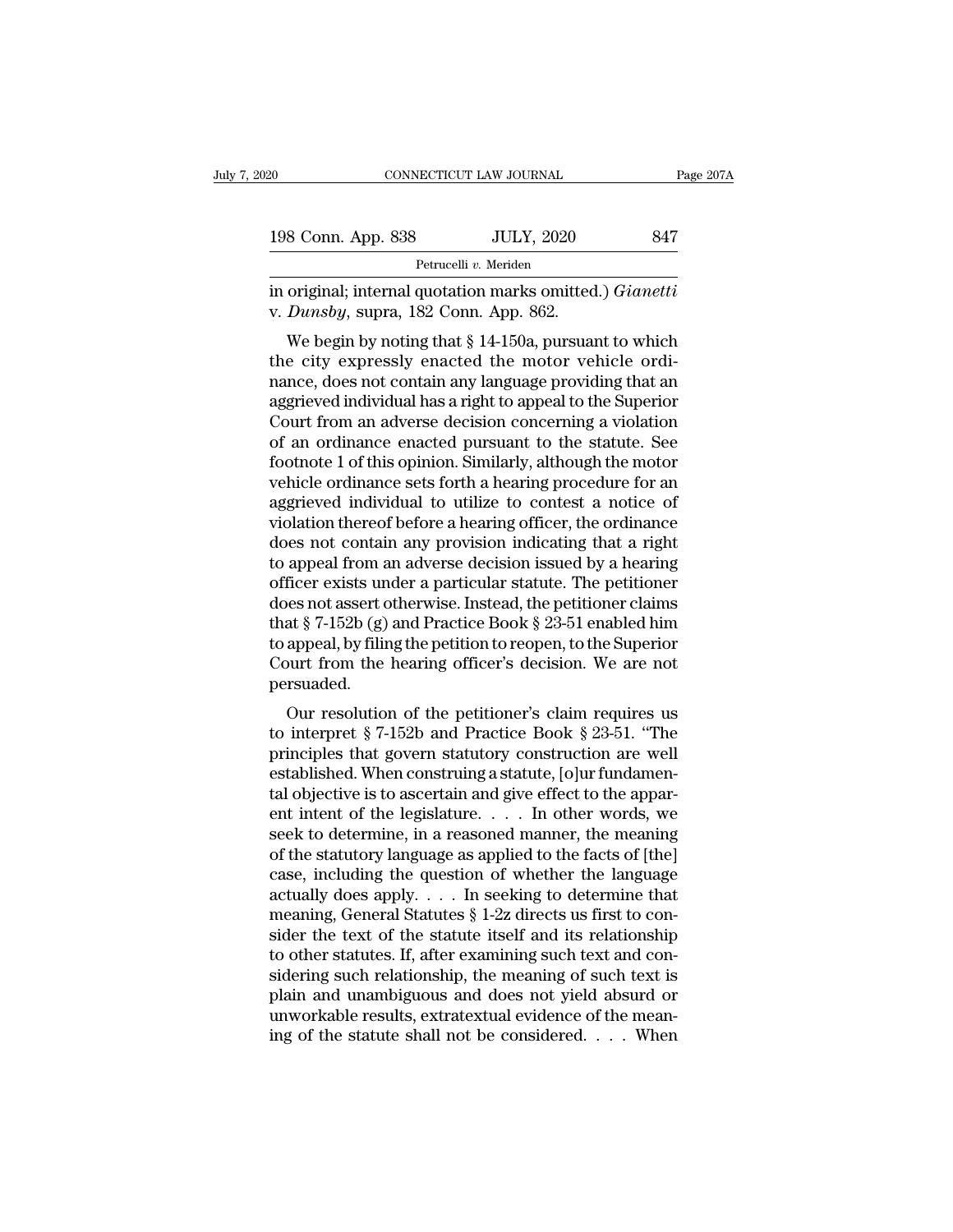# EXERCITE CONNECTICUT LAW JOURNAL July 7, 2020<br>B48 JULY, 2020 198 Conn. App. 838<br>Petrucelli v. Meriden

Petrucelli *v.* Meriden

 $\begin{tabular}{l l l l} \multicolumn{2}{c}{\textbf{COMRECTICUT LAW JOURNAL}} & July 7, 2020 \\ \hline & 848 & JULY, 2020 & 198 & Conn. App. 838 \\ \hline & Petrucelli & v. Meriden \\ \multicolumn{2}{c}{a static is not plain and unambiguous, we also look} \\ \textbf{for interpretive guidance to the legislative history and circumstances surrounding its onsetment to the logical.} \end{tabular}$ For interpretive guidance to the legislative nolicy is were designed to implement and to its<br>matrix and the legislative history and circumstances surrounding its enactment, to the legislative nolicy it was designed to imp 848 JULY, 2020 198 Conn. App. 838<br>
Petrucelli v. Meriden<br>
a statute is not plain and unambiguous, we also look<br>
for interpretive guidance to the legislative history and<br>
circumstances surrounding its enactment, to the leg S48 JULY, 2020 198 Conn. App. 838<br>
Petrucelli v. Meriden<br>
a statute is not plain and unambiguous, we also look<br>
for interpretive guidance to the legislative history and<br>
circumstances surrounding its enactment, to the leg Petrucelli v. Meriden<br>
Retrucelli v. Meriden<br>
a statute is not plain and unambiguous, we also look<br>
for interpretive guidance to the legislative history and<br>
circumstances surrounding its enactment, to the legisla-<br>
tive Petrucelli v. Meriden<br>
a statute is not plain and unambiguous, we also look<br>
for interpretive guidance to the legislative history and<br>
circumstances surrounding its enactment, to the legisla-<br>
tive policy it was designed a statute is not plain and unambiguous, we also look<br>for interpretive guidance to the legislative history and<br>circumstances surrounding its enactment, to the legisla-<br>tive policy it was designed to implement, and to its<br>re for interpretive guidance to the legislative history and<br>circumstances surrounding its enactment, to the legisla-<br>tive policy it was designed to implement, and to its<br>relationship to existing legislation and [common-law]<br>p circumstances surrounding its enactment, to the legislative policy it was designed to implement, and to its<br>relationship to existing legislation and [common-law]<br>principles governing the same general subject matter<br> $\dots$ ." tive policy it was designed to implement, and to its<br>relationship to existing legislation and [common-law]<br>principles governing the same general subject matter<br> $\ldots$ ." (Internal quotation marks omitted.) *Chase Home*<br>*Fin* relationship to existing legislation and [common-law]<br>principles governing the same general subject matter<br>...." (Internal quotation marks omitted.) *Chase Home*<br>Finance, LLC v. Scroggin, 194 Conn. App. 843, 851–52,<br>222 A. ciples governing the<br>
." (Internal quotation<br> *nnce, LLC* v. *Scroggin*<br>
A.3d 1025 (2019). The<br>
equally apply when<br> *Compass Bank* v. *Dua*<br>
A.3d (2020).<br>
ection 7-152b (a) prov . . . " (Internal quotation marks omitted.) *Chase Home*<br> *nance, LLC* v. *Scroggin*, 194 Conn. App. 843, 851–52,<br>
2 A.3d 1025 (2019). The rules of statutory interpreta-<br>
in equally apply when construing rules of practice Finance, LLC v. Scroggin, 194 Conn. App. 843, 851–52,<br>222 A.3d 1025 (2019). The rules of statutory interpreta-<br>tion equally apply when construing rules of practice.<br>See Compass Bank v. Dunn, 196 Conn. App. 43, 46–47,<br>A.3d

222 A.3d 1025 (2019). The rules of statutory interpreta-<br>tion equally apply when construing rules of practice.<br>See *Compass Bank v. Dunn*, 196 Conn. App. 43, 46–47,<br>A.3d (2020).<br>Section 7-152b (a) provides that "[a]ny tow tion equally apply when construing rules of practice.<br>
See *Compass Bank v. Dunn*, 196 Conn. App. 43, 46–47,<br>
A.3d (2020).<br>
Section 7-152b (a) provides that "[a]ny town, city or<br>
borough may establish by ordinance a parki See Compass Bank v. Dunn, 196 Conn. App. 43, 46–47,<br>A.3d (2020).<br>Section 7-152b (a) provides that "[a]ny town, city or<br>borough may establish by ordinance a parking violation<br>hearing procedure in accordance with this secti A.3d (2020).<br>
Section 7-152b (a) provides that "[a]ny town, city or<br>
borough may establish by ordinance a parking violation<br>
hearing procedure in accordance with this section. The<br>
Superior Court shall be authorized to enf Section 7-152b (a) provides that "[a]ny town, city or<br>borough may establish by ordinance a parking violation<br>hearing procedure in accordance with this section. The<br>Superior Court shall be authorized to enforce the<br>assessme borough may establish by ordinance a parking violation<br>hearing procedure in accordance with this section. The<br>Superior Court shall be authorized to enforce the<br>assessments and judgments provided for under this<br>section." Se hearing procedure in accordance with this section. The<br>Superior Court shall be authorized to enforce the<br>assessments and judgments provided for under this<br>section." Section 7-152b (c) permits a town, city, or<br>borough, with Superior Court shall be authorized to enforce the<br>assessments and judgments provided for under this<br>section." Section 7-152b (c) permits a town, city, or<br>borough, within two years following the "expiration of<br>the final per assessments and judgments provided for under this<br>section." Section 7-152b (c) permits a town, city, or<br>borough, within two years following the "expiration of<br>the final period for the uncontested payment of fines,<br>penaltie section." Section 7-152b (c) permits a town, city, or<br>borough, within two years following the "expiration of<br>the final period for the uncontested payment of fines,<br>penalties, costs or fees for any alleged violation under<br>a borough, within two years following the "expiration of<br>the final period for the uncontested payment of fines,<br>penalties, costs or fees for any alleged violation under<br>any ordinance adopted pursuant to section 7-148 or<br>sec the final period for the uncontested payment of fines,<br>penalties, costs or fees for any alleged violation under<br>any ordinance adopted pursuant to section 7-148 or<br>sections 14-305 to 14-308, inclusive," to send notice to<br>th penalties, costs or fees for any alleged violation under<br>any ordinance adopted pursuant to section 7-148 or<br>sections 14-305 to 14-308, inclusive," to send notice to<br>the operator of the motor vehicle, if known, or the<br>regis any ordinance adopted pursuant to section 7-148 or<br>sections 14-305 to 14-308, inclusive," to send notice to<br>the operator of the motor vehicle, if known, or the<br>registered owner of the motor vehicle informing him<br>or her (1) sections 14-305 to 14-308, inclusive," to send notice to<br>the operator of the motor vehicle, if known, or the<br>registered owner of the motor vehicle informing him<br>or her (1) of the allegations against him or her and the<br>amo the operator of the motor vehicle, if known, or the registered owner of the motor vehicle informing him or her (1) of the allegations against him or her and the amount of the fines, penalties, costs or fees due, (2) that h registered owner of the motor vehicle informing him<br>or her (1) of the allegations against him or her and the<br>amount of the fines, penalties, costs or fees due, (2)<br>that he or she may contest his or her liability before a<br>p or her (1) of the allegations against h<br>amount of the fines, penalties, costs<br>that he or she may contest his or her<br>parking violations hearing officer, ({<br>ment and judgment shall enter agains<br>hearing is demanded, and (4) t nount of the fines, penalties, costs or fees due, (2)<br>at he or she may contest his or her liability before a<br>rking violations hearing officer, (3) that an assess-<br>ent and judgment shall enter against him or her if no<br>aring that he or she may contest his or her liability before a<br>parking violations hearing officer, (3) that an assess-<br>ment and judgment shall enter against him or her if no<br>hearing is demanded, and (4) that such judgment may<br>is

parking violations hearing officer, (3) that an assess-<br>ment and judgment shall enter against him or her if no<br>hearing is demanded, and (4) that such judgment may<br>issue without additional notice.<br>Section 7-152b (d) provide ment and judgment shall enter against him or her if no<br>hearing is demanded, and (4) that such judgment may<br>issue without additional notice.<br>Section 7-152b (d) provides in relevant part that if a<br>person wishes to admit liab hearing is demanded, and (4) that such judgment may<br>issue without additional notice.<br>Section 7-152b (d) provides in relevant part that if a<br>person wishes to admit liability, then "such person may,<br>without requesting a hea issue without additional notice.<br>Section 7-152b (d) provides in relevant part that if a<br>person wishes to admit liability, then "such person may,<br>without requesting a hearing, pay the full amount of<br>the fines, penalties, co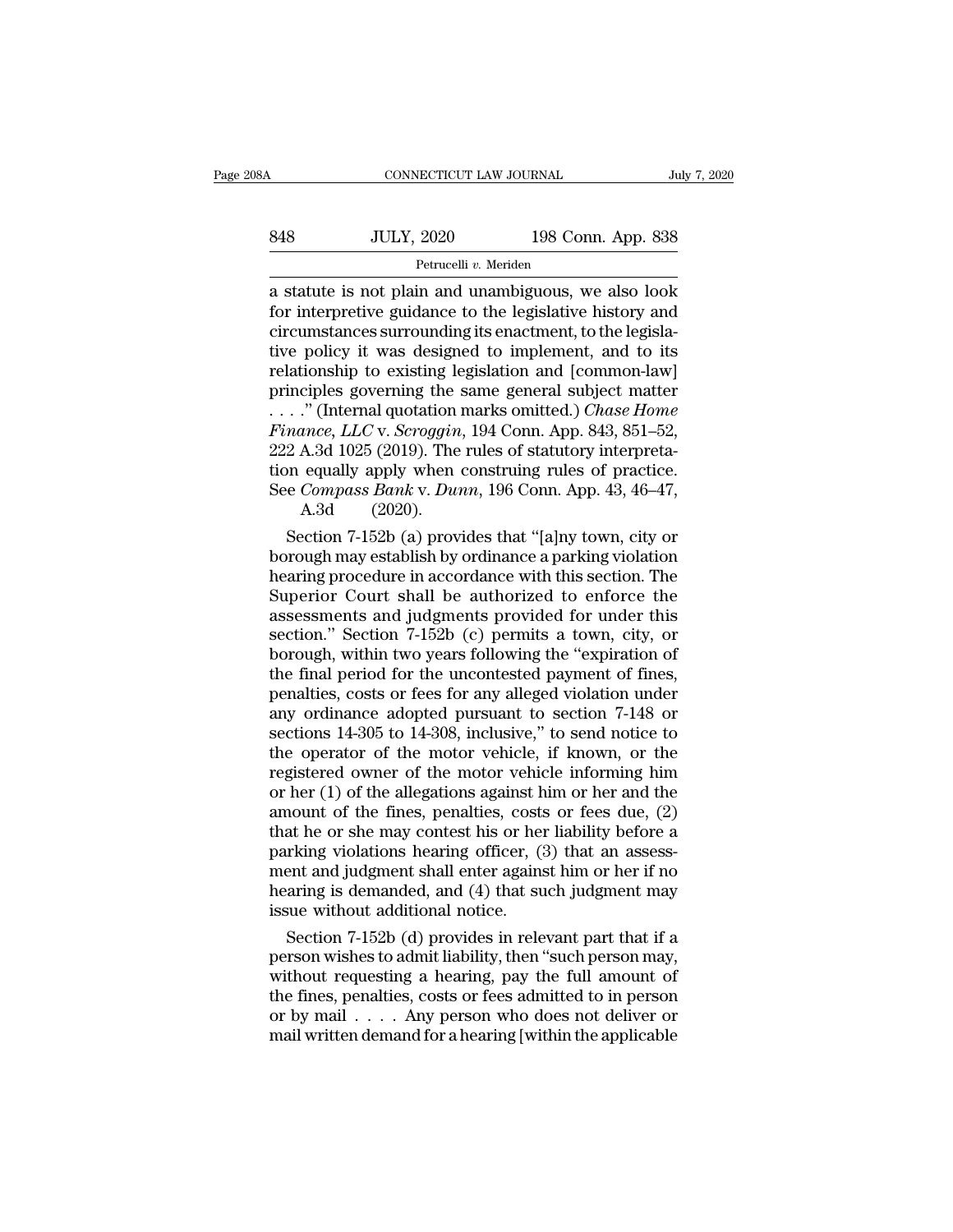## Petrucelli *v.* Meriden

CONNECTICUT LAW JOURNAL<br>
198 Conn. App. 838 JULY, 2020 849<br>
Petrucelli v. Meriden<br>
time period] shall be deemed to have admitted liabil-<br>
ity, and the designated town official shall certify such<br>
person's follow to respond 198 Conn. App. 838 JULY, 2020 849<br>
Petrucelli v. Meriden<br>
time period] shall be deemed to have admitted liabil-<br>
ity, and the designated town official shall certify such<br>
person's failure to respond to the hearing officer 198 Conn. App. 838 JULY, 2020 849<br>
Petrucelli v. Meriden<br>
time period] shall be deemed to have admitted liabil-<br>
ity, and the designated town official shall certify such<br>
person's failure to respond to the hearing officer 198 Conn. App. 838 JULY, 2020 849<br>
Petrucelli v. Meriden<br>
time period] shall be deemed to have admitted liabil-<br>
ity, and the designated town official shall certify such<br>
person's failure to respond to the hearing officer Petrucelli v. Meriden<br>
The period] shall be deemed to have admitted liabil-<br>
ity, and the designated town official shall certify such<br>
person's failure to respond to the hearing officer. The<br>
hearing officer shall thereupo Ferruces v. Meriden<br>time period] shall be deemed to have admitted liabil-<br>ity, and the designated town official shall certify such<br>person's failure to respond to the hearing officer. The<br>hearing officer shall thereupon en time period] shall be deemed to have admitted liabil-<br>ity, and the designated town official shall certify such<br>person's failure to respond to the hearing officer. The<br>hearing officer shall thereupon enter and assess the<br>fi ity, and the designated town official shall certify such<br>person's failure to respond to the hearing officer. The<br>hearing officer shall thereupon enter and assess the<br>fines, penalties, costs or fees provided for by the appl person's failure to respond to the hearing officer. The<br>hearing officer shall thereupon enter and assess the<br>fines, penalties, costs or fees provided for by the appli-<br>cable ordinances and shall follow the procedures set<br>f hearing officer shall thereupon enter and assess the<br>fines, penalties, costs or fees provided for by the appli-<br>cable ordinances and shall follow the procedures set<br>forth in subsection (f) of this section." Section 7-152b<br> fines, penalties, costs or fees provided for by the applicable ordinances and shall follow the procedures set<br>forth in subsection (f) of this section." Section 7-152b<br>(e) provides in relevant part that if a hearing officer cable ordinances and shall follow the procedures set<br>forth in subsection (f) of this section." Section 7-152b<br>(e) provides in relevant part that if a hearing officer,<br>following a hearing authorized by the statute, deter-<br> forth in subsection (f) of this section." Section 7-152b<br>
(e) provides in relevant part that if a hearing officer,<br>
following a hearing authorized by the statute, deter-<br>
mines that the person is liable for the violation (e) provides in relevant part that if a hearing officer, following a hearing authorized by the statute, determines that the person is liable for the violation that he or she is contesting, then the hearing officer "shall following a hearing authorized by the statute, determines that the person is liable for the violation that<br>
he or she is contesting, then the hearing officer "shall<br>
forthwith enter and assess the fines, penalties, costs mines that the person is liable for the violation that<br>he or she is contesting, then the hearing officer "shall<br>forthwith enter and assess the fines, penalties, costs or<br>fees against such person as provided by the applica he or she is contesting, then the hearing officer "shall<br>forthwith enter and assess the fines, penalties, costs or<br>fees against such person as provided by the applicable<br>ordinances  $\dots$ ." Section 7-152b (f) provides in re forthwith enter and assess the fines, penalties, costs or<br>fees against such person as provided by the applicable<br>ordinances  $\ldots$ ." Section 7-152b (f) provides in rele-<br>vant part that "[i]f such assessment is not paid on fees against such person as provided by the applicable<br>ordinances  $\ldots$  ." Section 7-152b (f) provides in rele-<br>vant part that "[i]f such assessment is not paid on the<br>date of its entry," then the hearing officer shall se ordinances . . . . . " Section 7-152b (f) provides in relevant part that "[i]f such assessment is not paid on the date of its entry," then the hearing officer shall send notice of the assessment to the person found liable vant part that "[i]f such assessment is not paid on the<br>date of its entry," then the hearing officer shall send<br>notice of the assessment to the person found liable and<br>shall file a certified copy of the notice of assessmen date of its entry," then the hearing officer shall send<br>notice of the assessment to the person found liable and<br>shall file a certified copy of the notice of assessment,<br>together with an \$8 entry fee, with the appropriate S notice of the assessment to the person found liable and<br>shall file a certified copy of the notice of assessment,<br>together with an \$8 entry fee, with the appropriate Supe-<br>rior Court clerk, who shall enter judgment "in the<br> shall file a certified copy of the notice of assessment,<br>together with an \$8 entry fee, with the appropriate Supe-<br>rior Court clerk, who shall enter judgment "in the<br>amount of such record of assessment" and court costs<br>of together with an \$8 entry fee, with the appropriate Superior Court clerk, who shall enter judgment "in the amount of such record of assessment<sup>9</sup> and court costs of eight dollars" against the person and in favor of the tow rior Court clerk, who shall enter judgment "in the<br>amount of such record of assessment<sup>9</sup> and court costs<br>of eight dollars" against the person and in favor of the<br>town, city or borough. (Footnote added.) Section 7-<br>152b (f amount of such record of assessment<sup>9</sup> and court costs<br>of eight dollars" against the person and in favor of the<br>town, city or borough. (Footnote added.) Section 7-<br>152b (f) further provides that "[n]otwithstanding any<br>prov of eight dollars" against the person and in favor of the<br>town, city or borough. (Footnote added.) Section 7-<br>152b (f) further provides that "[n]otwithstanding any<br>provision of the general statutes, the hearing officer's<br>as town, city or borough. (Footnote added.) Section 7-<br>152b (f) further provides that "[n]otwithstanding any<br>provision of the general statutes, the hearing officer's<br>assessment, when so entered as a judgment, shall have<br>the e 152b (f) further provides that "[n]otwithstanding any<br>provision of the general statutes, the hearing officer's<br>assessment, when so entered as a judgment, shall have<br>the effect of a civil money judgment and a levy of execuprovision of the general statutes, the hearing officer's<br>assessment, when so entered as a judgment, shall have<br>the effect of a civil money judgment and a levy of execu-<br>tion on such judgment may issue without further notic assessment, when so entered as a judgment, shall have<br>the effect of a civil money judgment and a levy of execu-<br>tion on such judgment may issue without further notice<br>to such person." Section 7-152b (g) provides in relevan the effect of a civil money judgment and a levy of execution on such judgment may issue without further notice<br>to such person." Section 7-152b (g) provides in relevant<br>part that "[a] person against whom an *assessment* has tion on such judgment may issue without further notice<br>to such person." Section 7-152b (g) provides in relevant<br>part that "[a] person against whom an *assessment* has<br>been entered pursuant to this section is entitled to j to such person." Section 7-152b (g) provides in relevant<br>part that "[a] person against whom an *assessment* has<br>been entered pursuant to this section is entitled to judi-<br>cial review by way of appeal. An appeal shall be i cial review by way of appeal. An appeal shall be instituted within thirty days of the mailing of notice of such assessment by filing a petition to reopen assessment, together with an entry fee  $\dots$  at the Superior Court together with an entry fee... at the Superior Court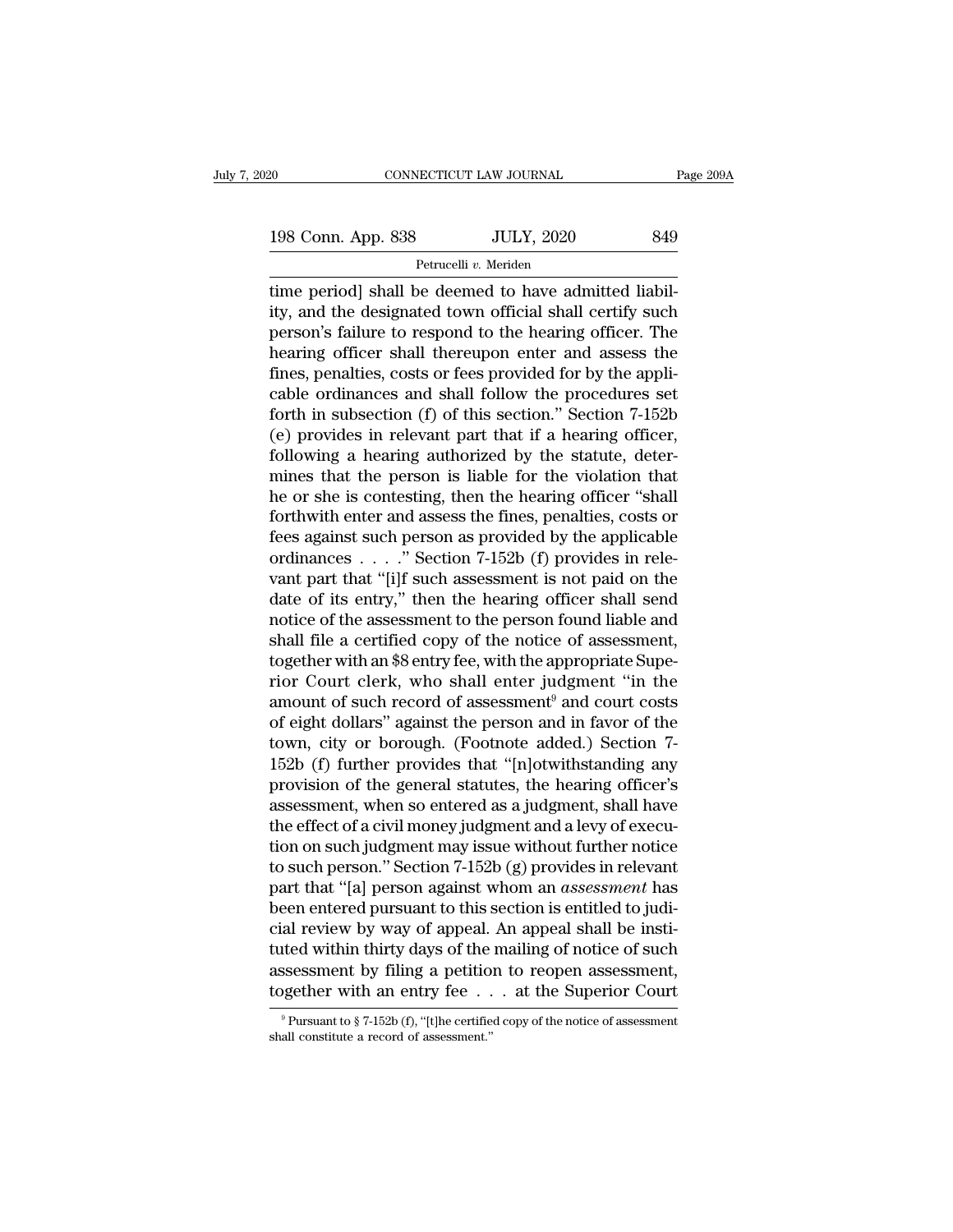| 0A  | CONNECTICUT LAW JOURNAL                                                              |                    | July 7, 2020 |  |
|-----|--------------------------------------------------------------------------------------|--------------------|--------------|--|
| 850 | <b>JULY, 2020</b>                                                                    | 198 Conn. App. 838 |              |  |
|     | Petrucelli v. Meriden                                                                |                    |              |  |
|     | facility designated by the Chief Court Administrator<br>$\ldots$ " (Emphasis added.) |                    |              |  |
|     | Whether $\S 7-152b$ (g) authorized the petitioner to                                 |                    |              |  |

 $\frac{JULY, 2020}{Petrucelli v. Meriden}$ <br>
Eclity designated by the Chief Court Administrator<br>  $\therefore$  " (Emphasis added.)<br>
Whether § 7-152b (g) authorized the petitioner to<br>
peal, by filing the petition to reopen, to the Superior<br>
wurt fro 850 JULY, 2020 198 Conn. App. 838<br>
Petrucelli v. Meriden<br>
facility designated by the Chief Court Administrator<br>  $\ldots$  ." (Emphasis added.)<br>
Whether § 7-152b (g) authorized the petitioner to<br>
appeal, by filing the petition Petrucelli v. Meriden<br>
facility designated by the Chief Court Administrator<br>  $\ldots$  " (Emphasis added.)<br>
Whether § 7-152b (g) authorized the petitioner to<br>
appeal, by filing the petition to reopen, to the Superior<br>
Court f Facility designated by the Chief Court Administrator<br>  $\ldots$ ." (Emphasis added.)<br>
Whether § 7-152b (g) authorized the petitioner to<br>
appeal, by filing the petition to reopen, to the Superior<br>
Court from the hearing officer facility designated by the Chief Court Administrator<br>  $\ldots$ ." (Emphasis added.)<br>
Whether § 7-152b (g) authorized the petitioner to<br>
appeal, by filing the petition to reopen, to the Superior<br>
Court from the hearing officer conclude that the hearing officer's decision was not an Whether § 7-152b (g) authorized the petitioner to<br>appeal, by filing the petition to reopen, to the Superior<br>Court from the hearing officer's decision is dependent<br>on whether the decision constituted an "assessment"<br>under appeal, by filing the petition to reopen, to the Superior<br>Court from the hearing officer's decision is dependent<br>on whether the decision constituted an "assessment"<br>under  $\S$  7-152b. A plain reading of  $\S$  7-152b leads us Court from the hearing officer's decision is dependent<br>on whether the decision constituted an "assessment"<br>under § 7-152b. A plain reading of § 7-152b leads us to<br>conclude that the hearing officer's decision was not an<br>as on whether the decision constituted an "assessment"<br>under § 7-152b. A plain reading of § 7-152b leads us to<br>conclude that the hearing officer's decision was not an<br>assessment for purposes of the statute. First, § 7-152b<br>( under § 7-152b. A plain reading of § 7-152b leads us to<br>conclude that the hearing officer's decision was not an<br>assessment for purposes of the statute. First, § 7-152b<br>(c) unequivocally provides that the procedures set fo conclude that the hearing officer's decision was not an<br>assessment for purposes of the statute. First, § 7-152b<br>(c) unequivocally provides that the procedures set forth<br>therein apply when a town, city, or borough seeks to<br> assessment for purposes of the statute. First,  $\S$  7-152b (c) unequivocally provides that the procedures set forth therein apply when a town, city, or borough seeks to collect fines, penalties, costs, or fees imposed for (c) unequivocally provides that the procedures set forth<br>therein apply when a town, city, or borough seeks to<br>collect fines, penalties, costs, or fees imposed for<br>alleged violations of ordinances enacted pursuant to<br>Gener therein apply when a town, city, or borough seeks to collect fines, penalties, costs, or fees imposed for alleged violations of ordinances enacted pursuant to General Statutes  $\S$  7-148 or 14-305 through 14-308, inclusive collect fines, penalties, costs, or fees impodelleged violations of ordinances enacted purs<br>General Statutes  $\S$  7-148 or 14-305 through<br>inclusive. In the present case, the hearing office<br>mined that the petitioner had vio eged violations of ordinances enacted pursuant to<br>
eneral Statutes §§ 7-148 or 14-305 through 14-308,<br>
clusive. In the present case, the hearing officer deter-<br>
ined that the petitioner had violated the motor vehicle<br>
din General Statutes §§ 7-148 or 14-305 through 14-308,<br>inclusive. In the present case, the hearing officer deter-<br>mined that the petitioner had violated the motor vehicle<br>ordinance, which was adopted pursuant to § 14-150a,<br>a

inclusive. In the present case, the hearing officer deter-<br>mined that the petitioner had violated the motor vehicle<br>ordinance, which was adopted pursuant to § 14-150a,<br>a statute that is not listed in § 7-152b (c).<br>Second, mined that the petitioner had violated the motor vehicle<br>ordinance, which was adopted pursuant to § 14-150a,<br>a statute that is not listed in § 7-152b (c).<br>Second, it is evident that an "assessment" entered<br>under § 7-152b ordinance, which was adopted pursuant to § 14-150a,<br>a statute that is not listed in § 7-152b (c).<br>Second, it is evident that an "assessment" entered<br>under § 7-152b requires the payment of a monetary sum.<br>Section 7-152b (c a statute that is not listed in § 7-152b (c).<br>
Second, it is evident that an "assessment" entered<br>
under § 7-152b requires the payment of a monetary sum.<br>
Section 7-152b (c) allows a town, city, or borough seek-<br>
ing to p Second, it is evident that an "assessment" entered<br>under § 7-152b requires the payment of a monetary sum.<br>Section 7-152b (c) allows a town, city, or borough seek-<br>ing to pursue "fines, penalties, costs, or fees" for the<br>v under § 7-152b requires the payment of a monetary sum.<br>Section 7-152b (c) allows a town, city, or borough seeking to pursue "fines, penalties, costs, or fees" for the<br>violation of an ordinance covered by the statute to sen Section 7-152b (c) allows a town, city, or borough seeking to pursue "fines, penalties, costs, or fees" for the violation of an ordinance covered by the statute to send a notice informing the operator or registered owner ing to pursue "fines, penalties, costs, or fees" for the violation of an ordinance covered by the statute to send<br>a notice informing the operator or registered owner of<br>the motor vehicle, inter alia, of the "amount of the violation of an ordinance covered by the statute to send<br>a notice informing the operator or registered owner of<br>the motor vehicle, inter alia, of the "amount of the fines,<br>penalties, costs, or fees due  $\ldots$ ." Section 7-1 a notice informing the operator or registered owner of<br>the motor vehicle, inter alia, of the "amount of the fines,<br>penalties, costs, or fees due  $\ldots$ ." Section 7-152b (d)<br>enables a person wishing to admit liability to "p the motor vehicle, inter alia, of the "amount of the fines,<br>penalties, costs, or fees due  $\dots$ ." Section 7-152b (d)<br>enables a person wishing to admit liability to "pay the<br>full amount of the fines, penalties, costs or fee penalties, costs, or fees due . . . ." Section 7-152b (d)<br>enables a person wishing to admit liability to "pay the<br>full amount of the fines, penalties, costs or fees . . . ."<br>If the person does not demand a hearing, then he enables a person wishing to admit liability to "pay the full amount of the fines, penalties, costs or fees . . . ."<br>If the person does not demand a hearing, then he or she shall be deemed to have admitted liability and th full amount of the fines, penalties, costs or fees  $\dots$ ."<br>If the person does not demand a hearing, then he or<br>she shall be deemed to have admitted liability and the<br>hearing officer, upon certification of the person's fail If the person does not demand a hearing, then he or<br>she shall be deemed to have admitted liability and the<br>hearing officer, upon certification of the person's failure<br>to demand a hearing, shall "enter and assess the fines she shall be deemed to have admitted liability and the<br>hearing officer, upon certification of the person's failure<br>to demand a hearing, shall "enter and assess the fines,<br>penalties, costs or fees  $\dots$ ." General Statutes § hearing officer, upon certification of the person's failure<br>to demand a hearing, shall "enter and assess the fines,<br>penalties, costs or fees  $\dots$ ." General Statutes § 7-<br>152b (d). Section 7-152b (e) requires the hearing o to demand a hearing, shall "enter and assess the fines,<br>penalties, costs or fees  $\dots$  ." General Statutes § 7-<br>152b (d). Section 7-152b (e) requires the hearing officer,<br>upon determining, following a hearing authorized by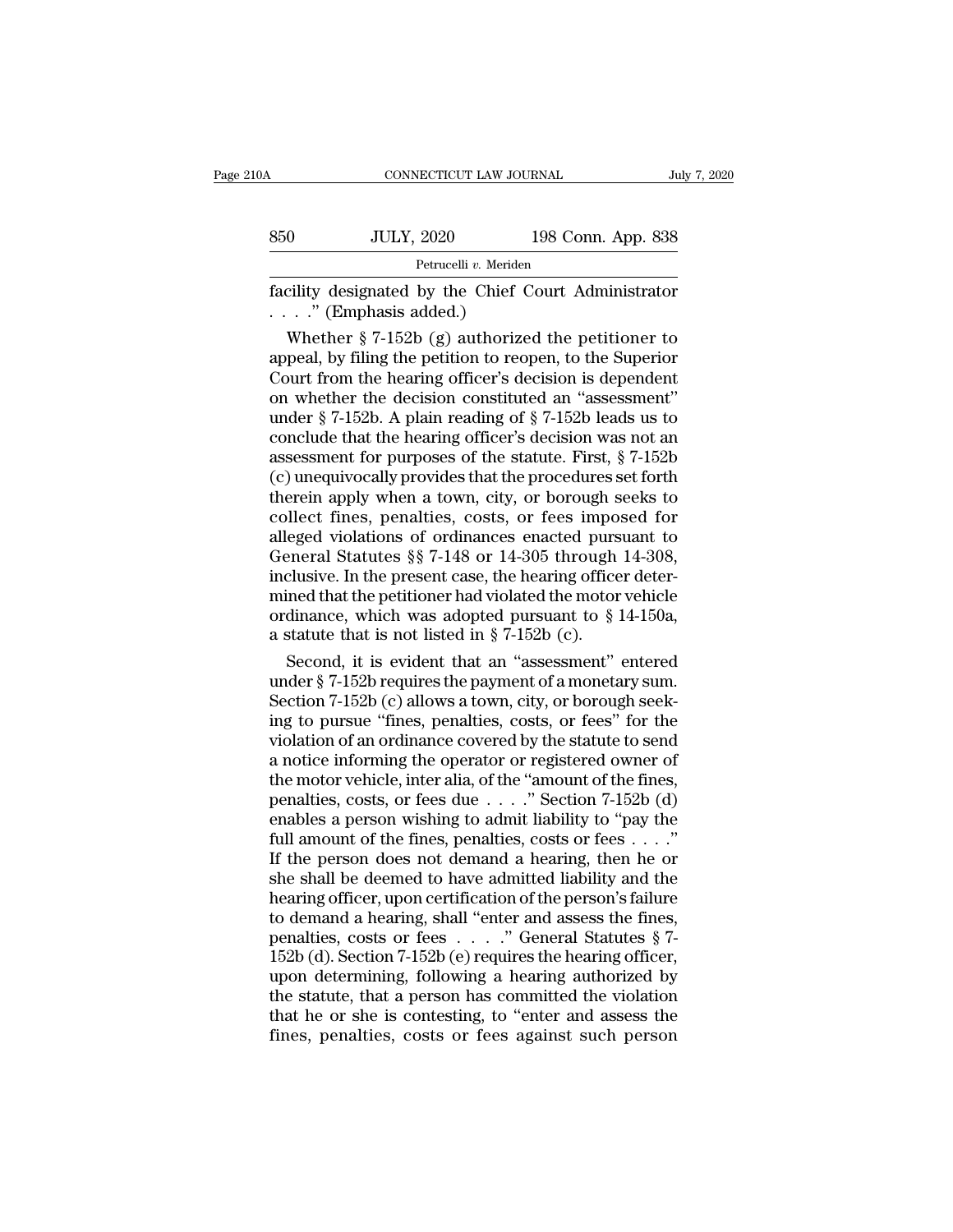EXECUTE CONNECTICUT LAW JOURNAL Page 211A<br>198 Conn. App. 838 JULY, 2020 851<br>Petrucelli v. Meriden

Petrucelli *v.* Meriden

. . . .'' Section 7-152b (f) provides in relevant part that 198 Conn. App. 838 JULY, 2020 851<br>
Petrucelli v. Meriden<br>  $\ldots$  "Section 7-152b (f) provides in relevant part that<br>
if the "assessment is not paid on the date of its entry,"<br>
then notice of the assessment will be sent to 198 Conn. App. 838 JULY, 2020 851<br>
Petrucelli v. Meriden<br>  $\cdots$  "Section 7-152b (f) provides in relevant part that<br>
if the "assessment is not paid on the date of its entry,"<br>
then notice of the assessment will be sent to 198 Conn. App. 838 JULY, 2020 851<br>
Petrucelli v. Meriden<br>  $\cdots$  " Section 7-152b (f) provides in relevant part that<br>
if the "assessment is not paid on the date of its entry,"<br>
then notice of the assessment will be sent to Petrucelli v. Meriden<br>  $\ldots$  ." Section 7-152b (f) provides in relevant part that<br>
if the "assessment is not paid on the date of its entry,"<br>
then notice of the assessment will be sent to the violator<br>
and a certified cop Petrucelli v. Meriden<br>  $\ldots$  ." Section 7-152b (f) provides in relevant part that<br>
if the "assessment is not paid on the date of its entry,"<br>
then notice of the assessment will be sent to the violator<br>
and a certified cop . . . . . " Section 7-152b (f) provides in relevant part that<br>if the "assessment is not paid on the date of its entry,"<br>then notice of the assessment will be sent to the violator<br>and a certified copy thereof will be sent, if the "assessment is not paid on the date of its entry,"<br>then notice of the assessment will be sent to the violator<br>and a certified copy thereof will be sent, along with an<br>entry fee, to the appropriate Superior Court cle then notice of the assessment will be sent to the violator<br>and a certified copy thereof will be sent, along with an<br>entry fee, to the appropriate Superior Court clerk, who<br>must enter judgment "in the amount of such record and a certified copy thereof will be sent, along with an<br>entry fee, to the appropriate Superior Court clerk, who<br>must enter judgment "in the amount of such record of<br>assessment and court costs of eight dollars," and, when<br> entry fee, to the appropriate Superior Court clerk, who<br>must enter judgment "in the amount of such record of<br>assessment and court costs of eight dollars," and, when<br>the hearing officer's assessment is entered as a judg-<br>me must enter judgment "in the amount of such record of<br>assessment and court costs of eight dollars," and, when<br>the hearing officer's assessment is entered as a judg-<br>ment, it "shall have the effect of a civil money judgment<br> assessment and court costs of eight dollars," and, when<br>the hearing officer's assessment is entered as a judg-<br>ment, it "shall have the effect of a civil money judgment<br>and a levy of execution on such judgment may issue<br>wi the hearing officer's assessment is entered as a judgment, it "shall have the effect of a civil money judgment<br>and a levy of execution on such judgment may issue<br>without further notice to such person." In the present<br>case, ment, it "shall have the effect of a civil money judgment<br>and a levy of execution on such judgment may issue<br>without further notice to such person." In the present<br>case, in upholding the notice of violation issued to the<br>p and a levy of execution on such judgment may issue<br>without further notice to such person." In the present<br>case, in upholding the notice of violation issued to the<br>petitioner, the hearing officer did not order the peti-<br>tio without further notice to such person." In the present<br>case, in upholding the notice of violation issued to the<br>petitioner, the hearing officer did not order the peti-<br>tioner to pay a monetary sum; rather, the hearing offi case, in upholding the notice of violation issued to the<br>petitioner, the hearing officer did not order the peti-<br>tioner to pay a monetary sum; rather, the hearing officer<br>ordered that the petitioner's motor vehicles had to petitioner, the hearing officer did not order the petitioner to pay a monetary sum; rather, the hearing office ordered that the petitioner's motor vehicles had to "be removed within five (5) days of the issuance of [the d ecision" and that "[a]fter the expiration of the five day<br>ecision" and that "[a]fter the expiration of the five day<br>eriod, the abandoned motor vehicles [will be] subject<br> $\frac{10}{10}$  action by the Meriden Police Department decision" and that "[a]fter the expiration of the five day<br>period, the abandoned motor vehicles [will be] subject<br>to action by the Meriden Police Department."<sup>10</sup><br><sup>10</sup> The petitioner points to subsection (D) of § 198-6 of

period, the abandoned motor vehicles [will be] subject<br>to action by the Meriden Police Department."<sup>10</sup><br><sup>10</sup> The petitioner points to subsection (D) of § 198-6 of the motor vehicle<br>ordinance in support of his assertion th to action by the Meriden Police Department."<sup>10</sup><br><sup>10</sup> The petitioner points to subsection (D) of § 198-6 of the motor vehicle<br>ordinance in support of his assertion that the hearing officer's decision was<br>an assessment for To accuor by the Meridell Police Department.<br>
<sup>10</sup> The petitioner points to subsection (D) of § 198-6 of the motor vehicle<br>
ordinance in support of his assertion that the hearing officer's decision was<br>
an assessment for <sup>10</sup> The petitioner points to subsection (D) of § 198-6 of the motor vehicle ordinance in support of his assertion that the hearing officer's decision was an assessment for purposes of § 7-152b. Subsection (D) of § 198-6 ordinance in support of his assertion that the hearing officer's decision was an assessment for purposes of  $\S 7$ -152b. Subsection (D) of  $\S 198$ -6 provides that "[i]n the event that a motor vehicle is not removed prior t From which the motor vehicle was removed prior is a sees and assessment for purposes of  $\S 7-152b$ . Subsection (D) of  $\S 198-6$  provides that "[i]n the event that a motor vehicle is not removed prior to the expiration of an assessment for purposes of § 7-152b. Subsection (D) of § 198-6 provides that "[i]n the event that a motor vehicle is not removed prior to the expiration of the thirty-day period [following publication of the notice in and a lien for such cost shall be placed on the real property and is therefore removed by the [city] Chief of Police or an authorized agent, the last registered owner of the motor vehicle and the owner of the property from and is therefore removed by the [city] Chief of Police or an authorized agent, the last registered owner of the motor vehicle and the owner of the property from which the motor vehicle was removed shall be jointly and seve the last registered owner of the motor vehicle and the owner of the property from which the motor vehicle was removed shall be jointly and severally liable for all costs of such removal, storage or sale of said motor vehic From which the motor vehicle was removed shall be jointly and severally liable for all costs of such removal, storage or sale of said motor vehicle, and a lien for such cost shall be placed on the real property from which Train "near a costs of such removal, storage or sale of said motor vehicle, and a lien for such cost shall be placed on the real property from which the motor vehicle was removed. Notwithstanding the above, if the owner of and a lien for such cost shall be placed on the real property from which<br>the motor vehicle was removed. Notwithstanding the above, if the owner<br>of the property upon which the motor vehicle is found notifies the [city]<br>Chie the motor vehicle was removed. Notwithstanding the above, if the owner of the property upon which the motor vehicle is found notifies the [city] Chief of Police, in writing, that said motor vehicle was abandoned and that t of the property upon which the motor vehicle is found notifies the [city] Chief of Police, in writing, that said motor vehicle was abandoned and that the owner of said property is not the owner of said motor vehicle and co Chief of Police, in writing, that said motor vehicle was abandoned and that the owner of said property is not the owner of said motor vehicle and consents to its removal prior to the expiration of the thirty-day period, th the owner of said property is not the owner of said motor vehicle and consents to its removal prior to the expiration of the thirty-day period, the owner of said property shall not be liable for any costs associated with r consents to its removal prior to the expiration of the thirty-day period, the owner of said property shall not be liable for any costs associated with removal, storage or sale of said vehicle." Here, the hearing officer's officer's decision required the petitioner of  $\gamma$  and  $\gamma$  and  $\gamma$  and  $\gamma$  and  $\gamma$  costs associated with removal, storage or sale of said vehicle." Here, the hearing officer's decision did not impose any costs on the owner of said property shall not be liable for any costs associated with removal, storage or sale of said vehicle." Here, the hearing officer's decision did not impose any costs on the petitioner, and there is no indicati did not impose any costs on the petitioner, and there is no indication in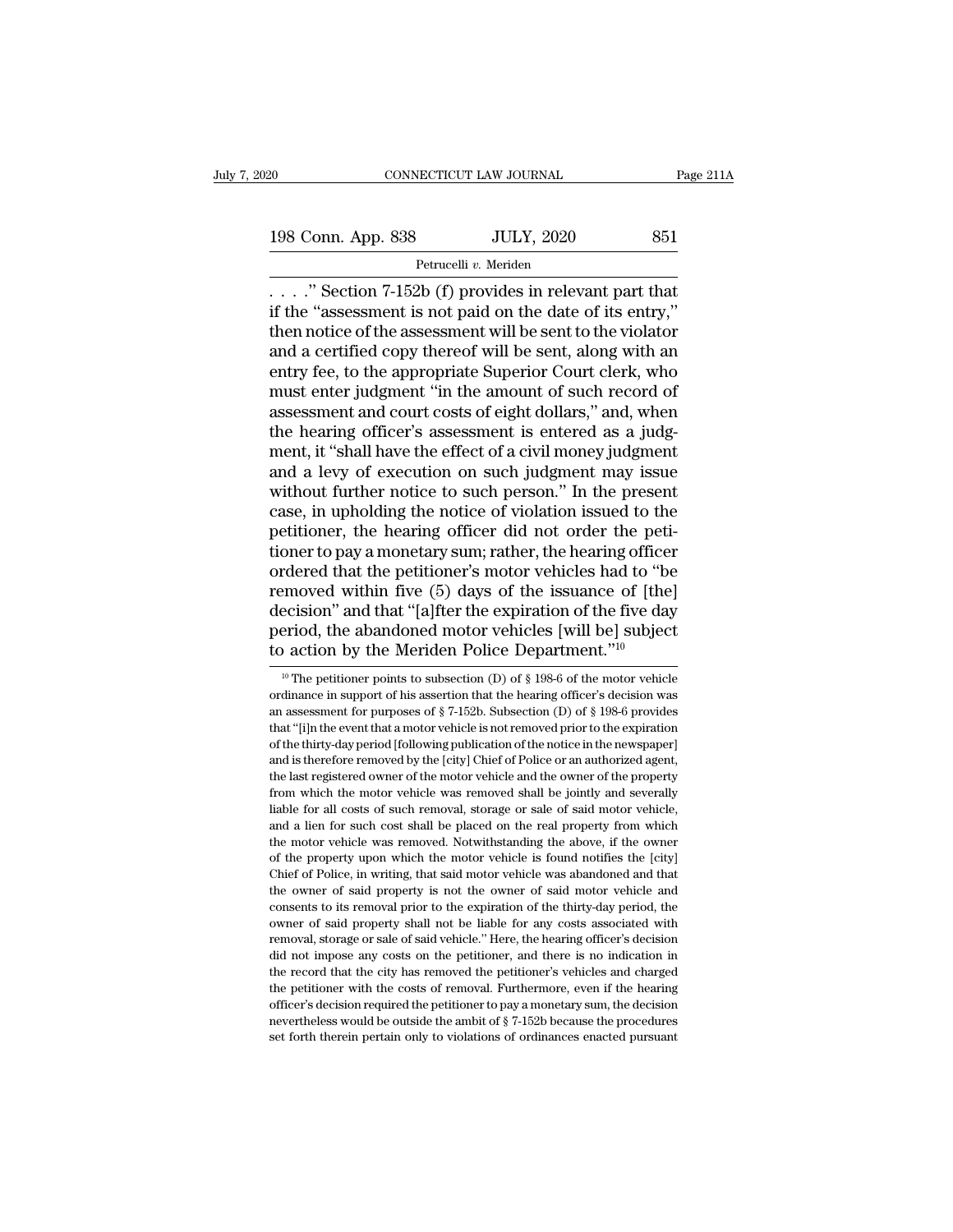# EXECUTE CONNECTICUT LAW JOURNAL July 7, 2020<br>852 JULY, 2020 198 Conn. App. 838<br>Petrucelli v. Meriden Petrucelli *v.* Meriden

CONNECTICUT LAW JOURNAL July 7, 2020<br>
2 JULY, 2020 198 Conn. App. 838<br>
Petrucelli v. Meriden<br>
In light of the foregoing, the hearing officer's decision<br>
as not an assessment for purposes of  $\S 7-152b$ . There-<br>
re  $\S 7-152$ WEY, 2020 198 Conn. App. 838<br>
Petrucelli v. Meriden<br>
In light of the foregoing, the hearing officer's decision<br>
was not an assessment for purposes of § 7-152b. There-<br>
fore, § 7-152b (g) did not provide the petitioner with 852 JULY, 2020 198 Conn. App. 838<br>
Petrucelli v. Meriden<br>
In light of the foregoing, the hearing officer's decision<br>
was not an assessment for purposes of § 7-152b. There-<br>
fore, § 7-152b (g) did not provide the petitioner State Superior Court from the Meriden<br>
State of the foregoing, the hearing officer's decision<br>
statutory right to appeal to the Superior Court from the<br>
hearing officer's decision. Fetrucelli v. Mean Petrucelli v. Mean Petrucelli v. Mean Petrucelli v. Mean Petrucelli v. Mean Petrucelli v. Mean Assessment for purp fore,  $\S 7$ -152b (g) did not provident statutory right to appeal to the  $\S$  hearing off The light of the foregoing, the hearing officer's decision<br>as not an assessment for purposes of § 7-152b. There-<br>re, § 7-152b (g) did not provide the petitioner with a<br>atutory right to appeal to the Superior Court from th In light of the foregoing, the hearing officer's decision<br>was not an assessment for purposes of  $\S$  7-152b. There-<br>fore,  $\S$  7-152b (g) did not provide the petitioner with a<br>statutory right to appeal to the Superior Court

was not an assessment for purposes of § 7-152b. Therefore, § 7-152b (g) did not provide the petitioner with a<br>statutory right to appeal to the Superior Court from the<br>hearing officer's decision.<br>The petitioner's reliance fore, § 7-152b (g) did not provide the petitioner with a<br>statutory right to appeal to the Superior Court from the<br>hearing officer's decision.<br>The petitioner's reliance on Practice Book § 23-51 is<br>also misplaced. Section 2 statutory right to appeal to the Superior Court from the<br>hearing officer's decision.<br>The petitioner's reliance on Practice Book § 23-51 is<br>also misplaced. Section 23-51 sets forth the proceeding<br>for the filing of a petitio hearing officer's decision.<br> *City Building The petitioner's reliance on Practice Book § 23-51 is<br>
also misplaced. Section 23-51 sets forth the procedures<br>
for the filing of a petition to reopen and the proceeding<br>
to be h* The petitioner's reliance on Practice Book § 23-51 is<br>also misplaced. Section 23-51 sets forth the procedures<br>for the filing of a petition to reopen and the proceeding<br>to be held on the petition. See footnote 3 of this op also misplaced. Section 23-51 sets forth the procedures<br>for the filing of a petition to reopen and the proceeding<br>to be held on the petition. See footnote 3 of this opinion.<br>It does not confer a right to appeal. See *Chano* for the filing of a petition to reopen and the proceeding<br>to be held on the petition. See footnote 3 of this opinion.<br>It does not confer a right to appeal. See *Chanosky* v.<br>*City Building Supply Co.*, 152 Conn. 449, 451, to be held on the petition. See footnote 3 of<br>It does not confer a right to appeal. See<br>City Building Supply Co., 152 Conn. 449,<br>337 (1965) ("The right to an appeal is no<br>tional one. It is but a statutory privilege<br>one wh does not confer a right to appeal. See *Chanosky* v.<br>ty Building Supply Co., 152 Conn. 449, 451, 208 A.2d<br>7 (1965) ("The right to an appeal is not a constitu-<br>nal one. It is but a statutory privilege available to<br>le who s City Building Supply Co., 152 Conn. 449, 451, 208 A.2d<br>337 (1965) ("The right to an appeal is not a constitu-<br>tional one. It is but a statutory privilege available to<br>one who strictly complies with the statutes and rules<br>

337 (1965) ("The right to an appeal is not a constitutional one. It is but a statutory privilege available to one who strictly complies with the statutes and rules on which the privilege is granted.").<br>The petitioner does tional one. It is but a statutory privilege available to<br>one who strictly complies with the statutes and rules<br>on which the privilege is granted.").<br>The petitioner does not cite to any other statutory<br>authority in support one who strictly complies with the statutes and rules<br>on which the privilege is granted.").<br>The petitioner does not cite to any other statutory<br>authority in support of his claim that he had a statutory<br>right to appeal to authority in support of his claim that he had a statutory<br>right to appeal to the Superior Court from the hear-<br>ing officer's decision, and we are unaware of any such<br>authority.<sup>11</sup> Without a statute providing him with an<br> right to appeal to the Superior Court from the hear-<br>ing officer's decision, and we are unaware of any such<br>authority.<sup>11</sup> Without a statute providing him with an<br>to §§ 7-148 and 14-305 through 14-308, inclusive. General

 $\left( 7\right)$  (H) (xv), the city has enacted an anti-blight ordinance codified in chapter

Fight to appear to the superior Court from the near-<br>ing officer's decision, and we are unaware of any such<br>authority.<sup>11</sup> Without a statute providing him with an<br>to § 7-148 and 14-305 through 14-308, inclusive. General S ing officer's decision, and we are unaware of any such<br>authority.<sup>11</sup> Without a statute providing him with an<br>to §§ 7-148 and 14-305 through 14-308, inclusive. General Statutes § 7-152b<br>(c). As we have noted, the motor ve

to §§ 7-148 and 14-305 through 14-308, inclusive. General Statutes § 7-152b (c). As we have noted, the motor vehicle ordinance was adopted pursuant to § 14-150a. Thus, the petitioner's reliance on subsection (D) of § 198to §§ 7-148 and 14-305 through 14-308, inclusive. General Statutes § 7-152b (c). As we have noted, the motor vehicle ordinance was adopted pursuant to § 14-150a. Thus, the petitioner's reliance on subsection (D) of § 198-C). As we have noted, the motor vehicle ordinance was adopted pursuant to § 14-150a. Thus, the petitioner's reliance on subsection (D) of § 198-6 of the motor vehicle ordinance is misguided.<br>
<sup>11</sup> Although the petitioner to \$14-150a. Thus, the petitioner's reliance on subsection (D) of \$198-6 of<br>the motor vehicle ordinance is misguided.<br><sup>11</sup> Although the petitioner's reliance on subsection (D) of \$198-6 of<br>the motor vehicle ordinance is mi original.) *Maresca* v. *Ridgefield*, 35 Conn. App. 769, 771 n.2, 647 A.2d 751 Connission denational experience is misguided.<br>
<sup>11</sup> Although the petitioner does not rely on the Uniform Administrative Procedure Act (UAPA), <sup>11</sup> Although the petitioner does not rely on the Uniform Administrative<br><sup>11</sup> Although the petitioner does not rely on the Uniform Administrative<br>Procedure Act (UAPA), General Statutes § 4-166 et seq., we observe that<br>the Procedure Act (UAPA), General Statutes § 4-166 et seq., we observe that<br>the UAPA did not authorize an appeal to the Superior Court from the hearing<br>officer's decision. "The UAPA provides a statutory framework within which The UAPA did not authorize an appeal to the Superior Court from the hearing officer's decision. "The UAPA provides a statutory framework within which an appeal from an administrative *agency* may be taken." (Emphasis in o committee of the General Assembly, the courts, the Council officer's decision. "The UAPA provides a statutory framework within which<br>an appeal from an administrative *agency* may be taken." (Emphasis in<br>original.) *Maresca* an appeal from an administrative agency may be taken." (Emphasis in original.) *Maresca* v. *Ridgefield*, 35 Conn. App. 769, 771 n.2, 647 A.2d 751 (1994). Section 4-166 (1) defines " '[algency' " to mean "each *state* boa original.) *Maresca v. Ridgefield*, 35 Conn. App. 769, 771 n.2, 647 A.2d 751 (1994). Section 4-166 (1) defines " [algency' " to mean "each *state* board, commission, department or officer authorized by law to make regulati (1994). Section 4-166 (1) defines "'{algency'" to mean "each *state* board,<br>commission, department or officer authorized by law to make regulations<br>or to determine contested cases, but does not include either house or any commission, department or officer authorized by law to make regulations<br>or to determine contested cases, but does not include either house or any<br>committee of the General Assembly, the courts, the Council on Probate<br>Judici or to determine contested cases, but does not include either house or any<br>committee of the General Assembly, the courts, the Council on Probate<br>Judicial Conduct, the Governor, Lieutenant Governor or Attorney General,<br>or to *s* committee of the General Assembly, the courts, the Council on Probate Judicial Conduct, the Governor, Lieutenant Governor or Attorney General, or town or regional boards of education, or automobile dispute settlement p Judicial Conduct, the Governor, Lieutenant Governor or Attorney Gen<br>or town or regional boards of education, or automobile dispute settler<br>panels established pursuant to section 42-181 . . . . " (Emphasis added<br>the statut town or regional boards of education, or automobile dispute settlement<br>nels established pursuant to section 42-181 . . . ." (Emphasis added.) As<br>e statutory definition of agency illustrates, "[t]he UAPA applies only to<br>at panels established pursuant to section 42-181 . . . . " (Emphasis added.) As<br>the statutory definition of agency illustrates, "[t]he UAPA applies only to<br>state agencies . . . . " (Internal quotation marks omitted.) *Gianet* the statutory definition of agency illustrates, "[t]he UAPA applies only to state agencies . . . ." (Internal quotation marks omitted.) *Gianetti* v. *Dunsby*, supra, 182 Conn. App. 864. The hearing officer is not an agen